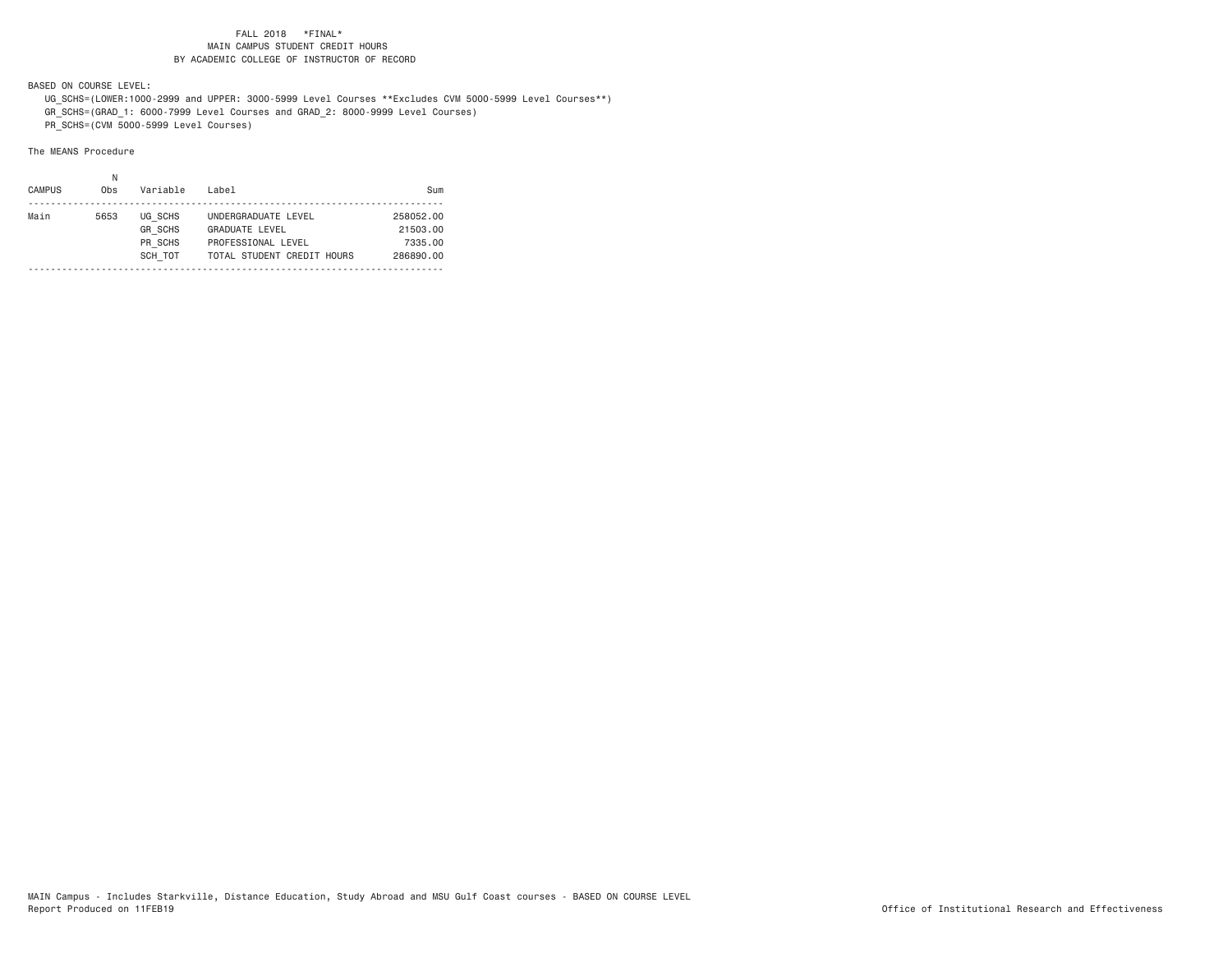BASED ON COURSE LEVEL:

 UG\_SCHS=(LOWER:1000-2999 and UPPER: 3000-5999 Level Courses \*\*Excludes CVM 5000-5999 Level Courses\*\*) GR\_SCHS=(GRAD\_1: 6000-7999 Level Courses and GRAD\_2: 8000-9999 Level Courses)

PR\_SCHS=(CVM 5000-5999 Level Courses)

| <b>COURSE CAMPUS</b> | N<br>Obs | Variable | Label                                | Sum       |
|----------------------|----------|----------|--------------------------------------|-----------|
| Starkville           | 5217     |          | UG SCHS UNDERGRADUATE LEVEL          | 245699.00 |
|                      |          |          | GR SCHS GRADUATE LEVEL               | 16417.00  |
|                      |          |          | PR SCHS PROFESSIONAL LEVEL           | 7335.00   |
|                      |          |          | SCH TOT   TOTAL STUDENT CREDIT HOURS | 269451.00 |
| Distance Education   | 403      |          | UG SCHS UNDERGRADUATE LEVEL          | 11161.00  |
|                      |          |          | GR SCHS GRADUATE LEVEL               | 5080.00   |
|                      |          |          | PR SCHS PROFESSIONAL LEVEL           | 0.00      |
|                      |          | SCH TOT  | TOTAL STUDENT CREDIT HOURS           | 16241.00  |
| MSU Gulf Coast       | 30       | UG_SCHS  | UNDERGRADUATE LEVEL                  | 978.00    |
|                      |          |          | GR SCHS GRADUATE LEVEL               | 3.00      |
|                      |          |          | PR SCHS PROFESSIONAL LEVEL           | 0.00      |
|                      |          | SCH TOT  | TOTAL STUDENT CREDIT HOURS           | 981.00    |
| Study Abroad         | 3        | UG SCHS  | UNDERGRADUATE LEVEL                  | 214.00    |
|                      |          |          | GR SCHS GRADUATE LEVEL               | 3.00      |
|                      |          |          | PR SCHS PROFESSIONAL LEVEL           | 0.00      |
|                      |          | SCH TOT  | TOTAL STUDENT CREDIT HOURS           | 217,00    |
|                      |          |          |                                      |           |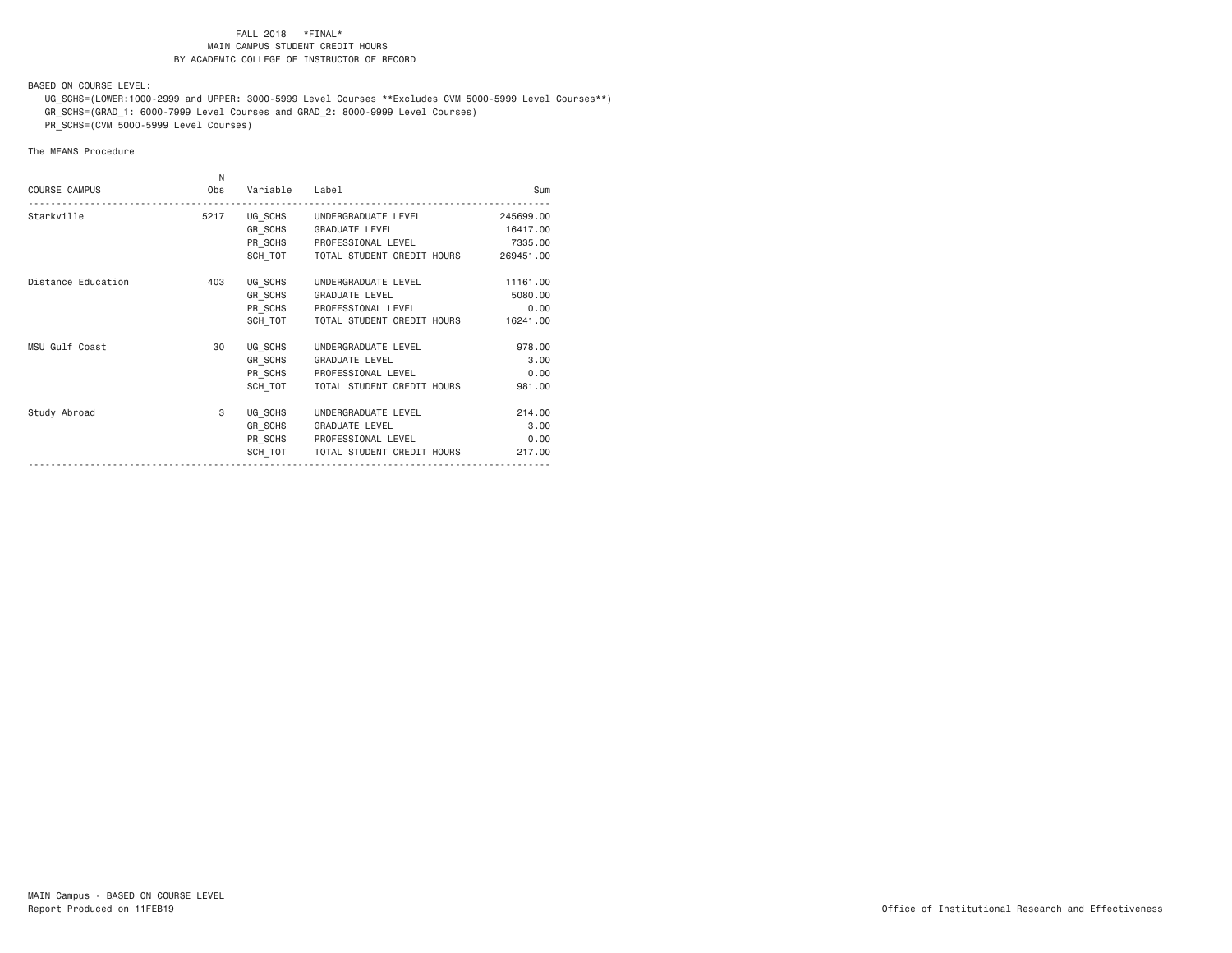BASED ON COURSE LEVEL:

 UG\_SCHS=(LOWER:1000-2999 and UPPER: 3000-5999 Level Courses \*\*Excludes CVM 5000-5999 Level Courses\*\*) GR\_SCHS=(GRAD\_1: 6000-7999 Level Courses and GRAD\_2: 8000-9999 Level Courses)

PR\_SCHS=(CVM 5000-5999 Level Courses)

| ACADEMIC COLLEGE<br><u>.</u> | N<br>0bs       | Variable                      | Label                                                       | Sum                         |
|------------------------------|----------------|-------------------------------|-------------------------------------------------------------|-----------------------------|
| Agriculture & Life Sciences  | 782            | UG SCHS<br>GR SCHS<br>PR SCHS | UNDERGRADUATE LEVEL<br>GRADUATE LEVEL<br>PROFESSIONAL LEVEL | 22528,40<br>2663.50<br>0.00 |
|                              |                | SCH_TOT                       | TOTAL STUDENT CREDIT HOURS                                  | 25191.90                    |
| Architecture, Art & Design   | 211            | UG_SCHS                       | UNDERGRADUATE LEVEL                                         | 10531.00                    |
|                              |                | GR SCHS                       | <b>GRADUATE LEVEL</b>                                       | 22.00                       |
|                              |                | PR SCHS<br>SCH TOT            | PROFESSIONAL LEVEL<br>TOTAL STUDENT CREDIT HOURS            | 0.00<br>10553.00            |
| Arts & Sciences              | 2441           | UG SCHS                       | UNDERGRADUATE LEVEL                                         | 129203.80                   |
|                              |                | GR SCHS                       | GRADUATE LEVEL                                              | 6679.00                     |
|                              |                | PR SCHS                       | PROFESSIONAL LEVEL                                          | 0.00                        |
|                              |                | SCH TOT                       | TOTAL STUDENT CREDIT HOURS                                  | 135882.80                   |
| <b>Business</b>              | 233            | UG SCHS                       | UNDERGRADUATE LEVEL                                         | 27994.00                    |
|                              |                | GR_SCHS                       | GRADUATE LEVEL                                              | 2236.00                     |
|                              |                | PR SCHS                       | PROFESSIONAL LEVEL                                          | 0.00                        |
|                              |                | SCH TOT                       | TOTAL STUDENT CREDIT HOURS                                  | 30230.00                    |
| Education                    | 793            | UG SCHS                       | UNDERGRADUATE LEVEL                                         | 32797.70                    |
|                              |                | GR SCHS                       | <b>GRADUATE LEVEL</b>                                       | 3961.00                     |
|                              |                | PR SCHS                       | PROFESSIONAL LEVEL                                          | 0.00                        |
|                              |                | SCH TOT                       | TOTAL STUDENT CREDIT HOURS                                  | 36758.70                    |
| Engineering                  | 727            | UG SCHS                       | UNDERGRADUATE LEVEL                                         | 29195.10                    |
|                              |                | GR SCHS                       | GRADUATE LEVEL                                              | 4542.50                     |
|                              |                | PR_SCHS                       | PROFESSIONAL LEVEL                                          | 0.00                        |
|                              |                | SCH TOT                       | TOTAL STUDENT CREDIT HOURS                                  | 33737.60                    |
| Forest Resources             | 238            | UG SCHS                       | UNDERGRADUATE LEVEL                                         | 4831.00                     |
|                              |                | GR SCHS                       | GRADUATE LEVEL                                              | 1058.00                     |
|                              |                | PR SCHS                       | PROFESSIONAL LEVEL                                          | 0.00                        |
|                              |                | SCH TOT                       | TOTAL STUDENT CREDIT HOURS                                  | 5889.00                     |
| Veterinary Medicine          | 224            | UG SCHS                       | UNDERGRADUATE LEVEL                                         | 944.00                      |
|                              |                | GR SCHS                       | <b>GRADUATE LEVEL</b>                                       | 341.00                      |
|                              |                | PR SCHS                       | PROFESSIONAL LEVEL                                          | 7335.00                     |
|                              |                | SCH TOT                       | TOTAL STUDENT CREDIT HOURS                                  | 8620.00                     |
| Academic Affairs             | $\overline{4}$ | UG_SCHS                       | UNDERGRADUATE LEVEL                                         | 27.00                       |
|                              |                | GR SCHS                       | GRADUATE LEVEL                                              | 0.00                        |
|                              |                | PR SCHS                       | PROFESSIONAL LEVEL                                          | 0.00                        |
|                              |                | SCH_TOT                       | TOTAL STUDENT CREDIT HOURS                                  | 27.00                       |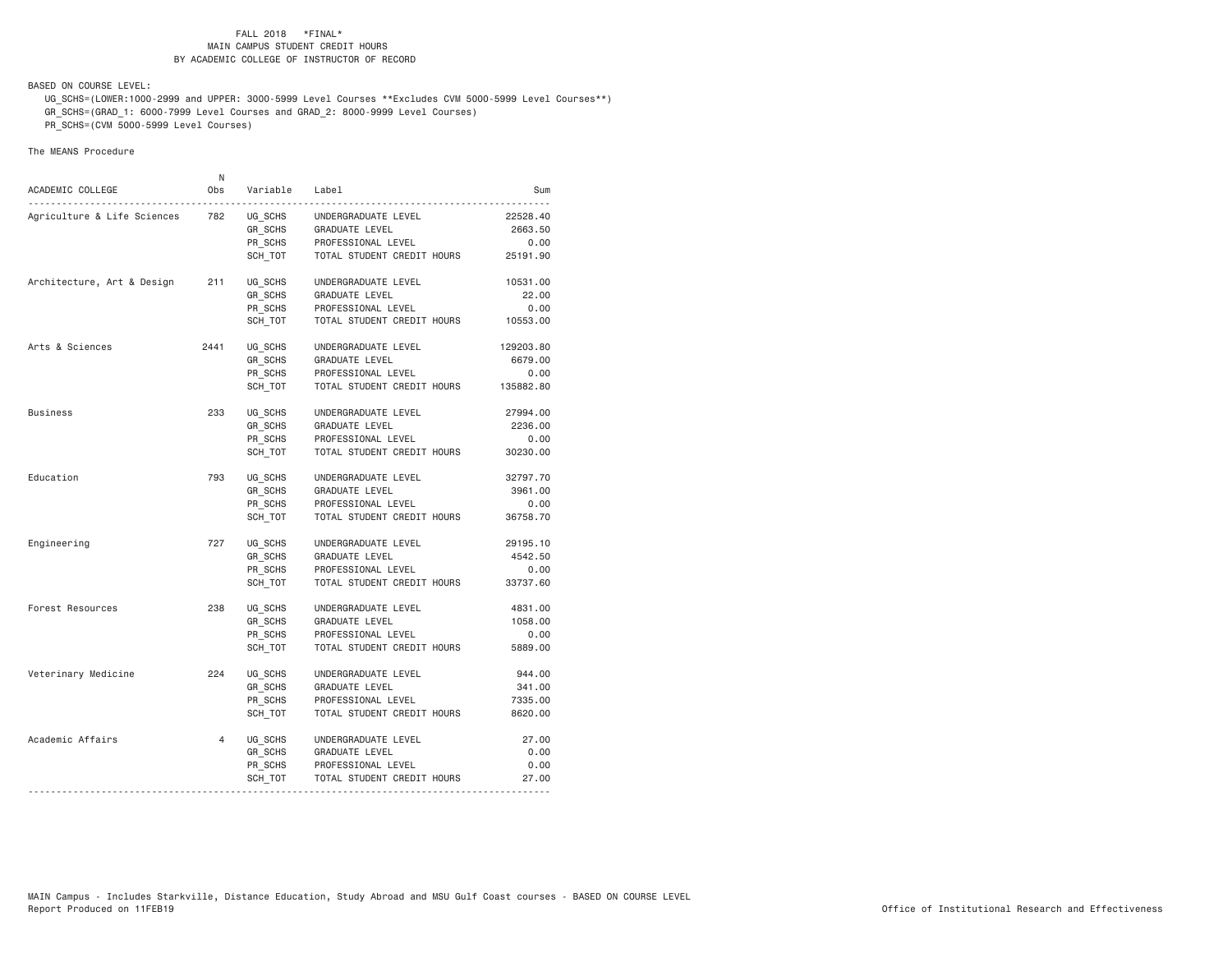BASED ON COURSE LEVEL:

 UG\_SCHS=(LOWER:1000-2999 and UPPER: 3000-5999 Level Courses \*\*Excludes CVM 5000-5999 Level Courses\*\*) GR\_SCHS=(GRAD\_1: 6000-7999 Level Courses and GRAD\_2: 8000-9999 Level Courses)

PR\_SCHS=(CVM 5000-5999 Level Courses)

|                                       |                    | N              |                                 |                                      |           |
|---------------------------------------|--------------------|----------------|---------------------------------|--------------------------------------|-----------|
| ACADEMIC COLLEGE                      | COURSE CAMPUS      | Obs            | Variable                        | Label                                | Sum       |
|                                       | .                  |                |                                 |                                      |           |
| Agriculture & Life Sciences           | Starkville         | 765            | UG_SCHS<br>$GR$ <sub>SCHS</sub> | UNDERGRADUATE LEVEL                  | 21838.40  |
|                                       |                    |                |                                 | GRADUATE LEVEL                       | 2480.00   |
|                                       |                    |                | PR_SCHS<br>SCH_TOT              | PROFESSIONAL LEVEL                   | 0.00      |
|                                       |                    |                |                                 | TOTAL STUDENT CREDIT HOURS           | 24318.40  |
|                                       | Distance Education | 17             | UG_SCHS                         | UNDERGRADUATE LEVEL                  | 690.00    |
|                                       |                    |                | GR_SCHS                         | GRADUATE LEVEL                       | 183.50    |
|                                       |                    |                | PR SCHS                         | PROFESSIONAL LEVEL                   | 0.00      |
|                                       |                    |                | SCH TOT                         | TOTAL STUDENT CREDIT HOURS           | 873.50    |
| Architecture, Art & Design Starkville |                    | 204            | UG_SCHS                         | UNDERGRADUATE LEVEL                  | 10216.00  |
|                                       |                    |                | GR_SCHS                         | GRADUATE LEVEL                       | 1.00      |
|                                       |                    |                |                                 |                                      |           |
|                                       |                    |                | PR_SCHS                         | PROFESSIONAL LEVEL                   | 0.00      |
|                                       |                    |                | SCH TOT                         | TOTAL STUDENT CREDIT HOURS           | 10217.00  |
|                                       | Distance Education | $\overline{7}$ | UG_SCHS                         | UNDERGRADUATE LEVEL                  | 315.00    |
|                                       |                    |                | GR SCHS                         | GRADUATE LEVEL                       | 21.00     |
|                                       |                    |                | PR_SCHS                         | PROFESSIONAL LEVEL                   | 0.00      |
|                                       |                    |                | SCH_TOT                         | TOTAL STUDENT CREDIT HOURS           | 336.00    |
| Arts & Sciences                       | Starkville         | 2298           | UG SCHS                         | UNDERGRADUATE LEVEL                  | 122941.80 |
|                                       |                    |                | GR SCHS                         | GRADUATE LEVEL                       | 5446.00   |
|                                       |                    |                | PR SCHS                         | PROFESSIONAL LEVEL                   | 0.00      |
|                                       |                    |                | SCH TOT                         | TOTAL STUDENT CREDIT HOURS 128387.80 |           |
|                                       |                    |                |                                 |                                      |           |
|                                       | Distance Education | 142            | UG SCHS                         | UNDERGRADUATE LEVEL                  | 6262.00   |
|                                       |                    |                | GR_SCHS                         | GRADUATE LEVEL                       | 1230.00   |
|                                       |                    |                | PR SCHS                         | PROFESSIONAL LEVEL                   | 0.00      |
|                                       |                    |                | SCH TOT                         | TOTAL STUDENT CREDIT HOURS           | 7492.00   |
|                                       | Study Abroad       | $\mathbf{1}$   | UG SCHS                         | UNDERGRADUATE LEVEL                  | 0.00      |
|                                       |                    |                | GR_SCHS                         | GRADUATE LEVEL                       | 3.00      |
|                                       |                    |                | PR SCHS                         | PROFESSIONAL LEVEL                   | 0.00      |
|                                       |                    |                | SCH TOT                         | TOTAL STUDENT CREDIT HOURS           | 3.00      |
|                                       | Starkville         | 204            | UG SCHS                         |                                      | 26499.00  |
| Business                              |                    |                |                                 | UNDERGRADUATE LEVEL                  |           |
|                                       |                    |                | GR_SCHS                         | GRADUATE LEVEL                       | 1330.00   |
|                                       |                    |                | PR SCHS                         | PROFESSIONAL LEVEL                   | 0.00      |
|                                       |                    |                | SCH_TOT                         | TOTAL STUDENT CREDIT HOURS           | 27829.00  |
|                                       | Distance Education | 29             | UG SCHS                         | UNDERGRADUATE LEVEL                  | 1495.00   |
|                                       |                    |                | GR_SCHS                         | GRADUATE LEVEL                       | 906.00    |
|                                       |                    |                | PR_SCHS                         | PROFESSIONAL LEVEL                   | 0.00      |
|                                       |                    |                | SCH_TOT                         | TOTAL STUDENT CREDIT HOURS           | 2401.00   |
| Education                             | Starkville         | 687            | UG_SCHS                         | UNDERGRADUATE LEVEL                  | 30166.70  |
|                                       |                    |                | GR_SCHS                         | GRADUATE LEVEL                       | 2245.00   |
|                                       |                    |                | PR SCHS                         | PROFESSIONAL LEVEL                   | 0.00      |
|                                       |                    |                | SCH_TOT                         | TOTAL STUDENT CREDIT HOURS           | 32411.70  |
|                                       |                    |                |                                 |                                      |           |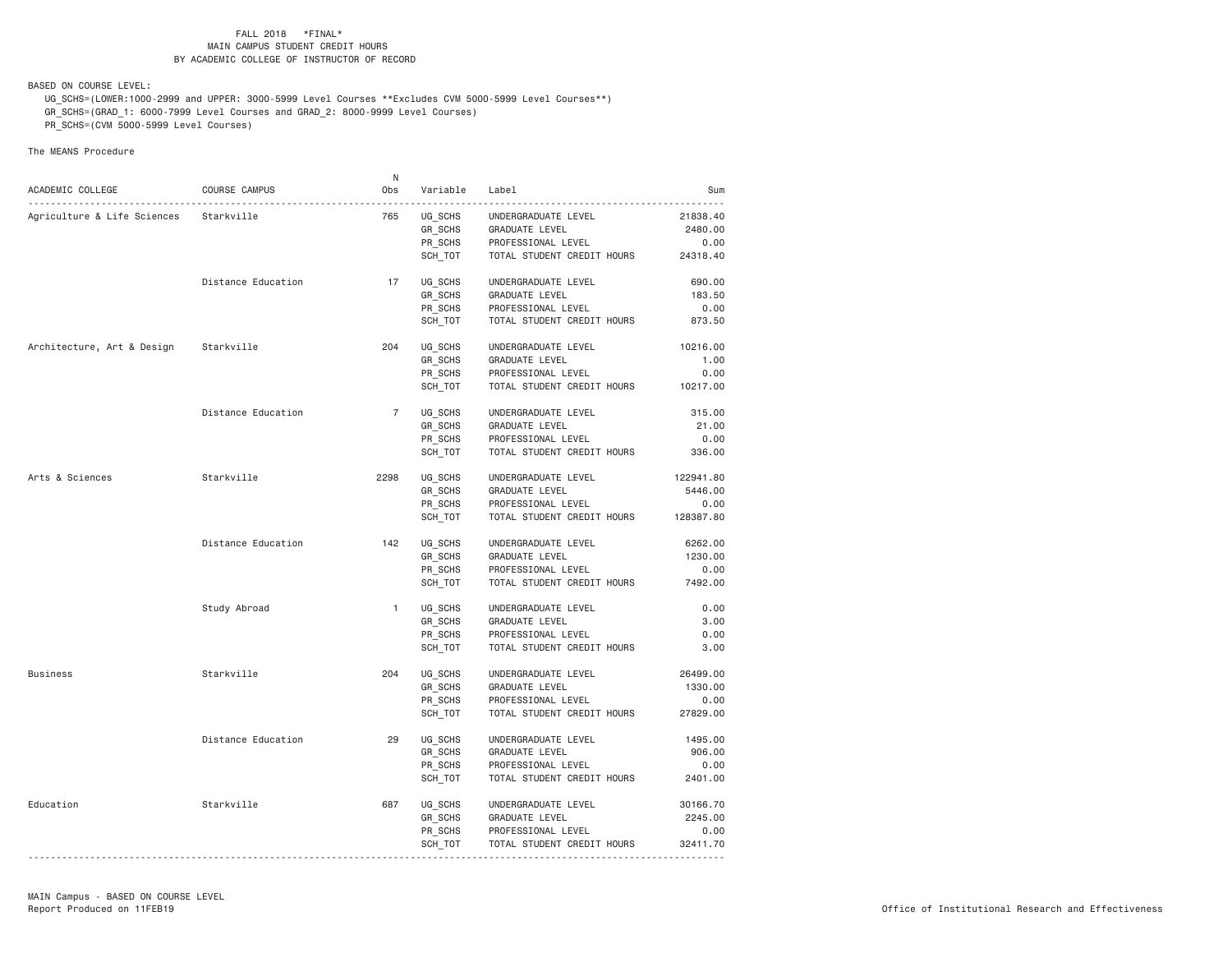BASED ON COURSE LEVEL:

 UG\_SCHS=(LOWER:1000-2999 and UPPER: 3000-5999 Level Courses \*\*Excludes CVM 5000-5999 Level Courses\*\*) GR\_SCHS=(GRAD\_1: 6000-7999 Level Courses and GRAD\_2: 8000-9999 Level Courses)

PR\_SCHS=(CVM 5000-5999 Level Courses)

|                     |                    | N.             |                    |                                                  |                     |
|---------------------|--------------------|----------------|--------------------|--------------------------------------------------|---------------------|
| ACADEMIC COLLEGE    | COURSE CAMPUS      | Obs            | Variable           | Label                                            | Sum                 |
| Education           | Distance Education | 101            | UG SCHS            | UNDERGRADUATE LEVEL                              | .<br>2381.00        |
|                     |                    |                | GR_SCHS            | GRADUATE LEVEL                                   | 1716.00             |
|                     |                    |                | PR SCHS            | PROFESSIONAL LEVEL                               | 0.00                |
|                     |                    |                | SCH TOT            | TOTAL STUDENT CREDIT HOURS                       | 4097.00             |
|                     |                    |                |                    |                                                  |                     |
|                     | MSU Gulf Coast     | 3              | UG SCHS            | UNDERGRADUATE LEVEL                              | 36.00               |
|                     |                    |                | GR SCHS            | GRADUATE LEVEL                                   | 0.00                |
|                     |                    |                | PR_SCHS            | PROFESSIONAL LEVEL                               | 0.00                |
|                     |                    |                | SCH TOT            | TOTAL STUDENT CREDIT HOURS                       | 36.00               |
|                     | Study Abroad       | $\overline{2}$ | UG SCHS            | UNDERGRADUATE LEVEL                              | 214.00              |
|                     |                    |                | GR SCHS            | GRADUATE LEVEL                                   | 0.00                |
|                     |                    |                | PR SCHS            | PROFESSIONAL LEVEL                               | 0.00                |
|                     |                    |                | SCH TOT            | TOTAL STUDENT CREDIT HOURS                       | 214.00              |
|                     |                    |                |                    |                                                  |                     |
| Engineering         | Starkville         | 603            | UG SCHS            | UNDERGRADUATE LEVEL                              | 28235.10<br>3558.00 |
|                     |                    |                | GR_SCHS<br>PR SCHS | GRADUATE LEVEL<br>PROFESSIONAL LEVEL             | 0.00                |
|                     |                    |                | SCH_TOT            | TOTAL STUDENT CREDIT HOURS                       | 31793.10            |
|                     |                    |                |                    |                                                  |                     |
|                     | Distance Education | 97             | UG SCHS            | UNDERGRADUATE LEVEL                              | 18.00               |
|                     |                    |                | GR_SCHS            | <b>GRADUATE LEVEL</b>                            | 981.50              |
|                     |                    |                | PR SCHS            | PROFESSIONAL LEVEL                               | 0.00                |
|                     |                    |                | SCH_TOT            | TOTAL STUDENT CREDIT HOURS                       | 999.50              |
|                     | MSU Gulf Coast     | 27             | UG_SCHS            | UNDERGRADUATE LEVEL                              | 942.00              |
|                     |                    |                | GR_SCHS            | GRADUATE LEVEL                                   | 3.00                |
|                     |                    |                | PR_SCHS            | PROFESSIONAL LEVEL                               | 0.00                |
|                     |                    |                | SCH_TOT            | TOTAL STUDENT CREDIT HOURS                       | 945.00              |
|                     |                    |                |                    |                                                  |                     |
| Forest Resources    | Starkville         | 228            | UG_SCHS            | UNDERGRADUATE LEVEL                              | 4831.00             |
|                     |                    |                | GR SCHS            | GRADUATE LEVEL                                   | 1016.00             |
|                     |                    |                | PR SCHS<br>SCH TOT | PROFESSIONAL LEVEL<br>TOTAL STUDENT CREDIT HOURS | 0.00<br>5847.00     |
|                     |                    |                |                    |                                                  |                     |
|                     | Distance Education | 10             | UG SCHS            | UNDERGRADUATE LEVEL                              | 0.00                |
|                     |                    |                | GR_SCHS            | <b>GRADUATE LEVEL</b>                            | 42.00               |
|                     |                    |                | PR_SCHS            | PROFESSIONAL LEVEL                               | 0.00                |
|                     |                    |                | SCH TOT            | TOTAL STUDENT CREDIT HOURS                       | 42.00               |
| Veterinary Medicine | Starkville         | 224            | UG SCHS            | UNDERGRADUATE LEVEL                              | 944.00              |
|                     |                    |                | GR_SCHS            | GRADUATE LEVEL                                   | 341.00              |
|                     |                    |                | PR SCHS            | PROFESSIONAL LEVEL                               | 7335.00             |
|                     |                    |                | SCH_TOT            | TOTAL STUDENT CREDIT HOURS                       | 8620.00             |
| Academic Affairs    | Starkville         | $\overline{4}$ | UG_SCHS            | UNDERGRADUATE LEVEL                              | 27.00               |
|                     |                    |                | GR SCHS            | GRADUATE LEVEL                                   | 0.00                |
|                     |                    |                | PR SCHS            | PROFESSIONAL LEVEL                               | 0.00                |
|                     |                    |                | SCH_TOT            | TOTAL STUDENT CREDIT HOURS                       | 27.00               |
|                     |                    |                |                    |                                                  |                     |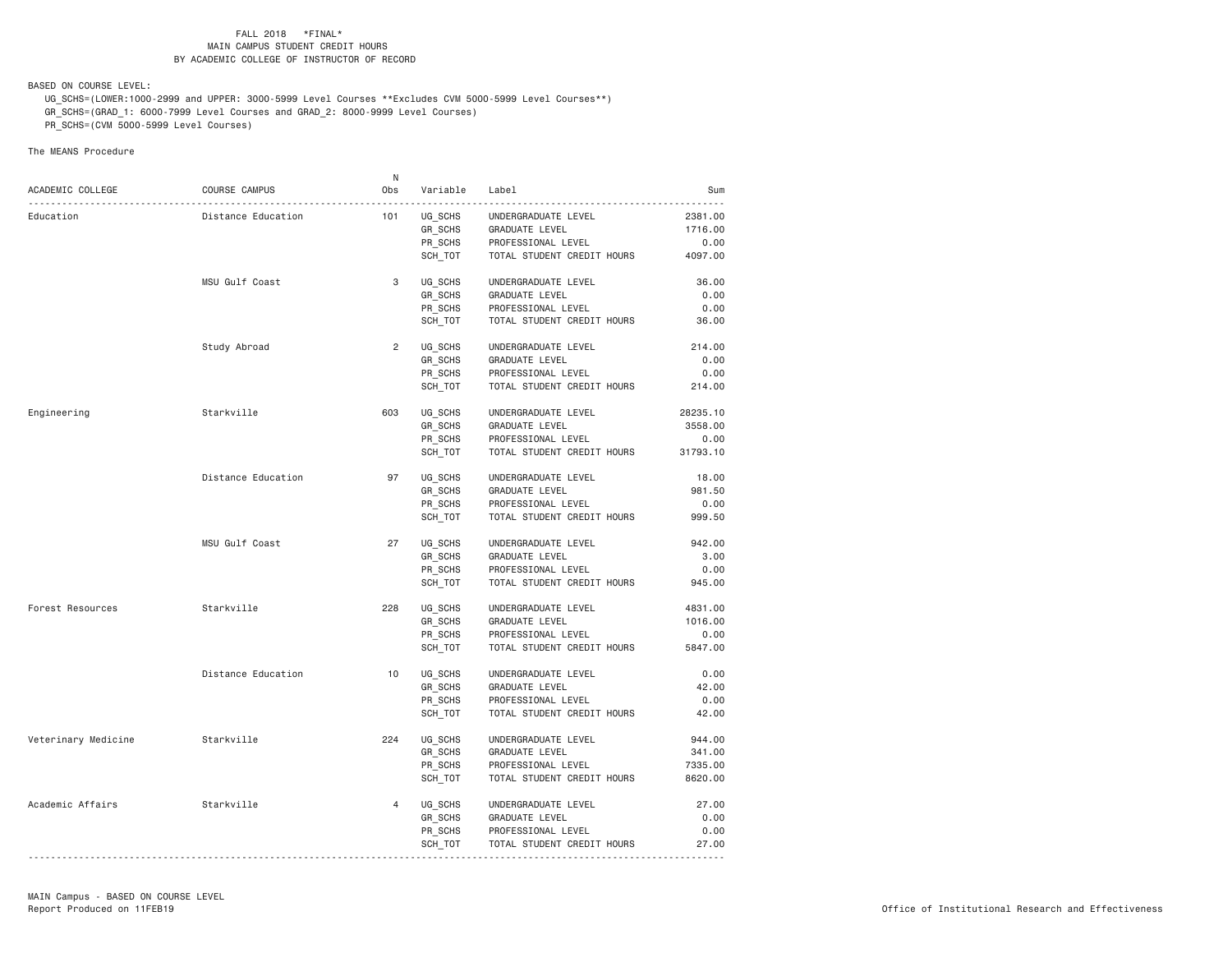BASED ON COURSE LEVEL:

UG\_SCHS=(LOWER:1000-2999 and UPPER: 3000-5999 Level Courses \*\*Excludes CVM 5000-5999 Level Courses\*\*)

GR\_SCHS=(GRAD\_1: 6000-7999 Level Courses and GRAD\_2: 8000-9999 Level Courses)

PR\_SCHS=(CVM 5000-5999 Level Courses)

|                                                               | UNDERGRADUATE | GRADUATE | PROFESSIONAL |          |
|---------------------------------------------------------------|---------------|----------|--------------|----------|
| ACADEMIC DEPARTMENT                                           | LEVEL         | LEVEL    | LEVEL        | TOTAL    |
|                                                               |               |          |              |          |
|                                                               |               |          |              |          |
| Ag & Bio Engineering                                          | 1594.90       | 77.00    | 0.00         | 1671.90  |
| Agricultural Economics                                        | 1440.00       | 130.00   | 0.00         | 1570.00  |
| Animal Dairy Science                                          | 2845.50       | 126.00   | 0.00         | 2971.50  |
| Biochemistry, Molecular Biology, Entomology & Plant Pathology | 3544.50       | 574.50   | 0.00         | 4119.00  |
| Food Science, Nutrition & Health Promotion                    | 2915,00       | 608,00   | 0.00         | 3523.00  |
| Landscape Architecture                                        | 1659.50       | 70.00    | 0.00         | 1729.50  |
| Plant & Soil Sciences                                         | 2492.50       | 542.50   | 0.00         | 3035.00  |
| Poultry Science                                               | 1768.50       | 67.00    | 0.00         | 1835.50  |
| School of Human Sciences                                      | 4268.00       | 468.50   | 0.00         | 4736.50  |
|                                                               |               |          |              |          |
|                                                               | 22528.40      | 2663.50  | 0.00         | 25191.90 |
|                                                               |               |          |              |          |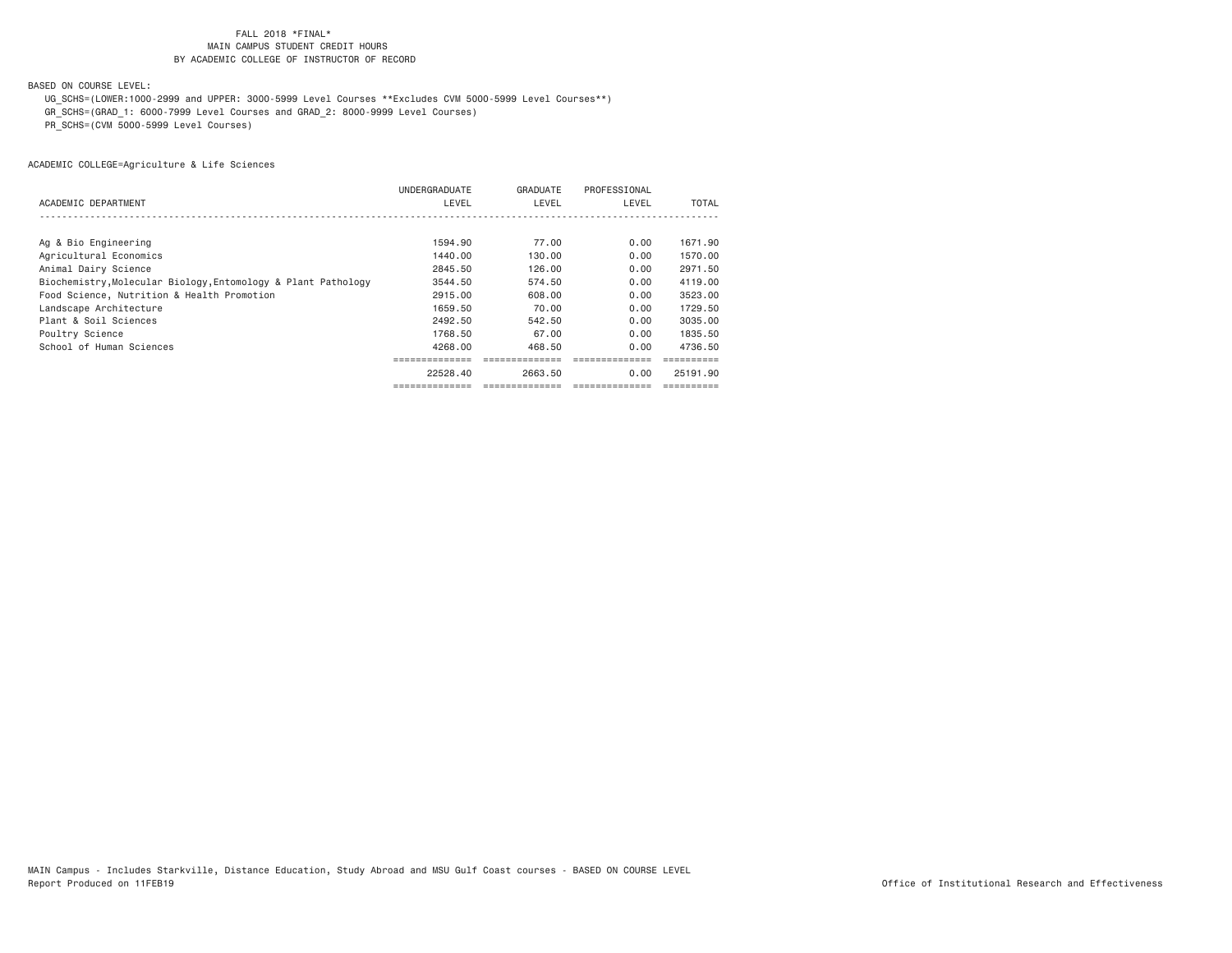BASED ON COURSE LEVEL:

 UG\_SCHS=(LOWER:1000-2999 and UPPER: 3000-5999 Level Courses \*\*Excludes CVM 5000-5999 Level Courses\*\*) GR\_SCHS=(GRAD\_1: 6000-7999 Level Courses and GRAD\_2: 8000-9999 Level Courses)

PR\_SCHS=(CVM 5000-5999 Level Courses)

ACADEMIC COLLEGE=Architecture, Art & Design

|                               | UNDERGRADUATE | GRADUATE | PROFESSIONAL |              |
|-------------------------------|---------------|----------|--------------|--------------|
| ACADEMIC DEPARTMENT           | LEVEL         | LEVEL    | LEVEL        | <b>TOTAL</b> |
|                               |               |          |              |              |
| Art AAD                       | 3985,00       | 22.00    | 0.00         | 4007.00      |
| Building Construction Science | 505.00        | 0.00     | 0.00         | 505,00       |
| Interior Design               | 1419.00       | 0.00     | 0.00         | 1419.00      |
| School of Architecture        | 4622.00       | 0.00     | 0.00         | 4622.00      |
|                               |               |          |              |              |
|                               | 10531.00      | 22.00    | 0.00         | 10553.00     |
|                               |               |          |              |              |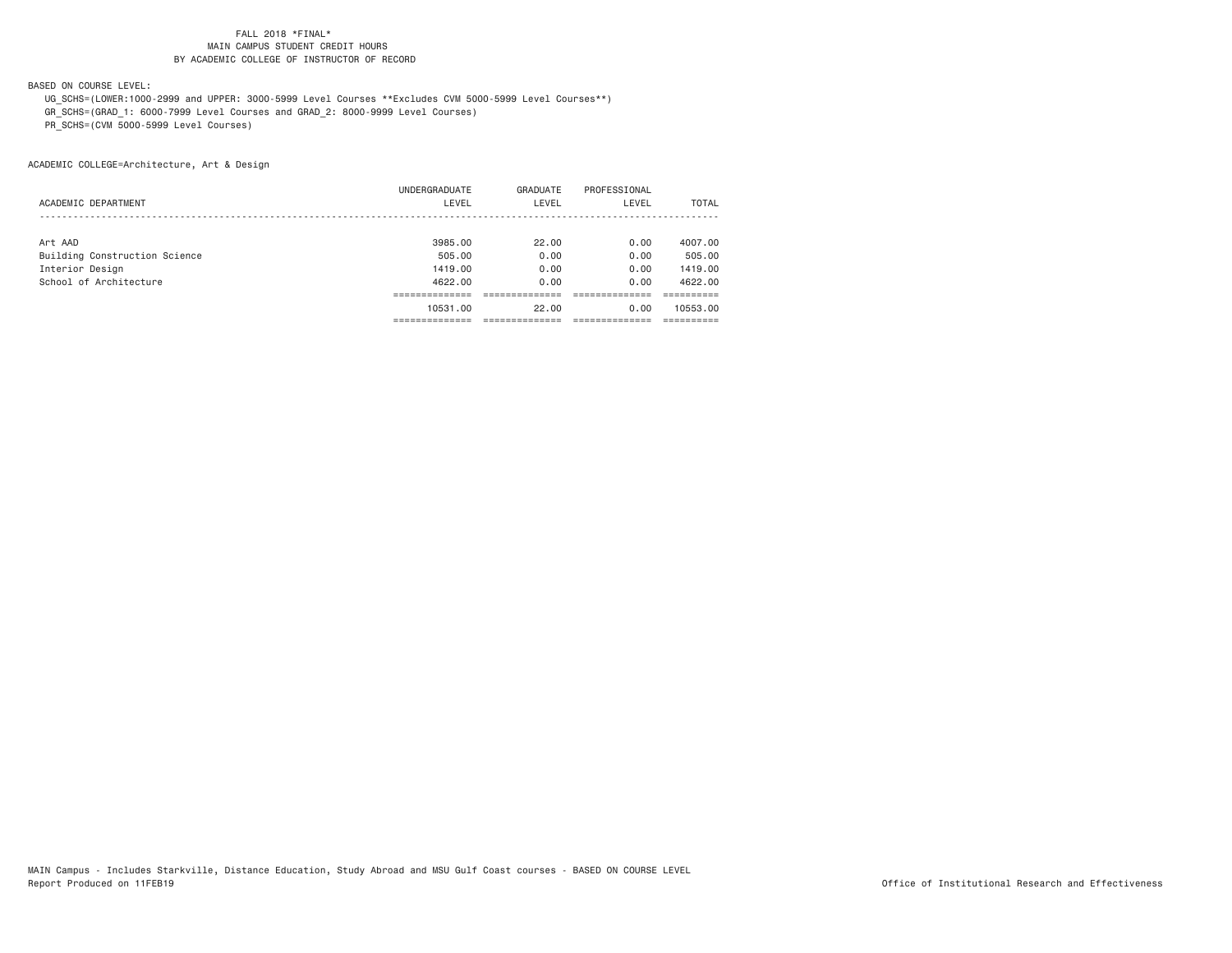BASED ON COURSE LEVEL:

UG\_SCHS=(LOWER:1000-2999 and UPPER: 3000-5999 Level Courses \*\*Excludes CVM 5000-5999 Level Courses\*\*)

GR\_SCHS=(GRAD\_1: 6000-7999 Level Courses and GRAD\_2: 8000-9999 Level Courses)

PR\_SCHS=(CVM 5000-5999 Level Courses)

ACADEMIC COLLEGE=Arts & Sciences

|                                            | UNDERGRADUATE  | GRADUATE       | PROFESSIONAL                      |            |
|--------------------------------------------|----------------|----------------|-----------------------------------|------------|
| ACADEMIC DEPARTMENT                        | LEVEL          | LEVEL          | LEVEL                             | TOTAL      |
|                                            |                |                |                                   |            |
| Aerospace Studies                          | 197.00         | 0.00           | 0.00                              | 197.00     |
| Anthropology & Middle Eastern Cultures     | 2375,00        | 179.00         | 0.00                              | 2554.00    |
| Biological Sciences                        | 13309.00       | 607.00         | 0.00                              | 13916,00   |
| Chemistry                                  | 10509.75       | 778.00         | 0.00                              | 11287.75   |
| Classical & Modern Languages & Literatures | 6522.00        | 66.00          | 0.00                              | 6588.00    |
| Communication                              | 9784.60        | 46.00          | 0.00                              | 9830.60    |
| English                                    | 12628,00       | 248,00         | 0.00                              | 12876.00   |
| Geosciences                                | 9100.00        | 1590.00        | 0.00                              | 10690,00   |
| History                                    | 6242.00        | 559.00         | 0.00                              | 6801,00    |
| Mathematics & Statistics                   | 20480.50       | 1018,00        | 0.00                              | 21498.50   |
| Military Science                           | 365,00         | 0.00           | 0.00                              | 365,00     |
| Philosophy & Religion                      | 6291,00        | 14,00          | 0.00                              | 6305,00    |
| Physics & Astronomy                        | 5024.75        | 413,00         | 0.00                              | 5437.75    |
| Political Science & Public Administration  | 5796.20        | 366,00         | 0.00                              | 6162.20    |
| Psychology                                 | 12166.00       | 539,00         | 0.00                              | 12705.00   |
| Sociology                                  | 8413,00        | 256,00         | 0.00                              | 8669.00    |
|                                            | ------------   | ============== | ==============                    |            |
|                                            | 129203.8       | 6679.00        | 0.00                              | 135882.80  |
|                                            | ============== |                | ================================= | ========== |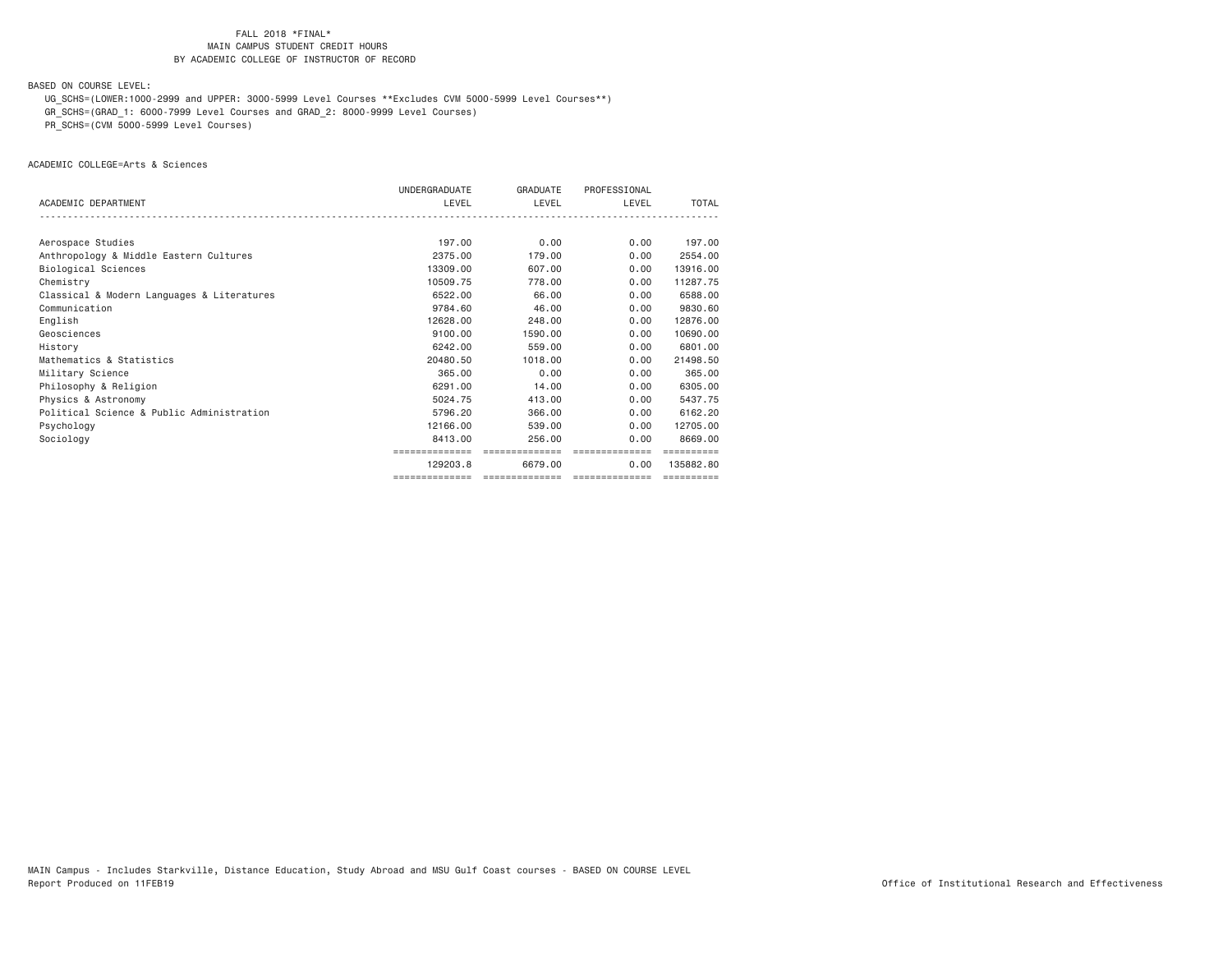BASED ON COURSE LEVEL:

UG\_SCHS=(LOWER:1000-2999 and UPPER: 3000-5999 Level Courses \*\*Excludes CVM 5000-5999 Level Courses\*\*)

GR\_SCHS=(GRAD\_1: 6000-7999 Level Courses and GRAD\_2: 8000-9999 Level Courses)

PR\_SCHS=(CVM 5000-5999 Level Courses)

ACADEMIC COLLEGE=Business

|                                                 | UNDERGRADUATE | GRADUATE | PROFESSIONAL |          |
|-------------------------------------------------|---------------|----------|--------------|----------|
| ACADEMIC DEPARTMENT                             | LEVEL         | LEVEL    | LEVEL        | TOTAL    |
|                                                 |               |          |              |          |
| Finance & Economics                             | 8995.00       | 325.00   | 0.00         | 9320.00  |
| Management & Information Systems                | 8525.00       | 529.00   | 0.00         | 9054,00  |
| Marketing, Quantitative Analysis & Business Law | 6308,00       | 608.00   | 0.00         | 6916.00  |
| School of Accountancy                           | 4166.00       | 774.00   | 0.00         | 4940.00  |
|                                                 |               |          |              |          |
|                                                 | 27994.00      | 2236.00  | 0.00         | 30230.00 |
|                                                 |               |          |              |          |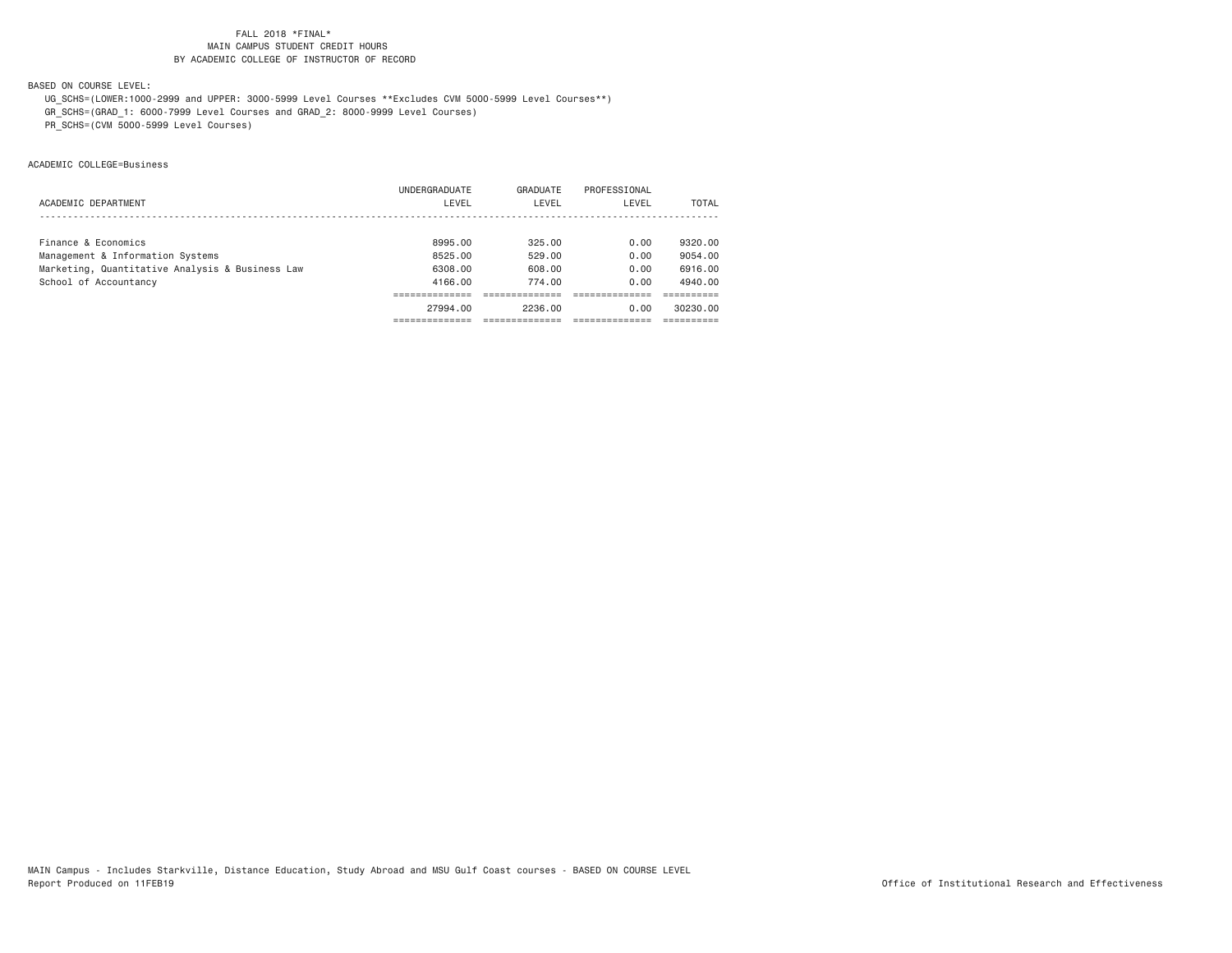BASED ON COURSE LEVEL:

UG\_SCHS=(LOWER:1000-2999 and UPPER: 3000-5999 Level Courses \*\*Excludes CVM 5000-5999 Level Courses\*\*)

GR\_SCHS=(GRAD\_1: 6000-7999 Level Courses and GRAD\_2: 8000-9999 Level Courses)

PR\_SCHS=(CVM 5000-5999 Level Courses)

ACADEMIC COLLEGE=Education

|                                                     | <b>UNDERGRADUATE</b> | GRADUATE | PROFESSIONAL |          |
|-----------------------------------------------------|----------------------|----------|--------------|----------|
| ACADEMIC DEPARTMENT                                 | LEVEL                | LEVEL    | LEVEL        | TOTAL    |
|                                                     |                      |          |              |          |
| Counseling, Educational Psychology, and Foundations | 5350.70              | 1361.00  | 0.00         | 6711.70  |
| Curriculum, Instruction & Special Education         | 6447.00              | 786.00   | 0.00         | 7233.00  |
| Educational Leadership                              | 1798.00              | 1026.00  | 0.00         | 2824.00  |
| Instructional Systems & Workforce Development       | 4430.00              | 365.00   | 0.00         | 4795.00  |
| Kinesiology                                         | 10175.00             | 423.00   | 0.00         | 10598.00 |
| Music                                               | 4597.00              | 0.00     | 0.00         | 4597.00  |
|                                                     |                      |          |              |          |
|                                                     | 32797.70             | 3961.00  | 0.00         | 36758.70 |
|                                                     |                      |          |              |          |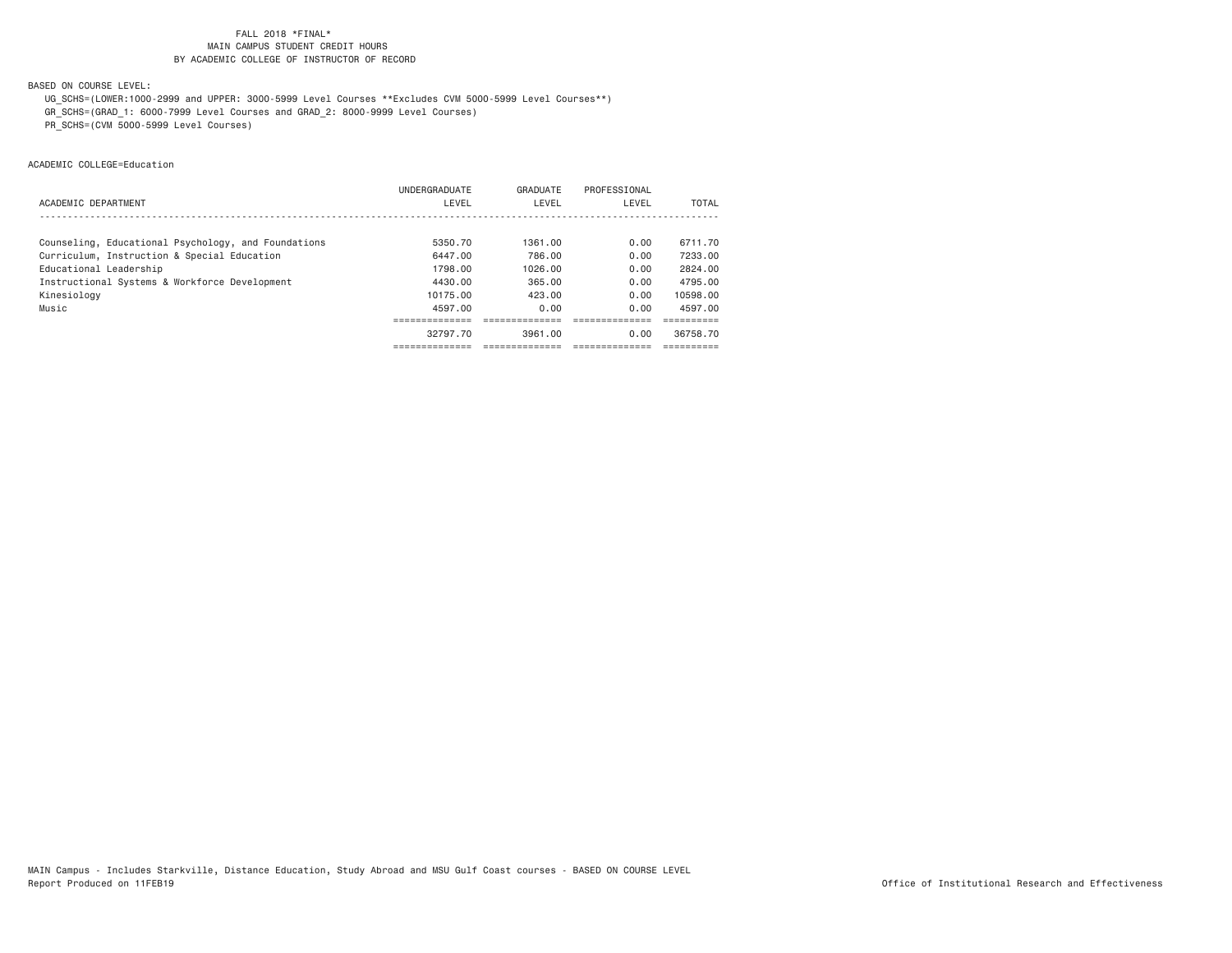BASED ON COURSE LEVEL:

UG\_SCHS=(LOWER:1000-2999 and UPPER: 3000-5999 Level Courses \*\*Excludes CVM 5000-5999 Level Courses\*\*)

GR\_SCHS=(GRAD\_1: 6000-7999 Level Courses and GRAD\_2: 8000-9999 Level Courses)

PR\_SCHS=(CVM 5000-5999 Level Courses)

ACADEMIC COLLEGE=Engineering

|                                   | UNDERGRADUATE | GRADUATE | PROFESSIONAL |          |
|-----------------------------------|---------------|----------|--------------|----------|
| ACADEMIC DEPARTMENT               | LEVEL         | LEVEL    | LEVEL        | TOTAL    |
|                                   |               |          |              |          |
| Aerospace Engineering             | 5229.50       | 506.00   | 0.00         | 5735.50  |
| Ag & Bio Engineering              | 560.10        | 104.00   | 0.00         | 664.10   |
| Civil & Environmental Engineering | 2813.00       | 378.00   | 0.00         | 3191.00  |
| Computer Science & Engineering    | 5116.00       | 982.00   | 0.00         | 6098,00  |
| Electrical & Computer Engineering | 3935.50       | 828,00   | 0.00         | 4763.50  |
| Industrial & Systems Engineering  | 3374.80       | 735.50   | 0.00         | 4110.30  |
| Mechanical Engineering            | 5102.20       | 848.00   | 0.00         | 5950.20  |
| School of Chemical Engineering    | 3064.00       | 161.00   | 0.00         | 3225.00  |
|                                   |               |          |              |          |
|                                   | 29195.10      | 4542.50  | 0.00         | 33737.60 |
|                                   |               |          |              |          |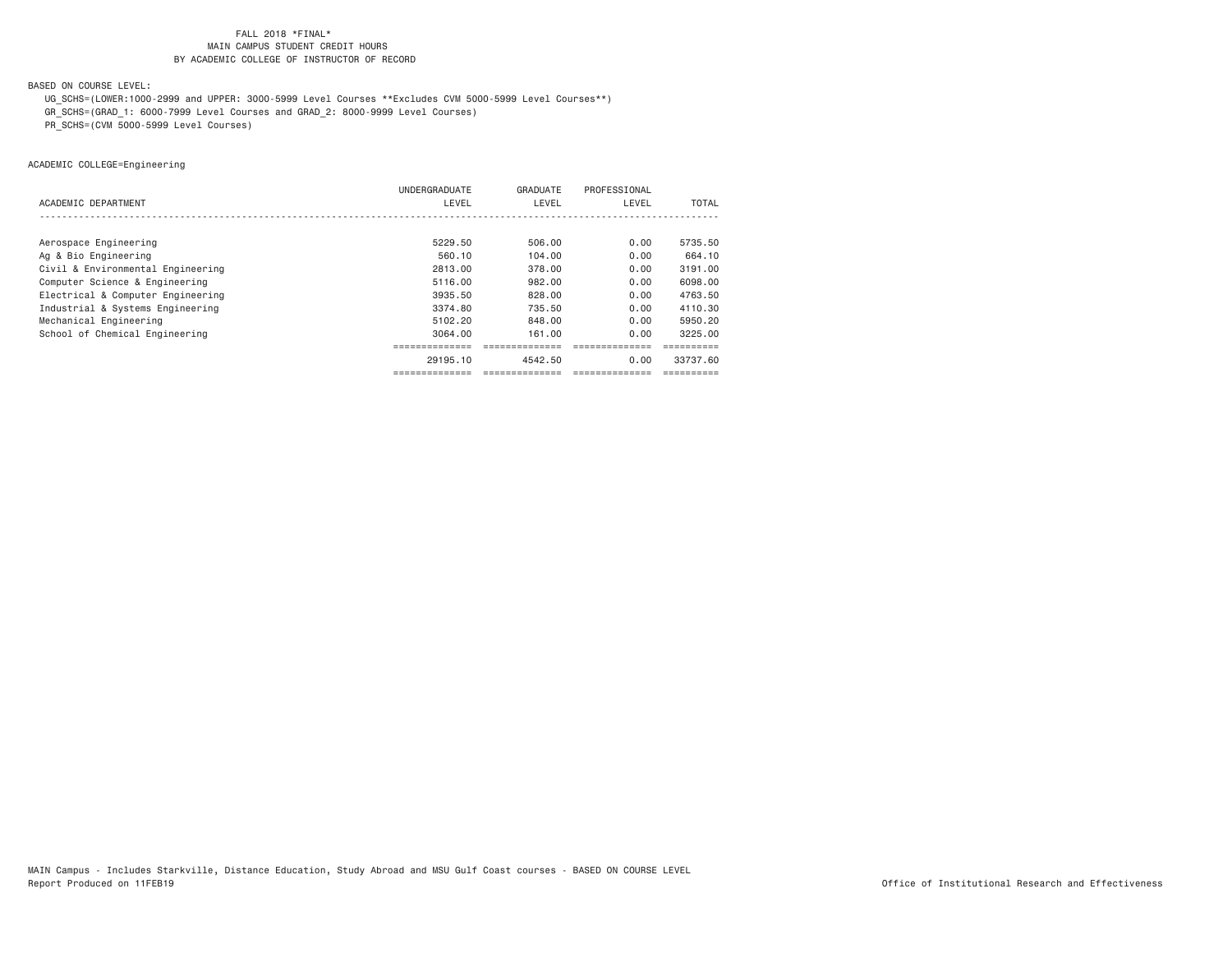BASED ON COURSE LEVEL:

 UG\_SCHS=(LOWER:1000-2999 and UPPER: 3000-5999 Level Courses \*\*Excludes CVM 5000-5999 Level Courses\*\*) GR\_SCHS=(GRAD\_1: 6000-7999 Level Courses and GRAD\_2: 8000-9999 Level Courses)

PR\_SCHS=(CVM 5000-5999 Level Courses)

ACADEMIC COLLEGE=Forest Resources

|                                   | UNDERGRADUATE | GRADUATE | PROFESSIONAL |         |
|-----------------------------------|---------------|----------|--------------|---------|
| ACADEMIC DEPARTMENT               | LEVEL         | LEVEL    | LEVEL        | TOTAL   |
|                                   |               |          |              |         |
|                                   | 1364.00       | 245.00   | 0.00         | 1609.00 |
| Forestry                          |               |          |              |         |
| Sustainable Bioproducts           | 114,00        | 387,00   | 0.00         | 501.00  |
| Wildlife, Fisheries & Aquaculture | 3353.00       | 426.00   | 0.00         | 3779.00 |
|                                   |               |          |              |         |
|                                   | 4831.00       | 1058.00  | 0.00         | 5889.00 |
|                                   |               |          |              |         |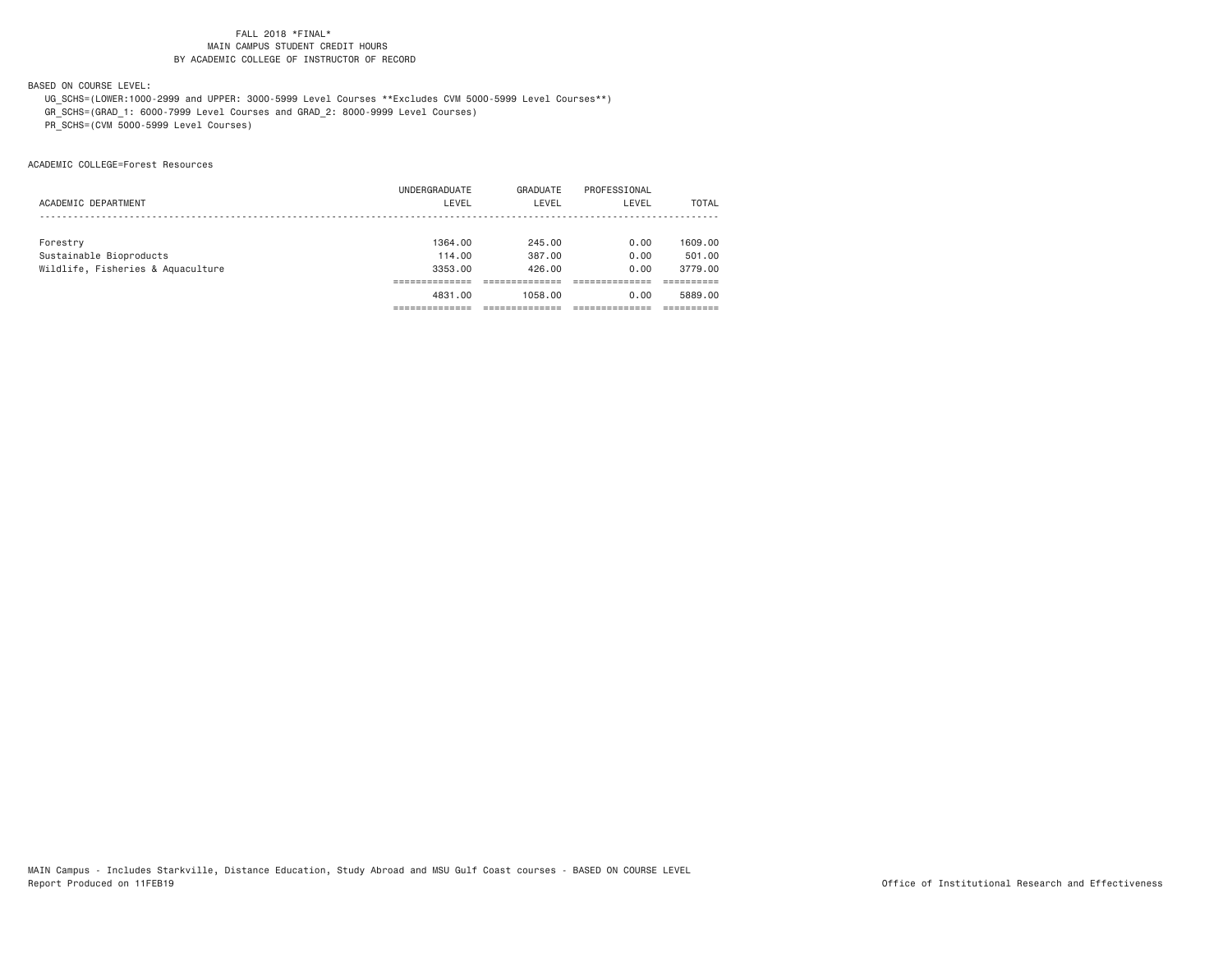BASED ON COURSE LEVEL:

 UG\_SCHS=(LOWER:1000-2999 and UPPER: 3000-5999 Level Courses \*\*Excludes CVM 5000-5999 Level Courses\*\*) GR\_SCHS=(GRAD\_1: 6000-7999 Level Courses and GRAD\_2: 8000-9999 Level Courses)

PR\_SCHS=(CVM 5000-5999 Level Courses)

ACADEMIC COLLEGE=Veterinary Medicine

|                     | 944.00        | 341.00   | 7335.00      | 8620.00 |
|---------------------|---------------|----------|--------------|---------|
|                     |               |          |              |         |
| Veterinary Medicine | 944.00        | 341,00   | 7335.00      | 8620.00 |
|                     |               |          |              |         |
| ACADEMIC DEPARTMENT | LEVEL         | LEVEL    | LEVEL        | TOTAL   |
|                     | UNDERGRADUATE | GRADUATE | PROFESSIONAL |         |
|                     |               |          |              |         |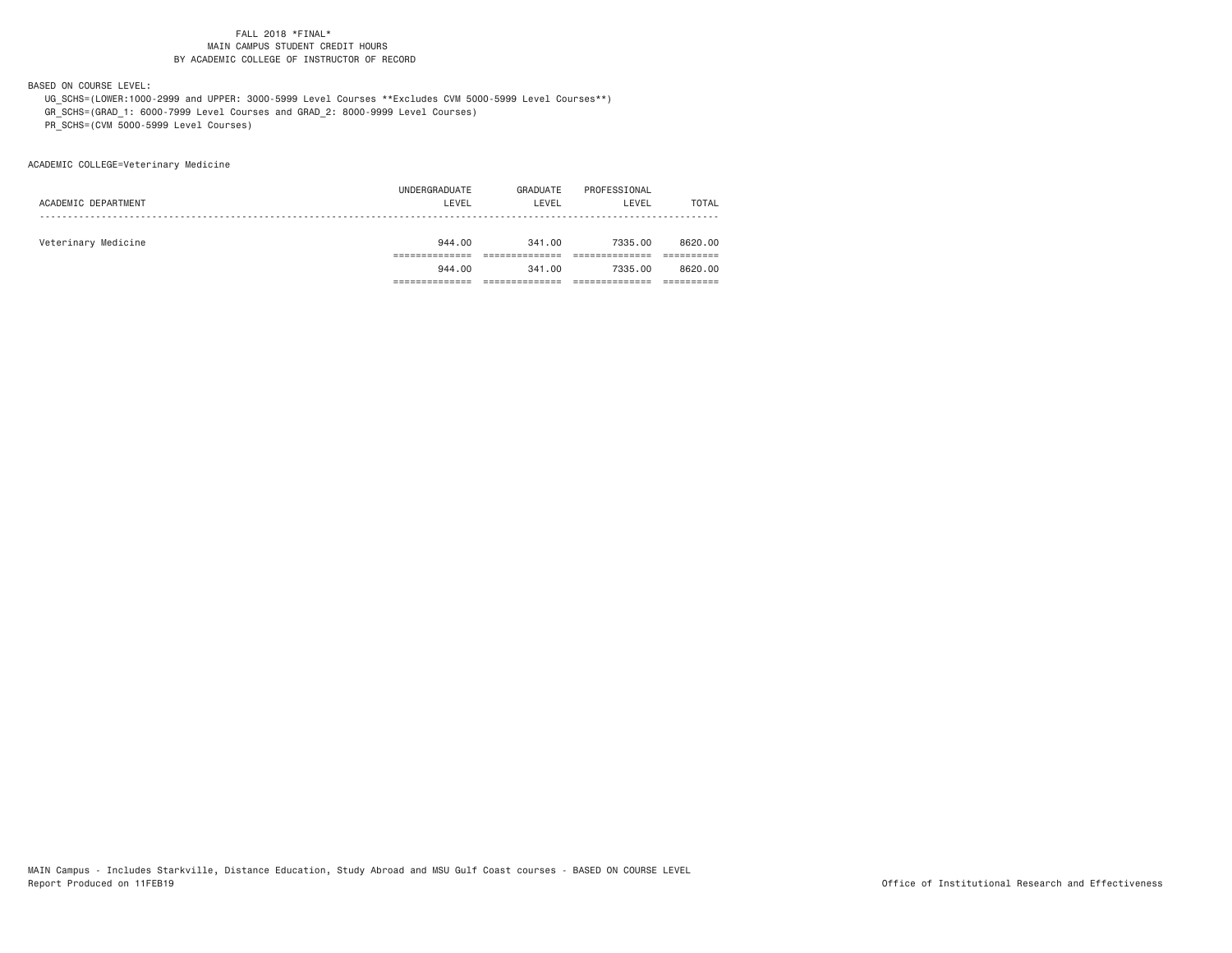BASED ON COURSE LEVEL:

 UG\_SCHS=(LOWER:1000-2999 and UPPER: 3000-5999 Level Courses \*\*Excludes CVM 5000-5999 Level Courses\*\*) GR\_SCHS=(GRAD\_1: 6000-7999 Level Courses and GRAD\_2: 8000-9999 Level Courses)

PR\_SCHS=(CVM 5000-5999 Level Courses)

ACADEMIC COLLEGE=Academic Affairs

|                | 27.00               | 0.00     | 0.00         | 27.00        |
|----------------|---------------------|----------|--------------|--------------|
|                |                     |          |              |              |
| Provost Office | 27.00               | 0.00     | 0.00         | 27.00        |
|                |                     |          |              |              |
|                |                     |          |              | <b>TOTAL</b> |
|                | UNDERGRADUATE       | GRADUATE | PROFESSIONAL |              |
|                | ACADEMIC DEPARTMENT | LEVEL    | LEVEL        | LEVEL        |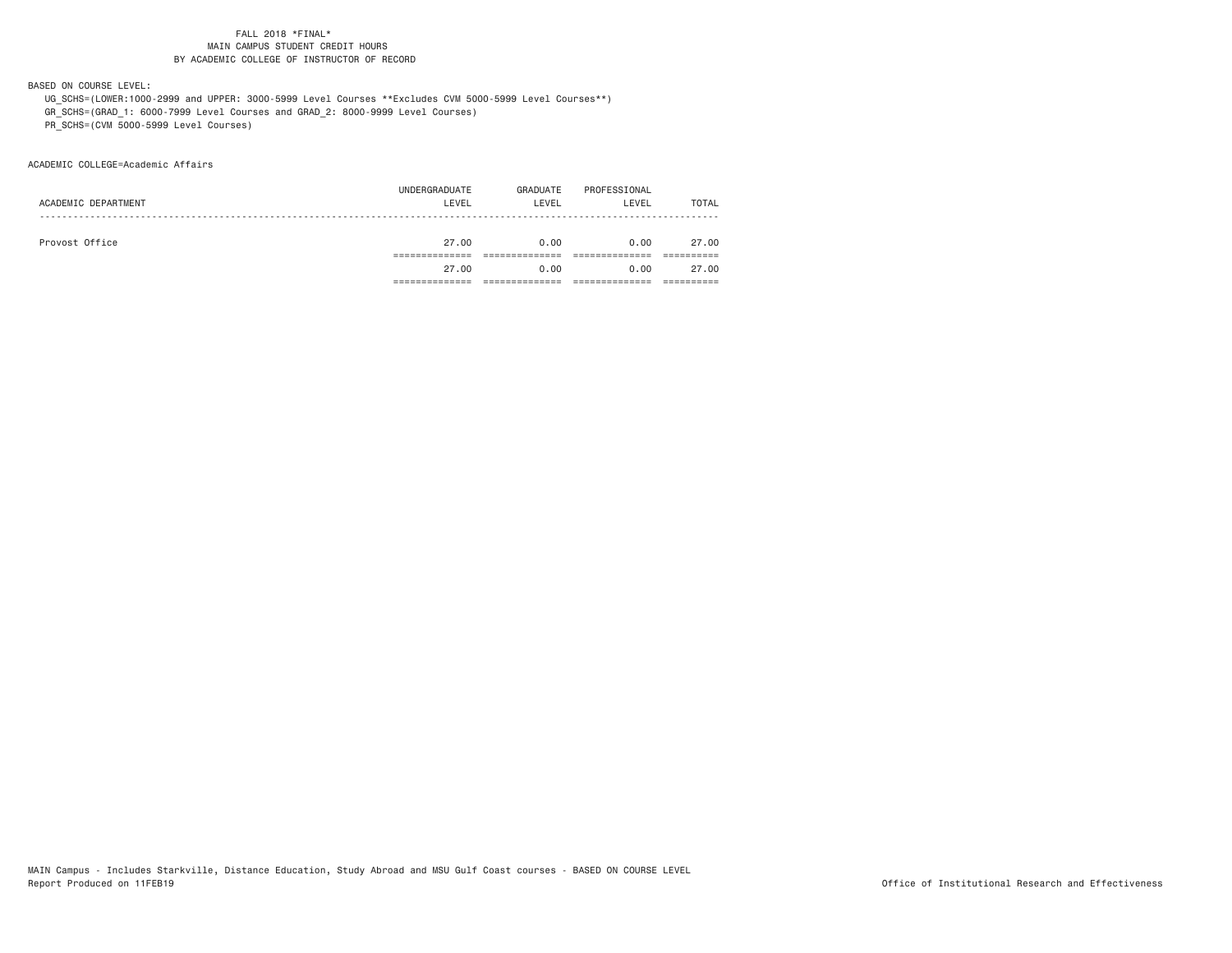| ACADEMIC DEPARTMENT  | Instructor Name | Rank<br>.                          | Tenure<br>Status | Course<br>Cip # | CRN          | Course #              |    | Crs            | Sec Type Title            | Inst<br>Per | UG<br><b>SCHS</b> | GR<br><b>SCHS</b>                                                                                                                                            | <b>PR</b><br><b>SCHS</b> | Total<br><b>SCHS</b><br>.                                                                                                                                                                 |
|----------------------|-----------------|------------------------------------|------------------|-----------------|--------------|-----------------------|----|----------------|---------------------------|-------------|-------------------|--------------------------------------------------------------------------------------------------------------------------------------------------------------|--------------------------|-------------------------------------------------------------------------------------------------------------------------------------------------------------------------------------------|
| Ag & Bio Engineering | Bora, Ganesh    | Associate Professor Ten Track      |                  |                 | 140301 35826 | ABE 8000              | 01 | D              | Research / Thesis         | 1.00        | 0.00              | 6.00                                                                                                                                                         | 0.00                     | 6.00                                                                                                                                                                                      |
|                      |                 |                                    |                  |                 | 35948        | ABE 9000              | 02 | D              | Research / Diss           | 1.00        | 0.00              | 9.00                                                                                                                                                         | 0.00                     | 9.00                                                                                                                                                                                      |
|                      |                 |                                    |                  |                 | 140501 30028 | ABE 3303              | 01 | C              | Transport in Bio Eng      | 1.00        | 60.00             | 0.00                                                                                                                                                         | 0.00                     | 60.00                                                                                                                                                                                     |
|                      |                 |                                    |                  |                 | 150699 30050 | ABE 4961              | 01 | S              | Seminar                   | 1,00        | 31.00<br>.        | 0.00                                                                                                                                                         | 0.00                     | 31.00                                                                                                                                                                                     |
|                      |                 |                                    |                  |                 |              |                       |    |                |                           |             | 91.00             | 15.00                                                                                                                                                        | 0.00                     | 106.00                                                                                                                                                                                    |
|                      | Chen, Weitong   | Grad Teach Assist                  | Not Applicable   |                 |              | 140501 30017 ABE 1911 | 01 | C <sub>c</sub> | Eng In Life Sciences 0.95 |             | 160.55<br>.       | 0.00<br>$- - - - -$                                                                                                                                          | 0.00<br>.                | 160.55<br>$\frac{1}{2} \left( \frac{1}{2} \right) \left( \frac{1}{2} \right) \left( \frac{1}{2} \right) \left( \frac{1}{2} \right) \left( \frac{1}{2} \right) \left( \frac{1}{2} \right)$ |
|                      |                 |                                    |                  |                 |              |                       |    |                |                           |             | 160.55            | 0.00                                                                                                                                                         | 0.00                     | 160.55                                                                                                                                                                                    |
|                      | Chesser, Gary   | Assistant Professor Ten Track      |                  |                 |              | 010201 30013 ABE 1073 | 01 | C              | Technology Design I. 1.00 |             | 93.00             | 0.00                                                                                                                                                         | 0.00                     | 93.00                                                                                                                                                                                     |
|                      |                 |                                    |                  |                 |              | 30014 ABE 1073        | 02 | К              | Technology Design I. 1.00 |             | 0.00              | 0.00                                                                                                                                                         | 0.00                     | 0.00                                                                                                                                                                                      |
|                      |                 |                                    |                  |                 |              | 30015 ABE 1073        | 03 | K              | Technology Design I. 1.00 |             | 0.00<br>.         | 0.00<br>.                                                                                                                                                    | 0.00<br>.                | 0.00<br>$- - - - -$                                                                                                                                                                       |
|                      |                 |                                    |                  |                 |              |                       |    |                |                           |             | 93.00             | 0.00                                                                                                                                                         | 0.00                     | 93.00                                                                                                                                                                                     |
|                      | Dulaney, Anna   | Grad Research Assis Not Applicable |                  | 140501          | 30029        | ABE 3413              | 01 | C              | Bioinstrumentation I 0.10 |             | 21.90             | 0.00                                                                                                                                                         | 0.00                     | 21.90                                                                                                                                                                                     |
|                      |                 |                                    |                  |                 | 30030        | ABE 3413              | 02 | К              | Bioinstrumentation I 0.10 |             | 0.00              | 0.00                                                                                                                                                         | 0.00                     | 0.00                                                                                                                                                                                      |
|                      |                 |                                    |                  |                 |              | 30031 ABE 3413        | 03 | К              | Bioinstrumentation I 0.10 |             | 0.00              | 0.00                                                                                                                                                         | 0.00                     | 0.00                                                                                                                                                                                      |
|                      |                 |                                    |                  |                 |              |                       |    |                |                           |             | 21.90             | $\frac{1}{2} \left( \frac{1}{2} \right) \left( \frac{1}{2} \right) \left( \frac{1}{2} \right) \left( \frac{1}{2} \right) \left( \frac{1}{2} \right)$<br>0.00 | .<br>0.00                | .<br>21.90                                                                                                                                                                                |
|                      | Horton, Renita  | Assistant Professor Ten Track      |                  |                 | 010000 36860 | GA 4000               | 18 | $\mathbf I$    | Dis in Agriculture        | 1.00        | 1.00              | 0.00                                                                                                                                                         | 0.00                     | 1.00                                                                                                                                                                                      |
|                      |                 |                                    |                  | 140301          | 35936        | ABE 8000              | 03 | D              | Research / Thesis         | 1.00        | 0.00              | 11.00                                                                                                                                                        | 0.00                     | 11.00                                                                                                                                                                                     |
|                      |                 |                                    |                  |                 | 140501 30032 | ABE 4323              | 01 | C              | Phys Sys Biomed Eng       | 1.00        | 222.00            | 0.00                                                                                                                                                         | 0.00                     | 222.00                                                                                                                                                                                    |
|                      |                 |                                    |                  |                 |              |                       |    |                |                           |             | .<br>223.00       | .<br>11.00                                                                                                                                                   | .<br>0.00                | $\frac{1}{2} \left( \frac{1}{2} \right) \left( \frac{1}{2} \right) \left( \frac{1}{2} \right) \left( \frac{1}{2} \right) \left( \frac{1}{2} \right) \left( \frac{1}{2} \right)$<br>234.00 |
|                      | Linhoss, Anna   | Assistant Professor Ten Track      |                  |                 |              | 140501 30046 ABE 4803 | 01 | C              | Biosyst Simulation        | 1.00        | 51.00             | 0.00                                                                                                                                                         | 0.00                     | 51.00                                                                                                                                                                                     |
|                      |                 |                                    |                  |                 |              |                       |    |                |                           |             | .<br>51.00        | .<br>0.00                                                                                                                                                    | ----<br>0.00             | 51.00                                                                                                                                                                                     |
|                      | Linhoss, John   | Assistant Professor Ten Track      |                  |                 | 150699 30033 | ABE 4383              | 01 | C              | <b>Bldg Const</b>         | 1.00        | 99.00             | 0.00                                                                                                                                                         | 0.00                     | 99.00                                                                                                                                                                                     |
|                      |                 |                                    |                  |                 | 30051        | ABE 6383              | 01 | C              | <b>Bldg Const</b>         | 1.00        | 0.00              | 6.00                                                                                                                                                         | 0.00                     | 6.00                                                                                                                                                                                      |
|                      |                 |                                    |                  |                 |              |                       |    |                |                           |             | .                 | .                                                                                                                                                            | د د د د                  | .                                                                                                                                                                                         |
|                      |                 |                                    |                  |                 |              |                       |    |                |                           |             | 99.00             | 6.00                                                                                                                                                         | 0.00                     | 105.00                                                                                                                                                                                    |
|                      | Lowe, John      | Non-Faculty                        | Not Applicable   | 150699          |              | 30018 ABE 2173        | 01 | C              | Agri Off-Road Machin      | 0.05        | 4.50              | 0.00                                                                                                                                                         | 0.00                     | 4.50                                                                                                                                                                                      |
|                      |                 |                                    |                  |                 |              | 30019 ABE 2173        | 02 | K              | Agri Off-Road Machin      | 0.05        | 0.00              | 0.00                                                                                                                                                         | 0.00                     | 0.00                                                                                                                                                                                      |
|                      |                 |                                    |                  |                 |              |                       |    |                |                           |             | 4.50              | 0.00                                                                                                                                                         | 0.00                     | 4.50                                                                                                                                                                                      |
|                      | Paz, Joel       | Associate Professor Tenured        |                  |                 | 143801 30024 | ABE 2873              | 01 | C              | Land Surveying            | 1.00        | 72.00             | 0.00                                                                                                                                                         | 0.00                     | 72.00                                                                                                                                                                                     |
|                      |                 |                                    |                  |                 | 30025        | ABE 2873              | 02 | К              | Land Surveying            | 1.00        | 0.00              | 0.00                                                                                                                                                         | 0.00                     | 0.00                                                                                                                                                                                      |
|                      |                 |                                    |                  |                 | 30026        | ABE 2873              | 03 | К              | Land Surveying            | 1.00        | 0.00              | 0.00                                                                                                                                                         | 0.00                     | 0.00                                                                                                                                                                                      |
|                      |                 |                                    |                  |                 |              |                       |    |                |                           |             | .<br>72.00        | 0.00                                                                                                                                                         | 0.00                     | 72.00                                                                                                                                                                                     |
|                      | Priddy, Lauren  | Assistant Professor Ten Track      |                  |                 | 140301 35941 | ABE 8000              | 08 | D              | Research / Thesis         | 1.00        | 0.00              | 12.00                                                                                                                                                        | 0.00                     | 12.00                                                                                                                                                                                     |
|                      |                 |                                    |                  |                 | 35954        | ABE 9000              | 08 | D              | Research / Diss           | 1.00        | 0.00              | 9.00                                                                                                                                                         | 0.00                     | 9.00                                                                                                                                                                                      |
|                      |                 |                                    |                  | 140501          | 30017        | ABE 1911              | 01 | C              | Eng In Life Sciences      | 0.05        | 8.45              | 0.00                                                                                                                                                         | 0.00                     | 8.45                                                                                                                                                                                      |
|                      |                 |                                    |                  |                 | 30045        | ABE 4723              | 01 | C              | Tissue Engineering        | 1.00        | 123.00            | 0.00                                                                                                                                                         | 0.00                     | 123.00                                                                                                                                                                                    |
|                      |                 |                                    |                  |                 | 30060        | ABE 6723              | 01 | C              | Tissue Engineering        | 1.00        | 0.00              | 3,00                                                                                                                                                         | 0.00                     | 3.00                                                                                                                                                                                      |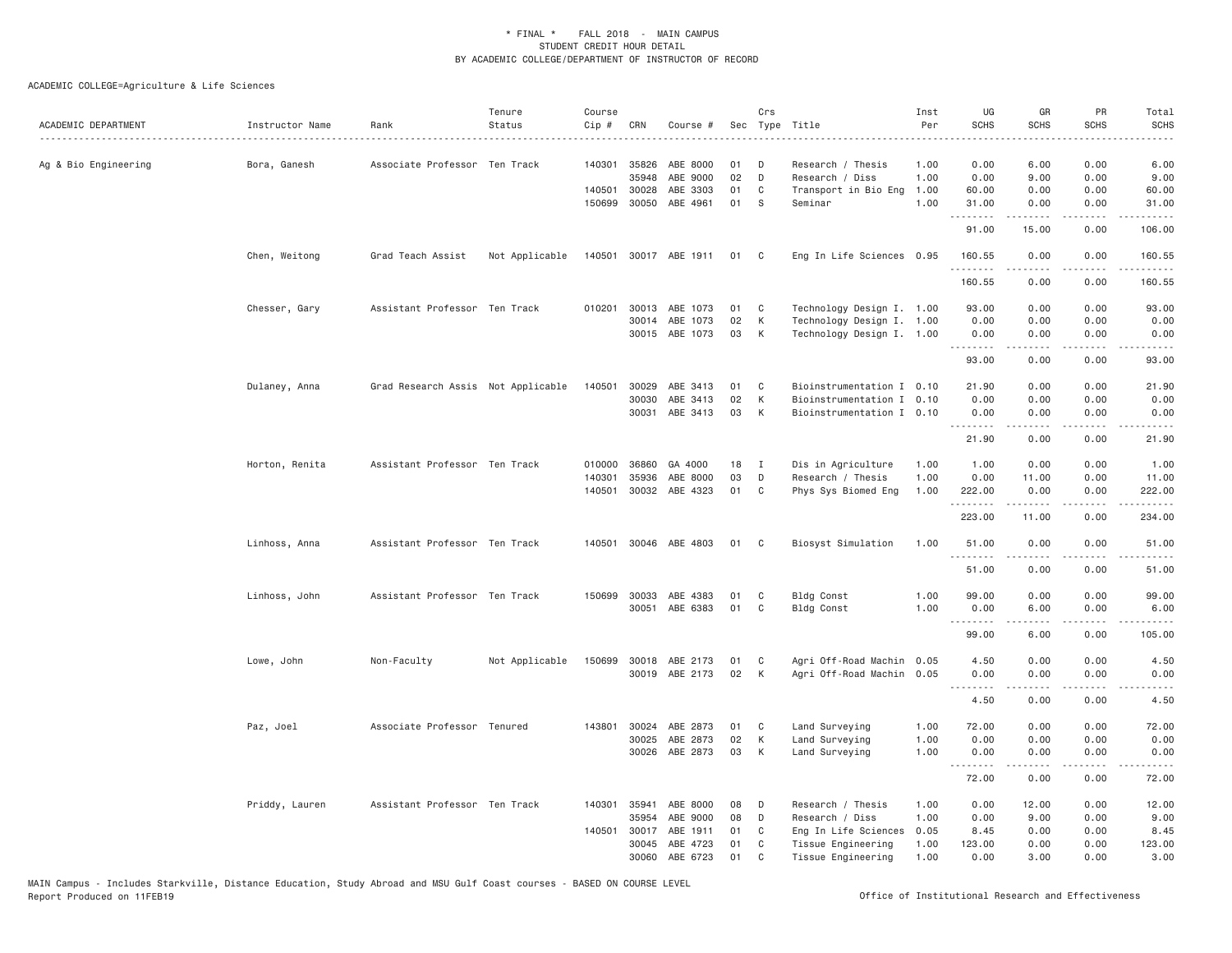| ACADEMIC DEPARTMENT                                        | Instructor Name    | Rank                          | Tenure<br>Status | Course<br>Cip # | CRN          | Course #              |                 | Crs            | Sec Type Title            | Inst<br>Per | UG<br><b>SCHS</b>   | GR<br>SCHS                                                                                                                                                   | PR<br><b>SCHS</b>                                                                                                                 | Total<br><b>SCHS</b>  |
|------------------------------------------------------------|--------------------|-------------------------------|------------------|-----------------|--------------|-----------------------|-----------------|----------------|---------------------------|-------------|---------------------|--------------------------------------------------------------------------------------------------------------------------------------------------------------|-----------------------------------------------------------------------------------------------------------------------------------|-----------------------|
|                                                            |                    |                               |                  |                 |              |                       |                 |                |                           |             | .                   | ------                                                                                                                                                       |                                                                                                                                   | . <u>.</u>            |
|                                                            |                    |                               |                  |                 |              |                       |                 |                |                           |             | 131.45              | 24.00                                                                                                                                                        | 0.00                                                                                                                              | 155.45                |
| Ag & Bio Engineering                                       | Simpson, Chartrisa | Assistant Professor Ten Track |                  | 140301          | 30049        | ABE 4911              | 01              | $^{\circ}$ S   | Engineering Seminar       | 1.00        | 89.00               | 0.00                                                                                                                                                         | 0.00                                                                                                                              | 89.00                 |
|                                                            |                    |                               |                  |                 | 36650        | ABE 4000              | 03              | $\blacksquare$ | Directed Indiv Study 1.00 |             | 3.00                | 0.00                                                                                                                                                         | 0.00                                                                                                                              | 3.00                  |
|                                                            |                    |                               |                  |                 | 36651        | ABE 4000              | 04 I            |                | Directed Indiv Study 1.00 |             | 2.00                | 0.00                                                                                                                                                         | 0.00                                                                                                                              | 2.00                  |
|                                                            |                    |                               |                  |                 | 36652        | ABE 4000              | 05              | $\blacksquare$ | Directed Indiv Study 1.00 |             | 2.00                | 0.00                                                                                                                                                         | 0.00                                                                                                                              | 2.00                  |
|                                                            |                    |                               |                  |                 | 36653        | ABE 4000              | 06              | $\blacksquare$ | Directed Indiv Study 1.00 |             | 2.00                | 0.00                                                                                                                                                         | 0.00                                                                                                                              | 2.00                  |
|                                                            |                    |                               |                  | 140501 30036    |              | ABE 4523              | 01 C            |                | Biomedical Materials 1.00 |             | 39.00               | 0.00                                                                                                                                                         | 0.00                                                                                                                              | 39.00                 |
|                                                            |                    |                               |                  |                 | 30037        | ABE 4523              | 02 C            |                | Biomedical Materials 0.05 |             | 3.90                | 0.00                                                                                                                                                         | 0.00                                                                                                                              | 3.90                  |
|                                                            |                    |                               |                  | 240101 36035    |              | HON 4000              | 01 I            |                | Directed Individual       | 1.00        | 1.00<br>.           | 0.00<br>$\frac{1}{2} \left( \frac{1}{2} \right) \left( \frac{1}{2} \right) \left( \frac{1}{2} \right) \left( \frac{1}{2} \right) \left( \frac{1}{2} \right)$ | 0.00<br>$\frac{1}{2} \left( \frac{1}{2} \right) \left( \frac{1}{2} \right) \left( \frac{1}{2} \right) \left( \frac{1}{2} \right)$ | 1.00                  |
|                                                            |                    |                               |                  |                 |              |                       |                 |                |                           |             | 141.90              | 0.00                                                                                                                                                         | 0.00                                                                                                                              | 141.90                |
|                                                            | Smith, Preston     | Grad Teach Assist             | Not Applicable   |                 |              | 140501 30037 ABE 4523 | 02              | $\mathbf{C}$   | Biomedical Materials 0.95 |             | 74.10               | 0.00                                                                                                                                                         | 0.00                                                                                                                              | 74.10                 |
|                                                            |                    |                               |                  |                 |              |                       |                 |                |                           |             | .<br>74.10          | 0.00                                                                                                                                                         | .<br>0.00                                                                                                                         | 74.10                 |
|                                                            | Wooten, James      | Non-Faculty                   | Not Applicable   |                 | 150699 30018 | ABE 2173              | 01              | C <sub>1</sub> | Agri Off-Road Machin 0.95 |             | 85.50               | 0.00                                                                                                                                                         | 0.00                                                                                                                              | 85.50                 |
|                                                            |                    |                               |                  |                 |              | 30019 ABE 2173        | 02              | K              | Agri Off-Road Machin 0.95 |             | 0.00                | 0.00                                                                                                                                                         | 0.00                                                                                                                              | 0.00                  |
|                                                            |                    |                               |                  |                 |              |                       |                 |                |                           |             | ---------<br>85.50  | <u>.</u><br>0.00                                                                                                                                             | .<br>0.00                                                                                                                         | 85.50                 |
|                                                            | Yu, Fei            | Associate Professor Tenured   |                  |                 |              | 140501 30048 ABE 4813 | 01              | $\overline{B}$ | Prin of Engr Design       | 1.00        | 228.00              | 0.00                                                                                                                                                         | 0.00                                                                                                                              | 228.00                |
|                                                            |                    |                               |                  |                 |              |                       |                 |                |                           |             | <u>.</u><br>228.00  | 0.00                                                                                                                                                         | 0.00                                                                                                                              | 228.00                |
|                                                            | Zhao, Yang         | Assistant Professor Ten Track |                  | 140301          | 36646        | ABE 9000              | 14              | $\mathsf{D}$   | Research / Diss           | 1.00        | 0.00                | 15.00                                                                                                                                                        | 0.00                                                                                                                              | 15.00                 |
|                                                            |                    |                               |                  |                 | 36958        | ABE 4000              | $11 \quad I$    |                | Directed Indiv Study 1.00 |             | 3.00                | 0.00                                                                                                                                                         | 0.00                                                                                                                              | 3.00                  |
|                                                            |                    |                               |                  |                 | 37102        | ABE 4000              | 12 <sup>2</sup> | $\blacksquare$ | Directed Indiv Study 1.00 |             | 1.00                | 0.00                                                                                                                                                         | 0.00                                                                                                                              | 1.00                  |
|                                                            |                    |                               |                  | 140501          | 30047        | ABE 4803              | 02              | $\overline{C}$ | Biosyst Simulation        | 1.00        | 21.00               | 0.00                                                                                                                                                         | 0.00                                                                                                                              | 21.00                 |
|                                                            |                    |                               |                  | 150699 30034    |              | ABE 4473              | 01              | $\mathbf{C}$   | Electrical Applicati 1.00 |             | 93.00               | 0.00                                                                                                                                                         | 0.00                                                                                                                              | 93.00                 |
|                                                            |                    |                               |                  |                 | 30035        | ABE 4473              | 02              | $\mathsf{K}$   | Electrical Applicati 1.00 |             | 0.00                | 0.00                                                                                                                                                         | 0.00                                                                                                                              | 0.00                  |
|                                                            |                    |                               |                  |                 | 30052        | ABE 6473              | 01              | C              | Electrical Applicati 1.00 |             | 0.00                | 6.00                                                                                                                                                         | 0.00                                                                                                                              | 6.00                  |
|                                                            |                    |                               |                  |                 |              | 30053 ABE 6473        | 02              | K              | Electrical Applicati 1.00 |             | 0.00<br>.           | 0.00<br>-----                                                                                                                                                | 0.00<br>$\cdots$                                                                                                                  | 0.00<br>.             |
|                                                            |                    |                               |                  |                 |              |                       |                 |                |                           |             | 118,00              | 21.00                                                                                                                                                        | 0.00                                                                                                                              | 139.00                |
| ----------------------------------<br>Ag & Bio Engineering |                    |                               |                  |                 |              |                       |                 |                |                           |             | ========<br>1594.90 | ========<br>77.00                                                                                                                                            | ========<br>0.00                                                                                                                  | ==========<br>1671.90 |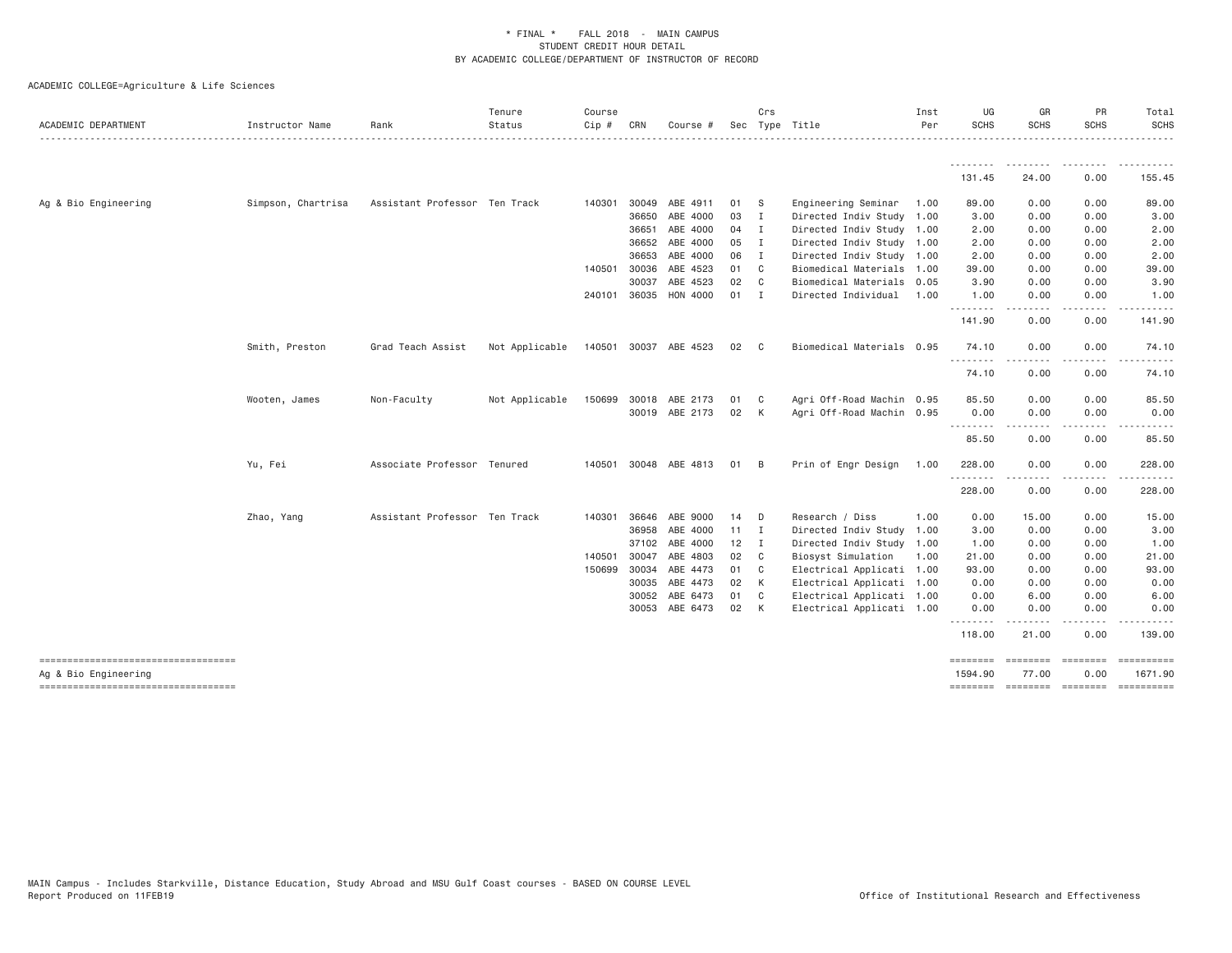| ACADEMIC DEPARTMENT    | Instructor Name  | Rank                                               | Tenure<br>Status | Course<br>Cip # | CRN          | Course #                   |                         | Crs            | Sec Type Title                              | Inst<br>Per  | UG<br><b>SCHS</b> | GR<br><b>SCHS</b>                                                                                                                                                                       | PR<br><b>SCHS</b> | Total<br><b>SCHS</b><br>$\frac{1}{2}$                                                                                                                          |
|------------------------|------------------|----------------------------------------------------|------------------|-----------------|--------------|----------------------------|-------------------------|----------------|---------------------------------------------|--------------|-------------------|-----------------------------------------------------------------------------------------------------------------------------------------------------------------------------------------|-------------------|----------------------------------------------------------------------------------------------------------------------------------------------------------------|
| Agricultural Economics | Barefield, Danny | Extension Professor Non-Ten Track                  |                  |                 | 010103 30170 | AEC 2713<br>30171 AEC 2713 | 01<br>H <sub>01</sub> C | C              | Intro to Food & Reso<br>Hon Intro to Food & | 1.00<br>1.00 | 327.00<br>54.00   | 0.00<br>0.00                                                                                                                                                                            | 0.00<br>0.00      | 327.00<br>54.00                                                                                                                                                |
|                        |                  |                                                    |                  |                 |              |                            |                         |                |                                             |              | .<br>381.00       | $\frac{1}{2} \left( \frac{1}{2} \right) \left( \frac{1}{2} \right) \left( \frac{1}{2} \right) \left( \frac{1}{2} \right) \left( \frac{1}{2} \right) \left( \frac{1}{2} \right)$<br>0.00 | .<br>0.00         | $\frac{1}{2} \left( \frac{1}{2} \right) \left( \frac{1}{2} \right) \left( \frac{1}{2} \right) \left( \frac{1}{2} \right) \left( \frac{1}{2} \right)$<br>381.00 |
|                        |                  | Canales Medina, Domi Assistant Professor Ten Track |                  |                 |              | 010103 36787 AEC 7000      | 02 I                    |                | Directed Indiv Study 1.00                   |              | 0.00              | 3.00                                                                                                                                                                                    | 0.00              | 3.00                                                                                                                                                           |
|                        |                  |                                                    |                  |                 |              |                            |                         |                |                                             |              | .<br>0.00         | .<br>3.00                                                                                                                                                                               | .<br>0.00         | $\sim$ $\sim$ $\sim$ $\sim$<br>3.00                                                                                                                            |
|                        | Coatney, Kalyn   | Associate Professor Tenured                        |                  |                 |              | 010103 36541 AEC 8000      | 01                      | D              | Research / Thesis                           | 1.00         | 0.00              | 6.00                                                                                                                                                                                    | 0.00              | 6.00                                                                                                                                                           |
|                        |                  |                                                    |                  |                 |              |                            |                         |                |                                             |              | .<br>0.00         | .<br>6.00                                                                                                                                                                               | $- - - -$<br>0.00 | $\frac{1}{2}$<br>6.00                                                                                                                                          |
|                        | Coble, Keith     | Professor                                          | Tenured          |                 |              | 010103 36543 AEC 8000      | 02                      | $\Box$         | Research / Thesis                           | 1.00         | 0.00<br><u>.</u>  | 6.00                                                                                                                                                                                    | 0.00              | 6.00                                                                                                                                                           |
|                        |                  |                                                    |                  |                 |              |                            |                         |                |                                             |              | 0.00              | 6.00                                                                                                                                                                                    | 0.00              | 6.00                                                                                                                                                           |
|                        | Harri, Ardian    | Associate Professor Tenured                        |                  |                 | 010103 30190 | AEC 8611                   | 01                      | C              | Research Seminar I                          | 1,00         | 0.00              | 7.00                                                                                                                                                                                    | 0.00              | 7.00                                                                                                                                                           |
|                        |                  |                                                    |                  |                 |              | 450603 30187 AEC 6733      | 01                      | C              | Economet Anal in Ag                         | 1.00         | 0.00              | 21.00                                                                                                                                                                                   | 0.00              | 21.00                                                                                                                                                          |
|                        |                  |                                                    |                  |                 |              |                            |                         |                |                                             |              | .<br>0.00         | .<br>28.00                                                                                                                                                                              | .<br>0.00         | .<br>28.00                                                                                                                                                     |
|                        | Interis, Matthew | Associate Professor Tenured                        |                  |                 |              | 010103 36548 AEC 8000      | 05                      | D              | Research / Thesis                           | 1.00         | 0.00              | 6.00                                                                                                                                                                                    | 0.00              | 6.00                                                                                                                                                           |
|                        |                  |                                                    |                  |                 |              |                            |                         |                |                                             |              | .<br>0.00         | $- - - - -$<br>6.00                                                                                                                                                                     | .<br>0.00         | .<br>6.00                                                                                                                                                      |
|                        | Janzen, Matthew  | Instructor                                         | Non-Ten Track    |                 |              | 010101 30173 AEC 3133      | 01                      | C              | Introductory Agribus 1.00                   |              | 264.00            | 0.00                                                                                                                                                                                    | 0.00              | 264.00                                                                                                                                                         |
|                        |                  |                                                    |                  |                 |              | 010103 34771 AEC 1223      | 01                      | C              | Comp App for Ag & Li 1.00                   |              | 75.00<br>.        | 0.00<br>.                                                                                                                                                                               | 0.00<br>.         | 75.00<br>.                                                                                                                                                     |
|                        |                  |                                                    |                  |                 |              |                            |                         |                |                                             |              | 339.00            | 0.00                                                                                                                                                                                    | 0.00              | 339.00                                                                                                                                                         |
|                        | Keenum, Mark     | Professor                                          | Tenured          |                 |              | 240101 32673 HON 2081      | H01 S                   |                | Honors Forum III                            | 1.00         | 17.00<br><u>.</u> | 0.00                                                                                                                                                                                    | 0.00<br>.         | 17.00                                                                                                                                                          |
|                        |                  |                                                    |                  |                 |              |                            |                         |                |                                             |              | 17.00             | 0.00                                                                                                                                                                                    | 0.00              | 17.00                                                                                                                                                          |
|                        | Li, Xiaofei      | Assistant Professor Ten Track                      |                  |                 |              | 010103 36793 AEC 8000      | 07                      | D              | Research / Thesis                           | 1.00         | 0.00<br>.         | 6.00                                                                                                                                                                                    | 0.00<br>.         | 6.00                                                                                                                                                           |
|                        |                  |                                                    |                  |                 |              |                            |                         |                |                                             |              | 0.00              | $\frac{1}{2} \left( \frac{1}{2} \right) \left( \frac{1}{2} \right) \left( \frac{1}{2} \right) \left( \frac{1}{2} \right) \left( \frac{1}{2} \right)$<br>6.00                            | 0.00              | .<br>6.00                                                                                                                                                      |
|                        | Little, Randall  | Professor                                          | Tenured          |                 | 010101 30169 | AEC 2611                   | 01                      | C              | Seminar I                                   | 1.00         | 62.00             | 0.00                                                                                                                                                                                    | 0.00              | 62.00                                                                                                                                                          |
|                        |                  |                                                    |                  |                 | 30178        | AEC 4530                   | 01                      | E              | Internship AEC-AGBM                         | 1.00         | 34.00             | 0.00                                                                                                                                                                                    | 0.00              | 34.00                                                                                                                                                          |
|                        |                  |                                                    |                  |                 | 010103 30174 | AEC 3513                   | 01                      | C              | Food & Fiber Product                        | 1.00         | 105.00            | 0.00                                                                                                                                                                                    | 0.00              | 105.00                                                                                                                                                         |
|                        |                  |                                                    |                  |                 | 36525        | AEC 7000                   | 01                      | $\mathbf I$    | Directed Indiv Study                        | 1.00         | 0.00              | 3.00                                                                                                                                                                                    | 0.00              | 3.00                                                                                                                                                           |
|                        |                  |                                                    |                  |                 |              | 450603 30172 AEC 3113      | 01                      | C <sub>1</sub> | Intro To Quant Econ                         | 1.00         | 114.00<br>.       | 0.00                                                                                                                                                                                    | 0.00              | 114.00<br>$- - - - -$                                                                                                                                          |
|                        |                  |                                                    |                  |                 |              |                            |                         |                |                                             |              | 315.00            | 3.00                                                                                                                                                                                    | 0.00              | 318.00                                                                                                                                                         |
|                        | Maples, Joshua   | Assistant Professor Ten Track                      |                  |                 |              | 010103 30176 AEC 4123      | 01                      | C              | Fin & Comm Futures M 1.00                   |              | 141.00            | 0.00                                                                                                                                                                                    | 0.00              | 141.00                                                                                                                                                         |
|                        |                  |                                                    |                  |                 |              | 36811 AEC 4000             | $01$ I                  |                | Directed Indiv Study 1.00                   |              | 3.00<br>.         | 0.00<br>$- - - - -$                                                                                                                                                                     | 0.00<br>.         | 3.00<br>. <b>.</b>                                                                                                                                             |
|                        |                  |                                                    |                  |                 |              |                            |                         |                |                                             |              | 144.00            | 0.00                                                                                                                                                                                    | 0.00              | 144.00                                                                                                                                                         |
|                        | Maples, McKenzie | Instructor                                         | Non-Ten Track    |                 |              | 010103 30179 AEC 4711      | 01                      | <b>L</b>       | Agri-marketing Pract 1.00                   |              | 35.00             | 0.00                                                                                                                                                                                    | 0.00              | 35.00                                                                                                                                                          |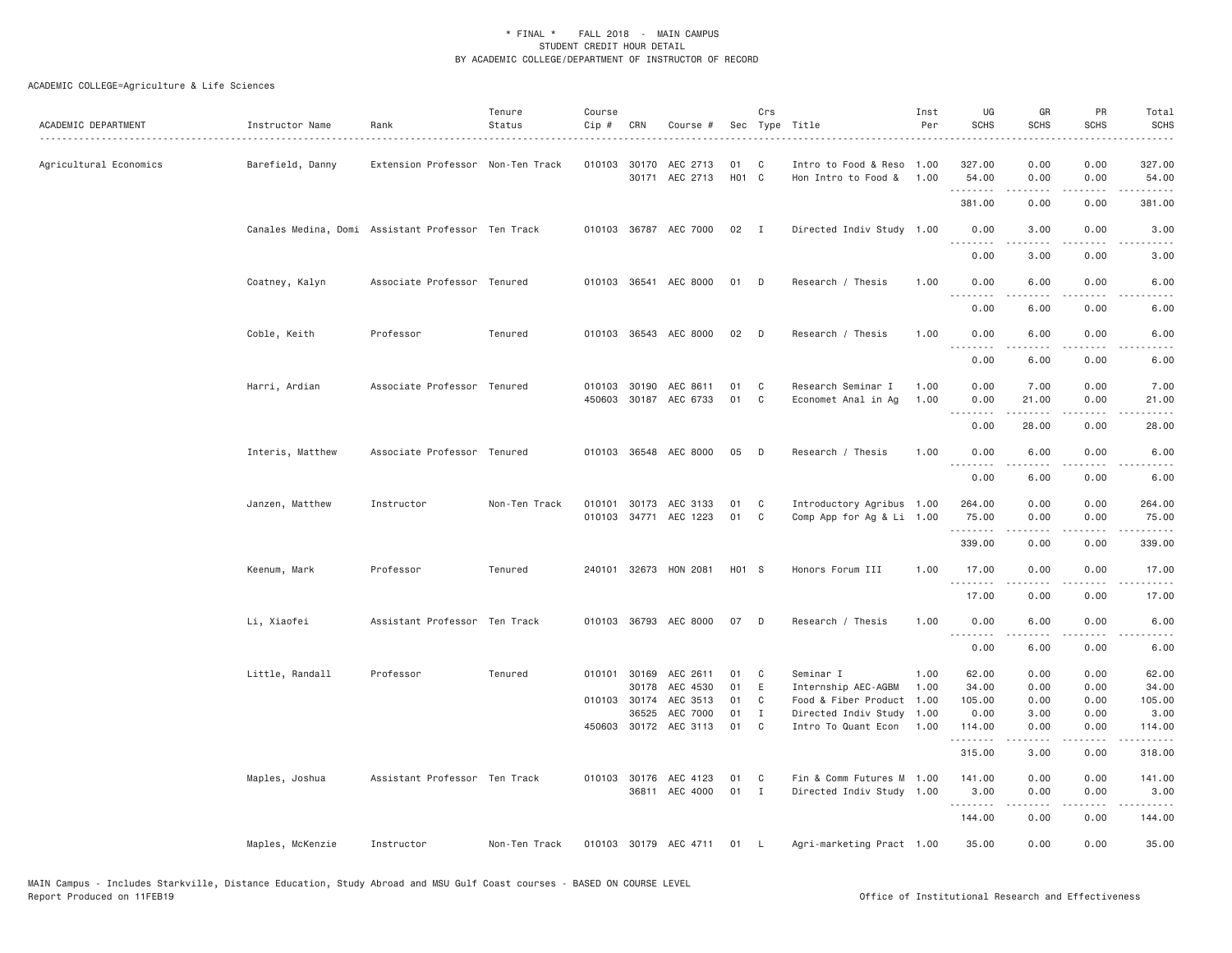| ACADEMIC DEPARTMENT                   | Instructor Name  | Rank                          | Tenure<br>Status | Course<br>Cip# | CRN   | Course #              |    | Crs<br>Sec Type Title |                           | Inst<br>Per | UG<br><b>SCHS</b>        | GR<br><b>SCHS</b>    | PR<br><b>SCHS</b> | Total<br><b>SCHS</b> |
|---------------------------------------|------------------|-------------------------------|------------------|----------------|-------|-----------------------|----|-----------------------|---------------------------|-------------|--------------------------|----------------------|-------------------|----------------------|
|                                       |                  |                               |                  |                |       |                       |    |                       |                           |             | ---------                | .                    | .                 | .                    |
|                                       |                  |                               |                  |                |       |                       |    |                       |                           |             | 35.00                    | 0.00                 | 0.00              | 35.00                |
| Agricultural Economics                | Park, Eunchun    | Assistant Professor Ten Track |                  | 010103         |       | 35519 AEC 4213        | 01 | $\mathbf{C}$          | Ag Finance I              | 1.00        | 99.00                    | 0.00                 | 0.00              | 99.00                |
|                                       |                  |                               |                  | 450601         | 30188 | AEC 8163              | 01 | C.                    | Consum, Produc, Mark 1.00 |             | 0.00<br>.                | 21.00<br>--------    | 0.00<br>-----     | 21.00                |
|                                       |                  |                               |                  |                |       |                       |    |                       |                           |             | 99.00                    | 21.00                | 0.00              | 120.00               |
|                                       | Petrolia, Daniel | Professor                     | Tenured          | 010103         | 36549 | AEC 8000              | 06 | D.                    | Research / Thesis         | 1.00        | 0.00                     | 6.00                 | 0.00              | 6.00                 |
|                                       |                  |                               |                  | 450602         | 30189 | AEC 8233              | 01 | C C                   | App Welf & Env Econo      | 1.00        | 0.00                     | 18.00                | 0.00              | 18.00                |
|                                       |                  |                               |                  |                |       | 450603 30186 AEC 6713 | 01 | C <sub>c</sub>        | Quant Econ                | 1.00        | 0.00                     | 21.00                | 0.00              | 21.00                |
|                                       |                  |                               |                  |                |       |                       |    |                       |                           |             | .<br>0.00                | $- - - - -$<br>45.00 | $   -$<br>0.00    | 45.00                |
|                                       | Turner, Steven   | Professor                     | Tenured          |                |       | 010101 30175 AEC 4113 | 01 | $\mathbf{C}$          | Agribusiness Firm Mg 1.00 |             | 93.00                    | 0.00                 | 0.00              | 93.00                |
|                                       |                  |                               |                  |                |       |                       |    |                       |                           |             | .<br>93.00               | 0.00                 | ----<br>0.00      | 93.00                |
|                                       | Yun, Seong       | Assistant Professor Ten Track |                  | 010103         | 30184 | AEC 6243              | 01 | C <sub>c</sub>        | Natural Resource Eco 1.00 |             | 0.00                     | 6.00                 | 0.00              | 6.00                 |
|                                       |                  |                               |                  |                |       | 36812 AEC 4000        | 02 | $\blacksquare$        | Directed Indiv Study 1.00 |             | 2.00                     | 0.00                 | 0.00              | 2.00                 |
|                                       |                  |                               |                  |                |       | 030204 30177 AEC 4243 | 01 | $\mathbb{C}$          | Natural Resource Eco 1.00 |             | 15.00                    | 0.00                 | 0.00              | 15.00                |
|                                       |                  |                               |                  |                |       |                       |    |                       |                           |             | - - - - - - - -<br>17.00 | 6.00                 | - - - -<br>0.00   | 23.00                |
| ====================================  |                  |                               |                  |                |       |                       |    |                       |                           |             |                          |                      |                   | =========            |
| Agricultural Economics                |                  |                               |                  |                |       |                       |    |                       |                           |             | 1440.00                  | 130,00               | 0.00              | 1570.00              |
| ===================================== |                  |                               |                  |                |       |                       |    |                       |                           |             | ========                 | ========             | ========          | ==========           |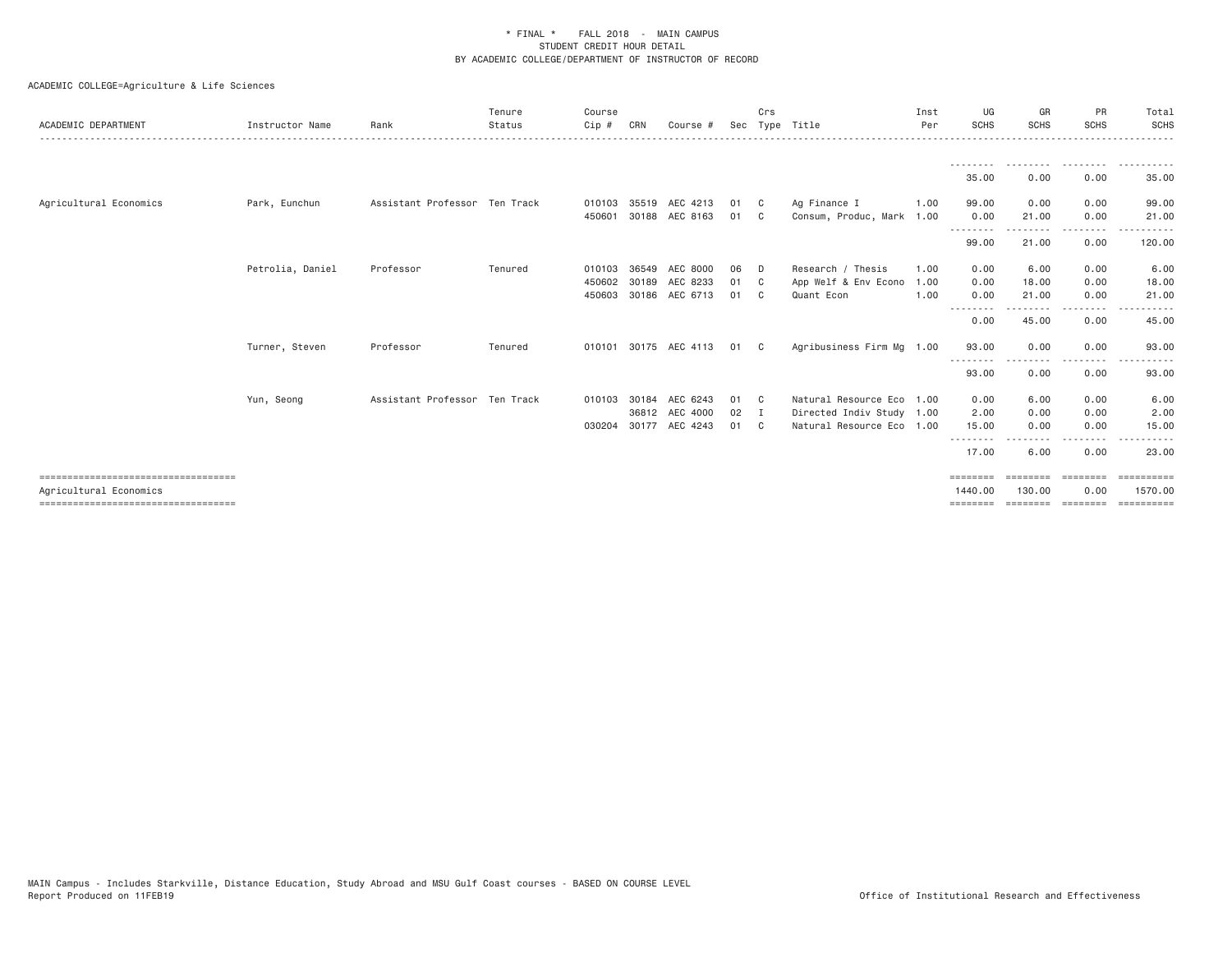| ACADEMIC DEPARTMENT  | Instructor Name | Rank                                               | Tenure<br>Status | Course<br>Cip # | CRN            | Course #              |                   | Crs          | Sec Type Title                               | Inst<br>Per  | UG<br><b>SCHS</b> | GR<br><b>SCHS</b>   | PR<br><b>SCHS</b>                           | Total<br><b>SCHS</b>                                                                                                              |
|----------------------|-----------------|----------------------------------------------------|------------------|-----------------|----------------|-----------------------|-------------------|--------------|----------------------------------------------|--------------|-------------------|---------------------|---------------------------------------------|-----------------------------------------------------------------------------------------------------------------------------------|
| Animal Dairy Science | Blanton, John   | Professor                                          | Tenured          |                 |                | 010901 30098 ADS 1111 | 01                | C            | Orientation to ADS                           | 1,00         | 121.00            | 0.00                | 0.00                                        | 121.00                                                                                                                            |
|                      |                 |                                                    |                  |                 |                |                       |                   |              |                                              |              | .<br>121.00       | 0.00                | 0.00                                        | <b>.</b><br>121.00                                                                                                                |
|                      | Cavinder, Clay  | Professor                                          | Tenured          | 010000          | 36919          | GA 4000               | 22                | I            | Dis in Agriculture                           | 1.00         | 1.00              | 0.00                | 0.00                                        | 1.00                                                                                                                              |
|                      |                 |                                                    |                  | 010507          | 30109          | ADS 1132              | 01                | C            | Intro to Horsemanshi                         | 1.00         | 40.00             | 0.00                | 0.00                                        | 40.00                                                                                                                             |
|                      |                 |                                                    |                  |                 | 30110          | ADS 1132              | 02                | К            | Intro to Horsemanshi                         | 1.00         | 0.00              | 0.00                | 0.00                                        | 0.00                                                                                                                              |
|                      |                 |                                                    |                  |                 | 30111          | ADS 1132              | 03                | К            | Intro to Horsemanshi                         | 1.00         | 0.00              | 0.00                | 0.00                                        | 0.00                                                                                                                              |
|                      |                 |                                                    |                  |                 | 30113          | ADS 2122              | 01                | L            | Adv Equine Eval                              | 1.00         | 6.00              | 0.00                | 0.00                                        | 6.00                                                                                                                              |
|                      |                 |                                                    |                  |                 | 010901 35865   | ADS 8000              | 02                | D            | Research/Thesis                              | 1.00         | 0.00              | 4.00                | 0.00                                        | 4.00                                                                                                                              |
|                      |                 |                                                    |                  |                 |                | 35882 ADS 9000        | 02                | D            | Research/Diss                                | 1,00         | 0.00<br>.         | 8.00<br>-----       | 0.00<br>.                                   | 8.00                                                                                                                              |
|                      |                 |                                                    |                  |                 |                |                       |                   |              |                                              |              | 47.00             | 12.00               | 0.00                                        | 59.00                                                                                                                             |
|                      | Crow, Brett     | Instructor                                         | Non-Ten Track    | 010901          | 30103          | ADS 1121              | 01                | <b>L</b>     | Animal Science Labor                         | 1.00         | 25.00             | 0.00                | 0.00                                        | 25.00                                                                                                                             |
|                      |                 |                                                    |                  |                 | 30104          | ADS 1121              | 02                | $\mathsf{L}$ | Animal Science Labor                         | 1.00         | 23.00             | 0.00                | 0.00                                        | 23.00                                                                                                                             |
|                      |                 |                                                    |                  |                 | 30105          | ADS 1121              | 03                | L.           | Animal Science Labor                         | 1.00         | 24.00             | 0.00                | 0.00                                        | 24.00                                                                                                                             |
|                      |                 |                                                    |                  |                 | 30126          | ADS 4212              | 01                | - L          | Livestock Eval                               | 1.00         | 50.00             | 0.00                | 0.00                                        | 50.00                                                                                                                             |
|                      |                 |                                                    |                  |                 |                | 010906 30119 ADS 3312 | 01                | $\mathsf{L}$ | Livestock Mgt Prac                           | 1.00         | 24.00             | 0.00<br>.           | 0.00<br>د د د د                             | 24.00                                                                                                                             |
|                      |                 |                                                    |                  |                 |                |                       |                   |              |                                              |              | 146.00            | 0.00                | 0.00                                        | 146.00                                                                                                                            |
|                      |                 | Devost-Burnett, Derr Assistant Professor Ten Track |                  | 010000          | 36844          | GA 4000               | 17                | $\mathbf I$  | Dis in Agriculture                           | 1.00         | 1.00              | 0.00                | 0.00                                        | 1.00                                                                                                                              |
|                      |                 |                                                    |                  | 010901          | 30114          | ADS 3213              | 01                | C            | Growth Development E                         | 1.00         | 48.00             | 0.00                | 0.00                                        | 48.00                                                                                                                             |
|                      |                 |                                                    |                  |                 | 30115          | ADS 3213              | 02                | К            | Growth Development E                         | 1.00         | 0.00              | 0.00                | 0.00                                        | 0.00                                                                                                                              |
|                      |                 |                                                    |                  |                 | 30116          | ADS 3213              | H <sub>01</sub> C |              | Growth Development E                         | 1.00         | 6.00              | 0.00                | 0.00                                        | 6.00                                                                                                                              |
|                      |                 |                                                    |                  |                 | 35866          | ADS 8000              | 03                | D            | Research/Thesis                              | 1.00         | 0.00              | 1.00                | 0.00                                        | 1.00                                                                                                                              |
|                      |                 |                                                    |                  |                 | 010999 30096   | ADS 1001              | F01 C             |              | First Year Seminar                           | 0.50         | 7.50<br>.         | 0.00<br>$- - - - -$ | 0.00<br>$\omega$ $\omega$ $\omega$ $\omega$ | 7.50<br>$\frac{1}{2} \left( \frac{1}{2} \right) \left( \frac{1}{2} \right) \left( \frac{1}{2} \right) \left( \frac{1}{2} \right)$ |
|                      |                 |                                                    |                  |                 |                |                       |                   |              |                                              |              | 62.50             | 1.00                | 0.00                                        | 63.50                                                                                                                             |
|                      | Dinh, Thu       | Assistant Professor Ten Track                      |                  | 010000          | 37089          | GA 4000               | 26                | Ι.           | Dis in Agriculture                           | 1.00         | 1.00              | 0.00                | 0.00                                        | 1.00                                                                                                                              |
|                      |                 |                                                    |                  |                 | 37090          | GA 4000               | 27                | Ι.           | Dis in Agriculture                           | 1,00         | 1.00              | 0.00                | 0.00                                        | 1.00                                                                                                                              |
|                      |                 |                                                    |                  |                 | 010401 30120   | ADS 3314              | 01                | C            | Intro to Meat Scienc                         | 1.00         | 184.00            | 0.00                | 0.00                                        | 184.00                                                                                                                            |
|                      |                 |                                                    |                  |                 | 30121          | ADS 3314              | 02                | К            | Intro to Meat Scienc                         | 1.00<br>1,00 | 0.00              | 0.00                | 0.00                                        | 0.00                                                                                                                              |
|                      |                 |                                                    |                  |                 | 30122          | ADS 3314              | 03                | К            | Intro to Meat Scienc                         |              | 0.00              | 0.00                | 0.00                                        | 0.00                                                                                                                              |
|                      |                 |                                                    |                  |                 | 32210<br>32211 | FNH 3314<br>FNH 3314  | 01<br>02          | C<br>K       | Intro to Meat Scienc                         | 1.00<br>1.00 | 8.00              | 0.00                | 0.00                                        | 8.00                                                                                                                              |
|                      |                 |                                                    |                  |                 | 32212          | FNH 3314              | 03                | K            | Intro to Meat Scienc<br>Intro to Meat Scienc | 1,00         | 0.00<br>0.00      | 0.00<br>0.00        | 0.00<br>0.00                                | 0.00<br>0.00                                                                                                                      |
|                      |                 |                                                    |                  |                 | 010901 35867   |                       | 04                | D            |                                              | 1.00         |                   | 9.00                | 0.00                                        |                                                                                                                                   |
|                      |                 |                                                    |                  |                 | 35884          | ADS 8000<br>ADS 9000  | 04                | D            | Research/Thesis<br>Research/Diss             | 1.00         | 0.00<br>0.00      | 6.00                | 0.00                                        | 9.00<br>6.00                                                                                                                      |
|                      |                 |                                                    |                  |                 | 010999 30096   | ADS 1001              | F01 C             |              | First Year Seminar                           | 0.50         | 7.50              | 0.00                | 0.00                                        | 7.50                                                                                                                              |
|                      |                 |                                                    |                  |                 |                |                       |                   |              |                                              |              | .<br>201.50       | -----<br>15.00      | $\frac{1}{2}$<br>0.00                       | 216.50                                                                                                                            |
|                      | Graves, Jessica | Instructor                                         | Non-Ten Track    |                 | 010000 30097   | ADS 1013              | 01                | C            | Animal Agriculture & 0.50                    |              | 72.00             | 0.00                | 0.00                                        | 72.00                                                                                                                             |
|                      |                 |                                                    |                  |                 | 33517          | PO 1013               | 01                | C            | Animal Agriculture & 0.50                    |              | 16.50             | 0.00                | 0.00                                        | 16.50                                                                                                                             |
|                      |                 |                                                    |                  | 010101          | 30133          | ADS 4420              | 01                | E            | ADS Internship                               | 1.00         | 72.00             | 0.00                | 0.00                                        | 72.00                                                                                                                             |
|                      |                 |                                                    |                  |                 |                | 010901 30127 ADS 4221 | CO1 S             |              | Capstone in Animal & 0.50                    |              | 24.00<br><u>.</u> | 0.00<br>-----       | 0.00<br>.                                   | 24.00<br>.                                                                                                                        |
|                      |                 |                                                    |                  |                 |                |                       |                   |              |                                              |              | 184.50            | 0.00                | 0.00                                        | 184.50                                                                                                                            |
|                      | Jousan, Frank   | Extension Assoc Pro Non-Ten Track                  |                  |                 |                | 010999 34775 ADS 4520 | 04                | E            | Livestock Extension                          | 1.00         | 2.00              | 0.00                | 0.00                                        | 2.00                                                                                                                              |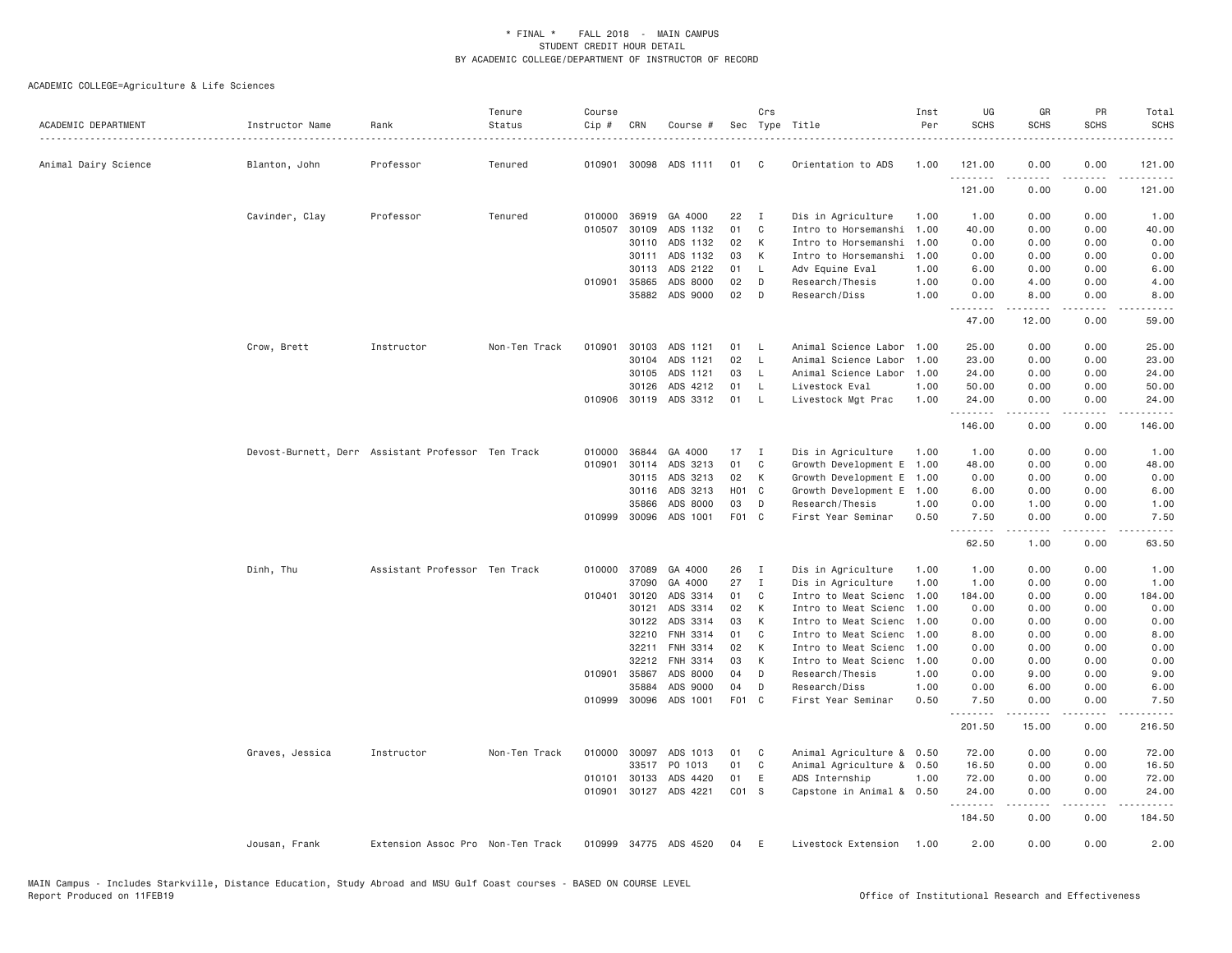| ACADEMIC DEPARTMENT  | Instructor Name  | Rank                                                   | Tenure<br>Status | Course<br>Cip # | CRN          | Course #                          |             | Crs          | Sec Type Title                                         | Inst<br>Per | UG<br><b>SCHS</b>                   | GR<br><b>SCHS</b> | PR<br><b>SCHS</b>                           | Total<br><b>SCHS</b> |
|----------------------|------------------|--------------------------------------------------------|------------------|-----------------|--------------|-----------------------------------|-------------|--------------|--------------------------------------------------------|-------------|-------------------------------------|-------------------|---------------------------------------------|----------------------|
|                      |                  |                                                        |                  |                 |              |                                   |             |              |                                                        |             | --------                            | .                 |                                             |                      |
|                      |                  |                                                        |                  |                 |              |                                   |             |              |                                                        |             | 2.00                                | 0.00              | 0.00                                        | 2.00                 |
| Animal Dairy Science | Karisch, Brandi  | Extension Assoc Pro Non-Ten Track                      |                  |                 | 010101 37024 | ADS 4000<br>010901 30127 ADS 4221 | 02<br>CO1 S | I            | Directed Indiv Study 1.00<br>Capstone in Animal & 0.50 |             | 1.00<br>24.00<br>.                  | 0.00<br>0.00      | 0.00<br>0.00<br>$\sim$ $\sim$ $\sim$ $\sim$ | 1.00<br>24.00        |
|                      |                  |                                                        |                  |                 |              |                                   |             |              |                                                        |             | 25.00                               | 0.00              | 0.00                                        | 25.00                |
|                      | Larson, Jamie    | Associate Professor Tenured                            |                  |                 | 010901 30099 | ADS 1113                          | 01          | C            | Animal Science                                         | 1.00        | 333.00                              | 0.00              | 0.00                                        | 333.00               |
|                      |                  |                                                        |                  |                 | 30100        | ADS 1113                          | 02          | C            | Animal Science                                         | 1.00        | 144.00                              | 0.00              | 0.00                                        | 144.00               |
|                      |                  |                                                        |                  |                 | 35869        | ADS 8000                          | 06          | D            | Research/Thesis                                        | 1.00        | 0.00                                | 2.00              | 0.00                                        | 2.00                 |
|                      |                  |                                                        |                  | 010904          | 30165        | ADS 8111                          | 01          | S            | Animal and Dairy Sci                                   | 1.00        | 0.00                                | 4.00              | 0.00                                        | 4.00                 |
|                      |                  |                                                        |                  | 010999          | 30134        | ADS 4440                          | 01          | E            | Research Exp Pract                                     | 1.00        | 2.00                                | 0.00              | 0.00                                        | 2.00                 |
|                      |                  |                                                        |                  | 011001          | 30166        | ADS 8121                          | 01          | -S           | Nutrition Seminar                                      | 1.00        | 0.00                                | 3.00              | 0.00                                        | 3.00                 |
|                      |                  |                                                        |                  |                 | 30167        | ADS 8131                          | 01          | -S           | Nutrition Seminar                                      | 1.00        | 0.00                                | 1.00              | 0.00                                        | 1.00                 |
|                      |                  |                                                        |                  |                 | 260707 30150 | ADS 4611                          | 01          | - L          | Prac In Phy & Repro                                    | 1.00        | 23.00                               | 0.00              | 0.00                                        | 23.00                |
|                      |                  |                                                        |                  |                 | 30151        | ADS 4611                          | 02          | <b>L</b>     | Prac In Phy & Repro                                    | 1.00        | 25.00                               | 0.00              | 0.00                                        | 25.00                |
|                      |                  |                                                        |                  |                 | 30152        | ADS 4613                          | 01<br>01    | C            | Physiology Of Repro                                    | 1.00        | 177.00                              | 0.00              | 0.00                                        | 177.00               |
|                      |                  |                                                        |                  |                 |              | 33516 PHY 8811                    |             | S            | Animal Phys Seminar                                    | 1.00        | 0.00<br>.                           | 2.00<br>-----     | 0.00<br>$\frac{1}{2}$                       | 2.00<br>.            |
|                      |                  |                                                        |                  |                 |              |                                   |             |              |                                                        |             | 704.00                              | 12.00             | 0.00                                        | 716.00               |
|                      | Lemley, Caleb    | Assistant Professor Ten Track                          |                  | 010901          | 35870        | ADS 8000                          | 07          | D            | Research/Thesis                                        | 1.00        | 0.00                                | 3.00              | 0.00                                        | 3.00                 |
|                      |                  |                                                        |                  |                 | 35887        | ADS 9000                          | 07          | D            | Research/Diss                                          | 1.00        | 0.00                                | 5.00              | 0.00                                        | 5.00                 |
|                      |                  |                                                        |                  |                 | 010903 34786 | ADS 3014                          | 01          | B            | Anatomy and Physiolo                                   | 1.00        | 104.00                              | 0.00              | 0.00                                        | 104.00               |
|                      |                  |                                                        |                  |                 | 34787        | ADS 3014                          | 02          | B            | Anatomy and Physiolo                                   | 1.00        | 88.00<br>.                          | 0.00<br>.         | 0.00<br>$\sim$ $\sim$ $\sim$                | 88.00<br>.           |
|                      |                  |                                                        |                  |                 |              |                                   |             |              |                                                        |             | 192.00                              | 8.00              | 0.00                                        | 200.00               |
|                      | Liao, Shengfa    | Associate Professor Ten Track                          |                  |                 | 010000 37170 | GA 4000                           | 33          | I            | Dis in Agriculture                                     | 1.00        | 1.00                                | 0.00              | 0.00                                        | 1,00                 |
|                      |                  |                                                        |                  | 010901          | 35871        | ADS 8000                          | 08          | D            | Research/Thesis                                        | 1.00        | 0.00                                | 6.00              | 0.00                                        | 6.00                 |
|                      |                  |                                                        |                  |                 | 35888        | ADS 9000                          | 08          | D            | Research/Diss                                          | 1.00        | 0.00<br>.                           | 9.00              | 0.00                                        | 9.00                 |
|                      |                  |                                                        |                  |                 |              |                                   |             |              |                                                        |             | 1.00                                | 15.00             | 0.00                                        | 16.00                |
|                      | Memili, Erdogan  | Professor                                              | Tenured          |                 | 010302 30124 | ADS 4211                          | 01          | - L          | Goat and Sheep Produ 1.00                              |             | 15.00                               | 0.00              | 0.00                                        | 15.00                |
|                      |                  |                                                        |                  |                 | 30128        | ADS 4223                          | 01          | C            | Goat and Sheep Produ                                   | 1.00        | 75.00                               | 0.00              | 0.00                                        | 75.00                |
|                      |                  |                                                        |                  |                 | 010901 35889 | ADS 9000                          | 09          | D            | Research/Diss                                          | 1.00        | 0.00                                | 3.00              | 0.00                                        | 3.00                 |
|                      |                  |                                                        |                  |                 | 010999 30143 | ADS 4440                          | 10          | E            | Research Exp Pract                                     | 1.00        | 2.00                                | 0.00              | 0.00                                        | 2.00                 |
|                      |                  |                                                        |                  |                 | 260904 34788 | PHY 8133                          | 01          | C            | Endocrine Secretions                                   | 1.00        | 0.00<br>.                           | 30.00<br>.        | 0.00<br>$\frac{1}{2}$                       | 30.00<br>.           |
|                      |                  |                                                        |                  |                 |              |                                   |             |              |                                                        |             | 92.00                               | 33.00             | 0.00                                        | 125.00               |
|                      |                  | Nguekam Feugang, Jea Research Assoc Prof Non-Ten Track |                  |                 |              | 010101 36247 ADS 4000             | 01          | I            | Directed Indiv Study 1.00                              |             | 2.00                                | 0.00              | 0.00                                        | 2.00                 |
|                      |                  |                                                        |                  |                 |              |                                   |             |              |                                                        |             | $\sim$ $\sim$ $\sim$ $\sim$<br>2.00 | 0.00              | 0.00                                        | 2.00                 |
|                      | Nicodemus, Molly | Associate Professor Tenured                            |                  |                 | 010302 34785 | ADS 3221                          | 01          | $\mathsf{L}$ | Prac. In Horse Care                                    | 1.00        | 21.00                               | 0.00              | 0.00                                        | 21.00                |
|                      |                  |                                                        |                  |                 | 010507 30132 | ADS 4333                          | 01          | C            | Equine Exercise Phy                                    | 1.00        | 66.00                               | 0.00              | 0.00                                        | 66.00                |
|                      |                  |                                                        |                  |                 | 34784        | ADS 3223                          | 01          | B            | Horse Management                                       | 1.00        | 69.00                               | 0.00              | 0.00                                        | 69.00                |
|                      |                  |                                                        |                  |                 | 010901 30112 | ADS 2111                          | 01          | C            | ADS Career Planning                                    | 1.00        | 48.00                               | 0.00              | 0.00                                        | 48.00                |
|                      |                  |                                                        |                  |                 | 35873        | ADS 8000                          | 10          | D            | Research/Thesis                                        | 1.00        | 0.00                                | 2.00              | 0.00                                        | 2.00                 |
|                      |                  |                                                        |                  |                 | 260706 30161 | ADS 6333                          | 01          | C            | Equine Exercise Phy                                    | 1.00        | 0.00                                | 3.00              | 0.00                                        | 3.00                 |
|                      |                  |                                                        |                  |                 |              | 512313 30117 ADS 3233             | 01          | B            | Equine Assisted Ther                                   | 1.00        | 24.00                               | 0.00              | 0.00                                        | 24.00                |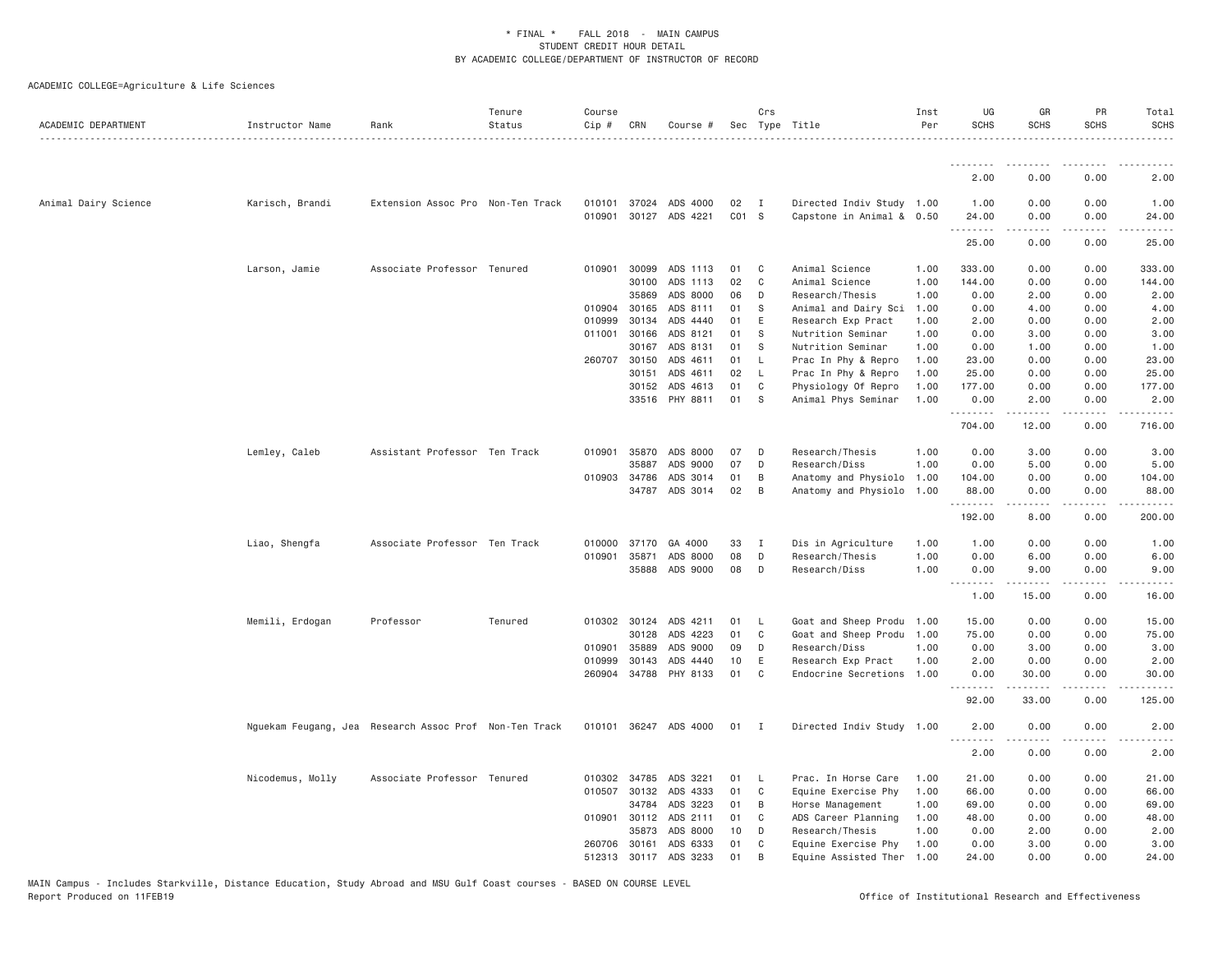| ACADEMIC DEPARTMENT                 | Instructor Name    | Rank                              | Tenure<br>Status | Course<br>Cip # | CRN          | Course #                   |          | Crs            | Sec Type Title                                         | Inst<br>Per | UG<br><b>SCHS</b>     | GR<br><b>SCHS</b>     | PR<br><b>SCHS</b> | Total<br><b>SCHS</b>                                                                                                                                                                                                                                                                                                                                                                                                               |
|-------------------------------------|--------------------|-----------------------------------|------------------|-----------------|--------------|----------------------------|----------|----------------|--------------------------------------------------------|-------------|-----------------------|-----------------------|-------------------|------------------------------------------------------------------------------------------------------------------------------------------------------------------------------------------------------------------------------------------------------------------------------------------------------------------------------------------------------------------------------------------------------------------------------------|
| Animal Dairy Science                | Nicodemus, Molly   | Associate Professor Tenured       |                  |                 | 512313 30118 | ADS 3233<br>34782 ADS 3233 | 02<br>03 | B<br>B         | Equine Assisted Ther 1.00<br>Equine Assisted Ther 1.00 |             | 33.00<br>15.00        | 0.00<br>0.00          | 0.00<br>0.00      | 33.00<br>15.00                                                                                                                                                                                                                                                                                                                                                                                                                     |
|                                     |                    |                                   |                  |                 |              |                            |          |                |                                                        |             | .<br>276.00           | .<br>5.00             | .<br>0.00         | .<br>281.00                                                                                                                                                                                                                                                                                                                                                                                                                        |
|                                     | Parish, Jane       | Professor                         | Ten Track        |                 |              | 010901 35892 ADS 9000      | 12       | $\Box$         | Research/Diss                                          | 1.00        | 0.00<br>1.1.1.1.1.1.1 | 3.00                  | 0.00              | 3.00                                                                                                                                                                                                                                                                                                                                                                                                                               |
|                                     |                    |                                   |                  |                 |              |                            |          |                |                                                        |             | 0.00                  | -----<br>3.00         | .<br>0.00         | 3.00                                                                                                                                                                                                                                                                                                                                                                                                                               |
|                                     | Paz Manzano, Henry | Assistant Professor Ten Track     |                  | 010000          | 37126        | GA 4000                    | 30       | $\mathbf{I}$   | Dis in Agriculture                                     | 1.00        | 1.00                  | 0.00                  | 0.00              | 1.00                                                                                                                                                                                                                                                                                                                                                                                                                               |
|                                     |                    |                                   |                  | 010905          | 34776        | ADS 4813                   | 01       | $\mathbf{C}$   | Dairy Farm Mgt                                         | 1.00        | 102.00                | 0.00                  | 0.00              | 102.00                                                                                                                                                                                                                                                                                                                                                                                                                             |
|                                     |                    |                                   |                  |                 | 34778        | ADS 4811                   | 01       | - L            | Dairy Mgmt Lab                                         | 1.00        | 19.00                 | 0.00                  | 0.00              | 19.00                                                                                                                                                                                                                                                                                                                                                                                                                              |
|                                     |                    |                                   |                  |                 |              | 34780 ADS 4811             | 02       | - L            | Dairy Mgmt Lab                                         | 1.00        | 11.00<br>.            | 0.00<br>$- - - - - -$ | 0.00<br>.         | 11.00<br>.                                                                                                                                                                                                                                                                                                                                                                                                                         |
|                                     |                    |                                   |                  |                 |              |                            |          |                |                                                        |             | 133.00                | 0.00                  | 0.00              | 133.00                                                                                                                                                                                                                                                                                                                                                                                                                             |
|                                     | Rivera, J.         | Extension Assoc Pro Non-Ten Track |                  |                 |              | 010901 35876 ADS 8000      | 13       | $\Box$         | Research/Thesis                                        | 1.00        | 0.00                  | 5.00                  | 0.00              | 5.00                                                                                                                                                                                                                                                                                                                                                                                                                               |
|                                     |                    |                                   |                  |                 |              |                            |          |                |                                                        |             | 0.00                  | 5.00                  | 0.00              | 5.00                                                                                                                                                                                                                                                                                                                                                                                                                               |
|                                     | Rude, Brian        | Professor                         | Tenured          |                 | 010901 30123 | ADS 4114                   | 01       | C <sub>1</sub> | Animal Nutrition                                       | 1.00        | 400.00                | 0.00                  | 0.00              | 400.00                                                                                                                                                                                                                                                                                                                                                                                                                             |
|                                     |                    |                                   |                  |                 | 30154        | ADS 6114                   | 01       | C              | Animal Nutrition                                       | 1.00        | 0.00                  | 4.00                  | 0.00              | 4.00                                                                                                                                                                                                                                                                                                                                                                                                                               |
|                                     |                    |                                   |                  |                 | 35877        | ADS 8000                   | 14       | D              | Research/Thesis                                        | 1.00        | 0.00                  | 1.00                  | 0.00              | 1.00                                                                                                                                                                                                                                                                                                                                                                                                                               |
|                                     |                    |                                   |                  |                 | 010999 30145 | ADS 4440                   | 12       | E              | Research Exp Pract                                     | 1.00        | 2.00<br>.             | 0.00<br>.             | 0.00<br>.         | 2.00<br>.                                                                                                                                                                                                                                                                                                                                                                                                                          |
|                                     |                    |                                   |                  |                 |              |                            |          |                |                                                        |             | 402.00                | 5.00                  | 0.00              | 407.00                                                                                                                                                                                                                                                                                                                                                                                                                             |
|                                     | Ryan, Peter        | Professor                         | Tenured          | 309999          | 33305        | NSE 4200                   | 01       | A              | Natl Student Exchang                                   | 1.00        | 15.00                 | 0.00                  | 0.00              | 15.00                                                                                                                                                                                                                                                                                                                                                                                                                              |
|                                     |                    |                                   |                  |                 | 33306        | NSE 4200                   | 02       | <b>A</b>       | Natl Student Exch.                                     | 1.00        | 15.00                 | 0.00                  | 0.00              | 15.00                                                                                                                                                                                                                                                                                                                                                                                                                              |
|                                     |                    |                                   |                  |                 |              |                            |          |                |                                                        |             | .<br>30.00            | $\frac{1}{2}$<br>0.00 | 0.00              | .<br>30.00                                                                                                                                                                                                                                                                                                                                                                                                                         |
|                                     | Smith, Trent       | Associate Professor Tenured       |                  |                 | 010302 30129 | ADS 4321                   | 01       | - L            | Beef Cattle Laborato 1.00                              |             | 16.00                 | 0.00                  | 0.00              | 16.00                                                                                                                                                                                                                                                                                                                                                                                                                              |
|                                     |                    |                                   |                  |                 | 30130        | ADS 4321                   | 02       | - L            | Beef Cattle Laborato 1.00                              |             | 13.00                 | 0.00                  | 0.00              | 13.00                                                                                                                                                                                                                                                                                                                                                                                                                              |
|                                     |                    |                                   |                  |                 | 010901 30106 | ADS 1121                   | 04       | <b>L</b>       | Animal Science Labor 1.00                              |             | 24.00                 | 0.00                  | 0.00              | 24.00                                                                                                                                                                                                                                                                                                                                                                                                                              |
|                                     |                    |                                   |                  |                 | 30107        | ADS 1121                   | 05       | - L            | Animal Science Labor 1.00                              |             | 24.00                 | 0.00                  | 0.00              | 24.00                                                                                                                                                                                                                                                                                                                                                                                                                              |
|                                     |                    |                                   |                  |                 | 30108        | ADS 1121                   | 06       | - L            | Animal Science Labor                                   | 1.00        | 23.00                 | 0.00                  | 0.00              | 23.00                                                                                                                                                                                                                                                                                                                                                                                                                              |
|                                     |                    |                                   |                  |                 | 30131        | ADS 4323                   | 01       | C.             | Beef Cattle Science                                    | 1.00        | 123.00                | 0.00                  | 0.00              | 123.00                                                                                                                                                                                                                                                                                                                                                                                                                             |
|                                     |                    |                                   |                  |                 | 35878        | ADS 8000                   | 15       | D              | Research/Thesis                                        | 1.00        | 0.00                  | 2.00                  | 0.00              | 2.00                                                                                                                                                                                                                                                                                                                                                                                                                               |
|                                     |                    |                                   |                  |                 | 35896        | ADS 9000                   | 16       | D              | Research/Diss                                          | 1.00        | 0.00<br>. <b>.</b>    | 6.00<br>-----         | 0.00<br>.         | 6.00                                                                                                                                                                                                                                                                                                                                                                                                                               |
|                                     |                    |                                   |                  |                 |              |                            |          |                |                                                        |             | 223.00                | 8.00                  | 0.00              | 231.00                                                                                                                                                                                                                                                                                                                                                                                                                             |
|                                     | Stone, Amanda      | Assistant Professor Ten Track     |                  |                 | 010000 37114 | GA 4000                    | 28       | I              | Dis in Agriculture                                     | 1.00        | 1.00                  | 0.00                  | 0.00              | 1.00                                                                                                                                                                                                                                                                                                                                                                                                                               |
|                                     |                    |                                   |                  | 010901          | 35879        | ADS 8000                   | 16       | D              | Research/Thesis                                        | 1.00        | 0.00<br>.             | 4.00                  | 0.00              | 4.00                                                                                                                                                                                                                                                                                                                                                                                                                               |
|                                     |                    |                                   |                  |                 |              |                            |          |                |                                                        |             | 1.00                  | 4.00                  | 0.00              | 5.00                                                                                                                                                                                                                                                                                                                                                                                                                               |
| ----------------------------------  |                    |                                   |                  |                 |              |                            |          |                |                                                        |             | $=$ =======           | ========              | ========          | ==========                                                                                                                                                                                                                                                                                                                                                                                                                         |
| Animal Dairy Science                |                    |                                   |                  |                 |              |                            |          |                |                                                        |             | 2845.50               | 126,00                | 0.00              | 2971.50                                                                                                                                                                                                                                                                                                                                                                                                                            |
| ----------------------------------- |                    |                                   |                  |                 |              |                            |          |                |                                                        |             | <b>SEBSEBED</b>       | $=$ ========          | $=$ ========      | $\begin{minipage}{0.03\linewidth} \hspace*{-0.2cm} \textbf{1} & \textbf{2} & \textbf{3} & \textbf{5} & \textbf{6} & \textbf{7} & \textbf{8} \\ \textbf{1} & \textbf{2} & \textbf{3} & \textbf{5} & \textbf{5} & \textbf{7} & \textbf{8} & \textbf{8} \\ \textbf{3} & \textbf{4} & \textbf{5} & \textbf{5} & \textbf{6} & \textbf{7} & \textbf{8} & \textbf{9} & \textbf{1} \\ \textbf{5} & \textbf{5} & \textbf{5} & \textbf{5} &$ |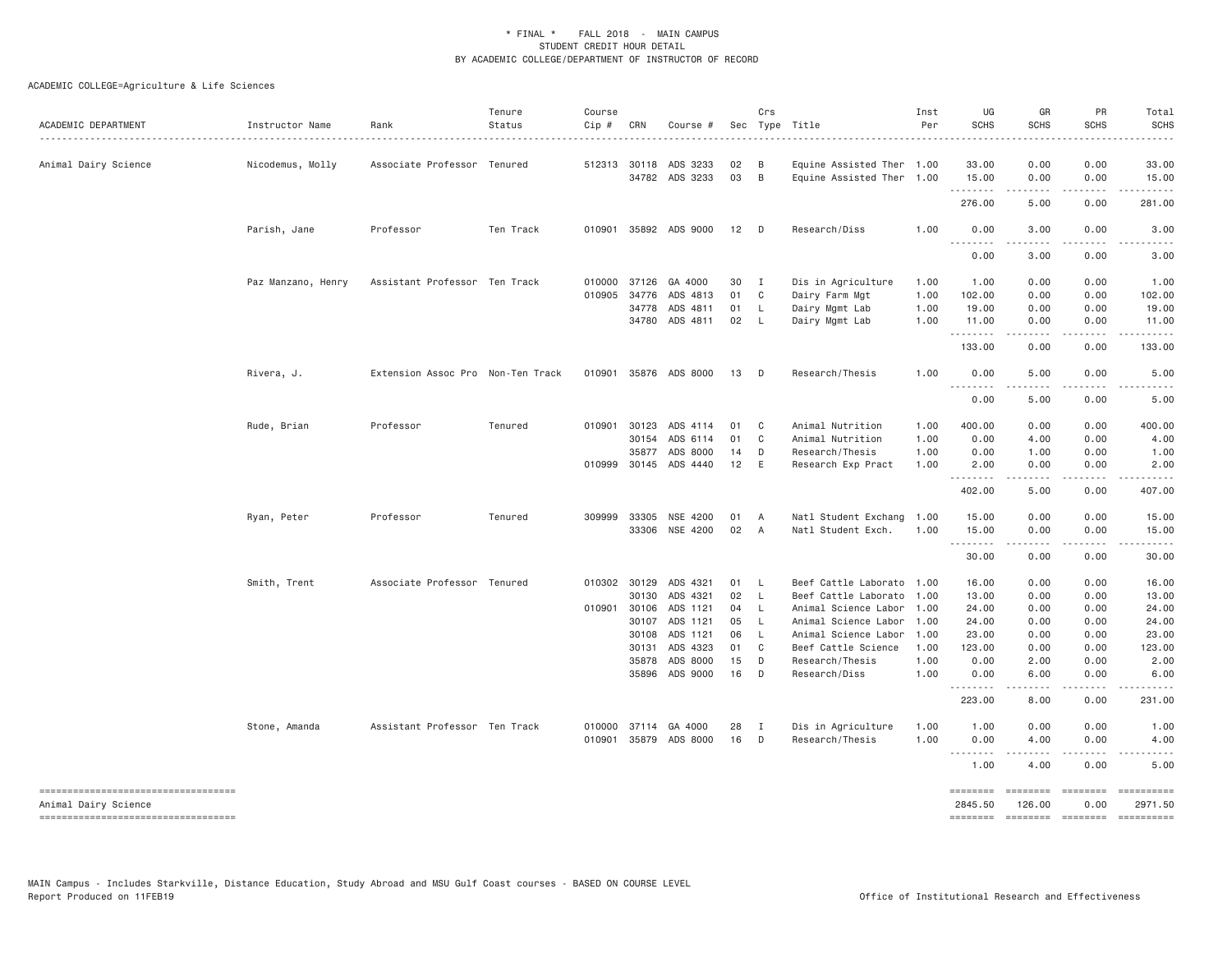| ACADEMIC DEPARTMENT                                  | Instructor Name                                  | Rank                              | Tenure<br>Status | Course<br>Cip # | CRN          | Course #              |    | Crs          | Sec Type Title            | Inst<br>Per | UG<br><b>SCHS</b>  | GR<br><b>SCHS</b>   | PR<br><b>SCHS</b>            | Total<br><b>SCHS</b><br>. |
|------------------------------------------------------|--------------------------------------------------|-----------------------------------|------------------|-----------------|--------------|-----------------------|----|--------------|---------------------------|-------------|--------------------|---------------------|------------------------------|---------------------------|
| Biochemistry, Molecular Biology, Ento Baird, Richard |                                                  | Professor                         | Tenured          |                 | 260702 36909 | EPP 4000              | 06 | $\mathbf{I}$ | Directed Indiv Study 1.00 |             | 3.00               | 0.00                | 0.00                         | 3.00                      |
|                                                      |                                                  |                                   |                  |                 |              | 37108 EPP 4000        | 07 | $\mathbf{I}$ | Directed Indiv Study 1.00 |             | 3.00<br>.          | 0.00<br>.           | 0.00<br>$\sim$ $\sim$ $\sim$ | 3.00<br>.                 |
|                                                      |                                                  |                                   |                  |                 |              |                       |    |              |                           |             | 6.00               | 0.00                | 0.00                         | 6.00                      |
|                                                      | Baker, Gerald                                    | Professor                         | Tenured          | 260702          | 31919        | EPP 2213              | 01 | C            | Intro To Insects          | 1.00        | 156.00             | 0.00                | 0.00                         | 156.00                    |
|                                                      |                                                  |                                   |                  |                 | 31920        | EPP 2213              | 02 | K            | Intro To Insects          | 1.00        | 0.00               | 0.00                | 0.00                         | 0.00                      |
|                                                      |                                                  |                                   |                  |                 | 31921        | EPP 2213              | 03 | К            | Intro To Insects          | 1.00        | 0.00               | 0.00                | 0.00                         | 0.00                      |
|                                                      |                                                  |                                   |                  |                 | 31922        | EPP 2213              | 04 | К            | Intro To Insects          | 1.00        | 0.00               | 0.00                | 0.00                         | 0.00                      |
|                                                      |                                                  |                                   |                  |                 | 31923        | EPP 2213              | 05 | K            | Intro To Insects          | 1.00        | 0.00               | 0.00                | 0.00                         | 0.00                      |
|                                                      |                                                  |                                   |                  |                 | 31927        | EPP 3423              | 01 | C            | Ornamtl Turf Insects      | 1.00        | 39.00              | 0.00                | 0.00                         | 39.00                     |
|                                                      |                                                  |                                   |                  |                 | 31928        | EPP 3423              | 02 | К            | Ornamtl Turf Insects      | 1.00        | 0.00               | 0.00                | 0.00                         | 0.00                      |
|                                                      |                                                  |                                   |                  |                 | 31929        | EPP 3423              | 03 | К            | Ornamtl Turf Insects      | 1.00        | 0.00               | 0.00                | 0.00                         | 0.00                      |
|                                                      |                                                  |                                   |                  |                 | 31933        | EPP 4154              | 01 | C            | General Entomology        | 1.00        | 60.00              | 0.00                | 0.00                         | 60.00                     |
|                                                      |                                                  |                                   |                  |                 | 31934        | EPP 4154              | 02 | К            | General Entomology        | 1.00        | 0.00               | 0.00                | 0.00                         | 0.00                      |
|                                                      |                                                  |                                   |                  |                 | 31943        | EPP 6154              | 01 | C            | General Entomology        | 1.00        | 0.00               | 8.00                | 0.00                         | 8.00                      |
|                                                      |                                                  |                                   |                  |                 | 31944        | EPP 6154              | 02 | К            | General Entomology        | 1.00        | 0.00               | 0.00                | 0.00                         | 0.00                      |
|                                                      |                                                  |                                   |                  |                 | 31952        | EPP 8223              | 01 | C            | Scanning E M              | 1.00        | 0.00               | 36.00               | 0.00                         | 36.00                     |
|                                                      |                                                  |                                   |                  |                 |              | 31953 EPP 8223        | 02 | К            | Scanning E M              | 1.00        | 0.00<br>.          | 0.00<br><b>.</b>    | 0.00<br>لأعاجب               | 0.00<br>.                 |
|                                                      |                                                  |                                   |                  |                 |              |                       |    |              |                           |             | 255.00             | 44.00               | 0.00                         | 299.00                    |
|                                                      | Brown Johnson, Ashli Associate Professor Tenured |                                   |                  |                 | 260202 30429 | <b>BCH 1001</b>       | 01 | C            | Intro To Biochem          | 1.00        | 243.00             | 0.00                | 0.00                         | 243.00                    |
|                                                      |                                                  |                                   |                  |                 | 30431        | <b>BCH 3901</b>       | 01 | S            | Senior Seminar            | 0.50        | 16.50              | 0.00                | 0.00                         | 16.50                     |
|                                                      |                                                  |                                   |                  |                 | 35739        | <b>BCH 9000</b>       | 02 | D            | Research/Diss             | 1.00        | 0.00               | 1.00                | 0.00                         | 1.00                      |
|                                                      |                                                  |                                   |                  |                 | 36719        | <b>BCH 7000</b>       | 02 | $\mathbf{I}$ | Directed Indiv Study      | 0.50        | 0.00               | 1.00                | 0.00                         | 1.00                      |
|                                                      |                                                  |                                   |                  |                 |              | 36786 BCH 7000        | 04 | I            | Directed Indiv Study      | 0.50        | 0.00<br>.          | 1.50                | 0.00<br>$\sim$ $\sim$ $\sim$ | 1.50<br>المستوطن          |
|                                                      |                                                  |                                   |                  |                 |              |                       |    |              |                           |             | 259.50             | 3.50                | 0.00                         | 263.00                    |
|                                                      | Brown, Richard                                   | Professor                         | Tenured          |                 |              | 260702 35725 EPP 9000 | 02 | D            | Research / Diss           | 1.00        | 0.00<br>. <i>.</i> | 1.00<br>$- - - - -$ | 0.00<br>.                    | 1.00<br>$    -$           |
|                                                      |                                                  |                                   |                  |                 |              |                       |    |              |                           |             | 0.00               | 1.00                | 0.00                         | 1.00                      |
|                                                      | Caprio, Michael                                  | Professor                         | Tenured          |                 | 260305 31950 | EPP 8111              | 01 | - S          | Seminar                   | 1.00        | 0.00               | 3.00                | 0.00                         | 3.00                      |
|                                                      |                                                  |                                   |                  |                 | 31951        | EPP 8121              | 01 | S            | Seminar                   | 1.00        | 0.00               | 3.00                | 0.00                         | 3.00                      |
|                                                      |                                                  |                                   |                  | 260702          | 36758        | EPP 7000              | 01 | I            | Directed Indiv Study      | 1.00        | 0.00               | 3.00                | 0.00                         | 3.00                      |
|                                                      |                                                  |                                   |                  |                 |              | 36759 EPP 7000        | 02 | $\mathbf{I}$ | Directed Indiv Study      | 1.00        | 0.00               | 3.00                | 0.00<br>.                    | 3.00                      |
|                                                      |                                                  |                                   |                  |                 |              |                       |    |              |                           |             | .<br>0.00          | .<br>12.00          | 0.00                         | $- - - - -$<br>12.00      |
|                                                      | Catchot, Angus                                   | Extension Professor Non-Ten Track |                  | 260702          | 35726        | EPP 9000              | 03 | D            | Research / Diss           | 1.00        | 0.00               | 24.00               | 0.00                         | 24.00                     |
|                                                      |                                                  |                                   |                  |                 |              | 35730 EPP 8000        | 02 | D            | Research / Thesis         | 1.00        | 0.00               | 13.00               | 0.00                         | 13.00                     |
|                                                      |                                                  |                                   |                  |                 |              |                       |    |              |                           |             | .<br>0.00          | 37.00               | .<br>0.00                    | المتمامين<br>37.00        |
|                                                      | Chastain, Daryl                                  | Research Assist Pro Non-Ten Track |                  | 010304 35168    |              | PSS 8000              | 10 | D            | Research / Thesis         | 1.00        | 0.00               | 6.00                | 0.00                         | 6.00                      |
|                                                      |                                                  |                                   |                  | 011101          |              | 35216 PSS 9000        | 10 | D            | Research / Diss           | 1.00        | 0.00<br>. <b>.</b> | 10.00<br><u>.</u>   | 0.00<br>$- - -$              | 10.00<br>$- - - - -$      |
|                                                      |                                                  |                                   |                  |                 |              |                       |    |              |                           |             | 0.00               | 16.00               | 0.00                         | 16.00                     |
|                                                      | Goddard, Jerome                                  | Extension Professor Non-Ten Track |                  |                 | 260702 31935 | EPP 4173              | 01 | B            | Med & Veterinary Ent 1.00 |             | 12.00              | 0.00                | 0.00                         | 12.00                     |
|                                                      |                                                  |                                   |                  |                 | 31945        | EPP 6173              | 01 | В            | Med & Veterinary Ent 1.00 |             | 0.00               | 12.00               | 0.00                         | 12.00                     |
|                                                      |                                                  |                                   |                  |                 |              | 35727 EPP 9000        | 04 | D            | Research / Diss           | 1.00        | 0.00               | 15.00               | 0.00                         | 15.00                     |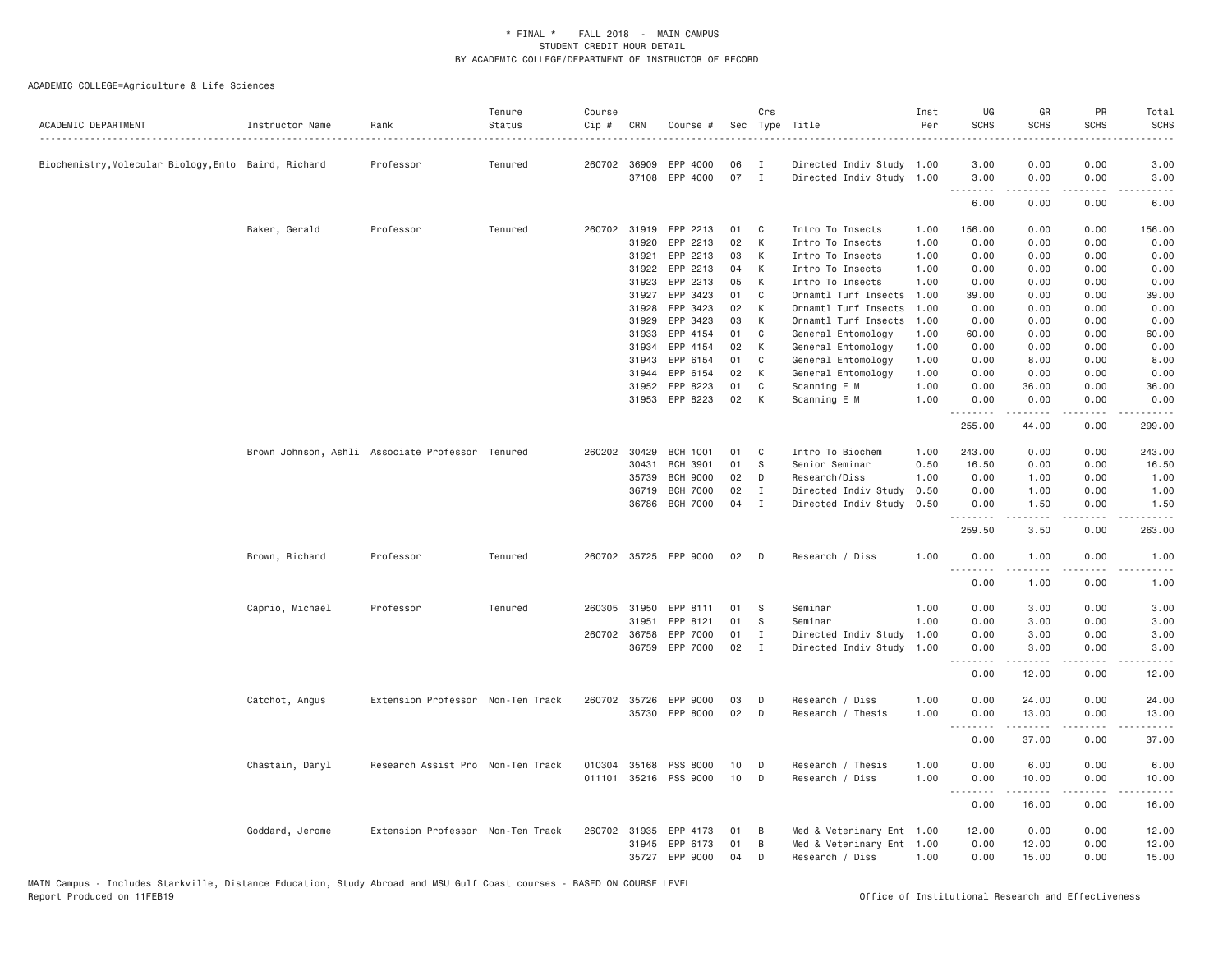| ACADEMIC DEPARTMENT                                | Instructor Name    | Rank                              | Tenure<br>Status | Course<br>$Cip \#$ | CRN   | Course #        |       | Crs          | Sec Type Title            | Inst<br>Per | UG<br><b>SCHS</b> | GR<br><b>SCHS</b>                                                                                                                                            | PR<br><b>SCHS</b>                                                                                                                 | Total<br><b>SCHS</b>                                                                                                                                         |
|----------------------------------------------------|--------------------|-----------------------------------|------------------|--------------------|-------|-----------------|-------|--------------|---------------------------|-------------|-------------------|--------------------------------------------------------------------------------------------------------------------------------------------------------------|-----------------------------------------------------------------------------------------------------------------------------------|--------------------------------------------------------------------------------------------------------------------------------------------------------------|
|                                                    |                    |                                   |                  |                    |       |                 |       |              |                           |             | .                 |                                                                                                                                                              |                                                                                                                                   |                                                                                                                                                              |
|                                                    |                    |                                   |                  |                    |       |                 |       |              |                           |             | 12.00             | 27.00                                                                                                                                                        | 0.00                                                                                                                              | 39.00                                                                                                                                                        |
| Biochemistry, Molecular Biology, Ento Hill, Jovonn |                    | Research Assist Pro Non-Ten Track |                  | 260702 36643       |       | EPP 4000        | 03    | $\mathbf{I}$ | Directed Indiv Study 1.00 |             | 1.00              | 0.00                                                                                                                                                         | 0.00                                                                                                                              | 1.00                                                                                                                                                         |
|                                                    |                    |                                   |                  |                    | 36644 | EPP 4000        | 04    | $\mathbf{I}$ | Directed Indiv Study 1.00 |             | 1.00              | 0.00                                                                                                                                                         | 0.00                                                                                                                              | 1.00                                                                                                                                                         |
|                                                    |                    |                                   |                  |                    | 36645 | EPP 4000        | 05    | $\mathbf{I}$ | Directed Indiv Study 1.00 |             | 1.00<br>.         | 0.00<br>$\frac{1}{2} \left( \frac{1}{2} \right) \left( \frac{1}{2} \right) \left( \frac{1}{2} \right) \left( \frac{1}{2} \right) \left( \frac{1}{2} \right)$ | 0.00<br>.                                                                                                                         | 1.00<br>$\frac{1}{2} \left( \frac{1}{2} \right) \left( \frac{1}{2} \right) \left( \frac{1}{2} \right) \left( \frac{1}{2} \right) \left( \frac{1}{2} \right)$ |
|                                                    |                    |                                   |                  |                    |       |                 |       |              |                           |             | 3.00              | 0.00                                                                                                                                                         | 0.00                                                                                                                              | 3.00                                                                                                                                                         |
|                                                    | Hoffmann, Federico | Associate Professor Tenured       |                  | 260202 30442       |       | <b>BCH 4503</b> | 01    | C            | Sci Comm Skills           | 1.00        | 303.00            | 0.00                                                                                                                                                         | 0.00                                                                                                                              | 303.00                                                                                                                                                       |
|                                                    |                    |                                   |                  |                    | 30455 | <b>BCH 6503</b> | 01    | C            | Sci Comm Skills           | 1.00        | 0.00              | 3.00                                                                                                                                                         | 0.00                                                                                                                              | 3.00                                                                                                                                                         |
|                                                    |                    |                                   |                  |                    | 35723 | <b>BCH 9000</b> | 01    | D            | Research/Diss             | 1.00        | 0.00              | 4.00                                                                                                                                                         | 0.00                                                                                                                              | 4.00                                                                                                                                                         |
|                                                    |                    |                                   |                  |                    |       | 36718 BCH 4000  | 14    | I            | Directed Indiv Study      | 1.00        | 4.00<br><u>.</u>  | 0.00<br>$- - - - -$                                                                                                                                          | 0.00<br>.                                                                                                                         | 4.00<br>$- - - - -$                                                                                                                                          |
|                                                    |                    |                                   |                  |                    |       |                 |       |              |                           |             | 307.00            | 7.00                                                                                                                                                         | 0.00                                                                                                                              | 314.00                                                                                                                                                       |
|                                                    | King, Jonas        | Assistant Professor Ten Track     |                  | 260202 35078       |       | <b>BCH 4990</b> | 01    | C            | Special Topic In BCH 1.00 |             | 90.00             | 0.00                                                                                                                                                         | 0.00                                                                                                                              | 90.00                                                                                                                                                        |
|                                                    |                    |                                   |                  |                    | 35079 | <b>BCH 6990</b> | 01    | C            | Special Topic In BCH 1.00 |             | 0.00              | 3.00                                                                                                                                                         | 0.00                                                                                                                              | 3.00                                                                                                                                                         |
|                                                    |                    |                                   |                  |                    | 35576 | <b>BCH 4000</b> | 03    | $\mathbf I$  | Directed Indiv Study 1.00 |             | 2.00              | 0.00                                                                                                                                                         | 0.00                                                                                                                              | 2.00                                                                                                                                                         |
|                                                    |                    |                                   |                  |                    | 35690 | <b>BCH 4000</b> | 04    | $\mathbf{I}$ | Directed Indiv Study 1.00 |             | 2.00              | 0.00                                                                                                                                                         | 0.00                                                                                                                              | 2.00                                                                                                                                                         |
|                                                    |                    |                                   |                  |                    | 35740 | <b>BCH 9000</b> | 03    | D            | Research/Diss             | 1.00        | 0.00              | 11.00                                                                                                                                                        | 0.00                                                                                                                              | 11.00                                                                                                                                                        |
|                                                    |                    |                                   |                  |                    | 35862 | <b>BCH 4000</b> | 05    | I            | Directed Indiv Study 1.00 |             | 3.00              | 0.00                                                                                                                                                         | 0.00                                                                                                                              | 3.00                                                                                                                                                         |
|                                                    |                    |                                   |                  |                    | 35911 | <b>BCH 4000</b> | 06    | $\mathbf{I}$ | Directed Indiv Study 1.00 |             | 4.00              | 0.00                                                                                                                                                         | 0.00                                                                                                                              | 4.00                                                                                                                                                         |
|                                                    |                    |                                   |                  |                    | 35918 | <b>BCH 4000</b> | 07    | $\mathbf{I}$ | Directed Indiv Study 1.00 |             | 1.00              | 0.00                                                                                                                                                         | 0.00                                                                                                                              | 1.00                                                                                                                                                         |
|                                                    |                    |                                   |                  |                    | 35933 | <b>BCH 4000</b> | 08    | I            | Directed Indiv Study 1.00 |             | 1.00              | 0.00                                                                                                                                                         | 0.00                                                                                                                              | 1.00                                                                                                                                                         |
|                                                    |                    |                                   |                  |                    | 36135 | <b>BCH 4000</b> | 11    | $\mathbf{I}$ | Directed Indiv Study 1.00 |             | 1.00              | 0.00                                                                                                                                                         | 0.00                                                                                                                              | 1.00                                                                                                                                                         |
|                                                    |                    |                                   |                  |                    | 36148 | <b>BCH 4000</b> | 12    | $\mathbf{I}$ | Directed Indiv Study 1.00 |             | 4.00              | 0.00                                                                                                                                                         | 0.00                                                                                                                              | 4.00                                                                                                                                                         |
|                                                    |                    |                                   |                  | 260702 35733       |       | EPP 8000        | 05    | D            | Research / Thesis         | 1.00        | 0.00              | 3.00                                                                                                                                                         | 0.00                                                                                                                              | 3.00                                                                                                                                                         |
|                                                    |                    |                                   |                  |                    | 36433 | EPP 4000        | 01    | $\mathbf{I}$ | Directed Indiv Study 1.00 |             | 1.00<br>.         | 0.00<br>$- - - - -$                                                                                                                                          | 0.00<br>$\frac{1}{2} \left( \frac{1}{2} \right) \left( \frac{1}{2} \right) \left( \frac{1}{2} \right) \left( \frac{1}{2} \right)$ | 1.00<br><u>.</u>                                                                                                                                             |
|                                                    |                    |                                   |                  |                    |       |                 |       |              |                           |             | 109.00            | 17.00                                                                                                                                                        | 0.00                                                                                                                              | 126.00                                                                                                                                                       |
|                                                    | Krishnan, Natraj   | Associate Professor Ten Track     |                  | 260202 35119       |       | <b>BCH 1011</b> | F01 C |              | First Year Seminar        | 1.00        | 18.00             | 0.00                                                                                                                                                         | 0.00                                                                                                                              | 18.00                                                                                                                                                        |
|                                                    |                    |                                   |                  |                    | 37150 | <b>BCH 4000</b> | 17    | I            | Directed Indiv Study      | 1.00        | 3.00              | 0.00                                                                                                                                                         | 0.00                                                                                                                              | 3.00                                                                                                                                                         |
|                                                    |                    |                                   |                  | 260702 35266       |       | EPP 8990        | 01    | B            | Special Topics In EP 1.00 |             | 0.00<br>.         | 33.00<br>.                                                                                                                                                   | 0.00<br>.                                                                                                                         | 33.00<br>.                                                                                                                                                   |
|                                                    |                    |                                   |                  |                    |       |                 |       |              |                           |             | 21.00             | 33.00                                                                                                                                                        | 0.00                                                                                                                              | 54.00                                                                                                                                                        |
|                                                    | Li, Jiaxu          | Associate Professor Tenured       |                  | 260202 30432       |       | BCH 4013        | 01    | C            | Principles of Bioche      | 1.00        | 594.00            | 0.00                                                                                                                                                         | 0.00                                                                                                                              | 594.00                                                                                                                                                       |
|                                                    |                    |                                   |                  |                    |       | 35741 BCH 9000  | 04    | D            | Research/Diss             | 1.00        | 0.00              | 20.00                                                                                                                                                        | 0.00                                                                                                                              | 20.00                                                                                                                                                        |
|                                                    |                    |                                   |                  |                    |       |                 |       |              |                           |             | .<br>594.00       | 20.00                                                                                                                                                        | $\sim$ $\sim$ $\sim$ $\sim$<br>0.00                                                                                               | 614.00                                                                                                                                                       |
|                                                    | Lu, Shien          | Professor                         | Tenured          | 010000             | 36790 | GA 4000         | 14    | $\mathbf{I}$ | Dis in Agriculture        | 1.00        | 1.00              | 0.00                                                                                                                                                         | 0.00                                                                                                                              | 1.00                                                                                                                                                         |
|                                                    |                    |                                   |                  | 011105             | 31917 | EPP 1001        | F01 C |              | First Year Experienc      | 1.00        | 14.00             | 0.00                                                                                                                                                         | 0.00                                                                                                                              | 14.00                                                                                                                                                        |
|                                                    |                    |                                   |                  | 260305 31930       |       | EPP 4113        | 01    | C            | Principles of Plant       | 1.00        | 153.00            | 0.00                                                                                                                                                         | 0.00                                                                                                                              | 153.00                                                                                                                                                       |
|                                                    |                    |                                   |                  |                    | 31931 | EPP 4113        | 02    | К            | Principles of Plant       | 1.00        | 0.00              | 0.00                                                                                                                                                         | 0.00                                                                                                                              | 0.00                                                                                                                                                         |
|                                                    |                    |                                   |                  |                    | 31932 | EPP 4113        | 03    | К            | Principles of Plant       | 1.00        | 0.00              | 0.00                                                                                                                                                         | 0.00                                                                                                                              | 0.00                                                                                                                                                         |
|                                                    |                    |                                   |                  |                    | 31940 | EPP 6113        | 01    | C            | Principles of Plant       | 1.00        | 0.00              | 15.00                                                                                                                                                        | 0.00                                                                                                                              | 15.00                                                                                                                                                        |
|                                                    |                    |                                   |                  |                    | 31941 | EPP 6113        | 02    | K            | Principles of Plant       | 1.00        | 0.00              | 0.00                                                                                                                                                         | 0.00                                                                                                                              | 0.00                                                                                                                                                         |
|                                                    |                    |                                   |                  |                    | 31942 | EPP 6113        | 03    | К            | Principles of Plant       | 1.00        | 0.00              | 0.00                                                                                                                                                         | 0.00                                                                                                                              | 0.00                                                                                                                                                         |
|                                                    |                    |                                   |                  | 260702             | 35728 | EPP 9000        | 05    | D            | Research / Diss           | 1,00        | 0.00              | 9.00                                                                                                                                                         | 0.00                                                                                                                              | 9.00                                                                                                                                                         |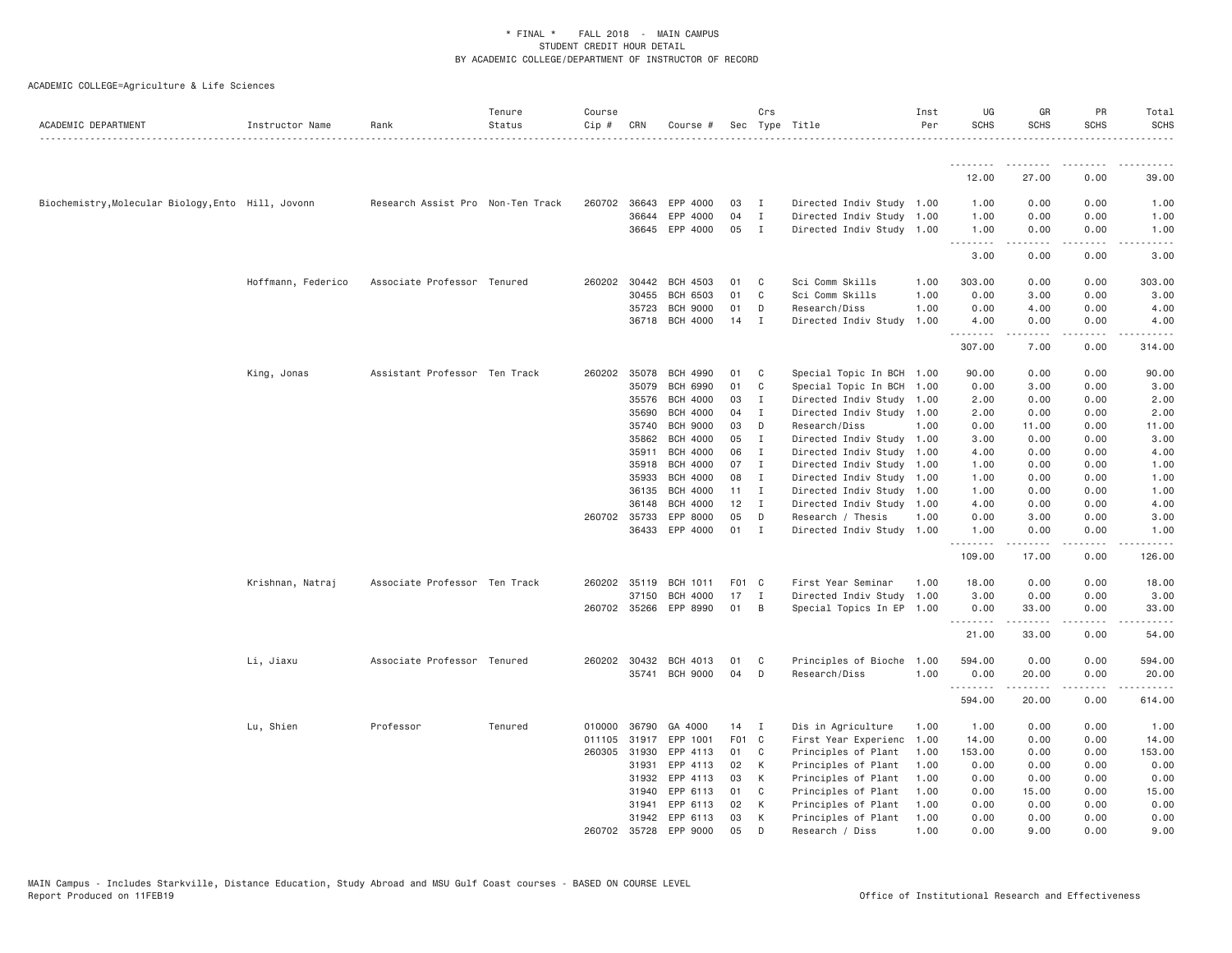| ACADEMIC DEPARTMENT                               | Instructor Name  | Rank                          | Tenure<br>Status | Course<br>Cip # | CRN          | Course #              |                   | Crs          | Sec Type Title            | Inst<br>Per | UG<br><b>SCHS</b> | GR<br><b>SCHS</b>        | PR<br><b>SCHS</b>    | Total<br><b>SCHS</b>          |
|---------------------------------------------------|------------------|-------------------------------|------------------|-----------------|--------------|-----------------------|-------------------|--------------|---------------------------|-------------|-------------------|--------------------------|----------------------|-------------------------------|
|                                                   |                  |                               |                  |                 |              |                       |                   |              |                           |             | .<br>168.00       | <u>.</u><br>24.00        | .<br>0.00            | .<br>192.00                   |
|                                                   |                  |                               |                  |                 |              |                       |                   |              |                           |             |                   |                          |                      |                               |
| Biochemistry, Molecular Biology, Ento Ma, Din-Pow |                  | Professor                     | Tenured          |                 |              | 260202 30459 BCH 8101 | 01                | <b>S</b>     | Seminar                   | 1,00        | 0.00              | 7.00                     | 0.00                 | 7.00                          |
|                                                   |                  |                               |                  |                 |              |                       |                   |              |                           |             | 0.00              | 7.00                     | 0.00                 | 7.00                          |
|                                                   | Meyer, Florencia | Associate Professor Tenured   |                  | 010000          | 36885        | GA 4000               | 19                | $\mathbf{I}$ | Dis in Agriculture        | 1.00        | 1.00              | 0.00                     | 0.00                 | 1.00                          |
|                                                   |                  |                               |                  | 240101          | 36699        | HON 4000              | 05                | $\mathbf I$  | Directed Individual       | 1.00        | 3.00              | 0.00                     | 0.00                 | 3.00                          |
|                                                   |                  |                               |                  | 260202          | 30451        | <b>BCH 6333</b>       | 01                | C            | Adv Forensic Science      | 1.00        | 0.00              | 9.00                     | 0.00                 | 9.00                          |
|                                                   |                  |                               |                  |                 | 35742        | <b>BCH 9000</b>       | 05                | D            | Research/Diss             | 1.00        | 0.00              | 6.00                     | 0.00                 | 6.00                          |
|                                                   |                  |                               |                  |                 | 35751        | <b>BCH 8000</b>       | 04                | D            | Research / Thesis         | 1.00        | 0.00              | 3.00                     | 0.00                 | 3.00                          |
|                                                   |                  |                               |                  |                 | 35994        | <b>BCH 4000</b>       | 10                | Ι.           | Directed Indiv Study 1.00 |             | 3.00              | 0.00                     | 0.00                 | 3.00                          |
|                                                   |                  |                               |                  | 400510          | 30436        | BCH 4333              | 01                | C            | Adv Forensic Science 1.00 |             | 24.00             | 0.00                     | 0.00                 | 24.00                         |
|                                                   |                  |                               |                  |                 | 30437        | BCH 4333              | H <sub>01</sub> C |              | Adv Forensic Science 1.00 |             | 3.00<br>.         | 0.00                     | 0.00                 | 3.00<br>$\frac{1}{2}$         |
|                                                   |                  |                               |                  |                 |              |                       |                   |              |                           |             | 34.00             | 18.00                    | 0.00                 | 52.00                         |
|                                                   | Musser, Fred     | Professor                     | Tenured          | 011102 33619    |              | PSS 3423              | 01                | E            | Agronomy Internship       | 1.00        | 6.00              | 0.00                     | 0.00                 | 6.00                          |
|                                                   |                  |                               |                  |                 | 260702 31936 | EPP 4234              | 01                | $\mathbb C$  | Field Crop Insect         | 1.00        | 36.00             | 0.00                     | 0.00                 | 36.00                         |
|                                                   |                  |                               |                  |                 | 31937        | EPP 4234              | 02                | К            | Field Crop Insect         | 1.00        | 0.00              | 0.00                     | 0.00                 | 0.00                          |
|                                                   |                  |                               |                  |                 | 31946        | EPP 6234              | 01                | C            | Field Crop Insect         | 1.00        | 0.00              | 16.00                    | 0.00                 | 16.00                         |
|                                                   |                  |                               |                  |                 | 31947        | EPP 6234              | 02                | К            | Field Crop Insect         | 1.00        | 0.00              | 0.00                     | 0.00                 | 0.00                          |
|                                                   |                  |                               |                  |                 | 35736        | EPP 8000              | 08                | D            | Research / Thesis         | 1.00        | 0.00              | 2.00                     | 0.00                 | 2.00                          |
|                                                   |                  |                               |                  |                 |              |                       |                   |              |                           |             | .                 | -----                    | $\sim$ - - -         | $\sim$ $\sim$ $\sim$ $\sim$ . |
|                                                   |                  |                               |                  |                 |              |                       |                   |              |                           |             | 42.00             | 18.00                    | 0.00                 | 60.00                         |
|                                                   | Peng, Zhaohua    | Professor                     | Tenured          | 260202          | 35743        | <b>BCH 9000</b>       | 06                | D            | Research/Diss             | 1.00        | 0.00              | 8.00                     | 0.00                 | 8.00                          |
|                                                   |                  |                               |                  | 260204          | 30458        | BCH 6713              | 01                | C            | Molecular Biology         | 1.00        | 0.00              | 36.00                    | 0.00                 | 36.00                         |
|                                                   |                  |                               |                  | 260210          | 30447        | BCH 4713              | 01                | C            | Molecular Biology         | 1.00        | 240.00            | 0.00                     | 0.00                 | 240.00                        |
|                                                   |                  |                               |                  |                 | 30448        | BCH 4713              | H <sub>01</sub> C |              | Honors Molecular Bio      | 1.00        | 6.00              | 0.00                     | 0.00                 | 6.00                          |
|                                                   |                  |                               |                  |                 |              |                       |                   |              |                           |             | .<br>246.00       | .<br>44.00               | $\sim$ - - -<br>0.00 | .<br>290.00                   |
|                                                   | Popescu, Sorina  | Assistant Professor Ten Track |                  | 260202          | 30443        | <b>BCH 4603</b>       | 01                | C            | Gen Biochem I             | 1.00        | 336.00            | 0.00                     | 0.00                 | 336.00                        |
|                                                   |                  |                               |                  |                 | 30444        | <b>BCH 4603</b>       | H <sub>01</sub> C |              | Honors Gen Biochem I      | 1.00        | 54.00             | 0.00                     | 0.00                 | 54.00                         |
|                                                   |                  |                               |                  |                 | 30456        | <b>BCH 6603</b>       | 01                | C            | Gen Biochem I             | 1.00        | 0.00              | 33.00                    | 0.00                 | 33.00                         |
|                                                   |                  |                               |                  |                 | 35745        | <b>BCH 9000</b>       | 08                | D            | Research/Diss             | 1.00        | 0.00              | 34.00                    | 0.00                 | 34.00                         |
|                                                   |                  |                               |                  |                 | 35752        | <b>BCH 8000</b>       | 05                | D            | Research / Thesis         | 1.00        | 0.00              | 6.00                     | 0.00                 | 6.00                          |
|                                                   |                  |                               |                  |                 | 36816        | <b>BCH 7000</b>       | 06                | $\mathbf I$  | Directed Indiv Study      | 1.00        | 0.00              | 3.00                     | 0.00                 | 3.00                          |
|                                                   |                  |                               |                  |                 | 37149        | <b>BCH 4000</b>       | 16                | Ι.           | Directed Indiv Study      | 1.00        | 1.00              | 0.00                     | 0.00                 | 1.00                          |
|                                                   |                  |                               |                  |                 |              | 37152 BCH 4000        | 18                | $\mathbf{I}$ | Directed Indiv Study 1.00 |             | 2.00              | 0.00<br>المتمام والمناور | 0.00<br>.            | 2.00<br>.                     |
|                                                   |                  |                               |                  |                 |              |                       |                   |              |                           |             | .<br>393.00       | 76.00                    | 0.00                 | 469.00                        |
|                                                   | Rai, Aswathy     | Instructor                    | Non-Ten Track    | 260202          | 30438        | <b>BCH 4414</b>       | 01                | C            | Protein Methods           | 0.12        | 36.96             | 0.00                     | 0.00                 | 36.96                         |
|                                                   |                  |                               |                  |                 | 30439        | <b>BCH 4414</b>       | 02                | K            | Protein Methods           | 0.35        | 0.00              | 0.00                     | 0.00                 | 0.00                          |
|                                                   |                  |                               |                  |                 | 30440        | BCH 4414              | 03                | К            | Protein Methods           | 0.35        | 0.00              | 0.00                     | 0.00                 | 0.00                          |
|                                                   |                  |                               |                  |                 | 30441        | BCH 4414              | 04                | К            | Protein Methods           | 0.70        | 0.00              | 0.00                     | 0.00                 | 0.00                          |
|                                                   |                  |                               |                  |                 | 30452        | BCH 6414              | 01                | C            | Protein Methods           | 0.05        | 0.00              | 0.80                     | 0.00                 | 0.80                          |
|                                                   |                  |                               |                  |                 | 30453        | BCH 6414              | 02                | К            | Protein Methods           | 0.25        | 0.00              | 0.00                     | 0.00                 | 0.00                          |
|                                                   |                  |                               |                  |                 | 35045        | <b>BCH 6414</b>       | 04                | K            | Protein Methods           | 0.25        | 0.00              | 0.00                     | 0.00                 | 0.00                          |
|                                                   |                  |                               |                  |                 | 35263        | <b>BCH 4990</b>       | 02                | C            | Special Topic In BCH      | 1.00        | 33.00             | 0.00                     | 0.00                 | 33.00                         |
|                                                   |                  |                               |                  |                 | 35264        | <b>BCH 6990</b>       | 02                | $\mathsf{C}$ | Special Topic In BCH      | 1.00        | 0.00              | 6.00                     | 0.00                 | 6.00                          |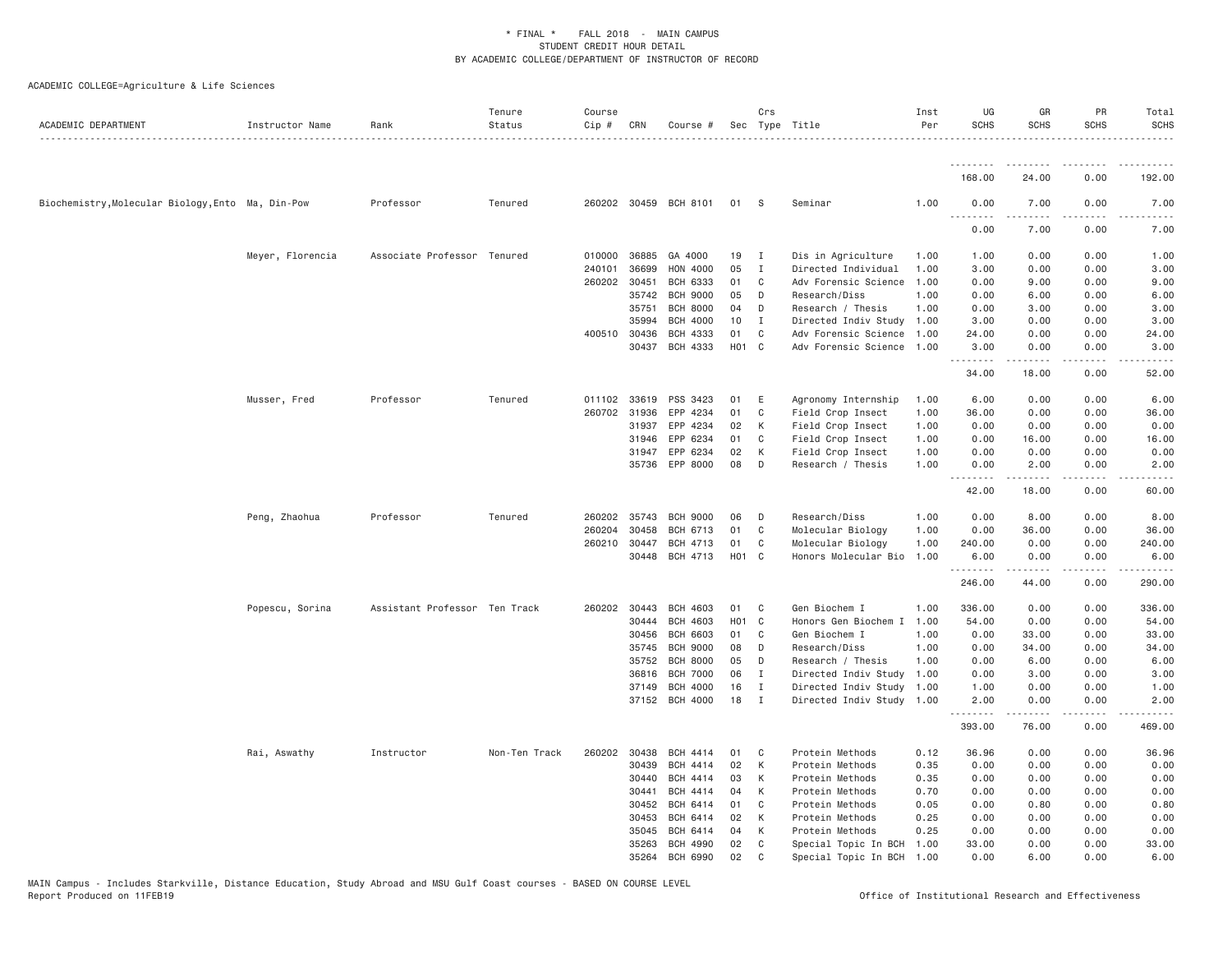| ACADEMIC DEPARTMENT                                | Instructor Name                         | Rank                              | Tenure<br>Status | Course<br>Cip # | CRN          | Course #              |                   | Crs          | Sec Type Title            | Inst<br>Per | UG<br><b>SCHS</b>                    | GR<br><b>SCHS</b>                                                                                                                                             | PR<br><b>SCHS</b> | Total<br><b>SCHS</b> |
|----------------------------------------------------|-----------------------------------------|-----------------------------------|------------------|-----------------|--------------|-----------------------|-------------------|--------------|---------------------------|-------------|--------------------------------------|---------------------------------------------------------------------------------------------------------------------------------------------------------------|-------------------|----------------------|
| Biochemistry, Molecular Biology, Ento Rai, Aswathy |                                         | Instructor                        | Non-Ten Track    |                 | 260202 36936 | BCH 4603              | 03                | C.           | Gen Biochem I             | 1.00        | 60.00<br>.                           | 0.00                                                                                                                                                          | 0.00              | 60.00                |
|                                                    |                                         |                                   |                  |                 |              |                       |                   |              |                           |             | 129.96                               | 6.80                                                                                                                                                          | 0.00              | 136.76               |
|                                                    | Riggins, John                           | Associate Professor Tenured       |                  |                 | 260702 31924 | EPP 3124              | 01                | C            | Forest Pest Mgt           | 1.00        | 292.00                               | 0.00                                                                                                                                                          | 0.00              | 292.00               |
|                                                    |                                         |                                   |                  |                 | 31925        | EPP 3124              | 02                | К            | Forest Pest Mgt           | 1.00        | 0.00                                 | 0.00                                                                                                                                                          | 0.00              | 0.00                 |
|                                                    |                                         |                                   |                  |                 | 31926        | EPP 3124              | 03                | К            | Forest Pest Mgt           | 1.00        | 0.00                                 | 0.00                                                                                                                                                          | 0.00              | 0.00                 |
|                                                    |                                         |                                   |                  |                 | 35734        | EPP 8000              | 06                | D            | Research / Thesis         | 1.00        | 0.00                                 | 13.00                                                                                                                                                         | 0.00              | 13.00                |
|                                                    |                                         |                                   |                  |                 | 36140        | EPP 3124              | 04                | К            | Forest Pest Mgt           | 1.00        | 0.00<br>.                            | 0.00                                                                                                                                                          | 0.00              | 0.00                 |
|                                                    |                                         |                                   |                  |                 |              |                       |                   |              |                           |             | 292.00                               | 13.00                                                                                                                                                         | 0.00              | 305.00               |
|                                                    | Seltzer, Jennifer                       | Non-Faculty                       | Not Applicable   |                 |              | 011105 35447 EPP 1001 | F04 C             |              | First Year Experienc 1.00 |             | 28.00<br>.                           | 0.00                                                                                                                                                          | 0.00<br>$- - - -$ | 28.00                |
|                                                    |                                         |                                   |                  |                 |              |                       |                   |              |                           |             | 28.00                                | 0.00                                                                                                                                                          | 0.00              | 28.00                |
|                                                    | Shan, Xueyan                            | Research Assist Pro Non-Ten Track |                  | 260202          | 30438        | <b>BCH 4414</b>       | 01                | C            | Protein Methods           | 0.13        | 40.04                                | 0.00                                                                                                                                                          | 0.00              | 40.04                |
|                                                    |                                         |                                   |                  |                 | 30439        | <b>BCH 4414</b>       | 02                | К            | Protein Methods           | 0.55        | 0.00                                 | 0.00                                                                                                                                                          | 0.00              | 0.00                 |
|                                                    |                                         |                                   |                  |                 | 30440        | <b>BCH 4414</b>       | 03                | К            | Protein Methods           | 0.55        | 0.00                                 | 0.00                                                                                                                                                          | 0.00              | 0.00                 |
|                                                    |                                         |                                   |                  |                 | 30441        | <b>BCH 4414</b>       | 04                | К            | Protein Methods           | 0.15        | 0.00                                 | 0.00                                                                                                                                                          | 0.00              | 0.00                 |
|                                                    |                                         |                                   |                  |                 | 30452        | BCH 6414              | 01                | C            | Protein Methods           | 0.15        | 0.00                                 | 2.40                                                                                                                                                          | 0.00              | 2.40                 |
|                                                    |                                         |                                   |                  |                 | 30453        | BCH 6414              | 02                | К            | Protein Methods           | 0.55        | 0.00                                 | 0.00                                                                                                                                                          | 0.00              | 0.00                 |
|                                                    |                                         |                                   |                  |                 | 35045        | <b>BCH 6414</b>       | 04                | К            | Protein Methods           | 0.55        | 0.00                                 | 0.00                                                                                                                                                          | 0.00              | 0.00                 |
|                                                    |                                         |                                   |                  |                 | 35753        | <b>BCH 8000</b>       | 06                | D            | Research / Thesis         | 1.00        | 0.00                                 | 9.00                                                                                                                                                          | 0.00              | 9.00                 |
|                                                    |                                         |                                   |                  |                 | 36655        | <b>BCH 9000</b>       | 11                | D            | Research/Diss             | 1.00        | 0.00                                 | 5.00                                                                                                                                                          | 0.00              | 5.00                 |
|                                                    |                                         |                                   |                  |                 | 36776        | <b>BCH 7000</b>       | 03                | I            | Directed Indiv Study      | 1.00        | 0.00                                 | 4.00                                                                                                                                                          | 0.00              | 4.00                 |
|                                                    |                                         |                                   |                  |                 |              |                       |                   |              |                           |             | $\sim$ $\sim$ $\sim$ $\sim$<br>40.04 | 20.40                                                                                                                                                         | .<br>0.00         | 60.44                |
|                                                    | Sparks, Darrell                         | Associate Professor Tenured       |                  | 260202 30431    |              | <b>BCH 3901</b>       | 01                | S            | Senior Seminar            | 0.50        | 16.50                                | 0.00                                                                                                                                                          | 0.00              | 16.50                |
|                                                    |                                         |                                   |                  |                 | 30433        | <b>BCH 4013</b>       | H <sub>01</sub> C |              | Principles of BCH-Ho      | 1.00        | 63.00                                | 0.00                                                                                                                                                          | 0.00              | 63.00                |
|                                                    |                                         |                                   |                  |                 | 30449        | <b>BCH 6013</b>       | 01                | C            | Principles of Bioche      | 1.00        | 0.00                                 | 12.00                                                                                                                                                         | 0.00              | 12.00                |
|                                                    |                                         |                                   |                  |                 | 35265        | <b>BCH 4000</b>       | 02                | $\mathbf{I}$ | Directed Indiv Study      | 1.00        | 1.00                                 | 0.00                                                                                                                                                          | 0.00              | 1.00                 |
|                                                    |                                         |                                   |                  |                 | 36154        | <b>BCH 4000</b>       | 13                | I            | Directed Indiv Study      | 1.00        | 1.00                                 | 0.00                                                                                                                                                          | 0.00              | 1.00                 |
|                                                    |                                         |                                   |                  |                 | 36719        | <b>BCH 7000</b>       | 02                | $\mathbf{I}$ | Directed Indiv Study 0.50 |             | 0.00<br>.                            | 1.00<br>-----                                                                                                                                                 | 0.00<br>$- - - -$ | 1.00                 |
|                                                    |                                         |                                   |                  |                 |              |                       |                   |              |                           |             | 81.50                                | 13.00                                                                                                                                                         | 0.00              | 94.50                |
|                                                    | Tomaso-Peterson, Mar Research Professor |                                   | Non-Ten Track    |                 |              | 260702 35735 EPP 8000 | 07                | D            | Research / Thesis         | 1.00        | 0.00<br>.                            | 10.00<br>$\frac{1}{2} \left( \frac{1}{2} \right) \left( \frac{1}{2} \right) \left( \frac{1}{2} \right) \left( \frac{1}{2} \right) \left( \frac{1}{2} \right)$ | 0.00<br>.         | 10.00                |
|                                                    |                                         |                                   |                  |                 |              |                       |                   |              |                           |             | 0.00                                 | 10.00                                                                                                                                                         | 0.00              | 10.00                |
|                                                    | Vance, Carrie                           | Research Assist Pro Non-Ten Track |                  | 010000 37058    |              | GA 4000               | 23                | $\mathbf{I}$ | Dis in Agriculture        | 1.00        | 1.00                                 | 0.00                                                                                                                                                          | 0.00              | 1.00                 |
|                                                    |                                         |                                   |                  |                 | 37123        | GA 4000               | 29                | I            | Dis in Agriculture        | 1.00        | 3.00                                 | 0.00                                                                                                                                                          | 0.00              | 3.00                 |
|                                                    |                                         |                                   |                  | 260202 30430    |              | <b>BCH 1011</b>       | F02 C             |              | First Year Seminar        | 0.50        | 22.50                                | 0.00                                                                                                                                                          | 0.00              | 22.50                |
|                                                    |                                         |                                   |                  |                 | 30445        | BCH 4613              | 01                | C            | Gen Biochem II            | 1.00        | 45.00                                | 0.00                                                                                                                                                          | 0.00              | 45.00                |
|                                                    |                                         |                                   |                  |                 | 30457        | <b>BCH 6613</b>       | 01                | C            | Honors Gen Biochem I      | 1.00        | 0.00                                 | 9.00                                                                                                                                                          | 0.00              | 9.00                 |
|                                                    |                                         |                                   |                  |                 | 35746        | <b>BCH 9000</b>       | 09                | D            | Research/Diss             | 1.00        | 0.00                                 | 3.00                                                                                                                                                          | 0.00              | 3.00                 |
|                                                    |                                         |                                   |                  | 260707 36173    |              | PHY 8000              | 08                | D            | Research / Thesis         | 1.00        | 0.00                                 | 4.00                                                                                                                                                          | 0.00              | 4.00                 |
|                                                    |                                         |                                   |                  |                 |              | 36184 PHY 9000        | 09                | D            | Research / Diss           | 1.00        | 0.00<br>.                            | 9.00<br>$\frac{1}{2} \left( \frac{1}{2} \right) \left( \frac{1}{2} \right) \left( \frac{1}{2} \right) \left( \frac{1}{2} \right) \left( \frac{1}{2} \right)$  | 0.00<br>.         | 9.00                 |
|                                                    |                                         |                                   |                  |                 |              |                       |                   |              |                           |             | 71.50                                | 25.00                                                                                                                                                         | 0.00              | 96.50                |
|                                                    | Wang, Ying                              | Assistant Professor Ten Track     |                  |                 |              | 260101 30637 BIO 8021 | 01                | - S          | Seminar II                | 1.00        | 0.00                                 | 8.00                                                                                                                                                          | 0.00              | 8.00                 |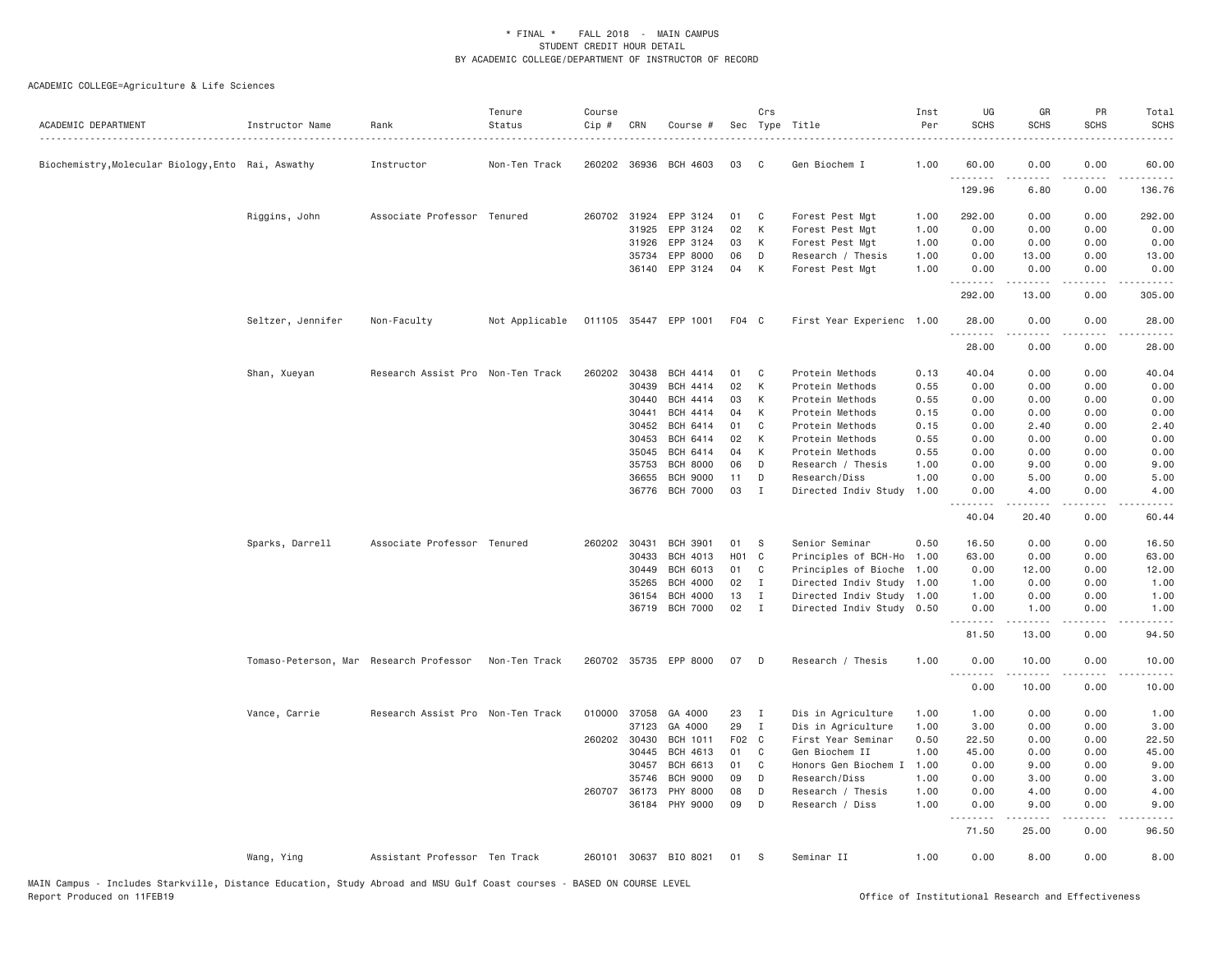| ACADEMIC DEPARTMENT                              | Instructor Name    | Rank                          | Tenure<br>Status | Course<br>Cip # | CRN   | Course #        |       | Crs | Sec Type Title            | Inst<br>Per | UG<br><b>SCHS</b>  | GR<br><b>SCHS</b> | <b>PR</b><br><b>SCHS</b> | Total<br><b>SCHS</b> |
|--------------------------------------------------|--------------------|-------------------------------|------------------|-----------------|-------|-----------------|-------|-----|---------------------------|-------------|--------------------|-------------------|--------------------------|----------------------|
| Biochemistry, Molecular Biology, Ento Wang, Ying |                    | Assistant Professor Ten Track |                  | 260301          | 30561 | BIO 2113        | 01    | C.  | Plant Biology             | 1.00        | 213.00             | 0.00              | 0.00                     | 213.00               |
|                                                  |                    |                               |                  | 269999          | 30636 | BIO 8011        | 01    | - S | Seminar I                 | 1.00        | 0.00               | 40.00             | 0.00                     | 40.00                |
|                                                  |                    |                               |                  |                 |       | 35618 BIO 9000  | 15    | D   | Research / Diss           | 1.00        | 0.00               | 2.00              | 0.00                     | 2.00                 |
|                                                  |                    |                               |                  |                 |       | 35635 BIO 8000  | 16    | D   | Research/Thesis           | 1.00        | 0.00               | 2.00              | 0.00                     | 2.00                 |
|                                                  |                    |                               |                  |                 |       |                 |       |     |                           |             | 213.00             | <u>.</u><br>52.00 | --------<br>0.00         | 265.00               |
|                                                  | Willeford, Kenneth | Professor                     | Tenured          | 260202          | 30438 | BCH 4414        | 01    | C.  | Protein Methods           | 0.75        | 231.00             | 0.00              | 0.00                     | 231.00               |
|                                                  |                    |                               |                  |                 | 30439 | BCH 4414        | 02    | K   | Protein Methods           | 0.10        | 0.00               | 0.00              | 0.00                     | 0.00                 |
|                                                  |                    |                               |                  |                 | 30440 | BCH 4414        | 03    | K   | Protein Methods           | 0.10        | 0.00               | 0.00              | 0.00                     | 0.00                 |
|                                                  |                    |                               |                  |                 | 30441 | <b>BCH 4414</b> | 04    | K   | Protein Methods           | 0.15        | 0.00               | 0.00              | 0.00                     | 0.00                 |
|                                                  |                    |                               |                  |                 | 30452 | BCH 6414        | 01    | C.  | Protein Methods           | 0.80        | 0.00               | 12.80             | 0.00                     | 12.80                |
|                                                  |                    |                               |                  |                 | 30453 | BCH 6414        | 02    |     | Protein Methods           | 0.20        | 0.00               | 0.00              | 0.00                     | 0.00                 |
|                                                  |                    |                               |                  |                 | 35045 | BCH 6414        | 04    | K   | Protein Methods           | 0.20        | 0.00               | 0.00              | 0.00                     | 0.00                 |
|                                                  |                    |                               |                  |                 | 35258 | BCH 4000        | 01    | - 1 | Directed Indiv Study      | 1.00        | 4.00               | 0.00              | 0.00                     | 4.00                 |
|                                                  |                    |                               |                  |                 | 35747 | <b>BCH 9000</b> | 10    | D   | Research/Diss             | 1.00        | 0.00               | 14.00             | 0.00                     | 14.00                |
|                                                  |                    |                               |                  |                 | 36674 | <b>BCH 7000</b> | 01    | I   | Directed Indiv Study      | 1.00        | 0.00               | 3.00              | 0.00                     | 3.00                 |
|                                                  |                    |                               |                  |                 |       | 37034 BCH 4414  | H01 C |     | Protein Methods-Hono 1.00 |             | 4.00               | 0.00<br>.         | 0.00<br>. <u>.</u>       | 4.00                 |
|                                                  |                    |                               |                  |                 |       |                 |       |     |                           |             | --------<br>239.00 | 29.80             | 0.00                     | 268.80               |
| ====================================             |                    |                               |                  |                 |       |                 |       |     |                           |             | ========           | ========          | ========                 | ==========           |
| Biochemistry, Molecular Biology, Ento            |                    |                               |                  |                 |       |                 |       |     |                           |             | 3544.50            | 574.50            | 0.00                     | 4119,00              |
| =====================================            |                    |                               |                  |                 |       |                 |       |     |                           |             | ========           | ========          | <b>CONTRACTOR</b>        | eesseesse            |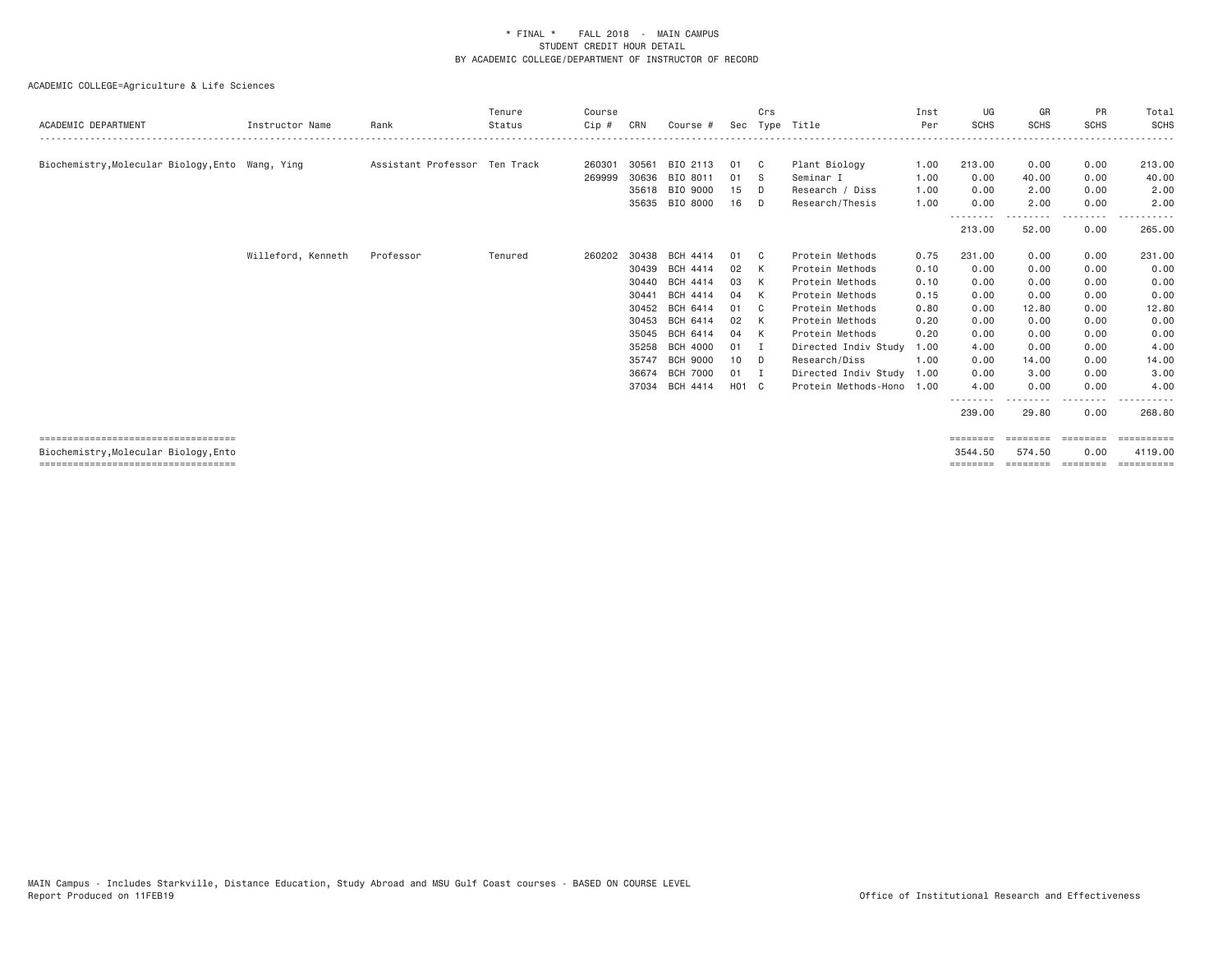| ACADEMIC DEPARTMENT                                                                         | Instructor Name  | Rank                              | Tenure<br>Status | Course<br>Cip # | CRN   | Course #              |         | Crs          | Sec Type Title            | Inst<br>Per | UG<br><b>SCHS</b> | GR<br><b>SCHS</b>   | PR<br><b>SCHS</b> | Total<br><b>SCHS</b><br>$\frac{1}{2} \left( \frac{1}{2} \right) \left( \frac{1}{2} \right) \left( \frac{1}{2} \right) \left( \frac{1}{2} \right) \left( \frac{1}{2} \right)$ |
|---------------------------------------------------------------------------------------------|------------------|-----------------------------------|------------------|-----------------|-------|-----------------------|---------|--------------|---------------------------|-------------|-------------------|---------------------|-------------------|------------------------------------------------------------------------------------------------------------------------------------------------------------------------------|
| Food Science, Nutrition & Health Pr Abdallah Ruiz, Angel Grad Research Assis Not Applicable |                  |                                   |                  | 190504 32203    |       | FNH 2293              | 01      | C            | Indiv & Family Nutri 0.25 |             | 183.00            | 0.00                | 0.00              | 183.00                                                                                                                                                                       |
|                                                                                             |                  |                                   |                  |                 |       | 32700 HS 2293         | 01      | $\mathsf{C}$ | Indiv & Family Nutri 0.25 |             | 41.25<br>.        | 0.00<br>$- - - - -$ | 0.00<br>.         | 41.25<br>.                                                                                                                                                                   |
|                                                                                             |                  |                                   |                  |                 |       |                       |         |              |                           |             | 224.25            | 0.00                | 0.00              | 224.25                                                                                                                                                                       |
|                                                                                             | Allsopp, Marie   | Assistant Professor Ten Track     |                  | 190501          | 32222 | FNH 4373              | 01      | C            | NTR Ed & Counsel Ski 1.00 |             | 81.00             | 0.00                | 0.00              | 81.00                                                                                                                                                                        |
|                                                                                             |                  |                                   |                  | 190504          | 32213 | FNH 3701              | 01      | S            | NTR Professional Dev 1.00 |             | 32.00             | 0.00                | 0.00              | 32.00                                                                                                                                                                        |
|                                                                                             |                  |                                   |                  |                 | 34343 | <b>FNH 2293</b>       | 501 C   |              | Indiv & Family Nutri 1.00 |             | 102.00            | 0.00                | 0.00              | 102.00                                                                                                                                                                       |
|                                                                                             |                  |                                   |                  |                 |       | 34416 HS 2293         | 501 C   |              | Indiv & Family Nutri 1.00 |             | 33.00<br>.        | 0.00<br>.           | 0.00              | 33.00<br>.                                                                                                                                                                   |
|                                                                                             |                  |                                   |                  |                 |       |                       |         |              |                           |             | 248.00            | 0.00                | 0.00              | 248.00                                                                                                                                                                       |
|                                                                                             | Buys, David      | Assistant Professor Ten Track     |                  | 190501          |       | 36390 FNH 4000        | 01      | $\mathbf{I}$ | Directed Indiv Study 1.00 |             | 3.00<br>.         | 0.00                | 0.00              | 3.00                                                                                                                                                                         |
|                                                                                             |                  |                                   |                  |                 |       |                       |         |              |                           |             | 3.00              | 0.00                | 0.00              | 3.00                                                                                                                                                                         |
|                                                                                             | Campbell, Yan    | Non-Faculty                       | Not Applicable   | 011002          | 32225 | FNH 4593              | 01      | B            | New Food Product Dev 0.50 |             | 19.50             | 0.00                | 0.00              | 19.50                                                                                                                                                                        |
|                                                                                             |                  |                                   |                  | 190501          | 32235 | FNH 6593              | 01      | B            | New Food Product Dev 1.00 |             | 0.00              | 6.00                | 0.00              | 6.00                                                                                                                                                                         |
|                                                                                             |                  |                                   |                  |                 |       |                       |         |              |                           |             | .                 | .                   | المتمامين         | $\frac{1}{2} \left( \frac{1}{2} \right) \left( \frac{1}{2} \right) \left( \frac{1}{2} \right) \left( \frac{1}{2} \right)$                                                    |
|                                                                                             |                  |                                   |                  |                 |       |                       |         |              |                           |             | 19.50             | 6.00                | 0.00              | 25.50                                                                                                                                                                        |
|                                                                                             | Chang, Kow-Ching | Professor                         | Tenured          | 190599          | 35131 | <b>FNH 8000</b>       | 01      | D            | Research/Thesis           | 1.00        | 0.00              | 13.00               | 0.00              | 13.00                                                                                                                                                                        |
|                                                                                             |                  |                                   |                  |                 |       | 35142 FNH 9000        | 01      | D            | Research/Diss             | 1.00        | 0.00              | 1.00                | 0.00              | 1.00                                                                                                                                                                         |
|                                                                                             |                  |                                   |                  |                 |       |                       |         |              |                           |             | .<br>0.00         | <b>.</b><br>14.00   | 0.00              | $\sim$ $\sim$ $\sim$ $\sim$<br>14.00                                                                                                                                         |
|                                                                                             | Cheng, Wen-Hsing | Associate Professor Ten Track     |                  | 190504          | 32219 | FNH 4253              | 01      | C            | Macronutrients            | 1.00        | 75.00             | 0.00                | 0.00              | 75.00                                                                                                                                                                        |
|                                                                                             |                  |                                   |                  |                 | 32230 | FNH 6253              | 01      | C            | Macronutrients            | 1.00        | 0.00              | 12.00               | 0.00              | 12.00                                                                                                                                                                        |
|                                                                                             |                  |                                   |                  |                 | 32236 | <b>FNH 8253</b>       | 01      | B            | Ntr & Food Sci Resea      | 1.00        | 0.00<br>.         | 21.00<br>المتمالين  | 0.00<br>.         | 21.00<br>.                                                                                                                                                                   |
|                                                                                             |                  |                                   |                  |                 |       |                       |         |              |                           |             | 75.00             | 33.00               | 0.00              | 108.00                                                                                                                                                                       |
|                                                                                             | Conrad, Amanda   | Instructor                        | Non-Ten Track    | 190504          | 32202 | FNH 2283              | 01      | C            | Child Health & Nutri 1.00 |             | 66.00             | 0.00                | 0.00              | 66.00                                                                                                                                                                        |
|                                                                                             |                  |                                   |                  |                 | 32203 | FNH 2293              | 01      | C            | Indiv & Family Nutri 0.75 |             | 549.00            | 0.00                | 0.00              | 549.00                                                                                                                                                                       |
|                                                                                             |                  |                                   |                  |                 | 32204 | FNH 2293              | 02      | C            | Indiv & Family Nutri 1.00 |             | 102.00            | 0.00                | 0.00              | 102.00                                                                                                                                                                       |
|                                                                                             |                  |                                   |                  |                 | 32699 | HS 2283               | 01      | C            | Child Health & Nutri 1.00 |             | 102.00            | 0.00                | 0.00              | 102.00                                                                                                                                                                       |
|                                                                                             |                  |                                   |                  |                 | 32700 | HS 2293               | 01      | C            | Indiv & Family Nutri 0.75 |             | 123.75            | 0.00                | 0.00              | 123.75                                                                                                                                                                       |
|                                                                                             |                  |                                   |                  |                 | 32701 | HS 2293               | 02      | C            | Indiv & Family Nutri 1.00 |             | 36.00             | 0.00                | 0.00              | 36.00                                                                                                                                                                        |
|                                                                                             |                  |                                   |                  |                 | 34342 | <b>FNH 2283</b>       | 501 C   |              | Child Health & Nutri 1.00 |             | 45.00             | 0.00                | 0.00              | 45.00                                                                                                                                                                        |
|                                                                                             |                  |                                   |                  |                 |       | 34415 HS 2283         | 501 C   |              | Child Health & Nutri 1.00 |             | 18.00<br>.        | 0.00<br>.           | 0.00<br>المتمامين | 18.00<br>.                                                                                                                                                                   |
|                                                                                             |                  |                                   |                  |                 |       |                       |         |              |                           |             | 1041.75           | 0.00                | 0.00              | 1041.75                                                                                                                                                                      |
|                                                                                             | Crist, Courtney  | Extension Assist Pr Non-Ten Track |                  | 190599          |       | 36794 FNH 8000        | $100$ D |              | Research/Thesis           | 1.00        | 0.00<br>.         | 2.00                | 0.00              | 2.00                                                                                                                                                                         |
|                                                                                             |                  |                                   |                  |                 |       |                       |         |              |                           |             | 0.00              | 2.00                | 0.00              | 2.00                                                                                                                                                                         |
|                                                                                             | Evans, Marion    | Professor                         | Tenured          | 190504          | 32207 | FNH 3263              | 01      | B            | Research Mth in Fd &      | 1.00        | 93.00             | 0.00                | 0.00              | 93.00                                                                                                                                                                        |
|                                                                                             |                  |                                   |                  | 190599          |       | 36647 FNH 8000        | 12      | D            | Research/Thesis           | 1.00        | 0.00              | 1.00                | 0.00              | 1.00                                                                                                                                                                         |
|                                                                                             |                  |                                   |                  |                 |       |                       |         |              |                           |             | .                 | .                   |                   |                                                                                                                                                                              |
|                                                                                             |                  |                                   |                  |                 |       |                       |         |              |                           |             | 93.00             | 1.00                | 0.00              | 94.00                                                                                                                                                                        |
|                                                                                             | Fountain, Brent  | Extension Assoc Pro Non-Ten Track |                  | 190599          | 35133 | <b>FNH 8000</b>       | 03      | D            | Research/Thesis           | 1.00        | 0.00              | 3.00                | 0.00              | 3.00                                                                                                                                                                         |
|                                                                                             |                  |                                   |                  |                 |       | 513102 32214 FNH 4013 | 01      | B            | Nutrition Assessment 1.00 |             | 90.00             | 0.00                | 0.00              | 90.00                                                                                                                                                                        |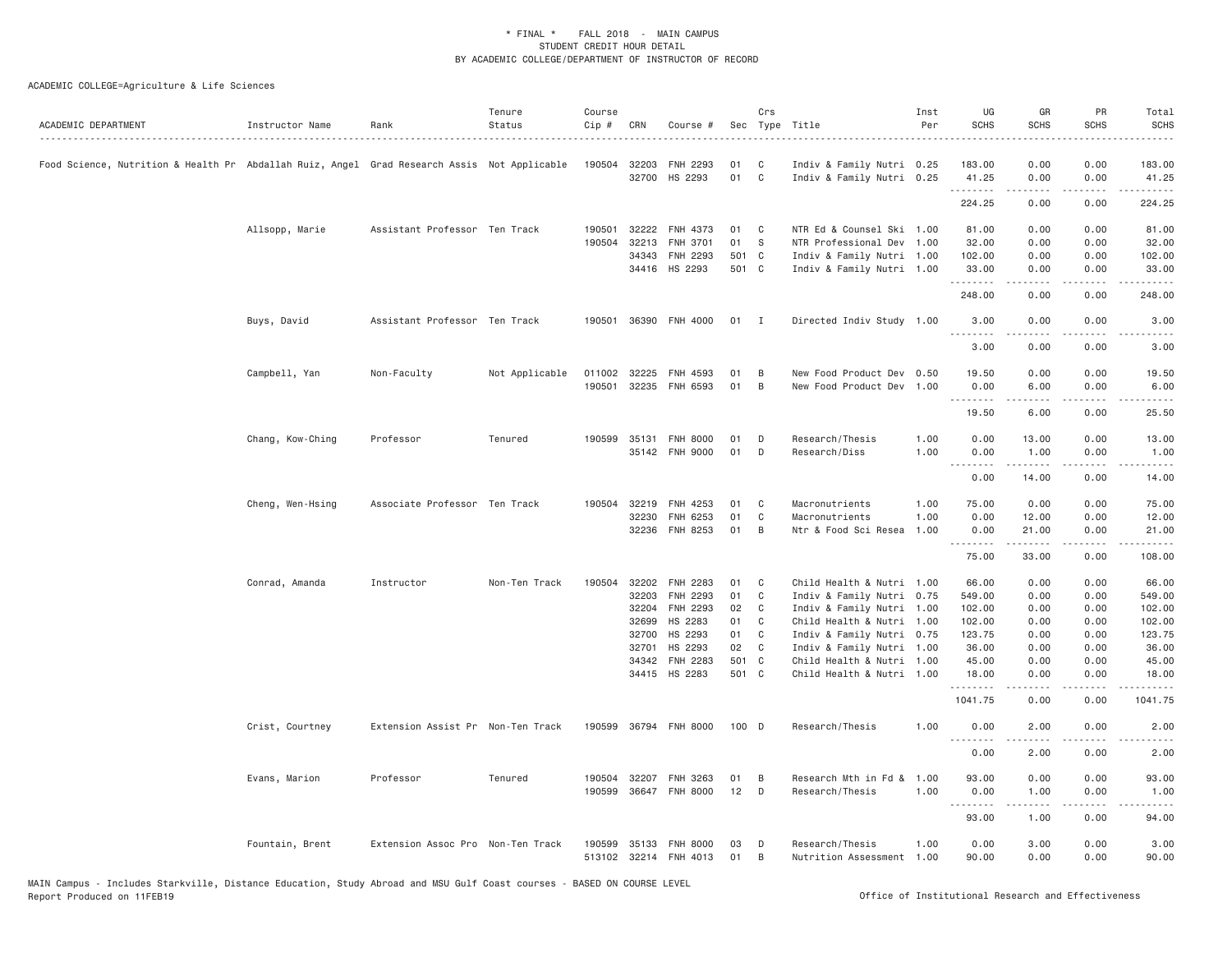| ACADEMIC DEPARTMENT                                 | Instructor Name                                        | Rank                              | Tenure<br>Status | Course<br>Cip # | CRN          | Course #              |       | Crs          | Sec Type Title            | Inst<br>Per | UG<br><b>SCHS</b> | GR<br><b>SCHS</b>                                                                                                                                            | PR<br><b>SCHS</b>            | Total<br><b>SCHS</b>                                                                                                                                           |
|-----------------------------------------------------|--------------------------------------------------------|-----------------------------------|------------------|-----------------|--------------|-----------------------|-------|--------------|---------------------------|-------------|-------------------|--------------------------------------------------------------------------------------------------------------------------------------------------------------|------------------------------|----------------------------------------------------------------------------------------------------------------------------------------------------------------|
| Food Science, Nutrition & Health Pr Fountain, Brent |                                                        | Extension Assoc Pro Non-Ten Track |                  |                 | 513102 32226 | FNH 6013              | 01    | B            | Nutrition Assessment 1.00 |             | 0.00<br>.         | 6.00                                                                                                                                                         | 0.00                         | 6.00                                                                                                                                                           |
|                                                     |                                                        |                                   |                  |                 |              |                       |       |              |                           |             | 90.00             | .<br>9.00                                                                                                                                                    | 0.00                         | 99.00                                                                                                                                                          |
|                                                     | Gardner, Antonio                                       | Assistant Professor Ten Track     |                  |                 | 010000 36779 | GA 4000               | 11    | $\mathbf{I}$ | Dis in Agriculture        | 1.00        | 1.00              | 0.00                                                                                                                                                         | 0.00                         | 1.00                                                                                                                                                           |
|                                                     |                                                        |                                   |                  |                 | 512207 32206 | FNH 3163              | 02    | C            | Basic Principle Heal 1.00 |             | 90.00             | 0.00                                                                                                                                                         | 0.00                         | 90.00                                                                                                                                                          |
|                                                     |                                                        |                                   |                  |                 | 32240        | FNH 8563              | 01    | C            | Prin Epic & Hlth Sci      | 1.00        | 0.00              | 54.00                                                                                                                                                        | 0.00                         | 54.00                                                                                                                                                          |
|                                                     |                                                        |                                   |                  |                 | 34349        | FNH 8543              | 501 C |              | Health Ed for Divers 1.00 |             | 0.00<br>.         | 42.00<br>.                                                                                                                                                   | 0.00<br>.                    | 42.00<br>2.2.2.2.2.                                                                                                                                            |
|                                                     |                                                        |                                   |                  |                 |              |                       |       |              |                           |             | 91.00             | 96.00                                                                                                                                                        | 0.00                         | 187.00                                                                                                                                                         |
|                                                     | Hunt, Barry                                            | Professor                         | Tenured          | 512207          | 32238        | FNH 8513              | 01    | C            | Theory Pract in Hlt 1.00  |             | 0.00              | 48.00                                                                                                                                                        | 0.00                         | 48.00                                                                                                                                                          |
|                                                     |                                                        |                                   |                  |                 | 34347        | FNH 8513              | 501 C |              | Theory Pract in Hlt 1.00  |             | 0.00              | 57.00                                                                                                                                                        | 0.00                         | 57.00                                                                                                                                                          |
|                                                     |                                                        |                                   |                  |                 | 34350        | FNH 8673              | 501 I |              | Appl Proj for CHES        | 1.00        | 0.00<br>.         | 24.00<br>.                                                                                                                                                   | 0.00<br>.                    | 24.00<br>.                                                                                                                                                     |
|                                                     |                                                        |                                   |                  |                 |              |                       |       |              |                           |             | 0.00              | 129.00                                                                                                                                                       | 0.00                         | 129.00                                                                                                                                                         |
|                                                     | Leach, Vicki                                           | Lecturer                          | Non-Ten Track    | 190501          | 32199        | FNH 2203              | 01    | B            | Science of Food Prep      | 1.00        | 102.00            | 0.00                                                                                                                                                         | 0.00                         | 102.00                                                                                                                                                         |
|                                                     |                                                        |                                   |                  |                 | 32698        | HS 2203               | 01    | B            | Science Food Prep         | 1.00        | 9.00              | 0.00                                                                                                                                                         | 0.00                         | 9.00                                                                                                                                                           |
|                                                     |                                                        |                                   |                  |                 |              | 190505 32208 FNH 3283 | 01    | C            | The Foodservice Syst 1.00 |             | 144.00<br>.       | 0.00<br>$\frac{1}{2} \left( \frac{1}{2} \right) \left( \frac{1}{2} \right) \left( \frac{1}{2} \right) \left( \frac{1}{2} \right) \left( \frac{1}{2} \right)$ | 0.00<br>.                    | 144.00<br>$\begin{array}{cccccccccc} \bullet & \bullet & \bullet & \bullet & \bullet & \bullet & \bullet \end{array}$                                          |
|                                                     |                                                        |                                   |                  |                 |              |                       |       |              |                           |             | 255.00            | 0.00                                                                                                                                                         | 0.00                         | 255.00                                                                                                                                                         |
|                                                     | Mosby, Terezie                                         | Associate Professor Ten Track     |                  |                 | 010000 36580 | GA 4000               | 02    | $\mathbf{I}$ | Dis in Agriculture        | 1.00        | 1.00              | 0.00                                                                                                                                                         | 0.00                         | 1.00                                                                                                                                                           |
|                                                     |                                                        |                                   |                  | 190599          | 35136        | <b>FNH 8000</b>       | 06    | D            | Research/Thesis           | 1.00        | 0.00              | 21.00                                                                                                                                                        | 0.00                         | 21.00                                                                                                                                                          |
|                                                     |                                                        |                                   |                  |                 | 35144        | <b>FNH 9000</b>       | 03    | D            | Research/Diss             | 1.00        | 0.00              | 28.00                                                                                                                                                        | 0.00                         | 28.00                                                                                                                                                          |
|                                                     |                                                        |                                   |                  |                 | 36296        | <b>FNH 7000</b>       | 01    | $\mathbf{I}$ | Directed Indiv Study      | 1.00        | 0.00              | 1.00                                                                                                                                                         | 0.00                         | 1.00                                                                                                                                                           |
|                                                     |                                                        |                                   |                  |                 | 513101 32218 | FNH 4233              | 01    | C            | Medical Nutrition Th 1.00 |             | 78.00             | 0.00                                                                                                                                                         | 0.00                         | 78.00                                                                                                                                                          |
|                                                     |                                                        |                                   |                  |                 | 32237        | FNH 8286              | 01    | E            | Supervised Practice       | 1.00        | 0.00              | 84.00                                                                                                                                                        | 0.00                         | 84.00                                                                                                                                                          |
|                                                     |                                                        |                                   |                  |                 | 513102 32205 | FNH 3003              | 01    | E            | Nutr Field Experienc 1.00 |             | 21.00<br>.        | 0.00<br>.                                                                                                                                                    | 0.00<br>.                    | 21.00<br>.                                                                                                                                                     |
|                                                     |                                                        |                                   |                  |                 |              |                       |       |              |                           |             | 100.00            | 134.00                                                                                                                                                       | 0.00                         | 234.00                                                                                                                                                         |
|                                                     | Mukherjee, Soma                                        | Non-Faculty                       | Not Applicable   |                 |              | 190501 32196 FNH 1103 | 01 C  |              | Intro Food Sci, Nutr 1.00 |             | 219.00            | 0.00                                                                                                                                                         | 0.00                         | 219.00                                                                                                                                                         |
|                                                     |                                                        |                                   |                  |                 |              |                       |       |              |                           |             | .<br>219.00       | -----<br>0.00                                                                                                                                                | .<br>0.00                    | $\frac{1}{2} \left( \frac{1}{2} \right) \left( \frac{1}{2} \right) \left( \frac{1}{2} \right) \left( \frac{1}{2} \right) \left( \frac{1}{2} \right)$<br>219.00 |
|                                                     | Nannapaneni, Ramakri Research Assoc Prof Non-Ten Track |                                   |                  |                 |              | 190599 35145 FNH 9000 | 04    | D            | Research/Diss             | 1.00        | 0.00              | 4.00                                                                                                                                                         | 0.00                         | 4.00                                                                                                                                                           |
|                                                     |                                                        |                                   |                  |                 |              |                       |       |              |                           |             | .<br>0.00         | .<br>4.00                                                                                                                                                    | $\sim$ $\sim$ $\sim$<br>0.00 | $\frac{1}{2}$<br>4.00                                                                                                                                          |
|                                                     | Oliver, Brittney                                       | Assistant Professor Ten Track     |                  | 190501          | 34346        | FNH 4393              | 501 C |              | Prevention of Diseas      | 1.00        | 63.00             | 0.00                                                                                                                                                         | 0.00                         | 63.00                                                                                                                                                          |
|                                                     |                                                        |                                   |                  | 190599          | 36686        | <b>FNH 8000</b>       | 501 D |              | Research/Thesis           | 1.00        | 0.00              | 2.00                                                                                                                                                         | 0.00                         | 2.00                                                                                                                                                           |
|                                                     |                                                        |                                   |                  |                 | 512207 32239 | FNH 8523              | 01    | C            | Health Promotion Tec 1.00 |             | 0.00              | 36.00                                                                                                                                                        | 0.00                         | 36.00                                                                                                                                                          |
|                                                     |                                                        |                                   |                  |                 |              | 34348 FNH 8523        | 501 C |              | Health Promotion Tec 1.00 |             | 0.00<br><u>.</u>  | 51.00<br>.                                                                                                                                                   | 0.00<br>.                    | 51.00<br>.                                                                                                                                                     |
|                                                     |                                                        |                                   |                  |                 |              |                       |       |              |                           |             | 63.00             | 89.00                                                                                                                                                        | 0.00                         | 152.00                                                                                                                                                         |
|                                                     | Pylate, Leah                                           | Non-Faculty                       | Not Applicable   | 512207          |              | 34344 FNH 3163        | 501 C |              | Basic Principle Heal 1.00 |             | 90.00<br>.        | 0.00<br>.                                                                                                                                                    | 0.00<br>.                    | 90.00<br>.                                                                                                                                                     |
|                                                     |                                                        |                                   |                  |                 |              |                       |       |              |                           |             | 90.00             | 0.00                                                                                                                                                         | 0.00                         | 90.00                                                                                                                                                          |
|                                                     | Schilling, Mark                                        | Professor                         | Tenured          | 120509          | 32216        | FNH 4200              | 01    | C            | Dual Enroll MUW Culi 1.00 |             | 63.00             | 0.00                                                                                                                                                         | 0.00                         | 63.00                                                                                                                                                          |
|                                                     |                                                        |                                   |                  | 190501          | 32198        | FNH 2011              | 01    | C            | Career Pln/Succ Food 1.00 |             | 16.00             | 0.00                                                                                                                                                         | 0.00                         | 16.00                                                                                                                                                          |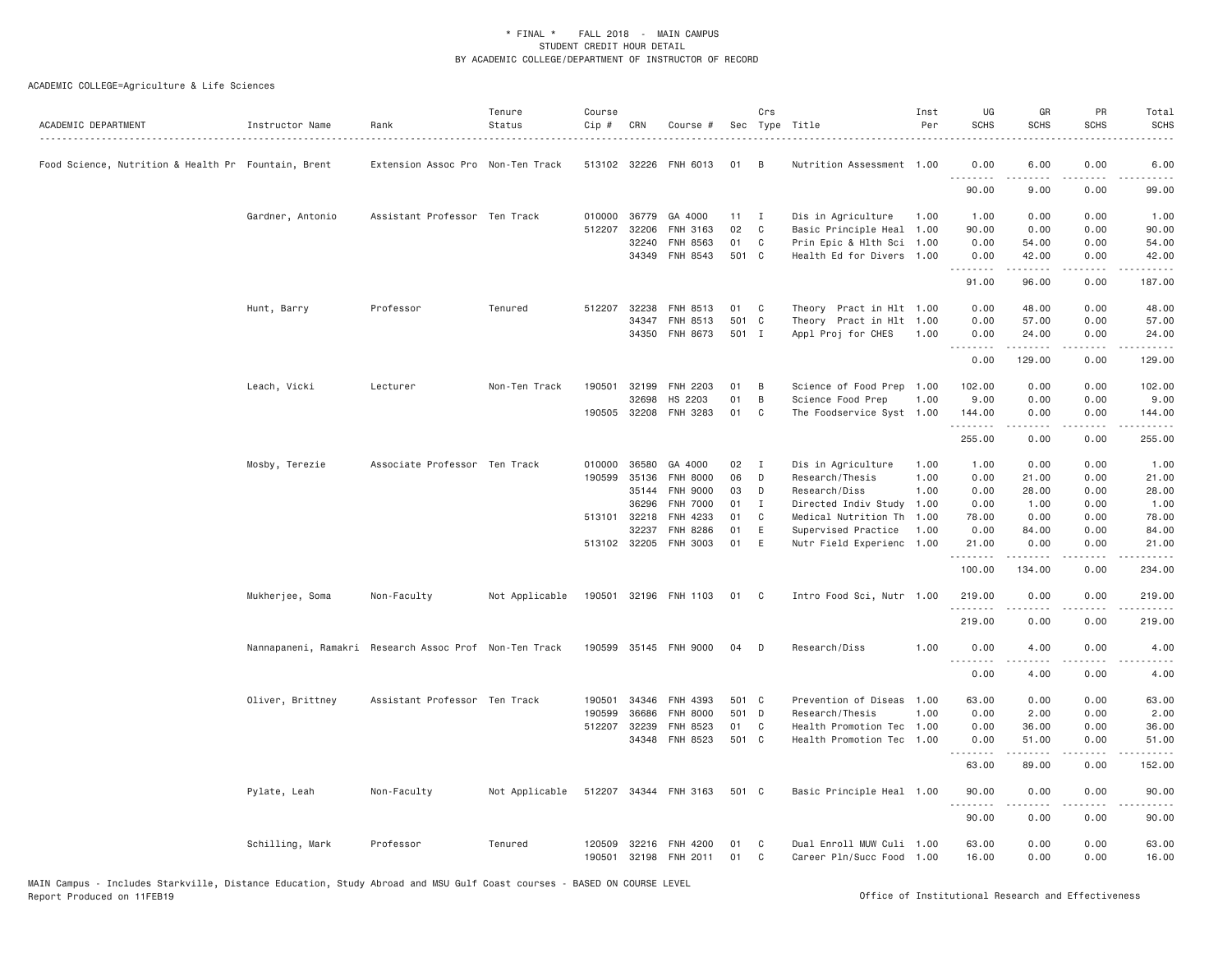| ACADEMIC DEPARTMENT                                                       | Instructor Name | Rank                          | Tenure<br>Status | Course<br>Cip# | CRN   | Course #        | Sec   | Crs            | Type Title                | Inst<br>Per | UG<br>SCHS          | GR<br><b>SCHS</b>        | PR<br><b>SCHS</b>      | Total<br>SCHS         |
|---------------------------------------------------------------------------|-----------------|-------------------------------|------------------|----------------|-------|-----------------|-------|----------------|---------------------------|-------------|---------------------|--------------------------|------------------------|-----------------------|
|                                                                           |                 |                               |                  |                |       |                 |       |                |                           |             |                     |                          |                        |                       |
| Food Science, Nutrition & Health Pr Schilling, Mark                       |                 | Professor                     | Tenured          | 190501         | 32223 | <b>FNH 4480</b> | 01    | E              | Food Science Interns      | 1.00        | 12.00               | 0.00                     | 0.00                   | 12.00                 |
|                                                                           |                 |                               |                  | 190599         | 35139 | <b>FNH 8000</b> | 09    | D              | Research/Thesis           | 1.00        | 0.00                | 28.00                    | 0.00                   | 28.00                 |
|                                                                           |                 |                               |                  |                |       | 35146 FNH 9000  | 05    | D              | Research/Diss             | 1.00        | 0.00                | 11.00                    | 0.00                   | 11.00                 |
|                                                                           |                 |                               |                  |                | 36641 | FNH 7000        | 02    | I.             | Directed Indiv Study      | 1.00        | 0.00                | 3.00                     | 0.00                   | 3.00                  |
|                                                                           |                 |                               |                  |                | 36697 | FNH 7000        | 04    | I              | Directed Indiv Study 1.00 |             | 0.00<br>.           | 2.00                     | 0.00                   | 2.00                  |
|                                                                           |                 |                               |                  |                |       |                 |       |                |                           |             | 91.00               | 44.00                    | 0.00                   | 135.00                |
|                                                                           | Silva, Juan     | Professor                     | Tenured          | 011001         | 32220 | FNH 4333        | 01    | - C            | Food Law                  | 0.50        | 36.00               | 0.00                     | 0.00                   | 36.00                 |
|                                                                           |                 |                               |                  |                | 34768 | FNH 4583        | 01    | B              | Food Preservation Te      | 1.00        | 27.00               | 0.00                     | 0.00                   | 27.00                 |
|                                                                           |                 |                               |                  |                | 34769 | FNH 6583        | 01    | B              | Food Preservation Te      | 1.00        | 0.00                | 6.00                     | 0.00                   | 6.00                  |
|                                                                           |                 |                               |                  | 190501         | 32231 | FNH 6333        | 01    | C              | Food Law                  | 0.50        | 0.00                | 1.50                     | 0.00                   | 1.50                  |
|                                                                           |                 |                               |                  | 190599         | 35140 | <b>FNH 8000</b> | 10    | D              | Research/Thesis           | 1.00        | 0.00                | 2.00                     | 0.00                   | 2.00                  |
|                                                                           |                 |                               |                  |                |       | 35147 FNH 9000  | 06    | D              | Research/Diss             | 1.00        | 0.00                | 9.00                     | 0.00                   | 9.00                  |
|                                                                           |                 |                               |                  |                |       |                 |       |                |                           |             | <u>.</u><br>63.00   | 18.50                    | 0.00                   | 81.50                 |
|                                                                           | White, Kelly    | Non-Faculty                   | Not Applicable   | 190501         | 32228 | FNH 6223        | 01    | $\mathbf{C}$   | Sports Nutrition          | 1.00        | 0.00                | 21.00                    | 0.00                   | 21.00                 |
|                                                                           |                 |                               |                  |                | 34805 | FNH 6223        | 501 C |                | Sports Nutrition          | 1.00        | 0.00                | 6.00                     | 0.00                   | 6.00                  |
|                                                                           |                 |                               |                  | 190504         | 32217 | FNH 4223        | 01    | C <sub>c</sub> | Sports Nutrition          | 1.00        | 51.00               | 0.00                     | 0.00                   | 51.00                 |
|                                                                           |                 |                               |                  |                |       | 34345 FNH 4223  | 501 C |                | Sports Nutrition          | 1,00        | 42.00               | 0.00                     | 0.00                   | 42.00                 |
|                                                                           |                 |                               |                  |                |       |                 |       |                |                           |             | .<br>93.00          | . <u>.</u><br>27.00      | . <b>.</b><br>0.00     | .<br>120.00           |
|                                                                           | White, Shecoya  | Assistant Professor Ten Track |                  | 011001         | 32220 | FNH 4333        | 01    | C              | Food Law                  | 0.50        | 36.00               | 0.00                     | 0.00                   | 36.00                 |
|                                                                           |                 |                               |                  | 011002         | 32225 | FNH 4593        | 01    | B              | New Food Product Dev      | 0.50        | 19.50               | 0.00                     | 0.00                   | 19.50                 |
|                                                                           |                 |                               |                  | 190501         | 32231 | FNH 6333        | 01    | C.             | Food Law                  | 0.50        | 0.00                | 1.50                     | 0.00                   | 1.50                  |
|                                                                           |                 |                               |                  |                |       |                 |       |                |                           |             | <u>.</u>            |                          |                        |                       |
|                                                                           |                 |                               |                  |                |       |                 |       |                |                           |             | 55.50               | 1.50                     | 0.00                   | 57.00                 |
| ----------------------------------<br>Food Science, Nutrition & Health Pr |                 |                               |                  |                |       |                 |       |                |                           |             | ========<br>2915.00 | <b>ESSESSE</b><br>608,00 | <b>EEEEEEE</b><br>0.00 | ==========<br>3523.00 |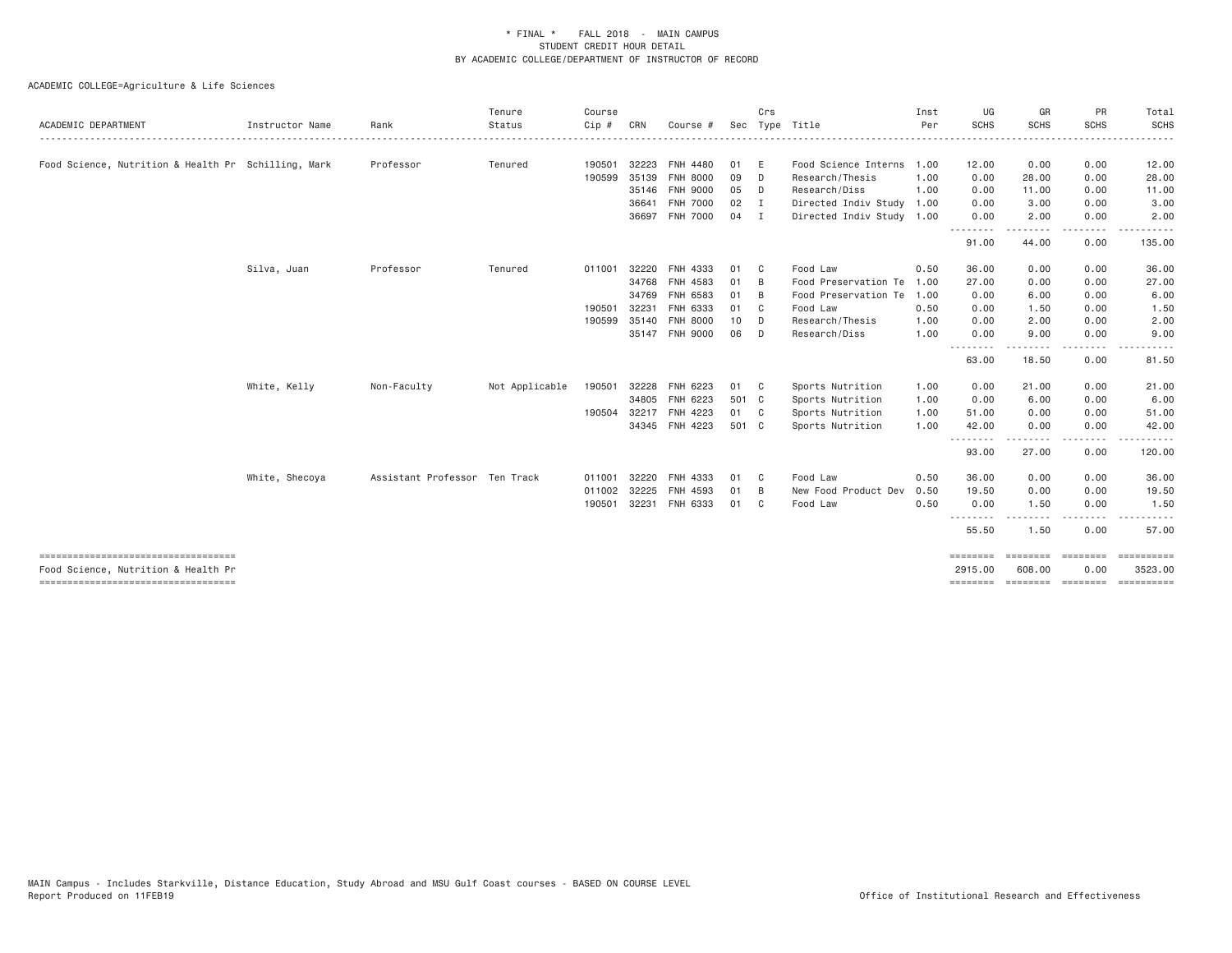| ACADEMIC DEPARTMENT    | Instructor Name                                  | Rank                        | Tenure<br>Status | Course<br>$Cip \#$ | CRN   | Course #              |       | Crs            | Sec Type Title             | Inst<br>Per | UG<br><b>SCHS</b> | GR<br><b>SCHS</b> | PR<br><b>SCHS</b>            | Total<br><b>SCHS</b><br>$\omega$ is $\omega$ in                                                                                                                                           |
|------------------------|--------------------------------------------------|-----------------------------|------------------|--------------------|-------|-----------------------|-------|----------------|----------------------------|-------------|-------------------|-------------------|------------------------------|-------------------------------------------------------------------------------------------------------------------------------------------------------------------------------------------|
| Landscape Architecture | Artunc, Sadik                                    | Professor                   | Tenured          | 040601             |       | 32799 LA 3554         | 01    | Q              | Design III Small Tow 1.00  |             | 60.00<br><u>.</u> | 0.00              | 0.00                         | 60.00<br>.                                                                                                                                                                                |
|                        |                                                  |                             |                  |                    |       |                       |       |                |                            |             | 60.00             | 0.00              | 0.00                         | 60.00                                                                                                                                                                                     |
|                        | Brzuszek, Robert                                 | Professor                   | Tenured          | 040601             | 32788 | LA 1333               | 01    | B              | Landscape Sys. & Pla 0.50  |             | 42.00             | 0.00              | 0.00                         | 42.00                                                                                                                                                                                     |
|                        |                                                  |                             |                  |                    |       | 32795 LA 2554         | 01    | L.             | Land Arch Des I:Site 0.50  |             | 28.00             | 0.00              | 0.00                         | 28.00                                                                                                                                                                                     |
|                        |                                                  |                             |                  |                    | 32796 | LA 2554               | 02    | L.             | Land Arch Des I:Site       | 1.00        | 44.00             | 0.00              | 0.00                         | 44.00                                                                                                                                                                                     |
|                        |                                                  |                             |                  |                    |       | 35904 LA 8000         | 01    | D              | Research / Thesis          | 1.00        | 0.00              | 1.00              | 0.00                         | 1.00                                                                                                                                                                                      |
|                        |                                                  |                             |                  |                    | 36371 | LA 7000               | 02    | $\mathbf{I}$   | Directed Indiv Study 1.00  |             | 0.00              | 3.00              | 0.00                         | 3.00                                                                                                                                                                                      |
|                        |                                                  |                             |                  |                    | 36558 | LA 7000               | 03    | $\mathbf{I}$   | Directed Indiv Study 1.00  |             | 0.00              | 4.00              | 0.00                         | 4.00                                                                                                                                                                                      |
|                        |                                                  |                             |                  |                    | 36559 | LA 7000               | 04    | $\mathbf{I}$   | Directed Indiv Study 1.00  |             | 0.00              | 3.00              | 0.00                         | 3.00                                                                                                                                                                                      |
|                        |                                                  |                             |                  |                    |       | 36841 LA 7000         | 08    | $\mathbf{I}$   | Directed Indiv Study 1.00  |             | 0.00<br>.         | 3.00<br><b>.</b>  | 0.00<br>.                    | 3.00                                                                                                                                                                                      |
|                        |                                                  |                             |                  |                    |       |                       |       |                |                            |             | 114.00            | 14.00             | 0.00                         | 128.00                                                                                                                                                                                    |
|                        | Fulford, Charles                                 | Associate Professor Tenured |                  | 040601             |       | 32790 LA 1533         | 01    | $\mathsf{L}$   | Pres Meth & Media          | 1.00        | 54.00             | 0.00              | 0.00                         | 54.00                                                                                                                                                                                     |
|                        |                                                  |                             |                  |                    |       | 32791 LA 1533         | 02    | $\mathsf{L}$   | Pres Meth & Media          | 1.00        | 39.00             | 0.00              | 0.00                         | 39.00                                                                                                                                                                                     |
|                        |                                                  |                             |                  |                    | 36840 | LA 7000               | 07    | $\mathbf{I}$   | Directed Indiv Study       | 1.00        | 0.00              | 3.00              | 0.00                         | 3.00                                                                                                                                                                                      |
|                        |                                                  |                             |                  |                    |       | 37104 LA 4000         | 02    | $\mathbf{I}$   | Directed Indiv Study 1.00  |             | 2.00              | 0.00              | 0.00                         | 2.00                                                                                                                                                                                      |
|                        |                                                  |                             |                  |                    |       | 37105 LA 4000         | 03    | $\mathbf{I}$   | Directed Indiv Study 1.00  |             | 2.00              | 0.00              | 0.00                         | 2.00                                                                                                                                                                                      |
|                        |                                                  |                             |                  |                    |       | 37106 LA 4000         | 04    | $\mathbf{I}$   | Directed Indiv Study 1.00  |             | 2.00              | 0.00              | 0.00                         | 2.00                                                                                                                                                                                      |
|                        |                                                  |                             |                  |                    |       |                       |       |                |                            |             | .<br>99.00        | .<br>3.00         | .<br>0.00                    | $\frac{1}{2} \left( \frac{1}{2} \right) \left( \frac{1}{2} \right) \left( \frac{1}{2} \right) \left( \frac{1}{2} \right) \left( \frac{1}{2} \right) \left( \frac{1}{2} \right)$<br>102.00 |
|                        | Gallo, Katarzyna                                 | Instructor                  | Non-Ten Track    | 130101             | 31971 | EPY 4033              | 01    | C              | Lear Theo Ed Rel Set 1.00  |             | 57.00             | 0.00              | 0.00                         | 57.00                                                                                                                                                                                     |
|                        |                                                  |                             |                  | 130499             | 31959 | EPY 3063              | 01    | C              | Indiv Diff/Exception 1.00  |             | 150.00            | 0.00              | 0.00                         | 150.00                                                                                                                                                                                    |
|                        |                                                  |                             |                  |                    |       | 231303 31969 EPY 3513 | 01    | C              | Behavioral Sci Writi 1.00  |             | 63.00<br>.        | 0.00<br>-----     | 0.00<br>.                    | 63,00<br>$\frac{1}{2} \left( \frac{1}{2} \right) \left( \frac{1}{2} \right) \left( \frac{1}{2} \right) \left( \frac{1}{2} \right) \left( \frac{1}{2} \right)$                             |
|                        |                                                  |                             |                  |                    |       |                       |       |                |                            |             | 270.00            | 0.00              | 0.00                         | 270.00                                                                                                                                                                                    |
|                        | Gallo, Warren                                    | Associate Professor Tenured |                  | 040601             |       | 32798 LA 3534         | 01    | B              | Construction III: Hyd 1.00 |             | 68.00             | 0.00              | 0.00                         | 68.00                                                                                                                                                                                     |
|                        |                                                  |                             |                  |                    | 32815 | LA 8513               | 01    | Q              | LA Grad Design Studi 1.00  |             | 0.00              | 12.00             | 0.00                         | 12.00                                                                                                                                                                                     |
|                        |                                                  |                             |                  |                    |       | 34770 LA 3554         | 02    | Q              | Design III Small Tow 1.00  |             | 20.00             | 0.00              | 0.00                         | 20.00                                                                                                                                                                                     |
|                        |                                                  |                             |                  |                    |       |                       |       |                |                            |             | .<br>88.00        | .<br>12.00        | .<br>0.00                    | 2.2.2.2.2.<br>100.00                                                                                                                                                                      |
|                        | Li, Chuo                                         | Associate Professor Tenured |                  | 040601             |       | 32804 LA 4113         | 01    | C              | LA Theory and Critic 1.00  |             | 6.00              | 0.00              | 0.00                         | 6.00                                                                                                                                                                                      |
|                        |                                                  |                             |                  |                    |       | 32811 LA 6113         | 01    | $\mathbb C$    | LA Theory and Critic       | 1.00        | 0.00              | 12.00             | 0.00                         | 12.00                                                                                                                                                                                     |
|                        |                                                  |                             |                  |                    |       | 32817 LA 8613         | 01    | C              | Int Res Meth in LA         | 1,00        | 0.00              | 12.00             | 0.00                         | 12.00                                                                                                                                                                                     |
|                        |                                                  |                             |                  |                    |       |                       |       |                |                            |             | 6.00              | .<br>24.00        | $\sim$ $\sim$ $\sim$<br>0.00 | المستبدا<br>30.00                                                                                                                                                                         |
|                        | Mansfield, James                                 | Lecturer                    | Non-Ten Track    |                    |       | 040601 32807 LA 4723  | 01    | C              | L Arch Pro Practice        | 1.00        | 66.00             | 0.00              | 0.00                         | 66.00                                                                                                                                                                                     |
|                        |                                                  |                             |                  |                    |       |                       |       |                |                            |             | <u>.</u><br>66.00 | 0.00              | 0.00                         | .<br>66.00                                                                                                                                                                                |
|                        | Rood, Cynthia                                    | Lecturer                    | Non-Ten Track    | 040601             |       | 32793 LA 1803         | 01    | C              | Land Arch Appre            | 1.00        | 333.00            | 0.00              | 0.00                         | 333.00                                                                                                                                                                                    |
|                        |                                                  |                             |                  |                    |       | 34435 LA 1803         | 501 C |                | Land Arch Appre            | 1.00        | 120.00            | 0.00              | 0.00                         | 120.00                                                                                                                                                                                    |
|                        |                                                  |                             |                  |                    |       |                       |       |                |                            |             | .                 | -----             | .                            | .                                                                                                                                                                                         |
|                        |                                                  |                             |                  |                    |       |                       |       |                |                            |             | 453.00            | 0.00              | 0.00                         | 453.00                                                                                                                                                                                    |
|                        | Schauwecker, Timothy Associate Professor Tenured |                             |                  |                    |       | 010000 37160 GA 4000  | 32    | $\blacksquare$ | Dis in Agriculture         | 1.00        | 1.00              | 0.00              | 0.00                         | 1.00                                                                                                                                                                                      |
|                        |                                                  |                             |                  | 010605             | 32801 | LA 3701               | 01    | C              | LC Seminar II              | 1.00        | 21.00             | 0.00              | 0.00                         | 21.00                                                                                                                                                                                     |
|                        |                                                  |                             |                  |                    |       | 32806 LA 4701         | 01    | C              | LC Seminar III             | 1.00        | 9.00              | 0.00              | 0.00                         | 9.00                                                                                                                                                                                      |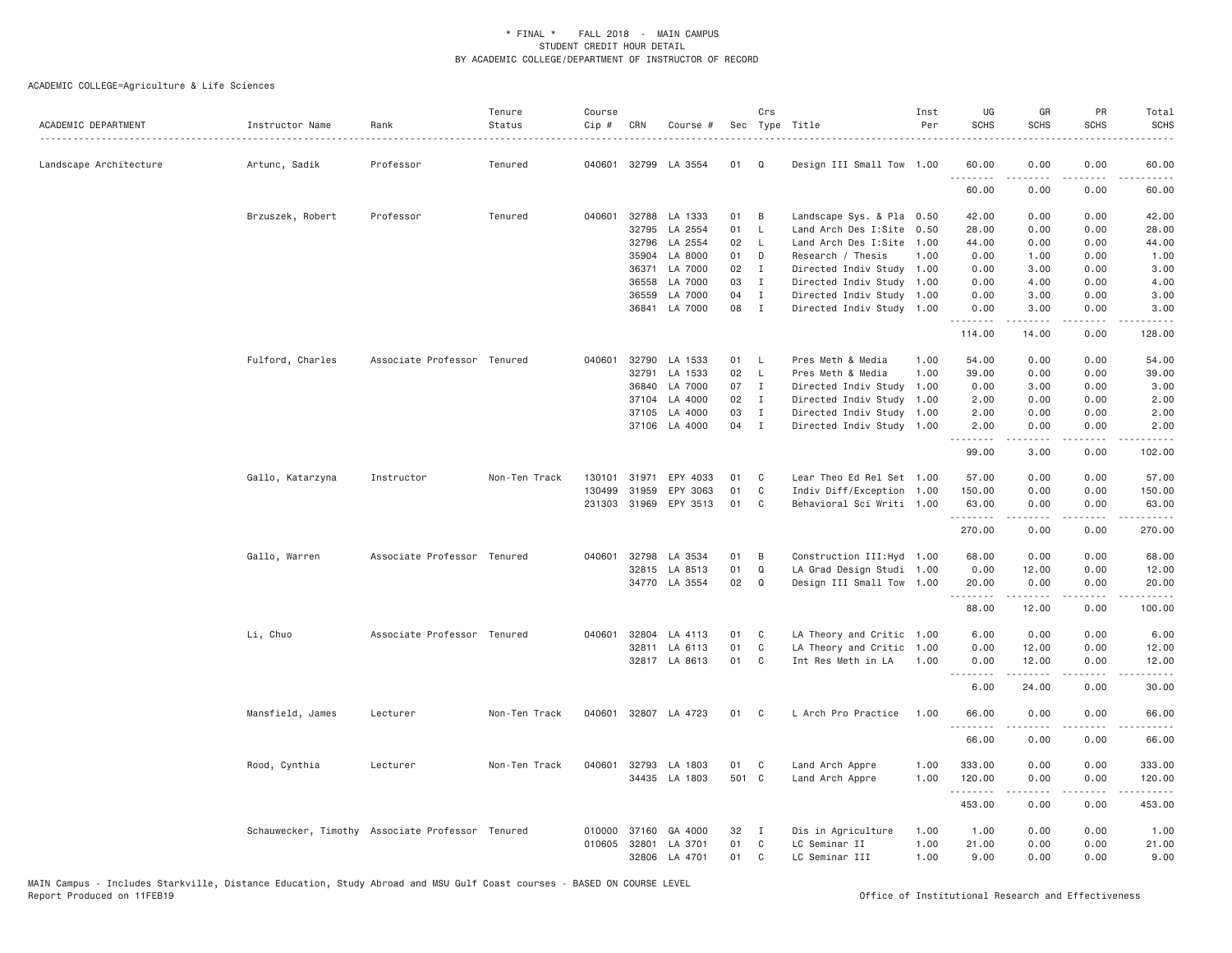| ACADEMIC DEPARTMENT                                            | Instructor Name  | Rank                                             | Tenure<br>Status | Course<br>Cip # | CRN          | Course #       |       | Crs            | Sec Type Title             | Inst<br>Per | UG<br>SCHS          | GR<br><b>SCHS</b>                                                                                                                 | PR<br><b>SCHS</b>                                                                                                                 | Total<br>SCHS         |
|----------------------------------------------------------------|------------------|--------------------------------------------------|------------------|-----------------|--------------|----------------|-------|----------------|----------------------------|-------------|---------------------|-----------------------------------------------------------------------------------------------------------------------------------|-----------------------------------------------------------------------------------------------------------------------------------|-----------------------|
|                                                                |                  |                                                  |                  |                 |              |                |       |                |                            |             |                     |                                                                                                                                   |                                                                                                                                   |                       |
| Landscape Architecture                                         |                  | Schauwecker, Timothy Associate Professor Tenured |                  | 040601          |              | 32788 LA 1333  | 01    | B              | Landscape Sys. & Pla 0.50  |             | 42.00               | 0.00                                                                                                                              | 0.00                                                                                                                              | 42.00                 |
|                                                                |                  |                                                  |                  |                 |              | 35517 LA 4000  | 01 I  |                | Directed Indiv Study 1.00  |             | 3.00                | 0.00                                                                                                                              | 0.00                                                                                                                              | 3.00                  |
|                                                                |                  |                                                  |                  | 303301          |              | 32808 LA 4753  | 01    | $\mathbf{C}$   | Sustain Landscape Mg 1.00  |             | 84.00               | 0.00                                                                                                                              | 0.00                                                                                                                              | 84.00                 |
|                                                                |                  |                                                  |                  |                 |              | 32809 LA 4753  | 02    | $\mathbf{C}$   | Sustain Landscape Mg 0.50  |             | 7.50<br>.           | 0.00<br>$\frac{1}{2} \left( \frac{1}{2} \right) \left( \frac{1}{2} \right) \left( \frac{1}{2} \right) \left( \frac{1}{2} \right)$ | 0.00<br>$\frac{1}{2} \left( \frac{1}{2} \right) \left( \frac{1}{2} \right) \left( \frac{1}{2} \right) \left( \frac{1}{2} \right)$ | 7.50                  |
|                                                                |                  |                                                  |                  |                 |              |                |       |                |                            |             | 167.50              | 0.00                                                                                                                              | 0.00                                                                                                                              | 167.50                |
|                                                                | Seymour, Michael | Professor                                        | Tenured          | 040601          |              | 32800 LA 3653  | 01    | B              | Plant Design Fund in 1.00  |             | 69.00               | 0.00                                                                                                                              | 0.00                                                                                                                              | 69.00                 |
|                                                                |                  |                                                  |                  |                 |              | 32819 LA 8731  | 01 C  |                | Seminar Com Bas Plan 1.00  |             | 0.00                | 2.00                                                                                                                              | 0.00                                                                                                                              | 2.00                  |
|                                                                |                  |                                                  |                  |                 |              | 34813 LA 1001  | F03 C |                | First Year Seminar         | 1.00        | 12.00               | 0.00                                                                                                                              | 0.00                                                                                                                              | 12.00                 |
|                                                                |                  |                                                  |                  |                 | 521003 32294 | FYE 1001       | F07 C |                | First Year Experienc 0.50  |             | 5.00                | 0.00                                                                                                                              | 0.00                                                                                                                              | 5.00                  |
|                                                                |                  |                                                  |                  |                 |              | 32295 FYE 1001 | F08 C |                | First Year Experienc 0.50  |             | 7.00                | 0.00                                                                                                                              | 0.00                                                                                                                              | 7.00                  |
|                                                                |                  |                                                  |                  |                 |              |                |       |                |                            |             | .<br>93.00          | .<br>2.00                                                                                                                         | $\cdots$<br>0.00                                                                                                                  | -----<br>95.00        |
|                                                                | Summerlin, Peter | Assistant Professor Ten Track                    |                  | 040601          |              | 32794 LA 2544  | 01    | B              | LA Contruction I: Mat 1.00 |             | 120.00              | 0.00                                                                                                                              | 0.00                                                                                                                              | 120.00                |
|                                                                |                  |                                                  |                  |                 |              | 32810 LA 4754  | 01 L  |                | LA Design V-Regional 0.50  |             | 32.00               | 0.00                                                                                                                              | 0.00                                                                                                                              | 32.00                 |
|                                                                |                  |                                                  |                  |                 |              | 32816 LA 8533  | 01    | Q              | LA Grad Design Studi 0.50  |             | 0.00                | 3.00                                                                                                                              | 0.00                                                                                                                              | 3.00                  |
|                                                                |                  |                                                  |                  |                 |              | 36560 LA 7000  | 05    | $\blacksquare$ | Directed Indiv Study 1.00  |             | 0.00                | 3.00                                                                                                                              | 0.00                                                                                                                              | 3.00                  |
|                                                                |                  |                                                  |                  |                 |              | 36571 LA 7000  | 06 I  |                | Directed Indiv Study 1.00  |             | 0.00                | 3.00                                                                                                                              | 0.00                                                                                                                              | 3.00                  |
|                                                                |                  |                                                  |                  |                 |              | 36842 LA 7000  | 09 I  |                | Directed Indiv Study 1.00  |             | 0.00                | 3.00                                                                                                                              | 0.00                                                                                                                              | 3.00                  |
|                                                                |                  |                                                  |                  | 521003 32294    |              | FYE 1001       | F07 C |                | First Year Experienc 0.50  |             | 5.00                | 0.00                                                                                                                              | 0.00                                                                                                                              | 5.00                  |
|                                                                |                  |                                                  |                  |                 |              | 32295 FYE 1001 | F08 C |                | First Year Experienc 0.50  |             | 7.00                | 0.00                                                                                                                              | 0.00<br>$\frac{1}{2}$                                                                                                             | 7.00<br>.             |
|                                                                |                  |                                                  |                  |                 |              |                |       |                |                            |             | .<br>164.00         | 12.00                                                                                                                             | 0.00                                                                                                                              | 176.00                |
|                                                                | Walker, Jason    | Associate Professor Tenured                      |                  | 040601          |              | 32805 LA 4124  | 01    | B              | LA Construction Docs 1.00  |             | 24.00               | 0.00                                                                                                                              | 0.00                                                                                                                              | 24.00                 |
|                                                                |                  |                                                  |                  |                 |              | 32810 LA 4754  | 01 L  |                | LA Design V-Regional 0.50  |             | 32.00               | 0.00                                                                                                                              | 0.00                                                                                                                              | 32.00                 |
|                                                                |                  |                                                  |                  |                 |              | 32816 LA 8533  | 01    | Q              | LA Grad Design Studi 0.50  |             | 0.00                | 3.00                                                                                                                              | 0.00                                                                                                                              | 3.00                  |
|                                                                |                  |                                                  |                  |                 |              | 35149 LA 1701  | 01    | C              | Landscape Pro Career 1.00  |             | 23.00               | 0.00                                                                                                                              | 0.00                                                                                                                              | 23.00                 |
|                                                                |                  |                                                  |                  |                 |              |                |       |                |                            |             | <u>.</u><br>79.00   | .<br>3.00                                                                                                                         | .<br>0.00                                                                                                                         | .<br>82.00            |
|                                                                |                  |                                                  |                  |                 |              |                |       |                |                            |             | ========            | <b>ESSESSE</b>                                                                                                                    | ========                                                                                                                          |                       |
| Landscape Architecture<br>------------------------------------ |                  |                                                  |                  |                 |              |                |       |                |                            |             | 1659.50<br>======== | 70.00                                                                                                                             | 0.00<br>economic concerne                                                                                                         | 1729.50<br>========== |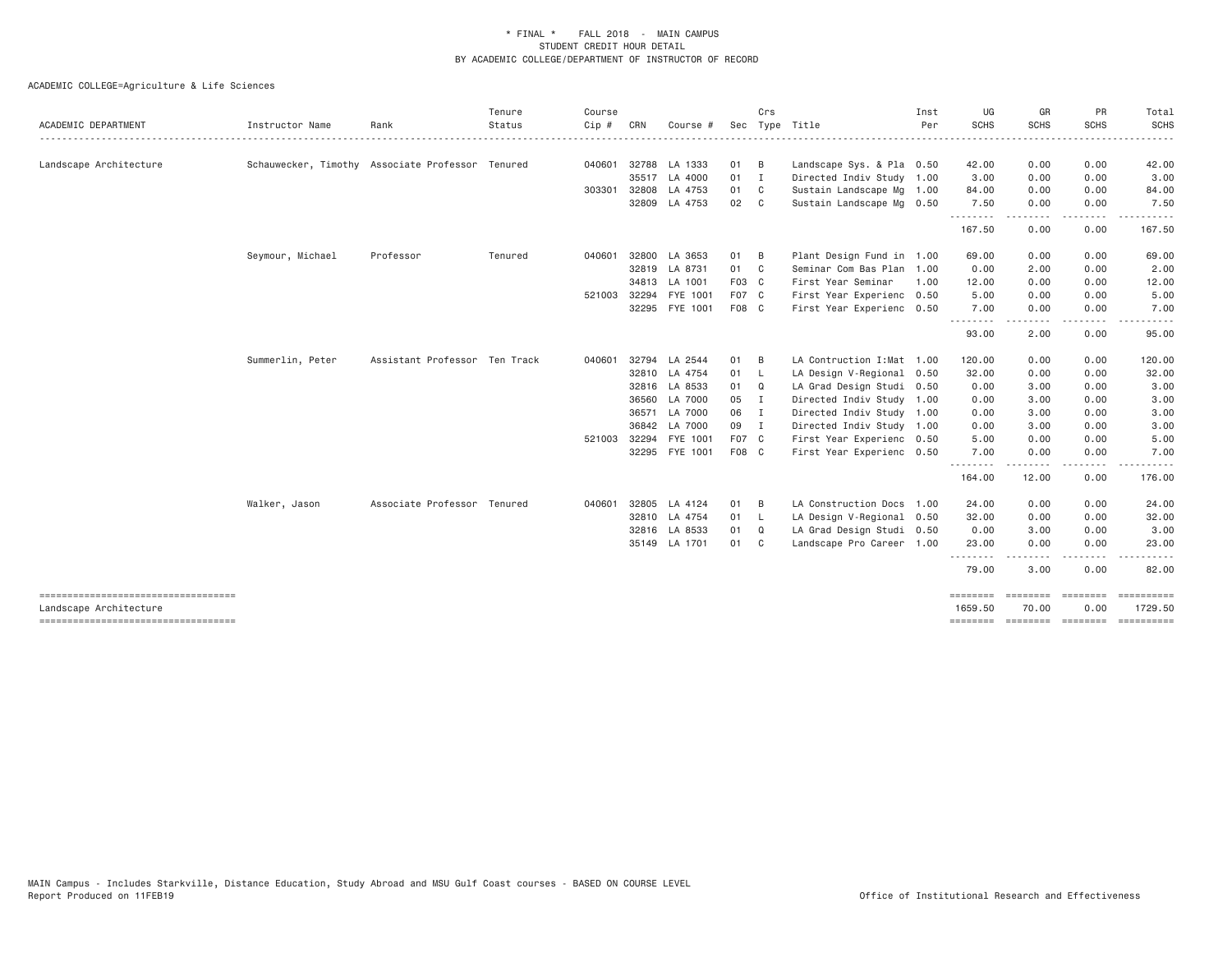| ACADEMIC DEPARTMENT   | Instructor Name   | Rank                              | Tenure<br>Status | Course<br>Cip # | CRN          | Course #              |    | Crs          | Sec Type Title            | Inst<br>Per<br>. | UG<br><b>SCHS</b><br>$- - - - -$ | GR<br>SCHS                               | PR<br><b>SCHS</b><br>.              | Total<br><b>SCHS</b><br>$\frac{1}{2} \left( \frac{1}{2} \right) \left( \frac{1}{2} \right) \left( \frac{1}{2} \right) \left( \frac{1}{2} \right)$ |
|-----------------------|-------------------|-----------------------------------|------------------|-----------------|--------------|-----------------------|----|--------------|---------------------------|------------------|----------------------------------|------------------------------------------|-------------------------------------|---------------------------------------------------------------------------------------------------------------------------------------------------|
| Plant & Soil Sciences | Baldwin, Brian    | Professor                         | Tenured          | 010304          | 35159        | PSS 8000              | 01 | D            | Research / Thesis         | 1.00             | 0.00                             | 10.00                                    | 0.00                                | 10.00                                                                                                                                             |
|                       |                   |                                   |                  | 011101          | 33684        | PSS 8811              | 01 | S            | Seminar                   | 1.00             | 0.00                             | 6.00                                     | 0.00                                | 6.00                                                                                                                                              |
|                       |                   |                                   |                  |                 | 33685        | PSS 8821              | 01 | S            | Seminar                   | 1.00             | 0.00                             | 1.00                                     | 0.00                                | 1.00                                                                                                                                              |
|                       |                   |                                   |                  |                 | 33686        | PSS 8831              | 01 | S            | Seminar                   | 1.00             | 0.00                             | 8.00                                     | 0.00                                | 8.00                                                                                                                                              |
|                       |                   |                                   |                  |                 | 35207        | PSS 9000              | 01 | D            | Research / Diss           | 1.00             | 0.00                             | 12.00                                    | 0.00                                | 12.00                                                                                                                                             |
|                       |                   |                                   |                  |                 | 011104 33640 | PSS 4503              | 02 | C            | Plant Breeding            | 1.00             | 3.00                             | 0.00                                     | 0.00                                | 3.00                                                                                                                                              |
|                       |                   |                                   |                  |                 | 33664        | PSS 6503              | 02 | C            | Plant Breeding            | 1.00             | 0.00                             | 12.00                                    | 0.00                                | 12.00                                                                                                                                             |
|                       |                   |                                   |                  |                 |              |                       |    |              |                           |                  | .<br>3.00                        | .<br>49.00                               | $\sim$ $\sim$ $\sim$ $\sim$<br>0.00 | $\omega$ is $\omega$ in<br>52.00                                                                                                                  |
|                       | Bararpour, Taghi  | Extension Assist Pr Non-Ten Track |                  |                 |              | 010304 35160 PSS 8000 | 02 | $\mathsf{D}$ | Research / Thesis         | 1.00             | 0.00                             | 1.00                                     | 0.00                                | 1.00                                                                                                                                              |
|                       |                   |                                   |                  |                 |              |                       |    |              |                           |                  | .<br>0.00                        | .<br>1.00                                | .<br>0.00                           | المناسبات<br>1.00                                                                                                                                 |
|                       | Bi, Guihong       | Research Professor                | Non-Ten Track    | 010000          | 37075        | GA 4000               | 24 | $\mathbf{I}$ | Dis in Agriculture        | 1.00             | 1.00                             | 0.00                                     | 0.00                                | 1.00                                                                                                                                              |
|                       |                   |                                   |                  | 010601          | 33604        | PSS 2423              | 01 | C            | Plant Matl I              | 1.00             | 156.00                           | 0.00                                     | 0.00                                | 156.00                                                                                                                                            |
|                       |                   |                                   |                  |                 | 33605        | PSS 2423              | 02 | К            | Plant Matl I Lab          | 1.00             | 0.00                             | 0.00                                     | 0.00                                | 0.00                                                                                                                                              |
|                       |                   |                                   |                  |                 | 33606        | PSS 2423              | 03 | К            | Plant Matl I              | 1.00             | 0.00                             | 0.00                                     | 0.00                                | 0.00                                                                                                                                              |
|                       |                   |                                   |                  |                 | 33607        | PSS 2423              | 04 | K            | Plant Matl I              | 1.00             | 0.00                             | 0.00                                     | 0.00                                | 0.00                                                                                                                                              |
|                       |                   |                                   |                  |                 |              | 011101 35210 PSS 9000 | 04 | D            | Research / Diss           | 1.00             | 0.00                             | 9.00                                     | 0.00                                | 9.00                                                                                                                                              |
|                       |                   |                                   |                  |                 |              |                       |    |              |                           |                  | .<br>157.00                      | 9.00                                     | $\sim$ $\sim$ $\sim$ $\sim$<br>0.00 | 166.00                                                                                                                                            |
|                       | Blythe, Eugene    | Research Professor                | Non-Ten Track    |                 |              | 011101 35211 PSS 9000 | 05 | D            | Research / Diss           | 1.00             | 0.00                             | 2.00                                     | 0.00                                | 2.00                                                                                                                                              |
|                       |                   |                                   |                  |                 |              |                       |    |              |                           |                  | .<br>0.00                        | $\omega$ is $\omega$ in $\omega$<br>2.00 | .<br>0.00                           | $- - - - -$<br>2.00                                                                                                                               |
|                       | Bond, Jason       | Extension Professor Non-Ten Track |                  | 010304          | 35164        | PSS 8000              | 06 | D            | Research / Thesis         | 1.00             | 0.00                             | 3.00                                     | 0.00                                | 3.00                                                                                                                                              |
|                       |                   |                                   |                  | 011101          |              | 35212 PSS 9000        | 06 | D            | Research / Diss           | 1.00             | 0.00                             | 6.00                                     | 0.00                                | 6.00                                                                                                                                              |
|                       |                   |                                   |                  |                 |              |                       |    |              |                           |                  | .                                | .                                        | $\sim$ $\sim$ $\sim$ $\sim$         | -----                                                                                                                                             |
|                       |                   |                                   |                  |                 |              |                       |    |              |                           |                  | 0.00                             | 9.00                                     | 0.00                                | 9.00                                                                                                                                              |
|                       | Bradford, Timothy | Instructor                        | Non-Ten Track    | 010000          | 30021        | ABE 2543              | 01 | C            | Precision Agricultur 1.00 |                  | 33.00                            | 0.00                                     | 0.00                                | 33.00                                                                                                                                             |
|                       |                   |                                   |                  |                 | 30022        | ABE 2543              | 02 | K            | Precision Agricultur 1.00 |                  | 0.00                             | 0.00                                     | 0.00                                | 0.00                                                                                                                                              |
|                       |                   |                                   |                  |                 | 30023        | ABE 2543              | 03 | К            | Precision Agricultur 1.00 |                  | 0.00                             | 0.00                                     | 0.00                                | 0.00                                                                                                                                              |
|                       |                   |                                   |                  |                 | 30040        | ABE 4543              | 01 | C            | Precision Agricultur 1.00 |                  | 9.00                             | 0.00                                     | 0.00                                | 9.00                                                                                                                                              |
|                       |                   |                                   |                  |                 | 30055        | ABE 6543              | 01 | C            | Precision Agricultur      | 1.00             | 0.00                             | 3.00                                     | 0.00                                | 3.00                                                                                                                                              |
|                       |                   |                                   |                  |                 | 33608        | PSS 2543              | 01 | C            | Precision Agricultur 1.00 |                  | 72.00                            | 0.00                                     | 0.00                                | 72.00                                                                                                                                             |
|                       |                   |                                   |                  |                 | 33609        | PSS 2543              | 02 | К            | Precision Agricultur 1.00 |                  | 0.00                             | 0.00                                     | 0.00                                | 0.00                                                                                                                                              |
|                       |                   |                                   |                  |                 | 33610        | PSS 2543              | 03 | K            | Precision Agricultur      | 1.00             | 0.00                             | 0.00                                     | 0.00                                | 0.00                                                                                                                                              |
|                       |                   |                                   |                  |                 | 33641        | PSS 4543              | 01 | C            | Precision Agricultur 1.00 |                  | 45.00                            | 0.00                                     | 0.00                                | 45.00                                                                                                                                             |
|                       |                   |                                   |                  |                 | 33642        | PSS 4543              | 02 | К            | Precision Agricultur 1.00 |                  | 0.00                             | 0.00                                     | 0.00                                | 0.00                                                                                                                                              |
|                       |                   |                                   |                  |                 | 33643        | PSS 4543              | 03 | К            | Precision Agricultur      | 1.00             | 0.00                             | 0.00                                     | 0.00                                | 0.00                                                                                                                                              |
|                       |                   |                                   |                  |                 | 33665        | PSS 6543              | 01 | C            | Precision Agricultur 1.00 |                  | 0.00                             | 6.00                                     | 0.00                                | 6.00                                                                                                                                              |
|                       |                   |                                   |                  |                 | 33666        | PSS 6543              | 02 | К            | Precision Agricultur 1.00 |                  | 0.00                             | 0.00                                     | 0.00                                | 0.00                                                                                                                                              |
|                       |                   |                                   |                  |                 | 33667        | PSS 6543              | 03 | К            | Precision Agricultur 1.00 |                  | 0.00                             | 0.00                                     | 0.00                                | 0.00                                                                                                                                              |
|                       |                   |                                   |                  |                 | 010304 33638 | PSS 4453              | 01 | C            | Vegetable Production      | 1.00             | 81.00                            | 0.00                                     | 0.00                                | 81.00                                                                                                                                             |
|                       |                   |                                   |                  |                 |              | 33639 PSS 4453        | 02 | K            | Vegetable Production 1.00 |                  | 0.00                             | 0.00                                     | 0.00                                | 0.00                                                                                                                                              |
|                       |                   |                                   |                  |                 |              |                       |    |              |                           |                  | <b></b><br>240.00                | $- - - - -$<br>9.00                      | .<br>0.00                           | .<br>249.00                                                                                                                                       |
|                       |                   |                                   |                  |                 |              | 35213 PSS 9000        |    |              |                           |                  |                                  |                                          | 0.00                                |                                                                                                                                                   |
|                       | Broderick, Shaun  | Extension Assist Pr Non-Ten Track |                  | 011101          |              |                       | 07 | D            | Research / Diss           | 1.00             | 0.00                             | 18.00                                    |                                     | 18.00                                                                                                                                             |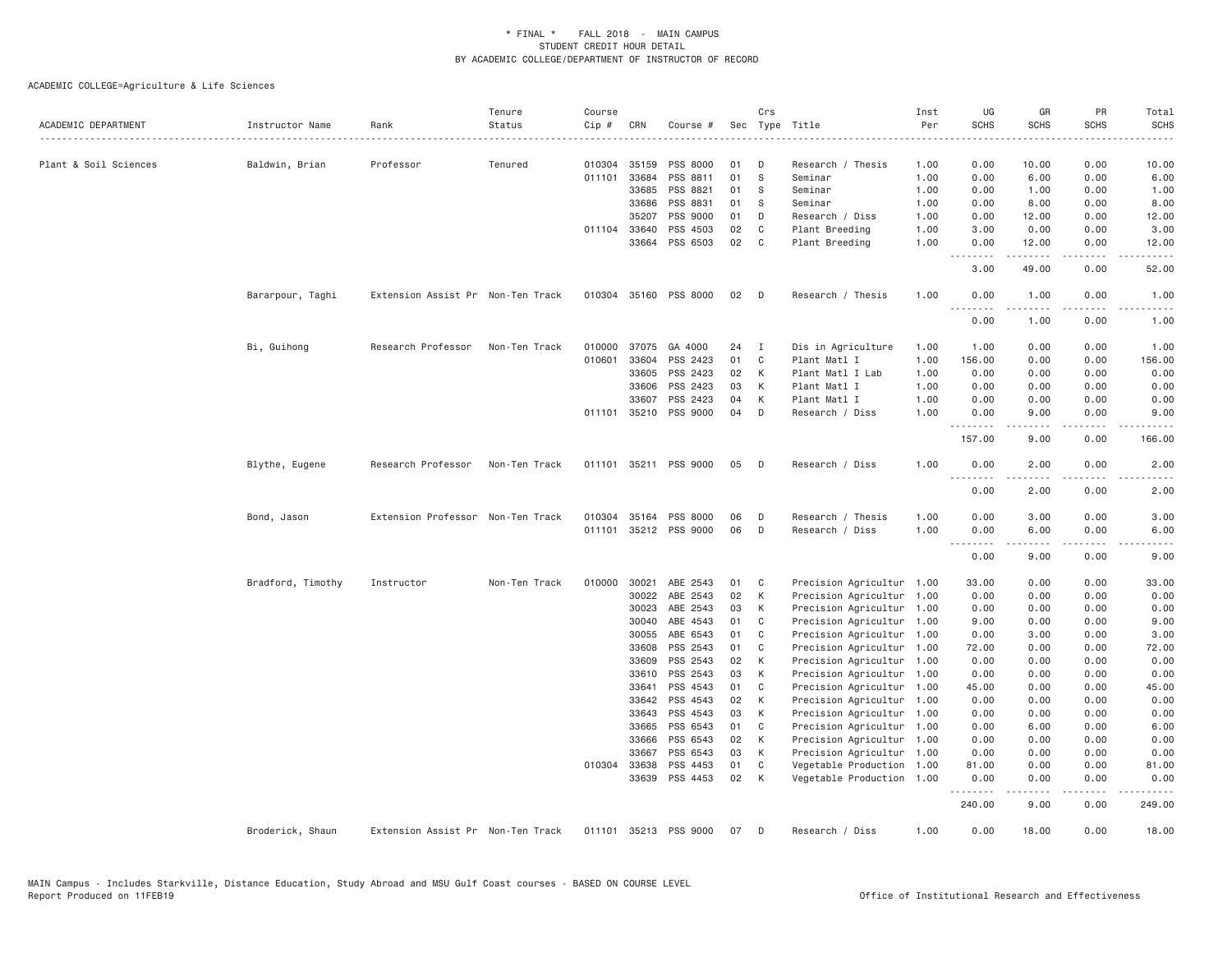| ACADEMIC DEPARTMENT   | Instructor Name    | Rank                              | Tenure<br>Status | Course<br>Cip # | CRN          | Course #              |      | Crs          | Sec Type Title            | Inst<br>Per | UG<br><b>SCHS</b> | GR<br><b>SCHS</b>                                                                                                                                                                       | PR<br><b>SCHS</b> | Total<br><b>SCHS</b>  |
|-----------------------|--------------------|-----------------------------------|------------------|-----------------|--------------|-----------------------|------|--------------|---------------------------|-------------|-------------------|-----------------------------------------------------------------------------------------------------------------------------------------------------------------------------------------|-------------------|-----------------------|
|                       |                    |                                   |                  |                 |              |                       |      |              |                           |             | <u>.</u>          |                                                                                                                                                                                         |                   |                       |
|                       |                    |                                   |                  |                 |              |                       |      |              |                           |             | 0.00              | 18.00                                                                                                                                                                                   | 0.00              | 18.00                 |
| Plant & Soil Sciences | Byrd, John         | Extension Professor Non-Ten Track |                  |                 |              | 011101 35215 PSS 9000 | 09   | D            | Research / Diss           | 1.00        | 0.00<br>.         | 7.00<br>$\frac{1}{2} \left( \frac{1}{2} \right) \left( \frac{1}{2} \right) \left( \frac{1}{2} \right) \left( \frac{1}{2} \right) \left( \frac{1}{2} \right)$                            | 0.00<br>$- - - -$ | 7.00<br>$\frac{1}{2}$ |
|                       |                    |                                   |                  |                 |              |                       |      |              |                           |             | 0.00              | 7.00                                                                                                                                                                                    | 0.00              | 7.00                  |
|                       | Coker, Christine   | Extension Assoc Pro Non-Ten Track |                  |                 |              | 011101 35217 PSS 9000 | 11 D |              | Research / Diss           | 1,00        | 0.00<br>.         | 6.00<br>$- - - - -$                                                                                                                                                                     | 0.00<br>.         | 6.00                  |
|                       |                    |                                   |                  |                 |              |                       |      |              |                           |             | 0.00              | 6.00                                                                                                                                                                                    | 0.00              | 6.00                  |
|                       | Cox, Michael       | Professor                         | Tenured          |                 | 011102 36380 | PSS 3423              | 03   | E            | Agronomy Internship       | 1.00        | 3.00              | 0.00                                                                                                                                                                                    | 0.00              | 3.00                  |
|                       |                    |                                   |                  |                 | 011201 34816 | PSS 8333              | 01   | B            | Adv Soil Fertility        | 1.00        | 0.00<br>.         | 42.00                                                                                                                                                                                   | 0.00              | 42.00                 |
|                       |                    |                                   |                  |                 |              |                       |      |              |                           |             | 3.00              | 42.00                                                                                                                                                                                   | 0.00              | 45.00                 |
|                       | Czarnecki, Joby    | Research Assist Pro Non-Ten Track |                  |                 |              | 010304 36287 PSS 8000 | 52   | D            | Research / Thesis         | 1.00        | 0.00<br>.         | 3.00<br>$\frac{1}{2} \left( \frac{1}{2} \right) \left( \frac{1}{2} \right) \left( \frac{1}{2} \right) \left( \frac{1}{2} \right) \left( \frac{1}{2} \right) \left( \frac{1}{2} \right)$ | 0.00<br>$- - - -$ | 3.00                  |
|                       |                    |                                   |                  |                 |              |                       |      |              |                           |             | 0.00              | 3.00                                                                                                                                                                                    | 0.00              | 3.00                  |
|                       | Denny, Geoffrey    | Extension Assist Pr Non-Ten Track |                  | 010304          | 35171        | PSS 8000              | 13   | D            | Research / Thesis         | 1.00        | 0.00              | 6.00                                                                                                                                                                                    | 0.00              | 6.00                  |
|                       |                    |                                   |                  | 010699          | 33632        | PSS 4353              | 01   | C            | Arboriculture             | 1.00        | 87.00             | 0.00                                                                                                                                                                                    | 0.00              | 87.00                 |
|                       |                    |                                   |                  |                 | 33633        | PSS 4353              | 02   | К            | Arboriculture             | 1.00        | 0.00              | 0.00                                                                                                                                                                                    | 0.00              | 0.00                  |
|                       |                    |                                   |                  |                 | 33656        | PSS 6353              | 01   | C            | Arboriculture             | 1.00        | 0.00              | 3.00                                                                                                                                                                                    | 0.00              | 3.00                  |
|                       |                    |                                   |                  |                 | 33657        | PSS 6353              | 02   | K            | Arboriculture             | 1.00        | 0.00              | 0.00                                                                                                                                                                                    | 0.00              | 0.00                  |
|                       |                    |                                   |                  |                 |              |                       |      |              |                           |             | .<br>87.00        | .<br>9.00                                                                                                                                                                               | .<br>0.00         | .<br>96.00            |
|                       | Dodds, Darrin      | Extension Professor Non-Ten Track |                  | 010304          | 35172        | PSS 8000              | 14   | D            | Research / Thesis         | 1.00        | 0.00              | 5.00                                                                                                                                                                                    | 0.00              | 5.00                  |
|                       |                    |                                   |                  | 011101          | 35220        | PSS 9000              | 14   | D            | Research / Diss           | 1.00        | 0.00              | 7.00                                                                                                                                                                                    | 0.00              | 7.00                  |
|                       |                    |                                   |                  |                 | 260202 36786 | <b>BCH 7000</b>       | 04   | $\mathbf I$  | Directed Indiv Study      | 0.50        | 0.00<br>.         | 1.50<br>.                                                                                                                                                                               | 0.00<br>.         | 1.50<br>.             |
|                       |                    |                                   |                  |                 |              |                       |      |              |                           |             | 0.00              | 13.50                                                                                                                                                                                   | 0.00              | 13.50                 |
|                       | Etheredge, Coleman | Assistant Professor Ten Track     |                  | 010304          | 35174        | PSS 8000              | 16   | D            | Research / Thesis         | 1.00        | 0.00              | 3.00                                                                                                                                                                                    | 0.00              | 3.00                  |
|                       |                    |                                   |                  |                 | 36633        | PSS 7000              | 01   | $\mathbf I$  | Directed Indiv Study      | 1.00        | 0.00              | 3.00                                                                                                                                                                                    | 0.00              | 3.00                  |
|                       |                    |                                   |                  |                 | 010608 33597 | PSS 2343              | 01   | C            | Floral Design             | 1.00        | 375.00            | 0.00                                                                                                                                                                                    | 0.00              | 375.00                |
|                       |                    |                                   |                  |                 | 33598        | PSS 2343              | 02   | К            | Floral Design             | 1.00        | 0.00              | 0.00                                                                                                                                                                                    | 0.00              | 0.00                  |
|                       |                    |                                   |                  |                 | 33599        | PSS 2343              | 03   | К            | Floral Design             | 1.00        | 0.00              | 0.00                                                                                                                                                                                    | 0.00              | 0.00                  |
|                       |                    |                                   |                  |                 | 33600        | PSS 2343              | 04   | К            | Floral Design             | 1.00        | 0.00              | 0.00                                                                                                                                                                                    | 0.00              | 0.00                  |
|                       |                    |                                   |                  |                 | 33601        | PSS 2343              | 05   | К            | Floral Design             | 1.00        | 0.00              | 0.00                                                                                                                                                                                    | 0.00              | 0.00                  |
|                       |                    |                                   |                  | 010699          | 34817        | PSS 3323              | 01   | C            | Hort-Impacts on Soci      | 1.00        | 78.00             | 0.00                                                                                                                                                                                    | 0.00              | 78.00                 |
|                       |                    |                                   |                  |                 | 011101 36754 | PSS 4000              | 03   | I            | Directed Indiv Study      | 0.50        | 1.50              | 0.00                                                                                                                                                                                    | 0.00              | 1.50                  |
|                       |                    |                                   |                  |                 | 36755        | PSS 4000              | 04   | $\mathbf I$  | Directed Indiv Study 0.50 |             | 1.50              | 0.00                                                                                                                                                                                    | 0.00              | 1.50                  |
|                       |                    |                                   |                  |                 | 37067        | PSS 4000              | 06   | $\mathbf{I}$ | Directed Indiv Study      | 0.50        | 1.50<br>.         | 0.00                                                                                                                                                                                    | 0.00              | 1.50                  |
|                       |                    |                                   |                  |                 |              |                       |      |              |                           |             | 457.50            | 6.00                                                                                                                                                                                    | 0.00              | 463.50                |
|                       | Ferguson, Jason    | Assistant Professor Ten Track     |                  |                 | 010304 35176 | <b>PSS 8000</b>       | 18   | D            | Research / Thesis         | 1.00        | 0.00              | 5.00                                                                                                                                                                                    | 0.00              | 5.00                  |
|                       |                    |                                   |                  | 011101          | 35224        | PSS 9000              | 18   | D            | Research / Diss           | 1.00        | 0.00              | 2.00                                                                                                                                                                                    | 0.00              | 2.00                  |
|                       |                    |                                   |                  | 011102          | 33612        | PSS 3133              | 01   | C            | Intro Weed Science        | 1.00        | 198.00<br>.       | 0.00<br>$\frac{1}{2} \left( \frac{1}{2} \right) \left( \frac{1}{2} \right) \left( \frac{1}{2} \right) \left( \frac{1}{2} \right) \left( \frac{1}{2} \right) \left( \frac{1}{2} \right)$ | 0.00<br>.         | 198.00<br>.           |
|                       |                    |                                   |                  |                 |              |                       |      |              |                           |             | 198.00            | 7.00                                                                                                                                                                                    | 0.00              | 205.00                |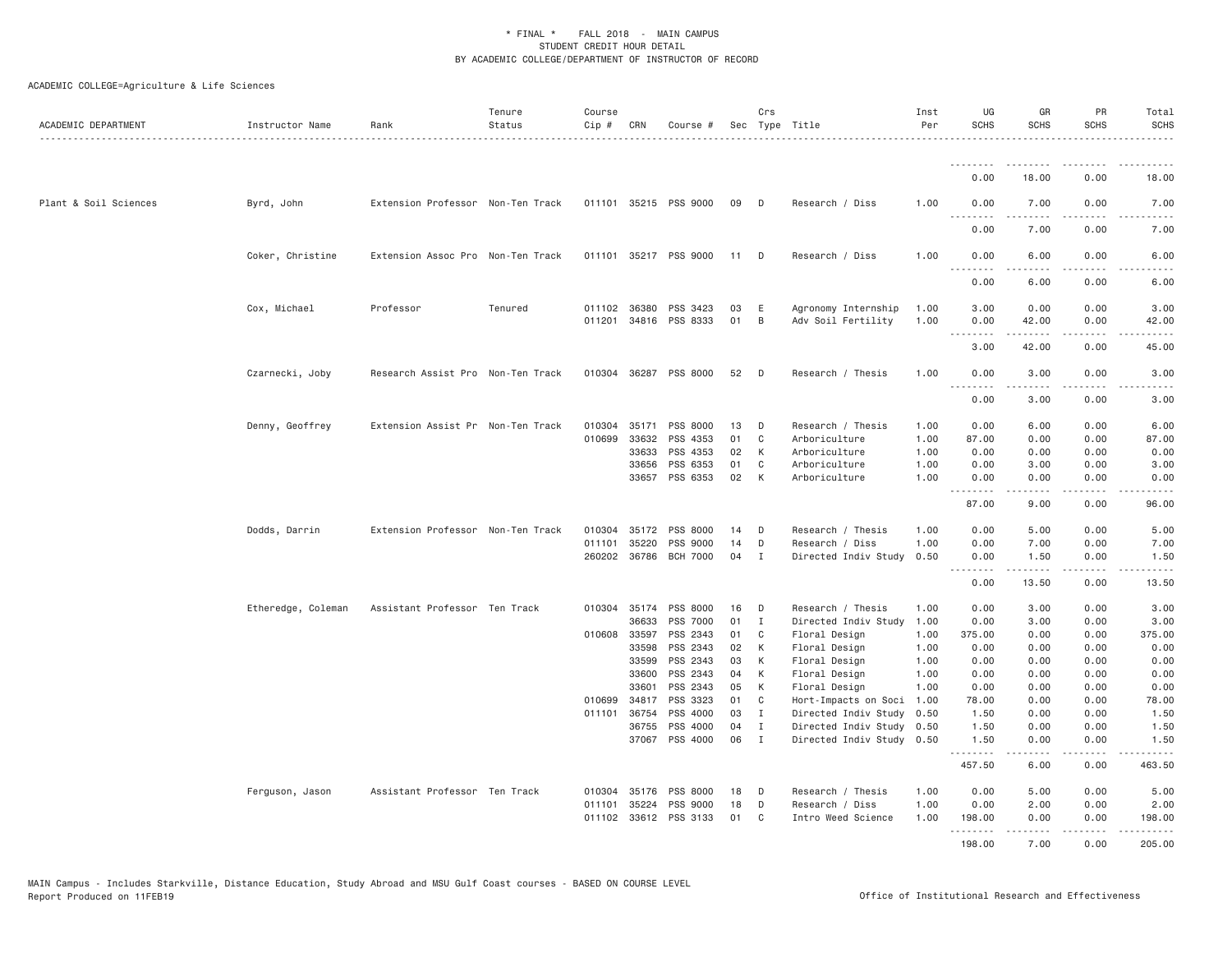| ACADEMIC DEPARTMENT   | Instructor Name  | Rank                              | Tenure<br>Status | Course<br>Cip # | CRN          | Course #              |    | Crs          | Sec Type Title            | Inst<br>Per | UG<br><b>SCHS</b>  | GR<br><b>SCHS</b> | PR<br><b>SCHS</b>                   | Total<br><b>SCHS</b> |
|-----------------------|------------------|-----------------------------------|------------------|-----------------|--------------|-----------------------|----|--------------|---------------------------|-------------|--------------------|-------------------|-------------------------------------|----------------------|
| Plant & Soil Sciences | Golden, Bobby    | Extension Assoc Pro Non-Ten Track |                  |                 |              | 011101 35225 PSS 9000 | 19 | D            | Research / Diss           | 1.00        | 0.00<br>.          | 10.00<br>-----    | 0.00                                | 10.00                |
|                       |                  |                                   |                  |                 |              |                       |    |              |                           |             | 0.00               | 10.00             | 0.00                                | 10.00                |
|                       | Harkess, Richard | Professor                         | Tenured          | 010304          | 35178        | PSS 8000              | 20 | D            | Research / Thesis         | 1.00        | 0.00               | 1.00              | 0.00                                | 1.00                 |
|                       |                  |                                   |                  | 010601          | 33621        | PSS 3433              | 01 | E            | Hort Internship           | 1.00        | 3.00               | 0.00              | 0.00                                | 3.00                 |
|                       |                  |                                   |                  | 010604          | 33631        | PSS 4343              | 01 | C            | Control Enviro Ag         | 1.00        | 57.00              | 0.00              | 0.00                                | 57.00                |
|                       |                  |                                   |                  | 011101          | 35226        | PSS 9000              | 20 | D            | Research / Diss           | 1.00        | 0.00               | 2.00              | 0.00                                | 2.00                 |
|                       |                  |                                   |                  |                 | 35469        | PSS 4000              | 01 | $\mathbf{I}$ | Directed Indiv Study      | 1.00        | 3.00               | 0.00              | 0.00                                | 3.00                 |
|                       |                  |                                   |                  | 011103          | 33644        | PSS 4553              | 01 | C            | Plant Growth & Devel      | 1.00        | 144.00             | 0.00              | 0.00                                | 144.00               |
|                       |                  |                                   |                  |                 | 33645        | PSS 4553              | 02 | C            | Plant Growth & Devel      | 1.00        | 24.00              | 0.00              | 0.00                                | 24.00                |
|                       |                  |                                   |                  |                 | 33655        | PSS 6343              | 01 | C            | Control Enviro Ag         | 1.00        | 0.00               | 12.00             | 0.00                                | 12.00                |
|                       |                  |                                   |                  |                 | 33668        | PSS 6553              | 01 | C            | Plant Growth & Devel 1.00 |             | 0.00               | 24.00             | 0.00                                | 24.00                |
|                       |                  |                                   |                  |                 | 33669        | PSS 6553              | 02 | C            | Plant Growth & Devel 1.00 |             | 0.00               | 30.00             | 0.00                                | 30.00                |
|                       |                  |                                   |                  |                 | 34822        | PSS 3633              | 01 | C            | Sustain & Organic Ho      | 1.00        | 24.00              | 0.00              | 0.00                                | 24.00                |
|                       |                  |                                   |                  | 011105 33630    |              | PSS 4341              | 01 | L            | Contrl Enviro Ag Lab      | 1.00        | 11.00              | 0.00              | 0.00                                | 11.00                |
|                       |                  |                                   |                  |                 | 33654        | PSS 6341              | 01 | L            | Control Enviro Ag La 1.00 |             | 0.00               | 2.00              | 0.00                                | 2.00                 |
|                       |                  |                                   |                  | 303301          | 32809        | LA 4753               | 02 | C            | Sustain Landscape Mg 0.50 |             | 7.50<br><u>.</u>   | 0.00<br><u>.</u>  | 0.00<br>$\sim$ $\sim$ $\sim$ $\sim$ | 7.50<br>.            |
|                       |                  |                                   |                  |                 |              |                       |    |              |                           |             | 273.50             | 71.00             | 0.00                                | 344.50               |
|                       | Henry, William   | Professor                         | Ten Track        |                 | 030506 33636 | PSS 4411              | 01 | C            | Remote Sensing Semin 1.00 |             | 4.00               | 0.00              | 0.00                                | 4.00                 |
|                       |                  |                                   |                  | 240102          | 37195        | GRD 9011              | 01 | К            | Graduate Degree Comp      | 1.00        | 0.00               | 33.00             | 0.00                                | 33.00                |
|                       |                  |                                   |                  | 450701          | 32440        | GR 4411               | 01 | C            | Remote Sensing Semin      | 1.00        | 6.00               | 0.00              | 0.00                                | 6.00                 |
|                       |                  |                                   |                  |                 | 450702 31515 | ECE 4411              | 01 | C            | Remote Sensing Semin      | 1.00        | 2.00               | 0.00              | 0.00                                | 2.00                 |
|                       |                  |                                   |                  |                 | 32261        | FO 4411               | 01 | C            | Remote Sensing            | 1.00        | 2.00               | 0.00              | 0.00                                | 2.00                 |
|                       |                  |                                   |                  |                 |              | 32272 F0 6411         | 01 | C            | Remote Sensing Semin      | 1.00        | 0.00               | 1.00              | 0.00                                | 1.00                 |
|                       |                  |                                   |                  |                 |              |                       |    |              |                           |             | .<br>14.00         | 34.00             | 0.00                                | 48.00                |
|                       |                  | Extension Assoc Pro Non-Ten Track |                  |                 |              | 010304 35180 PSS 8000 | 22 | D            | Research / Thesis         | 1.00        | 0.00               | 3.00              | 0.00                                | 3.00                 |
|                       | Irby, Jon        |                                   |                  |                 |              | 011101 35228 PSS 9000 | 22 | D            | Research / Diss           | 1.00        | 0.00               | 3.00              | 0.00                                | 3.00                 |
|                       |                  |                                   |                  |                 |              |                       |    |              |                           |             | . <i>.</i>         | <b>.</b>          | .                                   | $- - - -$            |
|                       |                  |                                   |                  |                 |              |                       |    |              |                           |             | 0.00               | 6.00              | 0.00                                | 6.00                 |
|                       | Jones, Keri      | Non-Faculty                       | Not Applicable   | 011101          | 33651        | PSS 6223              | 01 | C            | Seed Production           | 1.00        | 0.00               | 3.00              | 0.00                                | 3.00                 |
|                       |                  |                                   |                  |                 | 33652        | PSS 6223              | 02 | K            | Seed Production           | 1.00        | 0.00               | 0.00              | 0.00                                | 0.00                 |
|                       |                  |                                   |                  | 011102 33627    |              | PSS 4223              | 01 | C            | Seed Production           | 1.00        | 21.00              | 0.00              | 0.00                                | 21.00                |
|                       |                  |                                   |                  |                 | 33628        | PSS 4223              | 02 | K            | Seed Production           | 1.00        | 0.00               | 0.00              | 0.00                                | 0.00                 |
|                       |                  |                                   |                  |                 |              |                       |    |              |                           |             | ---------<br>21.00 | -----<br>3.00     | .<br>0.00                           | .<br>24.00           |
|                       | Kingery, William | Professor                         | Tenured          | 010304          | 35181        | PSS 8000              | 23 | D            | Research / Thesis         | 1.00        | 0.00               | 3.00              | 0.00                                | 3.00                 |
|                       |                  |                                   |                  | 011201          | 33629        | PSS 4333              | 01 | C            | Soil Conservation         | 1.00        | 45.00              | 0.00              | 0.00                                | 45.00                |
|                       |                  |                                   |                  |                 | 33653        | PSS 6333              | 01 | C            | Soil Conservation         | 1.00        | 0.00               | 15.00             | 0.00                                | 15.00                |
|                       |                  |                                   |                  |                 | 34825        | PSS 4333              | 02 | К            | Soil Conservation         | 1.00        | 0.00               | 0.00              | 0.00                                | 0.00                 |
|                       |                  |                                   |                  |                 | 34826        | PSS 6333              | 02 | К            | Soil Conservation         | 1.00        | 0.00               | 0.00              | 0.00                                | 0.00                 |
|                       |                  |                                   |                  |                 | 34827        | PSS 4333              | 03 | К            | Soil Conservation         | 1.00        | 0.00               | 0.00              | 0.00                                | 0.00                 |
|                       |                  |                                   |                  |                 | 34828        | PSS 6333              | 03 | К            | Soil Conservation         | 1.00        | 0.00               | 0.00              | 0.00                                | 0.00                 |
|                       |                  |                                   |                  |                 |              |                       |    |              |                           |             | .<br>45.00         | .<br>18.00        | .<br>0.00                           | .<br>63.00           |
|                       | Knight, Patricia | Research Professor                | Non-Ten Track    | 011101          |              | 35499 PSS 9000        | 51 | D            | Research / Diss           | 1.00        | 0.00               | 2.00              | 0.00                                | 2.00                 |
|                       |                  |                                   |                  |                 |              |                       |    |              |                           |             |                    |                   |                                     |                      |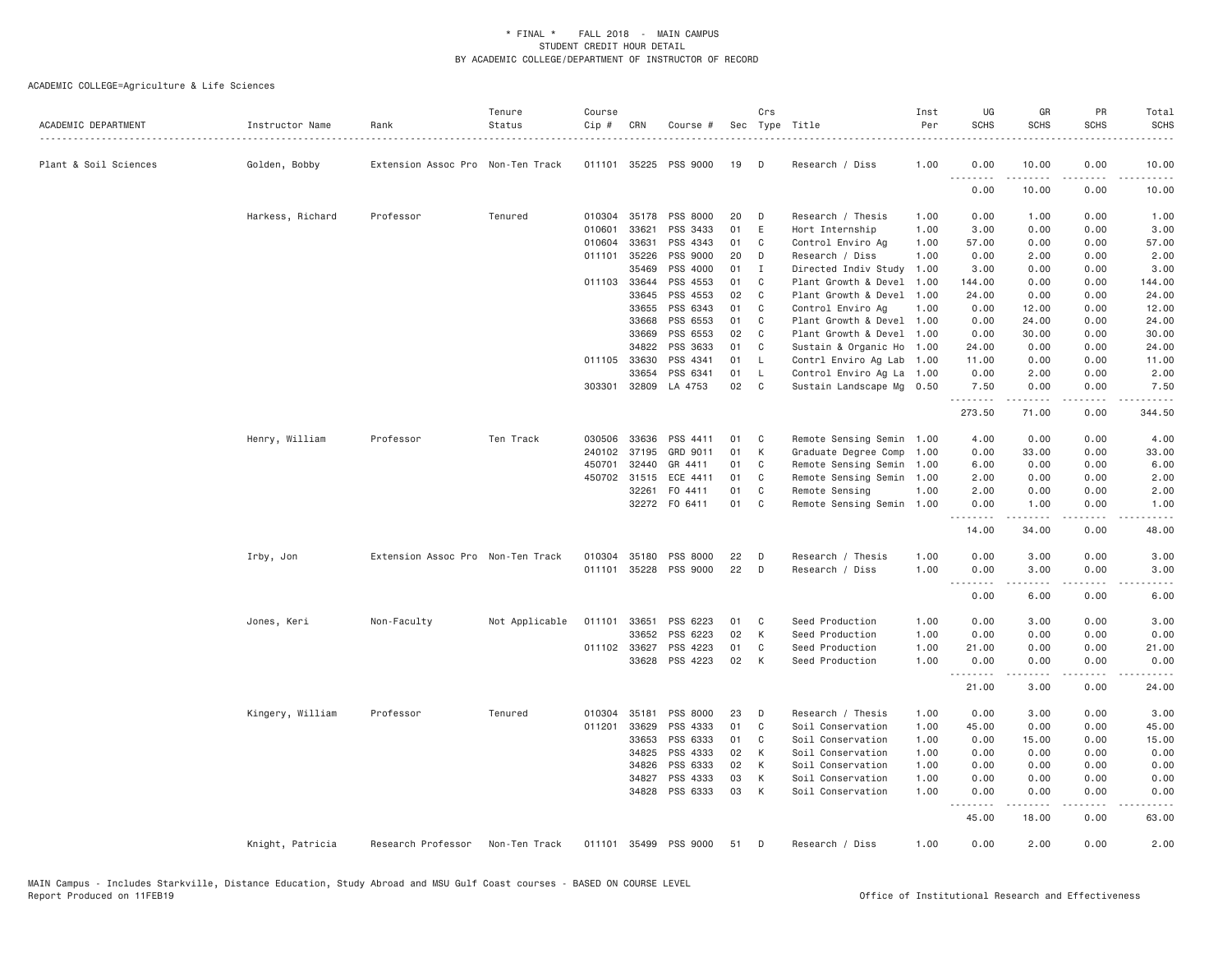| ACADEMIC DEPARTMENT   | Instructor Name    | Rank                          | Tenure<br>Status | Course<br>Cip # | CRN          | Course #              |       | Crs          | Sec Type Title            | Inst<br>Per | UG<br><b>SCHS</b> | GR<br><b>SCHS</b> | PR<br><b>SCHS</b>     | Total<br><b>SCHS</b> |
|-----------------------|--------------------|-------------------------------|------------------|-----------------|--------------|-----------------------|-------|--------------|---------------------------|-------------|-------------------|-------------------|-----------------------|----------------------|
|                       |                    |                               |                  |                 |              |                       |       |              |                           |             | <u>.</u>          |                   |                       |                      |
|                       |                    |                               |                  |                 |              |                       |       |              |                           |             | 0.00              | 2.00              | 0.00                  | 2.00                 |
| Plant & Soil Sciences | Krutz, Larry       | Non-Faculty                   | Not Applicable   |                 |              | 011101 35231 PSS 9000 | 25    | D            | Research / Diss           | 1.00        | 0.00<br>.         | 5.00              | 0.00                  | 5.00                 |
|                       |                    |                               |                  |                 |              |                       |       |              |                           |             | 0.00              | 5.00              | 0.00                  | 5.00                 |
|                       | Lang, David        | Professor                     | Tenured          |                 | 010304 33625 | PSS 4103              | 01    | C            | Forage Pasture            | 1.00        | 75.00             | 0.00              | 0.00                  | 75.00                |
|                       |                    |                               |                  |                 | 33626        | PSS 4103              | 02    | K            | Forage Pasture            | 1.00        | 0.00              | 0.00              | 0.00                  | 0.00                 |
|                       |                    |                               |                  |                 | 33649        | PSS 6103              | 01    | C            | Forage Pasture            | 1.00        | 0.00              | 18.00             | 0.00                  | 18.00                |
|                       |                    |                               |                  |                 | 33650        | PSS 6103              | 02    | K            | Forage Pasture            | 1.00        | 0.00<br>.         | 0.00<br>د د د د د | 0.00<br>.             | 0.00                 |
|                       |                    |                               |                  |                 |              |                       |       |              |                           |             | 75.00             | 18.00             | 0.00                  | 93.00                |
|                       | Li, Tongyin        | Assistant Professor Ten Track |                  | 010000          | 37085        | GA 4000               | 25    | I            | Dis in Agriculture        | 1.00        | 1.00              | 0.00              | 0.00                  | 1.00                 |
|                       |                    |                               |                  |                 | 010304 33611 | PSS 3043              | 01    | $\mathsf{C}$ | Fruit Science             | 1.00        | 60.00             | 0.00              | 0.00                  | 60.00                |
|                       |                    |                               |                  |                 | 35186        | PSS 8000              | 28    | D            | Research / Thesis         | 1.00        | 0.00              | 6.00              | 0.00                  | 6.00                 |
|                       |                    |                               |                  | 011101          | 36656        | PSS 4000              | 02    | I            | Directed Indiv Study      | 1.00        | 3.00              | 0.00              | 0.00                  | 3.00                 |
|                       |                    |                               |                  |                 | 36785        | PSS 4000              | 05    | Ι.           | Directed Indiv Study      | 1.00        | 3.00              | 0.00              | 0.00                  | 3.00                 |
|                       |                    |                               |                  |                 | 011103 33587 | PSS 1113              | 01    | B            | The Gardening Experi 1.00 |             | 51.00<br>.        | 0.00<br>-----     | 0.00<br>.             | 51.00<br>.           |
|                       |                    |                               |                  |                 |              |                       |       |              |                           |             | 118.00            | 6.00              | 0.00                  | 124.00               |
|                       | Macoon, Bisoondat  | Research Professor            | Non-Ten Track    |                 |              | 010304 35187 PSS 8000 | 29    | D            | Research / Thesis         | 1.00        | 0.00<br><u>.</u>  | 3.00<br>.         | 0.00<br>$\frac{1}{2}$ | 3.00<br>$- - - -$    |
|                       |                    |                               |                  |                 |              |                       |       |              |                           |             | 0.00              | 3.00              | 0.00                  | 3.00                 |
|                       | McCurdy, James     | Assistant Professor Ten Track |                  | 010304          | 35188        | PSS 8000              | 30    | D            | Research / Thesis         | 1.00        | 0.00              | 4.00              | 0.00                  | 4.00                 |
|                       |                    |                               |                  | 010607          | 34820        | PSS 4823              | 01    | B            | Turf Weed Management 1.00 |             | 18.00             | 0.00              | 0.00                  | 18.00                |
|                       |                    |                               |                  |                 | 34821        | PSS 6823              | 01    | B            | Turf Weed Management 1.00 |             | 0.00<br>.         | 6.00<br>-----     | 0.00<br>.             | 6.00<br>$\cdots$     |
|                       |                    |                               |                  |                 |              |                       |       |              |                           |             | 18.00             | 10.00             | 0.00                  | 28.00                |
|                       | McDougald, Lynette | Instructor                    | Non-Ten Track    | 010608          | 33602        | PSS 2343              | 06    | К            | Floral Design             | 1.00        | 0.00              | 0.00              | 0.00                  | 0.00                 |
|                       |                    |                               |                  |                 | 33603        | PSS 2343              | 07    | К            | Floral Design             | 1.00        | 0.00              | 0.00              | 0.00                  | 0.00                 |
|                       |                    |                               |                  |                 | 33624        | PSS 4083              | 01    | B            | Flor Des Spec Events      | 1.00        | 39.00             | 0.00              | 0.00                  | 39.00                |
|                       |                    |                               |                  |                 | 33648        | PSS 6083              | 01    | B            | Flor Des Spec Events      | 1.00        | 0.00              | 3.00              | 0.00                  | 3.00                 |
|                       |                    |                               |                  |                 | 011101 36754 | PSS 4000              | 03    | I            | Directed Indiv Study      | 0.50        | 1.50              | 0.00              | 0.00                  | 1.50                 |
|                       |                    |                               |                  |                 | 36755        | PSS 4000              | 04    | I            | Directed Indiv Study      | 0.50        | 1.50              | 0.00              | 0.00                  | 1.50                 |
|                       |                    |                               |                  |                 | 37067        | PSS 4000              | 06    | Ι.           | Directed Indiv Study      | 0.50        | 1.50              | 0.00              | 0.00                  | 1.50                 |
|                       |                    |                               |                  |                 | 011103 33586 | PSS 1001              | F01 C |              | First Year Seminar        | 1.00        | 22.00<br>.        | 0.00<br>2.2.2.2.2 | 0.00<br>.             | 22.00<br>.           |
|                       |                    |                               |                  |                 |              |                       |       |              |                           |             | 65.50             | 3.00              | 0.00                  | 68.50                |
|                       | Peterson, Daniel   | Professor                     | Tenured          |                 | 260202 34823 | PSS 8653              | 01    | C            | Genomes & Genomics        | 1.00        | 0.00              | 3.00              | 0.00                  | 3.00                 |
|                       |                    |                               |                  |                 | 35744        | <b>BCH 9000</b>       | 07    | D            | Research/Diss             | 1.00        | 0.00              | 6.00              | 0.00                  | 6.00                 |
|                       |                    |                               |                  |                 | 260802 34824 | BCH 8653              | 01    | C            | Genomes & Genomics        | 1.00        | 0.00<br><u>.</u>  | 33.00<br>.        | 0.00<br>.             | 33.00<br>.           |
|                       |                    |                               |                  |                 |              |                       |       |              |                           |             | 0.00              | 42.00             | 0.00                  | 42.00                |
|                       | Reasor, Eric       | Assistant Professor Ten Track |                  | 010000          | 36803        | GA 4000               | 16    | I            | Dis in Agriculture        | 1.00        | 1.00              | 0.00              | 0.00                  | 1.00                 |
|                       |                    |                               |                  | 010607          | 33593        | PSS 2111              | 01    | <b>L</b>     | Turf Management Lab       | 1.00        | 17.00             | 0.00              | 0.00                  | 17.00                |
|                       |                    |                               |                  |                 | 33594        | PSS 2111              | 02    | <b>L</b>     | Turf Management Lab       | 1.00        | 7.00              | 0.00              | 0.00                  | 7.00                 |
|                       |                    |                               |                  |                 | 33596        | PSS 2113              | 01    | C            | Intr to Turf Science      | 1.00        | 126.00            | 0.00              | 0.00                  | 126.00               |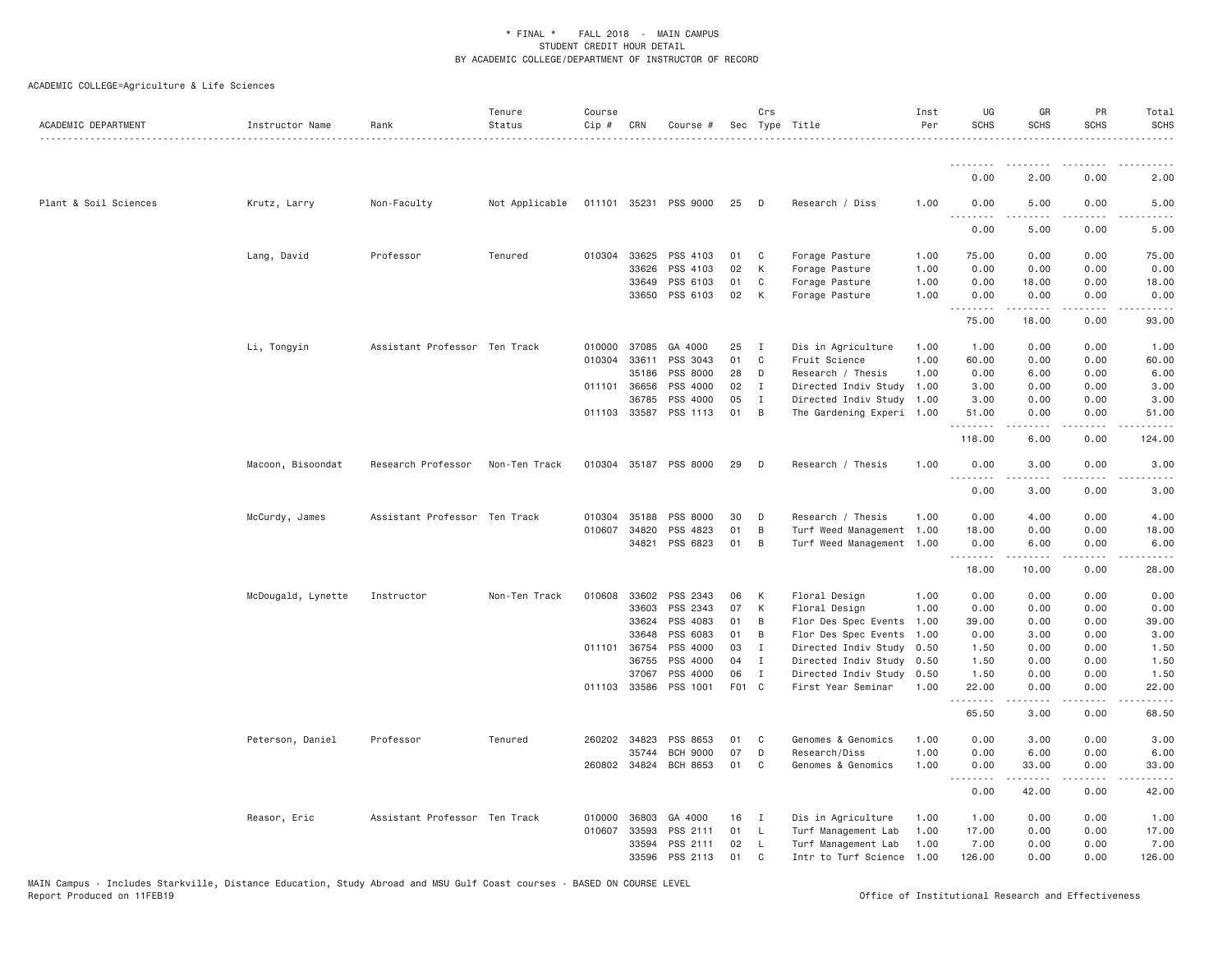ACADEMIC COLLEGE=Agriculture & Life Sciences

| ACADEMIC DEPARTMENT                                         | Instructor Name  | Rank                          | Tenure<br>Status | Course<br>Cip # | CRN                   | Course #                          |          | Crs            | Sec Type Title                 | Inst<br>Per  | UG<br><b>SCHS</b>   | GR<br><b>SCHS</b>   | PR<br><b>SCHS</b>        | Total<br><b>SCHS</b> |
|-------------------------------------------------------------|------------------|-------------------------------|------------------|-----------------|-----------------------|-----------------------------------|----------|----------------|--------------------------------|--------------|---------------------|---------------------|--------------------------|----------------------|
| Plant & Soil Sciences                                       | Reasor, Eric     | Assistant Professor Ten Track |                  | 010607          | 33637                 | PSS 4413                          | 01       | C              | Turfgrass Management 1.00      |              | 30.00               | 0.00                | 0.00                     | 30.00                |
|                                                             |                  |                               |                  |                 | 33661                 | PSS 6413                          | 01       | $\mathbf C$    | Turfgrass Management 1.00      |              | 0.00                | 3.00                | 0.00                     | 3.00                 |
|                                                             |                  |                               |                  |                 |                       | 011101 33617 PSS 3411             | 01       | C              | Turf Seminar I                 | 1.00         | 7.00<br>.           | 0.00<br>$- - - - -$ | 0.00<br>.                | 7.00<br><u>.</u>     |
|                                                             |                  |                               |                  |                 |                       |                                   |          |                |                                |              | 188.00              | 3.00                | 0.00                     | 191.00               |
|                                                             | Reddy, Kambham   | Research Professor            | Non-Ten Track    |                 | 010000 36736          | GA 4000                           | 06       | $\blacksquare$ | Dis in Agriculture             | 1.00         | 1.00                | 0.00                | 0.00                     | 1.00                 |
|                                                             |                  |                               |                  | 011101          | 35246                 | PSS 9000                          | 40       | D              | Research / Diss                | 1.00         | 0.00<br>.           | 24.00               | 0.00                     | 24.00                |
|                                                             |                  |                               |                  |                 |                       |                                   |          |                |                                |              | 1.00                | 24.00               | 0.00                     | 25.00                |
|                                                             | Reynolds, Daniel | Professor                     | Tenured          |                 | 010304 35197          | <b>PSS 8000</b>                   | 39       | D              | Research / Thesis              | 1.00         | 0.00                | 1,00                | 0.00                     | 1.00                 |
|                                                             |                  |                               |                  |                 |                       | 011101 35247 PSS 9000             | 41       | D              | Research / Diss                | 1.00         | 0.00                | 12.00               | 0.00                     | 12.00                |
|                                                             |                  |                               |                  |                 |                       |                                   |          |                |                                |              | .<br>0.00           | .<br>13,00          | .<br>0.00                | .<br>13.00           |
|                                                             | Stewart, Barry   | Associate Professor Tenured   |                  | 011101          | 35252                 | PSS 9000                          | 46       | D              | Research / Diss                | 1.00         | 0.00                | 2.00                | 0.00                     | 2.00                 |
|                                                             |                  |                               |                  | 011103          | 33588                 | PSS 1313                          | 01       | $\mathbf C$    | Plant Science                  | 1.00         | 255.00              | 0.00                | 0.00                     | 255.00               |
|                                                             |                  |                               |                  |                 | 33589                 | PSS 1313                          | 02       | K              | Plant Science                  | 1.00         | 0.00                | 0.00                | 0.00                     | 0.00                 |
|                                                             |                  |                               |                  |                 | 33590                 | PSS 1313                          | 03       | K              | Plant Science                  | 1.00         | 0.00                | 0.00                | 0.00                     | 0.00                 |
|                                                             |                  |                               |                  |                 | 33591                 | PSS 1313                          | 04       | K              | Plant Science                  | 1.00         | 0.00                | 0.00                | 0.00                     | 0.00                 |
|                                                             |                  |                               |                  |                 | 33592                 | PSS 1313                          | 05       | K              | Plant Science                  | 1.00         | 0.00<br>.           | 0.00                | 0.00                     | 0.00                 |
|                                                             |                  |                               |                  |                 |                       |                                   |          |                |                                |              | 255.00              | 2.00                | 0.00                     | 257.00               |
|                                                             | Tseng, Te Ming   | Assistant Professor Ten Track |                  |                 | 010000 36908          | GA 4000                           | 20       | $\mathbf{I}$   | Dis in Agriculture             | 1.00         | 1.00                | 0.00                | 0.00                     | 1.00                 |
|                                                             |                  |                               |                  | 010304          | 35204                 | PSS 8000                          | 46       | D              | Research / Thesis              | 1.00         | 0.00                | 1.00                | 0.00                     | 1.00                 |
|                                                             |                  |                               |                  | 011101          | 35254                 | PSS 9000                          | 48       | D              | Research / Diss                | 1.00         | 0.00                | 6.00                | 0.00                     | 6.00                 |
|                                                             |                  |                               |                  | 011102          | 34818                 | PSS 8634                          | 01       | C              | Environ Fate Herb              | 1.00         | 0.00                | 52.00               | 0.00                     | 52.00                |
|                                                             |                  |                               |                  |                 | 34819                 | PSS 8634<br>030101 31874 ENS 4102 | 02<br>01 | K<br>E         | Environ Fate Herb<br>Practicum | 1.00<br>1.00 | 0.00<br>8.00        | 0.00<br>0.00        | 0.00<br>0.00             | 0.00<br>8.00         |
|                                                             |                  |                               |                  |                 |                       |                                   |          |                |                                |              | <u>.</u>            | .                   | .                        |                      |
|                                                             |                  |                               |                  |                 |                       |                                   |          |                |                                |              | 9.00                | 59.00               | 0.00                     | 68.00                |
|                                                             | Varco, Jac       | Professor                     | Tenured          |                 | 010304 35205          | PSS 8000                          | 47       | D              | Research / Thesis              | 1.00         | 0.00                | 5.00                | 0.00                     | 5.00                 |
|                                                             |                  |                               |                  |                 | 010605 33613          | PSS 3301                          | 01       | - L            | Soils Laboratory               | 1.00         | 21.00               | 0.00                | 0.00                     | 21.00                |
|                                                             |                  |                               |                  |                 | 33614                 | PSS 3301                          | 02       | <b>L</b>       | Soils Laboratory               | 1.00         | 18.00               | 0.00                | 0.00                     | 18.00                |
|                                                             |                  |                               |                  |                 | 33615                 | PSS 3301                          | 03       | - L            | Soils Laboratory               | 1.00         | 21.00               | 0.00                | 0.00                     | 21.00                |
|                                                             |                  |                               |                  |                 | 33616<br>011101 35255 | PSS 3303<br>PSS 9000              | 01<br>49 | C<br>D         | Soils<br>Research / Diss       | 1.00<br>1.00 | 204.00<br>0.00      | 0.00<br>3.00        | 0.00<br>0.00             | 204.00<br>3.00       |
|                                                             |                  |                               |                  |                 |                       |                                   |          |                |                                |              | .<br>264.00         | 8.00                | 0.00                     | 272.00               |
|                                                             | Wallace, Teddy   | Associate Professor Tenured   |                  |                 |                       | 011101 35256 PSS 9000             | 50       | D              | Research / Diss                | 1.00         | 0.00                | 10.00               | 0.00                     | 10.00                |
|                                                             |                  |                               |                  |                 |                       |                                   |          |                |                                |              | <u>.</u>            |                     |                          |                      |
|                                                             | Williams, W.     | Non-Employee                  | Not Applicable   |                 |                       | 011101 36286 PSS 9000             | 54       | $\Box$         | Research / Diss                | 1.00         | 0.00<br>0.00        | 10.00<br>2.00       | 0.00<br>0.00             | 10.00<br>2.00        |
|                                                             |                  |                               |                  |                 |                       |                                   |          |                |                                |              | .<br>0.00           |                     |                          |                      |
|                                                             |                  |                               |                  |                 |                       |                                   |          |                |                                |              |                     | 2.00                | 0.00                     | 2.00                 |
| ----------------------------------<br>Plant & Soil Sciences |                  |                               |                  |                 |                       |                                   |          |                |                                |              | ========<br>2492.50 | 542.50              | ======== =======<br>0.00 | 3035,00              |
| -----------------------------------                         |                  |                               |                  |                 |                       |                                   |          |                |                                |              | ========            |                     | =================        | ==========           |

MAIN Campus - Includes Starkville, Distance Education, Study Abroad and MSU Gulf Coast courses - BASED ON COURSE LEVEL<br>Report Produced on 11FEB19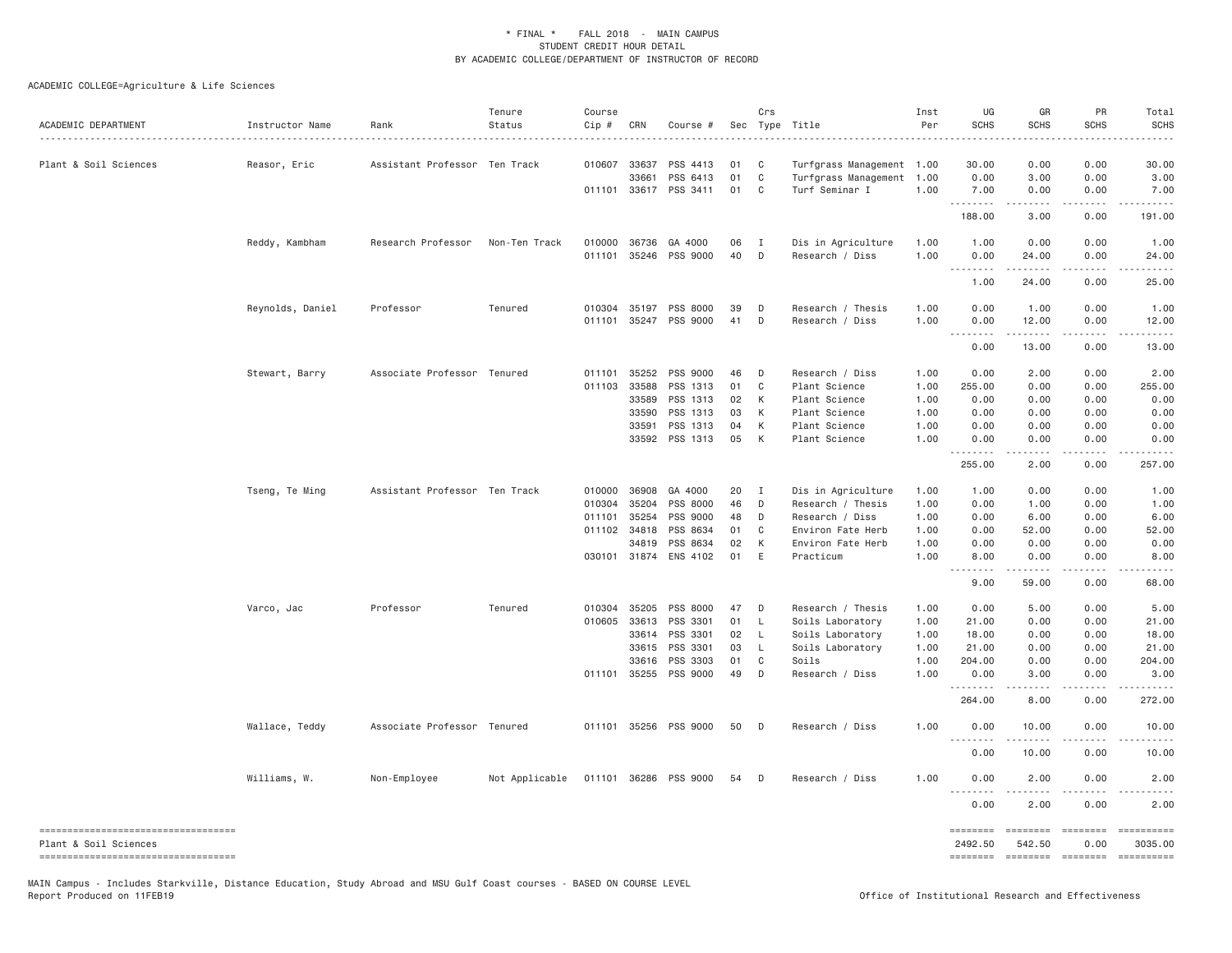| ACADEMIC DEPARTMENT | Instructor Name                | Rank                                               | Tenure<br>Status | Course<br>Cip # | CRN            | Course #             |          | Crs          | Sec Type Title            | Inst<br>Per  | UG<br><b>SCHS</b>                      | GR<br><b>SCHS</b>                                                                                                                                    | PR<br><b>SCHS</b>                   | Total<br><b>SCHS</b>          |
|---------------------|--------------------------------|----------------------------------------------------|------------------|-----------------|----------------|----------------------|----------|--------------|---------------------------|--------------|----------------------------------------|------------------------------------------------------------------------------------------------------------------------------------------------------|-------------------------------------|-------------------------------|
| Poultry Science     |                                | Acharya Adhikari, Pr Assistant Professor Ten Track |                  | 010000          | 36791          | GA 4000              | 15       | $\mathbf{I}$ | Dis in Agriculture        | 1.00         | 1.00                                   | 0.00                                                                                                                                                 | 0.00                                | 1.00                          |
|                     |                                |                                                    |                  | 010907          | 33518          | PO 3011              | 01       | S            | Seminar                   | 1.00         | 21.00                                  | 0.00                                                                                                                                                 | 0.00                                | 21.00                         |
|                     |                                |                                                    |                  |                 | 33519          | PO 3021              | 01       | S            | Seminar                   | 1.00         | 13.00                                  | 0.00                                                                                                                                                 | 0.00                                | 13.00                         |
|                     |                                |                                                    |                  |                 | 33526          | PO 4031              | 01       | S            | Seminar                   | 1.00         | 12.00                                  | 0.00                                                                                                                                                 | 0.00                                | 12.00                         |
|                     |                                |                                                    |                  |                 | 33527          | PO 4041              | 01       | S            | Seminar                   | 1.00         | 10.00                                  | 0.00                                                                                                                                                 | 0.00                                | 10.00                         |
|                     |                                |                                                    |                  |                 | 34811          | PO 4313              | 01       | C            | Mgt Comm Layers           | 1.00         | 51.00                                  | 0.00                                                                                                                                                 | 0.00                                | 51.00                         |
|                     |                                |                                                    |                  |                 | 36201          | PO 8000              | 01       | D            | Research / Thesis         | 1.00         | 0.00<br>.                              | 2.00<br>.                                                                                                                                            | 0.00<br>.                           | 2.00<br>.                     |
|                     |                                |                                                    |                  |                 |                |                      |          |              |                           |              | 108.00                                 | 2.00                                                                                                                                                 | 0.00                                | 110.00                        |
|                     | Beck, Mary                     | Professor                                          | Tenured          | 010907          | 33538          | PO 8011              | 01       | S            | Graduate Seminar in       | 1.00         | 0.00                                   | 4.00                                                                                                                                                 | 0.00                                | 4.00                          |
|                     |                                |                                                    |                  |                 | 33539          | PO 8111              | 01       | S            | Adv Grad Poultry Sem      | 1.00         | 0.00                                   | 8.00                                                                                                                                                 | 0.00                                | 8.00                          |
|                     |                                |                                                    |                  |                 |                |                      |          |              |                           |              | 0.00                                   | 12.00                                                                                                                                                | 0.00                                | 12.00                         |
|                     | Kiess, Aaron                   | Associate Professor Tenured                        |                  | 010907          | 32224          | FNH 4514             | 01       | B            | Poultry Processing        | 0.50         | 14.00                                  | 0.00                                                                                                                                                 | 0.00                                | 14.00                         |
|                     |                                |                                                    |                  |                 | 33532          | PO 4514              | 01       | B            | Poultry Processing        | 0.50         | 64.00                                  | 0.00                                                                                                                                                 | 0.00                                | 64.00                         |
|                     |                                |                                                    |                  |                 | 36203          | PO 8000              | 03       | D            | Research / Thesis         | 1.00         | 0.00                                   | 3.00                                                                                                                                                 | 0.00                                | 3.00                          |
|                     |                                |                                                    |                  |                 |                | 36216 PO 9000        | 07       | D            | Research / Diss           | 1.00         | 0.00<br>.                              | 7.00<br>.                                                                                                                                            | 0.00<br>.                           | 7.00<br>.                     |
|                     |                                |                                                    |                  |                 |                |                      |          |              |                           |              | 78.00                                  | 10.00                                                                                                                                                | 0.00                                | 88.00                         |
|                     | McDaniel, Christophe Professor |                                                    | Tenured          | 010907          | 33528          | PO 4324              | 01       | C            | Avian Reproduction        | 1.00         | 108.00                                 | 0.00                                                                                                                                                 | 0.00                                | 108.00                        |
|                     |                                |                                                    |                  |                 | 33529          | P0 4324              | 02       | К            | Avian Reproduction        | 1.00         | 0.00                                   | 0.00                                                                                                                                                 | 0.00                                | 0.00                          |
|                     |                                |                                                    |                  |                 | 33533          | PO 6324              | 01       | C            | Avian Reproduction        | 1.00         | 0.00                                   | 12.00                                                                                                                                                | 0.00                                | 12.00                         |
|                     |                                |                                                    |                  |                 | 33534          | PO 6324              | 02       | К            | Avian Reproduction        | 1.00         | 0.00                                   | 0.00                                                                                                                                                 | 0.00                                | 0.00                          |
|                     |                                |                                                    |                  |                 |                | 36217 PO 9000        | 08       | D            | Research / Diss           | 1.00         | 0.00<br>.                              | 1.00                                                                                                                                                 | 0.00<br>$\sim$ $\sim$ $\sim$ $\sim$ | 1.00<br>بالمحام               |
|                     |                                |                                                    |                  |                 |                |                      |          |              |                           |              | 108.00                                 | 13.00                                                                                                                                                | 0.00                                | 121.00                        |
|                     | Obe, Tomilola                  | Grad Research Assis Not Applicable                 |                  | 010907          | 32224          | FNH 4514             | 01       | B            | Poultry Processing        | 0.50         | 14.00                                  | 0.00                                                                                                                                                 | 0.00                                | 14.00                         |
|                     |                                |                                                    |                  |                 |                | 33532 PO 4514        | 01       | B            | Poultry Processing        | 0.50         | 64.00                                  | 0.00                                                                                                                                                 | 0.00                                | 64.00                         |
|                     |                                |                                                    |                  |                 |                |                      |          |              |                           |              | <b><i><u><u>.</u></u></i></b><br>78.00 | <b><i><u>.</u></i></b><br>0.00                                                                                                                       | .<br>0.00                           | .<br>78.00                    |
|                     |                                |                                                    |                  |                 |                |                      |          |              |                           |              |                                        |                                                                                                                                                      |                                     |                               |
|                     | Peebles, Edgar                 | Professor                                          | Tenured          | 010907          | 36208          | P0 8000              | 08       | D            | Research / Thesis         | 1.00         | 0.00                                   | 4.00                                                                                                                                                 | 0.00                                | 4.00                          |
|                     |                                |                                                    |                  |                 | 36218          | PO 9000              | 09       | D            | Research / Diss           | 1.00         | 0.00                                   | 14.00                                                                                                                                                | 0.00                                | 14.00                         |
|                     |                                |                                                    |                  | 260801          | 30580          | BIO 3103             | 01       | C            | Genetics I                | 1.00         | 504.00                                 | 0.00                                                                                                                                                 | 0.00                                | 504.00                        |
|                     |                                |                                                    |                  |                 | 30581          | BIO 3103             | 02       | К            | Genetics I                | 1.00         | 0.00                                   | 0.00                                                                                                                                                 | 0.00                                | 0.00                          |
|                     |                                |                                                    |                  |                 | 30582<br>32402 | BIO 3103<br>GNS 3103 | 03<br>01 | К<br>C       | Genetics I<br>Genetics I  | 1.00<br>1.00 | 0.00<br>42.00                          | 0.00<br>0.00                                                                                                                                         | 0.00<br>0.00                        | 0.00<br>42.00                 |
|                     |                                |                                                    |                  |                 | 32403          | GNS 3103             | 02       | К            | Genetics I                | 1.00         | 0.00                                   | 0.00                                                                                                                                                 | 0.00                                | 0.00                          |
|                     |                                |                                                    |                  |                 | 32404          | GNS 3103             | 03       | К            | Genetics I                | 1.00         | 0.00                                   | 0.00                                                                                                                                                 | 0.00                                | 0.00                          |
|                     |                                |                                                    |                  |                 | 33520          | PO 3103              | 01       | C            | Genetics I                | 1.00         | 150.00                                 | 0.00                                                                                                                                                 | 0.00                                | 150.00                        |
|                     |                                |                                                    |                  |                 | 33521          | PO 3103              | 02       | К            | Genetics I                | 1.00         | 0.00                                   | 0.00                                                                                                                                                 | 0.00                                | 0.00                          |
|                     |                                |                                                    |                  |                 |                | 33522 PO 3103        | 03       | K            | Genetics I                | 1.00         | 0.00                                   | 0.00                                                                                                                                                 | 0.00                                | 0.00                          |
|                     |                                |                                                    |                  |                 |                |                      |          |              |                           |              | .                                      | $\frac{1}{2} \left( \frac{1}{2} \right) \left( \frac{1}{2} \right) \left( \frac{1}{2} \right) \left( \frac{1}{2} \right) \left( \frac{1}{2} \right)$ | .                                   | $\alpha$ is a set of $\alpha$ |
|                     |                                |                                                    |                  |                 |                |                      |          |              |                           |              | 696.00                                 | 18,00                                                                                                                                                | 0.00                                | 714.00                        |
|                     | Sadler, Clarence               | Lecturer                                           | Non-Ten Track    |                 |                | 010907 33530 P0 4334 | 01       | B            | Broiler Production        | 0.50         | 80.00<br><u>.</u>                      | 0.00                                                                                                                                                 | 0.00                                | 80.00                         |
|                     |                                |                                                    |                  |                 |                |                      |          |              |                           |              | 80.00                                  | 0.00                                                                                                                                                 | 0.00                                | 80.00                         |
|                     | Tabler, George                 | Extension Professor Non-Ten Track                  |                  |                 |                | 010907 36405 PO 7000 | 01       | $\mathbf{I}$ | Directed Indiv Study 1.00 |              | 0.00                                   | 4.00                                                                                                                                                 | 0.00                                | 4.00                          |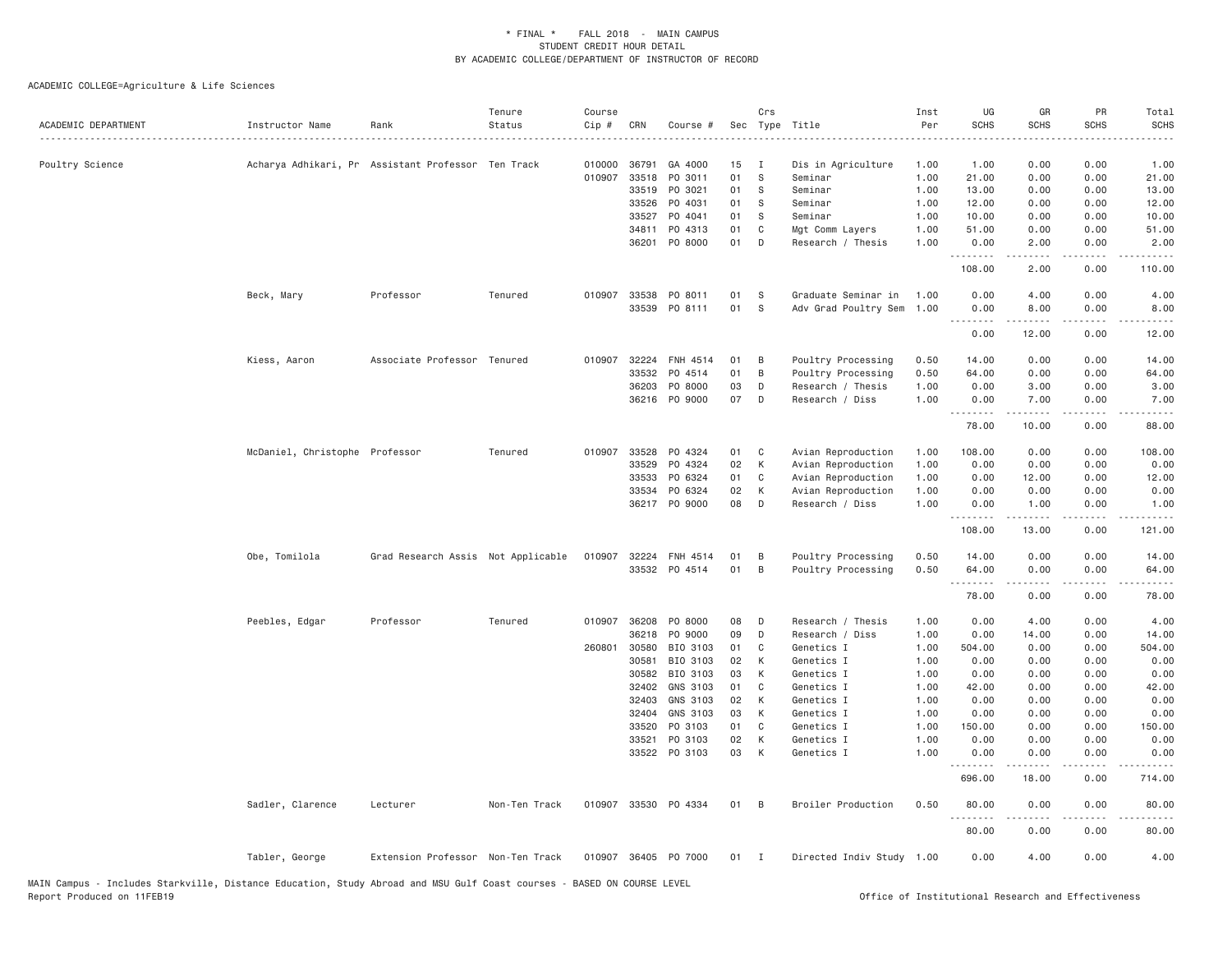| ACADEMIC DEPARTMENT                                     | Instructor Name | Rank                              | Tenure<br>Status | Course<br>Cip # | CRN   | Course #      |        | Crs            | Sec Type Title            | Inst<br>Per | UG<br><b>SCHS</b>  | GR<br><b>SCHS</b>                 | PR<br><b>SCHS</b> | Total<br><b>SCHS</b>   |
|---------------------------------------------------------|-----------------|-----------------------------------|------------------|-----------------|-------|---------------|--------|----------------|---------------------------|-------------|--------------------|-----------------------------------|-------------------|------------------------|
|                                                         |                 |                                   |                  |                 |       |               |        |                |                           |             |                    |                                   |                   |                        |
|                                                         |                 |                                   |                  |                 |       |               |        |                |                           |             | 0.00               | 4.00                              | 0.00              | 4.00                   |
| Poultry Science                                         | Wamsley, Kelley | Assistant Professor Ten Track     |                  | 010907          | 33525 | PO 3433       | 01     | B              | Poultry Evaluation I      | 1.00        | 45.00              | 0.00                              | 0.00              | 45.00                  |
|                                                         |                 |                                   |                  |                 | 36211 | PO 9000       | 02     | D              | Research / Diss           | 1.00        | 0.00               | 2.00                              | 0.00              | 2.00                   |
|                                                         |                 |                                   |                  |                 |       | 36219 PO 8000 | 10     | D.             | Research / Thesis         | 1.00        | 0.00               | 1.00                              | 0.00              | 1.00                   |
|                                                         |                 |                                   |                  |                 |       | 36510 PO 4000 | 02     | $\blacksquare$ | Directed Indiv Study      | 1.00        | 1.00               | 0.00                              | 0.00              | 1.00                   |
|                                                         |                 |                                   |                  |                 | 36621 | P0 4000       | 03     | I              | Directed Indiv Study 1.00 |             | 3.00<br>--------   | 0.00<br>$- - - - -$               | 0.00<br>.         | 3.00                   |
|                                                         |                 |                                   |                  |                 |       |               |        |                |                           |             | 49.00              | 3.00                              | 0.00              | 52.00                  |
|                                                         | Wells, Jessica  | Extension Instructo Non-Ten Track |                  | 010000          | 30097 | ADS 1013      | 01     | - C            | Animal Agriculture & 0.50 |             | 72.00              | 0.00                              | 0.00              | 72.00                  |
|                                                         |                 |                                   |                  |                 |       | 33517 PO 1013 | 01     | C <sub>c</sub> | Animal Agriculture & 0.50 |             | 16.50              | 0.00                              | 0.00              | 16.50                  |
|                                                         |                 |                                   |                  | 010907          | 33523 | PO 3313       | 01     | C <sub>c</sub> | Com Poultry Prod          | 1.00        | 294.00             | 0.00                              | 0.00              | 294.00                 |
|                                                         |                 |                                   |                  |                 |       | 35975 PO 4000 | $01$ I |                | Directed Indiv Study 1.00 |             | 3.00               | 0.00                              | 0.00              | 3.00                   |
|                                                         |                 |                                   |                  |                 |       |               |        |                |                           |             | .<br>385.50        | . <u>.</u> .<br>0.00              | $- - - -$<br>0.00 | . <u>.</u> .<br>385.50 |
|                                                         | Zhai, Wei       | Assistant Professor Ten Track     |                  | 010000          | 36434 | GA 4000       | 01 I   |                | Dis in Agriculture        | 1.00        | 1.00               | 0.00                              | 0.00              | 1.00                   |
|                                                         |                 |                                   |                  | 010907          | 33530 | PO 4334       | 01     | - B            | Broiler Production        | 0.50        | 80.00              | 0.00                              | 0.00              | 80.00                  |
|                                                         |                 |                                   |                  |                 | 33531 | PO 4413       | 01     | $\mathbf{C}$   | Poultry Nutrition         | 1.00        | 105.00             | 0.00                              | 0.00              | 105.00                 |
|                                                         |                 |                                   |                  |                 | 33535 | PO 6334       | 01     | - B            | Broiler Production        | 1.00        | 0.00               | 4.00                              | 0.00              | 4.00                   |
|                                                         |                 |                                   |                  |                 | 36220 | PO 8000       | $11$ D |                | Research / Thesis         | 1.00        | 0.00               | 1.00                              | 0.00<br>.         | 1.00                   |
|                                                         |                 |                                   |                  |                 |       |               |        |                |                           |             | --------<br>186.00 | .<br>5.00                         | 0.00              | .<br>191.00            |
| =====================================                   |                 |                                   |                  |                 |       |               |        |                |                           |             | ========           | ========                          | ========          | ==========             |
| Poultry Science<br>==================================== |                 |                                   |                  |                 |       |               |        |                |                           |             | 1768.50            | 67.00<br>-------- ------- ------- | 0.00              | 1835.50                |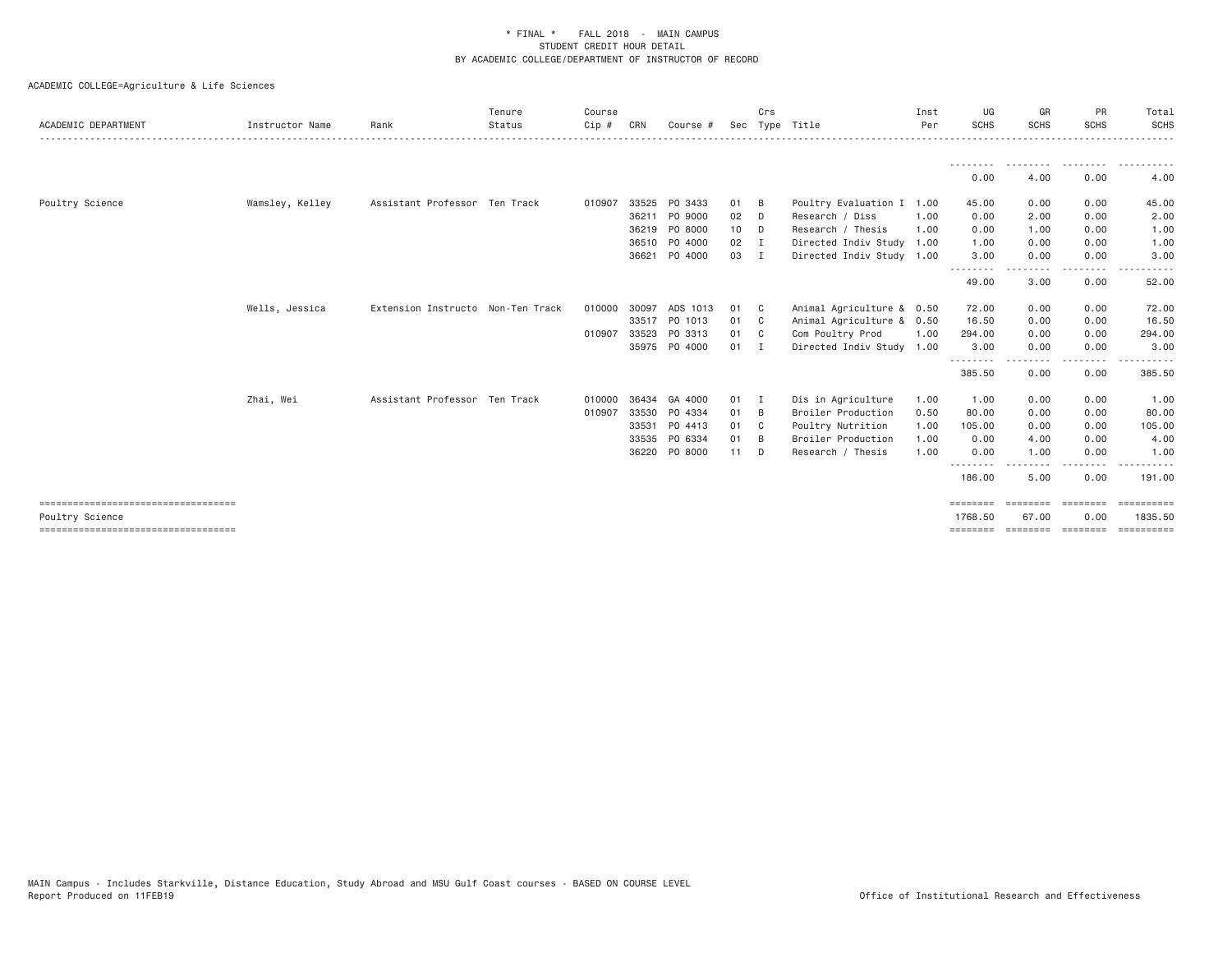| ACADEMIC DEPARTMENT      | Instructor Name     | Rank                               | Tenure<br>Status | Course<br>Cip # | CRN          | Course #                     |    | Crs          | Sec Type Title            | Inst<br>Per | UG<br><b>SCHS</b> | GR<br><b>SCHS</b>                                                                                                                                             | PR<br><b>SCHS</b>            | Total<br><b>SCHS</b>           |
|--------------------------|---------------------|------------------------------------|------------------|-----------------|--------------|------------------------------|----|--------------|---------------------------|-------------|-------------------|---------------------------------------------------------------------------------------------------------------------------------------------------------------|------------------------------|--------------------------------|
|                          |                     |                                    |                  |                 |              |                              |    |              |                           |             |                   |                                                                                                                                                               |                              | .                              |
| School of Human Sciences | Black, Catherine    | Professor                          | Non-Ten Track    | 010000          | 36912        | GA 4000                      | 21 | I            | Dis in Agriculture        | 1.00        | 1.00              | 0.00                                                                                                                                                          | 0.00                         | 1.00                           |
|                          |                     |                                    |                  |                 | 151303 34734 | FDM 4733                     | 01 | B            | Computer-Aided Dsgn       | 1.00        | 60.00             | 0.00                                                                                                                                                          | 0.00                         | 60.00                          |
|                          |                     |                                    |                  |                 | 34735        | FDM 6733                     | 01 | B            | Computer-Aided Dsgn       | 1.00        | 0.00              | 6.00                                                                                                                                                          | 0.00                         | 6.00                           |
|                          |                     |                                    |                  |                 | 190101 34736 | HS 4701                      | 02 | C            | Internship Placement      | 1.00        | 21.00             | 0.00                                                                                                                                                          | 0.00                         | 21.00                          |
|                          |                     |                                    |                  |                 | 500407 32028 | FDM 1523                     | 01 | C            | Visual Dsgn & Dress       | 1.00        | 189.00            | 0.00                                                                                                                                                          | 0.00                         | 189.00                         |
|                          |                     |                                    |                  |                 | 34737        | FDM 1533                     | 01 | B            | Apparel Construction      | 0.50        | 21.00             | 0.00                                                                                                                                                          | 0.00                         | 21.00                          |
|                          |                     |                                    |                  |                 | 36710        | <b>FDM 7000</b>              | 01 | $\mathbf{I}$ | Directed Indiv Study 1.00 |             | 0.00              | 3.00                                                                                                                                                          | 0.00                         | 3.00                           |
|                          |                     |                                    |                  |                 | 36711        | <b>FDM 7000</b>              | 02 | $\mathbf{I}$ | Directed Indiv Study 1.00 |             | 0.00              | 3.00                                                                                                                                                          | 0.00                         | 3.00                           |
|                          |                     |                                    |                  |                 | 36784        | FDM 4000                     | 03 | $\mathbf{I}$ | Directed Indiv Study 1.00 |             | 1.00              | 0.00                                                                                                                                                          | 0.00                         | 1.00                           |
|                          |                     |                                    |                  |                 |              | 37092 FDM 4000               | 05 | $\mathbf{I}$ | Directed Indiv Study 1.00 |             | 2.00              | 0.00                                                                                                                                                          | 0.00                         | 2.00                           |
|                          |                     |                                    |                  |                 |              |                              |    |              |                           |             | .<br>295.00       | $\frac{1}{2} \left( \frac{1}{2} \right) \left( \frac{1}{2} \right) \left( \frac{1}{2} \right) \left( \frac{1}{2} \right) \left( \frac{1}{2} \right)$<br>12.00 | $\sim$ $\sim$ $\sim$<br>0.00 | .<br>307.00                    |
|                          | Boutwell, Angela    | Lecturer                           | Non-Ten Track    |                 |              | 190706 34404 HDFS 2803 501 B |    |              | Prenatal & Infant De 1.00 |             | 48.00             | 0.00                                                                                                                                                          | 0.00                         | 48.00                          |
|                          |                     |                                    |                  |                 |              |                              |    |              |                           |             | 48.00             | 0.00                                                                                                                                                          | د د د د<br>0.00              | .<br>48.00                     |
|                          | Brooks, Cecilia     | Grad Research Assis Not Applicable |                  |                 |              | 190402 32493 HDFS 3303 01    |    | $\mathbf{C}$ | Consumer Economics        | 0.25        | 35.25             | 0.00                                                                                                                                                          | 0.00                         | 35.25                          |
|                          |                     |                                    |                  |                 |              |                              |    |              |                           |             | .<br>35.25        | 0.00                                                                                                                                                          | .<br>0.00                    | .<br>35.25                     |
|                          | Browning, Ned       | Lecturer                           | Non-Ten Track    |                 |              | 090701 31051 CO 3343         | 01 | $\mathbf{C}$ | Writing for the Medi 1.00 |             | 45.00<br>.        | 0.00                                                                                                                                                          | 0.00<br>- - - -              | 45.00                          |
|                          |                     |                                    |                  |                 |              |                              |    |              |                           |             | 45.00             | 0.00                                                                                                                                                          | 0.00                         | 45.00                          |
|                          | Downey, Laura       | Extension Assoc Pro Non-Ten Track  |                  | 010801 30221    |              | AELC 8503 01                 |    | C            | Pro Pln & Dev AEE         | 0.50        | 0.00              | 28.50                                                                                                                                                         | 0.00                         | 28.50                          |
|                          |                     |                                    |                  |                 | 30225        | AELC 8803                    | 01 | C            | App Res Meth to AEE       | 1.00        | 0.00              | 57.00                                                                                                                                                         | 0.00                         | 57.00                          |
|                          |                     |                                    |                  |                 | 35775        | AELC 9000                    | 05 | D            | Research/Dissertatio      | 1.00        | 0.00              | 4.00                                                                                                                                                          | 0.00                         | 4.00                           |
|                          |                     |                                    |                  |                 | 190701 35776 | HDFS 9000 03                 |    | D            | Research/Dissertatio 1.00 |             | 0.00              | 8.00<br>.                                                                                                                                                     | 0.00<br>د د د د              | 8.00<br>$\omega$ is a $\omega$ |
|                          |                     |                                    |                  |                 |              |                              |    |              |                           |             | 0.00              | 97.50                                                                                                                                                         | 0.00                         | 97.50                          |
|                          | Elmore-Staton, Lori | Associate Professor Ten Track      |                  |                 | 190101 36619 | <b>HDFS 7000</b>             | 01 | I            | Directed Indiv Study 1.00 |             | 0.00              | 3.00                                                                                                                                                          | 0.00                         | 3.00                           |
|                          |                     |                                    |                  |                 | 36620        | <b>HDFS 7000</b>             | 02 | I            | Directed Indiv Study 1.00 |             | 0.00              | 3.00                                                                                                                                                          | 0.00                         | 3.00                           |
|                          |                     |                                    |                  |                 | 36622        | <b>HDFS 7000</b>             | 03 | $\mathbf{I}$ | Directed Indiv Study 1.00 |             | 0.00              | 3.00                                                                                                                                                          | 0.00                         | 3.00                           |
|                          |                     |                                    |                  |                 | 36623        | <b>HDFS 7000</b>             | 04 | $\mathbf{I}$ | Directed Indiv Study 1.00 |             | 0.00              | 3.00                                                                                                                                                          | 0.00                         | 3.00                           |
|                          |                     |                                    |                  |                 | 36629        | <b>HDFS 7000</b>             | 05 | Ι.           | Directed Indiv Study 1.00 |             | 0.00              | 3.00                                                                                                                                                          | 0.00                         | 3.00                           |
|                          |                     |                                    |                  |                 | 36630        | <b>HDFS 7000</b>             | 06 | I            | Directed Indiv Study 1.00 |             | 0.00              | 3.00                                                                                                                                                          | 0.00                         | 3.00                           |
|                          |                     |                                    |                  |                 | 190701 32490 | HDFS 1813 01                 |    | C            | Devel through Lifesp      | 1.00        | 213.00            | 0.00                                                                                                                                                          | 0.00                         | 213.00                         |
|                          |                     |                                    |                  |                 | 35777        | <b>HDFS 9000</b>             | 04 | D            | Research/Dissertatio      | 1.00        | 0.00              | 2.00                                                                                                                                                          | 0.00                         | 2.00                           |
|                          |                     |                                    |                  |                 | 36267        | <b>HDFS 8000</b>             | 02 | D            | Research/Thesis           | 1.00        | 0.00              | 3.00                                                                                                                                                          | 0.00                         | 3.00                           |
|                          |                     |                                    |                  |                 |              | 190704 32511 HDFS 4803 01    |    | C            | Parenting                 | 1,00        | 135.00            | 0.00                                                                                                                                                          | 0.00                         | 135.00                         |
|                          |                     |                                    |                  |                 |              |                              |    |              |                           |             | .<br>348.00       | .<br>23.00                                                                                                                                                    | .<br>0.00                    | .<br>371.00                    |
|                          | Fason, Angel        | Instructor                         | Non-Ten Track    |                 | 190101 32706 | HS 4701                      | 01 | C            | Internship Placement 1.00 |             | 19.00             | 0.00                                                                                                                                                          | 0.00                         | 19.00                          |
|                          |                     |                                    |                  |                 | 36160        | HS 4701                      | 03 | C            | Internship Placement 1.00 |             | 6.00              | 0.00                                                                                                                                                          | 0.00                         | 6.00                           |
|                          |                     |                                    |                  |                 | 190701 32506 | HDFS 4740                    | 01 | E            | PreK-K Teacher Cand       | 1.00        | 132.00            | 0.00                                                                                                                                                          | 0.00                         | 132.00                         |
|                          |                     |                                    |                  |                 | 32507        | <b>HDFS 4760</b>             | 01 | E            | Child Development In 1.00 |             | 24.00             | 0.00                                                                                                                                                          | 0.00                         | 24.00                          |
|                          |                     |                                    |                  |                 | 32510        | <b>HDFS 4790</b>             | 01 | E            | Family Science Inter      | 1.00        | 24.00             | 0.00                                                                                                                                                          | 0.00                         | 24.00                          |
|                          |                     |                                    |                  |                 | 190706 32491 | HDFS 2803 01                 |    | B            | Prenatal & Infant De 1.00 |             | 147.00            | 0.00                                                                                                                                                          | 0.00                         | 147.00                         |
|                          |                     |                                    |                  |                 | 36265        | HDFS 2123                    | 01 | $\mathsf{C}$ | Persp Child Maltreat 1.00 |             | 66.00             | 0.00                                                                                                                                                          | 0.00                         | 66,00                          |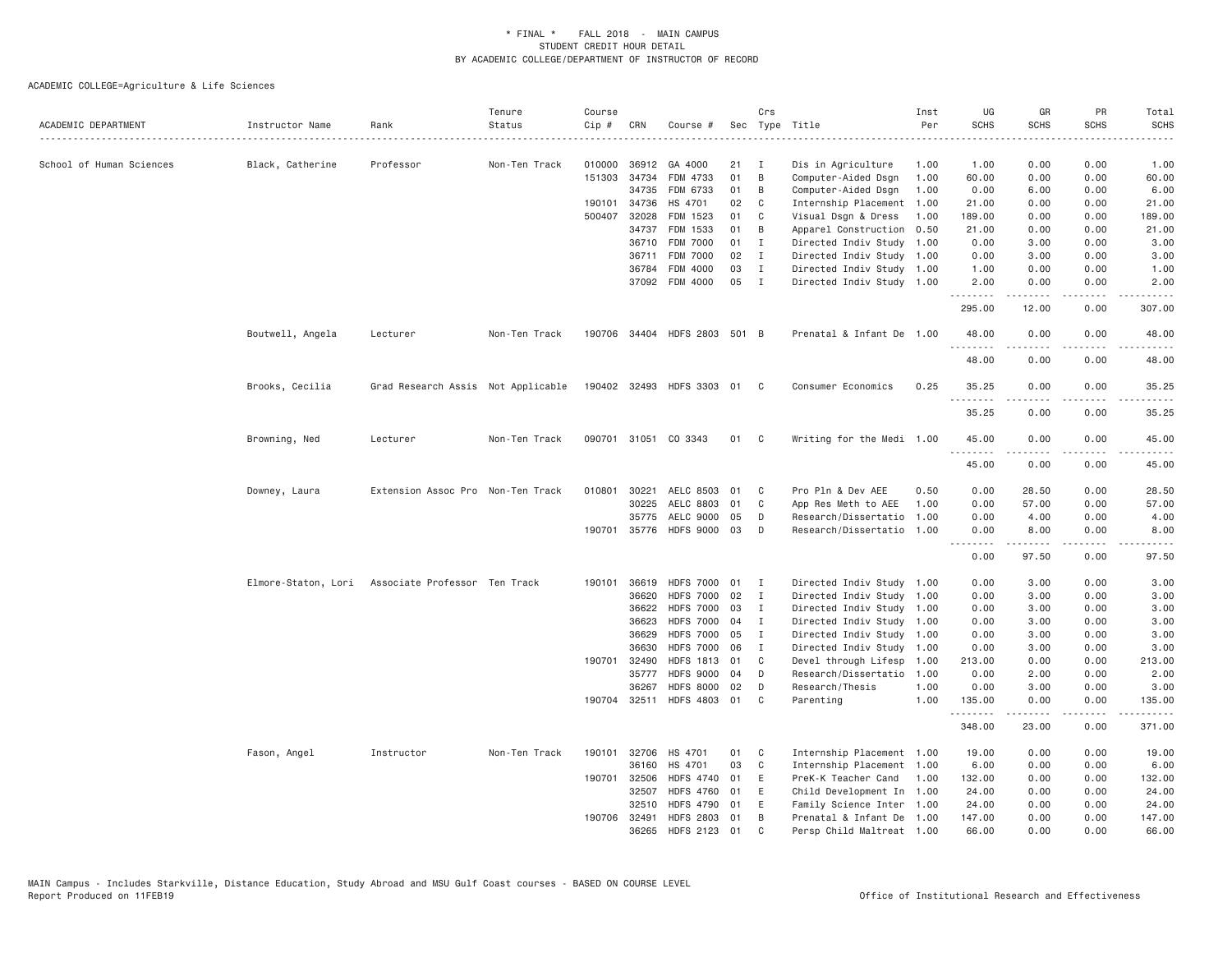| ACADEMIC DEPARTMENT      | Instructor Name  | Rank                               | Tenure<br>Status | Course<br>$Cip$ # | CRN          | Course #                    |    | Crs            | Sec Type Title            | Inst<br>Per | UG<br><b>SCHS</b> | GR<br><b>SCHS</b>                                                                                                                                            | PR<br><b>SCHS</b>                   | Total<br><b>SCHS</b>                                                                                                  |
|--------------------------|------------------|------------------------------------|------------------|-------------------|--------------|-----------------------------|----|----------------|---------------------------|-------------|-------------------|--------------------------------------------------------------------------------------------------------------------------------------------------------------|-------------------------------------|-----------------------------------------------------------------------------------------------------------------------|
|                          |                  |                                    |                  |                   |              |                             |    |                |                           |             | .                 | .                                                                                                                                                            |                                     |                                                                                                                       |
|                          |                  |                                    |                  |                   |              |                             |    |                |                           |             | 418.00            | 0.00                                                                                                                                                         | 0.00                                | 418.00                                                                                                                |
| School of Human Sciences | Freeman, Charles | Associate Professor Ten Track      |                  | 010000            | 36777        | GA 4000                     | 10 | $\blacksquare$ | Dis in Agriculture        | 1.00        | 1.00              | 0.00                                                                                                                                                         | 0.00                                | 1.00                                                                                                                  |
|                          |                  |                                    |                  | 190101            | 32707        | HS 4702                     | 01 | C              | Research and Applica      | 0.50        | 41.00             | 0.00                                                                                                                                                         | 0.00                                | 41.00                                                                                                                 |
|                          |                  |                                    |                  | 190901            | 32702        | HS 2593                     | 01 | $\mathbf{C}$   | Product Development       | 1.00        | 129.00            | 0.00                                                                                                                                                         | 0.00                                | 129.00                                                                                                                |
|                          |                  |                                    |                  |                   | 36306        | FDM 2153                    | 01 | $\mathbf{C}$   | Fashion Apparel Anal 1.00 |             | 93.00<br>.        | 0.00                                                                                                                                                         | 0.00                                | 93.00                                                                                                                 |
|                          |                  |                                    |                  |                   |              |                             |    |                |                           |             | 264.00            | 0.00                                                                                                                                                         | 0.00                                | 264.00                                                                                                                |
|                          | Green, Tina      | Non-Faculty                        | Not Applicable   | 010801            |              | 30203 AELC 4203 01          |    | B              | App Compute Tech AEL 1.00 |             | 87.00<br>.        | 0.00                                                                                                                                                         | 0.00                                | 87.00                                                                                                                 |
|                          |                  |                                    |                  |                   |              |                             |    |                |                           |             | 87.00             | 0.00                                                                                                                                                         | 0.00                                | 87.00                                                                                                                 |
|                          | Greenhaw, Laura  | Assistant Professor Ten Track      |                  |                   | 010000 36345 | GA 4990                     | 01 | C              | Special Topic In GA       | 1.00        | 0.00              | 0.00                                                                                                                                                         | 0.00                                | 0.00                                                                                                                  |
|                          |                  |                                    |                  |                   |              | 36677 GA 4000               | 03 | $\mathbf{I}$   | Dis in Agriculture        | 1.00        | 1.00              | 0.00                                                                                                                                                         | 0.00                                | 1.00                                                                                                                  |
|                          |                  |                                    |                  |                   | 36735        | GA 4000                     | 05 | $\mathbf{I}$   | Dis in Agriculture        | 1.00        | 1.00              | 0.00                                                                                                                                                         | 0.00                                | 1.00                                                                                                                  |
|                          |                  |                                    |                  | 010801            | 30202        | AELC 3803                   | 01 | C              | Fnd Ldsh Ag/Life Sci 1.00 |             | 108.00            | 0.00                                                                                                                                                         | 0.00                                | 108.00                                                                                                                |
|                          |                  |                                    |                  |                   | 30216        | AELC 8100                   | 02 | I              | Creative Component A 1.00 |             | 0.00              | 1.00                                                                                                                                                         | 0.00                                | 1.00                                                                                                                  |
|                          |                  |                                    |                  |                   | 34720        | AELC 8513                   | 01 | C              | Vol Develop Ag & Ext 1.00 |             | 0.00              | 18.00                                                                                                                                                        | 0.00                                | 18.00                                                                                                                 |
|                          |                  |                                    |                  |                   | 35580        | AELC 9000                   | 02 | D              | Research/Dissertatio 1.00 |             | 0.00              | 1.00                                                                                                                                                         | 0.00                                | 1.00                                                                                                                  |
|                          |                  |                                    |                  |                   | 131301 30200 | AELC 3500                   | 01 | E              | Internship Ag Leader 1.00 |             | 6.00              | 0.00                                                                                                                                                         | 0.00                                | 6.00                                                                                                                  |
|                          |                  |                                    |                  |                   |              | 35581 AELC 8000             | 01 | D              | Research/Thesis in A 1.00 |             | 0.00<br>.         | 2.00<br>$- - - - -$                                                                                                                                          | 0.00<br>.                           | 2.00<br>.                                                                                                             |
|                          |                  |                                    |                  |                   |              |                             |    |                |                           |             | 116.00            | 22.00                                                                                                                                                        | 0.00                                | 138.00                                                                                                                |
|                          | Hallberg, Cappe  | Non-Faculty                        | Not Applicable   |                   |              | 190706 32492 HDFS 2813 01   |    | B              | Child Development         | 0.90        | 135.00<br>.       | 0.00<br>$\frac{1}{2} \left( \frac{1}{2} \right) \left( \frac{1}{2} \right) \left( \frac{1}{2} \right) \left( \frac{1}{2} \right) \left( \frac{1}{2} \right)$ | 0.00<br>$\sim$ $\sim$ $\sim$ $\sim$ | 135.00<br>$\begin{array}{cccccccccc} \bullet & \bullet & \bullet & \bullet & \bullet & \bullet & \bullet \end{array}$ |
|                          |                  |                                    |                  |                   |              |                             |    |                |                           |             | 135.00            | 0.00                                                                                                                                                         | 0.00                                | 135.00                                                                                                                |
|                          | Hardman, Alisha  | Assistant Professor Ten Track      |                  | 190701            | 32530        | <b>HDFS 8813</b>            | 01 | - S            | Seminar in HDFS           | 1.00        | 0.00              | 33.00                                                                                                                                                        | 0.00                                | 33.00                                                                                                                 |
|                          |                  |                                    |                  |                   | 36200        | <b>HDFS 9000</b>            | 06 | D              | Research/Dissertatio      | 1.00        | 0.00              | 9.00                                                                                                                                                         | 0.00                                | 9.00                                                                                                                  |
|                          |                  |                                    |                  |                   | 36529        | HDFS 8000 03                |    | D              | Research/Thesis           | 1.00        | 0.00              | 2.00                                                                                                                                                         | 0.00                                | 2.00                                                                                                                  |
|                          |                  |                                    |                  |                   |              |                             |    |                |                           |             | ----<br>0.00      | 44.00                                                                                                                                                        | $\sim$ $\sim$ $\sim$ $\sim$<br>0.00 | 44.00                                                                                                                 |
|                          | Hendrix, Rachel  | Grad Research Assis Not Applicable |                  |                   |              | 010801 30199 AELC 3333 01 C |    |                | Present Ag and Life       | 1.00        | 60.00<br>.        | 0.00                                                                                                                                                         | 0.00                                | 60.00                                                                                                                 |
|                          |                  |                                    |                  |                   |              |                             |    |                |                           |             | 60.00             | $- - - - -$<br>0.00                                                                                                                                          | .<br>0.00                           | 60.00                                                                                                                 |
|                          | Jagger, Carla    | Assistant Professor Ten Track      |                  |                   | 010000 36764 | GA 4000                     | 07 | $\mathbf{I}$   | Dis in Agriculture        | 1.00        | 3.00              | 0.00                                                                                                                                                         | 0.00                                | 3.00                                                                                                                  |
|                          |                  |                                    |                  | 010801            | 30191        | AELC 2413                   | 01 | C              | Orientation to AELC       | 1.00        | 111.00            | 0.00                                                                                                                                                         | 0.00                                | 111.00                                                                                                                |
|                          |                  |                                    |                  |                   | 30212        | AELC 4873                   | 01 | C              | Prof Seminar in Ag E 0.50 |             | 7.50              | 0.00                                                                                                                                                         | 0.00                                | 7.50                                                                                                                  |
|                          |                  |                                    |                  |                   | 35583        | AELC 9000                   | 03 | D              | Research/Dissertatio 1.00 |             | 0.00              | 15.00                                                                                                                                                        | 0.00                                | 15.00                                                                                                                 |
|                          |                  |                                    |                  |                   | 131301 30204 | AELC 4424                   | 01 | C              | Teach Meth in Ag & H 1.00 |             | 96.00             | 0.00                                                                                                                                                         | 0.00                                | 96.00                                                                                                                 |
|                          |                  |                                    |                  |                   | 30205        | AELC 4424                   | 02 | K              | Teach Meth in Ag & H 1.00 |             | 0.00              | 0.00                                                                                                                                                         | 0.00                                | 0.00                                                                                                                  |
|                          |                  |                                    |                  |                   | 30206        | AELC 4424                   | 03 | K              | Teach Meth in Ag & H 1.00 |             | 0.00              | 0.00                                                                                                                                                         | 0.00                                | 0.00                                                                                                                  |
|                          |                  |                                    |                  |                   | 30208        | AELC 4424                   | 05 | K              | Teach Meth in Ag & H 1.00 |             | 0.00              | 0.00                                                                                                                                                         | 0.00                                | 0.00                                                                                                                  |
|                          |                  |                                    |                  |                   | 30209        | AELC 4424                   | 06 | К              | Teach Meth in Ag & H 1.00 |             | 0.00              | 0.00                                                                                                                                                         | 0.00                                | 0.00                                                                                                                  |
|                          |                  |                                    |                  |                   | 30210        | AELC 4424                   | 07 | К              | Teach Meth in Ag & H 1.00 |             | 0.00              | 0.00                                                                                                                                                         | 0.00                                | 0.00                                                                                                                  |
|                          |                  |                                    |                  |                   | 30211        | AELC 4424                   | 08 | K              | Teach Meth in Ag & H 1.00 |             | 0.00              | 0.00                                                                                                                                                         | 0.00                                | 0.00                                                                                                                  |
|                          |                  |                                    |                  |                   | 30214        | AELC 4896                   | 01 | -F             | Stu Teach Ag Ed           | 1.00        | 30.00             | 0.00                                                                                                                                                         | 0.00                                | 30.00                                                                                                                 |
|                          |                  |                                    |                  |                   | 30220        | AELC 8403                   | 01 | C              | Directing Learn Exp       | 1.00        | 0.00              | 42.00                                                                                                                                                        | 0.00                                | 42.00                                                                                                                 |
|                          |                  |                                    |                  |                   | 36161        | AELC 4424                   | 09 | К              | Teach Meth in Ag & H 1.00 |             | 0.00              | 0.00                                                                                                                                                         | 0.00                                | 0.00                                                                                                                  |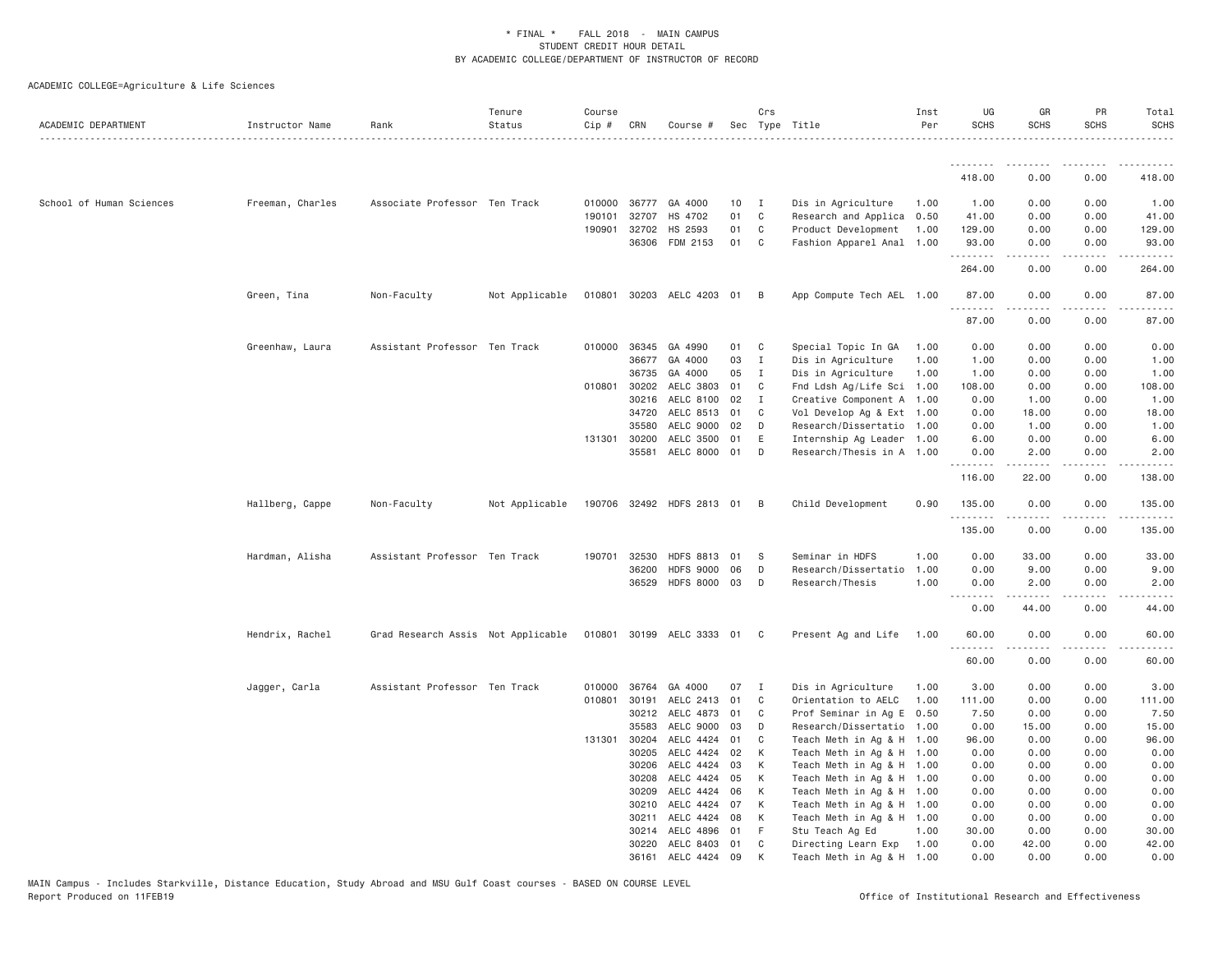| ACADEMIC DEPARTMENT      | Instructor Name  | Rank                              | Tenure<br>Status | Course<br>Cip # | CRN          | Course #              |    | Crs<br>Sec Type Title |                           | Inst<br>Per | UG<br><b>SCHS</b> | GR<br><b>SCHS</b>                                                                                                                                            | PR<br><b>SCHS</b><br>.       | Total<br><b>SCHS</b><br>. |
|--------------------------|------------------|-----------------------------------|------------------|-----------------|--------------|-----------------------|----|-----------------------|---------------------------|-------------|-------------------|--------------------------------------------------------------------------------------------------------------------------------------------------------------|------------------------------|---------------------------|
| School of Human Sciences | Jagger, Carla    | Assistant Professor Ten Track     |                  | 131308          | 32498        | HDFS 4424 01          |    | C                     | Teach Methods in Ag       | 1.00        | 184.00            | 0.00                                                                                                                                                         | 0.00                         | 184.00                    |
|                          |                  |                                   |                  |                 | 32499        | HDFS 4424 02          |    | К                     | Teach Methods in Ag       | 1.00        | 0.00              | 0.00                                                                                                                                                         | 0.00                         | 0.00                      |
|                          |                  |                                   |                  |                 | 32500        | <b>HDFS 4424</b>      | 03 | К                     | Teach Methods in Ag       | 1.00        | 0.00              | 0.00                                                                                                                                                         | 0.00                         | 0.00                      |
|                          |                  |                                   |                  |                 | 32501        | HDFS 4424 04          |    | K                     | Teach Methods in Ag       | 1.00        | 0.00              | 0.00                                                                                                                                                         | 0.00                         | 0.00                      |
|                          |                  |                                   |                  |                 | 32502        | HDFS 4424 05          |    | К                     | Teach Methods in Ag       | 1.00        | 0.00              | 0.00                                                                                                                                                         | 0.00                         | 0.00                      |
|                          |                  |                                   |                  |                 | 32503        | <b>HDFS 4424</b>      | 06 | К                     | Teach Methods in Ag       | 1.00        | 0.00              | 0.00                                                                                                                                                         | 0.00                         | 0.00                      |
|                          |                  |                                   |                  |                 | 32504        | <b>HDFS 4424</b>      | 07 | К                     | Teach Methods in Ag       | 1,00        | 0.00              | 0.00                                                                                                                                                         | 0.00                         | 0.00                      |
|                          |                  |                                   |                  |                 | 32505        | HDFS 4424 08          |    | К                     | Teach Methods in Ag       | 1.00        | 0.00              | 0.00                                                                                                                                                         | 0.00                         | 0.00                      |
|                          |                  |                                   |                  |                 | 36138        | <b>HDFS 4424</b>      | 09 | K                     | Teach Methods in Ag       | 1.00        | 0.00<br>.         | 0.00                                                                                                                                                         | 0.00<br>$\sim$ $\sim$ $\sim$ | 0.00                      |
|                          |                  |                                   |                  |                 |              |                       |    |                       |                           |             | 431.50            | 57.00                                                                                                                                                        | 0.00                         | 488.50                    |
|                          | Kobia, Caroline  | Assistant Professor Ten Track     |                  | 190901          | 34741        | FDM 4533              | 01 | C                     | Merchandise Plan and 1.00 |             | 60.00             | 0.00                                                                                                                                                         | 0.00                         | 60.00                     |
|                          |                  |                                   |                  | 190904          | 34738        | FDM 2524              | 01 | C                     | Textiles for Apparel 1.00 |             | 248.00            | 0.00                                                                                                                                                         | 0.00                         | 248.00                    |
|                          |                  |                                   |                  |                 | 34739        | FDM 2524              | 02 | К                     | Textiles for Apparel 1.00 |             | 0.00              | 0.00                                                                                                                                                         | 0.00                         | 0.00                      |
|                          |                  |                                   |                  |                 | 34740        | FDM 2524              | 03 | К                     | Textiles for Apparel 1.00 |             | 0.00              | 0.00                                                                                                                                                         | 0.00                         | 0.00                      |
|                          |                  |                                   |                  |                 | 36378        | FDM 2524              | 04 | К                     | Textiles for Apparel      | 1.00        | 0.00              | 0.00                                                                                                                                                         | 0.00                         | 0.00                      |
|                          |                  |                                   |                  |                 |              | 500407 36142 FDM 8000 | 02 | D                     | Research/Thesis           | 1.00        | 0.00<br>.         | 3.00<br>.                                                                                                                                                    | 0.00<br>.                    | 3.00<br>.                 |
|                          |                  |                                   |                  |                 |              |                       |    |                       |                           |             | 308.00            | 3.00                                                                                                                                                         | 0.00                         | 311.00                    |
|                          | Lee, JuYoung     | Assistant Professor Ten Track     |                  | 190901          | 32035        | FDM 4513              | 01 | C                     | Fashion Consumer Beh 1.00 |             | 150.00            | 0.00                                                                                                                                                         | 0.00                         | 150.00                    |
|                          |                  |                                   |                  |                 | 32037        | FDM 6513              | 01 | $\mathbb C$           | Fashion Consumer Beh      | 1.00        | 0.00              | 6.00                                                                                                                                                         | 0.00                         | 6.00                      |
|                          |                  |                                   |                  |                 | 36307        | FDM 2333              | 01 | C                     | Intro to Buying and       | 1.00        | 108.00            | 0.00                                                                                                                                                         | 0.00                         | 108.00                    |
|                          |                  |                                   |                  | 500407          | 35961        | FDM 4000              | 01 | $\mathbf I$           | Directed Indiv Study      | 1.00        | 1.00              | 0.00                                                                                                                                                         | 0.00                         | 1.00                      |
|                          |                  |                                   |                  |                 |              | 36411 FDM 4000        | 02 | $\mathbf{I}$          | Directed Indiv Study 1.00 |             | 1.00<br>.         | 0.00<br>.                                                                                                                                                    | 0.00<br>د د د د              | 1.00<br>.                 |
|                          |                  |                                   |                  |                 |              |                       |    |                       |                           |             | 260.00            | 6.00                                                                                                                                                         | 0.00                         | 266.00                    |
|                          | Morrison, Carley | Assistant Professor Ten Track     |                  | 010000          | 34653        | AELC 2411 01          |    | C                     | Orientation to Ag Sc      | 1.00        | 10.00             | 0.00                                                                                                                                                         | 0.00                         | 10.00                     |
|                          |                  |                                   |                  |                 | 36766        | GA 4000               | 08 | $\mathbf I$           | Dis in Agriculture        | 1.00        | 3.00              | 0.00                                                                                                                                                         | 0.00                         | 3.00                      |
|                          |                  |                                   |                  |                 | 36767        | GA 4000               | 09 | $\mathbf{I}$          | Dis in Agriculture        | 1.00        | 3.00              | 0.00                                                                                                                                                         | 0.00                         | 3.00                      |
|                          |                  |                                   |                  |                 | 010802 30194 | AELC 3203 02          |    | C                     | Prof Writing ANR Hum      | 1.00        | 75.00             | 0.00                                                                                                                                                         | 0.00                         | 75.00                     |
|                          |                  |                                   |                  |                 | 36866        | AELC 3603             | 01 | E                     | Internship-Agricultu      | 1.00        | 3.00              | 0.00                                                                                                                                                         | 0.00                         | 3.00                      |
|                          |                  |                                   |                  | 131301          | 30201        | AELC 3500             | 02 | E                     | Internship Ag Leader      | 1.00        | 3.00              | 0.00                                                                                                                                                         | 0.00                         | 3.00                      |
|                          |                  |                                   |                  |                 | 36151        | AELC 7000             | 01 | $\mathbf{I}$          | Directed Indiv Study 1.00 |             | 0.00              | 3.00                                                                                                                                                         | 0.00                         | 3.00                      |
|                          |                  |                                   |                  |                 | 36513        | AELC 8000             | 04 | D                     | Research/Thesis in A 1.00 |             | 0.00              | 2.00                                                                                                                                                         | 0.00                         | 2.00                      |
|                          |                  |                                   |                  |                 |              | 36628 AELC 4000 01    |    | $\mathbf{I}$          | Directed Indiv Study 1.00 |             | 3.00              | 0.00                                                                                                                                                         | 0.00<br>.                    | 3.00                      |
|                          |                  |                                   |                  |                 |              |                       |    |                       |                           |             | 100.00            | 5.00                                                                                                                                                         | 0.00                         | 105.00                    |
|                          | Newman, Michael  | Professor                         | Tenured          | 010801          | 30224        | AELC 8801             | 01 | -S                    | Graduate Prof Semina      | 1.00        | 0.00              | 17.00                                                                                                                                                        | 0.00                         | 17.00                     |
|                          |                  |                                   |                  |                 | 36657        | AELC 9000             | 07 | D                     | Research/Dissertatio      | 1.00        | 0.00              | 1.00                                                                                                                                                         | 0.00                         | 1.00                      |
|                          |                  |                                   |                  | 131301          | 35638        | AELC 8000             | 03 | D                     | Research/Thesis in A 1.00 |             | 0.00              | 3.00                                                                                                                                                         | 0.00                         | 3.00                      |
|                          |                  |                                   |                  | 190101          | 32695        | HS 1701               | 01 | C                     | Survey Of Human Sci       | 1.00        | 53.00             | 0.00                                                                                                                                                         | 0.00                         | 53.00                     |
|                          |                  |                                   |                  |                 | 32696        | HS 1701               | 02 | C                     | Survey Of Human Sci       | 1.00        | 54.00             | 0.00                                                                                                                                                         | 0.00                         | 54.00                     |
|                          |                  |                                   |                  |                 |              | 36117 HS 4000         | 01 | $\mathbf{I}$          | Directed Indiv Study 1.00 |             | 1.00              | 0.00                                                                                                                                                         | 0.00                         | 1.00                      |
|                          |                  |                                   |                  |                 |              | 500407 36903 FDM 4000 | 04 | $\mathbf{I}$          | Directed Indiv Study 1.00 |             | 3.00<br>.         | 0.00<br>$\frac{1}{2} \left( \frac{1}{2} \right) \left( \frac{1}{2} \right) \left( \frac{1}{2} \right) \left( \frac{1}{2} \right) \left( \frac{1}{2} \right)$ | 0.00<br>الأعامات             | 3.00<br>د د د د د         |
|                          |                  |                                   |                  |                 |              |                       |    |                       |                           |             | 111.00            | 21.00                                                                                                                                                        | 0.00                         | 132.00                    |
|                          | Owen, Sean       | Research Assoc Prof Non-Ten Track |                  |                 |              | 231302 31599 EDF 3413 | 05 | C                     | Writing For Thinking 1.00 |             | 87.00             | 0.00                                                                                                                                                         | 0.00                         | 87.00                     |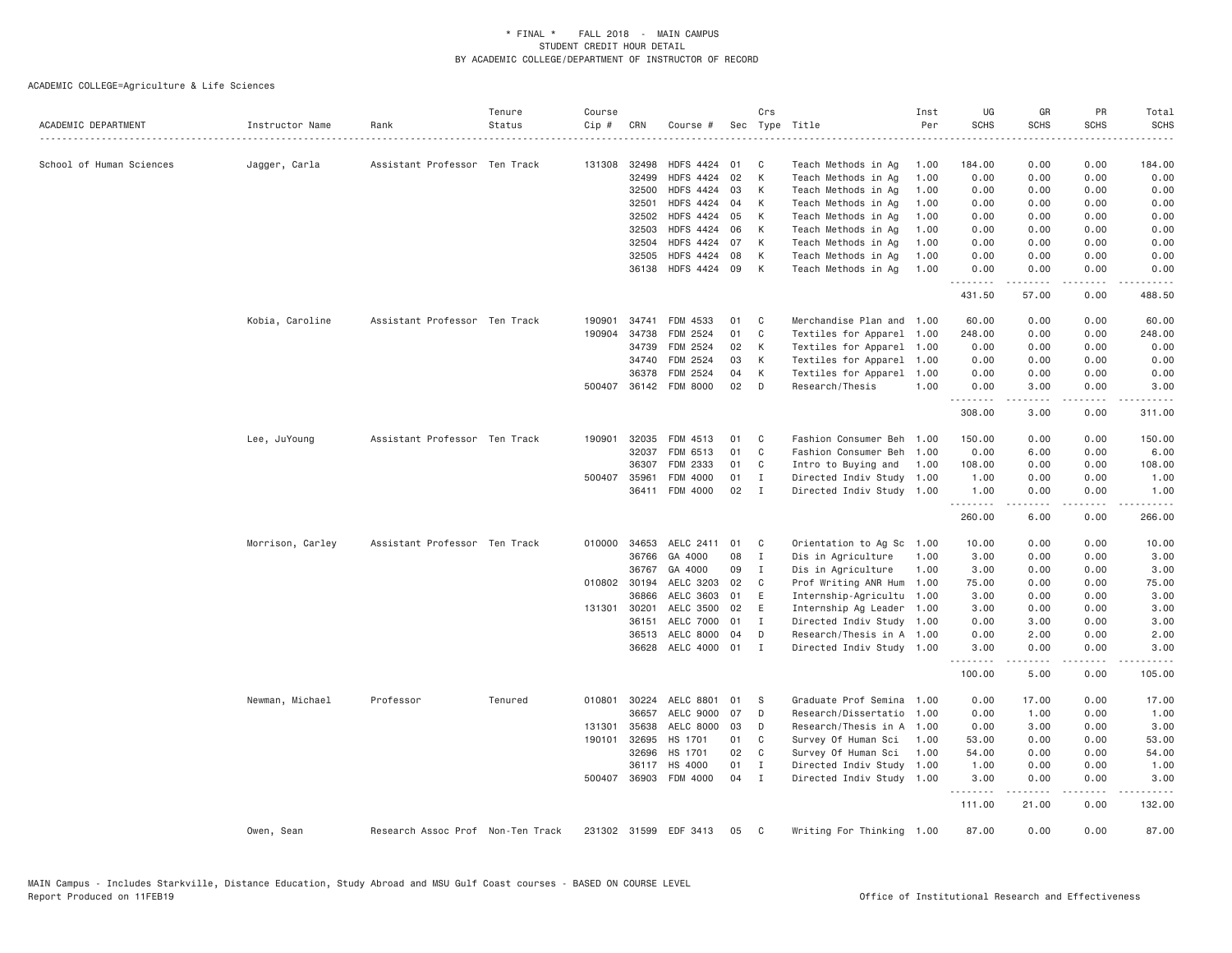| ACADEMIC DEPARTMENT      | Instructor Name                  | Rank                              | Tenure<br>Status | Course<br>Cip # | CRN          | Course #                    |       | Crs            | Sec Type Title            | Inst<br>Per | UG<br><b>SCHS</b> | GR<br><b>SCHS</b>                                                                                                                                            | PR<br>SCHS | Total<br><b>SCHS</b> |
|--------------------------|----------------------------------|-----------------------------------|------------------|-----------------|--------------|-----------------------------|-------|----------------|---------------------------|-------------|-------------------|--------------------------------------------------------------------------------------------------------------------------------------------------------------|------------|----------------------|
|                          |                                  |                                   |                  |                 |              |                             |       |                |                           |             |                   |                                                                                                                                                              |            |                      |
|                          |                                  |                                   |                  |                 |              |                             |       |                |                           |             | 87.00             | 0.00                                                                                                                                                         | 0.00       | 87.00                |
| School of Human Sciences | Page, Lindley                    | Non-Faculty                       | Not Applicable   |                 |              | 010802 30193 AELC 3203 01 C |       |                | Prof Writing ANR Hum 1.00 |             | 87.00<br>.        | 0.00                                                                                                                                                         | 0.00<br>.  | 87.00                |
|                          |                                  |                                   |                  |                 |              |                             |       |                |                           |             | 87.00             | 0.00                                                                                                                                                         | 0.00       | 87.00                |
|                          | Parker, Julie                    | Associate Professor Ten Track     |                  |                 | 190101 36670 | <b>HDFS 7000</b>            | 08    | $\mathbf{I}$   | Directed Indiv Study 1.00 |             | 0.00              | 3.00                                                                                                                                                         | 0.00       | 3.00                 |
|                          |                                  |                                   |                  |                 | 36671        | <b>HDFS 7000</b>            | 09    | $\mathbf{I}$   | Directed Indiv Study 1.00 |             | 0.00              | 3.00                                                                                                                                                         | 0.00       | 3.00                 |
|                          |                                  |                                   |                  | 190701          | 35585        | <b>HDFS 9000</b>            | 01    | D              | Research/Dissertatio 1.00 |             | 0.00              | 5.00                                                                                                                                                         | 0.00       | 5.00                 |
|                          |                                  |                                   |                  |                 | 190706 32492 | <b>HDFS 2813</b>            | 01    | B              | Child Development         | 0.10        | 15.00             | 0.00                                                                                                                                                         | 0.00       | 15.00                |
|                          |                                  |                                   |                  |                 | 32495        | <b>HDFS 3843</b>            | 01    | C              | Guiding Child Behavi 1.00 |             | 117.00            | 0.00                                                                                                                                                         | 0.00       | 117.00               |
|                          |                                  |                                   |                  |                 | 190799 32512 | HDFS 4833 01                |       | C              | The Hospitalized Chi 1.00 |             | 27.00<br>.        | 0.00                                                                                                                                                         | 0.00       | 27.00                |
|                          |                                  |                                   |                  |                 |              |                             |       |                |                           |             | 159.00            | 11.00                                                                                                                                                        | 0.00       | 170.00               |
|                          | Peterson, Donna                  | Extension Assoc Pro Non-Ten Track |                  | 010801          | 30221        | AELC 8503                   | 01    | $\mathbf{C}$   | Pro Pln & Dev AEE         | 0.50        | 0.00              | 28.50                                                                                                                                                        | 0.00       | 28.50                |
|                          |                                  |                                   |                  |                 | 35900        | AELC 9000                   | 06    | D              | Research/Dissertatio 1.00 |             | 0.00              | 2.00                                                                                                                                                         | 0.00       | 2.00                 |
|                          |                                  |                                   |                  |                 |              | 36044 AELC 8100 06          |       | $\mathbf{I}$   | Creative Component A 1.00 |             | 0.00<br>.         | 3.00<br>.                                                                                                                                                    | 0.00<br>.  | 3.00<br>.            |
|                          |                                  |                                   |                  |                 |              |                             |       |                |                           |             | 0.00              | 33.50                                                                                                                                                        | 0.00       | 33.50                |
|                          | Phillips, Tommy                  | Associate Professor Tenured       |                  |                 | 010000 36788 | GA 4000                     | 13    | $\mathbf{I}$   | Dis in Agriculture        | 1.00        | 1.00              | 0.00                                                                                                                                                         | 0.00       | 1.00                 |
|                          |                                  |                                   |                  | 190701          | 32515        | <b>HDFS 4873</b>            | 01    | C              | Positive Youth Dev        | 1.00        | 96.00             | 0.00                                                                                                                                                         | 0.00       | 96.00                |
|                          |                                  |                                   |                  |                 | 32528        | <b>HDFS 6873</b>            | 01    | C              | Positive Youth Dev        | 1.00        | 0.00              | 3.00                                                                                                                                                         | 0.00       | 3.00                 |
|                          |                                  |                                   |                  |                 | 32531        | <b>HDFS 8823</b>            | 01    | $\mathbf{C}$   | Theories in HDFS          | 1.00        | 0.00<br>.         | 33.00<br>.                                                                                                                                                   | 0.00<br>.  | 33.00<br>.           |
|                          |                                  |                                   |                  |                 |              |                             |       |                |                           |             | 97.00             | 36.00                                                                                                                                                        | 0.00       | 133.00               |
|                          | Seal, Susan                      | Non-Faculty                       | Not Applicable   |                 |              | 520201 36435 MGT 3213       | 536 C |                | Org Communications        | 1.00        | 129.00<br>.       | 0.00                                                                                                                                                         | 0.00<br>.  | 129.00<br>.          |
|                          |                                  |                                   |                  |                 |              |                             |       |                |                           |             | 129.00            | 0.00                                                                                                                                                         | 0.00       | 129.00               |
|                          | Swann, Tamra                     | Non-Faculty                       | Not Applicable   |                 |              | 140101 35526 GE 8003        | 501 C |                | MENG Capstone             | 0.50        | 0.00              | 1.50                                                                                                                                                         | 0.00       | 1.50                 |
|                          |                                  |                                   |                  |                 |              |                             |       |                |                           |             | 2.2.2.2.2<br>0.00 | 1.50                                                                                                                                                         | 0.00       | 1.50                 |
|                          | Swortzel, Kirk                   | Professor                         | Tenured          |                 |              | 010801 30192 AELC 3013      | 01    | E              | Field Experience in       | 1.00        | 9.00              | 0.00                                                                                                                                                         | 0.00       | 9.00                 |
|                          |                                  |                                   |                  |                 | 30212        | AELC 4873                   | 01    | $\mathbf{C}$   | Prof Seminar in Ag E 0.50 |             | 7.50              | 0.00                                                                                                                                                         | 0.00       | 7.50                 |
|                          |                                  |                                   |                  |                 | 30215        | AELC 8100                   | 01    | $\mathbf{I}$   | Creative Component A 1.00 |             | 0.00              | 3.00                                                                                                                                                         | 0.00       | 3.00                 |
|                          |                                  |                                   |                  |                 | 30226        | AELC 9583                   | 01    | C              | Analysis of Data in       | 1.00        | 0.00              | 21.00                                                                                                                                                        | 0.00       | 21.00                |
|                          |                                  |                                   |                  |                 | 35579        | AELC 9000                   | 01    | D              | Research/Dissertatio 1.00 |             | 0.00              | 42.00                                                                                                                                                        | 0.00       | 42.00                |
|                          |                                  |                                   |                  |                 | 131301 30213 | AELC 4886                   | 01    | - F            | Stu Teach Ag Ed           | 1.00        | 30.00             | 0.00                                                                                                                                                         | 0.00       | 30.00                |
|                          |                                  |                                   |                  |                 |              | 36692 AELC 8000 05          |       | D              | Research/Thesis in A 1.00 |             | 0.00              | 3.00                                                                                                                                                         | 0.00       | 3.00                 |
|                          |                                  |                                   |                  |                 |              |                             |       |                |                           |             | .<br>46.50        | 69.00                                                                                                                                                        | 0.00       | 115.50               |
|                          | Tenhet, Melissa                  | Instructor                        | Non-Ten Track    |                 |              | 190708 32494 HDFS 3803 01   |       | $\overline{B}$ | Creat & Play Young C 1.00 |             | 117.00<br>.       | 0.00<br>$\frac{1}{2} \left( \frac{1}{2} \right) \left( \frac{1}{2} \right) \left( \frac{1}{2} \right) \left( \frac{1}{2} \right) \left( \frac{1}{2} \right)$ | 0.00<br>.  | 117.00<br>.          |
|                          |                                  |                                   |                  |                 |              |                             |       |                |                           |             | 117.00            | 0.00                                                                                                                                                         | 0.00       | 117.00               |
|                          | Washington, Adrienne Non-Faculty |                                   | Not Applicable   |                 |              | 190101 32697 HS 1711        | 01    | C              | Profess Protocol          | 1.00        | 49.00             | 0.00                                                                                                                                                         | 0.00       | 49.00                |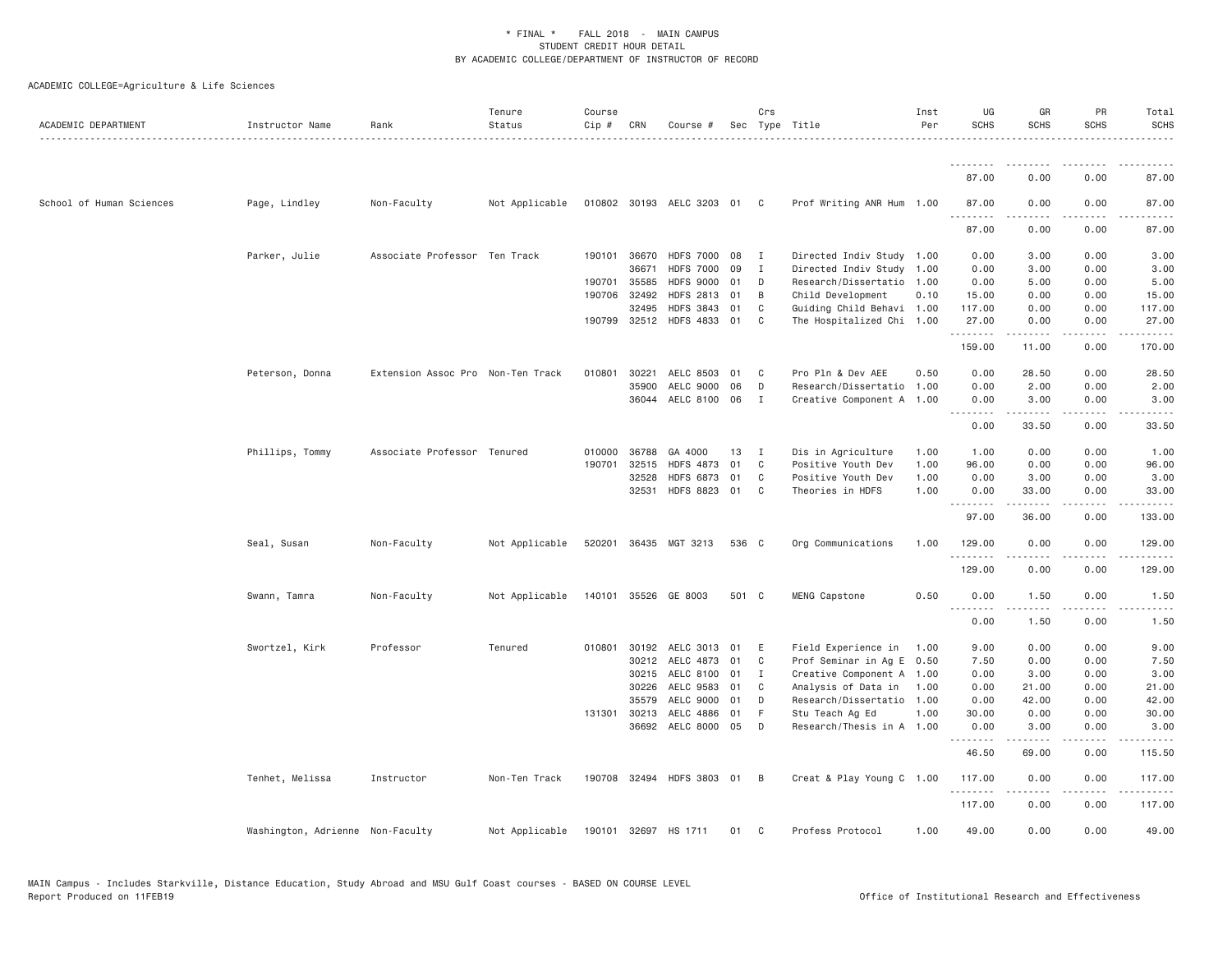| ACADEMIC DEPARTMENT                   | Instructor Name  | Rank                                                     | Tenure<br>Status | Course<br>Cip # | CRN   | Course #         |      | Crs            | Sec Type Title            | Inst<br>Per | UG<br><b>SCHS</b>        | GR<br><b>SCHS</b>  | PR<br><b>SCHS</b>  | Total<br><b>SCHS</b> |
|---------------------------------------|------------------|----------------------------------------------------------|------------------|-----------------|-------|------------------|------|----------------|---------------------------|-------------|--------------------------|--------------------|--------------------|----------------------|
|                                       |                  |                                                          |                  |                 |       |                  |      |                |                           |             |                          |                    |                    |                      |
|                                       |                  |                                                          |                  |                 |       |                  |      |                |                           |             | - - - - - - - -<br>49.00 | 0.00               | 0.00               | ----------<br>49.00  |
| School of Human Sciences              | Wheeler, Brandan | Assistant Professor Ten Track                            |                  | 190402          | 32493 | HDFS 3303 01     |      | $\overline{c}$ | Consumer Economics        | 0.75        | 105.75                   | 0.00               | 0.00               | 105.75               |
|                                       |                  |                                                          |                  | 190403          | 32497 | HDFS 4333 01     |      | $\mathbf{C}$   | Family Public Policy 1.00 |             | 93.00                    | 0.00               | 0.00               | 93.00                |
|                                       |                  |                                                          |                  |                 | 32517 | HDFS 6333 01     |      | $\mathbb C$    | Family Public Policy 1.00 |             | 0.00                     | 3.00               | 0.00               | 3.00                 |
|                                       |                  |                                                          |                  | 190701          | 36233 | HDFS 9000 07     |      | D.             | Research/Dissertatio 1.00 |             | 0.00<br>- - - - - - - -  | 9.00               | 0.00<br>.          | 9.00                 |
|                                       |                  |                                                          |                  |                 |       |                  |      |                |                           |             | 198.75                   | 12.00              | 0.00               | 210.75               |
|                                       | Wilmoth, Joe     | Professor                                                | Tenured          | 190101          | 32707 | HS 4702          | 01   | $\mathbf{C}$   | Research and Applica 0.50 |             | 41.00                    | 0.00               | 0.00               | 41.00                |
|                                       |                  |                                                          |                  | 190701          | 35594 | <b>HDFS 9000</b> | 02   | D.             | Research/Dissertatio 1.00 |             | 0.00                     | 3.00               | 0.00               | 3.00                 |
|                                       |                  |                                                          |                  | 190702 34721    |       | HDFS 4813 01     |      | $\mathbf{C}$   | Adult Dev: Mid Yrs        | 1.00        | 27.00                    | 0.00               | 0.00               | 27.00                |
|                                       |                  |                                                          |                  |                 | 34722 | HDFS 6813 01     |      | $\mathbb{C}$   | Adult Dev: Mid Yrs        | 1.00        | 0.00                     | 9.00               | 0.00               | 9.00                 |
|                                       |                  |                                                          |                  | 190704          | 32514 | HDFS 4853 01     |      | $\mathbf{C}$   | Family: Human Ecolog 1.00 |             | 147.00                   | 0.00               | 0.00               | 147.00               |
|                                       |                  |                                                          |                  |                 | 32527 | HDFS 6853 01 C   |      |                | Family: Human Ecolog 1.00 |             | 0.00                     | 3.00               | 0.00               | 3.00                 |
|                                       |                  |                                                          |                  |                 |       |                  |      |                |                           |             | 215.00                   | 15.00              | . <b>.</b><br>0.00 | 230.00               |
|                                       | Woodward, Rachel | Grad Research Assis Not Applicable 500407 34737 FDM 1533 |                  |                 |       |                  | 01 B |                | Apparel Construction 0.50 |             | 21.00                    | 0.00               | 0.00               | 21.00                |
|                                       |                  |                                                          |                  |                 |       |                  |      |                |                           |             | 21.00                    | 0.00               | 0.00               | 21.00                |
| ===================================== |                  |                                                          |                  |                 |       |                  |      |                |                           |             | ========                 |                    | ========           | ==========           |
| School of Human Sciences              |                  |                                                          |                  |                 |       |                  |      |                |                           |             | 4268,00                  | 468.50             | 0.00               | 4736.50              |
| ====================================  |                  |                                                          |                  |                 |       |                  |      |                |                           |             | ========                 | ========= ======== |                    | EEEEEEEEE            |
|                                       |                  |                                                          |                  |                 |       |                  |      |                |                           |             |                          |                    |                    |                      |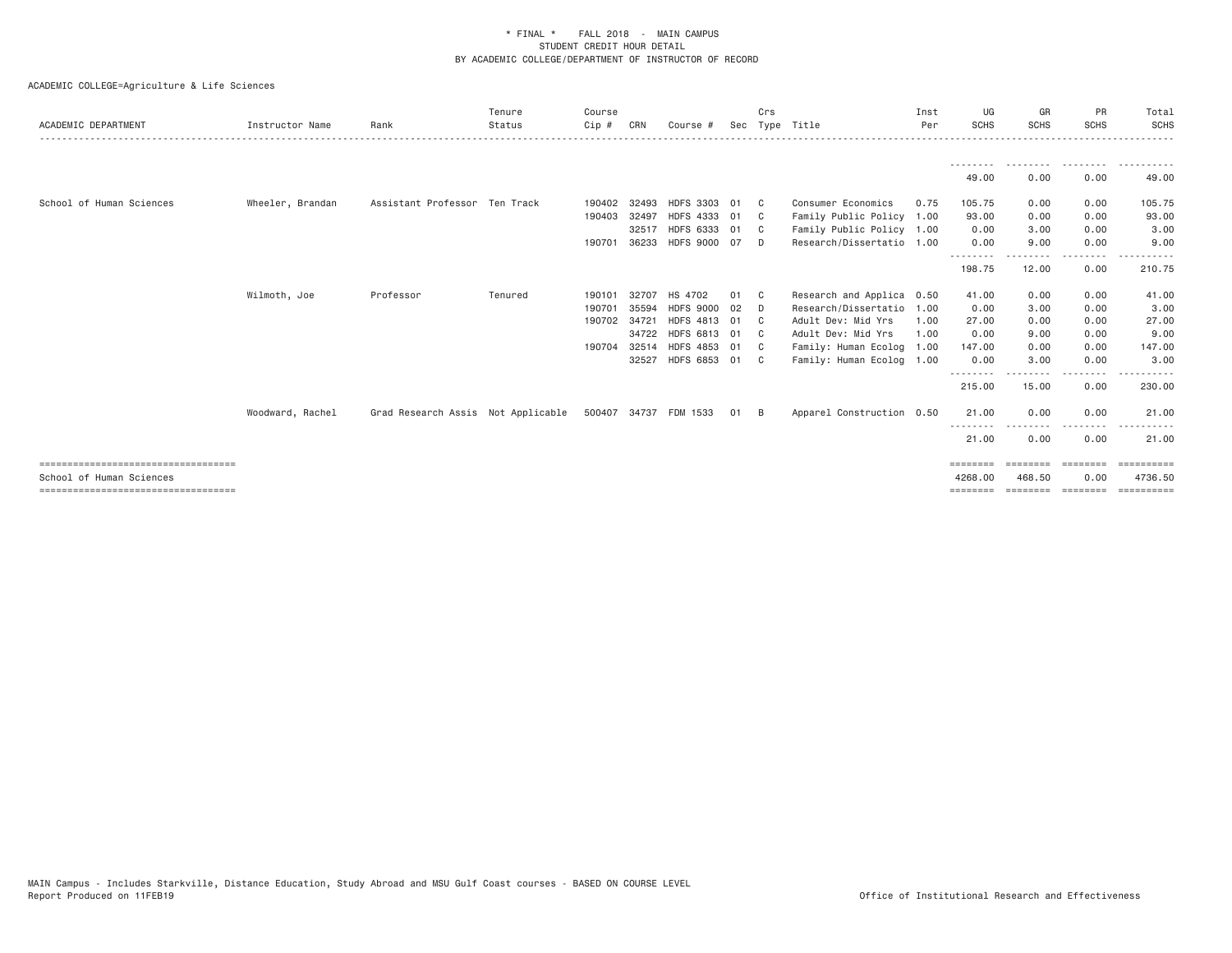| ACADEMIC DEPARTMENT | Instructor Name   | Rank                          | Tenure<br>Status | Course<br>Cip # | CRN          | Course #              |                   | Crs          | Sec Type Title            | Inst<br>Per | UG<br><b>SCHS</b>                      | GR<br>SCHS                                                                                                                                                    | PR<br><b>SCHS</b>                   | Total<br><b>SCHS</b><br>. |
|---------------------|-------------------|-------------------------------|------------------|-----------------|--------------|-----------------------|-------------------|--------------|---------------------------|-------------|----------------------------------------|---------------------------------------------------------------------------------------------------------------------------------------------------------------|-------------------------------------|---------------------------|
| Art AAD             | Altomonte, Jenna  | Assistant Professor Ten Track |                  |                 | 500703 30320 | ART 1013              | 02                | C            | History Of Art I          | 1.00        | 180.00                                 | 0.00                                                                                                                                                          | 0.00                                | 180.00                    |
|                     |                   |                               |                  |                 | 30322        | ART 1013              | H <sub>01</sub> C |              | History Of Art I - H 1.00 |             | 30.00                                  | 0.00                                                                                                                                                          | 0.00                                | 30.00                     |
|                     |                   |                               |                  |                 | 34663        | ART 3163              | 01                | C            | History of Graphic D 1.00 |             | 72.00                                  | 0.00                                                                                                                                                          | 0.00                                | 72.00                     |
|                     |                   |                               |                  |                 |              | 500799 35827 ART 4990 | 01                | C            | Special Topic In ART 1.00 |             | 66.00                                  | 0.00<br>.                                                                                                                                                     | 0.00<br>.                           | 66.00<br>.                |
|                     |                   |                               |                  |                 |              |                       |                   |              |                           |             | 348.00                                 | 0.00                                                                                                                                                          | 0.00                                | 348.00                    |
|                     | Baham, Tracey     | Non-Faculty                   | Not Applicable   |                 | 300000 34507 | TKT 4403              | 501 C             |              | Campus Transition fo 1.00 |             | 30.00                                  | 0.00                                                                                                                                                          | 0.00                                | 30.00                     |
|                     |                   |                               |                  |                 |              | 34514 TKT 6403        | 501 C             |              | Campus Transition fo 1.00 |             | 0.00<br>.                              | 21.00<br>$\frac{1}{2} \left( \frac{1}{2} \right) \left( \frac{1}{2} \right) \left( \frac{1}{2} \right) \left( \frac{1}{2} \right) \left( \frac{1}{2} \right)$ | 0.00<br>.                           | 21.00<br>المتماما         |
|                     |                   |                               |                  |                 |              |                       |                   |              |                           |             | 30.00                                  | 21,00                                                                                                                                                         | 0.00                                | 51,00                     |
|                     | Bostic, Alexander | Associate Professor Tenured   |                  | 500401          | 30330        | ART 1123              | 03                | L            | Design I                  | 1.00        | 36.00                                  | 0.00                                                                                                                                                          | 0.00                                | 36.00                     |
|                     |                   |                               |                  | 500701          | 35276        | ART 1001              | F30 C             |              | First Year Seminar        | 1.00        | 12.00                                  | 0.00                                                                                                                                                          | 0.00                                | 12.00                     |
|                     |                   |                               |                  | 500705          | 30344        | ART 1213              | 04                | L            | Drawing I                 | 1.00        | 42.00                                  | 0.00                                                                                                                                                          | 0.00                                | 42.00                     |
|                     |                   |                               |                  | 500708          | 30356        | ART 2013              | 02                | L            | Painting Survey           | 1.00        | 33.00                                  | 0.00                                                                                                                                                          | 0.00                                | 33.00                     |
|                     |                   |                               |                  |                 |              | 509999 30379 ART 3801 | 01                | $\mathsf{N}$ | Art Field Study           | 1.00        | 15.00<br>.                             | 0.00<br>.                                                                                                                                                     | 0.00<br>.                           | 15.00<br>.                |
|                     |                   |                               |                  |                 |              |                       |                   |              |                           |             | 138.00                                 | 0.00                                                                                                                                                          | 0.00                                | 138.00                    |
|                     | Campbell, Frank   | Associate Professor Tenured   |                  | 500701          | 36746        | ART 4000              | 07                | $\mathbf{I}$ | Directed Indiv Study 1.00 |             | 3.00                                   | 0.00                                                                                                                                                          | 0.00                                | 3.00                      |
|                     |                   |                               |                  | 500709          | 30363        | ART 2403              | 01                | L            | Sculpture Survey          | 1.00        | 39.00                                  | 0.00                                                                                                                                                          | 0.00                                | 39.00                     |
|                     |                   |                               |                  |                 | 30364        | ART 2403              | 02                | L            | Sculpture Survey          | 1.00        | 39.00                                  | 0.00                                                                                                                                                          | 0.00                                | 39.00                     |
|                     |                   |                               |                  |                 | 34668        | ART 4753              | 01                | Q            | Scupl Mat & Processe 1.00 |             | 39.00                                  | 0.00                                                                                                                                                          | 0.00                                | 39.00                     |
|                     |                   |                               |                  |                 |              |                       |                   |              |                           |             | .<br>120.00                            | 0.00                                                                                                                                                          | $\sim$ $\sim$ $\sim$ $\sim$<br>0.00 | د د د د<br>120.00         |
|                     | Crook, Jacob      | Non-Faculty                   | Not Applicable   | 500401          |              | 30329 ART 1123        | 02                | L.           | Design I                  | 1.00        | 42.00<br><b><i><u><u>.</u></u></i></b> | 0.00                                                                                                                                                          | 0.00                                | 42.00                     |
|                     |                   |                               |                  |                 |              |                       |                   |              |                           |             | 42.00                                  | .<br>0.00                                                                                                                                                     | $\sim$ $\sim$ $\sim$ $\sim$<br>0.00 | .<br>42.00                |
|                     | Gipson, Claire    | Assistant Professor Ten Track |                  |                 | 500402 30384 | ART 4403              | 02                | L.           | Advertising Design I 1.00 |             | 33.00                                  | 0.00                                                                                                                                                          | 0.00                                | 33.00                     |
|                     |                   |                               |                  |                 | 30385        | ART 4403              | 03                | $\mathsf{L}$ | Advertising Design I 1.00 |             | 42.00                                  | 0.00                                                                                                                                                          | 0.00                                | 42.00                     |
|                     |                   |                               |                  | 500799          | 35828        | ART 4990              | 02                | $\Omega$     | Special Topic In ART 1.00 |             | 33.00<br>.                             | 0.00<br>.                                                                                                                                                     | 0.00<br>$\cdots$                    | 33.00<br>.                |
|                     |                   |                               |                  |                 |              |                       |                   |              |                           |             | 108.00                                 | 0.00                                                                                                                                                          | 0.00                                | 108.00                    |
|                     | Gootee, Marita    | Professor                     | Tenured          |                 | 500605 30388 | ART 4593              | 01                | Q            | Photographic Portfol 1.00 |             | 15.00                                  | 0.00                                                                                                                                                          | 0.00                                | 15.00                     |
|                     |                   |                               |                  |                 | 30392        | ART 4660              | 01                | L            | Advanced Photography 1.00 |             | 39.00                                  | 0.00                                                                                                                                                          | 0.00                                | 39.00                     |
|                     |                   |                               |                  | 500701          |              | 36843 ART 4000        | 08                | I            | Directed Indiv Study 1.00 |             | 3.00                                   | 0.00<br>.                                                                                                                                                     | 0.00<br>.                           | 3.00<br>.                 |
|                     |                   |                               |                  |                 |              |                       |                   |              |                           |             | 57.00                                  | 0.00                                                                                                                                                          | 0.00                                | 57.00                     |
|                     | Gordon, Jeffery   | Lecturer                      | Non-Ten Track    |                 |              | 500703 34201 ART 1113 | 501 C             |              | Art Appreciation          | 1.00        | 120.00                                 | 0.00                                                                                                                                                          | 0.00                                | 120.00                    |
|                     |                   |                               |                  |                 |              | 36412 ART 1113        | 502 C             |              | Art Appreciation          | 1.00        | 81.00                                  | 0.00                                                                                                                                                          | 0.00                                | 81.00                     |
|                     |                   |                               |                  |                 |              |                       |                   |              |                           |             | .<br>201.00                            | .<br>0.00                                                                                                                                                     | $\sim$ $\sim$ $\sim$ $\sim$<br>0.00 | .<br>201.00               |
|                     | Harvey, Benjamin  | Associate Professor Tenured   |                  | 500703          | 30323        | ART 1023              | 01                | C            | History Of Art II         | 1.00        | 114.00                                 | 0.00                                                                                                                                                          | 0.00                                | 114.00                    |
|                     |                   |                               |                  |                 | 30324        | ART 1023              | H01 C             |              | Honors History Of Ar      | 1.00        | 18.00                                  | 0.00                                                                                                                                                          | 0.00                                | 18.00                     |
|                     |                   |                               |                  |                 | 30377        | ART 3623              | 01                | C            | Art in France 1850-1      | 1.00        | 72.00                                  | 0.00                                                                                                                                                          | 0.00                                | 72.00                     |
|                     |                   |                               |                  |                 | 34665        | ART 3613              | 01                | $\mathbf{C}$ | Art and Film              | 1.00        | 72.00                                  | 0.00                                                                                                                                                          | 0.00                                | 72.00                     |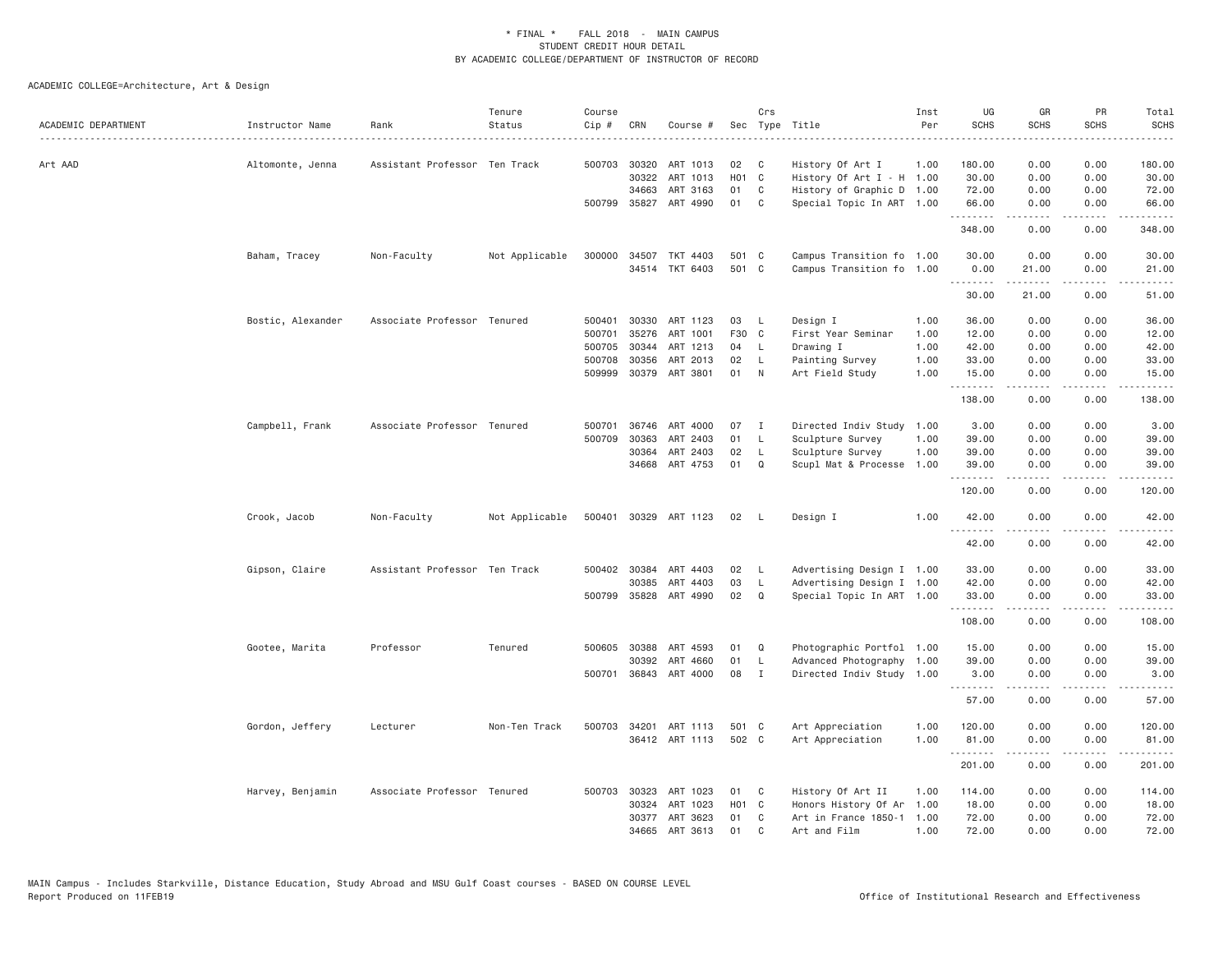| ACADEMIC DEPARTMENT | Instructor Name   | Rank                          | Tenure<br>Status | Course<br>Cip # | CRN          | Course #              |       | Crs            | Sec Type Title            | Inst<br>Per | UG<br><b>SCHS</b> | GR<br><b>SCHS</b>                                                                                                                                            | PR<br><b>SCHS</b>                                                                             | Total<br><b>SCHS</b>   |
|---------------------|-------------------|-------------------------------|------------------|-----------------|--------------|-----------------------|-------|----------------|---------------------------|-------------|-------------------|--------------------------------------------------------------------------------------------------------------------------------------------------------------|-----------------------------------------------------------------------------------------------|------------------------|
|                     |                   |                               |                  |                 |              |                       |       |                |                           |             | .                 | .                                                                                                                                                            |                                                                                               |                        |
|                     |                   |                               |                  |                 |              |                       |       |                |                           |             | 276.00            | 0.00                                                                                                                                                         | 0.00                                                                                          | 276.00                 |
| Art AAD             | Haug, Rowan       | Lecturer                      | Non-Ten Track    | 500401          | 30333        | ART 1123              | 06    | - L            | Design I                  | 1.00        | 42.00             | 0.00                                                                                                                                                         | 0.00                                                                                          | 42.00                  |
|                     |                   |                               |                  |                 | 30338        | ART 1153              | 01    | L              | Three-Dimen Design        | 1.00        | 30.00             | 0.00                                                                                                                                                         | 0.00                                                                                          | 30.00                  |
|                     |                   |                               |                  |                 |              | 30339 ART 1153        | 02    | $\mathsf{L}$   | Three-Dimen Design        | 1.00        | 42.00<br>.        | 0.00<br>$\frac{1}{2} \left( \frac{1}{2} \right) \left( \frac{1}{2} \right) \left( \frac{1}{2} \right) \left( \frac{1}{2} \right) \left( \frac{1}{2} \right)$ | 0.00<br>.                                                                                     | 42.00<br>.             |
|                     |                   |                               |                  |                 |              |                       |       |                |                           |             | 114.00            | 0.00                                                                                                                                                         | 0.00                                                                                          | 114.00                 |
|                     | Haupt, Jeffrey    | Professor                     | Tenured          | 500701          | 30389        | ART 4620              | 01    | Q              | Advanced Studio - Fi 1.00 |             | 40.00             | 0.00                                                                                                                                                         | 0.00                                                                                          | 40.00                  |
|                     |                   |                               |                  |                 | 35823        | ART 4000              | 02    | $\mathbf{I}$   | Directed Indiv Study 1.00 |             | 3.00              | 0.00                                                                                                                                                         | 0.00                                                                                          | 3.00                   |
|                     |                   |                               |                  |                 | 36225        | ART 4000              | 04    | $\mathbf{I}$   | Directed Indiv Study 1.00 |             | 3.00              | 0.00                                                                                                                                                         | 0.00                                                                                          | 3.00                   |
|                     |                   |                               |                  |                 | 36226        | ART 4000              | 05    | $\mathbf I$    | Directed Indiv Study 1.00 |             | 3.00              | 0.00                                                                                                                                                         | 0.00                                                                                          | 3.00                   |
|                     |                   |                               |                  |                 | 37039        | ART 4000              | 11    | $\mathbf I$    | Directed Indiv Study 1.00 |             | 3.00<br>.         | 0.00<br>.                                                                                                                                                    | 0.00<br>$\frac{1}{2} \frac{1}{2} \frac{1}{2} \frac{1}{2} \frac{1}{2} \frac{1}{2} \frac{1}{2}$ | 3.00<br>.              |
|                     |                   |                               |                  |                 |              |                       |       |                |                           |             | 52.00             | 0.00                                                                                                                                                         | 0.00                                                                                          | 52.00                  |
|                     | Hester, Cassie    | Assistant Professor Ten Track |                  |                 | 500402 30382 | ART 4103              | 01    | - L            | Typography I              | 1.00        | 36.00             | 0.00                                                                                                                                                         | 0.00                                                                                          | 36.00                  |
|                     |                   |                               |                  |                 | 30383        | ART 4103              | 02    | - L            | Typography I              | 1.00        | 39.00             | 0.00                                                                                                                                                         | 0.00                                                                                          | 39.00                  |
|                     |                   |                               |                  |                 |              | 34666 ART 4123        | 01    | Q              | Screen Printing for       | 1.00        | 24.00<br>.        | 0.00<br>$- - - - -$                                                                                                                                          | 0.00<br>.                                                                                     | 24.00<br>.             |
|                     |                   |                               |                  |                 |              |                       |       |                |                           |             | 99.00             | 0.00                                                                                                                                                         | 0.00                                                                                          | 99.00                  |
|                     | Hitt, Candace     | Lecturer                      | Non-Ten Track    | 500605          | 30357        | ART 2103              | 01    | C              | Photography Survey        | 1.00        | 42.00             | 0.00                                                                                                                                                         | 0.00                                                                                          | 42.00                  |
|                     |                   |                               |                  |                 | 30358        | ART 2103              | 02    | B              | Photography Survey        | 1.00        | 42.00             | 0.00                                                                                                                                                         | 0.00                                                                                          | 42.00                  |
|                     |                   |                               |                  |                 | 34664        | ART 3243              | 12    | Q              | Intermediate Darkroo      | 1.00        | 24.00             | 0.00                                                                                                                                                         | 0.00                                                                                          | 24.00                  |
|                     |                   |                               |                  |                 |              | 500701 30317 ART 1001 | F02 C |                | First Year Seminar        | 1.00        | 9.00<br>.         | 0.00<br>$- - - - -$                                                                                                                                          | 0.00<br>.                                                                                     | 9.00<br>$- - - - - -$  |
|                     |                   |                               |                  |                 |              |                       |       |                |                           |             | 117.00            | 0.00                                                                                                                                                         | 0.00                                                                                          | 117.00                 |
|                     | Hong, Ming        | Assistant Professor Ten Track |                  | 500705          | 30345        | ART 1213              | 05    | - L            | Drawing I                 | 1.00        | 39.00             | 0.00                                                                                                                                                         | 0.00                                                                                          | 39.00                  |
|                     |                   |                               |                  |                 | 30347        | ART 1213              | 07    | L.             | Drawing I                 | 1.00        | 33.00             | 0.00                                                                                                                                                         | 0.00                                                                                          | 33.00                  |
|                     |                   |                               |                  |                 |              | 30349 ART 1213        | 09    | $\mathsf{L}$   | Drawing I                 | 1.00        | 39.00<br>.        | 0.00<br>$- - - - - -$                                                                                                                                        | 0.00<br>.                                                                                     | 39.00<br>$- - - - - -$ |
|                     |                   |                               |                  |                 |              |                       |       |                |                           |             | 111.00            | 0.00                                                                                                                                                         | 0.00                                                                                          | 111.00                 |
|                     | Hsu, Shih         | Assistant Professor Ten Track |                  | 500401          | 30366        | ART 2803              | 01    | B              | Intro to Computing A 1.00 |             | 42.00             | 0.00                                                                                                                                                         | 0.00                                                                                          | 42.00                  |
|                     |                   |                               |                  |                 | 30369        | ART 2803              | 04    | B              | Intro to Computing A 1.00 |             | 33.00             | 0.00                                                                                                                                                         | 0.00                                                                                          | 33.00                  |
|                     |                   |                               |                  |                 |              | 500409 30398 ART 4883 | 01    | B              | Graphic Design for W 1.00 |             | 33.00<br>.        | 0.00<br>$- - - - -$                                                                                                                                          | 0.00<br>.                                                                                     | 33.00<br><u>.</u>      |
|                     |                   |                               |                  |                 |              |                       |       |                |                           |             | 108.00            | 0.00                                                                                                                                                         | 0.00                                                                                          | 108.00                 |
|                     | Koch, Zachary     | Instructor                    | Non-Ten Track    | 500401          | 30328        | ART 1123              | 01    | - L            | Design I                  | 1.00        | 48.00             | 0.00                                                                                                                                                         | 0.00                                                                                          | 48.00                  |
|                     |                   |                               |                  |                 | 30367        | ART 2803              | 02    | B              | Intro to Computing A 1.00 |             | 45.00             | 0.00                                                                                                                                                         | 0.00                                                                                          | 45.00                  |
|                     |                   |                               |                  |                 | 30368        | ART 2803              | 03    | B              | Intro to Computing A 1.00 |             | 45.00             | 0.00                                                                                                                                                         | 0.00                                                                                          | 45.00                  |
|                     |                   |                               |                  |                 | 36373        | ART 2803              | 05    | $\overline{B}$ | Intro to Computing A 1.00 |             | 39.00<br>.        | 0.00                                                                                                                                                         | 0.00                                                                                          | 39.00                  |
|                     |                   |                               |                  |                 |              |                       |       |                |                           |             | 177.00            | 0.00                                                                                                                                                         | 0.00                                                                                          | 177.00                 |
|                     | Kornreich, Jordan | Lecturer                      | Non-Ten Track    | 500401          | 30334        | ART 1123              | 07    | - L            | Design I                  | 1.00        | 42.00             | 0.00                                                                                                                                                         | 0.00                                                                                          | 42.00                  |
|                     |                   |                               |                  | 500703          | 30325        | ART 1113              | 01    | C              | Art Appreciation          | 1.00        | 489.00            | 0.00                                                                                                                                                         | 0.00                                                                                          | 489.00                 |
|                     |                   |                               |                  |                 | 30327        | ART 1113              | H01 C |                | Honors Art Appreciat 1.00 |             | 108.00            | 0.00                                                                                                                                                         | 0.00                                                                                          | 108.00                 |
|                     |                   |                               |                  | 500705          | 30343        | ART 1213              | 03    | <b>L</b>       | Drawing I                 | 1.00        | 42.00             | 0.00                                                                                                                                                         | 0.00                                                                                          | 42.00                  |
|                     |                   |                               |                  |                 | 34662        | ART 1213              | 12    | $\perp$        | Drawing I                 | 1.00        | 39,00             | 0.00                                                                                                                                                         | 0.00                                                                                          | 39.00                  |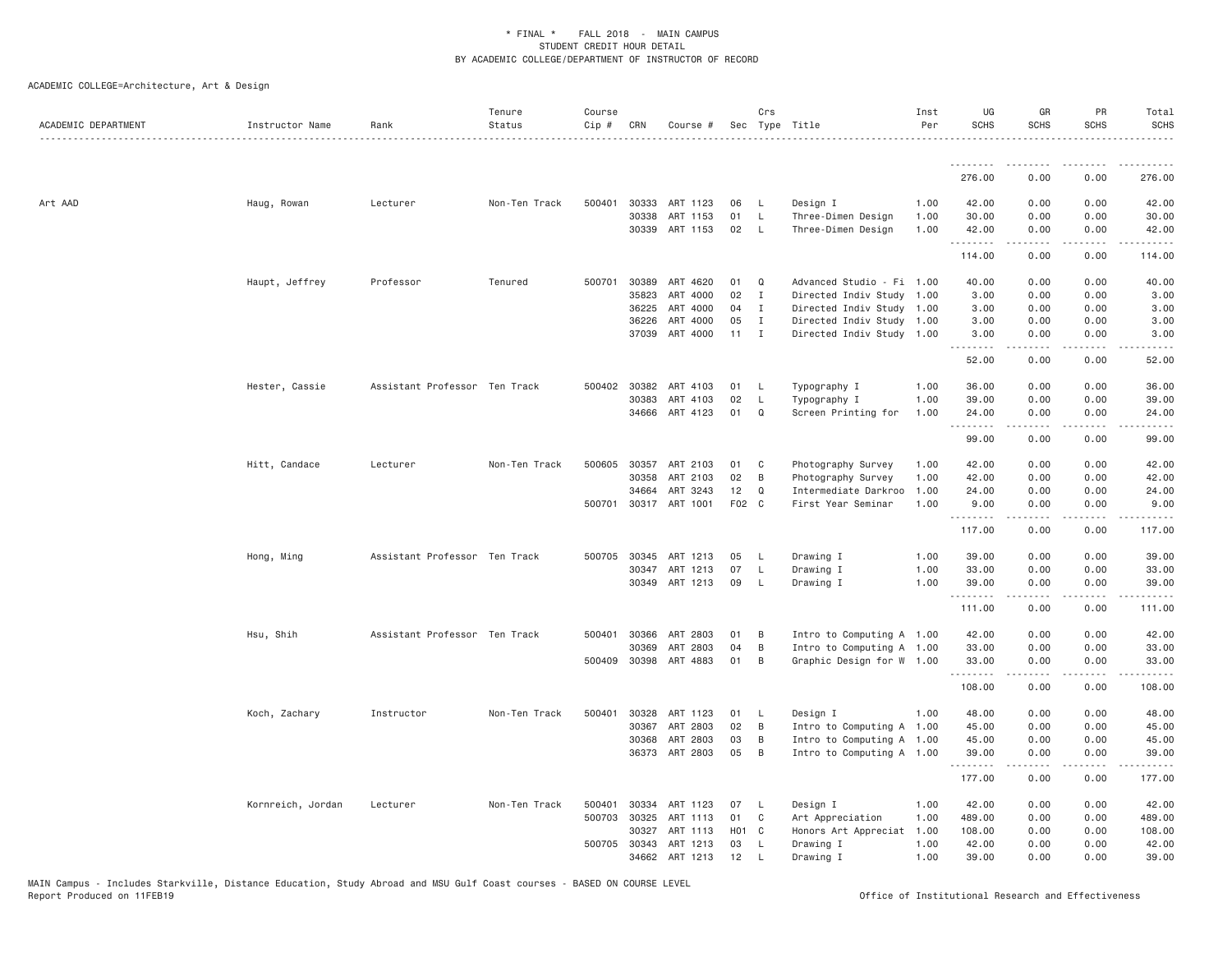| ACADEMIC DEPARTMENT | Instructor Name  | Rank                          | Tenure<br>Status | Course<br>Cip # | CRN          | Course #              |       | Crs          | Sec Type Title            | Inst<br>Per | UG<br><b>SCHS</b> | GR<br><b>SCHS</b>                   | PR<br>SCHS                                  | Total<br><b>SCHS</b>                                                                                                                                          |
|---------------------|------------------|-------------------------------|------------------|-----------------|--------------|-----------------------|-------|--------------|---------------------------|-------------|-------------------|-------------------------------------|---------------------------------------------|---------------------------------------------------------------------------------------------------------------------------------------------------------------|
|                     |                  |                               |                  |                 |              |                       |       |              |                           |             | .                 |                                     |                                             |                                                                                                                                                               |
|                     |                  |                               |                  |                 |              |                       |       |              |                           |             | 720.00            | 0.00                                | 0.00                                        | 720.00                                                                                                                                                        |
| Art AAD             | Long, Robert     | Professor                     | Tenured          |                 | 500701 37037 | ART 4000              | 10    | $\mathbf{I}$ | Directed Indiv Study 1.00 |             | 3.00              | 0.00                                | 0.00                                        | 3.00                                                                                                                                                          |
|                     |                  |                               |                  |                 | 500711 30365 | ART 2503              | 01    | $\mathsf{L}$ | Ceramic Art Survey        | 1.00        | 36.00             | 0.00                                | 0.00                                        | 36.00                                                                                                                                                         |
|                     |                  |                               |                  |                 |              | 30391 ART 4650        | 01    | $\mathsf{L}$ | Advanced Studio-Cera      | 1.00        | 45.00<br>.        | 0.00<br>.                           | 0.00<br>.                                   | 45.00<br>.                                                                                                                                                    |
|                     |                  |                               |                  |                 |              |                       |       |              |                           |             | 84.00             | 0.00                                | 0.00                                        | 84.00                                                                                                                                                         |
|                     | Martin, Gregory  | Assistant Professor Ten Track |                  |                 | 500705 30342 | ART 1213              | 02    | L            | Drawing I                 | 1.00        | 36.00             | 0.00                                | 0.00                                        | 36.00                                                                                                                                                         |
|                     |                  |                               |                  |                 | 30348        | ART 1213              | 08    | $\mathsf{L}$ | Drawing I                 | 1.00        | 27.00             | 0.00                                | 0.00                                        | 27.00                                                                                                                                                         |
|                     |                  |                               |                  |                 |              | 30359 ART 2213        | 02    | $\mathsf{L}$ | Life Drawing I            | 1.00        | 42.00<br>.        | 0.00<br>.                           | 0.00<br>$\omega$ $\omega$ $\omega$ $\omega$ | 42.00<br>.                                                                                                                                                    |
|                     |                  |                               |                  |                 |              |                       |       |              |                           |             | 105.00            | 0.00                                | 0.00                                        | 105.00                                                                                                                                                        |
|                     | McCourt, Timothy | Professor                     | Tenured          |                 | 500401 30331 | ART 1123              | 04    | L            | Design I                  | 1.00        | 42.00             | 0.00                                | 0.00                                        | 42.00                                                                                                                                                         |
|                     |                  |                               |                  |                 | 30336        | ART 1133              | 01    | L            | Design II                 | 1.00        | 39.00             | 0.00                                | 0.00                                        | 39.00                                                                                                                                                         |
|                     |                  |                               |                  |                 |              | 500708 30371 ART 3033 | 01    | L            | Non-Representational      | 1.00        | 39.00<br>.        | 0.00                                | 0.00                                        | 39.00                                                                                                                                                         |
|                     |                  |                               |                  |                 |              |                       |       |              |                           |             | 120.00            | 0.00                                | 0.00                                        | 120.00                                                                                                                                                        |
|                     | McElfish, Aaron  | Non-Faculty                   | Not Applicable   | 500401          | 34661        | ART 1123              | 08    | L            | Design I                  | 1.00        | 42.00             | 0.00                                | 0.00                                        | 42.00                                                                                                                                                         |
|                     |                  |                               |                  | 500701          | 35687        | ART 4000              | 01    | $\mathbf I$  | Directed Indiv Study      | 1.00        | 3.00              | 0.00                                | 0.00                                        | 3.00                                                                                                                                                          |
|                     |                  |                               |                  | 500705          | 30341        | ART 1213              | 01    | L            | Drawing I                 | 1.00        | 42.00             | 0.00                                | 0.00                                        | 42.00                                                                                                                                                         |
|                     |                  |                               |                  |                 | 30350        | ART 1213              | 10    | <b>L</b>     | Drawing I                 | 1.00        | 30.00<br>.        | 0.00                                | 0.00<br>$\sim$ $\sim$ $\sim$                | 30.00<br>المستبدا                                                                                                                                             |
|                     |                  |                               |                  |                 |              |                       |       |              |                           |             | 117.00            | 0.00                                | 0.00                                        | 117.00                                                                                                                                                        |
|                     | Mixon, Jamie     | Professor                     | Tenured          |                 | 500409 30375 | ART 3313              | 01    | L.           | Graphic Art Des I         | 1.00        | 39.00             | 0.00                                | 0.00                                        | 39.00                                                                                                                                                         |
|                     |                  |                               |                  |                 | 30376        | ART 3313              | 02    | $\mathsf{L}$ | Graphic Art Des I         | 1.00        | 42.00             | 0.00                                | 0.00                                        | 42.00                                                                                                                                                         |
|                     |                  |                               |                  |                 |              | 30386 ART 4523        | 01    | L            | Graphic Art Intern        | 1.00        | 45.00<br>.        | 0.00<br>.                           | 0.00<br>.                                   | 45.00<br>.                                                                                                                                                    |
|                     |                  |                               |                  |                 |              |                       |       |              |                           |             | 126.00            | 0.00                                | 0.00                                        | 126.00                                                                                                                                                        |
|                     | Morzuch, Joseph  | Assistant Professor Ten Track |                  | 500401          | 30332        | ART 1123              | 05    | L            | Design I                  | 1.00        | 45.00             | 0.00                                | 0.00                                        | 45.00                                                                                                                                                         |
|                     |                  |                               |                  | 500705          | 30351        | ART 1213              | 11    | <b>L</b>     | Drawing I                 | 1.00        | 39.00             | 0.00                                | 0.00                                        | 39.00                                                                                                                                                         |
|                     |                  |                               |                  | 500708          |              | 30355 ART 2013        | 01    | <b>L</b>     | Painting Survey           | 1.00        | 42.00<br>.        | 0.00<br>.                           | 0.00<br>$\frac{1}{2}$                       | 42.00<br>$\frac{1}{2} \left( \frac{1}{2} \right) \left( \frac{1}{2} \right) \left( \frac{1}{2} \right) \left( \frac{1}{2} \right) \left( \frac{1}{2} \right)$ |
|                     |                  |                               |                  |                 |              |                       |       |              |                           |             | 126.00            | 0.00                                | 0.00                                        | 126.00                                                                                                                                                        |
|                     | Neuenfeldt, Lori | Instructor                    | Non-Ten Track    |                 | 500703 30319 | ART 1013              | 01    | C            | History Of Art I          | 1.00        | 216.00            | 0.00                                | 0.00                                        | 216.00                                                                                                                                                        |
|                     |                  |                               |                  |                 | 36624        | ART 1013              | H02 C |              | History Of Art I Hon      | 1.00        | 24.00             | 0.00                                | 0.00                                        | 24.00                                                                                                                                                         |
|                     |                  |                               |                  | 500799          | 30381        | ART 4083              | 01    | S            | Senior Research           | 1.00        | 42.00<br>.        | 0.00                                | 0.00                                        | 42.00                                                                                                                                                         |
|                     |                  |                               |                  |                 |              |                       |       |              |                           |             | 282.00            | 0.00                                | 0.00                                        | 282.00                                                                                                                                                        |
|                     | Ngoh, Soon       | Professor                     | Tenured          |                 | 500705 30354 | ART 1223              | 02    | L            | Drawing II                | 1.00        | 12.00             | 0.00                                | 0.00                                        | 12.00                                                                                                                                                         |
|                     |                  |                               |                  |                 | 30360        | ART 2233              | 01    | L            | Drawing III               | 1.00        | 33.00             | 0.00                                | 0.00                                        | 33.00                                                                                                                                                         |
|                     |                  |                               |                  |                 | 500799 35468 | ART 7000              | 01    | $\mathbf I$  | Directed Indiv Study      | 1.00        | 0.00<br>.         | 1.00<br>$\sim$ $\sim$ $\sim$ $\sim$ | 0.00<br>.                                   | 1.00<br>المتماما                                                                                                                                              |
|                     |                  |                               |                  |                 |              |                       |       |              |                           |             | 45.00             | 1.00                                | 0.00                                        | 46.00                                                                                                                                                         |
|                     | Powney, Jeralyn  | Associate Professor Ten Track |                  | 500409          | 30390        | ART 4640              | 01    | -L           | Adv Studio - Graphic 1.00 |             | 33.00             | 0.00                                | 0.00                                        | 33.00                                                                                                                                                         |
|                     |                  |                               |                  |                 |              | 34667 ART 4143        | 01    | Q            | Letterpress for Desi 1.00 |             | 33.00             | 0.00                                | 0.00                                        | 33.00                                                                                                                                                         |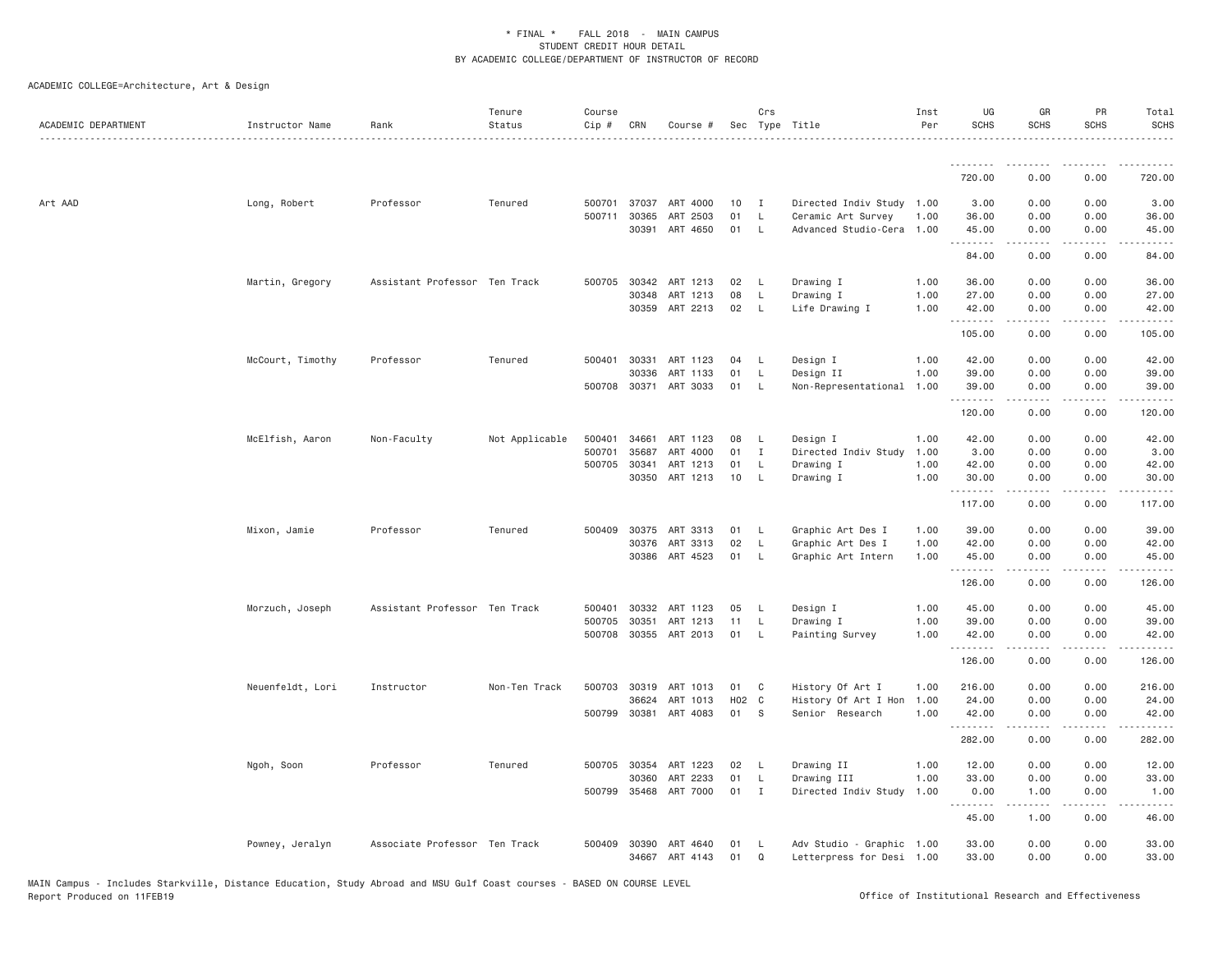| ACADEMIC DEPARTMENT                   | Instructor Name  | Rank                          | Tenure<br>Status | Course<br>Cip #  | CRN            | Course #                      |            | Crs<br>Sec Type Title |                                                        | Inst<br>Per  | UG<br><b>SCHS</b>                          | GR<br><b>SCHS</b>         | <b>PR</b><br><b>SCHS</b> | Total<br>SCHS           |
|---------------------------------------|------------------|-------------------------------|------------------|------------------|----------------|-------------------------------|------------|-----------------------|--------------------------------------------------------|--------------|--------------------------------------------|---------------------------|--------------------------|-------------------------|
| Art AAD                               | Powney, Jeralyn  | Associate Professor Ten Track |                  | 500701<br>500710 | 36977<br>30380 | ART 4000<br>ART 3913          | 09<br>01 Q |                       | Directed Indiv Study 1.00<br>Intro to Print Produ 1.00 |              | 3.00<br>30.00<br>---------                 | 0.00<br>0.00<br>--------- | 0.00<br>0.00<br>.        | 3.00<br>30,00<br>.      |
|                                       |                  |                               |                  |                  |                |                               |            |                       |                                                        |              | 99.00                                      | 0.00                      | 0.00                     | 99.00                   |
|                                       | Seckinger, Linda | Professor                     | Tenured          | 500710           | 30361          | ART<br>2303<br>30362 ART 2303 | 01<br>02 L |                       | Printmaking Survey<br>Printmaking Survey               | 1.00<br>1.00 | 33.00<br>30.00<br>- - - - - - - -<br>63,00 | 0.00<br>0.00<br>0.00      | 0.00<br>0.00<br>0.00     | 33.00<br>30.00<br>63.00 |
| ===================================== |                  |                               |                  |                  |                |                               |            |                       |                                                        |              | $=$ = = = = = = =                          | :=======                  | $=$ = = = = = = =        | =========               |
| Art AAD                               |                  |                               |                  |                  |                |                               |            |                       |                                                        |              | 3985,00                                    | 22,00                     | 0.00                     | 4007.00                 |
| ====================================  |                  |                               |                  |                  |                |                               |            |                       |                                                        |              |                                            | $=$ = = = = = = =         |                          | $=$ ==========          |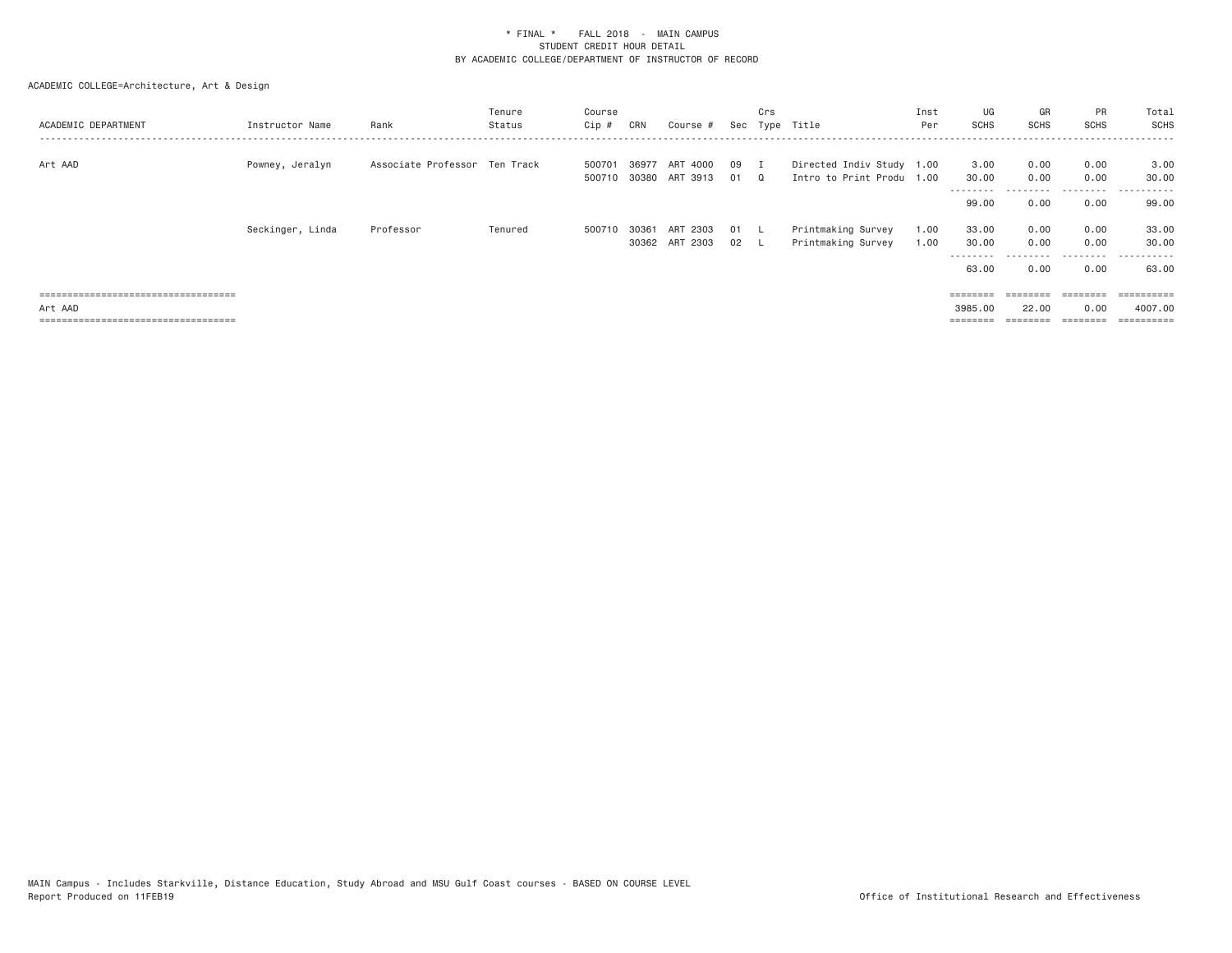| ACADEMIC DEPARTMENT                                                                                          | Instructor Name   | Rank                                               | Tenure<br>Status | Course<br>Cip #  | CRN            | Course #                   |          | Crs            | Sec Type Title                                         | Inst<br>Per | UG<br><b>SCHS</b>                       | GR<br><b>SCHS</b>             | PR<br><b>SCHS</b>                                                                           | Total<br><b>SCHS</b>                  |
|--------------------------------------------------------------------------------------------------------------|-------------------|----------------------------------------------------|------------------|------------------|----------------|----------------------------|----------|----------------|--------------------------------------------------------|-------------|-----------------------------------------|-------------------------------|---------------------------------------------------------------------------------------------|---------------------------------------|
| Building Construction Science                                                                                | Ford, George      | Professor                                          | Tenured          | 522001           |                | 30469 BCS 3116             | 01       | $\Omega$       | Building Constructio 0.33                              |             | 55.44                                   | 0.00                          | 0.00                                                                                        | 55.44                                 |
|                                                                                                              |                   |                                                    |                  |                  |                |                            |          |                |                                                        |             | 55.44                                   | 0.00                          | 0.00                                                                                        | 55.44                                 |
|                                                                                                              | Herrmann, Michele | Assistant Professor Ten Track                      |                  | 522001           | 30473          | BCS 4116<br>30474 BCS 4222 | 01<br>01 | $\Omega$<br>C. | Build Construct Stud 1.00<br>Pro Comm and Practic 1.00 |             | 84.00<br>58.00                          | 0.00<br>0.00                  | 0.00<br>0.00                                                                                | 84.00<br>58.00                        |
|                                                                                                              |                   |                                                    |                  |                  |                |                            |          |                |                                                        |             | --------<br>142.00                      | 0.00                          | $- - - -$<br>0.00                                                                           | 142.00                                |
|                                                                                                              | Kemp, Edward      | Lecturer                                           | Non-Ten Track    | 522001           |                | 30470 BCS 3213             | 01       | - C            | Electrical Systems                                     | 1.00        | 81.00<br>--------                       | 0.00                          | 0.00                                                                                        | 81.00                                 |
|                                                                                                              |                   |                                                    |                  |                  |                |                            |          |                |                                                        |             | 81.00                                   | 0.00                          | 0.00                                                                                        | 81.00                                 |
|                                                                                                              | Rokooei, Saeed    | Assistant Professor Ten Track                      |                  | 460412<br>522001 | 30468<br>30469 | BCS 3006<br>BCS 3116       | 01<br>01 | - E<br>Q       | Construction Interns 1.00<br>Building Constructio 0.67 |             | 24,00<br>112.56<br>- - - - - - - -      | 0.00<br>0.00                  | 0.00<br>0.00<br>-----                                                                       | 24.00<br>112.56<br>.                  |
|                                                                                                              |                   |                                                    |                  |                  |                |                            |          |                |                                                        |             | 136.56                                  | 0.00                          | 0.00                                                                                        | 136.56                                |
|                                                                                                              |                   | Shojaei Kol Kachi, A Assistant Professor Ten Track |                  | 522001           |                | 36742 BCS 4116             | 02       | $\Omega$       | Build Construct Stud 1.00                              |             | 90.00                                   | 0.00                          | 0.00                                                                                        | 90,00                                 |
|                                                                                                              |                   |                                                    |                  |                  |                |                            |          |                |                                                        |             | 90.00                                   | 0.00                          | . <u>. .</u><br>0.00                                                                        | 90.00                                 |
| ===================================<br>Building Construction Science<br>==================================== |                   |                                                    |                  |                  |                |                            |          |                |                                                        |             | $=$ = = = = = = =<br>505.00<br>======== | ---------<br>0.00<br>======== | $\qquad \qquad \equiv \equiv \equiv \equiv \equiv \equiv \equiv \equiv$<br>0.00<br>======== | $=$ ==========<br>505,00<br>EEEEEEEEE |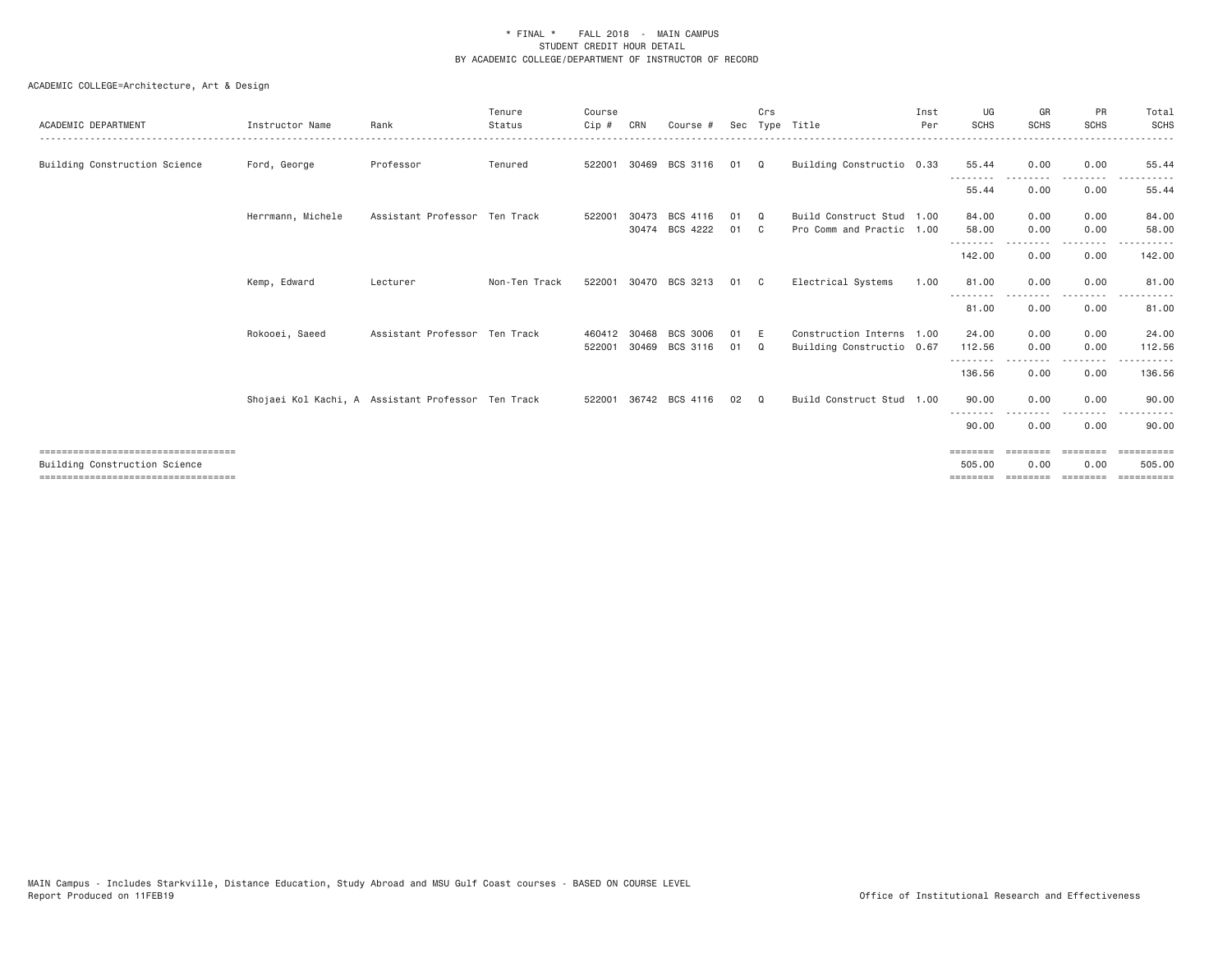ACADEMIC COLLEGE=Architecture, Art & Design

| ACADEMIC DEPARTMENT                                   | Instructor Name   | Rank<br>.                                              | Tenure<br>Status | Course<br>Cip # | CRN          | Course #             |       | Crs            | Sec Type Title            | Inst<br>Per | UG<br><b>SCHS</b>   | GR<br><b>SCHS</b>                                                                                                                                            | PR<br><b>SCHS</b>                                                                                                        | Total<br><b>SCHS</b>                                                                                                                                                            |
|-------------------------------------------------------|-------------------|--------------------------------------------------------|------------------|-----------------|--------------|----------------------|-------|----------------|---------------------------|-------------|---------------------|--------------------------------------------------------------------------------------------------------------------------------------------------------------|--------------------------------------------------------------------------------------------------------------------------|---------------------------------------------------------------------------------------------------------------------------------------------------------------------------------|
| Interior Design                                       | Bateman, Margaret | Lecturer                                               | Non-Ten Track    | 040501          | 34624        | ID 4662              | 01    | C              | Professional Practic 0.95 |             | 41.80               | 0.00                                                                                                                                                         | 0.00                                                                                                                     | 41.80                                                                                                                                                                           |
|                                                       |                   |                                                        |                  | 500408          |              | 32716 ID 2614        | 01    | $\overline{B}$ | ID Studio II              | 0.95        | 83.60<br>.          | 0.00<br>.                                                                                                                                                    | 0.00<br>.                                                                                                                | 83.60<br>.                                                                                                                                                                      |
|                                                       |                   |                                                        |                  |                 |              |                      |       |                |                           |             | 125.40              | 0.00                                                                                                                                                         | 0.00                                                                                                                     | 125.40                                                                                                                                                                          |
|                                                       | Carroll, Robin    | Instructor                                             | Non-Ten Track    | 040501          | 32726        | ID 3663              | 01    | C              | Color & Lighting for 1.00 |             | 45.00               | 0.00                                                                                                                                                         | 0.00                                                                                                                     | 45.00                                                                                                                                                                           |
|                                                       |                   |                                                        |                  |                 | 32727        | ID 3663              | 02    | $\mathbf{C}$   | Color & Lighting for 1.00 |             | 45.00               | 0.00                                                                                                                                                         | 0.00                                                                                                                     | 45.00                                                                                                                                                                           |
|                                                       |                   |                                                        |                  | 190601          | 32704        | HS 3673              | 01    | C              | Envir For Sp Needs        | 1.00        | 6.00                | 0.00                                                                                                                                                         | 0.00                                                                                                                     | 6.00                                                                                                                                                                            |
|                                                       |                   |                                                        |                  |                 | 32705        | HS 3673              | 02    | C              | Envir For Sp Needs        | 1.00        | 6.00                | 0.00                                                                                                                                                         | 0.00                                                                                                                     | 6.00                                                                                                                                                                            |
|                                                       |                   |                                                        |                  |                 | 32728        | ID 3673              | 01    | C              | Environments for Spe 1.00 |             | 81.00               | 0.00                                                                                                                                                         | 0.00                                                                                                                     | 81.00                                                                                                                                                                           |
|                                                       |                   |                                                        |                  |                 | 32729        | ID 3673              | 02    | $\overline{C}$ | Environments for Spe 1.00 |             | 66.00               | 0.00                                                                                                                                                         | 0.00                                                                                                                     | 66.00                                                                                                                                                                           |
|                                                       |                   |                                                        |                  |                 | 34417        | HS 3673              | 501 C |                | Envir For Sp Needs        | 1.00        | 15.00               | 0.00                                                                                                                                                         | 0.00                                                                                                                     | 15.00                                                                                                                                                                           |
|                                                       |                   |                                                        |                  |                 | 34418        | ID 3673              | 501 C |                | Environments for Spe      | 1.00        | 36.00               | 0.00                                                                                                                                                         | 0.00                                                                                                                     | 36.00                                                                                                                                                                           |
|                                                       |                   |                                                        |                  |                 |              | 190699 35997 ID 4000 | 01 I  |                | Directed Individual       | 1.00        | 2.00<br>.           | 0.00<br>$\frac{1}{2} \left( \frac{1}{2} \right) \left( \frac{1}{2} \right) \left( \frac{1}{2} \right) \left( \frac{1}{2} \right) \left( \frac{1}{2} \right)$ | 0.00<br>.                                                                                                                | 2.00<br>.                                                                                                                                                                       |
|                                                       |                   |                                                        |                  |                 |              |                      |       |                |                           |             | 302.00              | 0.00                                                                                                                                                         | 0.00                                                                                                                     | 302.00                                                                                                                                                                          |
|                                                       | Chaney, Anna      | Lecturer                                               | Non-Ten Track    | 190601          |              | 32733 ID 4693        | 01    | B              | Furniture Design          | 1.00        | 48.00<br>.          | 0.00<br>.                                                                                                                                                    | 0.00<br>$\sim$ $\sim$ $\sim$ $\sim$                                                                                      | 48.00                                                                                                                                                                           |
|                                                       |                   |                                                        |                  |                 |              |                      |       |                |                           |             | 48.00               | 0.00                                                                                                                                                         | 0.00                                                                                                                     | 48.00                                                                                                                                                                           |
|                                                       | Crumpton, Amy     | Associate Professor Tenured                            |                  | 040501          | 34624        | ID 4662              | 01    | C              | Professional Practic 0.05 |             | 2.20                | 0.00                                                                                                                                                         | 0.00                                                                                                                     | 2.20                                                                                                                                                                            |
|                                                       |                   |                                                        |                  | 500408          | 32713        | ID 1683              | 01    | C              | Interior Design Grap 1.00 |             | 57.00               | 0.00                                                                                                                                                         | 0.00                                                                                                                     | 57.00                                                                                                                                                                           |
|                                                       |                   |                                                        |                  |                 |              | 32714 ID 1683        | 02    | C              | Interior Design Grap 1.00 |             | 72.00               | 0.00                                                                                                                                                         | 0.00                                                                                                                     | 72.00                                                                                                                                                                           |
|                                                       |                   |                                                        |                  |                 |              | 32715 ID 1683        | 03    | $\overline{C}$ | Interior Design Grap 1.00 |             | 57.00<br>.          | 0.00                                                                                                                                                         | 0.00                                                                                                                     | 57.00                                                                                                                                                                           |
|                                                       |                   |                                                        |                  |                 |              |                      |       |                |                           |             | 188.20              | $\frac{1}{2} \left( \frac{1}{2} \right) \left( \frac{1}{2} \right) \left( \frac{1}{2} \right) \left( \frac{1}{2} \right) \left( \frac{1}{2} \right)$<br>0.00 | .<br>0.00                                                                                                                | .<br>188.20                                                                                                                                                                     |
|                                                       | Fulton, Glen      | Assistant Professor Ten Track                          |                  | 040501          | 32719        | ID 2664              | 01    | B              | Textiles for Interio 1.00 |             | 80.00               | 0.00                                                                                                                                                         | 0.00                                                                                                                     | 80.00                                                                                                                                                                           |
|                                                       |                   |                                                        |                  |                 | 32720        | ID 2664              | 02    | $\overline{B}$ | Textiles for Interio 1.00 |             | 80,00               | 0.00                                                                                                                                                         | 0.00                                                                                                                     | 80.00                                                                                                                                                                           |
|                                                       |                   |                                                        |                  |                 | 34625        | ID 2403              | 01    | C              | Intro to Historic Pr 1.00 |             | 126.00              | 0.00                                                                                                                                                         | 0.00                                                                                                                     | 126.00                                                                                                                                                                          |
|                                                       |                   |                                                        |                  |                 | 190699 36701 | ID 4000              | 02    | $\mathbf{I}$   | Directed Individual       | 1.00        | 4.00                | 0.00                                                                                                                                                         | 0.00                                                                                                                     | 4.00                                                                                                                                                                            |
|                                                       |                   |                                                        |                  |                 |              |                      |       |                |                           |             | .<br>290.00         | $\frac{1}{2} \left( \frac{1}{2} \right) \left( \frac{1}{2} \right) \left( \frac{1}{2} \right) \left( \frac{1}{2} \right) \left( \frac{1}{2} \right)$<br>0.00 | .<br>0.00                                                                                                                | 290.00                                                                                                                                                                          |
|                                                       | Miller, Beth      | Professor                                              | Tenured          |                 | 040501 32725 | ID 3643              | 01    | C              | History of Interiors 1.00 |             | 135.00              | 0.00                                                                                                                                                         | 0.00                                                                                                                     | 135.00                                                                                                                                                                          |
|                                                       |                   |                                                        |                  |                 |              | 32732 ID 4661        | 01    | C <sub>1</sub> | Senior Portfolio Pro 1.00 |             | 24.00               | 0.00                                                                                                                                                         | 0.00                                                                                                                     | 24.00                                                                                                                                                                           |
|                                                       |                   |                                                        |                  |                 |              |                      |       |                |                           |             | .<br>159.00         | 0.00                                                                                                                                                         | 0.00                                                                                                                     | 159.00                                                                                                                                                                          |
|                                                       | Miller, Lyndsey   | Associate Professor Ten Track                          |                  |                 |              | 040501 32718 ID 2633 | 01    | C              | Int Mat, Treat & Res 1.00 |             | 90.00               | 0.00                                                                                                                                                         | 0.00                                                                                                                     | 90.00                                                                                                                                                                           |
|                                                       |                   |                                                        |                  |                 |              | 500408 32731 ID 4644 | 02    | $\overline{B}$ | Interior Design Stud 1.00 |             | 88.00               | 0.00                                                                                                                                                         | 0.00                                                                                                                     | 88.00                                                                                                                                                                           |
|                                                       |                   |                                                        |                  |                 |              |                      |       |                |                           |             | .                   | $\frac{1}{2} \left( \frac{1}{2} \right) \left( \frac{1}{2} \right) \left( \frac{1}{2} \right) \left( \frac{1}{2} \right) \left( \frac{1}{2} \right)$         | 22222                                                                                                                    | $\frac{1}{2} \left( \frac{1}{2} \right) \left( \frac{1}{2} \right) \left( \frac{1}{2} \right) \left( \frac{1}{2} \right) \left( \frac{1}{2} \right) \left( \frac{1}{2} \right)$ |
|                                                       |                   |                                                        |                  |                 |              |                      |       |                |                           |             | 178.00              | 0.00                                                                                                                                                         | 0.00                                                                                                                     | 178.00                                                                                                                                                                          |
|                                                       |                   | Studdard Hughes, Lau Visiting Assist Pro Non-Ten Track |                  |                 | 500408 32716 | ID 2614              | 01    | B              | ID Studio II              | 0.05        | 4.40                | 0.00                                                                                                                                                         | 0.00                                                                                                                     | 4.40                                                                                                                                                                            |
|                                                       |                   |                                                        |                  |                 | 32723        | ID 3614              | 01    | B              | Interior Design Stud      | 1.00        | 64.00               | 0.00                                                                                                                                                         | 0.00                                                                                                                     | 64.00                                                                                                                                                                           |
|                                                       |                   |                                                        |                  |                 |              | 32724 ID 3614        | 02    | B              | Interior Design Stud 1.00 |             | 60.00<br>.          | 0.00                                                                                                                                                         | 0.00<br>$\sim$ $\sim$ $\sim$ $\sim$                                                                                      | 60.00<br>.                                                                                                                                                                      |
|                                                       |                   |                                                        |                  |                 |              |                      |       |                |                           |             | 128.40              | 0.00                                                                                                                                                         | 0.00                                                                                                                     | 128.40                                                                                                                                                                          |
| ----------------------------------<br>Interior Design |                   |                                                        |                  |                 |              |                      |       |                |                           |             | ========<br>1419.00 | $=$ =======<br>0.00                                                                                                                                          | $\begin{aligned} \mathcal{L} &= \mathcal{L} \mathcal{L} = \mathcal{L} = \mathcal{L} = \mathcal{L} \end{aligned}$<br>0.00 | ==========<br>1419.00                                                                                                                                                           |
| ----------------------------------                    |                   |                                                        |                  |                 |              |                      |       |                |                           |             | ========            |                                                                                                                                                              | ======== ========                                                                                                        |                                                                                                                                                                                 |

MAIN Campus - Includes Starkville, Distance Education, Study Abroad and MSU Gulf Coast courses - BASED ON COURSE LEVEL<br>Report Produced on 11FEB19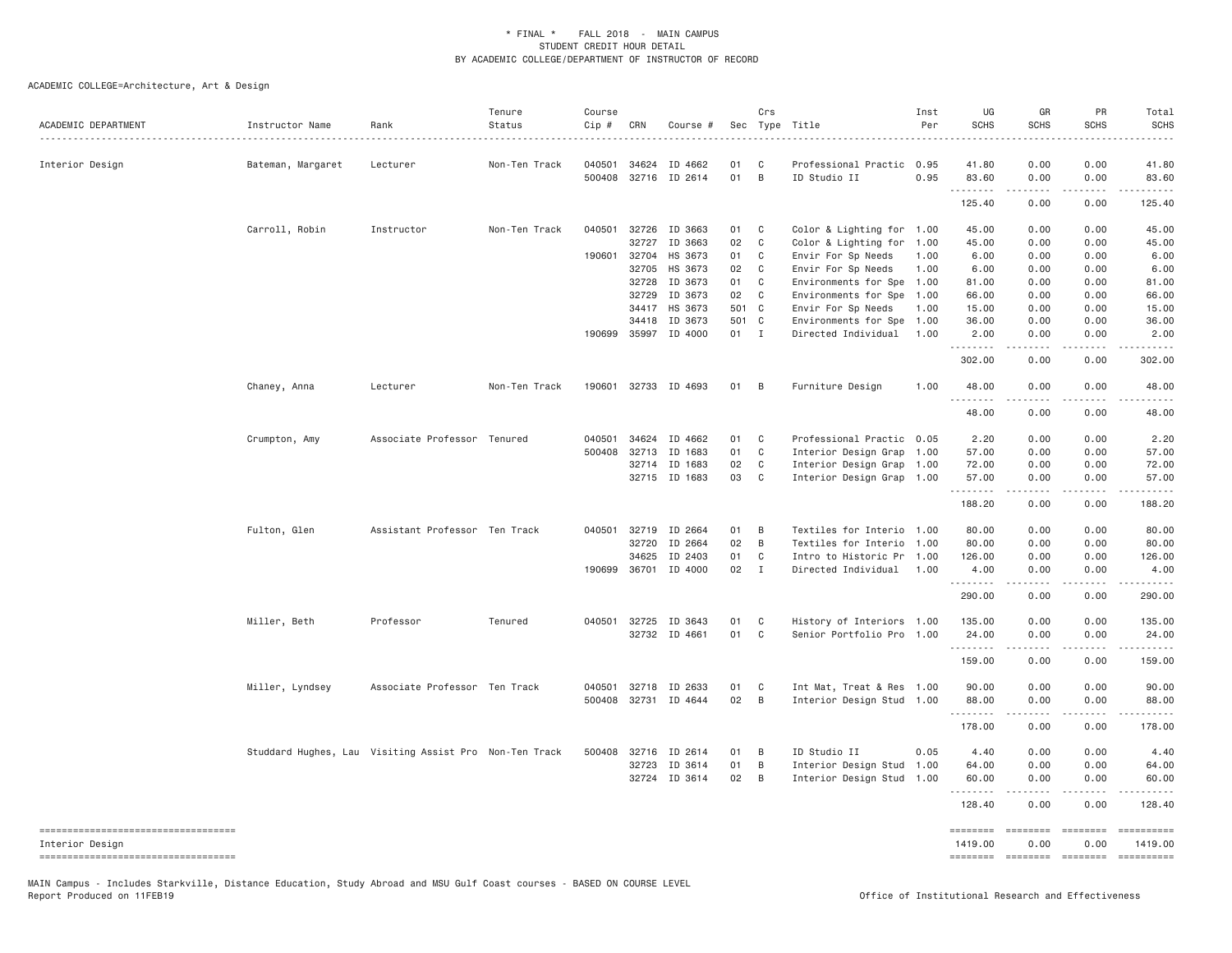| ACADEMIC DEPARTMENT    | Instructor Name     | Rank                              | Tenure<br>Status | Course<br>Cip # | CRN            | Course #              |          | Crs               | Sec Type Title                               | Inst<br>Per  | UG<br><b>SCHS</b> | GR<br><b>SCHS</b>   | PR<br><b>SCHS</b> | Total<br><b>SCHS</b>                                                                                                                                                                    |
|------------------------|---------------------|-----------------------------------|------------------|-----------------|----------------|-----------------------|----------|-------------------|----------------------------------------------|--------------|-------------------|---------------------|-------------------|-----------------------------------------------------------------------------------------------------------------------------------------------------------------------------------------|
| School of Architecture | Berk, Michael       | Professor                         | Tenured          |                 |                | 040201 30294 ARC 3536 | 01       | <b>B</b>          | Arch Design III-A                            | 0.99         | 118.80<br>.       | 0.00                | 0.00              | 118.80<br>$- - - - -$                                                                                                                                                                   |
|                        |                     |                                   |                  |                 |                |                       |          |                   |                                              |              | 118.80            | 0.00                | 0.00              | 118.80                                                                                                                                                                                  |
|                        | Callender, Jassen   | Associate Professor Tenured       |                  |                 | 040201 30309   | ARC 5576              | 01       | B                 | Arch Design V-A                              | 0.99         | 118.80            | 0.00                | 0.00              | 118.80                                                                                                                                                                                  |
|                        |                     |                                   |                  |                 |                | 30311 ARC 5623        | 01       | C                 | Urban Design Studies                         | 1.00         | 102.00<br>.       | 0.00<br>-----       | 0.00<br>.         | 102.00<br>$\sim$ $\sim$ $\sim$ $\sim$ $\sim$                                                                                                                                            |
|                        |                     |                                   |                  |                 |                |                       |          |                   |                                              |              | 220.80            | 0.00                | 0.00              | 220.80                                                                                                                                                                                  |
|                        | Carson, Foster      | Clinical Assist Pro Non-Ten Track |                  |                 | 522001 30463   | BCS 1116              | 01       | Q                 | Build Construct Stud 0.50                    |              | 66.00             | 0.00                | 0.00              | 66.00                                                                                                                                                                                   |
|                        |                     |                                   |                  |                 | 30464          | BCS 1116              | 02       | Q                 | Build Construct Stud                         | 0.50         | 45.00             | 0.00                | 0.00              | 45.00                                                                                                                                                                                   |
|                        |                     |                                   |                  |                 |                |                       |          |                   |                                              |              | .<br>111.00       | 0.00                | .<br>0.00         | .<br>111.00                                                                                                                                                                             |
|                        | Chenoweth, Richard  | Visiting Assist Pro Non-Ten Track |                  | 040201          | 30290          | ARC 2536              | 03       | B                 | Arch Design II-A                             | 0.99         | 83.16             | 0.00                | 0.00              | 83.16                                                                                                                                                                                   |
|                        |                     |                                   |                  |                 |                | 30293 ARC 3313        | 01       | C <sub>1</sub>    | History Of Arch II                           | 1.00         | 162.00<br>.       | 0.00<br>$- - - - -$ | 0.00<br>.         | 162.00<br>.                                                                                                                                                                             |
|                        |                     |                                   |                  |                 |                |                       |          |                   |                                              |              | 245.16            | 0.00                | 0.00              | 245.16                                                                                                                                                                                  |
|                        | Esenwein, Frederick | Assistant Professor Ten Track     |                  | 040201          | 30300          | ARC 4313              | 01       | C                 | Architectural Theory                         | 1.00         | 87.00             | 0.00                | 0.00              | 87.00                                                                                                                                                                                   |
|                        |                     |                                   |                  |                 | 30302          | ARC 4536              | 01       | B                 | Arch Design IV-A                             | 1.00         | 102.00<br>.       | 0.00<br>.           | 0.00<br>.         | 102.00<br>$- - - - - -$                                                                                                                                                                 |
|                        |                     |                                   |                  |                 |                |                       |          |                   |                                              |              | 189.00            | 0.00                | 0.00              | 189.00                                                                                                                                                                                  |
|                        | Gines, Jacob        | Assistant Professor Ten Track     |                  | 040201          | 30294          | ARC 3536              | 01       | B                 | Arch Design III-A                            | 0.01         | 1.20              | 0.00                | 0.00              | 1.20                                                                                                                                                                                    |
|                        |                     |                                   |                  |                 | 30295          | ARC 3536              | 02       | B                 | Arch Design III-A                            | 1.00         | 120.00            | 0.00                | 0.00              | 120.00                                                                                                                                                                                  |
|                        |                     |                                   |                  |                 | 36888          | ARC 4000<br>ARC 4000  | 01       | Ι                 | Directed Indiv Study                         | 1.00         | 3.00              | 0.00                | 0.00              | 3.00                                                                                                                                                                                    |
|                        |                     |                                   |                  |                 | 36889<br>36890 | ARC 4000              | 02<br>03 | $\mathbf{I}$<br>I | Directed Indiv Study<br>Directed Indiv Study | 1.00<br>1.00 | 3.00<br>3.00      | 0.00<br>0.00        | 0.00<br>0.00      | 3.00<br>3.00                                                                                                                                                                            |
|                        |                     |                                   |                  |                 | 36893          | ARC 4000              | 04       | $\mathbf{I}$      | Directed Indiv Study                         | 1.00         | 3.00              | 0.00                | 0.00              | 3.00                                                                                                                                                                                    |
|                        |                     |                                   |                  |                 | 240101 36986   | HON 4000              | 08       | $\mathbf I$       | Directed Individual                          | 1.00         | 3.00              | 0.00                | 0.00              | 3.00                                                                                                                                                                                    |
|                        |                     |                                   |                  |                 | 36987          | HON 4000              | 09       | I                 | Directed Individual                          | 1.00         | 3.00              | 0.00                | 0.00              | 3.00                                                                                                                                                                                    |
|                        |                     |                                   |                  |                 | 36988          | HON 4000              | 10       | $\mathbf{I}$      | Directed Individual                          | 1.00         | 3.00              | 0.00                | 0.00              | 3.00                                                                                                                                                                                    |
|                        |                     |                                   |                  |                 | 36989          | HON 4000              | 11       | I                 | Directed Individual                          | 1.00         | 3.00              | 0.00                | 0.00              | 3.00                                                                                                                                                                                    |
|                        |                     |                                   |                  |                 | 36990          | HON 4000              | 12       | I                 | Directed Individual                          | 1.00         | 3.00              | 0.00                | 0.00              | 3.00                                                                                                                                                                                    |
|                        |                     |                                   |                  |                 | 36991          | HON 4000              | 13       | $\mathbf{I}$      | Directed Individual                          | 1,00         | 3,00<br>.         | 0.00<br>$- - - - -$ | 0.00<br>.         | 3.00<br>$\frac{1}{2} \left( \frac{1}{2} \right) \left( \frac{1}{2} \right) \left( \frac{1}{2} \right) \left( \frac{1}{2} \right) \left( \frac{1}{2} \right) \left( \frac{1}{2} \right)$ |
|                        |                     |                                   |                  |                 |                |                       |          |                   |                                              |              | 151.20            | 0.00                | 0.00              | 151.20                                                                                                                                                                                  |
|                        | Gregory, Alexis     | Associate Professor Tenured       |                  | 040201          | 30297          | ARC 3713              | 01       | C                 | Assemblages                                  | 1.00         | 87.00             | 0.00                | 0.00              | 87.00                                                                                                                                                                                   |
|                        |                     |                                   |                  |                 | 30303          | ARC 4536              | 02       | B                 | Arch Design IV-A                             | 1.00         | 96.00             | 0.00                | 0.00              | 96.00                                                                                                                                                                                   |
|                        |                     |                                   |                  |                 | 36894          | ARC 4000              | 05       | $\mathbf{I}$      | Directed Indiv Study                         | 1.00         | 3.00<br>.         | 0.00<br>.           | 0.00<br>.         | 3.00<br>.                                                                                                                                                                               |
|                        |                     |                                   |                  |                 |                |                       |          |                   |                                              |              | 186.00            | 0.00                | 0.00              | 186.00                                                                                                                                                                                  |
|                        | Hall, Gregory       | Professor                         | Tenured          | 040201          | 30280          | ARC 1001              | F02 C    |                   | First Year Seminar                           | 1.00         | 12.00             | 0.00                | 0.00              | 12.00                                                                                                                                                                                   |
|                        |                     |                                   |                  | 500408          | 32712          | ID 1001               | F01 C    |                   | First Year Seminar                           | 1.00         | 2.00              | 0.00                | 0.00              | 2.00                                                                                                                                                                                    |
|                        |                     |                                   |                  | 500701          | 30318          | ART 1001              | F03 C    |                   | First Year Seminar                           | 1.00         | 4.00              | 0.00                | 0.00              | 4.00                                                                                                                                                                                    |
|                        |                     |                                   |                  | 522001          | 30462          | BCS 1001              | F01 C    |                   | First Year Seminar                           | 1.00         | 3.00<br>.         | 0.00<br>.           | 0.00<br>.         | 3.00<br>.                                                                                                                                                                               |
|                        |                     |                                   |                  |                 |                |                       |          |                   |                                              |              | 21.00             | 0.00                | 0.00              | 21.00                                                                                                                                                                                   |
|                        | Herrmann, Hans      | Associate Professor Tenured       |                  | 040201          | 30284<br>30285 | ARC 1536              | 01<br>02 | B<br>B            | Arch Design I-A                              | 1.00<br>0.01 | 30.00<br>0.96     | 0.00<br>0.00        | 0.00<br>0.00      | 30.00<br>0.96                                                                                                                                                                           |
|                        |                     |                                   |                  |                 |                | ARC 1536              |          |                   | Arch Design I-A                              |              |                   |                     |                   |                                                                                                                                                                                         |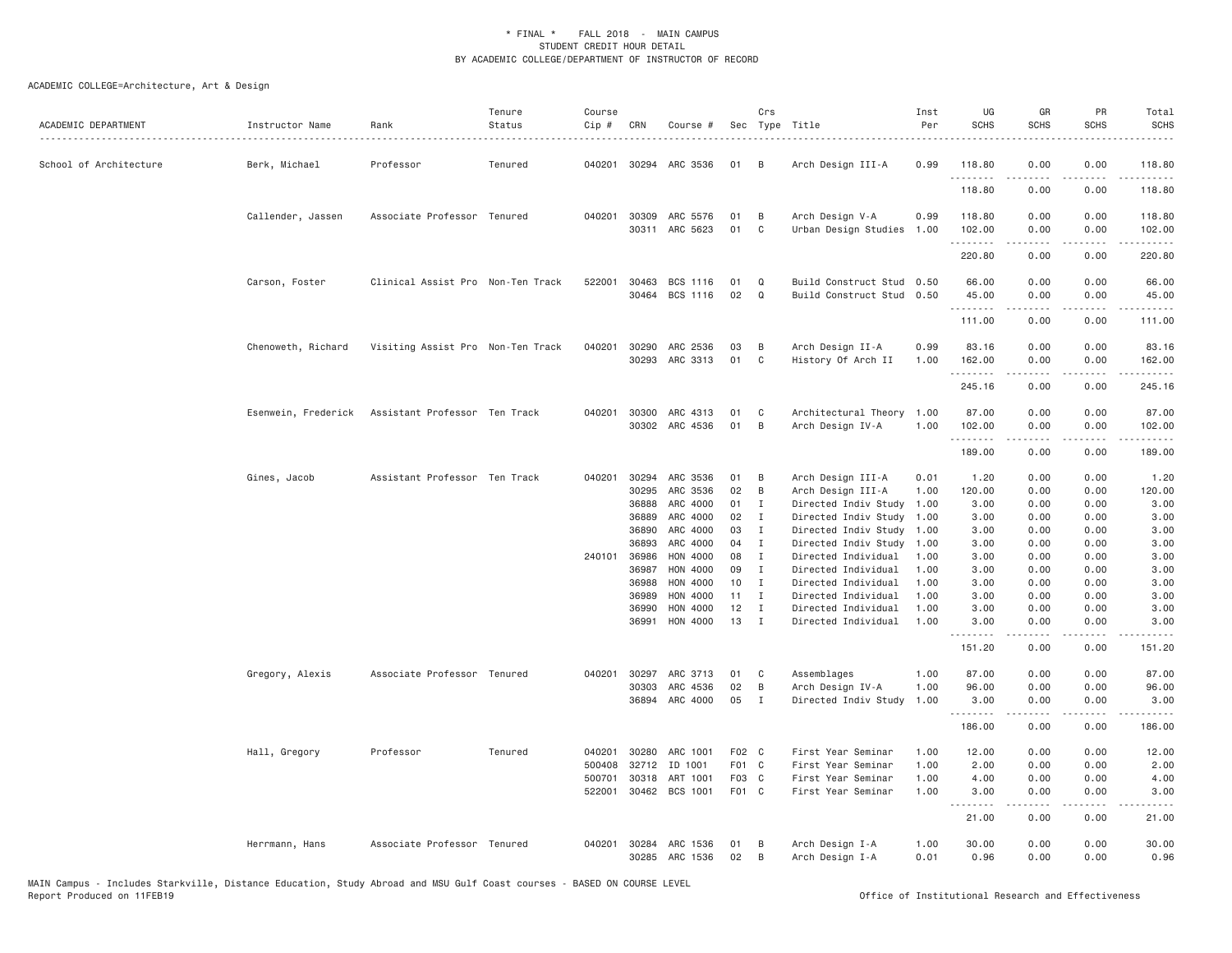| ACADEMIC DEPARTMENT    | Instructor Name                                   | Rank                                               | Tenure<br>Status | Course<br>$Cip \#$ | CRN            | Course #              |                         | Crs          | Sec Type Title                                   | Inst<br>Per  | UG<br><b>SCHS</b>    | GR<br><b>SCHS</b> | PR<br><b>SCHS</b>                   | Total<br><b>SCHS</b><br>$\sim$ $\sim$ $\sim$ $\sim$ |
|------------------------|---------------------------------------------------|----------------------------------------------------|------------------|--------------------|----------------|-----------------------|-------------------------|--------------|--------------------------------------------------|--------------|----------------------|-------------------|-------------------------------------|-----------------------------------------------------|
| School of Architecture | Herrmann, Hans                                    | Associate Professor Tenured                        |                  | 040201             | 30286          | ARC 1536              | 03                      | В            | Arch Design I-A                                  | 0.01         | 1.02                 | 0.00              | 0.00                                | 1.02                                                |
|                        |                                                   |                                                    |                  |                    | 30287          | ARC 1536              | <b>HO1</b>              | B            | Hon Arch Design I-A                              | 1.00         | 72.00                | 0.00              | 0.00                                | 72.00                                               |
|                        |                                                   |                                                    |                  |                    | 36895          | ARC 4000              | 06                      | $\mathbf{I}$ | Directed Indiv Study 1.00                        |              | 3.00                 | 0.00              | 0.00                                | 3.00                                                |
|                        |                                                   |                                                    |                  |                    | 36896          | ARC 4000              | 07                      | $\mathbf{I}$ | Directed Indiv Study                             | 1.00         | 3.00                 | 0.00              | 0.00                                | 3.00                                                |
|                        |                                                   |                                                    |                  |                    | 36898          | ARC 4000              | 09                      | $\mathbf{I}$ | Directed Indiv Study 1.00                        |              | 3.00                 | 0.00              | 0.00                                | 3.00                                                |
|                        |                                                   |                                                    |                  |                    | 36899          | ARC 4000              | 10                      | $\mathbf{I}$ | Directed Indiv Study 1.00                        |              | 3.00                 | 0.00              | 0.00                                | 3.00                                                |
|                        |                                                   |                                                    |                  |                    | 37047          | ARC 4000              | 29                      | $\mathbf{I}$ | Directed Indiv Study 1.00                        |              | 3.00                 | 0.00              | 0.00                                | 3.00                                                |
|                        |                                                   |                                                    |                  |                    | 37048          | ARC 4000              | 30                      | $\mathbf{I}$ | Directed Indiv Study 1.00                        |              | 3.00                 | 0.00              | 0.00                                | 3.00                                                |
|                        |                                                   |                                                    |                  |                    |                | 37062 ARC 4000        | 32                      | $\mathbf{I}$ | Directed Indiv Study 1.00                        |              | 3.00<br>.            | 0.00<br>.         | 0.00<br>$\sim$ $\sim$ $\sim$        | 3.00<br>.                                           |
|                        |                                                   |                                                    |                  |                    |                |                       |                         |              |                                                  |              | 124.98               | 0.00              | 0.00                                | 124.98                                              |
|                        | Hunter, Christopher Assistant Professor Ten Track |                                                    |                  |                    |                | 040201 30286 ARC 1536 | 03                      | B            | Arch Design I-A                                  | 0.99         | 100.98<br>. <b>.</b> | 0.00<br>.         | 0.00<br>.                           | 100.98<br>$- - - - - -$                             |
|                        |                                                   |                                                    |                  |                    |                |                       |                         |              |                                                  |              | 100.98               | 0.00              | 0.00                                | 100.98                                              |
|                        | Jones, William                                    | Lecturer                                           | Non-Ten Track    | 040201             | 30281          | ARC 1013              | 01                      | C            | Arch Appreciation                                | 1.00         | 549.00               | 0.00              | 0.00                                | 549.00                                              |
|                        |                                                   |                                                    |                  | 522001             | 30465          | BCS 2116              | 01                      | Q            | Building Constructio                             | 0.50         | 60.00                | 0.00              | 0.00                                | 60.00                                               |
|                        |                                                   |                                                    |                  |                    |                | 30466 BCS 2116        | 02                      | Q            | Building Constructio 0.50                        |              | 54.00                | 0.00              | 0.00                                | 54.00                                               |
|                        |                                                   |                                                    |                  |                    |                |                       |                         |              |                                                  |              | .<br>663.00          | -----<br>0.00     | .<br>0.00                           | .<br>663.00                                         |
|                        | Kemp, Leah                                        | Non-Faculty                                        | Not Applicable   | 040201             |                | 34200 ARC 1013        | 501 C                   |              | Arch Appreciation                                | 1.00         | 33.00                | 0.00              | 0.00                                | 33.00                                               |
|                        |                                                   |                                                    |                  |                    |                |                       |                         |              |                                                  |              | 33.00                | 0.00              | .<br>0.00                           | 33.00                                               |
|                        |                                                   |                                                    |                  |                    |                |                       |                         |              |                                                  |              |                      |                   |                                     |                                                     |
|                        | Latham, Angela                                    | Instructor                                         | Non-Ten Track    | 090404             |                | 31056 CO 3403         | 04                      | B            | Photographic Communi 1.00                        |              | 45.00                | 0.00              | 0.00                                | 45.00                                               |
|                        |                                                   |                                                    |                  | 500799             | 33965          | TKI 2413              | 01                      | C            | Hi & Appr Artcrafts                              | 1.00         | 75.00                | 0.00              | 0.00                                | 75.00                                               |
|                        |                                                   |                                                    |                  |                    | 33966<br>33967 | TKI 2413<br>TKI 2413  | 02<br>03                | C<br>C       | Hi & Appr Artcrafts<br>Hi & Appr Artcrafts       | 1.00<br>1.00 | 72.00<br>72.00       | 0.00<br>0.00      | 0.00<br>0.00                        | 72.00<br>72.00                                      |
|                        |                                                   |                                                    |                  |                    | 33968          | TKI 2413              | H04 C                   |              | Honors Hi & Appr Art                             | 1.00         | 69.00                | 0.00              | 0.00                                | 69.00                                               |
|                        |                                                   |                                                    |                  |                    | 36425          | TKI 2413              | 05                      | C            | Hi & Appr Artcrafts                              | 1.00         | 69,00                | 0.00              | 0.00                                | 69,00                                               |
|                        |                                                   |                                                    |                  |                    |                |                       |                         |              |                                                  |              | .<br>402.00          | د د د د<br>0.00   | $\sim$ $\sim$ $\sim$ $\sim$<br>0.00 | 402.00                                              |
|                        |                                                   | Lopez Barrera, Maria Assistant Professor Ten Track |                  |                    |                | 040201 30289 ARC 2536 | 02                      | В            | Arch Design II-A                                 | 0.99         | 95.04                | 0.00              | 0.00                                | 95.04                                               |
|                        |                                                   |                                                    |                  |                    |                |                       |                         |              |                                                  |              | .<br>95.04           | 0.00              | .<br>0.00                           | .<br>95.04                                          |
|                        |                                                   |                                                    |                  |                    |                |                       |                         |              |                                                  |              |                      |                   |                                     |                                                     |
|                        | Martin, George                                    | Visiting Assoc Prof Non-Ten Track                  |                  | 040201<br>522001   | 30283<br>30465 | ARC 1013<br>BCS 2116  | H <sub>01</sub> C<br>01 | Q            | Arch Appreciation -<br>Building Constructio 0.50 | 1.00         | 42.00<br>60.00       | 0.00<br>0.00      | 0.00<br>0.00                        | 42.00<br>60.00                                      |
|                        |                                                   |                                                    |                  |                    | 30466          | BCS 2116              | 02                      | $\Omega$     | Building Constructio 0.50                        |              | 54.00                | 0.00              | 0.00                                | 54.00                                               |
|                        |                                                   |                                                    |                  |                    |                |                       |                         |              |                                                  |              | .                    | .                 | .                                   | .                                                   |
|                        |                                                   |                                                    |                  |                    |                |                       |                         |              |                                                  |              | 156.00               | 0.00              | 0.00                                | 156.00                                              |
|                        | Newman, Charles                                   | Lecturer                                           | Non-Ten Track    | 040201             |                | 30307 ARC 5443        | 01                      | В            | Architectural Progra 1.00                        |              | 108.00               | 0.00              | 0.00                                | 108.00                                              |
|                        |                                                   |                                                    |                  |                    |                |                       |                         |              |                                                  |              | .<br>108.00          | 0.00              | .<br>0.00                           | .<br>108.00                                         |
|                        | Poros, John                                       | Professor                                          | Tenured          | 040201             | 30288          | ARC 2536              | 01                      | В            | Arch Design II-A                                 | 1.00         | 84.00                | 0.00              | 0.00                                | 84.00                                               |
|                        |                                                   |                                                    |                  |                    | 30289          | ARC 2536              | 02                      | B            | Arch Design II-A                                 | 0.01         | 0.96                 | 0.00              | 0.00                                | 0.96                                                |
|                        |                                                   |                                                    |                  |                    | 30290          | ARC 2536              | 03                      | B            | Arch Design II-A                                 | 0.01         | 0.84                 | 0.00              | 0.00                                | 0.84                                                |
|                        |                                                   |                                                    |                  |                    | 30291          | ARC 2536              | H <sub>0</sub> 1        | B            | Hon Arch Design II-A                             | 1.00         | 60.00                | 0.00              | 0.00                                | 60,00                                               |
|                        |                                                   |                                                    |                  |                    | 30298          | ARC 3904              | 01                      | $\mathsf{C}$ | Structures I                                     | 1.00         | 124,00               | 0.00              | 0.00                                | 124.00                                              |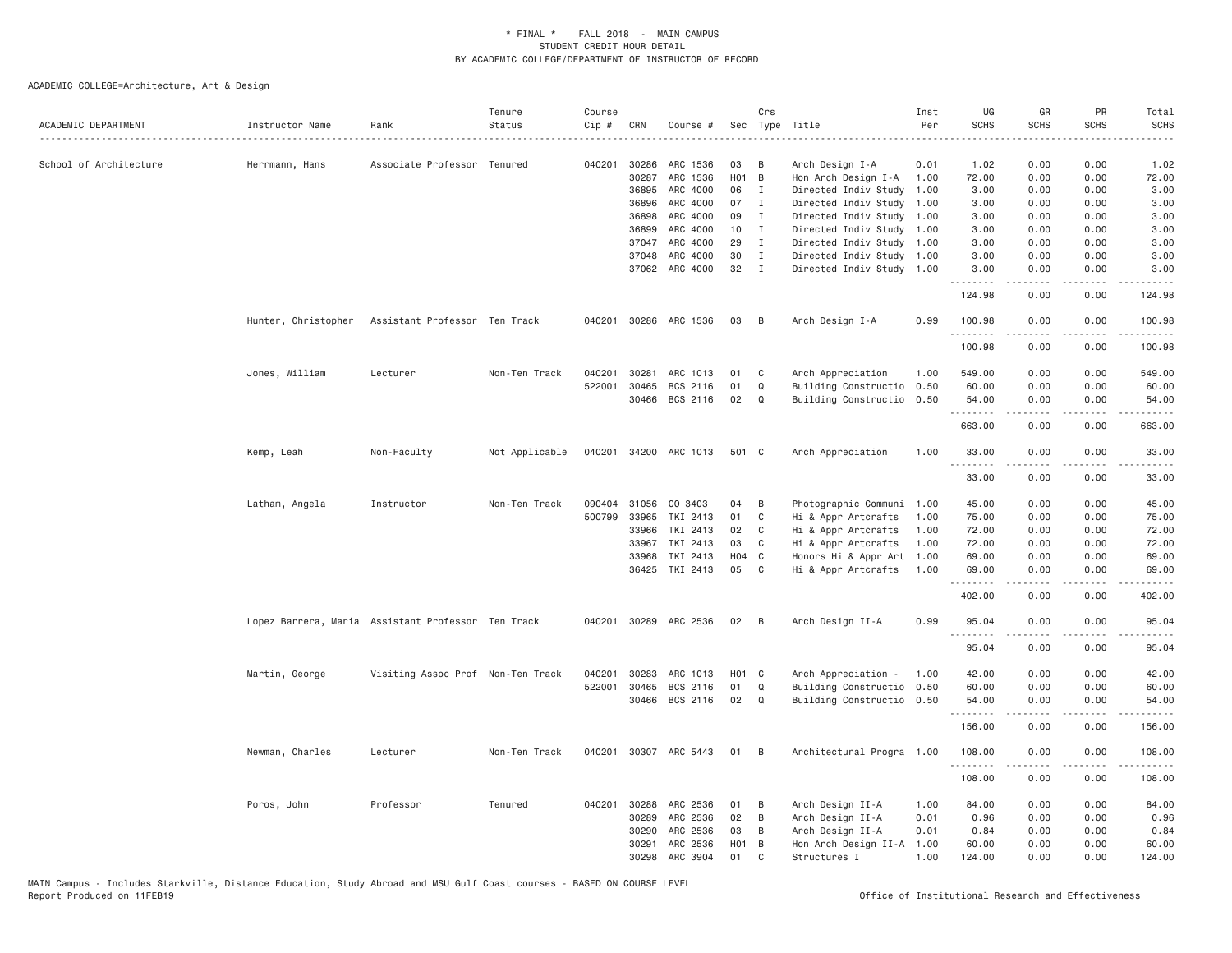| ACADEMIC DEPARTMENT                    | Instructor Name | Rank                              | Tenure<br>Status | Course<br>Cip # | CRN          | Course #              |              | Crs            | Sec Type Title            | Inst<br>Per | UG<br><b>SCHS</b> | GR<br><b>SCHS</b>                                                                                                                                                                                                                                                                                                                                                                                                                                                                              | PR<br><b>SCHS</b>            | Total<br><b>SCHS</b>                                                                                                                                                                                                                                                                                                                                                                                                                                                                   |
|----------------------------------------|-----------------|-----------------------------------|------------------|-----------------|--------------|-----------------------|--------------|----------------|---------------------------|-------------|-------------------|------------------------------------------------------------------------------------------------------------------------------------------------------------------------------------------------------------------------------------------------------------------------------------------------------------------------------------------------------------------------------------------------------------------------------------------------------------------------------------------------|------------------------------|----------------------------------------------------------------------------------------------------------------------------------------------------------------------------------------------------------------------------------------------------------------------------------------------------------------------------------------------------------------------------------------------------------------------------------------------------------------------------------------|
|                                        |                 |                                   |                  |                 |              |                       |              |                |                           |             |                   |                                                                                                                                                                                                                                                                                                                                                                                                                                                                                                |                              |                                                                                                                                                                                                                                                                                                                                                                                                                                                                                        |
| School of Architecture                 | Poros, John     | Professor                         | Tenured          | 040201          | 30299        | ARC 3904              | 02           | K              | Structures I              | 1.00        | 0.00              | 0.00                                                                                                                                                                                                                                                                                                                                                                                                                                                                                           | 0.00                         | 0.00                                                                                                                                                                                                                                                                                                                                                                                                                                                                                   |
|                                        |                 |                                   |                  |                 | 30471        | <b>BCS 3904</b>       | 01           | C <sub>1</sub> | Structures I              | 1.00        | 180.00            | 0.00                                                                                                                                                                                                                                                                                                                                                                                                                                                                                           | 0.00                         | 180.00                                                                                                                                                                                                                                                                                                                                                                                                                                                                                 |
|                                        |                 |                                   |                  |                 |              | 30472 BCS 3904        | 02           | K              | Structures I              | 1.00        | 0.00<br>.         | 0.00<br>$\begin{array}{cccccccccccccc} \multicolumn{2}{c}{} & \multicolumn{2}{c}{} & \multicolumn{2}{c}{} & \multicolumn{2}{c}{} & \multicolumn{2}{c}{} & \multicolumn{2}{c}{} & \multicolumn{2}{c}{} & \multicolumn{2}{c}{} & \multicolumn{2}{c}{} & \multicolumn{2}{c}{} & \multicolumn{2}{c}{} & \multicolumn{2}{c}{} & \multicolumn{2}{c}{} & \multicolumn{2}{c}{} & \multicolumn{2}{c}{} & \multicolumn{2}{c}{} & \multicolumn{2}{c}{} & \multicolumn{2}{c}{} & \multicolumn{2}{c}{} & \$ | 0.00<br>-----                | 0.00<br>.                                                                                                                                                                                                                                                                                                                                                                                                                                                                              |
|                                        |                 |                                   |                  |                 |              |                       |              |                |                           |             | 449.80            | 0.00                                                                                                                                                                                                                                                                                                                                                                                                                                                                                           | 0.00                         | 449.80                                                                                                                                                                                                                                                                                                                                                                                                                                                                                 |
|                                        | Salmon, Amelia  | Lecturer                          | Non-Ten Track    |                 |              | 040201 30308 ARC 5493 | 01 C         |                | Arch Practice             | 1.00        | 99.00<br>.        | 0.00                                                                                                                                                                                                                                                                                                                                                                                                                                                                                           | 0.00                         | 99.00                                                                                                                                                                                                                                                                                                                                                                                                                                                                                  |
|                                        |                 |                                   |                  |                 |              |                       |              |                |                           |             | 99.00             | 0.00                                                                                                                                                                                                                                                                                                                                                                                                                                                                                           | 0.00                         | 99.00                                                                                                                                                                                                                                                                                                                                                                                                                                                                                  |
|                                        | Taylor, Justin  | Lecturer                          | Non-Ten Track    | 040201          | 30292        | ARC 2713              | 01           | $\mathbf{C}$   | Passive Build Sys         | 1.00        | 183.00            | 0.00                                                                                                                                                                                                                                                                                                                                                                                                                                                                                           | 0.00                         | 183.00                                                                                                                                                                                                                                                                                                                                                                                                                                                                                 |
|                                        |                 |                                   |                  |                 | 30467        | BCS 2713              | 01           | $\mathbf{C}$   | Passive Building Sys 1.00 |             | 108.00            | 0.00                                                                                                                                                                                                                                                                                                                                                                                                                                                                                           | 0.00                         | 108.00                                                                                                                                                                                                                                                                                                                                                                                                                                                                                 |
|                                        |                 |                                   |                  |                 | 36980        | ARC 4000              | $11 \quad I$ |                | Directed Indiv Study 1.00 |             | 3.00              | 0.00                                                                                                                                                                                                                                                                                                                                                                                                                                                                                           | 0.00                         | 3.00                                                                                                                                                                                                                                                                                                                                                                                                                                                                                   |
|                                        |                 |                                   |                  |                 | 36981        | ARC 4000              | 12           | $\blacksquare$ | Directed Indiv Study 1.00 |             | 3.00              | 0.00                                                                                                                                                                                                                                                                                                                                                                                                                                                                                           | 0.00                         | 3.00                                                                                                                                                                                                                                                                                                                                                                                                                                                                                   |
|                                        |                 |                                   |                  |                 | 36982        | ARC 4000              | 13           | $\mathbf{I}$   | Directed Indiv Study 1.00 |             | 3.00              | 0.00                                                                                                                                                                                                                                                                                                                                                                                                                                                                                           | 0.00                         | 3.00                                                                                                                                                                                                                                                                                                                                                                                                                                                                                   |
|                                        |                 |                                   |                  |                 | 240101 32677 | HON 4003              | H01 I        |                | Oxbridge Tutorial         | 1.00        | 6.00<br>.         | 0.00<br>.                                                                                                                                                                                                                                                                                                                                                                                                                                                                                      | 0.00<br>$\cdots$             | 6.00                                                                                                                                                                                                                                                                                                                                                                                                                                                                                   |
|                                        |                 |                                   |                  |                 |              |                       |              |                |                           |             | 306.00            | 0.00                                                                                                                                                                                                                                                                                                                                                                                                                                                                                           | 0.00                         | 306.00                                                                                                                                                                                                                                                                                                                                                                                                                                                                                 |
|                                        | Townsend, Finas | Visiting Assist Pro Non-Ten Track |                  | 040201 30282    |              | ARC 1013              | 02           | $\mathbf{C}$   | Arch Appreciation         | 1.00        | 534.00            | 0.00                                                                                                                                                                                                                                                                                                                                                                                                                                                                                           | 0.00                         | 534.00                                                                                                                                                                                                                                                                                                                                                                                                                                                                                 |
|                                        |                 |                                   |                  |                 | 30285        | ARC 1536              | 02           | $\overline{B}$ | Arch Design I-A           | 0.99        | 95.04             | 0.00                                                                                                                                                                                                                                                                                                                                                                                                                                                                                           | 0.00                         | 95.04                                                                                                                                                                                                                                                                                                                                                                                                                                                                                  |
|                                        |                 |                                   |                  |                 | 37019        | ARC 4000              | 15           | $\mathbf{I}$   | Directed Indiv Study      | 1.00        | 3.00              | 0.00                                                                                                                                                                                                                                                                                                                                                                                                                                                                                           | 0.00                         | 3.00                                                                                                                                                                                                                                                                                                                                                                                                                                                                                   |
|                                        |                 |                                   |                  |                 | 37021        | ARC 4000              | 16           | $\mathbf{I}$   | Directed Indiv Study 1.00 |             | 1.00              | 0.00                                                                                                                                                                                                                                                                                                                                                                                                                                                                                           | 0.00                         | 1.00                                                                                                                                                                                                                                                                                                                                                                                                                                                                                   |
|                                        |                 |                                   |                  |                 | 37022        | ARC 4000              | 17           | $\blacksquare$ | Directed Indiv Study 1.00 |             | 1.00              | 0.00                                                                                                                                                                                                                                                                                                                                                                                                                                                                                           | 0.00                         | 1.00                                                                                                                                                                                                                                                                                                                                                                                                                                                                                   |
|                                        |                 |                                   |                  |                 | 37023        | ARC 4000              | 18           | $\blacksquare$ | Directed Indiv Study 1.00 |             | 1.00              | 0.00                                                                                                                                                                                                                                                                                                                                                                                                                                                                                           | 0.00                         | 1.00                                                                                                                                                                                                                                                                                                                                                                                                                                                                                   |
|                                        |                 |                                   |                  |                 | 37025        | ARC 4000              | 19           | $\mathbf{I}$   | Directed Indiv Study 1.00 |             | 1.00              | 0.00                                                                                                                                                                                                                                                                                                                                                                                                                                                                                           | 0.00                         | 1.00                                                                                                                                                                                                                                                                                                                                                                                                                                                                                   |
|                                        |                 |                                   |                  |                 | 37026        | ARC 4000              | 20           | $\mathbf I$    | Directed Indiv Study 1.00 |             | 1.00              | 0.00                                                                                                                                                                                                                                                                                                                                                                                                                                                                                           | 0.00                         | 1.00                                                                                                                                                                                                                                                                                                                                                                                                                                                                                   |
|                                        |                 |                                   |                  |                 | 37038        | ARC 4000              | 21           | $\blacksquare$ | Directed Indiv Study 1.00 |             | 3.00              | 0.00                                                                                                                                                                                                                                                                                                                                                                                                                                                                                           | 0.00                         | 3.00                                                                                                                                                                                                                                                                                                                                                                                                                                                                                   |
|                                        |                 |                                   |                  |                 | 37040        | ARC 4000              | 22           | $\mathbf{I}$   | Directed Indiv Study 1.00 |             | 1.00              | 0.00                                                                                                                                                                                                                                                                                                                                                                                                                                                                                           | 0.00                         | 1.00                                                                                                                                                                                                                                                                                                                                                                                                                                                                                   |
|                                        |                 |                                   |                  |                 | 37041        | ARC 4000              | 23           | $\mathbf{I}$   | Directed Indiv Study 1.00 |             | 1.00              | 0.00                                                                                                                                                                                                                                                                                                                                                                                                                                                                                           | 0.00                         | 1.00                                                                                                                                                                                                                                                                                                                                                                                                                                                                                   |
|                                        |                 |                                   |                  |                 | 37042        | ARC 4000              | 24           | $\mathbf{I}$   | Directed Indiv Study 1.00 |             | 1.00              | 0.00                                                                                                                                                                                                                                                                                                                                                                                                                                                                                           | 0.00                         | 1.00                                                                                                                                                                                                                                                                                                                                                                                                                                                                                   |
|                                        |                 |                                   |                  |                 | 37043        | ARC 4000              | 25           | $\mathbf I$    | Directed Indiv Study 1.00 |             | 1.00              | 0.00                                                                                                                                                                                                                                                                                                                                                                                                                                                                                           | 0.00                         | 1.00                                                                                                                                                                                                                                                                                                                                                                                                                                                                                   |
|                                        |                 |                                   |                  |                 |              | 37045 ARC 4000        | 27           | $\mathbf I$    | Directed Indiv Study 1.00 |             | 1.00<br>.         | 0.00<br>.                                                                                                                                                                                                                                                                                                                                                                                                                                                                                      | 0.00<br>$\sim$ $\sim$ $\sim$ | 1.00                                                                                                                                                                                                                                                                                                                                                                                                                                                                                   |
|                                        |                 |                                   |                  |                 |              |                       |              |                |                           |             | 645.04            | 0.00                                                                                                                                                                                                                                                                                                                                                                                                                                                                                           | 0.00                         | 645.04                                                                                                                                                                                                                                                                                                                                                                                                                                                                                 |
|                                        | Vaughan, Mark   | Lecturer                          | Non-Ten Track    | 040201 30309    |              | ARC 5576              | 01           | B              | Arch Design V-A           | 0.01        | 1.20              | 0.00                                                                                                                                                                                                                                                                                                                                                                                                                                                                                           | 0.00                         | 1.20                                                                                                                                                                                                                                                                                                                                                                                                                                                                                   |
|                                        |                 |                                   |                  |                 |              | 30310 ARC 5576        | 02           | $\overline{B}$ | Arch Design V-A           | 1.00        | 84.00<br>.        | 0.00                                                                                                                                                                                                                                                                                                                                                                                                                                                                                           | 0.00                         | 84.00                                                                                                                                                                                                                                                                                                                                                                                                                                                                                  |
|                                        |                 |                                   |                  |                 |              |                       |              |                |                           |             | 85.20             | 0.00                                                                                                                                                                                                                                                                                                                                                                                                                                                                                           | 0.00                         | 85.20                                                                                                                                                                                                                                                                                                                                                                                                                                                                                  |
|                                        | West, James     | Professor                         | Tenured          | 522001          | 30463        | BCS 1116              | 01           | Q              | Build Construct Stud 0.50 |             | 66.00             | 0.00                                                                                                                                                                                                                                                                                                                                                                                                                                                                                           | 0.00                         | 66.00                                                                                                                                                                                                                                                                                                                                                                                                                                                                                  |
|                                        |                 |                                   |                  |                 |              | 30464 BCS 1116        | 02           | Q              | Build Construct Stud 0.50 |             | 45.00             | 0.00                                                                                                                                                                                                                                                                                                                                                                                                                                                                                           | 0.00                         | 45.00                                                                                                                                                                                                                                                                                                                                                                                                                                                                                  |
|                                        |                 |                                   |                  |                 |              |                       |              |                |                           |             | 111.00            | 0.00                                                                                                                                                                                                                                                                                                                                                                                                                                                                                           | 0.00                         | 111.00                                                                                                                                                                                                                                                                                                                                                                                                                                                                                 |
| ====================================== |                 |                                   |                  |                 |              |                       |              |                |                           |             | ========          | $=$ ========                                                                                                                                                                                                                                                                                                                                                                                                                                                                                   |                              | $\begin{array}{cccccccccc} \multicolumn{2}{c}{} & \multicolumn{2}{c}{} & \multicolumn{2}{c}{} & \multicolumn{2}{c}{} & \multicolumn{2}{c}{} & \multicolumn{2}{c}{} & \multicolumn{2}{c}{} & \multicolumn{2}{c}{} & \multicolumn{2}{c}{} & \multicolumn{2}{c}{} & \multicolumn{2}{c}{} & \multicolumn{2}{c}{} & \multicolumn{2}{c}{} & \multicolumn{2}{c}{} & \multicolumn{2}{c}{} & \multicolumn{2}{c}{} & \multicolumn{2}{c}{} & \multicolumn{2}{c}{} & \multicolumn{2}{c}{} & \mult$ |
| School of Architecture                 |                 |                                   |                  |                 |              |                       |              |                |                           |             | 4622.00           | 0.00                                                                                                                                                                                                                                                                                                                                                                                                                                                                                           | 0.00                         | 4622.00                                                                                                                                                                                                                                                                                                                                                                                                                                                                                |
| -----------------------------------    |                 |                                   |                  |                 |              |                       |              |                |                           |             | ========          |                                                                                                                                                                                                                                                                                                                                                                                                                                                                                                | ------------------           |                                                                                                                                                                                                                                                                                                                                                                                                                                                                                        |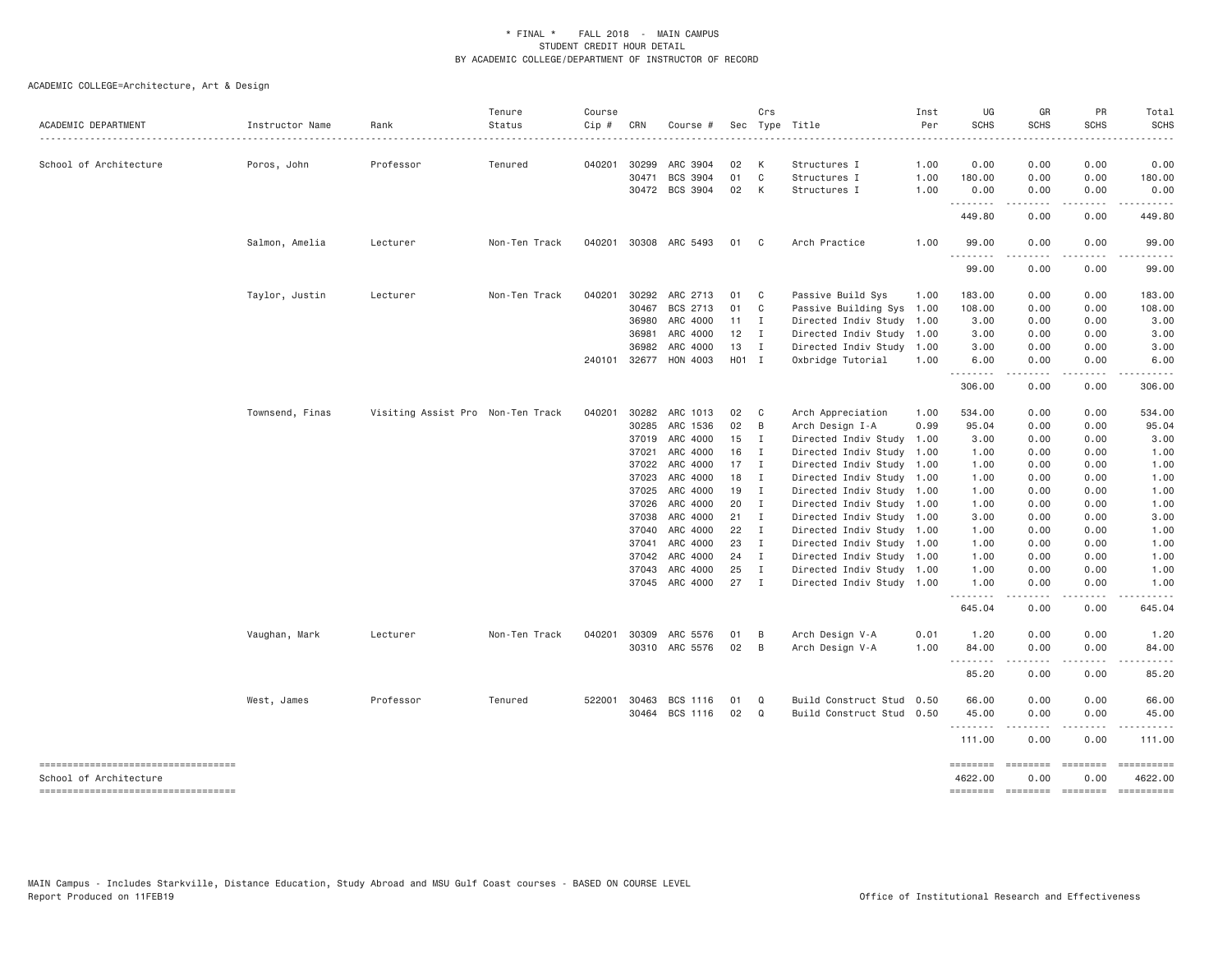| ACADEMIC DEPARTMENT                                       | Instructor Name | Rank         | Tenure<br>Status | Course<br>Cip #  | CRN   | Course #                                                   | Sec                  | Crs                               | Type Title                                                                                                       | Inst<br>Per | UG<br>SCHS                              | GR<br>SCHS                   | PR<br><b>SCHS</b>             | Total<br><b>SCHS</b><br>.                |
|-----------------------------------------------------------|-----------------|--------------|------------------|------------------|-------|------------------------------------------------------------|----------------------|-----------------------------------|------------------------------------------------------------------------------------------------------------------|-------------|-----------------------------------------|------------------------------|-------------------------------|------------------------------------------|
| Aerospace Studies                                         | Cassidy, Joseph | Non-Employee | Not Applicable   | 280101<br>290201 | 30401 | AS 2012<br>30403 AS 4013<br>37136 AS 2012<br>35906 AS 4000 | 02<br>01<br>99<br>01 | - в<br>- B<br>- в<br>$\mathbf{T}$ | Air and Space Power- 1.00<br>NSA/Prep for Act Dut 1.00<br>Air and Space Power- 1.00<br>Directed Indiv Study 1.00 |             | 52.00<br>27.00<br>0.00<br>3.00          | 0.00<br>0.00<br>0.00<br>0.00 | 0.00<br>0.00<br>0.00<br>0.00  | 52.00<br>27.00<br>0.00<br>3.00           |
|                                                           | Slade, Rachelle | Non-Employee | Not Applicable   | 280101           | 30399 | AS 1012                                                    | 01                   | - R                               | Foundations of USAF-                                                                                             | 1.00        | --------<br>82.00<br>76.00              | 0.00<br>0.00                 | --------<br>0.00<br>0.00      | ----------<br>82.00<br>76.00             |
| =====================================                     |                 |              |                  |                  |       | 30402 AS 3013                                              | 01                   | - B                               | Af Leadership Studie 1.00                                                                                        |             | 39.00<br>--------<br>115.00<br>======== | 0.00<br>0.00<br>========     | 0.00<br>.<br>0.00<br>======== | 39,00<br>-------<br>115,00<br>========== |
| Aerospace Studies<br>==================================== |                 |              |                  |                  |       |                                                            |                      |                                   |                                                                                                                  |             | 197.00                                  | 0.00                         | 0.00                          | 197.00<br>==========                     |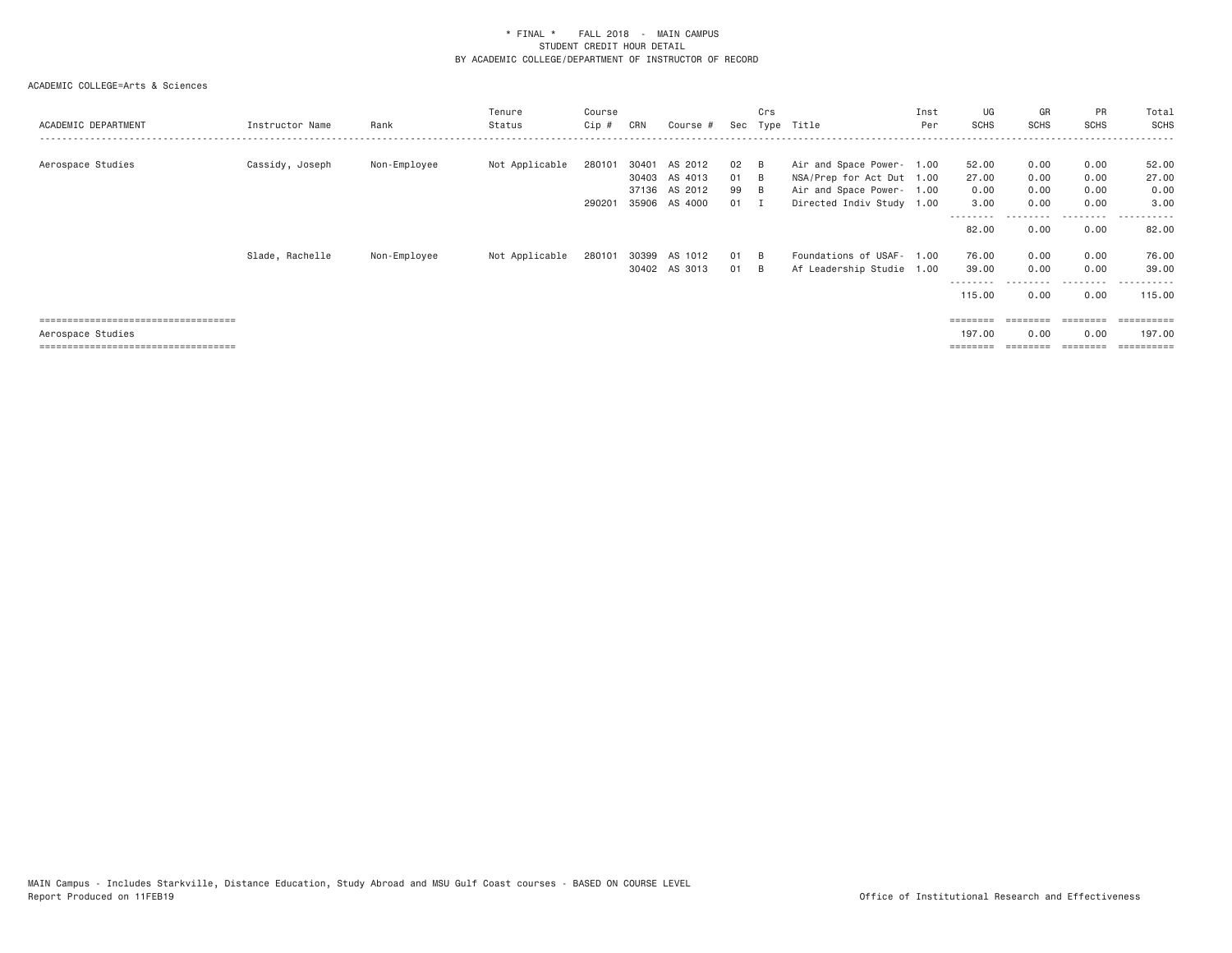| ACADEMIC DEPARTMENT                                  | Instructor Name                                    | Rank                          | Tenure<br>Status | Course<br>Cip # | CRN                   | Course #                 |          | Crs              | Sec Type Title                                    | Inst<br>Per  | UG<br><b>SCHS</b>   | GR<br><b>SCHS</b>                                                                                                                            | PR<br>SCHS      | Total<br><b>SCHS</b><br>$- - - - -$                                          |
|------------------------------------------------------|----------------------------------------------------|-------------------------------|------------------|-----------------|-----------------------|--------------------------|----------|------------------|---------------------------------------------------|--------------|---------------------|----------------------------------------------------------------------------------------------------------------------------------------------|-----------------|------------------------------------------------------------------------------|
| Anthropology & Middle Eastern Cultu  Anderson, Derek |                                                    | Non-Faculty                   | Not Applicable   | 450201          | 30228                 | AN 1001                  | F03 C    |                  | First Year Seminar                                | 1.00         | 20.00               | 0.00                                                                                                                                         | 0.00            | 20.00                                                                        |
|                                                      |                                                    |                               |                  |                 | 37027                 | AN 4000                  | 03       | $\mathbf{I}$     | Directed Indiv Study 1.00                         |              | 3.00                | 0.00                                                                                                                                         | 0.00            | 3.00                                                                         |
|                                                      |                                                    |                               |                  |                 |                       | 37028 AN 4000            | 04       | $\mathbf{I}$     | Directed Indiv Study 1.00                         |              | 3.00                | 0.00                                                                                                                                         | 0.00            | 3.00                                                                         |
|                                                      |                                                    |                               |                  |                 |                       |                          |          |                  |                                                   |              | . <b>.</b><br>26.00 | $\mathcal{L}^{\mathcal{A}}\left( \mathcal{A}^{\mathcal{A}}\right) =\mathcal{L}^{\mathcal{A}}\left( \mathcal{A}^{\mathcal{A}}\right)$<br>0.00 | .<br>0.00       | .<br>26.00                                                                   |
|                                                      | Hardin, James                                      | Associate Professor Tenured   |                  | 050299          | 32642                 | HI 4403                  | 01       | C                | Ancient Near East                                 | 1.00         | 42.00               | 0.00                                                                                                                                         | 0.00            | 42.00                                                                        |
|                                                      |                                                    |                               |                  | 190702 32649    |                       | HI 6403                  | 01       | C                | Ancient Near East                                 | 1.00         | 0.00                | 3.00                                                                                                                                         | 0.00            | 3.00                                                                         |
|                                                      |                                                    |                               |                  | 380201          | 33087                 | MEC 4403                 | 01       | C                | Ancient Near East                                 | 1.00         | 3.00                | 0.00                                                                                                                                         | 0.00            | 3.00                                                                         |
|                                                      |                                                    |                               |                  |                 | 33088                 | MEC 6403                 | 01       | C                | Ancient Near East                                 | 1.00         | 0.00                | 3.00                                                                                                                                         | 0.00            | 3.00                                                                         |
|                                                      |                                                    |                               |                  |                 | 33817                 | REL 4403                 | 01       | C                | Ancient Near East                                 | 1.00         | 6.00                | 0.00                                                                                                                                         | 0.00            | 6.00                                                                         |
|                                                      |                                                    |                               |                  |                 | 36008                 | <b>REL 7000</b>          | 01       | Ι.               | Directed Indiv Study                              | 1.00         | 0.00                | 3.00                                                                                                                                         | 0.00            | 3.00                                                                         |
|                                                      |                                                    |                               |                  |                 | 450201 30232          | AN 1103                  | 03       | C                | Intro To Anthro                                   | 1.00         | 249.00              | 0.00                                                                                                                                         | 0.00            | 249.00                                                                       |
|                                                      |                                                    |                               |                  |                 | 35527<br>35789        | AN 4000<br>AN 8000       | 01<br>01 | $\mathbf I$<br>D | Directed Indiv Study<br>Thesis Research           | 1.00<br>1.00 | 3.00<br>0.00        | 0.00<br>12.00                                                                                                                                | 0.00<br>0.00    | 3.00<br>12.00                                                                |
|                                                      |                                                    |                               |                  |                 |                       |                          |          |                  |                                                   |              | .<br>303.00         | 21.00                                                                                                                                        | 0.00            | 324.00                                                                       |
|                                                      |                                                    |                               |                  |                 |                       |                          |          |                  |                                                   |              |                     |                                                                                                                                              |                 |                                                                              |
|                                                      | Hoffman, David                                     | Associate Professor Tenured   |                  | 450201          | 34696                 | 30267 AN 8011<br>AN 3163 | 01<br>01 | S<br>C           | Professn Applied Ant 1.00<br>Maritime & Fishing P | 1.00         | 0.00<br>15.00       | 8.00<br>0.00                                                                                                                                 | 0.00<br>0.00    | 8.00<br>15.00                                                                |
|                                                      |                                                    |                               |                  |                 | 34697                 | AN 4173                  | 01       | C                | Environment-Society                               | 1.00         | 15.00               | 0.00                                                                                                                                         | 0.00            | 15.00                                                                        |
|                                                      |                                                    |                               |                  |                 | 34698                 | AN 6173                  | 01       | C                | Environment-Society                               | 1.00         | 0.00                | 3.00                                                                                                                                         | 0.00            | 3.00                                                                         |
|                                                      |                                                    |                               |                  |                 |                       | 34717 SO 4173            | 01       | C                | Environment-Society                               | 1.00         | 42.00               | 0.00                                                                                                                                         | 0.00            | 42.00                                                                        |
|                                                      |                                                    |                               |                  |                 |                       | 35790 AN 8000            | 02       | D                | Thesis Research                                   | 1.00         | 0.00                | 11.00                                                                                                                                        | 0.00            | 11.00                                                                        |
|                                                      |                                                    |                               |                  |                 |                       |                          |          |                  |                                                   |              | .<br>72.00          | $-2222$<br>22.00                                                                                                                             | د د د د<br>0.00 | .<br>94.00                                                                   |
|                                                      |                                                    |                               |                  |                 |                       |                          |          |                  |                                                   |              |                     |                                                                                                                                              |                 |                                                                              |
|                                                      | McClellan, Laura                                   | Assistant Professor Ten Track |                  | 450201          | 30255                 | AN 4123                  | 01       | C                | Anthro Theory                                     | 1.00         | 45.00               | 0.00                                                                                                                                         | 0.00            | 45.00                                                                        |
|                                                      |                                                    |                               |                  |                 | 30261                 | AN 6123                  | 01       | C                | Anthro Theory                                     | 1.00         | 0.00                | 18.00                                                                                                                                        | 0.00            | 18.00                                                                        |
|                                                      |                                                    |                               |                  |                 | 35856<br>450204 30236 | AN 7000<br>AN 1143       | 01<br>01 | I<br>C           | Directed Indiv Study                              | 1.00<br>1.00 | 0.00<br>102.00      | 3.00<br>0.00                                                                                                                                 | 0.00<br>0.00    | 3.00                                                                         |
|                                                      |                                                    |                               |                  |                 | 30237                 | AN 1143                  | 02       | C                | Cultural Anthro<br>Cultural Anthro                | 1.00         | 102.00              | 0.00                                                                                                                                         | 0.00            | 102.00<br>102.00                                                             |
|                                                      |                                                    |                               |                  |                 | 30238                 | AN 1143                  | 03       | C                | Cultural Anthro                                   | 1.00         | 42.00               | 0.00                                                                                                                                         | 0.00            | 42.00                                                                        |
|                                                      |                                                    |                               |                  |                 | 30239                 | AN 1143                  | 04       | C                | Cultural Anthro                                   | 1.00         | 39.00               | 0.00                                                                                                                                         | 0.00            | 39.00                                                                        |
|                                                      |                                                    |                               |                  |                 | 35861                 | AN 1143                  | HO1 C    |                  | Cultural Anthro- Hon                              | 1.00         | 90.00               | 0.00                                                                                                                                         | 0.00            | 90.00                                                                        |
|                                                      |                                                    |                               |                  |                 | 36136                 | AN 1143                  | 05       | C                | Cultural Anthro                                   | 1.00         | 99.00               | 0.00                                                                                                                                         | 0.00            | 99.00                                                                        |
|                                                      |                                                    |                               |                  |                 |                       | 36137 AN 1143            | 06       | C                | Cultural Anthro                                   | 1.00         | 36.00               | 0.00                                                                                                                                         | 0.00            | 36.00                                                                        |
|                                                      |                                                    |                               |                  |                 |                       |                          |          |                  |                                                   |              | .<br>555.00         | 21.00                                                                                                                                        | 0.00            | 576.00                                                                       |
|                                                      | Melo Tijerina, Milen Assistant Professor Ten Track |                               |                  |                 |                       | 450201 30230 AN 1103     | 01       | $\mathbf{C}$     | Intro To Anthro                                   | 1.00         | 249.00              | 0.00                                                                                                                                         | 0.00            | 249.00                                                                       |
|                                                      |                                                    |                               |                  |                 | 30231                 | AN 1103                  | 02       | C                | Intro To Anthro                                   | 1.00         | 129.00              | 0.00                                                                                                                                         | 0.00            | 129.00                                                                       |
|                                                      |                                                    |                               |                  |                 |                       | 34703 AN 8103            | 01       | C                | Applied Cultural Ant                              | 1.00         | 0.00                | 12.00                                                                                                                                        | 0.00            | 12.00                                                                        |
|                                                      |                                                    |                               |                  |                 |                       |                          |          |                  |                                                   |              | .<br>378.00         | .<br>12.00                                                                                                                                   | .<br>0.00       | $\omega_{\alpha}=\omega_{\alpha}=\omega_{\alpha}=\omega_{\alpha},$<br>390.00 |
|                                                      | Miller, Darcy                                      | Assistant Professor Ten Track |                  |                 |                       | 450201 30272 AN 8215     | 04       | E                | Internship in Applie 1.00                         |              | 0.00                | 5.00                                                                                                                                         | 0.00            | 5.00                                                                         |
|                                                      |                                                    |                               |                  |                 |                       | 35600 AN 4000            | 02       | $\mathbf{I}$     | Directed Indiv Study 1.00                         |              | 1.00                | 0.00                                                                                                                                         | 0.00            | 1.00                                                                         |
|                                                      |                                                    |                               |                  |                 | 35792                 | AN 8000                  | 04       | D                | Thesis Research                                   | 1.00         | 0.00                | 26.00                                                                                                                                        | 0.00            | 26.00                                                                        |
|                                                      |                                                    |                               |                  |                 | 37110                 | AN 4000                  | 05       | $\mathbf{I}$     | Directed Indiv Study 1.00                         |              | 1.00                | 0.00                                                                                                                                         | 0.00            | 1.00                                                                         |
|                                                      |                                                    |                               |                  | 450301          | 30248                 | AN 1543                  | 01       | C                | Intro To Archaeology                              | 1.00         | 63.00               | 0.00                                                                                                                                         | 0.00            | 63.00                                                                        |
|                                                      |                                                    |                               |                  |                 | 30249                 | AN 1543                  | 02       | C <sub>1</sub>   | Intro To Archaeology 1.00                         |              | 30.00               | 0.00                                                                                                                                         | 0.00            | 30.00                                                                        |
|                                                      |                                                    |                               |                  |                 | 30250                 | AN 1543                  | 03       | C                | Intro To Archaeology 1.00                         |              | 15.00               | 0.00                                                                                                                                         | 0.00            | 15.00                                                                        |
|                                                      |                                                    |                               |                  |                 |                       | 30251 AN 1543            | 04       | C                | Intro To Archaeology 1.00                         |              | 42.00               | 0.00                                                                                                                                         | 0.00            | 42.00                                                                        |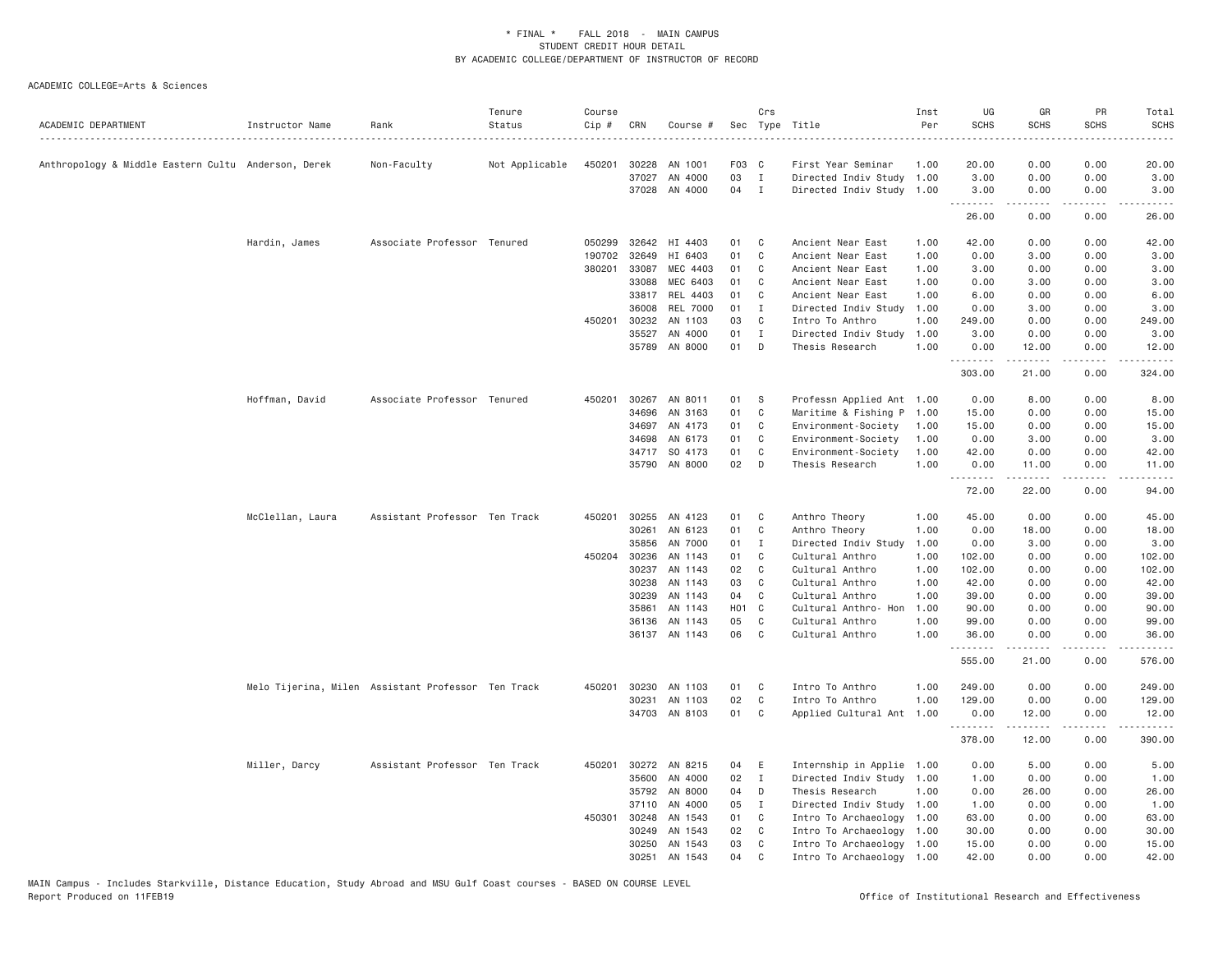| ACADEMIC DEPARTMENT                               | Instructor Name  | Rank                          | Tenure<br>Status | Course<br>Cip # | CRN   | Course #      | Sec   | Crs            | Type Title                | Inst<br>Per | UG<br><b>SCHS</b> | GR<br><b>SCHS</b>                                                                                                                                            | PR<br><b>SCHS</b>         | Total<br><b>SCHS</b>                |
|---------------------------------------------------|------------------|-------------------------------|------------------|-----------------|-------|---------------|-------|----------------|---------------------------|-------------|-------------------|--------------------------------------------------------------------------------------------------------------------------------------------------------------|---------------------------|-------------------------------------|
|                                                   |                  |                               | .                |                 |       |               |       |                |                           |             |                   | .                                                                                                                                                            |                           | . <u>.</u>                          |
| Anthropology & Middle Eastern Cultu Miller, Darcy |                  | Assistant Professor Ten Track |                  | 450301          | 34689 | AN 1543       | 05    | C <sub>1</sub> | Intro To Archaeology 1.00 |             | 63.00             | 0.00                                                                                                                                                         | 0.00                      | 63.00                               |
|                                                   |                  |                               |                  |                 | 34690 | AN 1543       | 06    | C              | Intro To Archaeology 1.00 |             | 63.00             | 0.00                                                                                                                                                         | 0.00                      | 63.00                               |
|                                                   |                  |                               |                  |                 | 34691 | AN 1543       | 07    | C              | Intro To Archaeology 1.00 |             | 63.00             | 0.00                                                                                                                                                         | 0.00                      | 63.00                               |
|                                                   |                  |                               |                  |                 |       | 34692 AN 1543 | 08    | C              | Intro To Archaeology      | 1.00        | 24.00             | 0.00                                                                                                                                                         | 0.00                      | 24.00                               |
|                                                   |                  |                               |                  |                 | 34695 | AN 3523       | 01    | C              | N American Archlgy        | 1.00        | 57.00<br>.        | 0.00<br>.                                                                                                                                                    | 0.00<br>.                 | 57.00<br>.                          |
|                                                   |                  |                               |                  |                 |       |               |       |                |                           |             | 422.00            | 31.00                                                                                                                                                        | 0.00                      | 453,00                              |
|                                                   | Osterholtz, Anna | Assistant Professor Ten Track |                  | 450201          | 30229 | AN 1001       | F02 C |                | First Year Seminar        | 1.00        | 18.00             | 0.00                                                                                                                                                         | 0.00                      | 18.00                               |
|                                                   |                  |                               |                  |                 | 34699 | AN 4303       | 01    | C              | Human Variation and       | 1.00        | 15.00             | 0.00                                                                                                                                                         | 0.00                      | 15.00                               |
|                                                   |                  |                               |                  |                 | 34700 | AN 6303       | 01    | C.             | Human Variation and       | 1.00        | 0.00              | 30.00                                                                                                                                                        | 0.00                      | 30.00                               |
|                                                   |                  |                               |                  |                 | 35793 | AN 8000       | 05    | D              | Thesis Research           | 1.00        | 0.00              | 3.00                                                                                                                                                         | 0.00                      | 3.00                                |
|                                                   |                  |                               |                  | 450202          | 34694 | AN 3343       | 01    | C              | Intro to Forensic An 1.00 |             | 75.00<br>-------- | 0.00<br>. <u>.</u>                                                                                                                                           | 0.00<br>.                 | 75.00<br>. <u>.</u>                 |
|                                                   |                  |                               |                  |                 |       |               |       |                |                           |             | 108.00            | 33.00                                                                                                                                                        | 0.00                      | 141.00                              |
|                                                   | Peacock, Claude  | Professor                     | Tenured          | 450201          |       | 35794 AN 8000 | 06    | D              | Thesis Research           | 1.00        | 0.00<br>.         | 5.00<br>.                                                                                                                                                    | 0.00                      | 5.00<br>$\sim$ $\sim$ $\sim$ $\sim$ |
|                                                   |                  |                               |                  |                 |       |               |       |                |                           |             | 0.00              | 5.00                                                                                                                                                         | 0.00                      | 5.00                                |
|                                                   | Williams, Karen  | Assistant Professor Ten Track |                  | 050201          | 30005 | AAS 2203      | 01    | C.             | Racial Minorities         | 1.00        | 36.00             | 0.00                                                                                                                                                         | 0.00                      | 36.00                               |
|                                                   |                  |                               |                  | 450201          |       | 30252 AN 2203 | 01    | C              | Racial Minorities         | 1.00        | 12.00             | 0.00                                                                                                                                                         | 0.00                      | 12.00                               |
|                                                   |                  |                               |                  |                 | 33867 | SO 2203       | 01    | C              | Racial Minorities         | 1.00        | 81.00             | 0.00                                                                                                                                                         | 0.00                      | 81.00                               |
|                                                   |                  |                               |                  |                 |       | 34693 AN 3123 | 01    | C              | N American Indians        | 1.00        | 36.00<br>.        | 0.00<br>$\frac{1}{2} \left( \frac{1}{2} \right) \left( \frac{1}{2} \right) \left( \frac{1}{2} \right) \left( \frac{1}{2} \right) \left( \frac{1}{2} \right)$ | 0.00<br>.                 | 36,00<br>.                          |
|                                                   |                  |                               |                  |                 |       |               |       |                |                           |             | 165.00            | 0.00                                                                                                                                                         | 0.00                      | 165.00                              |
|                                                   | Zuckerman, Molly | Associate Professor Tenured   |                  | 450201          |       | 30242 AN 1344 | 01    | C              | Intro to Biol Anthro 1.00 |             | 172.00            | 0.00                                                                                                                                                         | 0.00                      | 172.00                              |
|                                                   |                  |                               |                  |                 |       | 30243 AN 1344 | 02    | K              | Intro to Biol Anthro      | 1.00        | 0.00              | 0.00                                                                                                                                                         | 0.00                      | 0.00                                |
|                                                   |                  |                               |                  |                 | 30244 | AN 1344       | 03    | K              | Intro to Biol Anthro      | 1.00        | 0.00              | 0.00                                                                                                                                                         | 0.00                      | 0.00                                |
|                                                   |                  |                               |                  |                 |       | 30245 AN 1344 | 04    | К              | Intro to Biol Anthro 1.00 |             | 0.00              | 0.00                                                                                                                                                         | 0.00                      | 0.00                                |
|                                                   |                  |                               |                  |                 | 30246 | AN 1344       | 05    | К              | Intro to Biol Anthro 1.00 |             | 0.00              | 0.00                                                                                                                                                         | 0.00                      | 0.00                                |
|                                                   |                  |                               |                  |                 | 30247 | AN 1344       | 06    | C              | Intro to Biol Anthro      | 1.00        | 108.00            | 0.00                                                                                                                                                         | 0.00                      | 108.00                              |
|                                                   |                  |                               |                  |                 | 34701 | AN 4323       | 01    | C              | Plagues and People        | 1.00        | 66.00             | 0.00                                                                                                                                                         | 0.00                      | 66.00                               |
|                                                   |                  |                               |                  |                 | 34702 | AN 6323       | 01    | C              | Plagues and People        | 1.00        | 0.00              | 24.00                                                                                                                                                        | 0.00                      | 24.00                               |
|                                                   |                  |                               |                  |                 |       | 35796 AN 8000 | 08    | D              | Thesis Research           | 1.00        | 0.00<br>--------  | 10.00<br>.                                                                                                                                                   | 0.00<br>.                 | 10.00<br>. <u>.</u>                 |
|                                                   |                  |                               |                  |                 |       |               |       |                |                           |             | 346.00            | 34,00                                                                                                                                                        | 0.00                      | 380,00                              |
| Anthropology & Middle Eastern Cultu               |                  |                               |                  |                 |       |               |       |                |                           |             | 2375.00           | 179.00                                                                                                                                                       | <b>Experience</b><br>0.00 | 2554.00                             |
| -----------------------------------               |                  |                               |                  |                 |       |               |       |                |                           |             | ========          | ======== ======== =========                                                                                                                                  |                           |                                     |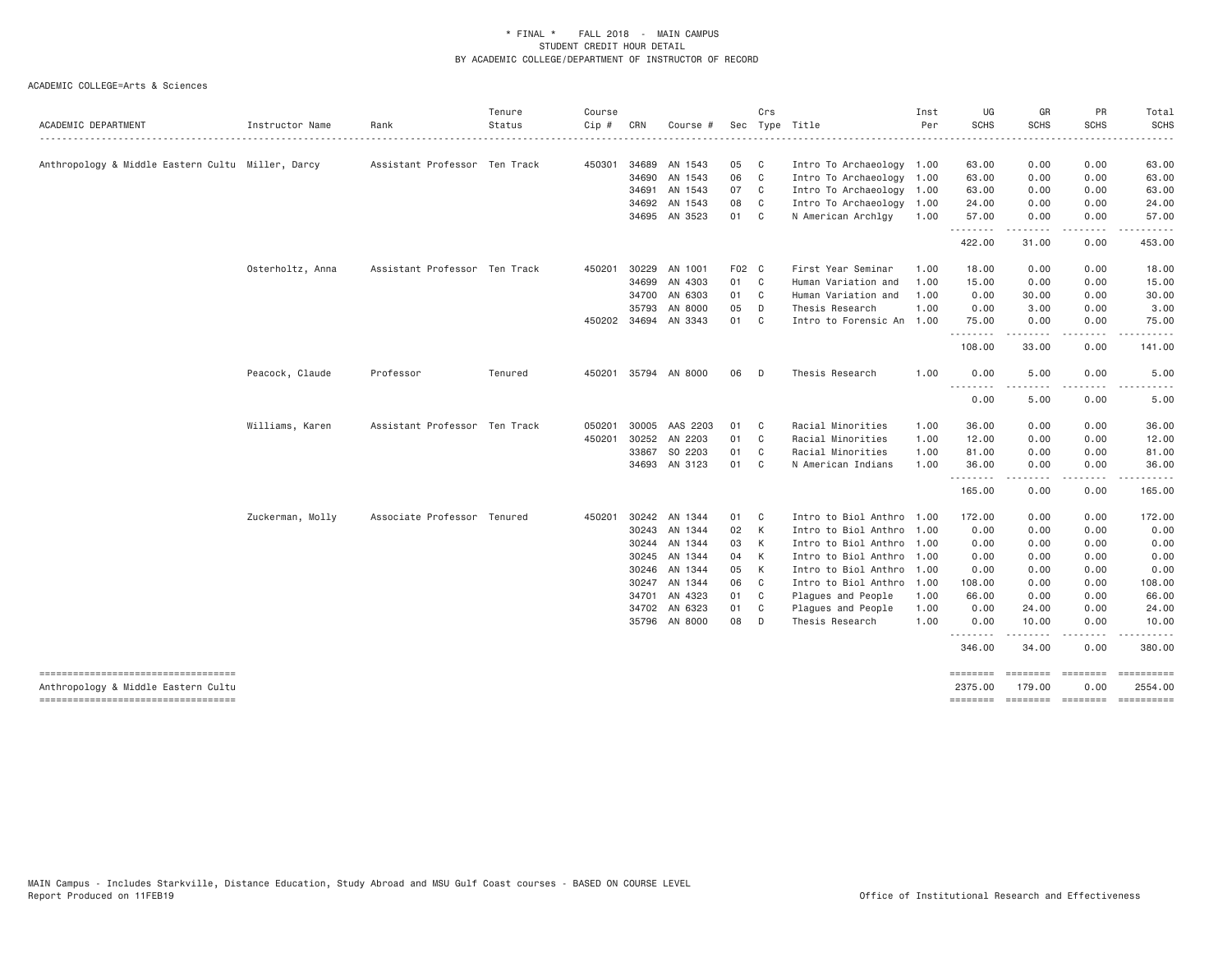| ACADEMIC DEPARTMENT | Instructor Name     | Rank                          | Tenure<br>Status | Course<br>Cip # | CRN          | Course #              |       | Crs          | Sec Type Title            | Inst<br>Per | UG<br><b>SCHS</b> | GR<br><b>SCHS</b>    | PR<br><b>SCHS</b>                   | Total<br><b>SCHS</b>         |
|---------------------|---------------------|-------------------------------|------------------|-----------------|--------------|-----------------------|-------|--------------|---------------------------|-------------|-------------------|----------------------|-------------------------------------|------------------------------|
| Biological Sciences | Ballinger, Matthew  | Assistant Professor Ten Track |                  | 269999          | 36854        | BIO 8000              | 18    | D            | Research/Thesis           | 1.00        | 0.00              | 4.00                 | 0.00                                | 4.00                         |
|                     |                     |                               |                  |                 | 36961        | BIO 4000              | 10    | $\mathbf{I}$ | Directed Indiv Study 1.00 |             | 3.00              | 0.00                 | 0.00                                | 3.00                         |
|                     |                     |                               |                  |                 |              |                       |       |              |                           |             | .<br>3.00         | .<br>4.00            | .<br>0.00                           | $- - - - -$<br>7.00          |
|                     | Barton, Brandon     | Assistant Professor Ten Track |                  | 269999          | 35411        | BIO 8990              | 01    | B            | Special Topic in BIO 1.00 |             | 0.00              | 51.00                | 0.00                                | 51.00                        |
|                     |                     |                               |                  |                 | 35604        | BIO 9000              | 01    | D            | Research / Diss           | 1.00        | 0.00              | 16.00                | 0.00                                | 16.00                        |
|                     |                     |                               |                  |                 | 35620        | BIO 8000              | 01    | D            | Research/Thesis           | 1,00        | 0.00              | 15.00                | 0.00                                | 15.00                        |
|                     |                     |                               |                  |                 | 36966        | BIO 4000              | 15    | I            | Directed Indiv Study      | 1.00        | 1.00              | 0.00                 | 0.00                                | 1.00                         |
|                     |                     |                               |                  |                 | 37052        | BIO 4000              | 27    | $\mathbf I$  | Directed Indiv Study 1.00 |             | 2.00              | 0.00                 | 0.00                                | 2.00                         |
|                     |                     |                               |                  |                 | 37053        | BIO 4000              | 28    | $\mathbf{I}$ | Directed Indiv Study 1.00 |             | 1.00              | 0.00                 | 0.00                                | 1.00                         |
|                     |                     |                               |                  |                 | 37054        | BIO 4000              | 29    | I            | Directed Indiv Study 1.00 |             | 2.00              | 0.00                 | 0.00                                | 2.00                         |
|                     |                     |                               |                  |                 | 37055        | BIO 4000              | 30    | I            | Directed Indiv Study 1.00 |             | 1.00              | 0.00                 | 0.00                                | 1.00                         |
|                     |                     |                               |                  |                 | 37056        | BIO 4000              | 31    | $\mathbf I$  | Directed Indiv Study 1.00 |             | 2.00<br>.         | 0.00<br>2.2.2.2.2    | 0.00<br>.                           | 2.00                         |
|                     |                     |                               |                  |                 |              |                       |       |              |                           |             | 9.00              | 82.00                | 0.00                                | 91.00                        |
|                     | Brooks, Christopher | Associate Professor Tenured   |                  | 261301          | 30583        | BIO 3104              | 01    | C            | Ecology                   | 1.00        | 224.00            | 0.00                 | 0.00                                | 224.00                       |
|                     |                     |                               |                  |                 | 30584        | BIO 3104              | 02    | K            | Ecology                   | 1.00        | 0.00              | 0.00                 | 0.00                                | 0.00                         |
|                     |                     |                               |                  |                 | 30585        | BIO 3104              | 03    | К            | Ecology                   | 1.00        | 0.00              | 0.00                 | 0.00                                | 0.00                         |
|                     |                     |                               |                  |                 | 269999 35621 | BIO 8000              | 02    | D            | Research/Thesis           | 1.00        | 0.00<br>.         | 2.00<br>$- - - - -$  | 0.00<br>.                           | 2.00<br>$\omega$ is a set of |
|                     |                     |                               |                  |                 |              |                       |       |              |                           |             | 224.00            | 2.00                 | 0.00                                | 226.00                       |
|                     | Brown, Matthew      | Assistant Professor Ten Track |                  | 260503          | 30609        | BIO 4442              | 01    | L            | Bacterial Genetics L      | 1.00        | 58.00             | 0.00                 | 0.00                                | 58.00                        |
|                     |                     |                               |                  | 269999          | 35606        | BIO 9000              | 03    | D            | Research / Diss           | 1.00        | 0.00              | 18.00                | 0.00                                | 18.00                        |
|                     |                     |                               |                  |                 |              |                       |       |              |                           |             | 58.00             | 18.00                | 0.00                                | 76.00                        |
|                     | Chevalier, David    | Lecturer                      | Non-Ten Track    |                 |              | 260701 34205 BIO 6043 | 501 C |              | Develop & Reproduct       | 1.00        | 0.00<br>.         | 36.00<br>$- - - - -$ | 0.00<br>. <u>. .</u>                | 36.00<br>.                   |
|                     |                     |                               |                  |                 |              |                       |       |              |                           |             | 0.00              | 36.00                | 0.00                                | 36.00                        |
|                     | Counterman, Brian   | Associate Professor Tenured   |                  | 260801          | 30602        | BIO 4143              | 01    | C            | Population Genetics       | 1.00        | 96.00             | 0.00                 | 0.00                                | 96.00                        |
|                     |                     |                               |                  |                 | 30624        | BIO 6143              | 01    | C            | Population Genetics       | 1.00        | 0.00              | 6.00                 | 0.00                                | 6.00                         |
|                     |                     |                               |                  | 269999          | 35607        | BIO 9000              | 04    | D            | Research / Diss           | 1.00        | 0.00              | 18.00                | 0.00                                | 18.00                        |
|                     |                     |                               |                  |                 | 35623        | BIO 8000              | 04    | D            | Research/Thesis           | 1.00        | 0.00              | 19.00                | 0.00                                | 19.00                        |
|                     |                     |                               |                  |                 | 36963        | BIO 4000              | 12    | $\mathbf{I}$ | Directed Indiv Study 1.00 |             | 1.00              | 0.00                 | 0.00                                | 1.00                         |
|                     |                     |                               |                  |                 | 36964        | BIO 4000              | 13    | $\mathbf{I}$ | Directed Indiv Study      | 1.00        | 1.00              | 0.00                 | 0.00                                | 1.00                         |
|                     |                     |                               |                  |                 | 37051        | BIO 4000              | 26    | $\mathbf{I}$ | Directed Indiv Study      | 1.00        | 1.00              | 0.00                 | 0.00                                | 1.00                         |
|                     |                     |                               |                  |                 |              | 37206 BIO 7000        | 02    | $\mathbf{I}$ | Directed Indiv Study 1.00 |             | 0.00<br>.         | 3.00<br>.            | 0.00<br>$\sim$ $\sim$ $\sim$ $\sim$ | 3.00                         |
|                     |                     |                               |                  |                 |              |                       |       |              |                           |             | 99.00             | 46.00                | 0.00                                | 145.00                       |
|                     | Dawe, Angus         | Professor                     | Tenured          | 269999          | 35624        | BIO 8000              | 05    | D            | Research/Thesis           | 1.00        | 0.00              | 2.00                 | 0.00                                | 2.00                         |
|                     |                     |                               |                  |                 | 36389        | BIO 9000              | 17    | D            | Research / Diss           | 1.00        | 0.00              | 8.00                 | 0.00                                | 8.00                         |
|                     |                     |                               |                  |                 |              | 36976 BIO 4000        | 24    | $\mathbf{I}$ | Directed Indiv Study      | 1.00        | 2.00<br>.         | 0.00<br>$- - - - -$  | 0.00<br>.                           | 2.00                         |
|                     |                     |                               |                  |                 |              |                       |       |              |                           |             | 2.00              | 10.00                | 0.00                                | 12.00                        |
|                     | Echols, Jeffrey     | Instructor                    | Non-Ten Track    |                 | 260502 30591 | BIO 3304              | 03    | К            | General Microbiology 1.00 |             | 0.00              | 0.00                 | 0.00                                | 0.00                         |
|                     |                     |                               |                  |                 | 30592        | BIO 3304              | 04    | K            | General Microbiology 1.00 |             | 0.00              | 0.00                 | 0.00                                | 0.00                         |
|                     |                     |                               |                  |                 | 30593        | BIO 3304              | 05    | К            | General Microbiology 1.00 |             | 0.00              | 0.00                 | 0.00                                | 0.00                         |
|                     |                     |                               |                  |                 | 30594        | BIO 3304              | 06    | К            | General Microbiology 1.00 |             | 0.00              | 0.00                 | 0.00                                | 0.00                         |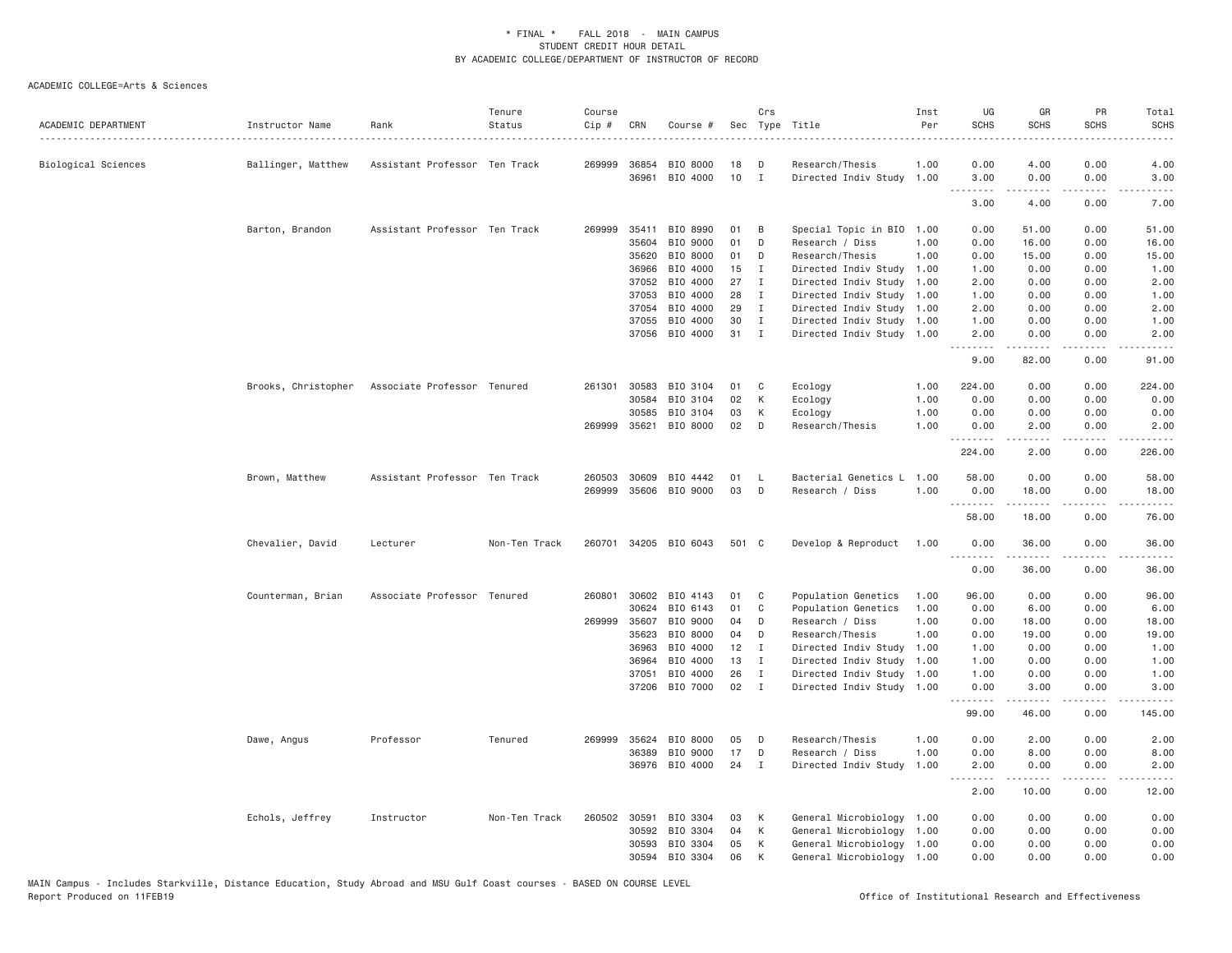| ACADEMIC DEPARTMENT | Instructor Name | Rank                          | Tenure<br>Status | Course<br>Cip # | CRN          | Course #       | Sec   | Crs          | Type Title                | Inst<br>Per | UG<br><b>SCHS</b> | GR<br><b>SCHS</b>             | PR<br>SCHS                          | Total<br><b>SCHS</b><br>$\frac{1}{2}$ |
|---------------------|-----------------|-------------------------------|------------------|-----------------|--------------|----------------|-------|--------------|---------------------------|-------------|-------------------|-------------------------------|-------------------------------------|---------------------------------------|
| Biological Sciences | Echols, Jeffrey | Instructor                    | Non-Ten Track    | 260502          | 30595        | BIO 3304       | 07    | К            | General Microbiology      | 1.00        | 0.00              | 0.00                          | 0.00                                | 0.00                                  |
|                     |                 |                               |                  | 260701          | 30597        | BIO 3504       | 01    | $\mathsf{C}$ | Comparative Anatomy       | 1.00        | 284.00            | 0.00                          | 0.00                                | 284.00                                |
|                     |                 |                               |                  |                 | 30598        | BIO 3504       | 02    | К            | Comparative Anatomy       | 1.00        | 0.00              | 0.00                          | 0.00                                | 0.00                                  |
|                     |                 |                               |                  |                 | 30599        | BIO 3504       | 03    | К            | Comparative Anatomy       | 1.00        | 0.00              | 0.00                          | 0.00                                | 0.00                                  |
|                     |                 |                               |                  |                 | 30600        | BIO 3504       | 04    | K            | Comparative Anatomy       | 1.00        | 0.00<br>.         | 0.00<br>.                     | 0.00<br>$\sim$ $\sim$ $\sim$ $\sim$ | 0.00<br>.                             |
|                     |                 |                               |                  |                 |              |                |       |              |                           |             | 284.00            | 0.00                          | 0.00                                | 284.00                                |
|                     | Ervin, Gary     | Professor                     | Tenured          | 269999          | 35410        | BIO 8990       | 02    | S            | Special Topic in BIO      | 1.00        | 0.00              | 30.00                         | 0.00                                | 30.00                                 |
|                     |                 |                               |                  |                 | 35608        | BIO 9000       | 05    | D            | Research / Diss           | 1.00        | 0.00              | 19.00                         | 0.00                                | 19.00                                 |
|                     |                 |                               |                  |                 | 35625        | BIO 8000       | 06    | D            | Research/Thesis           | 1.00        | 0.00              | 25.00                         | 0.00                                | 25.00                                 |
|                     |                 |                               |                  |                 |              |                |       |              |                           |             | .<br>0.00         | $\omega$ is a set of<br>74.00 | $\sim$ $\sim$ $\sim$<br>0.00        | 74.00                                 |
|                     | Gordon, Donna   | Associate Professor Tenured   |                  | 240101          | 36426        | HON 4093       | H11 E |              | Honors Thesis             | 1.00        | 3.00              | 0.00                          | 0.00                                | 3.00                                  |
|                     |                 |                               |                  | 260802          | 34568        | BIO 8233       | 01    | B            | Molecular Applicatio      | 1.00        | 0.00              | 36.00                         | 0.00                                | 36.00                                 |
|                     |                 |                               |                  | 269999          | 35609        | BIO 9000       | 06    | D            | Research / Diss           | 1.00        | 0.00              | 11.00                         | 0.00                                | 11.00                                 |
|                     |                 |                               |                  |                 | 35626        | BIO 8000       | 07    | D            | Research/Thesis           | 1.00        | 0.00              | 3.00                          | 0.00                                | 3.00                                  |
|                     |                 |                               |                  |                 | 36868        | BIO 4000       | 03    | $\mathbf I$  | Directed Indiv Study      | 1.00        | 1.00              | 0.00                          | 0.00                                | 1.00                                  |
|                     |                 |                               |                  |                 | 36959        | BIO 4000       | 09    | $\mathbf I$  | Directed Indiv Study      | 1.00        | 1.00              | 0.00                          | 0.00                                | 1.00                                  |
|                     |                 |                               |                  |                 |              |                |       |              |                           |             | .<br>5.00         | 50.00                         | $\sim$ $\sim$ $\sim$ $\sim$<br>0.00 | 55.00                                 |
|                     | Holder, Thomas  | Instructor                    | Non-Ten Track    | 260101          | 30548        | BIO 1144       | 01    | C            | Biology II-SI             | 1.00        | 456.00            | 0.00                          | 0.00                                | 456.00                                |
|                     |                 |                               |                  |                 | 30549        | BIO 1144       | 02    | C            | Biology II-SI             | 1.00        | 800.00            | 0.00                          | 0.00                                | 800.00                                |
|                     |                 |                               |                  |                 | 30550        | BIO 1144       | 03    | K            | Biology II                | 1.00        | 0.00              | 0.00                          | 0.00                                | 0.00                                  |
|                     |                 |                               |                  |                 | 30551        | BIO 1144       | 04    | K            | Biology II                | 1.00        | 0.00              | 0.00                          | 0.00                                | 0.00                                  |
|                     |                 |                               |                  |                 | 30552        | BIO 1144       | 05    | К            | Biology II                | 1.00        | 0.00              | 0.00                          | 0.00                                | 0.00                                  |
|                     |                 |                               |                  |                 | 30553        | BIO 1144       | 06    | К            | Biology II                | 1.00        | 0.00              | 0.00                          | 0.00                                | 0.00                                  |
|                     |                 |                               |                  |                 | 30554        | BIO 1144       | 07    | К            | Biology II                | 1.00        | 0.00              | 0.00                          | 0.00                                | 0.00                                  |
|                     |                 |                               |                  |                 | 30555        | BIO 1144       | 08    | К            | Biology II                | 1.00        | 0.00              | 0.00                          | 0.00                                | 0.00                                  |
|                     |                 |                               |                  |                 | 30556        | BIO 1144       | 09    | К            | Biology II                | 1.00        | 0.00              | 0.00                          | 0.00                                | 0.00                                  |
|                     |                 |                               |                  |                 | 30557        | BIO 1144       | 10    | K            | Biology II                | 1.00        | 0.00              | 0.00                          | 0.00                                | 0.00                                  |
|                     |                 |                               |                  |                 | 30558        | BIO 1144       | 11    | К            | Biology II                | 1.00        | 0.00              | 0.00                          | 0.00                                | 0.00                                  |
|                     |                 |                               |                  |                 | 260301 30562 | BIO 2113       | 02    | К            | Plant Biology             | 1.00        | 0.00              | 0.00                          | 0.00                                | 0.00                                  |
|                     |                 |                               |                  |                 | 30563        | BIO 2113       | 03    | К            | Plant Biology             | 1.00        | 0.00<br>.         | 0.00<br><u>.</u>              | 0.00<br>.                           | 0.00                                  |
|                     |                 |                               |                  |                 |              |                |       |              |                           |             | 1256.00           | 0.00                          | 0.00                                | 1256.00                               |
|                     | Jordan, Heather | Assistant Professor Ten Track |                  | 260503          | 30606        | BIO 4405       | 01    | C            | Pathogenic Micro          | 1.00        | 415.00            | 0.00                          | 0.00                                | 415.00                                |
|                     |                 |                               |                  |                 | 30628        | BIO 6405       | 01    | C            | Pathogenic Micro          | 1.00        | 0.00              | 5.00                          | 0.00                                | 5.00                                  |
|                     |                 |                               |                  | 269999          | 35610        | BIO 9000       | 07    | D            | Research / Diss           | 1,00        | 0.00              | 24.00                         | 0.00                                | 24.00                                 |
|                     |                 |                               |                  |                 | 35627        | BIO 8000       | 08    | D            | Research/Thesis           | 1.00        | 0.00              | 8.00                          | 0.00                                | 8.00                                  |
|                     |                 |                               |                  |                 | 36970        | BIO 4000       | 19    | $\mathbf I$  | Directed Indiv Study      | 1.00        | 1.00              | 0.00                          | 0.00                                | 1.00                                  |
|                     |                 |                               |                  |                 | 36971        | BIO 4000       | 20    | $\mathbf I$  | Directed Indiv Study      | 1.00        | 1.00              | 0.00                          | 0.00                                | 1.00                                  |
|                     |                 |                               |                  |                 | 36974        | BIO 4000       | 23    | $\mathbf{I}$ | Directed Indiv Study      | 1.00        | 1.00              | 0.00                          | 0.00                                | 1.00                                  |
|                     |                 |                               |                  |                 | 37015        | BIO 4000       | 25    | $\mathbf{I}$ | Directed Indiv Study 1.00 |             | 2.00              | 0.00                          | 0.00                                | 2.00                                  |
|                     |                 |                               |                  |                 |              | 37132 BIO 7000 | 01    | I            | Directed Indiv Study 1.00 |             | 0.00              | 2.00                          | 0.00                                | 2.00                                  |
|                     |                 |                               |                  |                 |              |                |       |              |                           |             | 420.00            | 39.00                         | 0.00                                | 459.00                                |
|                     | Kaplan, Evan    | Instructor                    | Non-Ten Track    |                 | 260101 30497 | BIO 1134       | 01    | C            | Biology I-SI              | 1.00        | 832.00            | 0.00                          | 0.00                                | 832.00                                |
|                     |                 |                               |                  |                 | 30499        | BIO 1134       | 03    | C            | Biology I - SI            | 1.00        | 816.00            | 0.00                          | 0.00                                | 816.00                                |
|                     |                 |                               |                  | 260401          | 30560        | BIO 2103       | 01    | C            | Cell Biology              | 1.00        | 648.00            | 0.00                          | 0.00                                | 648.00                                |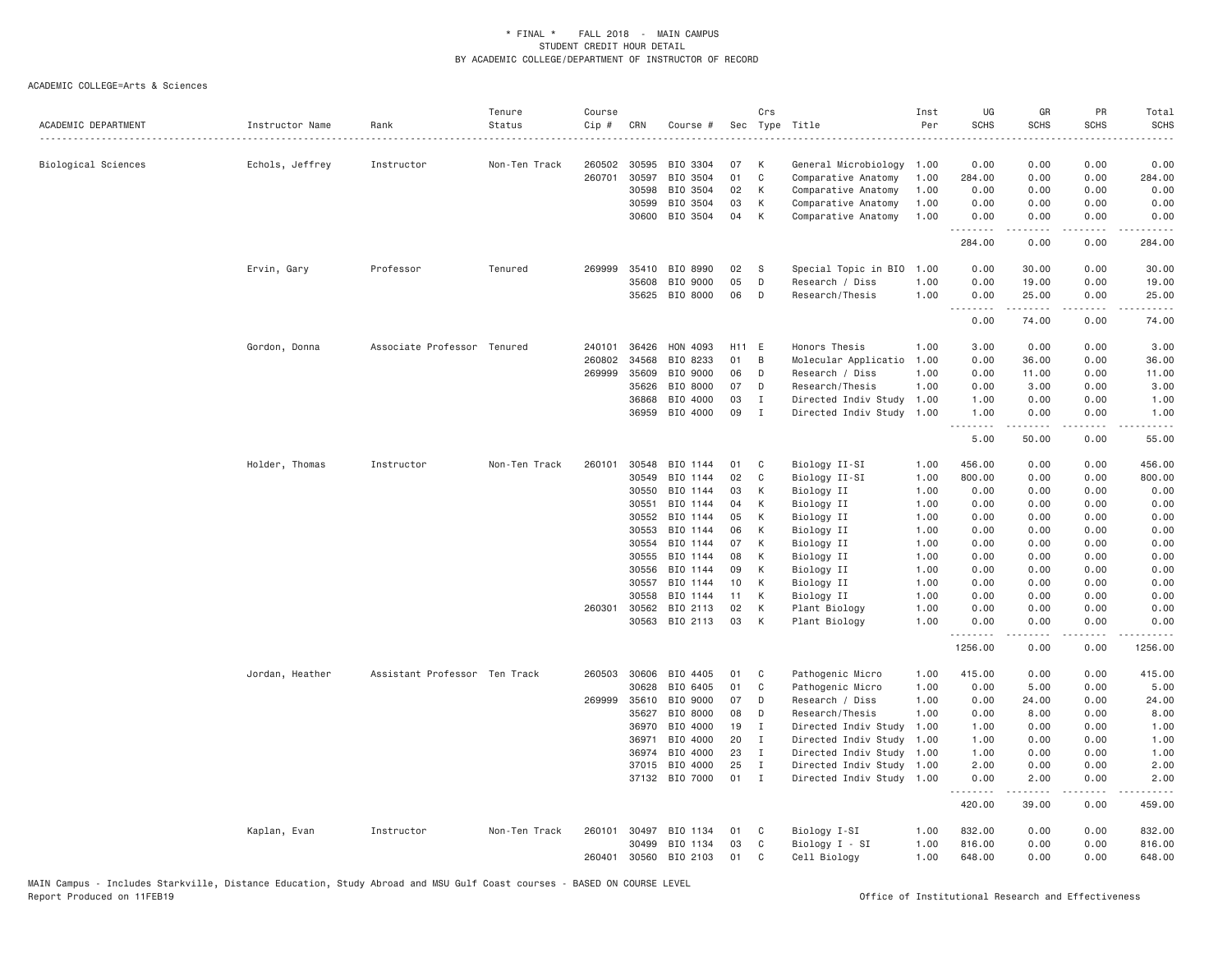| ACADEMIC DEPARTMENT | Instructor Name   | Rank                          | Tenure<br>Status | Course<br>Cip # | CRN            | Course #             |                   | Crs            | Sec Type Title            | Inst<br>Per  | UG<br><b>SCHS</b> | GR<br><b>SCHS</b> | PR<br>SCHS   | Total<br><b>SCHS</b>                                                                                                |
|---------------------|-------------------|-------------------------------|------------------|-----------------|----------------|----------------------|-------------------|----------------|---------------------------|--------------|-------------------|-------------------|--------------|---------------------------------------------------------------------------------------------------------------------|
| Biological Sciences | Kaplan, Evan      | Instructor                    | Non-Ten Track    |                 | 261201 30564   | BIO 2123             | 01                | C              | Ethical Issues in Bi 1.00 |              | 27.00             | 0.00              | 0.00         | 27.00                                                                                                               |
|                     |                   |                               |                  |                 | 30565          | BIO 2123             | H <sub>01</sub> C |                | Ethical Issues in Bi 1.00 |              | 36.00             | 0.00              | 0.00         | 36.00                                                                                                               |
|                     |                   |                               |                  |                 |                |                      |                   |                |                           |              | .<br>2359.00      | 0.00              | .<br>0.00    | 2359.00                                                                                                             |
|                     | Klink, Vincent    | Associate Professor Tenured   |                  | 260905          | 30611          | BIO 4563             | 01                | C              | Evo-Devo Biology          | 1.00         | 105.00            | 0.00              | 0.00         | 105.00                                                                                                              |
|                     |                   |                               |                  | 269999          | 35611          | BIO 9000             | 08                | D              | Research / Diss           | 1.00         | 0.00              | 38.00             | 0.00         | 38.00                                                                                                               |
|                     |                   |                               |                  |                 | 35628          | BIO 8000             | 09                | D              | Research/Thesis           | 1.00         | 0.00              | 2.00              | 0.00         | 2.00                                                                                                                |
|                     |                   |                               |                  |                 | 36871          | BIO 4000             | 06                | $\mathbf I$    | Directed Indiv Study      | 1.00         | 2.00              | 0.00              | 0.00         | 2.00                                                                                                                |
|                     |                   |                               |                  |                 | 36967          | BIO 4000             | 16                | $\mathbf{I}$   | Directed Indiv Study      | 1.00         | 1.00<br>.         | 0.00<br>.         | 0.00<br>.    | 1.00<br>$\begin{array}{cccccccccc} \bullet & \bullet & \bullet & \bullet & \bullet & \bullet & \bullet \end{array}$ |
|                     |                   |                               |                  |                 |                |                      |                   |                |                           |              | 108.00            | 40.00             | 0.00         | 148.00                                                                                                              |
|                     | Li, Ling          | Assistant Professor Ten Track |                  | 269999          | 35409          | BIO 6990             | 03                | C              | Special Topic in BIO      | 1.00         | 0.00              | 15.00             | 0.00         | 15.00                                                                                                               |
|                     |                   |                               |                  |                 |                | 35612 BIO 9000       | 09                | D              | Research / Diss           | 1.00         | 0.00              | 8.00              | 0.00         | 8.00                                                                                                                |
|                     |                   |                               |                  |                 |                |                      |                   |                |                           |              | 0.00              | 23.00             | 0.00         | 23.00                                                                                                               |
|                     | Liu, Bin          | Assistant Professor Ten Track |                  | 269999          |                | 36965 BIO 4000       | 14                | $\blacksquare$ | Directed Indiv Study 1.00 |              | 3.00              | 0.00              | 0.00         | 3.00                                                                                                                |
|                     |                   |                               |                  |                 |                |                      |                   |                |                           |              | .<br>3.00         | 0.00              | 0.00         | 3.00                                                                                                                |
|                     | McCurdy, Victoria | Instructor                    | Non-Ten Track    | 260101          | 30498          | BIO 1134             | 02                | $\mathbf{C}$   | Biology I - SI            | 1.00         | 1104.00           | 0.00              | 0.00         | 1104.00                                                                                                             |
|                     |                   |                               |                  |                 | 30502          | BIO 1134             | 06                | К              | Biology I                 | 0.50         | 0.00              | 0.00              | 0.00         | 0.00                                                                                                                |
|                     |                   |                               |                  |                 | 30503          | BIO 1134             | 07                | К              | Biology I                 | 0.50         | 0.00              | 0.00              | 0.00         | 0.00                                                                                                                |
|                     |                   |                               |                  |                 | 30504          | BIO 1134             | 08                | К              | Biology I                 | 0.50         | 0.00              | 0.00              | 0.00         | 0.00                                                                                                                |
|                     |                   |                               |                  |                 | 30505          | BIO 1134             | 09                | K              | Biology I                 | 0.50         | 0.00              | 0.00              | 0.00         | 0.00                                                                                                                |
|                     |                   |                               |                  |                 | 30506          | BIO 1134             | 10                | К              | Biology I                 | 0.50         | 0.00              | 0.00              | 0.00         | 0.00                                                                                                                |
|                     |                   |                               |                  |                 | 30507          | BIO 1134             | 11                | К              | Biology I                 | 0.50         | 0.00              | 0.00              | 0.00         | 0.00                                                                                                                |
|                     |                   |                               |                  |                 | 30508          | BIO 1134             | 12                | К              | Biology I                 | 0.50         | 0.00              | 0.00              | 0.00         | 0.00                                                                                                                |
|                     |                   |                               |                  |                 | 30509          | BIO 1134             | 13                | К              | Biology I                 | 0.50         | 0.00              | 0.00              | 0.00         | 0.00                                                                                                                |
|                     |                   |                               |                  |                 | 30510          | BIO 1134             | 14                | K              | Biology I                 | 0.50         | 0.00              | 0.00              | 0.00         | 0.00                                                                                                                |
|                     |                   |                               |                  |                 | 30511          | BIO 1134             | 15                | К              | Biology I                 | 0.50         | 0.00              | 0.00              | 0.00         | 0.00                                                                                                                |
|                     |                   |                               |                  |                 | 30512          | BIO 1134             | 16                | К              | Biology I                 | 0.50         | 0.00              | 0.00              | 0.00         | 0.00                                                                                                                |
|                     |                   |                               |                  |                 | 30513<br>30514 | BIO 1134<br>BIO 1134 | 17<br>18          | К<br>K         | Biology I                 | 0.50<br>0.50 | 0.00<br>0.00      | 0.00<br>0.00      | 0.00<br>0.00 | 0.00<br>0.00                                                                                                        |
|                     |                   |                               |                  |                 | 30515          | BIO 1134             | 19                | К              | Biology I<br>Biology I    | 0.50         | 0.00              | 0.00              | 0.00         | 0.00                                                                                                                |
|                     |                   |                               |                  |                 | 30516          | BIO 1134             | 20                | К              | Biology I                 | 0.50         | 0.00              | 0.00              | 0.00         | 0.00                                                                                                                |
|                     |                   |                               |                  |                 | 30517          | BIO 1134             | 21                | К              | Biology I                 | 0.50         | 0.00              | 0.00              | 0.00         | 0.00                                                                                                                |
|                     |                   |                               |                  |                 | 30518          | BIO 1134             | 22                | К              | Biology I                 | 0.50         | 0.00              | 0.00              | 0.00         | 0.00                                                                                                                |
|                     |                   |                               |                  |                 | 30519          | BIO 1134             | 23                | К              | Biology I                 | 0.50         | 0.00              | 0.00              | 0.00         | 0.00                                                                                                                |
|                     |                   |                               |                  |                 | 30520          | BIO 1134             | 24                | К              | Biology I                 | 0.50         | 0.00              | 0.00              | 0.00         | 0.00                                                                                                                |
|                     |                   |                               |                  |                 | 30521          | BIO 1134             | 25                | К              | Biology I                 | 0.50         | 0.00              | 0.00              | 0.00         | 0.00                                                                                                                |
|                     |                   |                               |                  |                 | 30522          | BIO 1134             | 26                | K              | Biology I                 | 0.50         | 0.00              | 0.00              | 0.00         | 0.00                                                                                                                |
|                     |                   |                               |                  |                 | 30523          | BIO 1134             | 27                | К              | Biology I                 | 0.50         | 0.00              | 0.00              | 0.00         | 0.00                                                                                                                |
|                     |                   |                               |                  |                 | 30524          | BIO 1134             | 28                | K              | Biology I                 | 0.50         | 0.00              | 0.00              | 0.00         | 0.00                                                                                                                |
|                     |                   |                               |                  |                 | 30525          | BIO 1134             | 29                | К              | Biology I                 | 0.50         | 0.00              | 0.00              | 0.00         | 0.00                                                                                                                |
|                     |                   |                               |                  |                 | 30526          | BIO 1134             | 30                | К              | Biology I                 | 0.50         | 0.00              | 0.00              | 0.00         | 0.00                                                                                                                |
|                     |                   |                               |                  |                 | 30527          | BIO 1134             | 31                | К              | Biology I                 | 0.50         | 0.00              | 0.00              | 0.00         | 0.00                                                                                                                |
|                     |                   |                               |                  |                 | 30528          | BIO 1134             | 32                | К              | Biology I                 | 0.50         | 0.00              | 0.00              | 0.00         | 0.00                                                                                                                |
|                     |                   |                               |                  |                 | 30529          | BIO 1134             | 33                | К              | Biology I                 | 0.50         | 0.00              | 0.00              | 0.00         | 0.00                                                                                                                |
|                     |                   |                               |                  |                 | 30530          | BIO 1134             | 34                | К              | Biology I                 | 0.50         | 0.00              | 0.00              | 0.00         | 0.00                                                                                                                |
|                     |                   |                               |                  |                 | 30531          | BIO 1134             | 35                | K              | Biology I                 | 0.50         | 0.00              | 0.00              | 0.00         | 0.00                                                                                                                |
|                     |                   |                               |                  |                 | 30532          | BIO 1134             | 36                | K              | Biology I                 | 0.50         | 0.00              | 0.00              | 0.00         | 0.00                                                                                                                |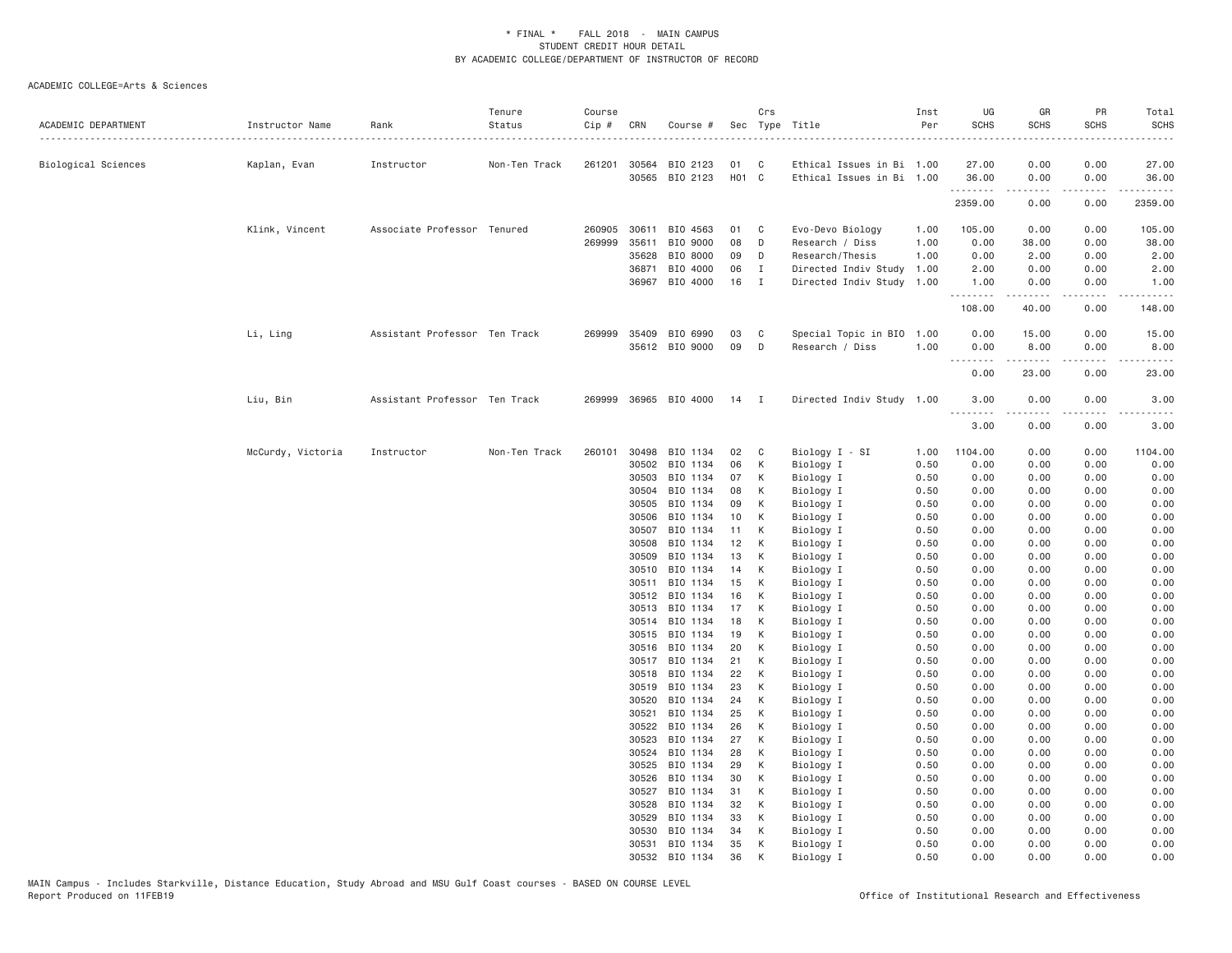| ACADEMIC DEPARTMENT | Instructor Name   | Rank                              | Tenure<br>Status | Course<br>Cip # | CRN                   | Course #              |          | Crs          | Sec Type Title                     | Inst<br>Per  | UG<br><b>SCHS</b> | GR<br><b>SCHS</b>                                                                                                                                             | PR<br><b>SCHS</b> | Total<br><b>SCHS</b> |
|---------------------|-------------------|-----------------------------------|------------------|-----------------|-----------------------|-----------------------|----------|--------------|------------------------------------|--------------|-------------------|---------------------------------------------------------------------------------------------------------------------------------------------------------------|-------------------|----------------------|
| Biological Sciences |                   | Instructor                        | Non-Ten Track    | 260101          | 30533                 | BIO 1134              | 37       | К            |                                    | .<br>0.50    | 0.00              | 0.00                                                                                                                                                          | 0.00              | 0.00                 |
|                     | McCurdy, Victoria |                                   |                  |                 | 30534                 | BIO 1134              | 38       | K            | Biology I<br>Biology I             | 0.50         | 0.00              | 0.00                                                                                                                                                          | 0.00              | 0.00                 |
|                     |                   |                                   |                  |                 | 30535                 | BIO 1134              | 39       | K            | Biology I                          | 0.50         | 0.00              | 0.00                                                                                                                                                          | 0.00              | 0.00                 |
|                     |                   |                                   |                  |                 | 30537                 | BIO 1134              | 41       | К            | Biology I                          | 0.50         | 0.00              | 0.00                                                                                                                                                          | 0.00              | 0.00                 |
|                     |                   |                                   |                  |                 | 30538                 | BIO 1134              | 42       | K            | Biology I                          | 0.50         | 0.00              | 0.00                                                                                                                                                          | 0.00              | 0.00                 |
|                     |                   |                                   |                  |                 | 30539                 | BIO 1134              | 43       | K            | Biology I                          | 0.50         | 0.00              | 0.00                                                                                                                                                          | 0.00              | 0.00                 |
|                     |                   |                                   |                  |                 | 30540                 | BIO 1134              | 44       | K            | Biology I                          | 0.50         | 0.00              | 0.00                                                                                                                                                          | 0.00              | 0.00                 |
|                     |                   |                                   |                  |                 | 30541                 | BIO 1134              | 45       | К            | Biology I                          | 0.50         | 0.00              | 0.00                                                                                                                                                          | 0.00              | 0.00                 |
|                     |                   |                                   |                  |                 | 30542                 | BIO 1134              | 46       | K            | Biology I                          | 0.50         | 0.00              | 0.00                                                                                                                                                          | 0.00              | 0.00                 |
|                     |                   |                                   |                  |                 | 30543                 | BIO 1134              | 47       | K            | Biology I                          | 0.50         | 0.00              | 0.00                                                                                                                                                          | 0.00              | 0.00                 |
|                     |                   |                                   |                  |                 | 30545                 | BIO 1134              | 49       | К            | Biology I                          | 0.50         | 0.00              | 0.00                                                                                                                                                          | 0.00              | 0.00                 |
|                     |                   |                                   |                  |                 | 30546                 | BIO 1134              | 50       | К            | Biology I                          | 0.50         | 0.00              | 0.00                                                                                                                                                          | 0.00              | 0.00                 |
|                     |                   |                                   |                  |                 | 260802 34204          | BIO 6013              | 501 C    |              | Genetics & Molecular               | 1.00         | 0.00<br>.         | 36.00<br>$\frac{1}{2} \left( \frac{1}{2} \right) \left( \frac{1}{2} \right) \left( \frac{1}{2} \right) \left( \frac{1}{2} \right) \left( \frac{1}{2} \right)$ | 0.00<br>.         | 36.00<br>.           |
|                     |                   |                                   |                  |                 |                       |                       |          |              |                                    |              | 1104.00           | 36.00                                                                                                                                                         | 0.00              | 1140.00              |
|                     | Outlaw, Diana     | Associate Professor Tenured       |                  | 260799          | 30622                 | BIO 4703              | 01       | C            | Avian Diversity                    | 1.00         | 72.00             | 0.00                                                                                                                                                          | 0.00              | 72.00                |
|                     |                   |                                   |                  |                 | 30623                 | BIO 4703              | 02       | К            | Avian Diversity                    | 1.00         | 0.00              | 0.00                                                                                                                                                          | 0.00              | 0.00                 |
|                     |                   |                                   |                  | 269999          | 35613                 | BIO 9000              | 10       | D            | Research / Diss                    | 1.00         | 0.00              | 8.00                                                                                                                                                          | 0.00              | 8.00                 |
|                     |                   |                                   |                  |                 | 36526                 | BIO 4000              | 01       | Ι.           | Directed Indiv Study               | 1.00         | 4.00              | 0.00                                                                                                                                                          | 0.00              | 4.00                 |
|                     |                   |                                   |                  |                 |                       | 36535 BIO 4000        | 02       | I            | Directed Indiv Study               | 1.00         | 1.00<br>.         | 0.00<br>-----                                                                                                                                                 | 0.00<br>.         | 1.00<br>.            |
|                     |                   |                                   |                  |                 |                       |                       |          |              |                                    |              | 77.00             | 8.00                                                                                                                                                          | 0.00              | 85.00                |
|                     | Reese, Mary       | Clinical Assist Pro Non-Ten Track |                  | 260101          | 36132                 | BIO 2990              | 01       | C            | Special Topic in BI 1.00           |              | 143.00            | 0.00                                                                                                                                                          | 0.00              | 143.00               |
|                     |                   |                                   |                  |                 | 36133                 | BIO 2990              | 02       | C            | Special Topic in BI                | 1.00         | 202.00            | 0.00                                                                                                                                                          | 0.00              | 202.00               |
|                     |                   |                                   |                  |                 | 36134                 | BIO 2990              | 03       | C            | Special Topic in BI                | 1.00         | 151.00            | 0.00                                                                                                                                                          | 0.00              | 151.00               |
|                     |                   |                                   |                  |                 | 511005 30601          | BIO 4100              | 01       | H            | Med Tech Clinicals                 | 1.00         | 120.00<br>.       | 0.00<br>.                                                                                                                                                     | 0.00<br>.         | 120.00<br><b>.</b>   |
|                     |                   |                                   |                  |                 |                       |                       |          |              |                                    |              | 616.00            | 0.00                                                                                                                                                          | 0.00              | 616.00               |
|                     | Reichert, Nancy   | Professor                         | Tenured          |                 | 260301 30603          | BIO 4204              | 01       | C            | Plant Anatomy                      | 1.00         | 136.00            | 0.00                                                                                                                                                          | 0.00              | 136.00               |
|                     |                   |                                   |                  |                 | 30604                 | BIO 4204              | 03       | K            | Plant Anatomy                      | 1.00         | 0.00              | 0.00                                                                                                                                                          | 0.00              | 0.00                 |
|                     |                   |                                   |                  | 260399          | 30625                 | BIO 6204              | 01       | C            | Plant Anatomy                      | 1.00         | 0.00              | 4.00                                                                                                                                                          | 0.00              | 4.00                 |
|                     |                   |                                   |                  |                 | 30626                 | BIO 6204              | 03       | K            | Plant Anatomy                      | 1.00         | 0.00              | 0.00                                                                                                                                                          | 0.00              | 0.00                 |
|                     |                   |                                   |                  |                 | 269999 35615<br>35632 | BIO 9000<br>BIO 8000  | 12<br>13 | D<br>D       | Research / Diss<br>Research/Thesis | 1.00<br>1.00 | 0.00<br>0.00      | 2.00<br>8.00                                                                                                                                                  | 0.00<br>0.00      | 2.00<br>8.00         |
|                     |                   |                                   |                  |                 |                       |                       |          |              |                                    |              | .<br>136.00       | 14.00                                                                                                                                                         | 0.00              | 150.00               |
|                     |                   |                                   |                  |                 |                       |                       |          |              |                                    |              |                   |                                                                                                                                                               |                   |                      |
|                     | Roberts, Brandy   | Instructor                        | Non-Ten Track    | 260502          | 30589                 | BIO 3304              | 01       | C            | General Microbiology               | 1.00         | 196.00            | 0.00                                                                                                                                                          | 0.00              | 196.00               |
|                     |                   |                                   |                  |                 | 30590                 | BIO 3304              | 02       | $\mathsf{C}$ | General Microbiology               | 1.00         | 672.00            | 0.00                                                                                                                                                          | 0.00              | 672.00               |
|                     |                   |                                   |                  |                 | 260503 30607          | BIO 4405              | 02       | К            | Pathogenic Micro                   | 1.00         | 0.00              | 0.00                                                                                                                                                          | 0.00              | 0.00                 |
|                     |                   |                                   |                  |                 | 30608                 | BIO 4405              | 03       | К            | Pathogenic Micro                   | 1.00         | 0.00              | 0.00                                                                                                                                                          | 0.00              | 0.00                 |
|                     |                   |                                   |                  |                 | 30610                 | BIO 4463              | 01       | C            | Bacterial Physiology               | 1.00         | 201.00            | 0.00                                                                                                                                                          | 0.00              | 201.00               |
|                     |                   |                                   |                  |                 | 30630                 | BIO 6405              | 03       | K            | Pathogenic Micro                   | 1.00         | 0.00              | 0.00                                                                                                                                                          | 0.00              | 0.00                 |
|                     |                   |                                   |                  | 260505          | 30586                 | BIO 3303              | 01       | C            | Parasitology                       | 1.00         | 267.00            | 0.00                                                                                                                                                          | 0.00              | 267.00               |
|                     |                   |                                   |                  |                 | 30587                 | BIO 3303              | 02       | К            | Parasitology                       | 1.00         | 0.00              | 0.00                                                                                                                                                          | 0.00              | 0.00                 |
|                     |                   |                                   |                  |                 | 30588                 | BIO 3303              | 03       | K            | Parasitology                       | 1.00         | 0.00              | 0.00                                                                                                                                                          | 0.00              | 0.00                 |
|                     |                   |                                   |                  |                 |                       | 269999 30632 BIO 6463 | 01       | C            | Bacterial Physiology               | 1.00         | 0.00<br><b></b>   | 9.00<br><u>.</u>                                                                                                                                              | 0.00<br>.         | 9.00<br>.            |
|                     |                   |                                   |                  |                 |                       |                       |          |              |                                    |              | 1336.00           | 9.00                                                                                                                                                          | 0.00              | 1345.00              |
|                     | Shoemaker, Cory   | Lecturer                          | Non-Ten Track    | 260101          | 30501                 | BIO 1134              | 05       | C            | Biology I-SI                       | 1.00         | 1248.00           | 0.00                                                                                                                                                          | 0.00              | 1248.00              |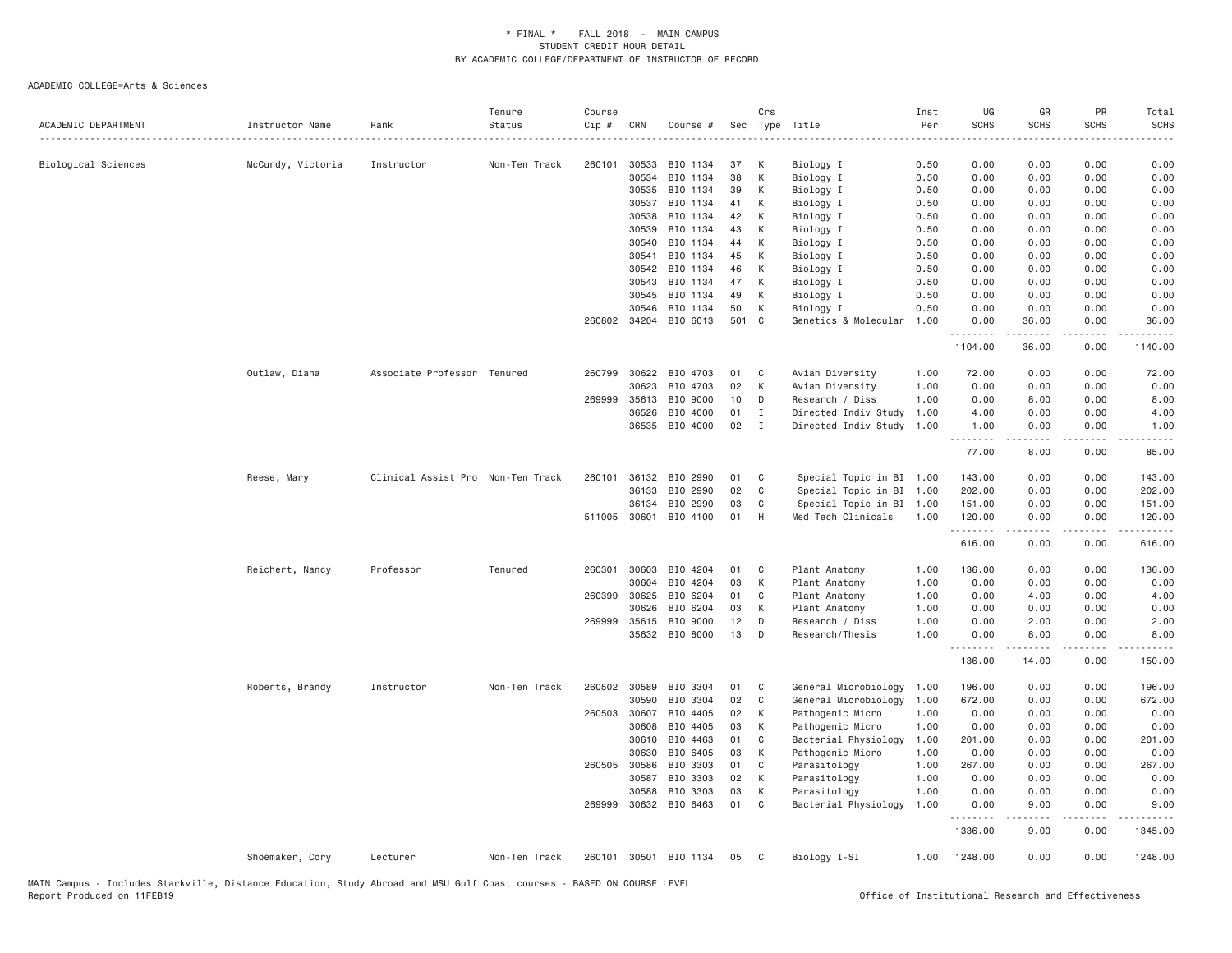| ACADEMIC DEPARTMENT | Instructor Name   | Rank                        | Tenure<br>Status | Course<br>Cip # | CRN            | Course #             | Sec      | Crs               | Type Title                         | Inst<br>Per  | UG<br><b>SCHS</b> | GR<br><b>SCHS</b>                                                                                                                                            | PR<br>SCHS                   | Total<br><b>SCHS</b>                                                                                                                                         |
|---------------------|-------------------|-----------------------------|------------------|-----------------|----------------|----------------------|----------|-------------------|------------------------------------|--------------|-------------------|--------------------------------------------------------------------------------------------------------------------------------------------------------------|------------------------------|--------------------------------------------------------------------------------------------------------------------------------------------------------------|
|                     |                   |                             | .                |                 |                |                      |          |                   |                                    |              |                   |                                                                                                                                                              |                              | .                                                                                                                                                            |
| Biological Sciences | Shoemaker, Cory   | Lecturer                    | Non-Ten Track    | 260701          | 30475<br>30476 | BIO 1023<br>BIO 1023 | 01<br>02 | C<br>$\mathsf{C}$ | Plants & Humans<br>Plants & Humans | 1.00<br>1.00 | 618.00<br>591.00  | 0.00<br>0.00                                                                                                                                                 | 0.00<br>0.00                 | 618.00<br>591.00                                                                                                                                             |
|                     |                   |                             |                  |                 | 30477          | BIO 1023             | 03       | К                 | Plants & Humans                    | 1.00         | 0.00              | 0.00                                                                                                                                                         | 0.00                         | 0.00                                                                                                                                                         |
|                     |                   |                             |                  |                 | 30478          | BIO 1023             | 04       | К                 | Plants & Humans                    | 1.00         | 0.00              | 0.00                                                                                                                                                         | 0.00                         | 0.00                                                                                                                                                         |
|                     |                   |                             |                  |                 | 30479          | BIO 1023             | 05       | К                 | Plants & Humans                    | 1.00         | 0.00              | 0.00                                                                                                                                                         | 0.00                         | 0.00                                                                                                                                                         |
|                     |                   |                             |                  |                 | 30480          | BIO 1023             | 06       | К                 | Plants & Humans                    | 1.00         | 0.00              | 0.00                                                                                                                                                         | 0.00                         | 0.00                                                                                                                                                         |
|                     |                   |                             |                  |                 | 30481          | BIO 1023             | 07       | К                 | Plants & Humans                    | 1.00         | 0.00              | 0.00                                                                                                                                                         | 0.00                         | 0.00                                                                                                                                                         |
|                     |                   |                             |                  |                 | 30482          | BIO 1023             | 08       | K                 | Plants & Humans                    | 1.00         | 0.00              | 0.00                                                                                                                                                         | 0.00                         | 0.00                                                                                                                                                         |
|                     |                   |                             |                  |                 | 30483          | BIO 1023             | 09       | К                 | Plants & Humans                    | 1.00         | 0.00              | 0.00                                                                                                                                                         | 0.00                         | 0.00                                                                                                                                                         |
|                     |                   |                             |                  |                 | 30484          | BIO 1023             | 10       | К                 | Plants & Humans                    | 1.00         | 0.00<br>.         | 0.00<br>$\frac{1}{2} \left( \frac{1}{2} \right) \left( \frac{1}{2} \right) \left( \frac{1}{2} \right) \left( \frac{1}{2} \right) \left( \frac{1}{2} \right)$ | 0.00<br>.                    | 0.00<br>.                                                                                                                                                    |
|                     |                   |                             |                  |                 |                |                      |          |                   |                                    |              | 2457.00           | 0.00                                                                                                                                                         | 0.00                         | 2457.00                                                                                                                                                      |
|                     | Stewart, James    | Lecturer                    | Non-Ten Track    | 260701          | 34207          | BIO 8053             | 501 C    |                   | Comp Study of Animal 1.00          |              | 0.00<br>.         | 57.00<br>$- - - - -$                                                                                                                                         | 0.00<br>$   -$               | 57.00                                                                                                                                                        |
|                     |                   |                             |                  |                 |                |                      |          |                   |                                    |              | 0.00              | 57.00                                                                                                                                                        | 0.00                         | 57.00                                                                                                                                                        |
|                     | Thornton, Justin  | Associate Professor Tenured |                  |                 | 260502 34206   | BIO 8023             | 501 C    |                   | Modern Microbiology                | 1.00         | 0.00              | 30.00                                                                                                                                                        | 0.00                         | 30.00                                                                                                                                                        |
|                     |                   |                             |                  | 269999          | 35616          | BIO 9000             | 13       | D                 | Research / Diss                    | 1.00         | 0.00              | 12.00                                                                                                                                                        | 0.00                         | 12.00                                                                                                                                                        |
|                     |                   |                             |                  |                 | 35633          | BIO 8000             | 14       | D                 | Research/Thesis                    | 1.00         | 0.00              | 3.00                                                                                                                                                         | 0.00                         | 3.00                                                                                                                                                         |
|                     |                   |                             |                  |                 | 36870          | BIO 4000             | 05       | I                 | Directed Indiv Study               | 1.00         | 3.00              | 0.00                                                                                                                                                         | 0.00                         | 3.00                                                                                                                                                         |
|                     |                   |                             |                  |                 | 36892          | BIO 4000             | 07       | I                 | Directed Indiv Study               | 1.00         | 3.00              | 0.00                                                                                                                                                         | 0.00                         | 3.00                                                                                                                                                         |
|                     |                   |                             |                  |                 | 37094          | BIO 4000             | 32       | I                 | Directed Indiv Study 1.00          |              | 3.00<br><u>.</u>  | 0.00<br>$- - - - -$                                                                                                                                          | 0.00<br>$\cdots$             | 3.00                                                                                                                                                         |
|                     |                   |                             |                  |                 |                |                      |          |                   |                                    |              | 9.00              | 45.00                                                                                                                                                        | 0.00                         | 54.00                                                                                                                                                        |
|                     | Welch, Mark       | Associate Professor Tenured |                  |                 | 260708 34566   | BIO 4123             | 01       | C                 | Behavioral Ecology                 | 1.00         | 117.00            | 0.00                                                                                                                                                         | 0.00                         | 117.00                                                                                                                                                       |
|                     |                   |                             |                  |                 | 34567          | BIO 6123             | 01       | C                 | Behavioral Ecology                 | 1.00         | 0.00              | 3.00                                                                                                                                                         | 0.00                         | 3.00                                                                                                                                                         |
|                     |                   |                             |                  | 269999          | 35619          | BIO 9000             | 16       | D                 | Research / Diss                    | 1.00         | 0.00              | 10.00                                                                                                                                                        | 0.00                         | 10.00                                                                                                                                                        |
|                     |                   |                             |                  |                 | 35636          | BIO 8000             | 17       | D                 | Research/Thesis                    | 1.00         | 0.00<br>.         | 1.00<br>$\frac{1}{2} \left( \frac{1}{2} \right) \left( \frac{1}{2} \right) \left( \frac{1}{2} \right) \left( \frac{1}{2} \right) \left( \frac{1}{2} \right)$ | 0.00<br>$\sim$ $\sim$ $\sim$ | 1.00<br>$\frac{1}{2} \left( \frac{1}{2} \right) \left( \frac{1}{2} \right) \left( \frac{1}{2} \right) \left( \frac{1}{2} \right) \left( \frac{1}{2} \right)$ |
|                     |                   |                             |                  |                 |                |                      |          |                   |                                    |              | 117.00            | 14.00                                                                                                                                                        | 0.00                         | 131.00                                                                                                                                                       |
|                     | Williamson, Emily | Instructor                  | Non-Ten Track    | 260701          | 30486          | BIO 1123             | 01       | C                 | Animal Biology-SI                  | 1.00         | 633.00            | 0.00                                                                                                                                                         | 0.00                         | 633.00                                                                                                                                                       |
|                     |                   |                             |                  |                 | 30487          | BIO 1123             | 02       | C                 | Animal Biology-SI                  | 1.00         | 567.00            | 0.00                                                                                                                                                         | 0.00                         | 567.00                                                                                                                                                       |
|                     |                   |                             |                  |                 | 30488          | BIO 1123             | 03       | K                 | Animal Biology                     | 1.00         | 0.00              | 0.00                                                                                                                                                         | 0.00                         | 0.00                                                                                                                                                         |
|                     |                   |                             |                  |                 | 30489          | BIO 1123             | 04       | К                 | Animal Biology                     | 1.00         | 0.00              | 0.00                                                                                                                                                         | 0.00                         | 0.00                                                                                                                                                         |
|                     |                   |                             |                  |                 | 30490          | BIO 1123             | 05       | К                 | Animal Biology                     | 1.00         | 0.00              | 0.00                                                                                                                                                         | 0.00                         | 0.00                                                                                                                                                         |
|                     |                   |                             |                  |                 | 30491          | BIO 1123             | 06       | K                 | Animal Biology                     | 1.00         | 0.00              | 0.00                                                                                                                                                         | 0.00                         | 0.00                                                                                                                                                         |
|                     |                   |                             |                  |                 | 30492          | BIO 1123             | 07       | К                 | Animal Biology                     | 1.00         | 0.00              | 0.00                                                                                                                                                         | 0.00                         | 0.00                                                                                                                                                         |
|                     |                   |                             |                  |                 | 30493          | BIO 1123             | 08       | К                 | Animal Biology                     | 1.00         | 0.00              | 0.00                                                                                                                                                         | 0.00                         | 0.00                                                                                                                                                         |
|                     |                   |                             |                  |                 | 30494          | BIO 1123             | 09       | К                 | Animal Biology                     | 1.00         | 0.00              | 0.00                                                                                                                                                         | 0.00                         | 0.00                                                                                                                                                         |
|                     |                   |                             |                  |                 | 30495<br>30567 | BIO 1123<br>BIO 3004 | 10<br>01 | К<br>C            | Animal Biology<br>Human Anatomy    | 1.00<br>1.00 | 0.00<br>196.00    | 0.00<br>0.00                                                                                                                                                 | 0.00<br>0.00                 | 0.00<br>196.00                                                                                                                                               |
|                     |                   |                             |                  |                 | 30568          | BIO 3004             | 02       | C                 | Human Anatomy                      | 1.00         | 1108.00           | 0.00                                                                                                                                                         | 0.00                         | 1108.00                                                                                                                                                      |
|                     |                   |                             |                  |                 | 30569          | BIO 3004             | 03       | К                 | Human Anatomy                      | 1.00         | 0.00              | 0.00                                                                                                                                                         | 0.00                         | 0.00                                                                                                                                                         |
|                     |                   |                             |                  |                 | 30570          | BIO 3004             | 04       | К                 | Human Anatomy                      | 1.00         | 0.00              | 0.00                                                                                                                                                         | 0.00                         | 0.00                                                                                                                                                         |
|                     |                   |                             |                  |                 | 30571          | BIO 3004             | 05       | К                 | Human Anatomy                      | 1.00         | 0.00              | 0.00                                                                                                                                                         | 0.00                         | 0.00                                                                                                                                                         |
|                     |                   |                             |                  |                 | 30572          | BIO 3004             | 06       | К                 | Human Anatomy                      | 1.00         | 0.00              | 0.00                                                                                                                                                         | 0.00                         | 0.00                                                                                                                                                         |
|                     |                   |                             |                  |                 | 30573          | BIO 3004             | 07       | К                 | Human Anatomy                      | 1.00         | 0.00              | 0.00                                                                                                                                                         | 0.00                         | 0.00                                                                                                                                                         |
|                     |                   |                             |                  |                 | 30574          | BIO 3004             | 08       | К                 | Human Anatomy                      | 1.00         | 0.00              | 0.00                                                                                                                                                         | 0.00                         | 0.00                                                                                                                                                         |
|                     |                   |                             |                  |                 | 30575          | BIO 3004             | 09       | К                 | Human Anatomy                      | 1.00         | 0.00              | 0.00                                                                                                                                                         | 0.00                         | 0.00                                                                                                                                                         |
|                     |                   |                             |                  |                 | 30576          | BIO 3004             | 10       | K                 | Human Anatomy                      | 1.00         | 0.00              | 0.00                                                                                                                                                         | 0.00                         | 0.00                                                                                                                                                         |
|                     |                   |                             |                  |                 | 30577          | BIO 3004             | 11       | K                 | Human Anatomy                      | 1.00         | 0.00              | 0.00                                                                                                                                                         | 0.00                         | 0.00                                                                                                                                                         |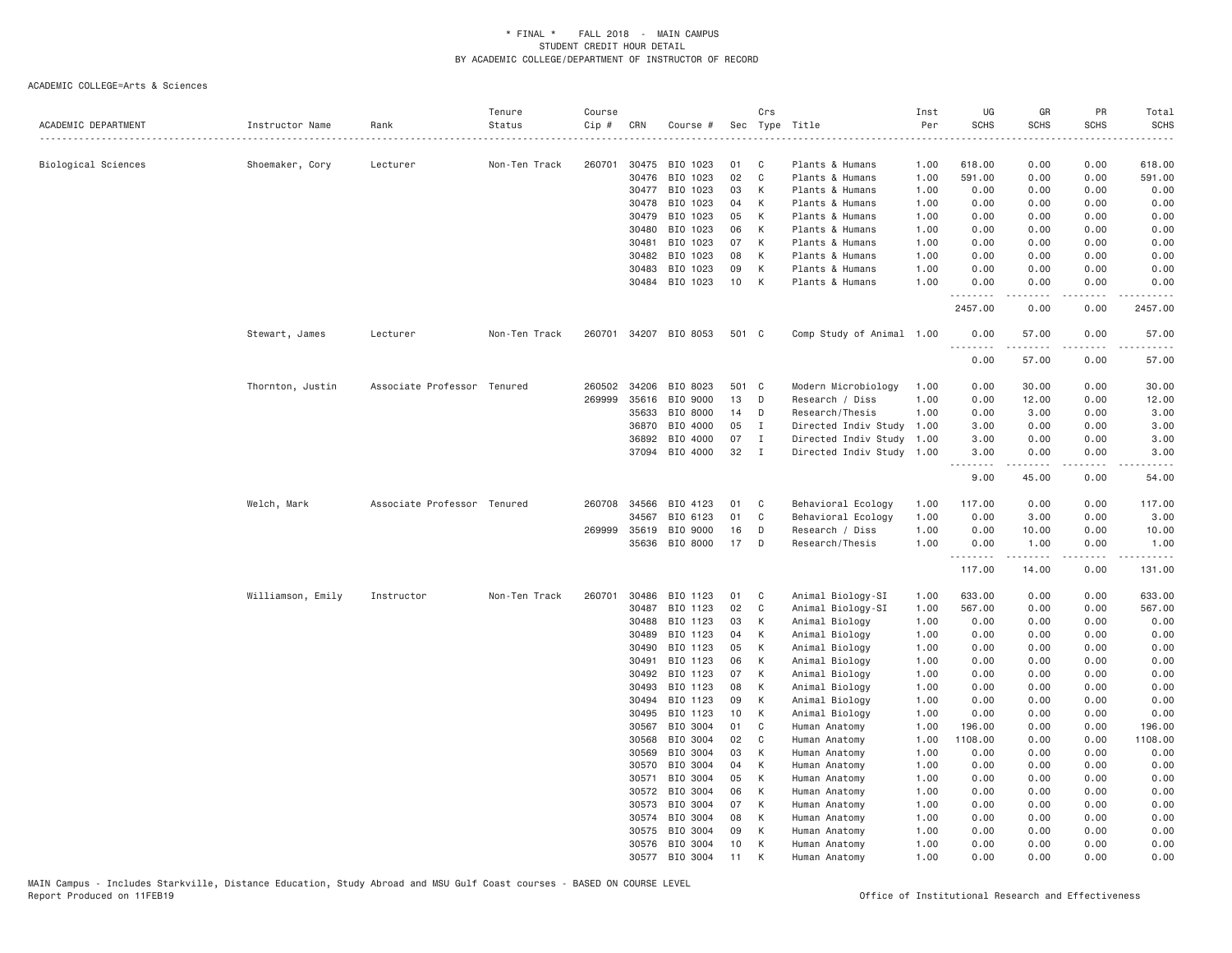| ACADEMIC DEPARTMENT                                                         | Instructor Name   | Rank       | Tenure<br>Status | Course<br>Cip | CRN            | Course #                               |                 | Crs<br>Sec Type | Title                                            | Inst<br>Per          | UG<br>SCHS                                     | GR<br><b>SCHS</b>            | <b>PR</b><br><b>SCHS</b>     | Total<br>SCHS                         |
|-----------------------------------------------------------------------------|-------------------|------------|------------------|---------------|----------------|----------------------------------------|-----------------|-----------------|--------------------------------------------------|----------------------|------------------------------------------------|------------------------------|------------------------------|---------------------------------------|
| Biological Sciences                                                         | Williamson, Emily | Instructor | Non-Ten Track    | 260701        | 30578<br>30579 | BIO 3004<br>BIO 3004<br>36289 BIO 1123 | 12<br>13<br>501 | K<br>K<br>- B   | Human Anatomy<br>Human Anatomy<br>Animal Biology | 1.00<br>1.00<br>1.00 | 0.00<br>0.00<br>123,00<br>---------<br>2627,00 | 0.00<br>0.00<br>0.00<br>0.00 | 0.00<br>0.00<br>0.00<br>0.00 | 0.00<br>0.00<br>123.00<br><br>2627.00 |
| =====================================                                       |                   |            |                  |               |                |                                        |                 |                 |                                                  |                      | ========                                       | ========                     | ========                     | ==========                            |
| Biological Sciences                                                         |                   |            |                  |               |                |                                        |                 |                 |                                                  |                      | 13309,00                                       | 607,00                       | 0.00                         | 13916,00                              |
| ------------------------------------<br>----------------------------------- |                   |            |                  |               |                |                                        |                 |                 |                                                  |                      | --------<br>--------                           | ________<br>--------         | --------<br>--------         | ----------<br>----------              |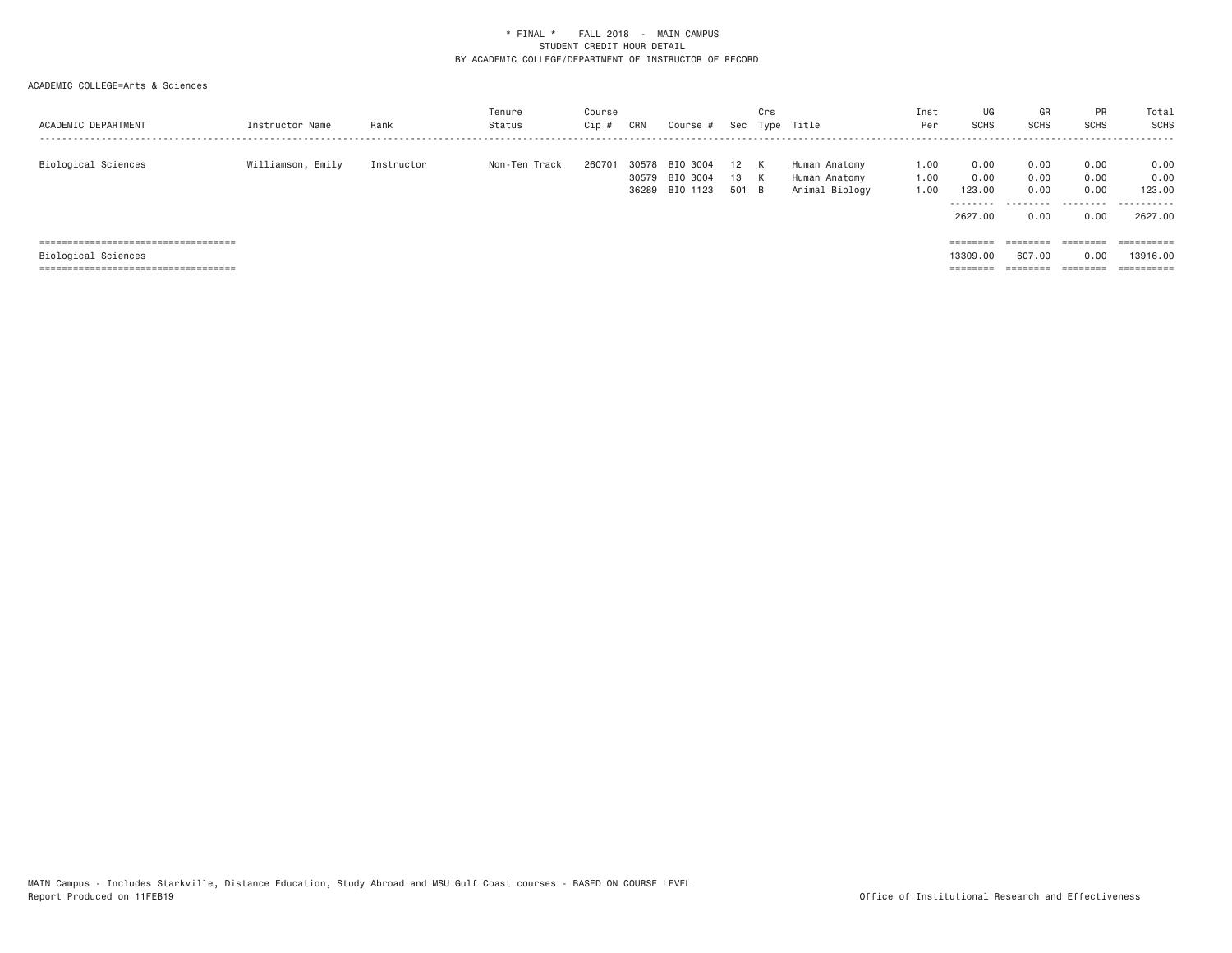| ACADEMIC DEPARTMENT | Instructor Name  | Rank                              | Tenure<br>Status | Course<br>Cip # | CRN          | Course #             |    | Crs          | Sec Type Title            | Inst<br>Per | UG<br><b>SCHS</b> | GR<br><b>SCHS</b> | PR<br>SCHS                          | Total<br><b>SCHS</b><br>$\frac{1}{2}$                                                                                                                         |
|---------------------|------------------|-----------------------------------|------------------|-----------------|--------------|----------------------|----|--------------|---------------------------|-------------|-------------------|-------------------|-------------------------------------|---------------------------------------------------------------------------------------------------------------------------------------------------------------|
| Chemistry           | Cui, Xin         | Assistant Professor Ten Track     |                  |                 |              | 400501 30937 CH 4603 | 09 | L            | Undergraduate Resear      | 1.00        | 3.00              | 0.00              | 0.00                                | 3.00                                                                                                                                                          |
|                     |                  |                                   |                  |                 | 36058        | CH 9000              | 01 | D            | Research / Diss           | 1.00        | 0.00              | 32.00             | 0.00                                | 32.00                                                                                                                                                         |
|                     |                  |                                   |                  |                 |              |                      |    |              |                           |             | .<br>3.00         | .<br>32.00        | $\sim$ $\sim$ $\sim$ $\sim$<br>0.00 | 35.00                                                                                                                                                         |
|                     | Donnadieu, Bruno | Instructor                        | Non-Ten Track    | 400504          | 30900        | CH 4511              | 03 | L            | Org Chem Lab I            | 1.00        | 24.00             | 0.00              | 0.00                                | 24.00                                                                                                                                                         |
|                     |                  |                                   |                  |                 | 30903        | CH 4511              | 06 | $\mathsf{L}$ | Org Chem Lab I            | 1.00        | 24.00             | 0.00              | 0.00                                | 24.00                                                                                                                                                         |
|                     |                  |                                   |                  |                 | 30905        | CH 4511              | 12 | - L          | Org Chem Lab I            | 1.00        | 23.00             | 0.00              | 0.00                                | 23.00                                                                                                                                                         |
|                     |                  |                                   |                  |                 | 30909        | CH 4511              | 16 | L            | Org Chem Lab I            | 1.00        | 22.00             | 0.00              | 0.00                                | 22.00                                                                                                                                                         |
|                     |                  |                                   |                  |                 | 30911        | CH 4511              | 19 | L            | Org Chem Lab I            | 1.00        | 21.00             | 0.00              | 0.00                                | 21.00                                                                                                                                                         |
|                     |                  |                                   |                  |                 | 30912        | CH 4511              | 21 | L            | Org Chem Lab I            | 1.00        | 24.00             | 0.00              | 0.00                                | 24.00                                                                                                                                                         |
|                     |                  |                                   |                  |                 | 30913        | CH 4511              | 23 | L            | Org Chem Lab I            | 1.00        | 23.00             | 0.00              | 0.00                                | 23.00                                                                                                                                                         |
|                     |                  |                                   |                  |                 |              | 30914 CH 4511        | 27 | $\mathsf{L}$ | Org Chem Lab I            | 1.00        | 22.00             | 0.00              | 0.00                                | 22.00                                                                                                                                                         |
|                     |                  |                                   |                  |                 | 30915        | CH 4511              | 28 | L            | Org Chem Lab I            | 1.00        | 23.00             | 0.00              | 0.00                                | 23.00                                                                                                                                                         |
|                     |                  |                                   |                  |                 | 30916        | CH 4511              | 29 | L            | Org Chem Lab I            | 1.00        | 23.00             | 0.00              | 0.00                                | 23.00                                                                                                                                                         |
|                     |                  |                                   |                  |                 | 30923        | CH 4521              | 03 | L            | Org Chem Lab II           | 1.00        | 14.00             | 0.00              | 0.00                                | 14.00                                                                                                                                                         |
|                     |                  |                                   |                  |                 | 34864        | CH 4511              | 10 | L            | Org Chem Lab I            | 1.00        | 20.00             | 0.00              | 0.00                                | 20.00                                                                                                                                                         |
|                     |                  |                                   |                  |                 | 34865        | CH 4511              | 24 | L            | Org Chem Lab I            | 1.00        | 19.00             | 0.00              | 0.00                                | 19.00                                                                                                                                                         |
|                     |                  |                                   |                  |                 | 34866        | CH 4511              | 25 | L            | Org Chem Lab I            | 1.00        | 17.00             | 0.00              | 0.00                                | 17.00                                                                                                                                                         |
|                     |                  |                                   |                  |                 | 34867        | CH 4511              | 30 | $\mathsf{L}$ | Org Chem Lab I            | 1.00        | 20.00             | 0.00              | 0.00                                | 20.00                                                                                                                                                         |
|                     |                  |                                   |                  |                 | 34868        | CH 4511              | 31 | L            | Org Chem Lab I            | 1.00        | 22.00             | 0.00              | 0.00                                | 22.00                                                                                                                                                         |
|                     |                  |                                   |                  |                 | 34871        | CH 4521              | 04 | L            | Org Chem Lab II           | 1.00        | 12.00             | 0.00              | 0.00                                | 12.00                                                                                                                                                         |
|                     |                  |                                   |                  |                 | 34872        | CH 4521              | 08 | L            | Org Chem Lab II           | 1.00        | 15.00             | 0.00              | 0.00                                | 15.00                                                                                                                                                         |
|                     |                  |                                   |                  |                 | 34873        | CH 4521              | 13 | L            | Org Chem Lab II           | 1.00        | 13.00             | 0.00              | 0.00                                | 13.00                                                                                                                                                         |
|                     |                  |                                   |                  |                 |              | 34874 CH 4521        | 14 | L            | Org Chem Lab II           | 1.00        | 14.00             | 0.00              | 0.00                                | 14.00                                                                                                                                                         |
|                     |                  |                                   |                  |                 |              | 34875 CH 4521        | 21 | L            | Org Chem Lab II           | 1.00        | 14.00             | 0.00              | 0.00                                | 14.00                                                                                                                                                         |
|                     |                  |                                   |                  |                 |              |                      |    |              |                           |             | .<br>409.00       | .<br>0.00         | $- - - -$<br>0.00                   | .<br>409.00                                                                                                                                                   |
|                     | Dornshuld, Eric  | Clinical Assist Pro Non-Ten Track |                  |                 | 400501 30766 | CH 1141              | 01 | C            | Prof Chem: Paths          | 1.00        | 31.00             | 0.00              | 0.00                                | 31.00                                                                                                                                                         |
|                     |                  |                                   |                  |                 | 30884        | CH 1223              | 01 | C            | Chemistry II-SI           | 1.00        | 159.00            | 0.00              | 0.00                                | 159.00                                                                                                                                                        |
|                     |                  |                                   |                  |                 | 30885        | CH 1223              | 02 | C            | Chemistry II-SI           | 1.00        | 258.00            | 0.00              | 0.00                                | 258.00                                                                                                                                                        |
|                     |                  |                                   |                  |                 | 34860        | CH 1223              | 03 | C            | Chemistry II-SI           | 1.00        | 249.00            | 0.00              | 0.00                                | 249.00                                                                                                                                                        |
|                     |                  |                                   |                  |                 | 34861        | CH 1223              | 04 | $\mathsf{C}$ | Chemistry II-SI           | 1.00        | 252.00            | 0.00              | 0.00                                | 252.00                                                                                                                                                        |
|                     |                  |                                   |                  | 400599          | 36918        | CH 8990              | 02 | C            | Special Topic In CH       | 0.70        | 0.00              | 12.60             | 0.00                                | 12.60                                                                                                                                                         |
|                     |                  |                                   |                  |                 |              |                      |    |              |                           |             | .<br>949.00       | 12.60             | 0.00                                | .<br>961.60                                                                                                                                                   |
|                     | Dowell, Timothy  | Grad Teach Assist                 | Not Applicable   | 400501          |              | 30857 CH 1213        | 27 | C            | Chemistry I               | 0.90        | 99.90             | 0.00              | 0.00                                | 99.90                                                                                                                                                         |
|                     |                  |                                   |                  |                 | 30858        | CH 1213              | 28 | C            | Chemistry I               | 0.90        | 81.00             | 0.00              | 0.00                                | 81.00                                                                                                                                                         |
|                     |                  |                                   |                  |                 | 30859        | CH 1213              | 29 | C            | Chemistry I               | 0.90        | 99.90             | 0.00              | 0.00                                | 99.90                                                                                                                                                         |
|                     |                  |                                   |                  |                 | 30860        | CH 1213              | 30 | C            | Chemistry I               | 0.90        | 94.50             | 0.00              | 0.00                                | 94.50                                                                                                                                                         |
|                     |                  |                                   |                  |                 | 30861        | CH 1213              | 31 | C            | Chemistry I               | 0.90        | 102.60            | 0.00              | 0.00                                | 102.60                                                                                                                                                        |
|                     |                  |                                   |                  |                 |              | 30862 CH 1213        | 32 | C            | Chemistry I               | 0.90        | 99.90<br>.        | 0.00<br>-----     | 0.00<br>.                           | 99.90<br>$\frac{1}{2} \left( \frac{1}{2} \right) \left( \frac{1}{2} \right) \left( \frac{1}{2} \right) \left( \frac{1}{2} \right) \left( \frac{1}{2} \right)$ |
|                     |                  |                                   |                  |                 |              |                      |    |              |                           |             | 577.80            | 0.00              | 0.00                                | 577.80                                                                                                                                                        |
|                     | Emerson, Joseph  | Associate Professor Tenured       |                  |                 | 400501 36024 | CH 4000              | 04 | $\mathbf{I}$ | Directed Indiv Study      | 1.00        | 1.00              | 0.00              | 0.00                                | 1.00                                                                                                                                                          |
|                     |                  |                                   |                  |                 | 36025        | CH 4000              | 05 | $\mathbf{I}$ | Directed Indiv Study      | 1.00        | 1.00              | 0.00              | 0.00                                | 1.00                                                                                                                                                          |
|                     |                  |                                   |                  |                 | 36028        | CH 4000              | 08 | $\mathbf{I}$ | Directed Indiv Study 1.00 |             | 1.00              | 0.00              | 0.00                                | 1.00                                                                                                                                                          |
|                     |                  |                                   |                  |                 | 36029        | CH 4000              | 09 | $\mathbf{I}$ | Directed Indiv Study 1.00 |             | 1.00              | 0.00              | 0.00                                | 1.00                                                                                                                                                          |
|                     |                  |                                   |                  |                 | 36043        | CH 4000              | 12 | $\mathbf{I}$ | Directed Indiv Study 1.00 |             | 1.00              | 0.00              | 0.00                                | 1.00                                                                                                                                                          |
|                     |                  |                                   |                  |                 | 36057        | CH 4000              | 13 | $\mathbf{I}$ | Directed Indiv Study 1.00 |             | 1.00              | 0.00              | 0.00                                | 1.00                                                                                                                                                          |
|                     |                  |                                   |                  |                 | 36059        | CH 9000              | 02 | D            | Research / Diss           | 1.00        | 0.00              | 54.00             | 0.00                                | 54.00                                                                                                                                                         |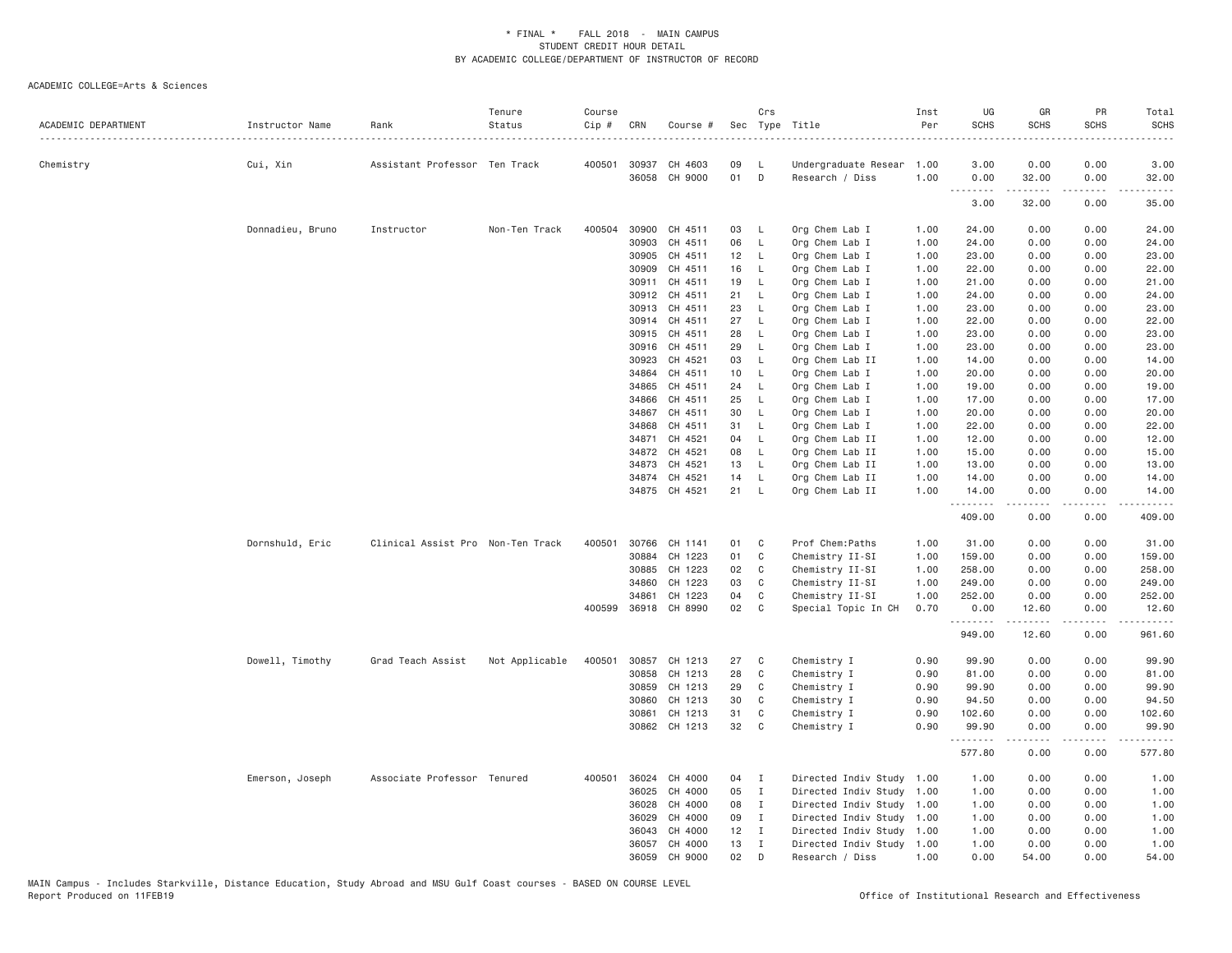| ACADEMIC DEPARTMENT | Instructor Name   | Rank                          | Tenure<br>Status | Course<br>Cip # | CRN          | Course #             |                    | Crs            | Sec Type Title            | Inst<br>Per | UG<br><b>SCHS</b> | GR<br><b>SCHS</b>              | PR<br><b>SCHS</b> | Total<br><b>SCHS</b> |
|---------------------|-------------------|-------------------------------|------------------|-----------------|--------------|----------------------|--------------------|----------------|---------------------------|-------------|-------------------|--------------------------------|-------------------|----------------------|
|                     |                   |                               |                  |                 |              |                      |                    |                |                           |             |                   |                                |                   |                      |
| Chemistry           | Emerson, Joseph   | Associate Professor Tenured   |                  | 400501          | 36165        | CH 4000              | 15                 | $\blacksquare$ | Directed Indiv Study 1.00 |             | 2.00              | 0.00                           | 0.00              | 2.00                 |
|                     |                   |                               |                  |                 | 36750        | CH 8000              | 01                 | D              | Research / Thesis         | 1.00        | 0.00              | 48.00                          | 0.00              | 48.00                |
|                     |                   |                               |                  |                 | 36760        | CH 4000              | 21                 | $\mathbf{I}$   | Directed Indiv Study 1.00 |             | 3.00              | 0.00                           | 0.00              | 3.00                 |
|                     |                   |                               |                  |                 | 36887        | CH 4000              | 28                 | $\mathbf{I}$   | Directed Indiv Study      | 1.00        | 3.00              | 0.00                           | 0.00              | 3.00                 |
|                     |                   |                               |                  |                 | 36910        | CH 4000              | 29                 | $\mathbf{I}$   | Directed Indiv Study 1.00 |             | 1.00              | 0.00                           | 0.00              | 1.00                 |
|                     |                   |                               |                  |                 | 37061        | CH 4000              | 37                 | $\mathbf{I}$   | Directed Indiv Study 1.00 |             | 1.00              | 0.00                           | 0.00              | 1.00                 |
|                     |                   |                               |                  | 400504          | 30887        | CH 1234              | 01                 | C              | Integrated Chemistry 1.00 |             | 84.00             | 0.00                           | 0.00              | 84.00                |
|                     |                   |                               |                  |                 | 30891        | CH 1234              | H <sub>0</sub> 1 C |                | Integrated Chemistry 1.00 |             | 16.00             | 0.00                           | 0.00              | 16.00                |
|                     |                   |                               |                  |                 |              | 400599 36918 CH 8990 | 02                 | C              | Special Topic In CH       | 0.30        | 0.00              | 5.40                           | 0.00              | 5.40                 |
|                     |                   |                               |                  |                 |              |                      |                    |                |                           |             | .<br>116.00       | .<br>107.40                    | .<br>0.00         | .<br>223.40          |
|                     |                   |                               |                  |                 |              |                      |                    |                |                           |             |                   |                                |                   |                      |
|                     | Fitzkee, Nicholas | Associate Professor Tenured   |                  |                 | 260202 36584 | CH 8613              | 01                 | C              | Methods in Biophys C 1.00 |             | 0.00              | 18.00                          | 0.00              | 18.00                |
|                     |                   |                               |                  | 400501          | 35599        | CH 4000              | 01                 | $\mathbf{I}$   | Directed Indiv Study 1.00 |             | 1.00              | 0.00                           | 0.00              | 1.00                 |
|                     |                   |                               |                  |                 | 35998        | CH 4000              | 03                 | $\mathbf{I}$   | Directed Indiv Study 1.00 |             | 2.00              | 0.00                           | 0.00              | 2.00                 |
|                     |                   |                               |                  |                 | 36060        | CH 9000              | 03                 | D              | Research / Diss           | 1.00        | 0.00              | 43.00                          | 0.00              | 43.00                |
|                     |                   |                               |                  |                 | 36120        | CH 4000              | 14                 | $\mathbf{I}$   | Directed Indiv Study 1.00 |             | 2.00              | 0.00                           | 0.00              | 2.00                 |
|                     |                   |                               |                  |                 | 36693        | CH 4000              | 18                 | $\mathbf{I}$   | Directed Indiv Study      | 1.00        | 2.00              | 0.00                           | 0.00              | 2.00                 |
|                     |                   |                               |                  |                 | 36859        | CH 4000              | 26                 | $\mathbf{I}$   | Directed Indiv Study 1.00 |             | 2.00              | 0.00                           | 0.00              | 2.00                 |
|                     |                   |                               |                  |                 | 400506 30899 | CH 4413              | 01                 | $\mathbf{C}$   | Thermo and Kinetics       | 1.00        | 69.00             | 0.00                           | 0.00              | 69.00                |
|                     |                   |                               |                  |                 |              |                      |                    |                |                           |             | .<br>78.00        | .<br>61.00                     | .<br>0.00         | .<br>139.00          |
|                     | Gwaltney, Steven  | Professor                     | Tenured          | 400501          | 36061        | CH 9000              | 04                 | D              | Research / Diss           | 1.00        | 0.00              | 44.00                          | 0.00              | 44.00                |
|                     |                   |                               |                  |                 |              | 400502 34882 CH 8423 | 01                 | C              | Molecular Structure       | 1.00        | 0.00              | 33.00                          | 0.00              | 33.00                |
|                     |                   |                               |                  |                 |              |                      |                    |                |                           |             | <u>.</u><br>0.00  | .<br>77.00                     | .<br>0.00         | .<br>77.00           |
|                     | Hollis, Thedford  | Associate Professor Tenured   |                  |                 |              | 400599 36357 CH 8990 | 01                 | C              | Special Topic In CH       | 1.00        | 0.00              | 33.00                          | 0.00              | 33.00                |
|                     |                   |                               |                  |                 |              |                      |                    |                |                           |             | .<br>0.00         | 33.00                          |                   | 33.00                |
|                     |                   |                               |                  |                 |              |                      |                    |                |                           |             |                   |                                | 0.00              |                      |
|                     | Lewis, Edwin      | Professor                     | Tenured          |                 | 260202 35589 | BCH 4603             | 02                 | C              | Gen Biochem I             | 1.00        | 57.00             | 0.00                           | 0.00              | 57.00                |
|                     |                   |                               |                  | 400501          | 36063        | CH 9000              | 06                 | D              | Research / Diss           | 1.00        | 0.00              | 3.00                           | 0.00              | 3.00                 |
|                     |                   |                               |                  |                 | 36743        | CH 4000              | 20                 | $\mathbf{I}$   | Directed Indiv Study      | 1.00        | 3.00              | 0.00                           | 0.00              | 3.00                 |
|                     |                   |                               |                  |                 |              | 37057 CH 4000        | 36                 | $\mathbf{I}$   | Directed Indiv Study 1.00 |             | 1.00              | 0.00                           | 0.00              | 1.00                 |
|                     |                   |                               |                  |                 |              |                      |                    |                |                           |             | 61.00             | <b><i><u>.</u></i></b><br>3.00 | .<br>0.00         | .<br>64.00           |
|                     | Mlsna, Debra      | Assistant Professor Ten Track |                  | 279999          | 32872        | MA 1001              | 01                 | C              | First Year Seminar        | 0.25        | 1.75              | 0.00                           | 0.00              | 1.75                 |
|                     |                   |                               |                  | 400501          | 30831        | CH 1213              | 01                 | C              | Chemistry I               | 1.00        | 120.00            | 0.00                           | 0.00              | 120.00               |
|                     |                   |                               |                  |                 | 30832        | CH 1213              | 02                 | C              | Chemistry I               | 1.00        | 123.00            | 0.00                           | 0.00              | 123.00               |
|                     |                   |                               |                  |                 | 30833        | CH 1213              | 03                 | C              | Chemistry I               | 1.00        | 117.00            | 0.00                           | 0.00              | 117.00               |
|                     |                   |                               |                  |                 | 30834        | CH 1213              | 04                 | C              | Chemistry I               | 1.00        | 114.00            | 0.00                           | 0.00              | 114.00               |
|                     |                   |                               |                  |                 | 30835        | CH 1213              | 05                 | C              | Chemistry I               | 1.00        | 120.00            | 0.00                           | 0.00              | 120.00               |
|                     |                   |                               |                  |                 | 30836        | CH 1213              | 06                 | C              | Chemistry I               | 0.10        | 12.00             | 0.00                           | 0.00              | 12.00                |
|                     |                   |                               |                  |                 | 30837        | CH 1213              | 07                 | C              | Chemistry I               | 0.10        | 12.00             | 0.00                           | 0.00              | 12.00                |
|                     |                   |                               |                  |                 | 30838        | CH 1213              | 08                 | C              |                           | 0.10        | 11.70             | 0.00                           | 0.00              |                      |
|                     |                   |                               |                  |                 |              |                      |                    |                | Chemistry I               |             |                   |                                |                   | 11.70                |
|                     |                   |                               |                  |                 | 30839        | CH 1213              | 09                 | C              | Chemistry I               | 0.10        | 11.70             | 0.00                           | 0.00              | 11.70                |
|                     |                   |                               |                  |                 | 30840        | CH 1213              | 10                 | C              | Chemistry I               | 0.10        | 11.70             | 0.00                           | 0.00              | 11.70                |
|                     |                   |                               |                  |                 | 30841        | CH 1213              | 11 C               |                | Chemistry I               | 0.10        | 11.70             | 0.00                           | 0.00              | 11.70                |
|                     |                   |                               |                  |                 | 30842        | CH 1213              | 12                 | C              | Chemistry I               | 0.10        | 10.80             | 0.00                           | 0.00              | 10.80                |
|                     |                   |                               |                  |                 |              | 30843 CH 1213        | 13                 | C              | Chemistry I               | 0.10        | 11.10             | 0.00                           | 0.00              | 11.10                |
|                     |                   |                               |                  |                 |              | 30844 CH 1213        | 14                 | $\mathsf{C}$   | Chemistry I               | 0.10        | 12.30             | 0.00                           | 0.00              | 12,30                |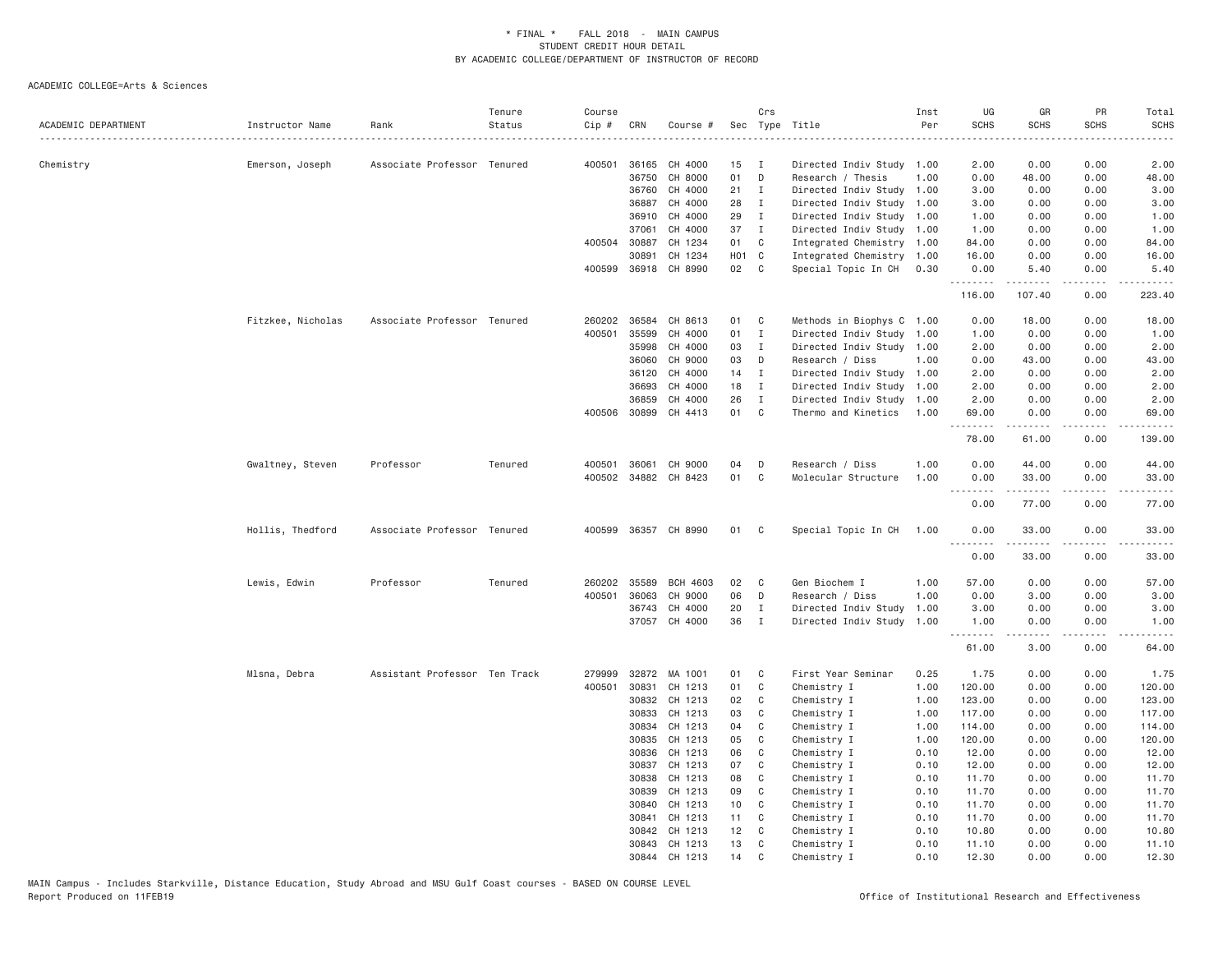| Sec Type Title<br>0.00<br>Chemistry<br>Mlsna, Debra<br>Assistant Professor Ten Track<br>400501<br>30845<br>CH 1213<br>15<br>C<br>Chemistry I<br>0.10<br>12.90<br>0.00<br>12.90<br>16<br>30846<br>CH 1213<br>C<br>Chemistry I<br>0.10<br>11.40<br>0.00<br>0.00<br>11.40<br>30847<br>CH 1213<br>17<br>C<br>Chemistry I<br>0.10<br>13.50<br>0.00<br>0.00<br>13.50<br>30848<br>CH 1213<br>18<br>C<br>Chemistry I<br>0.10<br>12.00<br>0.00<br>0.00<br>12.00<br>30849<br>CH 1213<br>19<br>C<br>Chemistry I<br>0.10<br>10.50<br>0.00<br>0.00<br>10.50<br>30850<br>CH 1213<br>20<br>C<br>Chemistry I<br>0.10<br>9.90<br>0.00<br>0.00<br>9.90<br>21<br>0.00<br>30851<br>CH 1213<br>C<br>Chemistry I<br>0.10<br>7.50<br>0.00<br>7.50<br>30852<br>CH 1213<br>22<br>C<br>Chemistry I<br>10.80<br>0.00<br>10.80<br>0.10<br>0.00<br>23<br>30853<br>CH 1213<br>C<br>Chemistry I<br>0.10<br>10.50<br>0.00<br>0.00<br>10.50<br>30854<br>CH 1213<br>24<br>C<br>0.10<br>0.00<br>Chemistry I<br>11.10<br>0.00<br>11.10<br>25<br>30855<br>CH 1213<br>C<br>0.00<br>0.00<br>Chemistry I<br>0.10<br>11.10<br>11.10<br>30856<br>CH 1213<br>26<br>C<br>Chemistry I<br>0.10<br>9.90<br>0.00<br>0.00<br>9.90<br>30857<br>CH 1213<br>27<br>C<br>Chemistry I<br>0.10<br>11.10<br>0.00<br>0.00<br>11.10<br>CH 1213<br>28<br>30858<br>C<br>Chemistry I<br>0.10<br>9.00<br>0.00<br>0.00<br>9.00<br>29<br>30859<br>CH 1213<br>C<br>Chemistry I<br>0.10<br>11.10<br>0.00<br>0.00<br>11.10<br>30860<br>CH 1213<br>30<br>C<br>Chemistry I<br>0.10<br>10.50<br>0.00<br>0.00<br>10.50<br>CH 1213<br>30861<br>31<br>C<br>Chemistry I<br>0.10<br>11.40<br>0.00<br>0.00<br>11.40<br>32<br>30862<br>CH 1213<br>C<br>Chemistry I<br>0.10<br>11.10<br>0.00<br>0.00<br>11.10<br>30863<br>CH 1213<br>33<br>C<br>Chemistry I<br>10.50<br>10.50<br>0.10<br>0.00<br>0.00<br>34<br>30864<br>CH 1213<br>C<br>Chemistry I<br>11.10<br>0.00<br>0.00<br>11.10<br>0.10<br>30865<br>CH 1213<br>35<br>C<br>Chemistry I<br>0.10<br>10.50<br>0.00<br>0.00<br>10.50<br>30866<br>CH 1213<br>36<br>C<br>Chemistry I<br>0.10<br>11.70<br>0.00<br>0.00<br>11.70<br>30867<br>CH 1213<br>37<br>C<br>Chemistry I<br>0.10<br>9.60<br>0.00<br>0.00<br>9.60<br>CH 9000<br>07<br>36064<br>D<br>Research / Diss<br>1.00<br>0.00<br>36.00<br>0.00<br>36.00<br>36452 CH 1213<br>38<br>C<br>Chemistry I<br>1.00<br>60.00<br>0.00<br>0.00<br>60.00<br>.<br>.<br>.<br>$- - - - - -$<br>1009.45<br>36.00<br>0.00<br>1045.45<br>Mlsna, Todd<br>Associate Professor Tenured<br>32692<br>HON 4093<br>H08 S<br>Honors Thesis<br>1.00<br>3.00<br>0.00<br>0.00<br>3.00<br>240101<br>400501<br>36041<br>CH 4000<br>11<br>Directed Indiv Study<br>$\mathbf{I}$<br>1.00<br>1.00<br>0.00<br>0.00<br>1.00<br>36065<br>CH 9000<br>08<br>0.00<br>0.00<br>94.00<br>D<br>Research / Diss<br>1.00<br>94.00<br>17<br>36688<br>CH 4000<br>$\mathbf{I}$<br>Directed Indiv Study<br>1.00<br>3.00<br>0.00<br>0.00<br>3.00<br>36838<br>CH 4000<br>23<br>$\mathbf{I}$<br>Directed Indiv Study<br>1.00<br>0.00<br>0.00<br>1.00<br>1.00<br>CH 4000<br>25<br>36853<br>$\mathbf{I}$<br>Directed Indiv Study<br>1.00<br>3.00<br>0.00<br>0.00<br>3.00<br>36917<br>CH 4000<br>31<br>$\mathbf{I}$<br>Directed Indiv Study 1.00<br>6.00<br>0.00<br>0.00<br>6.00<br>32<br>36960<br>CH 4000<br>$\mathbf{I}$<br>Directed Indiv Study 1.00<br>2.00<br>0.00<br>0.00<br>2.00<br>CH 4000<br>34<br>36993<br>$\mathbf{I}$<br>Directed Indiv Study 1.00<br>2.00<br>0.00<br>0.00<br>2.00<br>CH 4000<br>38<br>37076<br>$\mathbf{I}$<br>Directed Indiv Study 1.00<br>1.00<br>0.00<br>0.00<br>1.00<br>39<br>37111<br>CH 4000<br>$\mathbf{I}$<br>Directed Indiv Study 1.00<br>2.00<br>0.00<br>0.00<br>2.00<br>40<br>37142<br>CH 4000<br>$\mathbf{I}$<br>Directed Indiv Study 1.00<br>2.00<br>0.00<br>0.00<br>2.00<br>37147<br>CH 4000<br>41<br>Directed Indiv Study 1.00<br>2.00<br>0.00<br>$\mathbf{I}$<br>0.00<br>2.00<br>01<br>400502 30894 CH 2313<br>C<br>Analytical Chemistry 1.00<br>90.00<br>0.00<br>0.00<br>90.00<br>.<br>$\omega$ is $\omega$ in $\omega$<br>.<br>$\omega = \omega + \omega$<br>118.00<br>94.00<br>0.00<br>212.00<br>Montiel Palma, Virgi Assistant Professor Ten Track<br>400501 30863<br>CH 1213<br>33<br>C<br>Chemistry I<br>0.90<br>94.50<br>0.00<br>0.00<br>94.50<br>30864<br>CH 1213<br>34<br>$\mathsf{C}$<br>0.90<br>99.90<br>0.00<br>0.00<br>Chemistry I<br>99.90<br>CH 1213<br>30865<br>35<br>C<br>Chemistry I<br>0.90<br>94.50<br>0.00<br>0.00<br>94.50<br>36<br>30866<br>CH 1213<br>C<br>0.90<br>105.30<br>0.00<br>0.00<br>105.30<br>Chemistry I<br>37<br>30867 CH 1213<br>C<br>0.90<br>86.40<br>0.00<br>0.00<br>Chemistry I<br>86.40<br>.<br>.<br>$   -$<br>.<br>480.60<br>0.00<br>0.00<br>480.60<br>0.00<br>Nettles, Charles<br>Lecturer<br>Non-Ten Track<br>400501 30836 CH 1213<br>06<br>$\mathbf{C}$<br>Chemistry I<br>0.90<br>108.00<br>0.00<br>108.00 |                     |                 |      | Tenure | Course |     |          | Crs | Inst | UG          | GR          | PR   | Total       |
|---------------------------------------------------------------------------------------------------------------------------------------------------------------------------------------------------------------------------------------------------------------------------------------------------------------------------------------------------------------------------------------------------------------------------------------------------------------------------------------------------------------------------------------------------------------------------------------------------------------------------------------------------------------------------------------------------------------------------------------------------------------------------------------------------------------------------------------------------------------------------------------------------------------------------------------------------------------------------------------------------------------------------------------------------------------------------------------------------------------------------------------------------------------------------------------------------------------------------------------------------------------------------------------------------------------------------------------------------------------------------------------------------------------------------------------------------------------------------------------------------------------------------------------------------------------------------------------------------------------------------------------------------------------------------------------------------------------------------------------------------------------------------------------------------------------------------------------------------------------------------------------------------------------------------------------------------------------------------------------------------------------------------------------------------------------------------------------------------------------------------------------------------------------------------------------------------------------------------------------------------------------------------------------------------------------------------------------------------------------------------------------------------------------------------------------------------------------------------------------------------------------------------------------------------------------------------------------------------------------------------------------------------------------------------------------------------------------------------------------------------------------------------------------------------------------------------------------------------------------------------------------------------------------------------------------------------------------------------------------------------------------------------------------------------------------------------------------------------------------------------------------------------------------------------------------------------------------------------------------------------------------------------------------------------------------------------------------------------------------------------------------------------------------------------------------------------------------------------------------------------------------------------------------------------------------------------------------------------------------------------------------------------------------------------------------------------------------------------------------------------------------------------------------------------------------------------------------------------------------------------------------------------------------------------------------------------------------------------------------------------------------------------------------------------------------------------------------------------------------------------------------------------------------------------------------------------------------------------------------------------------------------------------------------------------------------------------------------------------------------------------------------------------------------------------------------------------------------------------------------------------------------------------------------------------------------------------------------------------------------------------------------------------------------------------------------------------------------------------------------------------------------------------------------------------------------------------------------------------------------|---------------------|-----------------|------|--------|--------|-----|----------|-----|------|-------------|-------------|------|-------------|
|                                                                                                                                                                                                                                                                                                                                                                                                                                                                                                                                                                                                                                                                                                                                                                                                                                                                                                                                                                                                                                                                                                                                                                                                                                                                                                                                                                                                                                                                                                                                                                                                                                                                                                                                                                                                                                                                                                                                                                                                                                                                                                                                                                                                                                                                                                                                                                                                                                                                                                                                                                                                                                                                                                                                                                                                                                                                                                                                                                                                                                                                                                                                                                                                                                                                                                                                                                                                                                                                                                                                                                                                                                                                                                                                                                                                                                                                                                                                                                                                                                                                                                                                                                                                                                                                                                                                                                                                                                                                                                                                                                                                                                                                                                                                                                                                                                                                     | ACADEMIC DEPARTMENT | Instructor Name | Rank | Status | Cip #  | CRN | Course # |     | Per  | <b>SCHS</b> | <b>SCHS</b> | SCHS | <b>SCHS</b> |
|                                                                                                                                                                                                                                                                                                                                                                                                                                                                                                                                                                                                                                                                                                                                                                                                                                                                                                                                                                                                                                                                                                                                                                                                                                                                                                                                                                                                                                                                                                                                                                                                                                                                                                                                                                                                                                                                                                                                                                                                                                                                                                                                                                                                                                                                                                                                                                                                                                                                                                                                                                                                                                                                                                                                                                                                                                                                                                                                                                                                                                                                                                                                                                                                                                                                                                                                                                                                                                                                                                                                                                                                                                                                                                                                                                                                                                                                                                                                                                                                                                                                                                                                                                                                                                                                                                                                                                                                                                                                                                                                                                                                                                                                                                                                                                                                                                                                     |                     |                 |      |        |        |     |          |     |      |             |             |      |             |
|                                                                                                                                                                                                                                                                                                                                                                                                                                                                                                                                                                                                                                                                                                                                                                                                                                                                                                                                                                                                                                                                                                                                                                                                                                                                                                                                                                                                                                                                                                                                                                                                                                                                                                                                                                                                                                                                                                                                                                                                                                                                                                                                                                                                                                                                                                                                                                                                                                                                                                                                                                                                                                                                                                                                                                                                                                                                                                                                                                                                                                                                                                                                                                                                                                                                                                                                                                                                                                                                                                                                                                                                                                                                                                                                                                                                                                                                                                                                                                                                                                                                                                                                                                                                                                                                                                                                                                                                                                                                                                                                                                                                                                                                                                                                                                                                                                                                     |                     |                 |      |        |        |     |          |     |      |             |             |      |             |
|                                                                                                                                                                                                                                                                                                                                                                                                                                                                                                                                                                                                                                                                                                                                                                                                                                                                                                                                                                                                                                                                                                                                                                                                                                                                                                                                                                                                                                                                                                                                                                                                                                                                                                                                                                                                                                                                                                                                                                                                                                                                                                                                                                                                                                                                                                                                                                                                                                                                                                                                                                                                                                                                                                                                                                                                                                                                                                                                                                                                                                                                                                                                                                                                                                                                                                                                                                                                                                                                                                                                                                                                                                                                                                                                                                                                                                                                                                                                                                                                                                                                                                                                                                                                                                                                                                                                                                                                                                                                                                                                                                                                                                                                                                                                                                                                                                                                     |                     |                 |      |        |        |     |          |     |      |             |             |      |             |
|                                                                                                                                                                                                                                                                                                                                                                                                                                                                                                                                                                                                                                                                                                                                                                                                                                                                                                                                                                                                                                                                                                                                                                                                                                                                                                                                                                                                                                                                                                                                                                                                                                                                                                                                                                                                                                                                                                                                                                                                                                                                                                                                                                                                                                                                                                                                                                                                                                                                                                                                                                                                                                                                                                                                                                                                                                                                                                                                                                                                                                                                                                                                                                                                                                                                                                                                                                                                                                                                                                                                                                                                                                                                                                                                                                                                                                                                                                                                                                                                                                                                                                                                                                                                                                                                                                                                                                                                                                                                                                                                                                                                                                                                                                                                                                                                                                                                     |                     |                 |      |        |        |     |          |     |      |             |             |      |             |
|                                                                                                                                                                                                                                                                                                                                                                                                                                                                                                                                                                                                                                                                                                                                                                                                                                                                                                                                                                                                                                                                                                                                                                                                                                                                                                                                                                                                                                                                                                                                                                                                                                                                                                                                                                                                                                                                                                                                                                                                                                                                                                                                                                                                                                                                                                                                                                                                                                                                                                                                                                                                                                                                                                                                                                                                                                                                                                                                                                                                                                                                                                                                                                                                                                                                                                                                                                                                                                                                                                                                                                                                                                                                                                                                                                                                                                                                                                                                                                                                                                                                                                                                                                                                                                                                                                                                                                                                                                                                                                                                                                                                                                                                                                                                                                                                                                                                     |                     |                 |      |        |        |     |          |     |      |             |             |      |             |
|                                                                                                                                                                                                                                                                                                                                                                                                                                                                                                                                                                                                                                                                                                                                                                                                                                                                                                                                                                                                                                                                                                                                                                                                                                                                                                                                                                                                                                                                                                                                                                                                                                                                                                                                                                                                                                                                                                                                                                                                                                                                                                                                                                                                                                                                                                                                                                                                                                                                                                                                                                                                                                                                                                                                                                                                                                                                                                                                                                                                                                                                                                                                                                                                                                                                                                                                                                                                                                                                                                                                                                                                                                                                                                                                                                                                                                                                                                                                                                                                                                                                                                                                                                                                                                                                                                                                                                                                                                                                                                                                                                                                                                                                                                                                                                                                                                                                     |                     |                 |      |        |        |     |          |     |      |             |             |      |             |
|                                                                                                                                                                                                                                                                                                                                                                                                                                                                                                                                                                                                                                                                                                                                                                                                                                                                                                                                                                                                                                                                                                                                                                                                                                                                                                                                                                                                                                                                                                                                                                                                                                                                                                                                                                                                                                                                                                                                                                                                                                                                                                                                                                                                                                                                                                                                                                                                                                                                                                                                                                                                                                                                                                                                                                                                                                                                                                                                                                                                                                                                                                                                                                                                                                                                                                                                                                                                                                                                                                                                                                                                                                                                                                                                                                                                                                                                                                                                                                                                                                                                                                                                                                                                                                                                                                                                                                                                                                                                                                                                                                                                                                                                                                                                                                                                                                                                     |                     |                 |      |        |        |     |          |     |      |             |             |      |             |
|                                                                                                                                                                                                                                                                                                                                                                                                                                                                                                                                                                                                                                                                                                                                                                                                                                                                                                                                                                                                                                                                                                                                                                                                                                                                                                                                                                                                                                                                                                                                                                                                                                                                                                                                                                                                                                                                                                                                                                                                                                                                                                                                                                                                                                                                                                                                                                                                                                                                                                                                                                                                                                                                                                                                                                                                                                                                                                                                                                                                                                                                                                                                                                                                                                                                                                                                                                                                                                                                                                                                                                                                                                                                                                                                                                                                                                                                                                                                                                                                                                                                                                                                                                                                                                                                                                                                                                                                                                                                                                                                                                                                                                                                                                                                                                                                                                                                     |                     |                 |      |        |        |     |          |     |      |             |             |      |             |
|                                                                                                                                                                                                                                                                                                                                                                                                                                                                                                                                                                                                                                                                                                                                                                                                                                                                                                                                                                                                                                                                                                                                                                                                                                                                                                                                                                                                                                                                                                                                                                                                                                                                                                                                                                                                                                                                                                                                                                                                                                                                                                                                                                                                                                                                                                                                                                                                                                                                                                                                                                                                                                                                                                                                                                                                                                                                                                                                                                                                                                                                                                                                                                                                                                                                                                                                                                                                                                                                                                                                                                                                                                                                                                                                                                                                                                                                                                                                                                                                                                                                                                                                                                                                                                                                                                                                                                                                                                                                                                                                                                                                                                                                                                                                                                                                                                                                     |                     |                 |      |        |        |     |          |     |      |             |             |      |             |
|                                                                                                                                                                                                                                                                                                                                                                                                                                                                                                                                                                                                                                                                                                                                                                                                                                                                                                                                                                                                                                                                                                                                                                                                                                                                                                                                                                                                                                                                                                                                                                                                                                                                                                                                                                                                                                                                                                                                                                                                                                                                                                                                                                                                                                                                                                                                                                                                                                                                                                                                                                                                                                                                                                                                                                                                                                                                                                                                                                                                                                                                                                                                                                                                                                                                                                                                                                                                                                                                                                                                                                                                                                                                                                                                                                                                                                                                                                                                                                                                                                                                                                                                                                                                                                                                                                                                                                                                                                                                                                                                                                                                                                                                                                                                                                                                                                                                     |                     |                 |      |        |        |     |          |     |      |             |             |      |             |
|                                                                                                                                                                                                                                                                                                                                                                                                                                                                                                                                                                                                                                                                                                                                                                                                                                                                                                                                                                                                                                                                                                                                                                                                                                                                                                                                                                                                                                                                                                                                                                                                                                                                                                                                                                                                                                                                                                                                                                                                                                                                                                                                                                                                                                                                                                                                                                                                                                                                                                                                                                                                                                                                                                                                                                                                                                                                                                                                                                                                                                                                                                                                                                                                                                                                                                                                                                                                                                                                                                                                                                                                                                                                                                                                                                                                                                                                                                                                                                                                                                                                                                                                                                                                                                                                                                                                                                                                                                                                                                                                                                                                                                                                                                                                                                                                                                                                     |                     |                 |      |        |        |     |          |     |      |             |             |      |             |
|                                                                                                                                                                                                                                                                                                                                                                                                                                                                                                                                                                                                                                                                                                                                                                                                                                                                                                                                                                                                                                                                                                                                                                                                                                                                                                                                                                                                                                                                                                                                                                                                                                                                                                                                                                                                                                                                                                                                                                                                                                                                                                                                                                                                                                                                                                                                                                                                                                                                                                                                                                                                                                                                                                                                                                                                                                                                                                                                                                                                                                                                                                                                                                                                                                                                                                                                                                                                                                                                                                                                                                                                                                                                                                                                                                                                                                                                                                                                                                                                                                                                                                                                                                                                                                                                                                                                                                                                                                                                                                                                                                                                                                                                                                                                                                                                                                                                     |                     |                 |      |        |        |     |          |     |      |             |             |      |             |
|                                                                                                                                                                                                                                                                                                                                                                                                                                                                                                                                                                                                                                                                                                                                                                                                                                                                                                                                                                                                                                                                                                                                                                                                                                                                                                                                                                                                                                                                                                                                                                                                                                                                                                                                                                                                                                                                                                                                                                                                                                                                                                                                                                                                                                                                                                                                                                                                                                                                                                                                                                                                                                                                                                                                                                                                                                                                                                                                                                                                                                                                                                                                                                                                                                                                                                                                                                                                                                                                                                                                                                                                                                                                                                                                                                                                                                                                                                                                                                                                                                                                                                                                                                                                                                                                                                                                                                                                                                                                                                                                                                                                                                                                                                                                                                                                                                                                     |                     |                 |      |        |        |     |          |     |      |             |             |      |             |
|                                                                                                                                                                                                                                                                                                                                                                                                                                                                                                                                                                                                                                                                                                                                                                                                                                                                                                                                                                                                                                                                                                                                                                                                                                                                                                                                                                                                                                                                                                                                                                                                                                                                                                                                                                                                                                                                                                                                                                                                                                                                                                                                                                                                                                                                                                                                                                                                                                                                                                                                                                                                                                                                                                                                                                                                                                                                                                                                                                                                                                                                                                                                                                                                                                                                                                                                                                                                                                                                                                                                                                                                                                                                                                                                                                                                                                                                                                                                                                                                                                                                                                                                                                                                                                                                                                                                                                                                                                                                                                                                                                                                                                                                                                                                                                                                                                                                     |                     |                 |      |        |        |     |          |     |      |             |             |      |             |
|                                                                                                                                                                                                                                                                                                                                                                                                                                                                                                                                                                                                                                                                                                                                                                                                                                                                                                                                                                                                                                                                                                                                                                                                                                                                                                                                                                                                                                                                                                                                                                                                                                                                                                                                                                                                                                                                                                                                                                                                                                                                                                                                                                                                                                                                                                                                                                                                                                                                                                                                                                                                                                                                                                                                                                                                                                                                                                                                                                                                                                                                                                                                                                                                                                                                                                                                                                                                                                                                                                                                                                                                                                                                                                                                                                                                                                                                                                                                                                                                                                                                                                                                                                                                                                                                                                                                                                                                                                                                                                                                                                                                                                                                                                                                                                                                                                                                     |                     |                 |      |        |        |     |          |     |      |             |             |      |             |
|                                                                                                                                                                                                                                                                                                                                                                                                                                                                                                                                                                                                                                                                                                                                                                                                                                                                                                                                                                                                                                                                                                                                                                                                                                                                                                                                                                                                                                                                                                                                                                                                                                                                                                                                                                                                                                                                                                                                                                                                                                                                                                                                                                                                                                                                                                                                                                                                                                                                                                                                                                                                                                                                                                                                                                                                                                                                                                                                                                                                                                                                                                                                                                                                                                                                                                                                                                                                                                                                                                                                                                                                                                                                                                                                                                                                                                                                                                                                                                                                                                                                                                                                                                                                                                                                                                                                                                                                                                                                                                                                                                                                                                                                                                                                                                                                                                                                     |                     |                 |      |        |        |     |          |     |      |             |             |      |             |
|                                                                                                                                                                                                                                                                                                                                                                                                                                                                                                                                                                                                                                                                                                                                                                                                                                                                                                                                                                                                                                                                                                                                                                                                                                                                                                                                                                                                                                                                                                                                                                                                                                                                                                                                                                                                                                                                                                                                                                                                                                                                                                                                                                                                                                                                                                                                                                                                                                                                                                                                                                                                                                                                                                                                                                                                                                                                                                                                                                                                                                                                                                                                                                                                                                                                                                                                                                                                                                                                                                                                                                                                                                                                                                                                                                                                                                                                                                                                                                                                                                                                                                                                                                                                                                                                                                                                                                                                                                                                                                                                                                                                                                                                                                                                                                                                                                                                     |                     |                 |      |        |        |     |          |     |      |             |             |      |             |
|                                                                                                                                                                                                                                                                                                                                                                                                                                                                                                                                                                                                                                                                                                                                                                                                                                                                                                                                                                                                                                                                                                                                                                                                                                                                                                                                                                                                                                                                                                                                                                                                                                                                                                                                                                                                                                                                                                                                                                                                                                                                                                                                                                                                                                                                                                                                                                                                                                                                                                                                                                                                                                                                                                                                                                                                                                                                                                                                                                                                                                                                                                                                                                                                                                                                                                                                                                                                                                                                                                                                                                                                                                                                                                                                                                                                                                                                                                                                                                                                                                                                                                                                                                                                                                                                                                                                                                                                                                                                                                                                                                                                                                                                                                                                                                                                                                                                     |                     |                 |      |        |        |     |          |     |      |             |             |      |             |
|                                                                                                                                                                                                                                                                                                                                                                                                                                                                                                                                                                                                                                                                                                                                                                                                                                                                                                                                                                                                                                                                                                                                                                                                                                                                                                                                                                                                                                                                                                                                                                                                                                                                                                                                                                                                                                                                                                                                                                                                                                                                                                                                                                                                                                                                                                                                                                                                                                                                                                                                                                                                                                                                                                                                                                                                                                                                                                                                                                                                                                                                                                                                                                                                                                                                                                                                                                                                                                                                                                                                                                                                                                                                                                                                                                                                                                                                                                                                                                                                                                                                                                                                                                                                                                                                                                                                                                                                                                                                                                                                                                                                                                                                                                                                                                                                                                                                     |                     |                 |      |        |        |     |          |     |      |             |             |      |             |
|                                                                                                                                                                                                                                                                                                                                                                                                                                                                                                                                                                                                                                                                                                                                                                                                                                                                                                                                                                                                                                                                                                                                                                                                                                                                                                                                                                                                                                                                                                                                                                                                                                                                                                                                                                                                                                                                                                                                                                                                                                                                                                                                                                                                                                                                                                                                                                                                                                                                                                                                                                                                                                                                                                                                                                                                                                                                                                                                                                                                                                                                                                                                                                                                                                                                                                                                                                                                                                                                                                                                                                                                                                                                                                                                                                                                                                                                                                                                                                                                                                                                                                                                                                                                                                                                                                                                                                                                                                                                                                                                                                                                                                                                                                                                                                                                                                                                     |                     |                 |      |        |        |     |          |     |      |             |             |      |             |
|                                                                                                                                                                                                                                                                                                                                                                                                                                                                                                                                                                                                                                                                                                                                                                                                                                                                                                                                                                                                                                                                                                                                                                                                                                                                                                                                                                                                                                                                                                                                                                                                                                                                                                                                                                                                                                                                                                                                                                                                                                                                                                                                                                                                                                                                                                                                                                                                                                                                                                                                                                                                                                                                                                                                                                                                                                                                                                                                                                                                                                                                                                                                                                                                                                                                                                                                                                                                                                                                                                                                                                                                                                                                                                                                                                                                                                                                                                                                                                                                                                                                                                                                                                                                                                                                                                                                                                                                                                                                                                                                                                                                                                                                                                                                                                                                                                                                     |                     |                 |      |        |        |     |          |     |      |             |             |      |             |
|                                                                                                                                                                                                                                                                                                                                                                                                                                                                                                                                                                                                                                                                                                                                                                                                                                                                                                                                                                                                                                                                                                                                                                                                                                                                                                                                                                                                                                                                                                                                                                                                                                                                                                                                                                                                                                                                                                                                                                                                                                                                                                                                                                                                                                                                                                                                                                                                                                                                                                                                                                                                                                                                                                                                                                                                                                                                                                                                                                                                                                                                                                                                                                                                                                                                                                                                                                                                                                                                                                                                                                                                                                                                                                                                                                                                                                                                                                                                                                                                                                                                                                                                                                                                                                                                                                                                                                                                                                                                                                                                                                                                                                                                                                                                                                                                                                                                     |                     |                 |      |        |        |     |          |     |      |             |             |      |             |
|                                                                                                                                                                                                                                                                                                                                                                                                                                                                                                                                                                                                                                                                                                                                                                                                                                                                                                                                                                                                                                                                                                                                                                                                                                                                                                                                                                                                                                                                                                                                                                                                                                                                                                                                                                                                                                                                                                                                                                                                                                                                                                                                                                                                                                                                                                                                                                                                                                                                                                                                                                                                                                                                                                                                                                                                                                                                                                                                                                                                                                                                                                                                                                                                                                                                                                                                                                                                                                                                                                                                                                                                                                                                                                                                                                                                                                                                                                                                                                                                                                                                                                                                                                                                                                                                                                                                                                                                                                                                                                                                                                                                                                                                                                                                                                                                                                                                     |                     |                 |      |        |        |     |          |     |      |             |             |      |             |
|                                                                                                                                                                                                                                                                                                                                                                                                                                                                                                                                                                                                                                                                                                                                                                                                                                                                                                                                                                                                                                                                                                                                                                                                                                                                                                                                                                                                                                                                                                                                                                                                                                                                                                                                                                                                                                                                                                                                                                                                                                                                                                                                                                                                                                                                                                                                                                                                                                                                                                                                                                                                                                                                                                                                                                                                                                                                                                                                                                                                                                                                                                                                                                                                                                                                                                                                                                                                                                                                                                                                                                                                                                                                                                                                                                                                                                                                                                                                                                                                                                                                                                                                                                                                                                                                                                                                                                                                                                                                                                                                                                                                                                                                                                                                                                                                                                                                     |                     |                 |      |        |        |     |          |     |      |             |             |      |             |
|                                                                                                                                                                                                                                                                                                                                                                                                                                                                                                                                                                                                                                                                                                                                                                                                                                                                                                                                                                                                                                                                                                                                                                                                                                                                                                                                                                                                                                                                                                                                                                                                                                                                                                                                                                                                                                                                                                                                                                                                                                                                                                                                                                                                                                                                                                                                                                                                                                                                                                                                                                                                                                                                                                                                                                                                                                                                                                                                                                                                                                                                                                                                                                                                                                                                                                                                                                                                                                                                                                                                                                                                                                                                                                                                                                                                                                                                                                                                                                                                                                                                                                                                                                                                                                                                                                                                                                                                                                                                                                                                                                                                                                                                                                                                                                                                                                                                     |                     |                 |      |        |        |     |          |     |      |             |             |      |             |
|                                                                                                                                                                                                                                                                                                                                                                                                                                                                                                                                                                                                                                                                                                                                                                                                                                                                                                                                                                                                                                                                                                                                                                                                                                                                                                                                                                                                                                                                                                                                                                                                                                                                                                                                                                                                                                                                                                                                                                                                                                                                                                                                                                                                                                                                                                                                                                                                                                                                                                                                                                                                                                                                                                                                                                                                                                                                                                                                                                                                                                                                                                                                                                                                                                                                                                                                                                                                                                                                                                                                                                                                                                                                                                                                                                                                                                                                                                                                                                                                                                                                                                                                                                                                                                                                                                                                                                                                                                                                                                                                                                                                                                                                                                                                                                                                                                                                     |                     |                 |      |        |        |     |          |     |      |             |             |      |             |
|                                                                                                                                                                                                                                                                                                                                                                                                                                                                                                                                                                                                                                                                                                                                                                                                                                                                                                                                                                                                                                                                                                                                                                                                                                                                                                                                                                                                                                                                                                                                                                                                                                                                                                                                                                                                                                                                                                                                                                                                                                                                                                                                                                                                                                                                                                                                                                                                                                                                                                                                                                                                                                                                                                                                                                                                                                                                                                                                                                                                                                                                                                                                                                                                                                                                                                                                                                                                                                                                                                                                                                                                                                                                                                                                                                                                                                                                                                                                                                                                                                                                                                                                                                                                                                                                                                                                                                                                                                                                                                                                                                                                                                                                                                                                                                                                                                                                     |                     |                 |      |        |        |     |          |     |      |             |             |      |             |
|                                                                                                                                                                                                                                                                                                                                                                                                                                                                                                                                                                                                                                                                                                                                                                                                                                                                                                                                                                                                                                                                                                                                                                                                                                                                                                                                                                                                                                                                                                                                                                                                                                                                                                                                                                                                                                                                                                                                                                                                                                                                                                                                                                                                                                                                                                                                                                                                                                                                                                                                                                                                                                                                                                                                                                                                                                                                                                                                                                                                                                                                                                                                                                                                                                                                                                                                                                                                                                                                                                                                                                                                                                                                                                                                                                                                                                                                                                                                                                                                                                                                                                                                                                                                                                                                                                                                                                                                                                                                                                                                                                                                                                                                                                                                                                                                                                                                     |                     |                 |      |        |        |     |          |     |      |             |             |      |             |
|                                                                                                                                                                                                                                                                                                                                                                                                                                                                                                                                                                                                                                                                                                                                                                                                                                                                                                                                                                                                                                                                                                                                                                                                                                                                                                                                                                                                                                                                                                                                                                                                                                                                                                                                                                                                                                                                                                                                                                                                                                                                                                                                                                                                                                                                                                                                                                                                                                                                                                                                                                                                                                                                                                                                                                                                                                                                                                                                                                                                                                                                                                                                                                                                                                                                                                                                                                                                                                                                                                                                                                                                                                                                                                                                                                                                                                                                                                                                                                                                                                                                                                                                                                                                                                                                                                                                                                                                                                                                                                                                                                                                                                                                                                                                                                                                                                                                     |                     |                 |      |        |        |     |          |     |      |             |             |      |             |
|                                                                                                                                                                                                                                                                                                                                                                                                                                                                                                                                                                                                                                                                                                                                                                                                                                                                                                                                                                                                                                                                                                                                                                                                                                                                                                                                                                                                                                                                                                                                                                                                                                                                                                                                                                                                                                                                                                                                                                                                                                                                                                                                                                                                                                                                                                                                                                                                                                                                                                                                                                                                                                                                                                                                                                                                                                                                                                                                                                                                                                                                                                                                                                                                                                                                                                                                                                                                                                                                                                                                                                                                                                                                                                                                                                                                                                                                                                                                                                                                                                                                                                                                                                                                                                                                                                                                                                                                                                                                                                                                                                                                                                                                                                                                                                                                                                                                     |                     |                 |      |        |        |     |          |     |      |             |             |      |             |
|                                                                                                                                                                                                                                                                                                                                                                                                                                                                                                                                                                                                                                                                                                                                                                                                                                                                                                                                                                                                                                                                                                                                                                                                                                                                                                                                                                                                                                                                                                                                                                                                                                                                                                                                                                                                                                                                                                                                                                                                                                                                                                                                                                                                                                                                                                                                                                                                                                                                                                                                                                                                                                                                                                                                                                                                                                                                                                                                                                                                                                                                                                                                                                                                                                                                                                                                                                                                                                                                                                                                                                                                                                                                                                                                                                                                                                                                                                                                                                                                                                                                                                                                                                                                                                                                                                                                                                                                                                                                                                                                                                                                                                                                                                                                                                                                                                                                     |                     |                 |      |        |        |     |          |     |      |             |             |      |             |
|                                                                                                                                                                                                                                                                                                                                                                                                                                                                                                                                                                                                                                                                                                                                                                                                                                                                                                                                                                                                                                                                                                                                                                                                                                                                                                                                                                                                                                                                                                                                                                                                                                                                                                                                                                                                                                                                                                                                                                                                                                                                                                                                                                                                                                                                                                                                                                                                                                                                                                                                                                                                                                                                                                                                                                                                                                                                                                                                                                                                                                                                                                                                                                                                                                                                                                                                                                                                                                                                                                                                                                                                                                                                                                                                                                                                                                                                                                                                                                                                                                                                                                                                                                                                                                                                                                                                                                                                                                                                                                                                                                                                                                                                                                                                                                                                                                                                     |                     |                 |      |        |        |     |          |     |      |             |             |      |             |
|                                                                                                                                                                                                                                                                                                                                                                                                                                                                                                                                                                                                                                                                                                                                                                                                                                                                                                                                                                                                                                                                                                                                                                                                                                                                                                                                                                                                                                                                                                                                                                                                                                                                                                                                                                                                                                                                                                                                                                                                                                                                                                                                                                                                                                                                                                                                                                                                                                                                                                                                                                                                                                                                                                                                                                                                                                                                                                                                                                                                                                                                                                                                                                                                                                                                                                                                                                                                                                                                                                                                                                                                                                                                                                                                                                                                                                                                                                                                                                                                                                                                                                                                                                                                                                                                                                                                                                                                                                                                                                                                                                                                                                                                                                                                                                                                                                                                     |                     |                 |      |        |        |     |          |     |      |             |             |      |             |
|                                                                                                                                                                                                                                                                                                                                                                                                                                                                                                                                                                                                                                                                                                                                                                                                                                                                                                                                                                                                                                                                                                                                                                                                                                                                                                                                                                                                                                                                                                                                                                                                                                                                                                                                                                                                                                                                                                                                                                                                                                                                                                                                                                                                                                                                                                                                                                                                                                                                                                                                                                                                                                                                                                                                                                                                                                                                                                                                                                                                                                                                                                                                                                                                                                                                                                                                                                                                                                                                                                                                                                                                                                                                                                                                                                                                                                                                                                                                                                                                                                                                                                                                                                                                                                                                                                                                                                                                                                                                                                                                                                                                                                                                                                                                                                                                                                                                     |                     |                 |      |        |        |     |          |     |      |             |             |      |             |
|                                                                                                                                                                                                                                                                                                                                                                                                                                                                                                                                                                                                                                                                                                                                                                                                                                                                                                                                                                                                                                                                                                                                                                                                                                                                                                                                                                                                                                                                                                                                                                                                                                                                                                                                                                                                                                                                                                                                                                                                                                                                                                                                                                                                                                                                                                                                                                                                                                                                                                                                                                                                                                                                                                                                                                                                                                                                                                                                                                                                                                                                                                                                                                                                                                                                                                                                                                                                                                                                                                                                                                                                                                                                                                                                                                                                                                                                                                                                                                                                                                                                                                                                                                                                                                                                                                                                                                                                                                                                                                                                                                                                                                                                                                                                                                                                                                                                     |                     |                 |      |        |        |     |          |     |      |             |             |      |             |
|                                                                                                                                                                                                                                                                                                                                                                                                                                                                                                                                                                                                                                                                                                                                                                                                                                                                                                                                                                                                                                                                                                                                                                                                                                                                                                                                                                                                                                                                                                                                                                                                                                                                                                                                                                                                                                                                                                                                                                                                                                                                                                                                                                                                                                                                                                                                                                                                                                                                                                                                                                                                                                                                                                                                                                                                                                                                                                                                                                                                                                                                                                                                                                                                                                                                                                                                                                                                                                                                                                                                                                                                                                                                                                                                                                                                                                                                                                                                                                                                                                                                                                                                                                                                                                                                                                                                                                                                                                                                                                                                                                                                                                                                                                                                                                                                                                                                     |                     |                 |      |        |        |     |          |     |      |             |             |      |             |
|                                                                                                                                                                                                                                                                                                                                                                                                                                                                                                                                                                                                                                                                                                                                                                                                                                                                                                                                                                                                                                                                                                                                                                                                                                                                                                                                                                                                                                                                                                                                                                                                                                                                                                                                                                                                                                                                                                                                                                                                                                                                                                                                                                                                                                                                                                                                                                                                                                                                                                                                                                                                                                                                                                                                                                                                                                                                                                                                                                                                                                                                                                                                                                                                                                                                                                                                                                                                                                                                                                                                                                                                                                                                                                                                                                                                                                                                                                                                                                                                                                                                                                                                                                                                                                                                                                                                                                                                                                                                                                                                                                                                                                                                                                                                                                                                                                                                     |                     |                 |      |        |        |     |          |     |      |             |             |      |             |
|                                                                                                                                                                                                                                                                                                                                                                                                                                                                                                                                                                                                                                                                                                                                                                                                                                                                                                                                                                                                                                                                                                                                                                                                                                                                                                                                                                                                                                                                                                                                                                                                                                                                                                                                                                                                                                                                                                                                                                                                                                                                                                                                                                                                                                                                                                                                                                                                                                                                                                                                                                                                                                                                                                                                                                                                                                                                                                                                                                                                                                                                                                                                                                                                                                                                                                                                                                                                                                                                                                                                                                                                                                                                                                                                                                                                                                                                                                                                                                                                                                                                                                                                                                                                                                                                                                                                                                                                                                                                                                                                                                                                                                                                                                                                                                                                                                                                     |                     |                 |      |        |        |     |          |     |      |             |             |      |             |
|                                                                                                                                                                                                                                                                                                                                                                                                                                                                                                                                                                                                                                                                                                                                                                                                                                                                                                                                                                                                                                                                                                                                                                                                                                                                                                                                                                                                                                                                                                                                                                                                                                                                                                                                                                                                                                                                                                                                                                                                                                                                                                                                                                                                                                                                                                                                                                                                                                                                                                                                                                                                                                                                                                                                                                                                                                                                                                                                                                                                                                                                                                                                                                                                                                                                                                                                                                                                                                                                                                                                                                                                                                                                                                                                                                                                                                                                                                                                                                                                                                                                                                                                                                                                                                                                                                                                                                                                                                                                                                                                                                                                                                                                                                                                                                                                                                                                     |                     |                 |      |        |        |     |          |     |      |             |             |      |             |
|                                                                                                                                                                                                                                                                                                                                                                                                                                                                                                                                                                                                                                                                                                                                                                                                                                                                                                                                                                                                                                                                                                                                                                                                                                                                                                                                                                                                                                                                                                                                                                                                                                                                                                                                                                                                                                                                                                                                                                                                                                                                                                                                                                                                                                                                                                                                                                                                                                                                                                                                                                                                                                                                                                                                                                                                                                                                                                                                                                                                                                                                                                                                                                                                                                                                                                                                                                                                                                                                                                                                                                                                                                                                                                                                                                                                                                                                                                                                                                                                                                                                                                                                                                                                                                                                                                                                                                                                                                                                                                                                                                                                                                                                                                                                                                                                                                                                     |                     |                 |      |        |        |     |          |     |      |             |             |      |             |
|                                                                                                                                                                                                                                                                                                                                                                                                                                                                                                                                                                                                                                                                                                                                                                                                                                                                                                                                                                                                                                                                                                                                                                                                                                                                                                                                                                                                                                                                                                                                                                                                                                                                                                                                                                                                                                                                                                                                                                                                                                                                                                                                                                                                                                                                                                                                                                                                                                                                                                                                                                                                                                                                                                                                                                                                                                                                                                                                                                                                                                                                                                                                                                                                                                                                                                                                                                                                                                                                                                                                                                                                                                                                                                                                                                                                                                                                                                                                                                                                                                                                                                                                                                                                                                                                                                                                                                                                                                                                                                                                                                                                                                                                                                                                                                                                                                                                     |                     |                 |      |        |        |     |          |     |      |             |             |      |             |
|                                                                                                                                                                                                                                                                                                                                                                                                                                                                                                                                                                                                                                                                                                                                                                                                                                                                                                                                                                                                                                                                                                                                                                                                                                                                                                                                                                                                                                                                                                                                                                                                                                                                                                                                                                                                                                                                                                                                                                                                                                                                                                                                                                                                                                                                                                                                                                                                                                                                                                                                                                                                                                                                                                                                                                                                                                                                                                                                                                                                                                                                                                                                                                                                                                                                                                                                                                                                                                                                                                                                                                                                                                                                                                                                                                                                                                                                                                                                                                                                                                                                                                                                                                                                                                                                                                                                                                                                                                                                                                                                                                                                                                                                                                                                                                                                                                                                     |                     |                 |      |        |        |     |          |     |      |             |             |      |             |
|                                                                                                                                                                                                                                                                                                                                                                                                                                                                                                                                                                                                                                                                                                                                                                                                                                                                                                                                                                                                                                                                                                                                                                                                                                                                                                                                                                                                                                                                                                                                                                                                                                                                                                                                                                                                                                                                                                                                                                                                                                                                                                                                                                                                                                                                                                                                                                                                                                                                                                                                                                                                                                                                                                                                                                                                                                                                                                                                                                                                                                                                                                                                                                                                                                                                                                                                                                                                                                                                                                                                                                                                                                                                                                                                                                                                                                                                                                                                                                                                                                                                                                                                                                                                                                                                                                                                                                                                                                                                                                                                                                                                                                                                                                                                                                                                                                                                     |                     |                 |      |        |        |     |          |     |      |             |             |      |             |
|                                                                                                                                                                                                                                                                                                                                                                                                                                                                                                                                                                                                                                                                                                                                                                                                                                                                                                                                                                                                                                                                                                                                                                                                                                                                                                                                                                                                                                                                                                                                                                                                                                                                                                                                                                                                                                                                                                                                                                                                                                                                                                                                                                                                                                                                                                                                                                                                                                                                                                                                                                                                                                                                                                                                                                                                                                                                                                                                                                                                                                                                                                                                                                                                                                                                                                                                                                                                                                                                                                                                                                                                                                                                                                                                                                                                                                                                                                                                                                                                                                                                                                                                                                                                                                                                                                                                                                                                                                                                                                                                                                                                                                                                                                                                                                                                                                                                     |                     |                 |      |        |        |     |          |     |      |             |             |      |             |
|                                                                                                                                                                                                                                                                                                                                                                                                                                                                                                                                                                                                                                                                                                                                                                                                                                                                                                                                                                                                                                                                                                                                                                                                                                                                                                                                                                                                                                                                                                                                                                                                                                                                                                                                                                                                                                                                                                                                                                                                                                                                                                                                                                                                                                                                                                                                                                                                                                                                                                                                                                                                                                                                                                                                                                                                                                                                                                                                                                                                                                                                                                                                                                                                                                                                                                                                                                                                                                                                                                                                                                                                                                                                                                                                                                                                                                                                                                                                                                                                                                                                                                                                                                                                                                                                                                                                                                                                                                                                                                                                                                                                                                                                                                                                                                                                                                                                     |                     |                 |      |        |        |     |          |     |      |             |             |      |             |
|                                                                                                                                                                                                                                                                                                                                                                                                                                                                                                                                                                                                                                                                                                                                                                                                                                                                                                                                                                                                                                                                                                                                                                                                                                                                                                                                                                                                                                                                                                                                                                                                                                                                                                                                                                                                                                                                                                                                                                                                                                                                                                                                                                                                                                                                                                                                                                                                                                                                                                                                                                                                                                                                                                                                                                                                                                                                                                                                                                                                                                                                                                                                                                                                                                                                                                                                                                                                                                                                                                                                                                                                                                                                                                                                                                                                                                                                                                                                                                                                                                                                                                                                                                                                                                                                                                                                                                                                                                                                                                                                                                                                                                                                                                                                                                                                                                                                     |                     |                 |      |        |        |     |          |     |      |             |             |      |             |
|                                                                                                                                                                                                                                                                                                                                                                                                                                                                                                                                                                                                                                                                                                                                                                                                                                                                                                                                                                                                                                                                                                                                                                                                                                                                                                                                                                                                                                                                                                                                                                                                                                                                                                                                                                                                                                                                                                                                                                                                                                                                                                                                                                                                                                                                                                                                                                                                                                                                                                                                                                                                                                                                                                                                                                                                                                                                                                                                                                                                                                                                                                                                                                                                                                                                                                                                                                                                                                                                                                                                                                                                                                                                                                                                                                                                                                                                                                                                                                                                                                                                                                                                                                                                                                                                                                                                                                                                                                                                                                                                                                                                                                                                                                                                                                                                                                                                     |                     |                 |      |        |        |     |          |     |      |             |             |      |             |
|                                                                                                                                                                                                                                                                                                                                                                                                                                                                                                                                                                                                                                                                                                                                                                                                                                                                                                                                                                                                                                                                                                                                                                                                                                                                                                                                                                                                                                                                                                                                                                                                                                                                                                                                                                                                                                                                                                                                                                                                                                                                                                                                                                                                                                                                                                                                                                                                                                                                                                                                                                                                                                                                                                                                                                                                                                                                                                                                                                                                                                                                                                                                                                                                                                                                                                                                                                                                                                                                                                                                                                                                                                                                                                                                                                                                                                                                                                                                                                                                                                                                                                                                                                                                                                                                                                                                                                                                                                                                                                                                                                                                                                                                                                                                                                                                                                                                     |                     |                 |      |        |        |     |          |     |      |             |             |      |             |
|                                                                                                                                                                                                                                                                                                                                                                                                                                                                                                                                                                                                                                                                                                                                                                                                                                                                                                                                                                                                                                                                                                                                                                                                                                                                                                                                                                                                                                                                                                                                                                                                                                                                                                                                                                                                                                                                                                                                                                                                                                                                                                                                                                                                                                                                                                                                                                                                                                                                                                                                                                                                                                                                                                                                                                                                                                                                                                                                                                                                                                                                                                                                                                                                                                                                                                                                                                                                                                                                                                                                                                                                                                                                                                                                                                                                                                                                                                                                                                                                                                                                                                                                                                                                                                                                                                                                                                                                                                                                                                                                                                                                                                                                                                                                                                                                                                                                     |                     |                 |      |        |        |     |          |     |      |             |             |      |             |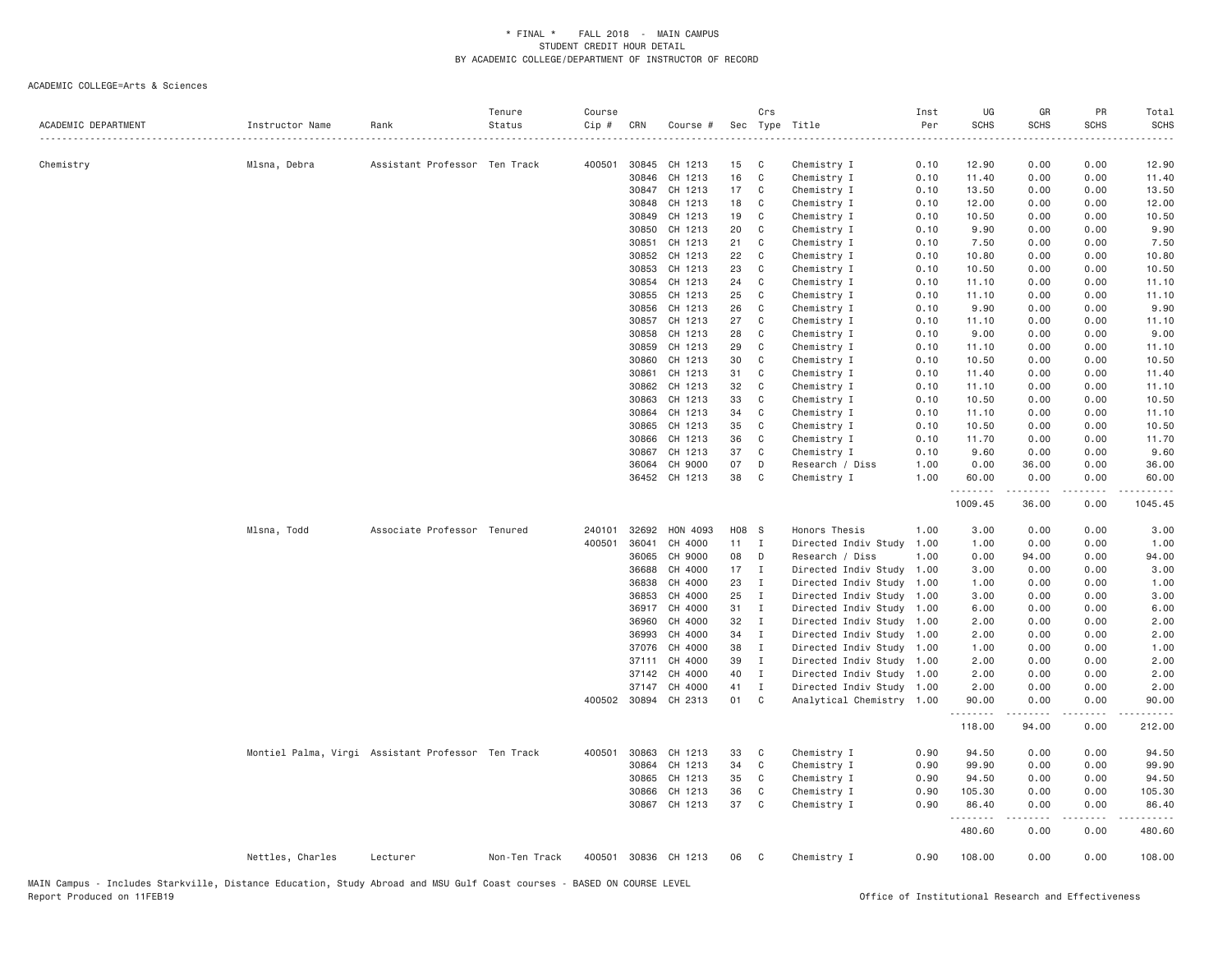|                     |                  |            | Tenure        | Course |              |               |                 | Crs                        |                           | Inst | UG          | GR                                                                                                                                                   | PR          | Total            |
|---------------------|------------------|------------|---------------|--------|--------------|---------------|-----------------|----------------------------|---------------------------|------|-------------|------------------------------------------------------------------------------------------------------------------------------------------------------|-------------|------------------|
| ACADEMIC DEPARTMENT | Instructor Name  | Rank       | Status        | Cip #  | CRN          | Course #      |                 |                            | Sec Type Title            | Per  | <b>SCHS</b> | <b>SCHS</b>                                                                                                                                          | <b>SCHS</b> | <b>SCHS</b><br>. |
| Chemistry           | Nettles, Charles | Lecturer   | Non-Ten Track | 400501 |              | 30837 CH 1213 | 07              | $\mathbb{C}$               | Chemistry I               | 0.90 | 108.00      | 0.00                                                                                                                                                 | 0.00        | 108.00           |
|                     |                  |            |               |        | 30838        | CH 1213       | 08              | $\mathbf{C}$               | Chemistry I               | 0.90 | 105.30      | 0.00                                                                                                                                                 | 0.00        | 105.30           |
|                     |                  |            |               |        | 30839        | CH 1213       | 09              | $\mathbb{C}$               | Chemistry I               | 0.90 | 105.30      | 0.00                                                                                                                                                 | 0.00        | 105.30           |
|                     |                  |            |               |        | 30840        | CH 1213       | 10 <sup>1</sup> | $\overline{C}$             | Chemistry I               | 0.90 | 105.30      | 0.00                                                                                                                                                 | 0.00        | 105.30           |
|                     |                  |            |               |        | 30841        | CH 1213       | 11              | C                          | Chemistry I               | 0.90 | 105.30      | 0.00                                                                                                                                                 | 0.00        | 105.30           |
|                     |                  |            |               |        | 30842        | CH 1213       | 12 C            |                            | Chemistry I               | 0.90 | 97.20       | 0.00                                                                                                                                                 | 0.00        | 97.20            |
|                     |                  |            |               |        | 30843        | CH 1213       | 13              | $\mathbb{C}$               | Chemistry I               | 0.90 | 99.90       | 0.00                                                                                                                                                 | 0.00        | 99.90            |
|                     |                  |            |               |        | 30844        | CH 1213       | 14              | $\mathbf{C}$               | Chemistry I               | 0.90 | 110.70      | 0.00                                                                                                                                                 | 0.00        | 110.70           |
|                     |                  |            |               |        | 30845        | CH 1213       | 15              | $\mathbf{C}$               | Chemistry I               | 0.90 | 116.10      | 0.00                                                                                                                                                 | 0.00        | 116.10           |
|                     |                  |            |               |        | 30846        | CH 1213       | 16              | $\mathbf{C}$               | Chemistry I               | 0.90 | 102.60      | 0.00                                                                                                                                                 | 0.00        | 102.60           |
|                     |                  |            |               |        | 30847        | CH 1213       | 17              | $\overline{\phantom{a}}$ C | Chemistry I               | 0.90 | 121.50      | 0.00                                                                                                                                                 | 0.00        | 121.50           |
|                     |                  |            |               |        | 30848        | CH 1213       | 18              | $\mathbf{C}$               | Chemistry I               | 0.90 | 108.00      | 0.00                                                                                                                                                 | 0.00        | 108.00           |
|                     |                  |            |               |        | 30849        | CH 1213       | 19              | $\mathbf{C}$               | Chemistry I               | 0.90 | 94.50       | 0.00                                                                                                                                                 | 0.00        | 94.50            |
|                     |                  |            |               |        | 30850        | CH 1213       | 20              | $\mathbf{C}$               | Chemistry I               | 0.90 | 89.10       | 0.00                                                                                                                                                 | 0.00        | 89.10            |
|                     |                  |            |               |        | 30851        | CH 1213       | 21              | C                          | Chemistry I               | 0.90 | 67.50       | 0.00                                                                                                                                                 | 0.00        | 67.50            |
|                     |                  |            |               |        | 400504 30919 | CH 4513       | 03              | C                          | Organic Chemistry I       | 1.00 | 120.00      | 0.00                                                                                                                                                 | 0.00        | 120.00           |
|                     |                  |            |               |        | 30920        | CH 4513       | 04              | $\mathbf{C}$               | Organic Chemistry I       | 1.00 | 120.00      | 0.00                                                                                                                                                 | 0.00        | 120.00           |
|                     |                  |            |               |        | 30943        | CH 6513       | 03              | C                          | Organic Chemistry I       | 1.00 | 0.00        | 3.00                                                                                                                                                 | 0.00        | 3.00             |
|                     |                  |            |               |        | 34870        | CH 4513       | 09              | $\mathbf C$                | Organic Chemistry I       | 1.00 | 105.00      | 0.00                                                                                                                                                 | 0.00        | 105.00           |
|                     |                  |            |               |        |              | 34880 CH 4513 | 10              | $\mathbf{C}$               | Organic Chemistry I       | 1.00 | 123.00      | 0.00                                                                                                                                                 | 0.00        | 123.00           |
|                     |                  |            |               |        |              |               |                 |                            |                           |      | .           | $\frac{1}{2} \left( \frac{1}{2} \right) \left( \frac{1}{2} \right) \left( \frac{1}{2} \right) \left( \frac{1}{2} \right) \left( \frac{1}{2} \right)$ | .           | .                |
|                     |                  |            |               |        |              |               |                 |                            |                           |      | 2112.30     | 3.00                                                                                                                                                 | 0.00        | 2115.30          |
|                     | Nettles, Whitnee | Instructor | Non-Ten Track | 400501 | 30768        | CH 1211       | 01              | <b>L</b>                   | Invst In Chemistry I 1.00 |      | 22.00       | 0.00                                                                                                                                                 | 0.00        | 22.00            |
|                     |                  |            |               |        | 30769        | CH 1211       | 02              | $\mathsf{L}$               | Invst In Chemistry I 1.00 |      | 24.00       | 0.00                                                                                                                                                 | 0.00        | 24.00            |
|                     |                  |            |               |        |              | 30770 CH 1211 | 03              | $\mathsf{L}$               | Invst In Chemistry I 1.00 |      | 23.00       | 0.00                                                                                                                                                 | 0.00        | 23.00            |
|                     |                  |            |               |        | 30771        | CH 1211       | 04              | $\mathsf{L}$               | Invst In Chemistry I 1.00 |      | 20.00       | 0.00                                                                                                                                                 | 0.00        | 20.00            |
|                     |                  |            |               |        |              | 30772 CH 1211 | 05              | $\mathsf{L}$               | Invst In Chemistry I 1.00 |      | 22.00       | 0.00                                                                                                                                                 | 0.00        | 22.00            |
|                     |                  |            |               |        | 30773        | CH 1211       | 06              | $\mathsf{L}$               | Invst In Chemistry I 1.00 |      | 22.00       | 0.00                                                                                                                                                 | 0.00        | 22.00            |
|                     |                  |            |               |        |              | 30774 CH 1211 | 07 L            |                            | Invst In Chemistry I 1.00 |      | 23.00       | 0.00                                                                                                                                                 | 0.00        | 23.00            |
|                     |                  |            |               |        |              | 30775 CH 1211 | 08              | $\mathsf{L}$               | Invst In Chemistry I 1.00 |      | 24.00       | 0.00                                                                                                                                                 | 0.00        | 24.00            |
|                     |                  |            |               |        | 30777        | CH 1211       | 10 L            |                            | Invst In Chemistry I 1.00 |      | 23.00       | 0.00                                                                                                                                                 | 0.00        | 23.00            |
|                     |                  |            |               |        | 30778        | CH 1211       | 11 L            |                            | Invst In Chemistry I 1.00 |      | 22.00       | 0.00                                                                                                                                                 | 0.00        | 22.00            |
|                     |                  |            |               |        | 30780        | CH 1211       | 13 L            |                            | Invst In Chemistry I 1.00 |      | 24.00       | 0.00                                                                                                                                                 | 0.00        | 24.00            |
|                     |                  |            |               |        | 30781        | CH 1211       | 16              | $\mathsf{L}$               | Invst In Chemistry I 1.00 |      | 23.00       | 0.00                                                                                                                                                 | 0.00        | 23.00            |
|                     |                  |            |               |        | 30782        | CH 1211       | 17 L            |                            | Invst In Chemistry I 1.00 |      | 23.00       | 0.00                                                                                                                                                 | 0.00        | 23.00            |
|                     |                  |            |               |        | 30783        | CH 1211       | 18 L            |                            | Invst In Chemistry I 1.00 |      | 23.00       | 0.00                                                                                                                                                 | 0.00        | 23.00            |
|                     |                  |            |               |        | 30784        | CH 1211       | 19              | $\mathsf{L}$               | Invst In Chemistry I 1.00 |      | 23.00       | 0.00                                                                                                                                                 | 0.00        | 23.00            |
|                     |                  |            |               |        | 30785        | CH 1211       | 20              | $\mathsf{L}$               | Invst In Chemistry I 1.00 |      | 23.00       | 0.00                                                                                                                                                 | 0.00        | 23.00            |
|                     |                  |            |               |        | 30786        | CH 1211       | 21              | $\mathsf{L}$               | Invst In Chemistry I 1.00 |      | 23.00       | 0.00                                                                                                                                                 | 0.00        | 23.00            |
|                     |                  |            |               |        |              | 30787 CH 1211 | 22              | $\mathsf{L}$               | Invst In Chemistry I 1.00 |      | 24.00       | 0.00                                                                                                                                                 | 0.00        | 24.00            |
|                     |                  |            |               |        | 30788        | CH 1211       | 23              | $\mathsf{L}$               | Invst In Chemistry I 1.00 |      | 22.00       | 0.00                                                                                                                                                 | 0.00        | 22.00            |
|                     |                  |            |               |        | 30790        | CH 1211       | 25              | $\mathsf{L}$               | Invst In Chemistry I 1.00 |      | 23.00       | 0.00                                                                                                                                                 | 0.00        | 23.00            |
|                     |                  |            |               |        | 30791        | CH 1211       | 26              | $\mathsf{L}$               | Invst In Chemistry I 1.00 |      | 24.00       | 0.00                                                                                                                                                 | 0.00        | 24.00            |
|                     |                  |            |               |        | 30792        | CH 1211       | 27              | $\mathsf{L}$               | Invst In Chemistry I 1.00 |      | 23.00       | 0.00                                                                                                                                                 | 0.00        | 23.00            |
|                     |                  |            |               |        | 30793        | CH 1211       | 28              | $\mathsf{L}$               | Invst In Chemistry I 1.00 |      | 17.00       | 0.00                                                                                                                                                 | 0.00        | 17.00            |
|                     |                  |            |               |        | 30794        | CH 1211       | 29              | $\mathsf{L}$               | Invst In Chemistry I 1.00 |      | 16.00       | 0.00                                                                                                                                                 | 0.00        | 16.00            |
|                     |                  |            |               |        | 30796        | CH 1211       | 31 L            |                            | Invst In Chemistry I 1.00 |      | 23.00       | 0.00                                                                                                                                                 | 0.00        | 23.00            |
|                     |                  |            |               |        | 30797        | CH 1211       | 32              | $\mathsf{L}$               | Invst In Chemistry I 1.00 |      | 23.00       | 0.00                                                                                                                                                 | 0.00        | 23.00            |
|                     |                  |            |               |        | 30798        | CH 1211       | 33              | $\mathsf{L}$               | Invst In Chemistry I 1.00 |      | 23.00       | 0.00                                                                                                                                                 | 0.00        | 23.00            |
|                     |                  |            |               |        | 30799        | CH 1211       | 34 L            |                            | Invst In Chemistry I 1.00 |      | 21.00       | 0.00                                                                                                                                                 | 0.00        | 21.00            |
|                     |                  |            |               |        | 30800        | CH 1211       | 35              | - L                        | Invst In Chemistry I 1.00 |      | 24.00       | 0.00                                                                                                                                                 | 0.00        | 24.00            |
|                     |                  |            |               |        |              | 30801 CH 1211 | 36              | $\mathsf{L}$               | Invst In Chemistry I 1.00 |      | 24.00       | 0.00                                                                                                                                                 | 0.00        | 24.00            |
|                     |                  |            |               |        | 30802        | CH 1211       | 37              | L                          | Invst In Chemistry I 1.00 |      | 20.00       | 0.00                                                                                                                                                 | 0.00        | 20,00            |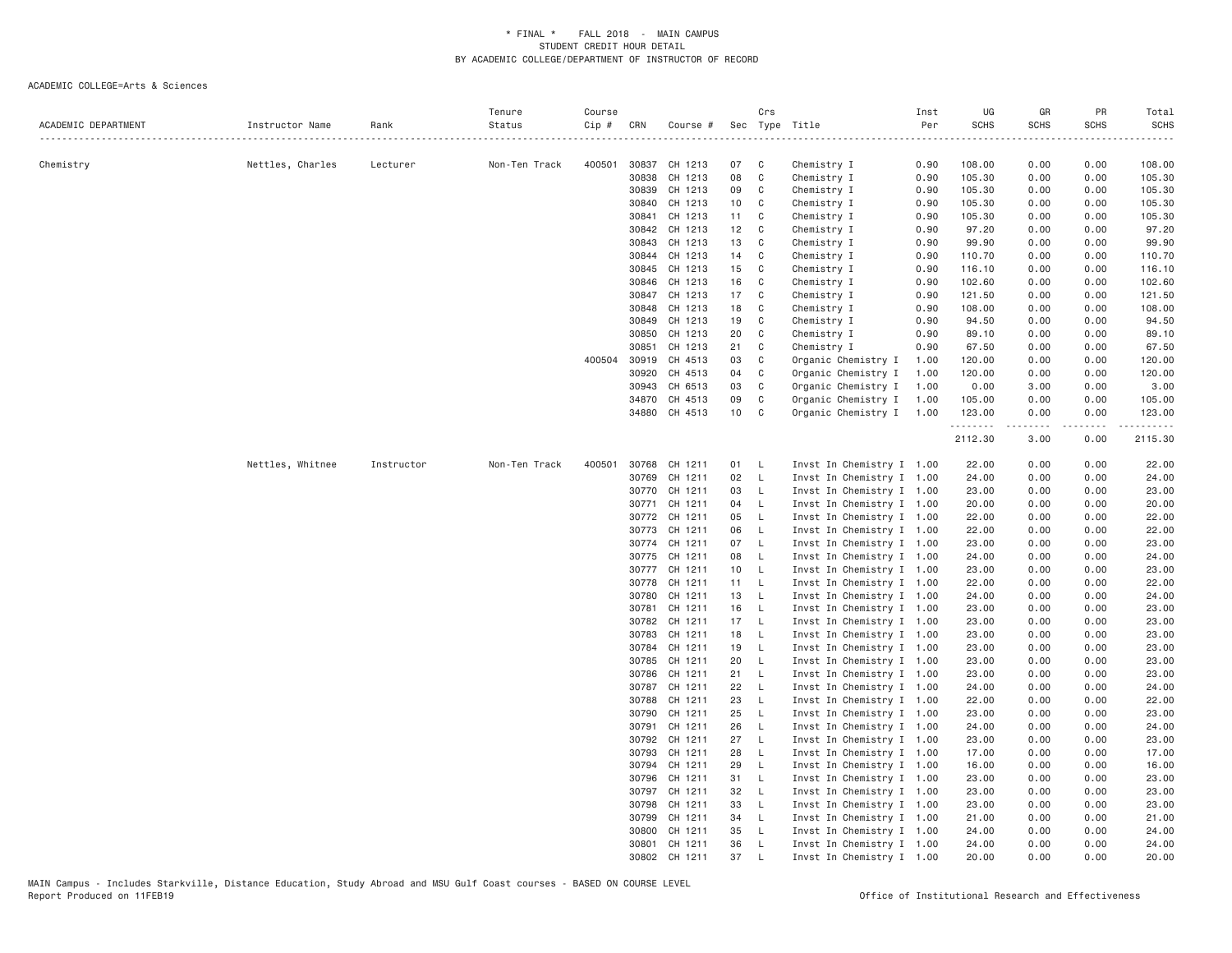| ACADEMIC DEPARTMENT | Instructor Name  | Rank                          | Tenure<br>Status | Course<br>Cip # | CRN            | Course #                        |          | Crs                 | Sec Type Title                                         | Inst<br>Per  | UG<br><b>SCHS</b> | GR<br><b>SCHS</b> | PR<br>SCHS   | Total<br><b>SCHS</b> |
|---------------------|------------------|-------------------------------|------------------|-----------------|----------------|---------------------------------|----------|---------------------|--------------------------------------------------------|--------------|-------------------|-------------------|--------------|----------------------|
|                     |                  |                               |                  |                 |                |                                 |          |                     |                                                        |              |                   |                   |              | .                    |
| Chemistry           | Nettles, Whitnee | Instructor                    | Non-Ten Track    | 400501          | 30803          | CH 1211                         | 38       | - L                 | Invst In Chemistry I 1.00                              |              | 24.00             | 0.00              | 0.00         | 24.00                |
|                     |                  |                               |                  |                 | 30804          | CH 1211                         | 39       | $\mathsf{L}$        | Invst In Chemistry I 1.00                              |              | 24.00             | 0.00              | 0.00         | 24.00                |
|                     |                  |                               |                  |                 | 30805          | CH 1211                         | 40       | $\mathsf{L}$        | Invst In Chemistry I 1.00                              |              | 22.00             | 0.00              | 0.00         | 22.00                |
|                     |                  |                               |                  |                 | 30806          | CH 1211                         | 41       | $\mathsf{L}$        | Invst In Chemistry I 1.00                              |              | 23.00             | 0.00              | 0.00         | 23.00                |
|                     |                  |                               |                  |                 | 30807          | CH 1211                         | 42       | $-L$                | Invst In Chemistry I 1.00                              |              | 24.00             | 0.00              | 0.00         | 24.00                |
|                     |                  |                               |                  |                 | 30808<br>30809 | CH 1211<br>CH 1211              | 43<br>44 | - L<br>$\mathsf{L}$ | Invst In Chemistry I 1.00<br>Invst In Chemistry I 1.00 |              | 24.00<br>23.00    | 0.00<br>0.00      | 0.00<br>0.00 | 24.00<br>23.00       |
|                     |                  |                               |                  |                 | 30810          | CH 1211                         | 45       | - L                 | Invst In Chemistry I 1.00                              |              | 22.00             | 0.00              | 0.00         | 22.00                |
|                     |                  |                               |                  |                 |                | 30811 CH 1211                   | 46       | $\mathsf{L}$        | Invst In Chemistry I 1.00                              |              | 22.00             | 0.00              | 0.00         | 22.00                |
|                     |                  |                               |                  |                 |                | 30812 CH 1211                   | 47       | $\mathsf{L}$        | Invst In Chemistry I 1.00                              |              | 23.00             | 0.00              | 0.00         | 23.00                |
|                     |                  |                               |                  |                 | 30813          | CH 1211                         | 48       | $\mathsf{L}$        | Invst In Chemistry I 1.00                              |              | 22.00             | 0.00              | 0.00         | 22.00                |
|                     |                  |                               |                  |                 | 30814          | CH 1211                         | 49       | - L                 | Invst In Chemistry I 1.00                              |              | 23.00             | 0.00              | 0.00         | 23.00                |
|                     |                  |                               |                  |                 |                | 30815 CH 1211                   | 50       | $\mathsf{L}$        | Invst In Chemistry I 1.00                              |              | 21.00             | 0.00              | 0.00         | 21.00                |
|                     |                  |                               |                  |                 | 30816          | CH 1211                         | 51       | $\mathsf{L}$        | Invst In Chemistry I 1.00                              |              | 23.00             | 0.00              | 0.00         | 23.00                |
|                     |                  |                               |                  |                 | 30817          | CH 1211                         | 52       | - L                 | Invst In Chemistry I 1.00                              |              | 22.00             | 0.00              | 0.00         | 22.00                |
|                     |                  |                               |                  |                 |                | 30818 CH 1211                   | 53       | - L                 | Invst In Chemistry I 1.00                              |              | 23.00             | 0.00              | 0.00         | 23.00                |
|                     |                  |                               |                  |                 | 30819          | CH 1211                         | 54       | $\mathsf{L}$        | Invst In Chemistry I 1.00                              |              | 24.00             | 0.00              | 0.00         | 24.00                |
|                     |                  |                               |                  |                 | 30820          | CH 1211                         | 55       | - L                 | Invst In Chemistry I 1.00                              |              | 23.00             | 0.00              | 0.00         | 23.00                |
|                     |                  |                               |                  |                 | 30821          | CH 1211                         | 56       | - L                 | Invst In Chemistry I 1.00                              |              | 23.00             | 0.00              | 0.00         | 23.00                |
|                     |                  |                               |                  |                 | 30822          | CH 1211                         | 57       | $\mathsf{L}$        | Invst In Chemistry I 1.00                              |              | 24.00             | 0.00              | 0.00         | 24.00                |
|                     |                  |                               |                  |                 | 30823          | CH 1211                         | 58       | $\mathsf{L}$        | Invst In Chemistry I 1.00                              |              | 22.00             | 0.00              | 0.00         | 22.00                |
|                     |                  |                               |                  |                 | 30824          | CH 1211                         | 59       | - L                 | Invst In Chemistry I 1.00                              |              | 23.00             | 0.00              | 0.00         | 23.00                |
|                     |                  |                               |                  |                 | 30826          | CH 1211                         | 61       | - L                 | Invst In Chemistry I 1.00                              |              | 22.00             | 0.00              | 0.00         | 22.00                |
|                     |                  |                               |                  |                 | 30827          | CH 1211                         | 62       | $\mathsf{L}$        | Invst In Chemistry I 1.00                              |              | 23.00             | 0.00              | 0.00         | 23.00                |
|                     |                  |                               |                  |                 | 30828          | CH 1211                         | 63       | $\mathsf{L}$        | Invst In Chemistry I 1.00                              |              | 21.00             | 0.00              | 0.00         | 21.00                |
|                     |                  |                               |                  |                 | 30829          | CH 1211                         | 65       | $\mathsf{L}$        | Invst In Chemistry I 1.00                              |              | 21.00             | 0.00              | 0.00         | 21.00                |
|                     |                  |                               |                  |                 | 30869          | CH 1221                         | 02       | $\mathsf{L}$        | Invst Chemistry II                                     | 1.00         | 22.00             | 0.00              | 0.00         | 22.00                |
|                     |                  |                               |                  |                 | 30870          | CH 1221                         | 03       | $-L$                | Invst Chemistry II                                     | 1.00         | 23.00             | 0.00              | 0.00         | 23.00                |
|                     |                  |                               |                  |                 | 30872<br>30873 | CH 1221<br>CH 1221              | 06<br>07 | - L<br>- L          | Invst Chemistry II<br>Invst Chemistry II               | 1.00<br>1.00 | 23.00<br>24.00    | 0.00<br>0.00      | 0.00<br>0.00 | 23.00<br>24.00       |
|                     |                  |                               |                  |                 | 30874          | CH 1221                         | 08       | $-L$                | Invst Chemistry II                                     | 1.00         | 22.00             | 0.00              | 0.00         | 22.00                |
|                     |                  |                               |                  |                 | 30875          | CH 1221                         | 09       | $\mathsf{L}$        | Invst Chemistry II                                     | 1.00         | 24.00             | 0.00              | 0.00         | 24.00                |
|                     |                  |                               |                  |                 |                | 30877 CH 1221                   | 12       | $-L$                | Invst Chemistry II                                     | 1.00         | 21.00             | 0.00              | 0.00         | 21.00                |
|                     |                  |                               |                  |                 | 30878          | CH 1221                         | 13       | $\mathsf{L}$        | Invst Chemistry II                                     | 1.00         | 22.00             | 0.00              | 0.00         | 22.00                |
|                     |                  |                               |                  |                 | 30879          | CH 1221                         | 15       | $-L$                | Invst Chemistry II                                     | 1.00         | 23.00             | 0.00              | 0.00         | 23.00                |
|                     |                  |                               |                  |                 | 30880          | CH 1221                         | 16       | - L                 | Invst Chemistry II                                     | 1.00         | 23.00             | 0.00              | 0.00         | 23.00                |
|                     |                  |                               |                  |                 | 34859          | CH 1211                         | 14       | - L                 | Invst In Chemistry I 1.00                              |              | 21.00             | 0.00              | 0.00         | 21.00                |
|                     |                  |                               |                  |                 | 36430          | CH 1211                         | 15       | $-L$                | Invst In Chemistry I 1.00                              |              | 24.00             | 0.00              | 0.00         | 24.00                |
|                     |                  |                               |                  |                 | 400504 30888   | CH 1234                         | 02       | K                   | Integrated Chemistry 1.00                              |              | 0.00              | 0.00              | 0.00         | 0.00                 |
|                     |                  |                               |                  |                 |                | 30890 CH 1234                   | 04       | K                   | Integrated Chemistry 1.00                              |              | 0.00<br>.         | 0.00              | 0.00         | 0.00<br>.            |
|                     |                  |                               |                  |                 |                |                                 |          |                     |                                                        |              | 1557.00           | 0.00              | 0.00         | 1557.00              |
|                     | Patrick, Amanda  | Assistant Professor Ten Track |                  |                 | 400501 30852   | CH 1213                         | 22       | C                   | Chemistry I                                            | 0.90         | 97.20             | 0.00              | 0.00         | 97.20                |
|                     |                  |                               |                  |                 | 30853          | CH 1213                         | 23       | C                   | Chemistry I                                            | 0.90         | 94.50             | 0.00              | 0.00         | 94.50                |
|                     |                  |                               |                  |                 | 30854          | CH 1213                         | 24       | C                   | Chemistry I                                            | 0.90         | 99.90             | 0.00              | 0.00         | 99.90                |
|                     |                  |                               |                  |                 | 30855          | CH 1213                         | 25       | C                   | Chemistry I                                            | 0.90         | 99.90             | 0.00              | 0.00         | 99.90                |
|                     |                  |                               |                  |                 | 30856          | CH 1213                         | 26       | C                   | Chemistry I                                            | 0.90         | 89.10             | 0.00              | 0.00         | 89.10                |
|                     |                  |                               |                  |                 | 36861          | CH 9000                         | 16       | D                   | Research / Diss                                        | 1.00         | 0.00<br>.         | 12.00<br>.        | 0.00<br>.    | 12.00<br>.           |
|                     |                  |                               |                  |                 |                |                                 |          |                     |                                                        |              | 480.60            | 12.00             | 0.00         | 492.60               |
|                     | Scott, Colleen   | Assistant Professor Ten Track |                  | 400501          | 36066          | CH 9000<br>400504 30926 CH 4523 | 09<br>01 | D<br>C              | Research / Diss<br>Organic Chemistry II 1.00           | 1.00         | 0.00<br>174.00    | 80.00<br>0.00     | 0.00<br>0.00 | 80.00<br>174.00      |
|                     |                  |                               |                  |                 |                |                                 |          |                     |                                                        |              |                   |                   |              |                      |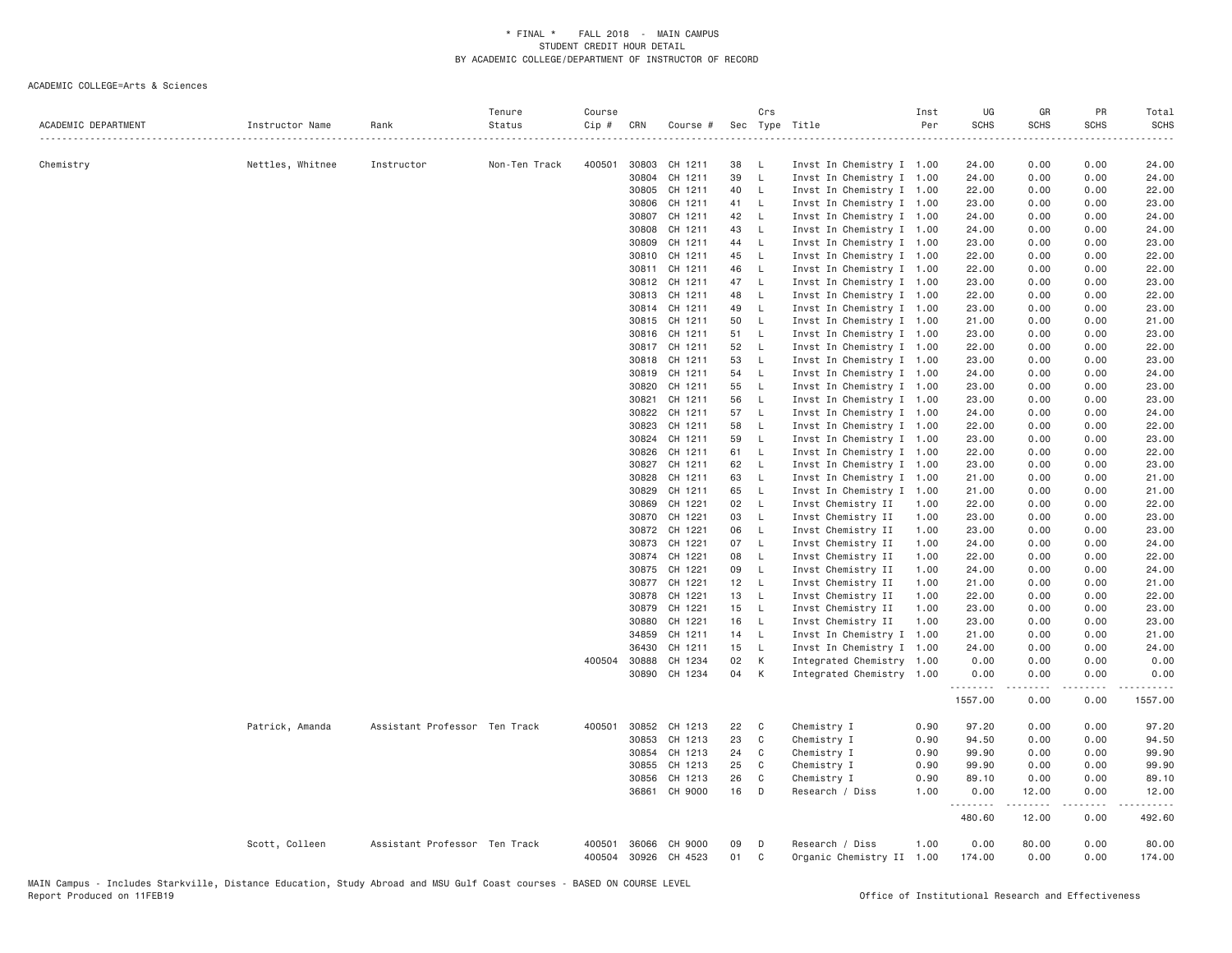| ACADEMIC DEPARTMENT | Instructor Name  | Rank                              | Tenure<br>Status | Course<br>$Cip$ # | CRN            | Course #             |          | Crs            | Sec Type Title                       | Inst<br>Per  | UG<br><b>SCHS</b> | GR<br><b>SCHS</b> | PR<br><b>SCHS</b>                                                                                                                 | Total<br><b>SCHS</b>                                                                                                                                                                                                 |
|---------------------|------------------|-----------------------------------|------------------|-------------------|----------------|----------------------|----------|----------------|--------------------------------------|--------------|-------------------|-------------------|-----------------------------------------------------------------------------------------------------------------------------------|----------------------------------------------------------------------------------------------------------------------------------------------------------------------------------------------------------------------|
|                     |                  |                                   |                  |                   |                |                      |          |                |                                      |              | <u>.</u>          |                   |                                                                                                                                   |                                                                                                                                                                                                                      |
|                     |                  |                                   |                  |                   |                |                      |          |                |                                      |              | 174.00            | 80.00             | 0.00                                                                                                                              | 254.00                                                                                                                                                                                                               |
| Chemistry           | Smith, Dennis    | Professor                         | Tenured          |                   |                | 400501 36067 CH 9000 | 10       | $\mathsf{D}$   | Research / Diss                      | 1.00         | 0.00<br>.         | 29.00             | 0.00                                                                                                                              | 29.00                                                                                                                                                                                                                |
|                     |                  |                                   |                  |                   |                |                      |          |                |                                      |              | 0.00              | 29.00             | 0.00                                                                                                                              | 29.00                                                                                                                                                                                                                |
|                     | Smith, Laura     | Instructor                        | Non-Ten Track    | 400501            | 30763          | CH 1043              | 01       | $\mathbf{C}$   | Survey of Chemistry                  | 1.00         | 984.00            | 0.00              | 0.00                                                                                                                              | 984.00                                                                                                                                                                                                               |
|                     |                  |                                   |                  |                   | 30764          | CH 1051              | 01       | $\mathsf{L}$   | Experimental Chem                    | 1.00         | 113.00            | 0.00              | 0.00                                                                                                                              | 113.00                                                                                                                                                                                                               |
|                     |                  |                                   |                  |                   | 30765          | CH 1053              | 01       | $\mathbf{C}$   | Survey of Chemistry                  | 1.00         | 201.00            | 0.00              | 0.00                                                                                                                              | 201.00                                                                                                                                                                                                               |
|                     |                  |                                   |                  |                   | 34235          | CH 1043              |          | 501 C          | Survey of Chemistry                  | 1.00         | 60.00             | 0.00              | 0.00                                                                                                                              | 60.00                                                                                                                                                                                                                |
|                     |                  |                                   |                  |                   | 34236          | CH 1051              |          | 501 L          | Experimental Chem                    | 1.00         | 15.00             | 0.00              | 0.00                                                                                                                              | 15.00                                                                                                                                                                                                                |
|                     |                  |                                   |                  |                   | 36356          | CH 1053              |          | 501 C          | Survey of Chemistry                  | 1.00         | 3.00              | 0.00              | 0.00                                                                                                                              | 3.00                                                                                                                                                                                                                 |
|                     |                  |                                   |                  |                   | 400502 30892   | CH 2311              |          | 01 L           | Analytical Chem I La                 | 1.00         | 12.00             | 0.00              | 0.00                                                                                                                              | 12.00                                                                                                                                                                                                                |
|                     |                  |                                   |                  |                   | 30893          | CH 2311              | 02       | - L            | Analytical Chem I La                 | 1.00         | 11.00             | 0.00              | 0.00                                                                                                                              | 11.00                                                                                                                                                                                                                |
|                     |                  |                                   |                  |                   | 400506 30897   | CH 4411              | 01 L     |                | Physical Chem Lab I                  | 1.00         | 5.00              | 0.00              | 0.00                                                                                                                              | 5.00                                                                                                                                                                                                                 |
|                     |                  |                                   |                  |                   | 30898          | CH 4411              | 02       | $\mathsf{L}$   | Physical Chem Lab I                  | 1.00         | 7.00              | 0.00              | 0.00                                                                                                                              | 7.00                                                                                                                                                                                                                 |
|                     |                  |                                   |                  | 400599            | 36706          | CH 4990              | 01       | - L            | Special Topic In CH                  | 1.00         | 12.00             | 0.00              | 0.00                                                                                                                              | 12.00                                                                                                                                                                                                                |
|                     |                  |                                   |                  |                   |                | 36727 CH 4990        | 02       | $\mathsf{L}$   | Special Topic In CH                  | 1.00         | 6.00<br>.         | 0.00              | 0.00                                                                                                                              | 6.00                                                                                                                                                                                                                 |
|                     |                  |                                   |                  |                   |                |                      |          |                |                                      |              | 1429.00           | 0.00              | 0.00                                                                                                                              | 1429.00                                                                                                                                                                                                              |
|                     | Stokes, Sean     | Clinical Assist Pro Non-Ten Track |                  | 400504            | 30928          | CH 4554              | 01       | $\mathbf{C}$   | Integrated Organic I 1.00            |              | 84.00             | 0.00              | 0.00                                                                                                                              | 84.00                                                                                                                                                                                                                |
|                     |                  |                                   |                  |                   | 30929          | CH 4554              | 02       | K              | Integrated Organic I 1.00            |              | 0.00              | 0.00              | 0.00                                                                                                                              | 0.00                                                                                                                                                                                                                 |
|                     |                  |                                   |                  |                   | 30930          | CH 4554              | 03       | K              | Integrated Organic I 1.00            |              | 0.00              | 0.00              | 0.00                                                                                                                              | 0.00                                                                                                                                                                                                                 |
|                     |                  |                                   |                  |                   | 30931          | CH 4554              |          | HO1 C          | Integrated Organic I 1.00            |              | 28.00<br>.        | 0.00              | 0.00                                                                                                                              | 28.00                                                                                                                                                                                                                |
|                     |                  |                                   |                  |                   |                |                      |          |                |                                      |              | 112.00            | 0.00              | 0.00                                                                                                                              | 112.00                                                                                                                                                                                                               |
|                     | Sygula, Andrzej  | Professor                         | Tenured          |                   |                | 400504 30927 CH 4523 | 02       | $\mathbf{C}$   | Organic Chemistry II 1.00            |              | 135.00            | 0.00              | 0.00                                                                                                                              | 135.00                                                                                                                                                                                                               |
|                     |                  |                                   |                  |                   |                |                      |          |                |                                      |              | .<br>135.00       | 0.00              | $\frac{1}{2} \left( \frac{1}{2} \right) \left( \frac{1}{2} \right) \left( \frac{1}{2} \right) \left( \frac{1}{2} \right)$<br>0.00 | $\frac{1}{2} \left( \frac{1}{2} \right) \left( \frac{1}{2} \right) \left( \frac{1}{2} \right) \left( \frac{1}{2} \right) \left( \frac{1}{2} \right) \left( \frac{1}{2} \right) \left( \frac{1}{2} \right)$<br>135.00 |
|                     |                  |                                   |                  |                   |                |                      |          |                |                                      |              |                   |                   |                                                                                                                                   |                                                                                                                                                                                                                      |
|                     | Webster, Charles | Professor                         | Tenured          | 400501<br>400503  | 36069<br>30945 | CH 9000<br>CH 8203   | 12<br>01 | D<br>C         | Research / Diss<br>Adv Inorg Chem II | 1.00<br>1.00 | 0.00<br>0.00      | 27.00<br>27.00    | 0.00<br>0.00                                                                                                                      | 27.00<br>27.00                                                                                                                                                                                                       |
|                     |                  |                                   |                  |                   |                |                      |          |                |                                      |              | .                 |                   |                                                                                                                                   |                                                                                                                                                                                                                      |
|                     |                  |                                   |                  |                   |                |                      |          |                |                                      |              | 0.00              | 54.00             | 0.00                                                                                                                              | 54.00                                                                                                                                                                                                                |
|                     | Wipf, David      | Professor                         | Tenured          | 400501            | 30942          | CH 4711              | 01       | $\mathbf{C}$   | Senior Seminar                       | 1.00         | 9.00              | 0.00              | 0.00                                                                                                                              | 9.00                                                                                                                                                                                                                 |
|                     |                  |                                   |                  |                   | 30947          | CH 8711              | 01       | S.             | Seminar                              | 1.00         | 0.00              | 9.00              | 0.00                                                                                                                              | 9.00                                                                                                                                                                                                                 |
|                     |                  |                                   |                  |                   | 30948          | CH 8721              | 01       | S.             | Seminar                              | 1.00         | 0.00              | 7.00              | 0.00                                                                                                                              | 7.00                                                                                                                                                                                                                 |
|                     |                  |                                   |                  |                   | 30949          | CH 8731              | 01       | - S            | Seminar                              | 1.00         | 0.00              | 6.00              | 0.00                                                                                                                              | 6.00                                                                                                                                                                                                                 |
|                     |                  |                                   |                  |                   | 36070          | CH 9000              | 13       | D              | Research / Diss                      | 1.00         | 0.00              | 44.00             | 0.00                                                                                                                              | 44.00                                                                                                                                                                                                                |
|                     |                  |                                   |                  |                   |                | 400504 30944 CH 8111 | 01       | C <sub>1</sub> | Professional Chemist                 | 1,00         | 0.00<br>.         | 20.00             | 0.00<br>$\sim$ $\sim$ $\sim$ $\sim$                                                                                               | 20.00                                                                                                                                                                                                                |
|                     |                  |                                   |                  |                   |                |                      |          |                |                                      |              | 9.00              | 86.00             | 0.00                                                                                                                              | 95.00                                                                                                                                                                                                                |
|                     | Xu, Xue          | Clinical Assist Pro Non-Ten Track |                  | 400501            | 30895          | CH 3141              |          | 01 C           | Prof Chem: Literatur 1.00            |              | 24.00             | 0.00              | 0.00                                                                                                                              | 24.00                                                                                                                                                                                                                |
|                     |                  |                                   |                  |                   | 36875          | CH 4000              | 27       | $\mathbf{I}$   | Directed Indiv Study 1.00            |              | 1.00              | 0.00              | 0.00                                                                                                                              | 1.00                                                                                                                                                                                                                 |
|                     |                  |                                   |                  | 400504            | 30917          | CH 4513              | 01       | C              | Organic Chemistry I                  | 1.00         | 111.00            | 0.00              | 0.00                                                                                                                              | 111.00                                                                                                                                                                                                               |
|                     |                  |                                   |                  |                   | 30918          | CH 4513              | 02       | C              | Organic Chemistry I 1.00             |              | 105.00            | 0.00              | 0.00                                                                                                                              | 105.00                                                                                                                                                                                                               |
|                     |                  |                                   |                  |                   | 34876          | CH 4513              | 05       | C <sub>1</sub> | Organic Chemistry I                  | 1.00         | 114.00            | 0.00              | 0.00                                                                                                                              | 114.00                                                                                                                                                                                                               |
|                     |                  |                                   |                  |                   | 34877          | CH 4513              | 06       | C              | Organic Chemistry I                  | 1.00         | 102.00            | 0.00              | 0.00                                                                                                                              | 102.00                                                                                                                                                                                                               |
|                     |                  |                                   |                  |                   | 34878          | CH 4513              | 07       | C              | Organic Chemistry I 1.00             |              | 120.00            | 0.00              | 0.00                                                                                                                              | 120.00                                                                                                                                                                                                               |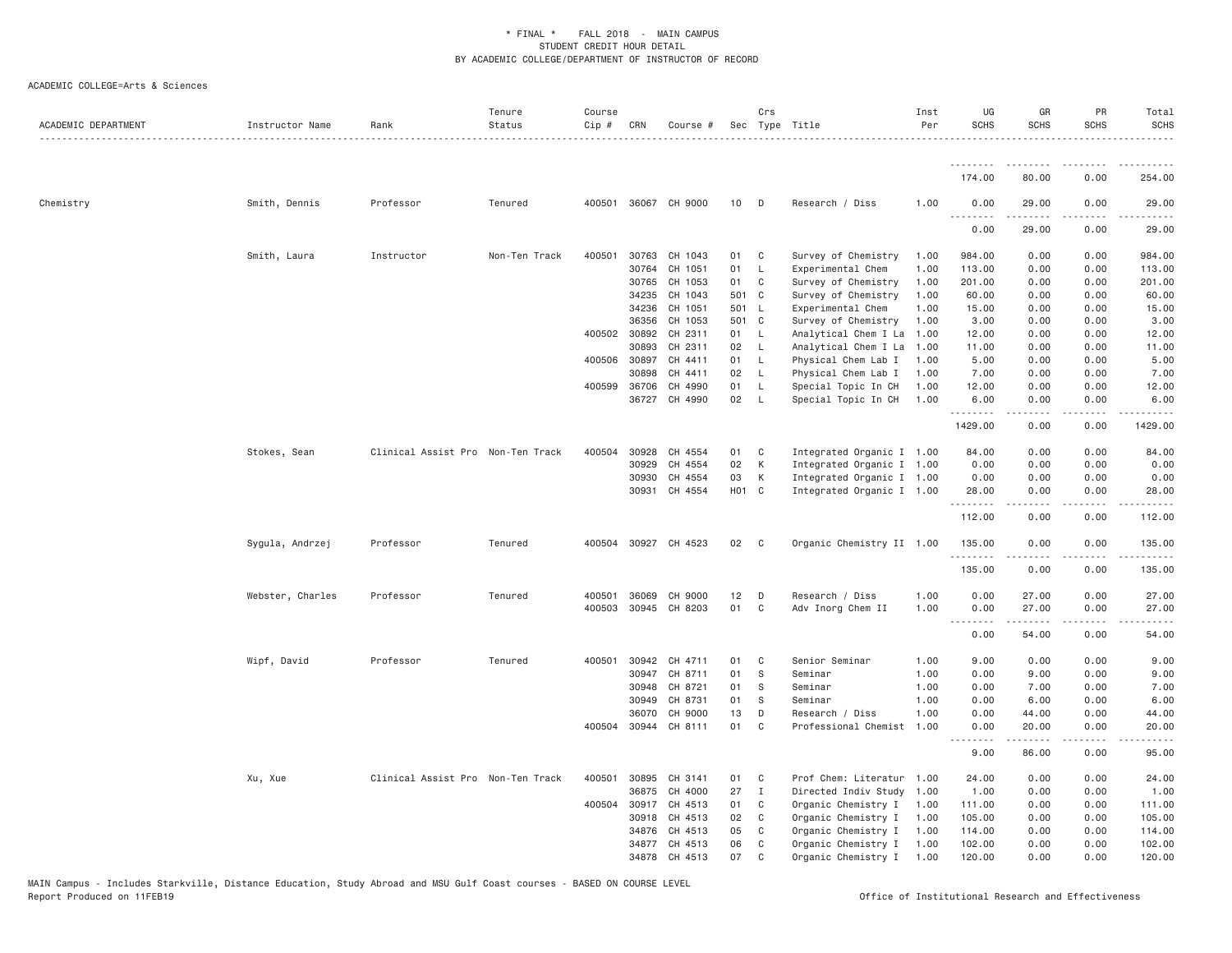| ACADEMIC DEPARTMENT                   | Instructor Name | Rank                              | Tenure<br>Status | Course<br>Cip # | CRN | Course #                       |                | Crs            | Sec Type Title                                         | Inst<br>Per | UG<br>SCHS       | GR<br>SCHS    | PR<br><b>SCHS</b> | Total<br><b>SCHS</b> |
|---------------------------------------|-----------------|-----------------------------------|------------------|-----------------|-----|--------------------------------|----------------|----------------|--------------------------------------------------------|-------------|------------------|---------------|-------------------|----------------------|
| Chemistry                             | Xu, Xue         | Clinical Assist Pro Non-Ten Track |                  |                 |     | 400504 34879 CH 4513           | 08             | $\mathbb{C}$   | Organic Chemistry I                                    | 1.00        | 120,00           | 0.00          | 0.00              | 120.00               |
|                                       |                 |                                   |                  |                 |     |                                |                |                |                                                        |             | 697.00           | 0.00          | --------<br>0.00  | .<br>697.00          |
|                                       | Zhang, Dongmao  | Associate Professor Tenured       |                  | 400501          |     | 36072 CH 9000                  | 15             |                | Research / Diss                                        | 1.00        | 0.00             | 34.00         | 0.00              | 34.00                |
|                                       |                 |                                   |                  | 400502          |     | 36778 CH 4000<br>36920 CH 8333 | $22 \tI$<br>02 | $\overline{c}$ | Directed Indiv Study 1.00<br>Adv Instrum Analysis 1.00 |             | 2.00<br>0.00     | 0.00<br>24.00 | 0.00<br>0.00      | 2.00<br>24,00        |
|                                       |                 |                                   |                  |                 |     |                                |                |                |                                                        |             | --------<br>2.00 | 58.00         | ---------<br>0.00 | .<br>60.00           |
| ===================================== |                 |                                   |                  |                 |     |                                |                |                |                                                        |             | ========         | ========      | ========          | ==========           |
| Chemistry                             |                 |                                   |                  |                 |     |                                |                |                |                                                        |             | 10509.75         | 778.00        | 0.00              | 11287.75             |
| ====================================  |                 |                                   |                  |                 |     |                                |                |                |                                                        |             |                  |               |                   | :========:           |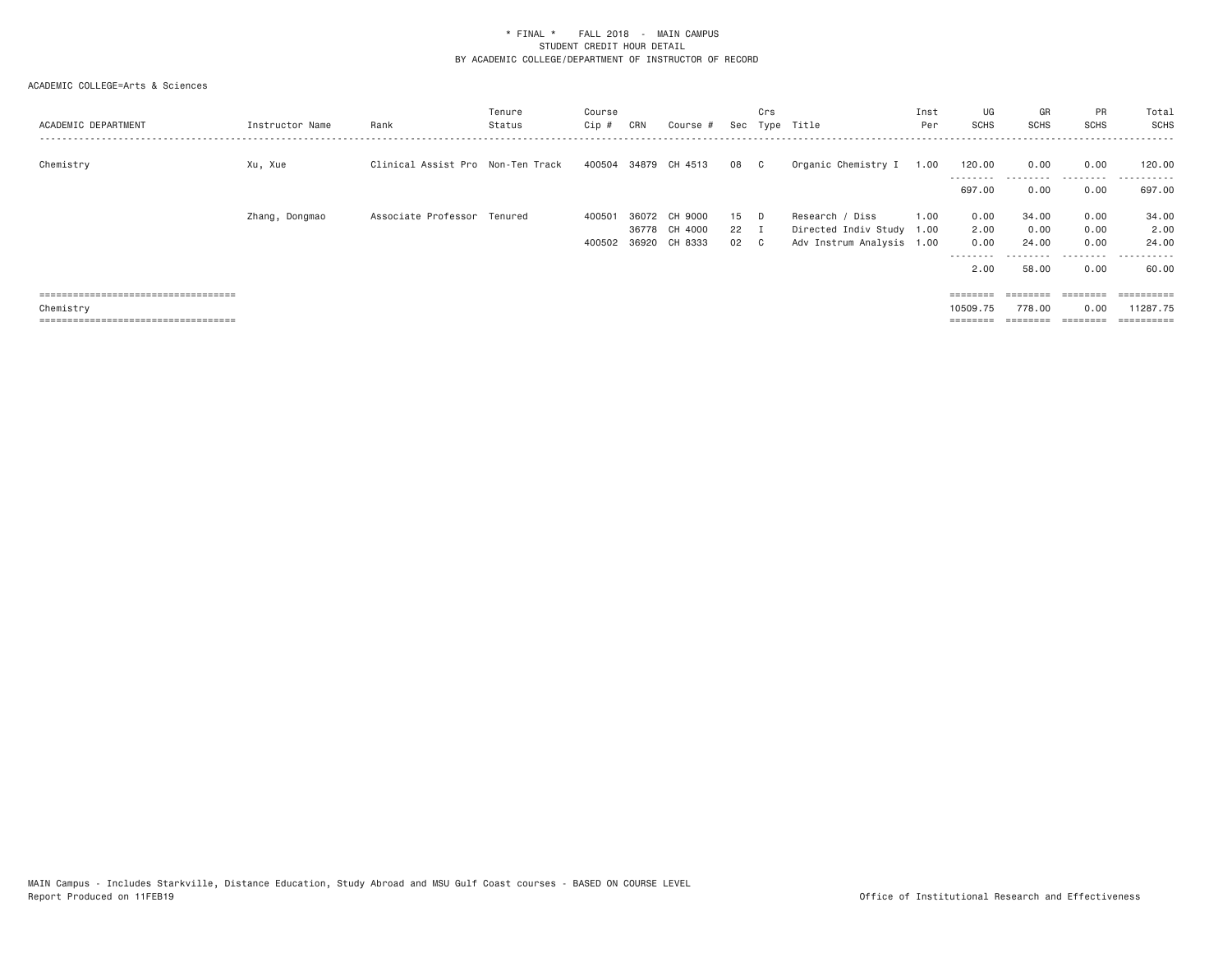| ACADEMIC DEPARTMENT                                | Instructor Name   | Rank                          | Tenure<br>Status | Course<br>Cip # | CRN                   | Course #                               |                    | Crs               | Sec Type Title                               | Inst<br>Per  | UG<br><b>SCHS</b> | GR<br><b>SCHS</b>                                                                                                                                                                       | PR<br><b>SCHS</b>                   | Total<br><b>SCHS</b><br>$\frac{1}{2}$ |
|----------------------------------------------------|-------------------|-------------------------------|------------------|-----------------|-----------------------|----------------------------------------|--------------------|-------------------|----------------------------------------------|--------------|-------------------|-----------------------------------------------------------------------------------------------------------------------------------------------------------------------------------------|-------------------------------------|---------------------------------------|
| Classical & Modern Languages & Lite Arroyo, Silvia |                   | Associate Professor Ten Track |                  |                 | 32149                 | 160905 32137 FLS 1113<br>FLS 1113      | 06<br>18           | C<br>C            | Spanish I<br>Spanish I                       | 1.00<br>1.00 | 66.00<br>60.00    | 0.00<br>0.00                                                                                                                                                                            | 0.00<br>0.00                        | 66.00<br>60.00                        |
|                                                    |                   |                               |                  |                 |                       | 32159 FLS 1113                         | H <sub>0</sub> 1 C |                   | Spanish I - Honors                           | 1.00         | 87.00<br>.        | 0.00<br>$\frac{1}{2} \left( \frac{1}{2} \right) \left( \frac{1}{2} \right) \left( \frac{1}{2} \right) \left( \frac{1}{2} \right) \left( \frac{1}{2} \right) \left( \frac{1}{2} \right)$ | 0.00<br>.                           | 87.00<br>.                            |
|                                                    |                   |                               |                  |                 |                       |                                        |                    |                   |                                              |              | 213.00            | 0.00                                                                                                                                                                                    | 0.00                                | 213.00                                |
|                                                    | Bartera, Salvador | Assistant Professor Ten Track |                  | 161203          |                       | 160101 32064 FL 4143<br>32117 FLL 1113 | 02<br>02           | C<br>C            | Classical Mythology<br>Latin I               | 1.00<br>1.00 | 96.00<br>45.00    | 0.00<br>0.00                                                                                                                                                                            | 0.00<br>0.00                        | 96.00<br>45.00                        |
|                                                    |                   |                               |                  |                 | 32119                 | FLL 1113<br>380201 33816 REL 4143      | 04<br>02           | C<br>$\mathsf{C}$ | Latin I<br>Classical Mythology               | 1.00<br>1.00 | 72.00<br>75.00    | 0.00<br>0.00                                                                                                                                                                            | 0.00<br>0.00                        | 72.00<br>75.00                        |
|                                                    |                   |                               |                  |                 |                       |                                        |                    |                   |                                              |              | .<br>288.00       | .<br>0.00                                                                                                                                                                               | .<br>0.00                           | .<br>288.00                           |
|                                                    | Bensaid, Fahd     | Grad Teach Assist             | Not Applicable   | 160901          |                       | 32071 FLF 1113<br>32072 FLF 1113       | 03<br>04           | C<br>C            | French I<br>French I                         | 0.25<br>0.25 | 20.25<br>18.75    | 0.00<br>0.00                                                                                                                                                                            | 0.00<br>0.00                        | 20.25<br>18.75                        |
|                                                    |                   |                               |                  |                 |                       |                                        |                    |                   |                                              |              | .<br>39.00        | 0.00                                                                                                                                                                                    | 0.00                                | 39.00                                 |
|                                                    | Boufous, Nadine   | Grad Teach Assist             | Not Applicable   |                 |                       | 141101 31666 EM 3313                   | 03                 | C <sub>c</sub>    | Fluid Mechanics                              | 1.00         | 150.00            | 0.00                                                                                                                                                                                    | 0.00                                | 150.00                                |
|                                                    |                   |                               |                  |                 |                       |                                        |                    |                   |                                              |              | .<br>150.00       | 0.00                                                                                                                                                                                    | 0.00                                | 150.00                                |
|                                                    | Bushaala, Saad    | Lecturer                      | Non-Ten Track    |                 |                       | 450201 35857 AN 2990                   | 01                 | C                 | Special Topic In AN                          | 1.00         | 27.00             | 0.00                                                                                                                                                                                    | 0.00                                | 27.00                                 |
|                                                    |                   |                               |                  |                 |                       |                                        |                    |                   |                                              |              | .<br>27.00        | -----<br>0.00                                                                                                                                                                           | $  -$<br>0.00                       | .<br>27.00                            |
|                                                    | Clark, Mark       | Associate Professor Tenured   |                  |                 | 161202 32108          | FLH 1113                               | 01                 | C                 | Greek I                                      | 1.00         | 78.00             | 0.00                                                                                                                                                                                    | 0.00                                | 78.00                                 |
|                                                    |                   |                               |                  |                 | 32109                 | FLH 2133                               | 01                 | C                 | Greek III                                    | 1.00         | 12.00             | 0.00                                                                                                                                                                                    | 0.00                                | 12.00                                 |
|                                                    |                   |                               |                  |                 | 161203 32118<br>36845 | FLL 1113<br><b>FLL 7000</b>            | 03<br>01           | C<br>I            | Latin I                                      | 1.00<br>1.00 | 66.00<br>0.00     | 0.00<br>3.00                                                                                                                                                                            | 0.00<br>0.00                        | 66.00                                 |
|                                                    |                   |                               |                  |                 | 37035                 | FLL 4000                               | 01                 | $\mathbf I$       | Directed Indiv Study<br>Directed Indiv Study | 1.00         | 4.00              | 0.00                                                                                                                                                                                    | 0.00                                | 3.00<br>4.00                          |
|                                                    |                   |                               |                  |                 | 169999 32061          | FL 1001                                | F01 C              |                   | First Year Seminar                           | 1.00         | 18.00             | 0.00                                                                                                                                                                                    | 0.00                                | 18.00                                 |
|                                                    |                   |                               |                  |                 |                       |                                        |                    |                   |                                              |              | .<br>178.00       | .<br>3.00                                                                                                                                                                               | $\sim$ $\sim$ $\sim$ $\sim$<br>0.00 | .<br>181.00                           |
|                                                    | Corrigan, Peter   | Professor                     | Tenured          |                 |                       | 161203 32121 FLL 1113                  | H06 C              |                   | Latin I - Honors                             | 1.00         | 27.00<br>.        | 0.00                                                                                                                                                                                    | 0.00                                | 27.00                                 |
|                                                    |                   |                               |                  |                 |                       |                                        |                    |                   |                                              |              | 27.00             | 0.00                                                                                                                                                                                    | 0.00                                | 27.00                                 |
|                                                    | Davisson, Brian   | Associate Professor Ten Track |                  |                 | 160905 32185          | FLS 3113                               | 02                 | C                 | Advanced Spanish Com                         | 1.00         | 57.00             | 0.00                                                                                                                                                                                    | 0.00                                | 57.00                                 |
|                                                    |                   |                               |                  |                 | 34687                 | FLS 8253                               | 01                 | S                 | Avant-Garde Literatu                         | 1.00         | 0.00              | 12.00                                                                                                                                                                                   | 0.00                                | 12.00                                 |
|                                                    |                   |                               |                  |                 | 240101 32668          | HON 1163                               | $H04$ S            |                   | The Quest I                                  | 1.00         | 42.00<br>.        | 0.00<br>.                                                                                                                                                                               | 0.00<br>.                           | 42.00<br><u>.</u>                     |
|                                                    |                   |                               |                  |                 |                       |                                        |                    |                   |                                              |              | 99.00             | 12.00                                                                                                                                                                                   | 0.00                                | 111.00                                |
|                                                    | Debicka, Anna     | Instructor                    | Non-Ten Track    | 160905          |                       | 32156 FLS 1113                         | 26                 | C                 | Spanish I                                    | 1.00         | 72.00             | 0.00                                                                                                                                                                                    | 0.00                                | 72.00                                 |
|                                                    |                   |                               |                  |                 |                       | 32160 FLS 1123                         | 01                 | C                 | Spanish II                                   | 1.00         | 72.00             | 0.00                                                                                                                                                                                    | 0.00                                | 72.00                                 |
|                                                    |                   |                               |                  |                 |                       | 32161 FLS 1123                         | 02                 | C<br>$\mathsf{C}$ | Spanish II                                   | 1.00         | 81.00             | 0.00                                                                                                                                                                                    | 0.00                                | 81.00                                 |
|                                                    |                   |                               |                  |                 |                       | 32162 FLS 1123                         | 03                 |                   | Spanish II                                   | 1.00         | 84.00<br>.        | 0.00<br>$\frac{1}{2} \left( \frac{1}{2} \right) \left( \frac{1}{2} \right) \left( \frac{1}{2} \right) \left( \frac{1}{2} \right) \left( \frac{1}{2} \right)$                            | 0.00<br>.                           | 84.00<br>.                            |
|                                                    |                   |                               |                  |                 |                       |                                        |                    |                   |                                              |              | 309.00            | 0.00                                                                                                                                                                                    | 0.00                                | 309.00                                |
|                                                    | DiGiulio, Scott   | Assistant Professor Ten Track |                  | 161202          |                       | 34675 FL 4493<br>161203 32120 FLL 1113 | 01<br>05           | C<br>C            | Greek Comedy and Tra<br>Latin I              | 1.00<br>1.00 | 18.00<br>45.00    | 0.00<br>0.00                                                                                                                                                                            | 0.00<br>0.00                        | 18.00<br>45.00                        |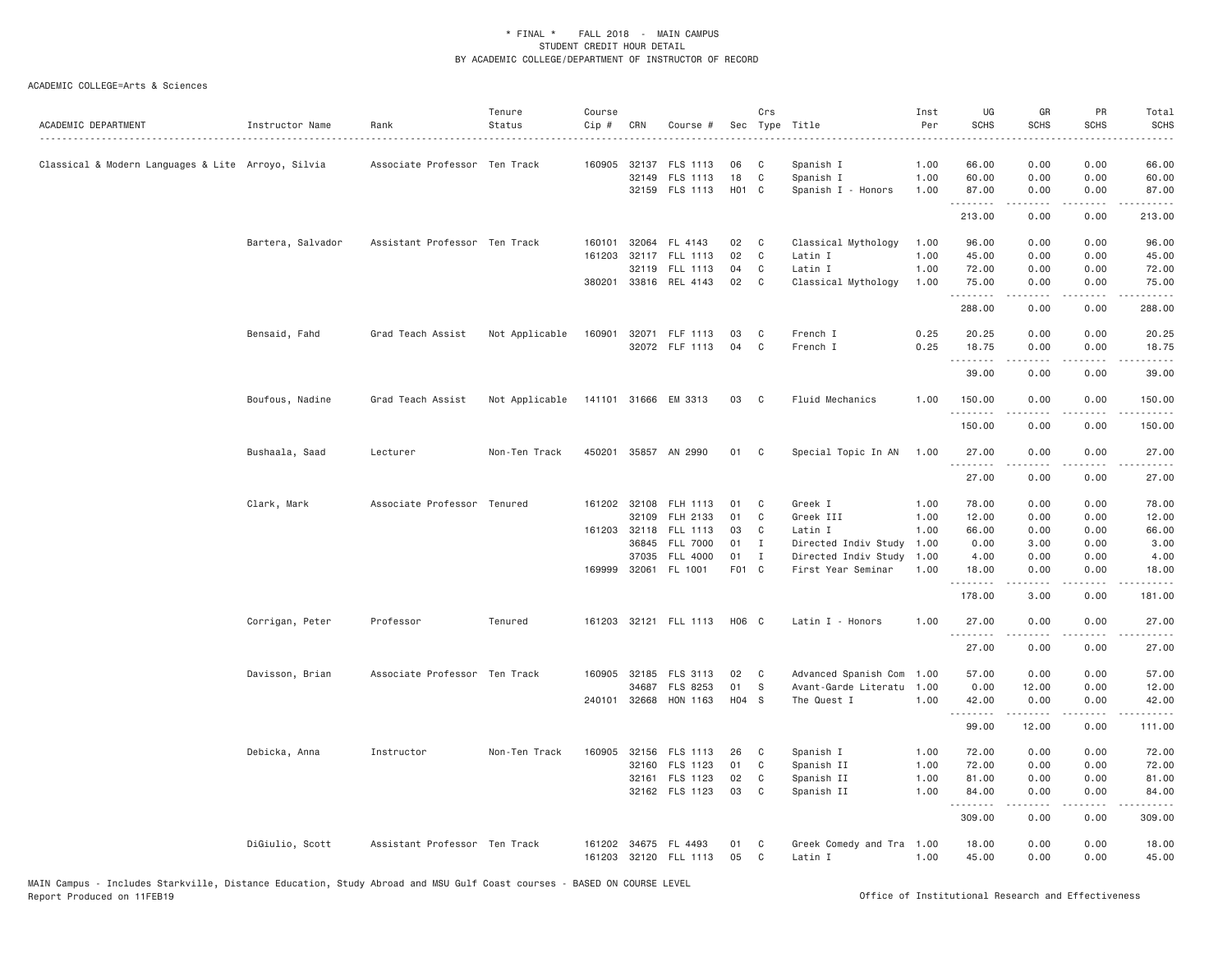| ACADEMIC DEPARTMENT                                 | Instructor Name   | Rank                          | Tenure<br>Status | Course<br>Cip # | CRN          | Course #              |      | Crs          | Sec Type Title            | Inst<br>Per | UG<br><b>SCHS</b> | GR<br><b>SCHS</b>                                                                                                                                            | PR<br><b>SCHS</b>                                                                                                                 | Total<br><b>SCHS</b> |
|-----------------------------------------------------|-------------------|-------------------------------|------------------|-----------------|--------------|-----------------------|------|--------------|---------------------------|-------------|-------------------|--------------------------------------------------------------------------------------------------------------------------------------------------------------|-----------------------------------------------------------------------------------------------------------------------------------|----------------------|
| Classical & Modern Languages & Lite DiGiulio, Scott |                   | Assistant Professor Ten Track |                  |                 |              | 161203 37071 FLL 4000 | 02   | $\mathbf{I}$ | Directed Indiv Study 1.00 |             | 3.00              | 0.00                                                                                                                                                         | 0.00                                                                                                                              | 3.00                 |
|                                                     |                   |                               |                  |                 | 37072        | FLL 4000              | 03   | I            | Directed Indiv Study      | 1.00        | 3.00              | 0.00                                                                                                                                                         | 0.00                                                                                                                              | 3.00                 |
|                                                     |                   |                               |                  |                 | 37073        | <b>FLL 4000</b>       | 04   | $\mathbf{I}$ | Directed Indiv Study 1.00 |             | 3.00              | 0.00                                                                                                                                                         | 0.00                                                                                                                              | 3.00                 |
|                                                     |                   |                               |                  |                 |              | 169999 36640 FL 7000  | 01 I |              | Directed Indiv Study 1.00 |             | 0.00<br>.         | 3.00<br><u>.</u>                                                                                                                                             | 0.00                                                                                                                              | 3.00                 |
|                                                     |                   |                               |                  |                 |              |                       |      |              |                           |             | 72.00             | 3.00                                                                                                                                                         | 0.00                                                                                                                              | 75.00                |
|                                                     | Doumouya, Khadim  | Grad Teach Assist             | Not Applicable   | 160901          |              | 32069 FLF 1113        | 01   | C            | French I                  | 0.25        | 16.50             | 0.00                                                                                                                                                         | 0.00                                                                                                                              | 16.50                |
|                                                     |                   |                               |                  |                 |              | 32070 FLF 1113        | 02   | C            | French I                  | 0.25        | 19.50<br>.        | 0.00                                                                                                                                                         | 0.00<br>.                                                                                                                         | 19.50                |
|                                                     |                   |                               |                  |                 |              |                       |      |              |                           |             | 36.00             | 0.00                                                                                                                                                         | 0.00                                                                                                                              | 36.00                |
|                                                     | Dunlap, Monika    | Instructor                    | Non-Ten Track    | 160901          |              | 32075 FLF 1123        | 01   | C            | French II                 | 0.75        | 33.75             | 0.00                                                                                                                                                         | 0.00                                                                                                                              | 33.75                |
|                                                     |                   |                               |                  |                 | 32076        | FLF 1123              | 02   | C            | French II                 | 0.75        | 51.75             | 0.00                                                                                                                                                         | 0.00                                                                                                                              | 51.75                |
|                                                     |                   |                               |                  |                 |              | 32077 FLF 1123        | 03   | C            | French II                 | 0.75        | 60.75             | 0.00                                                                                                                                                         | 0.00                                                                                                                              | 60.75                |
|                                                     |                   |                               |                  |                 |              | 32084 FLF 3114        | 01   | B            | Adv French Comp           | 0.75        | 36.00<br>.        | 0.00<br>.                                                                                                                                                    | 0.00<br>$\sim$ $\sim$ $\sim$ $\sim$                                                                                               | 36.00<br>.           |
|                                                     |                   |                               |                  |                 |              |                       |      |              |                           |             | 182.25            | 0.00                                                                                                                                                         | 0.00                                                                                                                              | 182.25               |
|                                                     | Fabel, Ekaterina  | Lecturer                      | Non-Ten Track    |                 | 160402 32128 | FLR 1113              | 01   | C            | Russian I                 | 1.00        | 33.00             | 0.00                                                                                                                                                         | 0.00                                                                                                                              | 33.00                |
|                                                     |                   |                               |                  |                 | 32129        | FLR 1113              | 02   | C            | Russian I                 | 1.00        | 36.00             | 0.00                                                                                                                                                         | 0.00                                                                                                                              | 36.00                |
|                                                     |                   |                               |                  |                 | 32130        | FLR 2133              | 01   | C            | Russian III               | 1.00        | 30.00             | 0.00                                                                                                                                                         | 0.00                                                                                                                              | 30.00                |
|                                                     |                   |                               |                  |                 |              | 35969 FLR 4000        | 01   | $\mathbf{I}$ | Directed Indiv Study      | 1.00        | 3.00              | 0.00                                                                                                                                                         | 0.00                                                                                                                              | 3.00                 |
|                                                     |                   |                               |                  |                 |              |                       |      |              |                           |             | .<br>102.00       | .<br>0.00                                                                                                                                                    | 0.00                                                                                                                              | .<br>102.00          |
|                                                     | Fondren, Chevy    | Lecturer                      | Non-Ten Track    |                 |              | 160501 32092 FLG 1113 | 01   | C            | German I                  | 0.75        | 54.00             | 0.00                                                                                                                                                         | 0.00                                                                                                                              | 54.00                |
|                                                     |                   |                               |                  |                 | 32094        | FLG 1113              | 03   | C            | German I                  | 0.75        | 54.00             | 0.00                                                                                                                                                         | 0.00                                                                                                                              | 54.00                |
|                                                     |                   |                               |                  |                 | 32095        | FLG 1113              | 04   | C            | German I                  | 0.75        | 49.50             | 0.00                                                                                                                                                         | 0.00                                                                                                                              | 49.50                |
|                                                     |                   |                               |                  |                 |              | 32101 FLG 2133        | 02   | C            | German III                | 1.00        | 66.00             | 0.00                                                                                                                                                         | 0.00                                                                                                                              | 66.00                |
|                                                     |                   |                               |                  |                 |              |                       |      |              |                           |             | .                 | $- - - - -$                                                                                                                                                  | .                                                                                                                                 | .                    |
|                                                     |                   |                               |                  |                 |              |                       |      |              |                           |             | 223.50            | 0.00                                                                                                                                                         | 0.00                                                                                                                              | 223.50               |
|                                                     | Frerot, Stephanie | Grad Teach Assist             | Not Applicable   | 160901          |              | 32073 FLF 1113        | 05   | C            | French I                  | 1.00        | 87.00             | 0.00                                                                                                                                                         | 0.00                                                                                                                              | 87.00                |
|                                                     |                   |                               |                  |                 |              | 32084 FLF 3114        | 01   | B            | Adv French Comp           | 0.25        | 12.00             | 0.00                                                                                                                                                         | 0.00                                                                                                                              | 12.00                |
|                                                     |                   |                               |                  |                 |              |                       |      |              |                           |             | .                 | -----                                                                                                                                                        | .                                                                                                                                 | .                    |
|                                                     |                   |                               |                  |                 |              |                       |      |              |                           |             | 99.00             | 0.00                                                                                                                                                         | 0.00                                                                                                                              | 99.00                |
|                                                     | Gonzalez, Ana     | Grad Teach Assist             | Not Applicable   | 160901          |              | 32075 FLF 1123        | 01   | C            | French II                 | 0.25        | 11.25             | 0.00                                                                                                                                                         | 0.00                                                                                                                              | 11.25                |
|                                                     |                   |                               |                  |                 |              | 32076 FLF 1123        | 02   | C            | French II                 | 0.25        | 17.25             | 0.00                                                                                                                                                         | 0.00                                                                                                                              | 17.25                |
|                                                     |                   |                               |                  |                 |              |                       |      |              |                           |             | .<br>28.50        | $\frac{1}{2} \left( \frac{1}{2} \right) \left( \frac{1}{2} \right) \left( \frac{1}{2} \right) \left( \frac{1}{2} \right) \left( \frac{1}{2} \right)$<br>0.00 | .<br>0.00                                                                                                                         | .<br>28.50           |
|                                                     | Gray, Sally       | Associate Professor Tenured   |                  |                 |              | 160501 32100 FLG 2133 | 01   | C            | German III                | 1.00        | 33.00             | 0.00                                                                                                                                                         | 0.00                                                                                                                              | 33.00                |
|                                                     |                   |                               |                  |                 | 34681        | FLG 4523              | 01   | C            | German Lit 1750 to P 1.00 |             | 27.00             | 0.00                                                                                                                                                         | 0.00                                                                                                                              | 27.00                |
|                                                     |                   |                               |                  |                 |              | 34682 FLG 6523        | 01   | C            | German Lit 1750 to P 1.00 |             | 0.00              | 3.00                                                                                                                                                         | 0.00                                                                                                                              | 3.00                 |
|                                                     |                   |                               |                  |                 |              |                       |      |              |                           |             | .<br>60.00        | .<br>3.00                                                                                                                                                    | $\frac{1}{2} \left( \frac{1}{2} \right) \left( \frac{1}{2} \right) \left( \frac{1}{2} \right) \left( \frac{1}{2} \right)$<br>0.00 | .<br>63.00           |
|                                                     |                   |                               |                  |                 |              |                       |      |              |                           |             |                   |                                                                                                                                                              |                                                                                                                                   |                      |
|                                                     | Hainsey, Arianne  | Lecturer                      | Non-Ten Track    | 160501          |              | 32093 FLG 1113        | 02   | C            | German I                  | 0.75        | 51.75             | 0.00                                                                                                                                                         | 0.00                                                                                                                              | 51.75                |
|                                                     |                   |                               |                  |                 | 32098        | FLG 1123              | 02   | C            | German II                 | 0.75        | 9.00              | 0.00                                                                                                                                                         | 0.00                                                                                                                              | 9.00                 |
|                                                     |                   |                               |                  |                 |              | 34677 FLG 1123        | 01   | B            | German II                 | 0.75        | 33.75             | 0.00                                                                                                                                                         | 0.00                                                                                                                              | 33.75                |
|                                                     |                   |                               |                  |                 | 160905 32140 | FLS 1113              | 09   | C            | Spanish I                 | 0.25        | 20.25             | 0.00                                                                                                                                                         | 0.00                                                                                                                              | 20.25                |
|                                                     |                   |                               |                  |                 |              | 32141 FLS 1113        | 10   | C            | Spanish I                 | 0.25        | 16.50             | 0.00                                                                                                                                                         | 0.00                                                                                                                              | 16.50                |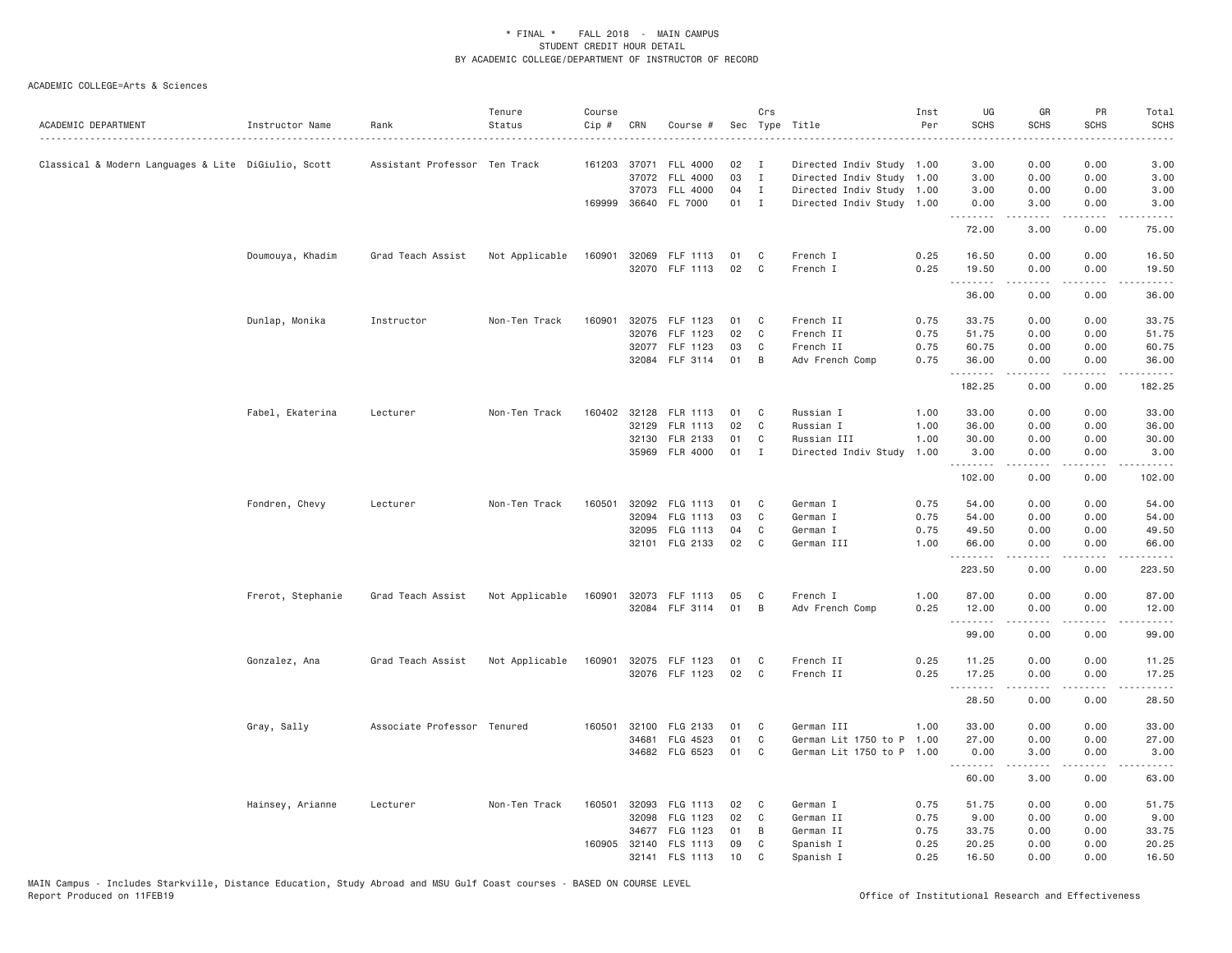| ACADEMIC DEPARTMENT                                  | Instructor Name     | Rank                          | Tenure<br>Status | Course<br>Cip # | CRN   | Course #              |       | Crs            | Sec Type Title            | Inst<br>Per | UG<br><b>SCHS</b> | GR<br>SCHS                                                                                                                                                   | PR<br><b>SCHS</b>                   | Total<br><b>SCHS</b>                                                                                                                                                                     |
|------------------------------------------------------|---------------------|-------------------------------|------------------|-----------------|-------|-----------------------|-------|----------------|---------------------------|-------------|-------------------|--------------------------------------------------------------------------------------------------------------------------------------------------------------|-------------------------------------|------------------------------------------------------------------------------------------------------------------------------------------------------------------------------------------|
| Classical & Modern Languages & Lite Hainsey, Arianne |                     | Lecturer                      | Non-Ten Track    |                 |       | 160905 32142 FLS 1113 | 11 C  |                | Spanish I                 | 0.25        | 19.50<br><u>.</u> | 0.00                                                                                                                                                         | 0.00<br>.                           | 19.50<br>.                                                                                                                                                                               |
|                                                      |                     |                               |                  |                 |       |                       |       |                |                           |             | 150.75            | -----<br>0.00                                                                                                                                                | 0.00                                | 150.75                                                                                                                                                                                   |
|                                                      | Harland, Robert     | Associate Professor Tenured   |                  | 160905          |       | 32179 FLS 2143        | 01    | C              | Spanish IV                | 1.00        | 45.00             | 0.00                                                                                                                                                         | 0.00                                | 45.00                                                                                                                                                                                    |
|                                                      |                     |                               |                  |                 |       | 32180 FLS 2143        | 02    | C              | Spanish IV                | 1.00        | 66.00             | 0.00                                                                                                                                                         | 0.00                                | 66.00                                                                                                                                                                                    |
|                                                      |                     |                               |                  |                 |       | 34686 FLS 4243        | 01    | C              | Modern Spanish Essay      | 1.00        | 27.00<br>.        | 0.00                                                                                                                                                         | 0.00<br>$\sim$ $\sim$ $\sim$        | 27.00<br>المتمامين                                                                                                                                                                       |
|                                                      |                     |                               |                  |                 |       |                       |       |                |                           |             | 138.00            | 0.00                                                                                                                                                         | 0.00                                | 138.00                                                                                                                                                                                   |
|                                                      | Harris, Brian       | Grad Teach Assist             | Not Applicable   | 160501          |       | 32092 FLG 1113        | 01    | C              | German I                  | 0.25        | 18.00             | 0.00                                                                                                                                                         | 0.00                                | 18.00                                                                                                                                                                                    |
|                                                      |                     |                               |                  |                 | 32093 | FLG 1113              | 02    | C              | German I                  | 0.25        | 17.25             | 0.00                                                                                                                                                         | 0.00                                | 17.25                                                                                                                                                                                    |
|                                                      |                     |                               |                  |                 | 32094 | FLG 1113              | 03    | C              | German I                  | 0.25        | 18.00             | 0.00                                                                                                                                                         | 0.00                                | 18.00                                                                                                                                                                                    |
|                                                      |                     |                               |                  |                 | 32095 | FLG 1113              | 04    | C              | German I                  | 0.25        | 16.50             | 0.00                                                                                                                                                         | 0.00                                | 16.50                                                                                                                                                                                    |
|                                                      |                     |                               |                  |                 |       | 32098 FLG 1123        | 02    | C              | German II                 | 0.25        | 3.00              | 0.00                                                                                                                                                         | 0.00                                | 3.00                                                                                                                                                                                     |
|                                                      |                     |                               |                  |                 |       | 34677 FLG 1123        | 01    | B              | German II                 | 0.25        | 11.25<br><u>.</u> | 0.00<br>.                                                                                                                                                    | 0.00<br>$\sim$ $\sim$ $\sim$ $\sim$ | 11.25                                                                                                                                                                                    |
|                                                      |                     |                               |                  |                 |       |                       |       |                |                           |             | 84.00             | 0.00                                                                                                                                                         | 0.00                                | 84.00                                                                                                                                                                                    |
|                                                      | Hernandez, Magda    | Lecturer                      | Non-Ten Track    | 160905          |       | 32165 FLS 1123        | 06    | C              | Spanish II                | 1.00        | 63.00             | 0.00                                                                                                                                                         | 0.00                                | 63.00                                                                                                                                                                                    |
|                                                      |                     |                               |                  |                 |       | 32166 FLS 1123        | 07    | C              | Spanish II                | 1.00        | 69.00             | 0.00                                                                                                                                                         | 0.00                                | 69.00                                                                                                                                                                                    |
|                                                      |                     |                               |                  |                 |       | 32168 FLS 1123        | 09    | C              | Spanish II                | 1.00        | 48.00             | 0.00                                                                                                                                                         | 0.00                                | 48.00                                                                                                                                                                                    |
|                                                      |                     |                               |                  |                 |       | 32172 FLS 2133        | 04    | C              | Spanish III               | 1.00        | 75.00             | 0.00                                                                                                                                                         | 0.00                                | 75.00                                                                                                                                                                                    |
|                                                      |                     |                               |                  |                 |       | 32175 FLS 2133        | 08    | C              | Spanish III               | 1.00        | 81.00<br>.        | 0.00<br>$\frac{1}{2} \left( \frac{1}{2} \right) \left( \frac{1}{2} \right) \left( \frac{1}{2} \right) \left( \frac{1}{2} \right) \left( \frac{1}{2} \right)$ | 0.00<br>.                           | 81.00<br>$\frac{1}{2} \left( \frac{1}{2} \right) \left( \frac{1}{2} \right) \left( \frac{1}{2} \right) \left( \frac{1}{2} \right) \left( \frac{1}{2} \right) \left( \frac{1}{2} \right)$ |
|                                                      |                     |                               |                  |                 |       |                       |       |                |                           |             | 336.00            | 0.00                                                                                                                                                         | 0.00                                | 336.00                                                                                                                                                                                   |
|                                                      | Joo, Fumiko         | Assistant Professor Ten Track |                  |                 |       | 160302 36749 FLJ 4000 | 01    | $\blacksquare$ | Directed Indiv Study 1.00 |             | 3.00              | 0.00                                                                                                                                                         | 0.00                                | 3.00                                                                                                                                                                                     |
|                                                      |                     |                               |                  |                 |       | 36772 FLJ 4000        | 02    | $\mathbf{I}$   | Directed Indiv Study 1.00 |             | 3.00              | 0.00                                                                                                                                                         | 0.00                                | 3.00                                                                                                                                                                                     |
|                                                      |                     |                               |                  |                 |       | 37063 FLJ 4990        | 01    | C              | Special Topic In FLJ 1.00 |             | 27.00             | 0.00                                                                                                                                                         | 0.00                                | 27.00                                                                                                                                                                                    |
|                                                      |                     |                               |                  | 169999          |       | 35293 FL 4990         | 02    | C              | Special Topic In FL 1.00  |             | 33.00<br><u>.</u> | 0.00<br>.                                                                                                                                                    | 0.00<br>$\sim$ $\sim$ $\sim$ $\sim$ | 33.00<br>$\frac{1}{2} \left( \frac{1}{2} \right) \left( \frac{1}{2} \right) \left( \frac{1}{2} \right) \left( \frac{1}{2} \right)$                                                       |
|                                                      |                     |                               |                  |                 |       |                       |       |                |                           |             | 66.00             | 0.00                                                                                                                                                         | 0.00                                | 66.00                                                                                                                                                                                    |
|                                                      | King, Lydia         | Instructor                    | Non-Ten Track    | 160901          |       | 32069 FLF 1113        | 01    | C              | French I                  | 0.75        | 49.50             | 0.00                                                                                                                                                         | 0.00                                | 49.50                                                                                                                                                                                    |
|                                                      |                     |                               |                  |                 |       | 32070 FLF 1113        | 02    | C              | French I                  | 0.75        | 58.50             | 0.00                                                                                                                                                         | 0.00                                | 58.50                                                                                                                                                                                    |
|                                                      |                     |                               |                  |                 |       | 32071 FLF 1113        | 03    | C              | French I                  | 0.75        | 60.75             | 0.00                                                                                                                                                         | 0.00                                | 60.75                                                                                                                                                                                    |
|                                                      |                     |                               |                  |                 |       | 32072 FLF 1113        | 04    | C              | French I                  | 0.75        | 56.25<br>.        | 0.00<br>.                                                                                                                                                    | 0.00<br>.                           | 56.25<br><u>.</u>                                                                                                                                                                        |
|                                                      |                     |                               |                  |                 |       |                       |       |                |                           |             | 225.00            | 0.00                                                                                                                                                         | 0.00                                | 225.00                                                                                                                                                                                   |
|                                                      | Kraker, Julia       | Lecturer                      | Non-Ten Track    | 160905          |       | 32144 FLS 1113        | 13    | C              | Spanish I                 | 1.00        | 72.00             | 0.00                                                                                                                                                         | 0.00                                | 72.00                                                                                                                                                                                    |
|                                                      |                     |                               |                  |                 |       | 32150 FLS 1113        | 19    | C              | Spanish I                 | 1.00        | 75.00             | 0.00                                                                                                                                                         | 0.00                                | 75.00                                                                                                                                                                                    |
|                                                      |                     |                               |                  |                 |       | 32151 FLS 1113        | 20    | C              | Spanish I                 | 1.00        | 78.00             | 0.00                                                                                                                                                         | 0.00                                | 78.00                                                                                                                                                                                    |
|                                                      |                     |                               |                  |                 |       | 34339 FLS 1123        | 501 C |                | Spanish II                | 1.00        | 48.00             | 0.00                                                                                                                                                         | 0.00                                | 48.00                                                                                                                                                                                    |
|                                                      |                     |                               |                  |                 |       | 34340 FLS 1123        | 503 C |                | Spanish II                | 1.00        | 51.00<br><u>.</u> | 0.00<br>.                                                                                                                                                    | 0.00<br>.                           | 51.00<br>.                                                                                                                                                                               |
|                                                      |                     |                               |                  |                 |       |                       |       |                |                           |             | 324.00            | 0.00                                                                                                                                                         | 0.00                                | 324.00                                                                                                                                                                                   |
|                                                      | Little, Christopher | Lecturer                      | Non-Ten Track    | 160905          |       | 34337 FLS 1113        | 501 C |                | Spanish I                 | 1.00        | 54.00             | 0.00                                                                                                                                                         | 0.00                                | 54.00                                                                                                                                                                                    |
|                                                      |                     |                               |                  |                 |       | 34338 FLS 1113        | 502 C |                | Spanish I                 | 1.00        | 63.00             | 0.00                                                                                                                                                         | 0.00                                | 63.00                                                                                                                                                                                    |
|                                                      |                     |                               |                  |                 |       | 34341 FLS 2133        | 501   | C              | Spanish III               | 1.00        | 87.00             | 0.00                                                                                                                                                         | 0.00                                | 87.00                                                                                                                                                                                    |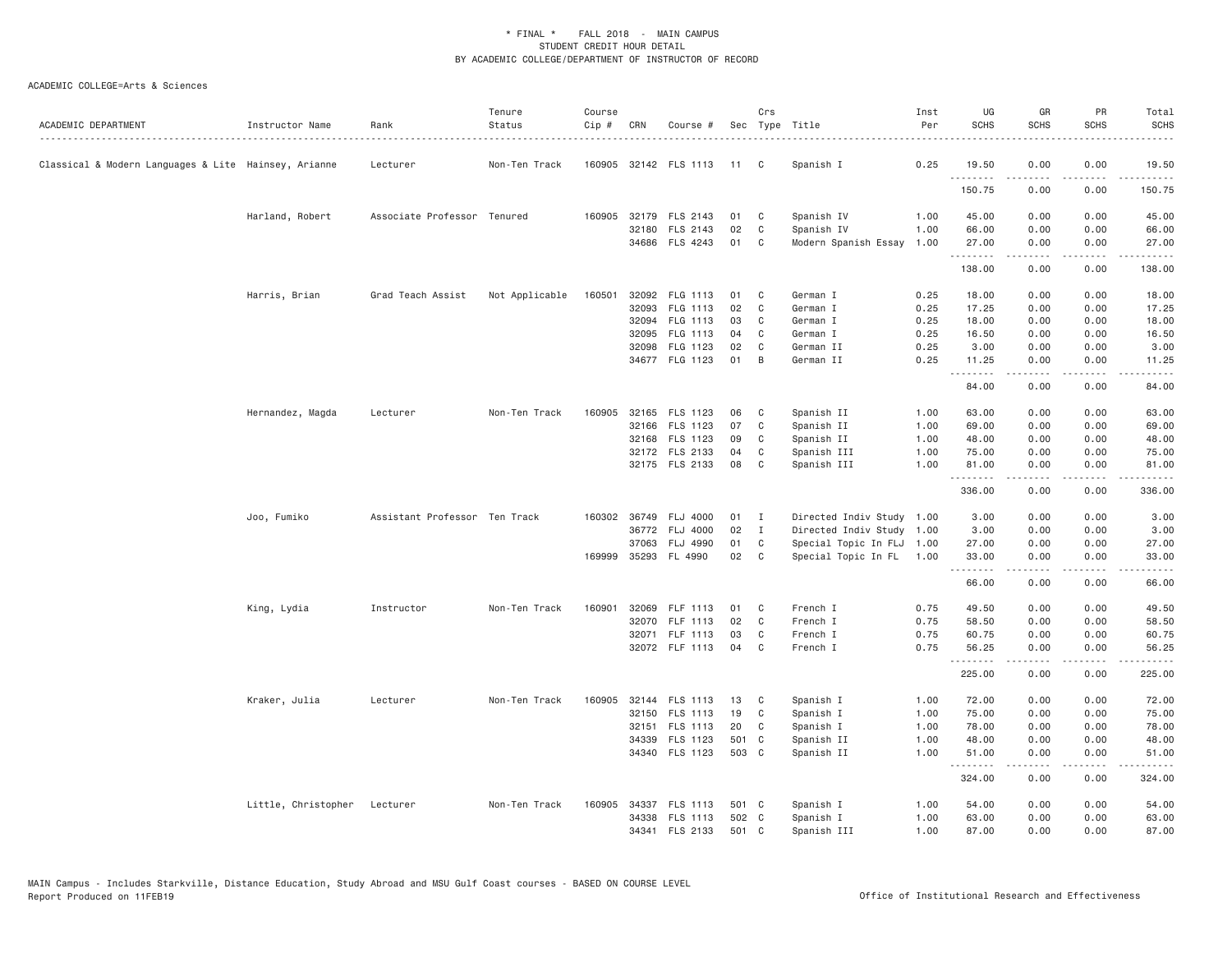| ACADEMIC DEPARTMENT                                               | Instructor Name   | Rank                          | Tenure<br>Status | Course<br>Cip # | CRN          | Course #              |       | Crs          | Sec Type Title            | Inst<br>Per | UG<br><b>SCHS</b> | GR<br><b>SCHS</b>        | PR<br><b>SCHS</b> | Total<br><b>SCHS</b><br>. |
|-------------------------------------------------------------------|-------------------|-------------------------------|------------------|-----------------|--------------|-----------------------|-------|--------------|---------------------------|-------------|-------------------|--------------------------|-------------------|---------------------------|
|                                                                   |                   |                               |                  |                 |              |                       |       |              |                           |             | .                 | <b></b>                  | .                 | .                         |
|                                                                   |                   |                               |                  |                 |              |                       |       |              |                           |             | 204.00            | 0.00                     | 0.00              | 204.00                    |
| Classical & Modern Languages & Lite Martinez Rosas, Mari Lecturer |                   |                               | Non-Ten Track    |                 |              | 160905 32145 FLS 1113 | 14    | C.           | Spanish I                 | 1.00        | 78.00             | 0.00                     | 0.00              | 78.00                     |
|                                                                   |                   |                               |                  |                 |              | 32146 FLS 1113        | 15    | C            | Spanish I                 | 1.00        | 75.00             | 0.00                     | 0.00              | 75.00                     |
|                                                                   |                   |                               |                  |                 |              | 32164 FLS 1123        | 05    | C            | Spanish II                | 1.00        | 81.00<br><u>.</u> | 0.00<br>المتمام والمناور | 0.00<br>.         | 81.00<br>.                |
|                                                                   |                   |                               |                  |                 |              |                       |       |              |                           |             | 234.00            | 0.00                     | 0.00              | 234.00                    |
|                                                                   | Massey, Brittany  | Lecturer                      | Non-Ten Track    | 160901          |              | 34335 FLF 1113        | 501 C |              | French I                  | 1.00        | 18.00             | 0.00                     | 0.00              | 18.00                     |
|                                                                   |                   |                               |                  |                 |              | 34336 FLF 1123        | 501 C |              | French II                 | 1.00        | 24.00<br>.        | 0.00<br>.                | 0.00<br>.         | 24.00<br>.                |
|                                                                   |                   |                               |                  |                 |              |                       |       |              |                           |             | 42.00             | 0.00                     | 0.00              | 42.00                     |
|                                                                   | McFadden, Michael | Lecturer                      | Non-Ten Track    |                 |              | 160905 32132 FLS 1113 | 01    | C            | Spanish I                 | 1.00        | 75.00             | 0.00                     | 0.00              | 75.00                     |
|                                                                   |                   |                               |                  |                 | 32138        | FLS 1113              | 07    | C            | Spanish I                 | 1.00        | 81.00             | 0.00                     | 0.00              | 81.00                     |
|                                                                   |                   |                               |                  |                 |              | 32139 FLS 1113        | 08    | C            | Spanish I                 | 1.00        | 75.00             | 0.00                     | 0.00              | 75.00                     |
|                                                                   |                   |                               |                  |                 |              | 32153 FLS 1113        | 22    | C            | Spanish I                 | 1.00        | 81.00<br>.        | 0.00<br>.                | 0.00<br>.         | 81.00<br>.                |
|                                                                   |                   |                               |                  |                 |              |                       |       |              |                           |             | 312.00            | 0.00                     | 0.00              | 312.00                    |
|                                                                   | Moser, Keith      | Professor                     | Tenured          |                 |              | 160901 35502 FLF 8000 | 01    | D            | Research / Thesis         | 1.00        | 0.00              | 6.00                     | 0.00              | 6.00                      |
|                                                                   |                   |                               |                  |                 | 36023        | FLF 4000              | 01    | $\mathbf{I}$ | Directed Indiv Study 1.00 |             | 3.00              | 0.00                     | 0.00              | 3.00                      |
|                                                                   |                   |                               |                  |                 | 36660        | <b>FLF 7000</b>       | 01    | $\mathbf I$  | Directed Indiv Study 1.00 |             | 0.00              | 3.00                     | 0.00              | 3.00                      |
|                                                                   |                   |                               |                  |                 | 169999 35298 | FLF 4990              | 01    | C            | Special Topic In FLF 1.00 |             | 30.00             | 0.00                     | 0.00              | 30.00                     |
|                                                                   |                   |                               |                  |                 | 35299        | FLF 4990              | 02    | C            | Special Topic In FLF 1.00 |             | 15.00             | 0.00                     | 0.00              | 15.00                     |
|                                                                   |                   |                               |                  |                 | 35504        | FLF 6990              | 01    | C            | Special Topic In FLF 1.00 |             | 0.00              | 9.00                     | 0.00              | 9.00                      |
|                                                                   |                   |                               |                  |                 |              | 35505 FLF 6990        | 02    | C            | Special Topic In FLF 1.00 |             | 0.00<br>.         | 12.00<br>.               | 0.00<br>.         | 12.00<br>.                |
|                                                                   |                   |                               |                  |                 |              |                       |       |              |                           |             | 48.00             | 30.00                    | 0.00              | 78.00                     |
|                                                                   | Moya, Arleana     | Instructor                    | Non-Ten Track    | 160905          | 32133        | FLS 1113              | 02    | C            | Spanish I                 | 1.00        | 78.00             | 0.00                     | 0.00              | 78.00                     |
|                                                                   |                   |                               |                  |                 |              | 32134 FLS 1113        | 03    | C            | Spanish I                 | 1.00        | 78.00             | 0.00                     | 0.00              | 78.00                     |
|                                                                   |                   |                               |                  |                 |              | 32135 FLS 1113        | 04    | C            | Spanish I                 | 1.00        | 81.00             | 0.00                     | 0.00              | 81.00                     |
|                                                                   |                   |                               |                  |                 |              | 32136 FLS 1113        | 05    | C            | Spanish I                 | 1.00        | 78.00             | 0.00                     | 0.00              | 78.00                     |
|                                                                   |                   |                               |                  |                 |              | 36737 FLS 4000        | 01    | I            | Directed Indiv Study      | 1.00        | 3.00<br>.         | 0.00<br><b>.</b>         | 0.00<br>د د د د   | 3.00<br>.                 |
|                                                                   |                   |                               |                  |                 |              |                       |       |              |                           |             | 318.00            | 0.00                     | 0.00              | 318.00                    |
|                                                                   | Nigro, Rosa       | Lecturer                      | Non-Ten Track    |                 |              | 160902 32110 FLI 1113 | 02    | C            | Italian I                 | 1.00        | 63.00             | 0.00                     | 0.00              | 63.00                     |
|                                                                   |                   |                               |                  |                 |              | 34685 FLI 2143        | 01    | C            | Italian IV                | 1.00        | 18.00             | 0.00                     | 0.00              | 18.00                     |
|                                                                   |                   |                               |                  |                 |              | 37124 FLI 4000        | 01    | $\mathbf{I}$ | Directed Indiv Study 1.00 |             | 3.00              | 0.00                     | 0.00              | 3.00                      |
|                                                                   |                   |                               |                  |                 |              | 37125 FLI 4000        | 02    | $\mathbf{I}$ | Directed Indiv Study 1.00 |             | 3.00              | 0.00                     | 0.00              | 3.00                      |
|                                                                   |                   |                               |                  |                 | 37129        | FLI 4000              | 03    | $\mathbf{I}$ | Directed Indiv Study 1.00 |             | 3.00              | 0.00                     | 0.00              | 3.00                      |
|                                                                   |                   |                               |                  |                 |              | 169999 34804 FLI 4990 | 01    | C            | Special Topic in FLI 1.00 |             | 15.00<br>.        | 0.00                     | 0.00<br>.         | 15.00<br>.                |
|                                                                   |                   |                               |                  |                 |              |                       |       |              |                           |             | 105.00            | 0.00                     | 0.00              | 105.00                    |
|                                                                   | Pelaez, Sol       | Associate Professor Ten Track |                  |                 |              | 160905 32170 FLS 2133 | 02    | C            | Spanish III               | 1.00        | 66.00             | 0.00                     | 0.00              | 66.00                     |
|                                                                   |                   |                               |                  |                 |              | 32173 FLS 2133        | 05    | C            | Spanish III               | 1.00        | 45.00             | 0.00                     | 0.00              | 45.00                     |
|                                                                   |                   |                               |                  |                 | 37068        | <b>FLS 4000</b>       | 02    | $\mathbf{I}$ | Directed Indiv Study 1.00 |             | 3.00              | 0.00                     | 0.00              | 3.00                      |
|                                                                   |                   |                               |                  |                 |              | 37069 FLS 4000        | 03    | I            | Directed Indiv Study 1.00 |             | 3.00              | 0.00                     | 0.00              | 3.00                      |
|                                                                   |                   |                               |                  |                 |              | 37070 FLS 4000        | 04    | $\mathsf{T}$ | Directed Indiv Study 1.00 |             | 3,00              | 0.00                     | 0.00              | 3,00                      |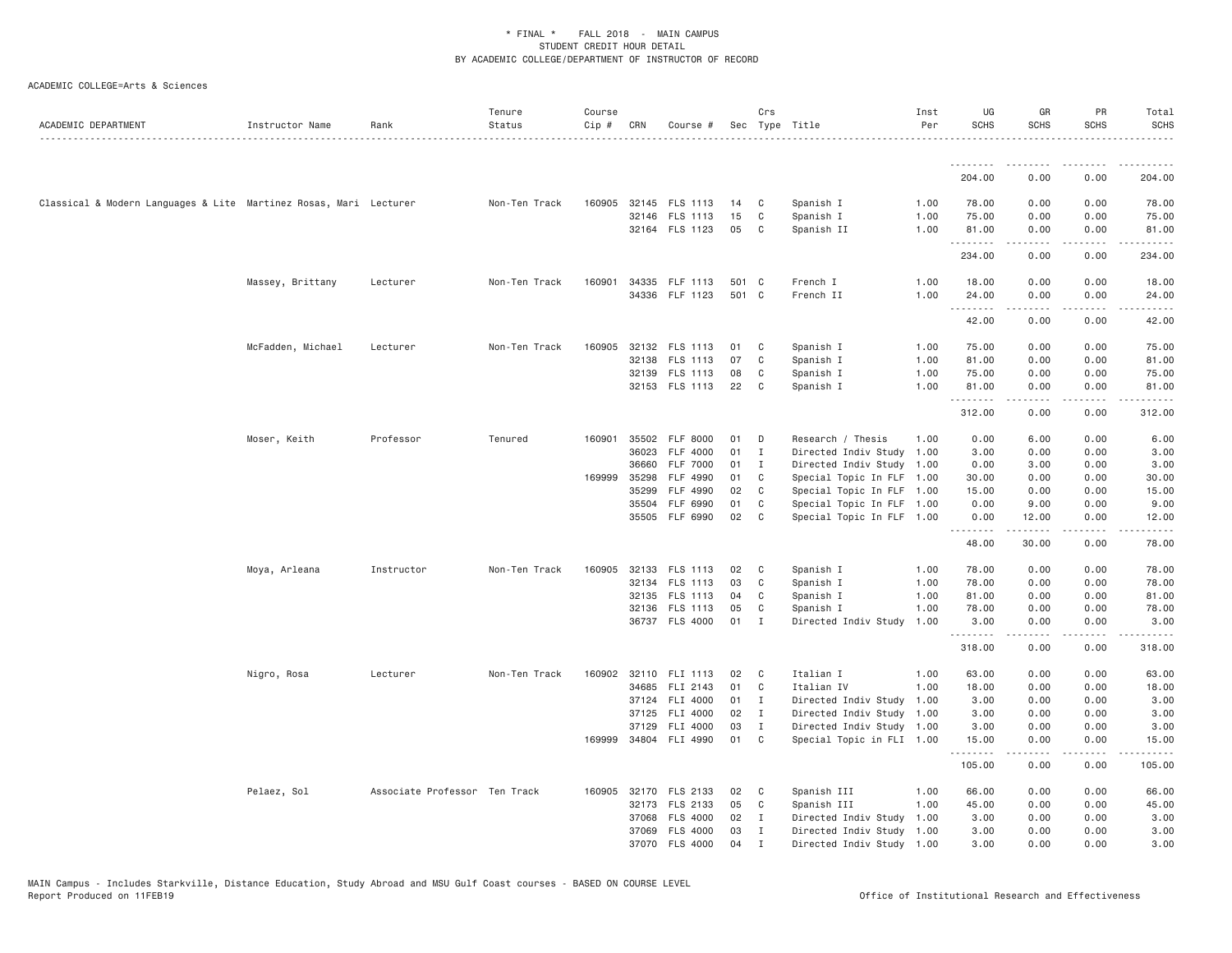| ACADEMIC DEPARTMENT                                 | Instructor Name   | Rank                          | Tenure<br>Status | Course<br>Cip # | CRN          | Course #                   |          | Crs                          | Sec Type Title                                    | Inst<br>Per | UG<br><b>SCHS</b>                       | GR<br><b>SCHS</b>            | PR<br>SCHS   | Total<br><b>SCHS</b>                                                                                                                                                                      |
|-----------------------------------------------------|-------------------|-------------------------------|------------------|-----------------|--------------|----------------------------|----------|------------------------------|---------------------------------------------------|-------------|-----------------------------------------|------------------------------|--------------|-------------------------------------------------------------------------------------------------------------------------------------------------------------------------------------------|
|                                                     |                   |                               |                  |                 |              |                            |          |                              |                                                   |             |                                         |                              |              |                                                                                                                                                                                           |
|                                                     |                   |                               |                  |                 |              |                            |          |                              |                                                   |             | 120.00                                  | 0.00                         | 0.00         | 120.00                                                                                                                                                                                    |
| Classical & Modern Languages & Lite Popovic, Monika |                   | Grad Teach Assist             | Not Applicable   |                 |              | 160905 32187 FLS 3121      | 02 L     |                              | Advan Spanish Conv P 1.00                         |             | 9.00<br><b><i><u><u>.</u></u></i></b>   | 0.00<br>$\omega$ is a set of | 0.00<br>.    | 9.00<br>.                                                                                                                                                                                 |
|                                                     |                   |                               |                  |                 |              |                            |          |                              |                                                   |             | 9.00                                    | 0.00                         | 0.00         | 9.00                                                                                                                                                                                      |
|                                                     | Potter, Edward    | Associate Professor Tenured   |                  | 160501          |              | 34678 FLG 2143             | 01       | C                            | German IV                                         | 1.00        | 12.00                                   | 0.00                         | 0.00         | 12.00                                                                                                                                                                                     |
|                                                     |                   |                               |                  |                 |              | 34679 FLG 4303             | 01       | C                            | German Film                                       | 1.00        | 42.00                                   | 0.00                         | 0.00         | 42.00                                                                                                                                                                                     |
|                                                     |                   |                               |                  |                 |              | 34680 FLG 6303             | 01       | C                            | German Film                                       | 1.00        | 0.00<br><u>.</u>                        | 3.00<br>.                    | 0.00<br>.    | 3.00<br>.                                                                                                                                                                                 |
|                                                     |                   |                               |                  |                 |              |                            |          |                              |                                                   |             | 54.00                                   | 3.00                         | 0.00         | 57.00                                                                                                                                                                                     |
|                                                     | Roskelley, Martha | Lecturer                      | Non-Ten Track    | 160905          |              | 32147 FLS 1113             | 16       | C                            | Spanish I                                         | 1.00        | 63.00                                   | 0.00                         | 0.00         | 63.00                                                                                                                                                                                     |
|                                                     |                   |                               |                  |                 |              | 32154 FLS 1113             | 23       | C                            | Spanish I                                         | 1.00        | 75.00<br><u>.</u>                       | 0.00<br>.                    | 0.00<br>.    | 75.00<br>.                                                                                                                                                                                |
|                                                     |                   |                               |                  |                 |              |                            |          |                              |                                                   |             | 138.00                                  | 0.00                         | 0.00         | 138.00                                                                                                                                                                                    |
|                                                     | Russell, Amie     | Instructor                    | Non-Ten Track    | 160905          |              | 32140 FLS 1113             | 09       | C                            | Spanish I                                         | 0.75        | 60.75                                   | 0.00                         | 0.00         | 60.75                                                                                                                                                                                     |
|                                                     |                   |                               |                  |                 |              | 32141 FLS 1113             | 10       | C                            | Spanish I                                         | 0.75        | 49.50                                   | 0.00                         | 0.00         | 49.50                                                                                                                                                                                     |
|                                                     |                   |                               |                  |                 |              | 32142 FLS 1113             | 11       | C                            | Spanish I                                         | 0.75        | 58.50<br>.                              | 0.00                         | 0.00<br>.    | 58.50<br>.                                                                                                                                                                                |
|                                                     |                   |                               |                  |                 |              |                            |          |                              |                                                   |             | 168.75                                  | 0.00                         | 0.00         | 168.75                                                                                                                                                                                    |
|                                                     | Simpore, Karim    | Associate Professor Ten Track |                  | 160901          |              | 32079 FLF 2133             | 01       | C                            | French III                                        | 1.00        | 75.00                                   | 0.00                         | 0.00         | 75.00                                                                                                                                                                                     |
|                                                     |                   |                               |                  |                 | 32080        | FLF 2133                   | 02       | C                            | French III                                        | 1.00        | 51.00                                   | 0.00                         | 0.00         | 51.00                                                                                                                                                                                     |
|                                                     |                   |                               |                  |                 |              | 34676 FLF 3313             | 01       | C                            | Business French I                                 | 1.00        | 36.00<br>.                              | 0.00<br>.                    | 0.00<br>.    | 36.00<br>.                                                                                                                                                                                |
|                                                     |                   |                               |                  |                 |              |                            |          |                              |                                                   |             | 162.00                                  | 0.00                         | 0.00         | 162.00                                                                                                                                                                                    |
|                                                     | Sung, Han-Hsin    | Lecturer                      | Non-Ten Track    | 160101          |              | 32066 FLC 1113             | 01       | C                            | Chinese I                                         | 1.00        | 30.00                                   | 0.00                         | 0.00         | 30.00                                                                                                                                                                                     |
|                                                     |                   |                               |                  |                 | 32067        | FLC 1113                   | 02       | B                            | Chinese I                                         | 1.00        | 51.00                                   | 0.00                         | 0.00         | 51.00                                                                                                                                                                                     |
|                                                     |                   |                               |                  |                 | 32068        | FLC 2133                   | 01       | C                            | Chinese III                                       | 1.00        | 24.00                                   | 0.00                         | 0.00         | 24.00                                                                                                                                                                                     |
|                                                     |                   |                               |                  |                 | 169999 36773 | FLC 4000                   | 01       | $\mathbf{I}$                 | Directed Indiv Study 1.00                         |             | 3.00                                    | 0.00                         | 0.00         | 3.00                                                                                                                                                                                      |
|                                                     |                   |                               |                  |                 | 36774        | FLC 4000<br>36775 FLC 4000 | 02<br>03 | $\mathbf{I}$<br>$\mathbf{I}$ | Directed Indiv Study<br>Directed Indiv Study 1.00 | 1.00        | 3.00<br>3.00                            | 0.00<br>0.00                 | 0.00<br>0.00 | 3.00<br>3.00                                                                                                                                                                              |
|                                                     |                   |                               |                  |                 |              | 37059 FLC 4000             | 04 I     |                              | Directed Indiv Study 1.00                         |             | 3.00                                    | 0.00                         | 0.00         | 3.00                                                                                                                                                                                      |
|                                                     |                   |                               |                  |                 |              |                            |          |                              |                                                   |             | .<br>117.00                             | <b>.</b><br>0.00             | .<br>0.00    | .<br>117.00                                                                                                                                                                               |
|                                                     | Takeda, Nana      | Lecturer                      | Non-Ten Track    |                 |              | 160302 32113 FLJ 1113      | 01       | C                            | Japanese I                                        | 1.00        | 75.00                                   | 0.00                         | 0.00         | 75.00                                                                                                                                                                                     |
|                                                     |                   |                               |                  |                 |              | 32114 FLJ 1113             | 02       | C                            | Japanese I                                        | 1.00        | 81.00                                   | 0.00                         | 0.00         | 81.00                                                                                                                                                                                     |
|                                                     |                   |                               |                  |                 |              | 32115 FLJ 2133             | 01       | C                            | Japanese III                                      | 1.00        | 48.00                                   | 0.00                         | 0.00         | 48.00                                                                                                                                                                                     |
|                                                     |                   |                               |                  |                 |              |                            |          |                              |                                                   |             | <b><i><u><u>.</u></u></i></b><br>204.00 | .<br>0.00                    | .<br>0.00    | $\frac{1}{2} \left( \frac{1}{2} \right) \left( \frac{1}{2} \right) \left( \frac{1}{2} \right) \left( \frac{1}{2} \right) \left( \frac{1}{2} \right) \left( \frac{1}{2} \right)$<br>204.00 |
|                                                     | Truesdale, Scott  | Grad Teach Assist             | Not Applicable   | 160901          |              | 32077 FLF 1123             | 03       | C                            | French II                                         | 0.25        | 20.25                                   | 0.00                         | 0.00         | 20.25                                                                                                                                                                                     |
|                                                     |                   |                               |                  |                 |              | 32082 FLF 2143             | 01       | C                            | French IV                                         | 1.00        | 36.00                                   | 0.00                         | 0.00         | 36.00                                                                                                                                                                                     |
|                                                     |                   |                               |                  |                 |              |                            |          |                              |                                                   |             | <b><i><u><u>.</u></u></i></b><br>56.25  | $2 - 2 - 2 - 2$<br>0.00      | .<br>0.00    | .<br>56.25                                                                                                                                                                                |
|                                                     | Vozzo, Rosa       | Instructor                    | Non-Ten Track    | 160905          |              | 32171 FLS 2133             | 03       | C                            | Spanish III                                       | 1.00        | 72.00                                   | 0.00                         | 0.00         | 72.00                                                                                                                                                                                     |
|                                                     |                   |                               |                  |                 |              | 32174 FLS 2133             | 06       | C                            | Spanish III                                       | 1.00        | 66.00                                   | 0.00                         | 0.00         | 66.00                                                                                                                                                                                     |
|                                                     |                   |                               |                  |                 | 32191        | <b>FLS 3233</b>            | 01       | C                            | Adv Spanish Conversa                              | 1.00        | 72.00                                   | 0.00                         | 0.00         | 72.00                                                                                                                                                                                     |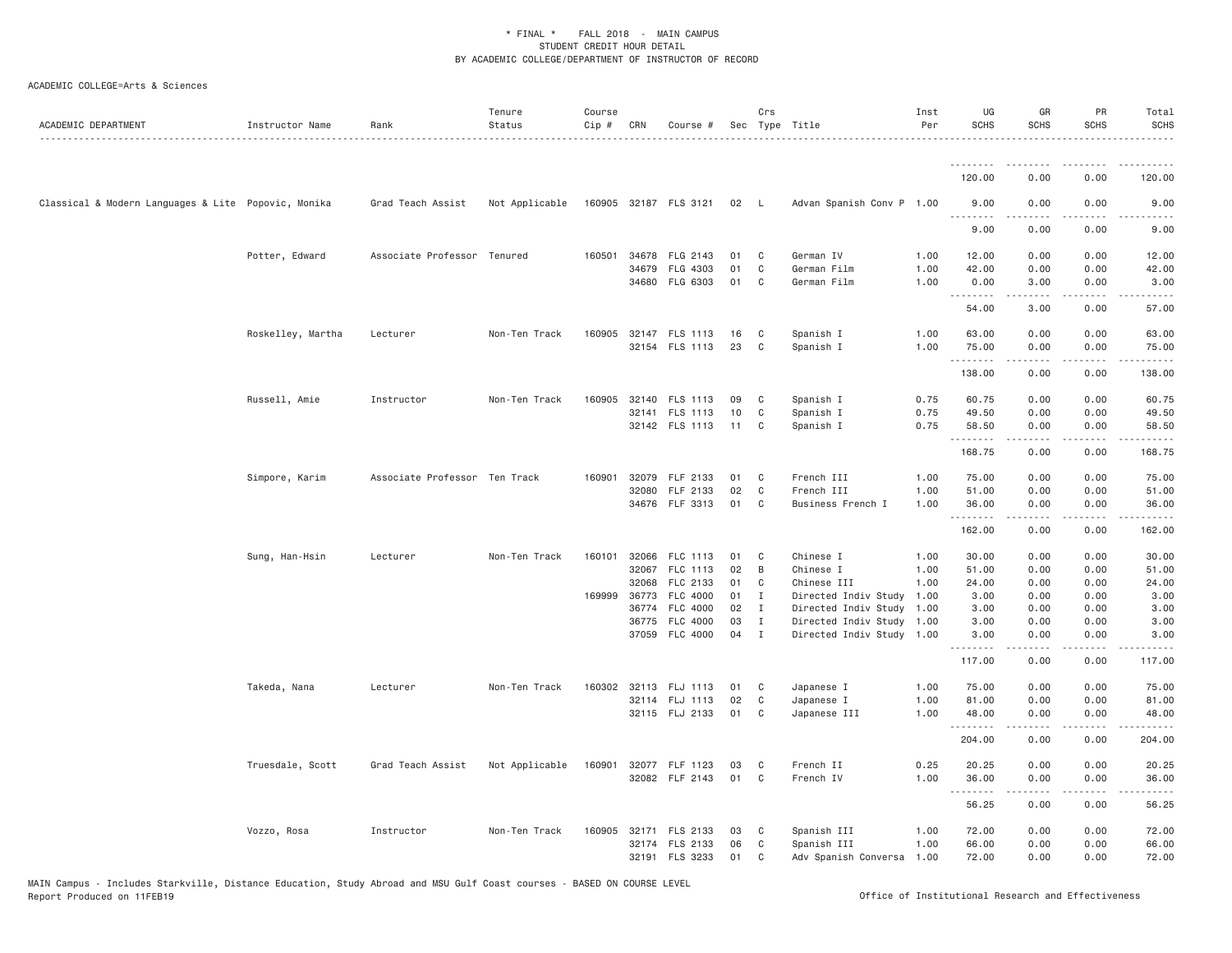| ACADEMIC DEPARTMENT                             | Instructor Name                        | Rank                          | Tenure<br>Status | Course<br>Cip # | CRN | Course #                   | Sec   | Crs          | Type Title           | Inst<br>Per | UG<br><b>SCHS</b>  | GR<br><b>SCHS</b>    | PR<br><b>SCHS</b> | Total<br><b>SCHS</b> |
|-------------------------------------------------|----------------------------------------|-------------------------------|------------------|-----------------|-----|----------------------------|-------|--------------|----------------------|-------------|--------------------|----------------------|-------------------|----------------------|
| Classical & Modern Languages & Lite Vozzo, Rosa |                                        | Instructor                    | Non-Ten Track    | 160905          |     | 32193 FLS 3313             | 01    | $\mathbb{C}$ | Econ for Span-speak  | 1.00        | 78.00              | 0.00                 | 0.00              | 78.00                |
|                                                 |                                        |                               |                  | 169999          |     | 32131 FLS 1001             | F01 C |              | First Year Seminar   | 1.00        | 12.00<br>.         | 0.00<br>.            | 0.00<br>.         | 12.00                |
|                                                 |                                        |                               |                  |                 |     |                            |       |              |                      |             | 300.00             | 0.00                 | 0.00              | 300.00               |
|                                                 | Wadlington, Francesc Grad Teach Assist |                               | Not Applicable   |                 |     | 160905 32182 FLS 3111 01 L |       |              | Adv Spanish Lab I    | 1.00        | 11.00              | 0.00                 | 0.00              | 11,00                |
|                                                 |                                        |                               |                  |                 |     |                            |       |              |                      |             | .<br>11.00         | ------<br>0.00       | $\cdots$<br>0.00  | 11.00                |
|                                                 | Wolverton, Robert                      | Professor                     | Tenured          | 160101          |     | 32063 FL 4143              | 01    | C C          | Classical Mythology  | 1.00        | 108.00             | 0.00                 | 0.00              | 108.00               |
|                                                 |                                        |                               |                  | 161203          |     | 32116 FLL 1113             | 01    | $\mathbb{C}$ | Latin I              | 1,00        | 72.00              | 0.00                 | 0.00              | 72.00                |
|                                                 |                                        |                               |                  |                 |     | 32124 FLL 2133             | 01    | $\mathbf{C}$ | Latin III            | 1,00        | 72.00              | 0.00                 | 0.00              | 72.00                |
|                                                 |                                        |                               |                  | 380201          |     | 33815 REL 4143             | 01    | C.           | Classical Mythology  | 1.00        | 93.00<br>.         | 0.00                 | 0.00<br>-----     | 93.00                |
|                                                 |                                        |                               |                  |                 |     |                            |       |              |                      |             | 345.00             | . <b>.</b> .<br>0.00 | 0.00              | 345.00               |
|                                                 | Zelaya, Karina                         | Assistant Professor Ten Track |                  | 160905          |     | 32184 FLS 3113             | 01    | $\mathbf{C}$ | Advanced Spanish Com | 1.00        | 42.00              | 0.00                 | 0.00              | 42.00                |
|                                                 |                                        |                               |                  |                 |     | 32189 FLS 3143             | 01    | C C          | Hispanic Civiliza    | 1.00        | 75.00              | 0.00                 | 0.00              | 75.00                |
|                                                 |                                        |                               |                  |                 |     | 34688 FLS 8283             | 01    | C.           | Con Sp-Am Novel      | 1.00        | 0.00               | 12.00                | 0.00              | 12.00                |
|                                                 |                                        |                               |                  |                 |     |                            |       |              |                      |             | <u>.</u><br>117.00 | .<br>12.00           | ---------<br>0.00 | . <b>.</b><br>129.00 |
| ====================================            |                                        |                               |                  |                 |     |                            |       |              |                      |             | ========           | ========             | ========          | EEEEEEEEE            |
| Classical & Modern Languages & Lite             |                                        |                               |                  |                 |     |                            |       |              |                      |             | 6522.00            | 66.00                | 0.00              | 6588,00              |
| =====================================           |                                        |                               |                  |                 |     |                            |       |              |                      |             | ========           | ========             | ========          | ==========           |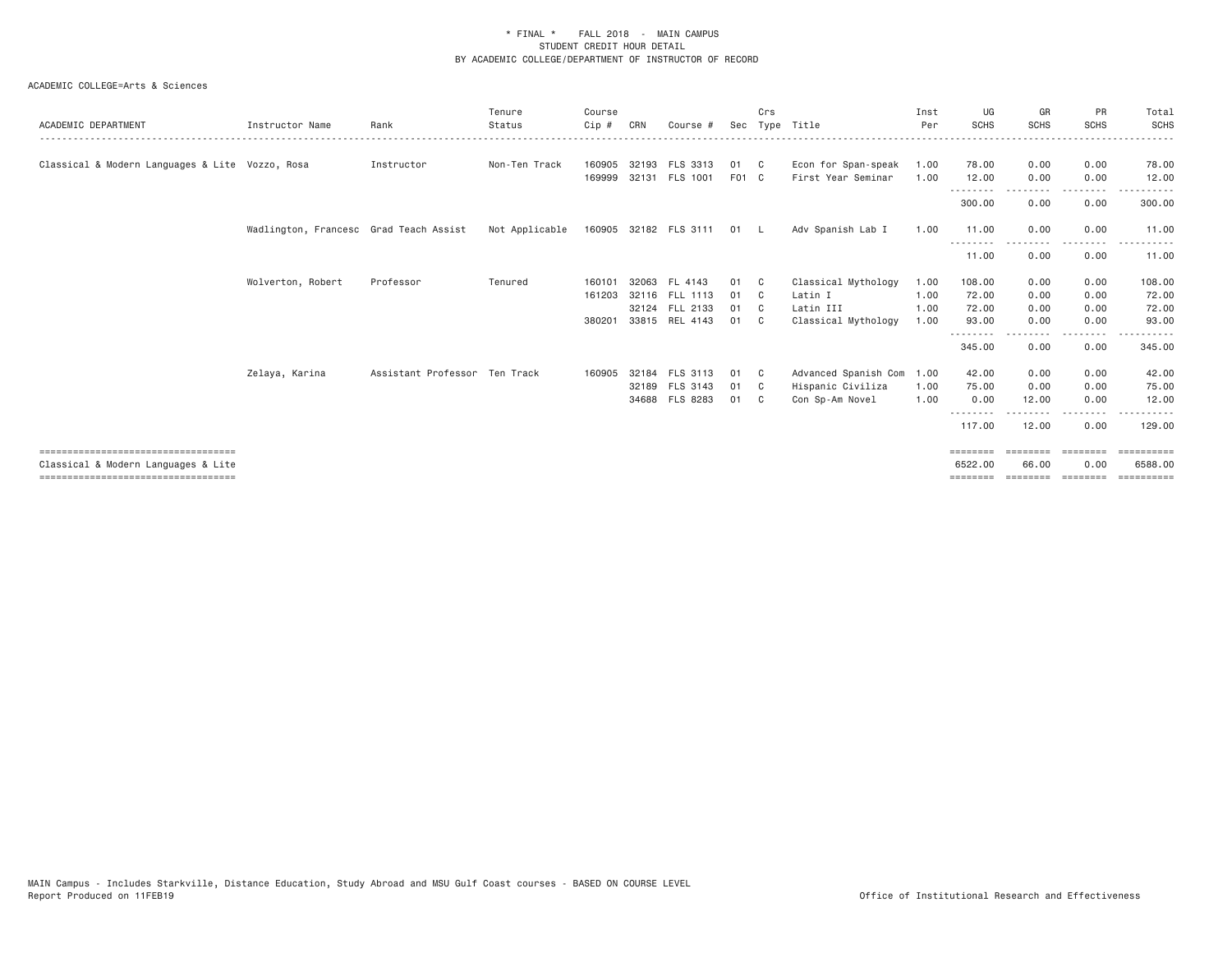| 34238<br>502 C<br>0.00<br>45.00<br>090101<br>CO 1013<br>Intro to Communicati 1.00<br>45.00<br>0.00<br>Communication<br>Anthony, Kelli<br>Instructor<br>Non-Ten Track<br>34239<br>CO 1223<br>501 C<br>0.00<br>Intro Comm Theory<br>1.00<br>117.00<br>0.00<br>117.00<br>CO 3833<br>501 C<br>1.00<br>66.00<br>0.00<br>66.00<br>34243<br>Interviewing<br>0.00<br>090401<br>34240<br>CO 1403<br>501 C<br>Intro Mass Media<br>1.00<br>123.00<br>0.00<br>123.00<br>0.00<br>.<br>.<br>د د د د<br>351.00<br>0.00<br>0.00<br>351.00<br>Non-Ten Track<br>090101<br>30990<br>CO 1013<br>02<br>C<br>Intro to Communicati 1.00<br>96.00<br>0.00<br>0.00<br>Blount, Anna<br>Lecturer<br>08<br>CO 1013<br>C<br>Intro to Communicati<br>1.00<br>105.00<br>0.00<br>0.00<br>105.00<br>30996<br>090900<br>01<br>31073<br>CO 3863<br>B<br>PR Production<br>1.00<br>39.00<br>0.00<br>0.00<br>39.00<br>31074 CO 3863<br>02<br>B<br>PR Production<br>1.00<br>36.00<br>0.00<br>0.00<br>36.00<br>.<br>.<br>$\frac{1}{2}$<br>.<br>276.00<br>0.00<br>0.00<br>276.00<br>Non-Ten Track<br>520201<br>33092<br>MGT 3213<br>02<br>Org Communications<br>210.00<br>0.00<br>0.00<br>210.00<br>Bogue, Patty<br>Instructor<br>C<br>1.00<br>33093<br>MGT 3213<br>03<br>C<br>0.00<br>204.00<br>Org Communications<br>1.00<br>204.00<br>0.00<br>33094<br>MGT 3213<br>04<br>C<br>Org Communications<br>1.00<br>207.00<br>0.00<br>0.00<br>207.00<br>34454<br>MGT 3213<br>506<br>Org Communications<br>1.00<br>120.00<br>0.00<br>0.00<br>120.00<br>C<br>521003<br>33835<br>SLCE 1002<br>$CO1$ $C$<br>Day One Leadership C<br>0.40<br>144.80<br>0.00<br>0.00<br>144.80<br><b>SLCE 1002</b><br>33836<br>$CO2$ B<br>Day One Leadership C 0.40<br>14.40<br>0.00<br>0.00<br>14.40<br>33837<br>SLCE 1002<br>$CO3$ B<br>Day One Leadership C 0.40<br>0.00<br>0.00<br>10.40<br>10.40<br>.<br>.<br>$\sim$ $\sim$ $\sim$ $\sim$<br>.<br>910.60<br>0.00<br>0.00<br>910.60<br>Instructor<br>Non-Ten Track<br>090900<br>31092 CO 4813<br>02<br>PR Organizations<br>1,00<br>63,00<br>0.00<br>0.00<br>63,00<br>Brown, Karyn<br>$\mathbf{C}$<br>.<br>المستبدا<br>63.00<br>0.00<br>0.00<br>63.00<br>Cain, Emily<br>Non-Ten Track<br>090101<br>37219<br>CO 4000<br>02<br>Directed Indiv Study<br>1.00<br>1.00<br>0.00<br>0.00<br>1.00<br>Instructor<br>$\mathbf{I}$<br>090900 31075 CO 3863<br>03<br>B<br>PR Production<br>1.00<br>45.00<br>0.00<br>0.00<br>45.00<br>.<br>.<br>.<br>$\frac{1}{2} \left( \frac{1}{2} \right) \left( \frac{1}{2} \right) \left( \frac{1}{2} \right) \left( \frac{1}{2} \right)$<br>46.00<br>0.00<br>46.00<br>0.00<br>0.00<br>0.00<br>Carskadon, Leslie<br>Non-Faculty<br>Not Applicable<br>090701 31041 CO 2423<br>01 C<br>News Edit-Typo-Mkup<br>1.00<br>33.00<br>33.00<br><u>.</u><br>.<br>.<br>.<br>33.00<br>33.00<br>0.00<br>0.00<br>Chambers, Cheryl<br>Instructor<br>Non-Ten Track<br>090101 31016 CO 1013<br>28<br>C<br>Intro to Communicati 1.00<br>93.00<br>0.00<br>0.00<br>93.00<br>31018<br>CO 1013<br>30<br>Intro to Communicati<br>99.00<br>0.00<br>99.00<br>C<br>1.00<br>0.00<br>CO 4433<br>501 C<br>090701<br>34246<br>Television Criticism<br>1.00<br>36.00<br>0.00<br>0.00<br>36.00<br>090702 31061<br>02<br>CO 3713<br>$\mathbf{C}$<br>Digital Communicatio<br>42.00<br>0.00<br>0.00<br>42.00<br>1.00<br>03<br>31062<br>CO 3713<br>B<br>Digital Communicatio<br>45.00<br>0.00<br>0.00<br>45.00<br>1.00<br>F01 C<br>30975<br>CO 1001<br>First Year Seminar<br>1.00<br>0.00<br>0.00<br>13.00<br>231304<br>13.00<br>.<br>.<br>328.00<br>0.00<br>0.00<br>328.00<br>Clevinger, Donna<br>Professor<br>Tenured<br>240101<br>32664<br>HON 1091<br>H01 S<br>Honors Forum II<br>1.00<br>19.00<br>0.00<br>0.00<br>19.00<br>36994<br>HON 4000<br>14<br>$\mathbf{I}$<br>Directed Individual<br>1.00<br>1.00<br>0.00<br>0.00<br>1.00<br>36995<br>HON 4000<br>15<br>Directed Individual<br>1.00<br>1.00<br>0.00<br>1.00<br>I<br>0.00<br>HON 4000<br>16<br>36996<br>I<br>Directed Individual<br>1.00<br>1.00<br>0.00<br>0.00<br>1.00<br>17<br>36997<br>HON 4000<br>Directed Individual<br>1.00<br>1.00<br>0.00<br>1.00<br>Ι.<br>0.00<br>36998<br>HON 4000<br>18<br>$\mathbf I$<br>Directed Individual<br>1.00<br>1.00<br>0.00<br>0.00<br>1.00<br>36999<br><b>HON 4000</b><br>19<br>Directed Individual<br>1.00<br>1.00<br>0.00<br>0.00<br>1.00<br>Ι.<br>20<br>37000<br>HON 4000<br>$\mathbf{I}$<br>Directed Individual<br>1.00<br>1.00<br>0.00<br>0.00<br>1.00 | ACADEMIC DEPARTMENT | Instructor Name | Rank<br>. | Tenure<br>Status | Course<br>Cip # | CRN | Course # | Crs | Sec Type Title<br>. | Inst<br>Per | UG<br><b>SCHS</b> | GR<br><b>SCHS</b> | PR<br><b>SCHS</b> | Total<br><b>SCHS</b><br>$    -$ |
|-----------------------------------------------------------------------------------------------------------------------------------------------------------------------------------------------------------------------------------------------------------------------------------------------------------------------------------------------------------------------------------------------------------------------------------------------------------------------------------------------------------------------------------------------------------------------------------------------------------------------------------------------------------------------------------------------------------------------------------------------------------------------------------------------------------------------------------------------------------------------------------------------------------------------------------------------------------------------------------------------------------------------------------------------------------------------------------------------------------------------------------------------------------------------------------------------------------------------------------------------------------------------------------------------------------------------------------------------------------------------------------------------------------------------------------------------------------------------------------------------------------------------------------------------------------------------------------------------------------------------------------------------------------------------------------------------------------------------------------------------------------------------------------------------------------------------------------------------------------------------------------------------------------------------------------------------------------------------------------------------------------------------------------------------------------------------------------------------------------------------------------------------------------------------------------------------------------------------------------------------------------------------------------------------------------------------------------------------------------------------------------------------------------------------------------------------------------------------------------------------------------------------------------------------------------------------------------------------------------------------------------------------------------------------------------------------------------------------------------------------------------------------------------------------------------------------------------------------------------------------------------------------------------------------------------------------------------------------------------------------------------------------------------------------------------------------------------------------------------------------------------------------------------------------------------------------------------------------------------------------------------------------------------------------------------------------------------------------------------------------------------------------------------------------------------------------------------------------------------------------------------------------------------------------------------------------------------------------------------------------------------------------------------------------------------------------------------------------------------------------------------------------------------------------------------------------------------------------------------------------------------------------------------------------------------------------------------------------------------------------------------------------------------------------------------------------------------------------------------------------------------------------------------------------------------------------------------------------------------------------------------------------------------------------------------------------------------------------------------------------------------------------------------------------------------|---------------------|-----------------|-----------|------------------|-----------------|-----|----------|-----|---------------------|-------------|-------------------|-------------------|-------------------|---------------------------------|
|                                                                                                                                                                                                                                                                                                                                                                                                                                                                                                                                                                                                                                                                                                                                                                                                                                                                                                                                                                                                                                                                                                                                                                                                                                                                                                                                                                                                                                                                                                                                                                                                                                                                                                                                                                                                                                                                                                                                                                                                                                                                                                                                                                                                                                                                                                                                                                                                                                                                                                                                                                                                                                                                                                                                                                                                                                                                                                                                                                                                                                                                                                                                                                                                                                                                                                                                                                                                                                                                                                                                                                                                                                                                                                                                                                                                                                                                                                                                                                                                                                                                                                                                                                                                                                                                                                                                                                                                                                   |                     |                 |           |                  |                 |     |          |     |                     |             |                   |                   |                   |                                 |
|                                                                                                                                                                                                                                                                                                                                                                                                                                                                                                                                                                                                                                                                                                                                                                                                                                                                                                                                                                                                                                                                                                                                                                                                                                                                                                                                                                                                                                                                                                                                                                                                                                                                                                                                                                                                                                                                                                                                                                                                                                                                                                                                                                                                                                                                                                                                                                                                                                                                                                                                                                                                                                                                                                                                                                                                                                                                                                                                                                                                                                                                                                                                                                                                                                                                                                                                                                                                                                                                                                                                                                                                                                                                                                                                                                                                                                                                                                                                                                                                                                                                                                                                                                                                                                                                                                                                                                                                                                   |                     |                 |           |                  |                 |     |          |     |                     |             |                   |                   |                   |                                 |
|                                                                                                                                                                                                                                                                                                                                                                                                                                                                                                                                                                                                                                                                                                                                                                                                                                                                                                                                                                                                                                                                                                                                                                                                                                                                                                                                                                                                                                                                                                                                                                                                                                                                                                                                                                                                                                                                                                                                                                                                                                                                                                                                                                                                                                                                                                                                                                                                                                                                                                                                                                                                                                                                                                                                                                                                                                                                                                                                                                                                                                                                                                                                                                                                                                                                                                                                                                                                                                                                                                                                                                                                                                                                                                                                                                                                                                                                                                                                                                                                                                                                                                                                                                                                                                                                                                                                                                                                                                   |                     |                 |           |                  |                 |     |          |     |                     |             |                   |                   |                   |                                 |
|                                                                                                                                                                                                                                                                                                                                                                                                                                                                                                                                                                                                                                                                                                                                                                                                                                                                                                                                                                                                                                                                                                                                                                                                                                                                                                                                                                                                                                                                                                                                                                                                                                                                                                                                                                                                                                                                                                                                                                                                                                                                                                                                                                                                                                                                                                                                                                                                                                                                                                                                                                                                                                                                                                                                                                                                                                                                                                                                                                                                                                                                                                                                                                                                                                                                                                                                                                                                                                                                                                                                                                                                                                                                                                                                                                                                                                                                                                                                                                                                                                                                                                                                                                                                                                                                                                                                                                                                                                   |                     |                 |           |                  |                 |     |          |     |                     |             |                   |                   |                   |                                 |
|                                                                                                                                                                                                                                                                                                                                                                                                                                                                                                                                                                                                                                                                                                                                                                                                                                                                                                                                                                                                                                                                                                                                                                                                                                                                                                                                                                                                                                                                                                                                                                                                                                                                                                                                                                                                                                                                                                                                                                                                                                                                                                                                                                                                                                                                                                                                                                                                                                                                                                                                                                                                                                                                                                                                                                                                                                                                                                                                                                                                                                                                                                                                                                                                                                                                                                                                                                                                                                                                                                                                                                                                                                                                                                                                                                                                                                                                                                                                                                                                                                                                                                                                                                                                                                                                                                                                                                                                                                   |                     |                 |           |                  |                 |     |          |     |                     |             |                   |                   |                   |                                 |
|                                                                                                                                                                                                                                                                                                                                                                                                                                                                                                                                                                                                                                                                                                                                                                                                                                                                                                                                                                                                                                                                                                                                                                                                                                                                                                                                                                                                                                                                                                                                                                                                                                                                                                                                                                                                                                                                                                                                                                                                                                                                                                                                                                                                                                                                                                                                                                                                                                                                                                                                                                                                                                                                                                                                                                                                                                                                                                                                                                                                                                                                                                                                                                                                                                                                                                                                                                                                                                                                                                                                                                                                                                                                                                                                                                                                                                                                                                                                                                                                                                                                                                                                                                                                                                                                                                                                                                                                                                   |                     |                 |           |                  |                 |     |          |     |                     |             |                   |                   |                   | 96.00                           |
|                                                                                                                                                                                                                                                                                                                                                                                                                                                                                                                                                                                                                                                                                                                                                                                                                                                                                                                                                                                                                                                                                                                                                                                                                                                                                                                                                                                                                                                                                                                                                                                                                                                                                                                                                                                                                                                                                                                                                                                                                                                                                                                                                                                                                                                                                                                                                                                                                                                                                                                                                                                                                                                                                                                                                                                                                                                                                                                                                                                                                                                                                                                                                                                                                                                                                                                                                                                                                                                                                                                                                                                                                                                                                                                                                                                                                                                                                                                                                                                                                                                                                                                                                                                                                                                                                                                                                                                                                                   |                     |                 |           |                  |                 |     |          |     |                     |             |                   |                   |                   |                                 |
|                                                                                                                                                                                                                                                                                                                                                                                                                                                                                                                                                                                                                                                                                                                                                                                                                                                                                                                                                                                                                                                                                                                                                                                                                                                                                                                                                                                                                                                                                                                                                                                                                                                                                                                                                                                                                                                                                                                                                                                                                                                                                                                                                                                                                                                                                                                                                                                                                                                                                                                                                                                                                                                                                                                                                                                                                                                                                                                                                                                                                                                                                                                                                                                                                                                                                                                                                                                                                                                                                                                                                                                                                                                                                                                                                                                                                                                                                                                                                                                                                                                                                                                                                                                                                                                                                                                                                                                                                                   |                     |                 |           |                  |                 |     |          |     |                     |             |                   |                   |                   |                                 |
|                                                                                                                                                                                                                                                                                                                                                                                                                                                                                                                                                                                                                                                                                                                                                                                                                                                                                                                                                                                                                                                                                                                                                                                                                                                                                                                                                                                                                                                                                                                                                                                                                                                                                                                                                                                                                                                                                                                                                                                                                                                                                                                                                                                                                                                                                                                                                                                                                                                                                                                                                                                                                                                                                                                                                                                                                                                                                                                                                                                                                                                                                                                                                                                                                                                                                                                                                                                                                                                                                                                                                                                                                                                                                                                                                                                                                                                                                                                                                                                                                                                                                                                                                                                                                                                                                                                                                                                                                                   |                     |                 |           |                  |                 |     |          |     |                     |             |                   |                   |                   |                                 |
|                                                                                                                                                                                                                                                                                                                                                                                                                                                                                                                                                                                                                                                                                                                                                                                                                                                                                                                                                                                                                                                                                                                                                                                                                                                                                                                                                                                                                                                                                                                                                                                                                                                                                                                                                                                                                                                                                                                                                                                                                                                                                                                                                                                                                                                                                                                                                                                                                                                                                                                                                                                                                                                                                                                                                                                                                                                                                                                                                                                                                                                                                                                                                                                                                                                                                                                                                                                                                                                                                                                                                                                                                                                                                                                                                                                                                                                                                                                                                                                                                                                                                                                                                                                                                                                                                                                                                                                                                                   |                     |                 |           |                  |                 |     |          |     |                     |             |                   |                   |                   |                                 |
|                                                                                                                                                                                                                                                                                                                                                                                                                                                                                                                                                                                                                                                                                                                                                                                                                                                                                                                                                                                                                                                                                                                                                                                                                                                                                                                                                                                                                                                                                                                                                                                                                                                                                                                                                                                                                                                                                                                                                                                                                                                                                                                                                                                                                                                                                                                                                                                                                                                                                                                                                                                                                                                                                                                                                                                                                                                                                                                                                                                                                                                                                                                                                                                                                                                                                                                                                                                                                                                                                                                                                                                                                                                                                                                                                                                                                                                                                                                                                                                                                                                                                                                                                                                                                                                                                                                                                                                                                                   |                     |                 |           |                  |                 |     |          |     |                     |             |                   |                   |                   |                                 |
|                                                                                                                                                                                                                                                                                                                                                                                                                                                                                                                                                                                                                                                                                                                                                                                                                                                                                                                                                                                                                                                                                                                                                                                                                                                                                                                                                                                                                                                                                                                                                                                                                                                                                                                                                                                                                                                                                                                                                                                                                                                                                                                                                                                                                                                                                                                                                                                                                                                                                                                                                                                                                                                                                                                                                                                                                                                                                                                                                                                                                                                                                                                                                                                                                                                                                                                                                                                                                                                                                                                                                                                                                                                                                                                                                                                                                                                                                                                                                                                                                                                                                                                                                                                                                                                                                                                                                                                                                                   |                     |                 |           |                  |                 |     |          |     |                     |             |                   |                   |                   |                                 |
|                                                                                                                                                                                                                                                                                                                                                                                                                                                                                                                                                                                                                                                                                                                                                                                                                                                                                                                                                                                                                                                                                                                                                                                                                                                                                                                                                                                                                                                                                                                                                                                                                                                                                                                                                                                                                                                                                                                                                                                                                                                                                                                                                                                                                                                                                                                                                                                                                                                                                                                                                                                                                                                                                                                                                                                                                                                                                                                                                                                                                                                                                                                                                                                                                                                                                                                                                                                                                                                                                                                                                                                                                                                                                                                                                                                                                                                                                                                                                                                                                                                                                                                                                                                                                                                                                                                                                                                                                                   |                     |                 |           |                  |                 |     |          |     |                     |             |                   |                   |                   |                                 |
|                                                                                                                                                                                                                                                                                                                                                                                                                                                                                                                                                                                                                                                                                                                                                                                                                                                                                                                                                                                                                                                                                                                                                                                                                                                                                                                                                                                                                                                                                                                                                                                                                                                                                                                                                                                                                                                                                                                                                                                                                                                                                                                                                                                                                                                                                                                                                                                                                                                                                                                                                                                                                                                                                                                                                                                                                                                                                                                                                                                                                                                                                                                                                                                                                                                                                                                                                                                                                                                                                                                                                                                                                                                                                                                                                                                                                                                                                                                                                                                                                                                                                                                                                                                                                                                                                                                                                                                                                                   |                     |                 |           |                  |                 |     |          |     |                     |             |                   |                   |                   |                                 |
|                                                                                                                                                                                                                                                                                                                                                                                                                                                                                                                                                                                                                                                                                                                                                                                                                                                                                                                                                                                                                                                                                                                                                                                                                                                                                                                                                                                                                                                                                                                                                                                                                                                                                                                                                                                                                                                                                                                                                                                                                                                                                                                                                                                                                                                                                                                                                                                                                                                                                                                                                                                                                                                                                                                                                                                                                                                                                                                                                                                                                                                                                                                                                                                                                                                                                                                                                                                                                                                                                                                                                                                                                                                                                                                                                                                                                                                                                                                                                                                                                                                                                                                                                                                                                                                                                                                                                                                                                                   |                     |                 |           |                  |                 |     |          |     |                     |             |                   |                   |                   |                                 |
|                                                                                                                                                                                                                                                                                                                                                                                                                                                                                                                                                                                                                                                                                                                                                                                                                                                                                                                                                                                                                                                                                                                                                                                                                                                                                                                                                                                                                                                                                                                                                                                                                                                                                                                                                                                                                                                                                                                                                                                                                                                                                                                                                                                                                                                                                                                                                                                                                                                                                                                                                                                                                                                                                                                                                                                                                                                                                                                                                                                                                                                                                                                                                                                                                                                                                                                                                                                                                                                                                                                                                                                                                                                                                                                                                                                                                                                                                                                                                                                                                                                                                                                                                                                                                                                                                                                                                                                                                                   |                     |                 |           |                  |                 |     |          |     |                     |             |                   |                   |                   |                                 |
|                                                                                                                                                                                                                                                                                                                                                                                                                                                                                                                                                                                                                                                                                                                                                                                                                                                                                                                                                                                                                                                                                                                                                                                                                                                                                                                                                                                                                                                                                                                                                                                                                                                                                                                                                                                                                                                                                                                                                                                                                                                                                                                                                                                                                                                                                                                                                                                                                                                                                                                                                                                                                                                                                                                                                                                                                                                                                                                                                                                                                                                                                                                                                                                                                                                                                                                                                                                                                                                                                                                                                                                                                                                                                                                                                                                                                                                                                                                                                                                                                                                                                                                                                                                                                                                                                                                                                                                                                                   |                     |                 |           |                  |                 |     |          |     |                     |             |                   |                   |                   |                                 |
|                                                                                                                                                                                                                                                                                                                                                                                                                                                                                                                                                                                                                                                                                                                                                                                                                                                                                                                                                                                                                                                                                                                                                                                                                                                                                                                                                                                                                                                                                                                                                                                                                                                                                                                                                                                                                                                                                                                                                                                                                                                                                                                                                                                                                                                                                                                                                                                                                                                                                                                                                                                                                                                                                                                                                                                                                                                                                                                                                                                                                                                                                                                                                                                                                                                                                                                                                                                                                                                                                                                                                                                                                                                                                                                                                                                                                                                                                                                                                                                                                                                                                                                                                                                                                                                                                                                                                                                                                                   |                     |                 |           |                  |                 |     |          |     |                     |             |                   |                   |                   |                                 |
|                                                                                                                                                                                                                                                                                                                                                                                                                                                                                                                                                                                                                                                                                                                                                                                                                                                                                                                                                                                                                                                                                                                                                                                                                                                                                                                                                                                                                                                                                                                                                                                                                                                                                                                                                                                                                                                                                                                                                                                                                                                                                                                                                                                                                                                                                                                                                                                                                                                                                                                                                                                                                                                                                                                                                                                                                                                                                                                                                                                                                                                                                                                                                                                                                                                                                                                                                                                                                                                                                                                                                                                                                                                                                                                                                                                                                                                                                                                                                                                                                                                                                                                                                                                                                                                                                                                                                                                                                                   |                     |                 |           |                  |                 |     |          |     |                     |             |                   |                   |                   |                                 |
|                                                                                                                                                                                                                                                                                                                                                                                                                                                                                                                                                                                                                                                                                                                                                                                                                                                                                                                                                                                                                                                                                                                                                                                                                                                                                                                                                                                                                                                                                                                                                                                                                                                                                                                                                                                                                                                                                                                                                                                                                                                                                                                                                                                                                                                                                                                                                                                                                                                                                                                                                                                                                                                                                                                                                                                                                                                                                                                                                                                                                                                                                                                                                                                                                                                                                                                                                                                                                                                                                                                                                                                                                                                                                                                                                                                                                                                                                                                                                                                                                                                                                                                                                                                                                                                                                                                                                                                                                                   |                     |                 |           |                  |                 |     |          |     |                     |             |                   |                   |                   |                                 |
|                                                                                                                                                                                                                                                                                                                                                                                                                                                                                                                                                                                                                                                                                                                                                                                                                                                                                                                                                                                                                                                                                                                                                                                                                                                                                                                                                                                                                                                                                                                                                                                                                                                                                                                                                                                                                                                                                                                                                                                                                                                                                                                                                                                                                                                                                                                                                                                                                                                                                                                                                                                                                                                                                                                                                                                                                                                                                                                                                                                                                                                                                                                                                                                                                                                                                                                                                                                                                                                                                                                                                                                                                                                                                                                                                                                                                                                                                                                                                                                                                                                                                                                                                                                                                                                                                                                                                                                                                                   |                     |                 |           |                  |                 |     |          |     |                     |             |                   |                   |                   |                                 |
|                                                                                                                                                                                                                                                                                                                                                                                                                                                                                                                                                                                                                                                                                                                                                                                                                                                                                                                                                                                                                                                                                                                                                                                                                                                                                                                                                                                                                                                                                                                                                                                                                                                                                                                                                                                                                                                                                                                                                                                                                                                                                                                                                                                                                                                                                                                                                                                                                                                                                                                                                                                                                                                                                                                                                                                                                                                                                                                                                                                                                                                                                                                                                                                                                                                                                                                                                                                                                                                                                                                                                                                                                                                                                                                                                                                                                                                                                                                                                                                                                                                                                                                                                                                                                                                                                                                                                                                                                                   |                     |                 |           |                  |                 |     |          |     |                     |             |                   |                   |                   |                                 |
|                                                                                                                                                                                                                                                                                                                                                                                                                                                                                                                                                                                                                                                                                                                                                                                                                                                                                                                                                                                                                                                                                                                                                                                                                                                                                                                                                                                                                                                                                                                                                                                                                                                                                                                                                                                                                                                                                                                                                                                                                                                                                                                                                                                                                                                                                                                                                                                                                                                                                                                                                                                                                                                                                                                                                                                                                                                                                                                                                                                                                                                                                                                                                                                                                                                                                                                                                                                                                                                                                                                                                                                                                                                                                                                                                                                                                                                                                                                                                                                                                                                                                                                                                                                                                                                                                                                                                                                                                                   |                     |                 |           |                  |                 |     |          |     |                     |             |                   |                   |                   |                                 |
|                                                                                                                                                                                                                                                                                                                                                                                                                                                                                                                                                                                                                                                                                                                                                                                                                                                                                                                                                                                                                                                                                                                                                                                                                                                                                                                                                                                                                                                                                                                                                                                                                                                                                                                                                                                                                                                                                                                                                                                                                                                                                                                                                                                                                                                                                                                                                                                                                                                                                                                                                                                                                                                                                                                                                                                                                                                                                                                                                                                                                                                                                                                                                                                                                                                                                                                                                                                                                                                                                                                                                                                                                                                                                                                                                                                                                                                                                                                                                                                                                                                                                                                                                                                                                                                                                                                                                                                                                                   |                     |                 |           |                  |                 |     |          |     |                     |             |                   |                   |                   |                                 |
|                                                                                                                                                                                                                                                                                                                                                                                                                                                                                                                                                                                                                                                                                                                                                                                                                                                                                                                                                                                                                                                                                                                                                                                                                                                                                                                                                                                                                                                                                                                                                                                                                                                                                                                                                                                                                                                                                                                                                                                                                                                                                                                                                                                                                                                                                                                                                                                                                                                                                                                                                                                                                                                                                                                                                                                                                                                                                                                                                                                                                                                                                                                                                                                                                                                                                                                                                                                                                                                                                                                                                                                                                                                                                                                                                                                                                                                                                                                                                                                                                                                                                                                                                                                                                                                                                                                                                                                                                                   |                     |                 |           |                  |                 |     |          |     |                     |             |                   |                   |                   |                                 |
|                                                                                                                                                                                                                                                                                                                                                                                                                                                                                                                                                                                                                                                                                                                                                                                                                                                                                                                                                                                                                                                                                                                                                                                                                                                                                                                                                                                                                                                                                                                                                                                                                                                                                                                                                                                                                                                                                                                                                                                                                                                                                                                                                                                                                                                                                                                                                                                                                                                                                                                                                                                                                                                                                                                                                                                                                                                                                                                                                                                                                                                                                                                                                                                                                                                                                                                                                                                                                                                                                                                                                                                                                                                                                                                                                                                                                                                                                                                                                                                                                                                                                                                                                                                                                                                                                                                                                                                                                                   |                     |                 |           |                  |                 |     |          |     |                     |             |                   |                   |                   |                                 |
|                                                                                                                                                                                                                                                                                                                                                                                                                                                                                                                                                                                                                                                                                                                                                                                                                                                                                                                                                                                                                                                                                                                                                                                                                                                                                                                                                                                                                                                                                                                                                                                                                                                                                                                                                                                                                                                                                                                                                                                                                                                                                                                                                                                                                                                                                                                                                                                                                                                                                                                                                                                                                                                                                                                                                                                                                                                                                                                                                                                                                                                                                                                                                                                                                                                                                                                                                                                                                                                                                                                                                                                                                                                                                                                                                                                                                                                                                                                                                                                                                                                                                                                                                                                                                                                                                                                                                                                                                                   |                     |                 |           |                  |                 |     |          |     |                     |             |                   |                   |                   |                                 |
|                                                                                                                                                                                                                                                                                                                                                                                                                                                                                                                                                                                                                                                                                                                                                                                                                                                                                                                                                                                                                                                                                                                                                                                                                                                                                                                                                                                                                                                                                                                                                                                                                                                                                                                                                                                                                                                                                                                                                                                                                                                                                                                                                                                                                                                                                                                                                                                                                                                                                                                                                                                                                                                                                                                                                                                                                                                                                                                                                                                                                                                                                                                                                                                                                                                                                                                                                                                                                                                                                                                                                                                                                                                                                                                                                                                                                                                                                                                                                                                                                                                                                                                                                                                                                                                                                                                                                                                                                                   |                     |                 |           |                  |                 |     |          |     |                     |             |                   |                   |                   |                                 |
|                                                                                                                                                                                                                                                                                                                                                                                                                                                                                                                                                                                                                                                                                                                                                                                                                                                                                                                                                                                                                                                                                                                                                                                                                                                                                                                                                                                                                                                                                                                                                                                                                                                                                                                                                                                                                                                                                                                                                                                                                                                                                                                                                                                                                                                                                                                                                                                                                                                                                                                                                                                                                                                                                                                                                                                                                                                                                                                                                                                                                                                                                                                                                                                                                                                                                                                                                                                                                                                                                                                                                                                                                                                                                                                                                                                                                                                                                                                                                                                                                                                                                                                                                                                                                                                                                                                                                                                                                                   |                     |                 |           |                  |                 |     |          |     |                     |             |                   |                   |                   |                                 |
|                                                                                                                                                                                                                                                                                                                                                                                                                                                                                                                                                                                                                                                                                                                                                                                                                                                                                                                                                                                                                                                                                                                                                                                                                                                                                                                                                                                                                                                                                                                                                                                                                                                                                                                                                                                                                                                                                                                                                                                                                                                                                                                                                                                                                                                                                                                                                                                                                                                                                                                                                                                                                                                                                                                                                                                                                                                                                                                                                                                                                                                                                                                                                                                                                                                                                                                                                                                                                                                                                                                                                                                                                                                                                                                                                                                                                                                                                                                                                                                                                                                                                                                                                                                                                                                                                                                                                                                                                                   |                     |                 |           |                  |                 |     |          |     |                     |             |                   |                   |                   |                                 |
|                                                                                                                                                                                                                                                                                                                                                                                                                                                                                                                                                                                                                                                                                                                                                                                                                                                                                                                                                                                                                                                                                                                                                                                                                                                                                                                                                                                                                                                                                                                                                                                                                                                                                                                                                                                                                                                                                                                                                                                                                                                                                                                                                                                                                                                                                                                                                                                                                                                                                                                                                                                                                                                                                                                                                                                                                                                                                                                                                                                                                                                                                                                                                                                                                                                                                                                                                                                                                                                                                                                                                                                                                                                                                                                                                                                                                                                                                                                                                                                                                                                                                                                                                                                                                                                                                                                                                                                                                                   |                     |                 |           |                  |                 |     |          |     |                     |             |                   |                   |                   |                                 |
|                                                                                                                                                                                                                                                                                                                                                                                                                                                                                                                                                                                                                                                                                                                                                                                                                                                                                                                                                                                                                                                                                                                                                                                                                                                                                                                                                                                                                                                                                                                                                                                                                                                                                                                                                                                                                                                                                                                                                                                                                                                                                                                                                                                                                                                                                                                                                                                                                                                                                                                                                                                                                                                                                                                                                                                                                                                                                                                                                                                                                                                                                                                                                                                                                                                                                                                                                                                                                                                                                                                                                                                                                                                                                                                                                                                                                                                                                                                                                                                                                                                                                                                                                                                                                                                                                                                                                                                                                                   |                     |                 |           |                  |                 |     |          |     |                     |             |                   |                   |                   |                                 |
|                                                                                                                                                                                                                                                                                                                                                                                                                                                                                                                                                                                                                                                                                                                                                                                                                                                                                                                                                                                                                                                                                                                                                                                                                                                                                                                                                                                                                                                                                                                                                                                                                                                                                                                                                                                                                                                                                                                                                                                                                                                                                                                                                                                                                                                                                                                                                                                                                                                                                                                                                                                                                                                                                                                                                                                                                                                                                                                                                                                                                                                                                                                                                                                                                                                                                                                                                                                                                                                                                                                                                                                                                                                                                                                                                                                                                                                                                                                                                                                                                                                                                                                                                                                                                                                                                                                                                                                                                                   |                     |                 |           |                  |                 |     |          |     |                     |             |                   |                   |                   |                                 |
|                                                                                                                                                                                                                                                                                                                                                                                                                                                                                                                                                                                                                                                                                                                                                                                                                                                                                                                                                                                                                                                                                                                                                                                                                                                                                                                                                                                                                                                                                                                                                                                                                                                                                                                                                                                                                                                                                                                                                                                                                                                                                                                                                                                                                                                                                                                                                                                                                                                                                                                                                                                                                                                                                                                                                                                                                                                                                                                                                                                                                                                                                                                                                                                                                                                                                                                                                                                                                                                                                                                                                                                                                                                                                                                                                                                                                                                                                                                                                                                                                                                                                                                                                                                                                                                                                                                                                                                                                                   |                     |                 |           |                  |                 |     |          |     |                     |             |                   |                   |                   |                                 |
|                                                                                                                                                                                                                                                                                                                                                                                                                                                                                                                                                                                                                                                                                                                                                                                                                                                                                                                                                                                                                                                                                                                                                                                                                                                                                                                                                                                                                                                                                                                                                                                                                                                                                                                                                                                                                                                                                                                                                                                                                                                                                                                                                                                                                                                                                                                                                                                                                                                                                                                                                                                                                                                                                                                                                                                                                                                                                                                                                                                                                                                                                                                                                                                                                                                                                                                                                                                                                                                                                                                                                                                                                                                                                                                                                                                                                                                                                                                                                                                                                                                                                                                                                                                                                                                                                                                                                                                                                                   |                     |                 |           |                  |                 |     |          |     |                     |             |                   |                   |                   |                                 |
|                                                                                                                                                                                                                                                                                                                                                                                                                                                                                                                                                                                                                                                                                                                                                                                                                                                                                                                                                                                                                                                                                                                                                                                                                                                                                                                                                                                                                                                                                                                                                                                                                                                                                                                                                                                                                                                                                                                                                                                                                                                                                                                                                                                                                                                                                                                                                                                                                                                                                                                                                                                                                                                                                                                                                                                                                                                                                                                                                                                                                                                                                                                                                                                                                                                                                                                                                                                                                                                                                                                                                                                                                                                                                                                                                                                                                                                                                                                                                                                                                                                                                                                                                                                                                                                                                                                                                                                                                                   |                     |                 |           |                  |                 |     |          |     |                     |             |                   |                   |                   |                                 |
|                                                                                                                                                                                                                                                                                                                                                                                                                                                                                                                                                                                                                                                                                                                                                                                                                                                                                                                                                                                                                                                                                                                                                                                                                                                                                                                                                                                                                                                                                                                                                                                                                                                                                                                                                                                                                                                                                                                                                                                                                                                                                                                                                                                                                                                                                                                                                                                                                                                                                                                                                                                                                                                                                                                                                                                                                                                                                                                                                                                                                                                                                                                                                                                                                                                                                                                                                                                                                                                                                                                                                                                                                                                                                                                                                                                                                                                                                                                                                                                                                                                                                                                                                                                                                                                                                                                                                                                                                                   |                     |                 |           |                  |                 |     |          |     |                     |             |                   |                   |                   |                                 |
|                                                                                                                                                                                                                                                                                                                                                                                                                                                                                                                                                                                                                                                                                                                                                                                                                                                                                                                                                                                                                                                                                                                                                                                                                                                                                                                                                                                                                                                                                                                                                                                                                                                                                                                                                                                                                                                                                                                                                                                                                                                                                                                                                                                                                                                                                                                                                                                                                                                                                                                                                                                                                                                                                                                                                                                                                                                                                                                                                                                                                                                                                                                                                                                                                                                                                                                                                                                                                                                                                                                                                                                                                                                                                                                                                                                                                                                                                                                                                                                                                                                                                                                                                                                                                                                                                                                                                                                                                                   |                     |                 |           |                  |                 |     |          |     |                     |             |                   |                   |                   |                                 |
|                                                                                                                                                                                                                                                                                                                                                                                                                                                                                                                                                                                                                                                                                                                                                                                                                                                                                                                                                                                                                                                                                                                                                                                                                                                                                                                                                                                                                                                                                                                                                                                                                                                                                                                                                                                                                                                                                                                                                                                                                                                                                                                                                                                                                                                                                                                                                                                                                                                                                                                                                                                                                                                                                                                                                                                                                                                                                                                                                                                                                                                                                                                                                                                                                                                                                                                                                                                                                                                                                                                                                                                                                                                                                                                                                                                                                                                                                                                                                                                                                                                                                                                                                                                                                                                                                                                                                                                                                                   |                     |                 |           |                  |                 |     |          |     |                     |             |                   |                   |                   |                                 |
|                                                                                                                                                                                                                                                                                                                                                                                                                                                                                                                                                                                                                                                                                                                                                                                                                                                                                                                                                                                                                                                                                                                                                                                                                                                                                                                                                                                                                                                                                                                                                                                                                                                                                                                                                                                                                                                                                                                                                                                                                                                                                                                                                                                                                                                                                                                                                                                                                                                                                                                                                                                                                                                                                                                                                                                                                                                                                                                                                                                                                                                                                                                                                                                                                                                                                                                                                                                                                                                                                                                                                                                                                                                                                                                                                                                                                                                                                                                                                                                                                                                                                                                                                                                                                                                                                                                                                                                                                                   |                     |                 |           |                  |                 |     |          |     |                     |             |                   |                   |                   |                                 |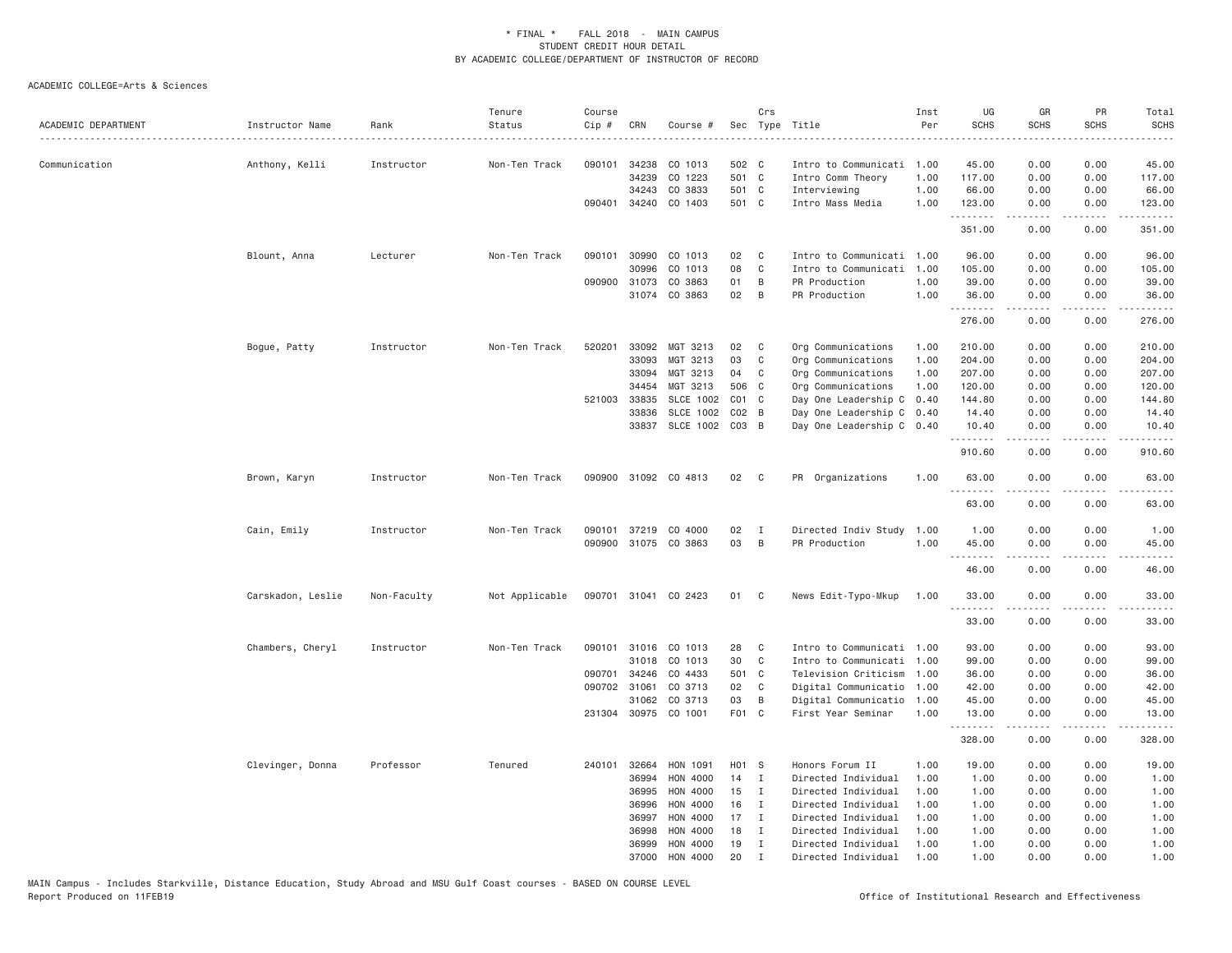| ACADEMIC DEPARTMENT | Instructor Name  | Rank                          | Tenure<br>Status | Course<br>Cip # | CRN          | Course #      |                   | Crs          | Sec Type Title            | Inst<br>Per | UG<br><b>SCHS</b>  | GR<br><b>SCHS</b> | PR<br><b>SCHS</b>                   | Total<br><b>SCHS</b>                                                                                                                                                                     |
|---------------------|------------------|-------------------------------|------------------|-----------------|--------------|---------------|-------------------|--------------|---------------------------|-------------|--------------------|-------------------|-------------------------------------|------------------------------------------------------------------------------------------------------------------------------------------------------------------------------------------|
| Communication       | Clevinger, Donna | Professor                     | Tenured          |                 | 240101 37001 | HON 4000      | 21                | $\mathbf{I}$ | Directed Individual       | 1.00        | 1.00               | 0.00              | 0.00                                | 1.00                                                                                                                                                                                     |
|                     |                  |                               |                  |                 | 37002        | HON 4000      | 22                | $\mathbf I$  | Directed Individual       | 1.00        | 1.00               | 0.00              | 0.00                                | 1.00                                                                                                                                                                                     |
|                     |                  |                               |                  |                 | 37003        | HON 4000      | 23                | $\mathbf{I}$ | Directed Individual       | 1.00        | 1.00               | 0.00              | 0.00                                | 1.00                                                                                                                                                                                     |
|                     |                  |                               |                  |                 | 37004        | HON 4000      | 24                | $\mathbf{I}$ | Directed Individual       | 1.00        | 1.00               | 0.00              | 0.00                                | 1.00                                                                                                                                                                                     |
|                     |                  |                               |                  |                 | 37005        | HON 4000      | 25                | $\mathbf{I}$ | Directed Individual       | 1.00        | 2.00               | 0.00              | 0.00                                | 2.00                                                                                                                                                                                     |
|                     |                  |                               |                  |                 | 37006        | HON 4000      | 26                | $\mathbf{I}$ | Directed Individual       | 1.00        | 1.00               | 0.00              | 0.00                                | 1.00                                                                                                                                                                                     |
|                     |                  |                               |                  |                 | 37007        | HON 4000      | 27                | $\mathbf{I}$ | Directed Individual       | 1.00        | 1.00               | 0.00              | 0.00                                | 1.00                                                                                                                                                                                     |
|                     |                  |                               |                  |                 | 37008        | HON 4000      | 28                | $\mathbf{I}$ | Directed Individual       | 1.00        | 1.00               | 0.00              | 0.00                                | 1.00                                                                                                                                                                                     |
|                     |                  |                               |                  |                 | 37009        | HON 4000      | 29                | $\mathbf{I}$ | Directed Individual       | 1.00        | 1.00               | 0.00              | 0.00                                | 1.00                                                                                                                                                                                     |
|                     |                  |                               |                  |                 | 37010        | HON 4000      | 30                | $\mathbf{I}$ | Directed Individual       | 1.00        | 2.00               | 0.00              | 0.00                                | 2.00                                                                                                                                                                                     |
|                     |                  |                               |                  |                 | 37013        | HON 4000      | 31                | <b>I</b>     | Directed Individual       | 1.00        | 1.00               | 0.00              | 0.00                                | 1.00                                                                                                                                                                                     |
|                     |                  |                               |                  |                 | 37014        | HON 4000      | 32                | $\mathbf{I}$ | Directed Individual       | 1.00        | 1.00               | 0.00              | 0.00                                | 1.00                                                                                                                                                                                     |
|                     |                  |                               |                  | 500501          | 34857        | CO 1503       | HO1 C             |              | Intro To Theatre- Ho      | 1.00        | 48.00              | 0.00              | 0.00                                | 48.00                                                                                                                                                                                    |
|                     |                  |                               |                  | 500506          |              | 31043 CO 2503 | H <sub>01</sub> C |              | Acting - Honors           | 1.00        | 39.00<br>.         | 0.00<br><u>.</u>  | 0.00<br>.                           | 39.00<br>.                                                                                                                                                                               |
|                     |                  |                               |                  |                 |              |               |                   |              |                           |             | 127.00             | 0.00              | 0.00                                | 127.00                                                                                                                                                                                   |
|                     | Fisher, Melody   | Assistant Professor Ten Track |                  | 090900          | 31064        | CO 3813       | 01                | C            | PR Case Problems          | 1.00        | 45.00              | 0.00              | 0.00                                | 45.00                                                                                                                                                                                    |
|                     |                  |                               |                  |                 | 31065        | CO 3813       | 02                | $\mathbb C$  | PR<br>Case Problems       | 1.00        | 39.00              | 0.00              | 0.00                                | 39.00                                                                                                                                                                                    |
|                     |                  |                               |                  |                 | 31069        | CO 3853       | 01                | C            | Public Relations Wri      | 1.00        | 42.00              | 0.00              | 0.00                                | 42.00                                                                                                                                                                                    |
|                     |                  |                               |                  |                 |              |               |                   |              |                           |             | .<br>126.00        | .<br>0.00         | $\sim$ $\sim$ $\sim$<br>0.00        | .<br>126.00                                                                                                                                                                              |
|                     |                  |                               |                  |                 |              |               |                   |              |                           |             |                    |                   |                                     |                                                                                                                                                                                          |
|                     | Forde, John      | Professor                     | Tenured          | 090900          | 31063        | CO 3803       | 01                | C            | Prin Public Relation 1.00 |             | 372.00             | 0.00              | 0.00                                | 372.00                                                                                                                                                                                   |
|                     |                  |                               |                  |                 |              | 34241 CO 3803 | 501 C             |              | Prin Public Relation 1.00 |             | 75.00              | 0.00<br>-----     | 0.00<br>.                           | 75.00<br>$\frac{1}{2} \left( \frac{1}{2} \right) \left( \frac{1}{2} \right) \left( \frac{1}{2} \right) \left( \frac{1}{2} \right) \left( \frac{1}{2} \right) \left( \frac{1}{2} \right)$ |
|                     |                  |                               |                  |                 |              |               |                   |              |                           |             | 447.00             | 0.00              | 0.00                                | 447.00                                                                                                                                                                                   |
|                     | Fountain, Amy    | Instructor                    | Non-Ten Track    | 090401          | 31076        | CO 4053       | 01                | E            | Internship Comm           | 1.00        | 42.00              | 0.00              | 0.00                                | 42.00                                                                                                                                                                                    |
|                     |                  |                               |                  | 231304          | 30986        | CO 1003       | H <sub>01</sub> C |              | Hon Fund of Public S      | 1.00        | 54.00              | 0.00              | 0.00                                | 54.00                                                                                                                                                                                    |
|                     |                  |                               |                  |                 | 30988        | CO 1003       | H03 C             |              | Hon Fund Public Spea 1.00 |             | 51.00<br>.         | 0.00<br>.         | 0.00<br>$\sim$ $\sim$ $\sim$ $\sim$ | 51.00<br>.                                                                                                                                                                               |
|                     |                  |                               |                  |                 |              |               |                   |              |                           |             | 147.00             | 0.00              | 0.00                                | 147.00                                                                                                                                                                                   |
|                     | Fulton, Joyce    | Lecturer                      | Non-Ten Track    | 231304          | 30984        | CO 1003       | 09                | C            | Fund Of Public Speak 1.00 |             | 75.00              | 0.00              | 0.00                                | 75.00                                                                                                                                                                                    |
|                     |                  |                               |                  |                 | 30985        | CO 1003       | 10                | C            | Fund Of Public Speak 1.00 |             | 69.00<br>.         | 0.00              | 0.00<br>$\sim$ $\sim$ $\sim$ $\sim$ | 69.00<br>د د د د                                                                                                                                                                         |
|                     |                  |                               |                  |                 |              |               |                   |              |                           |             | 144.00             | 0.00              | 0.00                                | 144.00                                                                                                                                                                                   |
|                     | Gardner, Daniel  | Lecturer                      | Non-Ten Track    | 231304          |              | 30976 CO 1003 | 01                | C            | Fund Of Public Speak 1.00 |             | 69.00              | 0.00              | 0.00                                | 69.00                                                                                                                                                                                    |
|                     |                  |                               |                  |                 |              | 30977 CO 1003 | 02                | C            | Fund Of Public Speak 1.00 |             | 66.00              | 0.00              | 0.00                                | 66.00                                                                                                                                                                                    |
|                     |                  |                               |                  |                 |              |               |                   |              |                           |             | .                  | .                 | .                                   | د د د د                                                                                                                                                                                  |
|                     |                  |                               |                  |                 |              |               |                   |              |                           |             | 135.00             | 0.00              | 0.00                                | 135.00                                                                                                                                                                                   |
|                     | Garraway, David  | Non-Faculty                   | Not Applicable   | 090701          |              | 31049 CO 3333 | 01                | B            | Adv Television Prd        | 1.00        | 45.00<br>.         | 0.00<br>.         | 0.00<br>.                           | 45.00<br>.                                                                                                                                                                               |
|                     |                  |                               |                  |                 |              |               |                   |              |                           |             | 45.00              | 0.00              | 0.00                                | 45.00                                                                                                                                                                                    |
|                     | Gordon, Meaghan  | Instructor                    | Non-Ten Track    | 090900          | 31070        | CO 3853       | 02                | C            | Public Relations Wri      | 1.00        | 30.00              | 0.00              | 0.00                                | 30.00                                                                                                                                                                                    |
|                     |                  |                               |                  |                 | 31071        | CO 3853       | 03                | C            | Public Relations Wri      | 1.00        | 54.00              | 0.00              | 0.00                                | 54.00                                                                                                                                                                                    |
|                     |                  |                               |                  |                 | 31091        | CO 4813       | 01                | C            | PR Organizations          | 1.00        | 63.00              | 0.00              | 0.00                                | 63.00                                                                                                                                                                                    |
|                     |                  |                               |                  |                 |              |               |                   |              |                           |             | <u>.</u><br>147.00 | <u>.</u><br>0.00  | .<br>0.00                           | <u>.</u><br>147.00                                                                                                                                                                       |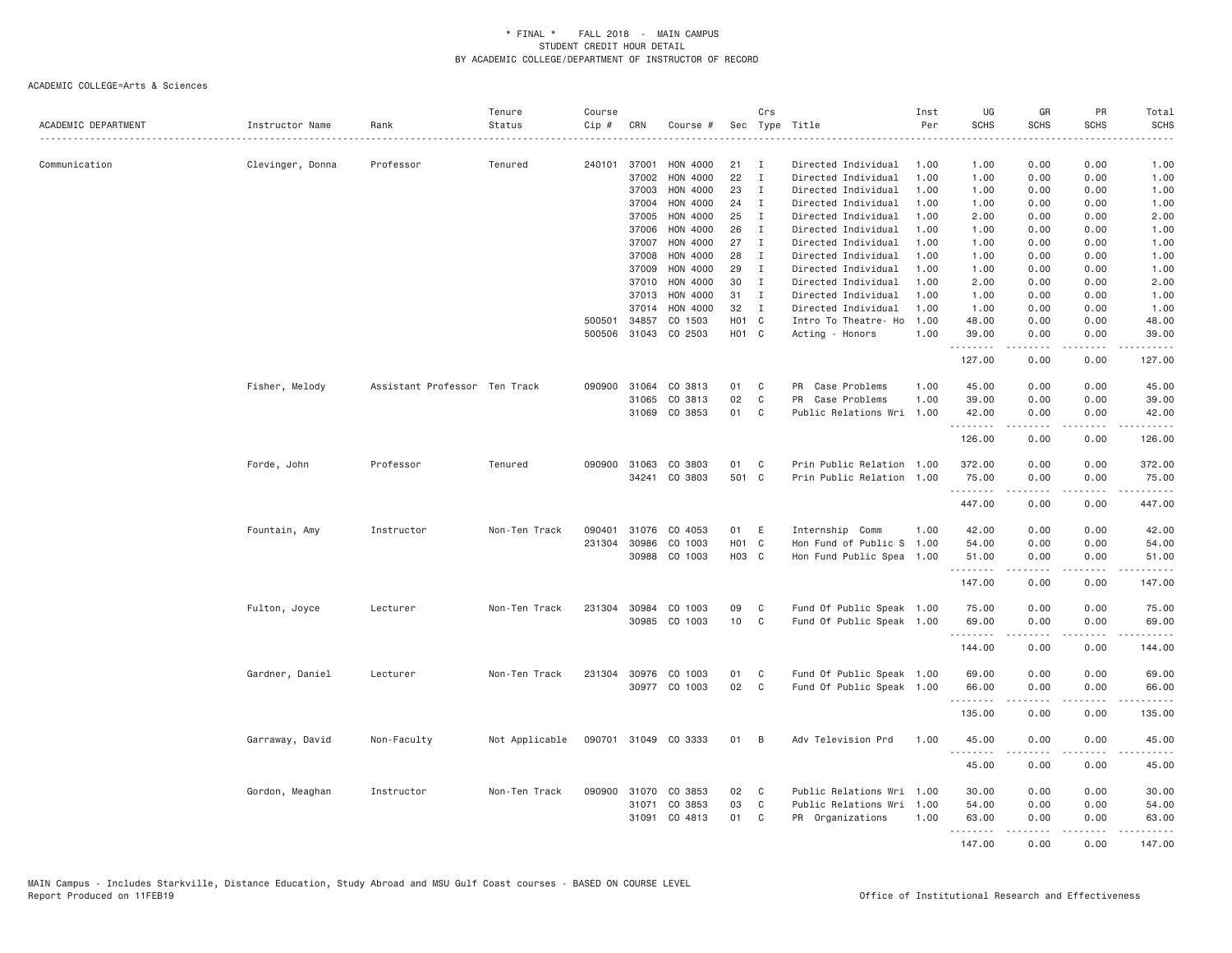| ACADEMIC DEPARTMENT | Instructor Name     | Rank                          | Tenure<br>Status | Course<br>Cip # | CRN          | Course #             |       | Crs            | Sec Type Title            | Inst<br>Per | UG<br><b>SCHS</b> | GR<br><b>SCHS</b> | PR<br><b>SCHS</b> | Total<br><b>SCHS</b> |
|---------------------|---------------------|-------------------------------|------------------|-----------------|--------------|----------------------|-------|----------------|---------------------------|-------------|-------------------|-------------------|-------------------|----------------------|
| Communication       | Harmon, Nicole      | Lecturer                      | Non-Ten Track    | 090101          | 30998        | CO 1013              | 10    | C              | Intro to Communicati 1.00 |             | 102.00            | 0.00              | 0.00              | 102.00               |
|                     |                     |                               |                  |                 | 31006        | CO 1013              | 18    | C              | Intro to Communicati 1.00 |             | 105.00            | 0.00              | 0.00              | 105.00               |
|                     |                     |                               |                  |                 |              | 31013 CO 1013        | 25    | C              | Intro to Communicati 1.00 |             | 99.00             | 0.00              | 0.00              | 99.00                |
|                     |                     |                               |                  |                 |              | 31014 CO 1013        | 26    | $\mathbf C$    | Intro to Communicati 1.00 |             | 102.00<br>.       | 0.00<br>.         | 0.00<br>.         | 102.00<br>. <b>.</b> |
|                     |                     |                               |                  |                 |              |                      |       |                |                           |             | 408.00            | 0.00              | 0.00              | 408.00               |
|                     | Harris, Melanie     | Instructor                    | Non-Ten Track    | 099999          | 35540        | CO 4990              | 02    | $\overline{B}$ | Special Topic In CO       | 0.01        | 0.60              | 0.00              | 0.00              | 0.60                 |
|                     |                     |                               |                  |                 | 36266        | CO 6990              | 02    | B              | Special Topic In CO       | 0.01        | 0.00              | 0.04              | 0.00              | 0.04                 |
|                     |                     |                               |                  |                 |              | 500501 31023 CO 1503 | 01    | C              | Intro To Theatre          | 1.00        | 477.00<br>.       | 0.00              | 0.00<br>$- - - -$ | 477.00               |
|                     |                     |                               |                  |                 |              |                      |       |                |                           |             | 477.60            | 0.04              | 0.00              | 477.64               |
|                     | Hays, Tonya         | Lecturer                      | Non-Ten Track    | 099999          | 35540        | CO 4990              | 02    | B              | Special Topic In CO       | 0.99        | 59.40             | 0.00              | 0.00              | 59.40                |
|                     |                     |                               |                  |                 | 36266        | CO 6990              | 02    | B              | Special Topic In CO       | 0.99        | 0.00<br>.         | 3.96<br>.         | 0.00<br>.         | 3.96<br>-----        |
|                     |                     |                               |                  |                 |              |                      |       |                |                           |             | 59.40             | 3.96              | 0.00              | 63.36                |
|                     | Hernandez, Terri    | Assistant Professor Ten Track |                  |                 | 090900 31090 | CO 4803              | 02    | $\mathbf{C}$   | Research in PR & Adv 1.00 |             | 57.00<br><u>.</u> | 0.00<br>-----     | 0.00<br>.         | 57.00<br>.           |
|                     |                     |                               |                  |                 |              |                      |       |                |                           |             | 57.00             | 0.00              | 0.00              | 57.00                |
|                     | Hibbs, Jason        | Instructor                    | Non-Ten Track    | 090401          | 31047        | CO 3313              | 01    | $\mathbf{C}$   | News Write for Elec       | 1.00        | 45.00             | 0.00              | 0.00              | 45.00                |
|                     |                     |                               |                  | 090701          | 31087        | CO 4373              | 01    | B              | Prac In Tv News           | 1.00        | 33.00             | 0.00              | 0.00              | 33.00                |
|                     |                     |                               |                  |                 |              | 34886 CO 4373        | 02    | B              | Prac In Tv News           | 1.00        | 24.00<br>.        | 0.00              | 0.00              | 24.00                |
|                     |                     |                               |                  |                 |              |                      |       |                |                           |             | 102.00            | 0.00              | 0.00              | 102.00               |
|                     | Knight, Amy         | Instructor                    | Non-Ten Track    |                 | 090101 31001 | CO 1013              | 13    | $\mathbf{C}$   | Intro to Communicati 1.00 |             | 105.00            | 0.00              | 0.00              | 105.00               |
|                     |                     |                               |                  |                 | 31045        | CO 3213              | 01    | $\mathbf{C}$   | Small Group Coummuni 1.00 |             | 75.00             | 0.00              | 0.00              | 75.00                |
|                     |                     |                               |                  |                 | 31046        | CO 3213              | 02    | C              | Small Group Coummuni 1.00 |             | 75.00             | 0.00              | 0.00              | 75.00                |
|                     |                     |                               |                  |                 | 34237        | CO 1013              | 501 C |                | Intro to Communicati 1.00 |             | 72.00             | 0.00              | 0.00              | 72.00                |
|                     |                     |                               |                  |                 |              | 231304 31026 CO 2253 | 01 C  |                | Fund Interprsn Comm       | 1.00        | 60.00<br><u>.</u> | 0.00<br>.         | 0.00<br>.         | 60.00<br>.           |
|                     |                     |                               |                  |                 |              |                      |       |                |                           |             | 387.00            | 0.00              | 0.00              | 387.00               |
|                     | Lassetter, Susan    | Non-Faculty                   | Not Applicable   |                 |              | 090401 31057 CO 3423 | 01    | $\mathbf{C}$   | Feature Writing           | 1.00        | 48.00<br>.        | 0.00              | 0.00<br>$\cdots$  | 48.00                |
|                     |                     |                               |                  |                 |              |                      |       |                |                           |             | 48.00             | 0.00              | 0.00              | 48.00                |
|                     | Lawrence, Christine | Lecturer                      | Non-Ten Track    | 090900          | 34858        | CO 3813              | 03    | $\mathbf{C}$   | PR Case Problems          | 1.00        | 48.00             | 0.00              | 0.00              | 48.00                |
|                     |                     |                               |                  | 231304          |              | 30982 CO 1003        | 07    | $\mathbf{C}$   | Fund Of Public Speak 1.00 |             | 72.00             | 0.00              | 0.00              | 72.00                |
|                     |                     |                               |                  |                 |              |                      |       |                |                           |             | .<br>120.00       | 0.00              | 0.00              | 120.00               |
|                     | Lindley, William    | Lecturer                      | Non-Ten Track    | 090101          | 31003        | CO 1013              | 15    | $\mathbf{C}$   | Intro to Communicati 1.00 |             | 90.00             | 0.00              | 0.00              | 90.00                |
|                     |                     |                               |                  |                 | 31066        | CO 3833              | 01    | C              | Interviewing              | 1.00        | 66.00             | 0.00              | 0.00              | 66.00                |
|                     |                     |                               |                  |                 | 31067        | CO 3833              | 02 C  |                | Interviewing              | 1.00        | 63.00             | 0.00              | 0.00              | 63.00                |
|                     |                     |                               |                  |                 | 31068        | CO 3833              | 03    | $\mathbf{C}$   | Interviewing              | 1.00        | 66.00             | 0.00              | 0.00              | 66.00                |
|                     |                     |                               |                  |                 | 231304 31083 | CO 4253              | 03    | $\mathbf{C}$   | Elements Of Persuasn      | 1.00        | 72.00<br>.        | 0.00              | 0.00              | 72.00                |
|                     |                     |                               |                  |                 |              |                      |       |                |                           |             | 357.00            | 0.00              | 0.00              | 357.00               |
|                     | Lionberger, Amy     | Lecturer                      | Non-Ten Track    |                 |              | 090101 31000 CO 1013 | 12    | $\mathbf{C}$   | Intro to Communicati 1.00 |             | 105.00            | 0.00              | 0.00              | 105.00               |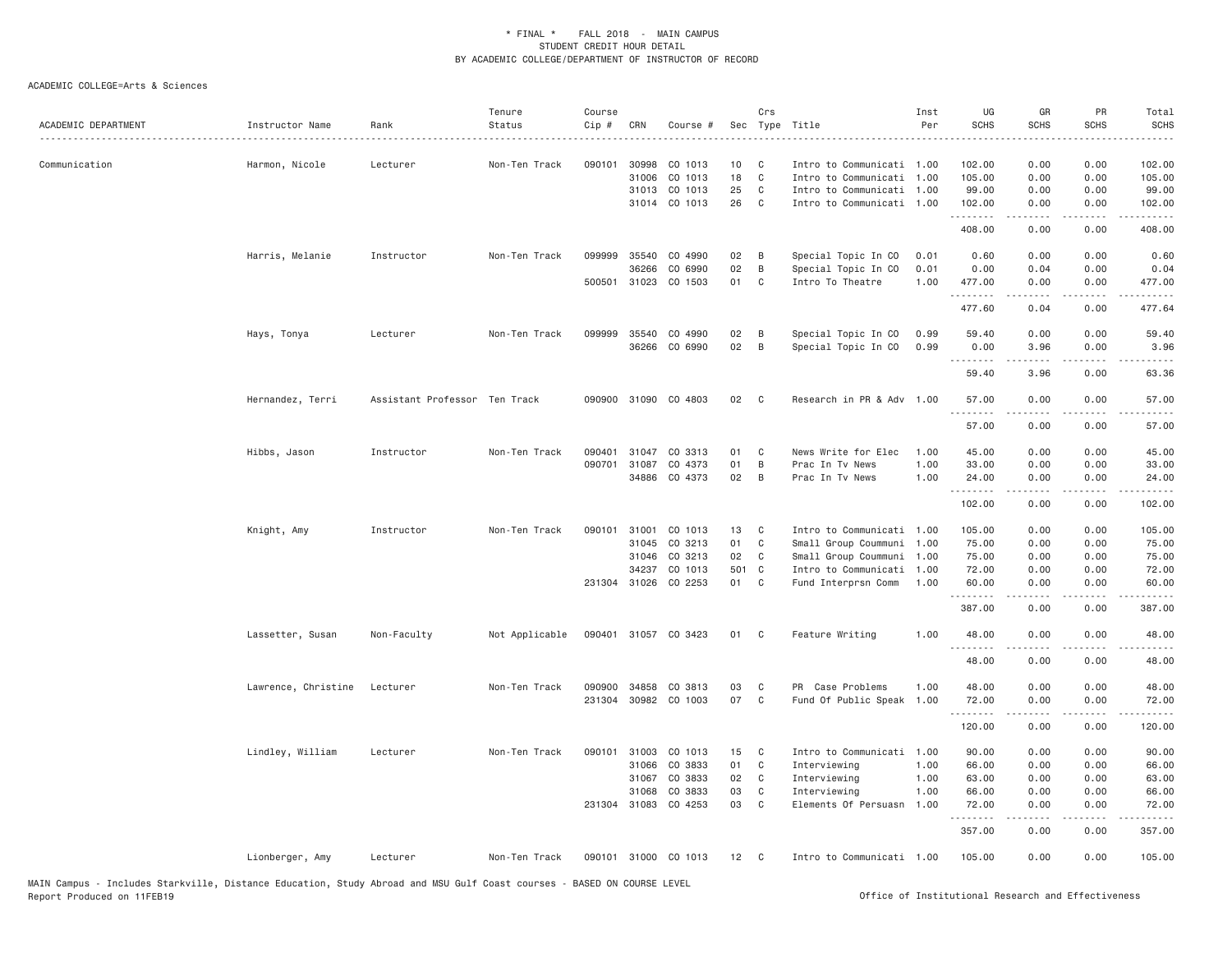| ACADEMIC DEPARTMENT | Instructor Name     | Rank                          | Tenure<br>Status | Course<br>Cip # | CRN            | Course #                              |                | Crs          | Sec Type Title                              | Inst<br>Per  | UG<br><b>SCHS</b>             | GR<br>SCHS          | PR<br><b>SCHS</b> | Total<br><b>SCHS</b>                                                                                                                                                                     |
|---------------------|---------------------|-------------------------------|------------------|-----------------|----------------|---------------------------------------|----------------|--------------|---------------------------------------------|--------------|-------------------------------|---------------------|-------------------|------------------------------------------------------------------------------------------------------------------------------------------------------------------------------------------|
| Communication       | Lionberger, Amy     | Lecturer                      | Non-Ten Track    | 090101          | 31009          | CO 1013                               | 21             | C            | Intro to Communicati 1.00                   |              | 102.00                        | 0.00                | 0.00              | 102.00                                                                                                                                                                                   |
|                     |                     |                               |                  | 231304          | 30980          | CO 1003                               | 05             | $\mathsf{C}$ | Fund Of Public Speak                        | 1.00         | 69.00                         | 0.00                | 0.00              | 69.00                                                                                                                                                                                    |
|                     |                     |                               |                  |                 | 30981          | CO 1003                               | 06             | C            | Fund Of Public Speak 1.00                   |              | 75.00                         | 0.00                | 0.00              | 75.00                                                                                                                                                                                    |
|                     |                     |                               |                  |                 | 30983          | CO 1003                               | 08             | C            | Fund Of Public Speak 1.00                   |              | 75.00<br>.                    | 0.00<br>.           | 0.00<br>.         | 75.00<br>.                                                                                                                                                                               |
|                     |                     |                               |                  |                 |                |                                       |                |              |                                             |              | 426.00                        | 0.00                | 0.00              | 426.00                                                                                                                                                                                   |
|                     | Loehwing, Melanie   | Assistant Professor Ten Track |                  | 231304          | 31080          | CO 4243                               | 01             | C            | Rhetorical Theory                           | 1.00         | 36.00                         | 0.00                | 0.00              | 36,00                                                                                                                                                                                    |
|                     |                     |                               |                  |                 | 31081          | CO 4253                               | 01             | C            | Elements Of Persuasn                        | 1.00         | 57.00                         | 0.00                | 0.00              | 57.00                                                                                                                                                                                    |
|                     |                     |                               |                  |                 | 31096          | CO 6253                               | 01             | C            | Elements Of Persuasn                        | 1.00         | 0.00                          | 3.00                | 0.00              | 3.00                                                                                                                                                                                     |
|                     |                     |                               |                  |                 | 34244          | CO 4253                               | 501 C          |              | Elements Of Persuasn 1.00                   |              | 27.00                         | 0.00                | 0.00              | 27.00                                                                                                                                                                                    |
|                     |                     |                               |                  |                 | 34247          | CO 6253                               | 501 C<br>H01 S |              | Elements Of Persuasn                        | 1.00         | 0.00                          | 6.00                | 0.00              | 6.00                                                                                                                                                                                     |
|                     |                     |                               |                  | 240101          | 32676<br>36904 | HON 3183<br>HON 4000                  | 06             | $\mathbf{I}$ | Honors Seminar - Hum<br>Directed Individual | 1.00<br>1,00 | 36.00<br>3,00                 | 0.00<br>0.00        | 0.00<br>0.00      | 36.00<br>3.00                                                                                                                                                                            |
|                     |                     |                               |                  |                 |                |                                       |                |              |                                             |              | .                             | .                   | .                 | .                                                                                                                                                                                        |
|                     |                     |                               |                  |                 |                |                                       |                |              |                                             |              | 159.00                        | 9.00                | 0.00              | 168.00                                                                                                                                                                                   |
|                     | Mabry, Paula        | Lecturer                      | Non-Ten Track    |                 |                | 231304 31025 CO 2013                  | 01             | C            | Voice & Articulation 1.00                   |              | 54.00<br>.                    | 0.00<br>.           | 0.00<br>$- - - -$ | 54.00<br>.                                                                                                                                                                               |
|                     |                     |                               |                  |                 |                |                                       |                |              |                                             |              | 54.00                         | 0.00                | 0.00              | 54.00                                                                                                                                                                                    |
|                     | Matheny, James      | Assistant Professor Ten Track |                  | 500504          | 34884          | CO 4583                               | 01             | C            | Playwriting                                 | 1.00         | 33,00                         | 0.00                | 0.00              | 33.00                                                                                                                                                                                    |
|                     |                     |                               |                  |                 |                | 500506 31042 CO 2503                  | 01             | C            | Acting                                      | 1.00         | 45.00                         | 0.00                | 0.00              | 45.00                                                                                                                                                                                    |
|                     |                     |                               |                  |                 |                |                                       |                |              |                                             |              | <b><i><u><u>.</u></u></i></b> | .                   | .                 | .                                                                                                                                                                                        |
|                     |                     |                               |                  |                 |                |                                       |                |              |                                             |              | 78.00                         | 0.00                | 0.00              | 78.00                                                                                                                                                                                    |
|                     | Misun, Christopher  | Non-Faculty                   | Not Applicable   |                 |                | 090701 31050 CO 3333                  | 02             | B            | Adv Television Prd                          | 1.00         | 48.00<br>.                    | 0.00                | 0.00<br>.         | 48.00                                                                                                                                                                                    |
|                     |                     |                               |                  |                 |                |                                       |                |              |                                             |              | 48.00                         | 0.00                | 0.00              | 48.00                                                                                                                                                                                    |
|                     | Newman Wynn, Amanda | Non-Faculty                   | Not Applicable   |                 |                | 090404 31053 CO 3403                  | 01 B           |              | Photographic Communi 1.00                   |              | 48.00                         | 0.00                | 0.00              | 48.00                                                                                                                                                                                    |
|                     |                     |                               |                  |                 |                |                                       |                |              |                                             |              | <b></b><br>48.00              | $- - - - -$<br>0.00 | -----<br>0.00     | .<br>48.00                                                                                                                                                                               |
|                     |                     |                               |                  |                 |                |                                       |                |              |                                             |              |                               |                     |                   |                                                                                                                                                                                          |
|                     | Nicholson, John     | Associate Professor Tenured   |                  |                 |                | 090101 31020 CO 1223<br>31077 CO 4203 | 01<br>01       | C            | Intro Comm Theory                           | 1.00         | 474.00                        | 0.00                | 0.00              | 474.00                                                                                                                                                                                   |
|                     |                     |                               |                  |                 |                |                                       |                | C            | Nonverbal Communicat                        | 1.00         | 72.00<br>.                    | 0.00<br>-----       | 0.00<br>.         | 72.00<br>$\frac{1}{2} \left( \frac{1}{2} \right) \left( \frac{1}{2} \right) \left( \frac{1}{2} \right) \left( \frac{1}{2} \right) \left( \frac{1}{2} \right) \left( \frac{1}{2} \right)$ |
|                     |                     |                               |                  |                 |                |                                       |                |              |                                             |              | 546.00                        | 0.00                | 0.00              | 546.00                                                                                                                                                                                   |
|                     | Page, Tyler         | Assistant Professor Ten Track |                  | 090101          | 31094          | CO 6213                               | 01             | C            | Political Commun                            | 1.00         | 0.00                          | 3.00                | 0.00              | 3.00                                                                                                                                                                                     |
|                     |                     |                               |                  | 090900          | 31089          | CO 4803                               | 01             | C            | Research in PR & Adv                        | 1.00         | 90.00                         | 0.00                | 0.00              | 90.00                                                                                                                                                                                    |
|                     |                     |                               |                  |                 |                | 090904 31078 CO 4213                  | 01             | C            | Political Commun                            | 1.00         | 66.00                         | 0.00                | 0.00              | 66.00                                                                                                                                                                                    |
|                     |                     |                               |                  |                 |                |                                       |                |              |                                             |              | .<br>156.00                   | .<br>3.00           | .<br>0.00         | .<br>159.00                                                                                                                                                                              |
|                     | Phillips, Jonathan  | Lecturer                      | Non-Ten Track    | 090401          | 31058          | CO 3443                               | 01             | C            | Adv News Writ-Report 1.00                   |              | 36.00                         | 0.00                | 0.00              | 36.00                                                                                                                                                                                    |
|                     |                     |                               |                  |                 |                | 31088 CO 4403                         | 01             | C            | Journalism Ethics                           | 1.00         | 45.00                         | 0.00                | 0.00              | 45.00                                                                                                                                                                                    |
|                     |                     |                               |                  |                 |                |                                       |                |              |                                             |              | .                             | -----               | .                 | .                                                                                                                                                                                        |
|                     |                     |                               |                  |                 |                |                                       |                |              |                                             |              | 81.00                         | 0.00                | 0.00              | 81.00                                                                                                                                                                                    |
|                     | Poe, Lindsey        | Instructor                    | Non-Ten Track    | 400404          | 32442          | GR 4502                               | 01             | C            | Prac Broadcast Meteo                        | 1.00         | 34.00                         | 0.00                | 0.00              | 34.00                                                                                                                                                                                    |
|                     |                     |                               |                  |                 | 32443          | GR 4502                               | 02             | К            | Prac Broadcast Meteo                        | 1.00         | 0.00                          | 0.00                | 0.00              | 0.00                                                                                                                                                                                     |
|                     |                     |                               |                  |                 | 32444          | GR 4502                               | 03             | К            | Prac Broadcast Meteo                        | 1.00         | 0.00                          | 0.00                | 0.00              | 0.00                                                                                                                                                                                     |
|                     |                     |                               |                  |                 | 32445          | GR 4522                               | 01             | C            | Prac Broadcast Meteo 1.00                   |              | 18.00                         | 0.00                | 0.00              | 18.00                                                                                                                                                                                    |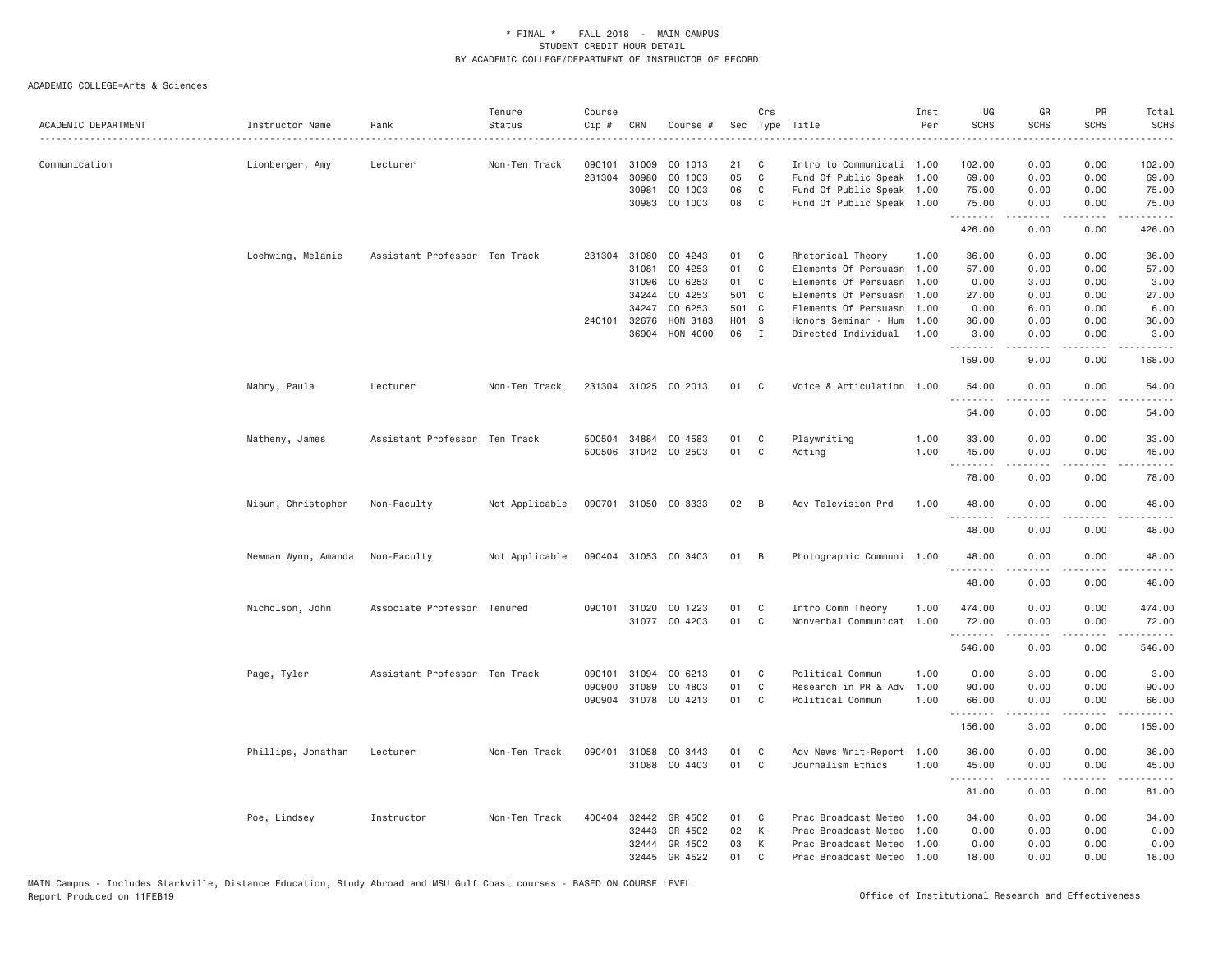| ACADEMIC DEPARTMENT | Instructor Name     | Rank                          | Tenure<br>Status | Course<br>Cip # | CRN   | Course #             | Sec | Crs          | Type Title<br>.           | Inst<br>Per | UG<br><b>SCHS</b> | GR<br><b>SCHS</b> | PR<br><b>SCHS</b>                   | Total<br><b>SCHS</b><br>. |
|---------------------|---------------------|-------------------------------|------------------|-----------------|-------|----------------------|-----|--------------|---------------------------|-------------|-------------------|-------------------|-------------------------------------|---------------------------|
| Communication       | Poe, Lindsey        | Instructor                    | Non-Ten Track    | 400404          | 32446 | GR 4522              | 02  | К            | Prac Broadcast Meteo      | 1.00        | 0.00              | 0.00              | 0.00                                | 0.00                      |
|                     |                     |                               |                  |                 | 32447 | GR 4522              | 03  | K            | Prac Broadcast Meteo      | 1,00        | 0.00              | 0.00              | 0.00                                | 0.00                      |
|                     |                     |                               |                  |                 | 32450 | GR 4640              | 01  | E            | Met Internship            | 1.00        | 27.00             | 0.00              | 0.00                                | 27.00                     |
|                     |                     |                               |                  | 450701          | 32470 | GR 6502              | 01  | C            | Prac in Broadcast Me      | 1.00        | 0.00              | 6.00              | 0.00                                | 6.00                      |
|                     |                     |                               |                  |                 | 32471 | GR 6502              | 02  | К            | Prac in Broadcast Me      | 1.00        | 0.00              | 0.00              | 0.00                                | 0.00                      |
|                     |                     |                               |                  |                 | 32473 | GR 6522              | 01  | C            | Prac Broadcast Meteo      | 1.00        | 0.00              | 6.00              | 0.00                                | 6.00                      |
|                     |                     |                               |                  |                 |       | 32474 GR 6522        | 02  | K            | Prac Broadcast Meteo      | 1.00        | 0.00<br><u>.</u>  | 0.00              | 0.00                                | 0.00                      |
|                     |                     |                               |                  |                 |       |                      |     |              |                           |             | 79.00             | 12.00             | 0.00                                | 91.00                     |
|                     | Poe, Philip         | Assistant Professor Ten Track |                  | 090701          | 31027 | CO 2333              | 01  | C            | Tv Production             | 1.00        | 159.00            | 0.00              | 0.00                                | 159.00                    |
|                     |                     |                               |                  |                 | 31028 | CO 2333              | 02  | К            | Tv Production             | 1.00        | 0.00              | 0.00              | 0.00                                | 0.00                      |
|                     |                     |                               |                  |                 | 31029 | CO 2333              | 03  | K            | Tv Production             | 1.00        | 0.00              | 0.00              | 0.00                                | 0.00                      |
|                     |                     |                               |                  |                 | 31030 | CO 2333              | 04  | К            | Tv Production             | 1.00        | 0.00              | 0.00              | 0.00                                | 0.00                      |
|                     |                     |                               |                  |                 | 31031 | CO 2333              | 05  | К            | Tv Production             | 1.00        | 0.00              | 0.00              | 0.00                                | 0.00                      |
|                     |                     |                               |                  |                 | 31032 | CO 2333              | 06  | K            | Tv Production             | 1.00        | 0.00              | 0.00              | 0.00                                | 0.00                      |
|                     |                     |                               |                  |                 | 31033 | CO 2333              | 07  | К            | Tv Production             | 1.00        | 0.00              | 0.00              | 0.00                                | 0.00                      |
|                     |                     |                               |                  |                 | 31034 | CO 2413              | 01  | C            | Intro News Writ-Repo      | 1.00        | 279.00            | 0.00              | 0.00                                | 279.00                    |
|                     |                     |                               |                  |                 | 31035 | CO 2413              | 02  | K            | Intro News Writ-Repo      | 1.00        | 0.00              | 0.00              | 0.00                                | 0.00                      |
|                     |                     |                               |                  |                 | 31036 | CO 2413              | 03  | К            | Intro News Writ-Repo      | 1.00        | 0.00              | 0.00              | 0.00                                | 0.00                      |
|                     |                     |                               |                  |                 | 31037 | CO 2413              | 04  | K            | Intro News Writ-Repo 1.00 |             | 0.00              | 0.00              | 0.00                                | 0.00                      |
|                     |                     |                               |                  |                 | 31038 | CO 2413              | 05  | K            | Intro News Writ-Repo 1.00 |             | 0.00              | 0.00              | 0.00                                | 0.00                      |
|                     |                     |                               |                  |                 | 31039 | CO 2413              | 06  | K            | Intro News Writ-Repo 1.00 |             | 0.00              | 0.00              | 0.00                                | 0.00                      |
|                     |                     |                               |                  |                 |       | 31040 CO 2413        | 07  | K            | Intro News Writ-Repo 1.00 |             | 0.00<br>.         | 0.00              | 0.00<br>.                           | 0.00                      |
|                     |                     |                               |                  |                 |       |                      |     |              |                           |             | 438.00            | 0.00              | 0.00                                | 438.00                    |
|                     | Seitz, Holli        | Assistant Professor Ten Track |                  | 090101          |       | 37146 CO 4000        | 01  | $\mathbf{I}$ | Directed Indiv Study 1.00 |             | 1.00              | 0.00              | 0.00                                | 1.00                      |
|                     |                     |                               |                  | 099999          | 35289 | CO 4990              | 01  | C            | Special Topic In CO       | 1.00        | 57.00             | 0.00              | 0.00                                | 57.00                     |
|                     |                     |                               |                  | 231304          | 31082 | CO 4253              | 02  | C            | Elements Of Persuasn      | 1.00        | 75.00             | 0.00              | 0.00                                | 75.00                     |
|                     |                     |                               |                  |                 | 34885 | CO 6253              | 02  | C            | Elements Of Persuasn      | 1.00        | 0.00              | 6.00              | 0.00                                | 6.00                      |
|                     |                     |                               |                  | 240101 36038    |       | HON 4000             | 02  | $\mathbf{I}$ | Directed Individual       | 1.00        | 3.00              | 0.00              | 0.00                                | 3.00                      |
|                     |                     |                               |                  |                 | 36040 | HON 4000             | 03  | $\mathbf{I}$ | Directed Individual       | 1.00        | 3.00<br>.         | 0.00<br>.         | 0.00<br>$\sim$ $\sim$ $\sim$ $\sim$ | 3.00<br>$- - - -$         |
|                     |                     |                               |                  |                 |       |                      |     |              |                           |             | 139.00            | 6.00              | 0.00                                | 145.00                    |
|                     | Smith, Glenn        | Associate Professor Tenured   |                  | 050207          | 31079 | CO 4233              | 01  | C            | Gender and Media          | 1.00        | 99.00             | 0.00              | 0.00                                | 99.00                     |
|                     |                     |                               |                  | 090102          | 31086 | CO 4323              | 02  | C            | Mass Media-Society        | 1.00        | 102.00            | 0.00              | 0.00                                | 102.00                    |
|                     |                     |                               |                  | 090401          | 31021 | CO 1403              | 01  | C            | Intro Mass Media          | 1.00        | 465.00            | 0.00              | 0.00                                | 465.00                    |
|                     |                     |                               |                  |                 |       | 31098 CO 6323        | 02  | C            | Mass Media-Society        | 1.00        | 0.00              | 3.00              | 0.00                                | 3.00                      |
|                     |                     |                               |                  |                 |       |                      |     |              |                           |             | 666.00            | 3.00              | 0.00                                | 669.00                    |
|                     | Stockstill, William | Assistant Professor Ten Track |                  | 500501          | 34847 | CO 1563              | 01  | E            | Theatre Practicum #6      | 1.00        | 27.00             | 0.00              | 0.00                                | 27.00                     |
|                     |                     |                               |                  |                 |       | 500505 34889 CO 4504 | 01  | $\mathbf{C}$ | History Of Theatre        | 1.00        | 52.00             | 0.00              | 0.00<br>$- - -$                     | 52.00                     |
|                     |                     |                               |                  |                 |       |                      |     |              |                           |             | 79.00             | 0.00              | 0.00                                | 79.00                     |
|                     | Strout, Lawrence    | Associate Professor Tenured   |                  |                 |       | 090102 31084 CO 4313 | 01  | C            | Mass Media Law            | 1.00        | 90.00<br>.        | 0.00<br>.         | 0.00<br>-----                       | 90.00<br>وبالمسامين       |
|                     |                     |                               |                  |                 |       |                      |     |              |                           |             | 90.00             | 0.00              | 0.00                                | 90.00                     |
|                     | Sullivan, Mary      | Lecturer                      | Non-Ten Track    |                 |       | 090401 31048 CO 3313 | 02  | C            | News Write for Elec       | 1.00        | 27.00             | 0.00              | 0.00                                | 27.00                     |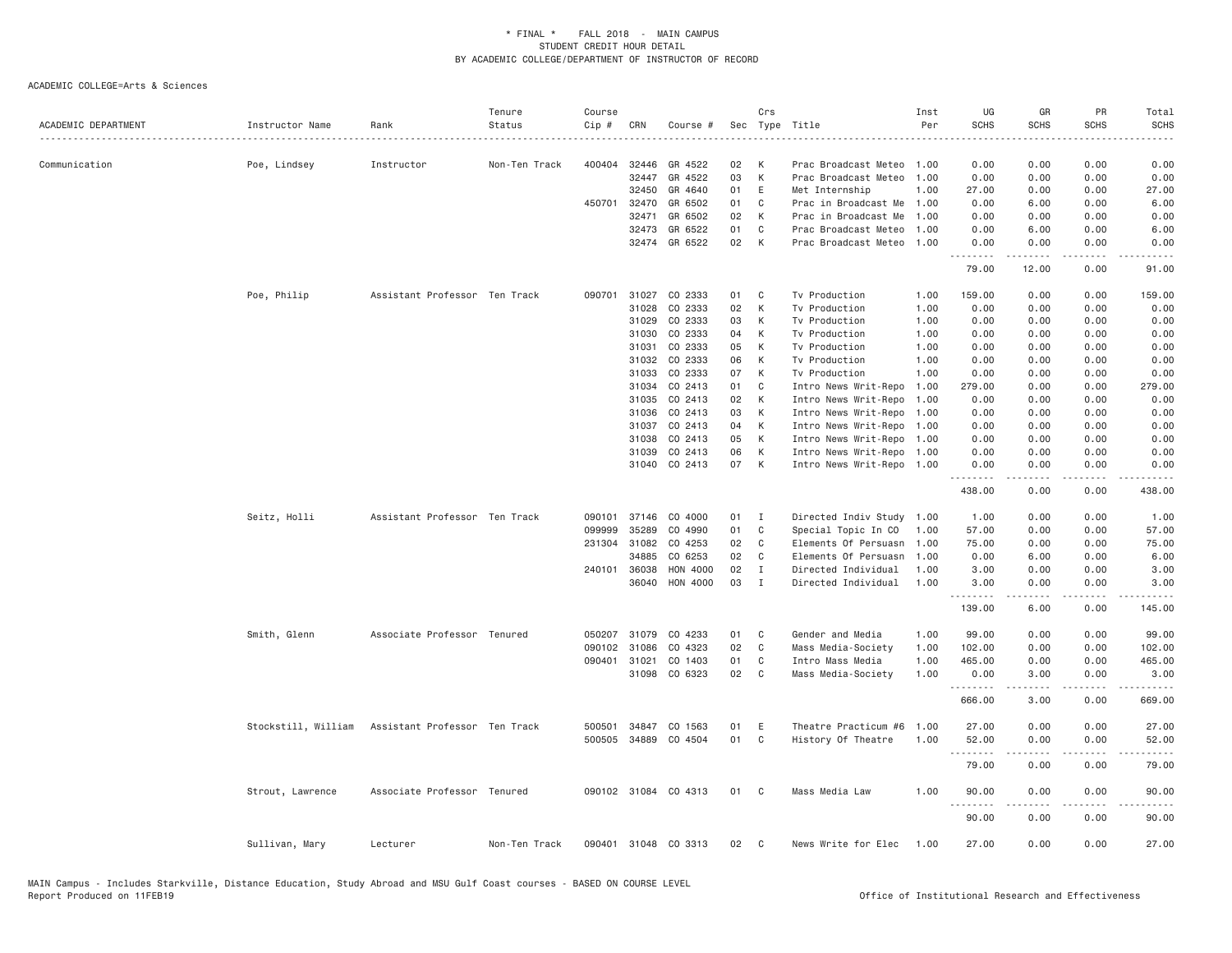| <b>ACADEMIC DEPARTMENT</b>                            | Instructor Name  | Rank                        | Tenure<br>Status | Course<br>$C$ ip # | CRN   | Course #             |              | Crs            | Sec Type Title            | Inst<br>Per | UG<br><b>SCHS</b>   | GR<br><b>SCHS</b>              | PR<br><b>SCHS</b>  | Total<br><b>SCHS</b><br>. |
|-------------------------------------------------------|------------------|-----------------------------|------------------|--------------------|-------|----------------------|--------------|----------------|---------------------------|-------------|---------------------|--------------------------------|--------------------|---------------------------|
|                                                       |                  |                             |                  |                    |       |                      |              |                |                           |             | ---------           | .                              | .                  |                           |
|                                                       |                  |                             |                  |                    |       |                      |              |                |                           |             | 27.00               | 0.00                           | 0.00               | 27.00                     |
| Communication                                         | Thompson, Thomas | Non-Faculty                 | Not Applicable   |                    |       | 090404 31054 CO 3403 | $02 \quad B$ |                | Photographic Communi 1.00 |             | 48.00               | 0.00                           | 0.00               | 48.00                     |
|                                                       |                  |                             |                  |                    |       |                      |              |                |                           |             | --------<br>48.00   | 0.00                           | 0.00               | 48.00                     |
|                                                       | Veluscek, Alaina | Lecturer                    | Non-Ten Track    | 090101             | 30997 | CO 1013              | 09           | C <sub>c</sub> | Intro to Communicati 1.00 |             | 93.00               | 0.00                           | 0.00               | 93.00                     |
|                                                       |                  |                             |                  |                    |       | 31004 CO 1013        | 16           | $\mathbb{C}$   | Intro to Communicati 1.00 |             | 102.00              | 0.00                           | 0.00               | 102.00                    |
|                                                       |                  |                             |                  |                    |       | 31015 CO 1013        | 27           | $\mathbf{C}$   | Intro to Communicati 1.00 |             | 102.00              | 0.00<br>$\cdots \cdots \cdots$ | 0.00<br>.          | 102.00<br>------          |
|                                                       |                  |                             |                  |                    |       |                      |              |                |                           |             | 297.00              | 0.00                           | 0.00               | 297.00                    |
|                                                       | Walton, Laura    | Instructor                  | Non-Ten Track    | 521401             | 33126 | MKT 4113             | 01           | $\mathbf{C}$   | Personal Selling          | 1.00        | 210.00              | 0.00                           | 0.00               | 210.00                    |
|                                                       |                  |                             |                  | 521803             | 33120 | MKT 3213             | 01           | C.             | Retailing                 | 1.00        | 225.00              | 0.00                           | 0.00               | 225.00                    |
|                                                       |                  |                             |                  |                    |       | 33121 MKT 3213       | 02 C         |                | Retailing                 | 1.00        | 156.00<br>.         | 0.00                           | 0.00<br>.          | 156.00<br>.               |
|                                                       |                  |                             |                  |                    |       |                      |              |                |                           |             | 591.00              | 0.00                           | 0.00               | 591.00                    |
|                                                       | Watson, Olivia   | Lecturer                    | Non-Ten Track    | 090101             |       | 31008 CO 1013        | 20           | $\mathbf{C}$   | Intro to Communicati 1.00 |             | 96.00               | 0.00                           | 0.00               | 96.00                     |
|                                                       |                  |                             |                  |                    |       | 31019 CO 1013        | 31 C         |                | Intro to Communicati 1.00 |             | 102.00<br><u>.</u>  | 0.00                           | 0.00               | 102.00                    |
|                                                       |                  |                             |                  |                    |       |                      |              |                |                           |             | 198.00              | 0.00                           | 0.00               | 198.00                    |
|                                                       | Williams, Kevin  | Associate Professor Tenured |                  |                    |       | 090102 31085 CO 4323 | 01 C         |                | Mass Media-Society        | 1.00        | 99.00               | 0.00                           | 0.00               | 99.00                     |
|                                                       |                  |                             |                  |                    |       | 34245 CO 4323        | 501 C        |                | Mass Media-Society        | 1.00        | 48.00               | 0.00                           | 0.00               | 48.00                     |
|                                                       |                  |                             |                  | 090401             | 34846 | CO 6323              | 501 C        |                | Mass Media-Society        | 1.00        | 0.00                | 9.00                           | 0.00               | 9.00                      |
|                                                       |                  |                             |                  |                    |       | 090702 31060 CO 3713 | 01 C         |                | Digital Communicatio 1.00 |             | 48.00<br>.          | 0.00                           | 0.00               | 48.00                     |
|                                                       |                  |                             |                  |                    |       |                      |              |                |                           |             | 195.00              | 9.00                           | 0.00               | 204.00                    |
| ====================================<br>Communication |                  |                             |                  |                    |       |                      |              |                |                           |             | ========<br>9784.60 | .<br>46.00                     | ========<br>0.00   | ==========<br>9830.60     |
| ======================================                |                  |                             |                  |                    |       |                      |              |                |                           |             | ========            |                                | --------- -------- | ==========                |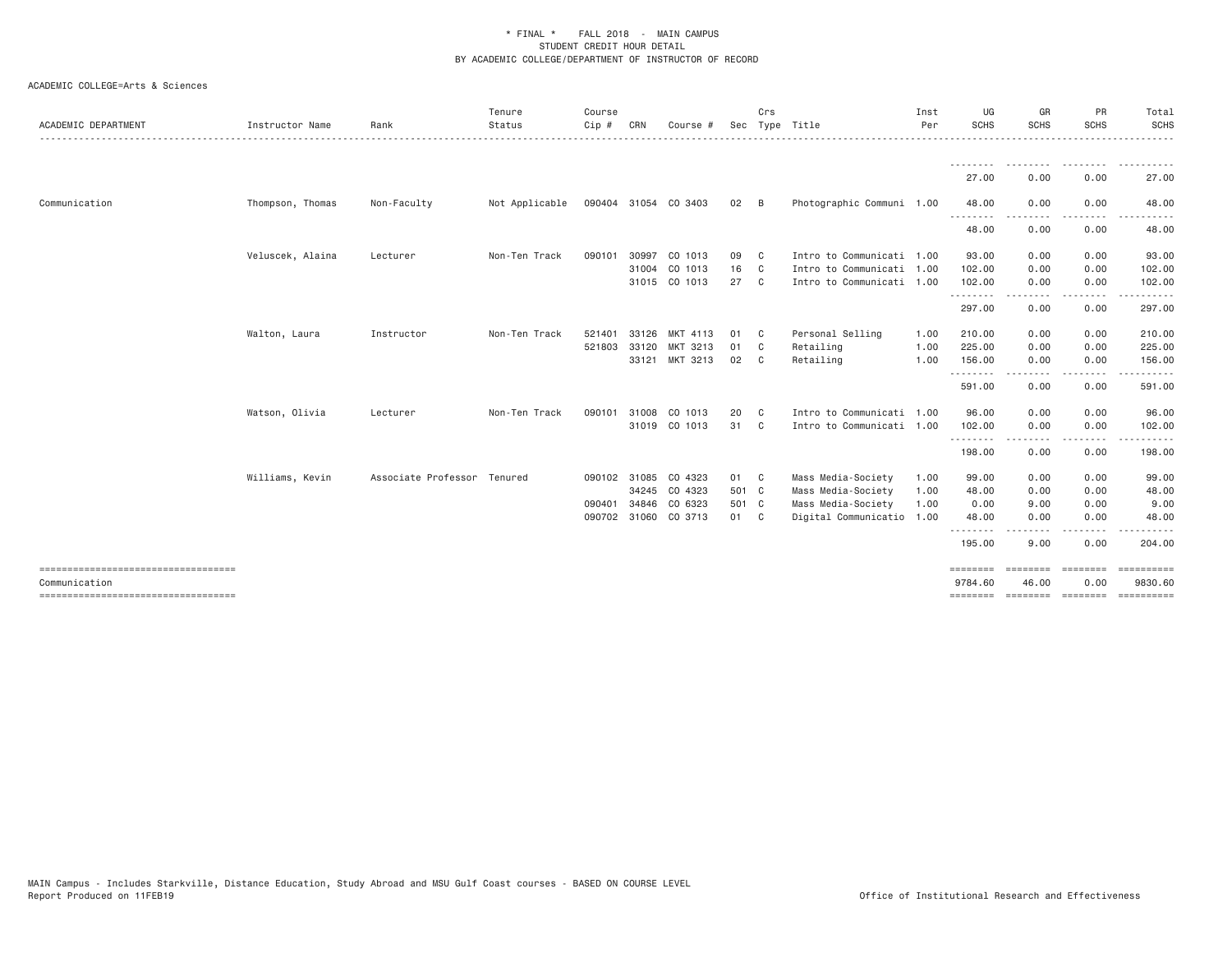| ACADEMIC DEPARTMENT | Instructor Name               | Rank                        | Tenure<br>Status | Course<br>Cip # | CRN            | Course #                         |                  | Crs          | Sec Type Title<br>.                       | Inst<br>Per<br>. <u>.</u> | UG<br><b>SCHS</b>                                                                                                                 | GR<br><b>SCHS</b>                                                                                                                                            | PR<br><b>SCHS</b>            | Total<br><b>SCHS</b><br>$\frac{1}{2}$ |
|---------------------|-------------------------------|-----------------------------|------------------|-----------------|----------------|----------------------------------|------------------|--------------|-------------------------------------------|---------------------------|-----------------------------------------------------------------------------------------------------------------------------------|--------------------------------------------------------------------------------------------------------------------------------------------------------------|------------------------------|---------------------------------------|
| English             | Anderson, Thomas              | Professor                   | Tenured          | 239999          | 35537          | EN 8000<br>240101 32674 HON 2091 | 01<br>H01 S      | D            | Research / Thesis<br>Honors Forum IV      | 1.00<br>1.00              | 0.00<br>25.00                                                                                                                     | 3.00<br>0.00                                                                                                                                                 | 0.00<br>0.00                 | 3.00<br>25.00                         |
|                     |                               |                             |                  |                 |                |                                  |                  |              |                                           |                           | .<br>25.00                                                                                                                        | <u>.</u><br>3.00                                                                                                                                             | .<br>0.00                    | .<br>28.00                            |
|                     |                               |                             |                  |                 |                |                                  |                  |              |                                           |                           |                                                                                                                                   |                                                                                                                                                              |                              |                                       |
|                     | Atkinson, Theodore            | Associate Professor Tenured |                  | 231401          | 35285          | EN 8333                          | 01               | C            | Studies in Southern                       | 1.00                      | 0.00                                                                                                                              | 24.00                                                                                                                                                        | 0.00                         | 24.00                                 |
|                     |                               |                             |                  | 239999          | 35824          | EN 8000                          | 04               | D            | Research / Thesis                         | 1.00                      | 0.00                                                                                                                              | 3.00                                                                                                                                                         | 0.00                         | 3.00                                  |
|                     |                               |                             |                  | 240101          | 36905          | HON 4000                         | 07               | $\mathbf{I}$ | Directed Individual                       | 1.00                      | 3.00<br>$\frac{1}{2} \left( \frac{1}{2} \right) \left( \frac{1}{2} \right) \left( \frac{1}{2} \right) \left( \frac{1}{2} \right)$ | 0.00                                                                                                                                                         | 0.00<br>$\sim$ $\sim$ $\sim$ | 3.00                                  |
|                     |                               |                             |                  |                 |                |                                  |                  |              |                                           |                           | 3.00                                                                                                                              | 27.00                                                                                                                                                        | 0.00                         | 30.00                                 |
|                     | Austin, Daniel                | Instructor                  | Non-Ten Track    | 231301          |                | 31762 EN 1113                    | 07               | C            | En Composition II                         | 1.00                      | 66.00                                                                                                                             | 0.00                                                                                                                                                         | 0.00                         | 66.00                                 |
|                     |                               |                             |                  |                 | 31787          | EN 1173                          | 12               | C            | Accelerated Comp II                       | 1.00                      | 60.00                                                                                                                             | 0.00                                                                                                                                                         | 0.00                         | 60.00                                 |
|                     |                               |                             |                  |                 | 231401 31788   | EN 2203                          | 01               | C            | Intro To Literature                       | 1.00                      | 84.00                                                                                                                             | 0.00                                                                                                                                                         | 0.00                         | 84.00                                 |
|                     |                               |                             |                  |                 |                | 31798 EN 2203                    | 11 C             |              | Intro To Literature                       | 1.00                      | 87.00<br>.                                                                                                                        | 0.00<br>$\frac{1}{2} \left( \frac{1}{2} \right) \left( \frac{1}{2} \right) \left( \frac{1}{2} \right) \left( \frac{1}{2} \right) \left( \frac{1}{2} \right)$ | 0.00<br>.                    | 87.00<br>.                            |
|                     |                               |                             |                  |                 |                |                                  |                  |              |                                           |                           | 297.00                                                                                                                            | 0.00                                                                                                                                                         | 0.00                         | 297.00                                |
|                     | Barefield, Amy                | Non-Faculty                 | Not Applicable   | 521003          |                | 32292 FYE 1001                   | F05 C            |              | First Year Experienc 0.50                 |                           | 4.50                                                                                                                              | 0.00                                                                                                                                                         | 0.00                         | 4.50                                  |
|                     |                               |                             |                  |                 |                | 32293 FYE 1001                   | F06 C            |              | First Year Experienc 0.50                 |                           | 7.50                                                                                                                              | 0.00                                                                                                                                                         | 0.00                         | 7.50                                  |
|                     |                               |                             |                  |                 |                |                                  |                  |              |                                           |                           | . <i>.</i><br>12.00                                                                                                               | 0.00                                                                                                                                                         | .<br>0.00                    | .<br>12.00                            |
|                     |                               |                             |                  |                 |                |                                  |                  |              |                                           |                           |                                                                                                                                   |                                                                                                                                                              |                              |                                       |
|                     | Barton, Amy                   | Instructor                  | Non-Ten Track    | 231303          | 32327<br>32330 | GE 3513<br>GE 3513               | 01<br>04         | C<br>C       | Technical Writing<br>Technical Writing    | 1.00<br>1.00              | 60.00<br>63.00                                                                                                                    | 0.00<br>0.00                                                                                                                                                 | 0.00<br>0.00                 | 60.00<br>63.00                        |
|                     |                               |                             |                  |                 | 32331          | GE 3513                          | 05               | C            | Technical Writing                         | 1.00                      | 60.00                                                                                                                             | 0.00                                                                                                                                                         | 0.00                         | 60.00                                 |
|                     |                               |                             |                  |                 |                |                                  |                  |              |                                           |                           | <u>.</u><br>183.00                                                                                                                | .<br>0.00                                                                                                                                                    | .<br>0.00                    | .<br>183.00                           |
|                     |                               |                             |                  |                 |                |                                  |                  |              |                                           |                           |                                                                                                                                   |                                                                                                                                                              |                              |                                       |
|                     | Baumgartner, Casandr Lecturer |                             | Non-Ten Track    | 231301          | 31689          | EN 1103                          | 15               | C            | En Composition I                          | 1.00                      | 60.00                                                                                                                             | 0.00                                                                                                                                                         | 0.00                         | 60.00                                 |
|                     |                               |                             |                  |                 |                | 31714 EN 1103<br>31715 EN 1103   | 40<br>41         | C<br>C       | En Composition I                          | 1.00                      | 69.00<br>63.00                                                                                                                    | 0.00                                                                                                                                                         | 0.00                         | 69.00<br>63.00                        |
|                     |                               |                             |                  |                 |                |                                  |                  |              | En Composition I                          | 1.00                      | .                                                                                                                                 | 0.00<br>.                                                                                                                                                    | 0.00<br>.                    | .                                     |
|                     |                               |                             |                  |                 |                |                                  |                  |              |                                           |                           | 192.00                                                                                                                            | 0.00                                                                                                                                                         | 0.00                         | 192.00                                |
|                     | Bentley, Gregory              | Associate Professor Tenured |                  |                 |                | 231404 31802 EN 2213             | 03               | C            | English Lit Before 1 1.00                 |                           | 42.00                                                                                                                             | 0.00                                                                                                                                                         | 0.00                         | 42.00                                 |
|                     |                               |                             |                  |                 | 34929          | EN 2213                          | 07               | C            | English Lit Before 1                      | 1.00                      | 39.00                                                                                                                             | 0.00                                                                                                                                                         | 0.00                         | 39.00                                 |
|                     |                               |                             |                  |                 |                | 34941 EN 4703                    | 01               | C            | 16th Cent Eng Lit                         | 1.00                      | 27.00<br><b></b>                                                                                                                  | 0.00<br><b><i><u>.</u></i></b>                                                                                                                               | 0.00<br>.                    | 27.00<br>.                            |
|                     |                               |                             |                  |                 |                |                                  |                  |              |                                           |                           | 108.00                                                                                                                            | 0.00                                                                                                                                                         | 0.00                         | 108.00                                |
|                     | Bogard, LaToya                | Instructor                  | Non-Ten Track    | 231301          |                | 31776 EN 1173                    | 01               | C            | Accelerated Comp II                       | 1.00                      | 48.00                                                                                                                             | 0.00                                                                                                                                                         | 0.00                         | 48.00                                 |
|                     |                               |                             |                  |                 |                | 31780 EN 1173                    | 05               | C            | Accelerated Comp II                       | 1.00                      | 60.00                                                                                                                             | 0.00                                                                                                                                                         | 0.00                         | 60.00                                 |
|                     |                               |                             |                  |                 |                |                                  |                  |              |                                           |                           | .<br>108.00                                                                                                                       | .<br>0.00                                                                                                                                                    | .<br>0.00                    | <u>.</u><br>108.00                    |
|                     | Brandon, Caroline             | Grad Teach Assist           | Not Applicable   |                 |                | 231301 31683 EN 1103             | 09               | C            | En Composition I                          | 1.00                      | 57.00                                                                                                                             | 0.00                                                                                                                                                         | 0.00                         | 57.00                                 |
|                     |                               |                             |                  |                 |                |                                  |                  |              |                                           |                           | . <i>.</i>                                                                                                                        | -----                                                                                                                                                        | .                            | .                                     |
|                     |                               |                             |                  |                 |                |                                  |                  |              |                                           |                           | 57.00                                                                                                                             | 0.00                                                                                                                                                         | 0.00                         | 57.00                                 |
|                     | Brocato, John                 | Instructor                  | Non-Ten Track    | 231303          | 32332          | GE 3513                          | 06               | C            | Technical Writing                         | 1.00                      | 171.00                                                                                                                            | 0.00                                                                                                                                                         | 0.00                         | 171.00                                |
|                     |                               |                             |                  |                 | 32334<br>32341 | GE 3513<br>GE 3513               | 08<br><b>HO1</b> | C<br>C       | Technical Writing<br>Honors Technical Wri | 1.00<br>1.00              | 30.00<br>30.00                                                                                                                    | 0.00<br>0.00                                                                                                                                                 | 0.00<br>0.00                 | 30.00<br>30.00                        |
|                     |                               |                             |                  |                 |                |                                  |                  |              |                                           |                           |                                                                                                                                   |                                                                                                                                                              |                              |                                       |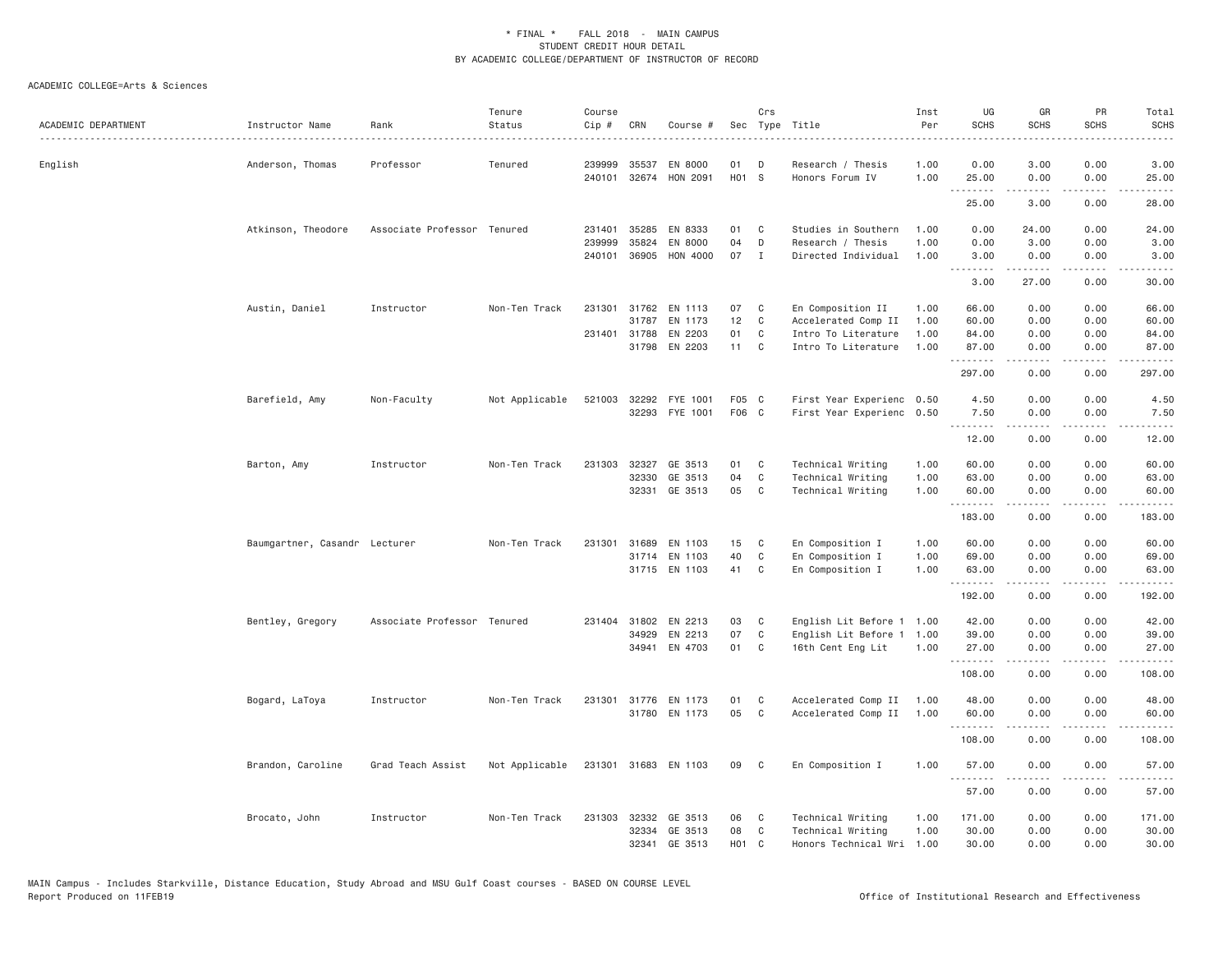| ACADEMIC DEPARTMENT | Instructor Name    | Rank                        | Tenure<br>Status | Course<br>Cip # | CRN                   | Course #                              |          | Crs              | Sec Type Title                                         | Inst<br>Per  | UG<br><b>SCHS</b> | GR<br><b>SCHS</b>  | PR<br><b>SCHS</b>     | Total<br>SCHS          |
|---------------------|--------------------|-----------------------------|------------------|-----------------|-----------------------|---------------------------------------|----------|------------------|--------------------------------------------------------|--------------|-------------------|--------------------|-----------------------|------------------------|
|                     |                    |                             |                  |                 |                       |                                       |          |                  |                                                        |              | .                 |                    |                       |                        |
|                     |                    |                             |                  |                 |                       |                                       |          |                  |                                                        |              | 231.00            | 0.00               | 0.00                  | 231.00                 |
| English             | Childs, Jennifer   | Lecturer                    | Non-Ten Track    | 231301          |                       | 230101 31673 EN 0103<br>31678 EN 1103 | 05<br>04 | C<br>C           | Basic English<br>En Composition I                      | 1.00<br>1.00 | 39.00<br>63.00    | 0.00<br>0.00       | 0.00<br>0.00          | 39.00<br>63.00         |
|                     |                    |                             |                  |                 |                       |                                       |          |                  |                                                        |              | .<br>102.00       | 0.00               | $\frac{1}{2}$<br>0.00 | .<br>102.00            |
|                     | Claggett, Shalyn   | Associate Professor Tenured |                  |                 | 239999 31870<br>35825 | EN 8103<br>EN 8000                    | 01<br>05 | S<br>D           | Grad Research in EN<br>Research / Thesis               | 1.00<br>1.00 | 0.00<br>0.00      | 27.00<br>3.00      | 0.00<br>0.00          | 27.00<br>3.00          |
|                     |                    |                             |                  |                 |                       |                                       |          |                  |                                                        |              | .<br>0.00         | .<br>30.00         | د د د د<br>0.00       | المتمامين<br>30.00     |
|                     | Couch, Jeffrey     | Non-Faculty                 | Not Applicable   | 131401          | 32002                 | ESL 5120                              | 01       | C                | American Lang & Cul                                    | 1.00         | 3.00              | 0.00               | 0.00                  | 3.00                   |
|                     |                    |                             |                  |                 | 32003                 | ESL 5120                              | 02       | $\mathbf C$      | American Lang & Cul                                    | 1.00         | 9.00              | 0.00               | 0.00                  | 9.00                   |
|                     |                    |                             |                  |                 | 32005                 | ESL 5120                              | 04       | C                | American Lang & Cul                                    | 1.00         | 9.00              | 0.00               | 0.00                  | 9.00                   |
|                     |                    |                             |                  |                 | 32009                 | ESL 5313<br>32013 ESL 5323            | 04<br>04 | $\mathbb C$<br>C | Classroom Comm & Pre<br>Academic Research an           | 1.00<br>1.00 | 6.00<br>39.00     | 0.00<br>0.00       | 0.00<br>0.00          | 6.00<br>39.00          |
|                     |                    |                             |                  |                 |                       |                                       |          |                  |                                                        |              | .<br>66.00        | .<br>0.00          | .<br>0.00             | .<br>66.00             |
|                     | Craig, Heather     | Lecturer                    | Non-Ten Track    | 230101          | 34809                 | EN 1001                               | F01 C    |                  | First Year Seminar                                     | 1.00         | 22.00             | 0.00               | 0.00                  | 22.00                  |
|                     |                    |                             |                  | 231301          | 31696                 | EN 1103                               | 22       | C                | En Composition I                                       | 1.00         | 60.00             | 0.00               | 0.00                  | 60.00                  |
|                     |                    |                             |                  |                 | 31701                 | EN 1103                               | 27       | C                | En Composition I                                       | 1.00         | 66.00<br>.        | 0.00<br>2.2.2.2.2  | 0.00<br>.             | 66.00<br>.             |
|                     |                    |                             |                  |                 |                       |                                       |          |                  |                                                        |              | 148.00            | 0.00               | 0.00                  | 148.00                 |
|                     | Crane, Charles     | Lecturer                    | Non-Ten Track    | 140801          | 34621                 | CE 8313                               | 01       | C                | Concrete Materials                                     | 0.50         | 0.00              | 7.50               | 0.00                  | 7.50                   |
|                     |                    |                             |                  |                 |                       | 35031 CE 8313                         | 501 C    |                  | Concrete Materials                                     | 0.50         | 0.00              | 19.50<br>د د د د د | 0.00                  | 19.50                  |
|                     |                    |                             |                  |                 |                       |                                       |          |                  |                                                        |              | 0.00              | 27.00              | 0.00                  | 27.00                  |
|                     | Creel, Sara        | Grad Teach Assist           | Not Applicable   |                 | 231301 31688          | EN 1103                               | 14       | C                | En Composition I                                       | 1.00         | 69.00             | 0.00               | 0.00                  | 69.00                  |
|                     |                    |                             |                  |                 |                       | 31704 EN 1103                         | 30       | $\mathsf{C}$     | En Composition I                                       | 0.25         | 16.50<br>.        | 0.00<br>.          | 0.00<br>.             | 16.50<br>.             |
|                     |                    |                             |                  |                 |                       |                                       |          |                  |                                                        |              | 85.50             | 0.00               | 0.00                  | 85.50                  |
|                     | Crescenzo, Michele | Lecturer                    | Non-Ten Track    | 231301          | 36530                 | EN 1113                               | H03 C    |                  | En Composition II- H 1.00                              |              | 39.00             | 0.00               | 0.00                  | 39.00                  |
|                     |                    |                             |                  | 231401          | 31820                 | EN 2283                               | 02       | C                | World Literature Aft 1.00                              |              | 84.00             | 0.00               | 0.00                  | 84.00                  |
|                     |                    |                             |                  |                 | 34932                 | EN 2434                               | 01       | B                | Literature And Film                                    | 1.00         | 112.00            | 0.00               | 0.00                  | 112.00                 |
|                     |                    |                             |                  |                 |                       | 231402 31817 EN 2253                  | 04       | $\mathsf{C}$     | American Lit After 1 1.00                              |              | 84,00<br>.        | 0.00<br>-----      | 0.00<br>.             | 84,00<br>$- - - - - -$ |
|                     |                    |                             |                  |                 |                       |                                       |          |                  |                                                        |              | 319.00            | 0.00               | 0.00                  | 319.00                 |
|                     | Davis, Hannah      | Lecturer                    | Non-Ten Track    | 230101          | 31822                 | EN 2503                               | 01       | C                | Teaching Grammar                                       | 0.25         | 48.00             | 0.00               | 0.00                  | 48.00                  |
|                     |                    |                             |                  | 231301          | 31763                 | EN 1113                               | 08       | C                | En Composition II                                      | 1.00         | 75.00             | 0.00               | 0.00                  | 75.00                  |
|                     |                    |                             |                  |                 | 31769                 | EN 1113                               | 14       | C                | En Composition II                                      | 1.00         | 72.00             | 0.00               | 0.00                  | 72.00                  |
|                     |                    |                             |                  |                 | 231303 32340          | GE 3513                               | 14       | $\mathbb C$      | Technical Writing                                      | 1.00         | 60.00             | 0.00               | 0.00                  | 60.00                  |
|                     |                    |                             |                  |                 | 35467                 | GE 3513                               | 15       | C                | Technical Writing                                      | 1.00         | 57.00<br>.        | 0.00<br>.          | 0.00<br>.             | 57.00<br>.             |
|                     |                    |                             |                  |                 |                       |                                       |          |                  |                                                        |              | 312.00            | 0.00               | 0.00                  | 312.00                 |
|                     | De Gabriele, Peter | Associate Professor Tenured |                  | 231404          |                       | 31800 EN 2213<br>31803 EN 2213        | 01<br>04 | C<br>C           | English Lit Before 1 1.00<br>English Lit Before 1 1.00 |              | 57.00<br>57.00    | 0.00<br>0.00       | 0.00<br>0.00          | 57.00<br>57.00         |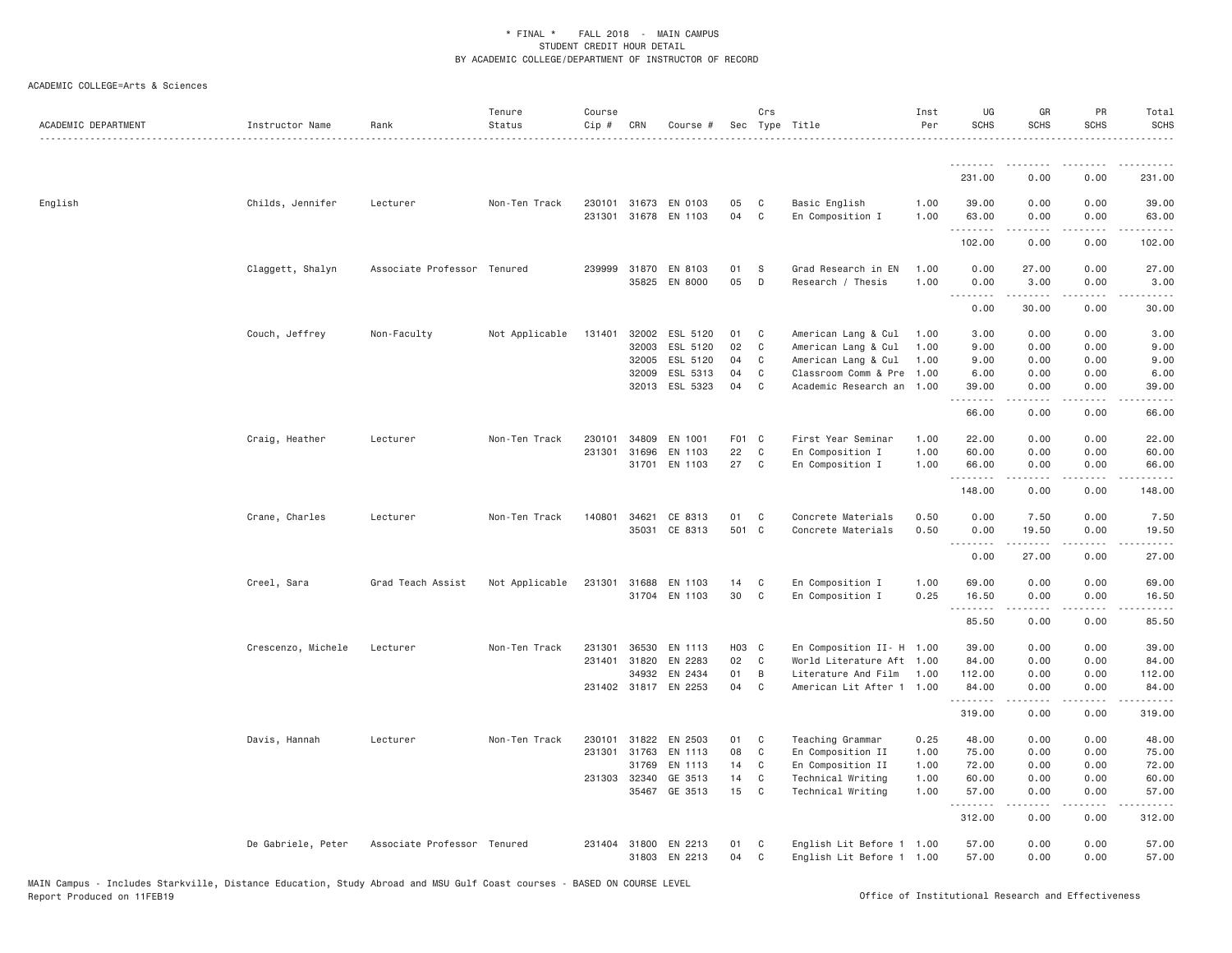| ACADEMIC DEPARTMENT | Instructor Name    | Rank                          | Tenure<br>Status | Course<br>Cip # | CRN          | Course #             |       | Crs          | Sec Type Title            | Inst<br>Per | UG<br><b>SCHS</b> | GR<br><b>SCHS</b> | PR<br><b>SCHS</b>                   | Total<br><b>SCHS</b> |
|---------------------|--------------------|-------------------------------|------------------|-----------------|--------------|----------------------|-------|--------------|---------------------------|-------------|-------------------|-------------------|-------------------------------------|----------------------|
| English             | De Gabriele, Peter | Associate Professor Tenured   |                  |                 |              | 231404 31804 EN 2213 | 06    | C            | English Lit Before        | 1.00        | 27,00<br>.        | 0.00<br>.         | 0.00<br>$- - - -$                   | 27,00<br>.           |
|                     |                    |                               |                  |                 |              |                      |       |              |                           |             | 141.00            | 0.00              | 0.00                                | 141.00               |
|                     | Dechert, Francis   | Non-Faculty                   | Not Applicable   |                 |              | 231303 32337 GE 3513 | 11 C  |              | Technical Writing         | 1.00        | 60.00<br>.        | 0.00<br>.         | 0.00<br>.                           | 60.00<br>.           |
|                     |                    |                               |                  |                 |              |                      |       |              |                           |             | 60.00             | 0.00              | 0.00                                | 60.00                |
|                     | Dodds, Lara        | Professor                     | Tenured          | 231401          | 34937        | EN 4863              | 01    | C            | Romantic Poetry           | 1.00        | 54.00             | 0.00              | 0.00                                | 54.00                |
|                     |                    |                               |                  |                 | 231404 31849 | EN 4503              | 01    | C            | Shakespeare               | 1.00        | 54.00             | 0.00              | 0.00                                | 54.00                |
|                     |                    |                               |                  |                 |              | 34938 EN 6863        | 01    | $\mathbb C$  | Romantic Poetry           | 1.00        | 0.00<br>.         | 6.00              | 0.00<br>$\sim$ $\sim$ $\sim$ $\sim$ | 6.00                 |
|                     |                    |                               |                  |                 |              |                      |       |              |                           |             | 108.00            | 6.00              | 0.00                                | 114.00               |
|                     | Doughty, Catherine | Instructor                    | Non-Ten Track    | 230101          |              | 31822 EN 2503        | 01    | C            | Teaching Grammar          | 0.75        | 144.00            | 0.00              | 0.00                                | 144.00               |
|                     |                    |                               |                  | 231301          |              | 31695 EN 1103        | 21    | C            | En Composition I          | 0.75        | 54.00<br>.        | 0.00<br>.         | 0.00<br>.                           | 54.00<br>------      |
|                     |                    |                               |                  |                 |              |                      |       |              |                           |             | 198.00            | 0.00              | 0.00                                | 198.00               |
|                     | Dueitt, Courtney   | Instructor                    | Non-Ten Track    |                 | 231301 31781 | EN 1173              | 06    | C            | Accelerated Comp II       | 1.00        | 57.00             | 0.00              | 0.00                                | 57.00                |
|                     |                    |                               |                  |                 |              | 31783 EN 1173        | 08    | $\mathbb C$  | Accelerated Comp II       | 1.00        | 51.00             | 0.00              | 0.00                                | 51.00                |
|                     |                    |                               |                  |                 |              | 231401 31789 EN 2203 | 02    | C            | Intro To Literature       | 1.00        | 87.00             | 0.00              | 0.00                                | 87.00                |
|                     |                    |                               |                  |                 |              |                      |       |              |                           |             | .<br>195.00       | .<br>0.00         | .<br>0.00                           | .<br>195.00          |
|                     | Few, Kayleigh      | Instructor                    | Non-Ten Track    |                 |              | 131305 31840 EN 4243 | 01    | C            | Writing Center Tutor 1.00 |             | 27.00             | 0.00              | 0.00                                | 27.00                |
|                     |                    |                               |                  | 231301          |              | 31693 EN 1103        | 19    | C            | En Composition I          | 1.00        | 69.00<br><u>.</u> | 0.00<br>.         | 0.00<br>$\sim$ $\sim$ $\sim$ $\sim$ | 69.00                |
|                     |                    |                               |                  |                 |              |                      |       |              |                           |             | 96.00             | 0.00              | 0.00                                | 96.00                |
|                     | Flowers, Jessica   | Lecturer                      | Non-Ten Track    |                 |              | 231301 31679 EN 1103 | 05    | C            | En Composition I          | 0.75        | 49.50             | 0.00              | 0.00                                | 49.50                |
|                     |                    |                               |                  |                 | 31685        | EN 1103              | 11    | C            | En Composition I          | 0.75        | 51.75             | 0.00              | 0.00                                | 51.75                |
|                     |                    |                               |                  |                 |              | 31704 EN 1103        | 30    | C            | En Composition I          | 0.75        | 49.50<br><u>.</u> | 0.00<br>.         | 0.00<br>$\cdots$                    | 49.50<br><u>.</u>    |
|                     |                    |                               |                  |                 |              |                      |       |              |                           |             | 150.75            | 0.00              | 0.00                                | 150.75               |
|                     | Flowers, Katherine | Assistant Professor Ten Track |                  | 231301          |              | 31774 EN 1113        | H01 C |              | Honors En Compositio 1.00 |             | 42.00             | 0.00              | 0.00                                | 42.00                |
|                     |                    |                               |                  |                 | 231303 31831 | EN 3313              | 01    | C            | Writing for the Work 1.00 |             | 57.00             | 0.00              | 0.00                                | 57.00                |
|                     |                    |                               |                  |                 |              | 31832 EN 3313        | 02    | C            | Writing for the Work 1.00 |             | 60.00<br>.        | 0.00<br>.         | 0.00<br>.                           | 60.00<br>.           |
|                     |                    |                               |                  |                 |              |                      |       |              |                           |             | 159.00            | 0.00              | 0.00                                | 159.00               |
|                     | Furby, Althea      | Lecturer                      | Non-Ten Track    | 231301          |              | 31750 EN 1103        | 78    | C            | En Composition I          | 1.00        | 24.00             | 0.00              | 0.00                                | 24.00                |
|                     |                    |                               |                  |                 |              | 31756 EN 1113        | 01    | $\mathbb C$  | En Composition II         | 1.00        | 69.00             | 0.00              | 0.00                                | 69.00                |
|                     |                    |                               |                  |                 |              | 31771 EN 1113        | 16    | C.           | En Composition II         | 1.00        | 66.00<br>.        | 0.00              | 0.00                                | 66.00<br>.           |
|                     |                    |                               |                  |                 |              |                      |       |              |                           |             | 159.00            | 0.00              | 0.00                                | 159.00               |
|                     | Garner, William    | Instructor                    | Non-Ten Track    | 231301          |              | 31749 EN 1103        | 77    | C            | En Composition I          | 1.00        | 39.00             | 0.00              | 0.00                                | 39.00                |
|                     |                    |                               |                  | 231303          |              | 31833 EN 3313        | 03    | $\mathsf{C}$ | Writing for the Work      | 1.00        | 57.00             | 0.00              | 0.00                                | 57.00                |
|                     |                    |                               |                  | 231401          | 31799        | EN 2203              | 12    | C            | Intro To Literature       | 1.00        | 90.00<br><u>.</u> | 0.00              | 0.00                                | 90.00                |
|                     |                    |                               |                  |                 |              |                      |       |              |                           |             | 186.00            | 0.00              | 0.00                                | 186,00               |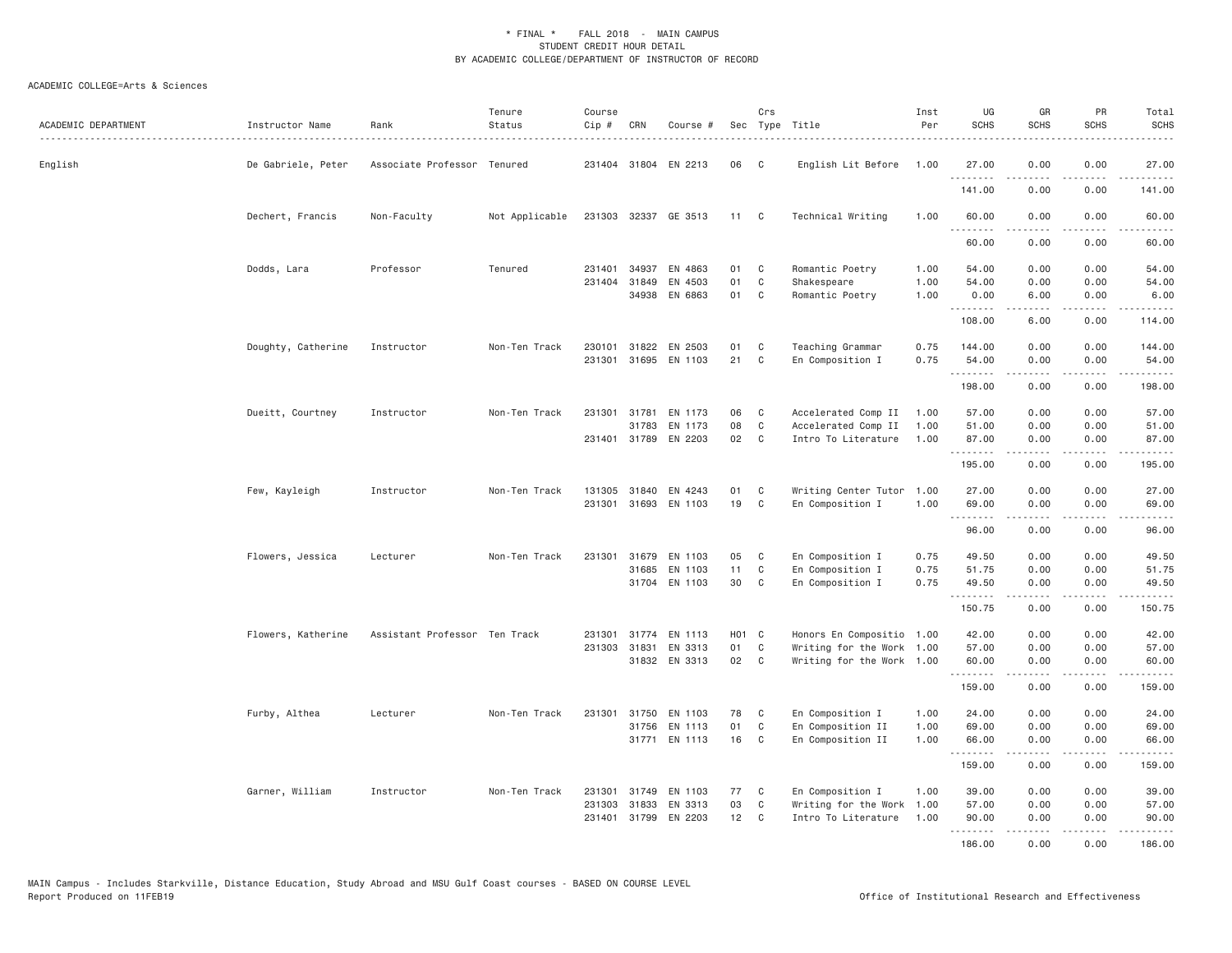| 42.00<br>English<br>Gentry, Craig<br>Lecturer<br>Non-Ten Track<br>231301<br>31705<br>EN 1103<br>31<br>C<br>En Composition I<br>1.00<br>42.00<br>0.00<br>0.00<br>$\mathbb C$<br>31708<br>EN 1103<br>34<br>En Composition I<br>1.00<br>72.00<br>0.00<br>0.00<br>72.00<br>51<br>En Composition I<br>60.00<br>60.00<br>31725<br>EN 1103<br>C<br>1.00<br>0.00<br>0.00<br>EN 1113<br>03<br>En Composition II<br>1.00<br>63.00<br>0.00<br>63.00<br>31758<br>C<br>0.00<br>31768 EN 1113<br>13<br>C<br>En Composition II<br>60.00<br>1.00<br>60.00<br>0.00<br>0.00<br>.<br>.<br><u>.</u><br>.<br>297.00<br>297.00<br>0.00<br>0.00<br>Grimes, John Aaron<br>Lecturer<br>Non-Ten Track<br>231301<br>31703 EN 1103<br>29<br>C<br>En Composition I<br>1.00<br>36.00<br>0.00<br>0.00<br>36.00<br>35<br>$\mathbb C$<br>31709<br>EN 1103<br>En Composition I<br>1.00<br>72.00<br>0.00<br>0.00<br>72.00<br>231303 34928 EN 3313<br>04<br>Writing for the Work<br>1.00<br>60.00<br>C<br>60.00<br>0.00<br>0.00<br>.<br>.<br>-----<br>.<br>0.00<br>168.00<br>168.00<br>0.00<br>Hagenston, Becky<br>231302 31825<br>EN 3303<br>03<br>C<br>Creative Writing<br>1.00<br>42.00<br>0.00<br>0.00<br>42.00<br>Professor<br>Tenured<br>04<br>$\mathbb C$<br>31826<br>EN 3303<br>Creative Writing<br>1.00<br>45.00<br>0.00<br>45.00<br>0.00<br>31827 EN 3303<br>05<br>C<br>Creative Writing<br>1.00<br>45.00<br>0.00<br>0.00<br>45.00<br>.<br>.<br>.<br>.<br>132.00<br>0.00<br>0.00<br>132.00<br>31697<br>EN 1103<br>23<br>En Composition I<br>66.00<br>0.00<br>0.00<br>66.00<br>Hampton, Hayley<br>Lecturer<br>Non-Ten Track<br>231301<br>C<br>1.00<br>EN 1103<br>28<br>C<br>En Composition I<br>57.00<br>57.00<br>31702<br>1.00<br>0.00<br>0.00<br>49<br>$\mathbb C$<br>31723<br>EN 1103<br>En Composition I<br>1.00<br>39.00<br>0.00<br>0.00<br>39.00<br>55<br>$\mathsf{C}$<br>31729<br>EN 1103<br>En Composition I<br>1.00<br>66,00<br>0.00<br>0.00<br>66.00<br>31731 EN 1103<br>58<br>C<br>En Composition I<br>1.00<br>72.00<br>0.00<br>0.00<br>72.00<br>.<br>د د د د<br>$\sim$ $\sim$ $\sim$ $\sim$<br>300.00<br>0.00<br>0.00<br>300.00<br>02<br>Basic English<br>0.00<br>0.00<br>33.00<br>Hayden, Antoinette<br>Non-Ten Track<br>230101<br>31670 EN 0103<br>C<br>1.00<br>33.00<br>Lecturer<br>04<br>C<br>31672<br>EN 0103<br>Basic English<br>1.00<br>30.00<br>0.00<br>0.00<br>30.00<br>231301 31751 EN 1103<br>79<br>C<br>En Composition I<br>1.00<br>21.00<br>0.00<br>0.00<br>21.00<br>$\sim$ $\sim$ $\sim$ $\sim$<br>$\begin{array}{cccccccccc} \bullet & \bullet & \bullet & \bullet & \bullet & \bullet & \bullet & \bullet \end{array}$<br>.<br>المتماما<br>84.00<br>0.00<br>0.00<br>84.00<br>Herd, Wendy<br>Associate Professor Tenured<br>160102 31847<br>EN 4463<br>01<br>C<br>Stud In 2nd Lang Acq<br>39.00<br>0.00<br>0.00<br>39.00<br>1.00<br>31848<br>EN 4473<br>01<br>C<br>Phonetics<br>1.00<br>9.00<br>0.00<br>9.00<br>0.00<br>01<br>C<br>0.00<br>3.00<br>31862<br>EN 6463<br>Stud In 2nd Lang Acq 1.00<br>3.00<br>0.00<br>C<br>31863<br>EN 6473<br>01<br>Phonetics<br>1.00<br>0.00<br>3.00<br>0.00<br>3.00<br>1.00<br>33756<br>PSY 4473<br>01<br>C<br>Phonetics<br>21.00<br>0.00<br>0.00<br>21.00<br>61<br>420101<br>36783 PSY 4000<br>$\mathbf{I}$<br>Directed Indiv Study<br>1.00<br>3.00<br>0.00<br>0.00<br>3.00<br><u>.</u><br>.<br>$\sim$ $\sim$ $\sim$ $\sim$<br>. د د د د<br>72.00<br>6.00<br>0.00<br>78.00<br>34927<br>EN 3533<br>01<br>C<br>Selected Authors: Ma<br>33.00<br>0.00<br>0.00<br>33.00<br>Johnson, Holly<br>Professor<br>Tenured<br>231401<br>1.00<br>02<br>$\mathbb C$<br>231404 31801<br>EN 2213<br>English Lit Before 1 1.00<br>63.00<br>0.00<br>0.00<br>63.00<br>EN 2213<br>H <sub>0</sub> 1 C<br>31805<br>Honors English Lit B 1.00<br>42.00<br>0.00<br>0.00<br>42.00<br>$\sim$ $\sim$ $\sim$ $\sim$<br>المتمالين<br>138.00<br>0.00<br>0.00<br>138.00<br>Non-Ten Track<br>231301<br>31675<br>EN 1103<br>01<br>C<br>En Composition I<br>1.00<br>66.00<br>0.00<br>0.00<br>66.00<br>Johnson, Logan<br>Lecturer<br>EN 1103<br>13<br>C<br>En Composition I<br>60.00<br>0.00<br>0.00<br>60.00<br>31687<br>1.00<br>24<br>C<br>En Composition I<br>57.00<br>0.00<br>0.00<br>31698<br>EN 1103<br>1.00<br>57.00<br>EN 1103<br>32<br>C<br>En Composition I<br>63.00<br>0.00<br>63.00<br>31706<br>1.00<br>0.00<br>43<br>31717 EN 1103<br>C<br>1.00<br>51.00<br>0.00<br>0.00<br>51.00<br>En Composition I | ACADEMIC DEPARTMENT | Instructor Name | Rank | Tenure<br>Status | Course<br>Cip # | CRN | Course # | Crs | Sec Type Title | Inst<br>Per<br>. | UG<br><b>SCHS</b> | GR<br><b>SCHS</b> | PR<br><b>SCHS</b> | Total<br><b>SCHS</b><br>$- - - - -$ |
|------------------------------------------------------------------------------------------------------------------------------------------------------------------------------------------------------------------------------------------------------------------------------------------------------------------------------------------------------------------------------------------------------------------------------------------------------------------------------------------------------------------------------------------------------------------------------------------------------------------------------------------------------------------------------------------------------------------------------------------------------------------------------------------------------------------------------------------------------------------------------------------------------------------------------------------------------------------------------------------------------------------------------------------------------------------------------------------------------------------------------------------------------------------------------------------------------------------------------------------------------------------------------------------------------------------------------------------------------------------------------------------------------------------------------------------------------------------------------------------------------------------------------------------------------------------------------------------------------------------------------------------------------------------------------------------------------------------------------------------------------------------------------------------------------------------------------------------------------------------------------------------------------------------------------------------------------------------------------------------------------------------------------------------------------------------------------------------------------------------------------------------------------------------------------------------------------------------------------------------------------------------------------------------------------------------------------------------------------------------------------------------------------------------------------------------------------------------------------------------------------------------------------------------------------------------------------------------------------------------------------------------------------------------------------------------------------------------------------------------------------------------------------------------------------------------------------------------------------------------------------------------------------------------------------------------------------------------------------------------------------------------------------------------------------------------------------------------------------------------------------------------------------------------------------------------------------------------------------------------------------------------------------------------------------------------------------------------------------------------------------------------------------------------------------------------------------------------------------------------------------------------------------------------------------------------------------------------------------------------------------------------------------------------------------------------------------------------------------------------------------------------------------------------------------------------------------------------------------------------------------------------------------------------------------------------------------------------------------------------------------------------------------------------------------------------------------------------------------------------------------------------------------------------------------------------------------------------------------------------------------------------------------------------------------------------------------------------------------------------------------------------------------------------|---------------------|-----------------|------|------------------|-----------------|-----|----------|-----|----------------|------------------|-------------------|-------------------|-------------------|-------------------------------------|
|                                                                                                                                                                                                                                                                                                                                                                                                                                                                                                                                                                                                                                                                                                                                                                                                                                                                                                                                                                                                                                                                                                                                                                                                                                                                                                                                                                                                                                                                                                                                                                                                                                                                                                                                                                                                                                                                                                                                                                                                                                                                                                                                                                                                                                                                                                                                                                                                                                                                                                                                                                                                                                                                                                                                                                                                                                                                                                                                                                                                                                                                                                                                                                                                                                                                                                                                                                                                                                                                                                                                                                                                                                                                                                                                                                                                                                                                                                                                                                                                                                                                                                                                                                                                                                                                                                                                                                                                                  |                     |                 |      |                  |                 |     |          |     |                |                  |                   |                   |                   |                                     |
|                                                                                                                                                                                                                                                                                                                                                                                                                                                                                                                                                                                                                                                                                                                                                                                                                                                                                                                                                                                                                                                                                                                                                                                                                                                                                                                                                                                                                                                                                                                                                                                                                                                                                                                                                                                                                                                                                                                                                                                                                                                                                                                                                                                                                                                                                                                                                                                                                                                                                                                                                                                                                                                                                                                                                                                                                                                                                                                                                                                                                                                                                                                                                                                                                                                                                                                                                                                                                                                                                                                                                                                                                                                                                                                                                                                                                                                                                                                                                                                                                                                                                                                                                                                                                                                                                                                                                                                                                  |                     |                 |      |                  |                 |     |          |     |                |                  |                   |                   |                   |                                     |
|                                                                                                                                                                                                                                                                                                                                                                                                                                                                                                                                                                                                                                                                                                                                                                                                                                                                                                                                                                                                                                                                                                                                                                                                                                                                                                                                                                                                                                                                                                                                                                                                                                                                                                                                                                                                                                                                                                                                                                                                                                                                                                                                                                                                                                                                                                                                                                                                                                                                                                                                                                                                                                                                                                                                                                                                                                                                                                                                                                                                                                                                                                                                                                                                                                                                                                                                                                                                                                                                                                                                                                                                                                                                                                                                                                                                                                                                                                                                                                                                                                                                                                                                                                                                                                                                                                                                                                                                                  |                     |                 |      |                  |                 |     |          |     |                |                  |                   |                   |                   |                                     |
|                                                                                                                                                                                                                                                                                                                                                                                                                                                                                                                                                                                                                                                                                                                                                                                                                                                                                                                                                                                                                                                                                                                                                                                                                                                                                                                                                                                                                                                                                                                                                                                                                                                                                                                                                                                                                                                                                                                                                                                                                                                                                                                                                                                                                                                                                                                                                                                                                                                                                                                                                                                                                                                                                                                                                                                                                                                                                                                                                                                                                                                                                                                                                                                                                                                                                                                                                                                                                                                                                                                                                                                                                                                                                                                                                                                                                                                                                                                                                                                                                                                                                                                                                                                                                                                                                                                                                                                                                  |                     |                 |      |                  |                 |     |          |     |                |                  |                   |                   |                   |                                     |
|                                                                                                                                                                                                                                                                                                                                                                                                                                                                                                                                                                                                                                                                                                                                                                                                                                                                                                                                                                                                                                                                                                                                                                                                                                                                                                                                                                                                                                                                                                                                                                                                                                                                                                                                                                                                                                                                                                                                                                                                                                                                                                                                                                                                                                                                                                                                                                                                                                                                                                                                                                                                                                                                                                                                                                                                                                                                                                                                                                                                                                                                                                                                                                                                                                                                                                                                                                                                                                                                                                                                                                                                                                                                                                                                                                                                                                                                                                                                                                                                                                                                                                                                                                                                                                                                                                                                                                                                                  |                     |                 |      |                  |                 |     |          |     |                |                  |                   |                   |                   |                                     |
|                                                                                                                                                                                                                                                                                                                                                                                                                                                                                                                                                                                                                                                                                                                                                                                                                                                                                                                                                                                                                                                                                                                                                                                                                                                                                                                                                                                                                                                                                                                                                                                                                                                                                                                                                                                                                                                                                                                                                                                                                                                                                                                                                                                                                                                                                                                                                                                                                                                                                                                                                                                                                                                                                                                                                                                                                                                                                                                                                                                                                                                                                                                                                                                                                                                                                                                                                                                                                                                                                                                                                                                                                                                                                                                                                                                                                                                                                                                                                                                                                                                                                                                                                                                                                                                                                                                                                                                                                  |                     |                 |      |                  |                 |     |          |     |                |                  |                   |                   |                   |                                     |
|                                                                                                                                                                                                                                                                                                                                                                                                                                                                                                                                                                                                                                                                                                                                                                                                                                                                                                                                                                                                                                                                                                                                                                                                                                                                                                                                                                                                                                                                                                                                                                                                                                                                                                                                                                                                                                                                                                                                                                                                                                                                                                                                                                                                                                                                                                                                                                                                                                                                                                                                                                                                                                                                                                                                                                                                                                                                                                                                                                                                                                                                                                                                                                                                                                                                                                                                                                                                                                                                                                                                                                                                                                                                                                                                                                                                                                                                                                                                                                                                                                                                                                                                                                                                                                                                                                                                                                                                                  |                     |                 |      |                  |                 |     |          |     |                |                  |                   |                   |                   |                                     |
|                                                                                                                                                                                                                                                                                                                                                                                                                                                                                                                                                                                                                                                                                                                                                                                                                                                                                                                                                                                                                                                                                                                                                                                                                                                                                                                                                                                                                                                                                                                                                                                                                                                                                                                                                                                                                                                                                                                                                                                                                                                                                                                                                                                                                                                                                                                                                                                                                                                                                                                                                                                                                                                                                                                                                                                                                                                                                                                                                                                                                                                                                                                                                                                                                                                                                                                                                                                                                                                                                                                                                                                                                                                                                                                                                                                                                                                                                                                                                                                                                                                                                                                                                                                                                                                                                                                                                                                                                  |                     |                 |      |                  |                 |     |          |     |                |                  |                   |                   |                   |                                     |
|                                                                                                                                                                                                                                                                                                                                                                                                                                                                                                                                                                                                                                                                                                                                                                                                                                                                                                                                                                                                                                                                                                                                                                                                                                                                                                                                                                                                                                                                                                                                                                                                                                                                                                                                                                                                                                                                                                                                                                                                                                                                                                                                                                                                                                                                                                                                                                                                                                                                                                                                                                                                                                                                                                                                                                                                                                                                                                                                                                                                                                                                                                                                                                                                                                                                                                                                                                                                                                                                                                                                                                                                                                                                                                                                                                                                                                                                                                                                                                                                                                                                                                                                                                                                                                                                                                                                                                                                                  |                     |                 |      |                  |                 |     |          |     |                |                  |                   |                   |                   |                                     |
|                                                                                                                                                                                                                                                                                                                                                                                                                                                                                                                                                                                                                                                                                                                                                                                                                                                                                                                                                                                                                                                                                                                                                                                                                                                                                                                                                                                                                                                                                                                                                                                                                                                                                                                                                                                                                                                                                                                                                                                                                                                                                                                                                                                                                                                                                                                                                                                                                                                                                                                                                                                                                                                                                                                                                                                                                                                                                                                                                                                                                                                                                                                                                                                                                                                                                                                                                                                                                                                                                                                                                                                                                                                                                                                                                                                                                                                                                                                                                                                                                                                                                                                                                                                                                                                                                                                                                                                                                  |                     |                 |      |                  |                 |     |          |     |                |                  |                   |                   |                   |                                     |
|                                                                                                                                                                                                                                                                                                                                                                                                                                                                                                                                                                                                                                                                                                                                                                                                                                                                                                                                                                                                                                                                                                                                                                                                                                                                                                                                                                                                                                                                                                                                                                                                                                                                                                                                                                                                                                                                                                                                                                                                                                                                                                                                                                                                                                                                                                                                                                                                                                                                                                                                                                                                                                                                                                                                                                                                                                                                                                                                                                                                                                                                                                                                                                                                                                                                                                                                                                                                                                                                                                                                                                                                                                                                                                                                                                                                                                                                                                                                                                                                                                                                                                                                                                                                                                                                                                                                                                                                                  |                     |                 |      |                  |                 |     |          |     |                |                  |                   |                   |                   |                                     |
|                                                                                                                                                                                                                                                                                                                                                                                                                                                                                                                                                                                                                                                                                                                                                                                                                                                                                                                                                                                                                                                                                                                                                                                                                                                                                                                                                                                                                                                                                                                                                                                                                                                                                                                                                                                                                                                                                                                                                                                                                                                                                                                                                                                                                                                                                                                                                                                                                                                                                                                                                                                                                                                                                                                                                                                                                                                                                                                                                                                                                                                                                                                                                                                                                                                                                                                                                                                                                                                                                                                                                                                                                                                                                                                                                                                                                                                                                                                                                                                                                                                                                                                                                                                                                                                                                                                                                                                                                  |                     |                 |      |                  |                 |     |          |     |                |                  |                   |                   |                   |                                     |
|                                                                                                                                                                                                                                                                                                                                                                                                                                                                                                                                                                                                                                                                                                                                                                                                                                                                                                                                                                                                                                                                                                                                                                                                                                                                                                                                                                                                                                                                                                                                                                                                                                                                                                                                                                                                                                                                                                                                                                                                                                                                                                                                                                                                                                                                                                                                                                                                                                                                                                                                                                                                                                                                                                                                                                                                                                                                                                                                                                                                                                                                                                                                                                                                                                                                                                                                                                                                                                                                                                                                                                                                                                                                                                                                                                                                                                                                                                                                                                                                                                                                                                                                                                                                                                                                                                                                                                                                                  |                     |                 |      |                  |                 |     |          |     |                |                  |                   |                   |                   |                                     |
|                                                                                                                                                                                                                                                                                                                                                                                                                                                                                                                                                                                                                                                                                                                                                                                                                                                                                                                                                                                                                                                                                                                                                                                                                                                                                                                                                                                                                                                                                                                                                                                                                                                                                                                                                                                                                                                                                                                                                                                                                                                                                                                                                                                                                                                                                                                                                                                                                                                                                                                                                                                                                                                                                                                                                                                                                                                                                                                                                                                                                                                                                                                                                                                                                                                                                                                                                                                                                                                                                                                                                                                                                                                                                                                                                                                                                                                                                                                                                                                                                                                                                                                                                                                                                                                                                                                                                                                                                  |                     |                 |      |                  |                 |     |          |     |                |                  |                   |                   |                   |                                     |
|                                                                                                                                                                                                                                                                                                                                                                                                                                                                                                                                                                                                                                                                                                                                                                                                                                                                                                                                                                                                                                                                                                                                                                                                                                                                                                                                                                                                                                                                                                                                                                                                                                                                                                                                                                                                                                                                                                                                                                                                                                                                                                                                                                                                                                                                                                                                                                                                                                                                                                                                                                                                                                                                                                                                                                                                                                                                                                                                                                                                                                                                                                                                                                                                                                                                                                                                                                                                                                                                                                                                                                                                                                                                                                                                                                                                                                                                                                                                                                                                                                                                                                                                                                                                                                                                                                                                                                                                                  |                     |                 |      |                  |                 |     |          |     |                |                  |                   |                   |                   |                                     |
|                                                                                                                                                                                                                                                                                                                                                                                                                                                                                                                                                                                                                                                                                                                                                                                                                                                                                                                                                                                                                                                                                                                                                                                                                                                                                                                                                                                                                                                                                                                                                                                                                                                                                                                                                                                                                                                                                                                                                                                                                                                                                                                                                                                                                                                                                                                                                                                                                                                                                                                                                                                                                                                                                                                                                                                                                                                                                                                                                                                                                                                                                                                                                                                                                                                                                                                                                                                                                                                                                                                                                                                                                                                                                                                                                                                                                                                                                                                                                                                                                                                                                                                                                                                                                                                                                                                                                                                                                  |                     |                 |      |                  |                 |     |          |     |                |                  |                   |                   |                   |                                     |
|                                                                                                                                                                                                                                                                                                                                                                                                                                                                                                                                                                                                                                                                                                                                                                                                                                                                                                                                                                                                                                                                                                                                                                                                                                                                                                                                                                                                                                                                                                                                                                                                                                                                                                                                                                                                                                                                                                                                                                                                                                                                                                                                                                                                                                                                                                                                                                                                                                                                                                                                                                                                                                                                                                                                                                                                                                                                                                                                                                                                                                                                                                                                                                                                                                                                                                                                                                                                                                                                                                                                                                                                                                                                                                                                                                                                                                                                                                                                                                                                                                                                                                                                                                                                                                                                                                                                                                                                                  |                     |                 |      |                  |                 |     |          |     |                |                  |                   |                   |                   |                                     |
|                                                                                                                                                                                                                                                                                                                                                                                                                                                                                                                                                                                                                                                                                                                                                                                                                                                                                                                                                                                                                                                                                                                                                                                                                                                                                                                                                                                                                                                                                                                                                                                                                                                                                                                                                                                                                                                                                                                                                                                                                                                                                                                                                                                                                                                                                                                                                                                                                                                                                                                                                                                                                                                                                                                                                                                                                                                                                                                                                                                                                                                                                                                                                                                                                                                                                                                                                                                                                                                                                                                                                                                                                                                                                                                                                                                                                                                                                                                                                                                                                                                                                                                                                                                                                                                                                                                                                                                                                  |                     |                 |      |                  |                 |     |          |     |                |                  |                   |                   |                   |                                     |
|                                                                                                                                                                                                                                                                                                                                                                                                                                                                                                                                                                                                                                                                                                                                                                                                                                                                                                                                                                                                                                                                                                                                                                                                                                                                                                                                                                                                                                                                                                                                                                                                                                                                                                                                                                                                                                                                                                                                                                                                                                                                                                                                                                                                                                                                                                                                                                                                                                                                                                                                                                                                                                                                                                                                                                                                                                                                                                                                                                                                                                                                                                                                                                                                                                                                                                                                                                                                                                                                                                                                                                                                                                                                                                                                                                                                                                                                                                                                                                                                                                                                                                                                                                                                                                                                                                                                                                                                                  |                     |                 |      |                  |                 |     |          |     |                |                  |                   |                   |                   |                                     |
|                                                                                                                                                                                                                                                                                                                                                                                                                                                                                                                                                                                                                                                                                                                                                                                                                                                                                                                                                                                                                                                                                                                                                                                                                                                                                                                                                                                                                                                                                                                                                                                                                                                                                                                                                                                                                                                                                                                                                                                                                                                                                                                                                                                                                                                                                                                                                                                                                                                                                                                                                                                                                                                                                                                                                                                                                                                                                                                                                                                                                                                                                                                                                                                                                                                                                                                                                                                                                                                                                                                                                                                                                                                                                                                                                                                                                                                                                                                                                                                                                                                                                                                                                                                                                                                                                                                                                                                                                  |                     |                 |      |                  |                 |     |          |     |                |                  |                   |                   |                   |                                     |
|                                                                                                                                                                                                                                                                                                                                                                                                                                                                                                                                                                                                                                                                                                                                                                                                                                                                                                                                                                                                                                                                                                                                                                                                                                                                                                                                                                                                                                                                                                                                                                                                                                                                                                                                                                                                                                                                                                                                                                                                                                                                                                                                                                                                                                                                                                                                                                                                                                                                                                                                                                                                                                                                                                                                                                                                                                                                                                                                                                                                                                                                                                                                                                                                                                                                                                                                                                                                                                                                                                                                                                                                                                                                                                                                                                                                                                                                                                                                                                                                                                                                                                                                                                                                                                                                                                                                                                                                                  |                     |                 |      |                  |                 |     |          |     |                |                  |                   |                   |                   |                                     |
|                                                                                                                                                                                                                                                                                                                                                                                                                                                                                                                                                                                                                                                                                                                                                                                                                                                                                                                                                                                                                                                                                                                                                                                                                                                                                                                                                                                                                                                                                                                                                                                                                                                                                                                                                                                                                                                                                                                                                                                                                                                                                                                                                                                                                                                                                                                                                                                                                                                                                                                                                                                                                                                                                                                                                                                                                                                                                                                                                                                                                                                                                                                                                                                                                                                                                                                                                                                                                                                                                                                                                                                                                                                                                                                                                                                                                                                                                                                                                                                                                                                                                                                                                                                                                                                                                                                                                                                                                  |                     |                 |      |                  |                 |     |          |     |                |                  |                   |                   |                   |                                     |
|                                                                                                                                                                                                                                                                                                                                                                                                                                                                                                                                                                                                                                                                                                                                                                                                                                                                                                                                                                                                                                                                                                                                                                                                                                                                                                                                                                                                                                                                                                                                                                                                                                                                                                                                                                                                                                                                                                                                                                                                                                                                                                                                                                                                                                                                                                                                                                                                                                                                                                                                                                                                                                                                                                                                                                                                                                                                                                                                                                                                                                                                                                                                                                                                                                                                                                                                                                                                                                                                                                                                                                                                                                                                                                                                                                                                                                                                                                                                                                                                                                                                                                                                                                                                                                                                                                                                                                                                                  |                     |                 |      |                  |                 |     |          |     |                |                  |                   |                   |                   |                                     |
|                                                                                                                                                                                                                                                                                                                                                                                                                                                                                                                                                                                                                                                                                                                                                                                                                                                                                                                                                                                                                                                                                                                                                                                                                                                                                                                                                                                                                                                                                                                                                                                                                                                                                                                                                                                                                                                                                                                                                                                                                                                                                                                                                                                                                                                                                                                                                                                                                                                                                                                                                                                                                                                                                                                                                                                                                                                                                                                                                                                                                                                                                                                                                                                                                                                                                                                                                                                                                                                                                                                                                                                                                                                                                                                                                                                                                                                                                                                                                                                                                                                                                                                                                                                                                                                                                                                                                                                                                  |                     |                 |      |                  |                 |     |          |     |                |                  |                   |                   |                   |                                     |
|                                                                                                                                                                                                                                                                                                                                                                                                                                                                                                                                                                                                                                                                                                                                                                                                                                                                                                                                                                                                                                                                                                                                                                                                                                                                                                                                                                                                                                                                                                                                                                                                                                                                                                                                                                                                                                                                                                                                                                                                                                                                                                                                                                                                                                                                                                                                                                                                                                                                                                                                                                                                                                                                                                                                                                                                                                                                                                                                                                                                                                                                                                                                                                                                                                                                                                                                                                                                                                                                                                                                                                                                                                                                                                                                                                                                                                                                                                                                                                                                                                                                                                                                                                                                                                                                                                                                                                                                                  |                     |                 |      |                  |                 |     |          |     |                |                  |                   |                   |                   |                                     |
|                                                                                                                                                                                                                                                                                                                                                                                                                                                                                                                                                                                                                                                                                                                                                                                                                                                                                                                                                                                                                                                                                                                                                                                                                                                                                                                                                                                                                                                                                                                                                                                                                                                                                                                                                                                                                                                                                                                                                                                                                                                                                                                                                                                                                                                                                                                                                                                                                                                                                                                                                                                                                                                                                                                                                                                                                                                                                                                                                                                                                                                                                                                                                                                                                                                                                                                                                                                                                                                                                                                                                                                                                                                                                                                                                                                                                                                                                                                                                                                                                                                                                                                                                                                                                                                                                                                                                                                                                  |                     |                 |      |                  |                 |     |          |     |                |                  |                   |                   |                   |                                     |
|                                                                                                                                                                                                                                                                                                                                                                                                                                                                                                                                                                                                                                                                                                                                                                                                                                                                                                                                                                                                                                                                                                                                                                                                                                                                                                                                                                                                                                                                                                                                                                                                                                                                                                                                                                                                                                                                                                                                                                                                                                                                                                                                                                                                                                                                                                                                                                                                                                                                                                                                                                                                                                                                                                                                                                                                                                                                                                                                                                                                                                                                                                                                                                                                                                                                                                                                                                                                                                                                                                                                                                                                                                                                                                                                                                                                                                                                                                                                                                                                                                                                                                                                                                                                                                                                                                                                                                                                                  |                     |                 |      |                  |                 |     |          |     |                |                  |                   |                   |                   |                                     |
|                                                                                                                                                                                                                                                                                                                                                                                                                                                                                                                                                                                                                                                                                                                                                                                                                                                                                                                                                                                                                                                                                                                                                                                                                                                                                                                                                                                                                                                                                                                                                                                                                                                                                                                                                                                                                                                                                                                                                                                                                                                                                                                                                                                                                                                                                                                                                                                                                                                                                                                                                                                                                                                                                                                                                                                                                                                                                                                                                                                                                                                                                                                                                                                                                                                                                                                                                                                                                                                                                                                                                                                                                                                                                                                                                                                                                                                                                                                                                                                                                                                                                                                                                                                                                                                                                                                                                                                                                  |                     |                 |      |                  |                 |     |          |     |                |                  |                   |                   |                   |                                     |
|                                                                                                                                                                                                                                                                                                                                                                                                                                                                                                                                                                                                                                                                                                                                                                                                                                                                                                                                                                                                                                                                                                                                                                                                                                                                                                                                                                                                                                                                                                                                                                                                                                                                                                                                                                                                                                                                                                                                                                                                                                                                                                                                                                                                                                                                                                                                                                                                                                                                                                                                                                                                                                                                                                                                                                                                                                                                                                                                                                                                                                                                                                                                                                                                                                                                                                                                                                                                                                                                                                                                                                                                                                                                                                                                                                                                                                                                                                                                                                                                                                                                                                                                                                                                                                                                                                                                                                                                                  |                     |                 |      |                  |                 |     |          |     |                |                  |                   |                   |                   |                                     |
|                                                                                                                                                                                                                                                                                                                                                                                                                                                                                                                                                                                                                                                                                                                                                                                                                                                                                                                                                                                                                                                                                                                                                                                                                                                                                                                                                                                                                                                                                                                                                                                                                                                                                                                                                                                                                                                                                                                                                                                                                                                                                                                                                                                                                                                                                                                                                                                                                                                                                                                                                                                                                                                                                                                                                                                                                                                                                                                                                                                                                                                                                                                                                                                                                                                                                                                                                                                                                                                                                                                                                                                                                                                                                                                                                                                                                                                                                                                                                                                                                                                                                                                                                                                                                                                                                                                                                                                                                  |                     |                 |      |                  |                 |     |          |     |                |                  |                   |                   |                   |                                     |
|                                                                                                                                                                                                                                                                                                                                                                                                                                                                                                                                                                                                                                                                                                                                                                                                                                                                                                                                                                                                                                                                                                                                                                                                                                                                                                                                                                                                                                                                                                                                                                                                                                                                                                                                                                                                                                                                                                                                                                                                                                                                                                                                                                                                                                                                                                                                                                                                                                                                                                                                                                                                                                                                                                                                                                                                                                                                                                                                                                                                                                                                                                                                                                                                                                                                                                                                                                                                                                                                                                                                                                                                                                                                                                                                                                                                                                                                                                                                                                                                                                                                                                                                                                                                                                                                                                                                                                                                                  |                     |                 |      |                  |                 |     |          |     |                |                  |                   |                   |                   |                                     |
|                                                                                                                                                                                                                                                                                                                                                                                                                                                                                                                                                                                                                                                                                                                                                                                                                                                                                                                                                                                                                                                                                                                                                                                                                                                                                                                                                                                                                                                                                                                                                                                                                                                                                                                                                                                                                                                                                                                                                                                                                                                                                                                                                                                                                                                                                                                                                                                                                                                                                                                                                                                                                                                                                                                                                                                                                                                                                                                                                                                                                                                                                                                                                                                                                                                                                                                                                                                                                                                                                                                                                                                                                                                                                                                                                                                                                                                                                                                                                                                                                                                                                                                                                                                                                                                                                                                                                                                                                  |                     |                 |      |                  |                 |     |          |     |                |                  |                   |                   |                   |                                     |
|                                                                                                                                                                                                                                                                                                                                                                                                                                                                                                                                                                                                                                                                                                                                                                                                                                                                                                                                                                                                                                                                                                                                                                                                                                                                                                                                                                                                                                                                                                                                                                                                                                                                                                                                                                                                                                                                                                                                                                                                                                                                                                                                                                                                                                                                                                                                                                                                                                                                                                                                                                                                                                                                                                                                                                                                                                                                                                                                                                                                                                                                                                                                                                                                                                                                                                                                                                                                                                                                                                                                                                                                                                                                                                                                                                                                                                                                                                                                                                                                                                                                                                                                                                                                                                                                                                                                                                                                                  |                     |                 |      |                  |                 |     |          |     |                |                  |                   |                   |                   |                                     |
|                                                                                                                                                                                                                                                                                                                                                                                                                                                                                                                                                                                                                                                                                                                                                                                                                                                                                                                                                                                                                                                                                                                                                                                                                                                                                                                                                                                                                                                                                                                                                                                                                                                                                                                                                                                                                                                                                                                                                                                                                                                                                                                                                                                                                                                                                                                                                                                                                                                                                                                                                                                                                                                                                                                                                                                                                                                                                                                                                                                                                                                                                                                                                                                                                                                                                                                                                                                                                                                                                                                                                                                                                                                                                                                                                                                                                                                                                                                                                                                                                                                                                                                                                                                                                                                                                                                                                                                                                  |                     |                 |      |                  |                 |     |          |     |                |                  |                   |                   |                   |                                     |
|                                                                                                                                                                                                                                                                                                                                                                                                                                                                                                                                                                                                                                                                                                                                                                                                                                                                                                                                                                                                                                                                                                                                                                                                                                                                                                                                                                                                                                                                                                                                                                                                                                                                                                                                                                                                                                                                                                                                                                                                                                                                                                                                                                                                                                                                                                                                                                                                                                                                                                                                                                                                                                                                                                                                                                                                                                                                                                                                                                                                                                                                                                                                                                                                                                                                                                                                                                                                                                                                                                                                                                                                                                                                                                                                                                                                                                                                                                                                                                                                                                                                                                                                                                                                                                                                                                                                                                                                                  |                     |                 |      |                  |                 |     |          |     |                |                  |                   |                   |                   |                                     |
|                                                                                                                                                                                                                                                                                                                                                                                                                                                                                                                                                                                                                                                                                                                                                                                                                                                                                                                                                                                                                                                                                                                                                                                                                                                                                                                                                                                                                                                                                                                                                                                                                                                                                                                                                                                                                                                                                                                                                                                                                                                                                                                                                                                                                                                                                                                                                                                                                                                                                                                                                                                                                                                                                                                                                                                                                                                                                                                                                                                                                                                                                                                                                                                                                                                                                                                                                                                                                                                                                                                                                                                                                                                                                                                                                                                                                                                                                                                                                                                                                                                                                                                                                                                                                                                                                                                                                                                                                  |                     |                 |      |                  |                 |     |          |     |                |                  |                   |                   |                   |                                     |
|                                                                                                                                                                                                                                                                                                                                                                                                                                                                                                                                                                                                                                                                                                                                                                                                                                                                                                                                                                                                                                                                                                                                                                                                                                                                                                                                                                                                                                                                                                                                                                                                                                                                                                                                                                                                                                                                                                                                                                                                                                                                                                                                                                                                                                                                                                                                                                                                                                                                                                                                                                                                                                                                                                                                                                                                                                                                                                                                                                                                                                                                                                                                                                                                                                                                                                                                                                                                                                                                                                                                                                                                                                                                                                                                                                                                                                                                                                                                                                                                                                                                                                                                                                                                                                                                                                                                                                                                                  |                     |                 |      |                  |                 |     |          |     |                |                  |                   |                   |                   |                                     |
|                                                                                                                                                                                                                                                                                                                                                                                                                                                                                                                                                                                                                                                                                                                                                                                                                                                                                                                                                                                                                                                                                                                                                                                                                                                                                                                                                                                                                                                                                                                                                                                                                                                                                                                                                                                                                                                                                                                                                                                                                                                                                                                                                                                                                                                                                                                                                                                                                                                                                                                                                                                                                                                                                                                                                                                                                                                                                                                                                                                                                                                                                                                                                                                                                                                                                                                                                                                                                                                                                                                                                                                                                                                                                                                                                                                                                                                                                                                                                                                                                                                                                                                                                                                                                                                                                                                                                                                                                  |                     |                 |      |                  |                 |     |          |     |                |                  |                   |                   |                   |                                     |
|                                                                                                                                                                                                                                                                                                                                                                                                                                                                                                                                                                                                                                                                                                                                                                                                                                                                                                                                                                                                                                                                                                                                                                                                                                                                                                                                                                                                                                                                                                                                                                                                                                                                                                                                                                                                                                                                                                                                                                                                                                                                                                                                                                                                                                                                                                                                                                                                                                                                                                                                                                                                                                                                                                                                                                                                                                                                                                                                                                                                                                                                                                                                                                                                                                                                                                                                                                                                                                                                                                                                                                                                                                                                                                                                                                                                                                                                                                                                                                                                                                                                                                                                                                                                                                                                                                                                                                                                                  |                     |                 |      |                  |                 |     |          |     |                |                  |                   |                   |                   |                                     |
|                                                                                                                                                                                                                                                                                                                                                                                                                                                                                                                                                                                                                                                                                                                                                                                                                                                                                                                                                                                                                                                                                                                                                                                                                                                                                                                                                                                                                                                                                                                                                                                                                                                                                                                                                                                                                                                                                                                                                                                                                                                                                                                                                                                                                                                                                                                                                                                                                                                                                                                                                                                                                                                                                                                                                                                                                                                                                                                                                                                                                                                                                                                                                                                                                                                                                                                                                                                                                                                                                                                                                                                                                                                                                                                                                                                                                                                                                                                                                                                                                                                                                                                                                                                                                                                                                                                                                                                                                  |                     |                 |      |                  |                 |     |          |     |                |                  |                   |                   |                   |                                     |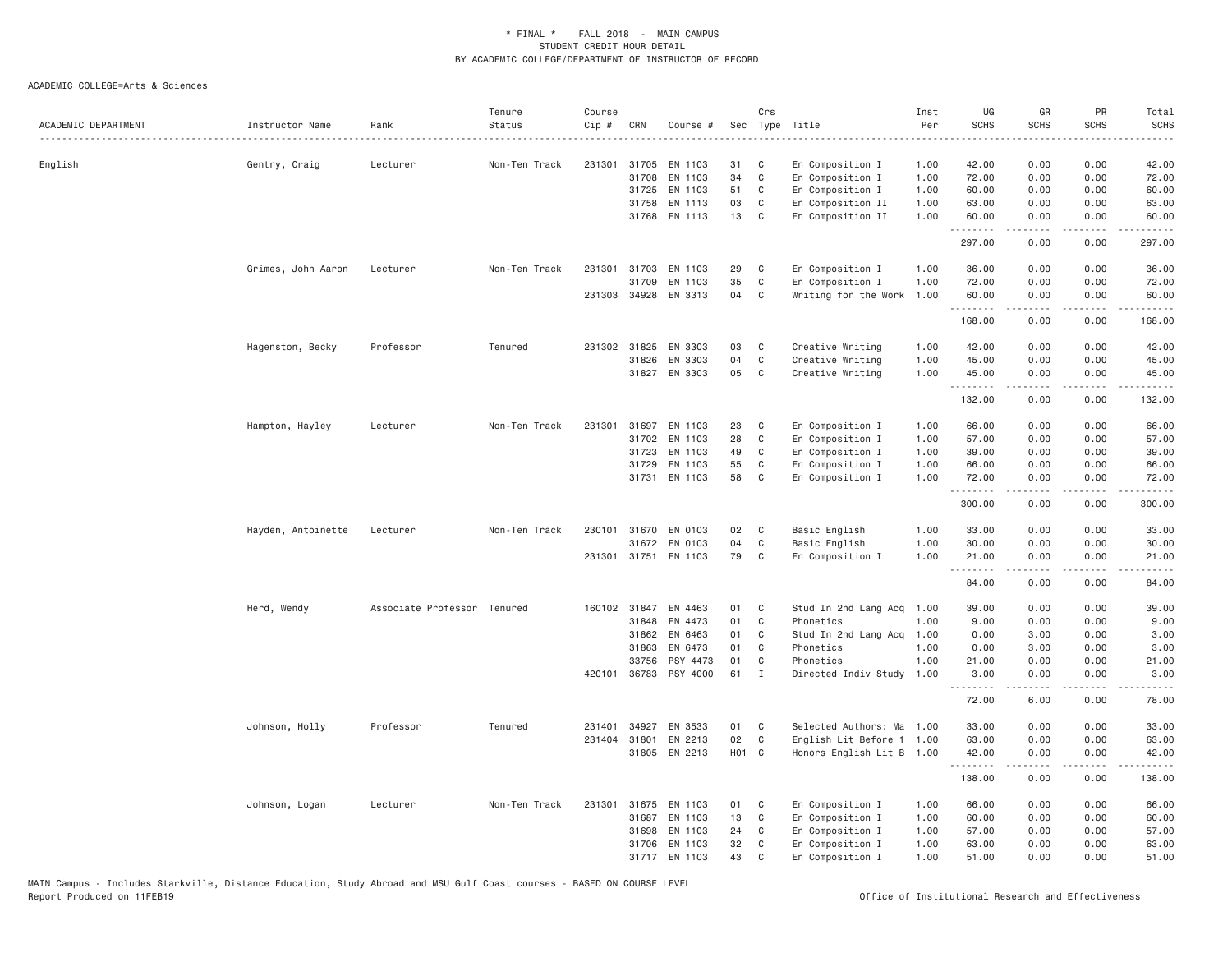| ACADEMIC DEPARTMENT | Instructor Name | Rank                        | Tenure<br>Status | Course<br>Cip # | CRN          | Course #             |    | Crs         | Sec Type Title            | Inst<br>Per | UG<br><b>SCHS</b>              | GR<br><b>SCHS</b><br><u>.</u> | PR<br><b>SCHS</b>                   | Total<br>SCHS<br>.                          |
|---------------------|-----------------|-----------------------------|------------------|-----------------|--------------|----------------------|----|-------------|---------------------------|-------------|--------------------------------|-------------------------------|-------------------------------------|---------------------------------------------|
|                     |                 |                             |                  |                 |              |                      |    |             |                           |             | <u>.</u><br>297.00             | . <u>.</u> .<br>0.00          | .<br>0.00                           | $- - - - - - -$<br>297.00                   |
| English             | Kardos, Michael | Associate Professor Tenured |                  |                 |              | 231302 31829 EN 3303 | 07 | C           | Creative Writing          | 1.00        | 42.00                          | 0.00                          | 0.00                                | 42.00                                       |
|                     |                 |                             |                  |                 | 31837        | EN 3903              | 01 | $\mathbb C$ | Intermediate Fiction      | 1.00        | 42.00                          | 0.00                          | 0.00                                | 42.00                                       |
|                     |                 |                             |                  | 239999          |              | 35974 EN 8000        | 07 | D           | Research / Thesis         | 1.00        | 0.00                           | 10.00                         | 0.00                                | 10.00                                       |
|                     |                 |                             |                  |                 |              |                      |    |             |                           |             | <b><i><u></u></i></b><br>84.00 | .<br>10.00                    | .<br>0.00                           | .<br>94.00                                  |
|                     | Kolev, Sava     | Lecturer                    | Non-Ten Track    |                 |              | 231301 31686 EN 1103 | 12 | C           | En Composition I          | 1.00        | 66.00                          | 0.00                          | 0.00                                | 66.00                                       |
|                     |                 |                             |                  |                 | 31690        | EN 1103              | 16 | C           | En Composition I          | 1.00        | 54.00                          | 0.00                          | 0.00                                | 54.00                                       |
|                     |                 |                             |                  |                 |              |                      |    |             |                           |             | .<br>120.00                    | 0.00                          | $\sim$ $\sim$ $\sim$ $\sim$<br>0.00 | .<br>120.00                                 |
|                     | Koleva, Laura   | Lecturer                    | Non-Ten Track    | 231301          | 31679        | EN 1103              | 05 | C           | En Composition I          | 0.25        | 16.50                          | 0.00                          | 0.00                                | 16.50                                       |
|                     |                 |                             |                  |                 |              | 31710 EN 1103        | 36 | C           | En Composition I          | 1.00        | 63.00                          | 0.00                          | 0.00                                | 63.00                                       |
|                     |                 |                             |                  |                 | 31732        | EN 1103              | 59 | C           | En Composition I          | 1.00        | 57.00                          | 0.00                          | 0.00                                | 57.00                                       |
|                     |                 |                             |                  |                 |              | 31734 EN 1103        | 61 | C           | En Composition I          | 1.00        | 51.00<br>.                     | 0.00<br>.                     | 0.00<br>.                           | 51.00<br>.                                  |
|                     |                 |                             |                  |                 |              |                      |    |             |                           |             | 187.50                         | 0.00                          | 0.00                                | 187.50                                      |
|                     | Lammert, Thomas | Lecturer                    | Non-Ten Track    | 231301          |              | 31695 EN 1103        | 21 | C           | En Composition I          | 0.25        | 18.00                          | 0.00                          | 0.00                                | 18.00                                       |
|                     |                 |                             |                  |                 | 31716        | EN 1103              | 42 | C           | En Composition I          | 1.00        | 66.00                          | 0.00                          | 0.00                                | 66.00                                       |
|                     |                 |                             |                  |                 | 31730        | EN 1103              | 56 | C           | En Composition I          | 1.00        | 69.00                          | 0.00                          | 0.00                                | 69.00                                       |
|                     |                 |                             |                  |                 |              | 31767 EN 1113        | 12 | C           | En Composition II         | 1.00        | 63.00                          | 0.00                          | 0.00                                | 63.00                                       |
|                     |                 |                             |                  |                 |              | 31772 EN 1113        | 17 | C           | En Composition II         | 1.00        | 69.00<br>.                     | 0.00<br>.                     | 0.00<br>$\sim$ $\sim$ $\sim$ $\sim$ | 69.00<br>$\sim$ $\sim$ $\sim$ $\sim$ $\sim$ |
|                     |                 |                             |                  |                 |              |                      |    |             |                           |             | 285.00                         | 0.00                          | 0.00                                | 285.00                                      |
|                     | Lemus, Jared    | Grad Teach Assist           | Not Applicable   |                 |              | 231301 31707 EN 1103 | 33 | C           | En Composition I          | 1.00        | 45.00                          | 0.00                          | 0.00                                | 45.00                                       |
|                     |                 |                             |                  |                 |              |                      |    |             |                           |             | .<br>45.00                     | 0.00                          | 0.00                                | .<br>45.00                                  |
|                     | Leonard, Ashley | Instructor                  | Non-Ten Track    |                 |              | 231301 31782 EN 1173 | 07 | C           | Accelerated Comp II       | 1.00        | 57.00                          | 0.00                          | 0.00                                | 57.00                                       |
|                     |                 |                             |                  |                 | 31784        | EN 1173              | 09 | C           | Accelerated Comp II       | 1.00        | 51.00                          | 0.00                          | 0.00                                | 51.00                                       |
|                     |                 |                             |                  |                 |              |                      |    |             |                           |             | .<br>108.00                    | .<br>0.00                     | $\frac{1}{2}$<br>0.00               | .<br>108.00                                 |
|                     | Lindley, Lisa   | Lecturer                    | Non-Ten Track    | 131099          |              | 32825 LSK 0103       | 04 | C           | Intermediate Reading 1.00 |             | 24.00                          | 0.00                          | 0.00                                | 24.00                                       |
|                     |                 |                             |                  |                 |              |                      |    |             |                           |             | .<br>24.00                     | 0.00                          | $\sim$ $\sim$ $\sim$<br>0.00        | .<br>24.00                                  |
|                     | Little, Matthew | Professor                   | Tenured          |                 | 231402 31810 | EN 2243              | 01 | C           | American Lit Before       | 1.00        | 42.00                          | 0.00                          | 0.00                                | 42.00                                       |
|                     |                 |                             |                  |                 | 31811        | EN 2243              | 04 | $\mathbb C$ | American Lit Before       | 1.00        | 60.00                          | 0.00                          | 0.00                                | 60.00                                       |
|                     |                 |                             |                  |                 |              | 31816 EN 2253        | 03 | C           | American Lit After 1 1.00 |             | 48.00                          | 0.00                          | 0.00                                | 48.00                                       |
|                     |                 |                             |                  |                 |              |                      |    |             |                           |             | 150.00                         | .<br>0.00                     | .<br>0.00                           | .<br>150.00                                 |
|                     | Lockhart, Cory  | Lecturer                    | Non-Ten Track    | 231301          | 31684        | EN 1103              | 10 | C           | En Composition I          | 1.00        | 66.00                          | 0.00                          | 0.00                                | 66.00                                       |
|                     |                 |                             |                  |                 | 31719        | EN 1103              | 45 | C           | En Composition I          | 1.00        | 69.00                          | 0.00                          | 0.00                                | 69.00                                       |
|                     |                 |                             |                  |                 |              | 31742 EN 1103        | 69 | C           | En Composition I          | 1.00        | 48.00                          | 0.00                          | 0.00                                | 48.00                                       |
|                     |                 |                             |                  |                 | 31764        | EN 1113              | 09 | C           | En Composition II         | 1.00        | 63,00                          | 0.00                          | 0.00                                | 63,00                                       |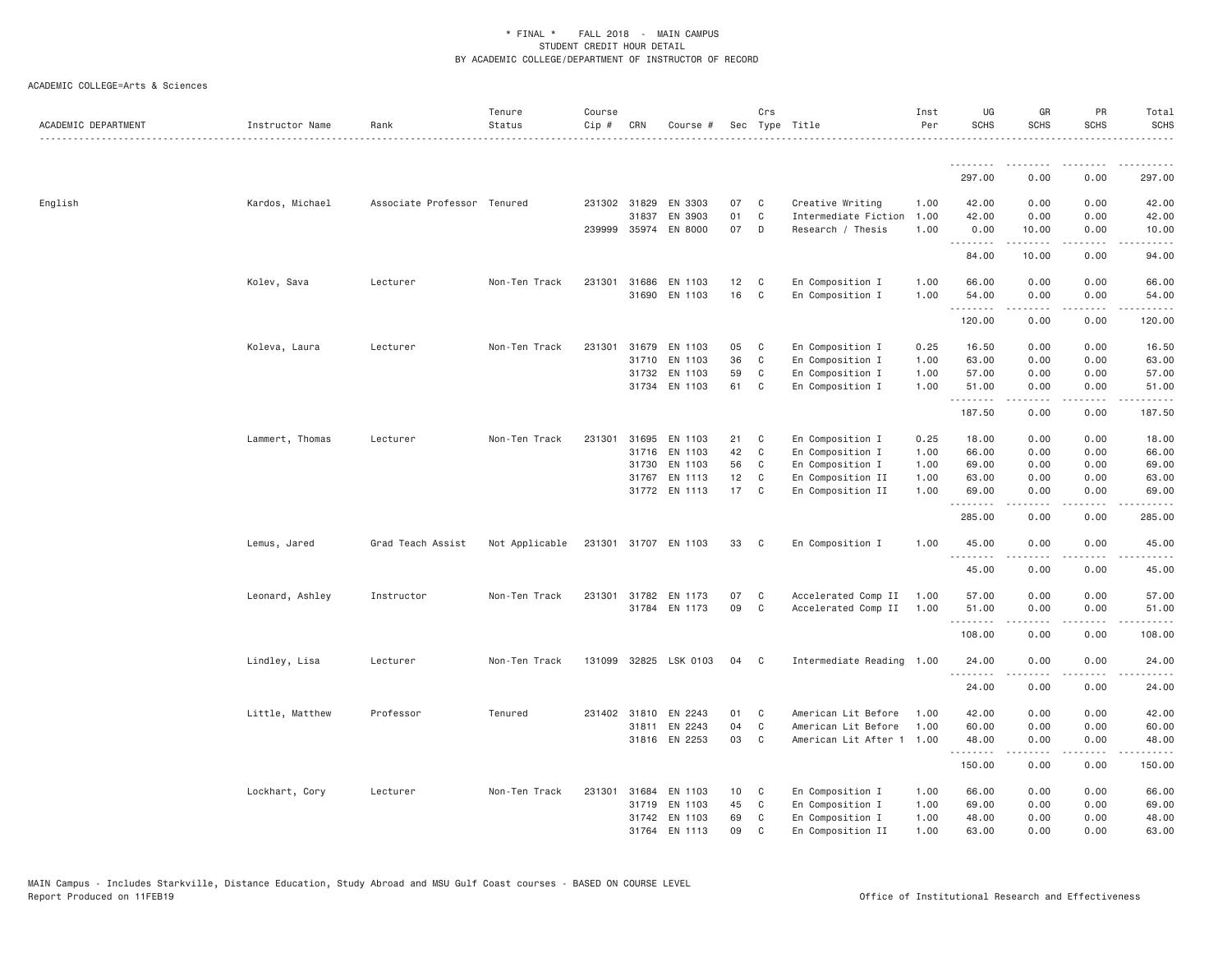| ACADEMIC DEPARTMENT | Instructor Name   | Rank                          | Tenure<br>Status | Course<br>Cip # | CRN          | Course #                              |          | Crs               | Sec Type Title                         | Inst<br>Per  | UG<br><b>SCHS</b>   | GR<br><b>SCHS</b>                                                                                                                                                                                                                                                                                                                    | PR<br><b>SCHS</b>                   | Total<br><b>SCHS</b>  |
|---------------------|-------------------|-------------------------------|------------------|-----------------|--------------|---------------------------------------|----------|-------------------|----------------------------------------|--------------|---------------------|--------------------------------------------------------------------------------------------------------------------------------------------------------------------------------------------------------------------------------------------------------------------------------------------------------------------------------------|-------------------------------------|-----------------------|
|                     |                   |                               |                  |                 |              |                                       |          |                   |                                        |              | .                   | .                                                                                                                                                                                                                                                                                                                                    |                                     | .                     |
|                     |                   |                               |                  |                 |              |                                       |          |                   |                                        |              | 246.00              | 0.00                                                                                                                                                                                                                                                                                                                                 | 0.00                                | 246.00                |
| English             | Long, Jeffrey     | Lecturer                      | Non-Ten Track    |                 |              | 231301 31712 EN 1103<br>31738 EN 1103 | 38<br>65 | C<br>$\mathbf{C}$ | En Composition I<br>En Composition I   | 1.00<br>1.00 | 66.00<br>39.00<br>. | 0.00<br>0.00<br>$\frac{1}{2} \left( \frac{1}{2} \right) \left( \frac{1}{2} \right) \left( \frac{1}{2} \right) \left( \frac{1}{2} \right) \left( \frac{1}{2} \right)$                                                                                                                                                                 | 0.00<br>0.00<br>.                   | 66.00<br>39.00        |
|                     |                   |                               |                  |                 |              |                                       |          |                   |                                        |              | 105.00              | 0.00                                                                                                                                                                                                                                                                                                                                 | 0.00                                | 105.00                |
|                     | Long, Loreeda     | Lecturer                      | Non-Ten Track    |                 |              | 231301 31747 EN 1103                  | 74       | $\mathbf{C}$      | En Composition I                       | 1.00         | 33.00<br>.          | 0.00<br><u>.</u>                                                                                                                                                                                                                                                                                                                     | 0.00<br>$\cdots$                    | 33.00<br>.            |
|                     |                   |                               |                  |                 |              |                                       |          |                   |                                        |              | 33.00               | 0.00                                                                                                                                                                                                                                                                                                                                 | 0.00                                | 33.00                 |
|                     | Lyons, Richard    | Professor                     | Tenured          |                 |              | 231302 31824 EN 3303<br>34930 EN 3303 | 02<br>09 | C<br>C            | Creative Writing<br>Creative Writing   | 1.00<br>1.00 | 45.00<br>39.00      | 0.00<br>0.00                                                                                                                                                                                                                                                                                                                         | 0.00<br>0.00                        | 45.00<br>39.00        |
|                     |                   |                               |                  |                 |              |                                       |          |                   |                                        |              | .                   | $\frac{1}{2} \left( \begin{array}{ccc} 1 & 0 & 0 & 0 \\ 0 & 0 & 0 & 0 \\ 0 & 0 & 0 & 0 \\ 0 & 0 & 0 & 0 \\ 0 & 0 & 0 & 0 \\ 0 & 0 & 0 & 0 \\ 0 & 0 & 0 & 0 \\ 0 & 0 & 0 & 0 \\ 0 & 0 & 0 & 0 \\ 0 & 0 & 0 & 0 \\ 0 & 0 & 0 & 0 & 0 \\ 0 & 0 & 0 & 0 & 0 \\ 0 & 0 & 0 & 0 & 0 \\ 0 & 0 & 0 & 0 & 0 \\ 0 & 0 & 0 & 0 & 0 \\ 0 & 0 & 0$ | .                                   | .                     |
|                     |                   |                               |                  |                 |              |                                       |          |                   |                                        |              | 84.00               | 0.00                                                                                                                                                                                                                                                                                                                                 | 0.00                                | 84.00                 |
|                     | Mahadin, Tamara   | Lecturer                      | Non-Ten Track    | 231301          | 31692        | EN 1103                               | 18       | C                 | En Composition I                       | 1.00         | 63.00               | 0.00                                                                                                                                                                                                                                                                                                                                 | 0.00                                | 63.00                 |
|                     |                   |                               |                  |                 | 31713        | EN 1103                               | 39       | C                 | En Composition I                       | 1.00         | 63.00               | 0.00                                                                                                                                                                                                                                                                                                                                 | 0.00                                | 63.00                 |
|                     |                   |                               |                  |                 | 31718        | EN 1103                               | 44       | C                 | En Composition I                       | 1.00         | 63.00               | 0.00                                                                                                                                                                                                                                                                                                                                 | 0.00                                | 63.00                 |
|                     |                   |                               |                  |                 |              | 31757 EN 1113<br>31770 EN 1113        | 02<br>15 | C<br>$\mathbb{C}$ | En Composition II<br>En Composition II | 1.00<br>1.00 | 69.00<br>51.00      | 0.00<br>0.00                                                                                                                                                                                                                                                                                                                         | 0.00<br>0.00                        | 69.00<br>51.00        |
|                     |                   |                               |                  |                 |              |                                       |          |                   |                                        |              | .<br>309.00         | $\frac{1}{2} \left( \frac{1}{2} \right) \left( \frac{1}{2} \right) \left( \frac{1}{2} \right) \left( \frac{1}{2} \right) \left( \frac{1}{2} \right)$<br>0.00                                                                                                                                                                         | .<br>0.00                           | .<br>309.00           |
|                     | Marcus, Gregory   | Lecturer                      | Non-Ten Track    | 231301          | 31699        | EN 1103                               | 25       | C                 | En Composition I                       | 1.00         | 48.00               | 0.00                                                                                                                                                                                                                                                                                                                                 | 0.00                                | 48.00                 |
|                     |                   |                               |                  |                 | 31724        | EN 1103                               | 50       | C                 | En Composition I                       | 1.00         | 66.00               | 0.00                                                                                                                                                                                                                                                                                                                                 | 0.00                                | 66.00                 |
|                     |                   |                               |                  |                 |              | 31737 EN 1103                         | 64       | C                 | En Composition I                       | 1.00         | 66.00               | 0.00                                                                                                                                                                                                                                                                                                                                 | 0.00                                | 66.00                 |
|                     |                   |                               |                  |                 |              |                                       |          |                   |                                        |              | .<br>180.00         | 0.00                                                                                                                                                                                                                                                                                                                                 | 0.00                                | 180.00                |
|                     | Marsh, Kelly      | Professor                     | Tenured          |                 | 230101 31755 | EN 1111                               | 01 C     |                   | English Studies                        | 1.00         | 53.00               | 0.00                                                                                                                                                                                                                                                                                                                                 | 0.00                                | 53.00                 |
|                     |                   |                               |                  | 231404          | 35292        | EN 4663                               | 01       | C                 | Brit & Irish Novel S 1.00              |              | 51.00               | 0.00                                                                                                                                                                                                                                                                                                                                 | 0.00                                | 51.00                 |
|                     |                   |                               |                  |                 | 35294        | EN 6663                               | 01       | C                 | Brit & Irish Novel S                   | 1.00         | 0.00                | 3.00                                                                                                                                                                                                                                                                                                                                 | 0.00                                | 3.00                  |
|                     |                   |                               |                  |                 | 239999 35538 | EN 8000                               | 02       | D                 | Research / Thesis                      | 1.00         | 0.00<br>.           | 6.00<br>$\frac{1}{2} \left( \frac{1}{2} \right) \left( \frac{1}{2} \right) \left( \frac{1}{2} \right) \left( \frac{1}{2} \right) \left( \frac{1}{2} \right)$                                                                                                                                                                         | 0.00<br>$\sim$ $\sim$ $\sim$ $\sim$ | 6.00<br>$- - - - - -$ |
|                     |                   |                               |                  |                 |              |                                       |          |                   |                                        |              | 104.00              | 9.00                                                                                                                                                                                                                                                                                                                                 | 0.00                                | 113.00                |
|                     | Mattison, Suzanne | Lecturer                      | Non-Ten Track    | 010802          | 30195        | AELC 3203                             | 03       | C                 | Prof Writing ANR Hum 1.00              |              | 78.00               | 0.00                                                                                                                                                                                                                                                                                                                                 | 0.00                                | 78.00                 |
|                     |                   |                               |                  |                 | 30196        | AELC 3203                             | 04       | $\mathbf C$       | Prof Writing ANR Hum 1.00              |              | 78.00               | 0.00                                                                                                                                                                                                                                                                                                                                 | 0.00                                | 78.00                 |
|                     |                   |                               |                  |                 | 30197        | AELC 3203                             | 05       | C                 | Prof Writing ANR Hum 1.00              |              | 75.00               | 0.00                                                                                                                                                                                                                                                                                                                                 | 0.00                                | 75.00                 |
|                     |                   |                               |                  |                 |              | 30198 AELC 3203                       | 06       | C                 | Prof Writing ANR Hum 1.00              |              | 72.00<br>.          | 0.00                                                                                                                                                                                                                                                                                                                                 | 0.00                                | 72.00<br>.            |
|                     |                   |                               |                  |                 |              |                                       |          |                   |                                        |              | 303.00              | 0.00                                                                                                                                                                                                                                                                                                                                 | 0.00                                | 303.00                |
|                     | Miller, Elizabeth | Assistant Professor Ten Track |                  | 050201          | 35598        | AAS 4990                              | 01       | $\mathbf{C}$      | Special Topic in Af. 1.00              |              | 15.00               | 0.00                                                                                                                                                                                                                                                                                                                                 | 0.00                                | 15.00                 |
|                     |                   |                               |                  | 231301          | 31775        | EN 1113                               | H02 C    |                   | Honors En Compositio 1.00              |              | 45.00               | 0.00                                                                                                                                                                                                                                                                                                                                 | 0.00                                | 45.00                 |
|                     |                   |                               |                  |                 | 31839        | EN 4111                               | 01       | $\mathbf{C}$      | Portfol & Reflec Wri 1.00              |              | 38.00               | 0.00                                                                                                                                                                                                                                                                                                                                 | 0.00                                | 38.00                 |
|                     |                   |                               |                  |                 | 239999 35283 | EN 6990                               | 01       | C                 | Special Topic In EN                    | 1.00         | 0.00                | 3.00                                                                                                                                                                                                                                                                                                                                 | 0.00                                | 3.00                  |
|                     |                   |                               |                  |                 | 35284        | EN 4990                               | 01       | C                 | Special Topic In EN                    | 1.00         | 42.00<br>.          | 0.00<br>.                                                                                                                                                                                                                                                                                                                            | 0.00<br>$\frac{1}{2}$               | 42.00<br>.            |
|                     |                   |                               |                  |                 |              |                                       |          |                   |                                        |              | 140.00              | 3.00                                                                                                                                                                                                                                                                                                                                 | 0.00                                | 143.00                |
|                     | Moseley, Jessica  | Instructor                    | Non-Ten Track    |                 |              | 231401 31791 EN 2203                  | 04       | $\mathbf{C}$      | Intro To Literature                    | 1.00         | 84.00               | 0.00                                                                                                                                                                                                                                                                                                                                 | 0.00                                | 84.00                 |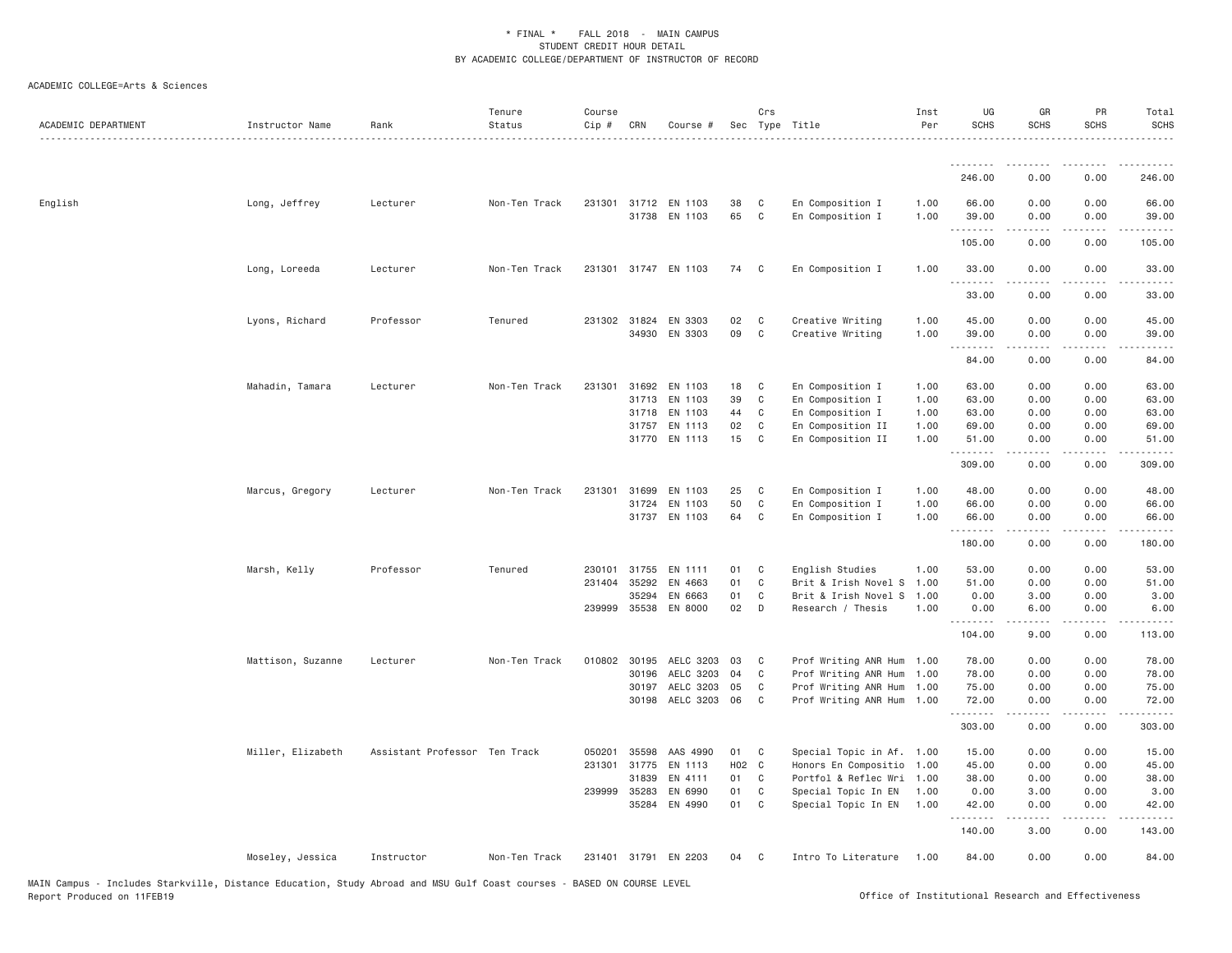| ACADEMIC DEPARTMENT | Instructor Name   | Rank                        | Tenure<br>Status | Course<br>Cip # | CRN   | Course #                              |             | Crs            | Sec Type Title                           | Inst<br>Per  | UG<br><b>SCHS</b> | GR<br><b>SCHS</b>                                                                                                                                             | PR<br><b>SCHS</b>                   | Total<br>SCHS                               |
|---------------------|-------------------|-----------------------------|------------------|-----------------|-------|---------------------------------------|-------------|----------------|------------------------------------------|--------------|-------------------|---------------------------------------------------------------------------------------------------------------------------------------------------------------|-------------------------------------|---------------------------------------------|
| English             | Moseley, Jessica  | Instructor                  | Non-Ten Track    |                 |       | 231401 31794 EN 2203                  | 07          | C              | Intro To Literature                      | 1.00         | 90.00             | 0.00<br>.                                                                                                                                                     | 0.00<br>$\sim$ $\sim$ $\sim$ $\sim$ | 90,00<br>.                                  |
|                     |                   |                             |                  |                 |       |                                       |             |                |                                          |              | 174.00            | 0.00                                                                                                                                                          | 0.00                                | 174.00                                      |
|                     | Moser, Robert     | Lecturer                    | Non-Ten Track    |                 |       | 140801 34621 CE 8313<br>35031 CE 8313 | 01<br>501 C | C              | Concrete Materials<br>Concrete Materials | 0.50<br>0.50 | 0.00<br>0.00      | 7.50<br>19.50                                                                                                                                                 | 0.00<br>0.00                        | 7.50<br>19.50                               |
|                     |                   |                             |                  |                 |       |                                       |             |                |                                          |              | .<br>0.00         | $\frac{1}{2} \left( \frac{1}{2} \right) \left( \frac{1}{2} \right) \left( \frac{1}{2} \right) \left( \frac{1}{2} \right) \left( \frac{1}{2} \right)$<br>27.00 | .<br>0.00                           | $   -$<br>27.00                             |
|                     | O'Neill, Bonnie   | Associate Professor Tenured |                  |                 |       | 231402 31812 EN 2243                  | 05          | C              | American Lit Before                      | 1,00         | 60.00             | 0.00                                                                                                                                                          | 0.00                                | 60.00                                       |
|                     |                   |                             |                  |                 |       | 31813 EN 2243                         | 06          | $\mathbb C$    | American Lit Before                      | 1.00         | 78.00             | 0.00                                                                                                                                                          | 0.00                                | 78.00                                       |
|                     |                   |                             |                  |                 |       | 34936 EN 6903                         | 01          | $\mathbf{C}$   | Am Lit 1800-1860                         | 1.00         | 0.00              | 3.00                                                                                                                                                          | 0.00                                | 3.00                                        |
|                     |                   |                             |                  |                 |       | 231404 34935 EN 4903                  | 01          | C              | Am Lit 1800-1860                         | 1.00         | 30.00<br><u>.</u> | 0.00<br>.                                                                                                                                                     | 0.00<br>د د د د                     | 30.00                                       |
|                     |                   |                             |                  |                 |       |                                       |             |                |                                          |              | 168.00            | 3.00                                                                                                                                                          | 0.00                                | .<br>171.00                                 |
|                     | Olson, Peter      | Lecturer                    | Non-Ten Track    | 231301          | 34320 | EN 1103                               | 501 C       |                | En Composition I                         | 1.00         | 36.00             | 0.00                                                                                                                                                          | 0.00                                | 36.00                                       |
|                     |                   |                             |                  | 231303          | 34324 | EN 3313                               | 501 C       |                | Writing for the Work 1.00                |              | 24.00             | 0.00                                                                                                                                                          | 0.00                                | 24.00                                       |
|                     |                   |                             |                  |                 | 34325 | EN 3313                               | 502 C       |                | Writing for the Work                     | 1.00         | 27.00             | 0.00                                                                                                                                                          | 0.00                                | 27.00                                       |
|                     |                   |                             |                  |                 |       | 231401 34322 EN 2273                  | 501 C       |                | World Literature Bef 1.00                |              | 51.00<br>.        | 0.00<br>.                                                                                                                                                     | 0.00<br>.                           | 51.00<br>.                                  |
|                     |                   |                             |                  |                 |       |                                       |             |                |                                          |              | 138.00            | 0.00                                                                                                                                                          | 0.00                                | 138.00                                      |
|                     | Pevey, Leslie     | Lecturer                    | Non-Ten Track    | 231301          |       | 31680 EN 1103                         | 06          | C              | En Composition I                         | 1.00         | 69.00             | 0.00                                                                                                                                                          | 0.00                                | 69.00                                       |
|                     |                   |                             |                  |                 | 31681 | EN 1103                               | 07          | C              | En Composition I                         | 1.00         | 60.00             | 0.00                                                                                                                                                          | 0.00                                | 60.00                                       |
|                     |                   |                             |                  |                 |       | 31720 EN 1103                         | 46          | C              | En Composition I                         | 1.00         | 66.00             | 0.00                                                                                                                                                          | 0.00                                | 66.00                                       |
|                     |                   |                             |                  |                 |       | 31722 EN 1103                         | 48          | C              | En Composition I                         | 1.00         | 69.00<br>.        | 0.00<br>.                                                                                                                                                     | 0.00<br>.                           | 69,00<br>.                                  |
|                     |                   |                             |                  |                 |       |                                       |             |                |                                          |              | 264.00            | 0.00                                                                                                                                                          | 0.00                                | 264.00                                      |
|                     | Pierce, Catherine | Associate Professor Tenured |                  | 230101          | 31841 | EN 4303                               | 01          | C              | Craft Of Poetry                          | 1.00         | 9.00              | 0.00                                                                                                                                                          | 0.00                                | 9.00                                        |
|                     |                   |                             |                  |                 |       | 231302 31830 EN 3303                  | 08          | C              | Creative Writing                         | 1.00         | 42.00             | 0.00                                                                                                                                                          | 0.00                                | 42.00                                       |
|                     |                   |                             |                  |                 |       | 31856 EN 6303                         | 01          | C              | Craft Of Poetry                          | 1.00         | 0.00<br><u>.</u>  | 12.00<br>$- - - - -$                                                                                                                                          | 0.00<br>$\sim$ $\sim$ $\sim$ $\sim$ | 12.00<br>$\sim$ $\sim$ $\sim$ $\sim$ $\sim$ |
|                     |                   |                             |                  |                 |       |                                       |             |                |                                          |              | 51.00             | 12.00                                                                                                                                                         | 0.00                                | 63.00                                       |
|                     | Pizer, Ginger     | Associate Professor Tenured |                  |                 |       | 160102 30259 AN 4403                  | 02          | C              | Intro To Linguistics 1.00                |              | 12.00             | 0.00                                                                                                                                                          | 0.00                                | 12.00                                       |
|                     |                   |                             |                  |                 | 31845 | EN 4403                               | 02          | C              | Intro To Linguistics                     | 1.00         | 36.00             | 0.00                                                                                                                                                          | 0.00                                | 36.00                                       |
|                     |                   |                             |                  |                 | 31860 | EN 6403                               | 02          | C              | Intro To Linguistics 1.00                |              | 0.00              | 3.00                                                                                                                                                          | 0.00                                | 3.00                                        |
|                     |                   |                             |                  | 239999          | 35539 | EN 8000                               | 03          | D              | Research / Thesis                        | 1.00         | 0.00              | 3.00                                                                                                                                                          | 0.00                                | 3.00                                        |
|                     |                   |                             |                  | 450201          | 30260 | AN 4623                               | 01          | C              | Language And Culture 1.00                |              | 24.00             | 0.00                                                                                                                                                          | 0.00                                | 24.00                                       |
|                     |                   |                             |                  |                 | 31851 | EN 4623                               | 01          | C              | Language And Culture 1.00                |              | 9.00              | 0.00                                                                                                                                                          | 0.00                                | 9.00                                        |
|                     |                   |                             |                  |                 | 31866 | EN 6623                               | 01          | C              | Language And Culture 1.00                |              | 0.00              | 9.00                                                                                                                                                          | 0.00                                | 9.00                                        |
|                     |                   |                             |                  |                 |       | 33878 SO 4623                         | 01          | C              | Language And Culture 1.00                |              | 3.00<br>.         | 0.00<br>.                                                                                                                                                     | 0.00<br>.                           | 3.00<br>$\frac{1}{2}$                       |
|                     |                   |                             |                  |                 |       |                                       |             |                |                                          |              | 84.00             | 15.00                                                                                                                                                         | 0.00                                | 99.00                                       |
|                     | Price, Marty      | Instructor                  | Non-Ten Track    |                 |       | 231402 31815 EN 2253                  | 02          | C <sub>1</sub> | American Lit After 1 1.00                |              | 81.00             | 0.00                                                                                                                                                          | 0.00                                | 81.00                                       |
|                     |                   |                             |                  |                 |       | 231404 31806 EN 2223                  | 01          | $\mathbb C$    | English Lit After 18 1.00                |              | 75.00             | 0.00                                                                                                                                                          | 0.00                                | 75.00                                       |
|                     |                   |                             |                  |                 | 31807 | EN 2223                               | 03          | C              | English Lit After 18 1.00                |              | 81.00             | 0.00                                                                                                                                                          | 0.00                                | 81.00                                       |
|                     |                   |                             |                  |                 |       | 31808 EN 2223                         | 04          | C <sub>1</sub> | English Lit After 18 1.00                |              | 81.00<br><u>.</u> | 0.00<br><u>.</u>                                                                                                                                              | 0.00<br>.                           | 81.00<br>.                                  |
|                     |                   |                             |                  |                 |       |                                       |             |                |                                          |              | 318.00            | 0.00                                                                                                                                                          | 0.00                                | 318.00                                      |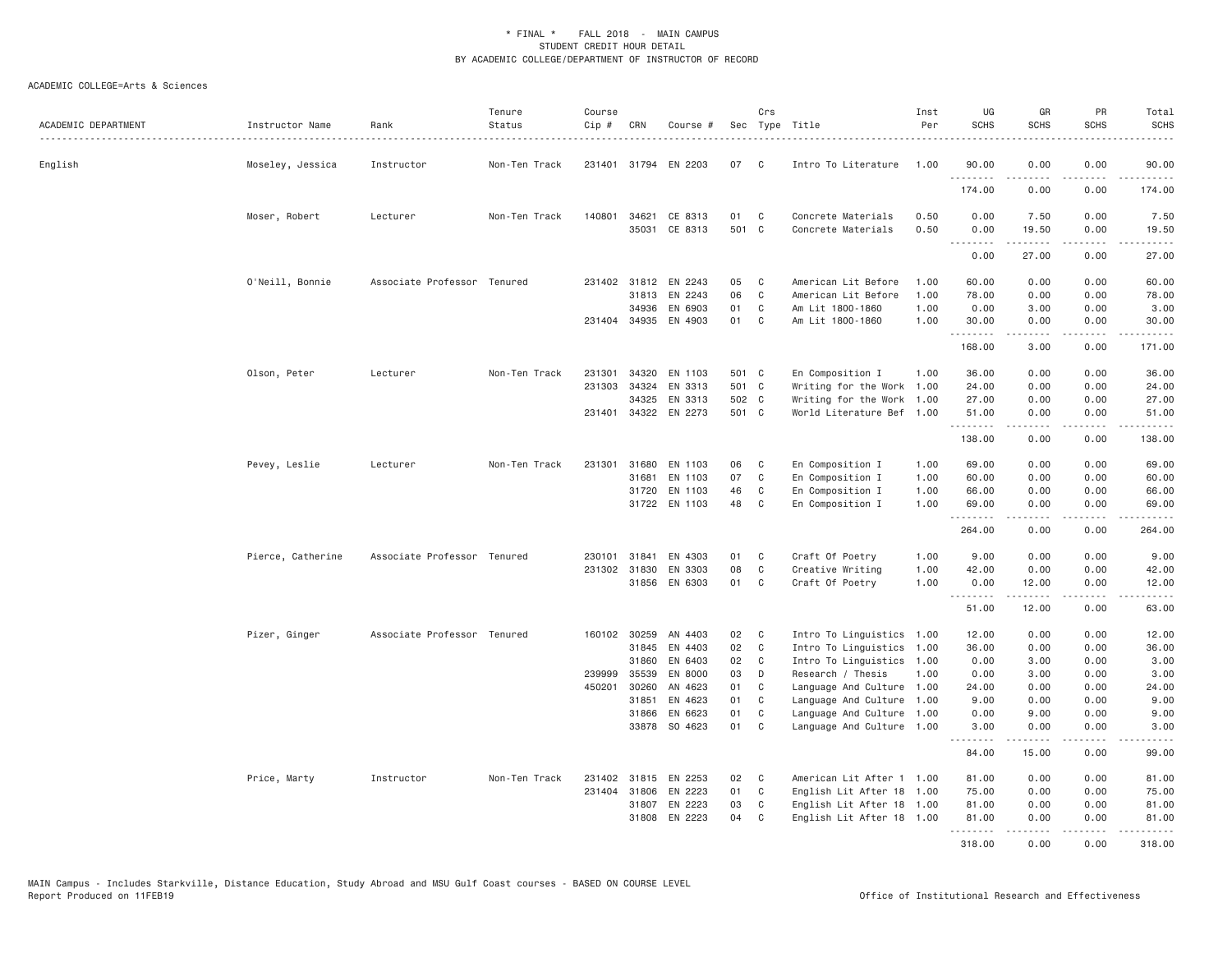| ACADEMIC DEPARTMENT | Instructor Name  | Rank                          | Tenure<br>Status | Course<br>Cip # | CRN          | Course #       |       | Crs            | Sec Type Title            | Inst<br>Per | UG<br><b>SCHS</b> | GR<br><b>SCHS</b>   | PR<br><b>SCHS</b>                   | Total<br><b>SCHS</b>   |
|---------------------|------------------|-------------------------------|------------------|-----------------|--------------|----------------|-------|----------------|---------------------------|-------------|-------------------|---------------------|-------------------------------------|------------------------|
| English             | Punday, Dan      | Professor                     | Tenured          | 231401          | 34933        | EN 4323        | 01    | C              | Lit Crit Plato-Pres       | 1.00        | 57.00             | 0.00                | 0.00                                | 57,00                  |
|                     |                  |                               |                  | 239999          |              | 34934 EN 6323  | 01    | $\mathbf{C}$   | Lit Crit Plato-Pres       | 1.00        | 0.00<br><u>.</u>  | 3.00<br>$- - - - -$ | 0.00<br>.                           | 3.00<br>$- - - - -$    |
|                     |                  |                               |                  |                 |              |                |       |                |                           |             | 57.00             | 3.00                | 0.00                                | 60.00                  |
|                     | Raymond, Richard | Lecturer                      | Non-Ten Track    | 231401          |              | 34323 EN 2273  | 502 C |                | World Literature Bef 1.00 |             | 36.00             | 0.00                | 0.00                                | 36.00                  |
|                     |                  |                               |                  | 231404          |              | 34321 EN 2213  | 501 C |                | English Lit Before 1 1.00 |             | 36.00<br>.        | 0.00<br>.           | 0.00<br>$\sim$ $\sim$ $\sim$        | 36.00<br>.             |
|                     |                  |                               |                  |                 |              |                |       |                |                           |             | 72.00             | 0.00                | 0.00                                | 72.00                  |
|                     | Redd, James      | Lecturer                      | Non-Ten Track    | 231301          |              | 31779 EN 1173  | 04    | C              | Accelerated Comp II 1.00  |             | 54.00             | 0.00                | 0.00                                | 54.00                  |
|                     |                  |                               |                  | 231302          | 31828        | EN 3303        | 06    | C              | Creative Writing          | 1.00        | 39.00             | 0.00                | 0.00                                | 39.00                  |
|                     |                  |                               |                  | 231401          | 31818        | EN 2273        | 01    | C              | World Literature Bef      | 1.00        | 69.00             | 0.00                | 0.00                                | 69.00                  |
|                     |                  |                               |                  |                 | 36291        | EN 2203        | 501 C |                | Intro To Literature       | 1.00        | 63.00<br>.        | 0.00<br><b>.</b>    | 0.00<br>$- - - -$                   | 63.00<br>.             |
|                     |                  |                               |                  |                 |              |                |       |                |                           |             | 225.00            | 0.00                | 0.00                                | 225.00                 |
|                     | Sanders, Shelly  | Instructor                    | Non-Ten Track    | 231303          | 32335        | GE 3513        | 09    | C              | Technical Writing         | 1.00        | 63.00             | 0.00                | 0.00                                | 63.00                  |
|                     |                  |                               |                  |                 | 32336        | GE 3513        | 10    | C              | Technical Writing         | 1.00        | 57.00             | 0.00                | 0.00                                | 57.00                  |
|                     |                  |                               |                  |                 |              | 32338 GE 3513  | 12    | C              | Technical Writing         | 1.00        | 60.00<br>.        | 0.00<br>.           | 0.00<br>.                           | 60.00<br>.             |
|                     |                  |                               |                  |                 |              |                |       |                |                           |             | 180.00            | 0.00                | 0.00                                | 180.00                 |
|                     | Shaffer, Donald  | Associate Professor Tenured   |                  | 050201          |              | 30003 AAS 1063 | 02    | C <sub>c</sub> | Intro to African Ame      | 1.00        | 165.00            | 0.00                | 0.00                                | 165.00                 |
|                     |                  |                               |                  |                 |              |                |       |                |                           |             | .<br>165.00       | -----<br>0.00       | .<br>0.00                           | 165.00                 |
|                     | Sheperis, Claire | Instructor                    | Non-Ten Track    | 231301          |              | 31760 EN 1113  | 05    | C              | En Composition II         | 1.00        | 69.00             | 0.00                | 0.00                                | 69.00                  |
|                     |                  |                               |                  |                 | 31761        | EN 1113        | 06    | C              | En Composition II         | 1.00        | 69.00             | 0.00                | 0.00                                | 69.00                  |
|                     |                  |                               |                  | 231401          | 31792        | EN 2203        | 05    | C              | Intro To Literature       | 1.00        | 84.00             | 0.00                | 0.00                                | 84.00                  |
|                     |                  |                               |                  |                 |              | 31796 EN 2203  | 09    | $\mathbf C$    | Intro To Literature       | 1.00        | 90.00             | 0.00                | 0.00                                | 90.00                  |
|                     |                  |                               |                  |                 |              |                |       |                |                           |             | .<br>312.00       | .<br>0.00           | $\sim$ $\sim$ $\sim$ $\sim$<br>0.00 | .<br>312.00            |
|                     | Sherman, Jessica | Grad Teach Assist             | Not Applicable   | 231301          |              | 31677 EN 1103  | 03    | $\mathbf{C}$   | En Composition I          | 1.00        | 66.00             | 0.00                | 0.00                                | 66.00<br>$\frac{1}{2}$ |
|                     |                  |                               |                  |                 |              |                |       |                |                           |             | .<br>66.00        | 0.00                | 0.00                                | 66.00                  |
|                     | Smith, Megan     | Assistant Professor Ten Track |                  | 131401          | 31846        | EN 4453        | 01    | C              | Methods in TESOL          | 1.00        | 39.00             | 0.00                | 0.00                                | 39.00                  |
|                     |                  |                               |                  |                 | 160102 30258 | AN 4403        | 01    | C              | Intro To Linguistics      | 1.00        | 3.00              | 0.00                | 0.00                                | 3.00                   |
|                     |                  |                               |                  |                 | 31844        | EN 4403        | 01    | C              | Intro To Linguistics      | 1.00        | 54.00             | 0.00                | 0.00                                | 54.00                  |
|                     |                  |                               |                  | 230101          | 31836        | EN 3423        | 01    | C              | Desc Eng Grammar          | 1.00        | 60.00             | 0.00                | 0.00                                | 60.00                  |
|                     |                  |                               |                  | 239999          |              | 35928 EN 8000  | 06    | D              | Research / Thesis         | 1.00        | 0.00<br>.         | 1.00<br>.           | 0.00<br>.                           | 1.00<br>.              |
|                     |                  |                               |                  |                 |              |                |       |                |                           |             | 156.00            | 1.00                | 0.00                                | 157.00                 |
|                     | Spain, Andrea    | Associate Professor Tenured   |                  | 160104          | 31869        | EN 6933        | 01    | C              | Survey Contemp Lit        | 1.00        | 0.00              | 9.00                | 0.00                                | 9.00                   |
|                     |                  |                               |                  | 231301          | 31834        | EN 3414        | 02    | C              | Crit Writ/Resrch Lit 1.00 |             | 48.00             | 0.00                | 0.00                                | 48.00                  |
|                     |                  |                               |                  |                 | 31835        | EN 3414        | 03    | C              | Crit Writ/Resrch Lit 1.00 |             | 48.00             | 0.00                | 0.00                                | 48.00                  |
|                     |                  |                               |                  | 231401          | 31854        | EN 4933        | 01    | $\mathbf{C}$   | Survey Contemp Lit        | 1.00        | 42.00             | 0.00                | 0.00                                | 42.00                  |
|                     |                  |                               |                  | 240101          | 32690        | HON 4093       | H06   | E              | Honors Thesis             | 1.00        | 3.00<br>.         | 0.00                | 0.00<br>.                           | 3.00                   |
|                     |                  |                               |                  |                 |              |                |       |                |                           |             | 141.00            | 9,00                | 0.00                                | 150.00                 |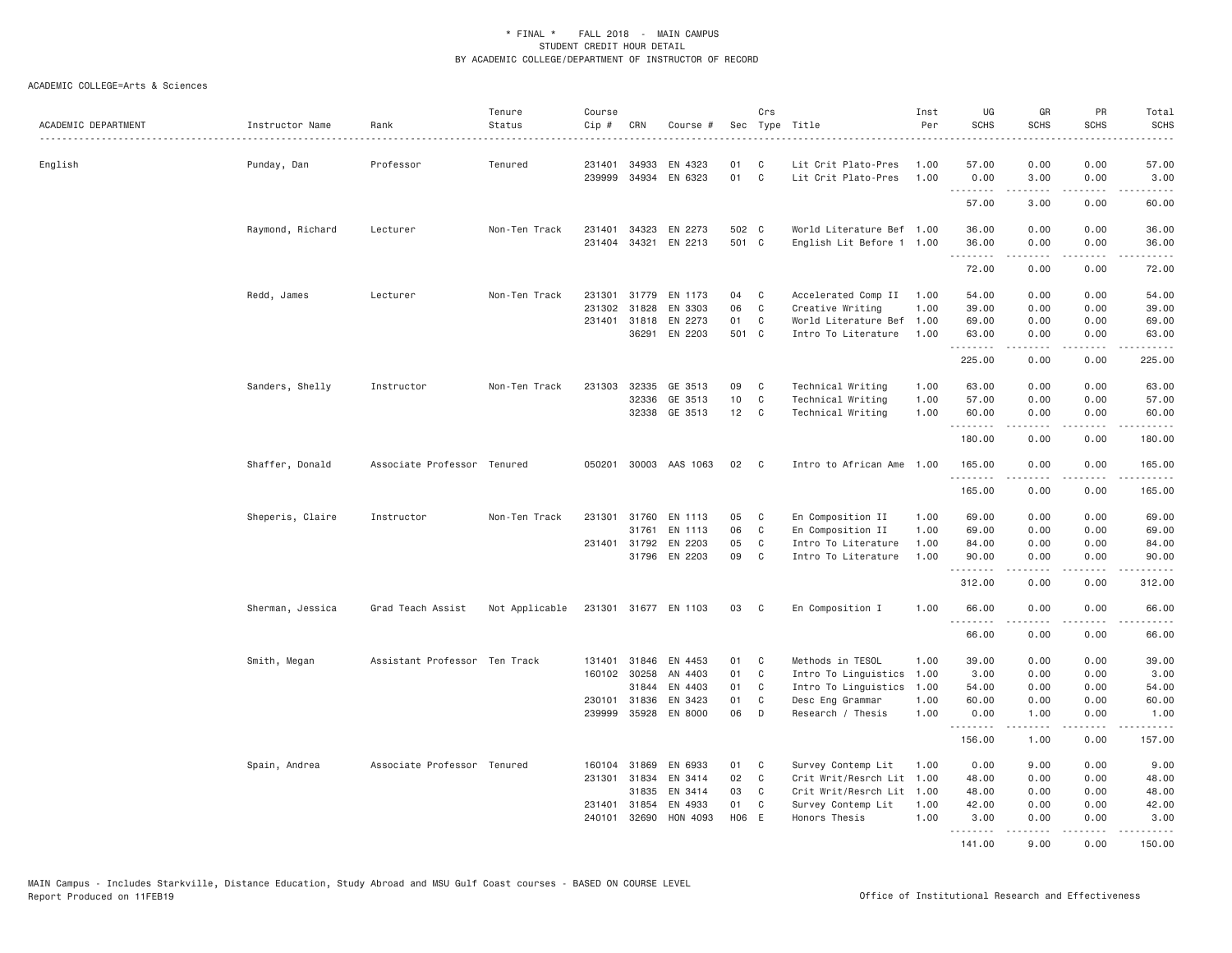| ACADEMIC DEPARTMENT | Instructor Name   | Rank<br>.                     | Tenure<br>Status | Course<br>Cip # | CRN          | Course #              |       | Crs         | Sec Type Title              | Inst<br>Per | UG<br><b>SCHS</b> | GR<br>SCHS            | PR<br><b>SCHS</b>                   | Total<br><b>SCHS</b>                                                                                                                                                                     |
|---------------------|-------------------|-------------------------------|------------------|-----------------|--------------|-----------------------|-------|-------------|-----------------------------|-------------|-------------------|-----------------------|-------------------------------------|------------------------------------------------------------------------------------------------------------------------------------------------------------------------------------------|
| English             | Spurlock, Ann     | Instructor                    | Non-Ten Track    | 231301          |              | 31855 EN 6013         | 01    | E           | Tchng Col Writing           | 1.00        | 0.00              | 39.00                 | 0.00                                | 39.00                                                                                                                                                                                    |
|                     |                   |                               |                  |                 |              |                       |       |             |                             |             | <u>.</u><br>0.00  | 39.00                 | 0.00                                | 39.00                                                                                                                                                                                    |
|                     | Stamps, Alison    | Instructor                    | Non-Ten Track    | 130301          | 32851        | LSK 1041              | 07    | C           | College Success I           | 1.00        | 25.00             | 0.00                  | 0.00                                | 25.00                                                                                                                                                                                    |
|                     |                   |                               |                  |                 | 32852        | LSK 1041              | 08    | C           | College Success I           | 1.00        | 24.00             | 0.00                  | 0.00                                | 24.00                                                                                                                                                                                    |
|                     |                   |                               |                  |                 | 32853        | LSK 1041              | 09    | C           | College Success I           | 1.00        | 21.00             | 0.00                  | 0.00                                | 21.00                                                                                                                                                                                    |
|                     |                   |                               |                  |                 | 32854        | LSK 1041              | 10    | C           | College Success I           | 1.00        | 26.00             | 0.00                  | 0.00                                | 26.00                                                                                                                                                                                    |
|                     |                   |                               |                  |                 |              | 131315 32837 LSK 1023 | 02    | C           | Col Read/Study Skill        | 1.00        | 84.00<br>.        | 0.00<br>.             | 0.00<br>.                           | 84.00<br>.                                                                                                                                                                               |
|                     |                   |                               |                  |                 |              |                       |       |             |                             |             | 180.00            | 0.00                  | 0.00                                | 180.00                                                                                                                                                                                   |
|                     | Stinson, Emily    | Instructor                    | Non-Ten Track    | 231301          | 31766        | EN 1113               | 11    | C           | En Composition II           | 1.00        | 66.00             | 0.00                  | 0.00                                | 66.00                                                                                                                                                                                    |
|                     |                   |                               |                  |                 |              | 31777 EN 1173         | 02    | C           | Accelerated Comp II         | 1.00        | 45.00             | 0.00                  | 0.00                                | 45.00                                                                                                                                                                                    |
|                     |                   |                               |                  |                 | 31778        | EN 1173               | 03    | C           | Accelerated Comp II         | 1.00        | 60.00             | 0.00                  | 0.00                                | 60.00                                                                                                                                                                                    |
|                     |                   |                               |                  |                 |              | 231302 31823 EN 3303  | 01    | C           | Creative Writing            | 1.00        | 39.00<br>.        | 0.00<br>.             | 0.00<br>.                           | 39.00<br>$\frac{1}{2} \left( \frac{1}{2} \right) \left( \frac{1}{2} \right) \left( \frac{1}{2} \right) \left( \frac{1}{2} \right) \left( \frac{1}{2} \right) \left( \frac{1}{2} \right)$ |
|                     |                   |                               |                  |                 |              |                       |       |             |                             |             | 210.00            | 0.00                  | 0.00                                | 210.00                                                                                                                                                                                   |
|                     | Street, Alisha    | Lecturer                      | Non-Ten Track    | 231301          | 31700        | EN 1103               | 26    | C           | En Composition I            | 1.00        | 72.00             | 0.00                  | 0.00                                | 72.00                                                                                                                                                                                    |
|                     |                   |                               |                  |                 | 31711        | EN 1103               | 37    | C           | En Composition I            | 1.00        | 72.00             | 0.00                  | 0.00                                | 72.00                                                                                                                                                                                    |
|                     |                   |                               |                  |                 |              | 31745 EN 1103         | 72    | C           | En Composition I            | 1.00        | 66.00             | 0.00                  | 0.00                                | 66.00                                                                                                                                                                                    |
|                     |                   |                               |                  |                 |              | 31746 EN 1103         | 73    | C           | En Composition I            | 1.00        | 63.00             | 0.00                  | 0.00                                | 63.00                                                                                                                                                                                    |
|                     |                   |                               |                  |                 |              |                       |       |             |                             |             | .<br>273.00       | .<br>0.00             | .<br>0.00                           | .<br>273.00                                                                                                                                                                              |
|                     | Thompson, Jessica | Instructor                    | Non-Ten Track    | 231301          | 31694        | EN 1103               | 20    | C           | En Composition $I - L$ 1.00 |             | 48.00             | 0.00                  | 0.00                                | 48.00                                                                                                                                                                                    |
|                     |                   |                               |                  |                 | 31741        | EN 1103               | 68    | $\mathbb C$ | En Composition I            | 1.00        | 45.00             | 0.00                  | 0.00                                | 45.00                                                                                                                                                                                    |
|                     |                   |                               |                  |                 | 31785        | EN 1173               | 10    | C           | Accelerated Comp II         | 1.00        | 60.00             | 0.00                  | 0.00                                | 60.00                                                                                                                                                                                    |
|                     |                   |                               |                  |                 |              | 31786 EN 1173         | 11    | C           | Accelerated Comp II         | 1.00        | 60.00<br>.        | 0.00<br>.             | 0.00<br>.                           | 60.00<br>22222.                                                                                                                                                                          |
|                     |                   |                               |                  |                 |              |                       |       |             |                             |             | 213.00            | 0.00                  | 0.00                                | 213.00                                                                                                                                                                                   |
|                     | Torrence, Devan   | Lecturer                      | Non-Ten Track    | 230101          | 31671        | EN 0103               | 03    | C           | Basic English               | 1.00        | 30.00             | 0.00                  | 0.00                                | 30.00                                                                                                                                                                                    |
|                     |                   |                               |                  |                 | 31674        | EN 0103               | 06    | $\mathbb C$ | Basic English               | 1.00        | 39.00             | 0.00                  | 0.00                                | 39.00                                                                                                                                                                                    |
|                     |                   |                               |                  |                 |              | 231301 31748 EN 1103  | 75    | C           | En Composition I            | 1.00        | 24.00<br>.        | 0.00                  | 0.00                                | 24.00                                                                                                                                                                                    |
|                     |                   |                               |                  |                 |              |                       |       |             |                             |             | 93.00             | 0.00                  | $\sim$ $\sim$ $\sim$ $\sim$<br>0.00 | 93.00                                                                                                                                                                                    |
|                     | Trimm, James      | Lecturer                      | Non-Ten Track    | 231301          | 31728        | EN 1103               | 54    | C           | En Composition I            | 1.00        | 69.00             | 0.00                  | 0.00                                | 69.00                                                                                                                                                                                    |
|                     |                   |                               |                  |                 | 31759        | EN 1113               | 04    | $\mathbb C$ | En Composition II           | 1.00        | 63.00             | 0.00                  | 0.00                                | 63.00                                                                                                                                                                                    |
|                     |                   |                               |                  |                 | 231401 31793 | EN 2203               | 06    | $\mathbb C$ | Intro To Literature         | 1.00        | 90.00             | 0.00                  | 0.00                                | 90.00                                                                                                                                                                                    |
|                     |                   |                               |                  |                 |              | 31795 EN 2203         | 08    | C           | Intro To Literature         | 1.00        | 90.00<br><u>.</u> | 0.00                  | 0.00<br>$\sim$ $\sim$ $\sim$ $\sim$ | 90.00                                                                                                                                                                                    |
|                     |                   |                               |                  |                 |              |                       |       |             |                             |             | 312.00            | .<br>0.00             | 0.00                                | 312.00                                                                                                                                                                                   |
|                     | Vivier, Eric      | Assistant Professor Ten Track |                  | 231404          | 34931        | EN 8523               | 01    | -S          | Stu En Lit 1485-1660        | 1.00        | 0.00              | 18.00                 | 0.00                                | 18.00                                                                                                                                                                                    |
|                     |                   |                               |                  | 240101          | 32666        | HON 1163              | H02 S |             | The Quest I                 | 1.00        | 42.00             | 0.00                  | 0.00                                | 42.00                                                                                                                                                                                    |
|                     |                   |                               |                  |                 | 32667        | HON 1163              | H03 S |             | The Quest I                 | 1.00        | 39.00<br>.        | 0.00<br>$\frac{1}{2}$ | 0.00<br>.                           | 39.00<br>.                                                                                                                                                                               |
|                     |                   |                               |                  |                 |              |                       |       |             |                             |             | 81.00             | 18.00                 | 0.00                                | 99.00                                                                                                                                                                                    |
|                     | Voller, Leslie    | Instructor                    | Non-Ten Track    | 231301          |              | 31726 EN 1103         | 52    | C           | En Composition I            | 1.00        | 24.00             | 0.00                  | 0.00                                | 24.00                                                                                                                                                                                    |
|                     |                   |                               |                  | 231401          |              | 31790 EN 2203         | 03    | C           | Intro To Literature         | 1.00        | 87.00             | 0.00                  | 0.00                                | 87.00                                                                                                                                                                                    |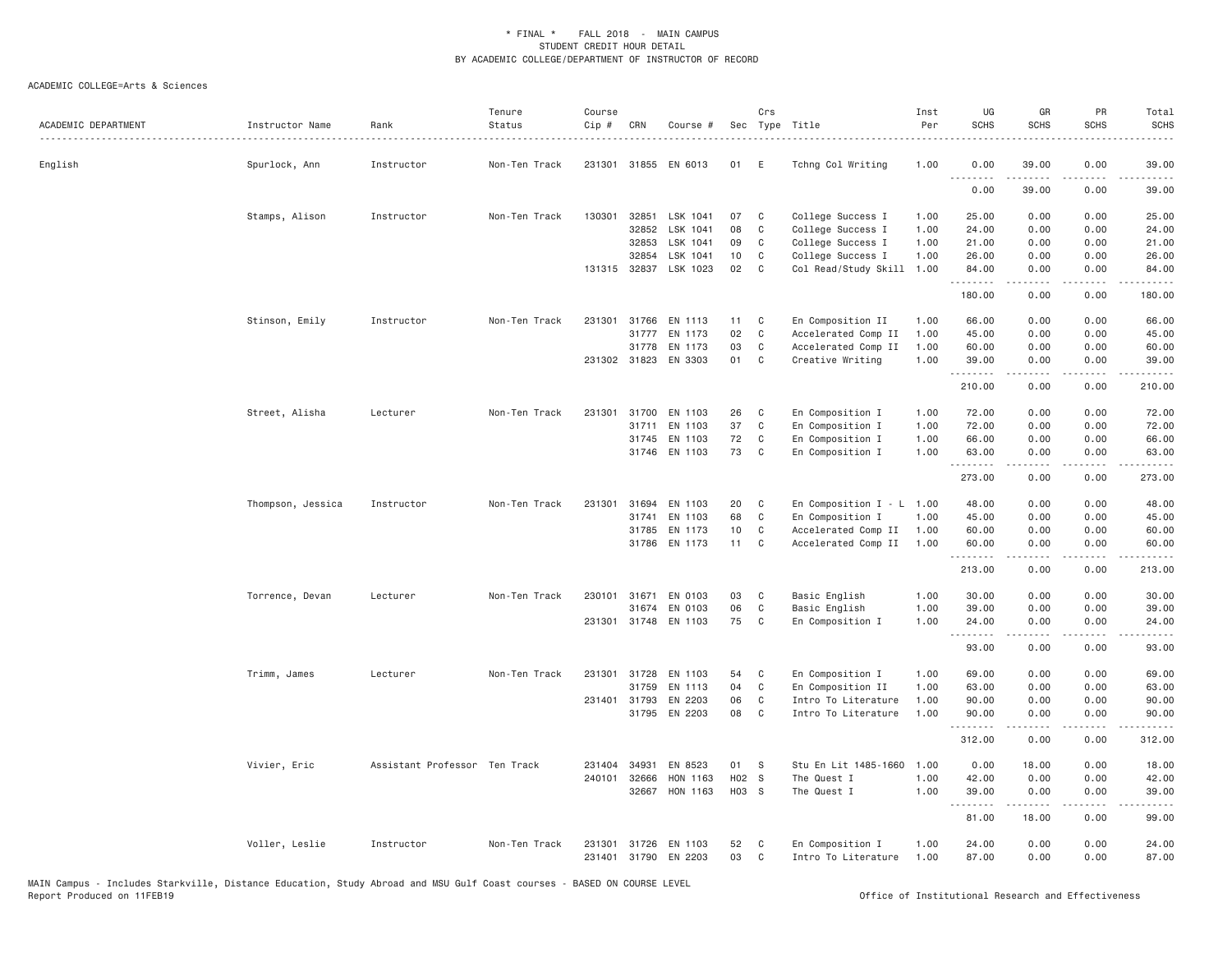| ACADEMIC DEPARTMENT                             | Instructor Name    | Rank                               | Tenure<br>Status | Course<br>Cip # | CRN          | Course #              |       | Crs            | Sec Type Title            | Inst<br>Per | UG<br>SCHS           | GR<br><b>SCHS</b>              | PR<br><b>SCHS</b>                                                                                                                 | Total<br><b>SCHS</b><br>$\frac{1}{2} \left( \frac{1}{2} \right) \left( \frac{1}{2} \right) \left( \frac{1}{2} \right) \left( \frac{1}{2} \right) \left( \frac{1}{2} \right)$                                                                                                                                                                                                                                                                                                        |
|-------------------------------------------------|--------------------|------------------------------------|------------------|-----------------|--------------|-----------------------|-------|----------------|---------------------------|-------------|----------------------|--------------------------------|-----------------------------------------------------------------------------------------------------------------------------------|-------------------------------------------------------------------------------------------------------------------------------------------------------------------------------------------------------------------------------------------------------------------------------------------------------------------------------------------------------------------------------------------------------------------------------------------------------------------------------------|
| English                                         | Voller, Leslie     | Instructor                         | Non-Ten Track    |                 |              | 231401 31797 EN 2203  | 10    | C              | Intro To Literature       | 1.00        | 87.00                | 0.00                           | 0.00                                                                                                                              | 87.00                                                                                                                                                                                                                                                                                                                                                                                                                                                                               |
|                                                 |                    |                                    |                  |                 |              |                       |       |                |                           |             | .<br>198.00          | - - - - -<br>0.00              | $- - - -$<br>0.00                                                                                                                 | .<br>198.00                                                                                                                                                                                                                                                                                                                                                                                                                                                                         |
|                                                 | West, Robert       | Professor                          | Tenured          |                 | 231401 31819 | EN 2283               | 01    | $\mathbf{C}$   | World Literature Aft 1.00 |             | 36.00                | 0.00                           | 0.00                                                                                                                              | 36.00                                                                                                                                                                                                                                                                                                                                                                                                                                                                               |
|                                                 |                    |                                    |                  |                 |              | 231402 31814 EN 2253  | 01 C  |                | American Lit After 1 1.00 |             | 78.00<br>.           | 0.00<br>-----                  | 0.00<br>.                                                                                                                         | 78.00<br>$\frac{1}{2} \left( \frac{1}{2} \right) \left( \frac{1}{2} \right) \left( \frac{1}{2} \right) \left( \frac{1}{2} \right) \left( \frac{1}{2} \right) \left( \frac{1}{2} \right) \left( \frac{1}{2} \right) \left( \frac{1}{2} \right) \left( \frac{1}{2} \right) \left( \frac{1}{2} \right) \left( \frac{1}{2} \right) \left( \frac{1}{2} \right) \left( \frac{1}{2} \right) \left( \frac{1}{2} \right) \left( \frac{1}{2} \right) \left( \frac{1}{2} \right) \left( \frac$ |
|                                                 |                    |                                    |                  |                 |              |                       |       |                |                           |             | 114.00               | 0.00                           | 0.00                                                                                                                              | 114.00                                                                                                                                                                                                                                                                                                                                                                                                                                                                              |
|                                                 | White, Rebekah     | Lecturer                           | Non-Ten Track    | 231301          |              | 31735 EN 1103         | 62    | C              | En Composition I          | 1.00        | 63.00                | 0.00                           | 0.00                                                                                                                              | 63.00                                                                                                                                                                                                                                                                                                                                                                                                                                                                               |
|                                                 |                    |                                    |                  |                 |              | 31736 EN 1103         | 63    | C <sub>1</sub> | En Composition I          | 1.00        | 63.00                | 0.00                           | 0.00                                                                                                                              | 63.00                                                                                                                                                                                                                                                                                                                                                                                                                                                                               |
|                                                 |                    |                                    |                  |                 |              | 31765 EN 1113         | 10 C  |                | En Composition II         | 1.00        | 66.00<br>.           | 0.00<br>.                      | 0.00<br>$- - - -$                                                                                                                 | 66.00<br>.                                                                                                                                                                                                                                                                                                                                                                                                                                                                          |
|                                                 |                    |                                    |                  |                 |              |                       |       |                |                           |             | 192.00               | 0.00                           | 0.00                                                                                                                              | 192.00                                                                                                                                                                                                                                                                                                                                                                                                                                                                              |
|                                                 | Wiltshire, Allison | Lecturer                           | Non-Ten Track    | 231301          |              | 31682 EN 1103         | 08    | C              | En Composition I          | 1.00        | 69.00                | 0.00                           | 0.00                                                                                                                              | 69.00                                                                                                                                                                                                                                                                                                                                                                                                                                                                               |
|                                                 |                    |                                    |                  |                 |              | 31727 EN 1103         | 53    | C <sub>1</sub> | En Composition I          | 1.00        | 72.00                | 0.00                           | 0.00                                                                                                                              | 72.00                                                                                                                                                                                                                                                                                                                                                                                                                                                                               |
|                                                 |                    |                                    |                  |                 |              | 31739 EN 1103         | 66    | C.             | En Composition I          | 1.00        | 48.00                | 0.00                           | 0.00                                                                                                                              | 48.00                                                                                                                                                                                                                                                                                                                                                                                                                                                                               |
|                                                 |                    |                                    |                  |                 |              | 31740 EN 1103         | 67    | C.             | En Composition I          | 1.00        | 57.00                | 0.00                           | 0.00                                                                                                                              | 57.00                                                                                                                                                                                                                                                                                                                                                                                                                                                                               |
|                                                 |                    |                                    |                  |                 |              |                       |       |                |                           |             | .<br>246.00          | 0.00                           | 0.00                                                                                                                              | 246.00                                                                                                                                                                                                                                                                                                                                                                                                                                                                              |
|                                                 | Wolfe, Rachel      | Grad Teach Assist                  | Not Applicable   | 231301          |              | 31676 EN 1103         | 02    | $\mathbf{C}$   | En Composition I          | 1.00        | 66.00                | 0.00                           | 0.00                                                                                                                              | 66.00                                                                                                                                                                                                                                                                                                                                                                                                                                                                               |
|                                                 |                    |                                    |                  |                 |              | 31685 EN 1103         | 11 C  |                | En Composition I          | 0.25        | 17.25                | 0.00                           | 0.00                                                                                                                              | 17.25                                                                                                                                                                                                                                                                                                                                                                                                                                                                               |
|                                                 |                    |                                    |                  |                 |              |                       |       |                |                           |             | .<br>83.25           | $\cdots \cdots \cdots$<br>0.00 | $\frac{1}{2} \left( \frac{1}{2} \right) \left( \frac{1}{2} \right) \left( \frac{1}{2} \right) \left( \frac{1}{2} \right)$<br>0.00 | $\frac{1}{2} \left( \frac{1}{2} \right) \left( \frac{1}{2} \right) \left( \frac{1}{2} \right) \left( \frac{1}{2} \right) \left( \frac{1}{2} \right)$<br>83.25                                                                                                                                                                                                                                                                                                                       |
|                                                 | Zhu, Daina         | Grad Research Assis Not Applicable |                  |                 |              | 131315 34478 RDG 3113 | 501 C |                | Early Literacy Instr 1.00 |             | 81.00                | 0.00                           | 0.00                                                                                                                              | 81.00                                                                                                                                                                                                                                                                                                                                                                                                                                                                               |
|                                                 |                    |                                    |                  |                 |              | 34479 RDG 3123        | 501 C |                | Early Lit Instruct I 1.00 |             | 84.00                | 0.00                           | 0.00                                                                                                                              | 84.00                                                                                                                                                                                                                                                                                                                                                                                                                                                                               |
|                                                 |                    |                                    |                  |                 |              |                       |       |                |                           |             | .<br>165.00          | 0.00                           | 0.00                                                                                                                              | 165.00                                                                                                                                                                                                                                                                                                                                                                                                                                                                              |
| ====================================            |                    |                                    |                  |                 |              |                       |       |                |                           |             | <b>BEBEERE</b>       |                                |                                                                                                                                   | ==========                                                                                                                                                                                                                                                                                                                                                                                                                                                                          |
| English<br>------------------------------------ |                    |                                    |                  |                 |              |                       |       |                |                           |             | 12628,00<br>======== | 248,00                         | 0.00<br>==================                                                                                                        | 12876.00<br><b>ESSESSESSE</b>                                                                                                                                                                                                                                                                                                                                                                                                                                                       |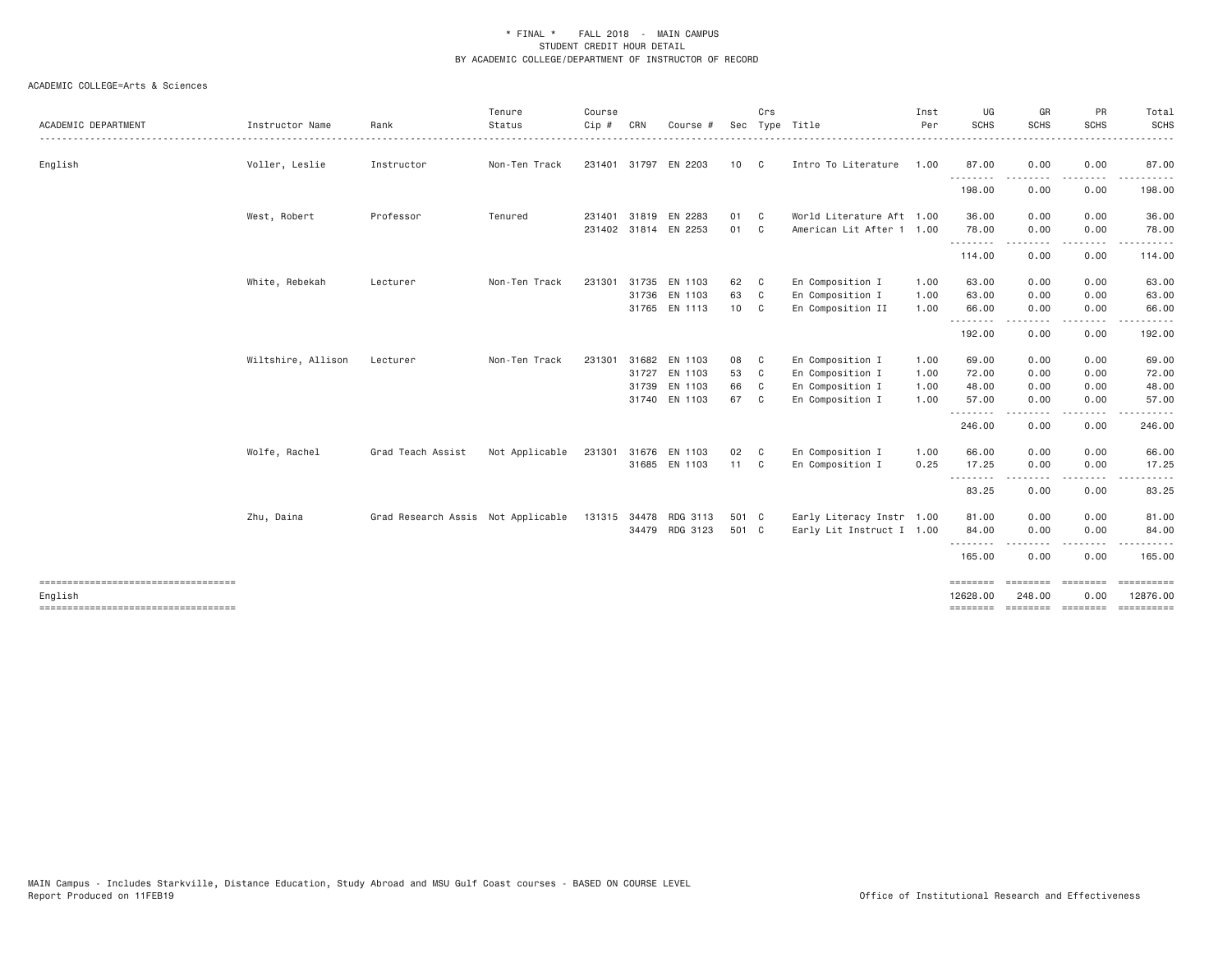| ACADEMIC DEPARTMENT | Instructor Name                | Rank              | Tenure<br>Status | Course<br>Cip# | CRN   | Course #      | Sec   | Crs          | Type Title                | Inst<br>Per | UG<br><b>SCHS</b> | GR<br><b>SCHS</b> | PR<br><b>SCHS</b>            | Total<br><b>SCHS</b><br>. |
|---------------------|--------------------------------|-------------------|------------------|----------------|-------|---------------|-------|--------------|---------------------------|-------------|-------------------|-------------------|------------------------------|---------------------------|
| Geosciences         | Ambinakudige, Shrini Professor |                   | Tenured          | 450701         | 32459 | GR 6303       | 01    | C            | Principles of GIS         | 1.00        | 0.00              | 54.00             | 0.00                         | 54.00                     |
|                     |                                |                   |                  |                | 32460 | GR 6303       | 02    | К            | Principles of GIS         | 0.90        | 0.00              | 0.00              | 0.00                         | 0.00                      |
|                     |                                |                   |                  |                | 32461 | GR 6303       | 03    | К            | Principles of GIS         | 0.90        | 0.00              | 0.00              | 0.00                         | 0.00                      |
|                     |                                |                   |                  |                | 32462 | GR 6303       | 04    | К            | Principles of GIS         | 0.90        | 0.00              | 0.00              | 0.00                         | 0.00                      |
|                     |                                |                   |                  |                | 32463 | GR 6303       | 05    | К            | Principles of GIS         | 0.90        | 0.00              | 0.00              | 0.00                         | 0.00                      |
|                     |                                |                   |                  |                | 34969 | GR 8000       | 01    | D            | Research / Thesis         | 1.00        | 0.00              | 4.00              | 0.00                         | 4.00                      |
|                     |                                |                   |                  |                | 34979 | GR 9000       | 01    | D            | Research/Dissertatio      | 1.00        | 0.00              | 12.00             | 0.00                         | 12.00                     |
|                     |                                |                   |                  | 450702         | 32430 | GR 4303       | 01    | C            | Principles of GIS         | 1.00        | 225.00            | 0.00              | 0.00                         | 225.00                    |
|                     |                                |                   |                  |                | 32431 | GR 4303       | 02    | К            | Principles of GIS         | 0.90        | 0.00              | 0.00              | 0.00                         | 0.00                      |
|                     |                                |                   |                  |                | 32432 | GR 4303       | 03    | К            | Principles of GIS         | 0.90        | 0.00              | 0.00              | 0.00                         | 0.00                      |
|                     |                                |                   |                  |                | 32433 | GR 4303       | 04    | К            | Principles of GIS         | 0.90        | 0.00              | 0.00              | 0.00                         | 0.00                      |
|                     |                                |                   |                  |                |       | 32434 GR 4303 | 05    | K            | Principles of GIS         | 0.90        | 0.00<br>.         | 0.00<br>.         | 0.00                         | 0.00<br>.                 |
|                     |                                |                   |                  |                |       |               |       |              |                           |             | 225.00            | 70.00             | 0.00                         | 295.00                    |
|                     | Babineaux, Claire              | Lecturer          | Non-Ten Track    | 400601         | 32356 | GG 1113       | 02    | C            | Survey Earth Sci I        | 1.00        | 198.00            | 0.00              | 0.00                         | 198.00                    |
|                     |                                |                   |                  |                | 32359 | GG 1113       | 05    | $\mathbb C$  | Survey Earth Sci I        | 1.00        | 282.00            | 0.00              | 0.00                         | 282.00                    |
|                     |                                |                   |                  |                | 32361 | GG 1113       | 07    | C            | Survey Earth Sci I        | 1.00        | 291.00            | 0.00              | 0.00                         | 291.00                    |
|                     |                                |                   |                  | 450701         | 32411 | GR 1123       | 01    | C            | Intro World Geog          | 1.00        | 288.00            | 0.00              | 0.00                         | 288.00                    |
|                     |                                |                   |                  |                |       | 32426 GR 3113 | 01    | C            | Conserv Of Nat Res        | 1.00        | 147.00<br>.       | 0.00              | 0.00                         | 147.00<br>$- - - - - -$   |
|                     |                                |                   |                  |                |       |               |       |              |                           |             | 1206.00           | 0.00              | 0.00                         | 1206.00                   |
|                     | Bray, Mason                    | Grad Teach Assist | Not Applicable   | 450701         | 32405 | GR 1114       | 01    | C            | Physical Geography        | 1.00        | 232.00            | 0.00              | 0.00                         | 232.00                    |
|                     |                                |                   |                  |                | 32406 | GR 1114       | 02    | К            | Physical Geography        | 1.00        | 0.00              | 0.00              | 0.00                         | 0.00                      |
|                     |                                |                   |                  |                | 32407 | GR 1114       | 03    | К            | Physical Geography        | 1.00        | 0.00              | 0.00              | 0.00                         | 0.00                      |
|                     |                                |                   |                  |                | 32408 | GR 1114       | 04    | C            | Physical Geography        | 1.00        | 224.00            | 0.00              | 0.00                         | 224.00                    |
|                     |                                |                   |                  |                | 32409 | GR 1114       | 05    | K            | Physical Geography        | 1.00        | 0.00              | 0.00              | 0.00                         | 0.00                      |
|                     |                                |                   |                  |                |       | 32410 GR 1114 | 06    | K            | Physical Geography        | 1.00        | 0.00              | 0.00              | 0.00                         | 0.00                      |
|                     |                                |                   |                  |                |       |               |       |              |                           |             | 456.00            | 0.00              | 0.00                         | 456.00                    |
|                     | Brown, Michael E.              | Professor         | Tenured          | 400401         | 32455 | GR 4883       | 01    | B            | Radar Meteorology         | 1.00        | 42.00             | 0.00              | 0.00                         | 42.00                     |
|                     |                                |                   |                  |                | 32482 | GR 6883       | 01    | B            | Radar Meteorology         | 1.00        | 0.00              | 15.00             | 0.00                         | 15.00                     |
|                     |                                |                   |                  | 400404         | 34388 | GR 4913       | 501 C |              | Thermodynamic Met         | 0.10        | 12.00             | 0.00              | 0.00                         | 12.00                     |
|                     |                                |                   |                  |                | 34389 | GR 4913       | 502 C |              | Thermodynamic Met         | 0.10        | 6.30              | 0.00              | 0.00                         | 6.30                      |
|                     |                                |                   |                  | 450701         | 34970 | GR 8000       | 02    | D            | Research / Thesis         | 1.00        | 0.00              | 10.00             | 0.00                         | 10.00                     |
|                     |                                |                   |                  |                |       | 34980 GR 9000 | 02    | D            | Research/Dissertatio      | 1.00        | 0.00<br><u>.</u>  | 3.00<br>.         | 0.00<br>.                    | 3.00<br>$- - - - -$       |
|                     |                                |                   |                  |                |       |               |       |              |                           |             | 60.30             | 28.00             | 0.00                         | 88.30                     |
|                     | Cho, Youngwoo                  | Grad Teach Assist | Not Applicable   | 400601         | 32358 | GG 1113       | 04    | C            | Survey Earth Sci I        | 1.00        | 120.00            | 0.00              | 0.00                         | 120.00                    |
|                     |                                |                   |                  |                |       | 32368 GG 1133 | 01    | C            | Planetary Geology         | 1.00        | 90.00<br>.        | 0.00              | 0.00<br>$\sim$ $\sim$ $\sim$ | 90.00<br>.                |
|                     |                                |                   |                  |                |       |               |       |              |                           |             | 210.00            | 0.00              | 0.00                         | 210.00                    |
|                     | Clary, Renee                   | Professor         | Tenured          | 400601         | 34363 | GG 8123       | 501 C |              | Geol II: Earth and T 1.00 |             | 0.00              | 72.00             | 0.00                         | 72.00                     |
|                     |                                |                   |                  |                | 34636 | GG 4133       | 01    | C            | Prin Of Paleocology       | 1.00        | 21.00             | 0.00              | 0.00                         | 21.00                     |
|                     |                                |                   |                  |                | 34955 | GG 8000       | 01    | D            | Research / Thesis         | 1,00        | 0.00              | 17.00             | 0.00                         | 17.00                     |
|                     |                                |                   |                  |                | 34962 | GG 9000       | 01    | D            | Research/Dissertatio      | 1.00        | 0.00              | 12.00             | 0.00                         | 12.00                     |
|                     |                                |                   |                  |                | 35077 | GG 6133       | 01    | C            | Prin Of Paleocology       | 1.00        | 0.00              | 9.00              | 0.00                         | 9.00                      |
|                     |                                |                   |                  |                | 36721 | GG 4000       | 01    | $\mathbf{I}$ | Directed Indiv Study      | 1.00        | 3.00              | 0.00              | 0.00                         | 3.00                      |
|                     |                                |                   |                  |                | 36722 | GG 7000       | 02    | $\mathbf{I}$ | Directed Indiv Study 1.00 |             | 0.00              | 3.00              | 0.00                         | 3.00                      |
|                     |                                |                   |                  |                |       | 36913 GG 7000 | 03    | $\mathbf{I}$ | Directed Indiv Study 1.00 |             | 0.00              | 3.00              | 0.00                         | 3.00                      |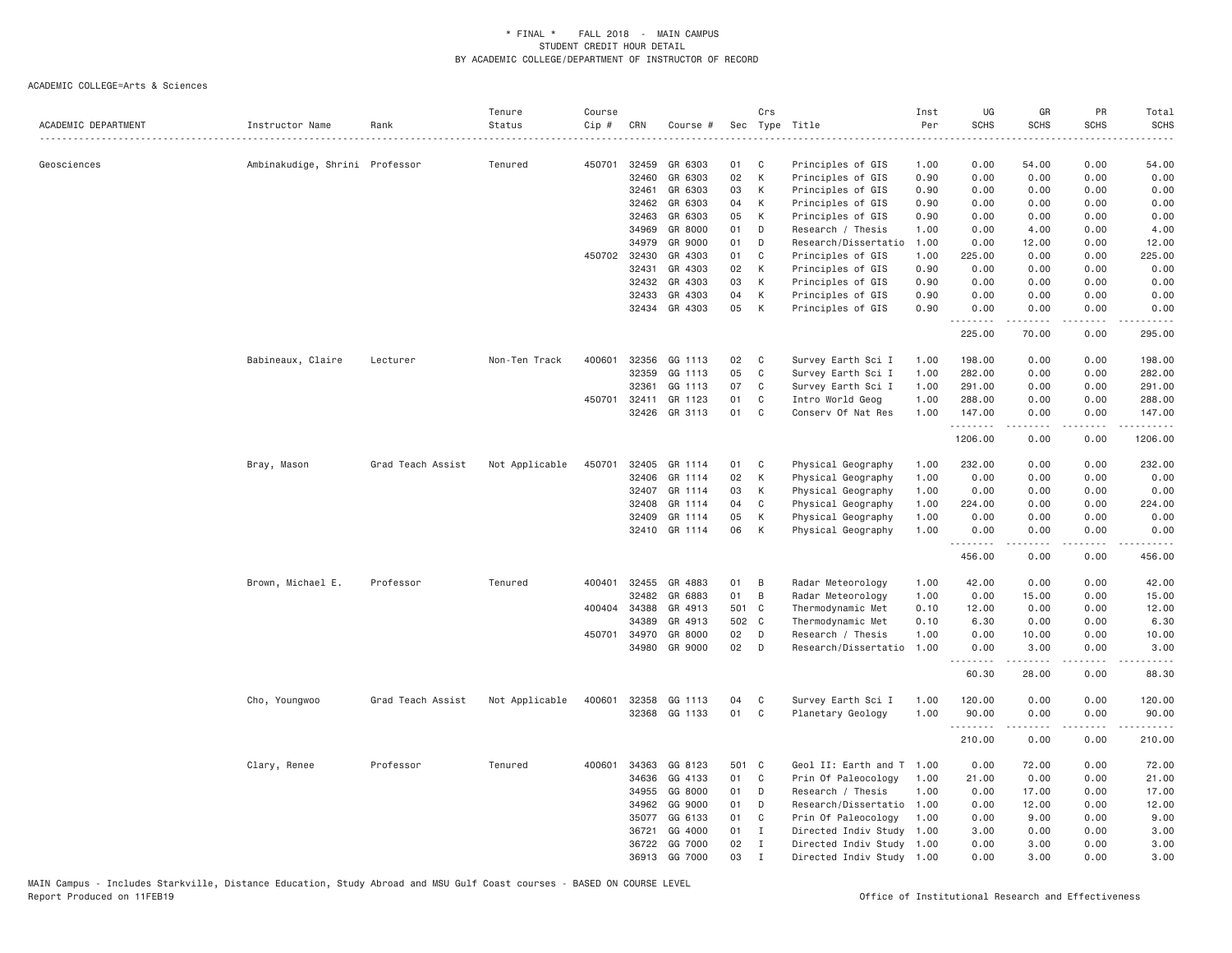| ACADEMIC DEPARTMENT | Instructor Name    | Rank                               | Tenure<br>Status | Course<br>Cip # | CRN          | Course #             |       | Crs          | Sec Type Title            | Inst<br>Per | UG<br><b>SCHS</b> | GR<br><b>SCHS</b>                                                                                                                                             | PR<br><b>SCHS</b>     | Total<br><b>SCHS</b><br>$\omega$ is $\omega$ in .                                                                                 |
|---------------------|--------------------|------------------------------------|------------------|-----------------|--------------|----------------------|-------|--------------|---------------------------|-------------|-------------------|---------------------------------------------------------------------------------------------------------------------------------------------------------------|-----------------------|-----------------------------------------------------------------------------------------------------------------------------------|
| Geosciences         | Clary, Renee       | Professor                          | Tenured          |                 | 400604 32375 | GG 4201              | 01    | C.           | Prac In Paleontology 1.00 |             | 8.00              | 0.00                                                                                                                                                          | 0.00                  | 8.00                                                                                                                              |
|                     |                    |                                    |                  | 521003          | 32302        | FYE 1001             | F15 C |              | First Year Experienc      | 1.00        | 12.00             | 0.00                                                                                                                                                          | 0.00                  | 12.00                                                                                                                             |
|                     |                    |                                    |                  |                 | 32303        | FYE 1001             | F16 C |              | First Year Experienc 1.00 |             | 15.00<br>.        | 0.00<br>.                                                                                                                                                     | 0.00<br>.             | 15.00<br>22222                                                                                                                    |
|                     |                    |                                    |                  |                 |              |                      |       |              |                           |             | 59.00             | 116.00                                                                                                                                                        | 0.00                  | 175.00                                                                                                                            |
|                     | Cooke, William     | Professor                          | Tenured          |                 |              | 450701 36637 GR 9000 | 12    | D            | Research/Dissertatio 1.00 |             | 0.00<br>.         | 1.00<br>$- - - - -$                                                                                                                                           | 0.00<br>$- - - -$     | 1.00<br>$\frac{1}{2} \left( \frac{1}{2} \right) \left( \frac{1}{2} \right) \left( \frac{1}{2} \right) \left( \frac{1}{2} \right)$ |
|                     |                    |                                    |                  |                 |              |                      |       |              |                           |             | 0.00              | 1.00                                                                                                                                                          | 0.00                  | 1.00                                                                                                                              |
|                     | Dash, Padmanava    | Assistant Professor Ten Track      |                  | 400601          | 36654        | GG 8000              | 08    | D            | Research / Thesis         | 1.00        | 0.00              | 6.00                                                                                                                                                          | 0.00                  | 6.00                                                                                                                              |
|                     |                    |                                    |                  |                 | 36850        | GG 4000              | 02    | $\mathbf I$  | Directed Indiv Study      | 1,00        | 3.00              | 0.00                                                                                                                                                          | 0.00                  | 3.00                                                                                                                              |
|                     |                    |                                    |                  |                 | 450701 32467 | GR 6333              | 01    | C            | Remote Sensing Phys       | 1.00        | 0.00              | 45.00                                                                                                                                                         | 0.00                  | 45.00                                                                                                                             |
|                     |                    |                                    |                  |                 | 32468        | GR 6333              | 02    | К            | Remote Sensing Phys       | 1.00        | 0.00              | 0.00                                                                                                                                                          | 0.00                  | 0.00                                                                                                                              |
|                     |                    |                                    |                  |                 | 34971        | GR 8000              | 03    | D            | Research / Thesis         | 1.00        | 0.00              | 9.00                                                                                                                                                          | 0.00                  | 9.00                                                                                                                              |
|                     |                    |                                    |                  |                 | 34981        | GR 9000              | 03    | D            | Research/Dissertatio      | 1.00        | 0.00              | 12.00                                                                                                                                                         | 0.00                  | 12.00                                                                                                                             |
|                     |                    |                                    |                  |                 | 36849        | GR 7000              | 02    | $\mathbf I$  | Directed Indiv Study      | 1.00        | 0.00              | 3.00                                                                                                                                                          | 0.00                  | 3.00                                                                                                                              |
|                     |                    |                                    |                  | 450702          | 32438        | GR 4333              | 01    | C            | Remote Sensing Phys       | 1.00        | 42.00             | 0.00                                                                                                                                                          | 0.00                  | 42.00                                                                                                                             |
|                     |                    |                                    |                  |                 | 32439        | GR 4333              | 02    | К            | Remote Sensing Phys       | 1.00        | 0.00              | 0.00                                                                                                                                                          | 0.00                  | 0.00                                                                                                                              |
|                     |                    |                                    |                  |                 |              | 32484 GR 8333        | 01    | C            | Field Remote Sensing      | 1.00        | 0.00              | 18.00                                                                                                                                                         | 0.00                  | 18.00                                                                                                                             |
|                     |                    |                                    |                  |                 |              |                      |       |              |                           |             | .<br>45.00        | .<br>93.00                                                                                                                                                    | .<br>0.00             | .<br>138.00                                                                                                                       |
|                     | Dyer, Jamie        | Professor                          | Tenured          |                 | 400404 32453 | GR 4733              | 01    | C            | Synoptic Meteorology      | 1.00        | 99.00             | 0.00                                                                                                                                                          | 0.00                  | 99.00                                                                                                                             |
|                     |                    |                                    |                  |                 | 32454        | GR 4823              | 01    | C            | Dynamic Meteorology       | 1.00        | 51.00             | 0.00                                                                                                                                                          | 0.00                  | 51.00                                                                                                                             |
|                     |                    |                                    |                  |                 | 36346        | GR 1604              | 03    | К            | Weather and Climate       | 1.00        | 0.00              | 0.00                                                                                                                                                          | 0.00                  | 0.00                                                                                                                              |
|                     |                    |                                    |                  |                 | 36347        | GR 1604              | 04    | К            | Weather and Climate       | 1.00        | 0.00              | 0.00                                                                                                                                                          | 0.00                  | 0.00                                                                                                                              |
|                     |                    |                                    |                  |                 | 36348        | GR 1604              | 05    | К            | Weather and Climate       | 1,00        | 0.00              | 0.00                                                                                                                                                          | 0.00                  | 0.00                                                                                                                              |
|                     |                    |                                    |                  |                 | 36349        | GR 1604              | 06    | K            | Weather and Climate       | 1.00        | 0.00              | 0.00                                                                                                                                                          | 0.00                  | 0.00                                                                                                                              |
|                     |                    |                                    |                  | 450701          | 32480        | GR 6733              | 01    | C            | Synoptic Meteorology      | 1.00        | 0.00              | 9.00                                                                                                                                                          | 0.00                  | 9.00                                                                                                                              |
|                     |                    |                                    |                  |                 | 32481        | GR 6823              | 01    | C            | Dynamic Meteorolgy I 1.00 |             | 0.00              | 18.00                                                                                                                                                         | 0.00                  | 18.00                                                                                                                             |
|                     |                    |                                    |                  |                 | 34972        | GR 8000              | 04    | D            | Research / Thesis         | 1.00        | 0.00              | 6.00                                                                                                                                                          | 0.00                  | 6.00                                                                                                                              |
|                     |                    |                                    |                  |                 | 34982        | GR 9000              | 04    | D            | Research/Dissertatio 1.00 |             | 0.00              | 7.00                                                                                                                                                          | 0.00<br>$\frac{1}{2}$ | 7.00                                                                                                                              |
|                     |                    |                                    |                  |                 |              |                      |       |              |                           |             | .<br>150.00       | $\frac{1}{2} \left( \frac{1}{2} \right) \left( \frac{1}{2} \right) \left( \frac{1}{2} \right) \left( \frac{1}{2} \right) \left( \frac{1}{2} \right)$<br>40.00 | 0.00                  | .<br>190.00                                                                                                                       |
|                     | Dykes, Richard     | Grad Research Assis Not Applicable |                  |                 |              | 400601 32383 GG 4433 | 02    | K            | Subsurface Methods        | 1.00        | 0.00<br>.         | 0.00                                                                                                                                                          | 0.00                  | 0.00                                                                                                                              |
|                     |                    |                                    |                  |                 |              |                      |       |              |                           |             | 0.00              | 0.00                                                                                                                                                          | 0.00                  | 0.00                                                                                                                              |
|                     | Elcik, Christopher | Grad Teach Assist                  | Not Applicable   |                 |              | 400404 36297 GR 1604 | 01    | C            | Weather and Climate       | 1.00        | 216.00            | 0.00                                                                                                                                                          | 0.00                  | 216.00                                                                                                                            |
|                     |                    |                                    |                  |                 | 36298        | GR 1604              | 02    | $\mathsf{C}$ | Weather and Climate       | 1,00        | 184.00            | 0.00                                                                                                                                                          | 0.00                  | 184.00                                                                                                                            |
|                     |                    |                                    |                  |                 |              |                      |       |              |                           |             | .                 | $- - - - -$                                                                                                                                                   | .                     | .                                                                                                                                 |
|                     |                    |                                    |                  |                 |              |                      |       |              |                           |             | 400.00            | 0.00                                                                                                                                                          | 0.00                  | 400.00                                                                                                                            |
|                     | Flickinger, Devon  | Grad Teach Assist                  | Not Applicable   | 450701          | 32412        | GR 1123              | 02    | C            | Intro World Geog          | 1.00        | 294.00            | 0.00                                                                                                                                                          | 0.00                  | 294.00                                                                                                                            |
|                     |                    |                                    |                  |                 |              | 32414 GR 1123        | 04    | C            | Intro World Geog          | 1.00        | 297.00            | 0.00                                                                                                                                                          | 0.00                  | 297.00                                                                                                                            |
|                     |                    |                                    |                  |                 |              |                      |       |              |                           |             | .<br>591.00       | .<br>0.00                                                                                                                                                     | $\frac{1}{2}$<br>0.00 | .<br>591.00                                                                                                                       |
|                     | Fox, Amelia        | Clinical Assist Pro Non-Ten Track  |                  | 010000          | 30041        | ABE 4543             | 02    | К            | Precision Agricultur 1.00 |             | 0.00              | 0.00                                                                                                                                                          | 0.00                  | 0.00                                                                                                                              |
|                     |                    |                                    |                  |                 | 30056        | ABE 6543             | 02    | K            | Precision Agricultur 1.00 |             | 0.00              | 0.00                                                                                                                                                          | 0.00                  | 0.00                                                                                                                              |
|                     |                    |                                    |                  |                 | 011101 35128 | PSS 4383             | 01    | C            | Agriculture Remote S 1.00 |             | 57.00             | 0.00                                                                                                                                                          | 0.00                  | 57.00                                                                                                                             |
|                     |                    |                                    |                  |                 | 35129        | PSS 6383             | 01    | $\mathsf{C}$ | Agriculture Remote S 1.00 |             | 0.00              | 24,00                                                                                                                                                         | 0.00                  | 24.00                                                                                                                             |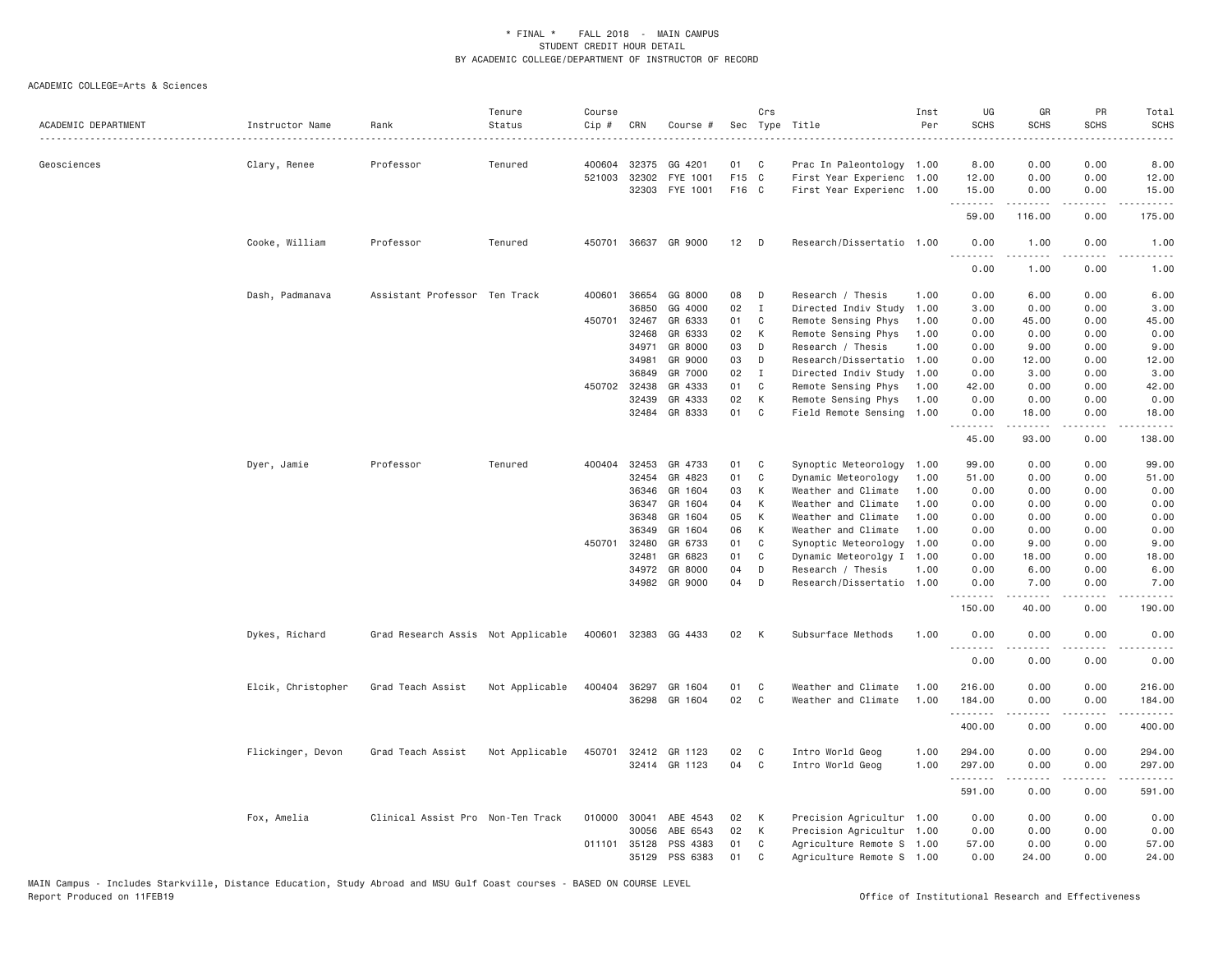| ACADEMIC DEPARTMENT | Instructor Name                        | Rank                                               | Tenure<br>Status | Course<br>Cip # | CRN          | Course #             |       | Crs          | Sec Type Title            | Inst<br>Per | UG<br><b>SCHS</b> | GR<br><b>SCHS</b> | PR<br><b>SCHS</b>                                                                                                                 | Total<br><b>SCHS</b>                                                                                                                                         |
|---------------------|----------------------------------------|----------------------------------------------------|------------------|-----------------|--------------|----------------------|-------|--------------|---------------------------|-------------|-------------------|-------------------|-----------------------------------------------------------------------------------------------------------------------------------|--------------------------------------------------------------------------------------------------------------------------------------------------------------|
| Geosciences         | Fox, Amelia                            | Clinical Assist Pro Non-Ten Track                  |                  | 011102 36360    |              | PSS 2990             | 01    | B            | Special Topic In PSS 1.00 |             | 30.00             | 0.00              | 0.00                                                                                                                              | 30.00                                                                                                                                                        |
|                     |                                        |                                                    |                  |                 | 36839        | PSS 8990             | 01    | C            | Special Topics In PS 1.00 |             | 0.00<br>.         | 5.00              | 0.00<br>$\frac{1}{2} \left( \frac{1}{2} \right) \left( \frac{1}{2} \right) \left( \frac{1}{2} \right) \left( \frac{1}{2} \right)$ | 5.00                                                                                                                                                         |
|                     |                                        |                                                    |                  |                 |              |                      |       |              |                           |             | 87.00             | 29.00             | 0.00                                                                                                                              | 116.00                                                                                                                                                       |
|                     | Fraza, Erik                            | Clinical Assist Pro Non-Ten Track                  |                  | 400401          | 34398        | GR 6943              | 501 C |              | Tropical Meteorology 1.00 |             | 0.00              | 87.00             | 0.00                                                                                                                              | 87.00                                                                                                                                                        |
|                     |                                        |                                                    |                  | 400404          | 34380        | GR 4623              | 501 C |              | Physical Meteorology      | 1.00        | 108.00            | 0.00              | 0.00                                                                                                                              | 108.00                                                                                                                                                       |
|                     |                                        |                                                    |                  |                 | 34381        | GR 4623              | 502 C |              | Physical Meteorology      | 1.00        | 111.00            | 0.00              | 0.00                                                                                                                              | 111.00                                                                                                                                                       |
|                     |                                        |                                                    |                  |                 | 34390        | GR 4943              | 501 C |              | Tropical Meteorology      | 1.00        | 24.00             | 0.00              | 0.00                                                                                                                              | 24.00                                                                                                                                                        |
|                     |                                        |                                                    |                  | 450701 34391    |              | GR 6113              | 501 C |              | Met I: Observations       | 1.00        | 0.00              | 45.00             | 0.00                                                                                                                              | 45.00                                                                                                                                                        |
|                     |                                        |                                                    |                  |                 | 36702        | GR 8000              | 501 D |              | Research / Thesis         | 1.00        | 0.00<br>.         | 3.00<br>.         | 0.00                                                                                                                              | 3.00<br>$\frac{1}{2} \left( \frac{1}{2} \right) \left( \frac{1}{2} \right) \left( \frac{1}{2} \right) \left( \frac{1}{2} \right) \left( \frac{1}{2} \right)$ |
|                     |                                        |                                                    |                  |                 |              |                      |       |              |                           |             | 243.00            | 135.00            | 0.00                                                                                                                              | 378.00                                                                                                                                                       |
|                     |                                        | Fuhrmann, Christophe Assistant Professor Ten Track |                  |                 | 400401 32451 | GR 4643              | 01    | C            | Physical Climatology 1.00 |             | 105.00            | 0.00              | 0.00                                                                                                                              | 105.00                                                                                                                                                       |
|                     |                                        |                                                    |                  |                 | 32479        | GR 6643              | 01    | $\mathsf{C}$ | Physical Climatology      | 1.00        | 0.00              | 9.00              | 0.00                                                                                                                              | 9.00                                                                                                                                                         |
|                     |                                        |                                                    |                  |                 | 32486        | GR 8633              | 01    | C            | Climate Change            | 1.00        | 0.00              | 39.00             | 0.00                                                                                                                              | 39.00                                                                                                                                                        |
|                     |                                        |                                                    |                  |                 | 450701 34983 | GR 9000              | 05    | D            | Research/Dissertatio      | 1.00        | 0.00<br>.         | 9.00<br>.         | 0.00<br>$\frac{1}{2}$                                                                                                             | 9.00<br>$- - - - - -$                                                                                                                                        |
|                     |                                        |                                                    |                  |                 |              |                      |       |              |                           |             | 105.00            | 57.00             | 0.00                                                                                                                              | 162.00                                                                                                                                                       |
|                     | Gabitov, Rinat                         | Assistant Professor Ten Track                      |                  |                 | 400601 32372 | GG 4114              | 01    | B            | Mineralogy                | 1.00        | 24.00             | 0.00              | 0.00                                                                                                                              | 24.00                                                                                                                                                        |
|                     |                                        |                                                    |                  |                 | 32373        | GG 4114              | 02    | К            | Mineralogy                | 1.00        | 0.00              | 0.00              | 0.00                                                                                                                              | 0.00                                                                                                                                                         |
|                     |                                        |                                                    |                  |                 | 32387        | GG 6114              | 01    | B            | Mineralogy                | 1.00        | 0.00              | 4.00              | 0.00                                                                                                                              | 4.00                                                                                                                                                         |
|                     |                                        |                                                    |                  |                 | 32388        | GG 6114              | 02    | К            | Mineralogy                | 1.00        | 0.00              | 0.00              | 0.00                                                                                                                              | 0.00                                                                                                                                                         |
|                     |                                        |                                                    |                  |                 | 34963        | GG 9000              | 02    | D            | Research/Dissertatio      | 1.00        | 0.00              | 9.00              | 0.00                                                                                                                              | 9.00                                                                                                                                                         |
|                     |                                        |                                                    |                  |                 | 35296        | GG 8990              | 01    | C            | Special Topic In GG       | 1.00        | 0.00<br>.         | 24,00             | 0.00                                                                                                                              | 24,00                                                                                                                                                        |
|                     |                                        |                                                    |                  |                 |              |                      |       |              |                           |             | 24.00             | 37.00             | 0.00                                                                                                                              | 61.00                                                                                                                                                        |
|                     | Grala, Katarzyna                       | Non-Faculty                                        | Not Applicable   | 450701          | 34395        | GR 6333              | 501 B |              | Remote Sensing Phys       | 0.90        | 0.00              | 43.20             | 0.00                                                                                                                              | 43.20                                                                                                                                                        |
|                     |                                        |                                                    |                  |                 | 34396        | GR 6363              | 501 B |              | GIS Programming           | 0.90        | 0.00              | 18.90             | 0.00                                                                                                                              | 18.90                                                                                                                                                        |
|                     |                                        |                                                    |                  |                 | 450702 34378 | GR 4333              | 501 B |              | Remote Sensing Phys       | 0.90        | 13.50             | 0.00              | 0.00                                                                                                                              | 13.50                                                                                                                                                        |
|                     |                                        |                                                    |                  |                 |              | 34379 GR 4363        | 501 B |              | GIS Programming           | 0.90        | 5.40<br>.         | 0.00              | 0.00                                                                                                                              | 5.40                                                                                                                                                         |
|                     |                                        |                                                    |                  |                 |              |                      |       |              |                           |             | 18.90             | 62.10             | 0.00                                                                                                                              | 81.00                                                                                                                                                        |
|                     | Gutter, Barrett                        | Clinical Assist Pro Non-Ten Track                  |                  |                 | 400404 34386 | GR 4713              | 501 B |              | Synoptic Met I            | 1.00        | 123.00            | 0.00              | 0.00                                                                                                                              | 123.00                                                                                                                                                       |
|                     |                                        |                                                    |                  |                 | 34387        | GR 4713              | 502 B |              | Synoptic Met I            | 1.00        | 114.00            | 0.00              | 0.00                                                                                                                              | 114.00                                                                                                                                                       |
|                     |                                        |                                                    |                  |                 | 34399        | GR 8143              | 501 C |              | Adv Forecasting Tech      | 1.00        | 0.00              | 48.00             | 0.00                                                                                                                              | 48.00                                                                                                                                                        |
|                     |                                        |                                                    |                  | 450701          | 34397        | GR 6923              | 501 C |              | Severe Weather            | 1.00        | 0.00              | 81.00             | 0.00                                                                                                                              | 81.00                                                                                                                                                        |
|                     |                                        |                                                    |                  |                 |              | 36724 GR 8000        | 13    | $\Box$       | Research / Thesis         | 1.00        | 0.00<br>.         | 3.00<br>.         | 0.00<br>.                                                                                                                         | 3.00<br>$- - - - -$                                                                                                                                          |
|                     |                                        |                                                    |                  |                 |              |                      |       |              |                           |             | 237.00            | 132.00            | 0.00                                                                                                                              | 369.00                                                                                                                                                       |
|                     | Haney, Christa                         | Instructor                                         | Non-Ten Track    | 400401          | 34382        | GR 4633              | 501 B |              | Statistical Clim          | 1.00        | 123.00            | 0.00              | 0.00                                                                                                                              | 123.00                                                                                                                                                       |
|                     |                                        |                                                    |                  |                 | 34383        | GR 4633              | 502 B |              | Statistical Clim          | 1.00        | 120.00            | 0.00              | 0.00                                                                                                                              | 120.00                                                                                                                                                       |
|                     |                                        |                                                    |                  |                 | 400601 34365 | GG 8233              | 501 C |              | Environmental Geosci      | 1.00        | 0.00              | 78.00             | 0.00                                                                                                                              | 78.00                                                                                                                                                        |
|                     |                                        |                                                    |                  |                 | 34366        | GG 8233              | 502 C |              | Environmental Geosci      | 1.00        | 0.00<br>.         | 66.00<br>.        | 0.00<br>.                                                                                                                         | 66.00<br>.                                                                                                                                                   |
|                     |                                        |                                                    |                  |                 |              |                      |       |              |                           |             | 243.00            | 144.00            | 0.00                                                                                                                              | 387.00                                                                                                                                                       |
|                     | Hossain, Mohammad Kh Grad Teach Assist |                                                    | Not Applicable   |                 |              | 450702 32427 GR 3303 | 01    | C            | Survey Geospatial Te 1.00 |             | 63.00             | 0.00              | 0.00                                                                                                                              | 63.00                                                                                                                                                        |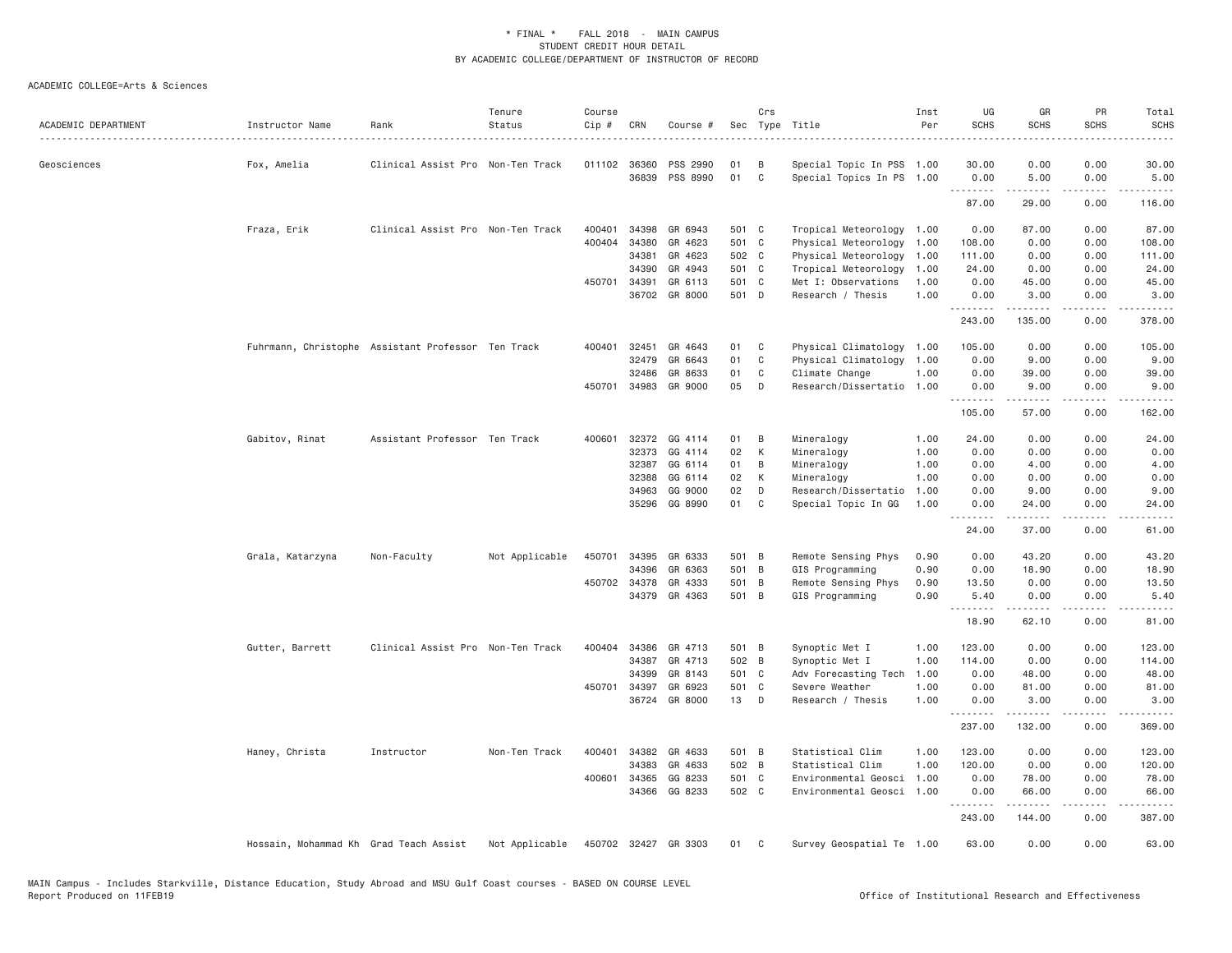| ACADEMIC DEPARTMENT | Instructor Name                        | Rank                          | Tenure<br>Status | Course<br>Cip # | CRN            | Course #           |                   | Crs          | Sec Type Title                           | Inst<br>Per  | UG<br><b>SCHS</b>                                    | GR<br><b>SCHS</b>   | PR<br><b>SCHS</b> | Total<br><b>SCHS</b><br>$- - - - - -$                                                                                                                          |
|---------------------|----------------------------------------|-------------------------------|------------------|-----------------|----------------|--------------------|-------------------|--------------|------------------------------------------|--------------|------------------------------------------------------|---------------------|-------------------|----------------------------------------------------------------------------------------------------------------------------------------------------------------|
|                     |                                        |                               |                  |                 |                |                    |                   |              |                                          |              | <u>.</u>                                             | <b></b>             | .                 | .                                                                                                                                                              |
|                     |                                        |                               |                  |                 |                |                    |                   |              |                                          |              | 63.00                                                | 0.00                | 0.00              | 63.00                                                                                                                                                          |
| Geosciences         | Kirkland, Brenda                       | Professor                     | Tenured          | 400601          | 32355          | GG 1113            | 01                | C            | Survey Earth Sci I                       | 1,00         | 102.00                                               | 0.00                | 0.00              | 102.00                                                                                                                                                         |
|                     |                                        |                               |                  |                 | 32357          | GG 1113            | 03                | C            | Survey Earth Sci I                       | 1.00         | 132.00                                               | 0.00                | 0.00              | 132.00                                                                                                                                                         |
|                     |                                        |                               |                  |                 | 32363          | GG 1113            | H <sub>01</sub> C |              | Honors Survey Earth                      | 1.00         | 33.00                                                | 0.00                | 0.00              | 33.00                                                                                                                                                          |
|                     |                                        |                               |                  |                 | 32366          | GG 1123            | 01                | C            | Survey Earth Sci II                      | 0.10         | 10.20                                                | 0.00                | 0.00              | 10.20                                                                                                                                                          |
|                     |                                        |                               |                  |                 | 32367          | GG 1123            | H <sub>01</sub> C |              | Honors Survey Earth                      | 0.10         | 1.20                                                 | 0.00                | 0.00              | 1.20                                                                                                                                                           |
|                     |                                        |                               |                  |                 | 32382          | GG 4433            | 01                | B            | Subsurface Methods                       | 1.00         | 36.00                                                | 0.00                | 0.00              | 36.00                                                                                                                                                          |
|                     |                                        |                               |                  |                 | 32396          | GG 6433            | 01                | B            | Subsurface Methods                       | 1.00         | 0.00                                                 | 3.00                | 0.00              | 3.00                                                                                                                                                           |
|                     |                                        |                               |                  |                 | 32397          | GG 6433            | 02                | К            | Subsurface Methods                       | 1.00         | 0.00                                                 | 0.00                | 0.00              | 0.00                                                                                                                                                           |
|                     |                                        |                               |                  |                 | 34964          | GG 9000            | 03                | D            | Research/Dissertatio                     | 1.00         | 0.00                                                 | 1.00                | 0.00              | 1.00                                                                                                                                                           |
|                     |                                        |                               |                  |                 | 37079          | GG 4000            | 03                | Ι.           | Directed Indiv Study 1.00                |              | 1.00                                                 | 0.00                | 0.00              | 1.00                                                                                                                                                           |
|                     |                                        |                               |                  |                 | 37081          | GG 4000            | 04                | $\mathbf{I}$ | Directed Indiv Study 1.00                |              | 3.00<br>.                                            | 0.00<br>2.2.2.2.2   | 0.00<br>.         | 3.00<br>.                                                                                                                                                      |
|                     |                                        |                               |                  |                 |                |                    |                   |              |                                          |              | 318.40                                               | 4.00                | 0.00              | 322.40                                                                                                                                                         |
|                     | Lalk, Sarah                            | Instructor                    | Non-Ten Track    | 231303          | 32380          | GG 4333            | 01                | C            | Geowriting                               | 1.00         | 57.00                                                | 0.00                | 0.00              | 57.00                                                                                                                                                          |
|                     |                                        |                               |                  | 400601          | 32384          | GG 4503            | 01                | C            | Geomorphology                            | 1.00         | 135.00                                               | 0.00                | 0.00              | 135.00                                                                                                                                                         |
|                     |                                        |                               |                  | 400699          | 34367          | GG 8333            | 501 C             |              | Planetary Science                        | 1.00         | 0.00                                                 | 81.00               | 0.00              | 81.00                                                                                                                                                          |
|                     |                                        |                               |                  | 450701          | 32418          | GR 1123            | HO1 C             |              | Intro World Geog                         | 1.00         | 78.00                                                | 0.00                | 0.00              | 78.00                                                                                                                                                          |
|                     |                                        |                               |                  |                 |                | 34372 GR 1123      | 501 C             |              | Intro World Geog                         | 1.00         | 117.00<br>.                                          | 0.00<br>د د د د د   | 0.00<br>.         | 117.00<br>$\frac{1}{2} \left( \frac{1}{2} \right) \left( \frac{1}{2} \right) \left( \frac{1}{2} \right) \left( \frac{1}{2} \right) \left( \frac{1}{2} \right)$ |
|                     |                                        |                               |                  |                 |                |                    |                   |              |                                          |              | 387.00                                               | 81.00               | 0.00              | 468.00                                                                                                                                                         |
|                     | Lisauckis, Christoph Grad Teach Assist |                               | Not Applicable   | 400404          | 34388          | GR 4913            | 501 C             |              | Thermodynamic Met                        | 0.90         | 108,00                                               | 0.00                | 0.00              | 108.00                                                                                                                                                         |
|                     |                                        |                               |                  |                 | 34389          | GR 4913            | 502 C             |              | Thermodynamic Met                        | 0.90         | 56.70<br>.                                           | 0.00<br>.           | 0.00<br>.         | 56.70<br>.                                                                                                                                                     |
|                     |                                        |                               |                  |                 |                |                    |                   |              |                                          |              | 164.70                                               | 0.00                | 0.00              | 164.70                                                                                                                                                         |
|                     | Manalilkada Sasidhar Grad Teach Assist |                               | Not Applicable   | 400601          | 32364          | GG 1121            | 01                | - L          | Earth Science II Lab                     | 1,00         | 14.00                                                | 0.00                | 0.00              | 14.00                                                                                                                                                          |
|                     |                                        |                               |                  |                 | 32365          | GG 1121            | H01 L             |              | Honors Earth Science                     | 1,00         | 1.00                                                 | 0.00                | 0.00              | 1.00                                                                                                                                                           |
|                     |                                        |                               |                  |                 | 32366          | GG 1123            | 01                | C            | Survey Earth Sci II                      | 0.90         | 91.80                                                | 0.00                | 0.00              | 91.80                                                                                                                                                          |
|                     |                                        |                               |                  |                 | 32367          | GG 1123            | HO1 C             |              | Honors Survey Earth                      | 0.90         | 10.80<br>.                                           | 0.00<br>$- - - - -$ | 0.00<br>.         | 10.80<br>222222                                                                                                                                                |
|                     |                                        |                               |                  |                 |                |                    |                   |              |                                          |              | 117.60                                               | 0.00                | 0.00              | 117.60                                                                                                                                                         |
|                     | Meng, Qingmin                          | Associate Professor Ten Track |                  |                 | 450701 32464   | GR 6313            | 01                | B            | Advanced GIS                             | 1.00         | 0.00                                                 | 42.00               | 0.00              | 42.00                                                                                                                                                          |
|                     |                                        |                               |                  |                 | 32465          | GR 6323            | 01                | C            | Cartographic Science                     | 1.00         | 0.00                                                 | 9.00                | 0.00              | 9.00                                                                                                                                                           |
|                     |                                        |                               |                  |                 | 32466          | GR 6323            | 02                | К            | Cartographic Science                     | 1.00         | 0.00                                                 | 0.00                | 0.00              | 0.00                                                                                                                                                           |
|                     |                                        |                               |                  |                 | 34985          | GR 9000            | 07                | D            | Research/Dissertatio                     | 1.00         | 0.00                                                 | 9.00                | 0.00              | 9.00                                                                                                                                                           |
|                     |                                        |                               |                  |                 | 450702 32435   | GR 4313            | 01                | B            | Advanced GIS                             | 1.00         | 42.00                                                | 0.00                | 0.00              | 42.00                                                                                                                                                          |
|                     |                                        |                               |                  |                 | 32436          | GR 4323            | 01                | C            | Cartographic Science 1.00                |              | 60.00                                                | 0.00                | 0.00              | 60.00                                                                                                                                                          |
|                     |                                        |                               |                  |                 |                | 32437 GR 4323      | 02                | K            | Cartographic Science 1.00                |              | 0.00<br><u>.</u>                                     | 0.00<br>.           | 0.00<br>.         | 0.00<br>.                                                                                                                                                      |
|                     |                                        |                               |                  |                 |                |                    |                   |              |                                          |              | 102.00                                               | 60.00               | 0.00              | 162.00                                                                                                                                                         |
|                     | Mercer, Andrew                         | Associate Professor Tenured   |                  | 450701          | 34976          | GR 8000            | 08                | D            | Research / Thesis                        | 1.00         | 0.00                                                 | 2.00                | 0.00              | 2.00                                                                                                                                                           |
|                     |                                        |                               |                  |                 |                | 34986 GR 9000      | 08                | D            | Research/Dissertatio                     | 1.00         | 0.00                                                 | 9.00                | 0.00              | 9.00                                                                                                                                                           |
|                     |                                        |                               |                  |                 |                |                    |                   |              |                                          |              | $\omega_{\rm{c}}$ and $\omega_{\rm{c}}$<br>.<br>0.00 | -----<br>11.00      | .<br>0.00         | $\frac{1}{2} \left( \frac{1}{2} \right) \left( \frac{1}{2} \right) \left( \frac{1}{2} \right) \left( \frac{1}{2} \right)$<br>11,00                             |
|                     | Millard, Craig                         | Grad Teach Assist             | Not Applicable   | 400601          | 32360<br>32362 | GG 1113<br>GG 1113 | 06<br>08          | C<br>C       | Survey Earth Sci I<br>Survey Earth Sci I | 1.00<br>1.00 | 282.00<br>297.00                                     | 0.00<br>0.00        | 0.00<br>0.00      | 282.00<br>297.00                                                                                                                                               |
|                     |                                        |                               |                  |                 |                |                    |                   |              |                                          |              |                                                      |                     |                   |                                                                                                                                                                |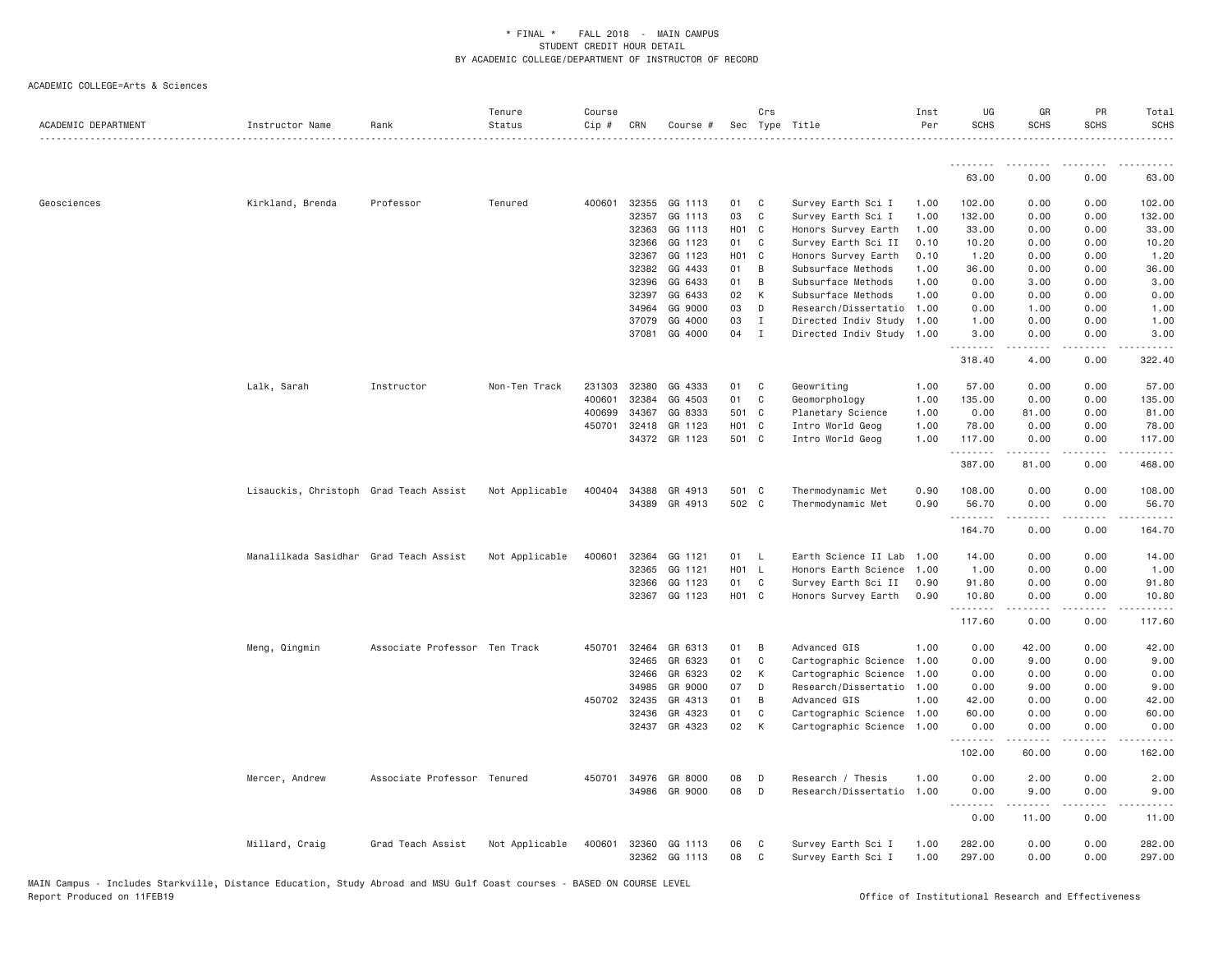| ACADEMIC DEPARTMENT | Instructor Name     | Rank                              | Tenure<br>Status | Course<br>Cip # | CRN   | Course #      |       | Crs          | Sec Type Title      | Inst<br>Per | UG<br><b>SCHS</b>  | GR<br><b>SCHS</b>                                                                                                                                                                       | PR<br><b>SCHS</b> | Total<br><b>SCHS</b> |
|---------------------|---------------------|-----------------------------------|------------------|-----------------|-------|---------------|-------|--------------|---------------------|-------------|--------------------|-----------------------------------------------------------------------------------------------------------------------------------------------------------------------------------------|-------------------|----------------------|
|                     |                     |                                   |                  |                 |       |               |       |              |                     |             | <u>.</u>           |                                                                                                                                                                                         |                   |                      |
|                     |                     |                                   |                  |                 |       |               |       |              |                     |             | 579.00             | 0.00                                                                                                                                                                                    | 0.00              | 579.00               |
| Geosciences         | Moe Hoffman, Amy    | Instructor                        | Non-Ten Track    | 400601          | 32342 | GG 1111       | 01    | - L          | Earth Science I Lab | 1.00        | 31.00              | 0.00                                                                                                                                                                                    | 0.00              | 31.00                |
|                     |                     |                                   |                  |                 | 32343 | GG 1111       | 02    | $\mathsf{L}$ | Earth Science I Lab | 1.00        | 32.00              | 0.00                                                                                                                                                                                    | 0.00              | 32.00                |
|                     |                     |                                   |                  |                 | 32344 | GG 1111       | 03    | $\mathsf{L}$ | Earth Science I Lab | 1.00        | 33.00              | 0.00                                                                                                                                                                                    | 0.00              | 33.00                |
|                     |                     |                                   |                  |                 | 32345 | GG 1111       | 04    | - L          | Earth Science I Lab | 1.00        | 31.00              | 0.00                                                                                                                                                                                    | 0.00              | 31.00                |
|                     |                     |                                   |                  |                 | 32346 | GG 1111       | 05    | - L          | Earth Science I Lab | 1.00        | 33.00              | 0.00                                                                                                                                                                                    | 0.00              | 33.00                |
|                     |                     |                                   |                  |                 | 32347 | GG 1111       | 06    | - L          | Earth Science I Lab | 1.00        | 33.00              | 0.00                                                                                                                                                                                    | 0.00              | 33.00                |
|                     |                     |                                   |                  |                 | 32348 | GG 1111       | 07    | $\mathsf{L}$ | Earth Science I Lab | 1.00        | 32.00              | 0.00                                                                                                                                                                                    | 0.00              | 32.00                |
|                     |                     |                                   |                  |                 | 32349 | GG 1111       | 08    | $\mathsf{L}$ | Earth Science I Lab | 1.00        | 28.00              | 0.00                                                                                                                                                                                    | 0.00              | 28.00                |
|                     |                     |                                   |                  |                 | 32350 | GG 1111       | 09    | $\mathsf{L}$ | Earth Science I Lab | 1.00        | 30.00              | 0.00                                                                                                                                                                                    | 0.00              | 30.00                |
|                     |                     |                                   |                  |                 | 32351 | GG 1111       | 10    | - L          | Earth Science I Lab | 1.00        | 32.00              | 0.00                                                                                                                                                                                    | 0.00              | 32.00                |
|                     |                     |                                   |                  |                 | 32352 | GG 1111       | 11    | <b>L</b>     | Earth Science I Lab | 1.00        | 31.00              | 0.00                                                                                                                                                                                    | 0.00              | 31.00                |
|                     |                     |                                   |                  |                 | 32353 | GG 1111       | 12    | $\mathsf{L}$ | Earth Science I Lab | 1,00        | 34.00              | 0.00                                                                                                                                                                                    | 0.00              | 34.00                |
|                     |                     |                                   |                  |                 | 34360 | GG 1111       | 501 L |              | Earth Science I Lab | 1.00        | 20.00              | 0.00                                                                                                                                                                                    | 0.00              | 20.00                |
|                     |                     |                                   |                  |                 | 34361 | GG 1113       | 501 C |              | Survey Earth Sci I  | 1.00        | 75.00              | 0.00                                                                                                                                                                                    | 0.00              | 75.00                |
|                     |                     |                                   |                  |                 |       | 34362 GG 1113 | 502 C |              | Survey Earth Sci I  | 1.00        | 75.00<br>.         | 0.00                                                                                                                                                                                    | 0.00<br>.         | 75.00                |
|                     |                     |                                   |                  |                 |       |               |       |              |                     |             | 550.00             | 0.00                                                                                                                                                                                    | 0.00              | 550.00               |
|                     | Morris, John        | Instructor                        | Non-Ten Track    | 450701          | 32460 | GR 6303       | 02    | K            | Principles of GIS   | 0.10        | 0.00               | 0.00                                                                                                                                                                                    | 0.00              | 0.00                 |
|                     |                     |                                   |                  |                 | 32461 | GR 6303       | 03    | K            | Principles of GIS   | 0.10        | 0.00               | 0.00                                                                                                                                                                                    | 0.00              | 0.00                 |
|                     |                     |                                   |                  |                 | 32462 | GR 6303       | 04    | K            | Principles of GIS   | 0.10        | 0.00               | 0.00                                                                                                                                                                                    | 0.00              | 0.00                 |
|                     |                     |                                   |                  |                 | 32463 | GR 6303       | 05    | K            | Principles of GIS   | 0.10        | 0.00               | 0.00                                                                                                                                                                                    | 0.00              | 0.00                 |
|                     |                     |                                   |                  | 450702 32431    |       | GR 4303       | 02    | K            | Principles of GIS   | 0.10        | 0.00               | 0.00                                                                                                                                                                                    | 0.00              | 0.00                 |
|                     |                     |                                   |                  |                 | 32432 | GR 4303       | 03    | K            | Principles of GIS   | 0.10        | 0.00               | 0.00                                                                                                                                                                                    | 0.00              | 0.00                 |
|                     |                     |                                   |                  |                 | 32433 | GR 4303       | 04    | K            | Principles of GIS   | 0.10        | 0.00               | 0.00                                                                                                                                                                                    | 0.00              | 0.00                 |
|                     |                     |                                   |                  |                 |       | 32434 GR 4303 | 05    | K            | Principles of GIS   | 0.10        | 0.00<br>.<br>$  -$ | 0.00<br>$\frac{1}{2} \left( \frac{1}{2} \right) \left( \frac{1}{2} \right) \left( \frac{1}{2} \right) \left( \frac{1}{2} \right) \left( \frac{1}{2} \right) \left( \frac{1}{2} \right)$ | 0.00<br>.         | 0.00<br>-----        |
|                     |                     |                                   |                  |                 |       |               |       |              |                     |             | 0.00               | 0.00                                                                                                                                                                                    | 0.00              | 0.00                 |
|                     | Nagel, Athena       | Clinical Assist Pro Non-Ten Track |                  | 450701          | 34392 | GR 6303       | 501 B |              | Principles of GIS   | 1.00        | 0.00               | 51.00                                                                                                                                                                                   | 0.00              | 51.00                |
|                     |                     |                                   |                  |                 | 34393 | GR 6303       | 502 B |              | Principles of GIS   | 1.00        | 0.00               | 30.00                                                                                                                                                                                   | 0.00              | 30.00                |
|                     |                     |                                   |                  |                 | 34394 | GR 6303       | 503 B |              | Principles of GIS   | 1.00        | 0.00               | 42.00                                                                                                                                                                                   | 0.00              | 42.00                |
|                     |                     |                                   |                  |                 | 34797 | GR 6303       | 504 B |              | Principles of GIS   | 1.00        | 0.00               | 27.00                                                                                                                                                                                   | 0.00              | 27.00                |
|                     |                     |                                   |                  | 450702          | 34375 | GR 4303       | 501 B |              | Principles of GIS   | 1.00        | 9.00               | 0.00                                                                                                                                                                                    | 0.00              | 9.00                 |
|                     |                     |                                   |                  |                 | 34376 | GR 4303       | 502 B |              | Principles of GIS   | 1.00        | 21.00              | 0.00                                                                                                                                                                                    | 0.00              | 21.00                |
|                     |                     |                                   |                  |                 | 34796 | GR 4303       | 504 B |              | Principles of GIS   | 1.00        | 12.00<br>.         | 0.00                                                                                                                                                                                    | 0.00<br>.         | 12.00<br>.           |
|                     |                     |                                   |                  |                 |       |               |       |              |                     |             | 42.00              | 150.00                                                                                                                                                                                  | 0.00              | 192.00               |
|                     | Nordstrom, Gregory  | Instructor                        | Non-Ten Track    | 400404          | 36540 | GR 1604       | 501 B |              | Weather and Climate | 1.00        | 116.00             | 0.00                                                                                                                                                                                    | 0.00              | 116.00               |
|                     |                     |                                   |                  | 450701          | 32441 | GR 4422       | 01 B  |              | Weather Forecasting | 1.00        | 40.00              | 0.00                                                                                                                                                                                    | 0.00              | 40.00                |
|                     |                     |                                   |                  |                 | 34369 | GR 1114       | 501 B |              | Physical Geography  | 1.00        | 152.00             | 0.00                                                                                                                                                                                    | 0.00              | 152.00               |
|                     |                     |                                   |                  |                 | 34370 | GR 1114       | 502 B |              | Physical Geography  | 1.00        | 72.00              | 0.00                                                                                                                                                                                    | 0.00              | 72.00                |
|                     |                     |                                   |                  |                 |       | 34371 GR 1114 | 503 B |              | Physical Geography  | 1.00        | 76.00<br>.         | 0.00<br>-----                                                                                                                                                                           | 0.00<br>.         | 76.00<br>.           |
|                     |                     |                                   |                  |                 |       |               |       |              |                     |             | 456.00             | 0.00                                                                                                                                                                                    | 0.00              | 456.00               |
|                     | Nunley, Christopher | Grad Teach Assist                 | Not Applicable   | 450701          | 32415 | GR 1123       | 05    | $\mathbf{C}$ | Intro World Geog    | 1.00        | 297.00             | 0.00                                                                                                                                                                                    | 0.00              | 297.00               |
|                     |                     |                                   |                  |                 |       | 32416 GR 1123 | 06    | $\mathbf C$  | Intro World Geog    | 1.00        | 297.00             | 0.00                                                                                                                                                                                    | 0.00              | 297.00               |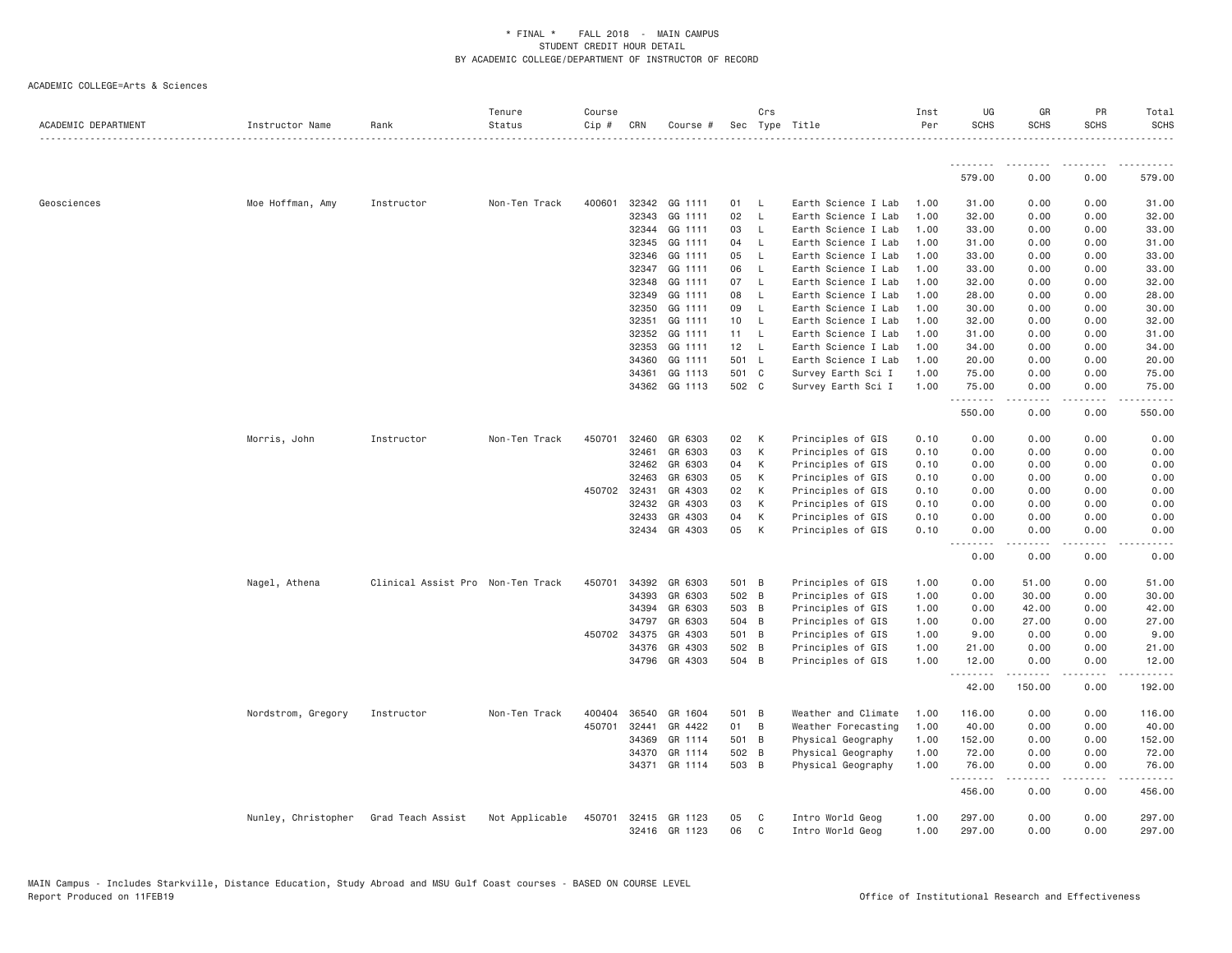| ACADEMIC DEPARTMENT | Instructor Name                                  | Rank                          | Tenure<br>Status | Course<br>Cip # | CRN   | Course #             |       | Crs<br>Sec Type Title |                      | Inst<br>Per | UG<br><b>SCHS</b>             | GR<br><b>SCHS</b> | PR<br><b>SCHS</b>                   | Total<br><b>SCHS</b>                                                                                                                                                                    |
|---------------------|--------------------------------------------------|-------------------------------|------------------|-----------------|-------|----------------------|-------|-----------------------|----------------------|-------------|-------------------------------|-------------------|-------------------------------------|-----------------------------------------------------------------------------------------------------------------------------------------------------------------------------------------|
|                     |                                                  |                               |                  |                 |       |                      |       |                       |                      |             | <u>.</u>                      |                   | - - - -                             |                                                                                                                                                                                         |
|                     |                                                  |                               |                  |                 |       |                      |       |                       |                      |             | 594.00                        | 0.00              | 0.00                                | 594.00                                                                                                                                                                                  |
| Geosciences         | Paul, Varun                                      | Assistant Professor Ten Track |                  | 400601          | 32371 | GG 3613              | 01    | C                     | Water Resources      | 1.00        | 174.00                        | 0.00              | 0.00                                | 174.00                                                                                                                                                                                  |
|                     |                                                  |                               |                  |                 | 32385 | GG 4613              | 01    | C                     | Phys Hydrogeology    | 1.00        | 21.00                         | 0.00              | 0.00                                | 21.00                                                                                                                                                                                   |
|                     |                                                  |                               |                  |                 | 32399 | GG 6613              | 01    | C                     | Phys Hydrogeology    | 1.00        | 0.00                          | 3.00              | 0.00                                | 3.00                                                                                                                                                                                    |
|                     |                                                  |                               |                  |                 | 34968 | GG 9000              | 07    | D                     | Research/Dissertatio | 1.00        | 0.00<br><b><i><u></u></i></b> | 3.00<br>.         | 0.00<br>.                           | 3.00<br>$\frac{1}{2} \left( \frac{1}{2} \right) \left( \frac{1}{2} \right) \left( \frac{1}{2} \right) \left( \frac{1}{2} \right) \left( \frac{1}{2} \right) \left( \frac{1}{2} \right)$ |
|                     |                                                  |                               |                  |                 |       |                      |       |                       |                      |             | 195.00                        | 6.00              | 0.00                                | 201.00                                                                                                                                                                                  |
|                     | Rodgers, John                                    | Professor                     | Tenured          | 450701          | 32429 | GR 4203              | 01    | C                     | Geog Of N. America   | 1.00        | 135.00                        | 0.00              | 0.00                                | 135.00                                                                                                                                                                                  |
|                     |                                                  |                               |                  |                 | 34395 | GR 6333              | 501   | $\overline{B}$        | Remote Sensing Phys  | 0.10        | 0.00                          | 4.80              | 0.00                                | 4.80                                                                                                                                                                                    |
|                     |                                                  |                               |                  |                 | 34396 | GR 6363              | 501   | B                     | GIS Programming      | 0.10        | 0.00                          | 2.10              | 0.00                                | 2.10                                                                                                                                                                                    |
|                     |                                                  |                               |                  |                 | 34977 | GR 8000              | 09    | D                     | Research / Thesis    | 1.00        | 0.00                          | 1.00              | 0.00                                | 1.00                                                                                                                                                                                    |
|                     |                                                  |                               |                  |                 | 34987 | GR 9000              | 09    | D                     | Research/Dissertatio | 1.00        | 0.00                          | 18.00             | 0.00                                | 18.00                                                                                                                                                                                   |
|                     |                                                  |                               |                  | 450702          | 34378 | GR 4333              | 501   | $\overline{B}$        | Remote Sensing Phys  | 0.10        | 1.50                          | 0.00              | 0.00                                | 1.50                                                                                                                                                                                    |
|                     |                                                  |                               |                  |                 |       | 34379 GR 4363        | 501 B |                       | GIS Programming      | 0.10        | 0.60<br>.                     | 0.00<br>.         | 0.00<br>.                           | 0.60<br>.                                                                                                                                                                               |
|                     |                                                  |                               |                  |                 |       |                      |       |                       |                      |             | 137.10                        | 25.90             | 0.00                                | 163.00                                                                                                                                                                                  |
|                     | Shelton, John                                    | Assistant Professor Ten Track |                  | 450701          | 32428 | GR 4123              | 01    | C                     | Urban Geog           | 1.00        | 54.00                         | 0.00              | 0.00                                | 54.00                                                                                                                                                                                   |
|                     |                                                  |                               |                  |                 | 32457 | GR 6123              | 01    | C                     | Urban Geog           | 1.00        | 0.00                          | 3.00              | 0.00                                | 3.00                                                                                                                                                                                    |
|                     |                                                  |                               |                  |                 |       | 35076 GR 8313        | 01    | C                     | Adv Cultural Geog    | 1.00        | 0.00                          | 24.00<br><b>.</b> | 0.00<br>.                           | 24.00<br>د د د د د                                                                                                                                                                      |
|                     |                                                  |                               |                  |                 |       |                      |       |                       |                      |             | 54.00                         | 27.00             | 0.00                                | 81.00                                                                                                                                                                                   |
|                     | Sherman-Morris, Kath Associate Professor Tenured |                               |                  | 400404          | 34385 | GR 4640              | 501 E |                       | Met Internship       | 1.00        | 2.00                          | 0.00              | 0.00                                | 2.00                                                                                                                                                                                    |
|                     |                                                  |                               |                  |                 | 34402 | GR 8813              | 501 C |                       | Advanc Hazard & Disa | 1.00        | 0.00                          | 90.00             | 0.00                                | 90.00                                                                                                                                                                                   |
|                     |                                                  |                               |                  | 400601          | 34400 | GR 8191              | 501 S |                       | Geoscience Review    | 1.00        | 0.00                          | 6.00              | 0.00                                | 6.00                                                                                                                                                                                    |
|                     |                                                  |                               |                  | 450701          | 34401 | GR 8553              | 501 S |                       | Research Methods in  | 1.00        | 0.00                          | 78.00             | 0.00                                | 78.00                                                                                                                                                                                   |
|                     |                                                  |                               |                  |                 | 36278 | GR 8000              | 11    | D                     | Research / Thesis    | 1.00        | 0.00                          | 6.00              | 0.00                                | 6.00                                                                                                                                                                                    |
|                     |                                                  |                               |                  |                 | 36279 | GR 9000              | 11    | D                     | Research/Dissertatio | 1.00        | 0.00                          | 9.00              | 0.00                                | 9.00                                                                                                                                                                                    |
|                     |                                                  |                               |                  |                 | 36585 | GR 4000              | 501 I |                       | Directed Indiv Study | 1.00        | 1.00<br>.                     | 0.00<br><b>.</b>  | 0.00<br>$\sim$ $\sim$ $\sim$ $\sim$ | 1.00<br>.                                                                                                                                                                               |
|                     |                                                  |                               |                  |                 |       |                      |       |                       |                      |             | 3.00                          | 189.00            | 0.00                                | 192.00                                                                                                                                                                                  |
|                     | Skarke, Adam                                     | Assistant Professor Ten Track |                  | 400601          | 32377 | GG 4304              | 01    | C                     | Prin Sed Dep I       | 1.00        | 20,00                         | 0.00              | 0.00                                | 20.00                                                                                                                                                                                   |
|                     |                                                  |                               |                  |                 | 32378 | GG 4304              | 02    | K                     | Prin Sed Dep I       | 1.00        | 0.00                          | 0.00              | 0.00                                | 0.00                                                                                                                                                                                    |
|                     |                                                  |                               |                  |                 | 32392 | GG 6304              | 01    | C                     | Prin Sed Dep I       | 1.00        | 0.00                          | 8.00              | 0.00                                | 8.00                                                                                                                                                                                    |
|                     |                                                  |                               |                  |                 | 32393 | GG 6304              | 02    | K                     | Prin Sed Dep I       | 1.00        | 0.00                          | 0.00              | 0.00                                | 0.00                                                                                                                                                                                    |
|                     |                                                  |                               |                  |                 | 34637 | GG 4233              | 01    | C                     | Applied Geophysics   | 1.00        | 45.00                         | 0.00              | 0.00                                | 45.00                                                                                                                                                                                   |
|                     |                                                  |                               |                  |                 | 34960 | GG 8000              | 06    | D                     | Research / Thesis    | 1.00        | 0.00                          | 9.00              | 0.00                                | 9.00                                                                                                                                                                                    |
|                     |                                                  |                               |                  |                 | 34967 | GG 9000              | 06    | D                     | Research/Dissertatio | 1.00        | 0.00                          | 15.00             | 0.00                                | 15.00                                                                                                                                                                                   |
|                     |                                                  |                               |                  |                 | 36694 | GG 7000              | 01    | $\mathbf{I}$          | Directed Indiv Study | 1.00        | 0.00<br><u>.</u>              | 3.00<br>-----     | 0.00<br>.                           | 3.00<br>.                                                                                                                                                                               |
|                     |                                                  |                               |                  |                 |       |                      |       |                       |                      |             | 65.00                         | 35.00             | 0.00                                | 100.00                                                                                                                                                                                  |
|                     | Tiwari, Sweta                                    | Grad Teach Assist             | Not Applicable   | 450702          | 32423 | GR 2313              | 01    | C                     | Maps Remote          | 1.00        | 90.00                         | 0.00              | 0.00                                | 90.00                                                                                                                                                                                   |
|                     |                                                  |                               |                  |                 | 32424 | GR 2313              | 02    | К                     | Maps Remote          | 1.00        | 0.00                          | 0.00              | 0.00                                | 0.00                                                                                                                                                                                    |
|                     |                                                  |                               |                  |                 |       | 32425 GR 2313        | 03    | К                     | Maps Remote          | 1.00        | 0.00<br>.                     | 0.00<br>.         | 0.00<br>.                           | 0.00<br>$\frac{1}{2} \left( \frac{1}{2} \right) \left( \frac{1}{2} \right) \left( \frac{1}{2} \right) \left( \frac{1}{2} \right) \left( \frac{1}{2} \right)$                            |
|                     |                                                  |                               |                  |                 |       |                      |       |                       |                      |             | 90.00                         | 0.00              | 0.00                                | 90.00                                                                                                                                                                                   |
|                     | Wiley, Jacob                                     | Grad Teach Assist             | Not Applicable   |                 |       | 450701 32413 GR 1123 | 03    | C                     | Intro World Geog     | 1.00        | 294.00                        | 0.00              | 0.00                                | 294.00                                                                                                                                                                                  |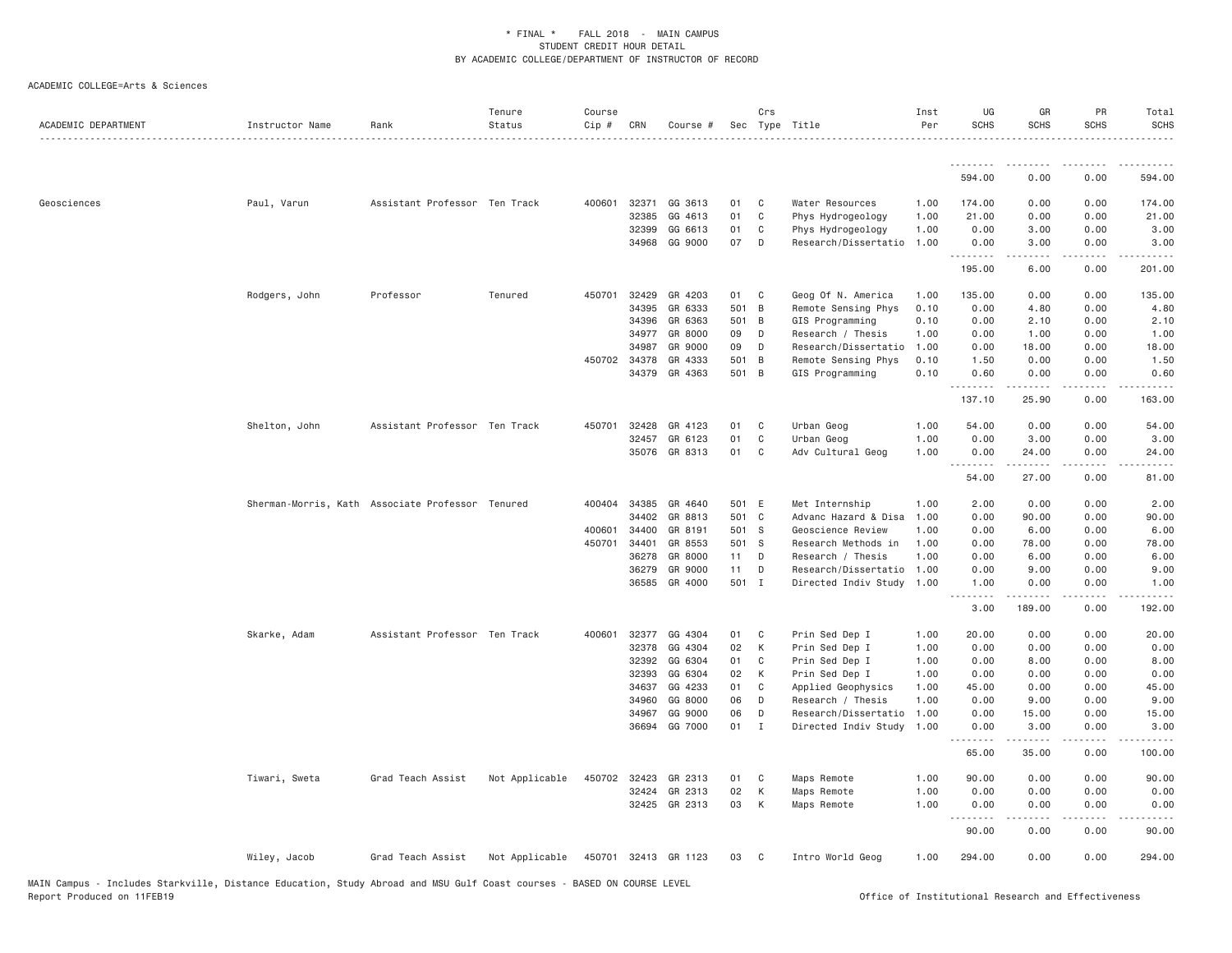| ACADEMIC DEPARTMENT                    | Instructor Name               | Rank                          | Tenure<br>Status | Course<br>Cip# | CRN   | Course #             | Sec             | Crs          | Type Title                | Inst<br>Per | UG<br><b>SCHS</b> | GR<br><b>SCHS</b> | <b>PR</b><br>SCHS | Total<br>SCHS  |
|----------------------------------------|-------------------------------|-------------------------------|------------------|----------------|-------|----------------------|-----------------|--------------|---------------------------|-------------|-------------------|-------------------|-------------------|----------------|
| Geosciences                            | Wiley, Jacob                  | Grad Teach Assist             | Not Applicable   |                |       | 450701 32417 GR 1123 | 07              | $\mathbb{C}$ | Intro World Geog          | 1.00        | 282.00            | 0.00              | 0.00              | 282,00         |
|                                        |                               |                               |                  |                |       |                      |                 |              |                           |             | 576.00            | 0.00              | 0.00              | 576.00         |
|                                        | Williams, Christophe Lecturer |                               | Non-Ten Track    | 450701         |       | 34373 GR 1123        | 502 C           |              | Intro World Geog          | 1.00        | 111.00            | 0.00              | 0.00              | 111.00         |
|                                        |                               |                               |                  |                |       | 34374 GR 1123        | 503 C           |              | Intro World Geog          | 1.00        | 102.00            | 0.00              | 0.00              | 102.00         |
|                                        |                               |                               |                  |                |       |                      |                 |              |                           |             | 213.00            | 0.00              | 0.00              | 213.00         |
|                                        | Wood, Kimberly                | Assistant Professor Ten Track |                  | 400401         | 32483 | GR 6943              | 01              | $\mathbf{C}$ | Tropical Meteorology 1.00 |             | 0.00              | 6.00              | 0.00              | 6.00           |
|                                        |                               |                               |                  | 400404         | 32456 | GR 4943              | 01              | $\mathbf{C}$ | Tropical Meteorology 1.00 |             | 33.00             | 0.00              | 0.00              | 33.00          |
|                                        |                               |                               |                  | 400699         | 32401 | GG 8913              | 01              | - S          | Reading Techniques G 1.00 |             | 0.00              | 24.00             | 0.00              | 24.00          |
|                                        |                               |                               |                  | 450701         | 32485 | GR 8553              | 01              | - S          | Research Methods in       | 1.00        | 0.00              | 15.00             | 0.00              | 15.00          |
|                                        |                               |                               |                  |                |       | 34978 GR 8000        | 10 <sub>1</sub> | $\Box$       | Research / Thesis         | 1.00        | 0.00              | 9.00              | 0.00              | 9.00           |
|                                        |                               |                               |                  |                |       | 36673 GR 7000        | 01              | $\mathbf{I}$ | Directed Indiv Study 1.00 |             | 0.00              | 3.00              | 0.00              | 3,00           |
|                                        |                               |                               |                  |                |       |                      |                 |              |                           |             |                   |                   |                   |                |
|                                        |                               |                               |                  |                |       |                      |                 |              |                           |             | 33.00             | 57.00             | 0.00              | 90.00          |
| =====================================  |                               |                               |                  |                |       |                      |                 |              |                           |             | ========          | ========          | ========          |                |
| Geosciences                            |                               |                               |                  |                |       |                      |                 |              |                           |             | 9100.00           | 1590.00           | 0.00              | 10690,00       |
| ====================================== |                               |                               |                  |                |       |                      |                 |              |                           |             | ========          | ========          | ---------         | $=$ ========== |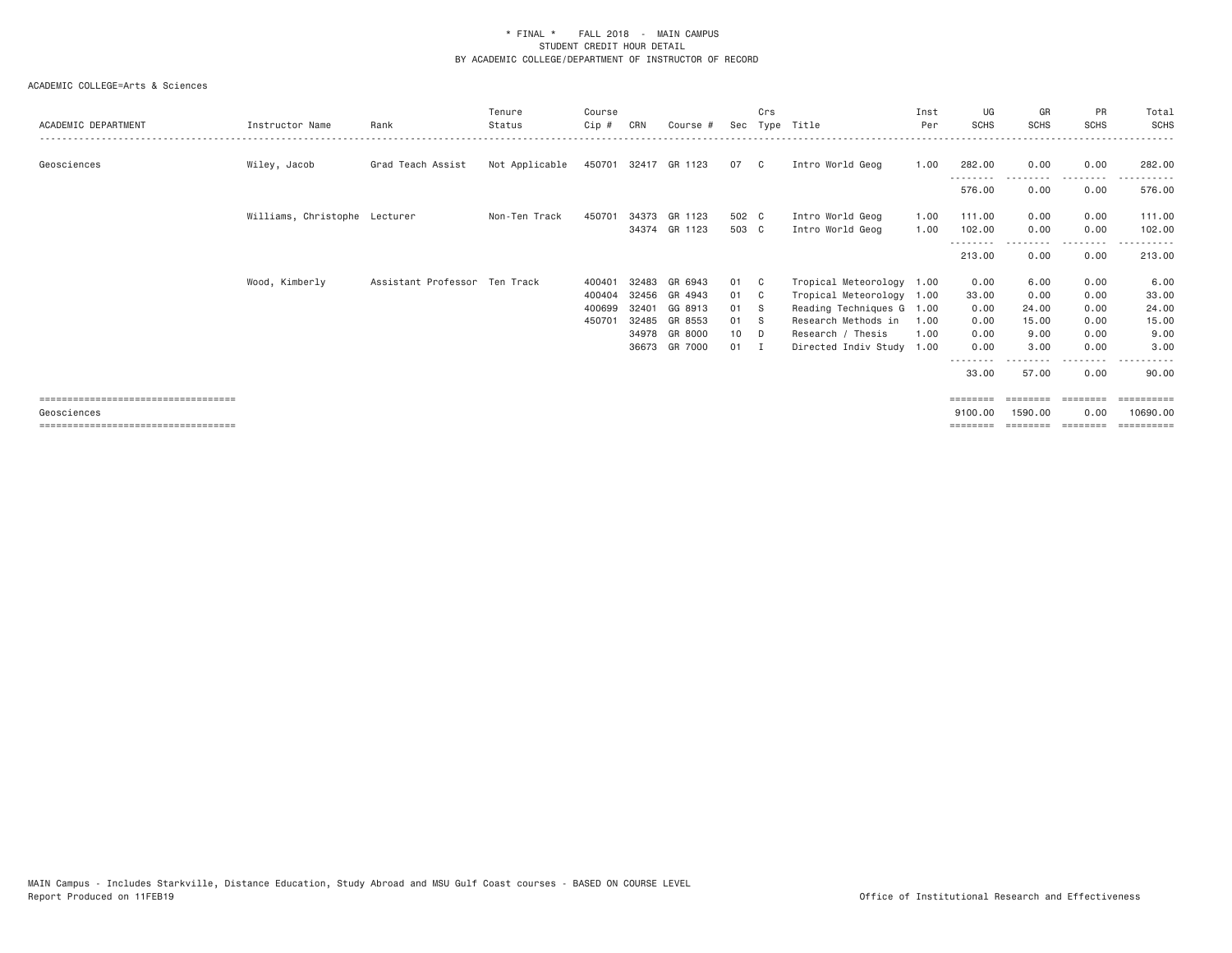### ACADEMIC COLLEGE=Arts & Sciences

| ACADEMIC DEPARTMENT | Instructor Name    | Rank                        | Tenure<br>Status | Course<br>Cip# | CRN          | Course #                        |          | Crs              | Sec Type Title                                         | Inst<br>Per  | UG<br><b>SCHS</b> | GR<br><b>SCHS</b>  | PR<br><b>SCHS</b>                   | Total<br><b>SCHS</b>                                                                                                                                          |
|---------------------|--------------------|-----------------------------|------------------|----------------|--------------|---------------------------------|----------|------------------|--------------------------------------------------------|--------------|-------------------|--------------------|-------------------------------------|---------------------------------------------------------------------------------------------------------------------------------------------------------------|
| History             | Adams, Michael     | Grad Teach Assist           | Not Applicable   | 540102         | 32555        | HI 1063                         | 14       | C                | Early U S History                                      | 0.25         | 17.25             | 0.00               | 0.00                                | 17.25                                                                                                                                                         |
|                     |                    |                             |                  |                | 32557        | HI 1063<br>32558 HI 1063        | 16<br>17 | C<br>C           | Early U S History<br>Early U S History                 | 0.25<br>0.25 | 18.75<br>17.25    | 0.00<br>0.00       | 0.00<br>0.00                        | 18.75<br>17.25                                                                                                                                                |
|                     |                    |                             |                  |                |              |                                 |          |                  |                                                        |              | .<br>53.25        | .<br>0.00          | .<br>0.00                           | $\sim$ $\sim$ $\sim$ $\sim$ $\sim$<br>53.25                                                                                                                   |
|                     | Bader, Joshua      | Grad Teach Assist           | Not Applicable   |                | 34891        | 540102 32586 HI 1073<br>HI 1073 | 06<br>12 | C<br>$\mathbf C$ | Modern U S History-S 0.25<br>Modern U S History-S 0.25 |              | 18.75<br>18.75    | 0.00<br>0.00       | 0.00<br>0.00                        | 18.75<br>18.75                                                                                                                                                |
|                     |                    |                             |                  |                |              |                                 |          |                  |                                                        |              | .<br>37.50        | .<br>0.00          | . <b>.</b><br>0.00                  | .<br>37.50                                                                                                                                                    |
|                     | Banks, Rachel      | Grad Teach Assist           | Not Applicable   | 050114         | 32628        | HI 1213                         | 01       | C                | Early Western World                                    | 0.25         | 17.25             | 0.00               | 0.00                                | 17.25                                                                                                                                                         |
|                     |                    |                             |                  |                | 32631        | HI 1213                         | 04       | C                | Early Western World                                    | 0.25         | 15.75             | 0.00               | 0.00                                | 15.75                                                                                                                                                         |
|                     |                    |                             |                  |                |              | 32633 HI 1213                   | 06       | C                | Early Western World                                    | 0.25         | 16.50<br>.        | 0.00<br>.          | 0.00<br>$\sim$ $\sim$ $\sim$ $\sim$ | 16.50<br>$\frac{1}{2} \left( \frac{1}{2} \right) \left( \frac{1}{2} \right) \left( \frac{1}{2} \right) \left( \frac{1}{2} \right) \left( \frac{1}{2} \right)$ |
|                     |                    |                             |                  |                |              |                                 |          |                  |                                                        |              | 49.50             | 0.00               | 0.00                                | 49.50                                                                                                                                                         |
|                     | Barbier, Mary      | Professor                   | Tenured          |                | 540101 32651 | HI 8803                         | 01       | C                | Graduate Colloquium                                    | 1.00         | 0.00              | 21.00              | 0.00                                | 21.00                                                                                                                                                         |
|                     |                    |                             |                  |                | 35007        | HI 9000                         | 01       | D                | Research / Diss                                        | 1.00         | 0.00              | 26.00              | 0.00                                | 26.00                                                                                                                                                         |
|                     |                    |                             |                  |                |              | 540102 34895 HI 4263            | 01       | C                | America's Vietnam Wa                                   | 1.00         | 60.00             | 0.00               | 0.00                                | 60.00                                                                                                                                                         |
|                     |                    |                             |                  |                |              |                                 |          |                  |                                                        |              | .<br>60.00        | .<br>47.00         | 22222<br>0.00                       | <u>.</u><br>107.00                                                                                                                                            |
|                     | Baxter, Christina  | Grad Teach Assist           | Not Applicable   | 050114         | 32629        | HI 1213                         | 02       | $\mathbf{C}$     | Early Western World                                    | 0.25         | 15.75             | 0.00               | 0.00                                | 15.75                                                                                                                                                         |
|                     |                    |                             |                  |                | 32630        | HI 1213                         | 03       | C                | Early Western World                                    | 0.25         | 6.75              | 0.00               | 0.00                                | 6.75                                                                                                                                                          |
|                     |                    |                             |                  |                |              | 32632 HI 1213                   | 05       | C                | Early Western World                                    | 0.25         | 18.00<br>.        | 0.00<br>.          | 0.00<br>.                           | 18.00<br>.                                                                                                                                                    |
|                     |                    |                             |                  |                |              |                                 |          |                  |                                                        |              | 40.50             | 0.00               | 0.00                                | 40.50                                                                                                                                                         |
|                     | Benek, Ali         | Grad Teach Assist           | Not Applicable   | 540102         | 32601        | HI 1073                         | 22       | C                | Modern U S History                                     | 0.25         | 18.75             | 0.00               | 0.00                                | 18.75                                                                                                                                                         |
|                     |                    |                             |                  |                | 32602        | HI 1073                         | 23       | C                | Modern U S History                                     | 0.25         | 15.75             | 0.00               | 0.00                                | 15.75                                                                                                                                                         |
|                     |                    |                             |                  |                |              | 32603 HI 1073                   | 24       | $\mathbf{C}$     | Modern U S History                                     | 0.25         | 14.25<br>.        | 0.00<br>. <b>.</b> | 0.00<br>.                           | 14.25<br>.                                                                                                                                                    |
|                     |                    |                             |                  |                |              |                                 |          |                  |                                                        |              | 48.75             | 0.00               | 0.00                                | 48.75                                                                                                                                                         |
|                     | Berry, Madeline    | Grad Teach Assist           | Not Applicable   | 540102         | 32560        | HI 1063                         | 19       | C                | Early U S History                                      | 0.25         | 9.75              | 0.00               | 0.00                                | 9.75                                                                                                                                                          |
|                     |                    |                             |                  |                |              | 32574 HI 1063                   | 33       | C                | Early U S History                                      | 0.25         | 3.75<br>.         | 0.00<br>.          | 0.00<br>.                           | 3.75<br>د د د د د                                                                                                                                             |
|                     |                    |                             |                  |                |              |                                 |          |                  |                                                        |              | 13.50             | 0.00               | 0.00                                | 13.50                                                                                                                                                         |
|                     | Brain, Stephen     | Associate Professor Tenured |                  | 050110         | 32646        | HI 4753                         | 01       | C                | History Of Russia                                      | 1.00         | 78.00             | 0.00               | 0.00                                | 78.00                                                                                                                                                         |
|                     |                    |                             |                  | 540101         | 32656        | HI 8803                         | 08       | C                | Graduate Colloquium                                    | 1.00         | 0.00              | 12.00              | 0.00                                | 12.00                                                                                                                                                         |
|                     |                    |                             |                  |                | 35008        | HI 9000                         | 02       | D                | Research / Diss                                        | 1.00         | 0.00              | 31.00              | 0.00                                | 31.00                                                                                                                                                         |
|                     |                    |                             |                  |                |              | 540102 34990 HI 8000            | 02       | D                | Research / Thesis                                      | 1.00         | 0.00<br><u>.</u>  | 16.00<br>.         | 0.00<br>.                           | 16.00<br>.                                                                                                                                                    |
|                     |                    |                             |                  |                |              |                                 |          |                  |                                                        |              | 78.00             | 59.00              | 0.00                                | 137.00                                                                                                                                                        |
|                     | Bucklew, Alexander | Grad Teach Assist           | Not Applicable   | 540102 32543   |              | HI 1063                         | 02 C     |                  | Early U S History                                      | 0.25         | 15.00             | 0.00               | 0.00                                | 15.00                                                                                                                                                         |
|                     |                    |                             |                  |                | 32546        | HI 1063                         | 05       | C                | Early U S History                                      | 0.25         | 15.75             | 0.00               | 0.00                                | 15.75                                                                                                                                                         |
|                     |                    |                             |                  |                | 32554        | HI 1063                         | 13       | C                | Early U S History                                      | 0.25         | 16.50             | 0.00               | 0.00                                | 16.50                                                                                                                                                         |
|                     |                    |                             |                  |                |              |                                 |          |                  |                                                        |              | .<br>47.25        | .<br>0.00          | .<br>0.00                           | .<br>47.25                                                                                                                                                    |
|                     | Burford, David     | Grad Teach Assist           | Not Applicable   |                |              | 540102 32593 HI 1073            | 14       | C                | Modern U S History-S 0.25                              |              | 15.75             | 0.00               | 0.00                                | 15.75                                                                                                                                                         |

MAIN Campus - Includes Starkville, Distance Education, Study Abroad and MSU Gulf Coast courses - BASED ON COURSE LEVEL<br>Report Produced on 11FEB19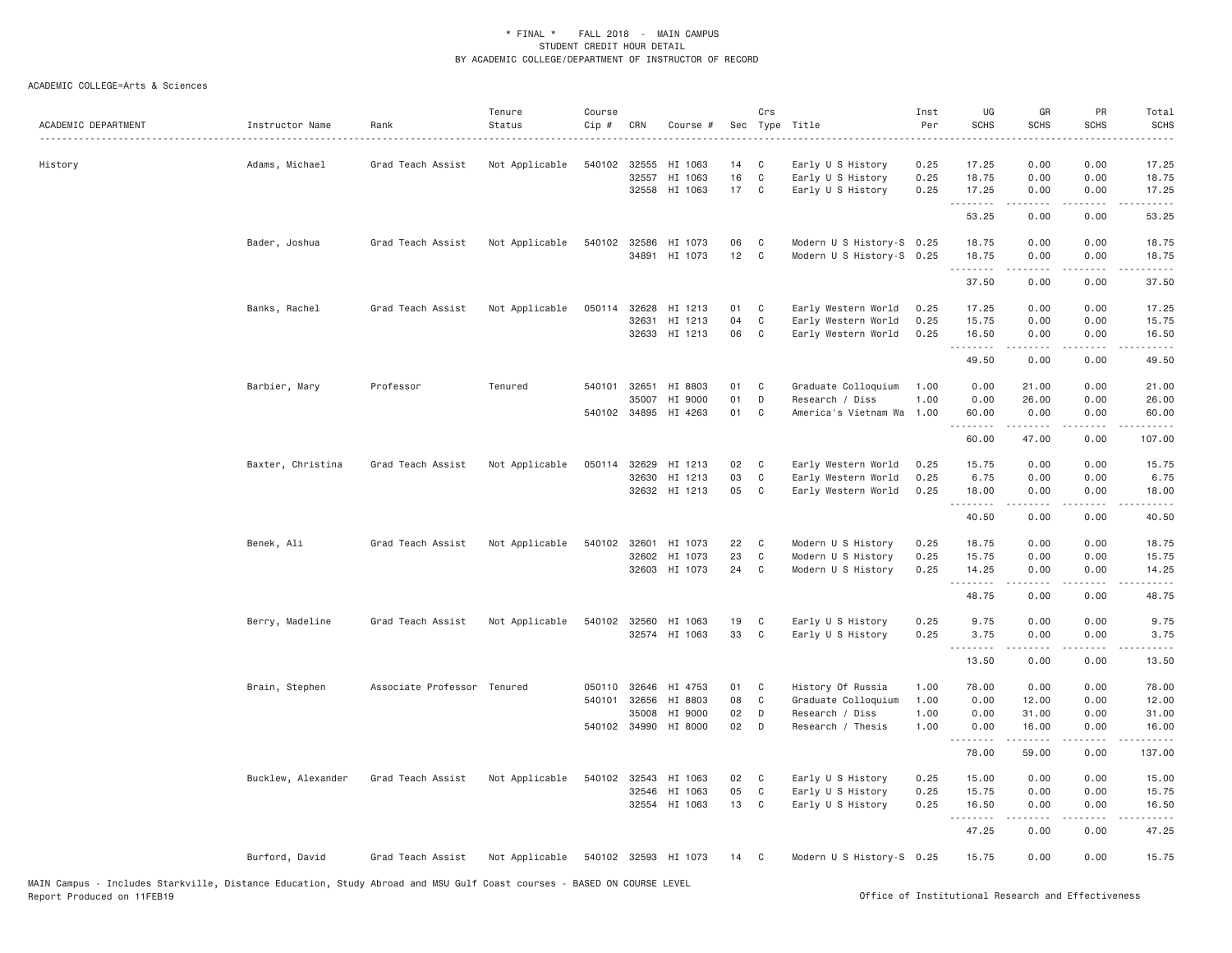| ACADEMIC DEPARTMENT | Instructor Name    | Rank                          | Tenure<br>Status | Course<br>Cip # | CRN          | Course #                              |          | Crs<br>Sec Type Title |                            | Inst<br>Per | UG<br><b>SCHS</b>                                                                                                                                                                                                                                                                                                                                                                                                                                                                      | GR<br><b>SCHS</b> | PR<br><b>SCHS</b>                   | Total<br><b>SCHS</b>                                                                                                                                          |
|---------------------|--------------------|-------------------------------|------------------|-----------------|--------------|---------------------------------------|----------|-----------------------|----------------------------|-------------|----------------------------------------------------------------------------------------------------------------------------------------------------------------------------------------------------------------------------------------------------------------------------------------------------------------------------------------------------------------------------------------------------------------------------------------------------------------------------------------|-------------------|-------------------------------------|---------------------------------------------------------------------------------------------------------------------------------------------------------------|
| History             | Burford, David     | Grad Teach Assist             | Not Applicable   |                 |              | 540102 32594 HI 1073                  | 15 C     |                       | Modern U S History-S 0.25  |             | 15.75<br><b><i><u></u></i></b>                                                                                                                                                                                                                                                                                                                                                                                                                                                         | 0.00<br>د د د د   | 0.00<br>.                           | 15.75<br>$- - - - -$                                                                                                                                          |
|                     |                    |                               |                  |                 |              |                                       |          |                       |                            |             | 31.50                                                                                                                                                                                                                                                                                                                                                                                                                                                                                  | 0.00              | 0.00                                | 31.50                                                                                                                                                         |
|                     | Burrow, John       | Grad Teach Assist             | Not Applicable   |                 |              | 540102 32584 HI 1073                  | 04       | $\mathbf{C}$          | Modern U S History-S 0.25  |             | 18.00                                                                                                                                                                                                                                                                                                                                                                                                                                                                                  | 0.00              | 0.00                                | 18.00                                                                                                                                                         |
|                     |                    |                               |                  |                 |              | 32585 HI 1073                         | 05       | C                     | Modern U S History-S 0.25  |             | 18.75                                                                                                                                                                                                                                                                                                                                                                                                                                                                                  | 0.00              | 0.00                                | 18.75                                                                                                                                                         |
|                     |                    |                               |                  |                 |              | 32592 HI 1073                         | 13       | $\mathbf{C}$          | Modern U S History-S 0.25  |             | 18.75<br>.                                                                                                                                                                                                                                                                                                                                                                                                                                                                             | 0.00<br>.         | 0.00<br>د د د د                     | 18.75<br>د د د د د                                                                                                                                            |
|                     |                    |                               |                  |                 |              |                                       |          |                       |                            |             | 55.50                                                                                                                                                                                                                                                                                                                                                                                                                                                                                  | 0.00              | 0.00                                | 55.50                                                                                                                                                         |
|                     | Cagle, Alexander   | Grad Teach Assist             | Not Applicable   |                 |              | 540104 32540 HI 1003                  | 01       | C                     | Hist. Sci. in Six Id 0.25  |             | 17.25                                                                                                                                                                                                                                                                                                                                                                                                                                                                                  | 0.00              | 0.00                                | 17.25                                                                                                                                                         |
|                     |                    |                               |                  |                 |              | 34890 HI 1003                         | 02       | $\mathbf{C}$          | Hist. Sci. in Six Id 0.25  |             | 18.75                                                                                                                                                                                                                                                                                                                                                                                                                                                                                  | 0.00<br>-----     | 0.00<br>.                           | 18.75                                                                                                                                                         |
|                     |                    |                               |                  |                 |              |                                       |          |                       |                            |             | .<br>36.00                                                                                                                                                                                                                                                                                                                                                                                                                                                                             | 0.00              | 0.00                                | .<br>36.00                                                                                                                                                    |
|                     | Campbell, Colin    | Grad Teach Assist             | Not Applicable   |                 |              | 540102 32589 HI 1073                  | 09       | C                     | Modern U S History-S 0.25  |             | 18.00                                                                                                                                                                                                                                                                                                                                                                                                                                                                                  | 0.00              | 0.00                                | 18.00                                                                                                                                                         |
|                     |                    |                               |                  |                 |              | 32591 HI 1073                         | 11       | C                     | Modern U S History-S 0.25  |             | 17.25                                                                                                                                                                                                                                                                                                                                                                                                                                                                                  | 0.00              | 0.00                                | 17.25                                                                                                                                                         |
|                     |                    |                               |                  |                 |              |                                       |          |                       |                            |             | $\begin{array}{cccccccccccccc} \multicolumn{2}{c}{} & \multicolumn{2}{c}{} & \multicolumn{2}{c}{} & \multicolumn{2}{c}{} & \multicolumn{2}{c}{} & \multicolumn{2}{c}{} & \multicolumn{2}{c}{} & \multicolumn{2}{c}{} & \multicolumn{2}{c}{} & \multicolumn{2}{c}{} & \multicolumn{2}{c}{} & \multicolumn{2}{c}{} & \multicolumn{2}{c}{} & \multicolumn{2}{c}{} & \multicolumn{2}{c}{} & \multicolumn{2}{c}{} & \multicolumn{2}{c}{} & \multicolumn{2}{c}{} & \multicolumn{2}{c}{} & \$ | .                 | .                                   | .                                                                                                                                                             |
|                     |                    |                               |                  |                 |              |                                       |          |                       |                            |             | 35.25                                                                                                                                                                                                                                                                                                                                                                                                                                                                                  | 0.00              | 0.00                                | 35.25                                                                                                                                                         |
|                     | Damms, Richard     | Associate Professor Tenured   |                  |                 |              | 540101 35009 HI 9000                  | 03       | D                     | Research / Diss            | 1.00        | 0.00<br>.                                                                                                                                                                                                                                                                                                                                                                                                                                                                              | 30.00<br>-----    | 0.00<br>.                           | 30.00<br>.                                                                                                                                                    |
|                     |                    |                               |                  |                 |              |                                       |          |                       |                            |             | 0.00                                                                                                                                                                                                                                                                                                                                                                                                                                                                                   | 30.00             | 0.00                                | 30.00                                                                                                                                                         |
|                     | Davenport, Christy | Grad Teach Assist             | Not Applicable   |                 |              | 540102 32598 HI 1073                  | 19       | C                     | Modern U S History         | 0.25        | 18.75                                                                                                                                                                                                                                                                                                                                                                                                                                                                                  | 0.00              | 0.00                                | 18.75                                                                                                                                                         |
|                     |                    |                               |                  |                 |              | 32607 HI 1073                         | 29       | $\mathbf{C}$          | Modern U S History         | 0.25        | 18.00                                                                                                                                                                                                                                                                                                                                                                                                                                                                                  | 0.00              | 0.00                                | 18.00                                                                                                                                                         |
|                     |                    |                               |                  |                 |              | 34892 HI 1073                         | 28       | $\mathbf{C}$          | Modern U S History         | 0.25        | 18.75                                                                                                                                                                                                                                                                                                                                                                                                                                                                                  | 0.00              | 0.00                                | 18.75                                                                                                                                                         |
|                     |                    |                               |                  |                 |              |                                       |          |                       |                            |             | .                                                                                                                                                                                                                                                                                                                                                                                                                                                                                      | $- - - - -$       | -----                               | .                                                                                                                                                             |
|                     |                    |                               |                  |                 |              |                                       |          |                       |                            |             | 55.50                                                                                                                                                                                                                                                                                                                                                                                                                                                                                  | 0.00              | 0.00                                | 55.50                                                                                                                                                         |
|                     | Davis, Henry       | Grad Teach Assist             | Not Applicable   | 540102          |              | 32587 HI 1073                         | 07       | C                     | Modern U S History-S 0.25  |             | 15.75                                                                                                                                                                                                                                                                                                                                                                                                                                                                                  | 0.00              | 0.00                                | 15.75                                                                                                                                                         |
|                     |                    |                               |                  |                 |              | 32590 HI 1073                         | 10       | C                     | Modern U S History-S 0.25  |             | 18.00                                                                                                                                                                                                                                                                                                                                                                                                                                                                                  | 0.00              | 0.00                                | 18.00                                                                                                                                                         |
|                     |                    |                               |                  |                 |              |                                       |          |                       |                            |             | <b><i><u></u></i></b><br>33.75                                                                                                                                                                                                                                                                                                                                                                                                                                                         | .<br>0.00         | .<br>0.00                           | .<br>33.75                                                                                                                                                    |
|                     |                    |                               |                  |                 |              |                                       |          |                       |                            |             |                                                                                                                                                                                                                                                                                                                                                                                                                                                                                        |                   |                                     |                                                                                                                                                               |
|                     | Estefan, Elizabeth | Grad Teach Assist             | Not Applicable   |                 |              | 540102 32582 HI 1073                  | 02       | $\mathbf{C}$          | Modern U S History-S 0.25  |             | 15.00                                                                                                                                                                                                                                                                                                                                                                                                                                                                                  | 0.00              | 0.00                                | 15.00                                                                                                                                                         |
|                     |                    |                               |                  |                 |              | 32595 HI 1073                         | 16       | C                     | Modern U S History-S 0.25  |             | 18.00                                                                                                                                                                                                                                                                                                                                                                                                                                                                                  | 0.00              | 0.00<br>$\sim$ $\sim$ $\sim$ $\sim$ | 18.00<br>$\frac{1}{2} \left( \frac{1}{2} \right) \left( \frac{1}{2} \right) \left( \frac{1}{2} \right) \left( \frac{1}{2} \right) \left( \frac{1}{2} \right)$ |
|                     |                    |                               |                  |                 |              |                                       |          |                       |                            |             | 33.00                                                                                                                                                                                                                                                                                                                                                                                                                                                                                  | 0.00              | 0.00                                | 33.00                                                                                                                                                         |
|                     | Finley, Alexandra  | Assistant Professor Ten Track |                  | 050207          |              | 34897 HI 4273                         | 01       | C                     | Women In Am History        | 1.00        | 66.00                                                                                                                                                                                                                                                                                                                                                                                                                                                                                  | 0.00              | 0.00                                | 66.00                                                                                                                                                         |
|                     |                    |                               |                  |                 |              | 34898 HI 4283                         | 01       | C                     | Hist Southern Women        | 1.00        | 63.00                                                                                                                                                                                                                                                                                                                                                                                                                                                                                  | 0.00              | 0.00                                | 63.00                                                                                                                                                         |
|                     |                    |                               |                  |                 |              | 540102 34992 HI 8000                  | 04       | D                     | Research / Thesis          | 1.00        | 0.00<br>.                                                                                                                                                                                                                                                                                                                                                                                                                                                                              | 4.00<br>.         | 0.00<br>د د د د                     | 4.00<br>.                                                                                                                                                     |
|                     |                    |                               |                  |                 |              |                                       |          |                       |                            |             | 129.00                                                                                                                                                                                                                                                                                                                                                                                                                                                                                 | 4.00              | 0.00                                | 133.00                                                                                                                                                        |
|                     | Giesen, James      | Associate Professor Tenured   |                  | 521003          |              | 32300 FYE 1001                        | F13 C    |                       | First Year Experienc       | 1.00        | 10.00                                                                                                                                                                                                                                                                                                                                                                                                                                                                                  | 0.00              | 0.00                                | 10.00                                                                                                                                                         |
|                     |                    |                               |                  |                 | 32301        | FYE 1001                              | F14 C    |                       | First Year Experienc       | 1.00        | 18.00                                                                                                                                                                                                                                                                                                                                                                                                                                                                                  | 0.00              | 0.00                                | 18.00                                                                                                                                                         |
|                     |                    |                               |                  |                 | 540101 34909 | HI 8973                               | 01       | C                     | Colloq US Env-Agric        | 1.00        | 0.00                                                                                                                                                                                                                                                                                                                                                                                                                                                                                   | 15.00             | 0.00                                | 15.00                                                                                                                                                         |
|                     |                    |                               |                  |                 | 35011        | HI 9000                               | 05       | D                     | Research / Diss            | 1,00        | 0.00                                                                                                                                                                                                                                                                                                                                                                                                                                                                                   | 11.00             | 0.00                                | 11.00                                                                                                                                                         |
|                     |                    |                               |                  |                 |              | 540102 32662 HI 8953<br>34999 HI 8000 | 01<br>11 | C<br>D                | U.S. History, 1877-19 1.00 | 1.00        | 0.00<br>0.00                                                                                                                                                                                                                                                                                                                                                                                                                                                                           | 24.00<br>17.00    | 0.00<br>0.00                        | 24.00<br>17.00                                                                                                                                                |
|                     |                    |                               |                  |                 |              |                                       |          |                       | Research / Thesis          |             |                                                                                                                                                                                                                                                                                                                                                                                                                                                                                        |                   |                                     |                                                                                                                                                               |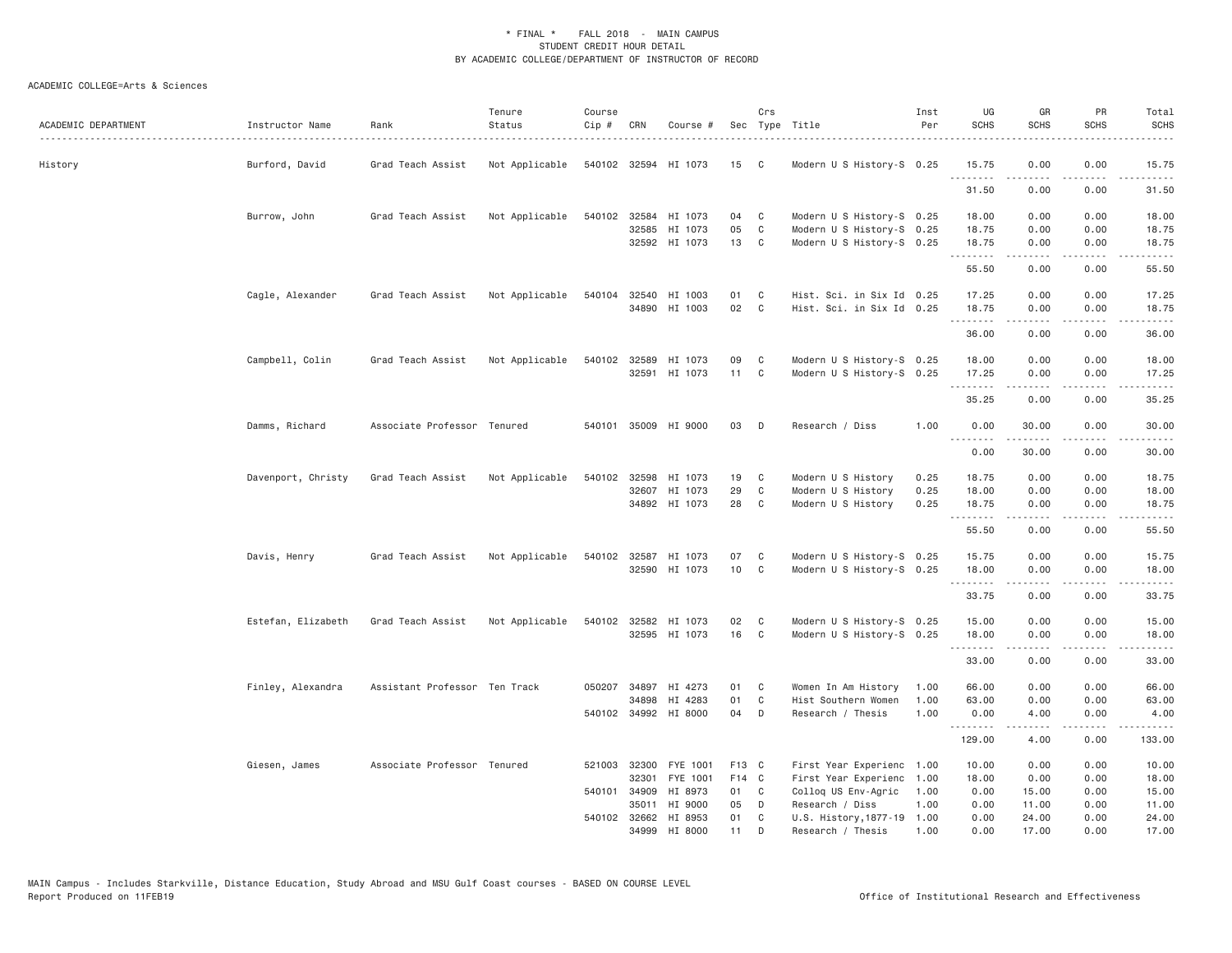| ACADEMIC DEPARTMENT | Instructor Name   | Rank                        | Tenure<br>Status | Course<br>Cip # | CRN                   | Course #                              |            | Crs                          | Sec Type Title                             | Inst<br>Per  | UG<br><b>SCHS</b>         | GR<br>SCHS                  | PR<br><b>SCHS</b> | Total<br><b>SCHS</b> |
|---------------------|-------------------|-----------------------------|------------------|-----------------|-----------------------|---------------------------------------|------------|------------------------------|--------------------------------------------|--------------|---------------------------|-----------------------------|-------------------|----------------------|
|                     |                   |                             |                  |                 |                       |                                       |            |                              |                                            |              |                           |                             |                   |                      |
|                     |                   |                             |                  |                 |                       |                                       |            |                              |                                            |              | 28.00                     | 67.00                       | 0.00              | 95.00                |
| History             | Gillilan, Jeramey | Grad Teach Assist           | Not Applicable   |                 |                       | 540102 32564 HI 1063<br>32572 HI 1063 | 23<br>31   | C<br>$\mathbf{C}$            | Early U S History<br>Early U S History     | 0.25<br>0.25 | 15.00<br>6.00<br><u>.</u> | 0.00<br>0.00<br>$- - - - -$ | 0.00<br>0.00<br>. | 15.00<br>6.00<br>.   |
|                     |                   |                             |                  |                 |                       |                                       |            |                              |                                            |              | 21.00                     | 0.00                        | 0.00              | 21.00                |
|                     | Green, Samuel     | Grad Teach Assist           | Not Applicable   | 540101          | 32623                 | HI 1163<br>32624 HI 1163              | 03<br>04   | $\mathbf{C}$<br>$\mathbf{C}$ | Wld Hst Before 1500<br>Wld Hst Before 1500 | 0.25<br>0.25 | 15.00<br>15.75<br>.       | 0.00<br>0.00                | 0.00<br>0.00      | 15.00<br>15.75       |
|                     |                   |                             |                  |                 |                       |                                       |            |                              |                                            |              | 30.75                     | 0.00                        | 0.00              | 30.75                |
|                     | Hatfield, David   | Grad Teach Assist           | Not Applicable   |                 | 540102 32566          | HI 1063<br>32567 HI 1063              | 25<br>26   | $\mathbf{C}$<br>$\mathbf{C}$ | Early U S History<br>Early U S History     | 0.25<br>0.25 | 16.50<br>18.00<br>.       | 0.00<br>0.00                | 0.00<br>0.00      | 16.50<br>18.00       |
|                     |                   |                             |                  |                 |                       |                                       |            |                              |                                            |              | 34.50                     | 0.00                        | 0.00              | 34.50                |
|                     | Hay, William      | Associate Professor Tenured |                  |                 | 050114 32628<br>32629 | HI 1213<br>HI 1213                    | 01 C<br>02 | $\mathbf{C}$                 | Early Western World<br>Early Western World | 0.75<br>0.75 | 51.75<br>47.25            | 0.00<br>0.00                | 0.00<br>0.00      | 51.75<br>47.25       |
|                     |                   |                             |                  |                 | 32630                 | HI 1213                               | 03         | C                            | Early Western World                        | 0.75         | 20.25                     | 0.00                        | 0.00              | 20.25                |
|                     |                   |                             |                  |                 | 32631                 | HI 1213                               | 04         | C                            | Early Western World                        | 0.75         | 47.25                     | 0.00                        | 0.00              | 47.25                |
|                     |                   |                             |                  |                 | 32632                 | HI 1213                               | 05         | $\mathbf{C}$                 | Early Western World                        | 0.75         | 54.00                     | 0.00                        | 0.00              | 54.00                |
|                     |                   |                             |                  |                 | 32633                 | HI 1213                               | 06         | C.                           | Early Western World                        | 0.75         | 49.50                     | 0.00                        | 0.00              | 49.50                |
|                     |                   |                             |                  | 050299          | 32645                 | HI 4713<br>540101 35012 HI 9000       | 01<br>06   | C<br>$\Box$                  | Tudor&Stuart England<br>Research / Diss    | 1.00<br>1.00 | 54.00<br>0.00             | 0.00<br>31.00               | 0.00<br>0.00      | 54.00<br>31.00       |
|                     |                   |                             |                  |                 |                       |                                       |            |                              |                                            |              | .<br>324.00               | .<br>31.00                  | .<br>0.00         | 355.00               |
|                     | Hersey, Mark      | Associate Professor Tenured |                  |                 | 540101 32640          | HI 3903                               | 01         | $\mathbf{C}$                 | Hist & Hist Meth                           | 1.00         | 36.00                     | 0.00                        | 0.00              | 36.00                |
|                     |                   |                             |                  |                 | 32653                 | HI 8803                               | 04         | $\mathbf C$                  | Graduate Colloquium                        | 1.00         | 0.00                      | 15.00                       | 0.00              | 15.00                |
|                     |                   |                             |                  |                 | 35013                 | HI 9000                               | 07         | D                            | Research / Diss                            | 1.00         | 0.00                      | 24.00                       | 0.00              | 24.00                |
|                     |                   |                             |                  | 540102 32661    | 34994                 | HI 8943<br>HI 8000                    | 01<br>06   | C<br>$\Box$                  | U.S. History, 1787-1<br>Research / Thesis  | 1.00<br>1.00 | 0.00<br>0.00              | 21.00<br>1.00               | 0.00<br>0.00      | 21.00<br>1.00        |
|                     |                   |                             |                  |                 |                       |                                       |            |                              |                                            |              | .<br>36.00                | .<br>61.00                  | .<br>0.00         | .<br>97.00           |
|                     | Hill, James       | Lecturer                    | Non-Ten Track    | 450701          | 34639                 | GR 4213                               | 01         | $\mathbf{C}$                 | Geog Of Lat Amer                           | 1.00         | 72.00                     | 0.00                        | 0.00              | 72.00                |
|                     |                   |                             |                  |                 | 34640                 | GR 6213                               | 01         | C                            | Geog Of Lat Amer                           | 1.00         | 0.00                      | 3.00                        | 0.00              | 3.00                 |
|                     |                   |                             |                  |                 | 540102 32560          | HI 1063                               | 19         | $\mathbf C$                  | Early U S History                          | 0.75         | 29.25                     | 0.00                        | 0.00              | 29.25                |
|                     |                   |                             |                  |                 | 32561                 | HI 1063                               | 20         | $\mathbf{C}$                 | Early U S History                          | 0.75         | 54.00                     | 0.00                        | 0.00              | 54.00                |
|                     |                   |                             |                  |                 | 32562                 | HI 1063                               | 21         | C                            | Early U S History                          | 0.75         | 51.75                     | 0.00                        | 0.00              | 51.75                |
|                     |                   |                             |                  |                 | 32563                 | HI 1063                               | 22         | C                            | Early U S History                          | 0.75         | 54.00                     | 0.00                        | 0.00              | 54.00                |
|                     |                   |                             |                  |                 | 32564<br>32565        | HI 1063<br>HI 1063                    | 23<br>24   | C                            | Early U S History                          | 0.75         | 45.00<br>18.00            | 0.00<br>0.00                | 0.00<br>0.00      | 45.00<br>18.00       |
|                     |                   |                             |                  |                 | 32566                 | HI 1063                               | 25         | C<br>C                       | Early U S History<br>Early U S History     | 0.75<br>0.75 | 49.50                     | 0.00                        | 0.00              | 49.50                |
|                     |                   |                             |                  |                 | 32567                 | HI 1063                               | 26         | C                            | Early U S History                          | 0.75         | 54.00                     | 0.00                        | 0.00              | 54.00                |
|                     |                   |                             |                  |                 | 32568                 | HI 1063                               | 27         | $\mathbf{C}$                 | Early U S History                          | 0.75         | 47.25                     | 0.00                        | 0.00              | 47.25                |
|                     |                   |                             |                  |                 | 32569                 | HI 1063                               | 28         | C                            | Early U S History                          | 0.75         | 40.50                     | 0.00                        | 0.00              | 40.50                |
|                     |                   |                             |                  |                 | 32570                 | HI 1063                               | 29         | C                            | Early U S History                          | 0.75         | 18.00                     | 0.00                        | 0.00              | 18.00                |
|                     |                   |                             |                  |                 | 32571                 | HI 1063                               | 30         | C                            | Early U S History                          | 0.75         | 22.50                     | 0.00                        | 0.00              | 22.50                |
|                     |                   |                             |                  |                 | 32572                 | HI 1063                               | 31         | C                            | Early U S History                          | 0.75         | 18.00                     | 0.00                        | 0.00              | 18.00                |
|                     |                   |                             |                  |                 |                       | 32573 HI 1063                         | 32         | C                            | Early U S History                          | 0.75         | 24.75                     | 0.00                        | 0.00              | 24.75                |
|                     |                   |                             |                  |                 |                       | 32574 HI 1063                         | 33         | C                            | Early U S History                          | 0.75         | 11.25                     | 0.00                        | 0.00              | 11.25                |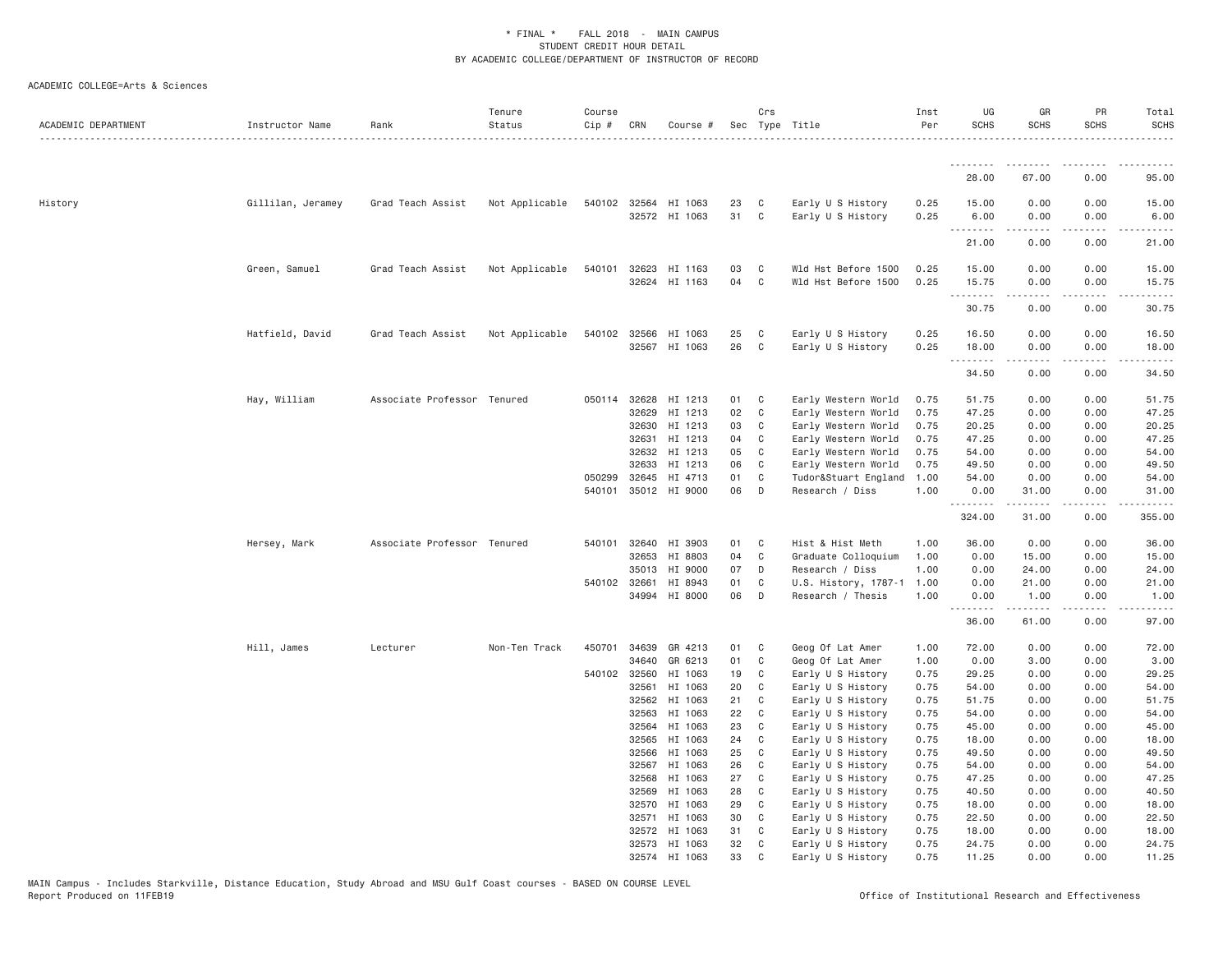|                     |                 |                               | Tenure         | Course       |              |                      |          | Crs          |                                        | Inst | UG                | GR                             | PR            | Total                                                                                                                                                                                    |
|---------------------|-----------------|-------------------------------|----------------|--------------|--------------|----------------------|----------|--------------|----------------------------------------|------|-------------------|--------------------------------|---------------|------------------------------------------------------------------------------------------------------------------------------------------------------------------------------------------|
| ACADEMIC DEPARTMENT | Instructor Name | Rank                          | Status         | Cip #        | CRN          | Course #             |          |              | Sec Type Title                         | Per  | <b>SCHS</b>       | <b>SCHS</b>                    | <b>SCHS</b>   | <b>SCHS</b><br>د د د د د                                                                                                                                                                 |
|                     |                 |                               | Non-Ten Track  | 540102       | 32575        | HI 1063              |          |              |                                        | 0.75 | 22.50             | 0.00                           | 0.00          | 22.50                                                                                                                                                                                    |
| History             | Hill, James     | Lecturer                      |                |              | 32576        | HI 1063              | 34<br>35 | C<br>C       | Early U S History<br>Early U S History | 0.75 | 29.25             | 0.00                           | 0.00          | 29.25                                                                                                                                                                                    |
|                     |                 |                               |                |              | 32577        | HI 1063              | 36       | C            | Early U S History                      | 0.75 | 54.00             | 0.00                           | 0.00          | 54.00                                                                                                                                                                                    |
|                     |                 |                               |                |              | 32581        | HI 1073              | 01       | C            | Modern U S History-S 0.75              |      | 51.75             | 0.00                           | 0.00          | 51.75                                                                                                                                                                                    |
|                     |                 |                               |                |              | 32582        | HI 1073              | 02       | C            | Modern U S History-S 0.75              |      | 45.00             | 0.00                           | 0.00          | 45.00                                                                                                                                                                                    |
|                     |                 |                               |                |              | 32583        | HI 1073              | 03       | C            | Modern U S History-S 0.75              |      | 56.25             | 0.00                           | 0.00          | 56.25                                                                                                                                                                                    |
|                     |                 |                               |                |              | 32584        | HI 1073              | 04       | C            | Modern U S History-S 0.75              |      | 54.00             | 0.00                           | 0.00          | 54.00                                                                                                                                                                                    |
|                     |                 |                               |                |              | 32585        | HI 1073              | 05       | C            | Modern U S History-S 0.75              |      | 56.25             | 0.00                           | 0.00          | 56.25                                                                                                                                                                                    |
|                     |                 |                               |                |              | 32586        | HI 1073              | 06       | C            |                                        |      | 56.25             | 0.00                           | 0.00          | 56.25                                                                                                                                                                                    |
|                     |                 |                               |                |              | 32587        | HI 1073              | 07       | C            | Modern U S History-S 0.75              |      | 47.25             | 0.00                           | 0.00          | 47.25                                                                                                                                                                                    |
|                     |                 |                               |                |              |              |                      |          |              | Modern U S History-S 0.75              |      |                   |                                |               |                                                                                                                                                                                          |
|                     |                 |                               |                |              | 32588        | HI 1073              | 08       | C            | Modern U S History-S 0.75              |      | 51.75             | 0.00                           | 0.00          | 51.75                                                                                                                                                                                    |
|                     |                 |                               |                |              | 32589        | HI 1073              | 09       | C            | Modern U S History-S 0.75              |      | 54.00             | 0.00                           | 0.00          | 54.00                                                                                                                                                                                    |
|                     |                 |                               |                |              | 32590        | HI 1073              | 10       | C            | Modern U S History-S 0.75              |      | 54.00             | 0.00                           | 0.00          | 54.00                                                                                                                                                                                    |
|                     |                 |                               |                |              | 32591        | HI 1073              | 11       | C            | Modern U S History-S 0.75              |      | 51.75             | 0.00                           | 0.00          | 51.75                                                                                                                                                                                    |
|                     |                 |                               |                |              | 32592        | HI 1073              | 13       | C            | Modern U S History-S 0.75              |      | 56.25             | 0.00                           | 0.00          | 56.25                                                                                                                                                                                    |
|                     |                 |                               |                |              | 32593        | HI 1073              | 14       | C            | Modern U S History-S 0.75              |      | 47.25             | 0.00                           | 0.00          | 47.25                                                                                                                                                                                    |
|                     |                 |                               |                |              | 32594        | HI 1073              | 15       | C            | Modern U S History-S 0.75              |      | 47.25             | 0.00                           | 0.00          | 47.25                                                                                                                                                                                    |
|                     |                 |                               |                |              | 32595        | HI 1073              | 16       | C            | Modern U S History-S 0.75              |      | 54.00             | 0.00                           | 0.00          | 54.00                                                                                                                                                                                    |
|                     |                 |                               |                |              | 32596        | HI 1073              | 17       | C            | Modern U S History-S 0.75              |      | 49.50             | 0.00                           | 0.00          | 49.50                                                                                                                                                                                    |
|                     |                 |                               |                |              | 32597        | HI 1073              | 18       | C            | Modern U S History-S 0.75              |      | 54.00             | 0.00                           | 0.00          | 54.00                                                                                                                                                                                    |
|                     |                 |                               |                |              | 34891        | HI 1073              | 12       | C            | Modern U S History-S 0.75              |      | 56.25             | 0.00                           | 0.00          | 56.25                                                                                                                                                                                    |
|                     |                 |                               |                |              |              |                      |          |              |                                        |      | .<br>1658.25      | <b><i><u>.</u></i></b><br>3,00 | -----<br>0.00 | .<br>1661.25                                                                                                                                                                             |
|                     | Hui, Alexandra  | Associate Professor Tenured   |                | 260801       | 32660        | HI 8923              | 01       | -S           | Historiog & His Meth                   | 0.50 | 0.00              | 12.00                          | 0.00          | 12.00                                                                                                                                                                                    |
|                     |                 |                               |                | 540101       | 32655        | HI 8803              | 06       | $\mathbf{C}$ | Graduate Colloquium                    | 1.00 | 0.00              | 18.00                          | 0.00          | 18.00                                                                                                                                                                                    |
|                     |                 |                               |                |              | 35024        | HI 9000              | 18       | D            | Research / Diss                        | 1.00 | 0.00              | 27.00                          | 0.00          | 27.00                                                                                                                                                                                    |
|                     |                 |                               |                |              |              |                      |          |              |                                        |      | <u>.</u>          | .                              | .             | $\cdots$                                                                                                                                                                                 |
|                     |                 |                               |                |              |              |                      |          |              |                                        |      | 0.00              | 57.00                          | 0.00          | 57.00                                                                                                                                                                                    |
|                     | Jackson, Robert | Grad Teach Assist             | Not Applicable | 540102 32561 |              | HI 1063              | 20       | C            | Early U S History                      | 0.25 | 18.00             | 0.00                           | 0.00          | 18.00                                                                                                                                                                                    |
|                     |                 |                               |                |              | 32571        | HI 1063              | 30       | C            | Early U S History                      | 0.25 | 7.50              | 0.00                           | 0.00          | 7.50                                                                                                                                                                                     |
|                     |                 |                               |                |              |              |                      |          |              |                                        |      | .<br>25.50        | -----<br>0.00                  | 22222<br>0.00 | $\frac{1}{2} \left( \frac{1}{2} \right) \left( \frac{1}{2} \right) \left( \frac{1}{2} \right) \left( \frac{1}{2} \right) \left( \frac{1}{2} \right) \left( \frac{1}{2} \right)$<br>25.50 |
|                     | Knapp, Steven   | Grad Teach Assist             | Not Applicable | 540102       | 32581        | HI 1073              | 01       | C            | Modern U S History-S 0.25              |      | 17.25             | 0.00                           | 0.00          | 17.25                                                                                                                                                                                    |
|                     |                 |                               |                |              | 32588        | HI 1073              | 08       | C            | Modern U S History-S 0.25              |      | 17.25             | 0.00                           | 0.00          | 17.25                                                                                                                                                                                    |
|                     |                 |                               |                |              |              |                      |          |              |                                        |      | .                 |                                | .             | .                                                                                                                                                                                        |
|                     |                 |                               |                |              |              |                      |          |              |                                        |      | 34.50             | 0.00                           | 0.00          | 34.50                                                                                                                                                                                    |
|                     | Lang, Andrew    | Assistant Professor Ten Track |                |              | 540101 34907 | HI 8803              | 07       | C            | Graduate Colloquium                    | 1.00 | 0.00              | 24.00                          | 0.00          | 24.00                                                                                                                                                                                    |
|                     |                 |                               |                |              | 35014        | HI 9000              | 08       | D            | Research / Diss                        | 1.00 | 0.00              | 9.00                           | 0.00          | 9.00                                                                                                                                                                                     |
|                     |                 |                               |                |              | 540102 34996 | HI 8000              | 08       | D            | Research / Thesis                      | 1.00 | 0.00              | 9.00                           | 0.00          | 9.00                                                                                                                                                                                     |
|                     |                 |                               |                |              |              |                      |          |              |                                        |      |                   |                                | .             | $\frac{1}{2} \left( \frac{1}{2} \right) \left( \frac{1}{2} \right) \left( \frac{1}{2} \right) \left( \frac{1}{2} \right) \left( \frac{1}{2} \right)$                                     |
|                     |                 |                               |                |              |              |                      |          |              |                                        |      | 0.00              | 42.00                          | 0.00          | 42.00                                                                                                                                                                                    |
|                     | Lavine, Matthew | Associate Professor Tenured   |                | 540101       |              | 35015 HI 9000        | 09       | D            | Research / Diss                        | 1.00 | 0.00              | 10.00                          | 0.00          | 10.00                                                                                                                                                                                    |
|                     |                 |                               |                |              |              | 540104 32644 HI 4653 | 01       | C            | Hist Science & Tech                    | 1.00 | 36.00             | 0.00                           | 0.00          | 36.00                                                                                                                                                                                    |
|                     |                 |                               |                |              |              |                      |          |              |                                        |      | <u>.</u><br>36.00 | .<br>10.00                     | .<br>0.00     | $- - - - -$<br>46.00                                                                                                                                                                     |
|                     | Lewin, Sarah    | Grad Teach Assist             | Not Applicable |              |              | 540102 32542 HI 1063 | 01       | C            | Early U S History                      | 0.25 | 16.50             | 0.00                           | 0.00          | 16.50                                                                                                                                                                                    |
|                     |                 |                               |                |              | 32548        | HI 1063              | 07       | C            | Early U S History                      | 0.25 | 15.75             | 0.00                           | 0.00          | 15.75                                                                                                                                                                                    |
|                     |                 |                               |                |              |              | 32556 HI 1063        | 15       | C            | Early U S History                      | 0.25 | 16.50             | 0.00                           | 0.00          | 16.50                                                                                                                                                                                    |
|                     |                 |                               |                |              |              |                      |          |              |                                        |      |                   |                                |               |                                                                                                                                                                                          |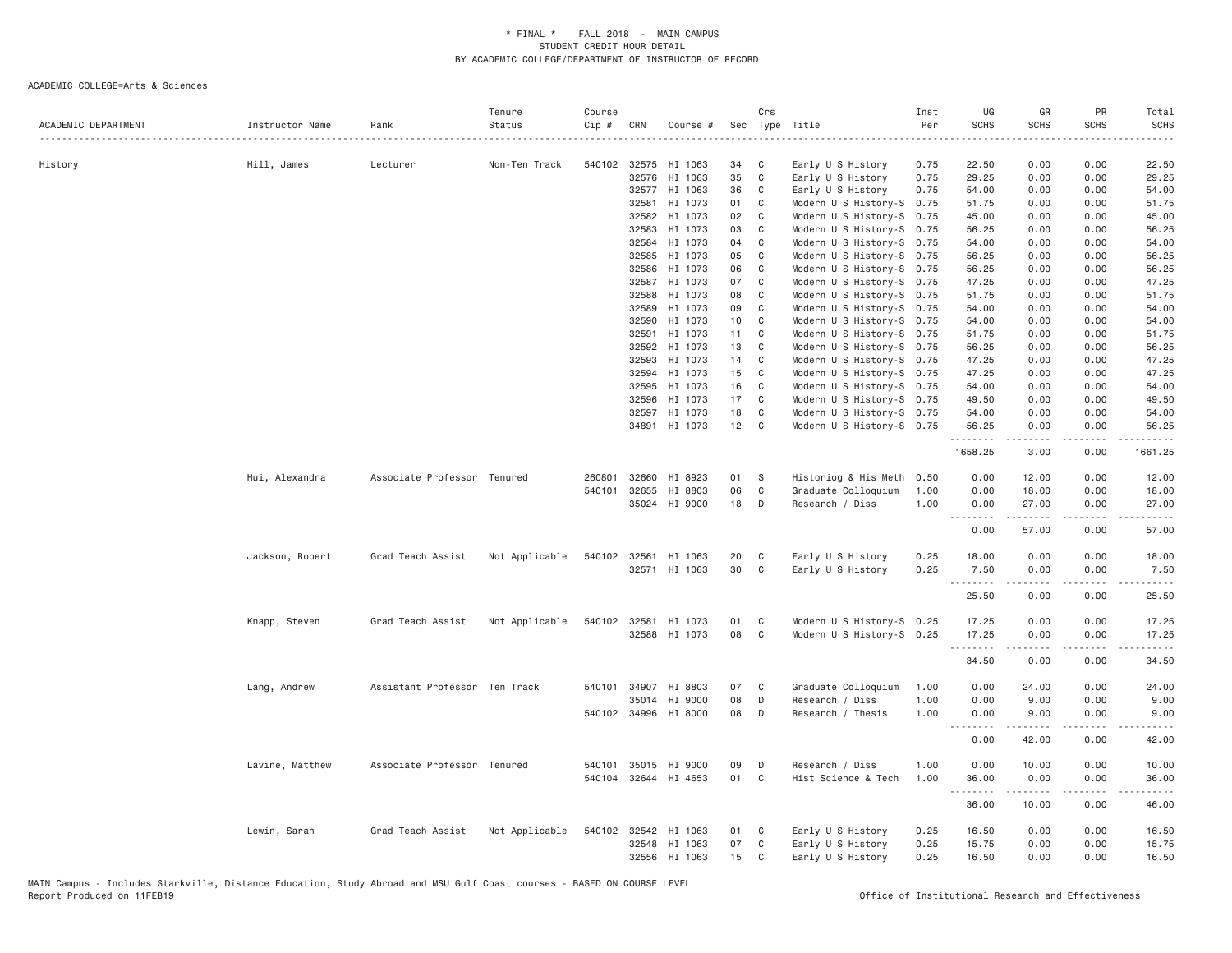| ACADEMIC DEPARTMENT | Instructor Name    | Rank                        | Tenure<br>Status | Course<br>Cip # | CRN          | Course #              |                 | Crs            | Sec Type Title            | Inst<br>Per | UG<br><b>SCHS</b>   | GR<br><b>SCHS</b>                                                                                                                                             | <b>PR</b><br><b>SCHS</b>     | Total<br><b>SCHS</b><br>.                                                                                                          |
|---------------------|--------------------|-----------------------------|------------------|-----------------|--------------|-----------------------|-----------------|----------------|---------------------------|-------------|---------------------|---------------------------------------------------------------------------------------------------------------------------------------------------------------|------------------------------|------------------------------------------------------------------------------------------------------------------------------------|
|                     |                    |                             |                  |                 |              |                       |                 |                |                           |             | .                   | .                                                                                                                                                             |                              |                                                                                                                                    |
|                     |                    |                             |                  |                 |              |                       |                 |                |                           |             | 48.75               | 0.00                                                                                                                                                          | 0.00                         | 48.75                                                                                                                              |
| History             | Livingston, Edward | Grad Teach Assist           | Not Applicable   | 540102 32544    |              | HI 1063               | 03              | C              | Early U S History         | 0.25        | 15.75               | 0.00                                                                                                                                                          | 0.00                         | 15.75                                                                                                                              |
|                     |                    |                             |                  |                 | 32545        | HI 1063               | 04              | C              | Early U S History         | 0.25        | 15.75               | 0.00                                                                                                                                                          | 0.00                         | 15.75                                                                                                                              |
|                     |                    |                             |                  |                 |              | 32559 HI 1063         | 18              | $\mathbf{C}$   | Early U S History         | 0.25        | 16.50<br>.          | 0.00<br>$\frac{1}{2} \left( \frac{1}{2} \right) \left( \frac{1}{2} \right) \left( \frac{1}{2} \right) \left( \frac{1}{2} \right) \left( \frac{1}{2} \right)$  | 0.00<br>.                    | 16.50<br>.                                                                                                                         |
|                     |                    |                             |                  |                 |              |                       |                 |                |                           |             | 48.00               | 0.00                                                                                                                                                          | 0.00                         | 48.00                                                                                                                              |
|                     | Marcus, Alan       | Professor                   | Tenured          |                 | 540101 35016 | HI 9000               | 10              | D              | Research / Diss           | 1,00        | 0.00                | 23.00                                                                                                                                                         | 0.00                         | 23.00                                                                                                                              |
|                     |                    |                             |                  |                 |              | 540102 36164 HI 8823  | 01              | S              | Sem Us Hi Since 1877      | 1.00        | 0.00                | 21.00                                                                                                                                                         | 0.00                         | 21.00                                                                                                                              |
|                     |                    |                             |                  |                 |              |                       |                 |                |                           |             | .<br>0.00           | .<br>44.00                                                                                                                                                    | .<br>0.00                    | .<br>44.00                                                                                                                         |
|                     | Marshall, Anne     | Associate Professor Tenured |                  |                 | 050114 34408 | HI 1213               | 501 C           |                | Early Western World       | 0.25        | 4.50                | 0.00                                                                                                                                                          | 0.00                         | 4.50                                                                                                                               |
|                     |                    |                             |                  |                 | 34409        | HI 1223               | 501 C           |                | Modern Western World      | 0.25        | 8.25                | 0.00                                                                                                                                                          | 0.00                         | 8.25                                                                                                                               |
|                     |                    |                             |                  | 050201          | 34412        | HI 4363               | 501 C           |                | African American His      | 0.25        | 9.00                | 0.00                                                                                                                                                          | 0.00                         | 9.00                                                                                                                               |
|                     |                    |                             |                  | 260801          | 32660        | HI 8923               | 01 S            |                | Historiog & His Meth      | 0.50        | 0.00                | 12.00                                                                                                                                                         | 0.00                         | 12.00                                                                                                                              |
|                     |                    |                             |                  |                 | 540101 34410 | HI 3333               | 501 C           |                | Mississippi History       | 0.25        | 30.75               | 0.00                                                                                                                                                          | 0.00                         | 30.75                                                                                                                              |
|                     |                    |                             |                  |                 | 35017        | HI 9000               | 11              | D              | Research / Diss           | 1.00        | 0.00                | 7.00                                                                                                                                                          | 0.00                         | 7.00                                                                                                                               |
|                     |                    |                             |                  |                 | 540102 34406 | HI 1063               | 501 C           |                | Early U S History         | 0.25        | 23.25               | 0.00                                                                                                                                                          | 0.00                         | 23.25                                                                                                                              |
|                     |                    |                             |                  |                 | 34407        | HI 1073               | 501 C           |                | Modern U S History        | 0.25        | 24.00               | 0.00                                                                                                                                                          | 0.00                         | 24.00                                                                                                                              |
|                     |                    |                             |                  |                 | 34411        | HI 4313               | 501 C           |                | The New South             | 0.25        | 7.50                | 0.00                                                                                                                                                          | 0.00                         | 7.50                                                                                                                               |
|                     |                    |                             |                  |                 | 34893        | HI 4123               | 01 C            |                | Jackson Am 1825-1850      | 1.00        | 63.00               | 0.00                                                                                                                                                          | 0.00                         | 63.00                                                                                                                              |
|                     |                    |                             |                  |                 | 540104 34413 | HI 4653               | 501 C           |                | Hist Science & Tech       | 0.75        | 13.50               | 0.00                                                                                                                                                          | 0.00                         | 13.50                                                                                                                              |
|                     |                    |                             |                  |                 | 34414        | HI 6653               | 501 C           |                | Hist Science & Tech       | 0.75        | 0.00                | 6.75                                                                                                                                                          | 0.00                         | 6.75                                                                                                                               |
|                     |                    |                             |                  |                 |              | 37207 HI 4000         | 01 I            |                | Directed Indiv Study      | 1.00        | 1.00                | 0.00                                                                                                                                                          | 0.00                         | 1.00                                                                                                                               |
|                     |                    |                             |                  |                 |              |                       |                 |                |                           |             | .<br>184.75         | $\frac{1}{2} \left( \frac{1}{2} \right) \left( \frac{1}{2} \right) \left( \frac{1}{2} \right) \left( \frac{1}{2} \right) \left( \frac{1}{2} \right)$<br>25.75 | $\sim$ $\sim$ $\sim$<br>0.00 | .<br>210.50                                                                                                                        |
|                     | Messer, Peter      | Associate Professor Tenured |                  | 540101          | 35018        | HI 9000               | 12              | D              | Research / Diss           | 1.00        | 0.00                | 10.00                                                                                                                                                         | 0.00                         | 10.00                                                                                                                              |
|                     |                    |                             |                  |                 | 540102 34900 | HI 4323               | 01              | C              | American West             | 1.00        | 21.00               | 0.00                                                                                                                                                          | 0.00                         | 21.00                                                                                                                              |
|                     |                    |                             |                  |                 | 34908        | HI 8933               | 01              | C              | Col. & Rev. America       | 1.00        | 0.00                | 24.00                                                                                                                                                         | 0.00                         | 24.00                                                                                                                              |
|                     |                    |                             |                  |                 |              |                       |                 |                |                           |             | . <b>.</b><br>21.00 | .<br>34.00                                                                                                                                                    | $  -$<br>0.00                | $\frac{1}{2} \left( \frac{1}{2} \right) \left( \frac{1}{2} \right) \left( \frac{1}{2} \right) \left( \frac{1}{2} \right)$<br>55.00 |
|                     | Metz, Joseph       | Grad Teach Assist           | Not Applicable   | 540102 32583    |              | HI 1073               | 03              | C              | Modern U S History-S 0.25 |             | 18.75               | 0.00                                                                                                                                                          | 0.00                         | 18.75                                                                                                                              |
|                     |                    |                             |                  |                 | 32596        | HI 1073               | 17              | $\mathsf{C}$   | Modern U S History-S 0.25 |             | 16.50               | 0.00                                                                                                                                                          | 0.00                         | 16.50                                                                                                                              |
|                     |                    |                             |                  |                 |              | 32597 HI 1073         | 18              | C              | Modern U S History-S 0.25 |             | 18.00<br>.          | 0.00<br>.                                                                                                                                                     | 0.00                         | 18.00<br>المستبدا                                                                                                                  |
|                     |                    |                             |                  |                 |              |                       |                 |                |                           |             | 53.25               | 0.00                                                                                                                                                          | 0.00                         | 53.25                                                                                                                              |
|                     | Montgomery, Jeremy | Grad Teach Assist           | Not Applicable   |                 |              | 050201 36576 AAS 3013 | 01              | C <sub>1</sub> | AfAm History to 1865 1.00 |             | 72.00               | 0.00                                                                                                                                                          | 0.00                         | 72.00                                                                                                                              |
|                     |                    |                             |                  |                 |              |                       |                 |                |                           |             | .<br>72.00          | -----<br>0.00                                                                                                                                                 | $\sim$ $\sim$ $\sim$<br>0.00 | .<br>72.00                                                                                                                         |
|                     | Murphy, Michael    | Lecturer                    | Non-Ten Track    | 540101          | 34410        | HI 3333               | 501 C           |                | Mississippi History       | 0.75        | 92.25               | 0.00                                                                                                                                                          | 0.00                         | 92.25                                                                                                                              |
|                     |                    |                             |                  | 540102 32551    |              | HI 1063               | 10 <sub>1</sub> | C              | Early U S History         | 0.25        | 18.00               | 0.00                                                                                                                                                          | 0.00                         | 18.00                                                                                                                              |
|                     |                    |                             |                  |                 | 32552        | HI 1063               | 11              | C              | Early U S History         | 0.25        | 15.75               | 0.00                                                                                                                                                          | 0.00                         | 15.75                                                                                                                              |
|                     |                    |                             |                  |                 | 32553        | HI 1063               | 12              | C              | Early U S History         | 0.25        | 17.25               | 0.00                                                                                                                                                          | 0.00                         | 17.25                                                                                                                              |
|                     |                    |                             |                  |                 | 34407        | HI 1073               | 501 C           |                | Modern U S History        | 0.75        | 72.00               | 0.00                                                                                                                                                          | 0.00                         | 72.00                                                                                                                              |
|                     |                    |                             |                  |                 |              |                       |                 |                |                           |             | .                   | .                                                                                                                                                             | $\sim$ $\sim$ $\sim$ $\sim$  | .                                                                                                                                  |
|                     |                    |                             |                  |                 |              |                       |                 |                |                           |             | 215.25              | 0.00                                                                                                                                                          | 0.00                         | 215.25                                                                                                                             |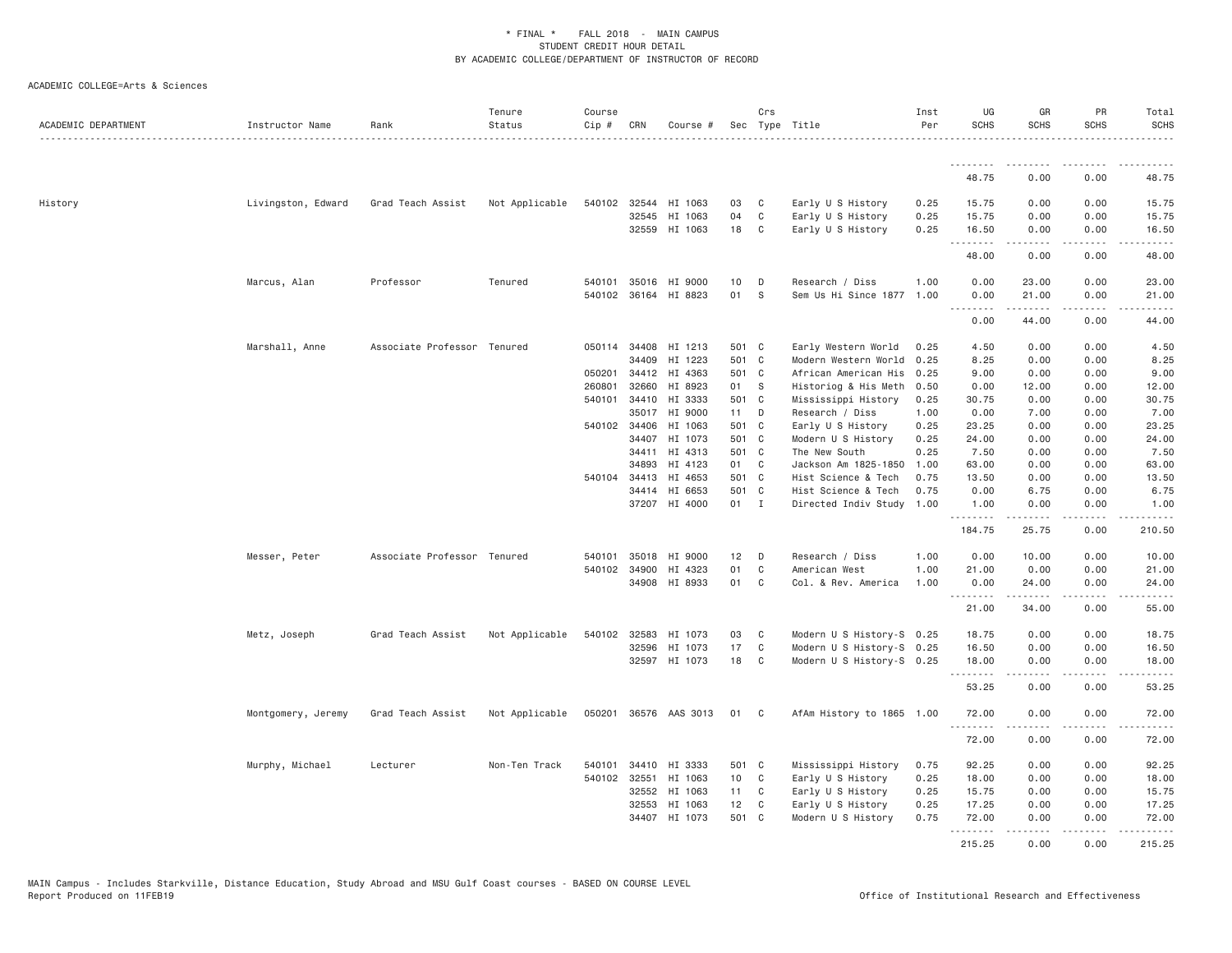| ACADEMIC DEPARTMENT | Instructor Name   | Rank                          | Tenure<br>Status<br>. | Course<br>Cip # | CRN            | Course #             | Sec      | Crs              | Type Title                             | Inst<br>Per  | UG<br><b>SCHS</b> | GR<br><b>SCHS</b> | PR<br><b>SCHS</b><br>$\sim$ $\sim$ $\sim$ $\sim$ $\sim$ | Total<br>SCHS<br>$\sim$ $\sim$ $\sim$ $\sim$ $\sim$ |
|---------------------|-------------------|-------------------------------|-----------------------|-----------------|----------------|----------------------|----------|------------------|----------------------------------------|--------------|-------------------|-------------------|---------------------------------------------------------|-----------------------------------------------------|
| History             | Neal, Kimberly    | Grad Teach Assist             | Not Applicable        | 540102          | 32599          | HI 1073              | 20       | C                | Modern U S History                     | 0.25         | 15.75             | 0.00              | 0.00                                                    | 15.75                                               |
|                     |                   |                               |                       |                 | 32600          | HI 1073              | 21       | C                | Modern U S History                     | 0.25         | 17.25             | 0.00              | 0.00                                                    | 17.25                                               |
|                     |                   |                               |                       |                 |                | 32608 HI 1073        | 30       | C                | Modern U S History                     | 0.25         | 18.75<br>.        | 0.00<br><b>.</b>  | 0.00<br>.                                               | 18.75<br>.                                          |
|                     |                   |                               |                       |                 |                |                      |          |                  |                                        |              | 51.75             | 0.00              | 0.00                                                    | 51.75                                               |
|                     | Osman, Julia      | Associate Professor Tenured   |                       | 301301          |                | 35127 HI 4643        | 01       | C                | Renaissance, Reforma                   | 1.00         | 54.00             | 0.00              | 0.00                                                    | 54.00                                               |
|                     |                   |                               |                       | 540101          | 32621          | HI 1163              | 01       | C                | Wld Hst Before 1500                    | 0.75         | 49.50             | 0.00              | 0.00                                                    | 49.50                                               |
|                     |                   |                               |                       |                 | 32622          | HI 1163              | 02       | $\mathbb C$      | Wld Hst Before 1500                    | 0.75         | 45.00             | 0.00              | 0.00                                                    | 45.00                                               |
|                     |                   |                               |                       |                 | 32623          | HI 1163              | 03       | $\mathbb C$      | Wld Hst Before 1500                    | 0.75<br>0.75 | 45.00             | 0.00              | 0.00<br>0.00                                            | 45.00                                               |
|                     |                   |                               |                       |                 |                | 32624 HI 1163        | 04       | C                | Wld Hst Before 1500                    |              | 47.25<br>.        | 0.00<br>.         | .                                                       | 47.25<br>.                                          |
|                     |                   |                               |                       |                 |                |                      |          |                  |                                        |              | 240.75            | 0.00              | 0.00                                                    | 240.75                                              |
|                     | Ridner, Judith    | Associate Professor Tenured   |                       | 540102          | 32542          | HI 1063              | 01       | C                | Early U S History                      | 0.75         | 49.50             | 0.00              | 0.00                                                    | 49.50                                               |
|                     |                   |                               |                       |                 | 32543          | HI 1063              | 02       | C                | Early U S History                      | 0.75         | 45.00             | 0.00              | 0.00                                                    | 45.00                                               |
|                     |                   |                               |                       |                 | 32544          | HI 1063              | 03       | C                | Early U S History                      | 0.75         | 47.25             | 0.00              | 0.00                                                    | 47.25                                               |
|                     |                   |                               |                       |                 | 32545          | HI 1063              | 04       | C                | Early U S History                      | 0.75         | 47.25             | 0.00              | 0.00                                                    | 47.25                                               |
|                     |                   |                               |                       |                 | 32546          | HI 1063              | 05       | C                | Early U S History                      | 0.75         | 47.25             | 0.00              | 0.00                                                    | 47.25                                               |
|                     |                   |                               |                       |                 | 32547          | HI 1063<br>HI 1063   | 06<br>07 | C<br>$\mathbb C$ | Early U S History                      | 0.75<br>0.75 | 49.50<br>47.25    | 0.00              | 0.00<br>0.00                                            | 49.50                                               |
|                     |                   |                               |                       |                 | 32548<br>32549 |                      | 08       | C                | Early U S History                      |              |                   | 0.00<br>0.00      | 0.00                                                    | 47.25<br>47.25                                      |
|                     |                   |                               |                       |                 | 32550          | HI 1063<br>HI 1063   | 09       | C                | Early U S History<br>Early U S History | 0.75<br>0.75 | 47.25<br>42.75    | 0.00              | 0.00                                                    | 42.75                                               |
|                     |                   |                               |                       |                 | 32551          | HI 1063              | 10       | C                | Early U S History                      | 0.75         | 54.00             | 0.00              | 0.00                                                    | 54.00                                               |
|                     |                   |                               |                       |                 | 32552          | HI 1063              | 11       | C                | Early U S History                      | 0.75         | 47.25             | 0.00              | 0.00                                                    | 47.25                                               |
|                     |                   |                               |                       |                 | 32553          | HI 1063              | 12       | $\mathbf{C}$     | Early U S History                      | 0.75         | 51.75             | 0.00              | 0.00                                                    | 51.75                                               |
|                     |                   |                               |                       |                 | 32554          | HI 1063              | 13       | C                | Early U S History                      | 0.75         | 49.50             | 0.00              | 0.00                                                    | 49.50                                               |
|                     |                   |                               |                       |                 | 32555          | HI 1063              | 14       | C                | Early U S History                      | 0.75         | 51.75             | 0.00              | 0.00                                                    | 51.75                                               |
|                     |                   |                               |                       |                 | 32556          | HI 1063              | 15       | C                | Early U S History                      | 0.75         | 49.50             | 0.00              | 0.00                                                    | 49.50                                               |
|                     |                   |                               |                       |                 | 32557          | HI 1063              | 16       | C                | Early U S History                      | 0.75         | 56.25             | 0.00              | 0.00                                                    | 56.25                                               |
|                     |                   |                               |                       |                 | 32558          | HI 1063              | 17       | C                | Early U S History                      | 0.75         | 51.75             | 0.00              | 0.00                                                    | 51.75                                               |
|                     |                   |                               |                       |                 | 32559          | HI 1063              | 18       | C                | Early U S History                      | 0.75         | 49.50             | 0.00              | 0.00                                                    | 49.50                                               |
|                     |                   |                               |                       |                 |                |                      |          |                  |                                        |              | .<br>884.25       | .<br>0.00         | $\sim$ $\sim$ $\sim$ $\sim$<br>0.00                     | .<br>884.25                                         |
|                     | Robinson, Morgan  | Assistant Professor Ten Track |                       | 050101          | 34905          | HI 6793              | 01       | C                | Modern Africa                          | 1.00         | 0.00              | 9.00              | 0.00                                                    | 9.00                                                |
|                     |                   |                               |                       | 050201          | 34904          | HI 4793              | 01       | $\mathbb C$      | Modern Africa                          | 1.00         | 24.00             | 0.00              | 0.00                                                    | 24.00                                               |
|                     |                   |                               |                       | 540101          |                | 34906 HI 8803        | 03       | $\mathsf{C}$     | Graduate Colloquium                    | 1.00         | 0.00              | 12.00             | 0.00                                                    | 12.00                                               |
|                     |                   |                               |                       |                 |                |                      |          |                  |                                        |              | <u>.</u><br>24.00 | -----<br>21.00    | $- - -$<br>0.00                                         | $- - - - -$<br>45.00                                |
|                     | Schmidt, Samantha | Grad Teach Assist             | Not Applicable        |                 | 540102 32604   | HI 1073              | 25       | C                | Modern U S History                     | 0.25         | 17.25             | 0.00              | 0.00                                                    | 17.25                                               |
|                     |                   |                               |                       |                 | 32605          | HI 1073              | 26       | C                | Modern U S History                     | 0.25         | 18.00             | 0.00              | 0.00                                                    | 18.00                                               |
|                     |                   |                               |                       |                 |                | 32606 HI 1073        | 27       | $\mathbf{C}$     | Modern U S History                     | 0.25         | 18.75<br>.        | 0.00<br>-----     | 0.00<br>.                                               | 18.75<br>.                                          |
|                     |                   |                               |                       |                 |                |                      |          |                  |                                        |              | 54.00             | 0.00              | 0.00                                                    | 54.00                                               |
|                     | Scott, John       | Grad Teach Assist             | Not Applicable        | 050201          |                | 34412 HI 4363        | 501 C    |                  | African American His                   | 0.75         | 27.00             | 0.00              | 0.00                                                    | 27.00                                               |
|                     |                   |                               |                       |                 |                | 540102 34411 HI 4313 | 501 C    |                  | The New South                          | 0.75         | 22.50             | 0.00              | 0.00                                                    | 22.50                                               |
|                     |                   |                               |                       |                 |                |                      |          |                  |                                        |              | .<br>49.50        | 0.00              | $\sim$ $\sim$ $\sim$ $\sim$<br>0.00                     | د د د د د<br>49.50                                  |
|                     |                   |                               |                       |                 |                |                      |          |                  |                                        |              |                   |                   |                                                         |                                                     |
|                     | Smith, Nathan     | Grad Teach Assist             | Not Applicable        |                 |                | 540102 32562 HI 1063 | 21       | C                | Early U S History                      | 0.25         | 17.25             | 0.00              | 0.00                                                    | 17.25                                               |
|                     |                   |                               |                       |                 |                | 32575 HI 1063        | 34       | C                | Early U S History                      | 0.25         | 7.50              | 0.00              | 0.00                                                    | 7.50                                                |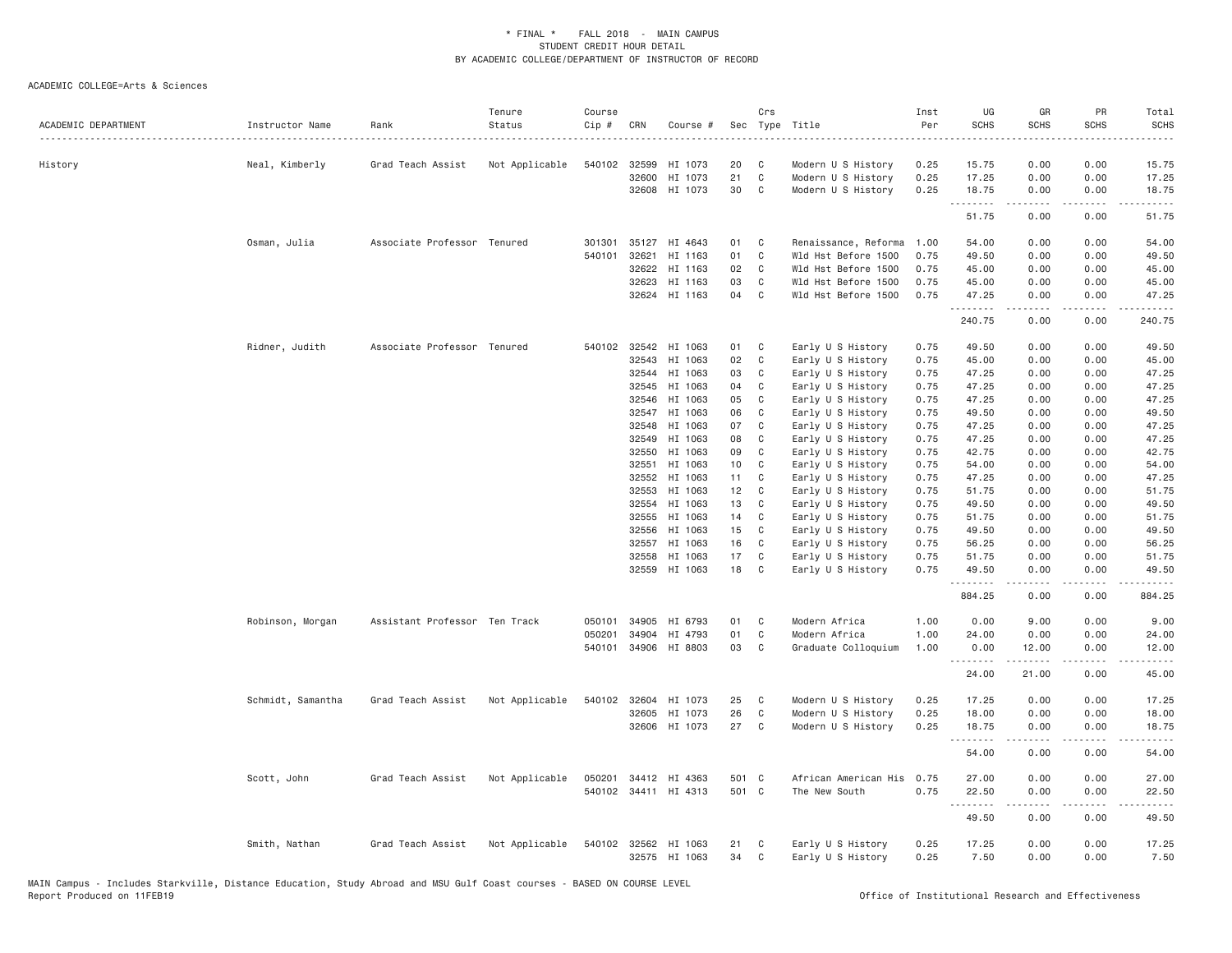| ACADEMIC DEPARTMENT | Instructor Name                        | Rank                          | Tenure<br>Status | Course<br>Cip # | CRN            | Course #                              |          | Crs               | Sec Type Title                             | Inst<br>Per  | UG<br><b>SCHS</b>        | GR<br><b>SCHS</b>        | PR<br>SCHS                           | Total<br><b>SCHS</b>            |
|---------------------|----------------------------------------|-------------------------------|------------------|-----------------|----------------|---------------------------------------|----------|-------------------|--------------------------------------------|--------------|--------------------------|--------------------------|--------------------------------------|---------------------------------|
|                     |                                        |                               |                  |                 |                |                                       |          |                   |                                            |              | .                        |                          |                                      |                                 |
|                     |                                        |                               |                  |                 |                |                                       |          |                   |                                            |              | 24.75                    | 0.00                     | 0.00                                 | 24.75                           |
| History             | Sneed, Kymara                          | Grad Teach Assist             | Not Applicable   |                 |                | 540102 32570 HI 1063<br>32576 HI 1063 | 29<br>35 | C<br>$\mathsf{C}$ | Early U S History<br>Early U S History     | 0.25<br>0.25 | 6.00<br>9.75<br><u>.</u> | 0.00<br>0.00<br><u>.</u> | 0.00<br>0.00<br>$\cdots$             | 6.00<br>9.75<br>.               |
|                     |                                        |                               |                  |                 |                |                                       |          |                   |                                            |              | 15.75                    | 0.00                     | 0.00                                 | 15.75                           |
|                     | Sniezek, Christopher Grad Teach Assist |                               | Not Applicable   | 540101          | 32621<br>32622 | HI 1163<br>HI 1163                    | 01<br>02 | C<br>C            | Wld Hst Before 1500<br>Wld Hst Before 1500 | 0.25<br>0.25 | 16.50<br>15.00<br>.      | 0.00<br>0.00<br>.        | 0.00<br>0.00<br>$\sim$ $\sim$ $\sim$ | 16.50<br>15.00<br>المتمامين     |
|                     |                                        |                               |                  |                 |                |                                       |          |                   |                                            |              | 31.50                    | 0.00                     | 0.00                                 | 31.50                           |
|                     | Snyder, Christopher                    | Professor                     | Tenured          | 240101 32665    |                | HON 1163                              | H01 S    |                   | The Quest I                                | 1.00         | 33.00<br>.               | 0.00<br>.                | 0.00<br>$\frac{1}{2}$                | 33.00<br>.                      |
|                     |                                        |                               |                  |                 |                |                                       |          |                   |                                            |              | 33.00                    | 0.00                     | 0.00                                 | 33.00                           |
|                     | Thomas, Kathleen                       | Grad Teach Assist             | Not Applicable   | 050114 34408    |                | HI 1213                               | 501 C    |                   | Early Western World                        | 0.75         | 13.50<br>.<br>13.50      | 0.00<br>0.00             | 0.00<br>- - - -<br>0.00              | 13.50<br>$\frac{1}{2}$<br>13.50 |
|                     | Thomas, Tommy                          | Grad Teach Assist             | Not Applicable   |                 |                | 050114 34409 HI 1223                  | 501 C    |                   | Modern Western World                       | 0.75         | 24.75                    | 0.00                     | 0.00                                 | 24.75                           |
|                     |                                        |                               |                  |                 |                |                                       |          |                   |                                            |              | .<br>24.75               | 0.00                     | 0.00                                 | 24.75                           |
|                     | Thompson, Courtney                     | Assistant Professor Ten Track |                  | 240101          | 32688          | HON 4093                              | H04 E    |                   | Honors Thesis                              | 1.00         | 3.00                     | 0.00                     | 0.00                                 | 3.00                            |
|                     |                                        |                               |                  | 540101          | 32657          | HI 8803                               | 09       | C                 | Graduate Colloquium                        | 1.00         | 0.00                     | 18.00                    | 0.00                                 | 18.00                           |
|                     |                                        |                               |                  | 540104 32540    |                | HI 1003                               | 01       | C                 | Hist. Sci. in Six Id                       | 0.75         | 51.75                    | 0.00                     | 0.00                                 | 51.75                           |
|                     |                                        |                               |                  |                 | 34890          | HI 1003                               | 02       | C                 | Hist. Sci. in Six Id                       | 0.75         | 56.25<br>.               | 0.00<br>$- - - - -$      | 0.00<br>$\frac{1}{2}$                | 56.25<br>.                      |
|                     |                                        |                               |                  |                 |                |                                       |          |                   |                                            |              | 111.00                   | 18.00                    | 0.00                                 | 129.00                          |
|                     | Trzaskowski, Niklas                    | Grad Teach Assist             | Not Applicable   | 540102          | 32563          | HI 1063                               | 22       | C                 | Early U S History                          | 0.25         | 18.00                    | 0.00                     | 0.00                                 | 18.00                           |
|                     |                                        |                               |                  |                 | 32565          | HI 1063                               | 24       | C                 | Early U S History                          | 0.25         | 6.00                     | 0.00                     | 0.00                                 | 6.00                            |
|                     |                                        |                               |                  |                 | 32568          | HI 1063                               | 27       | C                 | Early U S History                          | 0.25         | 15.75                    | 0.00                     | 0.00                                 | 15.75                           |
|                     |                                        |                               |                  |                 | 32569          | HI 1063                               | 28       | C                 | Early U S History                          | 0.25         | 13.50                    | 0.00                     | 0.00                                 | 13.50                           |
|                     |                                        |                               |                  |                 | 32573          | HI 1063                               | 32       | C                 | Early U S History                          | 0.25         | 8.25                     | 0.00                     | 0.00                                 | 8.25                            |
|                     |                                        |                               |                  |                 |                | 32577 HI 1063                         | 36       | C                 | Early U S History                          | 0.25         | 18.00<br>.               | 0.00<br>-----            | 0.00<br>$\sim$ $\sim$ $\sim$ $\sim$  | 18.00<br>.                      |
|                     |                                        |                               |                  |                 |                |                                       |          |                   |                                            |              | 79.50                    | 0.00                     | 0.00                                 | 79.50                           |
|                     | Verhayden, John                        | Grad Teach Assist             | Not Applicable   | 540102          | 34406          | HI 1063                               | 501 C    |                   | Early U S History                          | 0.75         | 69.75                    | 0.00                     | 0.00                                 | 69.75                           |
|                     |                                        |                               |                  | 540104 34413    |                | HI 4653                               | 501 C    |                   | Hist Science & Tech                        | 0.25         | 4.50                     | 0.00                     | 0.00                                 | 4.50                            |
|                     |                                        |                               |                  |                 |                | 34414 HI 6653                         | 501 C    |                   | Hist Science & Tech                        | 0.25         | 0.00<br>.                | 2.25                     | 0.00<br>$  -$                        | 2.25                            |
|                     |                                        |                               |                  |                 |                |                                       |          |                   |                                            |              | 74.25                    | 2.25                     | 0.00                                 | 76.50                           |
|                     | Wooley, Scott                          | Grad Teach Assist             | Not Applicable   | 540102          | 32547          | HI 1063                               | 06       | C                 | Early U S History                          | 0.25         | 16.50                    | 0.00                     | 0.00                                 | 16.50                           |
|                     |                                        |                               |                  |                 | 32549          | HI 1063                               | 08       | C                 | Early U S History                          | 0.25         | 15.75                    | 0.00                     | 0.00                                 | 15.75                           |
|                     |                                        |                               |                  |                 |                | 32550 HI 1063                         | 09       | C                 | Early U S History                          | 0.25         | 14.25<br><u>.</u>        | 0.00<br>$- - - - -$      | 0.00<br>.                            | 14.25<br>.                      |
|                     |                                        |                               |                  |                 |                |                                       |          |                   |                                            |              | 46.50                    | 0.00                     | 0.00                                 | 46.50                           |
|                     | Wu, Shu-hui                            | Professor                     | Tenured          |                 |                | 050104 32636 HI 1313                  | 01       | C                 | East Asian Civ to 13 1.00                  |              | 87.00                    | 0.00                     | 0.00                                 | 87.00                           |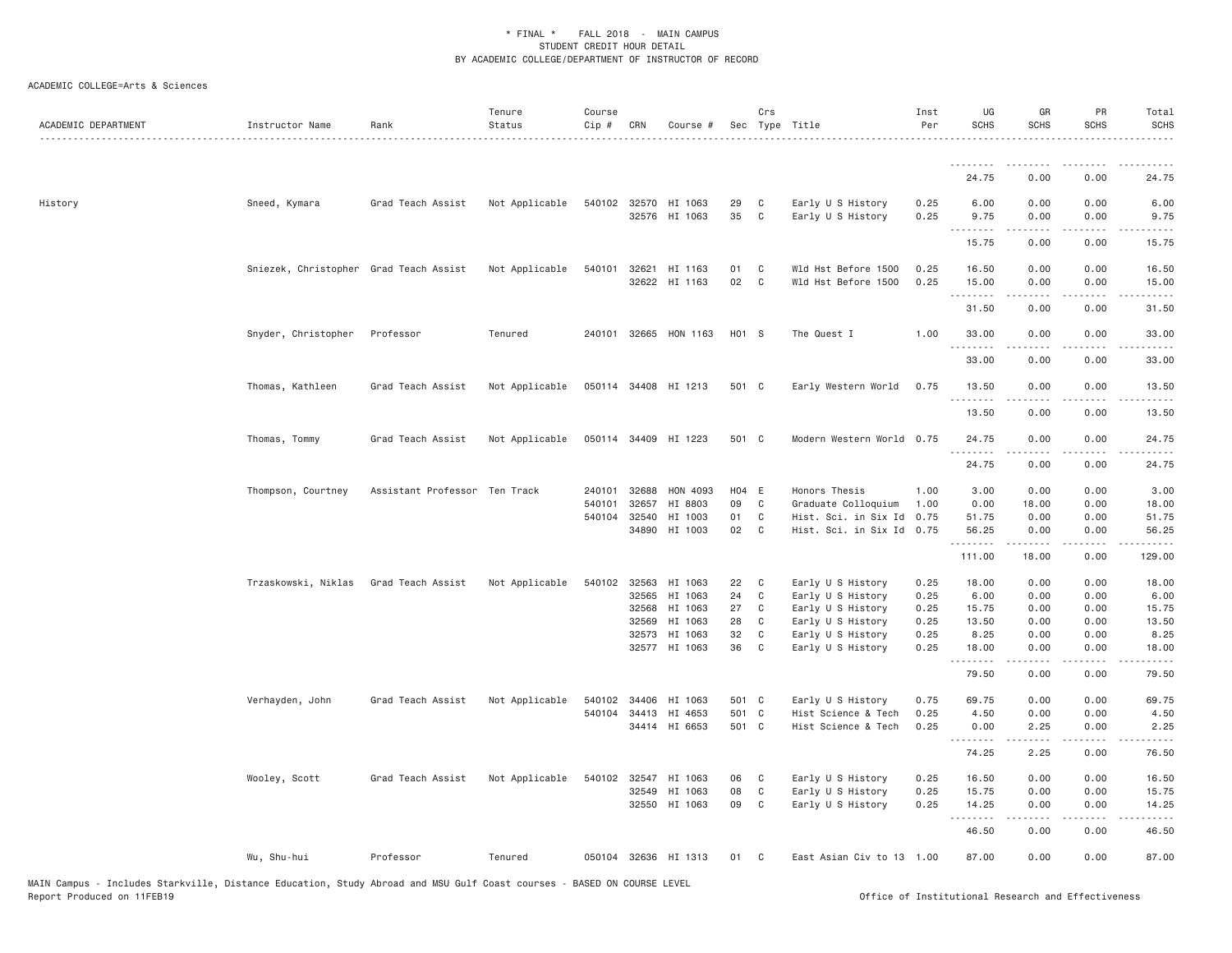| ACADEMIC DEPARTMENT                              | Instructor Name | Rank              | Tenure<br>Status | Course<br>Cip # | CRN   | Course #      | Sec | Crs          | Type Title         | Inst<br>Per | UG<br><b>SCHS</b>      | GR<br>SCHS         | PR<br><b>SCHS</b> | Total<br><b>SCHS</b>             |
|--------------------------------------------------|-----------------|-------------------|------------------|-----------------|-------|---------------|-----|--------------|--------------------|-------------|------------------------|--------------------|-------------------|----------------------------------|
|                                                  |                 |                   |                  |                 |       |               |     |              |                    |             |                        |                    |                   |                                  |
| History                                          | Wu, Shu-hui     | Professor         | Tenured          | 540101          | 34901 | HI 4593       | 01  | $\mathbf{C}$ | Japan Since 1600   | 1.00        | 57.00                  | 0.00               | 0.00              | 57.00                            |
|                                                  |                 |                   |                  |                 |       | 34902 HI 6593 | 01  | C C          | Japan Since 1600   | 1.00        | 0.00                   | 3.00               | 0.00              | 3.00                             |
|                                                  |                 |                   |                  |                 |       |               |     |              |                    |             | --------               |                    | --------          |                                  |
|                                                  |                 |                   |                  |                 |       |               |     |              |                    |             | 144.00                 | 3.00               | 0.00              | 147.00                           |
|                                                  | Zinsou, Cameron | Grad Teach Assist | Not Applicable   | 540102          |       | 32598 HI 1073 | 19  | C C          | Modern U S History | 0.75        | 56.25                  | 0.00               | 0.00              | 56.25                            |
|                                                  |                 |                   |                  |                 |       | 32599 HI 1073 | 20  | C.           | Modern U S History | 0.75        | 47.25                  | 0.00               | 0.00              | 47.25                            |
|                                                  |                 |                   |                  |                 |       | 32600 HI 1073 | 21  |              | Modern U S History | 0.75        | 51.75                  | 0.00               | 0.00              | 51.75                            |
|                                                  |                 |                   |                  |                 | 32601 | HI 1073       | 22  |              | Modern U S History | 0.75        | 56.25                  | 0.00               | 0.00              | 56.25                            |
|                                                  |                 |                   |                  |                 |       | 32602 HI 1073 | 23  | C.           | Modern U S History | 0.75        | 47.25                  | 0.00               | 0.00              | 47.25                            |
|                                                  |                 |                   |                  |                 |       | 32603 HI 1073 | 24  | C.           | Modern U S History | 0.75        | 42.75                  | 0.00               | 0.00              | 42.75                            |
|                                                  |                 |                   |                  |                 |       | 32604 HI 1073 | 25  | - C          | Modern U S History | 0.75        | 51.75                  | 0.00               | 0.00              | 51.75                            |
|                                                  |                 |                   |                  |                 |       | 32605 HI 1073 | 26  |              | Modern U S History | 0.75        | 54.00                  | 0.00               | 0.00              | 54.00                            |
|                                                  |                 |                   |                  |                 |       | 32606 HI 1073 | 27  | $\mathbf{C}$ | Modern U S History | 0.75        | 56.25                  | 0.00               | 0.00              | 56.25                            |
|                                                  |                 |                   |                  |                 | 32607 | HI 1073       | 29  | - C          | Modern U S History | 0.75        | 54.00                  | 0.00               | 0.00              | 54.00                            |
|                                                  |                 |                   |                  |                 |       | 32608 HI 1073 | 30  | C C          | Modern U S History | 0.75        | 56.25                  | 0.00               | 0.00              | 56.25                            |
|                                                  |                 |                   |                  |                 |       | 34892 HI 1073 | 28  |              | Modern U S History | 0.75        | 56.25                  | 0.00               | 0.00              | 56.25                            |
|                                                  |                 |                   |                  |                 |       |               |     |              |                    |             | 630.00                 | 0.00               | --------<br>0.00  | ------<br>630.00                 |
| =====================================            |                 |                   |                  |                 |       |               |     |              |                    |             | $=$ =======            | ========           | ========          |                                  |
| History<br>===================================== |                 |                   |                  |                 |       |               |     |              |                    |             | 6242.00<br>$=$ ======= | 559,00<br>======== | 0.00<br>========  | 6801,00<br>$=$ = = = = = = = = = |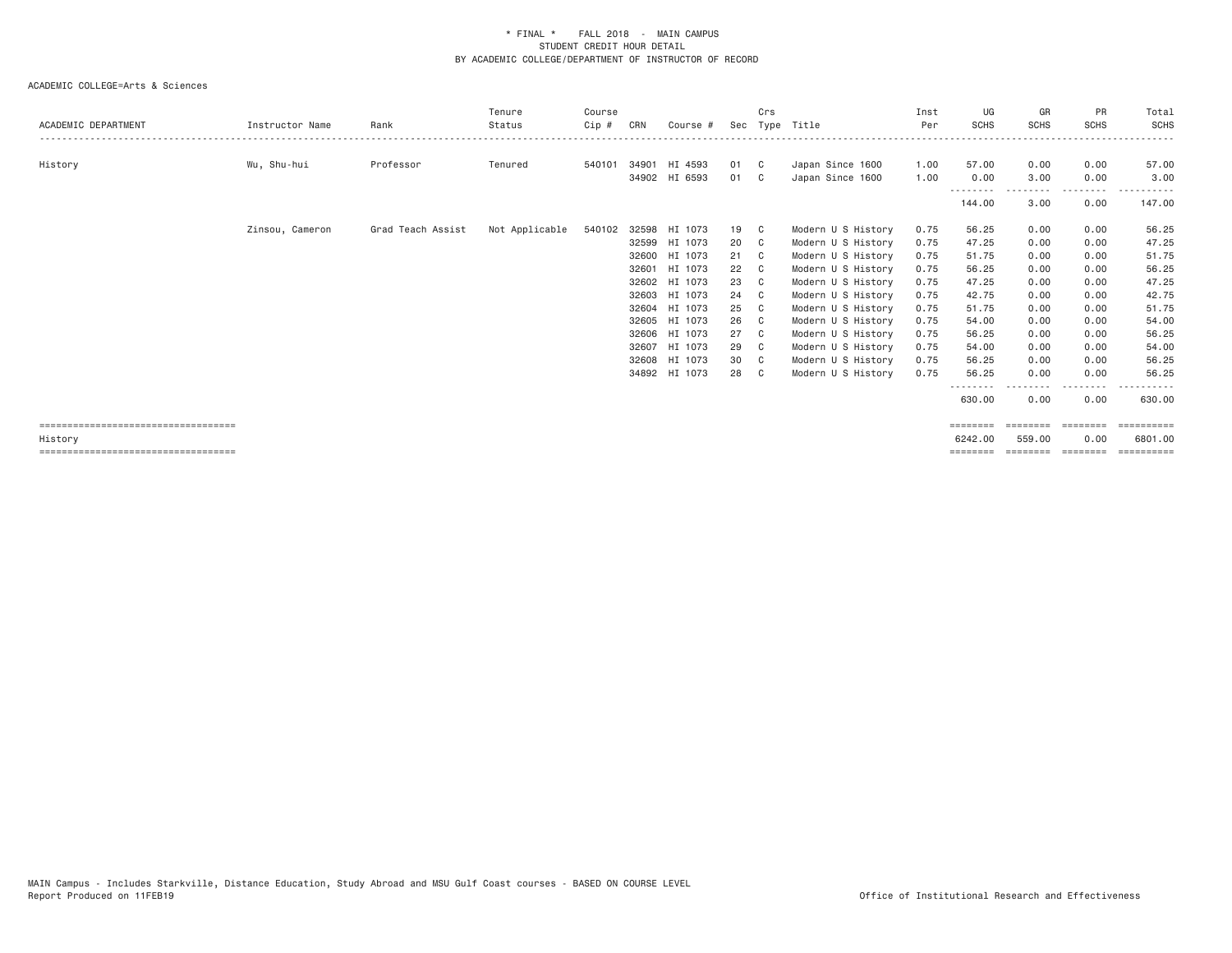| ACADEMIC DEPARTMENT      | Instructor Name   | Rank                                                   | Tenure<br>Status | Course<br>Cip # | CRN            | Course #                 |                | Crs          | Sec Type Title                               | Inst<br>Per  | UG<br><b>SCHS</b> | GR<br><b>SCHS</b> | PR<br><b>SCHS</b>            | Total<br><b>SCHS</b>                         |
|--------------------------|-------------------|--------------------------------------------------------|------------------|-----------------|----------------|--------------------------|----------------|--------------|----------------------------------------------|--------------|-------------------|-------------------|------------------------------|----------------------------------------------|
| Mathematics & Statistics | Aderholt, Ashley  | Grad Teach Assist                                      | Not Applicable   |                 |                | 270102 32877 MA 1313     | 05             | C.           | College Algebra                              | 0.95         | 96.90<br>.        | 0.00              | 0.00                         | 96.90                                        |
|                          |                   |                                                        |                  |                 |                |                          |                |              |                                              |              | 96.90             | 0.00              | 0.00                         | 96.90                                        |
|                          |                   | Ballamoole, Snehalat Clinical Assist Pro Non-Ten Track |                  | 270101          | 33028          | MA 6153                  | 01             | C            | Mat & Lin Algebra                            | 1.00         | 0.00              | 33.00             | 0.00                         | 33.00                                        |
|                          |                   |                                                        |                  | 270102          | 32996          | MA 3113                  | 02             | C            | Intro Linear Algebra                         | 1.00         | 117.00            | 0.00              | 0.00                         | 117.00                                       |
|                          |                   |                                                        |                  |                 | 32999          | MA 3113                  | 05             | C            | Intro Linear Algebra                         | 1,00         | 141.00            | 0.00              | 0.00                         | 141.00                                       |
|                          |                   |                                                        |                  |                 | 33000          | MA 3113                  | 06             | C            | Intro Linear Algebra                         | 1.00         | 144.00            | 0.00              | 0.00                         | 144.00                                       |
|                          |                   |                                                        |                  |                 | 33001          | MA 3113                  | 07             | C            | Intro Linear Algebra                         | 1.00         | 135.00            | 0.00              | 0.00                         | 135.00                                       |
|                          |                   |                                                        |                  |                 |                | 33018 MA 4153            | 01             | C            | Mat & Lin Algebra                            | 1.00         | 24.00<br>.        | 0.00<br>.         | 0.00<br>.                    | 24.00<br>$- - - - - -$                       |
|                          |                   |                                                        |                  |                 |                |                          |                |              |                                              |              | 561.00            | 33.00             | 0.00                         | 594.00                                       |
|                          | Banik, Robert     | Instructor                                             | Non-Ten Track    | 270101          | 33010          | MA 3253                  | 01             | C            | Diff Equations                               | 1.00         | 87.00             | 0.00              | 0.00                         | 87.00                                        |
|                          |                   |                                                        |                  |                 | 33011          | MA 3253                  | 02             | C            | Diff Equations                               | 1.00         | 201.00            | 0.00              | 0.00                         | 201.00                                       |
|                          |                   |                                                        |                  |                 | 33013          | MA 3253                  | 04             | C            | Diff Equations                               | 1.00         | 192.00            | 0.00              | 0.00                         | 192.00                                       |
|                          |                   |                                                        |                  |                 | 33014          | MA 3253                  | 05             | $\mathsf{C}$ | Diff Equations                               | 1.00         | 195.00            | 0.00              | 0.00                         | 195.00                                       |
|                          |                   |                                                        |                  |                 | 33015          | MA 3253                  | 06             | C            | Diff Equations                               | 1.00         | 183.00<br>.       | 0.00              | 0.00                         | 183.00                                       |
|                          |                   |                                                        |                  |                 |                |                          |                |              |                                              |              | 858.00            | 0.00              | 0.00                         | 858.00                                       |
|                          | Barber, Rachel    | Grad Teach Assist                                      | Not Applicable   |                 |                | 270102 33009 MA 3163     | 01             | $\mathbf{C}$ | Intro To Mod Algebra 0.95                    |              | 91.20<br>.        | 0.00              | 0.00                         | 91.20                                        |
|                          |                   |                                                        |                  |                 |                |                          |                |              |                                              |              | 91.20             | 0.00              | 0.00                         | 91.20                                        |
|                          | Bashford, Hannah  | Grad Teach Assist                                      | Not Applicable   |                 | 270101 32911   | MA 1323                  | 02             | C            | Trig - credit for MA                         | 0.95         | 114.00            | 0.00              | 0.00                         | 114.00                                       |
|                          |                   |                                                        |                  |                 |                | 32914 MA 1323            | 05             | C            | Trigonometry                                 | 0.95         | 122.55<br>.       | 0.00<br>-----     | 0.00<br>$\sim$ $\sim$ $\sim$ | 122.55<br>$\sim$ $\sim$ $\sim$ $\sim$ $\sim$ |
|                          |                   |                                                        |                  |                 |                |                          |                |              |                                              |              | 236.55            | 0.00              | 0.00                         | 236.55                                       |
|                          | Beckman, Jennifer | Instructor                                             | Non-Ten Track    | 270501          | 33005          | MA 3123                  | 01             | B            | Intro to Stat. Inf                           | 1.00         | 75.00             | 0.00              | 0.00                         | 75.00                                        |
|                          |                   |                                                        |                  |                 | 33006          | MA 3123                  | 02             | B            | Intro to Stat. Inf                           | 1.00         | 72.00             | 0.00              | 0.00                         | 72.00                                        |
|                          |                   |                                                        |                  |                 | 33007          | MA 3123                  | 03             | B            | Intro to Stat. Inf                           | 1.00         | 84.00             | 0.00              | 0.00                         | 84.00                                        |
|                          |                   |                                                        |                  |                 | 33008          | MA 3123                  | 04             | B            | Intro to Stat. Inf                           | 1.00         | 63.00             | 0.00              | 0.00                         | 63.00                                        |
|                          |                   |                                                        |                  |                 | 33917          | ST 3123                  | 01             | B            | Intro to Stat. Inf.                          | 1.00         | 54.00             | 0.00              | 0.00                         | 54.00                                        |
|                          |                   |                                                        |                  |                 | 33918          | ST 3123                  | 02             | B            | Intro to Stat. Inf.                          | 1.00         | 69.00             | 0.00              | 0.00                         | 69.00                                        |
|                          |                   |                                                        |                  |                 | 33919          | ST 3123                  | 03             | B            | Intro to Stat. Inf.                          | 1.00         | 51.00             | 0.00              | 0.00                         | 51.00                                        |
|                          |                   |                                                        |                  |                 | 33920          | ST 3123                  | 04             | B            | Intro to Stat. Inf.                          | 1.00         | 78.00             | 0.00              | 0.00                         | 78.00                                        |
|                          |                   |                                                        |                  |                 | 34446          | MA 3123<br>34494 ST 3123 | 501 B<br>501 B |              | Intro to Stat. Inf<br>Intro to Stat. Inf.    | 1.00<br>1.00 | 33.00<br>21.00    | 0.00<br>0.00      | 0.00<br>0.00                 | 33.00<br>21.00                               |
|                          |                   |                                                        |                  |                 |                |                          |                |              |                                              |              | .<br>600.00       | 0.00              | 0.00                         | -----<br>600.00                              |
|                          |                   |                                                        |                  |                 |                |                          |                |              |                                              |              |                   |                   |                              |                                              |
|                          | Calvert, Velinda  | Clinical Assist Pro Non-Ten Track                      |                  | 270101          | 32927          | MA 1453                  | 01             | C            | Precal w/Graphing Ca 0.05                    |              | 3.30              | 0.00              | 0.00                         | 3.30                                         |
|                          |                   |                                                        |                  |                 | 270102 32995   | MA 3113                  | 01             | C            | Intro Linear Algebra                         | 1.00         | 126.00            | 0.00              | 0.00                         | 126.00                                       |
|                          |                   |                                                        |                  |                 | 32997<br>33002 | MA 3113<br>MA 3113       | 03<br>08       | C<br>C       | Intro Linear Algebra                         | 1.00<br>1.00 | 138.00<br>144.00  | 0.00              | 0.00<br>0.00                 | 138.00                                       |
|                          |                   |                                                        |                  |                 | 33003          | MA 3113                  | 09             | C            | Intro Linear Algebra<br>Intro Linear Algebra |              | 135.00            | 0.00<br>0.00      | 0.00                         | 144.00                                       |
|                          |                   |                                                        |                  |                 | 33004          | MA 3113                  | 10             | C            | Intro Linear Algebra                         | 1.00<br>1.00 | 138.00            | 0.00              | 0.00                         | 135.00<br>138.00                             |
|                          |                   |                                                        |                  |                 |                |                          |                |              |                                              |              | .<br>684.30       | .<br>0.00         | .<br>0.00                    | .<br>684.30                                  |
|                          | Dang, Hai         | Professor                                              | Tenured          | 270101          |                | 33016 MA 3253            | H01 C          |              | Honors Diff Equation 1.00                    |              | 60.00             | 0.00              | 0.00                         | 60.00                                        |
|                          |                   |                                                        |                  |                 |                | 33027 MA 4933            | 01             | C            | Math Analysis I                              | 1.00         | 3,00              | 0.00              | 0.00                         | 3.00                                         |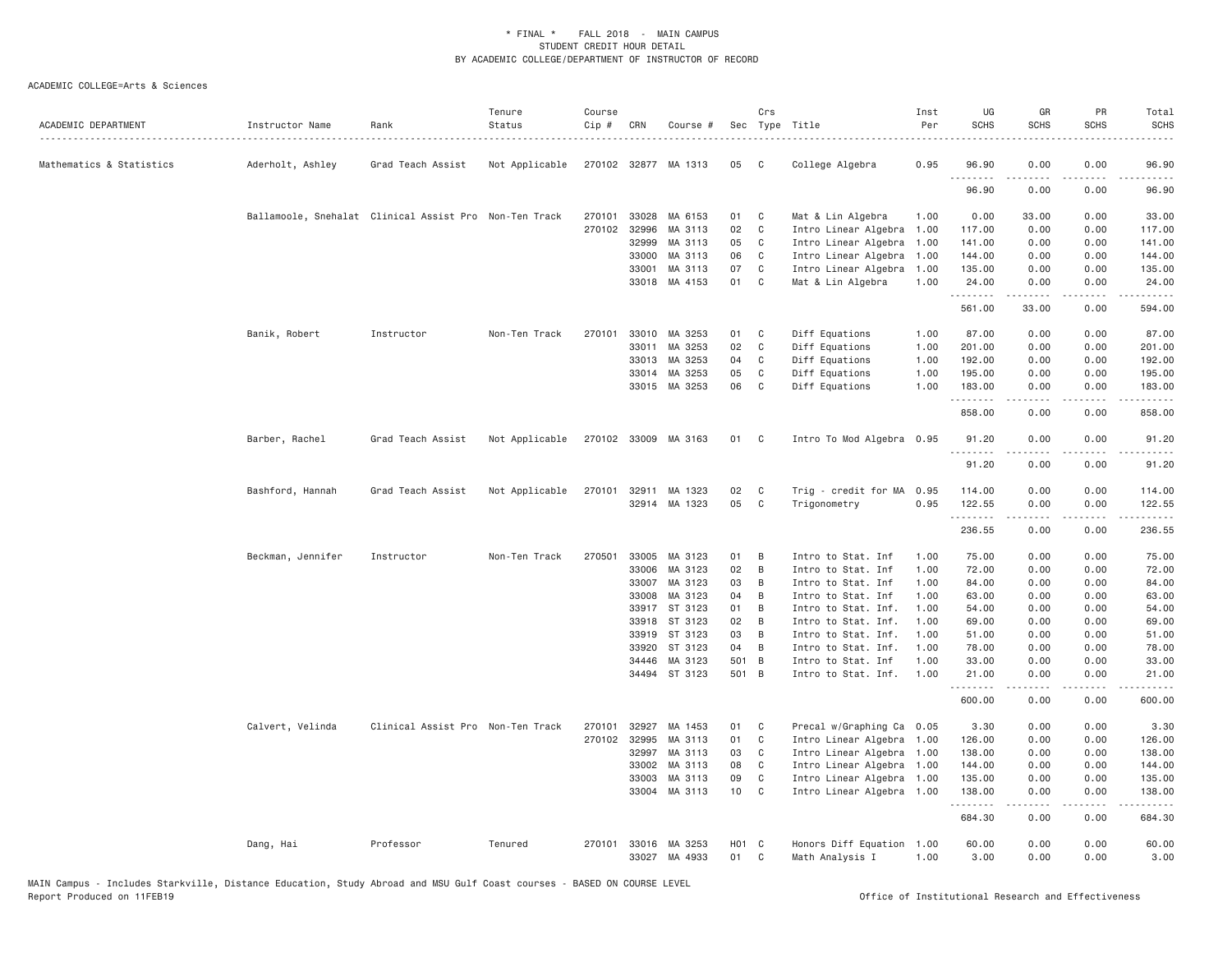| ACADEMIC DEPARTMENT      | Instructor Name | Rank                          | Tenure<br>Status | Course<br>Cip # | CRN                     | Course #                      |                            | Crs         | Sec Type Title                                             | Inst<br>Per          | UG<br><b>SCHS</b>     | GR<br><b>SCHS</b>                      | PR<br><b>SCHS</b>            | Total<br><b>SCHS</b><br>$- - - -$                                                                                                                                        |
|--------------------------|-----------------|-------------------------------|------------------|-----------------|-------------------------|-------------------------------|----------------------------|-------------|------------------------------------------------------------|----------------------|-----------------------|----------------------------------------|------------------------------|--------------------------------------------------------------------------------------------------------------------------------------------------------------------------|
| Mathematics & Statistics | Dang, Hai       | Professor                     | Tenured          | 270101          | 33037<br>35541<br>35590 | MA 6933<br>MA 9000<br>MA 9333 | 01<br>01<br>01             | C<br>D<br>C | Math Analysis I<br>Research / Diss<br>Topics Part Diff Eqs | 1.00<br>1.00<br>1.00 | 0.00<br>0.00<br>0.00  | 27.00<br>12.00<br>3.00                 | 0.00<br>0.00<br>0.00         | 27.00<br>12.00<br>3.00                                                                                                                                                   |
|                          |                 |                               |                  |                 |                         |                               |                            |             |                                                            |                      | <u>.</u><br>63.00     | .<br>42.00                             | .<br>0.00                    | .<br>105.00                                                                                                                                                              |
|                          | Daniels, Diane  | Non-Faculty                   | Not Applicable   | 131099          | 32821                   | LSK 0023                      | 02                         | L.          | Dev Studies Lab                                            | 1.00                 | 15.00<br>.            | 0.00<br>.                              | 0.00<br>$\sim$ $\sim$ $\sim$ | 15.00<br>.                                                                                                                                                               |
|                          |                 |                               |                  |                 |                         |                               |                            |             |                                                            |                      | 15.00                 | 0.00                                   | 0.00                         | 15.00                                                                                                                                                                    |
|                          | Davis, Kelsey   | Grad Teach Assist             | Not Applicable   | 270101          | 32936                   | MA 1613<br>32937 MA 1613      | 06<br>07                   | C<br>C      | Cal Bus & Life Sc I<br>Cal Bus & Life Sc I                 | 0.95<br>0.95         | 122.55<br>116.85<br>. | 0.00<br>0.00<br>.                      | 0.00<br>0.00<br>.            | 122.55<br>116.85<br>.                                                                                                                                                    |
|                          |                 |                               |                  |                 |                         |                               |                            |             |                                                            |                      | 239.40                | 0.00                                   | 0.00                         | 239.40                                                                                                                                                                   |
|                          | Diegel, Amanda  | Assistant Professor Ten Track |                  | 270101          | 32952                   | MA 1713<br>32953 MA 1713      | H <sub>01</sub> C<br>H02 C |             | Honors Calculus I<br>Honors Calculus I                     | 1.00<br>1.00         | 60.00<br>60.00<br>.   | 0.00<br>0.00<br><b><i><u>.</u></i></b> | 0.00<br>0.00<br>.            | 60.00<br>60.00<br>.                                                                                                                                                      |
|                          |                 |                               |                  |                 |                         |                               |                            |             |                                                            |                      | 120.00                | 0.00                                   | 0.00                         | 120.00                                                                                                                                                                   |
|                          | DuBien, Janice  | Associate Professor Tenured   |                  | 270501          | 33926<br>33931          | ST 6211<br>ST 8114            | 01<br>02                   | Ε<br>B      | Stat Consulting<br>Statistical Methods                     | 1.00<br>1.00         | 0.00<br>0.00          | 10.00<br>132.00                        | 0.00<br>0.00                 | 10.00<br>132.00                                                                                                                                                          |
|                          |                 |                               |                  |                 | 33932<br>33935          | ST 8214<br>ST 8603            | 01<br>01                   | B<br>C      | Desn & Anal Of Exp<br>Applied Statistics                   | 1.00<br>1.00         | 0.00<br>0.00          | 136.00<br>33.00                        | 0.00<br>0.00                 | 136.00<br>33.00                                                                                                                                                          |
|                          |                 |                               |                  |                 |                         | 34917 ST 4211                 | 01                         | Ε           | Stat Consulting                                            | 1.00                 | 1.00<br>.             | 0.00<br>.                              | 0.00<br>.                    | 1.00<br>$\begin{array}{cccccccccc} \bullet & \bullet & \bullet & \bullet & \bullet & \bullet & \bullet \end{array}$                                                      |
|                          |                 |                               |                  |                 |                         |                               |                            |             |                                                            |                      | 1.00                  | 311.00                                 | 0.00                         | 312.00                                                                                                                                                                   |
|                          | Dudgeon, Shelby | Grad Teach Assist             | Not Applicable   | 270101          | 32933                   | MA 1613<br>32934 MA 1613      | 03<br>04                   | C<br>C      | Cal Bus & Life Sc I<br>Cal Bus & Life Sc I                 | 0.95<br>0.95         | 125.40<br>128.25<br>. | 0.00<br>0.00<br>.                      | 0.00<br>0.00<br>.            | 125.40<br>128.25<br>$\frac{1}{2} \left( \frac{1}{2} \right) \left( \frac{1}{2} \right) \left( \frac{1}{2} \right) \left( \frac{1}{2} \right) \left( \frac{1}{2} \right)$ |
|                          |                 |                               |                  |                 |                         |                               |                            |             |                                                            |                      | 253.65                | 0.00                                   | 0.00                         | 253.65                                                                                                                                                                   |
|                          | Eaton, Jonathan | Instructor                    | Non-Ten Track    | 270101          | 32862<br>32863          | MA 0103<br>MA 0103            | 01<br>02                   | C<br>C      | Intermediate Algebra 1.00<br>Intermediate Algebra          | 1.00                 | 438.00<br>279.00      | 0.00<br>0.00                           | 0.00<br>0.00                 | 438.00<br>279.00                                                                                                                                                         |
|                          |                 |                               |                  |                 | 32864<br>32865          | MA 0103<br>MA 0103            | 03<br>04                   | К<br>К      | Intermediate Algebra<br>Intermediate Algebra               | 1.00<br>1.00         | 0.00<br>0.00          | 0.00<br>0.00                           | 0.00<br>0.00                 | 0.00<br>0.00                                                                                                                                                             |
|                          |                 |                               |                  |                 | 32866                   | MA 0103                       | 05                         | К           | Intermediate Algebra                                       | 1.00                 | 0.00                  | 0.00                                   | 0.00                         | 0.00                                                                                                                                                                     |
|                          |                 |                               |                  |                 | 32867                   | MA 0103                       | 06                         | К           | Intermediate Algebra                                       | 1.00                 | 0.00                  | 0.00                                   | 0.00                         | 0.00                                                                                                                                                                     |
|                          |                 |                               |                  |                 | 32868<br>32869          | MA 0103<br>MA 0103            | 07<br>08                   | К<br>К      | Intermediate Algebra<br>Intermediate Algebra               | 1.00<br>1.00         | 0.00<br>0.00          | 0.00<br>0.00                           | 0.00<br>0.00                 | 0.00<br>0.00                                                                                                                                                             |
|                          |                 |                               |                  |                 | 32870                   | MA 0103                       | 09                         | К           | Intermediate Algebra                                       | 1.00                 | 0.00                  | 0.00                                   | 0.00                         | 0.00                                                                                                                                                                     |
|                          |                 |                               |                  | 270501          | 32961                   | MA 2113                       | 01                         | B           | Intro to Stats                                             | 1.00                 | 33.00                 | 0.00                                   | 0.00                         | 33.00                                                                                                                                                                    |
|                          |                 |                               |                  |                 | 32962                   | MA 2113                       | 02                         | B           | Intro to Stats                                             | 1.00                 | 42.00                 | 0.00                                   | 0.00                         | 42.00                                                                                                                                                                    |
|                          |                 |                               |                  |                 | 32963                   | MA 2113                       | 03                         | B           | Stats-with credit fo                                       | 1.00                 | 36.00                 | 0.00                                   | 0.00                         | 36.00                                                                                                                                                                    |
|                          |                 |                               |                  |                 | 32964                   | MA 2113                       | 04                         | B           | Intro to Stats                                             | 1.00                 | 30.00                 | 0.00                                   | 0.00                         | 30.00                                                                                                                                                                    |
|                          |                 |                               |                  |                 | 32965                   | MA 2113                       | 05                         | B           | Intro to Stats                                             | 1.00                 | 24.00                 | 0.00                                   | 0.00                         | 24.00                                                                                                                                                                    |
|                          |                 |                               |                  |                 | 32966<br>32967          | MA 2113<br>MA 2113            | 06<br>07                   | B<br>B      | Intro to Stats<br>Intro to Stats                           | 1.00<br>1.00         | 27.00<br>36.00        | 0.00<br>0.00                           | 0.00<br>0.00                 | 27.00<br>36.00                                                                                                                                                           |
|                          |                 |                               |                  |                 | 32968                   | MA 2113                       | 08                         | B           | Intro to Stats                                             | 1.00                 | 30.00                 | 0.00                                   | 0.00                         | 30.00                                                                                                                                                                    |
|                          |                 |                               |                  |                 | 32969                   | MA 2113                       | 09                         | B           | Intro to Stats                                             | 1.00                 | 27.00                 | 0.00                                   | 0.00                         | 27.00                                                                                                                                                                    |
|                          |                 |                               |                  |                 | 32970                   | MA 2113                       | 10                         | B           | Stats-with credit fo                                       | 1.00                 | 21.00                 | 0.00                                   | 0.00                         | 21.00                                                                                                                                                                    |
|                          |                 |                               |                  |                 | 32971                   | MA 2113                       | 11                         | B           | Intro to Stats                                             | 1.00                 | 24.00                 | 0.00                                   | 0.00                         | 24.00                                                                                                                                                                    |
|                          |                 |                               |                  |                 | 32972                   | MA 2113                       | 12                         | B           | Intro to Stats                                             | 1.00                 | 33,00                 | 0.00                                   | 0.00                         | 33,00                                                                                                                                                                    |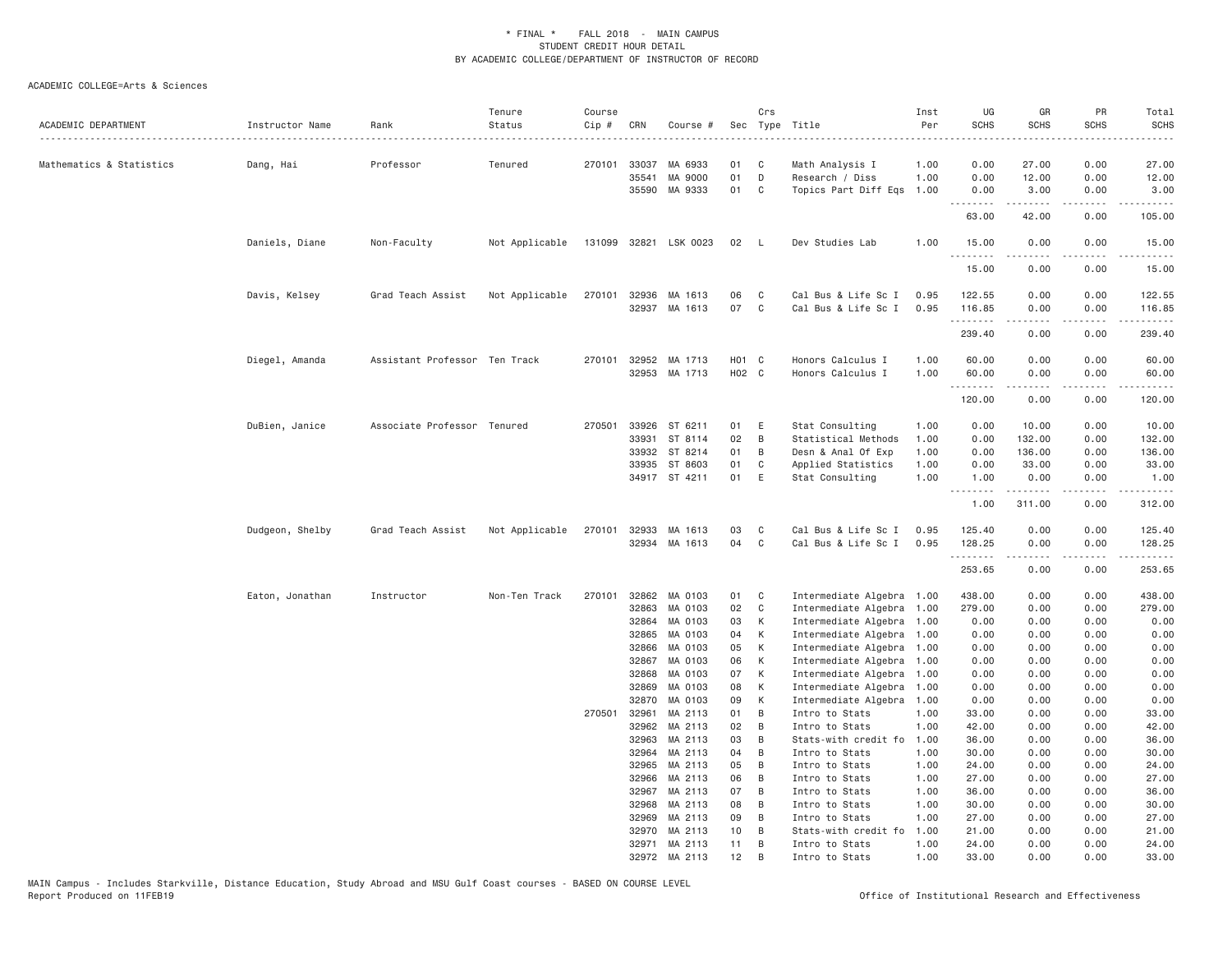| ACADEMIC DEPARTMENT      | Instructor Name     | Rank                        | Tenure<br>Status | Course<br>Cip # | CRN   | Course #             |       | Crs          | Sec Type Title            | Inst<br>Per | UG<br><b>SCHS</b>             | GR<br>SCHS | PR<br><b>SCHS</b>            | Total<br><b>SCHS</b> |
|--------------------------|---------------------|-----------------------------|------------------|-----------------|-------|----------------------|-------|--------------|---------------------------|-------------|-------------------------------|------------|------------------------------|----------------------|
| Mathematics & Statistics | Eaton, Jonathan     | Instructor                  | Non-Ten Track    | 270501          | 32978 | MA 2113              | 18    | В            | Intro to Stats            | 0.05        | 1.35                          | 0.00       | 0.00                         | 1.35                 |
|                          |                     |                             |                  |                 | 33896 | ST 2113              | 01    | B            | Intro to Stats            | 1.00        | 57.00                         | 0.00       | 0.00                         | 57.00                |
|                          |                     |                             |                  |                 | 33897 | ST 2113              | 02    | B            | Intro to Stats            | 1.00        | 48.00                         | 0.00       | 0.00                         | 48.00                |
|                          |                     |                             |                  |                 | 33898 | ST 2113              | 03    | B            | Stats-with credit f       | 1.00        | 57.00                         | 0.00       | 0.00                         | 57.00                |
|                          |                     |                             |                  |                 | 33899 | ST 2113              | 04    | B            | Intro to Stats            | 1.00        | 63.00                         | 0.00       | 0.00                         | 63.00                |
|                          |                     |                             |                  |                 | 33900 | ST 2113              | 05    | B            | Intro to Stats            | 1.00        | 72.00                         | 0.00       | 0.00                         | 72.00                |
|                          |                     |                             |                  |                 | 33901 | ST 2113              | 06    | B            | Intro to Stats            | 1.00        | 63.00                         | 0.00       | 0.00                         | 63.00                |
|                          |                     |                             |                  |                 | 33902 | ST 2113              | 07    | B            | Intro to Stats            | 1.00        | 60.00                         | 0.00       | 0.00                         | 60.00                |
|                          |                     |                             |                  |                 | 33903 | ST 2113              | 08    | B            | Intro to Stats            | 1.00        | 63.00                         | 0.00       | 0.00                         | 63.00                |
|                          |                     |                             |                  |                 | 33904 | ST 2113              | 09    | B            | Intro to Stats            | 1.00        | 63.00                         | 0.00       | 0.00                         | 63.00                |
|                          |                     |                             |                  |                 | 33905 | ST 2113              | 10    | B            | Stats-with credit f       | 1.00        | 72.00                         | 0.00       | 0.00                         | 72.00                |
|                          |                     |                             |                  |                 | 33906 | ST 2113              | 11    | B            | Intro to Stats            | 1.00        | 66.00                         | 0.00       | 0.00                         | 66.00                |
|                          |                     |                             |                  |                 | 33907 | ST 2113              | 12    | B            | Intro to Stats            | 1.00        | 54.00                         | 0.00       | 0.00                         | 54.00                |
|                          |                     |                             |                  |                 | 33913 | ST 2113              | 18    | B            | Intro to Stats            | 0.05        | 3.30                          | 0.00       | 0.00                         | 3.30                 |
|                          |                     |                             |                  |                 | 34445 | MA 2113              | 501 C |              | Intro to Stats            | 1.00        | 54.00                         | 0.00       | 0.00                         | 54.00                |
|                          |                     |                             |                  |                 |       | 34493 ST 2113        | 501 C |              | Intro to Stats            | 1.00        | 21.00<br>$\sim$ $\sim$ $\sim$ | 0.00       | 0.00<br>$\sim$ $\sim$ $\sim$ | 21.00                |
|                          |                     |                             |                  |                 |       |                      |       |              |                           |             | 1897.65                       | 0.00       | 0.00                         | 1897.65              |
|                          | Fabel, Andrew       | Associate Professor Tenured |                  | 270101          |       | 36872 MA 7000        | 01    | $\mathbf{I}$ | Directed Indiv Study 1.00 |             | 0.00                          | 3.00       | 0.00                         | 3.00                 |
|                          |                     |                             |                  |                 | 36873 | MA 7000              | 02    | $\mathbf{I}$ | Directed Indiv Study 1.00 |             | 0.00                          | 3.00       | 0.00                         | 3.00                 |
|                          |                     |                             |                  |                 |       |                      |       |              |                           |             | .<br>0.00                     | 6.00       | .<br>0.00                    | 6.00                 |
|                          | Ghanbari, Ghodsieh  | Grad Teach Assist           | Not Applicable   |                 |       | 270101 32916 MA 1323 | 07    | $\mathbf{C}$ | Trigonometry              | 0.95        | 114.00<br>.                   | 0.00       | 0.00<br>.                    | 114.00               |
|                          |                     |                             |                  |                 |       |                      |       |              |                           |             | 114.00                        | 0.00       | 0.00                         | 114.00               |
|                          | Good, Abigail       | Lecturer                    | Non-Ten Track    | 270101          | 32949 | MA 1713              | 07    | C            | Calculus I-SI             | 0.95        | 179.55                        | 0.00       | 0.00                         | 179.55               |
|                          |                     |                             |                  | 270102          | 32876 | MA 1313              | 04    | C            | College Algebra           | 0.95        | 128.25                        | 0.00       | 0.00                         | 128.25               |
|                          |                     |                             |                  |                 | 32878 | MA 1313              | 06    | C            | College Algebra           | 0.95        | 527.25                        | 0.00       | 0.00                         | 527.25               |
|                          |                     |                             |                  |                 | 32879 | MA 1313              | 07    | C            | College Algebra           | 0.95        | 518.70                        | 0.00       | 0.00                         | 518.70               |
|                          |                     |                             |                  |                 |       | 32880 MA 1313        | 08    | C            | College Algebra           | 0.95        | 424.65                        | 0.00       | 0.00                         | 424.65<br>.          |
|                          |                     |                             |                  |                 |       |                      |       |              |                           |             | .<br>1778.40                  | .<br>0.00  | .<br>0.00                    | 1778.40              |
|                          | Jones, Chartese     | Grad Teach Assist           | Not Applicable   |                 |       | 270101 32946 MA 1713 | 09    | C            | Calculus I                | 0.95        | 179.55                        | 0.00       | 0.00                         | 179.55               |
|                          |                     |                             |                  |                 |       |                      |       |              |                           |             | .<br>179.55                   | 0.00       | 0.00                         | -----<br>179.55      |
|                          | Jones, Jeffrey      | Grad Teach Assist           | Not Applicable   |                 |       | 270101 32912 MA 1323 | 03    | $\mathbf{C}$ | Trigonometry              | 0.95        | 111.15                        | 0.00       | 0.00                         | 111.15               |
|                          |                     |                             |                  |                 |       |                      |       |              |                           |             | .<br>111.15                   | .<br>0.00  | .<br>0.00                    | .<br>111.15          |
|                          | Kilpatrick, Matthew | Lecturer                    | Non-Ten Track    | 270102          | 32873 | MA 1313              | 01    | C            | College Algebra           | 0.95        | 173.85                        | 0.00       | 0.00                         | 173.85               |
|                          |                     |                             |                  |                 | 32881 | MA 1313              | 09    | C            | College Algebra           | 0.95        | 364.80                        | 0.00       | 0.00                         | 364.80               |
|                          |                     |                             |                  | 270501          | 32973 | MA 2113              | 13    | B            | Intro to Stats            | 1.00        | 15.00                         | 0.00       | 0.00                         | 15.00                |
|                          |                     |                             |                  |                 | 32974 | MA 2113              | 14    | B            | Intro to Stats            | 1.00        | 33.00                         | 0.00       | 0.00                         | 33.00                |
|                          |                     |                             |                  |                 | 32975 | MA 2113              | 15    | B            | Intro to Stats            | 1.00        | 27.00                         | 0.00       | 0.00                         | 27.00                |
|                          |                     |                             |                  |                 | 32976 | MA 2113              | 16    | В            | Intro to Stats            | 1.00        | 21.00                         | 0.00       | 0.00                         | 21.00                |
|                          |                     |                             |                  |                 | 32977 | MA 2113              | 17    | В            | Intro to Stats            | 1.00        | 33.00                         | 0.00       | 0.00                         | 33.00                |
|                          |                     |                             |                  |                 | 32979 | MA 2113              | 19    | B            | Intro to Stats            | 1.00        | 33.00                         | 0.00       | 0.00                         | 33.00                |
|                          |                     |                             |                  |                 | 32980 | MA 2113              | 20    | B            | Intro to Stats            | 1.00        | 30.00                         | 0.00       | 0.00                         | 30.00                |
|                          |                     |                             |                  |                 | 33908 | ST 2113              | 13    | <b>B</b>     | Intro to Stats            | 1.00        | 75.00                         | 0.00       | 0.00                         | 75.00                |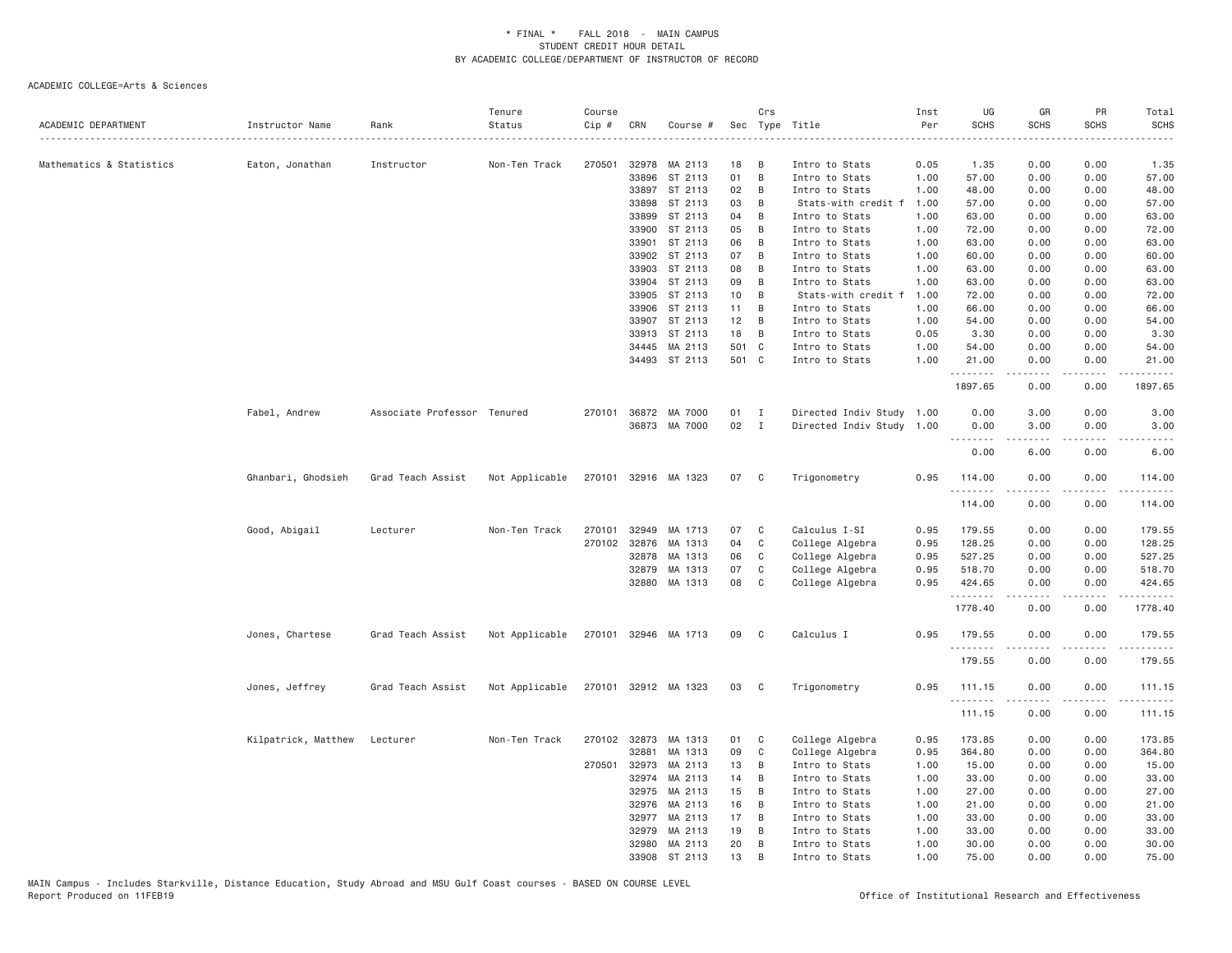| ACADEMIC DEPARTMENT      | Instructor Name     | Rank                          | Tenure<br>Status | Course<br>Cip # | CRN          | Course #             |    | Crs            | Sec Type Title            | Inst<br>Per | UG<br><b>SCHS</b> | GR<br><b>SCHS</b>                          | PR<br><b>SCHS</b>                                                                                                                                            | Total<br><b>SCHS</b><br>-----                                                                                                       |
|--------------------------|---------------------|-------------------------------|------------------|-----------------|--------------|----------------------|----|----------------|---------------------------|-------------|-------------------|--------------------------------------------|--------------------------------------------------------------------------------------------------------------------------------------------------------------|-------------------------------------------------------------------------------------------------------------------------------------|
| Mathematics & Statistics | Kilpatrick, Matthew | Lecturer                      | Non-Ten Track    | 270501          | 33909        | ST 2113              | 14 | B              | Intro to Stats            | 1.00        | 60.00             | 0.00                                       | 0.00                                                                                                                                                         | 60.00                                                                                                                               |
|                          |                     |                               |                  |                 |              | 33910 ST 2113        | 15 | $\overline{B}$ | Intro to Stats            | 1.00        | 63.00             | 0.00                                       | 0.00                                                                                                                                                         | 63.00                                                                                                                               |
|                          |                     |                               |                  |                 |              | 33911 ST 2113        | 16 | B              | Intro to Stats            | 1.00        | 72.00             | 0.00                                       | 0.00                                                                                                                                                         | 72.00                                                                                                                               |
|                          |                     |                               |                  |                 |              | 33912 ST 2113        | 17 | B              | Intro to Stats            | 1.00        | 60.00             | 0.00                                       | 0.00                                                                                                                                                         | 60.00                                                                                                                               |
|                          |                     |                               |                  |                 |              | 33914 ST 2113        | 19 | B              | Intro to Stats            | 1.00        | 66.00             | 0.00                                       | 0.00                                                                                                                                                         | 66.00                                                                                                                               |
|                          |                     |                               |                  |                 |              | 33915 ST 2113        | 20 | B              | Intro to Stats            | 1.00        | 63.00<br>.        | 0.00<br>.                                  | 0.00<br>.                                                                                                                                                    | 63.00<br>.                                                                                                                          |
|                          |                     |                               |                  |                 |              |                      |    |                |                           |             | 1189.65           | 0.00                                       | 0.00                                                                                                                                                         | 1189.65                                                                                                                             |
|                          | Kim, Hwamog         | Grad Teach Assist             | Not Applicable   | 270101          | 32927        | MA 1453              | 01 | C              | Precal w/Graphing Ca 0.95 |             | 62.70             | 0.00                                       | 0.00                                                                                                                                                         | 62.70                                                                                                                               |
|                          |                     |                               |                  |                 | 32938        | MA 1613              | 08 | C              | Cal Bus & Life Sc I       | 0.95        | 114.00<br>.       | 0.00<br>.                                  | 0.00<br>.                                                                                                                                                    | 114.00<br>$\begin{array}{cccccccccccccc} \bullet & \bullet & \bullet & \bullet & \bullet & \bullet & \bullet & \bullet \end{array}$ |
|                          |                     |                               |                  |                 |              |                      |    |                |                           |             | 176.70            | 0.00                                       | 0.00                                                                                                                                                         | 176.70                                                                                                                              |
|                          | Kim, Seongjai       | Professor                     | Tenured          | 270101          | 32991        | MA 2743              | 04 | C              | Calculus IV               | 1.00        | 120.00            | 0.00                                       | 0.00                                                                                                                                                         | 120.00                                                                                                                              |
|                          |                     |                               |                  |                 | 32992        | MA 2743              | 05 | $\mathbf{C}$   | Calculus IV               | 1.00        | 126.00            | 0.00                                       | 0.00                                                                                                                                                         | 126.00                                                                                                                              |
|                          |                     |                               |                  |                 | 33044        | MA 9413              | 01 | C              | Topics Num Anal           | 1.00        | 0.00              | 3.00                                       | 0.00                                                                                                                                                         | 3.00                                                                                                                                |
|                          |                     |                               |                  |                 | 36396        | MA 9000              | 04 | D              | Research / Diss           | 1.00        | 0.00<br><u>.</u>  | 12.00<br>.                                 | 0.00<br>.                                                                                                                                                    | 12.00<br>.                                                                                                                          |
|                          |                     |                               |                  |                 |              |                      |    |                |                           |             | 246.00            | 15.00                                      | 0.00                                                                                                                                                         | 261.00                                                                                                                              |
|                          | Lim, Hyeona         | Associate Professor Tenured   |                  | 270101          | 32988        | MA 2743              | 01 | C              | Calculus IV               | 1.00        | 141.00            | 0.00                                       | 0.00                                                                                                                                                         | 141.00                                                                                                                              |
|                          |                     |                               |                  |                 | 36501        | MA 9000              | 06 | D              | Research / Diss           | 1.00        | 0.00<br>.         | 9.00<br>.                                  | 0.00<br>.                                                                                                                                                    | 9.00<br>.                                                                                                                           |
|                          |                     |                               |                  |                 |              |                      |    |                |                           |             | 141.00            | 9.00                                       | 0.00                                                                                                                                                         | 150.00                                                                                                                              |
|                          | Liu, Yuan           | Assistant Professor Ten Track |                  | 270101          | 34914        | MA 8463              | 01 | C              | Num Lin Algebra           | 1.00        | 0.00              | 15.00                                      | 0.00                                                                                                                                                         | 15.00                                                                                                                               |
|                          |                     |                               |                  |                 |              | 35820 MA 4000        | 01 | $\mathbf{I}$   | Directed Indiv Study      | 1.00        | 3.00<br>.         | 0.00<br>$\sim$ $\sim$ $\sim$ $\sim$ $\sim$ | 0.00<br>.                                                                                                                                                    | 3.00<br>$\sim$ $\sim$ $\sim$ $\sim$                                                                                                 |
|                          |                     |                               |                  |                 |              |                      |    |                |                           |             | 3.00              | 15.00                                      | 0.00                                                                                                                                                         | 18.00                                                                                                                               |
|                          | McBride, Matthew    | Assistant Professor Ten Track |                  | 270101          | 33025        | MA 4633              | 01 | C              | Adv Calculus I            | 1.00        | 81.00             | 0.00                                       | 0.00                                                                                                                                                         | 81.00                                                                                                                               |
|                          |                     |                               |                  |                 | 33035        | MA 6633              | 01 | C              | Adv Calculus I            | 1.00        | 0.00              | 9.00                                       | 0.00                                                                                                                                                         | 9.00                                                                                                                                |
|                          |                     |                               |                  |                 | 33042        | MA 8633              | 01 | C              | Real Analysis I           | 1.00        | 0.00              | 21.00                                      | 0.00                                                                                                                                                         | 21.00                                                                                                                               |
|                          |                     |                               |                  |                 | 35682        | MA 9000              | 03 | D              | Research / Diss           | 1.00        | 0.00              | 6.00                                       | 0.00                                                                                                                                                         | 6.00                                                                                                                                |
|                          |                     |                               |                  |                 | 36114        | MA 4000              | 03 | $\mathbf{I}$   | Directed Indiv Study      | 1.00        | 3.00              | 0.00                                       | 0.00                                                                                                                                                         | 3.00                                                                                                                                |
|                          |                     |                               |                  |                 | 36115        | MA 4000              | 04 | I              | Directed Indiv Study      | 1.00        | 3.00              | 0.00                                       | 0.00                                                                                                                                                         | 3.00                                                                                                                                |
|                          |                     |                               |                  |                 | 270102 33009 | MA 3163              | 01 | C              | Intro To Mod Algebra 0.05 |             | 4.80<br>.         | 0.00<br>.                                  | 0.00<br>.                                                                                                                                                    | 4.80<br>.                                                                                                                           |
|                          |                     |                               |                  |                 |              |                      |    |                |                           |             | 91.80             | 36.00                                      | 0.00                                                                                                                                                         | 127.80                                                                                                                              |
|                          | Nation, Julie       | Instructor                    | Non-Ten Track    | 270101          | 32910        | MA 1323              | 01 | C              | Trigonometry              | 0.95        | 587.10            | 0.00                                       | 0.00                                                                                                                                                         | 587.10                                                                                                                              |
|                          |                     |                               |                  |                 | 32922        | MA 1423              | 01 | C              | Problem Solving Real      | 1.00        | 84.00             | 0.00                                       | 0.00                                                                                                                                                         | 84.00                                                                                                                               |
|                          |                     |                               |                  |                 | 32923        | MA 1423              | 02 | $\mathsf{C}$   | Problem Solving Real      | 1.00        | 96.00             | 0.00                                       | 0.00                                                                                                                                                         | 96.00                                                                                                                               |
|                          |                     |                               |                  |                 | 32926        | MA 1433              | 02 | $\mathbf{C}$   | Informal Geom & Meas      | 1.00        | 84.00             | 0.00                                       | 0.00                                                                                                                                                         | 84.00                                                                                                                               |
|                          |                     |                               |                  |                 |              | 270102 32874 MA 1313 | 02 | C <sub>1</sub> | College Algebra           | 0.95        | 524.40<br>.       | 0.00<br>.                                  | 0.00<br>.                                                                                                                                                    | 524.40<br>.                                                                                                                         |
|                          |                     |                               |                  |                 |              |                      |    |                |                           |             | 1375.50           | 0.00                                       | 0.00                                                                                                                                                         | 1375.50                                                                                                                             |
|                          | Oppenheimer, Seth   | Professor                     | Tenured          | 270101          | 32994        | MA 3053              | 01 | C              | Found Of Math I           | 1.00        | 93.00             | 0.00                                       | 0.00                                                                                                                                                         | 93.00                                                                                                                               |
|                          |                     |                               |                  | 279999          | 32872        | MA 1001              | 01 | C              | First Year Seminar        | 0.50        | 3.50<br>.         | 0.00<br>.                                  | 0.00<br>$\frac{1}{2} \left( \frac{1}{2} \right) \left( \frac{1}{2} \right) \left( \frac{1}{2} \right) \left( \frac{1}{2} \right) \left( \frac{1}{2} \right)$ | 3.50<br>.                                                                                                                           |
|                          |                     |                               |                  |                 |              |                      |    |                |                           |             | 96.50             | 0.00                                       | 0.00                                                                                                                                                         | 96.50                                                                                                                               |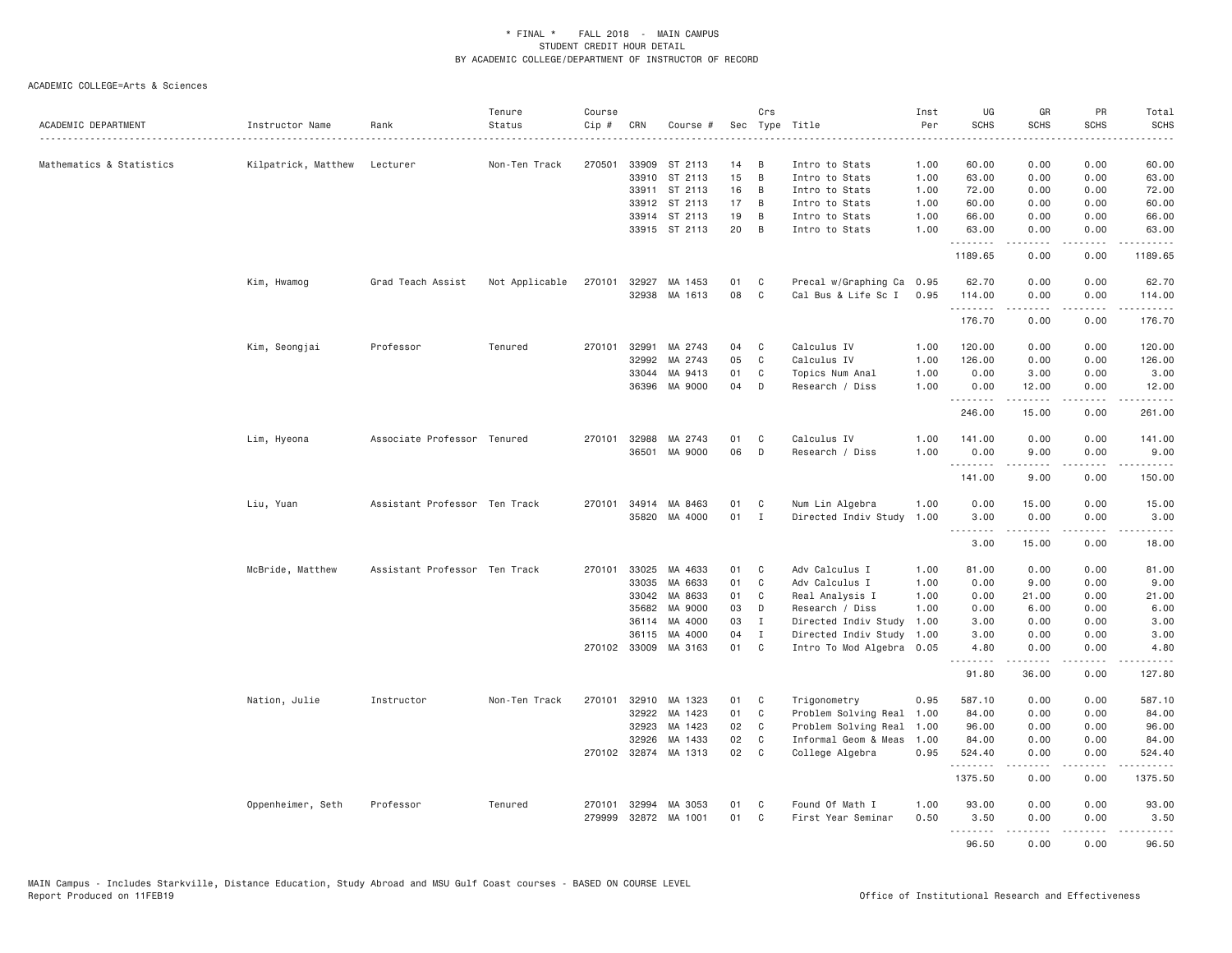| ACADEMIC DEPARTMENT      | Instructor Name                                  | Rank                          | Tenure<br>Status | Course<br>Cip # | CRN          | Course #      |                   | Crs            | Sec Type Title      | Inst<br>Per<br>. | UG<br><b>SCHS</b> | GR<br><b>SCHS</b>       | PR<br><b>SCHS</b>               | Total<br><b>SCHS</b><br>.                                                                                                                                                                |
|--------------------------|--------------------------------------------------|-------------------------------|------------------|-----------------|--------------|---------------|-------------------|----------------|---------------------|------------------|-------------------|-------------------------|---------------------------------|------------------------------------------------------------------------------------------------------------------------------------------------------------------------------------------|
| Mathematics & Statistics | Patel, Jatinkumar                                | Grad Teach Assist             | Not Applicable   | 270101          |              | 32913 MA 1323 | 04                | C              | Trigonometry        | 0.95             | 119.70            | 0.00                    | 0.00                            | 119.70                                                                                                                                                                                   |
|                          |                                                  |                               |                  |                 |              | 32918 MA 1323 | 09                | C              | Trigonometry        | 0.95             | 111.15            | 0.00                    | 0.00                            | 111.15                                                                                                                                                                                   |
|                          |                                                  |                               |                  |                 |              |               |                   |                |                     |                  | .<br>230.85       | .<br>0.00               | لأعاجب<br>0.00                  | د د د د د د<br>230.85                                                                                                                                                                    |
|                          | Patil, Prakash                                   | Associate Professor Ten Track |                  | 270501          | 33034        | MA 6543       | 01                | $\mathbf{C}$   | Intro Math Stat I   | 1.00             | 0.00              | 6.00                    | 0.00                            | 6.00                                                                                                                                                                                     |
|                          |                                                  |                               |                  |                 | 33929        | ST 6543       | 01                | $\mathbf{C}$   | Intro Math Stat I   | 1.00             | 0.00              | 24.00                   | 0.00                            | 24.00                                                                                                                                                                                    |
|                          |                                                  |                               |                  |                 | 33933        | ST 8253       | 01                | $\mathbf{C}$   | Regression Analysis | 1.00             | 0.00              | 63.00                   | 0.00                            | 63.00                                                                                                                                                                                    |
|                          |                                                  |                               |                  |                 | 35695        | ST 9000       | 01                | D              | Research / Diss     | 1.00             | 0.00              | 18.00                   | 0.00                            | 18.00                                                                                                                                                                                    |
|                          |                                                  |                               |                  |                 | 36150        | ST 8000       | 01                | D              | Research / Thesis   | 1.00             | 0.00              | 3.00                    | 0.00                            | 3.00                                                                                                                                                                                     |
|                          |                                                  |                               |                  |                 | 270502 33024 | MA 4543       | 01                | C              | Intro Math Stat I   | 1.00             | 15.00<br>.        | 0.00                    | 0.00<br>.                       | 15.00<br>$\sim$ $\sim$ $\sim$ $\sim$ $\sim$                                                                                                                                              |
|                          |                                                  |                               |                  |                 |              |               |                   |                |                     |                  | 15.00             | 114.00                  | 0.00                            | 129.00                                                                                                                                                                                   |
|                          | Qian, Chuanxi                                    | Professor                     | Tenured          | 270101          | 32993        | MA 2743       | 06                | C              | Calculus IV         | 1.00             | 33.00             | 0.00                    | 0.00                            | 33.00                                                                                                                                                                                    |
|                          |                                                  |                               |                  |                 |              | 33017 MA 3353 | 01                | C              | Diff Equations II   | 1.00             | 57.00             | 0.00                    | 0.00                            | 57.00                                                                                                                                                                                    |
|                          |                                                  |                               |                  |                 | 36577        | MA 9000       | 07                | D              | Research / Diss     | 1.00             | 0.00<br>.         | 9.00<br>.               | 0.00<br>$\omega$ is $\omega$ in | 9.00<br>2.2.2.2.1                                                                                                                                                                        |
|                          |                                                  |                               |                  |                 |              |               |                   |                |                     |                  | 90.00             | 9.00                    | 0.00                            | 99.00                                                                                                                                                                                    |
|                          | Riahi, Sheida                                    | Grad Teach Assist             | Not Applicable   | 270501          |              | 32978 MA 2113 | 18                | B              | Intro to Stats      | 0.95             | 25.65             | 0.00                    | 0.00                            | 25.65                                                                                                                                                                                    |
|                          |                                                  |                               |                  |                 |              | 33913 ST 2113 | 18                | $\overline{B}$ | Intro to Stats      | 0.95             | 62.70<br>.        | 0.00<br>-----           | 0.00<br>.                       | 62.70<br>.                                                                                                                                                                               |
|                          |                                                  |                               |                  |                 |              |               |                   |                |                     |                  | 88.35             | 0.00                    | 0.00                            | 88.35                                                                                                                                                                                    |
|                          | Robinson, Amber                                  | Lecturer                      | Non-Ten Track    | 270101          | 32954        | MA 1723       | 01                | $\mathbf{C}$   | Calculus II-SI      | 1.00             | 258.00            | 0.00                    | 0.00                            | 258.00                                                                                                                                                                                   |
|                          |                                                  |                               |                  |                 | 32955        | MA 1723       | 02                | C              | Calculus II-SI      | 1.00             | 183.00            | 0.00                    | 0.00                            | 183.00                                                                                                                                                                                   |
|                          |                                                  |                               |                  |                 | 32956        | MA 1723       | 03                | C              | Calculus II         | 1.00             | 228.00            | 0.00                    | 0.00                            | 228.00                                                                                                                                                                                   |
|                          |                                                  |                               |                  |                 | 32957        | MA 1723       | 04                | C              | Calculus II-SI      | 0.05             | 9.75              | 0.00                    | 0.00                            | 9.75                                                                                                                                                                                     |
|                          |                                                  |                               |                  |                 | 32958        | MA 1723       | 05                | C              | Calculus II         | 1.00             | 132.00            | 0.00                    | 0.00                            | 132.00                                                                                                                                                                                   |
|                          |                                                  |                               |                  |                 |              | 32960 MA 1723 | H <sub>01</sub> C |                | Honors Calculus II  | 1.00             | 69.00<br>.        | 0.00<br>المتمام المتعاد | 0.00<br>.                       | 69.00<br>$\frac{1}{2} \left( \frac{1}{2} \right) \left( \frac{1}{2} \right) \left( \frac{1}{2} \right) \left( \frac{1}{2} \right) \left( \frac{1}{2} \right) \left( \frac{1}{2} \right)$ |
|                          |                                                  |                               |                  |                 |              |               |                   |                |                     |                  | 879.75            | 0.00                    | 0.00                            | 879.75                                                                                                                                                                                   |
|                          | Sepehrifar, Mohammad Associate Professor Tenured |                               |                  | 270501          | 33020        | MA 4243       | 01                | C              | Data Analysis I     | 1.00             | 9.00              | 0.00                    | 0.00                            | 9.00                                                                                                                                                                                     |
|                          |                                                  |                               |                  |                 | 33030        | MA 6243       | 01                | C              | Data Analysis I     | 1.00             | 0.00              | 3.00                    | 0.00                            | 3.00                                                                                                                                                                                     |
|                          |                                                  |                               |                  |                 | 33922        | ST 4243       | 01                | $\mathbf{C}$   | Data Analysis I     | 1.00             | 9.00              | 0.00                    | 0.00                            | 9.00                                                                                                                                                                                     |
|                          |                                                  |                               |                  |                 | 33927        | ST 6243       | 01                | C              | Data Analysis I     | 1.00             | 0.00              | 15.00                   | 0.00                            | 15.00                                                                                                                                                                                    |
|                          |                                                  |                               |                  |                 | 34918        | ST 8114       | 03                | B              | Statistical Methods | 1.00             | 0.00              | 64.00                   | 0.00                            | 64.00                                                                                                                                                                                    |
|                          |                                                  |                               |                  |                 |              | 35858 ST 9000 | 02                | D              | Research / Diss     | 1.00             | 0.00<br>.         | 9.00<br>.               | 0.00<br>.                       | 9.00<br>.                                                                                                                                                                                |
|                          |                                                  |                               |                  |                 |              |               |                   |                |                     |                  | 18.00             | 91.00                   | 0.00                            | 109.00                                                                                                                                                                                   |
|                          | Smith, Jaclyn                                    | Lecturer                      | Non-Ten Track    | 270101          | 32941        | MA 1713       | 01                | C              | Calculus I -SI      | 1.00             | 567.00            | 0.00                    | 0.00                            | 567.00                                                                                                                                                                                   |
|                          |                                                  |                               |                  |                 | 32942        | MA 1713       | 02                | C              | Calculus I - SI     | 1.00             | 561.00            | 0.00                    | 0.00                            | 561.00                                                                                                                                                                                   |
|                          |                                                  |                               |                  |                 | 32943        | MA 1713       | 03                | C <sub>1</sub> | Calculus I-SI       | 0.05             | 27.75             | 0.00                    | 0.00                            | 27.75                                                                                                                                                                                    |
|                          |                                                  |                               |                  |                 | 32944        | MA 1713       | 04                | C              | Calculus I          | 0.05             | 9.90              | 0.00                    | 0.00                            | 9.90                                                                                                                                                                                     |
|                          |                                                  |                               |                  |                 | 32945        | MA 1713       | 05                | C              | Calculus I-SI       | 0.05             | 9.90              | 0.00                    | 0.00                            | 9.90                                                                                                                                                                                     |
|                          |                                                  |                               |                  |                 | 32946        | MA 1713       | 09                | C              | Calculus I          | 0.05             | 9.45              | 0.00                    | 0.00                            | 9.45                                                                                                                                                                                     |
|                          |                                                  |                               |                  |                 | 32948        | MA 1713       | 06                | C              | Calculus I -SI      | 1.00             | 441.00            | 0.00                    | 0.00                            | 441.00                                                                                                                                                                                   |
|                          |                                                  |                               |                  |                 |              | 32949 MA 1713 | 07                | C              | Calculus I-SI       | 0.05             | 9.45              | 0.00                    | 0.00                            | 9.45                                                                                                                                                                                     |
|                          |                                                  |                               |                  |                 |              | 32957 MA 1723 | 04                | $\mathsf{C}$   | Calculus II-SI      | 0.95             | 185.25            | 0.00                    | 0.00                            | 185.25                                                                                                                                                                                   |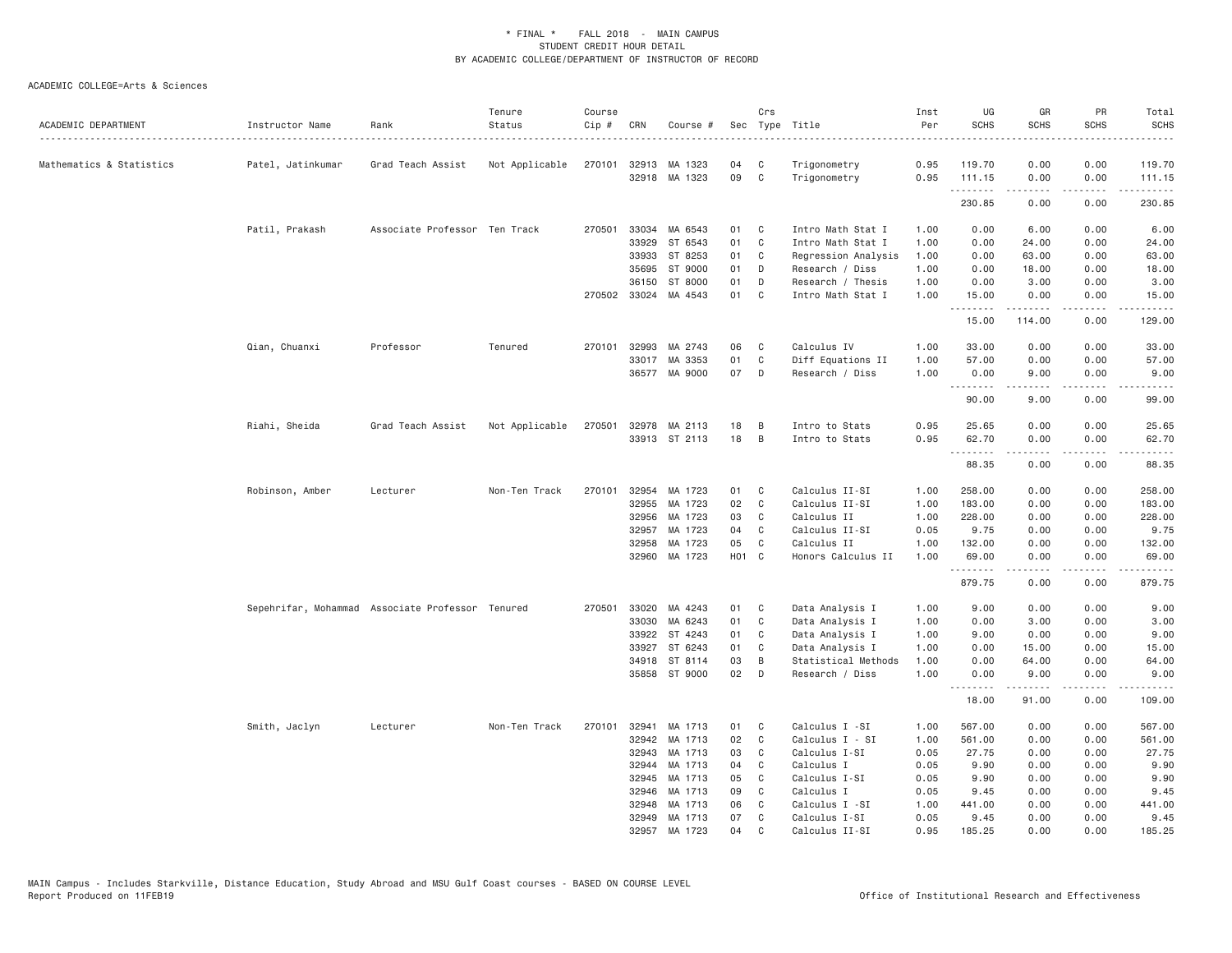| ACADEMIC DEPARTMENT      | Instructor Name   | Rank                        | Tenure<br>Status | Course<br>Cip # | CRN                   | Course #           |          | Crs                 | Sec Type Title                             | Inst<br>Per  | UG<br><b>SCHS</b>     | GR<br><b>SCHS</b>                                                                                                                                                    | PR<br><b>SCHS</b> | Total<br><b>SCHS</b>  |
|--------------------------|-------------------|-----------------------------|------------------|-----------------|-----------------------|--------------------|----------|---------------------|--------------------------------------------|--------------|-----------------------|----------------------------------------------------------------------------------------------------------------------------------------------------------------------|-------------------|-----------------------|
|                          |                   |                             |                  |                 |                       |                    |          |                     |                                            |              | .                     |                                                                                                                                                                      |                   |                       |
|                          |                   |                             |                  |                 |                       |                    |          |                     |                                            |              | 1820.70               | 0.00                                                                                                                                                                 | 0.00              | 1820.70               |
| Mathematics & Statistics | Smith, Justin     | Grad Teach Assist           | Not Applicable   |                 | 270101 32931<br>32932 | MA 1613<br>MA 1613 | 01<br>02 | $\mathbf{C}$<br>C   | Cal Bus & Life Sc I<br>Cal Bus & Life Sc I | 0.95<br>0.95 | 119.70<br>122.55<br>. | 0.00<br>0.00<br>$\frac{1}{2} \left( \frac{1}{2} \right) \left( \frac{1}{2} \right) \left( \frac{1}{2} \right) \left( \frac{1}{2} \right) \left( \frac{1}{2} \right)$ | 0.00<br>0.00<br>. | 119.70<br>122.55<br>. |
|                          |                   |                             |                  |                 |                       |                    |          |                     |                                            |              | 242.25                | 0.00                                                                                                                                                                 | 0.00              | 242.25                |
|                          | Smith, Robert     | Associate Professor Tenured |                  | 270101          | 33026                 | MA 4753            | 01       | $\mathbf{C}$        | Ap Complex Variables 1.00                  |              | 15.00                 | 0.00                                                                                                                                                                 | 0.00              | 15.00                 |
|                          |                   |                             |                  |                 | 33036                 | MA 6753            | 01       | C                   | Ap Complex Variables 1.00                  |              | 0.00                  | 18.00                                                                                                                                                                | 0.00              | 18.00                 |
|                          |                   |                             |                  |                 | 33043                 | MA 8981            | 01       | C                   | Teaching Seminar                           | 1.00         | 0.00                  | 14.00                                                                                                                                                                | 0.00              | 14.00                 |
|                          |                   |                             |                  |                 | 270102 32998          | MA 3113            | 04       | C                   | Intro Linear Algebra 1.00                  |              | 138.00<br>.           | 0.00<br>.                                                                                                                                                            | 0.00<br>$\cdots$  | 138.00<br>.           |
|                          |                   |                             |                  |                 |                       |                    |          |                     |                                            |              | 153.00                | 32.00                                                                                                                                                                | 0.00              | 185.00                |
|                          | Tschume, William  | Instructor                  | Non-Ten Track    | 270101          | 32910                 | MA 1323            | 01       | $\mathbf{C}$        | Trigonometry                               | 0.05         | 30.90                 | 0.00                                                                                                                                                                 | 0.00              | 30.90                 |
|                          |                   |                             |                  |                 | 32911                 | MA 1323            | 02       | $\mathbf{C}$        | Trig - credit for MA                       | 0.05         | 6.00                  | 0.00                                                                                                                                                                 | 0.00              | 6.00                  |
|                          |                   |                             |                  |                 | 32912                 | MA 1323            | 03       | C                   | Trigonometry                               | 0.05         | 5.85                  | 0.00                                                                                                                                                                 | 0.00              | 5.85                  |
|                          |                   |                             |                  |                 | 32913                 | MA 1323            | 04       | C                   | Trigonometry                               | 0.05         | 6.30                  | 0.00                                                                                                                                                                 | 0.00              | 6.30                  |
|                          |                   |                             |                  |                 | 32914                 | MA 1323<br>MA 1323 | 05<br>06 | C <sub>c</sub><br>C | Trigonometry                               | 0.05         | 6.45                  | 0.00<br>0.00                                                                                                                                                         | 0.00              | 6.45<br>558.00        |
|                          |                   |                             |                  |                 | 32915                 | MA 1323            | 07       | C                   | Trigonometry                               | 1.00         | 558.00                |                                                                                                                                                                      | 0.00              | 6.00                  |
|                          |                   |                             |                  |                 | 32916<br>32918        | MA 1323            | 09       | C                   | Trigonometry<br>Trigonometry               | 0.05<br>0.05 | 6.00<br>5.85          | 0.00<br>0.00                                                                                                                                                         | 0.00<br>0.00      | 5.85                  |
|                          |                   |                             |                  |                 | 32931                 | MA 1613            | 01       | $\mathbf C$         | Cal Bus & Life Sc I                        | 0.05         | 6.30                  | 0.00                                                                                                                                                                 | 0.00              | 6.30                  |
|                          |                   |                             |                  |                 | 32932                 | MA 1613            | 02       | C                   | Cal Bus & Life Sc I                        | 0.05         | 6.45                  | 0.00                                                                                                                                                                 | 0.00              | 6.45                  |
|                          |                   |                             |                  |                 | 32933                 | MA 1613            | 03       | C                   | Cal Bus & Life Sc I                        | 0.05         | 6.60                  | 0.00                                                                                                                                                                 | 0.00              | 6.60                  |
|                          |                   |                             |                  |                 | 32934                 | MA 1613            | 04       | C                   | Cal Bus & Life Sc I                        | 0.05         | 6.75                  | 0.00                                                                                                                                                                 | 0.00              | 6.75                  |
|                          |                   |                             |                  |                 | 32935                 | MA 1613            | 05       | C                   | Cal Bus & Life Sc I                        | 1.00         | 180.00                | 0.00                                                                                                                                                                 | 0.00              | 180.00                |
|                          |                   |                             |                  |                 | 32936                 | MA 1613            | 06       | C                   | Cal Bus & Life Sc I                        | 0.05         | 6.45                  | 0.00                                                                                                                                                                 | 0.00              | 6.45                  |
|                          |                   |                             |                  |                 | 32937                 | MA 1613            | 07       | C                   | Cal Bus & Life Sc I                        | 0.05         | 6.15                  | 0.00                                                                                                                                                                 | 0.00              | 6.15                  |
|                          |                   |                             |                  |                 | 32938                 | MA 1613            | 08       | C                   | Cal Bus & Life Sc I                        | 0.05         | 6.00                  | 0.00                                                                                                                                                                 | 0.00              | 6.00                  |
|                          |                   |                             |                  |                 | 32939                 | MA 1613            | 09       | C                   | Cal Bus & Life Sc I                        | 0.05         | 26.55                 | 0.00                                                                                                                                                                 | 0.00              | 26.55                 |
|                          |                   |                             |                  |                 | 32981                 | MA 2733            | 01       | C                   | Calculus III                               | 1.00         | 471.00                | 0.00                                                                                                                                                                 | 0.00              | 471.00                |
|                          |                   |                             |                  |                 | 32982                 | MA 2733            | 02       | C                   | Calculus III                               | 1.00         | 492.00                | 0.00                                                                                                                                                                 | 0.00              | 492.00                |
|                          |                   |                             |                  |                 | 32986                 | MA 2733            | 06       | C                   | Calculus III                               | 1.00         | 387.00                | 0.00                                                                                                                                                                 | 0.00              | 387.00                |
|                          |                   |                             |                  |                 |                       |                    |          |                     |                                            |              | .<br>2226.60          | 0.00                                                                                                                                                                 | 0.00              | 2226.60               |
|                          | Walters, Kimberly | Instructor                  | Non-Ten Track    | 270101          | 32921                 | MA 1413            | 02       | $\mathbf{C}$        | Structure Real Numbe                       | 1.00         | 69.00                 | 0.00                                                                                                                                                                 | 0.00              | 69.00                 |
|                          |                   |                             |                  | 270102          | 32873                 | MA 1313            | 01       | C                   | College Algebra                            | 0.05         | 9.15                  | 0.00                                                                                                                                                                 | 0.00              | 9.15                  |
|                          |                   |                             |                  |                 | 32874                 | MA 1313            | 02       | $\mathbf{C}$        | College Algebra                            | 0.05         | 27.60                 | 0.00                                                                                                                                                                 | 0.00              | 27.60                 |
|                          |                   |                             |                  |                 | 32875                 | MA 1313            | 03       | C                   | College Algebra                            | 1.00         | 345.00                | 0.00                                                                                                                                                                 | 0.00              | 345.00                |
|                          |                   |                             |                  |                 | 32876                 | MA 1313            | 04       | C                   | College Algebra                            | 0.05         | 6.75                  | 0.00                                                                                                                                                                 | 0.00              | 6.75                  |
|                          |                   |                             |                  |                 | 32877                 | MA 1313            | 05       | C                   | College Algebra                            | 0.05         | 5.10                  | 0.00                                                                                                                                                                 | 0.00              | 5.10                  |
|                          |                   |                             |                  |                 | 32878                 | MA 1313            | 06       | $\mathbf C$         | College Algebra                            | 0.05         | 27.75                 | 0.00                                                                                                                                                                 | 0.00              | 27.75                 |
|                          |                   |                             |                  |                 | 32879                 | MA 1313            | 07       | C                   | College Algebra                            | 0.05         | 27.30                 | 0.00                                                                                                                                                                 | 0.00              | 27.30                 |
|                          |                   |                             |                  |                 | 32880                 | MA 1313            | 08<br>09 | C<br>$\mathbf{C}$   | College Algebra                            | 0.05         | 22.35                 | 0.00                                                                                                                                                                 | 0.00              | 22.35                 |
|                          |                   |                             |                  |                 | 32881                 | MA 1313<br>MA 1313 |          |                     | College Algebra                            | 0.05         | 19.20                 | 0.00                                                                                                                                                                 | 0.00              | 19.20                 |
|                          |                   |                             |                  |                 | 32882<br>32883        | MA 1313            | 10<br>11 | K<br>K              | College Algebra<br>College Algebra         | 1.00<br>1.00 | 0.00<br>0.00          | 0.00<br>0.00                                                                                                                                                         | 0.00<br>0.00      | 0.00<br>0.00          |
|                          |                   |                             |                  |                 | 32884                 | MA 1313            | 12       | K                   |                                            | 1.00         | 0.00                  | 0.00                                                                                                                                                                 | 0.00              | 0.00                  |
|                          |                   |                             |                  |                 | 32885                 | MA 1313            |          | K                   | College Algebra                            |              |                       | 0.00                                                                                                                                                                 | 0.00              | 0.00                  |
|                          |                   |                             |                  |                 | 32886                 | MA 1313            | 13<br>14 | K                   | College Algebra<br>College Algebra         | 1.00<br>1.00 | 0.00<br>0.00          | 0.00                                                                                                                                                                 | 0.00              | 0.00                  |
|                          |                   |                             |                  |                 | 32887                 | MA 1313            | 15       | K                   | College Algebra                            | 1.00         | 0.00                  | 0.00                                                                                                                                                                 | 0.00              | 0.00                  |
|                          |                   |                             |                  |                 |                       |                    |          |                     |                                            |              |                       |                                                                                                                                                                      |                   |                       |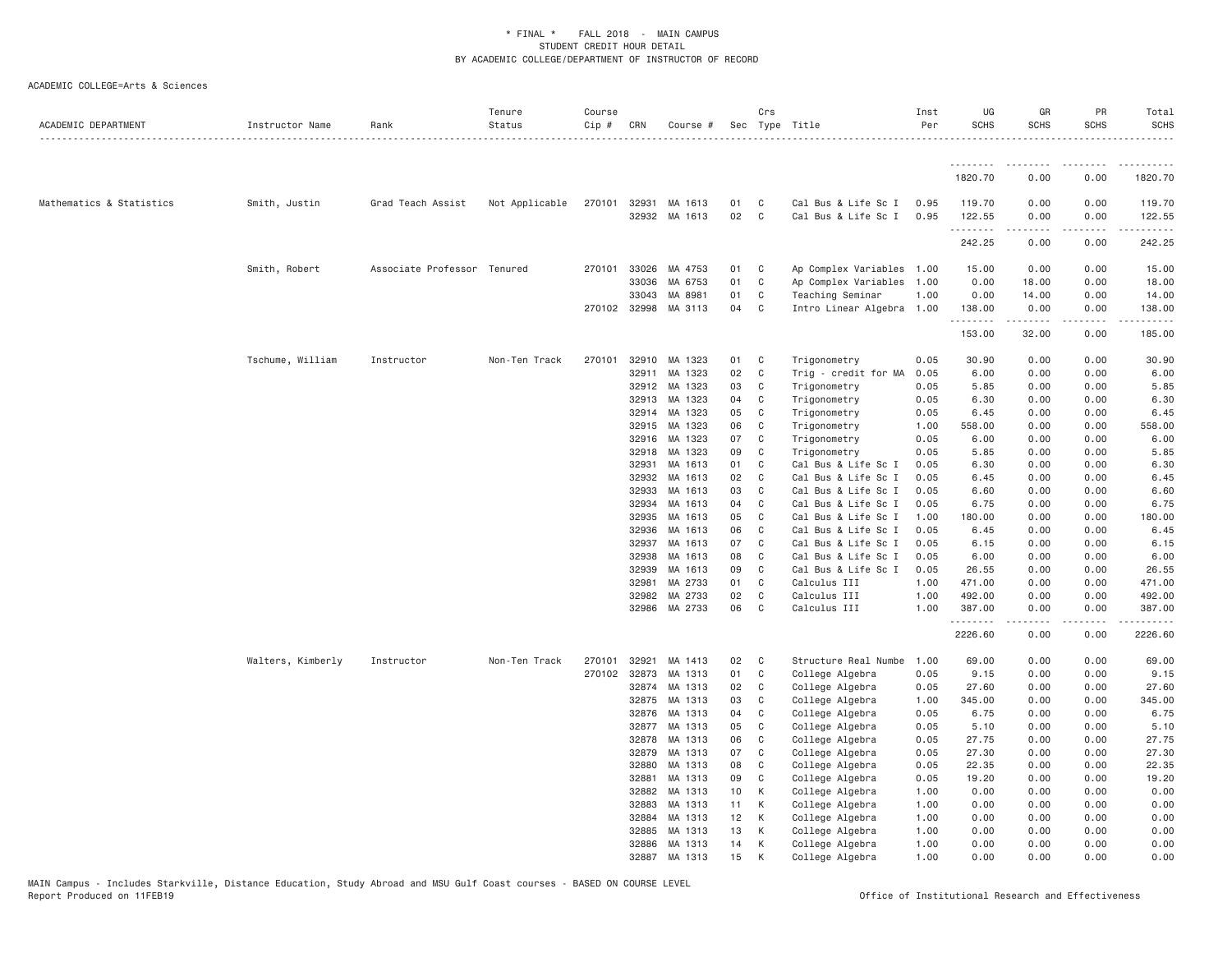| ACADEMIC DEPARTMENT      | Instructor Name   | Rank                              | Tenure<br>Status | Course<br>Cip # | CRN          | Course #      |       | Crs | Sec Type Title            | Inst<br>Per | UG<br><b>SCHS</b> | GR<br><b>SCHS</b> | PR<br><b>SCHS</b>                                                                                                         | Total<br><b>SCHS</b> |
|--------------------------|-------------------|-----------------------------------|------------------|-----------------|--------------|---------------|-------|-----|---------------------------|-------------|-------------------|-------------------|---------------------------------------------------------------------------------------------------------------------------|----------------------|
|                          |                   | .                                 |                  |                 |              |               |       |     | .                         | .           |                   |                   |                                                                                                                           | .                    |
| Mathematics & Statistics | Walters, Kimberly | Instructor                        | Non-Ten Track    |                 | 270102 32888 | MA 1313       | 16    | К   | College Algebra           | 1.00        | 0.00              | 0.00              | 0.00                                                                                                                      | 0.00                 |
|                          |                   |                                   |                  |                 | 32889        | MA 1313       | 17    | К   | College Algebra           | 1.00        | 0.00              | 0.00              | 0.00                                                                                                                      | 0.00                 |
|                          |                   |                                   |                  |                 | 32890        | MA 1313       | 18    | К   | College Algebra           | 1.00        | 0.00              | 0.00              | 0.00                                                                                                                      | 0.00                 |
|                          |                   |                                   |                  |                 | 32891        | MA 1313       | 19    | K   | College Algebra           | 1.00        | 0.00              | 0.00              | 0.00                                                                                                                      | 0.00                 |
|                          |                   |                                   |                  |                 | 32892        | MA 1313       | 20    | K   | College Algebra           | 1.00        | 0.00              | 0.00              | 0.00                                                                                                                      | 0.00                 |
|                          |                   |                                   |                  |                 | 32893        | MA 1313       | 21    | К   | College Algebra           | 1.00        | 0.00              | 0.00              | 0.00                                                                                                                      | 0.00                 |
|                          |                   |                                   |                  |                 | 32894        | MA 1313       | 22    | К   | College Algebra           | 1.00        | 0.00              | 0.00              | 0.00                                                                                                                      | 0.00                 |
|                          |                   |                                   |                  |                 | 32895        | MA 1313       | 23    | К   | College Algebra           | 1.00        | 0.00              | 0.00              | 0.00                                                                                                                      | 0.00                 |
|                          |                   |                                   |                  |                 | 32896        | MA 1313       | 24    | К   | College Algebra           | 1.00        | 0.00              | 0.00              | 0.00                                                                                                                      | 0.00                 |
|                          |                   |                                   |                  |                 | 32897        | MA 1313       | 25    | К   | College Algebra           | 1.00        | 0.00              | 0.00              | 0.00                                                                                                                      | 0.00                 |
|                          |                   |                                   |                  |                 | 32898        | MA 1313       | 26    | К   | College Algebra           | 1.00        | 0.00              | 0.00              | 0.00                                                                                                                      | 0.00                 |
|                          |                   |                                   |                  |                 | 32899        | MA 1313       | 27    | K   | College Algebra           | 1.00        | 0.00              | 0.00              | 0.00                                                                                                                      | 0.00                 |
|                          |                   |                                   |                  |                 | 32900        | MA 1313       | 28    | К   | College Algebra           | 1.00        | 0.00              | 0.00              | 0.00                                                                                                                      | 0.00                 |
|                          |                   |                                   |                  |                 | 32901        | MA 1313       | 29    | K   | College Algebra           | 1.00        | 0.00              | 0.00              | 0.00                                                                                                                      | 0.00                 |
|                          |                   |                                   |                  |                 | 32902        | MA 1313       | 30    | К   | College Algebra           | 1.00        | 0.00              | 0.00              | 0.00                                                                                                                      | 0.00                 |
|                          |                   |                                   |                  |                 | 32903        | MA 1313       | 31    | К   | College Algebra           | 1.00        | 0.00              | 0.00              | 0.00                                                                                                                      | 0.00                 |
|                          |                   |                                   |                  |                 | 32904        | MA 1313       | 32    | К   | College Algebra           | 1.00        | 0.00              | 0.00              | 0.00                                                                                                                      | 0.00                 |
|                          |                   |                                   |                  |                 | 32905        | MA 1313       | 33    | B   | College Algebra-LC        | 1.00        | 30.00             | 0.00              | 0.00                                                                                                                      | 30.00                |
|                          |                   |                                   |                  |                 | 32906        | MA 1313       | 40    | B   | College Algebra           | 1.00        | 72.00             | 0.00              | 0.00                                                                                                                      | 72.00                |
|                          |                   |                                   |                  |                 | 32907        | MA 1313       | 41    | B   | College Algebra           | 1.00        | 60.00             | 0.00              | 0.00                                                                                                                      | 60.00                |
|                          |                   |                                   |                  |                 | 34439        | MA 1313       | 501   | B   | College Algebra           | 1.00        | 90.00             | 0.00              | 0.00                                                                                                                      | 90.00                |
|                          |                   |                                   |                  |                 | 35595        | MA 1313       | 36    | К   | College Algebra           | 1.00        | 0.00              | 0.00              | 0.00                                                                                                                      | 0.00                 |
|                          |                   |                                   |                  | 521003          | 32290        | FYE 1001      | F03 C |     | First Year Experienc      | 1.00        | 11.00             | 0.00              | 0.00                                                                                                                      | 11.00                |
|                          |                   |                                   |                  |                 | 32291        | FYE 1001      | F04 C |     | First Year Experienc      | 1.00        | 10.00<br>.        | 0.00<br>.         | 0.00                                                                                                                      | 10.00<br>.           |
|                          |                   |                                   |                  |                 |              |               |       |     |                           |             | 832.20            | 0.00              | 0.00                                                                                                                      | 832.20               |
|                          | Wang, Jilu        | Visiting Assist Pro Non-Ten Track |                  | 270101          | 32983        | MA 2733       | 03    | C   | Calculus III              | 1.00        | 150.00            | 0.00              | 0.00                                                                                                                      | 150.00               |
|                          |                   |                                   |                  |                 |              | 32984 MA 2733 | 04    | C   | Calculus III              | 1.00        | 177.00<br>.       | 0.00<br>.         | 0.00<br>.                                                                                                                 | 177.00<br>.          |
|                          |                   |                                   |                  |                 |              |               |       |     |                           |             | 327.00            | 0.00              | 0.00                                                                                                                      | 327.00               |
|                          | Woodard, Kelly    | Lecturer                          | Non-Ten Track    | 270101          | 34438        | MA 0103       | 501 B |     | Intermediate Algebra 1.00 |             | 63.00             | 0.00              | 0.00                                                                                                                      | 63.00                |
|                          |                   |                                   |                  |                 | 34440        | MA 1323       | 501 C |     | Trigonometry              | 1.00        | 75.00             | 0.00              | 0.00                                                                                                                      | 75.00                |
|                          |                   |                                   |                  |                 | 34441        | MA 1413       | 501 C |     | Structure Real Numbe      | 1.00        | 72.00             | 0.00              | 0.00                                                                                                                      | 72.00                |
|                          |                   |                                   |                  |                 | 34442        | MA 1423       | 501 C |     | Problem Solving Real      | 1.00        | 99.00             | 0.00              | 0.00                                                                                                                      | 99.00                |
|                          |                   |                                   |                  |                 |              | 34444 MA 1433 | 501 C |     | Informal Geom & Meas 1.00 |             | 42.00<br>.        | 0.00<br>.         | 0.00<br>.                                                                                                                 | 42.00<br>------      |
|                          |                   |                                   |                  |                 |              |               |       |     |                           |             | 351.00            | 0.00              | 0.00                                                                                                                      | 351.00               |
|                          | Woody, Jonathan   | Associate Professor Tenured       |                  | 270501          |              | 36574 ST 7000 | 03    | Ι.  | Directed Indiv Study      | 1.00        | 0.00              | 3.00              | 0.00                                                                                                                      | 3.00                 |
|                          |                   |                                   |                  |                 |              | 36575 ST 9000 | 03    | D   | Research / Diss           | 1.00        | 0.00              | 6.00              | 0.00                                                                                                                      | 6.00                 |
|                          |                   |                                   |                  |                 |              |               |       |     |                           |             | .                 | .                 | $\sim$ $\sim$ $\sim$                                                                                                      | .                    |
|                          |                   |                                   |                  |                 |              |               |       |     |                           |             | 0.00              | 9.00              | 0.00                                                                                                                      | 9.00                 |
|                          | Wu, Tung-Lung     | Assistant Professor Ten Track     |                  | 270501          |              | 33936 ST 8613 | 01    | C   | Linear Models I           | 1.00        | 0.00              | 24.00             | 0.00                                                                                                                      | 24.00                |
|                          |                   |                                   |                  |                 |              |               |       |     |                           |             | 0.00              | 24.00             | 0.00                                                                                                                      | 24.00                |
|                          | Xu, Xiangsheng    | Professor                         | Tenured          |                 | 270101 32989 | MA 2743       | 02    | C   | Calculus IV               | 1.00        | 75.00             | 0.00              | 0.00                                                                                                                      | 75.00                |
|                          |                   |                                   |                  |                 | 33022        | MA 4373       | 01    | C   | Int Part Diff Equa        | 1.00        | 45.00             | 0.00              | 0.00                                                                                                                      | 45.00                |
|                          |                   |                                   |                  |                 |              |               |       |     |                           |             |                   |                   | $\frac{1}{2} \left( \frac{1}{2} \right) \left( \frac{1}{2} \right) \left( \frac{1}{2} \right) \left( \frac{1}{2} \right)$ | .                    |
|                          |                   |                                   |                  |                 |              |               |       |     |                           |             | 120.00            | 0.00              | 0.00                                                                                                                      | 120.00               |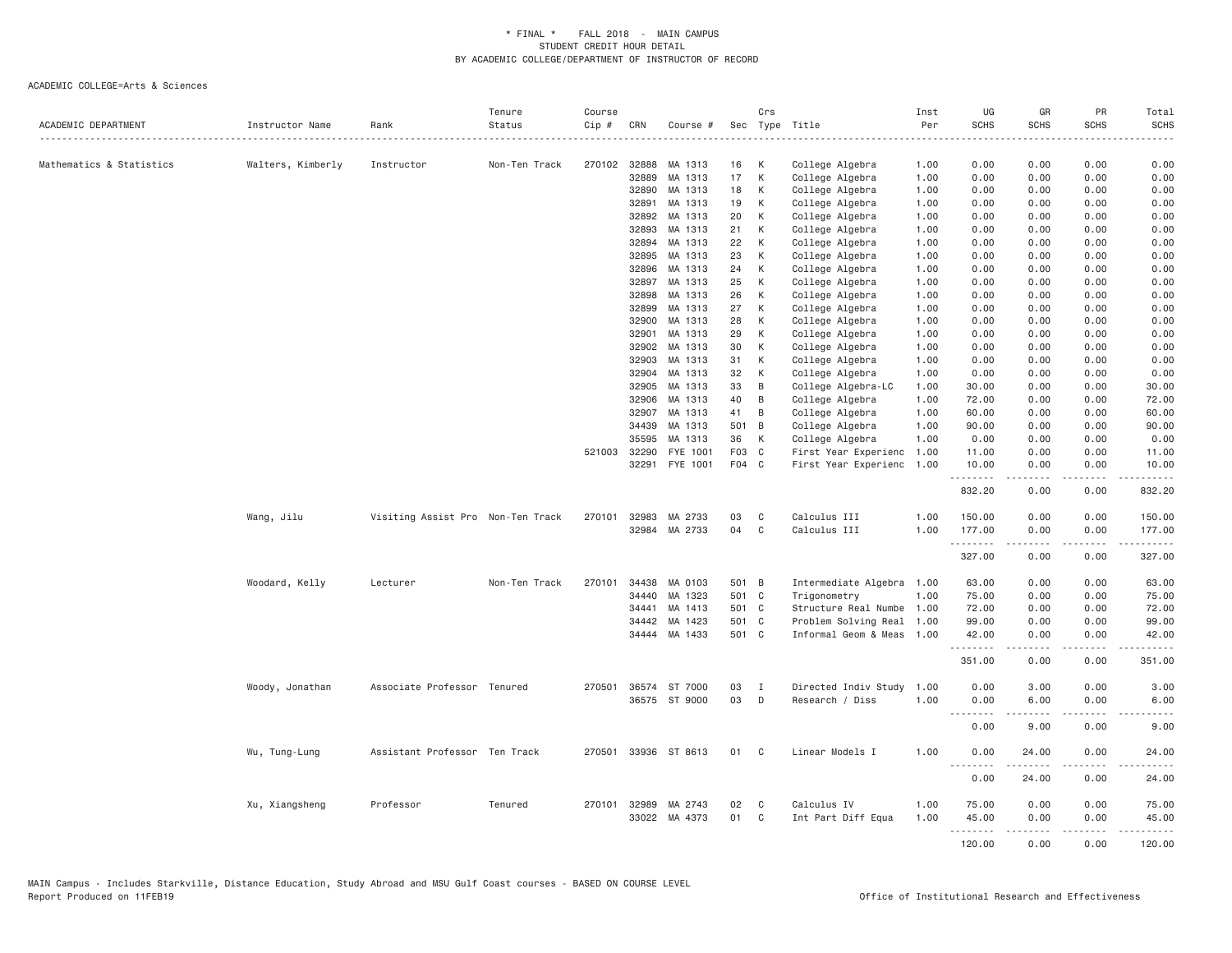| <b>ACADEMIC DEPARTMENT</b>                                       | Instructor Name | Rank                                             | Tenure<br>Status | Course<br>Cip# | CRN   | Course #             |       | Crs            | Sec Type Title            | Inst<br>Per | UG<br>SCHS           | GR<br><b>SCHS</b>            | PR<br><b>SCHS</b> | Total<br><b>SCHS</b>                                                                                                                                          |
|------------------------------------------------------------------|-----------------|--------------------------------------------------|------------------|----------------|-------|----------------------|-------|----------------|---------------------------|-------------|----------------------|------------------------------|-------------------|---------------------------------------------------------------------------------------------------------------------------------------------------------------|
| Mathematics & Statistics                                         |                 | Yarahmadian, Shantia Associate Professor Tenured |                  |                |       | 270101 34913 MA 8313 | 01 C  |                | Ordinary Diff Eqn I       | 1.00        | 0.00                 | 36.00                        | 0.00              | $\frac{1}{2} \left( \frac{1}{2} \right) \left( \frac{1}{2} \right) \left( \frac{1}{2} \right) \left( \frac{1}{2} \right) \left( \frac{1}{2} \right)$<br>36.00 |
|                                                                  |                 |                                                  |                  | 270301         | 33039 | MA 8203              | 01 C  |                | Appl Math I               | 1.00        | 0.00                 | 51,00                        | 0.00              | 51.00                                                                                                                                                         |
|                                                                  |                 |                                                  |                  |                |       | 34447 MA 8203        | 501 C |                | Appl Math I               | 1.00        | 0.00                 | 24.00                        | 0.00              | 24.00                                                                                                                                                         |
|                                                                  |                 |                                                  |                  |                |       |                      |       |                |                           |             | 0.00                 | 111.00                       | .<br>0.00         | 111.00                                                                                                                                                        |
|                                                                  | Young, Danielle | Lecturer                                         | Non-Ten Track    | 270101         |       | 32920 MA 1413        | 01    | C <sub>c</sub> | Structure Real Numbe      | 1.00        | 114.00               | 0.00                         | 0.00              | 114.00                                                                                                                                                        |
|                                                                  |                 |                                                  |                  |                | 32939 | MA 1613              | 09    | C              | Cal Bus & Life Sc I       | 0.95        | 504.45               | 0.00                         | 0.00              | 504.45                                                                                                                                                        |
|                                                                  |                 |                                                  |                  |                |       | 32943 MA 1713        | 03    | C              | Calculus I-SI             | 0.95        | 527.25               | 0.00                         | 0.00              | 527.25                                                                                                                                                        |
|                                                                  |                 |                                                  |                  |                |       | 32944 MA 1713        | 04    | C <sub>c</sub> | Calculus I                | 0.95        | 188.10               | 0.00                         | 0.00              | 188.10                                                                                                                                                        |
|                                                                  |                 |                                                  |                  |                |       | 32945 MA 1713        | 05    | C              | Calculus I-SI             | 0.95        | 188.10               | 0.00                         | 0.00              | 188.10                                                                                                                                                        |
|                                                                  |                 |                                                  |                  |                |       |                      |       |                |                           |             | .<br>1521.90         | 0.00                         | 0.00              | 1521.90                                                                                                                                                       |
|                                                                  | Zhang, Xu       | Assistant Professor Ten Track                    |                  | 270101         | 32990 | MA 2743              | 03    | C.             | Calculus IV               | 1.00        | 135.00               | 0.00                         | 0.00              | 135.00                                                                                                                                                        |
|                                                                  |                 |                                                  |                  |                | 33021 | MA 4313              | 01    | C              | Numerical Anal I          | 1.00        | 75.00                | 0.00                         | 0.00              | 75.00                                                                                                                                                         |
|                                                                  |                 |                                                  |                  |                |       | 33031 MA 6313        | 01    | $\mathbf{C}$   | Numerical Anal I          | 1.00        | 0.00                 | 15.00                        | 0.00              | 15.00                                                                                                                                                         |
|                                                                  |                 |                                                  |                  |                | 35603 | MA 9000              | 02    | D              | Research / Diss           | 1.00        | 0.00                 | 6.00                         | 0.00              | 6.00                                                                                                                                                          |
|                                                                  |                 |                                                  |                  |                |       | 35863 MA 4000        | 02 I  |                | Directed Indiv Study      | 1.00        | 3.00<br>.            | 0.00<br>-----                | 0.00<br>$- - - -$ | 3.00                                                                                                                                                          |
|                                                                  |                 |                                                  |                  |                |       |                      |       |                |                           |             | 213.00               | 21.00                        | 0.00              | 234.00                                                                                                                                                        |
|                                                                  | Zhou, Qian      | Assistant Professor Ten Track                    |                  | 270501         |       | 33023 MA 4523        | 01    | $\mathbf{C}$   | Intro To Probability 1.00 |             | 111.00               | 0.00                         | 0.00              | 111.00                                                                                                                                                        |
|                                                                  |                 |                                                  |                  |                |       | 33921 ST 4111        | 01 S  |                | Seminar In Stat Pkge 1.00 |             | 4.00                 | 0.00                         | 0.00              | 4.00                                                                                                                                                          |
|                                                                  |                 |                                                  |                  |                | 33923 | ST 4523              | 01 C  |                | Intro To Probability 1.00 |             | 15.00                | 0.00                         | 0.00              | 15.00                                                                                                                                                         |
|                                                                  |                 |                                                  |                  |                |       | 33925 ST 6111        | 01 S  |                | Seminar In Stat Pkge 1.00 |             | 0.00                 | 5.00                         | 0.00              | 5.00                                                                                                                                                          |
|                                                                  |                 |                                                  |                  |                | 33928 | ST 6523              | 01    | $\mathbf{C}$   | Intro To Probability 1.00 |             | 0.00                 | 9.00                         | 0.00              | 9.00                                                                                                                                                          |
|                                                                  |                 |                                                  |                  |                | 33930 | ST 8114              | 01    | $\overline{B}$ | Statistical Methods       | 1.00        | 0.00                 | 120.00                       | 0.00              | 120.00                                                                                                                                                        |
|                                                                  |                 |                                                  |                  |                |       | 35518 ST 7000        | 01    | $\blacksquare$ | Directed Indiv Study 1.00 |             | 0.00                 | 3.00                         | 0.00              | 3.00                                                                                                                                                          |
|                                                                  |                 |                                                  |                  |                |       | 36586 ST 8000        | 02    | D              | Research / Thesis         | 1.00        | 0.00                 | 3.00                         | 0.00              | 3.00                                                                                                                                                          |
|                                                                  |                 |                                                  |                  |                |       |                      |       |                |                           |             | 130.00               | . <u>.</u><br>140.00         | $\cdots$<br>0.00  | .<br>270.00                                                                                                                                                   |
| ------------------------------------<br>Mathematics & Statistics |                 |                                                  |                  |                |       |                      |       |                |                           |             | ========<br>20480.50 | $=$ = = = = = = =<br>1018.00 | ========<br>0.00  | ==========<br>21498.50                                                                                                                                        |
| ------------------------------------                             |                 |                                                  |                  |                |       |                      |       |                |                           |             | <b>EEEEEEEE</b>      | ========                     | ========          | EEEEEEEEE                                                                                                                                                     |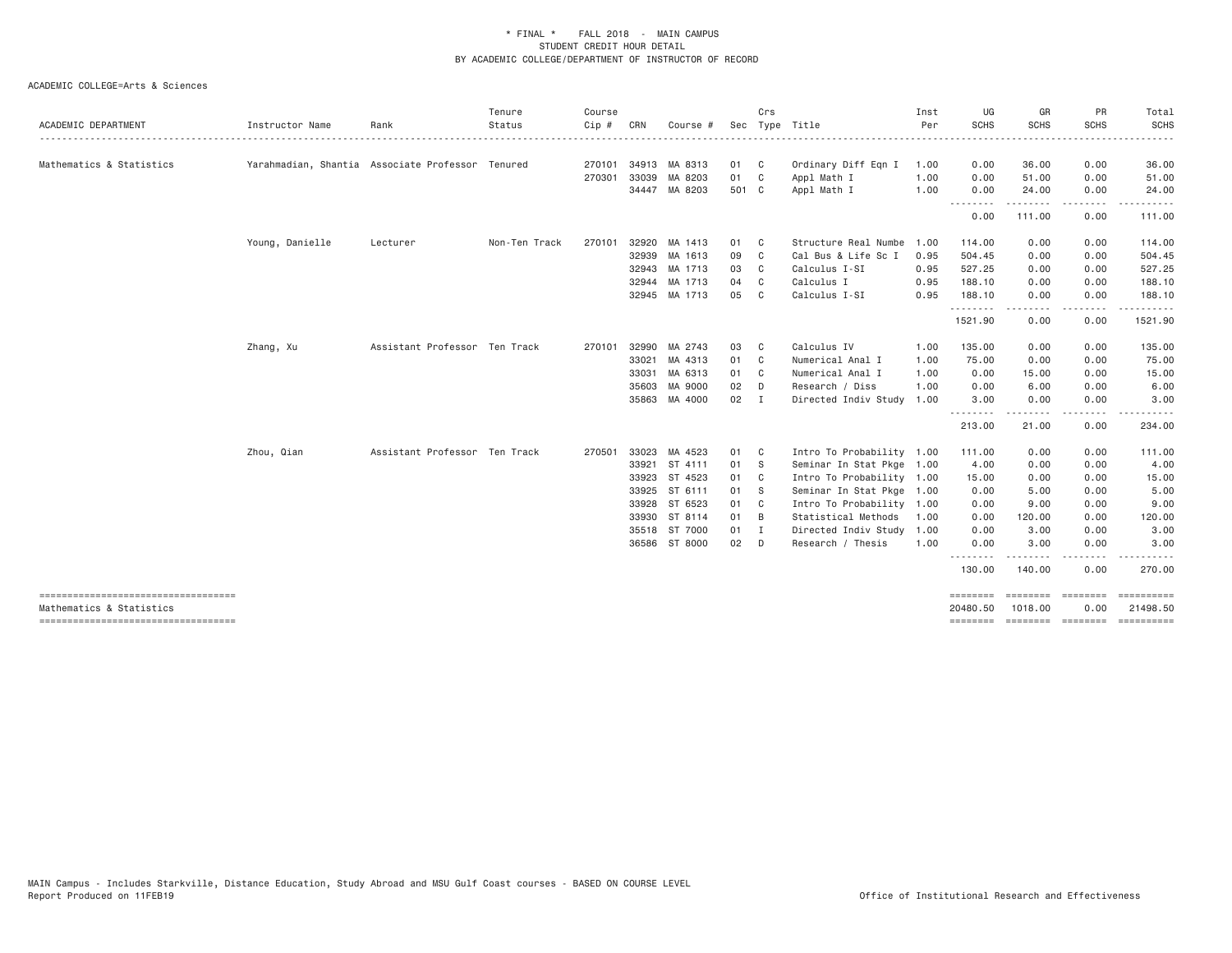| ACADEMIC DEPARTMENT                                     | Instructor Name | Rank         | Tenure<br>Status | Course<br>Cip # | CRN   | Course #                       |              | Crs            | Sec Type Title                       | Inst<br>Per  | UG<br><b>SCHS</b>  | GR<br><b>SCHS</b>                                                                                                                                                                                                                                                                                                                                                                                                                                                                              | PR<br><b>SCHS</b>     | Total<br><b>SCHS</b> |
|---------------------------------------------------------|-----------------|--------------|------------------|-----------------|-------|--------------------------------|--------------|----------------|--------------------------------------|--------------|--------------------|------------------------------------------------------------------------------------------------------------------------------------------------------------------------------------------------------------------------------------------------------------------------------------------------------------------------------------------------------------------------------------------------------------------------------------------------------------------------------------------------|-----------------------|----------------------|
|                                                         |                 |              |                  |                 |       |                                |              |                |                                      |              |                    |                                                                                                                                                                                                                                                                                                                                                                                                                                                                                                |                       |                      |
| Military Science                                        | McNutt, Shawn   | Non-Employee | Not Applicable   | 280503          |       | 33152 MS 3113<br>33153 MS 3113 | 01<br>02     | B<br>B         | Adv Mil Skills I<br>Adv Mil Skills I | 0.50<br>0.50 | 10.50<br>19.50     | 0.00<br>0.00                                                                                                                                                                                                                                                                                                                                                                                                                                                                                   | 0.00<br>0.00          | 10.50<br>19.50       |
|                                                         |                 |              |                  |                 |       |                                |              |                |                                      |              | .<br>30.00         | $\begin{array}{cccccccccccccc} \multicolumn{2}{c}{} & \multicolumn{2}{c}{} & \multicolumn{2}{c}{} & \multicolumn{2}{c}{} & \multicolumn{2}{c}{} & \multicolumn{2}{c}{} & \multicolumn{2}{c}{} & \multicolumn{2}{c}{} & \multicolumn{2}{c}{} & \multicolumn{2}{c}{} & \multicolumn{2}{c}{} & \multicolumn{2}{c}{} & \multicolumn{2}{c}{} & \multicolumn{2}{c}{} & \multicolumn{2}{c}{} & \multicolumn{2}{c}{} & \multicolumn{2}{c}{} & \multicolumn{2}{c}{} & \multicolumn{2}{c}{} & \$<br>0.00 | . <b>.</b><br>0.00    | .<br>30.00           |
|                                                         |                 |              |                  |                 |       |                                |              |                |                                      |              |                    |                                                                                                                                                                                                                                                                                                                                                                                                                                                                                                |                       |                      |
|                                                         | Robb, Ian       | Non-Employee | Not Applicable   | 131314          | 33343 | PE 3111                        | 01 L         |                | Adv Mil Phy Fit                      | 1.00         | 71.00              | 0.00                                                                                                                                                                                                                                                                                                                                                                                                                                                                                           | 0.00                  | 71.00                |
|                                                         |                 |              |                  | 280503          |       | 33152 MS 3113                  | 01           | B              | Adv Mil Skills I                     | 0.50         | 10.50              | 0.00                                                                                                                                                                                                                                                                                                                                                                                                                                                                                           | 0.00                  | 10.50                |
|                                                         |                 |              |                  |                 |       | 33153 MS 3113                  | 02           | B              | Adv Mil Skills I                     | 0.50         | 19.50              | 0.00                                                                                                                                                                                                                                                                                                                                                                                                                                                                                           | 0.00                  | 19.50                |
|                                                         |                 |              |                  |                 |       |                                |              |                |                                      |              | .<br>101.00        | $\frac{1}{2} \left( \frac{1}{2} \right) \left( \frac{1}{2} \right) \left( \frac{1}{2} \right) \left( \frac{1}{2} \right) \left( \frac{1}{2} \right)$<br>0.00                                                                                                                                                                                                                                                                                                                                   | .<br>0.00             | .<br>101.00          |
|                                                         | Sarrette, David | Non-Employee | Not Applicable   | 280503          |       | 33154 MS 4114                  | 01           | B              | Ldrship Chal & Goal                  | 1.00         | 48.00              | 0.00                                                                                                                                                                                                                                                                                                                                                                                                                                                                                           | 0.00                  | 48.00                |
|                                                         |                 |              |                  |                 | 33155 | MS 4114                        | 02           | B              | Ldrship Chal & Goal                  | 1.00         | 64.00              | 0.00                                                                                                                                                                                                                                                                                                                                                                                                                                                                                           | 0.00                  | 64.00                |
|                                                         |                 |              |                  |                 | 36589 | MS 4000                        | 01 I         |                | Dir Indiv Study                      | 1.00         | 1.00               | 0.00                                                                                                                                                                                                                                                                                                                                                                                                                                                                                           | 0.00                  | 1.00                 |
|                                                         |                 |              |                  |                 | 36590 | MS 4000                        | 02           | $\blacksquare$ | Dir Indiv Study                      | 1.00         | 1.00               | 0.00                                                                                                                                                                                                                                                                                                                                                                                                                                                                                           | 0.00                  | 1.00                 |
|                                                         |                 |              |                  |                 | 36591 | MS 4000                        | 03           | $\blacksquare$ | Dir Indiv Study                      | 1.00         | 1.00               | 0.00                                                                                                                                                                                                                                                                                                                                                                                                                                                                                           | 0.00                  | 1.00                 |
|                                                         |                 |              |                  |                 | 36592 | MS 4000                        | 04           | $\blacksquare$ | Dir Indiv Study                      | 1.00         | 1.00               | 0.00                                                                                                                                                                                                                                                                                                                                                                                                                                                                                           | 0.00                  | 1.00                 |
|                                                         |                 |              |                  |                 | 36593 | MS 4000                        | 05           | $\mathbf{I}$   | Dir Indiv Study                      | 1.00         | 1.00               | 0.00                                                                                                                                                                                                                                                                                                                                                                                                                                                                                           | 0.00                  | 1.00                 |
|                                                         |                 |              |                  |                 | 36594 | MS 4000                        | 06           | $\blacksquare$ | Dir Indiv Study                      | 1.00         | 1.00               | 0.00                                                                                                                                                                                                                                                                                                                                                                                                                                                                                           | 0.00                  | 1.00                 |
|                                                         |                 |              |                  |                 | 36595 | MS 4000                        | 07           | $\blacksquare$ | Dir Indiv Study                      | 1.00         | 1.00               | 0.00                                                                                                                                                                                                                                                                                                                                                                                                                                                                                           | 0.00                  | 1.00                 |
|                                                         |                 |              |                  |                 | 36596 | MS 4000                        | 08           | $\blacksquare$ | Dir Indiv Study                      | 1.00         | 1.00               | 0.00                                                                                                                                                                                                                                                                                                                                                                                                                                                                                           | 0.00                  | 1.00                 |
|                                                         |                 |              |                  |                 | 36597 | MS 4000                        | 09           | $\blacksquare$ | Dir Indiv Study                      | 1.00         | 1.00               | 0.00                                                                                                                                                                                                                                                                                                                                                                                                                                                                                           | 0.00                  | 1.00                 |
|                                                         |                 |              |                  |                 | 36598 | MS 4000                        | $10$ I       |                | Dir Indiv Study                      | 1.00         | 1.00               | 0.00                                                                                                                                                                                                                                                                                                                                                                                                                                                                                           | 0.00                  | 1.00                 |
|                                                         |                 |              |                  |                 | 36599 | MS 4000                        | $11 \quad I$ |                | Dir Indiv Study                      | 1.00         | 1.00               | 0.00                                                                                                                                                                                                                                                                                                                                                                                                                                                                                           | 0.00                  | 1.00                 |
|                                                         |                 |              |                  |                 | 36600 | MS 4000                        | $12$ I       |                | Dir Indiv Study                      | 1.00         | 1.00               | 0.00                                                                                                                                                                                                                                                                                                                                                                                                                                                                                           | 0.00                  | 1.00                 |
|                                                         |                 |              |                  |                 | 36601 | MS 4000                        | 13 I         |                | Dir Indiv Study                      | 1.00         | 1.00               | 0.00                                                                                                                                                                                                                                                                                                                                                                                                                                                                                           | 0.00                  | 1.00                 |
|                                                         |                 |              |                  |                 | 36602 | MS 4000                        | $14$ I       |                | Dir Indiv Study                      | 1.00         | 1.00               | 0.00                                                                                                                                                                                                                                                                                                                                                                                                                                                                                           | 0.00                  | 1.00                 |
|                                                         |                 |              |                  |                 | 36603 | MS 4000                        | 15           | $\blacksquare$ | Dir Indiv Study                      | 1.00         | 1.00               | 0.00                                                                                                                                                                                                                                                                                                                                                                                                                                                                                           | 0.00                  | 1.00                 |
|                                                         |                 |              |                  |                 | 36604 | MS 4000                        | 16           | $\mathbf{I}$   | Dir Indiv Study                      | 1.00         | 1.00               | 0.00                                                                                                                                                                                                                                                                                                                                                                                                                                                                                           | 0.00                  | 1.00                 |
|                                                         |                 |              |                  |                 | 36698 | MS 4000                        | $17$ I       |                | Dir Indiv Study                      | 1.00         | 1.00<br>--------   | 0.00                                                                                                                                                                                                                                                                                                                                                                                                                                                                                           | 0.00                  | 1.00                 |
|                                                         |                 |              |                  |                 |       |                                |              |                |                                      |              | 129.00             | 0.00                                                                                                                                                                                                                                                                                                                                                                                                                                                                                           | 0.00                  | 129.00               |
|                                                         | Vazquez, Luis   | Non-Employee | Not Applicable   | 280503          | 33149 | MS 2113                        | 01           | $\overline{B}$ | Advanced Leadership                  | 1.00         | 54.00              | 0.00                                                                                                                                                                                                                                                                                                                                                                                                                                                                                           | 0.00                  | 54.00                |
|                                                         |                 |              |                  |                 | 33150 | MS 2113                        | 02           | B              | Advanced Leadership                  | 1.00         | 48.00              | 0.00                                                                                                                                                                                                                                                                                                                                                                                                                                                                                           | 0.00                  | 48.00                |
|                                                         |                 |              |                  |                 | 36900 | MS 4000                        | 18           | $\blacksquare$ | Dir Indiv Study                      | 1.00         | 3.00<br>.          | 0.00                                                                                                                                                                                                                                                                                                                                                                                                                                                                                           | 0.00                  | 3.00                 |
|                                                         |                 |              |                  |                 |       |                                |              |                |                                      |              | 105.00             | 0.00                                                                                                                                                                                                                                                                                                                                                                                                                                                                                           | 0.00                  | 105.00               |
| -----------------------------------<br>Military Science |                 |              |                  |                 |       |                                |              |                |                                      |              | ========<br>365.00 | $\qquad \qquad \equiv \equiv \equiv \equiv \equiv \equiv \equiv \equiv$<br>0.00                                                                                                                                                                                                                                                                                                                                                                                                                | $= 222222222$<br>0.00 | ==========<br>365.00 |
| ----------------------------------                      |                 |              |                  |                 |       |                                |              |                |                                      |              |                    | -------- -------- -------                                                                                                                                                                                                                                                                                                                                                                                                                                                                      |                       | ==========           |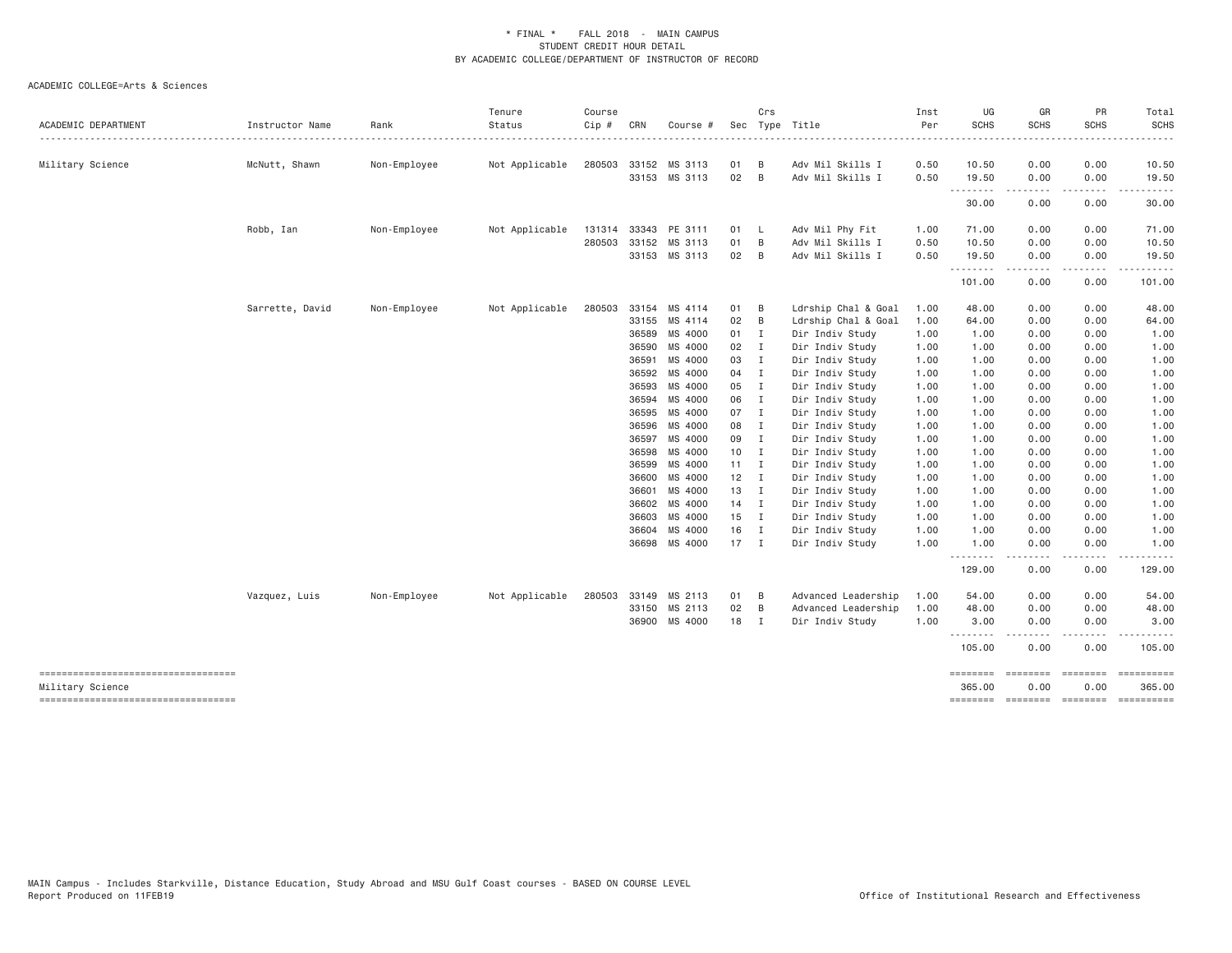| ACADEMIC DEPARTMENT   | Instructor Name               | Rank                          | Tenure<br>Status | Course<br>Cip # | CRN          | Course #              |                   | Crs | Sec Type Title            | Inst<br>Per | UG<br><b>SCHS</b>                                     | GR<br><b>SCHS</b> | PR<br><b>SCHS</b> | Total<br><b>SCHS</b>                                                                                                                                                                      |
|-----------------------|-------------------------------|-------------------------------|------------------|-----------------|--------------|-----------------------|-------------------|-----|---------------------------|-------------|-------------------------------------------------------|-------------------|-------------------|-------------------------------------------------------------------------------------------------------------------------------------------------------------------------------------------|
| Philosophy & Religion | Bickle, John                  | Professor                     | Tenured          | 240101          | 36985        | HON 4093              | H12 E             |     | Honors Thesis             | 1.00        | 3.00                                                  | 0.00              | 0.00              | 3.00                                                                                                                                                                                      |
|                       |                               |                               |                  | 301801          |              | 34574 HON 3163        | H01 C             |     | Honors Sem Natural S 1.00 |             | 39.00<br>$\omega$ $\omega$ $\omega$ $\omega$ $\omega$ | 0.00<br>-----     | 0.00<br>.         | 39.00<br>.                                                                                                                                                                                |
|                       |                               |                               |                  |                 |              |                       |                   |     |                           |             | 42.00                                                 | 0.00              | 0.00              | 42.00                                                                                                                                                                                     |
|                       | Bisson, Albert                | Instructor                    | Non-Ten Track    | 380201          | 34489        | REL 1103              | 501 C             |     | Intro To Religion         | 1.00        | 96.00                                                 | 0.00              | 0.00              | 96.00                                                                                                                                                                                     |
|                       |                               |                               |                  |                 | 34708        | REL 3203              | 01                | C   | Prophets Anc Israel       | 1.00        | 48.00                                                 | 0.00              | 0.00              | 48.00                                                                                                                                                                                     |
|                       |                               |                               |                  |                 |              | 380203 33812 REL 1213 | 01                | C   | Intr To Old Test          | 1.00        | 126.00                                                | 0.00              | 0.00              | 126.00                                                                                                                                                                                    |
|                       |                               |                               |                  |                 | 36583        | REL 3593              | 01                | C   | Johannine Theology        | 1.00        | 63.00                                                 | 0.00              | 0.00              | 63.00                                                                                                                                                                                     |
|                       |                               |                               |                  | 540101          | 34705        | REL 3703              | 01                | C   | Western Church to 16      | 1.00        | 33.00                                                 | 0.00              | 0.00              | 33.00                                                                                                                                                                                     |
|                       |                               |                               |                  |                 |              | 34706 HI 3703         | 01                | C   | Western Church to 16      | 1.00        | 69.00<br>.                                            | 0.00<br>.         | 0.00<br>.         | 69.00<br>.                                                                                                                                                                                |
|                       |                               |                               |                  |                 |              |                       |                   |     |                           |             | 435.00                                                | 0.00              | 0.00              | 435.00                                                                                                                                                                                    |
|                       | Boyce, Kristin                | Assistant Professor Ten Track |                  | 240101          | 32663        | HON 1081              | H <sub>01</sub> S |     | Honors Forum I            | 1,00        | 25.00                                                 | 0.00              | 0.00              | 25.00                                                                                                                                                                                     |
|                       |                               |                               |                  |                 | 32669        | HON 1173              | H01 S             |     | The Quest II              | 1.00        | 45.00                                                 | 0.00              | 0.00              | 45.00                                                                                                                                                                                     |
|                       |                               |                               |                  |                 | 32670        | HON 1173              | H02 S             |     | The Quest II              | 1.00        | 45.00                                                 | 0.00              | 0.00              | 45.00                                                                                                                                                                                     |
|                       |                               |                               |                  | 380101          | 34709        | PHI 3153              | 01                | C   | Aesthetics                | 1.00        | 42.00                                                 | 0.00              | 0.00              | 42.00                                                                                                                                                                                     |
|                       |                               |                               |                  | 521003          | 32308        | FYE 1001              | F23 C             |     | First Year Experienc      | 1.00        | 7.00                                                  | 0.00              | 0.00              | 7.00                                                                                                                                                                                      |
|                       |                               |                               |                  |                 | 32309        | FYE 1001              | F24 C             |     | First Year Experienc      | 1.00        | 15.00<br>.                                            | 0.00<br>-----     | 0.00<br>.         | 15.00<br>.                                                                                                                                                                                |
|                       |                               |                               |                  |                 |              |                       |                   |     |                           |             | 179.00                                                | 0.00              | 0.00              | 179.00                                                                                                                                                                                    |
|                       | Bruno, Michael                | Assistant Professor Ten Track |                  |                 | 380102 33488 | PHI 1113              | 03                | C   | Intro To Logic            | 1.00        | 132.00                                                | 0.00              | 0.00              | 132.00                                                                                                                                                                                    |
|                       |                               |                               |                  |                 | 33489        | PHI 1113              | 04                | C   | Intro To Logic            | 1.00        | 132.00                                                | 0.00              | 0.00              | 132.00                                                                                                                                                                                    |
|                       |                               |                               |                  |                 | 33491        | PHI 1113              | 06                | C   | Intro To Logic            | 1.00        | 129.00<br>.                                           | 0.00<br>.         | 0.00<br>.         | 129.00<br>.                                                                                                                                                                               |
|                       |                               |                               |                  |                 |              |                       |                   |     |                           |             | 393.00                                                | 0.00              | 0.00              | 393.00                                                                                                                                                                                    |
|                       | Clifford, Michael             | Professor                     | Tenured          | 380101          | 33482        | PHI 1103              | 04                | C   | Intro To Philosophy       | 1.00        | 132.00                                                | 0.00              | 0.00              | 132.00                                                                                                                                                                                    |
|                       |                               |                               |                  |                 | 33485        | PHI 1103              | H <sub>01</sub> C |     | Intro To Philosophy-      | 1.00        | 75.00                                                 | 0.00              | 0.00              | 75.00                                                                                                                                                                                     |
|                       |                               |                               |                  |                 |              | 380103 34830 PHI 3013 | 501 C             |     | <b>Business Ethics</b>    | 1.00        | 57.00                                                 | 0.00<br>.         | 0.00<br>.         | 57.00<br>$\begin{array}{cccccccccc} \bullet & \bullet & \bullet & \bullet & \bullet & \bullet & \bullet \end{array}$                                                                      |
|                       |                               |                               |                  |                 |              |                       |                   |     |                           |             | 264.00                                                | 0.00              | 0.00              | 264.00                                                                                                                                                                                    |
|                       | Derby, Timothy                | Lecturer                      | Non-Ten Track    | 380101          | 33478        | PHI 1001              | F01 C             |     | First Year Seminar        | 1.00        | 25.00                                                 | 0.00              | 0.00              | 25.00                                                                                                                                                                                     |
|                       |                               |                               |                  | 380201          | 33805        | REL 1103              | 04                | C   | Intro To Religion         | 1.00        | 129.00                                                | 0.00              | 0.00              | 129.00                                                                                                                                                                                    |
|                       |                               |                               |                  |                 | 33808        | REL 1103              | 07                | C   | Intro To Religion         | 1.00        | 132.00                                                | 0.00              | 0.00              | 132.00                                                                                                                                                                                    |
|                       |                               |                               |                  |                 |              | 33809 REL 1103        | 08                | C.  | Intro To Religion         | 1.00        | 135.00<br>.                                           | 0.00<br><u>.</u>  | 0.00<br>.         | 135.00<br>$\frac{1}{2} \left( \frac{1}{2} \right) \left( \frac{1}{2} \right) \left( \frac{1}{2} \right) \left( \frac{1}{2} \right) \left( \frac{1}{2} \right) \left( \frac{1}{2} \right)$ |
|                       |                               |                               |                  |                 |              |                       |                   |     |                           |             | 421.00                                                | 0.00              | 0.00              | 421.00                                                                                                                                                                                    |
|                       | Hall, Alicia                  | Assistant Professor Ten Track |                  | 380101          | 33503        | PHI 3323              | 01                | C   | Medical Ethics            | 1.00        | 102.00                                                | 0.00              | 0.00              | 102.00                                                                                                                                                                                    |
|                       |                               |                               |                  | 380103          | 33492        | PHI 1123              | 01                | C   | Intro To Ethics           | 1.00        | 132.00                                                | 0.00              | 0.00              | 132.00                                                                                                                                                                                    |
|                       |                               |                               |                  |                 |              | 33494 PHI 1123        | 03                | C   | Intro To Ethics           | 1.00        | 135.00<br>.                                           | 0.00              | 0.00              | 135.00<br>.                                                                                                                                                                               |
|                       |                               |                               |                  |                 |              |                       |                   |     |                           |             | 369.00                                                | -----<br>0.00     | .<br>0.00         | 369.00                                                                                                                                                                                    |
|                       | Hammons, Christopher Lecturer |                               | Non-Ten Track    | 380101          | 36457        | PHI 1103              | 07                | C   | Intro To Philosophy       | 1.00        | 123.00                                                | 0.00              | 0.00              | 123.00                                                                                                                                                                                    |
|                       |                               |                               |                  | 380102          | 34469        | PHI 1113              | 501 C             |     | Intro To Logic            | 1.00        | 36.00                                                 | 0.00              | 0.00              | 36.00                                                                                                                                                                                     |
|                       |                               |                               |                  | 380103          | 33497        | PHI 1123              | 06                | C   | Intro To Ethics           | 1.00        | 132.00                                                | 0.00              | 0.00              | 132.00                                                                                                                                                                                    |
|                       |                               |                               |                  |                 |              | 34470 PHI 1123        | 501               | C.  | Intro To Ethics           | 1.00        | 48.00                                                 | 0.00              | 0.00              | 48.00                                                                                                                                                                                     |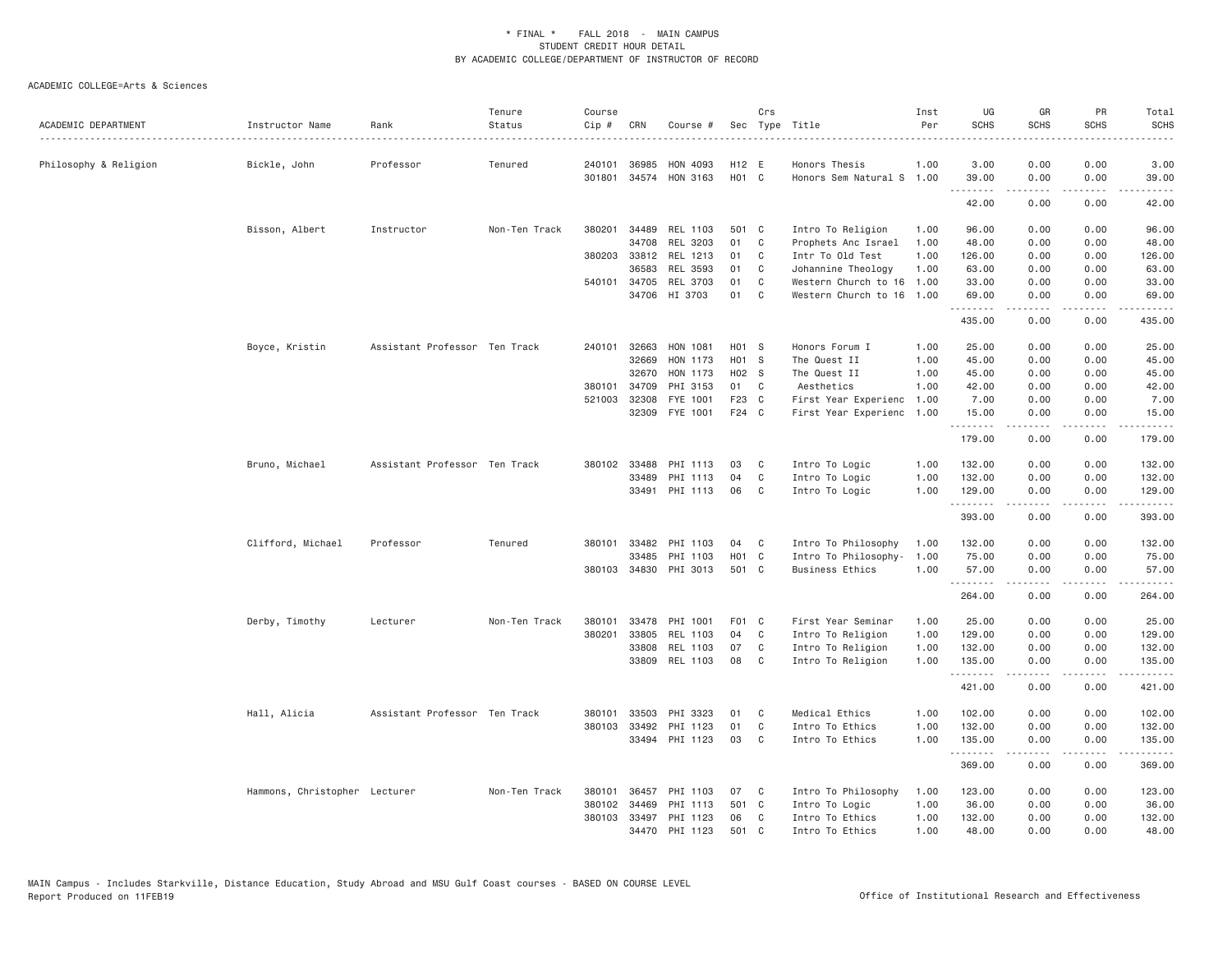| ACADEMIC DEPARTMENT   | Instructor Name    | Rank                          | Tenure<br>Status | Course<br>Cip # | CRN   | Course #              |                   | Crs            | Sec Type Title            | Inst<br>Per | UG<br><b>SCHS</b> | GR<br><b>SCHS</b> | PR<br><b>SCHS</b>                   | Total<br><b>SCHS</b> |
|-----------------------|--------------------|-------------------------------|------------------|-----------------|-------|-----------------------|-------------------|----------------|---------------------------|-------------|-------------------|-------------------|-------------------------------------|----------------------|
|                       |                    |                               |                  |                 |       |                       |                   |                |                           |             | <u>.</u>          | .                 |                                     |                      |
|                       |                    |                               |                  |                 |       |                       |                   |                |                           |             | 339.00            | 0.00              | 0.00                                | 339.00               |
| Philosophy & Religion | Holt, Dale         | Professor                     | Tenured          | 380101          | 33501 | PHI 3023              | 01                | C              | Hi West Phil: Part I 1.00 |             | 114.00            | 0.00              | 0.00                                | 114.00               |
|                       |                    |                               |                  |                 | 36817 | PHI 7000              | 01                | $\mathbf{I}$   | Directed Indiv Study 1.00 |             | 0.00              | 3.00              | 0.00                                | 3.00                 |
|                       |                    |                               |                  | 380102          | 33490 | PHI 1113              | 05                | C              | Intro To Logic            | 1.00        | 129.00            | 0.00              | 0.00                                | 129.00               |
|                       |                    |                               |                  | 380103          | 33496 | PHI 1123              | 05                | C              | Intro To Ethics           | 1.00        | 135.00            | 0.00<br>-----     | 0.00<br>$\sim$ $\sim$ $\sim$ $\sim$ | 135.00               |
|                       |                    |                               |                  |                 |       |                       |                   |                |                           |             | 378.00            | 3.00              | 0.00                                | 381.00               |
|                       | Johnson, Gregory   | Instructor                    | Non-Ten Track    | 380101          | 33483 | PHI 1103              | 05                | C              | Intro To Philosophy       | 1.00        | 120.00            | 0.00              | 0.00                                | 120.00               |
|                       |                    |                               |                  |                 | 33484 | PHI 1103              | 06                | $\mathbf{C}$   | Intro To Philosophy       | 1.00        | 117.00<br>.       | 0.00              | 0.00                                | 117.00               |
|                       |                    |                               |                  |                 |       |                       |                   |                |                           |             | 237.00            | 0.00              | 0.00                                | 237.00               |
|                       | Kallfelz, William  | Instructor                    | Non-Ten Track    | 380103          | 33499 | PHI 3013              | 01                | C              | Business Ethics           | 1.00        | 114.00            | 0.00              | 0.00                                | 114.00               |
|                       |                    |                               |                  | 380201          | 33810 | REL 1103              | 09                | C              | Intro To Religion         | 1.00        | 129.00            | 0.00              | 0.00                                | 129.00               |
|                       |                    |                               |                  |                 | 33813 | REL 3213              | 01                | C              | World Religions I         | 1.00        | 108.00            | 0.00              | 0.00                                | 108.00               |
|                       |                    |                               |                  |                 |       | 36561 REL 1103        | H <sub>01</sub> C |                | Intro To Religion- H      | 1.00        | 54.00<br>.        | 0.00              | 0.00                                | 54.00                |
|                       |                    |                               |                  |                 |       |                       |                   |                |                           |             | 405.00            | 0.00              | 0.00                                | 405.00               |
|                       | McGuire, Mara      | Non-Faculty                   | Not Applicable   |                 |       | 380101 33480 PHI 1103 | 02                | $\mathbf{C}$   | Intro To Philosophy       | 1.00        | 132.00            | 0.00              | 0.00                                | 132.00               |
|                       |                    |                               |                  |                 |       |                       |                   |                |                           |             | .<br>132.00       | 0.00              | 0.00                                | .<br>132.00          |
|                       | Moffatt, Barton    | Associate Professor Tenured   |                  | 380101          | 33504 | PHI 3323              | 02                | C <sub>c</sub> | Medical Ethics            | 1.00        | 93.00             | 0.00              | 0.00                                | 93.00                |
|                       |                    |                               |                  | 380103          | 33509 | PHI 8101              | 01                | - S            | Case Studies Res Eth      | 1.00        | 0.00              | 4.00              | 0.00                                | 4.00                 |
|                       |                    |                               |                  |                 | 33510 | PHI 8101              | 02                | - S            | Case Studies Res Eth 1.00 |             | 0.00              | 1.00              | 0.00                                | 1.00                 |
|                       |                    |                               |                  |                 | 33511 | PHI 8101              | 03                | <sub>S</sub>   | Case Studies Res Eth 1.00 |             | 0.00<br>.         | 6.00              | 0.00                                | 6.00                 |
|                       |                    |                               |                  |                 |       |                       |                   |                |                           |             | 93.00             | 11.00             | 0.00                                | 104.00               |
|                       | Montgomery, Robert | Lecturer                      | Non-Ten Track    | 380201          | 33806 | REL 1103              | 05                | C <sub>c</sub> | Intro To Religion         | 1.00        | 135.00            | 0.00              | 0.00                                | 135.00               |
|                       |                    |                               |                  |                 | 33807 | REL 1103              | 06                | C              | Intro To Religion         | 1.00        | 138.00            | 0.00              | 0.00                                | 138.00               |
|                       |                    |                               |                  | 451101 33841    |       | SO 1003               | 02                | $\mathbf{C}$   | Intro To Sociology        | 1.00        | 234.00            | 0.00              | 0.00                                | 234.00               |
|                       |                    |                               |                  |                 | 33863 | SO 1203               | 01                | C              | Sociology of Familie      | 1.00        | 273.00            | 0.00              | 0.00                                | 273.00               |
|                       |                    |                               |                  |                 | 34729 | SO 1203               | 02                | C              | Sociology of Familie 1.00 |             | 267.00<br>.       | 0.00<br>.         | 0.00                                | 267.00<br>.          |
|                       |                    |                               |                  |                 |       |                       |                   |                |                           |             | 1047.00           | 0.00              | 0.00                                | 1047.00              |
|                       | Neal, Anthony      | Assistant Professor Ten Track |                  | 050201          | 30002 | AAS 1063              | 01                | C              | Intro to African Ame      | 1.00        | 174.00            | 0.00              | 0.00                                | 174.00               |
|                       |                    |                               |                  | 059999          | 35597 | AAS 2990              | 01                | $\mathbf{C}$   | Special Topics in Af 1.00 |             | 72.00             | 0.00              | 0.00                                | 72.00                |
|                       |                    |                               |                  | 240101          | 34774 | HON 1173              | HO <sub>3</sub> S |                | The Quest II              | 1.00        | 39.00             | 0.00              | 0.00                                | 39.00                |
|                       |                    |                               |                  | 450301          | 35596 | REL 2990              | 01                | C              | Special Topic In REL 1.00 |             | 30.00<br>.        | 0.00              | 0.00                                | 30.00                |
|                       |                    |                               |                  |                 |       |                       |                   |                |                           |             | 315.00            | 0.00              | 0.00                                | 315.00               |
|                       | Roche, Michael     | Lecturer                      | Non-Ten Track    |                 |       | 380101 33479 PHI 1103 | 01                | C              | Intro To Philosophy       | 1.00        | 123.00            | 0.00              | 0.00                                | 123.00               |
|                       |                    |                               |                  |                 |       | 33481 PHI 1103        | 03                | C              | Intro To Philosophy       | 1.00        | 129.00            | 0.00              | 0.00                                | 129.00               |
|                       |                    |                               |                  |                 |       |                       |                   |                |                           |             |                   |                   |                                     |                      |
|                       |                    |                               |                  |                 |       |                       |                   |                |                           |             | .<br>252.00       | 0.00              | .<br>0.00                           | 252.00               |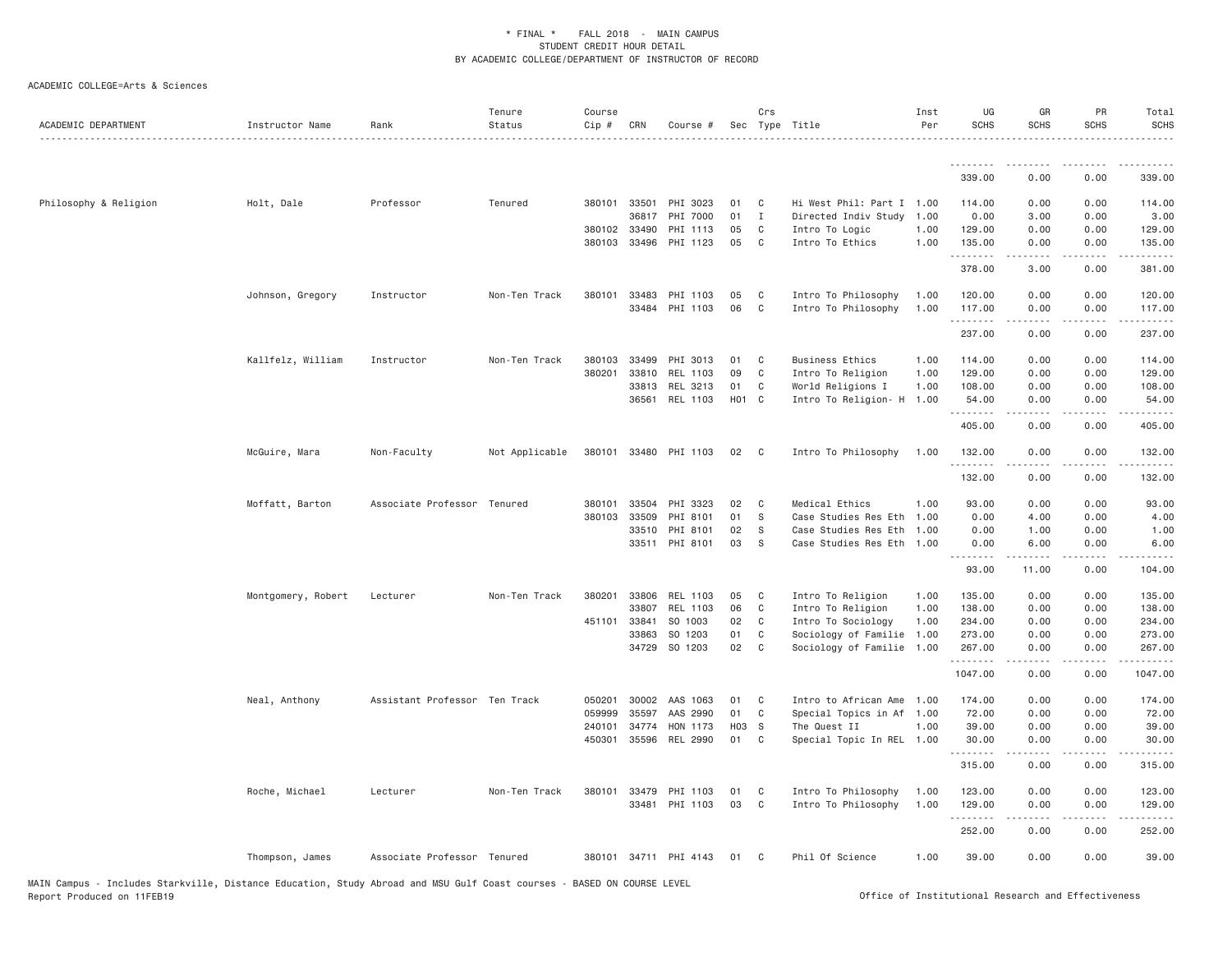| ACADEMIC DEPARTMENT                  | Instructor Name | Rank                          | Tenure<br>Status | Course<br>Cip # | CRN   | Course #       | Sec | Crs | Type Title           | Inst<br>Per | UG<br><b>SCHS</b>  | GR<br><b>SCHS</b> | <b>PR</b><br><b>SCHS</b> | Total<br><b>SCHS</b>                                                                                                                                                                                                                                                                                                                                                                                                                                                                 |
|--------------------------------------|-----------------|-------------------------------|------------------|-----------------|-------|----------------|-----|-----|----------------------|-------------|--------------------|-------------------|--------------------------|--------------------------------------------------------------------------------------------------------------------------------------------------------------------------------------------------------------------------------------------------------------------------------------------------------------------------------------------------------------------------------------------------------------------------------------------------------------------------------------|
| Philosophy & Religion                | Thompson, James | Associate Professor Tenured   |                  | 380102          | 33486 | PHI 1113       | 01  | C.  | Intro To Logic       | 1.00        | 114.00             | 0.00              | 0.00                     | 114.00                                                                                                                                                                                                                                                                                                                                                                                                                                                                               |
|                                      |                 |                               |                  |                 | 33487 | PHI 1113       | 02  | C.  | Intro To Logic       | 1.00        | 117,00             | 0.00              | 0.00                     | 117.00                                                                                                                                                                                                                                                                                                                                                                                                                                                                               |
|                                      |                 |                               |                  |                 |       |                |     |     |                      |             | --------<br>270.00 | 0.00              | 0.00                     | 270.00                                                                                                                                                                                                                                                                                                                                                                                                                                                                               |
|                                      | Witt, Joseph    | Associate Professor Tenured   |                  | 380201          |       | 35123 REL 1103 | 02  | C.  | Intro To Religion    | 1.00        | 132.00             | 0.00              | 0.00                     | 132.00                                                                                                                                                                                                                                                                                                                                                                                                                                                                               |
|                                      |                 |                               |                  |                 |       | 35125 REL 1103 | 03  | C.  | Intro To Religion    | 1.00        | 135,00             | 0.00              | 0.00                     | 135.00                                                                                                                                                                                                                                                                                                                                                                                                                                                                               |
|                                      |                 |                               |                  |                 |       | 35126 REL 3103 | 01  |     | Religion & U.S. Cult | 1.00        | 93.00              | 0.00              | 0.00                     | 93.00                                                                                                                                                                                                                                                                                                                                                                                                                                                                                |
|                                      |                 |                               |                  |                 |       |                |     |     |                      |             | --------<br>360.00 | -----<br>0.00     | ---------<br>0.00        | 360.00                                                                                                                                                                                                                                                                                                                                                                                                                                                                               |
|                                      | Wylie, Danielle | Assistant Professor Ten Track |                  | 380101          | 34710 | PHI 3163       | 01  | C C | Moral Philosophy     | 1.00        | 90.00              | 0.00              | 0.00                     | 90.00                                                                                                                                                                                                                                                                                                                                                                                                                                                                                |
|                                      |                 |                               |                  |                 |       | 37224 PHI 4000 | 01  |     | Directed Indiv Study | 1.00        | 3.00               | 0.00              | 0.00                     | 3.00                                                                                                                                                                                                                                                                                                                                                                                                                                                                                 |
|                                      |                 |                               |                  | 380103          |       | 33493 PHI 1123 | 02  | - C | Intro To Ethics      | 1.00        | 135.00             | 0.00              | 0.00                     | 135.00                                                                                                                                                                                                                                                                                                                                                                                                                                                                               |
|                                      |                 |                               |                  |                 |       | 33495 PHI 1123 | 04  | C.  | Intro To Ethics      | 1.00        | 132.00             | 0.00              | 0.00                     | 132.00                                                                                                                                                                                                                                                                                                                                                                                                                                                                               |
|                                      |                 |                               |                  |                 |       |                |     |     |                      |             | 360.00             | 0.00              | <u>.</u><br>0.00         | $\frac{1}{2} \left( \frac{1}{2} \right) \left( \frac{1}{2} \right) \left( \frac{1}{2} \right) \left( \frac{1}{2} \right) \left( \frac{1}{2} \right) \left( \frac{1}{2} \right) \left( \frac{1}{2} \right) \left( \frac{1}{2} \right) \left( \frac{1}{2} \right) \left( \frac{1}{2} \right) \left( \frac{1}{2} \right) \left( \frac{1}{2} \right) \left( \frac{1}{2} \right) \left( \frac{1}{2} \right) \left( \frac{1}{2} \right) \left( \frac{1}{2} \right) \left( \frac$<br>360.00 |
| ==================================== |                 |                               |                  |                 |       |                |     |     |                      |             |                    |                   |                          | .                                                                                                                                                                                                                                                                                                                                                                                                                                                                                    |
| Philosophy & Religion                |                 |                               |                  |                 |       |                |     |     |                      |             | 6291,00            | 14.00             | 0.00                     | 6305,00                                                                                                                                                                                                                                                                                                                                                                                                                                                                              |
| ==================================== |                 |                               |                  |                 |       |                |     |     |                      |             |                    |                   |                          | eessesses                                                                                                                                                                                                                                                                                                                                                                                                                                                                            |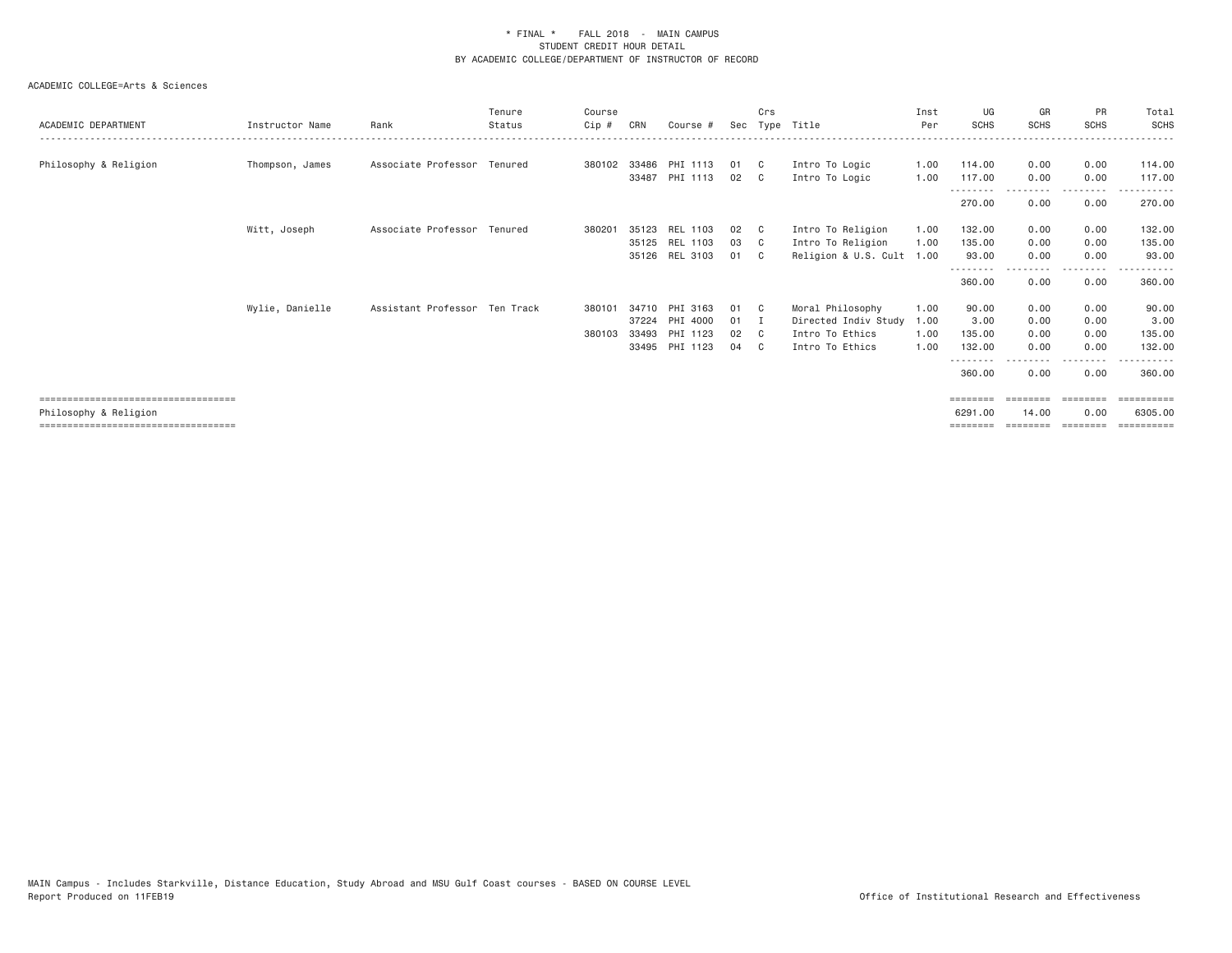| ACADEMIC DEPARTMENT | Instructor Name                        | Rank                          | Tenure<br>Status | Course<br>Cip # | CRN   | Course #             |       | Crs          | Sec Type Title            | Inst<br>Per | UG<br><b>SCHS</b>                             | GR<br><b>SCHS</b>    | PR<br><b>SCHS</b> | Total<br><b>SCHS</b>                                                                                                  |
|---------------------|----------------------------------------|-------------------------------|------------------|-----------------|-------|----------------------|-------|--------------|---------------------------|-------------|-----------------------------------------------|----------------------|-------------------|-----------------------------------------------------------------------------------------------------------------------|
| Physics & Astronomy | Afanasjev, Anatoli                     | Professor                     | Tenured          | 400801          |       | 35966 PH 9000        | 02    | D            | Research / Diss           | 1.00        | 0.00                                          | 12.00                | 0.00              | 12.00                                                                                                                 |
|                     |                                        |                               |                  |                 |       |                      |       |              |                           |             | .<br>0.00                                     | $- - - - -$<br>12.00 | $- - - -$<br>0.00 | .<br>12.00                                                                                                            |
|                     | Ariunbold, Gombojav                    | Assistant Professor Ten Track |                  | 400801          |       | 33472 PH 6323        | 01    | C            | Electromag Fields I       | 1.00        | 0.00                                          | 27.00                | 0.00              | 27.00                                                                                                                 |
|                     |                                        |                               |                  |                 |       | 400805 33467 PH 4323 | 01    | C            | Electromag Fields I       | 1.00        | 12.00                                         | 0.00<br>.            | 0.00<br>.         | 12.00<br>.                                                                                                            |
|                     |                                        |                               |                  |                 |       |                      |       |              |                           |             | 12.00                                         | 27.00                | 0.00              | 39.00                                                                                                                 |
|                     | Arnoldus, Henk                         | Professor                     | Tenured          | 400801          |       | 33429 PH 2213        | 04    | C            | Physics I                 | 1.00        | 180.00                                        | 0.00                 | 0.00              | 180.00                                                                                                                |
|                     |                                        |                               |                  |                 |       | 36272 PH 9000        | 15    | D            | Research / Diss           | 1.00        | 0.00                                          | 18.00                | 0.00              | 18.00                                                                                                                 |
|                     |                                        |                               |                  |                 | 36730 | PH 8000              | 03    | D            | Research / Thesis         | 1.00        | 0.00                                          | 9.00                 | 0.00              | 9.00                                                                                                                  |
|                     |                                        |                               |                  |                 |       | 400810 33475 PH 8233 | 01    | C            | Meth Theoret Ph I         | 1.00        | 0.00<br>.                                     | 27.00<br>.           | 0.00<br>.         | 27.00<br>.                                                                                                            |
|                     |                                        |                               |                  |                 |       |                      |       |              |                           |             | 180.00                                        | 54.00                | 0.00              | 234.00                                                                                                                |
|                     | Clay, Rudolf                           | Professor                     | Tenured          | 400801          | 34654 | PH 4813              | 01    | C            | Solid State Physics       | 1.00        | 9.00                                          | 0.00                 | 0.00              | 9.00                                                                                                                  |
|                     |                                        |                               |                  |                 | 34655 | PH 6813              | 01    | C            | Solid State Physics       | 1.00        | 0.00                                          | 12.00                | 0.00              | 12.00                                                                                                                 |
|                     |                                        |                               |                  |                 | 36221 | PH 9000              | 14    | D            | Research / Diss           | 1.00        | 0.00                                          | 9.00                 | 0.00              | 9.00                                                                                                                  |
|                     |                                        |                               |                  |                 |       |                      |       |              |                           |             | $\sim$ $\sim$ $\sim$ $\sim$<br>لأعاجب<br>9.00 | .<br>21.00           | $  -$<br>0.00     | 30.00                                                                                                                 |
|                     | Crider, Benjamin                       | Assistant Professor Ten Track |                  | 400801          | 33421 | PH 1133              | 01    | C            | Gen Physics III           | 1.00        | 120.00                                        | 0.00                 | 0.00              | 120.00                                                                                                                |
|                     |                                        |                               |                  |                 |       | 37084 PH 4000        | 02    | $\mathbf{I}$ | Directed Indiv Study      | 1.00        | 1.00                                          | 0.00                 | 0.00              | 1.00                                                                                                                  |
|                     |                                        |                               |                  |                 |       |                      |       |              |                           |             | .<br>121.00                                   | .<br>0.00            | .<br>0.00         | $\begin{array}{cccccccccc} \bullet & \bullet & \bullet & \bullet & \bullet & \bullet & \bullet \end{array}$<br>121.00 |
|                     | Cuicchi, Paul                          | Lecturer                      | Non-Ten Track    | 400801          |       | 33377 PH 1013        | 04    | C            | Physical Sci Survey       | 1.00        | 201.00                                        | 0.00                 | 0.00              | 201.00                                                                                                                |
|                     |                                        |                               |                  |                 |       | 33378 PH 1013        | 05    | C            | Physical Sci Survey       | 1.00        | 192.00                                        | 0.00                 | 0.00              | 192.00                                                                                                                |
|                     |                                        |                               |                  |                 |       |                      |       |              |                           |             | .<br>393.00                                   | -----<br>0.00        | .<br>0.00         | .<br>393.00                                                                                                           |
|                     | Dunne, James                           | Professor                     | Tenured          | 400801          | 33456 | PH 2223              | HO1 C |              | Honors Physics II         | 1.00        | 129.00                                        | 0.00                 | 0.00              | 129.00                                                                                                                |
|                     |                                        |                               |                  |                 | 35990 | PH 9000              | 03    | D            | Research / Diss           | 1.00        | 0.00                                          | 9.00                 | 0.00              | 9.00                                                                                                                  |
|                     |                                        |                               |                  | 521003          | 32298 | FYE 1001             | F11 C |              | First Year Experienc      | 1.00        | 6.00                                          | 0.00                 | 0.00              | 6.00                                                                                                                  |
|                     |                                        |                               |                  |                 |       | 32299 FYE 1001       | F12 C |              | First Year Experienc      | 1.00        | 17.00<br>.                                    | 0.00<br>.            | 0.00<br>.         | 17.00<br><u>.</u>                                                                                                     |
|                     |                                        |                               |                  |                 |       |                      |       |              |                           |             | 152.00                                        | 9.00                 | 0.00              | 161.00                                                                                                                |
|                     | Dutta, Dipangkar                       | Professor                     | Tenured          | 400801          | 33459 | PH 2233              | 03    | К            | Physics III               | 1.00        | 0.00                                          | 0.00                 | 0.00              | 0.00                                                                                                                  |
|                     |                                        |                               |                  |                 | 33460 | PH 2233              | 04    | К            | Physics III               | 1.00        | 0.00                                          | 0.00                 | 0.00              | 0.00                                                                                                                  |
|                     |                                        |                               |                  |                 | 33461 | PH 2233              | 05    | К            | Physics III               | 1.00        | 0.00                                          | 0.00                 | 0.00              | 0.00                                                                                                                  |
|                     |                                        |                               |                  |                 | 33463 | PH 2233              | 07    | К            | Physics III               | 1.00        | 0.00                                          | 0.00                 | 0.00              | 0.00                                                                                                                  |
|                     |                                        |                               |                  |                 | 33464 | PH 3613              | 01    | C            | Modern Physics            | 1.00        | 15.00                                         | 0.00                 | 0.00              | 15.00                                                                                                                 |
|                     |                                        |                               |                  |                 |       | 36119 PH 9000        | 08    | D            | Research / Diss           | 1.00        | 0.00                                          | 28.00                | 0.00              | 28.00                                                                                                                 |
|                     |                                        |                               |                  |                 |       |                      |       |              |                           |             | .<br>15.00                                    | .<br>28.00           | .<br>0.00         | .<br>43.00                                                                                                            |
|                     | Ekanayaka Mudiyansel Grad Teach Assist |                               | Not Applicable   | 400801          | 33360 | PH 1011              | 01    | $\mathsf{L}$ | Physical Science Lab      | 1.00        | 18.00                                         | 0.00                 | 0.00              | 18.00                                                                                                                 |
|                     |                                        |                               |                  |                 | 33361 | PH 1011              | 02    | L            | Physical Science Lab      | 1.00        | 17.00                                         | 0.00                 | 0.00              | 17.00                                                                                                                 |
|                     |                                        |                               |                  |                 |       | 33362 PH 1011        | 03    | L.           | Physical Science Lab      | 1.00        | 16.00                                         | 0.00                 | 0.00              | 16.00                                                                                                                 |
|                     |                                        |                               |                  |                 | 33363 | PH 1011              | 04    | L            | Physical Science Lab      | 1.00        | 16.00                                         | 0.00                 | 0.00              | 16.00                                                                                                                 |
|                     |                                        |                               |                  |                 |       | 33365 PH 1011        | 06    | $\mathsf{L}$ | Physical Science Lab 1.00 |             | 14.00                                         | 0.00                 | 0.00              | 14.00                                                                                                                 |
|                     |                                        |                               |                  |                 |       | 33366 PH 1011        | 07    |              | Physical Science Lab 1.00 |             | 17.00                                         | 0.00                 | 0.00              | 17,00                                                                                                                 |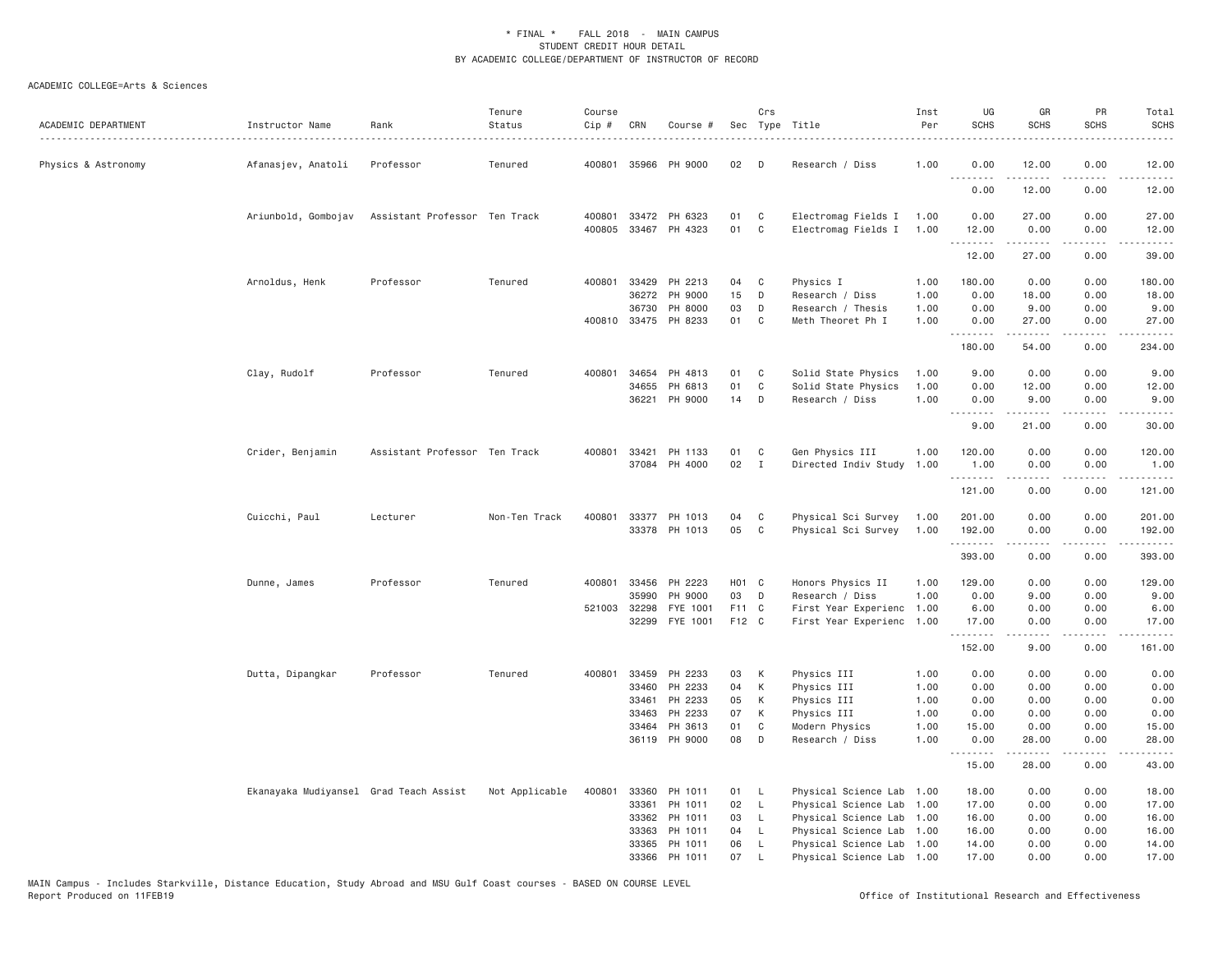| ACADEMIC DEPARTMENT | Instructor Name                        | Rank                              | Tenure<br>Status | Course<br>Cip # | CRN   | Course #      |       | Crs          | Sec Type Title            | Inst<br>Per | UG<br><b>SCHS</b> | GR<br><b>SCHS</b>  | PR<br><b>SCHS</b>                   | Total<br><b>SCHS</b><br>----- |
|---------------------|----------------------------------------|-----------------------------------|------------------|-----------------|-------|---------------|-------|--------------|---------------------------|-------------|-------------------|--------------------|-------------------------------------|-------------------------------|
| Physics & Astronomy | Ekanayaka Mudiyansel Grad Teach Assist |                                   | Not Applicable   | 400801          | 33367 | PH 1011       | 08    | - L          | Physical Science Lab 1.00 |             | 13.00             | 0.00               | 0.00                                | 13.00                         |
|                     |                                        |                                   |                  |                 | 33368 | PH 1011       | 09    | $\mathsf{L}$ | Physical Science Lab      | 1.00        | 16.00             | 0.00               | 0.00                                | 16.00                         |
|                     |                                        |                                   |                  |                 | 33369 | PH 1011       | 10    | $\mathsf{L}$ | Physical Science Lab      | 1.00        | 16.00             | 0.00               | 0.00                                | 16.00                         |
|                     |                                        |                                   |                  |                 | 33370 | PH 1011       | 11    | $\mathsf{L}$ | Physical Science Lab 1.00 |             | 18.00             | 0.00               | 0.00                                | 18.00                         |
|                     |                                        |                                   |                  |                 | 33371 | PH 1011       | 12    | L.           | Physical Science Lab      | 1.00        | 16.00             | 0.00               | 0.00                                | 16.00                         |
|                     |                                        |                                   |                  |                 |       | 33372 PH 1011 | 13    | $\mathsf{L}$ | Physical Science Lab      | 1.00        | 16.00<br>.        | 0.00<br>. <b>.</b> | 0.00<br>.                           | 16.00<br>.                    |
|                     |                                        |                                   |                  |                 |       |               |       |              |                           |             | 193.00            | 0.00               | 0.00                                | 193.00                        |
|                     | El Fassi, Lamiaa                       | Assistant Professor Ten Track     |                  | 400801          | 35637 | PH 9000       | 01    | D            | Research / Diss           | 1.00        | 0.00              | 1.00               | 0.00                                | 1.00                          |
|                     |                                        |                                   |                  | 400806          |       | 34656 PH 8613 | 01    | C            | Nuclear Physics I         | 1.00        | 0.00<br><u>.</u>  | 9.00<br>.          | 0.00<br>.                           | 9.00<br>$    -$               |
|                     |                                        |                                   |                  |                 |       |               |       |              |                           |             | 0.00              | 10.00              | 0.00                                | 10.00                         |
|                     | Fox, Daniel                            | Lecturer                          | Non-Ten Track    | 400801          | 33435 | PH 2223       | 04    | C            | Physics II                | 1.00        | 165.00            | 0.00               | 0.00                                | 165.00                        |
|                     |                                        |                                   |                  |                 | 33457 | PH 2233       | 01    | C            | Physics III               | 1.00        | 186.00            | 0.00               | 0.00                                | 186.00                        |
|                     |                                        |                                   |                  |                 |       |               |       |              |                           |             | .<br>351.00       | 0.00               | $\sim$ - - -<br>0.00                | .<br>351.00                   |
|                     | Inkoom, Godfred                        | Visiting Assist Pro Non-Ten Track |                  | 400801          |       | 33384 PH 1113 | 02    | C            | Gen Physics I             | 1.00        | 207.00            | 0.00               | 0.00                                | 207.00                        |
|                     |                                        |                                   |                  |                 |       |               |       |              |                           |             | .                 | -----              | .                                   | .                             |
|                     |                                        |                                   |                  |                 |       |               |       |              |                           |             | 207.00            | 0.00               | 0.00                                | 207.00                        |
|                     | Kim, Seong-Gon                         | Professor                         | Tenured          | 400801          | 35991 | PH 9000       | 04    | D            | Research / Diss           | 1.00        | 0.00              | 12.00              | 0.00                                | 12.00                         |
|                     |                                        |                                   |                  | 400804          |       | 33477 PH 8743 | 01    | $\mathbb C$  | Quantum Mechanics I       | 1.00        | 0.00              | 36.00              | 0.00                                | 36.00                         |
|                     |                                        |                                   |                  |                 |       |               |       |              |                           |             | .<br>0.00         | <b></b><br>48.00   | -----<br>0.00                       | .<br>48.00                    |
|                     | Lung, Florin                           | Instructor                        | Non-Ten Track    | 400801          | 33375 | PH 1013       | 02    | C            | Physical Sci Survey       | 1.00        | 174.00            | 0.00               | 0.00                                | 174.00                        |
|                     |                                        |                                   |                  |                 | 33376 | PH 1013       | 03    | $\mathbf{C}$ | Physical Sci Survey       | 1.00        | 165.00            | 0.00               | 0.00                                | 165.00                        |
|                     |                                        |                                   |                  |                 | 33436 | PH 2223       | 05    | C            | Physics II                | 1.00        | 153.00            | 0.00               | 0.00                                | 153.00                        |
|                     |                                        |                                   |                  |                 | 33437 | PH 2223       | 06    | C            | Physics II                | 1.00        | 129.00<br>.       | 0.00<br>.          | 0.00<br>.                           | 129.00<br>.                   |
|                     |                                        |                                   |                  |                 |       |               |       |              |                           |             | 621.00            | 0.00               | 0.00                                | 621.00                        |
|                     | Moody, Judith                          | Lecturer                          | Non-Ten Track    | 400801          | 33381 | PH 1023       | 01    | $\mathbf{C}$ | Physical Sci Survey       | 1.00        | 132.00            | 0.00               | 0.00                                | 132.00                        |
|                     |                                        |                                   |                  |                 | 34468 | PH 1023       | 501 C |              | Physical Sci Survey       | 1.00        | 87.00             | 0.00               | 0.00                                | 87.00                         |
|                     |                                        |                                   |                  |                 |       |               |       |              |                           |             | 219.00            | 0.00               | $\sim$ $\sim$ $\sim$ $\sim$<br>0.00 | .<br>219.00                   |
|                     | Nagpal, Supriya                        | Grad Teach Assist                 | Not Applicable   | 400801          |       | 33412 PH 1123 | 04    | K            | Gen Physics II            | 1.00        | 0.00              | 0.00               | 0.00                                | 0.00                          |
|                     |                                        |                                   |                  |                 | 33413 | PH 1123       | 05    | К            | Gen Physics II            | 1.00        | 0.00              | 0.00               | 0.00                                | 0.00                          |
|                     |                                        |                                   |                  |                 |       | 33414 PH 1123 | 06    | К            | Gen Physics II            | 1.00        | 0.00              | 0.00               | 0.00                                | 0.00                          |
|                     |                                        |                                   |                  |                 | 33415 | PH 1123       | 07    | K            | Gen Physics II            | 1.00        | 0.00              | 0.00               | 0.00                                | 0.00                          |
|                     |                                        |                                   |                  |                 | 33416 | PH 1123       | 08    | K            | Gen Physics II            | 1.00        | 0.00              | 0.00               | 0.00                                | 0.00                          |
|                     |                                        |                                   |                  |                 | 33417 | PH 1123       | 09    | K            | Gen Physics II            | 1.00        | 0.00              | 0.00               | 0.00                                | 0.00                          |
|                     |                                        |                                   |                  |                 | 33418 | PH 1123       | 10    | К            | Gen Physics II            | 1.00        | 0.00              | 0.00               | 0.00                                | 0.00                          |
|                     |                                        |                                   |                  |                 | 34658 | PH 1123       | 03    | K            | Gen Physics II            | 1.00        | 0.00<br>.         | 0.00<br>.          | 0.00<br>.                           | 0.00<br>.                     |
|                     |                                        |                                   |                  |                 |       |               |       |              |                           |             | 0.00              | 0.00               | 0.00                                | 0.00                          |
|                     | Novotny, Mark                          | Professor                         | Tenured          | 400801          |       | 35992 PH 9000 | 05    | D            | Research / Diss           | 1.00        | 0.00              | 12.00              | 0.00                                | 12.00                         |
|                     |                                        |                                   |                  |                 | 36935 | PH 4000       | 01    | $\mathbf I$  | Directed Indiv Study      | 1.00        | 3.00              | 0.00               | 0.00                                | 3.00                          |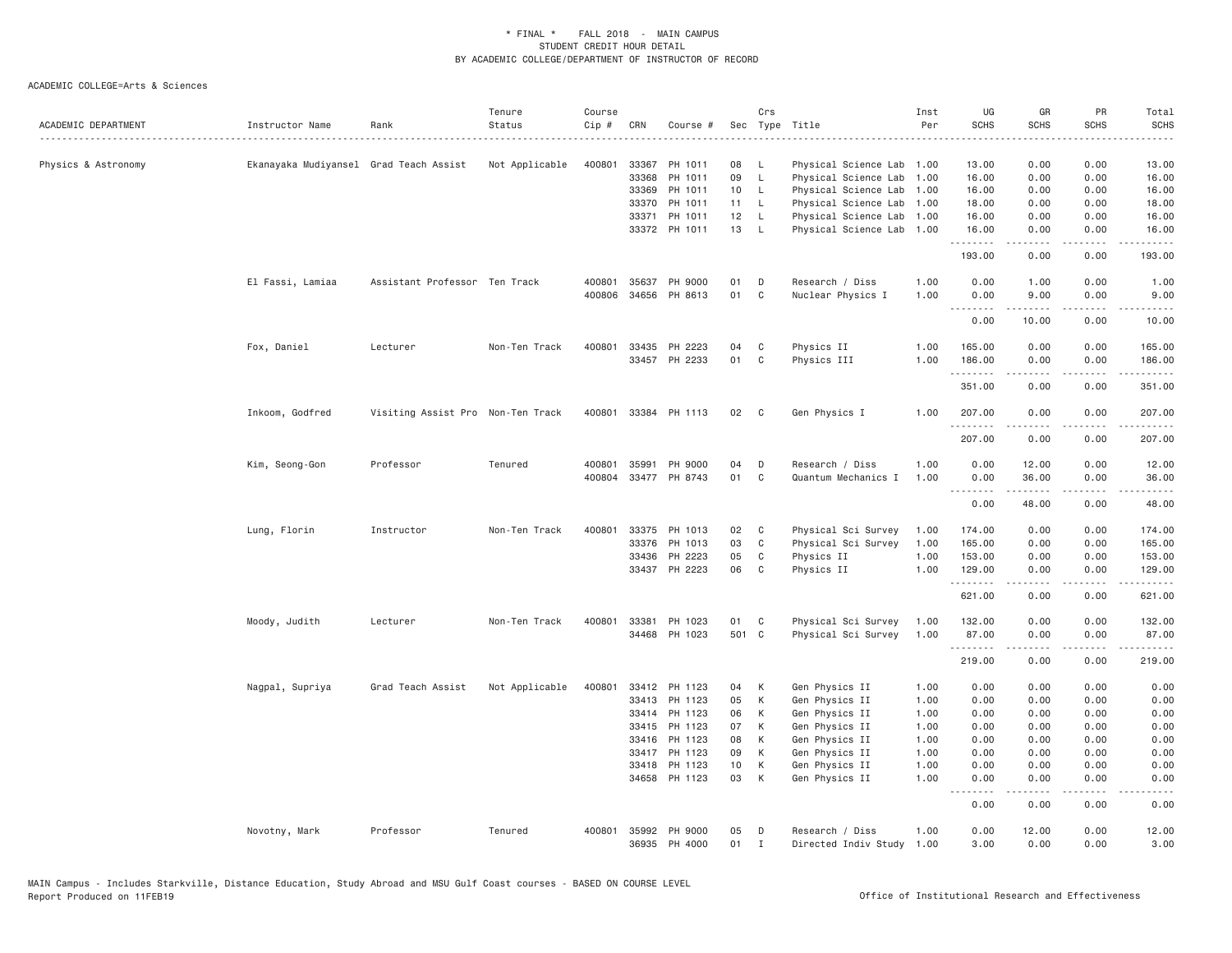| ACADEMIC DEPARTMENT | Instructor Name    | Rank                                             | Tenure<br>Status | Course<br>Cip # | CRN            | Course #             |          | Crs          | Sec Type Title                 | Inst<br>Per  | UG<br><b>SCHS</b>    | GR<br><b>SCHS</b> | PR<br><b>SCHS</b>                   | Total<br>SCHS          |
|---------------------|--------------------|--------------------------------------------------|------------------|-----------------|----------------|----------------------|----------|--------------|--------------------------------|--------------|----------------------|-------------------|-------------------------------------|------------------------|
|                     |                    |                                                  |                  |                 |                |                      |          |              |                                |              | .                    |                   |                                     |                        |
|                     |                    |                                                  |                  |                 |                |                      |          |              |                                |              | 3,00                 | 12.00             | 0.00                                | 15.00                  |
| Physics & Astronomy | Pierce, Donna      | Associate Professor Tenured                      |                  |                 | 279999 32872   | MA 1001              | 01       | C            | First Year Seminar             | 0.25         | 1.75                 | 0.00              | 0.00                                | 1.75                   |
|                     |                    |                                                  |                  | 400202          | 33382          | PH 1063              | 01       | C            | Descrip Astronomy              | 1.00         | 225.00               | 0.00              | 0.00                                | 225.00                 |
|                     |                    |                                                  |                  |                 |                | 400801 36223 PH 8000 | 02       | D            | Research / Thesis              | 1.00         | 0.00<br>.            | 6.00<br>.         | 0.00<br>.                           | 6.00<br>$- - - - -$    |
|                     |                    |                                                  |                  |                 |                |                      |          |              |                                |              | 226.75               | 6.00              | 0.00                                | 232.75                 |
|                     | Pradhan, Prabhakar | Assistant Professor Ten Track                    |                  |                 | 400801 36822   | PH 9000              | 16       | D            | Research / Diss                | 1.00         | 0.00                 | 6.00              | 0.00                                | 6.00                   |
|                     |                    |                                                  |                  | 400805          |                | 33476 PH 8313        | 01       | C            | Electromag Theory I            | 1.00         | 0.00<br>.            | 21.00             | 0.00<br>$\sim$ $\sim$ $\sim$ $\sim$ | 21.00                  |
|                     |                    |                                                  |                  |                 |                |                      |          |              |                                |              | 0.00                 | 27.00             | 0.00                                | 27.00                  |
|                     |                    | Rupak Lan Tai Moong, Associate Professor Tenured |                  | 400801          | 33474          | PH 6713              | 01       | C            | Intro To Quantum Pri 1.00      |              | 0.00                 | 27.00             | 0.00                                | 27.00                  |
|                     |                    |                                                  |                  |                 | 36126          | PH 9000              | 11       | D            | Research / Diss                | 1.00         | 0.00                 | 13.00             | 0.00                                | 13.00                  |
|                     |                    |                                                  |                  |                 |                | 400804 33469 PH 4713 | 01       | $\mathbf{C}$ | Intro To Quantum Pri 1.00      |              | 15.00<br>.           | 0.00<br>.         | 0.00<br>.                           | 15.00<br>.             |
|                     |                    |                                                  |                  |                 |                |                      |          |              |                                |              | 15.00                | 40.00             | 0.00                                | 55.00                  |
|                     | Seneviratne, Jehan | Visiting Assist Pro Non-Ten Track                |                  | 400801          | 33379          | PH 1021              | 01 L     |              | Physical Science Lab 1.00      |              | 22.00                | 0.00              | 0.00                                | 22.00                  |
|                     |                    |                                                  |                  |                 | 33380          | PH 1021              | 02       | L.           | Physical Science Lab           | 1.00         | 17.00                | 0.00              | 0.00                                | 17.00                  |
|                     |                    |                                                  |                  |                 | 33385          | PH 1113              | 03       | C            | Gen Physics I                  | 1.00         | 207.00               | 0.00              | 0.00                                | 207.00                 |
|                     |                    |                                                  |                  |                 | 33389          | PH 1113              | 07       | K            | Gen Physics I                  | 1.00         | 0.00                 | 0.00              | 0.00                                | 0.00                   |
|                     |                    |                                                  |                  |                 | 33390          | PH 1113              | 08       | K            | Gen Physics I                  | 1.00         | 0.00                 | 0.00              | 0.00                                | 0.00                   |
|                     |                    |                                                  |                  |                 | 33391          | PH 1113              | 09       | K            | Gen Physics I                  | 1.00         | 0.00                 | 0.00              | 0.00                                | 0.00                   |
|                     |                    |                                                  |                  |                 | 33392          | PH 1113              | 10       | K            | Gen Physics I                  | 1.00         | 0.00                 | 0.00              | 0.00                                | 0.00                   |
|                     |                    |                                                  |                  |                 | 33393          | PH 1113              | 11       | K            | Gen Physics I                  | 1.00         | 0.00                 | 0.00              | 0.00                                | 0.00                   |
|                     |                    |                                                  |                  |                 | 33394          | PH 1113<br>PH 1113   | 12<br>13 | K<br>K       | Gen Physics I                  | 1.00<br>1.00 | 0.00<br>0.00         | 0.00<br>0.00      | 0.00<br>0.00                        | 0.00<br>0.00           |
|                     |                    |                                                  |                  |                 | 33395<br>33396 | PH 1113              | 14       | K            | Gen Physics I<br>Gen Physics I | 1.00         | 0.00                 | 0.00              | 0.00                                | 0.00                   |
|                     |                    |                                                  |                  |                 | 33397          | PH 1113              | 15       | K            | Gen Physics I                  | 1.00         | 0.00                 | 0.00              | 0.00                                | 0.00                   |
|                     |                    |                                                  |                  |                 | 33398          | PH 1113              | 16       | K            | Gen Physics I                  | 1.00         | 0.00                 | 0.00              | 0.00                                | 0.00                   |
|                     |                    |                                                  |                  |                 | 33399          | PH 1113              | 17       | K            | Gen Physics I                  | 1.00         | 0.00                 | 0.00              | 0.00                                | 0.00                   |
|                     |                    |                                                  |                  |                 | 33400          | PH 1113              | 18       | K            | Gen Physics I                  | 1.00         | 0.00                 | 0.00              | 0.00                                | 0.00                   |
|                     |                    |                                                  |                  |                 | 33401          | PH 1113              | 19       | K            | Gen Physics I                  | 1.00         | 0.00                 | 0.00              | 0.00                                | 0.00                   |
|                     |                    |                                                  |                  |                 | 33402          | PH 1113              | 20       | K            | Gen Physics I                  | 1.00         | 0.00                 | 0.00              | 0.00                                | 0.00                   |
|                     |                    |                                                  |                  |                 | 33403          | PH 1113              | 21       | K            | Gen Physics I                  | 1.00         | 0.00                 | 0.00              | 0.00                                | 0.00                   |
|                     |                    |                                                  |                  |                 | 33404          | PH 1113              | 22       | K            | Gen Physics I                  | 1.00         | 0.00                 | 0.00              | 0.00                                | 0.00                   |
|                     |                    |                                                  |                  |                 | 33405          | PH 1113              | 23       | K            | Gen Physics I - MSMS           | 1.00         | 0.00                 | 0.00              | 0.00                                | 0.00                   |
|                     |                    |                                                  |                  |                 | 33406          | PH 1113              | 24       | K            | Gen Physics I                  | 1.00         | 0.00                 | 0.00              | 0.00                                | 0.00                   |
|                     |                    |                                                  |                  |                 | 33407          | PH 1113              | 25       | К            | Gen Physics I                  | 1.00         | 0.00                 | 0.00              | 0.00                                | 0.00                   |
|                     |                    |                                                  |                  |                 |                | 34467 PH 1021        | 501 L    |              | Physical Science Lab           | 1.00         | 24.00<br>د د د د د د | 0.00<br>.         | 0.00<br>$\sim$ $\sim$ $\sim$ $\sim$ | 24.00<br>.             |
|                     |                    |                                                  |                  |                 |                |                      |          |              |                                |              | 270.00               | 0.00              | 0.00                                | 270.00                 |
|                     | Solomon, Lazarus   | Instructor                                       | Non-Ten Track    | 400801          | 33386          | PH 1113              | 04       | C            | Gen Physics I                  | 1.00         | 186.00               | 0.00              | 0.00                                | 186.00                 |
|                     |                    |                                                  |                  |                 | 33387          | PH 1113              | 05       | C            | Gen Physics I                  | 1.00         | 201.00               | 0.00              | 0.00                                | 201.00                 |
|                     |                    |                                                  |                  |                 | 33433          | PH 2223              | 02       | C            | Physics II                     | 1.00         | 174.00               | 0.00              | 0.00                                | 174.00                 |
|                     |                    |                                                  |                  |                 |                | 33434 PH 2223        | 03       | C            | Physics II                     | 1.00         | 165.00<br>.          | 0.00<br>.         | 0.00<br>.                           | 165.00<br>. <u>.</u> . |
|                     |                    |                                                  |                  |                 |                |                      |          |              |                                |              | 726.00               | 0.00              | 0.00                                | 726.00                 |
|                     | Su, Chun           | Lecturer                                         | Non-Ten Track    |                 |                | 400801 33388 PH 1113 | 06       | - C          | Gen Physics I                  | 1.00         | 171.00               | 0.00              | 0.00                                | 171.00                 |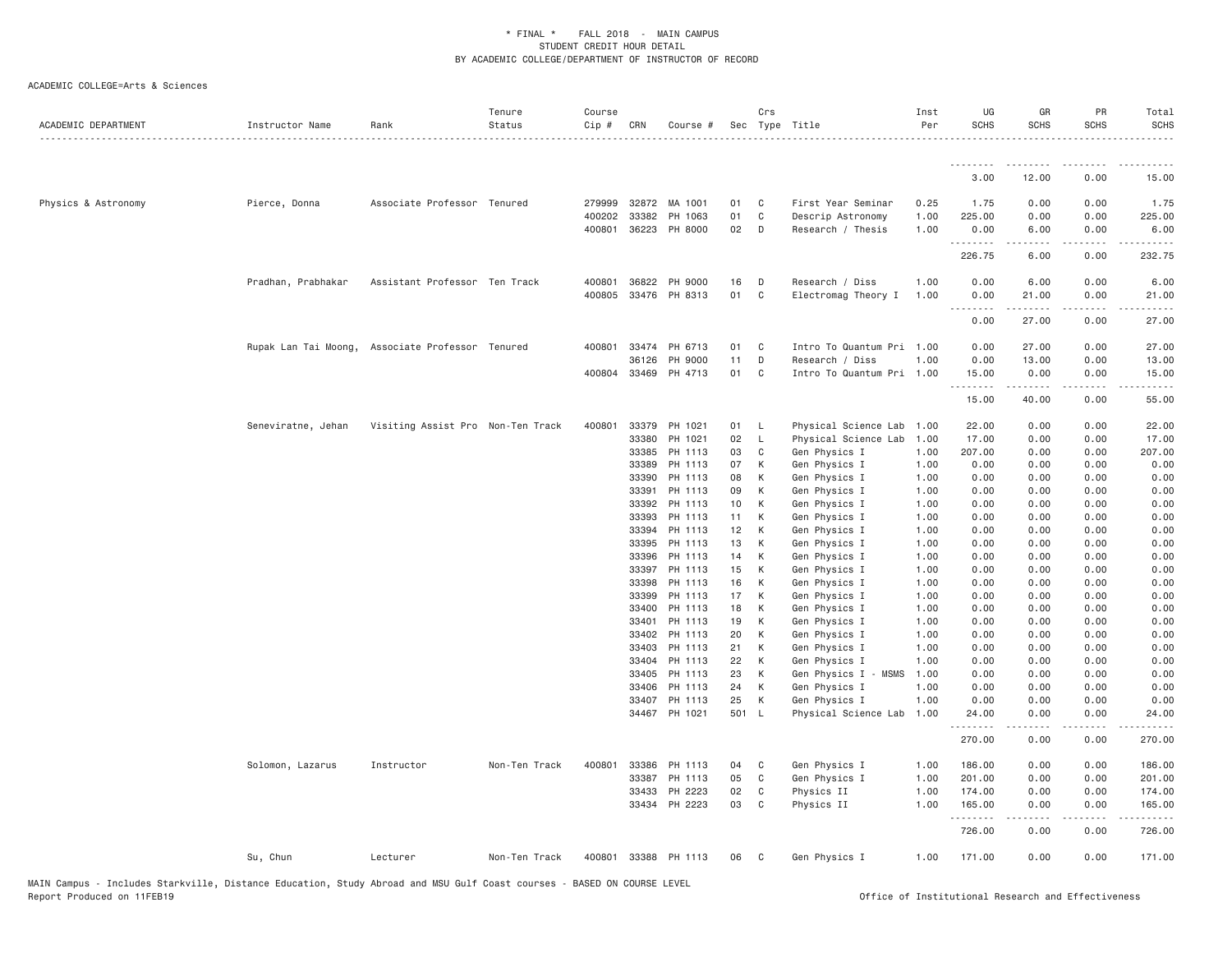| ACADEMIC DEPARTMENT | Instructor Name | Rank                        | Tenure<br>Status | Course<br>Cip # | CRN            | Course #             |          | Crs          | Sec Type Title            | Inst<br>Per  | UG<br><b>SCHS</b>                                                                                                                                                                                                                                                                                                                                                                                                                                                                              | GR<br><b>SCHS</b>       | PR<br>SCHS   | Total<br><b>SCHS</b>    |
|---------------------|-----------------|-----------------------------|------------------|-----------------|----------------|----------------------|----------|--------------|---------------------------|--------------|------------------------------------------------------------------------------------------------------------------------------------------------------------------------------------------------------------------------------------------------------------------------------------------------------------------------------------------------------------------------------------------------------------------------------------------------------------------------------------------------|-------------------------|--------------|-------------------------|
|                     |                 |                             |                  |                 |                |                      |          |              |                           |              | .                                                                                                                                                                                                                                                                                                                                                                                                                                                                                              |                         |              |                         |
|                     |                 |                             |                  |                 |                |                      |          |              |                           |              | 171.00                                                                                                                                                                                                                                                                                                                                                                                                                                                                                         | 0.00                    | 0.00         | 171.00                  |
| Physics & Astronomy | Tanner, Angelle | Associate Professor Tenured |                  |                 | 400801 33431   | PH 2213              | 06       | C            | Physics I                 | 1.00         | 183.00                                                                                                                                                                                                                                                                                                                                                                                                                                                                                         | 0.00                    | 0.00         | 183.00                  |
|                     |                 |                             |                  |                 | 36123          | PH 8000              | 01       | D            | Research / Thesis         | 1.00         | 0.00                                                                                                                                                                                                                                                                                                                                                                                                                                                                                           | 6.00                    | 0.00         | 6.00                    |
|                     |                 |                             |                  |                 |                | 36409 PH 7000        | 01 I     |              | Directed Indiv Study 1.00 |              | 0.00<br>.                                                                                                                                                                                                                                                                                                                                                                                                                                                                                      | 3.00<br>$- - - - - - -$ | 0.00<br>.    | 3.00<br>$- - - - - - -$ |
|                     |                 |                             |                  |                 |                |                      |          |              |                           |              | 183.00                                                                                                                                                                                                                                                                                                                                                                                                                                                                                         | 9.00                    | 0.00         | 192.00                  |
|                     | Wang, Chuji     | Professor                   | Tenured          |                 | 400801 34657   | PH 8803              | 01       | C            | Molecular Structure       | 1.00         | 0.00                                                                                                                                                                                                                                                                                                                                                                                                                                                                                           | 15.00                   | 0.00         | 15.00                   |
|                     |                 |                             |                  |                 | 36127          | PH 9000              | 12       | D            | Research / Diss           | 1.00         | 0.00                                                                                                                                                                                                                                                                                                                                                                                                                                                                                           | 26.00                   | 0.00         | 26.00                   |
|                     |                 |                             |                  |                 |                | 36911 PH 7000        | 02       | $\mathbf{I}$ | Directed Indiv Study 1.00 |              | 0.00<br>$\begin{array}{cccccccccccccc} \multicolumn{2}{c}{} & \multicolumn{2}{c}{} & \multicolumn{2}{c}{} & \multicolumn{2}{c}{} & \multicolumn{2}{c}{} & \multicolumn{2}{c}{} & \multicolumn{2}{c}{} & \multicolumn{2}{c}{} & \multicolumn{2}{c}{} & \multicolumn{2}{c}{} & \multicolumn{2}{c}{} & \multicolumn{2}{c}{} & \multicolumn{2}{c}{} & \multicolumn{2}{c}{} & \multicolumn{2}{c}{} & \multicolumn{2}{c}{} & \multicolumn{2}{c}{} & \multicolumn{2}{c}{} & \multicolumn{2}{c}{} & \$ | 3.00<br>.               | 0.00         | 3.00                    |
|                     |                 |                             |                  |                 |                |                      |          |              |                           |              | 0.00                                                                                                                                                                                                                                                                                                                                                                                                                                                                                           | 44.00                   | 0.00         | 44.00                   |
|                     | Winger, Jeffry  | Professor                   | Tenured          |                 | 240101 32678   | HON 4003             | H02 I    |              | Oxbridge Tutorial         | 1.00         | 3.00                                                                                                                                                                                                                                                                                                                                                                                                                                                                                           | 0.00                    | 0.00         | 3.00                    |
|                     |                 |                             |                  | 400801          | 33466          | PH 4213              | 01       | C            | Intermediate Mechani      | 1.00         | 15.00                                                                                                                                                                                                                                                                                                                                                                                                                                                                                          | 0.00                    | 0.00         | 15.00                   |
|                     |                 |                             |                  |                 | 33471          | PH 6213              | 01       | C            | Inter Mechanics           | 1.00         | 0.00                                                                                                                                                                                                                                                                                                                                                                                                                                                                                           | 27.00                   | 0.00         | 27.00                   |
|                     |                 |                             |                  |                 | 36003          | PH 9000              | 07       | D            | Research / Diss           | 1.00         | 0.00<br>.                                                                                                                                                                                                                                                                                                                                                                                                                                                                                      | 21.00<br>.              | 0.00         | 21.00                   |
|                     |                 |                             |                  |                 |                |                      |          |              |                           |              | 18.00                                                                                                                                                                                                                                                                                                                                                                                                                                                                                          | 48.00                   | 0.00         | 66.00                   |
|                     | Worthy, Mark    | Instructor                  | Non-Ten Track    | 400801          | 33410          | PH 1123              | 01       | C            | Gen Physics II            | 1.00         | 195.00                                                                                                                                                                                                                                                                                                                                                                                                                                                                                         | 0.00                    | 0.00         | 195.00                  |
|                     |                 |                             |                  |                 | 33411          | PH 1123              | 02       | C            | Gen Physics II            | 1.00         | 201.00                                                                                                                                                                                                                                                                                                                                                                                                                                                                                         | 0.00                    | 0.00         | 201.00                  |
|                     |                 |                             |                  |                 | 33426          | PH 2213              | 01       | C            | Physics I                 | 1.00         | 177.00                                                                                                                                                                                                                                                                                                                                                                                                                                                                                         | 0.00                    | 0.00         | 177.00                  |
|                     |                 |                             |                  |                 |                | 33427 PH 2213        | 02       | C            | Physics I                 | 1.00         | 186.00<br>.                                                                                                                                                                                                                                                                                                                                                                                                                                                                                    | 0.00                    | 0.00         | 186.00                  |
|                     |                 |                             |                  |                 |                |                      |          |              |                           |              | 759.00                                                                                                                                                                                                                                                                                                                                                                                                                                                                                         | 0.00                    | 0.00         | 759.00                  |
|                     | Xu, Zhangjin    | Grad Teach Assist           | Not Applicable   | 400801          | 33422          | PH 1133              | 02       | К            | Gen Physics III           | 1.00         | 0.00                                                                                                                                                                                                                                                                                                                                                                                                                                                                                           | 0.00                    | 0.00         | 0.00                    |
|                     |                 |                             |                  |                 | 33423          | PH 1133              | 03       | К            | Gen Physics III           | 1.00         | 0.00                                                                                                                                                                                                                                                                                                                                                                                                                                                                                           | 0.00                    | 0.00         | 0.00                    |
|                     |                 |                             |                  |                 | 33424          | PH 1133              | 04       | К            | Gen Physics III           | 1.00         | 0.00                                                                                                                                                                                                                                                                                                                                                                                                                                                                                           | 0.00                    | 0.00         | 0.00                    |
|                     |                 |                             |                  |                 | 33428          | PH 2213              | 03       | C            | Physics I                 | 1.00         | 180.00                                                                                                                                                                                                                                                                                                                                                                                                                                                                                         | 0.00                    | 0.00         | 180.00                  |
|                     |                 |                             |                  |                 | 33438          | PH 2223              | 08       | К            | Physics II                | 1.00         | 0.00                                                                                                                                                                                                                                                                                                                                                                                                                                                                                           | 0.00                    | 0.00         | 0.00                    |
|                     |                 |                             |                  |                 | 33439          | PH 2223              | 09       | К            | Physics II                | 1.00         | 0.00                                                                                                                                                                                                                                                                                                                                                                                                                                                                                           | 0.00                    | 0.00         | 0.00                    |
|                     |                 |                             |                  |                 | 33440<br>33441 | PH 2223<br>PH 2223   | 10<br>11 | K<br>К       | Physics II                | 1.00         | 0.00<br>0.00                                                                                                                                                                                                                                                                                                                                                                                                                                                                                   | 0.00<br>0.00            | 0.00         | 0.00<br>0.00            |
|                     |                 |                             |                  |                 | 33442          | PH 2223              | 12       | К            | Physics II<br>Physics II  | 1.00<br>1.00 | 0.00                                                                                                                                                                                                                                                                                                                                                                                                                                                                                           | 0.00                    | 0.00<br>0.00 | 0.00                    |
|                     |                 |                             |                  |                 | 33443          | PH 2223              | 13       | К            | Physics II                | 1.00         | 0.00                                                                                                                                                                                                                                                                                                                                                                                                                                                                                           | 0.00                    | 0.00         | 0.00                    |
|                     |                 |                             |                  |                 | 33444          | PH 2223              | 14       | K            | Physics II                | 1.00         | 0.00                                                                                                                                                                                                                                                                                                                                                                                                                                                                                           | 0.00                    | 0.00         | 0.00                    |
|                     |                 |                             |                  |                 | 33445          | PH 2223              | 15       | К            | Physics II                | 1.00         | 0.00                                                                                                                                                                                                                                                                                                                                                                                                                                                                                           | 0.00                    | 0.00         | 0.00                    |
|                     |                 |                             |                  |                 | 33446          | PH 2223              | 16       | К            | Physics II                | 1.00         | 0.00                                                                                                                                                                                                                                                                                                                                                                                                                                                                                           | 0.00                    | 0.00         | 0.00                    |
|                     |                 |                             |                  |                 | 33447          | PH 2223              | 17       | K            | Physics II                | 1.00         | 0.00                                                                                                                                                                                                                                                                                                                                                                                                                                                                                           | 0.00                    | 0.00         | 0.00                    |
|                     |                 |                             |                  |                 | 33448          | PH 2223              | 18       | К            | Physics II                | 1.00         | 0.00                                                                                                                                                                                                                                                                                                                                                                                                                                                                                           | 0.00                    | 0.00         | 0.00                    |
|                     |                 |                             |                  |                 | 33449          | PH 2223              | 19       | К            | Physics II                | 1.00         | 0.00                                                                                                                                                                                                                                                                                                                                                                                                                                                                                           | 0.00                    | 0.00         | 0.00                    |
|                     |                 |                             |                  |                 | 33450          | PH 2223              | 20       | К            | Physics II                | 1.00         | 0.00                                                                                                                                                                                                                                                                                                                                                                                                                                                                                           | 0.00                    | 0.00         | 0.00                    |
|                     |                 |                             |                  |                 | 33451          | PH 2223              | 21       | К            | Physics II                | 1.00         | 0.00                                                                                                                                                                                                                                                                                                                                                                                                                                                                                           | 0.00                    | 0.00         | 0.00                    |
|                     |                 |                             |                  |                 | 33452          | PH 2223              | 22       | К            | Physics II                | 1.00         | 0.00                                                                                                                                                                                                                                                                                                                                                                                                                                                                                           | 0.00                    | 0.00         | 0.00                    |
|                     |                 |                             |                  |                 | 33453          | PH 2223              | 23       | К            | Physics II                | 1.00         | 0.00                                                                                                                                                                                                                                                                                                                                                                                                                                                                                           | 0.00                    | 0.00         | 0.00                    |
|                     |                 |                             |                  |                 |                | 34660 PH 2223        | 07       | K            | Physics II                | 1.00         | 0.00<br>.                                                                                                                                                                                                                                                                                                                                                                                                                                                                                      | 0.00<br>$- - - - -$     | 0.00<br>.    | 0.00                    |
|                     |                 |                             |                  |                 |                |                      |          |              |                           |              | 180.00                                                                                                                                                                                                                                                                                                                                                                                                                                                                                         | 0.00                    | 0.00         | 180.00                  |
|                     | Ye, Jinwu       | Professor                   | Tenured          |                 |                | 400801 36128 PH 9000 | 13       | $\mathsf{D}$ | Research / Diss           | 1.00         | 0.00                                                                                                                                                                                                                                                                                                                                                                                                                                                                                           | 18.00                   | 0.00         | 18.00                   |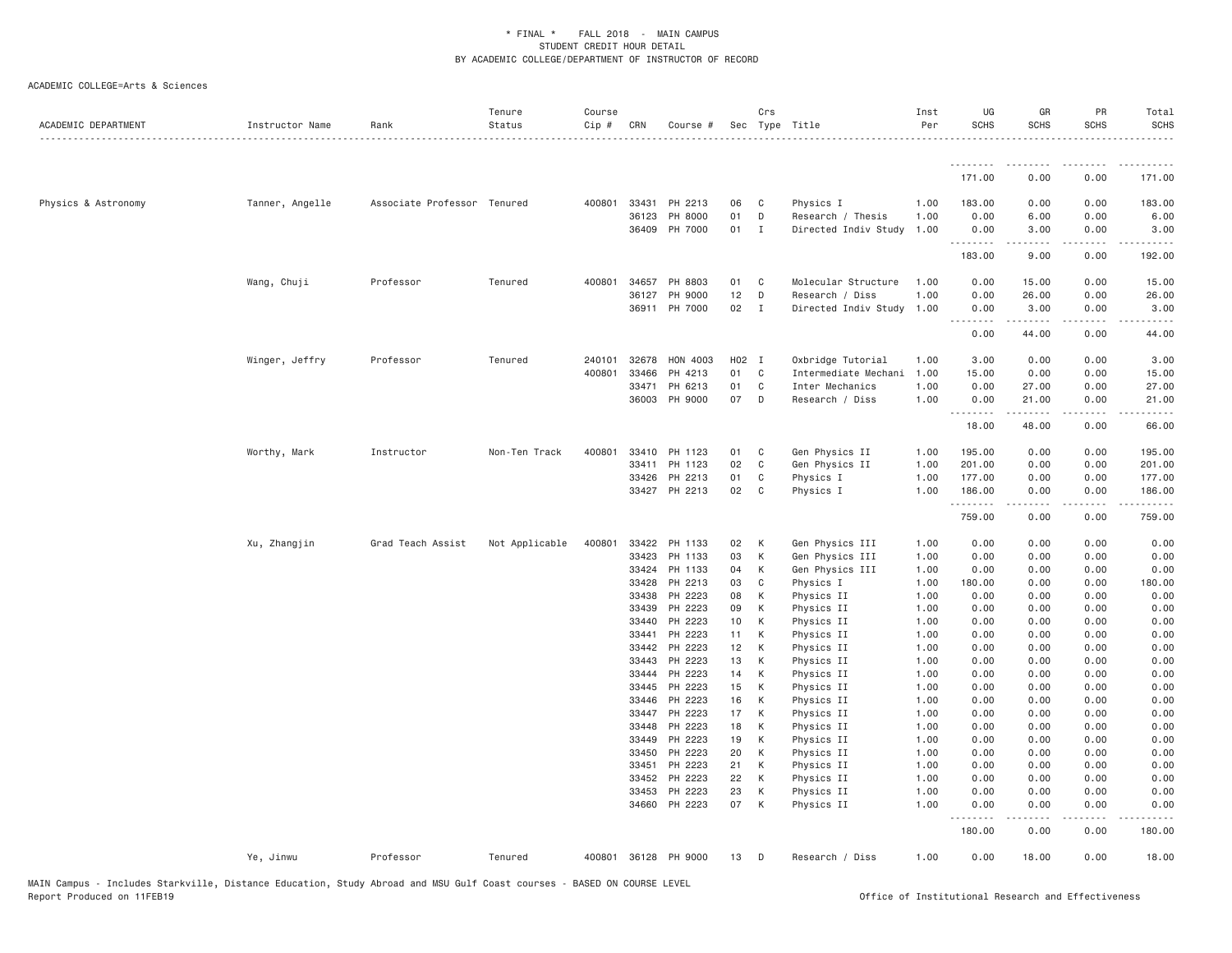|                 |      |     |     |        |     |      |       | ns: |      |                        |       | Tota.       |
|-----------------|------|-----|-----|--------|-----|------|-------|-----|------|------------------------|-------|-------------|
| <b>SCADEMTO</b> | Ran, | Cip | CRN | Course | Sec | Type | Title | n.  | 5UH; | C <sub>1</sub><br>ווטט | יוו∪כ | <b>SCHS</b> |
| - - - -         |      |     |     |        |     |      |       |     |      |                        |       |             |

|                                 | --------- | .        | .         | .          |
|---------------------------------|-----------|----------|-----------|------------|
|                                 | 0.00      | 18.00    | 0.00      | 18.00      |
|                                 |           |          |           |            |
| _____                           | -------   |          | --------- |            |
| ,============================== | --------  | -------- | --------  | ========== |
| Physics & Astronomy             | 5024.75   | 413.00   | 0.00      | 5437.75    |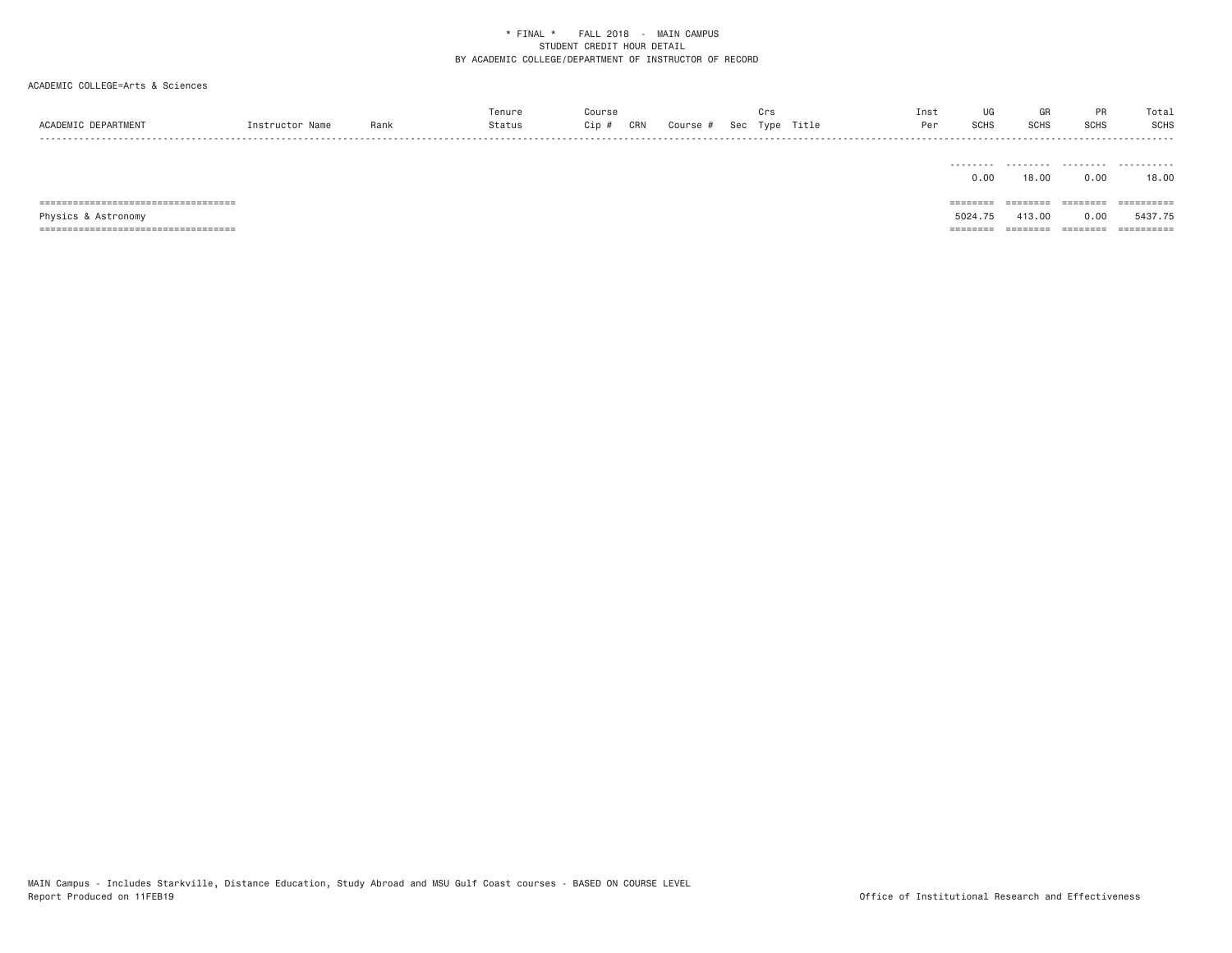| ACADEMIC DEPARTMENT                                      | Instructor Name    | Rank                                               | Tenure<br>Status | Course<br>Cip # | CRN          | Course #              |       | Crs            | Sec Type Title            | Inst<br>Per | UG<br><b>SCHS</b> | GR<br><b>SCHS</b>                                                                                                                                            | PR<br><b>SCHS</b> | Total<br><b>SCHS</b><br>. |
|----------------------------------------------------------|--------------------|----------------------------------------------------|------------------|-----------------|--------------|-----------------------|-------|----------------|---------------------------|-------------|-------------------|--------------------------------------------------------------------------------------------------------------------------------------------------------------|-------------------|---------------------------|
| Political Science & Public Administ  Abutabenjeh, Sawsan |                    | Assistant Professor Ten Track                      |                  | 440401          | 35121        | PPA 8803              | 501 S |                | Rsch Meth Pub Affair 1.00 |             | 0.00              | 30.00                                                                                                                                                        | 0.00              | 30.00                     |
|                                                          |                    |                                                    |                  | 451001          |              | 33575 PS 4464         | 01    | $\overline{B}$ | Political Analysis        | 1.00        | 36.00<br>.        | 0.00<br>$- - - - -$                                                                                                                                          | 0.00<br>$\cdots$  | 36.00<br>.                |
|                                                          |                    |                                                    |                  |                 |              |                       |       |                |                           |             | 36.00             | 30.00                                                                                                                                                        | 0.00              | 66.00                     |
|                                                          | Baker, Leslie      | Instructor                                         | Non-Ten Track    | 451001          | 34747        | PS 3033               | 01    | C              | Gender And Politics       | 1.00        | 90.00             | 0.00                                                                                                                                                         | 0.00              | 90.00                     |
|                                                          |                    |                                                    |                  | 451002          |              | 33551 PS 1113         | 04    | C              | American Government       | 0.95        | 1168.50<br>.      | 0.00<br>.                                                                                                                                                    | 0.00<br>.         | 1168.50<br>.              |
|                                                          |                    |                                                    |                  |                 |              |                       |       |                |                           |             | 1258.50           | 0.00                                                                                                                                                         | 0.00              | 1258.50                   |
|                                                          | Banerjee, Vasabjit | Assistant Professor Ten Track                      |                  | 451001          | 33559        | PS 1311               | 01    | $\mathbf{I}$   | Mmsc Research I           | 1.00        | 18.00             | 0.00                                                                                                                                                         | 0.00              | 18.00                     |
|                                                          |                    |                                                    |                  |                 | 33560        | PS 1313               | 01    | C              | International Relati      | 1.00        | 204.00            | 0.00                                                                                                                                                         | 0.00              | 204.00                    |
|                                                          |                    |                                                    |                  |                 | 33561        | PS 1331               | 01    | $\mathbf{I}$   | Mmsc Research II          | 1.00        | 1.00              | 0.00                                                                                                                                                         | 0.00              | 1.00                      |
|                                                          |                    |                                                    |                  |                 | 33562        | PS 1351               | 01    | $\blacksquare$ | Mmsc Research III         | 1.00        | 2.00              | 0.00                                                                                                                                                         | 0.00              | 2.00                      |
|                                                          |                    |                                                    |                  |                 | 33563        | PS 1371               | 01    | $\mathbf{I}$   | Mmsc Research IV          | 1.00        | 1.00              | 0.00                                                                                                                                                         | 0.00              | 1.00                      |
|                                                          |                    |                                                    |                  |                 | 35281        | PS 6343               | 01    | C              | Intl Conflict             | 1.00        | 0.00              | 6.00                                                                                                                                                         | 0.00              | 6.00                      |
|                                                          |                    |                                                    |                  |                 | 35282        | PS 4343               | 01    | $\mathbb C$    | Intl Conflict             | 1.00        | 66.00             | 0.00                                                                                                                                                         | 0.00              | 66.00                     |
|                                                          |                    |                                                    |                  |                 |              | 36891 PS 4000         | 01 I  |                | Directed Indiv Study      | 1.00        | 1.00              | 0.00<br>$\frac{1}{2} \left( \frac{1}{2} \right) \left( \frac{1}{2} \right) \left( \frac{1}{2} \right) \left( \frac{1}{2} \right) \left( \frac{1}{2} \right)$ | 0.00<br>.         | 1.00<br>$- - - - -$       |
|                                                          |                    |                                                    |                  |                 |              |                       |       |                |                           |             | 293.00            | 6.00                                                                                                                                                         | 0.00              | 299.00                    |
|                                                          | Breen, Joseph      | Research Assist Pro Non-Ten Track                  |                  | 440401          |              | 34746 PPA 8103        | 01    | - S            | Seminar In Pub Admin 1.00 |             | 0.00<br>.         | 42.00<br>.                                                                                                                                                   | 0.00<br>.         | 42.00<br>.                |
|                                                          |                    |                                                    |                  |                 |              |                       |       |                |                           |             | 0.00              | 42.00                                                                                                                                                        | 0.00              | 42.00                     |
|                                                          | Chamberlain, James | Assistant Professor Ten Track                      |                  |                 | 451001 33567 | PS 2403               | 01    | C              | Intro To Pol Theory       | 0.90        | 105.30            | 0.00                                                                                                                                                         | 0.00              | 105.30                    |
|                                                          |                    |                                                    |                  |                 | 35120        | PS 6433               | 01    | C              | Am Political Theory       | 1.00        | 0.00              | 3.00                                                                                                                                                         | 0.00              | 3.00                      |
|                                                          |                    |                                                    |                  |                 |              | 451002 34752 PS 4433  | 01    | C              | Am Political Theory       | 1.00        | 12.00<br>.        | 0.00<br>.                                                                                                                                                    | 0.00              | 12.00<br>.                |
|                                                          |                    |                                                    |                  |                 |              |                       |       |                |                           |             | 117.30            | 3.00                                                                                                                                                         | 0.00              | 120.30                    |
|                                                          | Clark-Hough, Karen | Grad Research Assis Not Applicable                 |                  |                 |              | 451002 33548 PS 1113  | 01    | $\mathbf{C}$   | American Government       | 1.00        | 150.00            | 0.00                                                                                                                                                         | 0.00              | 150.00                    |
|                                                          |                    |                                                    |                  |                 |              |                       |       |                |                           |             | .<br>150.00       | $\frac{1}{2} \left( \frac{1}{2} \right) \left( \frac{1}{2} \right) \left( \frac{1}{2} \right) \left( \frac{1}{2} \right) \left( \frac{1}{2} \right)$<br>0.00 | .<br>0.00         | . <u>.</u> .<br>150.00    |
|                                                          | Colom, Dorothy     | Lecturer                                           | Non-Ten Track    |                 | 451002 30010 | AAS 3043              | 01    | C              | Modern Civil Rights       | 1.00        | 33.00             | 0.00                                                                                                                                                         | 0.00              | 33.00                     |
|                                                          |                    |                                                    |                  |                 |              | 35578 PS 3043         | 01    | $\mathbf C$    | Modern Civil Rights       | 1.00        | 42.00             | 0.00                                                                                                                                                         | 0.00              | 42.00                     |
|                                                          |                    |                                                    |                  |                 |              |                       |       |                |                           |             | <u>.</u><br>75.00 | $- - - - -$<br>0.00                                                                                                                                          | .<br>0.00         | .<br>75.00                |
|                                                          |                    | Dimitrijevska Markos Assistant Professor Ten Track |                  |                 |              | 440501 33568 PS 2703  | 01 C  |                | Intro Public Policy       | 1.00        | 123.00            | 0.00                                                                                                                                                         | 0.00              | 123.00                    |
|                                                          |                    |                                                    |                  |                 |              |                       |       |                |                           |             | .                 | $- - - - -$                                                                                                                                                  | .                 | $- - - - - -$             |
|                                                          |                    |                                                    |                  |                 |              |                       |       |                |                           |             | 123.00            | 0.00                                                                                                                                                         | 0.00              | 123.00                    |
|                                                          | French, Philip     | Professor                                          | Tenured          |                 |              | 440401 33544 PPA 8983 | 01    | H              | Integrative Capstone 1.00 |             | 0.00              | 6.00                                                                                                                                                         | 0.00              | 6.00                      |
|                                                          |                    |                                                    |                  |                 |              | 35810 PPA 9000        | 04    | D              | Research / Diss           | 1.00        | 0.00<br>.         | 15.00                                                                                                                                                        | 0.00              | 15.00                     |
|                                                          |                    |                                                    |                  |                 |              |                       |       |                |                           |             | 0.00              | 21.00                                                                                                                                                        | 0.00              | 21.00                     |
|                                                          | Gray, Brittany     | Grad Teach Assist                                  | Not Applicable   |                 |              | 451002 33554 PS 1113  | 07    | $\mathbf{C}$   | American Government       | 1.00        | 369.00            | 0.00                                                                                                                                                         | 0.00              | 369.00                    |
|                                                          |                    |                                                    |                  |                 |              |                       |       |                |                           |             | 369.00            | 0.00                                                                                                                                                         | 0.00              | 369.00                    |
|                                                          | Harris, Courtney   | Grad Teach Assist                                  | Not Applicable   |                 |              | 451002 33549 PS 1113  | 02    | $\overline{C}$ | American Government 1.00  |             | 366.00            | 0.00                                                                                                                                                         | 0.00              | 366.00                    |
|                                                          |                    |                                                    |                  |                 |              |                       |       |                |                           |             |                   |                                                                                                                                                              |                   |                           |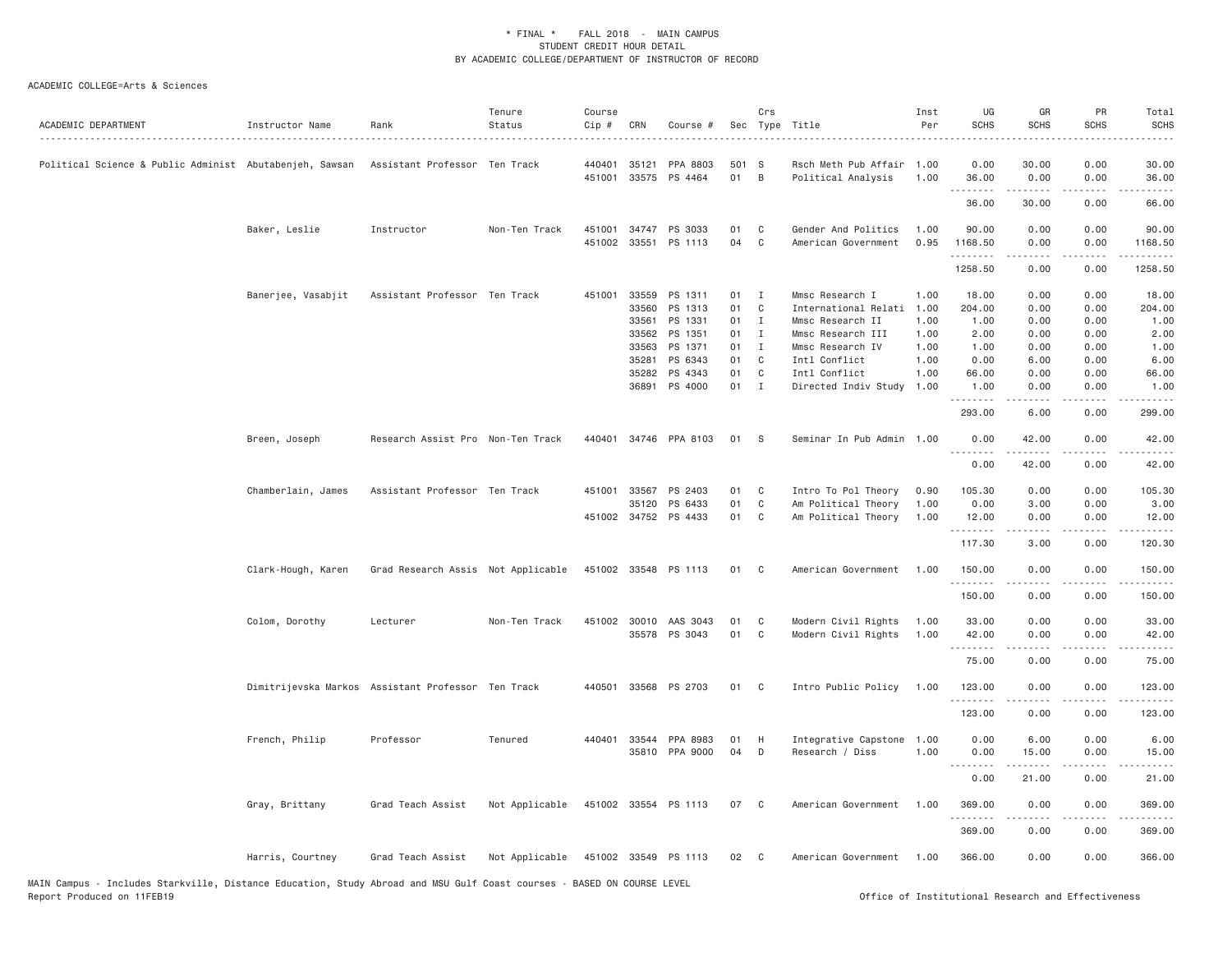| ACADEMIC DEPARTMENT                                 | Instructor Name  | Rank                                              | Tenure<br>Status | Course<br>Cip # | CRN          | Course #                        |                    | Crs                          | Sec Type Title                                         | Inst<br>Per  | UG<br><b>SCHS</b> | GR<br><b>SCHS</b> | PR<br><b>SCHS</b>           | Total<br>SCHS<br>.          |
|-----------------------------------------------------|------------------|---------------------------------------------------|------------------|-----------------|--------------|---------------------------------|--------------------|------------------------------|--------------------------------------------------------|--------------|-------------------|-------------------|-----------------------------|-----------------------------|
|                                                     |                  |                                                   |                  |                 |              |                                 |                    |                              |                                                        |              | <u>.</u>          | <b></b>           | .                           | .                           |
|                                                     |                  |                                                   |                  |                 |              |                                 |                    |                              |                                                        |              | 366.00            | 0.00              | 0.00                        | 366.00                      |
| Political Science & Public Administ Holmes, Carolyn |                  | Assistant Professor Ten Track                     |                  |                 | 451001 33566 | PS 1513                         | H <sub>0</sub> 1 C |                              | Comparative Govt-Hon 1.00                              |              | 48.00             | 0.00              | 0.00                        | 48.00                       |
|                                                     |                  |                                                   |                  |                 | 34757        | PS 4653                         | 01                 | $\mathbb C$                  | Nationalism                                            | 1.00         | 45.00             | 0.00              | 0.00                        | 45.00                       |
|                                                     |                  |                                                   |                  |                 |              | 34758 PS 6653                   | 01                 | $\mathbf{C}$                 | Nationalism                                            | 1,00         | 0.00              | 3.00              | 0.00                        | 3.00                        |
|                                                     |                  |                                                   |                  |                 | 37011        | PS 4000                         | 03                 | $\mathbf{I}$                 | Directed Indiv Study 1.00                              |              | 3.00              | 0.00              | 0.00                        | 3.00                        |
|                                                     |                  |                                                   |                  |                 |              | 37012 PS 4000<br>37016 PS 4000  | 04<br>05           | $\mathbf{I}$<br>$\mathbf{I}$ | Directed Indiv Study 1.00<br>Directed Indiv Study 1.00 |              | 3.00<br>3.00      | 0.00<br>0.00      | 0.00<br>0.00                | 3.00<br>3.00                |
|                                                     |                  |                                                   |                  |                 |              |                                 |                    |                              |                                                        |              | .                 | .                 | $\sim$ $\sim$ $\sim$        | $\sim$ $\sim$ $\sim$ $\sim$ |
|                                                     |                  |                                                   |                  |                 |              |                                 |                    |                              |                                                        |              | 102.00            | 3.00              | 0.00                        | 105.00                      |
|                                                     |                  | Merivaki, Thessalia Assistant Professor Ten Track |                  |                 |              | 451001 33570 PS 4173            | 01                 | C                            | Legislative Process                                    | 1.00         | 84.00             | 0.00              | 0.00                        | 84.00                       |
|                                                     |                  |                                                   |                  |                 | 33578        | PS 6173                         | 01                 | $\mathbb C$                  | Legislative Process                                    | 1.00         | 0.00              | 3.00              | 0.00                        | 3.00                        |
|                                                     |                  |                                                   |                  |                 |              | 34748 PS 4213                   | 01                 | C                            | Campaign Politics                                      | 1.00         | 75.00<br>.        | 0.00              | 0.00                        | 75.00<br>.                  |
|                                                     |                  |                                                   |                  |                 |              |                                 |                    |                              |                                                        |              | 159.00            | 3.00              | 0.00                        | 162.00                      |
|                                                     | Nukpezah, Julius | Assistant Professor Ten Track                     |                  | 440401          | 34743        | PPA 8903                        | 01                 | S                            | Public Policy                                          | 1.00         | 0.00              | 57.00             | 0.00                        | 57.00                       |
|                                                     |                  |                                                   |                  |                 | 451001 34742 | PS 8903                         | 01                 | S                            | Public Policy                                          | 1.00         | 0.00              | 3.00              | 0.00                        | 3.00                        |
|                                                     |                  |                                                   |                  |                 |              | 34754 PS 4464                   | 02                 | B                            | Political Analysis                                     | 1.00         | 56.00             | 0.00              | 0.00                        | 56.00                       |
|                                                     |                  |                                                   |                  |                 |              |                                 |                    |                              |                                                        |              | .<br>56.00        | .<br>60.00        | .<br>0.00                   | .<br>116.00                 |
|                                                     |                  |                                                   |                  |                 |              |                                 |                    |                              | Intro To Pol Theory                                    |              | 11.70             | 0.00              | 0.00                        | 11.70                       |
|                                                     | Outlaw, Kaehla   | Grad Teach Assist                                 | Not Applicable   | 451001          | 33567        | PS 2403<br>451002 33551 PS 1113 | 01<br>04           | C<br>C                       | American Government                                    | 0.10<br>0.05 | 61.50             | 0.00              | 0.00                        | 61.50                       |
|                                                     |                  |                                                   |                  |                 |              |                                 |                    |                              |                                                        |              | .                 | $- - - - -$       | $\sim$ $\sim$ $\sim$        | .                           |
|                                                     |                  |                                                   |                  |                 |              |                                 |                    |                              |                                                        |              | 73.20             | 0.00              | 0.00                        | 73.20                       |
|                                                     | Potter, Michael  | Assistant Professor Ten Track                     |                  |                 | 440401 33540 | PPA 8400                        | 01                 | C                            | Public Ad Intern                                       | 1.00         | 0.00              | 9.00              | 0.00                        | 9.00                        |
|                                                     |                  |                                                   |                  |                 | 34744        | PPA 9603                        | 01                 | ${\tt S}$                    | Scope Of Pub Admin                                     | 1.00         | 0.00              | 21.00             | 0.00                        | 21.00                       |
|                                                     |                  |                                                   |                  |                 |              | 35812 PPA 9000                  | 06                 | D                            | Research / Diss                                        | 1.00         | 0.00<br>.         | 27.00<br>-----    | 0.00<br>$\frac{1}{2}$       | 27.00<br>$    -$            |
|                                                     |                  |                                                   |                  |                 |              |                                 |                    |                              |                                                        |              | 0.00              | 57.00             | 0.00                        | 57.00                       |
|                                                     | Rush, Christine  | Associate Professor Tenured                       |                  |                 | 440401 34745 | PPA 9713                        | 01                 | S                            | Hum Res Pub Sector                                     | 1.00         | 0.00              | 30.00             | 0.00                        | 30.00                       |
|                                                     |                  |                                                   |                  |                 | 35813        | PPA 9000                        | 07                 | D                            | Research / Diss                                        | 1.00         | 0.00              | 27.00             | 0.00                        | 27.00                       |
|                                                     |                  |                                                   |                  |                 | 451001 34759 | PS 4703                         | 01                 | C                            | Prin Pub Adm                                           | 1.00         | 30.00             | 0.00              | 0.00                        | 30.00                       |
|                                                     |                  |                                                   |                  |                 | 34760        | PS 6703                         | 01                 | C                            | Prin Pub Adm                                           | 1.00         | 0.00              | 15.00             | 0.00                        | 15.00                       |
|                                                     |                  |                                                   |                  |                 |              |                                 |                    |                              |                                                        |              | .<br>30.00        | .<br>72.00        | .<br>0.00                   | .<br>102.00                 |
|                                                     | Sen, Mustafa     | Grad Teach Assist                                 | Not Applicable   |                 |              | 451002 33550 PS 1113            | 03                 | C                            | American Government                                    | 1.00         | 138.00            | 0.00              | 0.00                        | 138.00                      |
|                                                     |                  |                                                   |                  |                 |              |                                 |                    |                              |                                                        |              | .<br>138.00       | 0.00              | 0.00                        | $- - - - - -$<br>138.00     |
|                                                     | Shaffer, Stephen | Professor                                         | Tenured          |                 | 451001 34750 | PS 4253                         | 01                 | C                            | Southern Politics                                      | 1.00         | 87.00             | 0.00              | 0.00                        | 87.00                       |
|                                                     |                  |                                                   |                  |                 |              | 451002 33557 PS 1113            | HO1 C              |                              | American Govt- Honor                                   | 1.00         | 60.00             | 0.00              | 0.00                        | 60.00                       |
|                                                     |                  |                                                   |                  |                 |              |                                 |                    |                              |                                                        |              | .                 |                   | $\sim$ $\sim$ $\sim$ $\sim$ |                             |
|                                                     |                  |                                                   |                  |                 |              |                                 |                    |                              |                                                        |              | 147.00            | 0.00              | 0.00                        | 147.00                      |
|                                                     | Shoup, Brian     | Associate Professor Tenured                       |                  |                 |              | 451001 33564 PS 1513            | 01                 | C.                           | Comparative Govt                                       | 1.00         | 207.00            | 0.00              | 0.00                        | 207.00                      |
|                                                     |                  |                                                   |                  |                 | 34755        | PS 4643                         | 01                 | C                            | Ethnic Conflict                                        | 1.00         | 90.00             | 0.00              | 0.00                        | 90.00                       |
|                                                     |                  |                                                   |                  |                 |              | 34765 PS 8553                   | 01                 | $\mathbf{I}$                 | Rdgs In Int Relat                                      | 1.00         | 0.00              | 3.00              | 0.00                        | 3.00                        |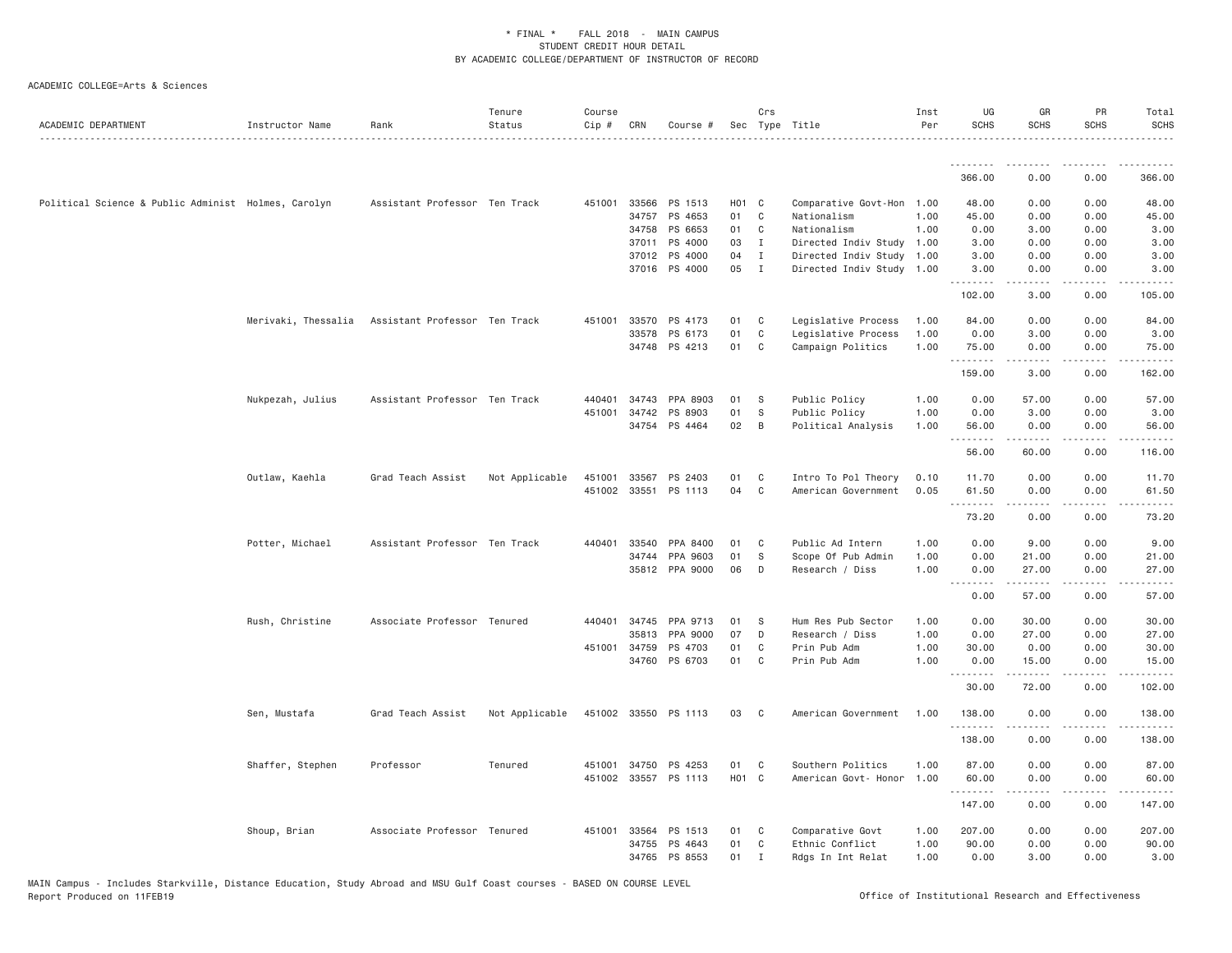| ACADEMIC DEPARTMENT                                                       | Instructor Name  | Rank                                            | Tenure<br>Status | Course<br>Cip # | CRN          | Course #             |           | Crs            | Sec Type Title            | Inst<br>Per | UG<br><b>SCHS</b>   | GR<br><b>SCHS</b>                                                                                                                                                                       | PR<br><b>SCHS</b>          | Total<br><b>SCHS</b>  |
|---------------------------------------------------------------------------|------------------|-------------------------------------------------|------------------|-----------------|--------------|----------------------|-----------|----------------|---------------------------|-------------|---------------------|-----------------------------------------------------------------------------------------------------------------------------------------------------------------------------------------|----------------------------|-----------------------|
| Political Science & Public Administ Shoup, Brian                          |                  | Associate Professor Tenured                     |                  |                 | 451001 36618 | PS 8000              | 06        | D              | Research / Thesis         | 1.00        | 0.00                | 3.00                                                                                                                                                                                    | 0.00                       | 3.00                  |
|                                                                           |                  |                                                 |                  |                 | 36946        | PS 4000              | 02 I      |                | Directed Indiv Study 1.00 |             | 3.00                | 0.00                                                                                                                                                                                    | 0.00                       | 3.00                  |
|                                                                           |                  |                                                 |                  |                 | 37030        | PS 4000              | 07        | $\mathbf{I}$   | Directed Indiv Study 1.00 |             | 3.00                | 0.00                                                                                                                                                                                    | 0.00                       | 3.00                  |
|                                                                           |                  |                                                 |                  |                 |              | 37109 PS 4000        | 09 I      |                | Directed Indiv Study 1.00 |             | 3.00                | 0.00                                                                                                                                                                                    | 0.00                       | 3.00                  |
|                                                                           |                  |                                                 |                  |                 |              |                      |           |                |                           |             | .<br>306.00         | .<br>6.00                                                                                                                                                                               | .<br>0.00                  | 312.00                |
|                                                                           |                  | Stanisevski, Dragan Associate Professor Tenured |                  |                 | 440401 33541 | PPA 8723             | 01        | $\mathbf{s}$   | Pub Budget & Fin Mgt 1.00 |             | 0.00                | 30.00                                                                                                                                                                                   | 0.00                       | 30.00                 |
|                                                                           |                  |                                                 |                  |                 | 36382        | PPA 9000             | 10        | D              | Research / Diss           | 1.00        | 0.00                | 15.00                                                                                                                                                                                   | 0.00                       | 15.00                 |
|                                                                           |                  |                                                 |                  |                 | 451001 34762 | PPA 9993             | 01        | C              | Research Design in P 1.00 |             | 0.00                | 15.00                                                                                                                                                                                   | 0.00                       | 15.00                 |
|                                                                           |                  |                                                 |                  |                 |              |                      |           |                |                           |             | 0.00                | .<br>60.00                                                                                                                                                                              | .<br>0.00                  | 60.00                 |
|                                                                           | Tkach, Benjamin  | Assistant Professor Non-Ten Track               |                  |                 |              | 451001 35297 PS 4990 | 01        | $\overline{c}$ | Special Topic In PS       | 1.00        | 51.00               | 0.00                                                                                                                                                                                    | 0.00                       | 51.00                 |
|                                                                           |                  |                                                 |                  |                 |              |                      |           |                |                           |             | -----<br>51.00      | $\cdots$<br>0.00                                                                                                                                                                        | .<br>0.00                  | 51.00                 |
|                                                                           | Vowell, Krista   | Lecturer                                        | Non-Ten Track    |                 |              | 451002 35080 PS 1113 | 502 C     |                | American Government       | 1.00        | 45.00               | 0.00                                                                                                                                                                                    | 0.00                       | 45.00                 |
|                                                                           |                  |                                                 |                  |                 |              |                      |           |                |                           |             | .<br>45.00          | $- - - - - -$<br>0.00                                                                                                                                                                   | .<br>0.00                  | 45.00                 |
|                                                                           | Waide, David     | Clinical Assist Pro Non-Ten Track               |                  |                 | 220101 33558 | PS 1182              | 01        | C              | Introduction to Law       | 1.00        | 138.00              | 0.00                                                                                                                                                                                    | 0.00                       | 138.00                |
|                                                                           |                  |                                                 |                  | 451001          | 33569        | PS 3063              | 01        | C              | Constitution Powers       | 1.00        | 132.00              | 0.00                                                                                                                                                                                    | 0.00                       | 132.00                |
|                                                                           |                  |                                                 |                  |                 |              | 451002 33552 PS 1113 | 05        | C              | American Government       | 1.00        | 855.00              | 0.00                                                                                                                                                                                    | 0.00                       | 855.00                |
|                                                                           |                  |                                                 |                  |                 |              |                      |           |                |                           |             | .<br>1125.00        | $\omega$ is a set of<br>0.00                                                                                                                                                            | .<br>0.00                  | 1.1.1.1.1<br>1125.00  |
|                                                                           | Wall, Diane      | Lecturer                                        | Non-Ten Track    |                 |              | 451002 34473 PS 1113 | 501 C     |                | American Government       | 1.00        | 54.00               | 0.00                                                                                                                                                                                    | 0.00                       | 54.00                 |
|                                                                           |                  |                                                 |                  |                 |              |                      |           |                |                           |             | 54.00               | 0.00                                                                                                                                                                                    | 0.00                       | 54.00                 |
|                                                                           | Williams, Linda  | Grad Teach Assist                               | Not Applicable   |                 | 231304 30978 | CO 1003              | 03        | C              | Fund Of Public Speak 1.00 |             | 75.00               | 0.00                                                                                                                                                                                    | 0.00                       | 75.00                 |
|                                                                           |                  |                                                 |                  |                 | 30979        | CO 1003              | 04        | C              | Fund Of Public Speak 1.00 |             | 72.00               | 0.00                                                                                                                                                                                    | 0.00                       | 72.00                 |
|                                                                           |                  |                                                 |                  |                 | 451002 33553 | PS 1113              | 06        | C <sub>1</sub> | American Government       | 1.00        | 381.00              | 0.00                                                                                                                                                                                    | 0.00                       | 381.00                |
|                                                                           |                  |                                                 |                  |                 |              |                      |           |                |                           |             | .<br>528.00         | 0.00                                                                                                                                                                                    | 0.00                       | 528.00                |
|                                                                           | Williams, Robert | Non-Faculty                                     | Not Applicable   | 130301          | 36386        | LSK 1041             | 13        | $\mathbf{C}$   | College Success I         | 1.00        | 10.00               | 0.00                                                                                                                                                                                    | 0.00                       | 10.00                 |
|                                                                           |                  |                                                 |                  | 521003 33835    |              | <b>SLCE 1002</b>     | $CO1$ $C$ |                | Day One Leadership C 0.30 |             | 108.60              | 0.00                                                                                                                                                                                    | 0.00                       | 108.60                |
|                                                                           |                  |                                                 |                  |                 | 33836        | <b>SLCE 1002</b>     | $CO2$ B   |                | Day One Leadership C 0.30 |             | 10.80               | 0.00                                                                                                                                                                                    | 0.00                       | 10.80                 |
|                                                                           |                  |                                                 |                  |                 | 33837        | SLCE 1002 C03 B      |           |                | Day One Leadership C 0.30 |             | 7.80                | 0.00                                                                                                                                                                                    | 0.00                       | 7.80                  |
|                                                                           |                  |                                                 |                  |                 |              |                      |           |                |                           |             | .<br>137.20         | $\frac{1}{2} \left( \frac{1}{2} \right) \left( \frac{1}{2} \right) \left( \frac{1}{2} \right) \left( \frac{1}{2} \right) \left( \frac{1}{2} \right)$<br>0.00                            | .<br>0.00                  | 137.20                |
|                                                                           | Wiseman, William | Lecturer                                        | Non-Ten Track    |                 | 451001 33572 | PS 4263              | 01        | C              | Miss Govern & Pol         | 1.00        | 57.00               | 0.00                                                                                                                                                                                    | 0.00                       | 57.00                 |
|                                                                           |                  |                                                 |                  |                 |              | 33580 PS 6263        | 01        | C              | Miss Govern & Pol         | 1.00        | 0.00                | 3.00                                                                                                                                                                                    | 0.00                       | 3.00                  |
|                                                                           |                  |                                                 |                  |                 |              |                      |           |                |                           |             | .<br>57.00          | $\frac{1}{2} \left( \frac{1}{2} \right) \left( \frac{1}{2} \right) \left( \frac{1}{2} \right) \left( \frac{1}{2} \right) \left( \frac{1}{2} \right) \left( \frac{1}{2} \right)$<br>3.00 | .<br>0.00                  | 60.00                 |
| ----------------------------------<br>Political Science & Public Administ |                  |                                                 |                  |                 |              |                      |           |                |                           |             | ========<br>5796.20 | $=$ $=$ $=$ $=$ $=$ $=$ $=$ $=$<br>366.00                                                                                                                                               | $= 222222222$<br>0.00      | ==========<br>6162.20 |
| ----------------------------------                                        |                  |                                                 |                  |                 |              |                      |           |                |                           |             |                     |                                                                                                                                                                                         | ======== ======== ======== | ==========            |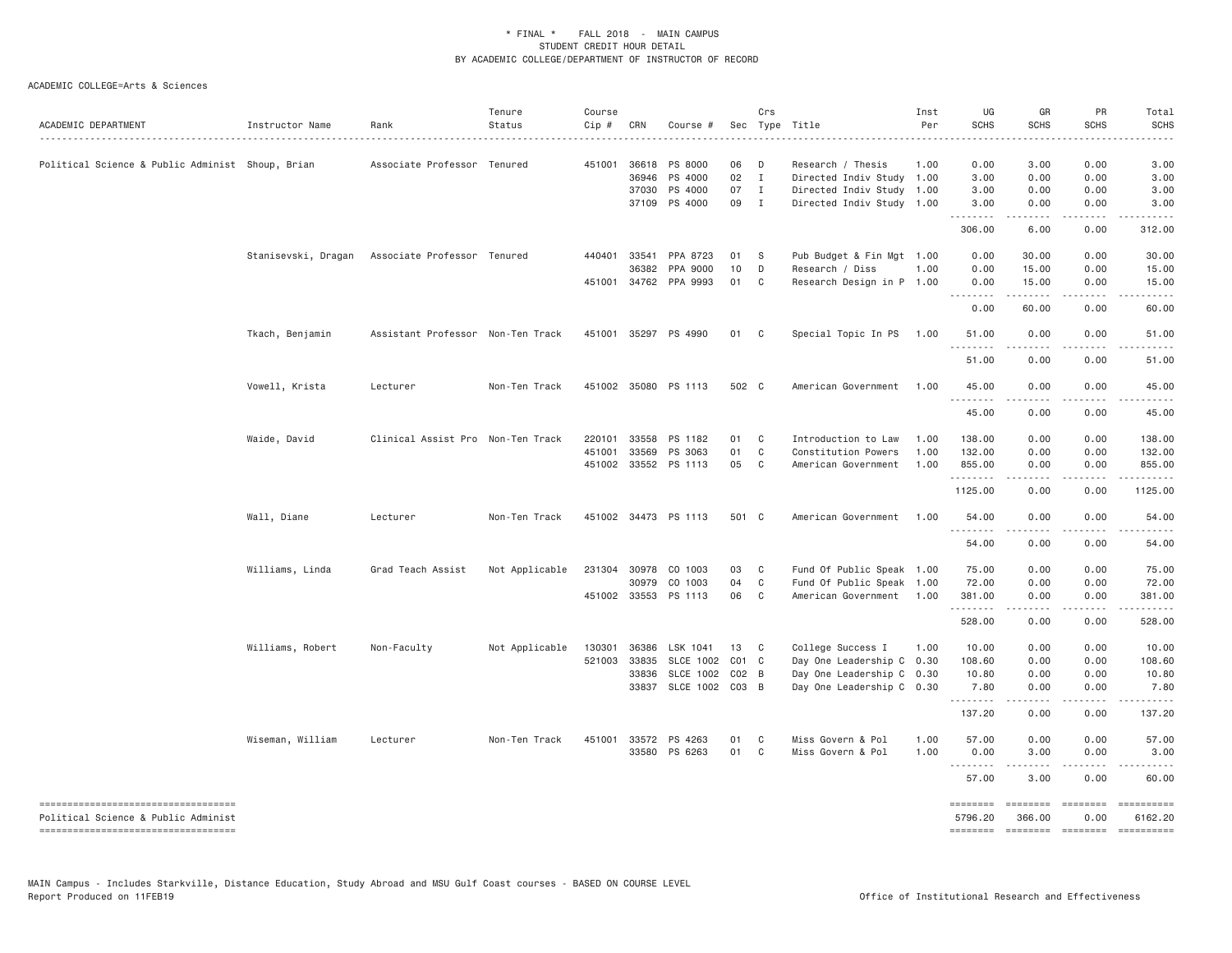| ACADEMIC DEPARTMENT | Instructor Name    | Rank                                             | Tenure<br>Status | Course<br>Cip # | CRN   | Course #              |    | Crs          | Sec Type Title<br>. <u>.</u> | Inst<br>Per | UG<br><b>SCHS</b> | GR<br><b>SCHS</b>                                                                                                                                             | PR<br><b>SCHS</b>            | Total<br><b>SCHS</b><br>-----                                                                                                                                  |
|---------------------|--------------------|--------------------------------------------------|------------------|-----------------|-------|-----------------------|----|--------------|------------------------------|-------------|-------------------|---------------------------------------------------------------------------------------------------------------------------------------------------------------|------------------------------|----------------------------------------------------------------------------------------------------------------------------------------------------------------|
| Psychology          |                    | Adams-Price, Carolyn Associate Professor Tenured |                  | 302501          | 33759 | PSY 4813              | 01 | C            | Positive Psychology          | 1.00        | 51.00             | 0.00                                                                                                                                                          | 0.00                         | 51.00                                                                                                                                                          |
|                     |                    |                                                  |                  | 420101          | 33766 | PSY 6983              | 01 | $\mathbb C$  | Psychology Of Aging          | 1.00        | 0.00              | 6.00                                                                                                                                                          | 0.00                         | 6.00                                                                                                                                                           |
|                     |                    |                                                  |                  |                 | 37097 | PSY 4000              | 87 | $\mathbf{I}$ | Directed Indiv Study         | 1.00        | 2.00              | 0.00                                                                                                                                                          | 0.00                         | 2.00                                                                                                                                                           |
|                     |                    |                                                  |                  |                 | 37100 | PSY 4000              | 90 | I            | Directed Indiv Study         | 1.00        | 1.00              | 0.00                                                                                                                                                          | 0.00                         | 1.00                                                                                                                                                           |
|                     |                    |                                                  |                  | 422809          | 33760 | PSY 4983              | 01 | C            | Psychology Of Aging          | 1.00        | 105.00            | 0.00                                                                                                                                                          | 0.00                         | 105.00                                                                                                                                                         |
|                     |                    |                                                  |                  |                 |       | 422813 35922 PSY 9000 | 01 | D            | Research/Diss                | 1.00        | 0.00<br>.         | 11.00<br>.                                                                                                                                                    | 0.00<br>.                    | 11.00<br>.                                                                                                                                                     |
|                     |                    |                                                  |                  |                 |       |                       |    |              |                              |             | 159.00            | 17.00                                                                                                                                                         | 0.00                         | 176.00                                                                                                                                                         |
|                     | Allen, Laura       | Assistant Professor Ten Track                    |                  | 420101          |       | 33776 PSY 8513        | 01 | C            | Psychological Res            | 1.00        | 0.00              | 18.00                                                                                                                                                         | 0.00                         | 18.00                                                                                                                                                          |
|                     |                    |                                                  |                  |                 |       | 36311 PSY 8000        | 02 | D            | Research / Thesis            | 1.00        | 0.00              | 3.00                                                                                                                                                          | 0.00                         | 3.00                                                                                                                                                           |
|                     |                    |                                                  |                  |                 |       |                       |    |              |                              |             | .<br>0.00         | -----<br>21.00                                                                                                                                                | .<br>0.00                    | .<br>21.00                                                                                                                                                     |
|                     |                    |                                                  |                  |                 |       |                       |    |              |                              |             |                   |                                                                                                                                                               |                              |                                                                                                                                                                |
|                     | Amadi, Suzanne     | Grad Teach Assist                                | Not Applicable   | 240102          | 32735 | IDS 4111              | 01 | C            | Professional Seminar 1.00    |             | 20.00             | 0.00                                                                                                                                                          | 0.00                         | 20.00                                                                                                                                                          |
|                     |                    |                                                  |                  |                 |       | 32737 IDS 4111        | 03 | C            | Professional Seminar 1.00    |             | 22.00<br>------   | 0.00<br>.                                                                                                                                                     | 0.00<br>$\sim$ $\sim$ $\sim$ | 22.00<br>.                                                                                                                                                     |
|                     |                    |                                                  |                  |                 |       |                       |    |              |                              |             | 42.00             | 0.00                                                                                                                                                          | 0.00                         | 42.00                                                                                                                                                          |
|                     | Armstrong, Kevin   | Associate Professor Tenured                      |                  | 420101          | 33771 | PSY 8450              | 01 | E            | Applied Clin Practic         | 1.00        | 0.00              | 15.00                                                                                                                                                         | 0.00                         | 15.00                                                                                                                                                          |
|                     |                    |                                                  |                  |                 | 36312 | PSY 8000              | 03 | D            | Research / Thesis            | 1.00        | 0.00              | 3.00                                                                                                                                                          | 0.00                         | 3.00                                                                                                                                                           |
|                     |                    |                                                  |                  |                 | 36943 | PSY 4000              | 74 | I            | Directed Indiv Study         | 1.00        | 3.00              | 0.00                                                                                                                                                          | 0.00                         | 3.00                                                                                                                                                           |
|                     |                    |                                                  |                  | 422707          | 33731 | PSY 3363              | 01 | C            | Behav Modification           | 1.00        | 186.00            | 0.00                                                                                                                                                          | 0.00                         | 186.00                                                                                                                                                         |
|                     |                    |                                                  |                  | 422813          | 36331 | PSY 9000              | 05 | D            | Research/Diss                | 1.00        | 0.00              | 9.00                                                                                                                                                          | 0.00                         | 9.00                                                                                                                                                           |
|                     |                    |                                                  |                  |                 |       |                       |    |              |                              |             | .<br>189.00       | $\frac{1}{2} \left( \frac{1}{2} \right) \left( \frac{1}{2} \right) \left( \frac{1}{2} \right) \left( \frac{1}{2} \right) \left( \frac{1}{2} \right)$<br>27.00 | .<br>0.00                    | $\frac{1}{2} \left( \frac{1}{2} \right) \left( \frac{1}{2} \right) \left( \frac{1}{2} \right) \left( \frac{1}{2} \right) \left( \frac{1}{2} \right)$<br>216.00 |
|                     | Armstrong, Rebecca | Instructor                                       | Non-Ten Track    | 420101          | 33690 | PSY 1013              | 04 | C            | Gen Psychology-SI            | 1.00        | 696.00            | 0.00                                                                                                                                                          | 0.00                         | 696.00                                                                                                                                                         |
|                     |                    |                                                  |                  | 422703          | 33743 | PSY 3803              | 01 | C            | Int Dev Psychology           | 1.00        | 180.00            | 0.00                                                                                                                                                          | 0.00                         | 180.00                                                                                                                                                         |
|                     |                    |                                                  |                  |                 |       | 33744 PSY 3803        | 02 | C            | Int Dev Psychology           | 1.00        | 180.00            | 0.00                                                                                                                                                          | 0.00                         | 180.00                                                                                                                                                         |
|                     |                    |                                                  |                  |                 |       |                       |    |              |                              |             | .<br>1056.00      | -----<br>0.00                                                                                                                                                 | .<br>0.00                    | .<br>1056.00                                                                                                                                                   |
|                     | Berman, Mitchell   | Professor                                        | Ten Track        | 420101          | 36314 | PSY 8000              | 05 | D            | Research / Thesis            | 1.00        | 0.00              | 3.00                                                                                                                                                          | 0.00                         | 3.00                                                                                                                                                           |
|                     |                    |                                                  |                  | 422708          | 33767 | PSY 8214              | 01 | B            | Quan Meth In Psy II          | 1.00        | 0.00              | 40.00                                                                                                                                                         | 0.00                         | 40.00                                                                                                                                                          |
|                     |                    |                                                  |                  |                 |       | 422813 35924 PSY 9000 | 03 | D            | Research/Diss                | 1.00        | 0.00              | 21.00                                                                                                                                                         | 0.00                         | 21,00                                                                                                                                                          |
|                     |                    |                                                  |                  |                 |       |                       |    |              |                              |             | .<br>0.00         | .<br>64.00                                                                                                                                                    | .<br>0.00                    | .<br>64.00                                                                                                                                                     |
|                     | Bradshaw, Gary     | Professor                                        | Tenured          | 420101          | 35279 | PSY 4000              | 01 | <b>I</b>     | Directed Indiv Study         | 1.00        | 3.00              | 0.00                                                                                                                                                          | 0.00                         | 3.00                                                                                                                                                           |
|                     |                    |                                                  |                  |                 | 35280 | PSY 4000              | 02 | $\mathbf{I}$ | Directed Indiv Study         | 1.00        | 3.00              | 0.00                                                                                                                                                          | 0.00                         | 3.00                                                                                                                                                           |
|                     |                    |                                                  |                  |                 | 35859 | PSY 4000              | 09 | I            | Directed Indiv Study         | 1.00        | 3.00              | 0.00                                                                                                                                                          | 0.00                         | 3.00                                                                                                                                                           |
|                     |                    |                                                  |                  |                 | 35907 | PSY 4000              | 10 | $\mathbf{I}$ | Directed Indiv Study         | 1.00        | 3.00              | 0.00                                                                                                                                                          | 0.00                         | 3.00                                                                                                                                                           |
|                     |                    |                                                  |                  |                 | 35908 | PSY 4000              | 11 | $\mathbf{I}$ | Directed Indiv Study 1.00    |             | 3.00              | 0.00                                                                                                                                                          | 0.00                         | 3.00                                                                                                                                                           |
|                     |                    |                                                  |                  |                 | 35910 | PSY 4000              | 13 | $\mathbf{I}$ | Directed Indiv Study         | 1.00        | 3.00              | 0.00                                                                                                                                                          | 0.00                         | 3.00                                                                                                                                                           |
|                     |                    |                                                  |                  |                 | 36039 | PSY 4000              | 37 | I            | Directed Indiv Study 1.00    |             | 1.00              | 0.00                                                                                                                                                          | 0.00                         | 1.00                                                                                                                                                           |
|                     |                    |                                                  |                  |                 | 36365 | PSY 7000              | 01 | Ι.           | Directed Indiv Study         | 1.00        | 0.00              | 4.00                                                                                                                                                          | 0.00                         | 4.00                                                                                                                                                           |
|                     |                    |                                                  |                  | 422704          | 33722 | PSY 3314              | 01 | C            | Experimental Psych           | 1.00        | 248.00            | 0.00                                                                                                                                                          | 0.00                         | 248.00                                                                                                                                                         |
|                     |                    |                                                  |                  |                 | 33723 | PSY 3314              | 02 | K            | Experimental Psych           | 1.00        | 0.00              | 0.00                                                                                                                                                          | 0.00                         | 0.00                                                                                                                                                           |
|                     |                    |                                                  |                  |                 | 33724 | PSY 3314              | 03 | K            | Experimental Psych           | 1.00        | 0.00              | 0.00                                                                                                                                                          | 0.00                         | 0.00                                                                                                                                                           |
|                     |                    |                                                  |                  |                 | 33725 | PSY 3314              | 04 | К            | Experimental Psych           | 1.00        | 0.00              | 0.00                                                                                                                                                          | 0.00                         | 0.00                                                                                                                                                           |
|                     |                    |                                                  |                  |                 | 33726 | PSY 3314              | 05 | К            | Experimental Psych           | 1.00        | 0.00              | 0.00                                                                                                                                                          | 0.00                         | 0.00                                                                                                                                                           |
|                     |                    |                                                  |                  |                 | 33727 | PSY 3314              | 06 | K            | Experimental Psych           | 1.00        | 0.00              | 0.00                                                                                                                                                          | 0.00                         | 0.00                                                                                                                                                           |
|                     |                    |                                                  |                  | 422706          | 34851 | PSY 4653              | 01 | $\mathsf{C}$ | Cognitive Science            | 1,00        | 30.00             | 0.00                                                                                                                                                          | 0.00                         | 30,00                                                                                                                                                          |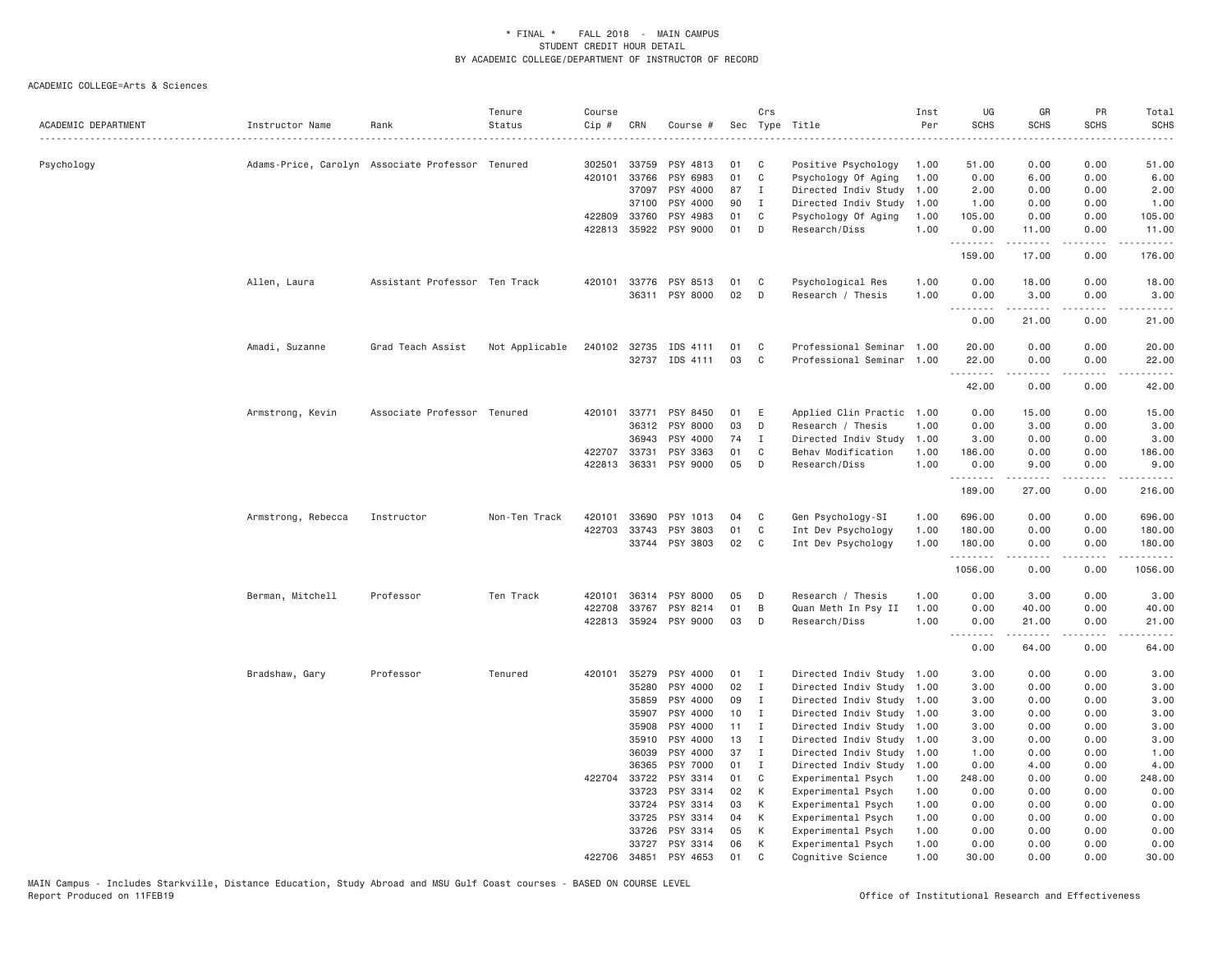| ACADEMIC DEPARTMENT | Instructor Name   | Rank      | Tenure<br>Status | Course<br>Cip # | CRN            | Course #             |                   | Crs                          | Sec Type Title<br>.                                    | Inst<br>Per  | UG<br><b>SCHS</b> | GR<br><b>SCHS</b>                                                                                                                                            | PR<br><b>SCHS</b> | Total<br><b>SCHS</b> |
|---------------------|-------------------|-----------|------------------|-----------------|----------------|----------------------|-------------------|------------------------------|--------------------------------------------------------|--------------|-------------------|--------------------------------------------------------------------------------------------------------------------------------------------------------------|-------------------|----------------------|
| Psychology          | Bradshaw, Gary    | Professor | Tenured          |                 | 422813 35925   | PSY 9000             | 04                | $\Box$                       | Research/Diss                                          | 1.00         | 0.00              | 24.00                                                                                                                                                        | 0.00              | 24.00                |
|                     |                   |           |                  |                 |                |                      |                   |                              |                                                        |              | 297.00            | 28.00                                                                                                                                                        | 0.00              | 325.00               |
|                     | Brandon, Russell  | Lecturer  | Non-Ten Track    | 420101          | 33692          | PSY 1013             | 06                | C                            | Gen Psychology                                         | 1.00         | 309.00            | 0.00                                                                                                                                                         | 0.00              | 309.00               |
|                     |                   |           |                  |                 | 33702          | PSY 1013             | 16                | C                            | Gen Psychology                                         | 1.00         | 264.00            | 0.00                                                                                                                                                         | 0.00              | 264.00               |
|                     |                   |           |                  |                 | 36417          | PSY 1013             | 21                | C                            | Gen Psychology                                         | 1.00         | 375.00            | 0.00                                                                                                                                                         | 0.00              | 375.00               |
|                     |                   |           |                  |                 | 422813 34848   | PSY 3343             | 03                | C                            | Psych Of Learning                                      | 1.00         | 129.00<br>.       | 0.00<br>$\frac{1}{2} \left( \frac{1}{2} \right) \left( \frac{1}{2} \right) \left( \frac{1}{2} \right) \left( \frac{1}{2} \right) \left( \frac{1}{2} \right)$ | 0.00<br>.         | 129.00<br>.          |
|                     |                   |           |                  |                 |                |                      |                   |                              |                                                        |              | 1077.00           | 0.00                                                                                                                                                         | 0.00              | 1077.00              |
|                     | Brown, Kimberly   | Lecturer  | Non-Ten Track    | 422707          | 33732          | PSY 3363             | 02                | $\mathbf{C}$                 | Behav Modification                                     | 1.00         | 180.00            | 0.00                                                                                                                                                         | 0.00              | 180.00               |
|                     |                   |           |                  | 440401          | 33709          | PSY 3073             | 01                | $\mathbf{C}$                 | Psy Interper Relat                                     | 1.00         | 99.00             | 0.00                                                                                                                                                         | 0.00              | 99.00                |
|                     |                   |           |                  |                 | 33710          | PSY 3073             | 02                | C                            | Psy Interper Relat                                     | 1.00         | 108.00<br>.       | 0.00<br>.                                                                                                                                                    | 0.00<br>.         | 108.00<br>.          |
|                     |                   |           |                  |                 |                |                      |                   |                              |                                                        |              | 387.00            | 0.00                                                                                                                                                         | 0.00              | 387.00               |
|                     | Campbell, Kristen | Lecturer  | Non-Ten Track    | 420101          | 34474          | PSY 3213             | 501 C             |                              | Psych Of Ab Behavior 1.00                              |              | 114.00            | 0.00                                                                                                                                                         | 0.00              | 114.00               |
|                     |                   |           |                  |                 | 36121          | PSY 4000             | 42                | $\mathbf{I}$                 | Directed Indiv Study 1.00                              |              | 3.00              | 0.00                                                                                                                                                         | 0.00              | 3.00                 |
|                     |                   |           |                  |                 | 36122          | PSY 4000             | 43                | $\mathbf{I}$                 | Directed Indiv Study 1.00                              |              | 3.00              | 0.00                                                                                                                                                         | 0.00              | 3.00                 |
|                     |                   |           |                  |                 | 36280          | PSY 4000             | 55                | $\mathbf{I}$                 | Directed Indiv Study 1.00                              |              | 3.00              | 0.00                                                                                                                                                         | 0.00              | 3.00                 |
|                     |                   |           |                  |                 | 36281          | PSY 4000             | 56                | $\mathbf{I}$                 | Directed Indiv Study 1.00                              |              | 3.00              | 0.00                                                                                                                                                         | 0.00              | 3.00                 |
|                     |                   |           |                  |                 | 36922          | PSY 4000             | 62                | $\mathbf{I}$                 | Directed Indiv Study 1.00                              |              | 3.00              | 0.00                                                                                                                                                         | 0.00              | 3.00                 |
|                     |                   |           |                  |                 | 36923          | PSY 4000             | 63                | $\mathbf{I}$                 | Directed Indiv Study 1.00                              |              | 3.00              | 0.00                                                                                                                                                         | 0.00              | 3.00                 |
|                     |                   |           |                  |                 | 36924          | PSY 4000             | 64                | $\blacksquare$               | Directed Indiv Study 1.00                              |              | 3.00              | 0.00                                                                                                                                                         | 0.00              | 3.00                 |
|                     |                   |           |                  |                 | 36925          | PSY 4000             | 65                | $\mathbf{I}$                 | Directed Indiv Study 1.00                              |              | 3.00              | 0.00                                                                                                                                                         | 0.00              | 3.00                 |
|                     |                   |           |                  |                 | 36926<br>36927 | PSY 4000<br>PSY 4000 | 66<br>67          | $\mathbf{I}$<br>$\mathbf{I}$ | Directed Indiv Study 1.00<br>Directed Indiv Study 1.00 |              | 3.00<br>3.00      | 0.00<br>0.00                                                                                                                                                 | 0.00<br>0.00      | 3.00<br>3.00         |
|                     |                   |           |                  |                 | 36928          | PSY 4000             | 68                | $\mathbf{I}$                 | Directed Indiv Study 1.00                              |              | 3.00              | 0.00                                                                                                                                                         | 0.00              | 3.00                 |
|                     |                   |           |                  |                 | 36929          | PSY 4000             | 69                | I                            | Directed Indiv Study 1.00                              |              | 3.00              | 0.00                                                                                                                                                         | 0.00              | 3.00                 |
|                     |                   |           |                  |                 | 422708 33711   | PSY 3104             | 01                | C                            | Introductory Psychol 1.00                              |              | 364.00            | 0.00                                                                                                                                                         | 0.00              | 364.00               |
|                     |                   |           |                  |                 | 33712          | PSY 3104             | 02                | K                            | Introductory Psychol 1.00                              |              | 0.00              | 0.00                                                                                                                                                         | 0.00              | 0.00                 |
|                     |                   |           |                  |                 | 33713          | PSY 3104             | 03                | К                            | Introductory Psychol 1.00                              |              | 0.00              | 0.00                                                                                                                                                         | 0.00              | 0.00                 |
|                     |                   |           |                  |                 | 33714          | PSY 3104             | 04                | K                            | Introductory Psychol 1.00                              |              | 0.00              | 0.00                                                                                                                                                         | 0.00              | 0.00                 |
|                     |                   |           |                  |                 | 33715          | PSY 3104             | 05                | K                            | Introductory Psychol                                   | 1.00         | 0.00              | 0.00                                                                                                                                                         | 0.00              | 0.00                 |
|                     |                   |           |                  |                 | 33716          | PSY 3104             | 06                | K                            | Introductory Psychol 1.00                              |              | 0.00              | 0.00                                                                                                                                                         | 0.00              | 0.00                 |
|                     |                   |           |                  |                 | 422801 34850   | PSY 4333             | 01                | $\mathbf{C}$                 | Intro Clinical Psych 1.00                              |              | 42.00             | 0.00                                                                                                                                                         | 0.00              | 42.00                |
|                     |                   |           |                  | 422803          | 33748          | PSY 4223             | 01                | $\mathbf{C}$                 | Drug Use And Abuse                                     | 1.00         | 174.00            | 0.00                                                                                                                                                         | 0.00              | 174.00               |
|                     |                   |           |                  |                 | 33749          | PSY 4223             | 02                | C                            | Drug Use And Abuse                                     | 1.00         | 171.00            | 0.00                                                                                                                                                         | 0.00              | 171.00               |
|                     |                   |           |                  | 429999          |                | 33761 PSY 6223       | 01                | C                            | Drug Use And Abuse                                     | 1.00         | 0.00<br>.         | 3.00                                                                                                                                                         | 0.00              | 3.00                 |
|                     |                   |           |                  |                 |                |                      |                   |                              |                                                        |              | 901.00            | 3.00                                                                                                                                                         | 0.00              | 904.00               |
|                     | Carskadon, Thomas | Professor | Tenured          |                 | 420101 33687   | PSY 1013             | 01                | $\mathbf C$                  | Gen Psychology -SI                                     | 1.00         | 978.00            | 0.00                                                                                                                                                         | 0.00              | 978.00               |
|                     |                   |           |                  |                 | 33688          | PSY 1013             | 02                | C                            | Gen Psychology -SI                                     | 1.00         | 528.00            | 0.00                                                                                                                                                         | 0.00              | 528.00               |
|                     |                   |           |                  |                 | 33693          | PSY 1013             | 07                | C                            | Gen Psychology - LC                                    | 1.00         | 90.00             | 0.00                                                                                                                                                         | 0.00              | 90.00                |
|                     |                   |           |                  |                 | 33694          | PSY 1013             | 08                | C                            | Gen Psychology - LC                                    | 1.00         | 99.00             | 0.00                                                                                                                                                         | 0.00              | 99.00                |
|                     |                   |           |                  |                 | 33695          | PSY 1013             | 09                | C                            | Gen Psychology - LC                                    | 1.00         | 66.00             | 0.00                                                                                                                                                         | 0.00              | 66.00                |
|                     |                   |           |                  |                 | 33696          | PSY 1013             | 10                | C                            | Gen Psychology - LC                                    | 1.00         | 48.00             | 0.00                                                                                                                                                         | 0.00              | 48.00                |
|                     |                   |           |                  |                 | 33700<br>33701 | PSY 1013<br>PSY 1013 | 14<br>15          | C<br>C                       | Gen Psychology-LC<br>Gen Psychology                    | 1.00<br>1.00 | 66.00<br>69.00    | 0.00<br>0.00                                                                                                                                                 | 0.00<br>0.00      | 66.00<br>69.00       |
|                     |                   |           |                  |                 | 33706          | PSY 1013             | 20                | C                            | Gen Psychology                                         | 1.00         | 63.00             | 0.00                                                                                                                                                         | 0.00              | 63.00                |
|                     |                   |           |                  |                 | 33708          | PSY 1013             | H <sub>01</sub> C |                              | Honors Gen Psy - LC                                    | 1.00         | 51.00             | 0.00                                                                                                                                                         | 0.00              | 51.00                |
|                     |                   |           |                  |                 | 37087          | PSY 4000             | 86                | $\mathsf{T}$                 | Directed Indiv Study                                   | 1.00         | 3.00              | 0.00                                                                                                                                                         | 0.00              | 3,00                 |
|                     |                   |           |                  |                 |                |                      |                   |                              |                                                        |              |                   |                                                                                                                                                              |                   |                      |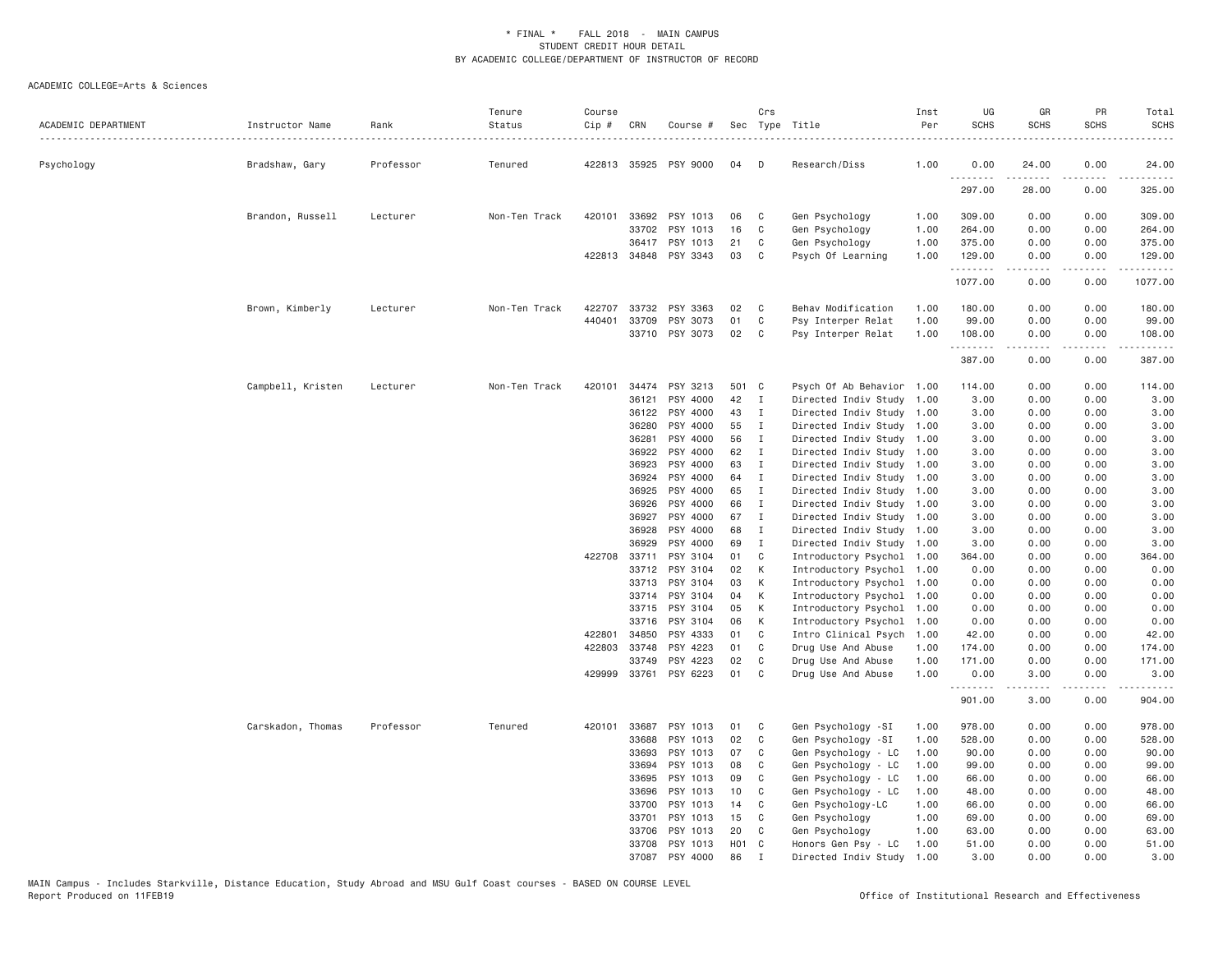| ACADEMIC DEPARTMENT | Instructor Name   | Rank                          | Tenure<br>Status | Course<br>$Cip \#$ | CRN          | Course #                   |          | Crs               | Sec Type Title                                         | Inst<br>Per | UG<br><b>SCHS</b>    | GR<br><b>SCHS</b>                                                                                                                                                                       | PR<br><b>SCHS</b> | Total<br><b>SCHS</b> |
|---------------------|-------------------|-------------------------------|------------------|--------------------|--------------|----------------------------|----------|-------------------|--------------------------------------------------------|-------------|----------------------|-----------------------------------------------------------------------------------------------------------------------------------------------------------------------------------------|-------------------|----------------------|
|                     |                   |                               |                  |                    |              |                            |          |                   |                                                        |             | <u>.</u>             |                                                                                                                                                                                         |                   |                      |
|                     |                   |                               |                  |                    |              |                            |          |                   |                                                        |             | 2061.00              | 0.00                                                                                                                                                                                    | 0.00              | 2061.00              |
| Psychology          | Craig, Sarah      | Grad Teach Assist             | Not Applicable   |                    |              | 420101 33699 PSY 1013      | 13       | $\mathbf{C}$      | Gen Psychology                                         | 1.00        | 252.00<br>.          | 0.00                                                                                                                                                                                    | 0.00              | 252.00               |
|                     |                   |                               |                  |                    |              |                            |          |                   |                                                        |             | 252.00               | 0.00                                                                                                                                                                                    | 0.00              | 252.00               |
|                     | DeShong, Hilary   | Assistant Professor Ten Track |                  |                    | 420101 35915 | PSY 4000                   | 17       | $\blacksquare$    | Directed Indiv Study 1.00                              |             | 3.00                 | 0.00                                                                                                                                                                                    | 0.00              | 3.00                 |
|                     |                   |                               |                  |                    | 36009        | PSY 4000                   | 35       | $\mathbf{I}$      | Directed Indiv Study 1.00                              |             | 3.00                 | 0.00                                                                                                                                                                                    | 0.00              | 3.00                 |
|                     |                   |                               |                  |                    | 36112        | PSY 4000                   | 40       | $\mathbf{I}$      | Directed Indiv Study 1.00                              |             | 2.00                 | 0.00                                                                                                                                                                                    | 0.00              | 2.00                 |
|                     |                   |                               |                  |                    | 36276        | PSY 4000                   | 54       | $\blacksquare$    | Directed Indiv Study 1.00                              |             | 3.00                 | 0.00                                                                                                                                                                                    | 0.00              | 3.00                 |
|                     |                   |                               |                  |                    | 36316        | PSY 8000                   | 07       | D                 | Research / Thesis                                      | 1.00        | 0.00                 | 1.00                                                                                                                                                                                    | 0.00              | 1.00                 |
|                     |                   |                               |                  |                    | 422705 34849 | PSY 4203                   | 03       | $\mathbf{C}$      | Theories Of Pers                                       | 1.00        | 99.00<br>.           | 0.00<br>$\frac{1}{2} \left( \frac{1}{2} \right) \left( \frac{1}{2} \right) \left( \frac{1}{2} \right) \left( \frac{1}{2} \right) \left( \frac{1}{2} \right) \left( \frac{1}{2} \right)$ | 0.00<br>.         | 99.00                |
|                     |                   |                               |                  |                    |              |                            |          |                   |                                                        |             | 110.00               | 1.00                                                                                                                                                                                    | 0.00              | 111.00               |
|                     | Dorr, Morgan      | Grad Teach Assist             | Not Applicable   | 420101             |              | 33704 PSY 1013             | 18       | $\overline{C}$    | Gen Psychology                                         | 1.00        | 258.00<br>.          | 0.00<br>.                                                                                                                                                                               | 0.00<br>.         | 258.00<br><b>.</b>   |
|                     |                   |                               |                  |                    |              |                            |          |                   |                                                        |             | 258.00               | 0.00                                                                                                                                                                                    | 0.00              | 258.00               |
|                     | Eakin, Deborah    | Associate Professor Tenured   |                  |                    | 420101 33777 | PSY 8653                   | 01       | S                 | Appl Cog Reading Sem 1.00                              |             | 0.00                 | 15.00                                                                                                                                                                                   | 0.00              | 15.00                |
|                     |                   |                               |                  |                    | 35520        | PSY 4000                   | 03       | $\blacksquare$    | Directed Indiv Study 1.00                              |             | 3.00                 | 0.00                                                                                                                                                                                    | 0.00              | 3.00                 |
|                     |                   |                               |                  |                    | 35524        | PSY 4000                   | 04       | $\mathbf{I}$      | Directed Indiv Study 1.00                              |             | 3.00                 | 0.00                                                                                                                                                                                    | 0.00              | 3.00                 |
|                     |                   |                               |                  |                    | 35689        | PSY 4000                   | 08       | $\mathbf{I}$      | Directed Indiv Study 1.00                              |             | 3.00                 | 0.00                                                                                                                                                                                    | 0.00              | 3.00                 |
|                     |                   |                               |                  |                    | 35914        | PSY 4000                   | 16       | $\mathbf{I}$      | Directed Indiv Study 1.00                              |             | 3.00                 | 0.00                                                                                                                                                                                    | 0.00              | 3.00                 |
|                     |                   |                               |                  |                    | 35930        | PSY 4000                   | 19       | $\mathbf{I}$      | Directed Indiv Study 1.00                              |             | 3.00                 | 0.00                                                                                                                                                                                    | 0.00              | 3.00                 |
|                     |                   |                               |                  |                    | 35984        | PSY 4000                   | 29       | I                 | Directed Indiv Study 1.00                              |             | 3.00                 | 0.00                                                                                                                                                                                    | 0.00              | 3.00                 |
|                     |                   |                               |                  |                    | 36006        | PSY 4000                   | 33       | $\mathbf{I}$      | Directed Indiv Study 1.00                              |             | 3.00                 | 0.00                                                                                                                                                                                    | 0.00              | 3.00                 |
|                     |                   |                               |                  |                    | 36317        | PSY 8000                   | 08       | D                 | Research / Thesis                                      | 1.00        | 0.00                 | 3.00                                                                                                                                                                                    | 0.00              | 3.00                 |
|                     |                   |                               |                  |                    | 36573        | PSY 4000                   | 58       | $\mathbf{I}$      | Directed Indiv Study 1.00                              |             | 3.00                 | 0.00                                                                                                                                                                                    | 0.00              | 3.00                 |
|                     |                   |                               |                  |                    | 36944        | PSY 4000                   | 75       | $\mathbf I$       | Directed Indiv Study 1.00                              |             | 1.00                 | 0.00                                                                                                                                                                                    | 0.00              | 1.00                 |
|                     |                   |                               |                  |                    | 36945        | PSY 4000                   | 76       | $\mathbf{I}$      | Directed Indiv Study                                   | 1.00        | 3.00                 | 0.00                                                                                                                                                                                    | 0.00              | 3.00                 |
|                     |                   |                               |                  |                    | 37101        | PSY 4000                   | 91       | I                 | Directed Indiv Study 1.00                              |             | 3.00                 | 0.00                                                                                                                                                                                    | 0.00              | 3.00                 |
|                     |                   |                               |                  |                    | 422813 36333 | PSY 9000                   | 07       | D                 | Research/Diss                                          | 1.00        | 0.00<br>.            | 9,00                                                                                                                                                                                    | 0.00              | 9.00                 |
|                     |                   |                               |                  |                    |              |                            |          |                   |                                                        |             | 31.00                | 27.00                                                                                                                                                                                   | 0.00              | 58.00                |
|                     | Flurry, Samuel    | Grad Teach Assist             | Not Applicable   |                    |              | 420101 33705 PSY 1013      | 19       | $\mathbf{C}$      | Gen Psychology                                         | 1.00        | 267.00<br>. <u>.</u> | 0.00                                                                                                                                                                                    | 0.00<br>.         | 267.00<br>.          |
|                     |                   |                               |                  |                    |              |                            |          |                   |                                                        |             | 267.00               | 0.00                                                                                                                                                                                    | 0.00              | 267.00               |
|                     | Gresham, Courtney | Non-Faculty                   | Not Applicable   |                    |              | 422707 34477 PSY 4353      | 501 C    |                   | Psychology and the L 1.00                              |             | 81.00<br>.           | 0.00<br>$\frac{1}{2} \left( \frac{1}{2} \right) \left( \frac{1}{2} \right) \left( \frac{1}{2} \right) \left( \frac{1}{2} \right) \left( \frac{1}{2} \right) \left( \frac{1}{2} \right)$ | 0.00<br>.         | 81.00<br>.           |
|                     |                   |                               |                  |                    |              |                            |          |                   |                                                        |             | 81.00                | 0.00                                                                                                                                                                                    | 0.00              | 81.00                |
|                     | Hubbard, Marlena  | Lecturer                      | Non-Ten Track    | 420101             | 33697        | PSY 1013                   | 11       | $\mathbf{C}$      | Gen Psychology                                         | 1.00        | 297.00               | 0.00                                                                                                                                                                                    | 0.00              | 297.00               |
|                     |                   |                               |                  | 422701             | 33758        | PSY 4733                   | 01       | C                 | Memory                                                 | 1.00        | 63.00                | 0.00                                                                                                                                                                                    | 0.00              | 63.00                |
|                     |                   |                               |                  | 422803             | 33750        | PSY 4223                   | 03       | C                 | Drug Use And Abuse                                     | 1.00        | 150.00               | 0.00                                                                                                                                                                                    | 0.00              | 150.00               |
|                     |                   |                               |                  |                    | 422813 33728 | PSY 3343                   | 01       | C                 | Psych Of Learning                                      | 1.00        | 132.00<br>.          | 0.00<br>$- - - - -$                                                                                                                                                                     | 0.00<br>.         | 132.00               |
|                     |                   |                               |                  |                    |              |                            |          |                   |                                                        |             | 642.00               | 0.00                                                                                                                                                                                    | 0.00              | 642.00               |
|                     | Jarosz, Andrew    | Assistant Professor Ten Track |                  | 420101             | 33780        | PSY 8813<br>35972 PSY 4000 | 01<br>23 | C<br>$\mathbf{I}$ | Psych Teaching Pract 1.00<br>Directed Indiv Study 1.00 |             | 0.00<br>3.00         | 18.00<br>0.00                                                                                                                                                                           | 0.00<br>0.00      | 18.00<br>3.00        |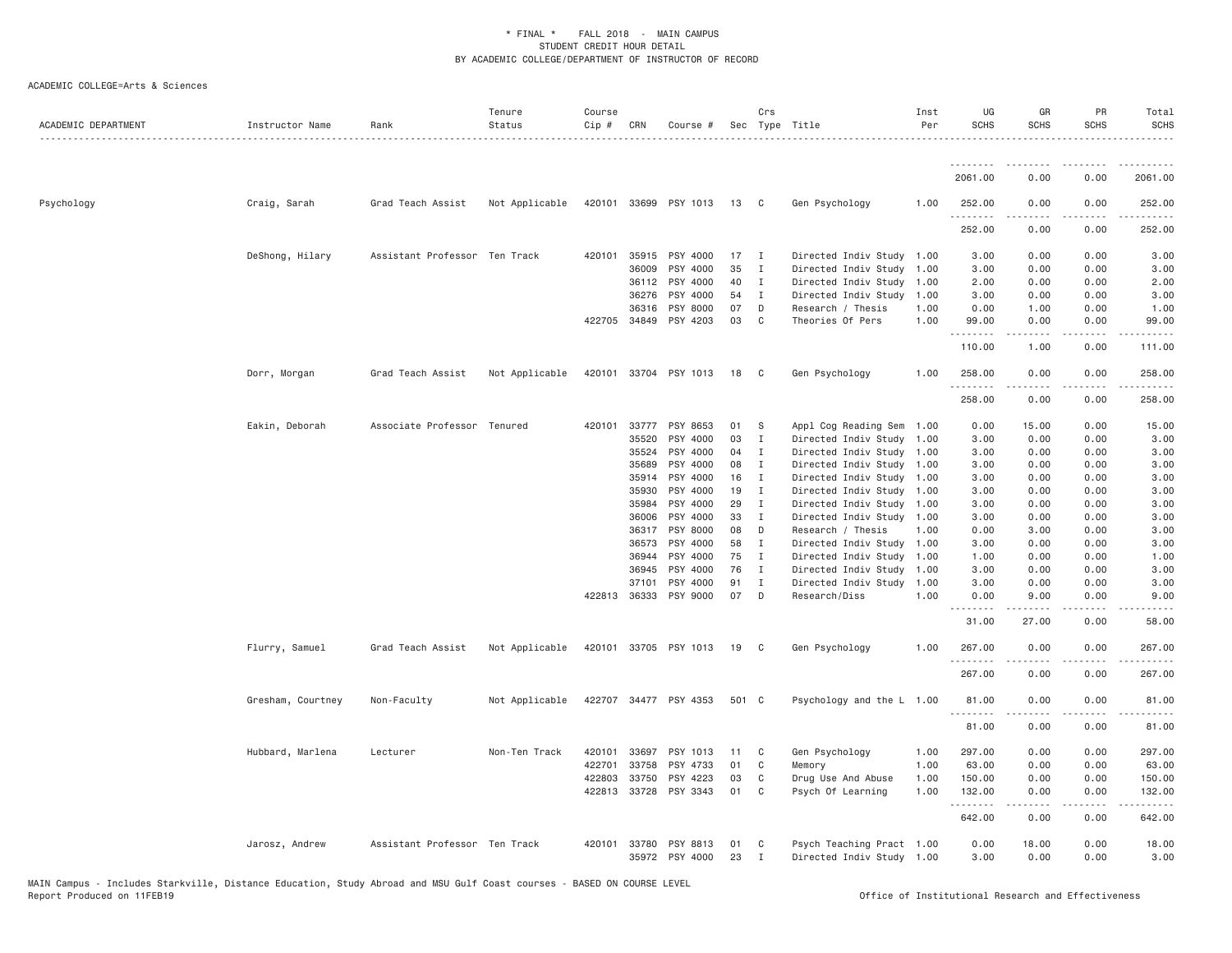| ACADEMIC DEPARTMENT | Instructor Name    | Rank                          | Tenure<br>Status | Course<br>Cip # | CRN          | Course #              |       | Crs            | Sec Type Title            | Inst<br>Per | UG<br><b>SCHS</b> | GR<br><b>SCHS</b> | PR<br>SCHS                   | Total<br><b>SCHS</b>    |
|---------------------|--------------------|-------------------------------|------------------|-----------------|--------------|-----------------------|-------|----------------|---------------------------|-------------|-------------------|-------------------|------------------------------|-------------------------|
| Psychology          | Jarosz, Andrew     | Assistant Professor Ten Track |                  |                 | 420101 35973 | PSY 4000              | 24    | I              | Directed Indiv Study      | 1.00        | 3.00              | 0.00              | 0.00                         | 3.00                    |
|                     |                    |                               |                  |                 | 36319        | PSY 8000              | 10    | D              | Research / Thesis         | 1.00        | 0.00              | 4.00              | 0.00                         | 4.00                    |
|                     |                    |                               |                  |                 | 422701 33742 | PSY 3713              | 03    | C              | Cognitive Psychology      | 1.00        | 171.00            | 0.00              | 0.00                         | 171.00                  |
|                     |                    |                               |                  |                 | 422813 36335 | PSY 9000              | 09    | D              | Research/Diss             | 1.00        | 0.00<br>.         | 6.00              | 0.00                         | 6.00                    |
|                     |                    |                               |                  |                 |              |                       |       |                |                           |             | 177.00            | 28.00             | 0.00                         | 205.00                  |
|                     | Johnson, Mallory   | Lecturer                      | Non-Ten Track    |                 |              | 422703 34806 PSY 3803 | 501 C |                | Int Dev Psychology        | 1.00        | 114.00<br>.       | 0.00              | 0.00<br>د د د د              | 114.00<br>.             |
|                     |                    |                               |                  |                 |              |                       |       |                |                           |             | 114.00            | 0.00              | 0.00                         | 114.00                  |
|                     | Klein, Stephen     | Professor                     | Tenured          |                 | 420101 33763 | PSY 6403              | 01    | C              | Biological Psycholog      | 1.00        | 0.00              | 6.00              | 0.00                         | 6.00                    |
|                     |                    |                               |                  |                 | 422706 33753 | PSY 4403              | 01    | C              | Biological Psycholog      | 1.00        | 60.00             | 0.00              | 0.00                         | 60.00                   |
|                     |                    |                               |                  |                 | 33754        | PSY 4403              | 02    | C              | Biological Psycholog      | 1.00        | 141.00            | 0.00              | 0.00                         | 141.00                  |
|                     |                    |                               |                  |                 | 422813 33729 | PSY 3343              | 02    | C              | Psych Of Learning         | 1.00        | 120.00<br>.       | 0.00<br>.         | 0.00                         | 120.00<br>$- - - - -$   |
|                     |                    |                               |                  |                 |              |                       |       |                |                           |             | 321.00            | 6.00              | 0.00                         | 327.00                  |
|                     | McKinney, Clifford | Associate Professor Tenured   |                  |                 | 420101 33772 | PSY 8450              | 02    | Ε              | Applied Clin Practic 1.00 |             | 0.00              | 15.00             | 0.00                         | 15.00                   |
|                     |                    |                               |                  |                 | 35535        | PSY 4000              | 05    | Ι              | Directed Indiv Study      | 1.00        | 3.00              | 0.00              | 0.00                         | 3.00                    |
|                     |                    |                               |                  |                 | 35912        | PSY 4000              | 14    | $\mathbf{I}$   | Directed Indiv Study      | 1.00        | 3.00              | 0.00              | 0.00                         | 3.00                    |
|                     |                    |                               |                  |                 | 35932        | PSY 4000              | 20    | $\mathbf I$    | Directed Indiv Study 1.00 |             | 3.00              | 0.00              | 0.00                         | 3.00                    |
|                     |                    |                               |                  |                 | 35999        | PSY 4000              | 31    | I              | Directed Indiv Study      | 1.00        | 3.00              | 0.00              | 0.00                         | 3.00                    |
|                     |                    |                               |                  |                 | 36005        | PSY 4000              | 32    | $\mathbf{I}$   | Directed Indiv Study      | 1.00        | 3.00              | 0.00              | 0.00                         | 3.00                    |
|                     |                    |                               |                  |                 | 36321        | PSY 8000              | 12    | D              | Research / Thesis         | 1.00        | 0.00              | 10.00             | 0.00                         | 10.00                   |
|                     |                    |                               |                  | 422805          | 33768        | PSY 8354              | 01    | B              | Intelligence Testing      | 1.00        | 0.00              | 24.00             | 0.00                         | 24.00                   |
|                     |                    |                               |                  |                 | 422813 36336 | PSY 9000              | 10    | D              | Research/Diss             | 1,00        | 0.00<br>.         | 9.00<br>.         | 0.00<br>.                    | 9.00<br>.               |
|                     |                    |                               |                  |                 |              |                       |       |                |                           |             | 15.00             | 58.00             | 0.00                         | 73.00                   |
|                     | McMillen, David    | Research Professor            | Non-Ten Track    | 420101          | 36947        | PSY 4000              | 77    | $\mathbf{I}$   | Directed Indiv Study      | 1.00        | 1.00              | 0.00              | 0.00                         | 1.00                    |
|                     |                    |                               |                  |                 | 36948        | PSY 4000              | 78    | I              | Directed Indiv Study      | 1.00        | 1.00              | 0.00              | 0.00                         | 1.00                    |
|                     |                    |                               |                  |                 | 36949        | PSY 4000              | 79    | $\mathbf I$    | Directed Indiv Study      | 1.00        | 1.00              | 0.00              | 0.00                         | 1.00                    |
|                     |                    |                               |                  |                 | 36950        | PSY 4000              | 80    | $\mathbf I$    | Directed Indiv Study 1.00 |             | 2.00              | 0.00              | 0.00                         | 2.00                    |
|                     |                    |                               |                  |                 | 36951        | PSY 4000              | 81    | $\mathbf{I}$   | Directed Indiv Study      | 1.00        | 2.00              | 0.00              | 0.00                         | 2.00                    |
|                     |                    |                               |                  |                 | 36952        | PSY 4000              | 82    | $\mathbf{I}$   | Directed Indiv Study 1.00 |             | 1.00              | 0.00              | 0.00                         | 1.00                    |
|                     |                    |                               |                  |                 | 36953        | PSY 4000              | 83    | I              | Directed Indiv Study      | 1.00        | 1.00              | 0.00              | 0.00                         | 1.00                    |
|                     |                    |                               |                  |                 | 36954        | PSY 4000              | 84    | $\mathbf I$    | Directed Indiv Study 1.00 |             | 2.00<br>.         | 0.00<br>.         | 0.00<br>$\sim$ $\sim$ $\sim$ | 2.00                    |
|                     |                    |                               |                  |                 |              |                       |       |                |                           |             | 11.00             | 0.00              | 0.00                         | 11.00                   |
|                     | McMillen, Robert   | Professor                     | Tenured          |                 |              | 422810 33735 PSY 3503 | 01    | C              | Health Psychology         | 1.00        | 138.00<br>.       | 0.00<br>.         | 0.00<br>$  -$                | 138.00<br>$- - - - - -$ |
|                     |                    |                               |                  |                 |              |                       |       |                |                           |             | 138.00            | 0.00              | 0.00                         | 138.00                  |
|                     | Mckay, Ian         | Grad Teach Assist             | Not Applicable   | 420101          | 33698        | PSY 1013              | 12    | C <sub>c</sub> | Gen Psychology            | 1.00        | 258.00            | 0.00              | 0.00                         | 258.00                  |
|                     |                    |                               |                  |                 |              |                       |       |                |                           |             | 258.00            | 0.00              | 0.00                         | 258.00                  |
|                     | Moss, Robert       | Associate Professor Tenured   |                  |                 | 420101 35913 | PSY 4000              | 15    | $\mathbf{I}$   | Directed Indiv Study 1.00 |             | 3.00              | 0.00              | 0.00                         | 3.00                    |
|                     |                    |                               |                  |                 | 35963        | PSY 4000              | 21    | $\mathbf{I}$   | Directed Indiv Study      | 1.00        | 3.00              | 0.00              | 0.00                         | 3.00                    |
|                     |                    |                               |                  |                 | 35964        | PSY 4000              | 22    | $\mathbf I$    | Directed Indiv Study 1.00 |             | 3.00              | 0.00              | 0.00                         | 3.00                    |
|                     |                    |                               |                  |                 | 36155        | PSY 4000              | 47    | I              | Directed Indiv Study      | 1.00        | 3.00              | 0.00              | 0.00                         | 3.00                    |
|                     |                    |                               |                  |                 | 36162        | PSY 4000              | 50    | $\mathbf I$    | Directed Indiv Study 1.00 |             | 3,00              | 0.00              | 0.00                         | 3.00                    |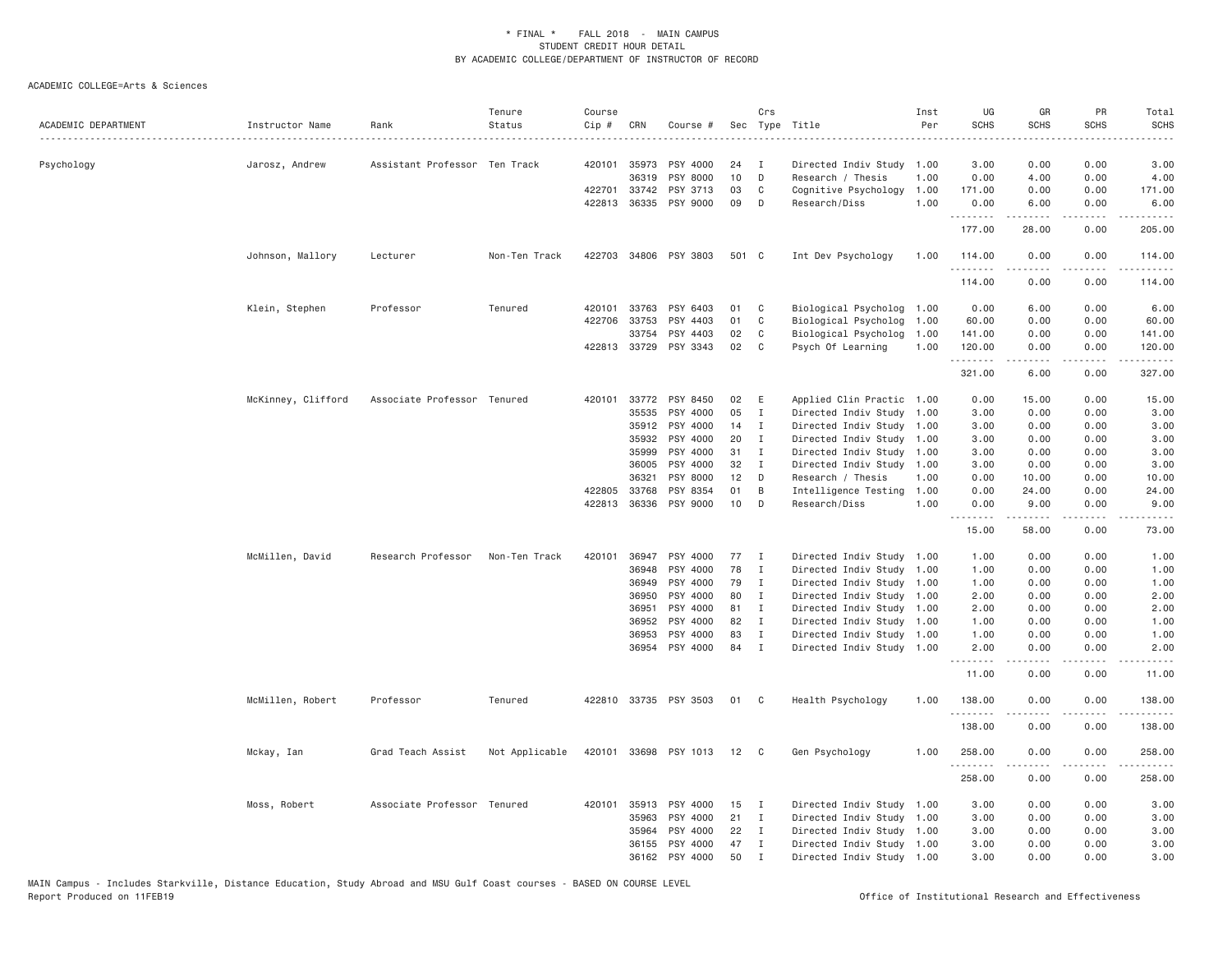| ACADEMIC DEPARTMENT | Instructor Name   | Rank                          | Tenure<br>Status | Course<br>Cip # | CRN          | Course #              |       | Crs          | Sec Type Title            | Inst<br>Per | UG<br><b>SCHS</b> | GR<br><b>SCHS</b> | PR<br><b>SCHS</b>                   | Total<br><b>SCHS</b>                                                                                                                                           |
|---------------------|-------------------|-------------------------------|------------------|-----------------|--------------|-----------------------|-------|--------------|---------------------------|-------------|-------------------|-------------------|-------------------------------------|----------------------------------------------------------------------------------------------------------------------------------------------------------------|
| Psychology          | Moss, Robert      | Associate Professor Tenured   |                  | 422701          | 34856        | PSY 8683              | 01    | C            | Cog Sci Research Ski 1.00 |             | 0.00              | 15.00             | 0.00                                | 15.00                                                                                                                                                          |
|                     |                   |                               |                  |                 | 422813 36339 | PSY 9000              | 13    | D            | Research/Diss             | 1.00        | 0.00              | 21.00             | 0.00<br>$\sim$ $\sim$ $\sim$ $\sim$ | 21.00                                                                                                                                                          |
|                     |                   |                               |                  |                 |              |                       |       |              |                           |             | 15.00             | 36.00             | 0.00                                | 51.00                                                                                                                                                          |
|                     | Nadorff, Danielle | Assistant Professor Ten Track |                  |                 | 420101 35983 | PSY 4000              | 28    | I            | Directed Indiv Study 1.00 |             | 2.00              | 0.00              | 0.00                                | 2.00                                                                                                                                                           |
|                     |                   |                               |                  |                 | 36073        | PSY 4000              | 38    | Ι.           | Directed Indiv Study      | 1.00        | 2.00              | 0.00              | 0.00                                | 2.00                                                                                                                                                           |
|                     |                   |                               |                  |                 | 36325        | PSY 8000              | 16    | D            | Research / Thesis         | 1.00        | 0.00              | 3.00              | 0.00                                | 3.00                                                                                                                                                           |
|                     |                   |                               |                  |                 | 36942        | PSY 4000              | 73    | $\mathbf I$  | Directed Indiv Study 1.00 |             | 1.00              | 0.00              | 0.00                                | 1.00                                                                                                                                                           |
|                     |                   |                               |                  |                 | 37151        | PSY 4000              | 93    | I            | Directed Indiv Study      | 1.00        | 2.00              | 0.00              | 0.00                                | 2.00                                                                                                                                                           |
|                     |                   |                               |                  |                 | 37159        | PSY 4000              | 95    | Ι.           | Directed Indiv Study      | 1.00        | 2.00              | 0.00              | 0.00                                | 2.00                                                                                                                                                           |
|                     |                   |                               |                  |                 | 422703 34853 | PSY 8313              | 01    | C            | Dev Psychology            | 1.00        | 0.00              | 33.00             | 0.00                                | 33.00                                                                                                                                                          |
|                     |                   |                               |                  | 422813          | 36340        | PSY 9000              | 14    | D            | Research/Diss             | 1.00        | 0.00<br>.         | 3.00<br>.         | 0.00<br>د د د د                     | 3.00<br>$\frac{1}{2} \left( \frac{1}{2} \right) \left( \frac{1}{2} \right) \left( \frac{1}{2} \right) \left( \frac{1}{2} \right)$                              |
|                     |                   |                               |                  |                 |              |                       |       |              |                           |             | 9.00              | 39.00             | 0.00                                | 48.00                                                                                                                                                          |
|                     | Nadorff, Michael  | Associate Professor Ten Track |                  | 420101          | 33775        | PSY 8460              | 01    | E            | App Ext Clinical Pra 1.00 |             | 0.00              | 45.00             | 0.00                                | 45.00                                                                                                                                                          |
|                     |                   |                               |                  |                 | 34852        | PSY 6403              | 03    | $\mathbb C$  | Biological Psycholog      | 1.00        | 0.00              | 3.00              | 0.00                                | 3.00                                                                                                                                                           |
|                     |                   |                               |                  |                 | 36143        | PSY 4000              | 44    | I            | Directed Indiv Study 1.00 |             | 2.00              | 0.00              | 0.00                                | 2.00                                                                                                                                                           |
|                     |                   |                               |                  |                 | 36326        | PSY 8000              | 17    | D            | Research / Thesis         | 1,00        | 0.00              | 1.00              | 0.00                                | 1.00                                                                                                                                                           |
|                     |                   |                               |                  |                 | 36941        | PSY 4000              | 72    | $\mathbf{I}$ | Directed Indiv Study 1.00 |             | 3.00              | 0.00              | 0.00                                | 3.00                                                                                                                                                           |
|                     |                   |                               |                  |                 | 37086        | PSY 4000              | 85    | $\mathbf{I}$ | Directed Indiv Study      | 1.00        | 3.00              | 0.00              | 0.00                                | 3.00                                                                                                                                                           |
|                     |                   |                               |                  | 422706          | 33755        | PSY 4403              | 03    | C            | Biological Psycholog      | 1.00        | 138.00            | 0.00              | 0.00                                | 138.00                                                                                                                                                         |
|                     |                   |                               |                  |                 | 422813 34547 | PSY 9730              | 801 E |              | Doc Internship Clin       | 1.00        | 0.00              | 3.00              | 0.00                                | 3.00                                                                                                                                                           |
|                     |                   |                               |                  |                 |              | 36392 PSY 9000        | 19    | D            | Research/Diss             | 1,00        | 0.00<br>.         | 8,00<br>.         | 0.00<br>.                           | 8.00<br>$\frac{1}{2} \left( \frac{1}{2} \right) \left( \frac{1}{2} \right) \left( \frac{1}{2} \right) \left( \frac{1}{2} \right) \left( \frac{1}{2} \right)$   |
|                     |                   |                               |                  |                 |              |                       |       |              |                           |             | 146.00            | 60.00             | 0.00                                | 206.00                                                                                                                                                         |
|                     | Nayfa, Kara       | Grad Teach Assist             | Not Applicable   |                 |              | 420101 33689 PSY 1013 | 03    | C            | Gen Psychology            | 1.00        | 252.00<br>.       | 0.00<br>-----     | 0.00<br>.                           | 252.00<br>.                                                                                                                                                    |
|                     |                   |                               |                  |                 |              |                       |       |              |                           |             | 252.00            | 0.00              | 0.00                                | 252.00                                                                                                                                                         |
|                     | Nelson, Richard   | Grad Teach Assist             | Not Applicable   |                 |              | 422810 33736 PSY 3503 | 02    | $\mathbf{C}$ | Health Psychology         | 1,00        | 126.00<br>.       | 0.00              | 0.00                                | 126.00<br>$\frac{1}{2} \left( \frac{1}{2} \right) \left( \frac{1}{2} \right) \left( \frac{1}{2} \right) \left( \frac{1}{2} \right) \left( \frac{1}{2} \right)$ |
|                     |                   |                               |                  |                 |              |                       |       |              |                           |             | 126.00            | 0.00              | 0.00                                | 126.00                                                                                                                                                         |
|                     | Oliveros, Arazais | Assistant Professor Ten Track |                  | 420101          | 33719        | PSY 3213              | 01    | C            | Psych Of Ab Behavior 1.00 |             | 207.00            | 0.00              | 0.00                                | 207.00                                                                                                                                                         |
|                     |                   |                               |                  | 422703          | 33752        | PSY 4343              | 01    | $\mathbb C$  | Clinical Child Psych      | 1.00        | 36.00             | 0.00              | 0.00                                | 36.00                                                                                                                                                          |
|                     |                   |                               |                  | 422813          | 36341        | PSY 9000              | 15    | D            | Research/Diss             | 1.00        | 0.00<br>.         | 14.00<br>-----    | 0.00                                | 14.00                                                                                                                                                          |
|                     |                   |                               |                  |                 |              |                       |       |              |                           |             | 243.00            | 14.00             | 0.00                                | 257.00                                                                                                                                                         |
|                     | Pratte, Michael   | Assistant Professor Ten Track |                  |                 | 420101 35921 | PSY 4000              | 18    | $\mathbf{I}$ | Directed Indiv Study 1.00 |             | 3.00              | 0.00              | 0.00                                | 3.00                                                                                                                                                           |
|                     |                   |                               |                  |                 | 36328        | PSY 8000              | 19    | D            | Research / Thesis         | 1.00        | 0.00              | 13.00             | 0.00                                | 13.00                                                                                                                                                          |
|                     |                   |                               |                  |                 | 422701 33740 | PSY 3713              | 01    | C            | Cognitive Psychology 1.00 |             | 165.00            | 0.00              | 0.00                                | 165.00                                                                                                                                                         |
|                     |                   |                               |                  |                 | 33778        | PSY 8731              | 01    | C            | Appl Cognitive Rsh S 1.00 |             | 0.00              | 7.00              | 0.00                                | 7.00                                                                                                                                                           |
|                     |                   |                               |                  |                 |              | 34855 PSY 8743        | 01    | C            | Perception and Atten 1.00 |             | 0.00<br><u>.</u>  | 12.00<br>.        | 0.00<br>.                           | 12.00<br>.                                                                                                                                                     |
|                     |                   |                               |                  |                 |              |                       |       |              |                           |             | 168.00            | 32.00             | 0.00                                | 200.00                                                                                                                                                         |
|                     | Rogers, Mary      | Grad Teach Assist             | Not Applicable   |                 |              | 422707 33717 PSY 3203 | 01    | $\mathbf{C}$ | Psy Of Gender Differ 1.00 |             | 117.00<br>.       | 0.00<br><u>.</u>  | 0.00<br>$- - - - -$                 | 117.00<br>.                                                                                                                                                    |
|                     |                   |                               |                  |                 |              |                       |       |              |                           |             | 117.00            | 0.00              | 0.00                                | 117.00                                                                                                                                                         |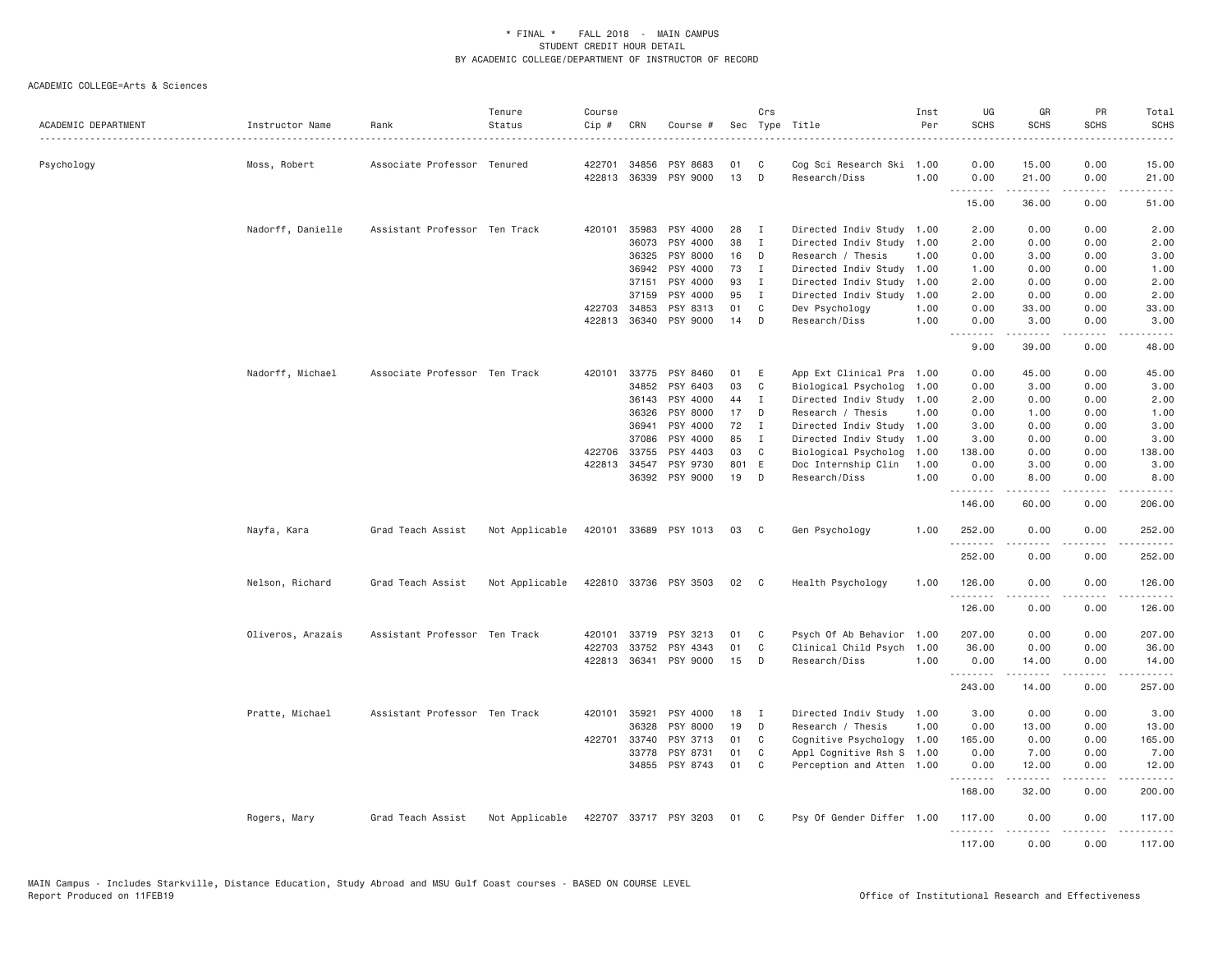| ACADEMIC DEPARTMENT | Instructor Name    | Rank                          | Tenure<br>Status | Course<br>Cip # | CRN          | Course #              |       | Crs            | Sec Type Title            | Inst<br>Per | UG<br><b>SCHS</b>      | GR<br><b>SCHS</b> | PR<br><b>SCHS</b>            | Total<br><b>SCHS</b><br>----                                                                                                        |
|---------------------|--------------------|-------------------------------|------------------|-----------------|--------------|-----------------------|-------|----------------|---------------------------|-------------|------------------------|-------------------|------------------------------|-------------------------------------------------------------------------------------------------------------------------------------|
| Psychology          | Sinclair, Hillary  | Associate Professor Tenured   |                  |                 | 420101 35980 | PSY 4000              | 25    | $\mathbf{I}$   | Directed Indiv Study 1.00 |             | 3.00                   | 0.00              | 0.00                         | 3.00                                                                                                                                |
|                     |                    |                               |                  |                 | 36007        | PSY 4000              | 34    | $\mathbf I$    | Directed Indiv Study      | 1.00        | 3.00                   | 0.00              | 0.00                         | 3.00                                                                                                                                |
|                     |                    |                               |                  |                 | 36031        | PSY 4000              | 36    | $\mathbf{I}$   | Directed Indiv Study 1.00 |             | 3.00                   | 0.00              | 0.00                         | 3.00                                                                                                                                |
|                     |                    |                               |                  |                 | 36074        | PSY 4000              | 39    | $\mathbf{I}$   | Directed Indiv Study      | 1.00        | 3.00                   | 0.00              | 0.00                         | 3.00                                                                                                                                |
|                     |                    |                               |                  |                 | 36153        | PSY 4000              | 46    | $\mathbf{I}$   | Directed Indiv Study 1.00 |             | 3.00                   | 0.00              | 0.00                         | 3.00                                                                                                                                |
|                     |                    |                               |                  |                 | 36288        | PSY 4000              | 57    | $\mathbf{I}$   | Directed Indiv Study 1.00 |             | 3.00                   | 0.00              | 0.00                         | 3.00                                                                                                                                |
|                     |                    |                               |                  |                 | 36771        | PSY 4000              | 60    | $\mathbf{I}$   | Directed Indiv Study 1.00 |             | 3.00                   | 0.00              | 0.00                         | 3.00                                                                                                                                |
|                     |                    |                               |                  |                 | 422707 33739 | PSY 3623              | 03    | $\mathsf{C}$   | Social Psychology         | 1.00        | 117.00<br><u>.</u>     | 0.00              | 0.00                         | 117.00                                                                                                                              |
|                     |                    |                               |                  |                 |              |                       |       |                |                           |             | 138.00                 | 0.00              | 0.00                         | 138.00                                                                                                                              |
|                     | Spencer, Jordan    | Non-Faculty                   | Not Applicable   |                 |              | 130301 36566 LSK 1041 | 14    | C <sub>1</sub> | College Success I         | 1.00        | 14.00<br>.             | 0.00<br>.         | 0.00                         | 14.00<br>.                                                                                                                          |
|                     |                    |                               |                  |                 |              |                       |       |                |                           |             | 14.00                  | 0.00              | 0.00                         | 14.00                                                                                                                               |
|                     | Stafford, Ty       | Non-Faculty                   | Not Applicable   |                 |              | 420101 33751 PSY 4323 | 01    | $\mathbf{C}$   | History Of Psy            | 1.00        | 69.00                  | 0.00              | 0.00                         | 69.00                                                                                                                               |
|                     |                    |                               |                  |                 |              |                       |       |                |                           |             | 69.00                  | 0.00              | 0.00                         | 69.00                                                                                                                               |
|                     | Steele, Ellen      | Grad Teach Assist             | Not Applicable   |                 |              | 422707 33718 PSY 3203 | 02    | $\mathbb{C}$   | Psy Of Gender Differ 1.00 |             | 111.00<br>.            | 0.00<br>.         | 0.00<br>.                    | 111.00<br>.                                                                                                                         |
|                     |                    |                               |                  |                 |              |                       |       |                |                           |             | 111.00                 | 0.00              | 0.00                         | 111.00                                                                                                                              |
|                     | Tan, Elaine        | Lecturer                      | Non-Ten Track    |                 |              | 422701 34475 PSY 3713 | 501 C |                | Cognitive Psychology 1.00 |             | 105.00<br>.            | 0.00<br>.         | 0.00<br>$\sim$ $\sim$ $\sim$ | 105.00<br>$\frac{1}{2} \left( \frac{1}{2} \right) \left( \frac{1}{2} \right) \left( \frac{1}{2} \right) \left( \frac{1}{2} \right)$ |
|                     |                    |                               |                  |                 |              |                       |       |                |                           |             | 105.00                 | 0.00              | 0.00                         | 105.00                                                                                                                              |
|                     | Thomas, Anisha     | Grad Teach Assist             | Not Applicable   |                 |              | 420101 33703 PSY 1013 | 17    | $\mathbf{C}$   | Gen Psychology            | 1.00        | 261.00                 | 0.00              | 0.00                         | 261.00                                                                                                                              |
|                     |                    |                               |                  |                 |              |                       |       |                |                           |             | 261.00                 | 0.00              | 0.00                         | 261.00                                                                                                                              |
|                     | Timmins, Matthew   | Grad Teach Assist             | Not Applicable   |                 |              | 422707 33737 PSY 3623 | 01    | $\mathbf{C}$   | Social Psychology         | 1.00        | 198.00                 | 0.00              | 0.00                         | 198.00                                                                                                                              |
|                     |                    |                               |                  |                 |              |                       |       |                |                           |             | 198.00                 | 0.00              | 0.00                         | 198.00                                                                                                                              |
|                     | Titus, Caitlin     | Grad Teach Assist             | Not Applicable   |                 |              | 422703 33745 PSY 3803 | 03    | C              | Int Dev Psychology        | 1.00        | 180.00<br>.            | 0.00              | 0.00                         | 180.00<br>$- - - - - - -$                                                                                                           |
|                     |                    |                               |                  |                 |              |                       |       |                |                           |             | 180.00                 | 0.00              | 0.00                         | 180.00                                                                                                                              |
|                     | Valentine, Michael | Instructor                    | Non-Ten Track    |                 | 420101 33733 | PSY 3413              | 01    | C              | Human Sexual Behavio      | 1.00        | 195.00                 | 0.00              | 0.00                         | 195.00                                                                                                                              |
|                     |                    |                               |                  |                 | 33734        | PSY 3413              | 02    | C              | Human Sexual Behavio      | 1.00        | 201.00                 | 0.00              | 0.00                         | 201.00                                                                                                                              |
|                     |                    |                               |                  |                 | 422707 33730 | PSY 3353              | 01    | C              | Motivation                | 1.00        | 180.00                 | 0.00              | 0.00                         | 180.00                                                                                                                              |
|                     |                    |                               |                  |                 | 33738        | PSY 3623              | 02    | C              | Social Psychology         | 1.00        | 174.00                 | 0.00              | 0.00                         | 174.00                                                                                                                              |
|                     |                    |                               |                  |                 |              | 422803 34476 PSY 4223 | 501 C |                | Drug Use And Abuse        | 1.00        | 117.00<br>. <b>.</b> . | 0.00<br><u>.</u>  | 0.00<br>.                    | 117.00<br>.                                                                                                                         |
|                     |                    |                               |                  |                 |              |                       |       |                |                           |             | 867.00                 | 0.00              | 0.00                         | 867.00                                                                                                                              |
|                     | Winer, Eric        | Associate Professor Ten Track |                  |                 | 420101 35536 | PSY 4000              | 06    | $\mathbf{I}$   | Directed Indiv Study      | 1.00        | 3.00                   | 0.00              | 0.00                         | 3.00                                                                                                                                |
|                     |                    |                               |                  |                 | 35981        | PSY 4000              | 26    | $\mathbf{I}$   | Directed Indiv Study 1.00 |             | 3.00                   | 0.00              | 0.00                         | 3.00                                                                                                                                |
|                     |                    |                               |                  |                 | 35982        | PSY 4000              | 27    | $\mathbf{I}$   | Directed Indiv Study 1.00 |             | 3.00                   | 0.00              | 0.00                         | 3.00                                                                                                                                |
|                     |                    |                               |                  |                 | 35988        | PSY 4000              | 30    | $\mathbf{I}$   | Directed Indiv Study 1.00 |             | 3.00                   | 0.00              | 0.00                         | 3.00                                                                                                                                |
|                     |                    |                               |                  |                 | 36158        | PSY 4000              | 48    | $\mathbf{I}$   | Directed Indiv Study      | 1.00        | 3.00                   | 0.00              | 0.00                         | 3.00                                                                                                                                |
|                     |                    |                               |                  |                 | 36159        | PSY 4000              | 49    | I              | Directed Indiv Study 1.00 |             | 3.00                   | 0.00              | 0.00                         | 3.00                                                                                                                                |
|                     |                    |                               |                  |                 | 36273        | PSY 4000              | 51    | $\mathsf{T}$   | Directed Indiv Study 1.00 |             | 3.00                   | 0.00              | 0.00                         | 3,00                                                                                                                                |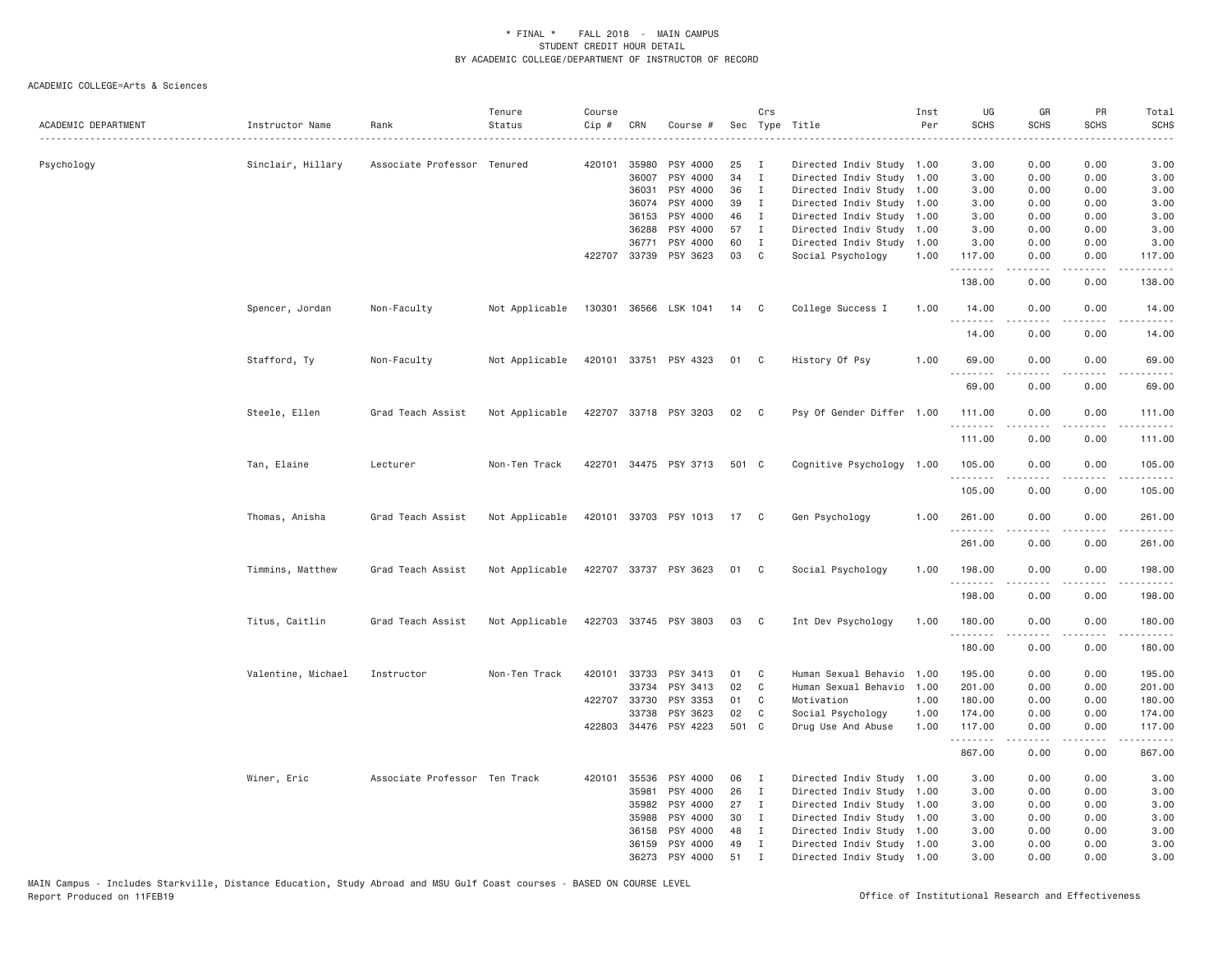| ACADEMIC DEPARTMENT                   | Instructor Name | Rank                          | Tenure<br>Status | Course<br>Cip # | CRN   | Course #              | Sec  | Crs<br>Type                | Title                     | Inst<br>Per | UG<br><b>SCHS</b> | GR<br><b>SCHS</b> | <b>PR</b><br><b>SCHS</b> | Total<br>SCHS         |
|---------------------------------------|-----------------|-------------------------------|------------------|-----------------|-------|-----------------------|------|----------------------------|---------------------------|-------------|-------------------|-------------------|--------------------------|-----------------------|
| Psychology                            | Winer, Eric     | Associate Professor Ten Track |                  | 420101          | 36274 | PSY 4000              | 52   | - 1                        | Directed Indiv Study 1.00 |             | 3.00              | 0.00              | 0.00                     | 3.00                  |
|                                       |                 |                               |                  |                 | 36330 | PSY 8000              | 21   | D.                         | Research / Thesis         | 1.00        | 0.00              | 9.00              | 0.00                     | 9.00                  |
|                                       |                 |                               |                  |                 |       | 36678 PSY 4000        | 59   | I.                         | Directed Indiv Study 1.00 |             | 3.00              | 0.00              | 0.00                     | 3.00                  |
|                                       |                 |                               |                  |                 | 36931 | PSY 4000              | 71 I |                            | Directed Indiv Study 1.00 |             | 3.00              | 0.00              | 0.00                     | 3.00                  |
|                                       |                 |                               |                  |                 | 37088 | PSY 7000              | 02   |                            | Directed Indiv Study 1.00 |             | 0.00              | 3.00              | 0.00                     | 3.00                  |
|                                       |                 |                               |                  | 420201          | 36130 | PSY 8823              | 01   | $\overline{\phantom{a}}$ C | Diversity in Appl Ps      | 1.00        | 0.00              | 36.00             | 0.00                     | 36.00                 |
|                                       |                 |                               |                  | 422810          | 34854 | PSY 8323              | 01   | $\overline{c}$             | Psychopathology           | 1.00        | 0.00              | 18.00             | 0.00                     | 18.00                 |
|                                       |                 |                               |                  | 422813          |       | 36344 PSY 9000        | 18   | D                          | Research/Diss             | 1.00        | 0.00              | 12.00             | 0.00                     | 12.00                 |
|                                       |                 |                               |                  |                 |       |                       |      |                            |                           |             | 30.00             | 78.00             | -----<br>0.00            | - - - - - -<br>108.00 |
|                                       | Wong, Aaron     | Grad Teach Assist             | Not Applicable   |                 |       | 420101 33691 PSY 1013 | 05 C |                            | Gen Psychology            | 1.00        | 273.00            | 0.00              | 0.00                     | 273.00                |
|                                       |                 |                               |                  |                 |       |                       |      |                            |                           |             | 273.00            | 0.00              | 0.00                     | 273.00                |
| ====================================  |                 |                               |                  |                 |       |                       |      |                            |                           |             | --------          |                   |                          |                       |
| Psychology                            |                 |                               |                  |                 |       |                       |      |                            |                           |             | 12166,00          | 539,00            | 0.00                     | 12705.00              |
| ;==================================== |                 |                               |                  |                 |       |                       |      |                            |                           |             |                   |                   |                          | ==========            |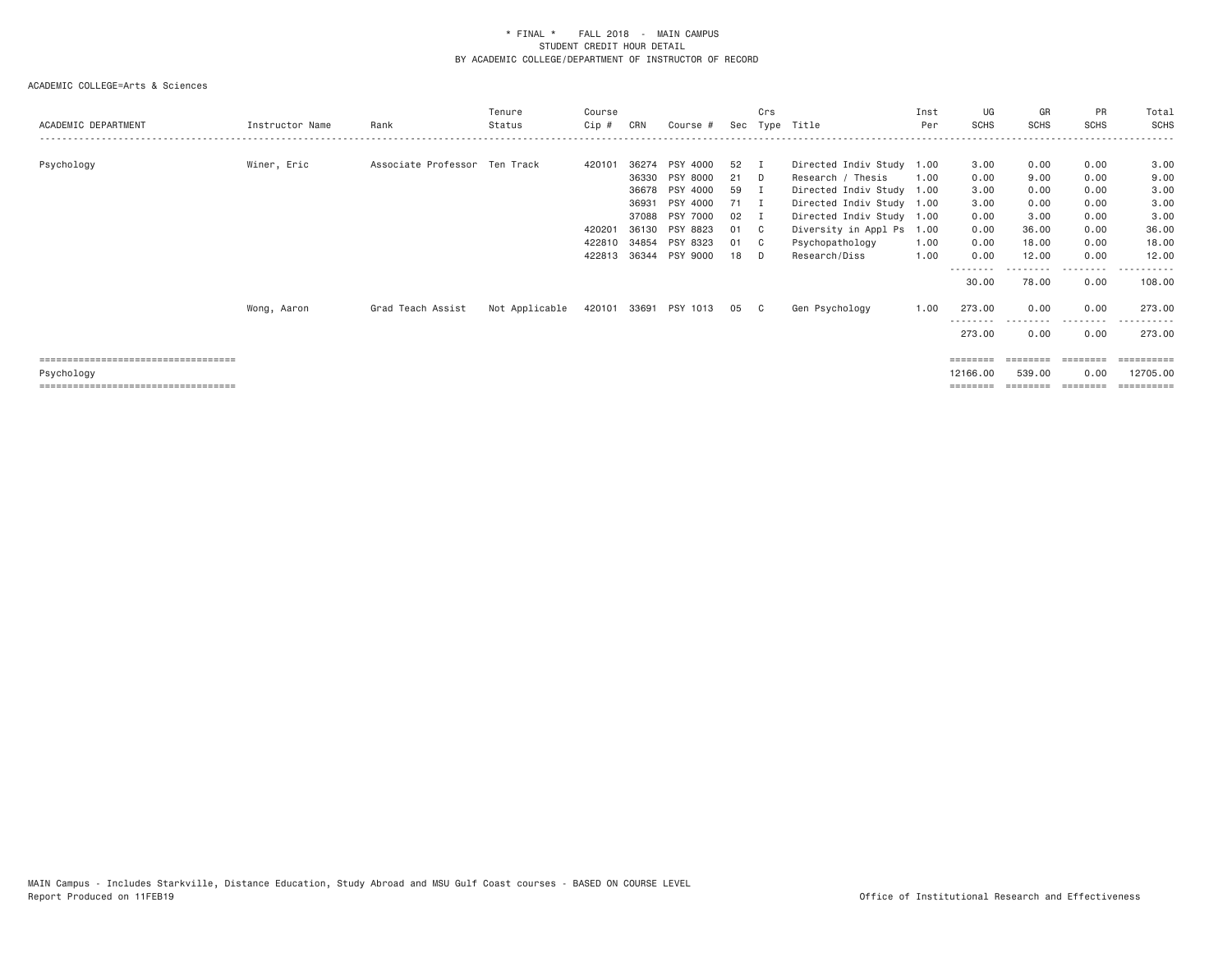| ACADEMIC DEPARTMENT | Instructor Name   | Rank                          | Tenure<br>Status | Course<br>Cip # | CRN            | Course #              |             | Crs          | Sec Type Title                        | Inst<br>Per  | UG<br><b>SCHS</b> | GR<br><b>SCHS</b>   | PR<br><b>SCHS</b>                   | Total<br><b>SCHS</b>   |
|---------------------|-------------------|-------------------------------|------------------|-----------------|----------------|-----------------------|-------------|--------------|---------------------------------------|--------------|-------------------|---------------------|-------------------------------------|------------------------|
| Sociology           | Allison, Rachel   | Assistant Professor Ten Track |                  | 451101          | 33839<br>33871 | SO 1001<br>SO 3103    | F01 C<br>01 | C            | First Year Seminar<br>Social Theory I | 1.00<br>1.00 | 21.00<br>69.00    | 0.00<br>0.00        | 0.00<br>0.00                        | 21,00<br>69.00         |
|                     |                   |                               |                  |                 | 33880          | SO 8103               | 01          | <sub>S</sub> | Gr Social Theory I                    | 1.00         | 0.00              | 15.00               | 0.00                                | 15.00                  |
|                     |                   |                               |                  |                 | 36222          | SO 9000               | 02          | D            | Research / Diss                       | 1.00         | 0.00              | 10.00               | 0.00                                | 10.00                  |
|                     |                   |                               |                  |                 | 36439          | SO 4000               | 01          | $\mathbf{I}$ | Directed Indiv Study                  | 1.00         | 3.00              | 0.00                | 0.00                                | 3.00                   |
|                     |                   |                               |                  |                 | 36499          | SO 8000               | 03          | D            | Research / Thesis                     | 1.00         | 0.00<br>.         | 9.00<br>.           | 0.00<br>$\frac{1}{2}$               | 9.00<br>.              |
|                     |                   |                               |                  |                 |                |                       |             |              |                                       |              | 93.00             | 34.00               | 0.00                                | 127.00                 |
|                     | Barranco, Raymond | Associate Professor Ten Track |                  | 450401          | 34725          | SO 4523               | 01          | C            | Law and Society                       | 1.00         | 15.00             | 0.00                | 0.00                                | 15.00                  |
|                     |                   |                               |                  |                 | 34726          | CRM 4523              | 01          | C            | Law and Society                       | 1.00         | 141.00            | 0.00                | 0.00                                | 141.00                 |
|                     |                   |                               |                  | 451101          | 36403          | SO 9000               | 05          | D            | Research / Diss                       | 1.00         | 0.00              | 13.00               | 0.00                                | 13.00                  |
|                     |                   |                               |                  |                 |                | 36745 SO 8000         | 05          | D            | Research / Thesis                     | 1.00         | 0.00<br>.         | 6.00<br>د د د د د   | 0.00<br>د د د د                     | 6.00<br>.              |
|                     |                   |                               |                  |                 |                |                       |             |              |                                       |              | 156.00            | 19.00               | 0.00                                | 175.00                 |
|                     | Boyd, Robert      | Professor                     | Tenured          | 451101          | 33840          | SO 1003               | 01          | C            | Intro To Sociology                    | 1.00         | 219.00            | 0.00                | 0.00                                | 219.00                 |
|                     |                   |                               |                  |                 |                | 36384 SO 9000         | 04          | D            | Research / Diss                       | 1.00         | 0.00              | 1.00                | 0.00                                | 1.00                   |
|                     |                   |                               |                  |                 |                |                       |             |              |                                       |              | .<br>219.00       | $- - - - -$<br>1.00 | .<br>0.00                           | . <u>.</u> .<br>220.00 |
|                     |                   |                               |                  |                 |                |                       |             |              |                                       |              |                   |                     |                                     |                        |
|                     | Brown, Dustin     | Assistant Professor Ten Track |                  | 451101          | 33872          | SO 3213               | 01          | C            | Intr To Social Res                    | 1.00         | 72.00             | 0.00                | 0.00                                | 72.00                  |
|                     |                   |                               |                  |                 | 36700          | SO 9000               | 11          | D            | Research / Diss                       | 1.00         | 0.00              | 3.00                | 0.00                                | 3.00                   |
|                     |                   |                               |                  |                 |                | 36747 SO 7000         | 01          | I            | Directed Indiv Study                  | 1.00         | 0.00              | 3.00                | 0.00                                | 3.00<br>د د د د د      |
|                     |                   |                               |                  |                 |                |                       |             |              |                                       |              | 72.00             | 6.00                | 0.00                                | 78.00                  |
|                     | Bryant, Natalie   | Lecturer                      | Non-Ten Track    | 440701          |                | 34498 SW 4533         | 501 C       |              | Sub Abuse in SW Svcs 1.00             |              | 48.00<br>.        | 0.00<br>.           | 0.00<br>$\sim$ $\sim$ $\sim$ $\sim$ | 48.00<br>.             |
|                     |                   |                               |                  |                 |                |                       |             |              |                                       |              | 48.00             | 0.00                | 0.00                                | 48.00                  |
|                     | Cheek, Jennifer   | Lecturer                      | Non-Ten Track    | 450401          | 34249          | CRM 3343              | 501 C       |              | Gender, Crime & Justi 1.00            |              | 51.00             | 0.00                | 0.00                                | 51.00                  |
|                     |                   |                               |                  | 451101          | 34490          | SO 1003               | 501 C       |              | Intro To Sociology                    | 1.00         | 69.00             | 0.00                | 0.00                                | 69.00                  |
|                     |                   |                               |                  |                 | 34802          | SO 3313               | 501 C       |              | Deviant Behavior                      | 1.00         | 90.00<br>.        | 0.00<br>.           | 0.00<br>.                           | 90.00<br>.             |
|                     |                   |                               |                  |                 |                |                       |             |              |                                       |              | 210.00            | 0.00                | 0.00                                | 210.00                 |
|                     | Cistrunk, Kenya   | Assistant Professor Ten Track |                  | 440701          | 33939          | SW 2313               | 01          | C            | Int Soc Work/Soc Wel                  | 1.00         | 69.00             | 0.00                | 0.00                                | 69.00                  |
|                     |                   |                               |                  |                 | 33949          | SW 3533               | 01          | C            | Soc Work w/Commun &                   | 1.00         | 66.00             | 0.00                | 0.00                                | 66.00                  |
|                     |                   |                               |                  |                 | 33950          | SW 4613               | 01          | C            | Child Welf Services                   | 1.00         | 96.00<br>.        | 0.00<br>.           | 0.00<br>$\sim$ $\sim$ $\sim$        | 96.00<br>.             |
|                     |                   |                               |                  |                 |                |                       |             |              |                                       |              | 231.00            | 0.00                | 0.00                                | 231.00                 |
|                     | Crabtree, Arialle | Lecturer                      | Non-Ten Track    | 451101          | 33855          | SO 1103               | 04          | C            | Contemp Social Prob                   | 1.00         | 228.00            | 0.00                | 0.00                                | 228.00                 |
|                     |                   |                               |                  |                 | 33856          | SO 1103               | 05          | C            | Contemp Social Prob                   | 1.00         | 168.00            | 0.00                | 0.00                                | 168.00                 |
|                     |                   |                               |                  |                 |                |                       |             |              |                                       |              | .                 | .                   | .                                   | .                      |
|                     |                   |                               |                  |                 |                |                       |             |              |                                       |              | 396.00            | 0.00                | 0.00                                | 396.00                 |
|                     | Davis, Adriene    | Grad Teach Assist             | Not Applicable   | 450201          | 34491          | SO 2203               | 501 C       |              | Racial Minorities                     | 1.00         | 30.00             | 0.00                | 0.00                                | 30.00                  |
|                     |                   |                               |                  | 451101          |                | 34492 SO 4333         | 501 C       |              | Sociology Of Sports                   | 1.00         | 57.00<br><b></b>  | 0.00                | 0.00                                | 57.00<br>.             |
|                     |                   |                               |                  |                 |                |                       |             |              |                                       |              | 87.00             | 0.00                | 0.00                                | 87.00                  |
|                     | Evans, David      | Lecturer                      | Non-Ten Track    |                 |                | 450401 31157 CRM 2003 | 01          | C            | Crime Justice Inequa 1.00             |              | 117.00            | 0.00                | 0.00                                | 117.00                 |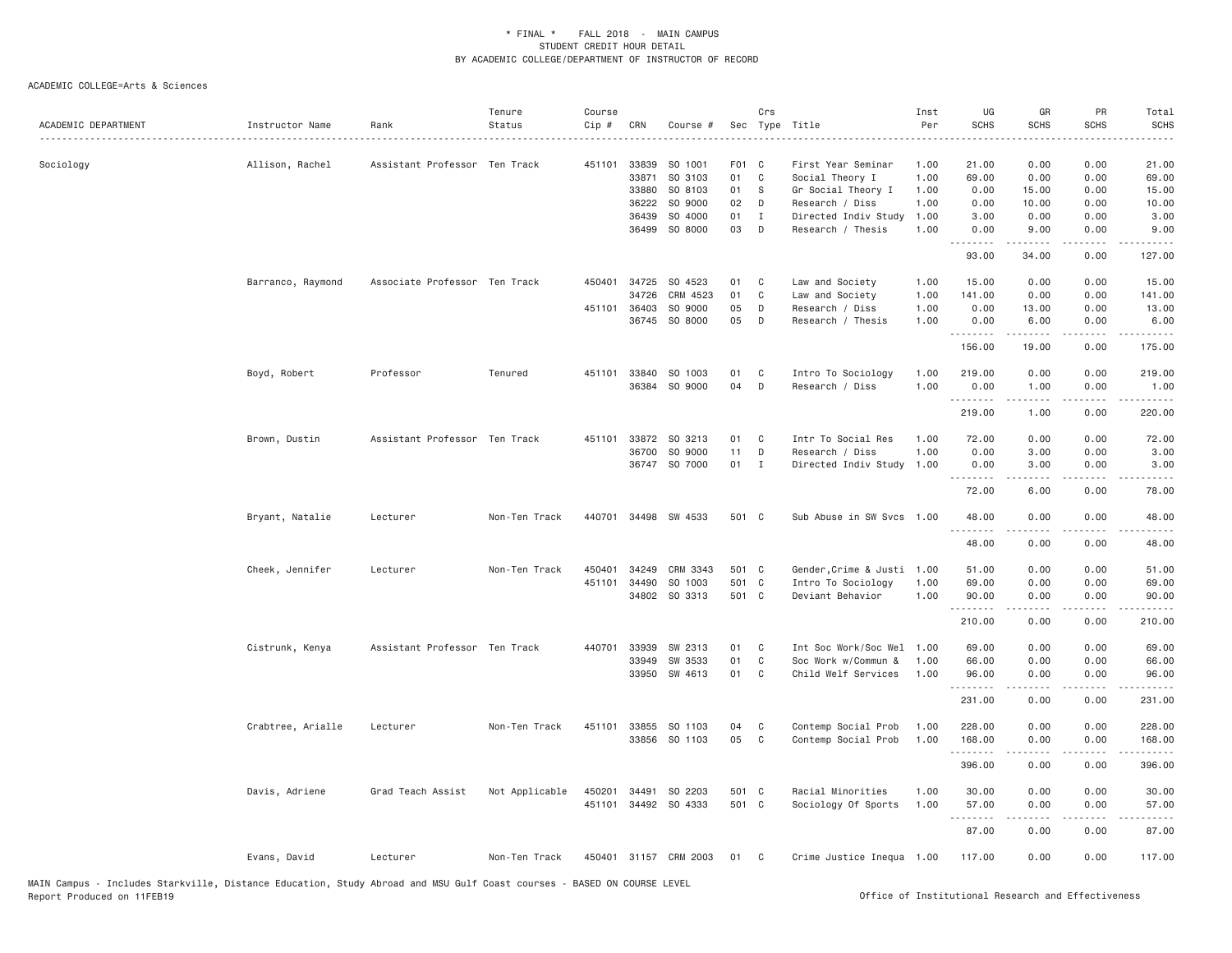| ACADEMIC DEPARTMENT | Instructor Name    | Rank                              | Tenure<br>Status | Course<br>Cip # | CRN          | Course #             |       | Crs          | Sec Type Title            | Inst<br>Per | UG<br><b>SCHS</b> | GR<br><b>SCHS</b>  | PR<br><b>SCHS</b>            | Total<br><b>SCHS</b><br>والمناصبات |
|---------------------|--------------------|-----------------------------------|------------------|-----------------|--------------|----------------------|-------|--------------|---------------------------|-------------|-------------------|--------------------|------------------------------|------------------------------------|
| Sociology           | Evans, David       | Lecturer                          | Non-Ten Track    |                 |              | 451101 34713 SO 3313 | 01    | C.           | Deviant Behavior          | 1.00        | 42.00             | 0.00               | 0.00                         | 42.00                              |
|                     |                    |                                   |                  |                 |              | 34714 CRM 3313       | 01    | $\mathbf{C}$ | Deviant Behavior.         | 1.00        | 111.00            | 0.00               | 0.00<br>$\sim$ $\sim$ $\sim$ | 111.00<br>.                        |
|                     |                    |                                   |                  |                 |              |                      |       |              |                           |             | 270.00            | 0.00               | 0.00                         | 270.00                             |
|                     | Gardner, Sheena    | Research Assist Pro Non-Ten Track |                  |                 |              | 440701 33945 SW 3213 | 01 C  |              | Research Meth in SW       | 1.00        | 69.00<br>.        | 0.00<br>.          | 0.00<br>.                    | 69.00<br>.                         |
|                     |                    |                                   |                  |                 |              |                      |       |              |                           |             | 69.00             | 0.00               | 0.00                         | 69.00                              |
|                     | Gray, Michael      | Research Assist Pro Non-Ten Track |                  |                 |              | 040601 32795 LA 2554 | 01    | <b>L</b>     | Land Arch Des I:Site 0.50 |             | 28.00             | 0.00               | 0.00                         | 28.00                              |
|                     |                    |                                   |                  |                 |              |                      |       |              |                           |             | 28.00             | 0.00               | 0.00                         | 28.00                              |
|                     | Hagerman, Margaret | Assistant Professor Ten Track     |                  | 451101          | 34718        | SO 4203              | 01    | C            | Family In The Us          | 1.00        | 75.00             | 0.00               | 0.00                         | 75.00                              |
|                     |                    |                                   |                  |                 | 34727        | SO 8403              | 01    | S.           | Seminar In Race Rel       | 1.00        | 0.00              | 24.00              | 0.00                         | 24.00                              |
|                     |                    |                                   |                  |                 | 36446        | SO 9000              | 07    | D            | Research / Diss           | 1.00        | 0.00              | 6.00               | 0.00                         | 6.00                               |
|                     |                    |                                   |                  |                 | 36515        | SO 8000              | 04    | D            | Research / Thesis         | 1.00        | 0.00              | 18.00              | 0.00                         | 18.00                              |
|                     |                    |                                   |                  |                 | 36865        | SO 4000              | 04    | $\mathbf{I}$ | Directed Indiv Study 1.00 |             | 3.00<br>.         | 0.00<br>.          | 0.00<br>.                    | 3.00<br>.                          |
|                     |                    |                                   |                  |                 |              |                      |       |              |                           |             | 78.00             | 48.00              | 0.00                         | 126.00                             |
|                     | Haynes, Stacy      | Associate Professor Tenured       |                  | 450401          | 31168        | CRM 4803             | 01    | C            | Senior Sem in Crimin 1.00 |             | 90.00             | 0.00               | 0.00                         | 90.00                              |
|                     |                    |                                   |                  | 451101          | 33881        | SO 8213              | 01    | C            | Research Design           | 1.00        | 0.00              | 21.00              | 0.00                         | 21.00                              |
|                     |                    |                                   |                  |                 | 33884        | SO 8900              | 01    | S            | Fields Of SO: ProSem      | 1.00        | 0.00              | 5.00               | 0.00                         | 5.00                               |
|                     |                    |                                   |                  |                 | 36383        | SO 8000              | 02    | D            | Research / Thesis         | 1.00        | 0.00              | 3.00               | 0.00                         | 3.00                               |
|                     |                    |                                   |                  |                 | 37204        | SO 9000              | 12    | D            | Research / Diss           | 1.00        | 0.00<br>.         | 1.00<br>-----      | 0.00<br>د د د د              | 1.00<br>المتماما                   |
|                     |                    |                                   |                  |                 |              |                      |       |              |                           |             | 90.00             | 30.00              | 0.00                         | 120.00                             |
|                     | Hinton, Madison    | Lecturer                          | Non-Ten Track    | 451101          | 33842        | SO 1003              | 03    | C            | Intro To Sociology        | 1.00        | 237.00            | 0.00               | 0.00                         | 237.00                             |
|                     |                    |                                   |                  |                 |              | 33844 SO 1003        | 05    | $\mathbf{C}$ | Intro To Sociology        | 1.00        | 222.00            | 0.00               | 0.00                         | 222.00                             |
|                     |                    |                                   |                  |                 |              |                      |       |              |                           |             | .<br>459.00       | .<br>0.00          | .<br>0.00                    | .<br>459.00                        |
|                     |                    |                                   |                  |                 |              |                      |       |              |                           |             |                   |                    |                              |                                    |
|                     | Holt, Debora       | Lecturer                          | Non-Ten Track    |                 |              | 440701 36199 SW 4653 | 501 C |              | Social Work Family V 1.00 |             | 60.00<br>.        | 0.00<br>.          | 0.00<br>.                    | 60.00<br>.                         |
|                     |                    |                                   |                  |                 |              |                      |       |              |                           |             | 60.00             | 0.00               | 0.00                         | 60.00                              |
|                     | Johnson, Jada      | Instructor                        | Non-Ten Track    | 440701          | 33952        | SW 4916              | 01    | E            | Sw Fld Prac/Sem I         | 1.00        | 96.00             | 0.00               | 0.00                         | 96.00                              |
|                     |                    |                                   |                  |                 |              | 33953 SW 4926        | 01    | E            | Sw Fld Prac/Sem II        | 1.00        | 96.00             | 0.00               | 0.00                         | 96.00                              |
|                     |                    |                                   |                  |                 |              |                      |       |              |                           |             | .<br>192.00       | . <b>.</b><br>0.00 | .<br>0.00                    | $- - - - - -$<br>192.00            |
|                     |                    | Assistant Professor Ten Track     |                  |                 | 450401 31162 | CRM 3603             | 01    | $\mathbf{C}$ | Criminological Theor 1.00 |             | 63.00             | 0.00               | 0.00                         | 63.00                              |
|                     | Johnson, Kecia     |                                   |                  |                 | 34730        | CRM 3123             | 01    | C            | Policing and Society      | 1.00        | 144.00            | 0.00               | 0.00                         | 144.00                             |
|                     |                    |                                   |                  |                 | 451101 36129 | SO 8000              | 01    | D            | Research / Thesis         | 1.00        | 0.00              | 6.00               | 0.00                         | 6.00                               |
|                     |                    |                                   |                  |                 |              | 36562 SO 9000        | 09    | D            | Research / Diss           | 1.00        | 0.00              | 6.00               | 0.00                         | 6.00                               |
|                     |                    |                                   |                  |                 |              |                      |       |              |                           |             | 207.00            | .<br>12.00         | .<br>0.00                    | <u>.</u><br>219.00                 |
|                     | Kelly, Kimberly    | Associate Professor Tenured       |                  |                 |              | 451101 35602 SO 9000 | 01    | D            | Research / Diss           | 1.00        | 0.00              | 18,00              | 0.00                         | 18,00                              |
|                     |                    |                                   |                  |                 |              |                      |       |              |                           |             | .<br>0.00         | .<br>18.00         | .<br>0.00                    | .<br>18.00                         |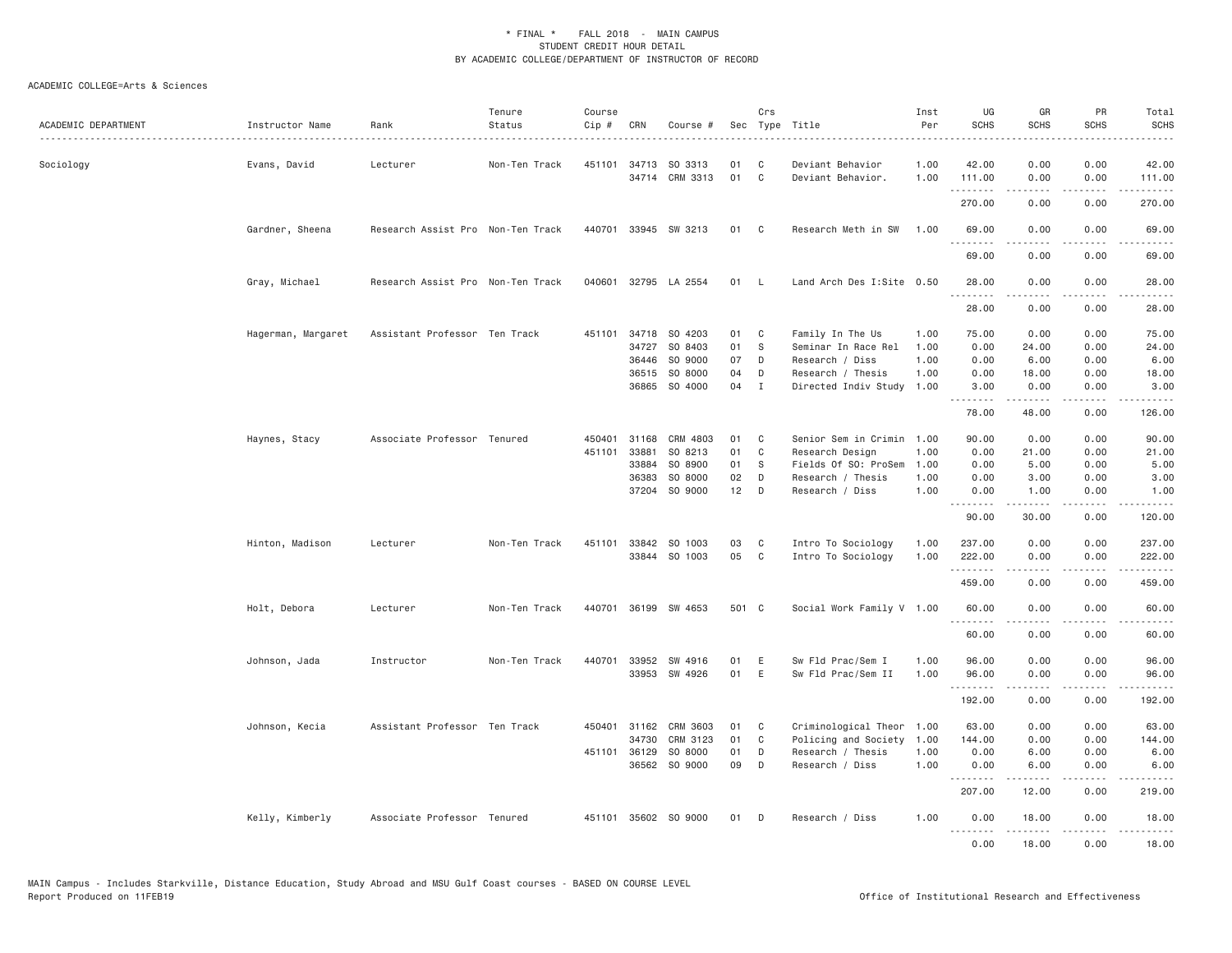| ACADEMIC DEPARTMENT | Instructor Name   | Rank       | Tenure<br>Status | Course<br>Cip # | CRN          | Course #              |                   | Crs            | Sec Type Title            | Inst<br>Per | UG<br><b>SCHS</b> | GR<br><b>SCHS</b>            | PR<br><b>SCHS</b> | Total<br><b>SCHS</b>                                                                                                                                           |
|---------------------|-------------------|------------|------------------|-----------------|--------------|-----------------------|-------------------|----------------|---------------------------|-------------|-------------------|------------------------------|-------------------|----------------------------------------------------------------------------------------------------------------------------------------------------------------|
| Sociology           | Kerr, Laura       | Lecturer   | Non-Ten Track    | 451101          | 33852        | SO 1103               | 01                | C              | Contemp Social Prob       | 1.00        | 270.00            | 0.00                         | 0.00              | 270.00                                                                                                                                                         |
|                     |                   |            |                  |                 | 33854        | SO 1103               | 03                | $\mathsf{C}$   | Contemp Social Prob       | 1.00        | 252.00<br>.       | 0.00<br>2.2.2.2.2            | 0.00<br>.         | 252.00<br>.                                                                                                                                                    |
|                     |                   |            |                  |                 |              |                       |                   |                |                           |             | 522.00            | 0.00                         | 0.00              | 522.00                                                                                                                                                         |
|                     | Knowles, Veronica | Instructor | Non-Ten Track    | 440701          | 33946        | SW 3513               | 01                | C              | Social Work Pract I       | 1.00        | 69.00             | 0.00                         | 0.00              | 69.00                                                                                                                                                          |
|                     |                   |            |                  |                 | 33948        | SW 3523               | 01                | C              | Social Work Pract II      | 1.00        | 51.00             | 0.00                         | 0.00              | 51.00                                                                                                                                                          |
|                     |                   |            |                  |                 | 33951        | SW 4713               | 01                | S              | Sen Sem Social Work       | 1.00        | 72.00             | 0.00                         | 0.00              | 72.00                                                                                                                                                          |
|                     |                   |            |                  |                 |              | 34732 SW 3013         | 02                | C <sub>1</sub> | Hum Beh Soc Envir I       | 1.00        | 105.00<br>.       | 0.00                         | 0.00              | 105.00<br>$\frac{1}{2} \left( \frac{1}{2} \right) \left( \frac{1}{2} \right) \left( \frac{1}{2} \right) \left( \frac{1}{2} \right) \left( \frac{1}{2} \right)$ |
|                     |                   |            |                  |                 |              |                       |                   |                |                           |             | 297.00            | 0.00                         | 0.00              | 297.00                                                                                                                                                         |
|                     | May, David        | Professor  | Tenured          |                 | 451101 31164 | CRM 4153              | CO <sub>1</sub> E |                | Mentoring for At-Ris 1.00 |             | 18.00             | 0.00                         | 0.00              | 18.00                                                                                                                                                          |
|                     |                   |            |                  |                 | 33875        | SO 4153               | CO <sub>1</sub> E |                | Mentoring for At-Ris      | 1.00        | 21.00             | 0.00                         | 0.00              | 21.00                                                                                                                                                          |
|                     |                   |            |                  |                 | 35503        | SLCE 4153             | CO <sub>1</sub> E |                | Mentoring for At-Ris      | 1.00        | 3.00              | 0.00                         | 0.00              | 3.00                                                                                                                                                           |
|                     |                   |            |                  |                 | 36514        | SO 9000               | 08                | D              | Research / Diss           | 1.00        | 0.00              | 6.00                         | 0.00              | 6.00                                                                                                                                                           |
|                     |                   |            |                  |                 | 36705        | SO 8990               | 01                | C              | Special Topic In SO       | 1.00        | 0.00              | 18.00                        | 0.00              | 18.00                                                                                                                                                          |
|                     |                   |            |                  |                 | 36763        | SO 4000               | 02                | $\mathbf{I}$   | Directed Indiv Study 1.00 |             | 3.00              | 0.00                         | 0.00              | 3.00                                                                                                                                                           |
|                     |                   |            |                  |                 | 36792        | SO 4000               | 03                | $\mathbf{I}$   | Directed Indiv Study 1.00 |             | 3.00              | 0.00                         | 0.00              | 3.00                                                                                                                                                           |
|                     |                   |            |                  |                 |              | 36915 SO 4000         | 06                | $\mathbf{I}$   | Directed Indiv Study 1.00 |             | 3.00<br>.         | 0.00<br>$- - - - -$          | 0.00<br>$- - - -$ | 3.00<br>$\frac{1}{2}$                                                                                                                                          |
|                     |                   |            |                  |                 |              |                       |                   |                |                           |             | 51.00             | 24.00                        | 0.00              | 75.00                                                                                                                                                          |
|                     | Moyen, Melissa    | Lecturer   | Non-Ten Track    |                 |              | 131315 32831 LSK 1011 | 01                | C              | Study Skills              | 1.00        | 30.00             | 0.00                         | 0.00              | 30.00                                                                                                                                                          |
|                     |                   |            |                  |                 | 32832        | LSK 1011              | 02                | C              | Study Skills              | 1.00        | 30.00             | 0.00                         | 0.00              | 30.00                                                                                                                                                          |
|                     |                   |            |                  |                 | 32838        | LSK 1023              | 03                | C              | Col Read/Study Skill      | 1.00        | 90.00             | 0.00                         | 0.00              | 90.00                                                                                                                                                          |
|                     |                   |            |                  |                 | 32839        | LSK 1023              | 04                | C              | Col Read/Study Skill      | 1.00        | 87.00             | 0.00                         | 0.00              | 87.00                                                                                                                                                          |
|                     |                   |            |                  |                 |              | 34436 LSK 1023        | 501 C             |                | Col Read/Study Skill 1.00 |             | 99.00<br>.        | 0.00<br>$\omega$ is a set of | 0.00<br>.         | 99.00<br>.                                                                                                                                                     |
|                     |                   |            |                  |                 |              |                       |                   |                |                           |             | 336.00            | 0.00                         | 0.00              | 336.00                                                                                                                                                         |
|                     | Netadj, Mehrzad   | Instructor | Non-Ten Track    | 451101          | 33843        | SO 1003               | 04                | C              | Intro To Sociology        | 1.00        | 225.00            | 0.00                         | 0.00              | 225.00                                                                                                                                                         |
|                     |                   |            |                  |                 | 33846        | SO 1003               | 07                | C              | Intro To Sociology        | 1.00        | 285.00            | 0.00                         | 0.00              | 285.00                                                                                                                                                         |
|                     |                   |            |                  |                 | 33847        | SO 1003               | 08                | C              | Intro To Sociology        | 1.00        | 234.00            | 0.00                         | 0.00              | 234.00                                                                                                                                                         |
|                     |                   |            |                  |                 | 33853        | SO 1103               | 02                | $\mathsf{C}$   | Contemp Social Prob       | 1.00        | 240.00            | 0.00                         | 0.00              | 240.00                                                                                                                                                         |
|                     |                   |            |                  |                 | 33858        | SO 1103               | 07                | C              | Contemp Social Prob       | 1.00        | 231.00<br>.       | 0.00                         | 0.00<br>$- - - -$ | 231.00<br>$- - - - - -$                                                                                                                                        |
|                     |                   |            |                  |                 |              |                       |                   |                |                           |             | 1215.00           | 0.00                         | 0.00              | 1215.00                                                                                                                                                        |
|                     | Nolen, Amelia     | Lecturer   | Non-Ten Track    |                 | 440701 34495 | SW 3003               | 501 C             |                | Populations at-risk       | 1.00        | 51.00             | 0.00                         | 0.00              | 51.00                                                                                                                                                          |
|                     |                   |            |                  |                 |              | 34496 SW 3023         | 501 C             |                | Hum Beh Soc Envir II 1.00 |             | 54.00             | 0.00                         | 0.00              | 54.00                                                                                                                                                          |
|                     |                   |            |                  |                 |              |                       |                   |                |                           |             | .<br>105.00       | $- - - - -$<br>0.00          | $\cdots$<br>0.00  | .<br>105.00                                                                                                                                                    |
|                     | Parisi, Domenico  | Professor  | Tenured          |                 |              | 450101 32675 HON 3143 | H01 S             |                | Honor Sem Social Sci 1.00 |             | 42.00             | 0.00                         | 0.00              | 42.00                                                                                                                                                          |
|                     |                   |            |                  |                 |              |                       |                   |                |                           |             | .<br>42.00        | 0.00                         | 0.00              | 42.00                                                                                                                                                          |
|                     | Pearson, Adrienne | Lecturer   | Non-Ten Track    |                 |              | 440701 34733 SW 4623  | 01                | C <sub>1</sub> | Sw With The Aged          | 1.00        | 54.00             | 0.00                         | 0.00              | 54.00                                                                                                                                                          |
|                     |                   |            |                  |                 |              |                       |                   |                |                           |             | .<br>54.00        | .<br>0.00                    | $- - - -$<br>0.00 | .<br>54.00                                                                                                                                                     |
|                     | Perry, Ashley     | Instructor | Non-Ten Track    |                 | 450401 31163 | CRM 3603              | 02                | C              | Criminological Theor 1.00 |             | 66.00             | 0.00                         | 0.00              | 66.00                                                                                                                                                          |
|                     |                   |            |                  |                 | 31165        | CRM 4233              | 01                | C              | Juvenile Delinquency 1.00 |             | 66.00             | 0.00                         | 0.00              | 66.00                                                                                                                                                          |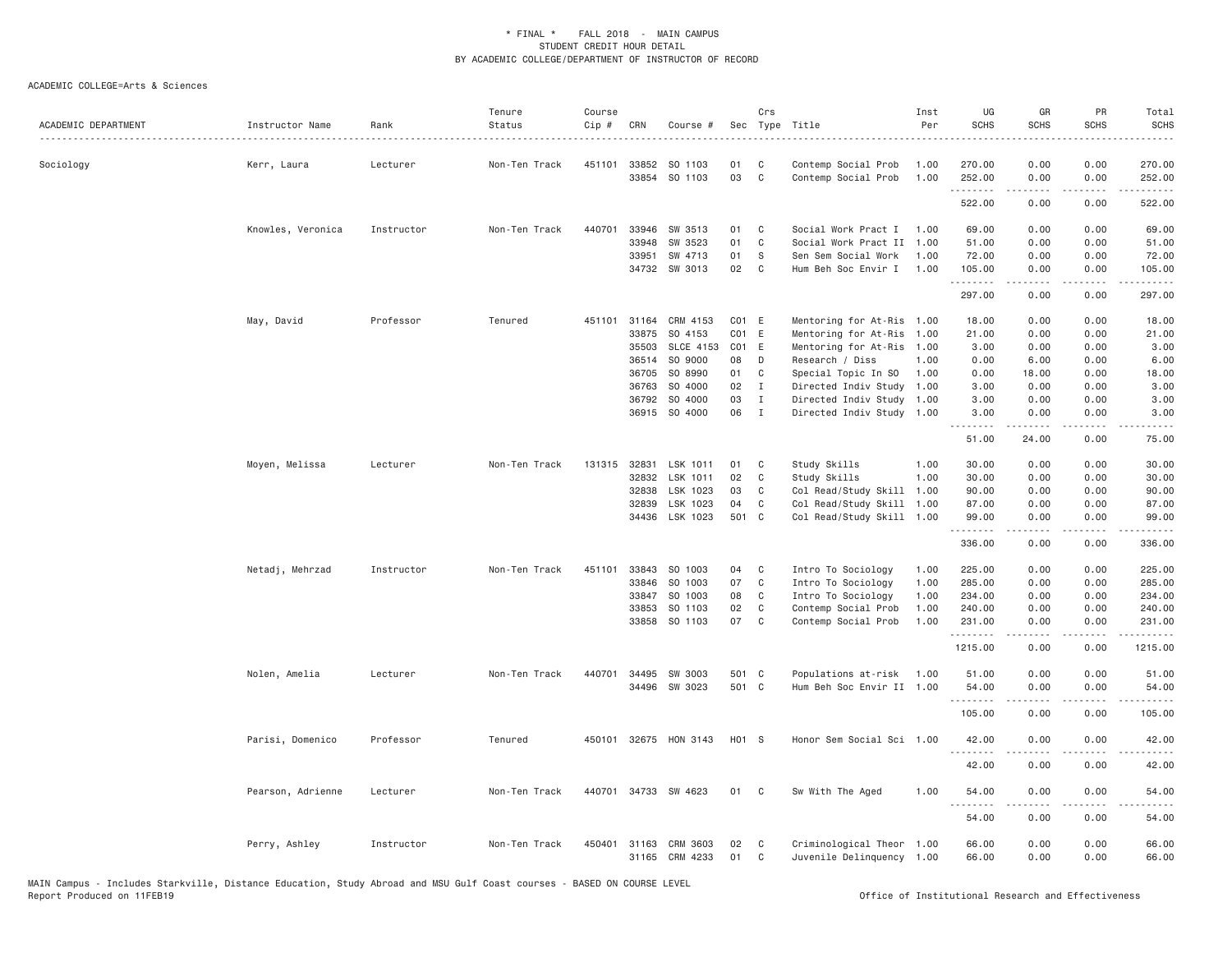| ACADEMIC DEPARTMENT | Instructor Name                                    | Rank                              | Tenure<br>Status | Course<br>Cip # | CRN            | Course #                 | Sec      | Crs               | Type Title                                             | Inst<br>Per | UG<br><b>SCHS</b>    | GR<br><b>SCHS</b>                                                                                                                                             | PR<br><b>SCHS</b>                                                                                                                 | Total<br><b>SCHS</b>                                                                                                                                                                      |
|---------------------|----------------------------------------------------|-----------------------------------|------------------|-----------------|----------------|--------------------------|----------|-------------------|--------------------------------------------------------|-------------|----------------------|---------------------------------------------------------------------------------------------------------------------------------------------------------------|-----------------------------------------------------------------------------------------------------------------------------------|-------------------------------------------------------------------------------------------------------------------------------------------------------------------------------------------|
| Sociology           | Perry, Ashley                                      | Instructor                        | Non-Ten Track    | 450401          | 34731<br>36372 | CRM 3363<br>CRM 4243     | 01<br>01 | C<br>$\mathsf{C}$ | Globalization and Cr 1.00<br>Drugs, Crime and Con 1.00 |             | 63.00<br>45.00       | 0.00<br>0.00                                                                                                                                                  | 0.00<br>0.00                                                                                                                      | 63.00<br>45.00                                                                                                                                                                            |
|                     |                                                    |                                   |                  |                 |                | 451101 33876 SO 4233     | 01       | C                 | Juvenile Delinquency 1.00                              |             | 39.00<br>.           | 0.00<br>$- - - - -$                                                                                                                                           | 0.00<br>.                                                                                                                         | 39.00<br>.                                                                                                                                                                                |
|                     |                                                    |                                   |                  |                 |                |                          |          |                   |                                                        |             | 279.00               | 0.00                                                                                                                                                          | 0.00                                                                                                                              | 279.00                                                                                                                                                                                    |
|                     | Peterson, Lindsey                                  | Assistant Professor Ten Track     |                  |                 | 451101 33883   | SO 8274                  | 01       | B                 | Grad Soc Stat I                                        | 1.00        | 0.00                 | 36.00                                                                                                                                                         | 0.00                                                                                                                              | 36.00                                                                                                                                                                                     |
|                     |                                                    |                                   |                  |                 | 34767          | SO 4804<br>36294 SO 9000 | 02       | B<br>D            | Social Research Prac                                   | 1.00        | 48.00                | 0.00                                                                                                                                                          | 0.00<br>0.00                                                                                                                      | 48.00                                                                                                                                                                                     |
|                     |                                                    |                                   |                  |                 |                |                          | 03       |                   | Research / Diss                                        | 1.00        | 0.00<br>.            | 21.00<br>$\frac{1}{2} \left( \frac{1}{2} \right) \left( \frac{1}{2} \right) \left( \frac{1}{2} \right) \left( \frac{1}{2} \right) \left( \frac{1}{2} \right)$ | $- - - -$                                                                                                                         | 21.00<br>.                                                                                                                                                                                |
|                     |                                                    |                                   |                  |                 |                |                          |          |                   |                                                        |             | 48.00                | 57.00                                                                                                                                                         | 0.00                                                                                                                              | 105.00                                                                                                                                                                                    |
|                     | Rader, Nicole                                      | Professor                         | Tenured          |                 |                | 451101 36410 SO 9000     | 06       | D                 | Research / Diss                                        | 1.00        | 0.00<br>.            | 1.00                                                                                                                                                          | 0.00<br>$\frac{1}{2} \left( \frac{1}{2} \right) \left( \frac{1}{2} \right) \left( \frac{1}{2} \right) \left( \frac{1}{2} \right)$ | 1.00                                                                                                                                                                                      |
|                     |                                                    |                                   |                  |                 |                |                          |          |                   |                                                        |             | 0.00                 | 1.00                                                                                                                                                          | 0.00                                                                                                                              | 1.00                                                                                                                                                                                      |
|                     | Ralston, Margaret                                  | Assistant Professor Ten Track     |                  | 451101          | 33848          | SO 1003                  | 09       | C                 | Intro To Sociology                                     | 1.00        | 357.00               | 0.00                                                                                                                                                          | 0.00                                                                                                                              | 357.00                                                                                                                                                                                    |
|                     |                                                    |                                   |                  |                 | 34766          | SO 4804                  | 01       | B                 | Social Research Prac                                   | 1.00        | 48.00                | 0.00                                                                                                                                                          | 0.00                                                                                                                              | 48.00                                                                                                                                                                                     |
|                     |                                                    |                                   |                  |                 | 36581          | SO 9000                  | 10       | D                 | Research / Diss                                        | 1.00        | 0.00                 | 6.00                                                                                                                                                          | 0.00                                                                                                                              | 6.00                                                                                                                                                                                      |
|                     |                                                    |                                   |                  |                 |                |                          |          |                   |                                                        |             | .<br>405.00          | 6.00                                                                                                                                                          | 0.00                                                                                                                              | $\frac{1}{2} \left( \frac{1}{2} \right) \left( \frac{1}{2} \right) \left( \frac{1}{2} \right) \left( \frac{1}{2} \right) \left( \frac{1}{2} \right) \left( \frac{1}{2} \right)$<br>411.00 |
|                     | Singleton, David                                   | Grad Teach Assist                 | Not Applicable   |                 |                | 451101 33845 SO 1003     | 06       | C                 | Intro To Sociology                                     | 1.00        | 225.00               | 0.00                                                                                                                                                          | 0.00                                                                                                                              | 225.00                                                                                                                                                                                    |
|                     |                                                    |                                   |                  |                 |                |                          |          |                   |                                                        |             | .<br>225.00          | .<br>0.00                                                                                                                                                     | $- - - -$<br>0.00                                                                                                                 | .<br>225.00                                                                                                                                                                               |
|                     | Sutton, Tara                                       | Assistant Professor Non-Ten Track |                  | 450401          | 34716          | CRM 3343                 | 01       | C                 | Gender, Crime & Justi 1.00                             |             | 87.00                | 0.00                                                                                                                                                          | 0.00                                                                                                                              | 87.00                                                                                                                                                                                     |
|                     |                                                    |                                   |                  | 451101          | 33873          | SO 3213                  | 02       | C                 | Intr To Social Res                                     | 1.00        | 75.00                | 0.00                                                                                                                                                          | 0.00                                                                                                                              | 75.00                                                                                                                                                                                     |
|                     |                                                    |                                   |                  |                 |                | 34715 SO 3343            | 01       | C                 | Gender, Crime & Just 1.00                              |             | 57.00                | 0.00                                                                                                                                                          | 0.00                                                                                                                              | 57.00                                                                                                                                                                                     |
|                     |                                                    |                                   |                  |                 |                |                          |          |                   |                                                        |             | .<br>219.00          | 0.00                                                                                                                                                          | 0.00                                                                                                                              | 219.00                                                                                                                                                                                    |
|                     | Swan, Courtney                                     | Lecturer                          | Non-Ten Track    |                 | 440701 33938   | SW 2303                  | 01       | C                 | Welfare Policy I                                       | 1.00        | 108.00               | 0.00                                                                                                                                                          | 0.00                                                                                                                              | 108.00                                                                                                                                                                                    |
|                     |                                                    |                                   |                  |                 |                | 33941 SW 3003            | 01       | C                 | Populations at-risk                                    | 1.00        | 108.00               | 0.00                                                                                                                                                          | 0.00                                                                                                                              | 108.00                                                                                                                                                                                    |
|                     |                                                    |                                   |                  |                 |                |                          |          |                   |                                                        |             |                      |                                                                                                                                                               | 0.00                                                                                                                              |                                                                                                                                                                                           |
|                     |                                                    |                                   |                  |                 |                |                          |          |                   |                                                        |             | 216.00               | 0.00                                                                                                                                                          |                                                                                                                                   | 216.00                                                                                                                                                                                    |
|                     | Thompson Bello, Dieg Assistant Professor Ten Track |                                   |                  |                 |                | 451101 33849 SO 1003     | 10       | C                 | Intro To Sociology                                     | 1.00        | 231.00               | 0.00                                                                                                                                                          | 0.00                                                                                                                              | 231.00                                                                                                                                                                                    |
|                     |                                                    |                                   |                  |                 | 33857          | SO 1103                  | 06       | C                 | Contemp Social Prob                                    | 1.00        | 249.00<br>. <b>.</b> | 0.00<br>.                                                                                                                                                     | 0.00<br>.                                                                                                                         | 249.00<br>$- - - - - - -$                                                                                                                                                                 |
|                     |                                                    |                                   |                  |                 |                |                          |          |                   |                                                        |             | 480.00               | 0.00                                                                                                                                                          | 0.00                                                                                                                              | 480.00                                                                                                                                                                                    |
|                     | Trinh, Mariathuy                                   | Lecturer                          | Non-Ten Track    | 450401          | 31154          | CRM 1003                 | 01       | C                 | Crime & Justice in A 1.00                              |             | 234.00               | 0.00                                                                                                                                                          | 0.00                                                                                                                              | 234.00                                                                                                                                                                                    |
|                     |                                                    |                                   |                  |                 |                | 31155 CRM 1003           | 02       | $\mathsf{C}$      | Crime & Justice in A 1.00                              |             | 243.00               | 0.00                                                                                                                                                          | 0.00                                                                                                                              | 243.00                                                                                                                                                                                    |
|                     |                                                    |                                   |                  |                 |                |                          |          |                   |                                                        |             | .<br>477.00          | -----<br>0.00                                                                                                                                                 | $\frac{1}{2}$<br>0.00                                                                                                             | .<br>477.00                                                                                                                                                                               |
|                     | Vancil-Leap, Ashley                                | Instructor                        | Non-Ten Track    | 050201          | 30006          | AAS 2203                 | 02       | C                 | Racial Minorities                                      | 1.00        | 69.00                | 0.00                                                                                                                                                          | 0.00                                                                                                                              | 69.00                                                                                                                                                                                     |
|                     |                                                    |                                   |                  |                 | 050207 32488   | GS 1173                  | 01       | C                 | Introduction to Gend                                   | 1.00        | 63.00                | 0.00                                                                                                                                                          | 0.00                                                                                                                              | 63.00                                                                                                                                                                                     |
|                     |                                                    |                                   |                  |                 | 33860          | SO 1173                  | 01       | C                 | Intro Gender Studies                                   | 1.00        | 69.00                | 0.00                                                                                                                                                          | 0.00                                                                                                                              | 69.00                                                                                                                                                                                     |
|                     |                                                    |                                   |                  |                 | 34803          | SO 1173                  | 501 C    |                   | Intro Gender Studies                                   | 1.00        | 57.00                | 0.00                                                                                                                                                          | 0.00                                                                                                                              | 57.00                                                                                                                                                                                     |
|                     |                                                    |                                   |                  |                 | 450201 30253   | AN 2203                  | 02       | C <sub>1</sub>    | Racial Minorities                                      | 1.00        | 3.00                 | 0.00                                                                                                                                                          | 0.00                                                                                                                              | 3.00                                                                                                                                                                                      |
|                     |                                                    |                                   |                  |                 | 33868          | SO 2203                  | 02       | C                 | Racial Minorities                                      | 1.00        | 42.00                | 0.00                                                                                                                                                          | 0.00                                                                                                                              | 42.00                                                                                                                                                                                     |
|                     |                                                    |                                   |                  | 451101          | 34719          | SO 4403                  | 01       | C                 | Soc of Gender & Sexu                                   | 1.00        | 45.00                | 0.00                                                                                                                                                          | 0.00                                                                                                                              | 45.00                                                                                                                                                                                     |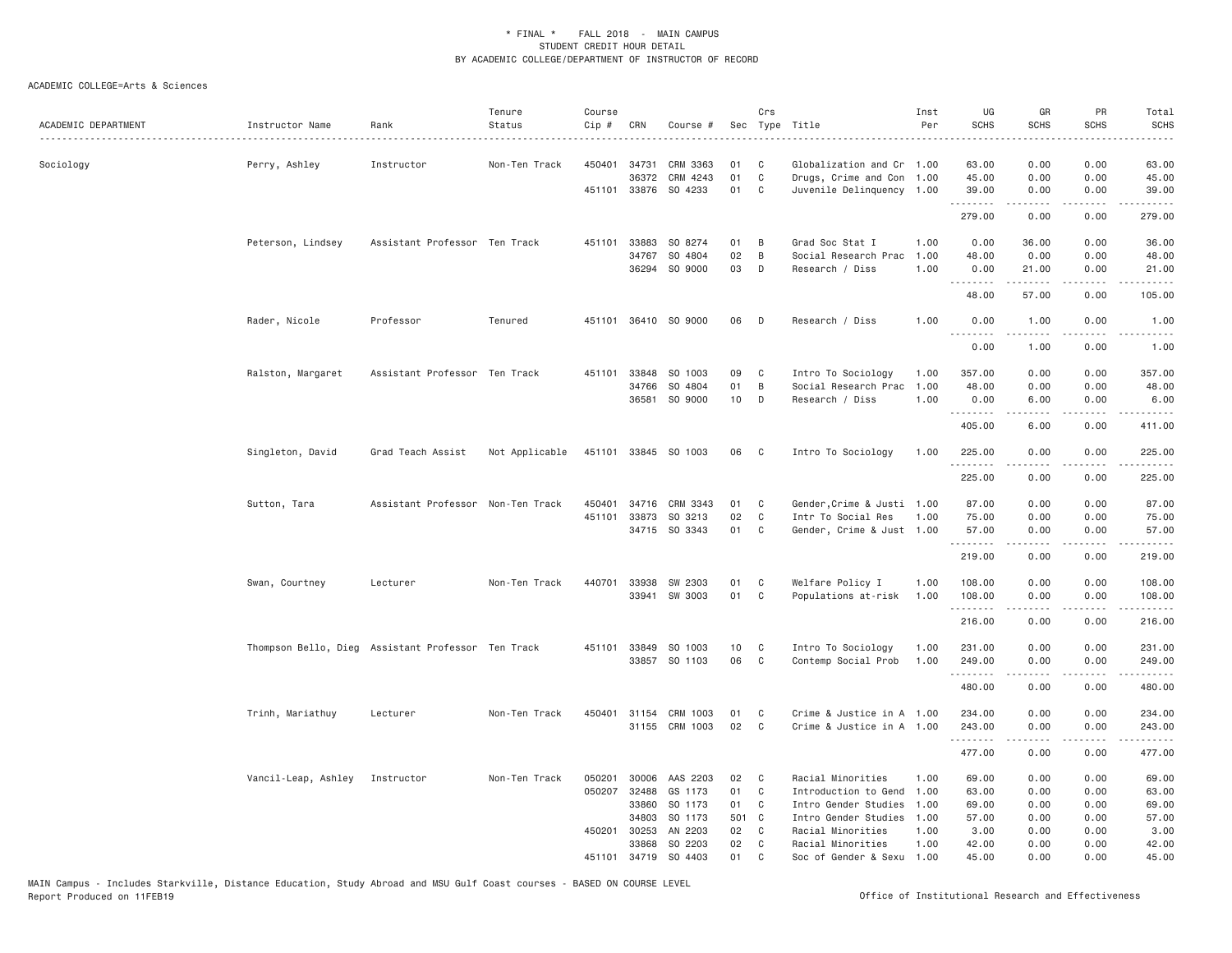| ACADEMIC DEPARTMENT                                                         | Instructor Name | Rank              | Tenure<br>Status | Course<br>Cip # | CRN   | Course #      |      | Crs | Sec Type Title            | Inst<br>Per | UG<br>SCHS         | GR<br>SCHS | PR<br>SCHS           | Total<br>SCHS             |
|-----------------------------------------------------------------------------|-----------------|-------------------|------------------|-----------------|-------|---------------|------|-----|---------------------------|-------------|--------------------|------------|----------------------|---------------------------|
|                                                                             |                 |                   |                  |                 |       |               |      |     |                           |             |                    |            |                      |                           |
|                                                                             |                 |                   |                  |                 |       |               |      |     |                           |             | ---------          | .          |                      | .                         |
|                                                                             |                 |                   |                  |                 |       |               |      |     |                           |             | 348.00             | 0.00       | 0.00                 | 348,00                    |
| Sociology                                                                   | Walsh, Melanie  | Grad Teach Assist | Not Applicable   | 050207          | 32489 | GS 1173       | 02 C |     | Introduction to Gend 1.00 |             | 63.00              | 0.00       | 0.00                 | 63.00                     |
|                                                                             |                 |                   |                  |                 |       | 33861 SO 1173 | 02 C |     | Intro Gender Studies 1.00 |             | 66.00              | 0.00       | 0.00                 | 66.00                     |
|                                                                             |                 |                   |                  |                 |       |               |      |     |                           |             | --------<br>129,00 | .<br>0.00  | .<br>0.00            | .<br>129,00               |
|                                                                             |                 |                   |                  |                 |       |               |      |     |                           |             |                    |            |                      |                           |
| ------------------------------------<br>----------------------------------- |                 |                   |                  |                 |       |               |      |     |                           |             | $=$ = = = = = = =  | $=$        | --------<br>-------- | -----------<br>---------- |
| Sociology                                                                   |                 |                   |                  |                 |       |               |      |     |                           |             | 8413.00            | 256,00     | 0.00                 | 8669,00                   |
| ======================================                                      |                 |                   |                  |                 |       |               |      |     |                           |             |                    | ========   | ========             | ==========                |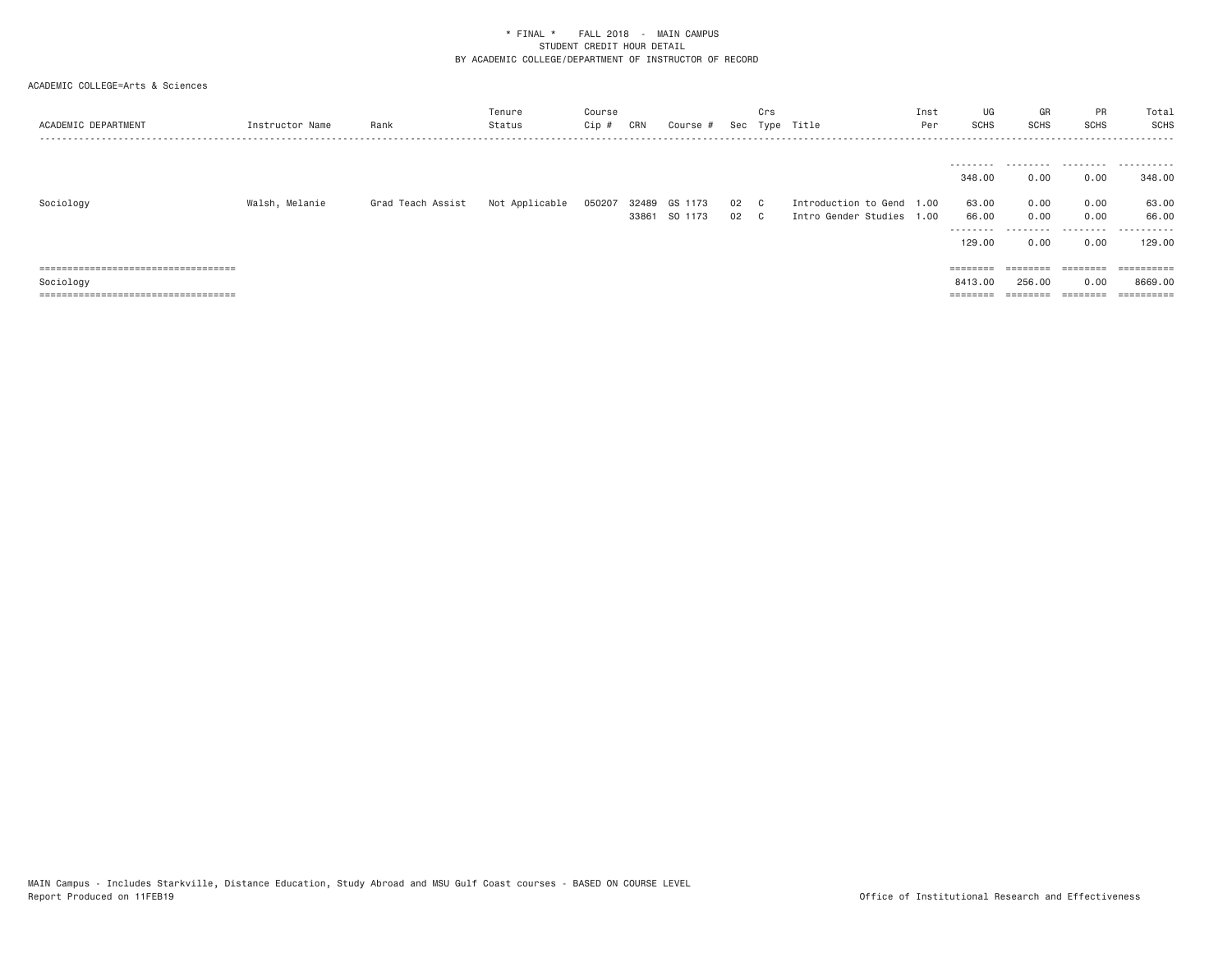| ACADEMIC DEPARTMENT | Instructor Name    | Rank                                                   | Tenure<br>Status | Course<br>Cip # | CRN                   | Course #              |          | Crs<br>Sec Type Title |                                              | Inst<br>Per | UG<br><b>SCHS</b> | GR<br><b>SCHS</b>                                                                                                                                             | PR<br>SCHS                          | Total<br><b>SCHS</b>                                                                                                  |
|---------------------|--------------------|--------------------------------------------------------|------------------|-----------------|-----------------------|-----------------------|----------|-----------------------|----------------------------------------------|-------------|-------------------|---------------------------------------------------------------------------------------------------------------------------------------------------------------|-------------------------------------|-----------------------------------------------------------------------------------------------------------------------|
| Finance & Economics | Anderson, Stephen  | Lecturer                                               | Non-Ten Track    | 520801          | 34814                 | FIN 2003              | 506 C    |                       | Personal Money Mgt                           | 1.00        | 54.00             | 0.00                                                                                                                                                          | 0.00                                | 54.00                                                                                                                 |
|                     |                    |                                                        |                  |                 |                       | 520804 34432 INS 2003 | 506 C    |                       | Personal Money Manag                         | 1.00        | 15.00<br>.        | 0.00<br>.                                                                                                                                                     | 0.00<br>$\sim$ $\sim$ $\sim$        | 15.00<br>.                                                                                                            |
|                     |                    |                                                        |                  |                 |                       |                       |          |                       |                                              |             | 69.00             | 0.00                                                                                                                                                          | 0.00                                | 69.00                                                                                                                 |
|                     | Blank, Douglas     | Assistant Professor Ten Track                          |                  | 520801          | 32045                 | FIN 3123              | 04       | C                     | Financial Management 1.00                    |             | 180.00            | 0.00                                                                                                                                                          | 0.00                                | 180.00                                                                                                                |
|                     |                    |                                                        |                  | 520806          |                       | 32052 FIN 4223        | 01       | C                     | Intermediate Financi 1.00                    |             | 168.00            | 0.00                                                                                                                                                          | 0.00                                | 168.00                                                                                                                |
|                     |                    |                                                        |                  |                 |                       |                       |          |                       |                                              |             | .<br>348.00       | .<br>0.00                                                                                                                                                     | $\sim$ $\sim$ $\sim$ $\sim$<br>0.00 | $\begin{array}{cccccccccc} \bullet & \bullet & \bullet & \bullet & \bullet & \bullet & \bullet \end{array}$<br>348.00 |
|                     | Byrd, Charles      | Lecturer                                               | Non-Ten Track    | 521501          | 33801                 | REF 3333              | 01       | C                     | Principles of Real E 1.00                    |             | 153.00            | 0.00                                                                                                                                                          | 0.00                                | 153.00                                                                                                                |
|                     |                    |                                                        |                  |                 | 34554                 | REF 3433              | 01       | C                     | Real Property Evalua 1.00                    |             | 72.00             | 0.00                                                                                                                                                          | 0.00                                | 72.00                                                                                                                 |
|                     |                    |                                                        |                  |                 |                       |                       |          |                       |                                              |             | .<br>225.00       | 0.00                                                                                                                                                          | 0.00                                | 225.00                                                                                                                |
|                     |                    |                                                        |                  |                 |                       |                       |          |                       |                                              |             |                   |                                                                                                                                                               |                                     |                                                                                                                       |
|                     | Campbell, Randall  | Professor                                              | Tenured          |                 | 450603 31442<br>34550 | EC 4643<br>EC 8143    | 01<br>01 | C<br>C                | Econ Forecasting & A 1.00<br>Econometrics II | 1.00        | 66.00<br>0.00     | 0.00<br>18.00                                                                                                                                                 | 0.00<br>0.00                        | 66.00<br>18.00                                                                                                        |
|                     |                    |                                                        |                  |                 | 520601 31444          | EC 6643               | 01       | C                     | Econ Forecasting & A 1.00                    |             | 0.00              | 12.00                                                                                                                                                         | 0.00                                | 12.00                                                                                                                 |
|                     |                    |                                                        |                  |                 |                       |                       |          |                       |                                              |             | .<br>66.00        | $\frac{1}{2} \left( \frac{1}{2} \right) \left( \frac{1}{2} \right) \left( \frac{1}{2} \right) \left( \frac{1}{2} \right) \left( \frac{1}{2} \right)$<br>30.00 | $\sim$ $\sim$ $\sim$ $\sim$<br>0.00 | . د د د د<br>96.00                                                                                                    |
|                     | Clark, Howard      | Lecturer                                               | Non-Ten Track    |                 |                       | 520899 32054 FIN 4323 | 01       | C.                    | Entrepreneurial Fina 1.00                    |             | 42.00             | 0.00                                                                                                                                                          | 0.00                                | 42.00                                                                                                                 |
|                     |                    |                                                        |                  |                 |                       |                       |          |                       |                                              |             | .<br>42.00        | $- - - - -$<br>0.00                                                                                                                                           | .<br>0.00                           | .<br>42.00                                                                                                            |
|                     | Cline, Brandon     | Associate Professor Tenured                            |                  | 520201          | 36146                 | FIN 9000              | 02       | D                     | Research / Diss                              | 1.00        | 0.00              | 9.00                                                                                                                                                          | 0.00                                | 9.00                                                                                                                  |
|                     |                    |                                                        |                  | 520801          | 32042                 | FIN 3123              | 01       | C                     | Financial Management                         | 1.00        | 195.00            | 0.00                                                                                                                                                          | 0.00                                | 195.00                                                                                                                |
|                     |                    |                                                        |                  |                 | 32043                 | FIN 3123              | 02       | C                     | Financial Management                         | 1.00        | 186.00            | 0.00                                                                                                                                                          | 0.00                                | 186.00                                                                                                                |
|                     |                    |                                                        |                  | 520807 32051    |                       | FIN 4111              | 01       | C                     | TVA Panel I                                  | 1.00        | 4.00              | 0.00                                                                                                                                                          | 0.00                                | 4.00                                                                                                                  |
|                     |                    |                                                        |                  |                 | 32058                 | FIN 6111              | 01       | C                     | TVA Panel I                                  | 1.00        | 0.00<br>.         | 1.00                                                                                                                                                          | 0.00                                | 1.00<br>$\sim$ $\sim$ $\sim$ $\sim$                                                                                   |
|                     |                    |                                                        |                  |                 |                       |                       |          |                       |                                              |             | 385.00            | 10.00                                                                                                                                                         | 0.00                                | 395.00                                                                                                                |
|                     | Daniels, John      | Non-Faculty                                            | Not Applicable   |                 |                       | 521003 32289 FYE 1001 | F02 C    |                       | First Year Experienc 1.00                    |             | 18.00<br>.        | 0.00                                                                                                                                                          | 0.00                                | 18.00                                                                                                                 |
|                     |                    |                                                        |                  |                 |                       |                       |          |                       |                                              |             | 18.00             | 0.00                                                                                                                                                          | 0.00                                | 18.00                                                                                                                 |
|                     |                    | Gonzalez Lozano, Her Clinical Assist Pro Non-Ten Track |                  |                 |                       | 450601 31424 EC 2113  | 01       | C                     | Prin Of Macroecon                            | 1.00        | 555.00            | 0.00                                                                                                                                                          | 0.00                                | 555.00                                                                                                                |
|                     |                    |                                                        |                  |                 | 31425                 | EC 2113               | 02       | C                     | Prin Of Macroecon                            | 1.00        | 573.00            | 0.00                                                                                                                                                          | 0.00                                | 573.00                                                                                                                |
|                     |                    |                                                        |                  |                 |                       | 31427 EC 2113         | 04       | C                     | Prin Of Macroecon                            | 1.00        | 600.00<br>.       | 0.00<br>$\frac{1}{2} \left( \frac{1}{2} \right) \left( \frac{1}{2} \right) \left( \frac{1}{2} \right) \left( \frac{1}{2} \right) \left( \frac{1}{2} \right)$  | 0.00<br>.                           | 600.00<br>.                                                                                                           |
|                     |                    |                                                        |                  |                 |                       |                       |          |                       |                                              |             | 1728.00           | 0.00                                                                                                                                                          | 0.00                                | 1728.00                                                                                                               |
|                     | Henry, Thomas      | Lecturer                                               | Non-Ten Track    | 450601          |                       | 34254 EC 2113         | 506 C    |                       | Prin Of Macroecon                            | 1.00        | 102.00            | 0.00                                                                                                                                                          | 0.00                                | 102.00                                                                                                                |
|                     |                    |                                                        |                  |                 |                       | 34255 EC 2123         | 506 C    |                       | Prin Of Microecon                            | 1.00        | 84.00             | 0.00                                                                                                                                                          | 0.00                                | 84.00                                                                                                                 |
|                     |                    |                                                        |                  |                 |                       |                       |          |                       |                                              |             | .<br>186.00       | 0.00                                                                                                                                                          | 0.00                                | 186.00                                                                                                                |
|                     | Highfield, Michael | Professor                                              | Tenured          | 520801          | 32053                 | FIN 4243              | 01       | C                     | Senior Seminar in Fi 1.00                    |             | 54.00             | 0.00                                                                                                                                                          | 0.00                                | 54.00                                                                                                                 |
|                     |                    |                                                        |                  |                 |                       | 521501 33803 REF 4253 | 01       | C                     | Mortgage Financing                           | 1.00        | 96.00             | 0.00                                                                                                                                                          | 0.00                                | 96.00                                                                                                                 |
|                     |                    |                                                        |                  |                 |                       |                       |          |                       |                                              |             | .<br>150.00       | <u>.</u><br>0.00                                                                                                                                              | $- - - -$<br>0.00                   | .<br>150.00                                                                                                           |
|                     | Houston, Caleb     | Grad Teach Assist                                      | Not Applicable   |                 |                       | 520801 32041 FIN 3113 | 02       | $\mathbb{C}$          | Financial Systems                            | 1.00        | 216.00            | 0.00                                                                                                                                                          | 0.00                                | 216.00                                                                                                                |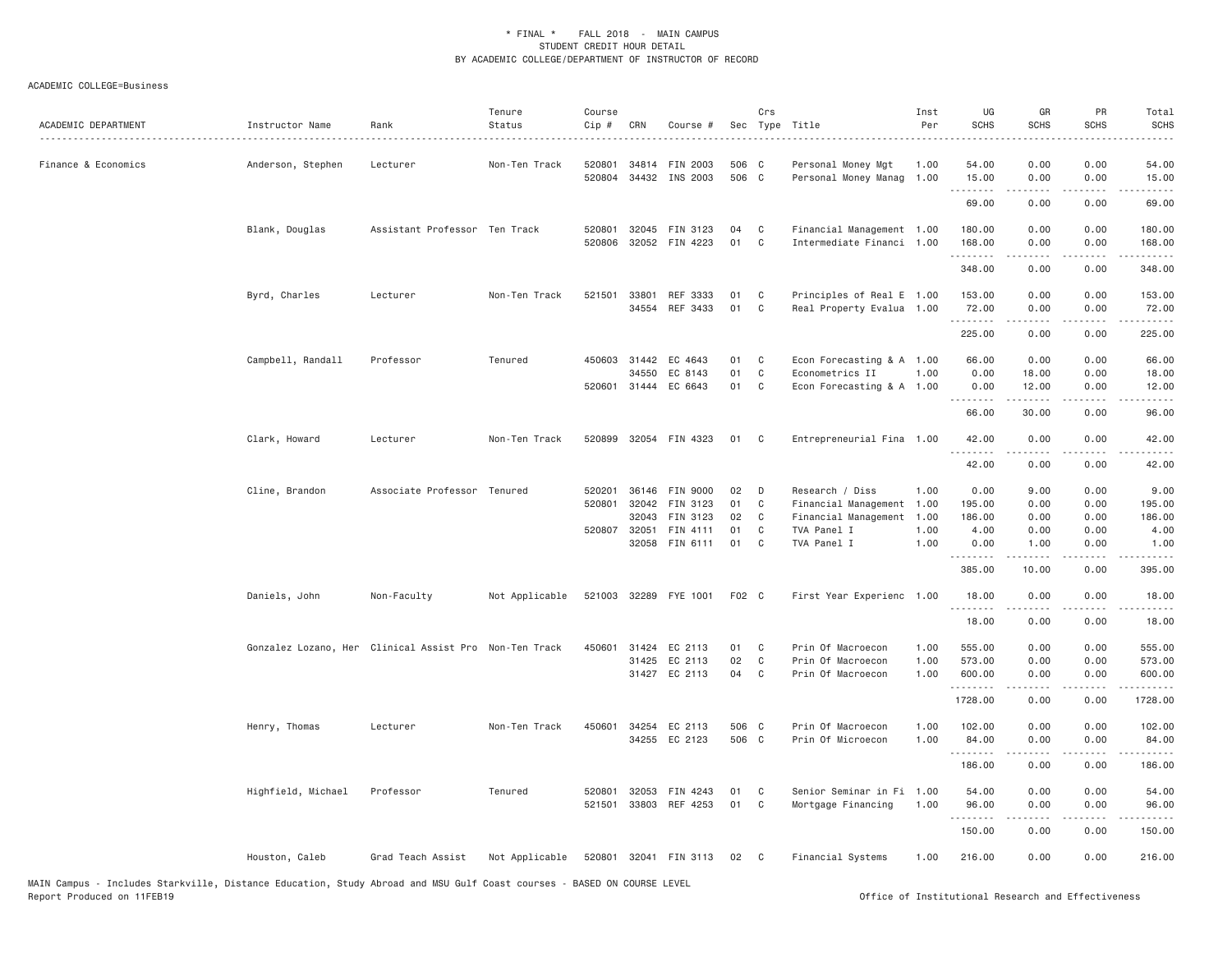| ACADEMIC DEPARTMENT | Instructor Name   | Rank                                               | Tenure<br>Status | Course<br>Cip # | CRN          | Course #              |       | Crs          | Sec Type Title            | Inst<br>Per | UG<br><b>SCHS</b> | GR<br><b>SCHS</b>             | PR<br>SCHS                                                                                                                        | Total<br><b>SCHS</b>                         |
|---------------------|-------------------|----------------------------------------------------|------------------|-----------------|--------------|-----------------------|-------|--------------|---------------------------|-------------|-------------------|-------------------------------|-----------------------------------------------------------------------------------------------------------------------------------|----------------------------------------------|
|                     |                   |                                                    |                  |                 |              |                       |       |              |                           |             |                   |                               |                                                                                                                                   |                                              |
|                     |                   |                                                    |                  |                 |              |                       |       |              |                           |             | 216.00            | 0.00                          | 0.00                                                                                                                              | 216.00                                       |
| Finance & Economics | Johnson, Allison  | Lecturer                                           | Non-Ten Track    | 520301          | 30078        | ACC 3203              | 01    | C            | Fin Statement Anal        | 1.00        | 33.00             | 0.00                          | 0.00                                                                                                                              | 33.00                                        |
|                     |                   |                                                    |                  | 520804          | 32048        | FIN 3203              | 01    | $\mathsf{C}$ | Financial Statemnt A 1.00 |             | 72.00             | 0.00                          | 0.00                                                                                                                              | 72.00                                        |
|                     |                   |                                                    |                  |                 |              | 32049 FIN 3203        | 02    | C            | Financial Statemnt A 1.00 |             | 102.00<br>.       | 0.00<br>2.2.2.2.2             | 0.00<br>.                                                                                                                         | 102.00<br>2.2.2.2.2.                         |
|                     |                   |                                                    |                  |                 |              |                       |       |              |                           |             | 207.00            | 0.00                          | 0.00                                                                                                                              | 207.00                                       |
|                     | Kennedy, Kendall  | Assistant Professor Ten Track                      |                  |                 |              | 450601 31431 EC 2123  | 02    | C            | Prin Of Microecon         | 1.00        | 228.00            | 0.00                          | 0.00                                                                                                                              | 228.00                                       |
|                     |                   |                                                    |                  |                 |              | 31433 EC 2123         | 04    | $\mathbf{C}$ | Prin Of Microecon         | 1.00        | 192.00<br>.       | 0.00<br>$- - - - -$           | 0.00<br>.                                                                                                                         | 192.00                                       |
|                     |                   |                                                    |                  |                 |              |                       |       |              |                           |             | 420.00            | 0.00                          | 0.00                                                                                                                              | 420.00                                       |
|                     | Li, Cheng         | Assistant Professor Ten Track                      |                  |                 | 450601 31438 | EC 3113               | 01    | C            | Interm Macroeconomic      | 1.00        | 144.00            | 0.00                          | 0.00                                                                                                                              | 144.00                                       |
|                     |                   |                                                    |                  |                 |              | 34551 EC 8263         | 01    | C            | Microeconomics II         | 1.00        | 0.00              | 12.00                         | 0.00                                                                                                                              | 12.00                                        |
|                     |                   |                                                    |                  |                 |              |                       |       |              |                           |             | .<br>144.00       | $\omega$ is a set of<br>12.00 | .<br>0.00                                                                                                                         | $\sim$ $\sim$ $\sim$ $\sim$ $\sim$<br>156.00 |
|                     | Liano, Kartono    | Professor                                          | Tenured          | 520801          | 32040        | FIN 3113              | 01    | C            | Financial Systems         | 1.00        | 660.00            | 0.00                          | 0.00                                                                                                                              | 660.00                                       |
|                     |                   |                                                    |                  | 520807          |              | 32055 FIN 4423        | 01    | C            | Investments               | 1.00        | 144.00            | 0.00                          | 0.00                                                                                                                              | 144.00                                       |
|                     |                   |                                                    |                  |                 |              |                       |       |              |                           |             | .<br>804.00       | .<br>0.00                     | $\frac{1}{2}$<br>0.00                                                                                                             | .<br>804.00                                  |
|                     | Mallory, Lewis    | Lecturer                                           | Non-Ten Track    |                 |              | 520803 32056 FIN 4723 | 01    | $\mathbf{C}$ | Bank Management           | 1,00        | 51.00             | 0.00                          | 0.00                                                                                                                              | 51.00                                        |
|                     |                   |                                                    |                  |                 |              |                       |       |              |                           |             | 51.00             | 0.00                          | 0.00                                                                                                                              | 51.00                                        |
|                     | McKinney, Kenneth | Non-Faculty                                        | Not Applicable   |                 |              | 521003 32312 FYE 1001 | F27 C |              | First Year Experienc 1.00 |             | 19.00             | 0.00                          | 0.00                                                                                                                              | 19.00                                        |
|                     |                   |                                                    |                  |                 |              |                       |       |              |                           |             | .<br>19.00        | 0.00                          | 0.00                                                                                                                              | 19.00                                        |
|                     | Metz, Tammi       | Instructor                                         | Non-Ten Track    |                 | 520801 32039 | FIN 2003              | 01    | C            | Personal Money Mgt        | 1.00        | 126.00            | 0.00                          | 0.00                                                                                                                              | 126.00                                       |
|                     |                   |                                                    |                  |                 | 520804 32766 | INS 2003              | 01    | $\mathsf{C}$ | Personal Money Manag      | 1.00        | 15.00             | 0.00                          | 0.00                                                                                                                              | 15.00                                        |
|                     |                   |                                                    |                  |                 | 521701 32768 | INS 3203              | 01    | C            | Prop and Cas Ins          | 1.00        | 135.00            | 0.00                          | 0.00                                                                                                                              | 135.00                                       |
|                     |                   |                                                    |                  |                 | 34433        | INS 3103              | 506 C |              | Prin Of Insurance         | 1.00        | 147.00            | 0.00                          | 0.00                                                                                                                              | 147.00                                       |
|                     |                   |                                                    |                  |                 |              | 34434 INS 3303        | 506 C |              | Life Insurance            | 1.00        | 144.00<br>.       | 0.00<br>.                     | 0.00<br>$\frac{1}{2} \left( \frac{1}{2} \right) \left( \frac{1}{2} \right) \left( \frac{1}{2} \right) \left( \frac{1}{2} \right)$ | 144.00<br>$- - - - - -$                      |
|                     |                   |                                                    |                  |                 |              |                       |       |              |                           |             | 567.00            | 0.00                          | 0.00                                                                                                                              | 567.00                                       |
|                     | Miller, Thomas W. | Professor                                          | Tenured          | 520201          |              | 36516 FIN 9000        | 04    | D            | Research / Diss           | 1.00        | 0.00              | 9.00                          | 0.00                                                                                                                              | 9.00                                         |
|                     |                   |                                                    |                  | 520801          | 32044        | FIN 3123              | 03    | C            | Financial Management 1.00 |             | 210.00            | 0.00                          | 0.00                                                                                                                              | 210.00                                       |
|                     |                   |                                                    |                  |                 | 36588        | FIN 9423              | 01    | C            | Invest & Port Theory      | 1.00        | 0.00              | 12.00                         | 0.00                                                                                                                              | 12.00                                        |
|                     |                   |                                                    |                  |                 |              |                       |       |              |                           |             | .<br>210.00       | .<br>21.00                    | $  -$<br>0.00                                                                                                                     | <u>.</u><br>231.00                           |
|                     |                   | Orozco Aleman, Sandr Associate Professor Ten Track |                  |                 | 450601 31430 | EC 2123               | 01    | C.           | Prin Of Microecon         | 1.00        | 219.00            | 0.00                          | 0.00                                                                                                                              | 219.00                                       |
|                     |                   |                                                    |                  |                 | 31439        | EC 3123               | 01    | C            | Interm Micro              | 1.00        | 123.00            | 0.00                          | 0.00                                                                                                                              | 123.00                                       |
|                     |                   |                                                    |                  |                 | 36728        | EC 9000               | 01    | D            | Research / Diss           | 1.00        | 0.00              | 9.00                          | 0.00                                                                                                                              | 9.00                                         |
|                     |                   |                                                    |                  |                 |              |                       |       |              |                           |             | .<br>342.00       | 2.2.2.2.2<br>9.00             | .<br>0.00                                                                                                                         | .<br>351.00                                  |
|                     | Parisian, Daniel  | Assistant Professor Ten Track                      |                  |                 |              | 450601 31432 EC 2123  | 03    | C            | Prin Of Microecon         | 1.00        | 558.00            | 0.00                          | 0.00                                                                                                                              | 558.00                                       |
|                     |                   |                                                    |                  |                 |              | 31435 EC 2123         | 06    | C            | Prin Of Microecon         | 1.00        | 153.00            | 0.00                          | 0.00                                                                                                                              | 153.00                                       |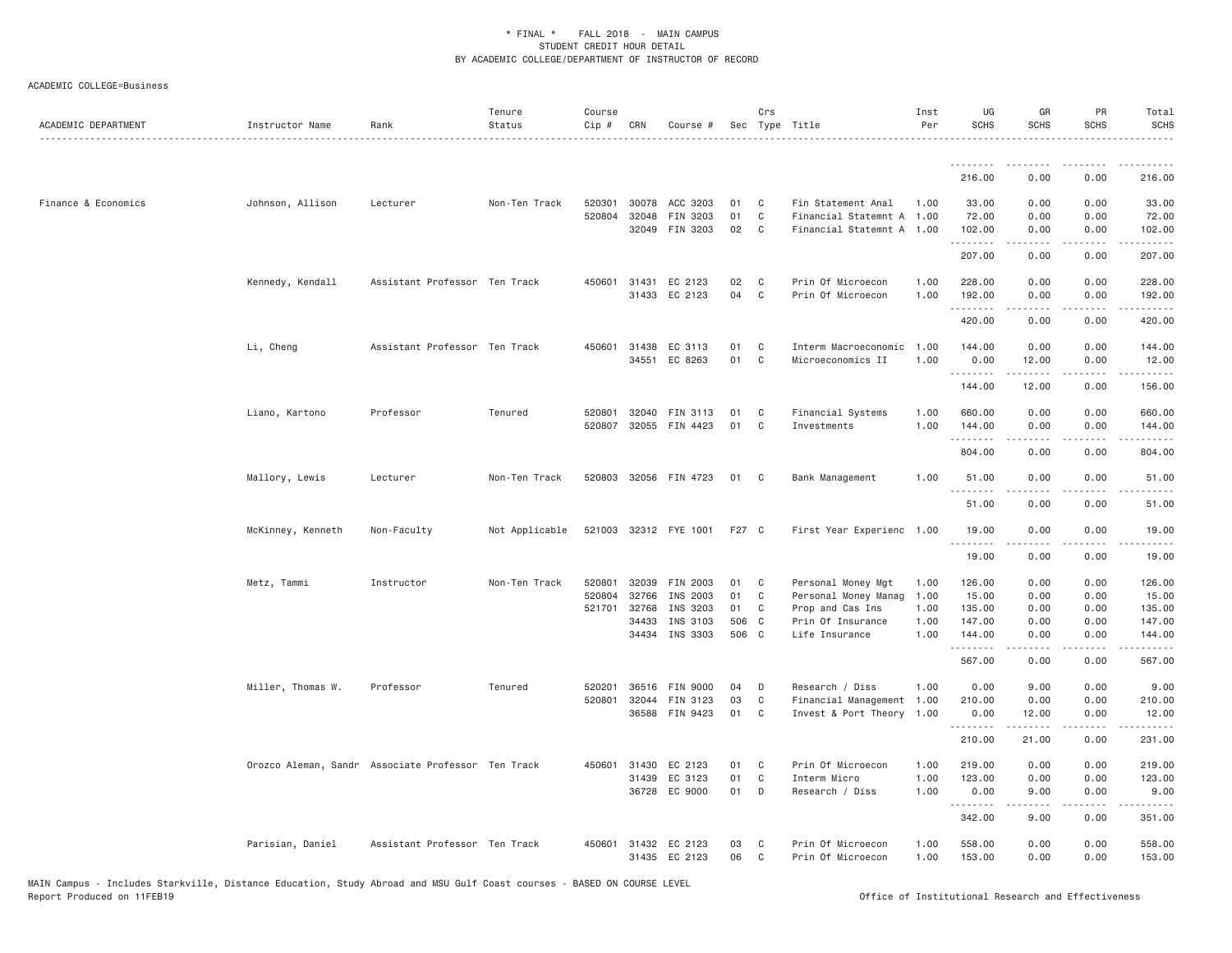| ACADEMIC DEPARTMENT | Instructor Name    | Rank                              | Tenure<br>Status | Course<br>Cip #            | CRN            | Course #                                            |                 | Crs                      | Sec Type Title                                                                      | Inst<br>Per  | UG<br><b>SCHS</b>          | GR<br>SCHS                                                                                                                                                    | PR<br><b>SCHS</b>    | Total<br><b>SCHS</b>       |
|---------------------|--------------------|-----------------------------------|------------------|----------------------------|----------------|-----------------------------------------------------|-----------------|--------------------------|-------------------------------------------------------------------------------------|--------------|----------------------------|---------------------------------------------------------------------------------------------------------------------------------------------------------------|----------------------|----------------------------|
|                     |                    |                                   |                  |                            |                |                                                     |                 |                          |                                                                                     |              | .                          | . <u>.</u>                                                                                                                                                    | .                    |                            |
|                     |                    |                                   |                  |                            |                |                                                     |                 |                          |                                                                                     |              | 711.00                     | 0.00                                                                                                                                                          | 0.00                 | 711.00                     |
| Finance & Economics | Pounds, Seth       | Instructor                        | Non-Ten Track    | 520804<br>521701           | 32770<br>32767 | INS 4503<br>INS 3103                                | 01<br>01        | C<br>C                   | Enterprise Risk Mgmt 1.00<br>Prin Of Insurance                                      | 1.00         | 66.00<br>213.00<br>.       | 0.00<br>0.00<br>-----                                                                                                                                         | 0.00<br>0.00<br>.    | 66.00<br>213.00<br>.       |
|                     |                    |                                   |                  |                            |                |                                                     |                 |                          |                                                                                     |              | 279.00                     | 0.00                                                                                                                                                          | 0.00                 | 279.00                     |
|                     | Robbins, William   | Lecturer                          | Non-Ten Track    | 520801                     |                | 34332 FIN 3113                                      | 506 C           |                          | Financial Systems                                                                   | 1.00         | 90.00<br>.                 | 0.00                                                                                                                                                          | 0.00                 | 90.00                      |
|                     |                    |                                   |                  |                            |                |                                                     |                 |                          |                                                                                     |              | 90.00                      | 0.00                                                                                                                                                          | 0.00                 | 90.00                      |
|                     | Rogers, Kevin      | Professor                         | Tenured          | 520101<br>520601           | 30689          | BUS 4203<br>31446 EC 8103                           | 01<br>01        | Ε<br>$\mathbb C$         | Business Internship<br>Econ for Managers                                            | 1.00<br>1.00 | 21.00<br>0.00              | 0.00<br>72.00                                                                                                                                                 | 0.00<br>0.00         | 21.00<br>72.00             |
|                     |                    |                                   |                  |                            |                |                                                     |                 |                          |                                                                                     |              | .<br>21.00                 | .<br>72.00                                                                                                                                                    | .<br>0.00            | .<br>93.00                 |
|                     | Roskelley, Kenneth | Associate Professor Tenured       |                  | 520801                     |                | 34333 FIN 3123<br>34334 FIN 8113                    | 504 C<br>501 C  |                          | Financial Management<br>Corporate Finance                                           | 1.00<br>1.00 | 84.00<br>0.00              | 0.00<br>66.00                                                                                                                                                 | 0.00<br>0.00         | 84.00<br>66.00             |
|                     |                    |                                   |                  |                            |                |                                                     |                 |                          |                                                                                     |              | .<br>84.00                 | $\frac{1}{2} \left( \frac{1}{2} \right) \left( \frac{1}{2} \right) \left( \frac{1}{2} \right) \left( \frac{1}{2} \right) \left( \frac{1}{2} \right)$<br>66.00 | .<br>0.00            | المتمامين<br>150.00        |
|                     | Spurlin, William   | Associate Professor Tenured       |                  | 520601                     |                | 34256 EC 8103                                       | 501 C           |                          | Econ for Managers                                                                   | 1.00         | 0.00                       | 96.00                                                                                                                                                         | 0.00                 | 96.00                      |
|                     |                    |                                   |                  |                            |                |                                                     |                 |                          |                                                                                     |              | <u>.</u><br>0.00           | .<br>96.00                                                                                                                                                    | .<br>0.00            | .<br>96.00                 |
|                     | Taboada, Alvaro    | Assistant Professor Ten Track     |                  | 520801                     |                | 32050 FIN 3723<br>34552 FIN 9733                    | 01<br>01        | C<br>S                   | Financial Markets<br>Sem Fin Mkts And Ins                                           | 1.00<br>1.00 | 216.00<br>0.00<br>.        | 0.00<br>9.00<br>.                                                                                                                                             | 0.00<br>0.00<br>.    | 216.00<br>9.00<br>-----    |
|                     |                    |                                   |                  |                            |                |                                                     |                 |                          |                                                                                     |              | 216.00                     | 9.00                                                                                                                                                          | 0.00                 | 225.00                     |
|                     | Thomas, Mary       | Professor                         | Tenured          | 450601<br>450602<br>521003 | 34548<br>32296 | 31434 EC 2123<br>EC 4443<br>FYE 1001                | 05<br>01<br>F09 | C<br>C<br>C <sub>c</sub> | Prin Of Microecon<br>Economics of Educati 1.00<br>First Year Experienc              | 1.00<br>1.00 | 207.00<br>54.00<br>13.00   | 0.00<br>0.00<br>0.00                                                                                                                                          | 0.00<br>0.00<br>0.00 | 207.00<br>54.00<br>13.00   |
|                     |                    |                                   |                  |                            |                | 32297 FYE 1001                                      | F10 C           |                          | First Year Experienc 1.00                                                           |              | 14.00<br>.                 | 0.00<br>.                                                                                                                                                     | 0.00<br>.            | 14.00<br>.                 |
|                     |                    |                                   |                  |                            |                |                                                     |                 |                          |                                                                                     |              | 288.00                     | 0.00                                                                                                                                                          | 0.00                 | 288.00                     |
|                     | Toney, Jerry       | Lecturer                          | Non-Ten Track    |                            |                | 520804 32769 INS 3403                               | 01              | C                        | Financial Planning                                                                  | 1.00         | 93.00                      | 0.00                                                                                                                                                          | 0.00                 | 93.00                      |
|                     |                    |                                   |                  |                            |                |                                                     |                 |                          |                                                                                     |              | 93.00                      | 0.00                                                                                                                                                          | 0.00                 | 93.00                      |
|                     | Whitledge, Matthew | Clinical Assist Pro Non-Ten Track |                  | 520801                     | 32046          | FIN 3123<br>32047 FIN 3123<br>520806 32057 FIN 4923 | 05<br>06<br>01  | C<br>C<br>C              | Financial Management 1.00<br>Financial Management 1.00<br>International Fin Mg 1.00 |              | 171.00<br>117.00<br>189.00 | 0.00<br>0.00<br>0.00                                                                                                                                          | 0.00<br>0.00<br>0.00 | 171.00<br>117.00<br>189.00 |
|                     |                    |                                   |                  |                            |                |                                                     |                 |                          |                                                                                     |              | .<br>477.00                | <u>.</u><br>0.00                                                                                                                                              | .<br>0.00            | .<br>477.00                |
|                     | Wiseman, Travis    | Clinical Assist Pro Non-Ten Track |                  | 450601<br>521101           | 31440<br>32708 | EC 3513<br>IB 1001<br>32710 IB 3900                 | 01<br>01<br>02  | C<br>C<br>E              | Comparative Econ Pol 1.00<br>Intro to Internation<br>IB Intern Work                 | 1.00<br>1.00 | 108.00<br>42.00<br>11.00   | 0.00<br>0.00<br>0.00                                                                                                                                          | 0.00<br>0.00<br>0.00 | 108.00<br>42.00<br>11.00   |
|                     |                    |                                   |                  |                            |                | 32711 IB 4903                                       | 01              | E                        | IB Intern Academics                                                                 | 1.00         | 48,00                      | 0.00                                                                                                                                                          | 0.00                 | 48.00                      |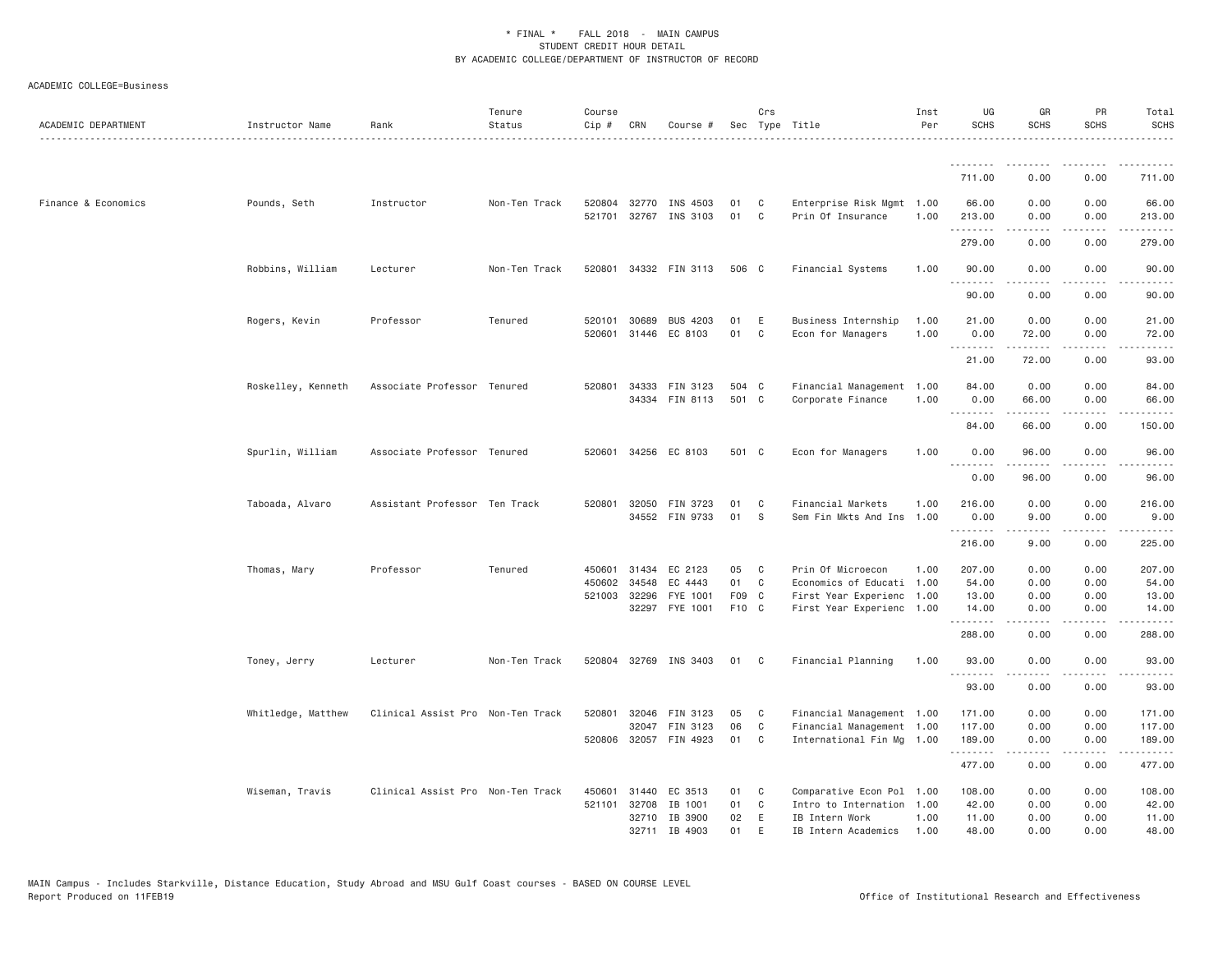| ACADEMIC DEPARTMENT                    | Instructor Name | Rank              | Tenure<br>Status | Course<br>Cip # | CRN | Course #      |      | Crs | Sec Type Title    | Inst<br>Per | UG<br>SCHS          | GR<br>SCHS        | <b>PR</b><br><b>SCHS</b> | Total<br><b>SCHS</b> |
|----------------------------------------|-----------------|-------------------|------------------|-----------------|-----|---------------|------|-----|-------------------|-------------|---------------------|-------------------|--------------------------|----------------------|
|                                        |                 |                   |                  |                 |     |               |      |     |                   |             |                     |                   |                          |                      |
|                                        |                 |                   |                  |                 |     |               |      |     |                   |             | ---------<br>209,00 | .<br>0.00         | 0.00                     | .<br>209,00          |
| Finance & Economics                    | Yao, Lili       | Grad Teach Assist | Not Applicable   | 450601          |     | 31426 EC 2113 | 03 C |     | Prin Of Macroecon | 1.00        | 138,00              | 0.00              | 0.00                     | 138.00               |
|                                        |                 |                   |                  |                 |     | 31428 EC 2113 | 05 C |     | Prin Of Macroecon | 1.00        | 192.00<br>--------- | 0.00<br>.         | 0.00<br>.                | 192.00<br>.          |
|                                        |                 |                   |                  |                 |     |               |      |     |                   |             | 330,00              | 0.00              | 0.00                     | 330,00               |
| =====================================  |                 |                   |                  |                 |     |               |      |     |                   |             |                     | $=$               |                          |                      |
| Finance & Economics                    |                 |                   |                  |                 |     |               |      |     |                   |             | 8995.00             | 325,00            | 0.00                     | 9320,00              |
| ====================================== |                 |                   |                  |                 |     |               |      |     |                   |             |                     | $=$ = = = = = = = | ========                 | ==========           |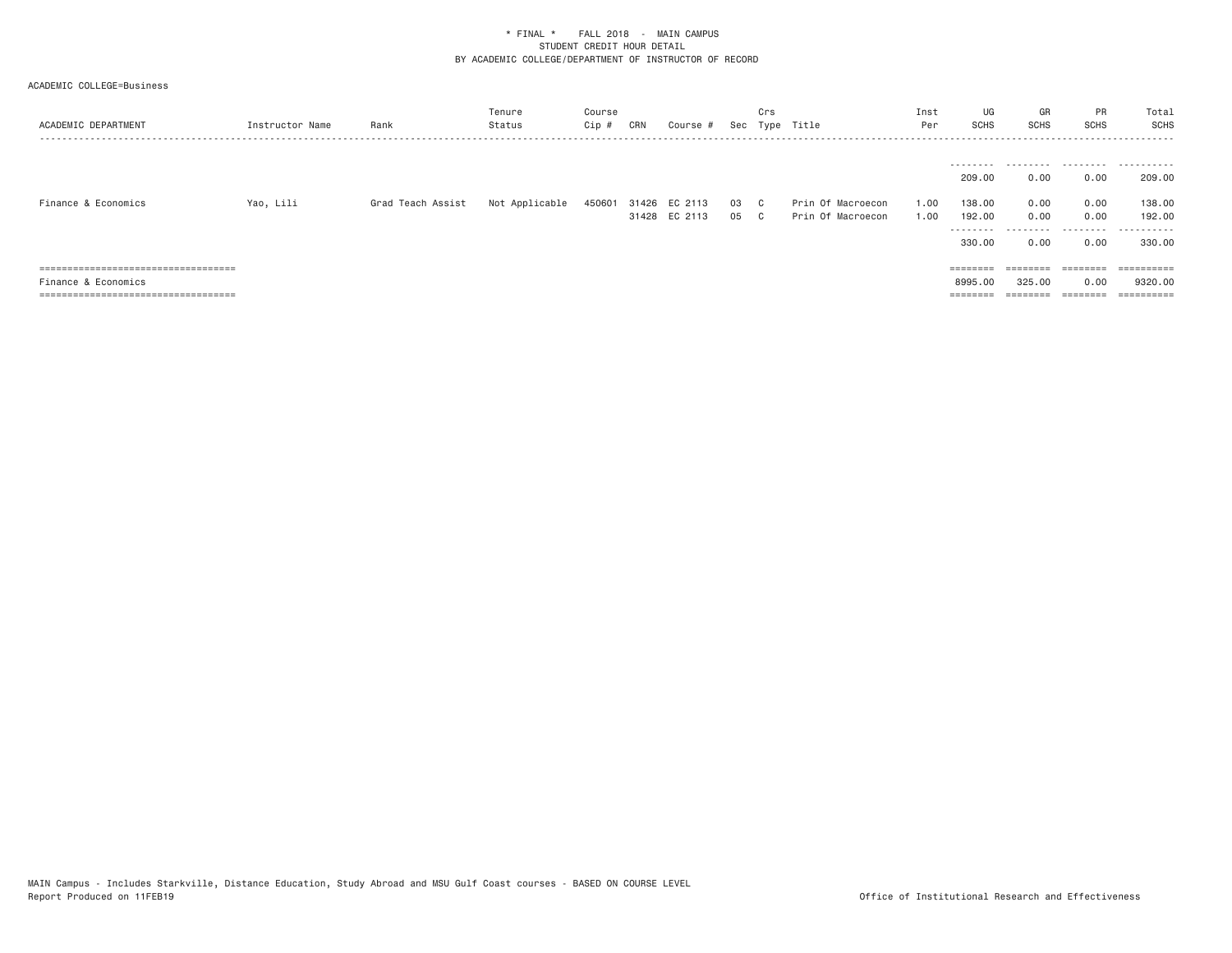| ACADEMIC DEPARTMENT              | Instructor Name    | Rank<br>.                   | Tenure<br>Status | Course<br>Cip # | CRN            | Course #             |          | Crs          | Sec Type Title                                  | Inst<br>Per  | UG<br><b>SCHS</b>             | GR<br><b>SCHS</b> | PR<br>SCHS                   | Total<br><b>SCHS</b>                                                                                                                                                                      |
|----------------------------------|--------------------|-----------------------------|------------------|-----------------|----------------|----------------------|----------|--------------|-------------------------------------------------|--------------|-------------------------------|-------------------|------------------------------|-------------------------------------------------------------------------------------------------------------------------------------------------------------------------------------------|
| Management & Information Systems | Abbasi, Fahimeh    | Lecturer                    | Non-Ten Track    | 520201          | 33105          | MGT 3823             | 01       | C            | Responsible Leadersh 1.00                       |              | 153.00                        | 0.00              | 0.00                         | 153.00                                                                                                                                                                                    |
|                                  |                    |                             |                  | 521101          |                | 34562 MGT 4613       | 01       | C            | Cross-Cultural Mgt                              | 1.00         | 78.00                         | 0.00              | 0.00<br>.                    | 78.00<br>.                                                                                                                                                                                |
|                                  |                    |                             |                  |                 |                |                      |          |              |                                                 |              | .<br>231.00                   | <u>.</u><br>0.00  | 0.00                         | 231.00                                                                                                                                                                                    |
|                                  | Barnett, Timothy   | Lecturer                    | Non-Ten Track    | 521001          | 35507          | MGT 3513             | 506 C    |              | Intro Human Res Mgt                             | 1.00         | 123.00                        | 0.00              | 0.00                         | 123.00                                                                                                                                                                                    |
|                                  |                    |                             |                  | 521301          | 34831          | MGT 3114             | 506 C    |              | Prin of Mgt & Prod                              | 1.00         | 112.00                        | 0.00              | 0.00                         | 112.00                                                                                                                                                                                    |
|                                  |                    |                             |                  |                 |                |                      |          |              |                                                 |              | .<br>235.00                   | 0.00              | $\sim$ $\sim$ $\sim$<br>0.00 | .<br>235.00                                                                                                                                                                               |
|                                  | Canfield, Stephen  | Instructor                  | Non-Ten Track    | 110201          | 30644          | BIS 1523             | 01       | C            | Web Development I                               | 1.00         | 117.00                        | 0.00              | 0.00                         | 117.00                                                                                                                                                                                    |
|                                  |                    |                             |                  |                 | 30645          | BIS 1523             | 02       | $\mathsf{C}$ | Web Development I                               | 1.00         | 105.00                        | 0.00              | 0.00                         | 105.00                                                                                                                                                                                    |
|                                  |                    |                             |                  |                 | 30646          | BIS 1523             | 03       | C            | Web Development I                               | 1.00         | 111.00                        | 0.00              | 0.00                         | 111.00                                                                                                                                                                                    |
|                                  |                    |                             |                  |                 | 30647          | BIS 2523             | 01       | C            | Web Development II                              | 1.00         | 84.00                         | 0.00              | 0.00                         | 84.00                                                                                                                                                                                     |
|                                  |                    |                             |                  |                 |                |                      |          |              |                                                 |              | .<br>417.00                   | 0.00              | 0.00                         | .<br>417.00                                                                                                                                                                               |
|                                  | Chrisman, James    | Professor                   | Tenured          | 520201          | 34563          | MGT 9913             | 01       | S            | Seminar Strategy For                            | 1.00         | 0.00                          | 6.00              | 0.00                         | 6.00                                                                                                                                                                                      |
|                                  |                    |                             |                  | 521302          | 36731          | <b>MGT 9000</b>      | 03       | D            | Research / Diss                                 | 1.00         | 0.00                          | 12.00             | 0.00                         | 12.00                                                                                                                                                                                     |
|                                  |                    |                             |                  |                 |                |                      |          |              |                                                 |              | .<br>0.00                     | .<br>18.00        | .<br>0.00                    | .<br>18.00                                                                                                                                                                                |
|                                  | Fulton, David      | Non-Faculty                 | Not Applicable   | 110101          | 31230          | CSE 4233             | 01       | C            | SW Arch & Design                                | 1.00         | 72.00                         | 0.00              | 0.00                         | 72.00                                                                                                                                                                                     |
|                                  |                    |                             |                  |                 | 31248          | CSE 6233             | 01       | $\mathbb C$  | SW Arch & Design                                | 1.00         | 0.00                          | 3.00              | 0.00                         | 3.00                                                                                                                                                                                      |
|                                  |                    |                             |                  |                 |                |                      |          |              |                                                 |              | <b><i><u><u>.</u></u></i></b> | .                 | .                            | .                                                                                                                                                                                         |
|                                  |                    |                             |                  |                 |                |                      |          |              |                                                 |              | 72.00                         | 3.00              | 0.00                         | 75.00                                                                                                                                                                                     |
|                                  | Hammond, Nathaniel | Grad Teach Assist           | Not Applicable   | 520201          | 33091          | MGT 3213             | 01       | C            | Org Communications                              | 1.00         | 210.00                        | 0.00              | 0.00                         | 210.00                                                                                                                                                                                    |
|                                  |                    |                             |                  | 521301          | 33090          | MGT 3114             | 02       | C            | Prin of Mgt & Prod                              | 1.00         | 892.00                        | 0.00              | 0.00                         | 892.00                                                                                                                                                                                    |
|                                  |                    |                             |                  |                 |                |                      |          |              |                                                 |              | .<br>1102.00                  | 0.00              | 0.00                         | .<br>1102.00                                                                                                                                                                              |
|                                  | Holt, Daniel       | Associate Professor Tenured |                  | 520701          | 33099          | MGT 3323             | 01       | C            | Entrepreneurship                                | 1.00         | 99.00                         | 0.00              | 0.00                         | 99.00                                                                                                                                                                                     |
|                                  |                    |                             |                  |                 | 33100          | MGT 3323             | 02       | C            | Entrepreneurship                                | 1.00         | 99.00                         | 0.00              | 0.00                         | 99.00                                                                                                                                                                                     |
|                                  |                    |                             |                  |                 | 35899          | MGT 1011             | 01       | C            | Ideation                                        | 1.00         | 25.00                         | 0.00              | 0.00                         | 25.00                                                                                                                                                                                     |
|                                  |                    |                             |                  |                 | 521302 36938   | MGT 9000             | 04       | D            | Research / Diss                                 | 1.00         | 0.00                          | 9.00              | 0.00                         | 9.00                                                                                                                                                                                      |
|                                  |                    |                             |                  |                 |                |                      |          |              |                                                 |              | .<br>223.00                   | .<br>9.00         | .<br>0.00                    | $\frac{1}{2} \left( \frac{1}{2} \right) \left( \frac{1}{2} \right) \left( \frac{1}{2} \right) \left( \frac{1}{2} \right) \left( \frac{1}{2} \right) \left( \frac{1}{2} \right)$<br>232.00 |
|                                  | Long, Rebecca      | Professor                   | Tenured          | 520101          | 30694          | <b>BUS 4853</b>      | 05       | C            | <b>Business Policy</b>                          | 1.00         | 153.00                        | 0.00              | 0.00                         | 153.00                                                                                                                                                                                    |
|                                  |                    |                             |                  |                 |                | 30695 BUS 4853       | 06       | C            | <b>Business Policy</b>                          | 1.00         | 144.00                        | 0.00              | 0.00                         | 144.00                                                                                                                                                                                    |
|                                  |                    |                             |                  |                 |                |                      |          |              |                                                 |              | .<br>297.00                   | .<br>0.00         | .<br>0.00                    | .<br>297.00                                                                                                                                                                               |
|                                  |                    |                             |                  |                 |                |                      |          |              |                                                 |              |                               |                   |                              |                                                                                                                                                                                           |
|                                  | Marett, Emily      | Instructor                  | Non-Ten Track    | 520201          | 33096<br>33109 | MGT 3213<br>MGT 4563 | 06<br>01 | C<br>C       | Org Communications                              | 1.00<br>1.00 | 204.00<br>114.00              | 0.00              | 0.00<br>0.00                 | 204.00<br>114.00                                                                                                                                                                          |
|                                  |                    |                             |                  | 521001          | 33101          | MGT 3513             | 01       | C            | Staffing in Org<br>Intro Human Res Mgt          | 1.00         | 216.00                        | 0.00<br>0.00      | 0.00                         | 216.00                                                                                                                                                                                    |
|                                  |                    |                             |                  |                 |                | 33102 MGT 3513       | 02       | C            | Intro Human Res Mgt                             | 1.00         | 204.00                        | 0.00              | 0.00                         | 204.00                                                                                                                                                                                    |
|                                  |                    |                             |                  |                 |                |                      |          |              |                                                 |              | .<br>738.00                   | -----<br>0.00     | .<br>0.00                    | $- - - - - -$<br>738.00                                                                                                                                                                   |
|                                  |                    |                             |                  |                 |                |                      |          |              |                                                 |              |                               |                   |                              |                                                                                                                                                                                           |
|                                  | Marett, Lawrence   | Associate Professor Tenured |                  | 521201          | 30652<br>30655 | BIS 4523<br>BIS 4763 | 01<br>01 | C<br>C       | Business Programming                            | 1.00         | 54,00<br>66.00                | 0.00<br>0.00      | 0.00<br>0.00                 | 54.00<br>66.00                                                                                                                                                                            |
|                                  |                    |                             |                  |                 | 30656          | BIS 6523             | 01       | C            | BIS Senior Seminar<br>Business Programming 1.00 | 1.00         | 0.00                          | 12.00             | 0.00                         | 12.00                                                                                                                                                                                     |
|                                  |                    |                             |                  |                 |                |                      |          |              |                                                 |              |                               |                   |                              |                                                                                                                                                                                           |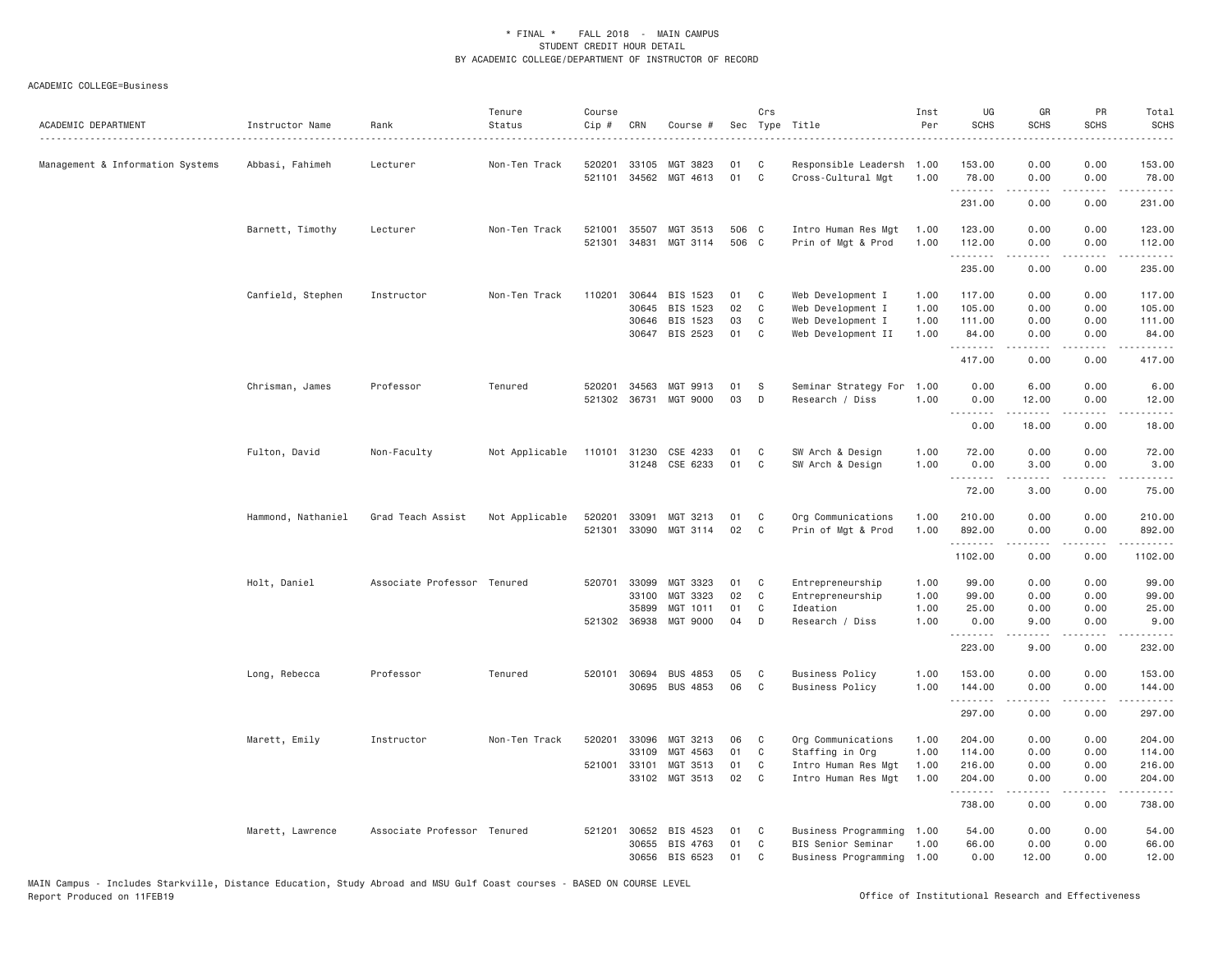| ACADEMIC DEPARTMENT              | Instructor Name<br>. | Rank<br>.                         | Tenure<br>Status | Course<br>Cip # | CRN            | Course #                                      |                   | Crs               | Sec Type Title                                                       | Inst<br>Per  | UG<br><b>SCHS</b>        | GR<br><b>SCHS</b>                         | PR<br><b>SCHS</b>                   | Total<br><b>SCHS</b><br>.                                                                                                                                                                         |
|----------------------------------|----------------------|-----------------------------------|------------------|-----------------|----------------|-----------------------------------------------|-------------------|-------------------|----------------------------------------------------------------------|--------------|--------------------------|-------------------------------------------|-------------------------------------|---------------------------------------------------------------------------------------------------------------------------------------------------------------------------------------------------|
| Management & Information Systems | Marett, Lawrence     | Associate Professor Tenured       |                  | 521201          | 34209<br>36635 | BIS 6523<br><b>BIS 9000</b><br>36955 BIS 7000 | 501 C<br>01<br>01 | D<br>$\mathbf{I}$ | Business Programming<br>Research / Diss<br>Directed Indiv Study 1.00 | 1.00<br>1.00 | 0.00<br>0.00<br>0.00     | 6.00<br>9.00<br>3.00                      | 0.00<br>0.00<br>0.00                | 6.00<br>9.00<br>3.00                                                                                                                                                                              |
|                                  |                      |                                   |                  |                 |                |                                               |                   |                   |                                                                      |              | 120.00                   | $\omega$ is $\omega$ in $\omega$<br>30.00 | .<br>0.00                           | ------<br>150.00                                                                                                                                                                                  |
|                                  | Markham, Leann       | Non-Faculty                       | Not Applicable   | 110101          |                | 31236 CSE 4503<br>31252 CSE 6503              | 01<br>01          | C<br>C            | Database Management<br>Database Management                           | 1.00<br>1.00 | 231.00<br>0.00<br>.      | 0.00<br>9.00<br>.                         | 0.00<br>0.00<br>.                   | 231.00<br>9.00<br>$\frac{1}{2} \left( \frac{1}{2} \right) \left( \frac{1}{2} \right) \left( \frac{1}{2} \right) \left( \frac{1}{2} \right) \left( \frac{1}{2} \right) \left( \frac{1}{2} \right)$ |
|                                  |                      |                                   |                  |                 |                |                                               |                   |                   |                                                                      |              | 231.00                   | 9.00                                      | 0.00                                | 240.00                                                                                                                                                                                            |
|                                  | McLarty, Benjamin    | Assistant Professor Ten Track     |                  |                 |                | 521301 33089 MGT 3114                         | 01                | C                 | Prin of Mgt & Prod                                                   | 1.00         | 952.00<br>.              | 0.00<br>.                                 | 0.00<br>$\sim$ $\sim$ $\sim$ $\sim$ | 952.00<br>.                                                                                                                                                                                       |
|                                  |                      |                                   |                  |                 |                |                                               |                   |                   |                                                                      |              | 952.00                   | 0.00                                      | 0.00                                | 952.00                                                                                                                                                                                            |
|                                  | Medina, Michele      | Assistant Professor Ten Track     |                  |                 |                | 521001 33103 MGT 3513                         | 03                | C                 | Intro Human Res Mgt                                                  | 1.00         | 192.00<br>.              | 0.00<br>.                                 | 0.00<br>$- - - -$                   | 192.00<br>$- - - - - -$                                                                                                                                                                           |
|                                  |                      |                                   |                  |                 |                |                                               |                   |                   |                                                                      |              | 192.00                   | 0.00                                      | 0.00                                | 192.00                                                                                                                                                                                            |
|                                  | Miller, Andrew       | Grad Teach Assist                 | Not Applicable   |                 |                | 521201 30648 BIS 3233                         | 01                | C                 | Management Informati 1.00                                            |              | 648.00                   | 0.00                                      | 0.00<br>$\sim$ $\sim$ $\sim$        | 648.00<br>.                                                                                                                                                                                       |
|                                  |                      |                                   |                  |                 |                |                                               |                   |                   |                                                                      |              | 648.00                   | 0.00                                      | 0.00                                | 648.00                                                                                                                                                                                            |
|                                  | Nabors, Misty        | Non-Faculty                       | Not Applicable   |                 |                | 521201 30651 BIS 3753                         | 01                | $\mathbf{C}$      | Business Database Sy 1.00                                            |              | 99.00                    | 0.00                                      | 0.00<br>.                           | 99.00<br>.                                                                                                                                                                                        |
|                                  |                      |                                   |                  |                 |                |                                               |                   |                   |                                                                      |              | .<br>99.00               | .<br>0.00                                 | 0.00                                | 99.00                                                                                                                                                                                             |
|                                  | Niu, Ziyi            | Grad Teach Assist                 | Not Applicable   |                 |                | 521201 30650 BIS 3523                         | 01                | C                 | Advanced Languages                                                   | 1.00         | 93.00                    | 0.00                                      | 0.00                                | 93.00                                                                                                                                                                                             |
|                                  |                      |                                   |                  |                 |                |                                               |                   |                   |                                                                      |              | $- - - - - - -$<br>93.00 | .<br>0.00                                 | $   -$<br>0.00                      | $\frac{1}{2}$<br>93.00                                                                                                                                                                            |
|                                  | Otondo, Robert       | Associate Professor Tenured       |                  | 521201          |                | 34212 BIS 8513                                | 501 C             |                   | Bus Telecommunicatio 1.00                                            |              | 0.00                     | 12.00                                     | 0.00                                | 12.00                                                                                                                                                                                             |
|                                  |                      |                                   |                  |                 |                |                                               |                   |                   |                                                                      |              | .<br>0.00                | .<br>12.00                                | $\frac{1}{2}$<br>0.00               | .<br>12.00                                                                                                                                                                                        |
|                                  | Pearson, Rodney      | Professor                         | Tenured          |                 |                | 521003 32315 FYE 1001<br>32316 FYE 1101       | F32 C<br>F01 C    |                   | First Year Experienc 0.50<br>Freshman Success Str 1.00               |              | 10.00<br>116.00          | 0.00<br>0.00                              | 0.00<br>0.00                        | 10.00<br>116.00                                                                                                                                                                                   |
|                                  |                      |                                   |                  |                 |                |                                               |                   |                   |                                                                      |              | .<br>126.00              | .<br>0.00                                 | .<br>0.00                           | $\frac{1}{2}$<br>126.00                                                                                                                                                                           |
|                                  | Richardson, Jimmy    | Lecturer                          | Non-Ten Track    | 521003          |                | 33104 MGT 3813                                | 01                | C                 | Organizational Behav 1.00                                            |              | 216.00                   | 0.00                                      | 0.00                                | 216.00                                                                                                                                                                                            |
|                                  |                      |                                   |                  |                 |                |                                               |                   |                   |                                                                      |              | 216.00                   | 0.00                                      | .<br>0.00                           | .<br>216.00                                                                                                                                                                                       |
|                                  | Roberts, Renata      | Instructor                        | Non-Ten Track    | 520201          | 33095<br>33097 | MGT 3213<br>MGT 3213                          | 05<br>07          | C<br>$\mathbb C$  | Org Communications<br>Org Communications                             | 1.00<br>1.00 | 177.00<br>159.00         | 0.00<br>0.00                              | 0.00<br>0.00                        | 177.00<br>159.00                                                                                                                                                                                  |
|                                  |                      |                                   |                  |                 |                | 521201 30649 BIS 3233                         | 02                | C                 | Management Informati 1.00                                            |              | 636.00                   | 0.00<br>.                                 | 0.00<br>.                           | 636.00<br>.                                                                                                                                                                                       |
|                                  |                      |                                   |                  |                 |                |                                               |                   |                   |                                                                      |              | 972.00                   | 0.00                                      | 0.00                                | 972.00                                                                                                                                                                                            |
|                                  | Sikolia, David       | Clinical Assist Pro Non-Ten Track |                  | 521201          | 30640<br>30641 | BIS 1012<br>BIS 1012                          | 01<br>02          | C<br>C            | Intro to Bus Info Sy 1.00<br>Intro to Bus Info Sy 1.00               |              | 476.00<br>396.00         | 0.00<br>0.00                              | 0.00<br>0.00                        | 476.00<br>396.00                                                                                                                                                                                  |
|                                  |                      |                                   |                  | 521299          | 30653          | BIS 4533                                      | 01                | C                 | Decision Support Sys 1.00                                            |              | 96.00                    | 0.00                                      | 0.00                                | 96.00                                                                                                                                                                                             |
|                                  |                      |                                   |                  |                 | 30657          | BIS 6533                                      | 01                | C                 | Decision Support Sys 1.00                                            |              | 0.00                     | 3.00                                      | 0.00                                | 3.00                                                                                                                                                                                              |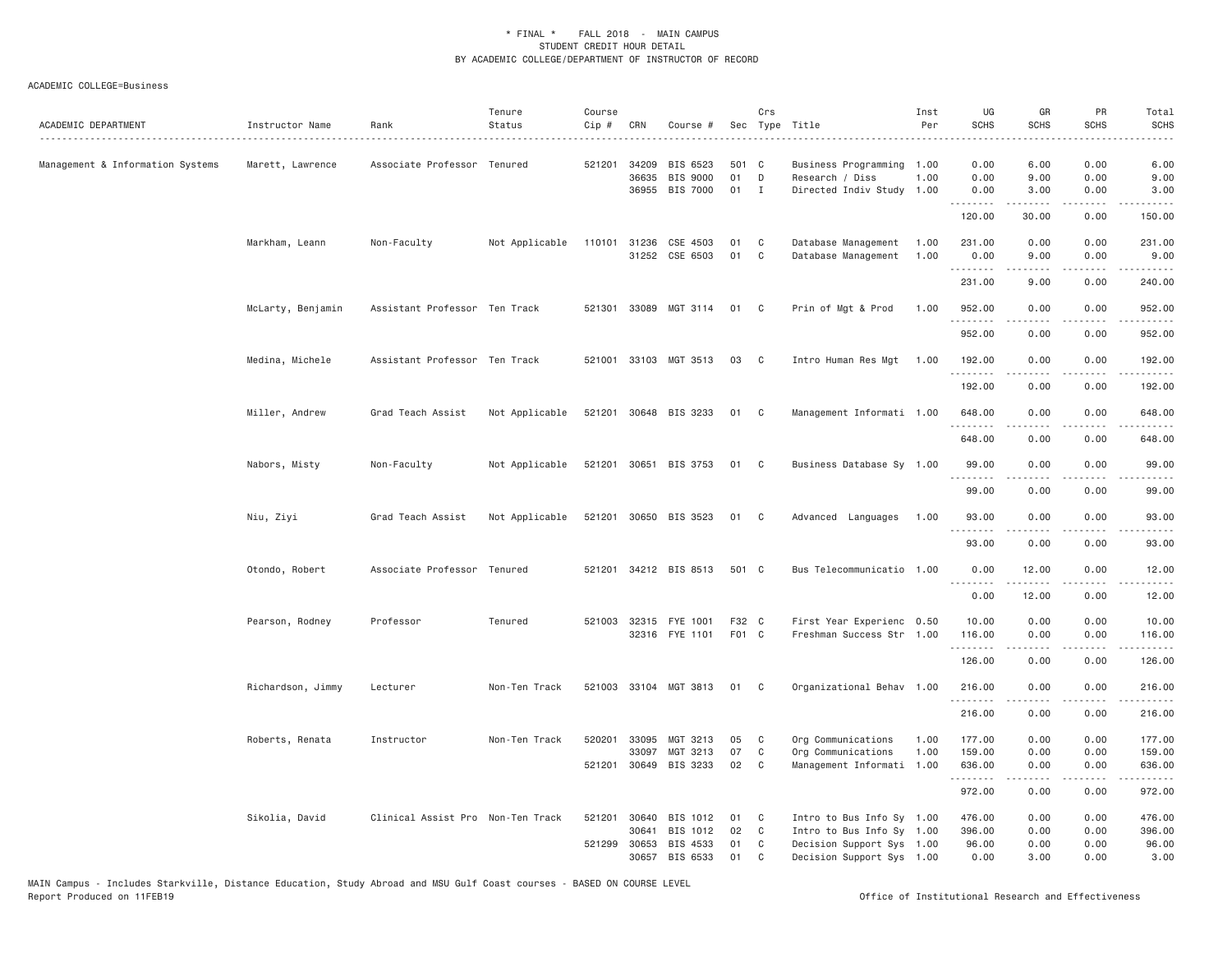| ACADEMIC DEPARTMENT                                                    | Instructor Name    | Rank                              | Tenure<br>Status | Course<br>Cip # | CRN                   | Course #                           |            | Crs               | Sec Type Title                                   | Inst<br>Per  | UG<br><b>SCHS</b>                 | GR<br><b>SCHS</b>     | PR<br>SCHS                 | Total<br><b>SCHS</b>                                                                                                                                                                                                                                                                                                                                                                                                                                                                              |
|------------------------------------------------------------------------|--------------------|-----------------------------------|------------------|-----------------|-----------------------|------------------------------------|------------|-------------------|--------------------------------------------------|--------------|-----------------------------------|-----------------------|----------------------------|---------------------------------------------------------------------------------------------------------------------------------------------------------------------------------------------------------------------------------------------------------------------------------------------------------------------------------------------------------------------------------------------------------------------------------------------------------------------------------------------------|
|                                                                        |                    |                                   |                  |                 |                       |                                    |            |                   |                                                  |              |                                   |                       |                            |                                                                                                                                                                                                                                                                                                                                                                                                                                                                                                   |
|                                                                        |                    |                                   |                  |                 |                       |                                    |            |                   |                                                  |              | 968.00                            | 3.00                  | 0.00                       | 971.00                                                                                                                                                                                                                                                                                                                                                                                                                                                                                            |
| Management & Information Systems                                       | Singh, Kulraj      | Assistant Professor Ten Track     |                  |                 | 520101 30692          | <b>BUS 4853</b><br>30693 BUS 4853  | 03<br>04 C | C                 | <b>Business Policy</b><br><b>Business Policy</b> | 1.00<br>1.00 | 30.00<br>21.00<br><u>.</u>        | 0.00<br>0.00<br>----- | 0.00<br>0.00<br>.          | 30.00<br>21.00<br>. <u>.</u>                                                                                                                                                                                                                                                                                                                                                                                                                                                                      |
|                                                                        |                    |                                   |                  |                 |                       |                                    |            |                   |                                                  |              | 51.00                             | 0.00                  | 0.00                       | 51.00                                                                                                                                                                                                                                                                                                                                                                                                                                                                                             |
|                                                                        | Soleimanof, Sohrab | Assistant Professor Non-Ten Track |                  |                 | 520101 30690<br>30691 | <b>BUS 4853</b><br><b>BUS 4853</b> | 01<br>02   | C<br>$\mathbf{C}$ | <b>Business Policy</b><br><b>Business Policy</b> | 1.00<br>1.00 | 126.00<br>84.00                   | 0.00<br>0.00          | 0.00<br>0.00               | 126.00<br>84.00                                                                                                                                                                                                                                                                                                                                                                                                                                                                                   |
|                                                                        |                    |                                   |                  |                 |                       |                                    |            |                   |                                                  |              | <u>.</u><br>210.00                | .<br>0.00             | .<br>0.00                  | .<br>210.00                                                                                                                                                                                                                                                                                                                                                                                                                                                                                       |
|                                                                        |                    |                                   |                  |                 |                       |                                    | 501 C      |                   |                                                  |              |                                   | 99.00                 | 0.00                       | 99,00                                                                                                                                                                                                                                                                                                                                                                                                                                                                                             |
|                                                                        | Spencer, Barbara   | Lecturer                          | Non-Ten Track    |                 |                       | 520201 34456 MGT 8123              |            |                   | Strategic Bus Consul 1.00                        |              | 0.00<br>$\sim$ $\sim$ $\sim$<br>. | . <u>.</u>            | .                          | . <u>.</u>                                                                                                                                                                                                                                                                                                                                                                                                                                                                                        |
|                                                                        |                    |                                   |                  |                 |                       |                                    |            |                   |                                                  |              | 0.00                              | 99.00                 | 0.00                       | 99.00                                                                                                                                                                                                                                                                                                                                                                                                                                                                                             |
|                                                                        | Templeton, Gary    | Associate Professor Tenured       |                  |                 | 521201 30658          | BIS 8113                           | 01         | $\overline{C}$    | Mgt Info Tech & Sys                              | 1.00         | 0.00                              | 78.00                 | 0.00                       | 78.00                                                                                                                                                                                                                                                                                                                                                                                                                                                                                             |
|                                                                        |                    |                                   |                  |                 | 34210                 | BIS 8113                           | 501 C      |                   | Mgt Info Tech & Sys                              | 1.00         | 0.00                              | 84.00                 | 0.00                       | 84.00                                                                                                                                                                                                                                                                                                                                                                                                                                                                                             |
|                                                                        |                    |                                   |                  |                 | 34561                 | BIS 9213                           | 01         | $\overline{C}$    | Adv Topics In MIS Re 1.00                        |              | 0.00                              | 18.00                 | 0.00                       | 18.00                                                                                                                                                                                                                                                                                                                                                                                                                                                                                             |
|                                                                        |                    |                                   |                  |                 | 37091                 | BIS 4000                           | $01$ I     |                   | Directed Indiv Study 1.00                        |              | 2.00<br>.                         | 0.00<br>.             | 0.00<br>.                  | 2.00<br>.                                                                                                                                                                                                                                                                                                                                                                                                                                                                                         |
|                                                                        |                    |                                   |                  |                 |                       |                                    |            |                   |                                                  |              | 2.00                              | 180.00                | 0.00                       | 182.00                                                                                                                                                                                                                                                                                                                                                                                                                                                                                            |
|                                                                        | Templeton, Laura   | Associate Professor Tenured       |                  | 520201          | 33108                 | MGT 4543                           | 01         | C                 | Compensation Mgt                                 | 1.00         | 114.00                            | 0.00                  | 0.00                       | 114.00                                                                                                                                                                                                                                                                                                                                                                                                                                                                                            |
|                                                                        |                    |                                   |                  | 521001          | 33107                 | MGT 4533                           | 01         | C                 | Advanced Hrm                                     | 1.00         | 120.00                            | 0.00                  | 0.00                       | 120.00                                                                                                                                                                                                                                                                                                                                                                                                                                                                                            |
|                                                                        |                    |                                   |                  | 521302          | 36638                 | MGT 9000                           | 02         | D                 | Research / Diss                                  | 1.00         | 0.00<br>.                         | 9.00<br>.             | 0.00<br>.                  | 9.00<br>.                                                                                                                                                                                                                                                                                                                                                                                                                                                                                         |
|                                                                        |                    |                                   |                  |                 |                       |                                    |            |                   |                                                  |              | 234.00                            | 9.00                  | 0.00                       | 243.00                                                                                                                                                                                                                                                                                                                                                                                                                                                                                            |
|                                                                        | Vardaman, James    | Associate Professor Tenured       |                  | 520201          | 33106                 | MGT 4153                           | 01         | $\mathbf{C}$      | Management Seminar                               | 1.00         | 75.00                             | 0.00                  | 0.00                       | 75.00                                                                                                                                                                                                                                                                                                                                                                                                                                                                                             |
|                                                                        |                    |                                   |                  |                 | 34455                 | MGT 8113                           | 501 C      |                   | Leadership Skills                                | 1.00         | 0.00                              | 114.00                | 0.00                       | 114.00                                                                                                                                                                                                                                                                                                                                                                                                                                                                                            |
|                                                                        |                    |                                   |                  |                 | 521302 36000          | MGT 9000                           | 01         | $\mathsf{D}$      | Research / Diss                                  | 1.00         | 0.00<br>.                         | 7.00                  | 0.00                       | 7.00                                                                                                                                                                                                                                                                                                                                                                                                                                                                                              |
|                                                                        |                    |                                   |                  |                 |                       |                                    |            |                   |                                                  |              | 75.00                             | 121.00                | 0.00                       | 196.00                                                                                                                                                                                                                                                                                                                                                                                                                                                                                            |
|                                                                        | Warkentin, Merrill | Professor                         | Tenured          |                 | 521201 30659          | BIS 8213                           | 01         | $\overline{C}$    | Adv Sys Anal & Des                               | 1.00         | 0.00                              | 24.00                 | 0.00                       | 24.00                                                                                                                                                                                                                                                                                                                                                                                                                                                                                             |
|                                                                        |                    |                                   |                  |                 | 34211                 | BIS 8213                           | 501 C      |                   | Adv Sys Anal & Des                               | 1.00         | 0.00<br>.                         | 12.00                 | 0.00                       | 12.00                                                                                                                                                                                                                                                                                                                                                                                                                                                                                             |
|                                                                        |                    |                                   |                  |                 |                       |                                    |            |                   |                                                  |              | 0.00                              | 36.00                 | 0.00                       | 36.00                                                                                                                                                                                                                                                                                                                                                                                                                                                                                             |
|                                                                        | Xiao, Shan         | Grad Teach Assist                 | Not Applicable   |                 |                       | 521201 30654 BIS 4753              | 01         | C C               | Struc Sys Analysis                               | 1.00         | 21.00<br>.                        | 0.00<br>.             | 0.00<br>.                  | 21.00<br>.                                                                                                                                                                                                                                                                                                                                                                                                                                                                                        |
|                                                                        |                    |                                   |                  |                 |                       |                                    |            |                   |                                                  |              | 21.00                             | 0.00                  | 0.00                       | 21.00                                                                                                                                                                                                                                                                                                                                                                                                                                                                                             |
| ----------------------------------<br>Management & Information Systems |                    |                                   |                  |                 |                       |                                    |            |                   |                                                  |              | ========<br>8525.00               | 529.00                | ========= ========<br>0.00 | $\begin{array}{cccccccccc} \multicolumn{2}{c}{} & \multicolumn{2}{c}{} & \multicolumn{2}{c}{} & \multicolumn{2}{c}{} & \multicolumn{2}{c}{} & \multicolumn{2}{c}{} & \multicolumn{2}{c}{} & \multicolumn{2}{c}{} & \multicolumn{2}{c}{} & \multicolumn{2}{c}{} & \multicolumn{2}{c}{} & \multicolumn{2}{c}{} & \multicolumn{2}{c}{} & \multicolumn{2}{c}{} & \multicolumn{2}{c}{} & \multicolumn{2}{c}{} & \multicolumn{2}{c}{} & \multicolumn{2}{c}{} & \multicolumn{2}{c}{} & \mult$<br>9054.00 |
| ----------------------------------                                     |                    |                                   |                  |                 |                       |                                    |            |                   |                                                  |              | ========                          | ======== ========     |                            | $\begin{array}{cccccccccc} \multicolumn{2}{c}{} & \multicolumn{2}{c}{} & \multicolumn{2}{c}{} & \multicolumn{2}{c}{} & \multicolumn{2}{c}{} & \multicolumn{2}{c}{} & \multicolumn{2}{c}{} & \multicolumn{2}{c}{} & \multicolumn{2}{c}{} & \multicolumn{2}{c}{} & \multicolumn{2}{c}{} & \multicolumn{2}{c}{} & \multicolumn{2}{c}{} & \multicolumn{2}{c}{} & \multicolumn{2}{c}{} & \multicolumn{2}{c}{} & \multicolumn{2}{c}{} & \multicolumn{2}{c}{} & \multicolumn{2}{c}{} & \mult$            |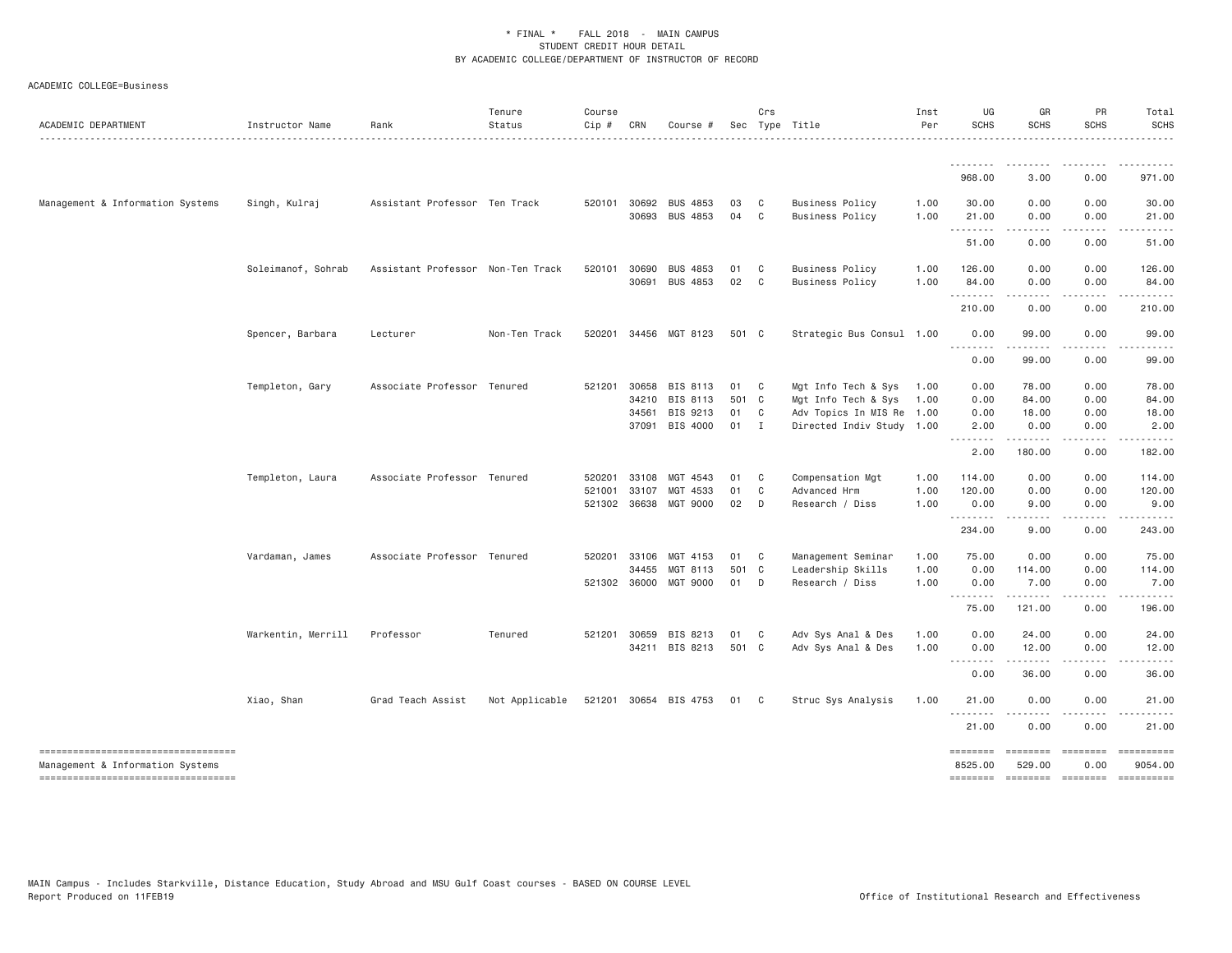| ACADEMIC DEPARTMENT                             | Instructor Name                | Rank                          | Tenure<br>Status | Course<br>Cip #        | CRN                            | Course #                                |                | Crs                    | Sec Type Title                                                          | Inst<br>Per  | UG<br><b>SCHS</b>       | GR<br><b>SCHS</b>                                                                                                                                            | PR<br><b>SCHS</b>                           | Total<br><b>SCHS</b><br>.         |
|-------------------------------------------------|--------------------------------|-------------------------------|------------------|------------------------|--------------------------------|-----------------------------------------|----------------|------------------------|-------------------------------------------------------------------------|--------------|-------------------------|--------------------------------------------------------------------------------------------------------------------------------------------------------------|---------------------------------------------|-----------------------------------|
| Marketing, Quantitative Analysis & Adams, Frank |                                | Associate Professor Ten Track |                  | 520209                 | 33125<br>521401 33139<br>37223 | MKT 4033<br>MKT 4813<br>MKT 4000        | 01<br>02<br>01 | C<br>C<br>$\mathbf{I}$ | International Transp 1.00<br>Marketing-Mgt<br>Directed Indiv Study 1.00 | 1.00         | 129.00<br>39.00<br>2.00 | 0.00<br>0.00<br>0.00                                                                                                                                         | 0.00<br>0.00<br>0.00                        | 129.00<br>39.00<br>2.00           |
|                                                 |                                |                               |                  |                        |                                |                                         |                |                        |                                                                         |              | .<br>170.00             | .<br>0.00                                                                                                                                                    | .<br>0.00                                   | .<br>170.00                       |
|                                                 | Adkerson, Jeffrey              | Non-Faculty                   | Not Applicable   |                        | 310302 33113<br>33114          | MKT 2211<br>MKT 2231                    | 01<br>01       | -S<br>L                | PGM Level I Seminar<br>Golf Professional De                             | 1.00<br>1.00 | 21.00<br>18.00          | 0.00<br>0.00                                                                                                                                                 | 0.00<br>0.00                                | 21.00<br>18.00                    |
|                                                 |                                |                               |                  |                        |                                | 521801 33130 MKT 4233                   | 01             | C                      | Golf Operations Man 1.00                                                |              | 63.00<br>.<br>102.00    | 0.00<br>.<br>0.00                                                                                                                                            | 0.00<br>.<br>0.00                           | 63.00<br>.<br>102.00              |
|                                                 | Barney, Christian              | Grad Teach Assist             | Not Applicable   | 521401                 |                                | 33127 MKT 4123                          | 01             | C                      | Advertising                                                             | 1.00         | 180.00                  | 0.00                                                                                                                                                         | 0.00                                        | 180.00                            |
|                                                 |                                |                               |                  |                        |                                |                                         |                |                        |                                                                         |              | .<br>180.00             | 0.00                                                                                                                                                         | $\sim$ $\sim$ $\sim$ $\sim$<br>0.00         | 2.2.2.2.2<br>180.00               |
|                                                 | Breazeale, Michael             | Associate Professor Ten Track |                  | 521401                 | 33131<br>33133                 | MKT 4413<br>MKT 4423                    | 01<br>01       | C<br>C                 | Consumer Behavior<br>Strategic Brand Mana                               | 1.00<br>1.00 | 339.00<br>222.00        | 0.00<br>0.00                                                                                                                                                 | 0.00<br>0.00                                | 339.00<br>222.00                  |
|                                                 |                                |                               |                  |                        | 33140                          | MKT 6423                                | 01             | C                      | Strategic Brand Mana                                                    | 1.00         | 0.00<br>.               | 6.00<br>.                                                                                                                                                    | 0.00<br>.                                   | 6.00<br>.                         |
|                                                 | Brown, Haley-Lavell Instructor |                               | Non-Ten Track    | 220205                 | 30669                          | BL 4243                                 | 01             | C                      | Entrepreneur Law                                                        | 1.00         | 561.00<br>48.00         | 6.00<br>0.00                                                                                                                                                 | 0.00<br>0.00                                | 567.00<br>48.00                   |
|                                                 |                                |                               |                  |                        |                                | 30672 BL 6243                           | 01             | C                      | Entrepreneur Law                                                        | 1.00         | 0.00                    | 45.00                                                                                                                                                        | 0.00                                        | 45.00                             |
|                                                 |                                |                               |                  |                        | 34807                          | BL 4243                                 | 506 C          |                        | Entrepreneur Law                                                        | 1.00         | 15.00                   | 0.00                                                                                                                                                         | 0.00                                        | 15.00                             |
|                                                 |                                |                               |                  | 220209 30671<br>229999 |                                | BL 4273<br>30674 BL 6273                | 01<br>01       | C<br>C                 | Int Bus Law<br>Int Bus Law                                              | 1.00<br>1.00 | 111.00<br>0.00<br>.     | 0.00<br>6.00<br>$- - - - -$                                                                                                                                  | 0.00<br>0.00<br>$\sim$ $\sim$ $\sim$ $\sim$ | 111.00<br>6.00<br>2.2.2.2.2       |
|                                                 |                                |                               |                  |                        |                                |                                         |                |                        |                                                                         |              | 174.00                  | 51.00                                                                                                                                                        | 0.00                                        | 225.00                            |
|                                                 | Collier, Joel                  | Professor                     | Tenured          | 521401                 |                                | 36149 MKT 9000                          | 01             | D                      | Research / Diss                                                         | 1.00         | 0.00<br>.               | 19.00<br>-----                                                                                                                                               | 0.00<br>$\sim$ $\sim$ $\sim$                | 19.00                             |
|                                                 |                                |                               |                  |                        |                                |                                         |                |                        |                                                                         |              | 0.00                    | 19.00                                                                                                                                                        | 0.00                                        | 19.00                             |
|                                                 | Cook, Cecelia                  | Assistant Professor Ten Track |                  |                        | 220205 30663<br>30664          | BL 2413<br>BL 2413                      | 02<br>01       | C<br>C                 | Legal Envt Bus<br>Legal Envt Bus                                        | 1.00<br>1.00 | 603.00<br>603.00        | 0.00<br>0.00                                                                                                                                                 | 0.00<br>0.00                                | 603.00<br>603.00                  |
|                                                 |                                |                               |                  |                        | 30667                          | BL 3223                                 | 01             | C                      | Law Of Comm Trans                                                       | 1.00         | 165.00                  | 0.00                                                                                                                                                         | 0.00                                        | 165.00                            |
|                                                 |                                |                               |                  |                        |                                | 30668 BL 3223                           | 02             | C                      | Law Of Comm Trans                                                       | 1.00         | 138.00<br>.             | 0.00<br>$\frac{1}{2} \left( \frac{1}{2} \right) \left( \frac{1}{2} \right) \left( \frac{1}{2} \right) \left( \frac{1}{2} \right) \left( \frac{1}{2} \right)$ | 0.00<br>.                                   | 138.00<br>.                       |
|                                                 |                                |                               |                  |                        |                                |                                         |                |                        |                                                                         |              | 1509.00                 | 0.00                                                                                                                                                         | 0.00                                        | 1509.00                           |
|                                                 | Dunlap, Kali                   | Non-Faculty                   | Not Applicable   |                        |                                | 240102 34420 IDS 4111                   | 502 C          |                        | Professional Seminar 1.00                                               |              | 21.00<br>.              | 0.00<br>.                                                                                                                                                    | 0.00<br>.                                   | 21.00<br>.                        |
|                                                 |                                |                               |                  |                        |                                |                                         |                |                        |                                                                         |              | 21.00                   | 0.00                                                                                                                                                         | 0.00                                        | 21.00                             |
|                                                 | Farmer, Robert                 | Assistant Professor Ten Track |                  |                        |                                | 521402 33134 MKT 4533<br>33135 MKT 4533 | 01<br>02       | C<br>C                 | Marketing Research<br>Marketing Research                                | 1.00<br>1.00 | 126.00<br>120.00<br>.   | 0.00<br>0.00<br>.                                                                                                                                            | 0.00<br>0.00<br>$   -$                      | 126.00<br>120.00<br>$- - - - - -$ |
|                                                 |                                |                               |                  |                        |                                |                                         |                |                        |                                                                         |              | 246.00                  | 0.00                                                                                                                                                         | 0.00                                        | 246.00                            |
|                                                 | France, Stephen                | Assistant Professor Ten Track |                  |                        | 521302 30688                   | BQA 9333                                | 01             | C                      | Stat Methods for Bus 1.00                                               |              | 0.00                    | 30.00                                                                                                                                                        | 0.00                                        | 30.00                             |
|                                                 |                                |                               |                  | 521399                 | 30685<br>30686                 | BQA 4413<br>BQA 6413                    | 01<br>01       | C<br>C                 | Bus. Forecasting and 1.00<br>Bus. Forecasting and 1.00                  |              | 3.00<br>0.00            | 0.00<br>48.00                                                                                                                                                | 0.00<br>0.00                                | 3.00<br>48.00                     |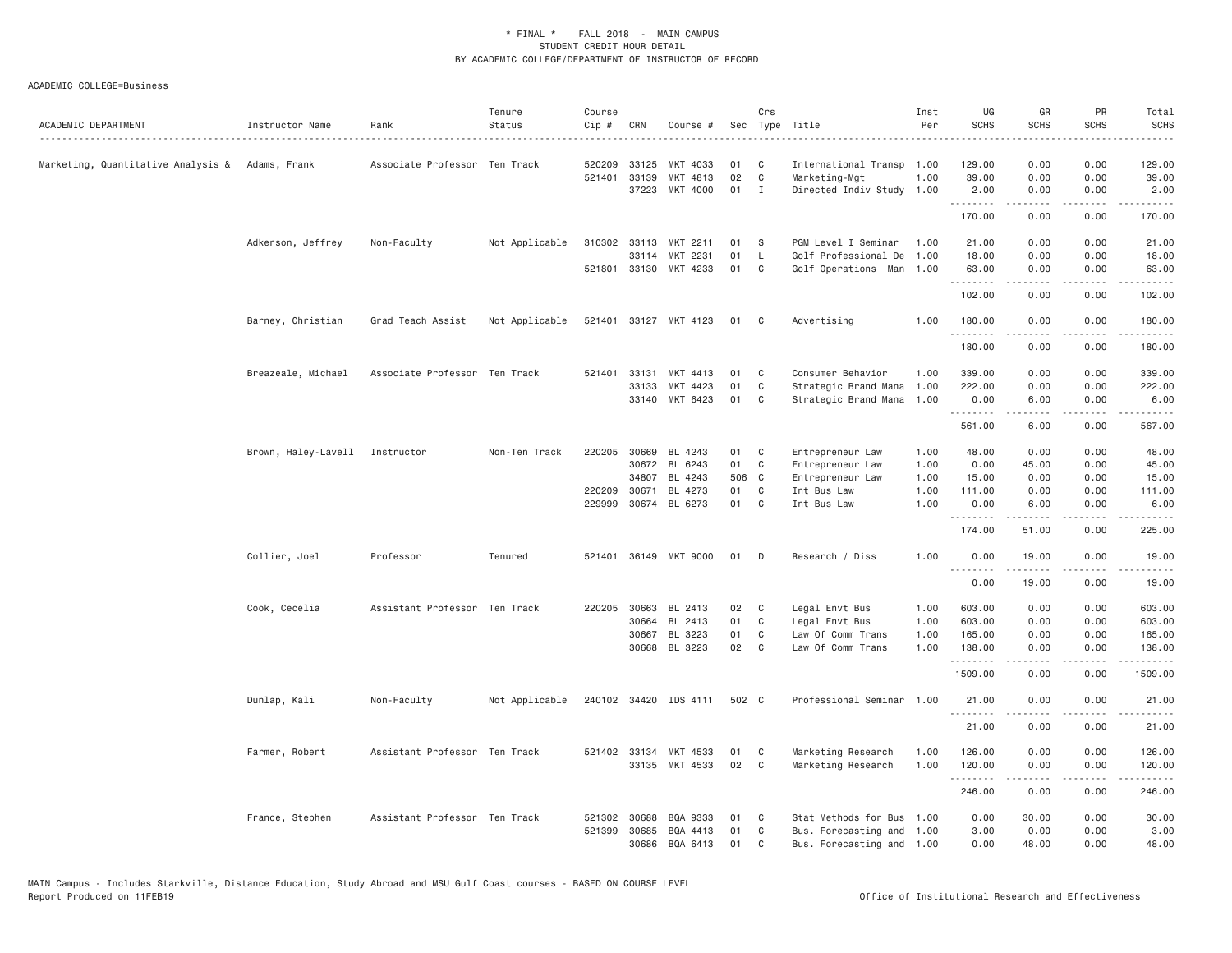| ACADEMIC DEPARTMENT                                | Instructor Name     | Rank                          | Tenure<br>Status | Course<br>Cip # | CRN          | Course #                   |          | Crs               | Sec Type Title                           | Inst<br>Per  | UG<br><b>SCHS</b> | GR<br><b>SCHS</b> | PR<br><b>SCHS</b>     | Total<br><b>SCHS</b> |
|----------------------------------------------------|---------------------|-------------------------------|------------------|-----------------|--------------|----------------------------|----------|-------------------|------------------------------------------|--------------|-------------------|-------------------|-----------------------|----------------------|
|                                                    |                     |                               |                  |                 |              |                            |          |                   |                                          |              | <u>.</u>          |                   | $\frac{1}{2}$         | . <u>.</u> .         |
|                                                    |                     |                               |                  |                 |              |                            |          |                   |                                          |              | 3,00              | 78.00             | 0.00                  | 81.00                |
| Marketing, Quantitative Analysis & Graham, Kenneth |                     | Lecturer                      | Non-Ten Track    |                 |              | 521401 34457 MKT 3013      | 506 C    |                   | Principles Of Mkt                        | 1.00         | 231.00<br>.       | 0.00              | 0.00<br>.             | 231.00<br>.          |
|                                                    |                     |                               |                  |                 |              |                            |          |                   |                                          |              | 231.00            | 0.00              | 0.00                  | 231.00               |
|                                                    | Hancock, Tyler      | Grad Teach Assist             | Not Applicable   |                 |              | 521499 33136 MKT 4613      | 01 C     |                   | Services Marketing                       | 1.00         | 117.00<br>.       | 0.00<br>.         | 0.00<br>$\frac{1}{2}$ | 117.00<br>.          |
|                                                    |                     |                               |                  |                 |              |                            |          |                   |                                          |              | 117.00            | 0.00              | 0.00                  | 117.00               |
|                                                    | Hawkins, Jonathan   | Non-Faculty                   | Not Applicable   |                 |              | 240102 36795 IDS 4111      | 02 C     |                   | Professional Seminar 1.00                |              | 16.00<br>.        | 0.00              | 0.00<br>.             | 16.00<br>.           |
|                                                    |                     |                               |                  |                 |              |                            |          |                   |                                          |              | 16.00             | 0.00              | 0.00                  | 16.00                |
|                                                    | Jones, Carol        | Assistant Professor Ten Track |                  |                 | 521302 30687 | BQA 8233                   | 01       | C                 | Quant Analysis & Bus 1.00                |              | 0.00              | 69.00             | 0.00                  | 69.00                |
|                                                    |                     |                               |                  |                 |              | 34216 BQA 8233             | 501 C    |                   | Quant Analysis & Bus 1.00                |              | 0.00              | 90.00             | 0.00                  | 90.00                |
|                                                    |                     |                               |                  |                 |              | 521403 33122 MKT 3323      | 01       | $\mathbf{C}$      | International Logist 1.00                |              | 135.00<br>.       | 0.00<br>.         | 0.00<br>.             | 135.00<br>.          |
|                                                    |                     |                               |                  |                 |              |                            |          |                   |                                          |              | 135.00            | 159.00            | 0.00                  | 294.00               |
|                                                    | Kazandjian, Brett   | Grad Teach Assist             | Not Applicable   |                 |              | 521403 33124 MKT 3933      | 01       | $\mathbf{C}$      | International Mkt                        | 1.00         | 201.00<br>.       | 0.00<br>.         | 0.00<br>$\frac{1}{2}$ | 201.00<br><u>.</u>   |
|                                                    |                     |                               |                  |                 |              |                            |          |                   |                                          |              | 201.00            | 0.00              | 0.00                  | 201.00               |
|                                                    | Lueg, Jason         | Professor                     | Tenured          |                 |              | 521401 33123 MKT 3513      | 01 E     |                   | Marketing Internship                     | 1.00         | 6.00              | 0.00              | 0.00                  | 6.00                 |
|                                                    |                     |                               |                  |                 | 33138        | MKT 4813                   | 01       | C                 | Marketing-Mgt                            | 1.00         | 39.00             | 0.00              | 0.00                  | 39.00                |
|                                                    |                     |                               |                  |                 |              | 35151 MKT 4813             | 03       | C                 | Marketing-Mgt                            | 1.00         | 27.00<br>.        | 0.00<br>.         | 0.00<br>$\frac{1}{2}$ | 27.00<br>$- - - - -$ |
|                                                    |                     |                               |                  |                 |              |                            |          |                   |                                          |              | 72.00             | 0.00              | 0.00                  | 72.00                |
|                                                    | Lueg, Nicole        | Professor                     | Tenured          |                 |              | 521302 34571 BQA 8583      | 01       | C <sub>1</sub>    | Quan Meth Res In Bus 1.00                |              | 0.00<br>.         | 42.00<br>.        | 0.00<br>$   -$        | 42.00<br>.           |
|                                                    |                     |                               |                  |                 |              |                            |          |                   |                                          |              | 0.00              | 42.00             | 0.00                  | 42.00                |
|                                                    | Mallette, Stephanie | Instructor                    | Non-Ten Track    | 220205          | 30665        | BL 2413                    | 03       | C                 | Legal Envt Bus                           | 1.00         | 339.00            | 0.00              | 0.00                  | 339.00               |
|                                                    |                     |                               |                  |                 |              | 34214 BL 6243              | 511 C    |                   | Entrepreneur Law                         | 1.00         | 0.00              | 27.00             | 0.00                  | 27.00                |
|                                                    |                     |                               |                  |                 |              | 229999 34215 BL 8113       | 521 C    |                   | Law Ethics Disp Res                      | 1.00         | 0.00<br>.         | 99.00             | 0.00<br>.             | 99.00<br>.           |
|                                                    |                     |                               |                  |                 |              |                            |          |                   |                                          |              | 339.00            | 126.00            | 0.00                  | 465.00               |
|                                                    | Moore, Melissa      | Professor                     | Tenured          | 521003          | 32310        | FYE 1001                   | F25 C    |                   | First Year Experienc 0.50                |              | 6.00              | 0.00              | 0.00                  | 6.00                 |
|                                                    |                     |                               |                  |                 | 32311        | FYE 1001                   | F26 C    |                   | First Year Experienc                     | 0.50         | 9.50              | 0.00              | 0.00                  | 9.50                 |
|                                                    |                     |                               |                  |                 |              | 521401 33116 MKT 3013      | 01 C     |                   | Principles Of Mkt                        | 1.00         | 1335.00<br>.      | 0.00<br>-----     | 0.00<br>.             | 1335.00<br>.         |
|                                                    |                     |                               |                  |                 |              |                            |          |                   |                                          |              | 1350.50           | 0.00              | 0.00                  | 1350.50              |
|                                                    | Moore, Robert       | Professor                     | Tenured          | 521003          |              | 32310 FYE 1001             | F25 C    |                   | First Year Experienc 0.50                |              | 6.00              | 0.00              | 0.00                  | 6.00                 |
|                                                    |                     |                               |                  |                 | 32311        | FYE 1001                   | F26 C    |                   | First Year Experienc 0.50                |              | 9.50              | 0.00              | 0.00                  | 9.50                 |
|                                                    |                     |                               |                  | 521401 34569    |              | MKT 4213                   | 01       | $\mathbf{C}$      | Internet Marketing                       | 1.00         | 99.00             | 0.00              | 0.00                  | 99.00                |
|                                                    |                     |                               |                  |                 | 34570        | MKT 4213<br>34572 MKT 6213 | 02<br>01 | C<br>$\mathsf{C}$ | Internet Marketing<br>Internet Marketing | 1.00<br>1.00 | 99.00<br>0.00     | 0.00<br>6.00      | 0.00<br>0.00          | 99.00<br>6.00        |
|                                                    |                     |                               |                  |                 |              |                            |          |                   |                                          |              |                   |                   |                       |                      |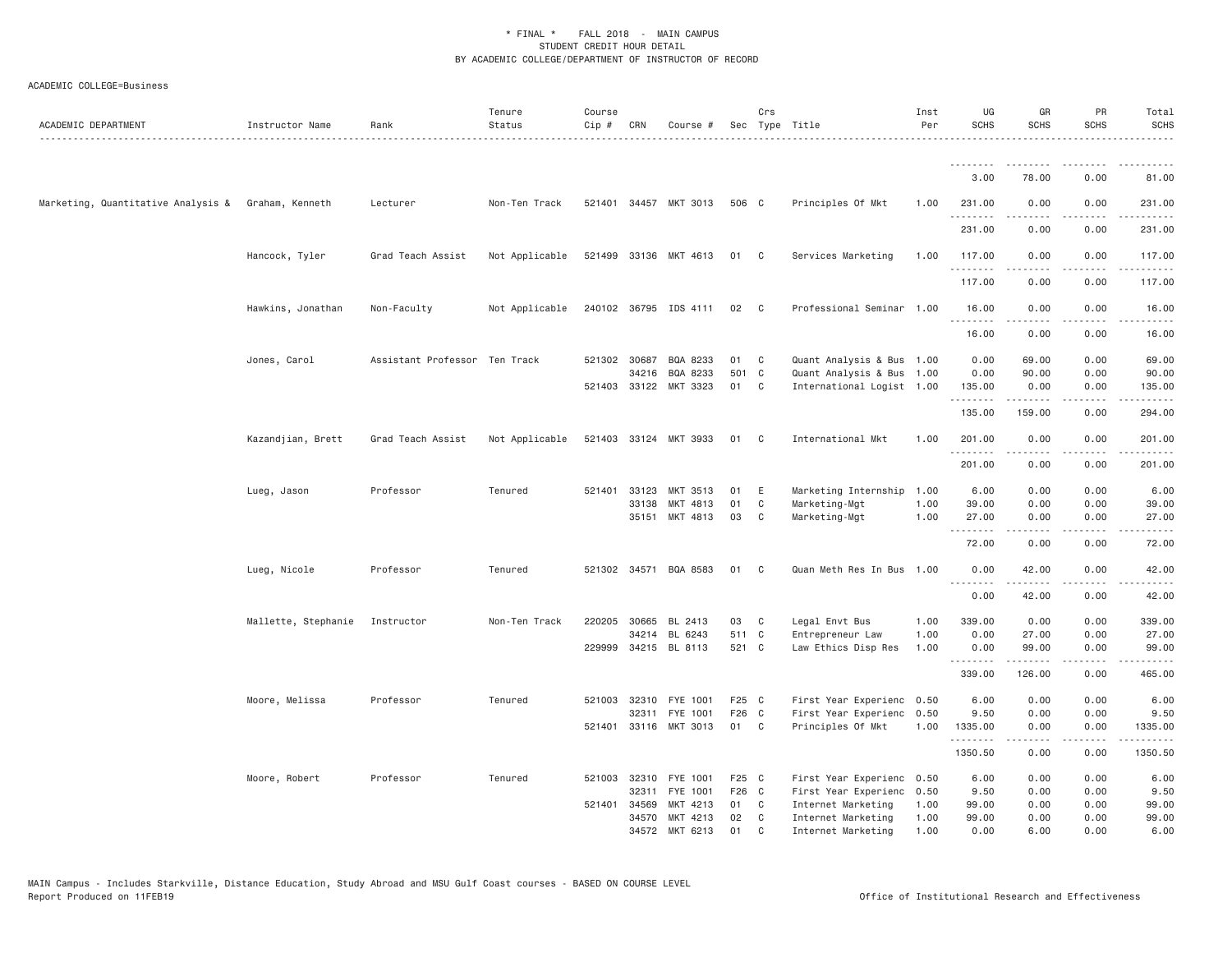| ACADEMIC DEPARTMENT                                                                                                  | Instructor Name | Rank                          | Tenure<br>Status | Course<br>$Cip$ # | CRN            | Course #                    |             | Crs | Sec Type Title                           | Inst<br>Per  | UG<br><b>SCHS</b>               | GR<br><b>SCHS</b>              | <b>PR</b><br><b>SCHS</b> | Total<br><b>SCHS</b>                      |
|----------------------------------------------------------------------------------------------------------------------|-----------------|-------------------------------|------------------|-------------------|----------------|-----------------------------|-------------|-----|------------------------------------------|--------------|---------------------------------|--------------------------------|--------------------------|-------------------------------------------|
|                                                                                                                      |                 |                               |                  |                   |                |                             |             |     |                                          |              | 213.50                          | 6.00                           | 0.00                     | 219.50                                    |
| Marketing, Quantitative Analysis &                                                                                   | Shanahan, Kevin | Associate Professor Tenured   |                  | 521401            | 34458<br>36768 | MKT 8153<br><b>MKT 9000</b> | 521 C<br>02 | D   | Strategic Marketing<br>Research / Diss   | 1.00<br>1.00 | 0.00<br>0.00                    | 108.00<br>1.00                 | 0.00<br>0.00             | 108.00<br>1.00                            |
|                                                                                                                      |                 |                               |                  | 521801            |                | 35150 MKT 8333              | 01          | - S | Sem Mkt Promotion &                      | 1,00         | 0.00                            | 12.00                          | 0.00                     | 12.00                                     |
|                                                                                                                      |                 |                               |                  |                   |                |                             |             |     |                                          |              | --------<br>0.00                | 121.00                         | --------<br>0.00         | 121.00                                    |
|                                                                                                                      | Tate, Charles   | Non-Faculty                   | Not Applicable   |                   |                | 310302 33115 MKT 2251       | 01          |     | Golf Professional De 1.00                |              | 11.00<br>- - - - - - - -        | 0.00                           | 0.00                     | 11.00                                     |
|                                                                                                                      |                 |                               |                  |                   |                |                             |             |     |                                          |              | 11.00                           | 0.00                           | 0.00                     | 11.00                                     |
|                                                                                                                      | Verdell, Angela | Non-Faculty                   | Not Applicable   | 140101            |                | 32320 GE 1021               | 01          | - C | Engineering Success                      | 1.00         | 14.00<br>--------               | 0.00                           | 0.00<br>.                | 14.00                                     |
|                                                                                                                      |                 |                               |                  |                   |                |                             |             |     |                                          |              | 14.00                           | 0.00                           | 0.00                     | 14.00                                     |
|                                                                                                                      | Wang, Xinchang  | Assistant Professor Ten Track |                  | 521302            | 30677<br>30678 | BQA 2113<br>BQA 2113        | 01<br>04    | C.  | Bus Stat Methods I<br>Bus Stat Methods I | 1,00<br>1.00 | 357.00<br>285.00                | 0.00<br>0.00                   | 0.00<br>0.00             | 357.00<br>285.00                          |
|                                                                                                                      |                 |                               |                  |                   |                |                             |             |     |                                          |              | - - - - - - - -                 |                                | --------                 | - - - - - - -                             |
|                                                                                                                      |                 |                               |                  |                   |                |                             |             |     |                                          |              | 642.00                          | 0.00                           | 0.00                     | 642,00                                    |
| =====================================<br>Marketing, Quantitative Analysis &<br>===================================== |                 |                               |                  |                   |                |                             |             |     |                                          |              | ========<br>6308,00<br>======== | ========<br>608,00<br>======== | 0.00<br>---------        | <b>EEEEEEEEE</b><br>6916,00<br>========== |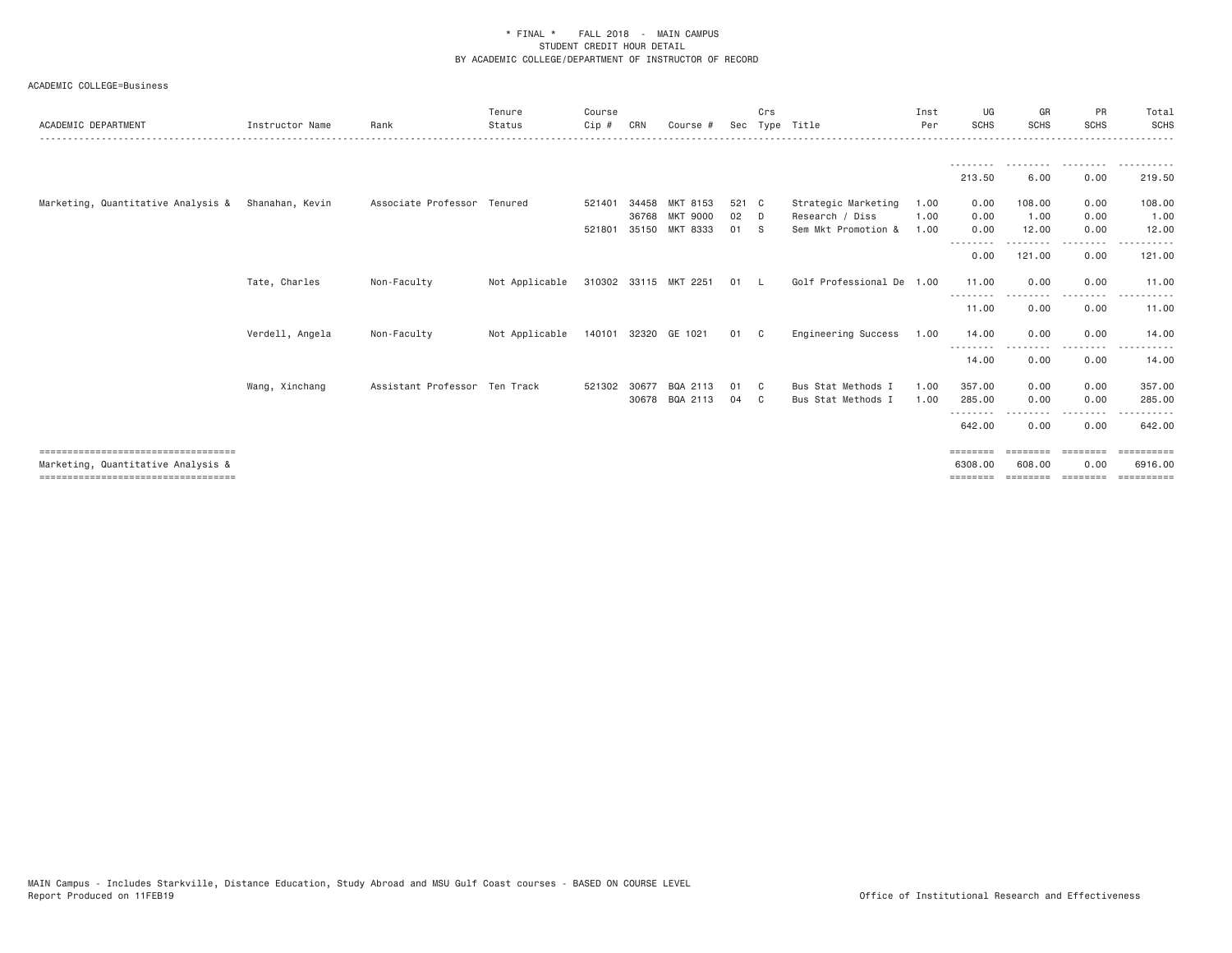| ACADEMIC DEPARTMENT   | Instructor Name   | Rank                              | Tenure<br>Status | Course<br>Cip # | CRN   | Course #                                |          | Crs          | Sec Type Title            | Inst<br>Per  | UG<br><b>SCHS</b>  | GR<br><b>SCHS</b> | PR<br><b>SCHS</b>                   | Total<br><b>SCHS</b>                                                                                                                                                                      |
|-----------------------|-------------------|-----------------------------------|------------------|-----------------|-------|-----------------------------------------|----------|--------------|---------------------------|--------------|--------------------|-------------------|-------------------------------------|-------------------------------------------------------------------------------------------------------------------------------------------------------------------------------------------|
| School of Accountancy | Addy, Noel        | Associate Professor Tenured       |                  | 520301          |       | 34198 ACC 8213                          | 511 C    |              | Fin & Acc Report Ana 1.00 |              | 0.00               | 93.00<br>.        | 0.00<br>.                           | 93.00<br>.                                                                                                                                                                                |
|                       |                   |                                   |                  |                 |       |                                         |          |              |                           |              | 0.00               | 93.00             | 0.00                                | 93.00                                                                                                                                                                                     |
|                       | Berglund, Nathan  | Assistant Professor Ten Track     |                  |                 |       | 520301 30082 ACC 4033<br>30083 ACC 4033 | 01<br>02 | C<br>C       | Auditing<br>Auditing      | 1.00<br>1.00 | 129.00<br>105.00   | 0.00<br>0.00      | 0.00<br>0.00                        | 129.00<br>105.00                                                                                                                                                                          |
|                       |                   |                                   |                  |                 |       |                                         |          |              |                           |              | .<br>234.00        | .<br>0.00         | .<br>0.00                           | .<br>234.00                                                                                                                                                                               |
|                       | Gardner, Virginia | Non-Faculty                       | Not Applicable   |                 |       | 520301 34197 ACC 2203                   | 501 C    |              | Survey of Accounting 1.00 |              | 30.00              | 0.00              | 0.00                                | 30.00                                                                                                                                                                                     |
|                       |                   |                                   |                  |                 |       |                                         |          |              |                           |              | <u>.</u><br>30.00  | 0.00              | 0.00                                | .<br>30.00                                                                                                                                                                                |
|                       | Herring, Clyde    | Clinical Assoc Prof Non-Ten Track |                  | 520301          |       | 30065 ACC 2013                          | 04       | C            | Prin Financial Acct 1.00  |              | 192.00             | 0.00              | 0.00                                | 192.00                                                                                                                                                                                    |
|                       |                   |                                   |                  |                 |       | 30070 ACC 2023                          | 01       | $\mathbb C$  | Prin Managerial Acct 1.00 |              | 252.00             | 0.00              | 0.00                                | 252.00                                                                                                                                                                                    |
|                       |                   |                                   |                  |                 | 30081 | ACC 4023                                | 01       | C            | Advanced ACC              | 1.00         | 18.00              | 0.00              | 0.00                                | 18.00                                                                                                                                                                                     |
|                       |                   |                                   |                  |                 | 30086 | ACC 6023                                | 01       | C            | Advanced ACC              | 1.00         | 0.00               | 36.00             | 0.00                                | 36.00                                                                                                                                                                                     |
|                       |                   |                                   |                  |                 |       | 34555 ACC 2013                          | 06       | C            | Prin Financial Acct       | 1.00         | 216.00<br><u>.</u> | 0.00<br>.         | 0.00<br>.                           | 216.00<br>.                                                                                                                                                                               |
|                       |                   |                                   |                  |                 |       |                                         |          |              |                           |              | 678.00             | 36.00             | 0.00                                | 714.00                                                                                                                                                                                    |
|                       | Hunt, Emily       | Assistant Professor Ten Track     |                  | 520301          | 30084 | ACC 4043                                | 01       | C            | Municipal & Govt Acc 1.00 |              | 198.00             | 0.00              | 0.00                                | 198.00                                                                                                                                                                                    |
|                       |                   |                                   |                  |                 | 30087 | ACC 6043                                | 01       | C            | Municipal & Govt Acc      | 1.00         | 0.00               | 21.00             | 0.00                                | 21.00                                                                                                                                                                                     |
|                       |                   |                                   |                  |                 |       | 30095 ACC 8183                          | 01       | C            | International Accoun 1.00 |              | 0.00<br>.          | 60.00<br>.        | 0.00<br>$\sim$ $\sim$ $\sim$ $\sim$ | 60.00<br>.                                                                                                                                                                                |
|                       |                   |                                   |                  |                 |       |                                         |          |              |                           |              | 198.00             | 81.00             | 0.00                                | 279.00                                                                                                                                                                                    |
|                       | Hunt, Joshua      | Assistant Professor Ten Track     |                  | 520301          |       | 30071 ACC 3003                          | 01       | C            | Acct Systems I            | 1.00         | 144.00             | 0.00              | 0.00                                | 144.00                                                                                                                                                                                    |
|                       |                   |                                   |                  |                 |       | 30072 ACC 3003                          | 02       | $\mathbf{C}$ | Acct Systems I            | 1.00         | 135.00             | 0.00              | 0.00                                | 135.00                                                                                                                                                                                    |
|                       |                   |                                   |                  |                 |       |                                         |          |              |                           |              | <u>.</u>           | <u>.</u>          | .                                   | .                                                                                                                                                                                         |
|                       |                   |                                   |                  |                 |       |                                         |          |              |                           |              | 279.00             | 0.00              | 0.00                                | 279.00                                                                                                                                                                                    |
|                       | Lang, Bradley     | Assistant Professor Ten Track     |                  | 520301          | 30074 | ACC 3013                                | 01       | C            | Cost Accounting           | 1.00         | 153,00             | 0.00              | 0.00                                | 153.00                                                                                                                                                                                    |
|                       |                   |                                   |                  |                 |       | 30090 ACC 8023                          | 01       | C            | Managerial Acc            | 1.00         | 0.00               | 66.00             | 0.00                                | 66.00                                                                                                                                                                                     |
|                       |                   |                                   |                  |                 |       | 36163 ACC 8023                          | 02       | C            | Managerial Acc            | 1.00         | 0.00<br>.          | 60.00<br>.        | 0.00<br>.                           | 60.00<br>.                                                                                                                                                                                |
|                       |                   |                                   |                  |                 |       |                                         |          |              |                           |              | 153.00             | 126.00            | 0.00                                | 279.00                                                                                                                                                                                    |
|                       | McNair, Frances   | Lecturer                          | Non-Ten Track    | 520301          | 34556 | ACC 2013                                | 07       | C            | Prin Financial Acct       | 1.00         | 225.00             | 0.00              | 0.00                                | 225.00                                                                                                                                                                                    |
|                       |                   |                                   |                  | 521601          |       | 34560 ACC 8123                          | 01       | $\mathsf{C}$ | Tax Topics                | 1.00         | 0.00               | 96.00             | 0.00                                | 96.00                                                                                                                                                                                     |
|                       |                   |                                   |                  |                 |       |                                         |          |              |                           |              | .<br>225.00        | .<br>96.00        | د د د د<br>0.00                     | $\frac{1}{2} \left( \frac{1}{2} \right) \left( \frac{1}{2} \right) \left( \frac{1}{2} \right) \left( \frac{1}{2} \right) \left( \frac{1}{2} \right) \left( \frac{1}{2} \right)$<br>321.00 |
|                       | Milbach, Lauren   | Instructor                        | Non-Ten Track    | 520301          |       | 30062 ACC 2013                          | 01       | C            | Prin Financial Acct       | 1.00         | 177.00             | 0.00              | 0.00                                | 177.00                                                                                                                                                                                    |
|                       |                   |                                   |                  |                 |       | 30089 ACC 8013                          | 01       | C            | Sem-Fin Acc Theory        | 1.00         | 0.00               | 87.00             | 0.00                                | 87.00                                                                                                                                                                                     |
|                       |                   |                                   |                  |                 |       |                                         |          |              |                           |              |                    | .                 | .                                   | $\frac{1}{2} \left( \frac{1}{2} \right) \left( \frac{1}{2} \right) \left( \frac{1}{2} \right) \left( \frac{1}{2} \right) \left( \frac{1}{2} \right) \left( \frac{1}{2} \right)$           |
|                       |                   |                                   |                  |                 |       |                                         |          |              |                           |              | 177.00             | 87.00             | 0.00                                | 264.00                                                                                                                                                                                    |
|                       | Padilla, Daniel   | Non-Employee                      | Not Applicable   | 280503          |       | 33144 MS 1112                           | 01       | B            | Leader Development I 1.00 |              | 32.00              | 0.00              | 0.00                                | 32.00                                                                                                                                                                                     |
|                       |                   |                                   |                  |                 |       | 33145 MS 1112                           | 02       | $\,$ B       | Leader Development I 1.00 |              | 20.00              | 0.00              | 0.00                                | 20.00                                                                                                                                                                                     |
|                       |                   |                                   |                  |                 |       | 33146 MS 1112                           | 03       | B            | Leader Development I 1.00 |              | 28.00              | 0.00              | 0.00                                | 28.00                                                                                                                                                                                     |
|                       |                   |                                   |                  |                 |       |                                         |          |              |                           |              | 80,00              | <u>.</u><br>0.00  | .<br>0.00                           | .<br>80,00                                                                                                                                                                                |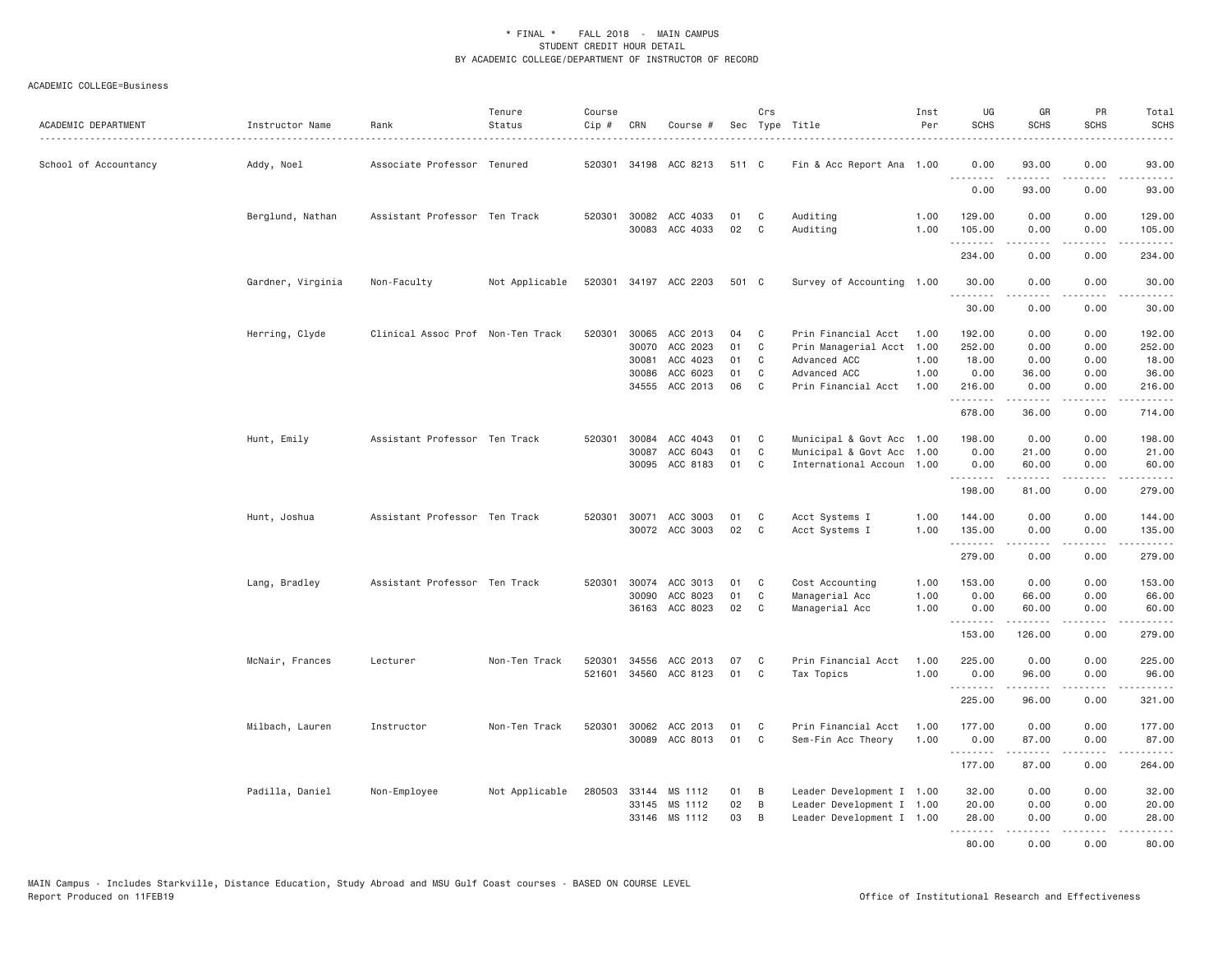| ACADEMIC DEPARTMENT                  | Instructor Name  | Rank                              | Tenure<br>Status | Course<br>Cip # | CRN   | Course #              |                    | Crs            | Sec Type Title            | Inst<br>Per | UG<br><b>SCHS</b>            | GR<br><b>SCHS</b>    | PR<br><b>SCHS</b>                                                                                                                 | Total<br><b>SCHS</b>  |
|--------------------------------------|------------------|-----------------------------------|------------------|-----------------|-------|-----------------------|--------------------|----------------|---------------------------|-------------|------------------------------|----------------------|-----------------------------------------------------------------------------------------------------------------------------------|-----------------------|
| School of Accountancy                | Pannell, Angela  | Instructor                        | Non-Ten Track    | 520301          | 30063 | ACC 2013              | 02 C               |                | Prin Financial Acct       | 1.00        | 195.00                       | 0.00                 | 0.00                                                                                                                              | .<br>195.00           |
|                                      |                  |                                   |                  |                 |       | 30064 ACC 2013        | 03 C               |                | Prin Financial Acct       | 1.00        | 228.00                       | 0.00                 | 0.00                                                                                                                              | 228.00                |
|                                      |                  |                                   |                  |                 | 30068 | ACC 2023              | 02 C               |                | Prin Managerial Acct 1.00 |             | 249.00                       | 0.00                 | 0.00                                                                                                                              | 249.00                |
|                                      |                  |                                   |                  |                 | 34557 | ACC 2013              | H <sub>0</sub> 1 C |                | Prin Financial Acct- 1.00 |             | 30.00                        | 0.00                 | 0.00                                                                                                                              | 30.00                 |
|                                      |                  |                                   |                  |                 |       | 34798 ACC 2023        | 506 C              |                | Prin Managerial Acct 1.00 |             | 93.00<br>.                   | 0.00                 | 0.00                                                                                                                              | 93.00                 |
|                                      |                  |                                   |                  |                 |       |                       |                    |                |                           |             | 795.00                       | 0.00                 | 0.00                                                                                                                              | 795.00                |
|                                      | Phillips, June   | Lecturer                          | Non-Ten Track    |                 |       | 520301 34196 ACC 2013 | 506 C              |                | Prin Financial Acct       | 1.00        | 150.00                       | 0.00                 | 0.00                                                                                                                              | 150.00                |
|                                      |                  |                                   |                  |                 |       |                       |                    |                |                           |             | .<br>150.00                  | 0.00                 | 0.00                                                                                                                              | 150.00                |
|                                      | Seay, Ryan       | Assistant Professor Ten Track     |                  | 520301          | 30069 | ACC 2023              | 03                 | $\mathbf{C}$   | Prin Managerial Acct 1.00 |             | 252.00                       | 0.00                 | 0.00                                                                                                                              | 252.00                |
|                                      |                  |                                   |                  |                 | 30075 | ACC 3023              | 01                 | $\mathbf{C}$   | Intermediate Acc I        | 1.00        | 189.00                       | 0.00                 | 0.00                                                                                                                              | 189.00                |
|                                      |                  |                                   |                  |                 |       | 30076 ACC 3023        | 02 C               |                | Intermediate Acc I        | 1.00        | 189.00<br>.                  | 0.00<br>. <u>.</u> . | 0.00<br>.                                                                                                                         | 189.00<br>.           |
|                                      |                  |                                   |                  |                 |       |                       |                    |                |                           |             | 630.00                       | 0.00                 | 0.00                                                                                                                              | 630.00                |
|                                      | Stancill, Alan   | Assistant Professor Ten Track     |                  | 521601          | 30079 | ACC 4013              | 01                 | $\mathbf{C}$   | Income Tax I              | 1.00        | 111,00                       | 0.00                 | 0.00                                                                                                                              | 111.00                |
|                                      |                  |                                   |                  |                 | 30080 | ACC 4013              | 03                 | $\mathbf{C}$   | Income Tax I              | 1.00        | 129.00                       | 0.00                 | 0.00                                                                                                                              | 129.00                |
|                                      |                  |                                   |                  |                 |       | 30094 ACC 8113        | 01                 | $\mathbf{C}$   | Advanced Individual       | 1.00        | 0.00<br><u>.</u>             | 105.00<br>------     | 0.00<br>.                                                                                                                         | 105.00                |
|                                      |                  |                                   |                  |                 |       |                       |                    |                |                           |             | 240.00                       | 105.00               | 0.00                                                                                                                              | 345.00                |
|                                      | Trinkle, Bradley | Associate Professor Tenured       |                  | 520301          | 30077 | ACC 3053              | 01                 | C.             | Acct Systems II           | 1.00        | 96.00                        | 0.00                 | 0.00                                                                                                                              | 96.00                 |
|                                      |                  |                                   |                  |                 |       | 30092 ACC 8043        | 01                 | $\mathbf{C}$   | Fraud Examination         | 1.00        | 0.00<br>.                    | 60.00<br>------      | 0.00<br>.                                                                                                                         | 60.00<br>.            |
|                                      |                  |                                   |                  |                 |       |                       |                    |                |                           |             | 96.00                        | 60.00                | 0.00                                                                                                                              | 156.00                |
|                                      | Walker, Arthur   | Clinical Assist Pro Non-Ten Track |                  | 520301          | 30066 | ACC 2013              | 05                 | C <sub>1</sub> | Prin Financial Acct       | 1.00        | 201.00                       | 0.00                 | 0.00                                                                                                                              | 201.00                |
|                                      |                  |                                   |                  |                 | 35521 | ACC 8063              | 01                 | $\mathbf{C}$   | Res Tax Prac & Proc       | 1.00        | 0.00<br>.                    | 90.00<br>$- - - - -$ | 0.00<br>$\frac{1}{2} \left( \frac{1}{2} \right) \left( \frac{1}{2} \right) \left( \frac{1}{2} \right) \left( \frac{1}{2} \right)$ | 90.00                 |
|                                      |                  |                                   |                  |                 |       |                       |                    |                |                           |             | 201.00                       | 90.00                | 0.00                                                                                                                              | 291.00                |
| School of Accountancy                |                  |                                   |                  |                 |       |                       |                    |                |                           |             | $=$ = = = = = = =<br>4166.00 | ---------<br>774.00  | ========<br>0.00                                                                                                                  | ==========<br>4940.00 |
| ------------------------------------ |                  |                                   |                  |                 |       |                       |                    |                |                           |             | ========                     |                      | =================                                                                                                                 | ==========            |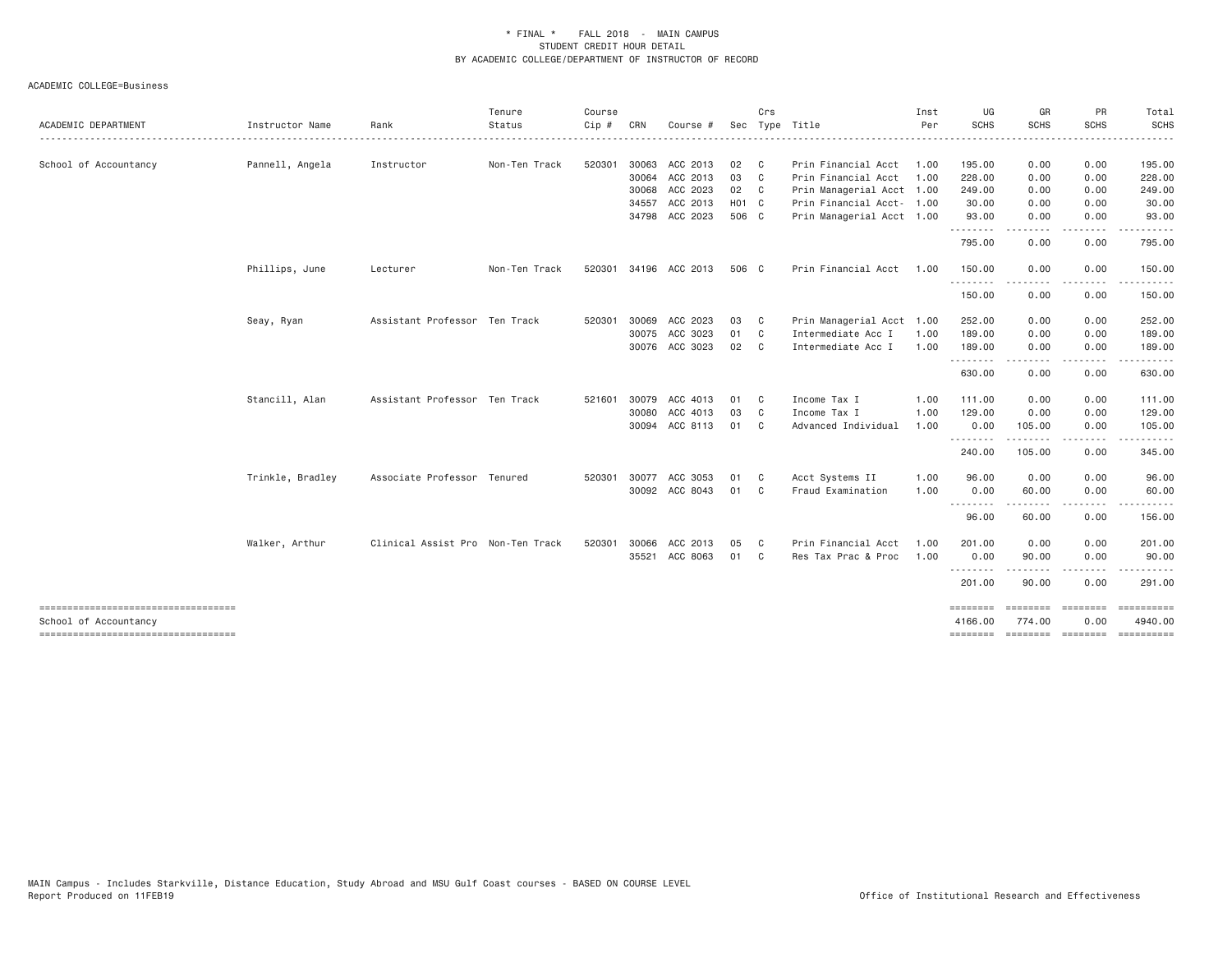| ACADEMIC DEPARTMENT                                  | Instructor Name   | Rank                              | Tenure<br>Status | Course<br>$Cip \#$ | CRN          | Course #                 |       | Crs            | Sec Type Title            | Inst<br>Per | UG<br><b>SCHS</b> | GR<br><b>SCHS</b>                                                                                                                                            | PR<br><b>SCHS</b> | Total<br><b>SCHS</b>    |
|------------------------------------------------------|-------------------|-----------------------------------|------------------|--------------------|--------------|--------------------------|-------|----------------|---------------------------|-------------|-------------------|--------------------------------------------------------------------------------------------------------------------------------------------------------------|-------------------|-------------------------|
| Counseling, Educational Psychology, Abernathy, Larry |                   | Research Assoc Prof Non-Ten Track |                  | 422806             | 31956        | EPY 2513                 | 01    | C              | Human Growth & Devel 1.00 |             | 300.00            | 0.00                                                                                                                                                         | 0.00              | 300.00                  |
|                                                      |                   |                                   |                  |                    |              | 31957 EPY 2513           | 02    | $\mathsf{C}$   | Human Growth & Devel 1.00 |             | 291.00            | 0.00                                                                                                                                                         | 0.00              | 291.00                  |
|                                                      |                   |                                   |                  |                    |              |                          |       |                |                           |             | .<br>591.00       | <u>.</u><br>0.00                                                                                                                                             | .<br>0.00         | .<br>591.00             |
|                                                      | Akins, Ericka     | Lecturer                          | Non-Ten Track    | 131005             | 31972        | EPY 4073                 | 01    | C              | Personal & Motivatio      | 1.00        | 129.00            | 0.00                                                                                                                                                         | 0.00              | 129.00                  |
|                                                      |                   |                                   |                  | 301101             | 31115        | COE 4713                 | 01    | C              | Issues In Aging           | 1.00        | 72.00             | 0.00                                                                                                                                                         | 0.00              | 72.00                   |
|                                                      |                   |                                   |                  |                    | 31118        | COE 6713                 | 01    | C              | Issues In Aging           | 1.00        | 0.00              | 18.00                                                                                                                                                        | 0.00              | 18.00                   |
|                                                      |                   |                                   |                  |                    | 422803 31109 | COE 4023                 | 01    | C              | Intro To Counseling       | 1.00        | 90.00             | 0.00                                                                                                                                                         | 0.00              | 90.00                   |
|                                                      |                   |                                   |                  | 422806             | 31965        | EPY 3503                 | 01    | C              | Prin Of Ed Psych          | 1.00        | 93.00             | 0.00                                                                                                                                                         | 0.00              | 93.00                   |
|                                                      |                   |                                   |                  |                    |              | 422807 31970 EPY 3543    | 01    | C              | Psych Of Adoles           | 1.00        | 150.00            | 0.00                                                                                                                                                         | 0.00              | 150.00                  |
|                                                      |                   |                                   |                  |                    |              |                          |       |                |                           |             | .<br>534.00       | $\frac{1}{2}$<br>18.00                                                                                                                                       | .<br>0.00         | .<br>552.00             |
|                                                      | Bailey, Cory      | Non-Faculty                       | Not Applicable   |                    |              | 039999 30762 CFR 1011    | 01    | C <sub>1</sub> | Amb. Leadership Deve 1.00 |             | 18.00<br>.        | 0.00                                                                                                                                                         | 0.00              | 18.00                   |
|                                                      |                   |                                   |                  |                    |              |                          |       |                |                           |             | 18.00             | 0.00                                                                                                                                                         | 0.00              | 18.00                   |
|                                                      | Ball, Kimberly    | Lecturer                          | Non-Ten Track    |                    | 130603 31974 | EPY 4214                 | 01    | C              | Ed & Psy Statistics       | 1.00        | 104.00            | 0.00                                                                                                                                                         | 0.00              | 104.00                  |
|                                                      |                   |                                   |                  |                    | 31975        | EPY 4214                 | 02    | К              | Ed & Psy Statistics       | 1.00        | 0.00              | 0.00                                                                                                                                                         | 0.00              | 0.00                    |
|                                                      |                   |                                   |                  |                    | 31976        | EPY 4214                 | 03    | К              | Ed & Psy Statistics       | 1.00        | 0.00              | 0.00                                                                                                                                                         | 0.00              | 0.00                    |
|                                                      |                   |                                   |                  |                    | 130901 34285 | EDF 3333                 | 501 C |                | Social Foundation Ed      | 1.00        | 84.00             | 0.00                                                                                                                                                         | 0.00              | 84.00                   |
|                                                      |                   |                                   |                  |                    | 34286        | EDF 3333                 | 502 C |                | Social Foundation Ed      | 1.00        | 48.00             | 0.00                                                                                                                                                         | 0.00              | 48.00                   |
|                                                      |                   |                                   |                  |                    | 150612 34645 | TKI 3373                 | 01    | C              | Forecast and Cost Mo      | 1.00        | 75.00             | 0.00                                                                                                                                                         | 0.00              | 75.00                   |
|                                                      |                   |                                   |                  |                    | 36015        | TKI 3373                 | 02    | $\mathbf{C}$   | Forecast and Cost Mo      | 1.00        | 84.00             | 0.00                                                                                                                                                         | 0.00              | 84.00                   |
|                                                      |                   |                                   |                  |                    |              |                          |       |                |                           |             | .<br>395.00       | $\frac{1}{2} \left( \frac{1}{2} \right) \left( \frac{1}{2} \right) \left( \frac{1}{2} \right) \left( \frac{1}{2} \right) \left( \frac{1}{2} \right)$<br>0.00 | .<br>0.00         | .<br>395.00             |
|                                                      | Beckwith, LaKinya | Non-Faculty                       | Not Applicable   |                    |              | 130301 32855 LSK 1041 11 |       | $\mathbf{C}$   | College Success I         | 1.00        | 18.00             | 0.00                                                                                                                                                         | 0.00              | 18.00                   |
|                                                      |                   |                                   |                  |                    |              |                          |       |                |                           |             | .<br>18.00        | .<br>0.00                                                                                                                                                    | 0.00              | .<br>18.00              |
|                                                      | Boyles, Caragh    | Non-Faculty                       | Not Applicable   |                    |              | 350103 32020 EXL 0190    | 03    | E              | Experiential Learnin 1.00 |             | 6.00<br>.         | 0.00                                                                                                                                                         | 0.00              | 6.00                    |
|                                                      |                   |                                   |                  |                    |              |                          |       |                |                           |             | 6.00              | 0.00                                                                                                                                                         | 0.00              | 6.00                    |
|                                                      | Capella, Julie    | Non-Faculty                       | Not Applicable   | 130301             | 32856        | LSK 1041                 | 12    | C              | College Success I         | 1.00        | 16.00             | 0.00                                                                                                                                                         | 0.00              | 16.00                   |
|                                                      |                   |                                   |                  | 320104             | 31413        | DSS 0113                 | 01    | C              | Money Math                | 1.00        | 24.00             | 0.00                                                                                                                                                         | 0.00              | 24.00                   |
|                                                      |                   |                                   |                  |                    | 36353        | DSS 0113                 | 02    | C              | Money Math                | 1.00        | 18.00             | 0.00                                                                                                                                                         | 0.00              | 18.00                   |
|                                                      |                   |                                   |                  |                    | 320105 31419 | DSS 0713                 | 01    | C              | Basic Employment Ski      | 1.00        | 9.00              | 0.00                                                                                                                                                         | 0.00              | 9.00                    |
|                                                      |                   |                                   |                  |                    | 36354        | DSS 0713                 | 02    | C              | Basic Employment Ski      | 1.00        | 6.00              | 0.00                                                                                                                                                         | 0.00              | 6.00                    |
|                                                      |                   |                                   |                  |                    | 330103 31415 | DSS 0313                 | 01    | C              | Community Access          | 1.00        | 21.00             | 0.00                                                                                                                                                         | 0.00              | 21.00                   |
|                                                      |                   |                                   |                  |                    | 350101 31418 | DSS 0613                 | 01    | C              | Independent Living        | 1.00        | 30.00             | 0.00                                                                                                                                                         | 0.00              | 30.00                   |
|                                                      |                   |                                   |                  |                    | 36355        | DSS 0613                 | 02    | $\mathsf{C}$   | Independent Living        | 1.00        | 12.00             | 0.00                                                                                                                                                         | 0.00              | 12.00                   |
|                                                      |                   |                                   |                  | 350103 31420       |              | DSS 0813                 | 01    | E              | Employment - On Campu     | 1.00        | 66.00             | 0.00                                                                                                                                                         | 0.00              | 66.00                   |
|                                                      |                   |                                   |                  |                    | 31421        | DSS 0813                 | 02    | E              | Employment - On Campu     | 1.00        | 15.00             | 0.00                                                                                                                                                         | 0.00              | 15.00                   |
|                                                      |                   |                                   |                  |                    | 31422        | DSS 0913                 | 01    | E              | Employment Off Camp       | 1.00        | 9.00              | 0.00                                                                                                                                                         | 0.00              | 9.00                    |
|                                                      |                   |                                   |                  |                    | 31423        | DSS 0913                 | 02    | E              | Employment Off Camp 1.00  |             | 9.00<br>.         | 0.00<br>.                                                                                                                                                    | 0.00<br>.         | 9.00<br>$- - - - - - -$ |
|                                                      |                   |                                   |                  |                    |              |                          |       |                |                           |             | 235.00            | 0.00                                                                                                                                                         | 0.00              | 235.00                  |
|                                                      | Chrestman, Angela | Non-Faculty                       | Not Applicable   | 350103             | 31137        | CP 2103                  | 01    | E              | First Work Sem            | 1.00        | 186.00            | 0.00                                                                                                                                                         | 0.00              | 186.00                  |
|                                                      |                   |                                   |                  |                    |              | 31138 CP 2103            | HO1 E |                | First Work Sem - Hon      | 1.00        | 12,00             | 0.00                                                                                                                                                         | 0.00              | 12.00                   |
|                                                      |                   |                                   |                  |                    | 31139        | CP 2203                  | 01    | E              | Second Work Sem           | 1,00        | 165.00            | 0.00                                                                                                                                                         | 0.00              | 165.00                  |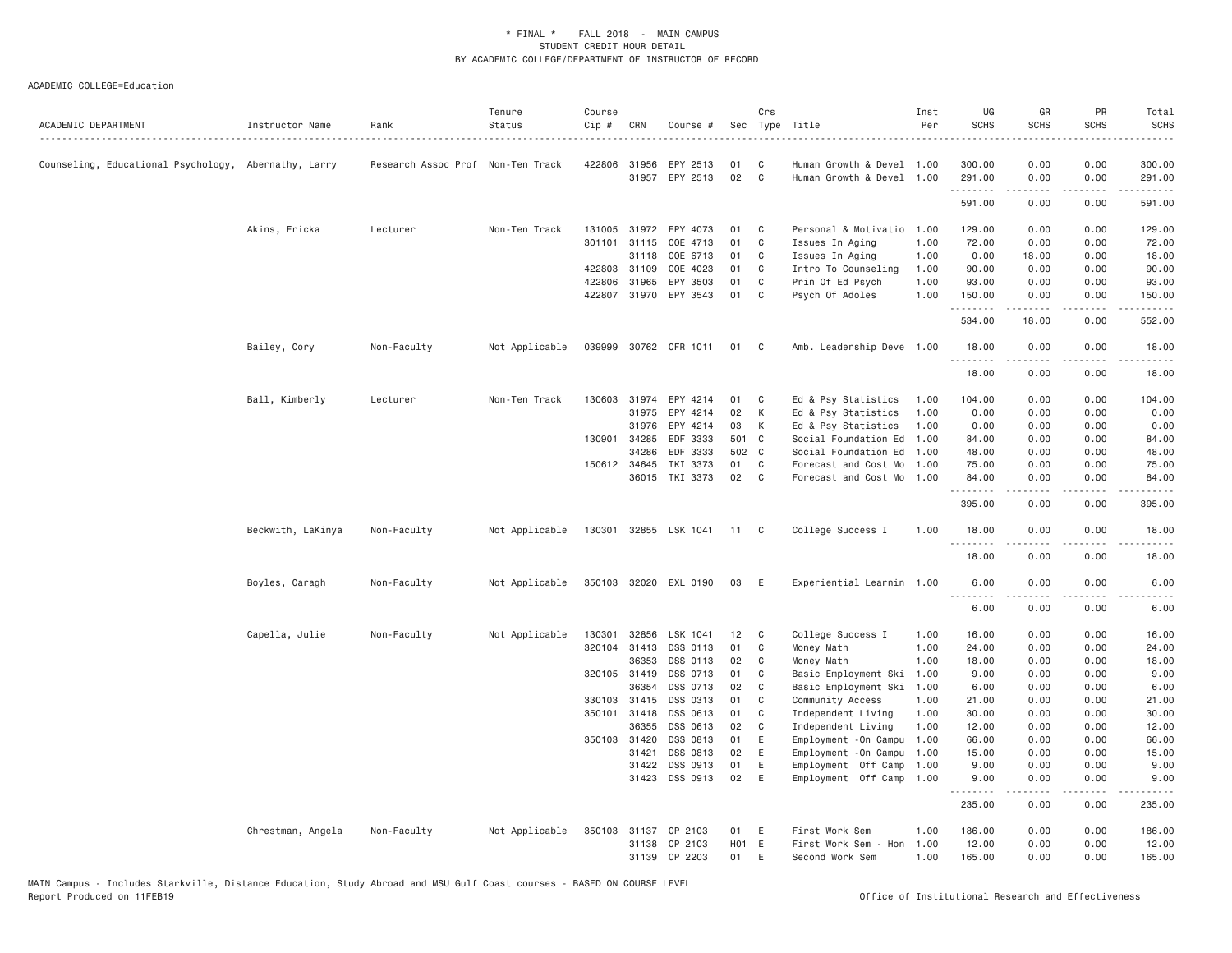| ACADEMIC DEPARTMENT                                   | Instructor Name  | Rank                          | Tenure<br>Status | Course<br>Cip # | CRN          | Course #              |       | Crs          | Sec Type Title            | Inst<br>Per | UG<br><b>SCHS</b> | GR<br><b>SCHS</b>   | PR<br><b>SCHS</b>     | Total<br><b>SCHS</b>                                                                                                                                         |
|-------------------------------------------------------|------------------|-------------------------------|------------------|-----------------|--------------|-----------------------|-------|--------------|---------------------------|-------------|-------------------|---------------------|-----------------------|--------------------------------------------------------------------------------------------------------------------------------------------------------------|
| Counseling, Educational Psychology, Chrestman, Angela |                  | Non-Faculty                   | Not Applicable   | 350103          |              | 31140 CP 2203         | HO1 E |              | Second Work Sem - Ho      | 1.00        | 33.00             | 0.00                | 0.00                  | 33.00                                                                                                                                                        |
|                                                       |                  |                               |                  |                 | 31141        | CP 3303               | 01 E  |              | Third Work Sem            | 1.00        | 150.00            | 0.00                | 0.00                  | 150.00                                                                                                                                                       |
|                                                       |                  |                               |                  |                 |              | 31142 CP 3303         | H01 E |              | Third Work Sem - Hon      | 1.00        | 9.00              | 0.00                | 0.00                  | 9.00                                                                                                                                                         |
|                                                       |                  |                               |                  |                 | 31143        | CP 3403               | 01    | E            | Fourth Work Sem           | 1.00        | 21.00             | 0.00                | 0.00                  | 21.00                                                                                                                                                        |
|                                                       |                  |                               |                  |                 | 31146        | CP 4603               | 01    | E            | Sixth Work Sem            | 1.00        | 3.00              | 0.00                | 0.00                  | 3.00                                                                                                                                                         |
|                                                       |                  |                               |                  |                 | 32018        | EXL 0190              | 01    | E            | Experiential Learnin 1.00 |             | 60.00             | 0.00                | 0.00                  | 60.00                                                                                                                                                        |
|                                                       |                  |                               |                  |                 | 32024        | EXL 3100              | 01    | E            | CCPP Internship I         | 1.00        | 54.00             | 0.00                | 0.00                  | 54.00                                                                                                                                                        |
|                                                       |                  |                               |                  |                 | 32025        | EXL 3100              | HO1 E |              | CCPP Internship I-Ho      | 1.00        | 12.00             | 0.00                | 0.00                  | 12.00                                                                                                                                                        |
|                                                       |                  |                               |                  |                 | 36806        | CP 2103               | 601 E |              | First Work Sem            | 1.00        | 12.00             | 0.00                | 0.00                  | 12.00                                                                                                                                                        |
|                                                       |                  |                               |                  |                 | 36807        | CP 2203               | 601 E |              | Second Work Sem           | 1.00        | 12.00             | 0.00                | 0.00                  | 12.00                                                                                                                                                        |
|                                                       |                  |                               |                  |                 | 36808        | CP 3303               | 601 E |              | Third Work Sem            | 1.00        | 12.00             | 0.00                | 0.00                  | 12.00                                                                                                                                                        |
|                                                       |                  |                               |                  | 521001          | 31149        | CP 8013               | 01    | E            | First Work Sem            | 1.00        | 0.00              | 6.00                | 0.00                  | 6.00                                                                                                                                                         |
|                                                       |                  |                               |                  |                 | 31150        | CP 8023               | 01    | E            | Second Work Sem           | 1.00        | 0.00              | 3.00                | 0.00                  | 3.00                                                                                                                                                         |
|                                                       |                  |                               |                  |                 | 31151        | CP 8033               | 01    | E            | Third Work Sem            | 1.00        | 0.00              | 3.00                | 0.00                  | 3.00                                                                                                                                                         |
|                                                       |                  |                               |                  |                 |              | 32026 EXL 3200        | 01    | E            | CCPP Internship I         | 1.00        | 21.00<br><u>.</u> | 0.00<br>$- - - - -$ | 0.00<br>.             | 21.00<br>.                                                                                                                                                   |
|                                                       |                  |                               |                  |                 |              |                       |       |              |                           |             | 762.00            | 12.00               | 0.00                  | 774.00                                                                                                                                                       |
|                                                       | Dillard, Stacy   | Non-Faculty                   | Not Applicable   |                 |              | 140101 36821 GE 2990  | 01    | C            | Special Topic In GE       | 1.00        | 15.00<br>.        | 0.00<br>.           | 0.00<br>$\frac{1}{2}$ | 15.00<br>$\frac{1}{2}$                                                                                                                                       |
|                                                       |                  |                               |                  |                 |              |                       |       |              |                           |             | 15.00             | 0.00                | 0.00                  | 15.00                                                                                                                                                        |
|                                                       | Dooley, Kathy    | Professor                     | Tenured          | 422703          |              | 31117 COE 4903        | 01    | B            | Dev Coun/Men Health       | 1.00        | 6.00              | 0.00                | 0.00                  | 6.00                                                                                                                                                         |
|                                                       |                  |                               |                  |                 | 31120        | COE 6903              | 01    | B            | Dev Coun/Men Health       | 1.00        | 0.00              | 57.00               | 0.00                  | 57.00                                                                                                                                                        |
|                                                       |                  |                               |                  |                 | 422803 31123 | COE 8053              | 01    | E            | Practicum                 | 1.00        | 0.00              | 30.00               | 0.00                  | 30.00                                                                                                                                                        |
|                                                       |                  |                               |                  |                 | 34670        | COE 9013              | 01    | C            | Counseling Superv         | 1.00        | 0.00              | 18.00               | 0.00                  | 18.00                                                                                                                                                        |
|                                                       |                  |                               |                  |                 | 35381        | COE 9000              | 01    | D            | Research / Diss           | 1.00        | 0.00              | 13.00               | 0.00                  | 13.00                                                                                                                                                        |
|                                                       |                  |                               |                  |                 | 36729        | COE 7000              | 02    | I            | Directed Indiv Study      | 1.00        | 0.00              | 3.00                | 0.00                  | 3.00                                                                                                                                                         |
|                                                       |                  |                               |                  |                 | 36823        | COE 7000              | 03    | $\mathbf{I}$ | Directed Indiv Study      | 1.00        | 0.00              | 1.00                | 0.00                  | 1.00                                                                                                                                                         |
|                                                       |                  |                               |                  |                 | 37060        | COE 7000              | 05    | $\mathbf{I}$ | Directed Indiv Study 1.00 |             | 0.00              | 3.00<br>.           | 0.00<br>.             | 3.00<br>$\frac{1}{2} \left( \frac{1}{2} \right) \left( \frac{1}{2} \right) \left( \frac{1}{2} \right) \left( \frac{1}{2} \right) \left( \frac{1}{2} \right)$ |
|                                                       |                  |                               |                  |                 |              |                       |       |              |                           |             | 6.00              | 125.00              | 0.00                  | 131.00                                                                                                                                                       |
|                                                       | Dowdle, Sondra   | Lecturer                      | Non-Ten Track    |                 |              | 422803 31108 COE 4013 | 02    | $\mathbf{C}$ | Fac Skills Dev            | 1.00        | 42.00             | 0.00                | 0.00<br>.             | 42.00                                                                                                                                                        |
|                                                       |                  |                               |                  |                 |              |                       |       |              |                           |             | 42.00             | 0.00                | 0.00                  | 42.00                                                                                                                                                        |
|                                                       | Dunn, Laura      | Non-Faculty                   | Not Applicable   |                 |              | 521003 32318 FYE 1101 | F03 C |              | Freshman Success Str 1.00 |             | 12.00<br>.        | 0.00<br>.           | 0.00<br>د د د د       | 12.00<br>د د د د د                                                                                                                                           |
|                                                       |                  |                               |                  |                 |              |                       |       |              |                           |             | 12.00             | 0.00                | 0.00                  | 12.00                                                                                                                                                        |
|                                                       | Elder, Anastasia | Professor                     | Tenured          | 130499          | 36978        | EPY 7000              | 02    | $\mathbf{I}$ | Directed Indiv Study 1.00 |             | 0.00              | 3.00                | 0.00                  | 3.00                                                                                                                                                         |
|                                                       |                  |                               |                  | 422806          | 31979        | EPY 4683              | 01    | C            | Advanced Issues in E 1.00 |             | 57.00             | 0.00                | 0.00                  | 57.00                                                                                                                                                        |
|                                                       |                  |                               |                  | 429999          | 35385        | EPY 9000              | 01    | D            | Research / Diss           | 1.00        | 0.00              | 24.00               | 0.00                  | 24.00                                                                                                                                                        |
|                                                       |                  |                               |                  | 521003          | 32313        | FYE 1001              | F29 C |              | First Year Experienc 1.00 |             | 12.00             | 0.00                | 0.00                  | 12.00                                                                                                                                                        |
|                                                       |                  |                               |                  |                 |              | 32314 FYE 1001        | F30 C |              | First Year Experienc 1.00 |             | 16.00<br>.        | 0.00<br>.           | 0.00<br>.             | 16.00<br>.                                                                                                                                                   |
|                                                       |                  |                               |                  |                 |              |                       |       |              |                           |             | 85.00             | 27.00               | 0.00                  | 112.00                                                                                                                                                       |
|                                                       | Gadke, Daniel    | Associate Professor Ten Track |                  | 130699          | 31988        | EPY 8690              | 01    | Ε            | School Psy Practicum 1.00 |             | 0.00              | 24.00               | 0.00                  | 24.00                                                                                                                                                        |
|                                                       |                  |                               |                  |                 | 420101 31973 | EPY 4113              | 01    | C            | Prin. of Behavior An      | 1.00        | 12.00             | 0.00                | 0.00                  | 12.00                                                                                                                                                        |
|                                                       |                  |                               |                  |                 | 31980        | EPY 6113              | 01    | C            | Prin. of Behavior An 1.00 |             | 0.00              | 30.00               | 0.00                  | 30.00                                                                                                                                                        |
|                                                       |                  |                               |                  | 429999          | 35386        | EPY 9000              | 02    | D            | Research / Diss           | 1.00        | 0.00              | 44.00               | 0.00                  | 44.00                                                                                                                                                        |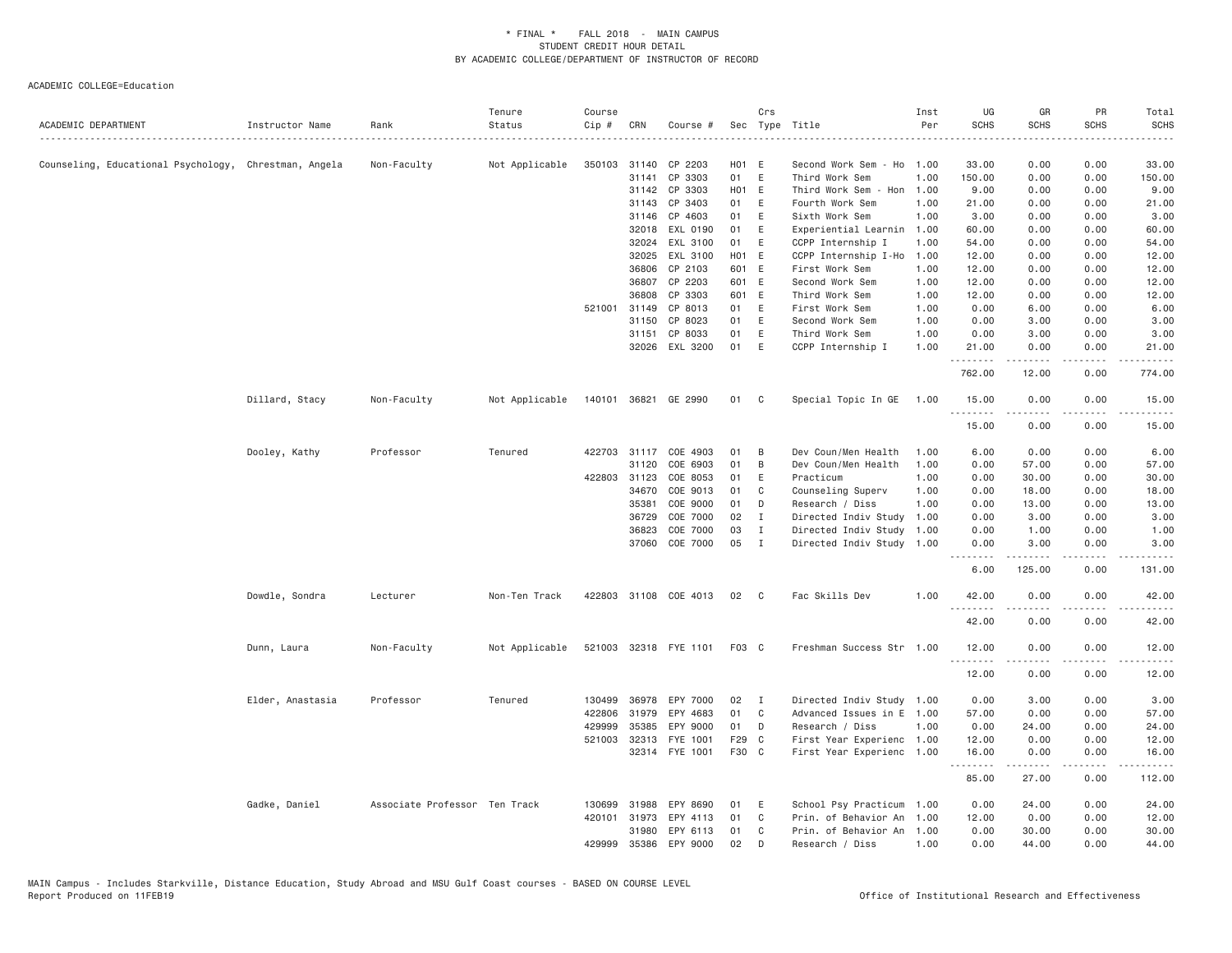| .<br>.<br>$\frac{1}{2}$<br>.<br>12.00<br>98.00<br>0.00<br>110.00<br>Counseling, Educational Psychology, Gainer, Donna<br>Instructor<br>Non-Ten Track<br>130101 31961<br>EPY 3143<br>01<br>C<br>Human Develop And Le<br>69.00<br>0.00<br>0.00<br>69.00<br>1.00<br>02<br>$\mathsf{C}$<br>31962<br>EPY 3143<br>Human Develop And Le<br>1.00<br>57.00<br>0.00<br>0.00<br>57.00<br>130499 31978<br>EPY 4553<br>01<br>C<br>Creativity/Innovatio<br>78.00<br>0.00<br>0.00<br>78.00<br>1.00<br>31983<br>EPY 6553<br>01<br>Creativity/Innovatio<br>0.00<br>C<br>1.00<br>3.00<br>0.00<br>3.00<br>EPY 4000<br>01<br>2.00<br>36695<br>I<br>Directed Indiv Study<br>1.00<br>2.00<br>0.00<br>0.00<br>EPY 3253<br>01<br>C<br>130604 31963<br>Evaluating Learning<br>1.00<br>54.00<br>0.00<br>0.00<br>54.00<br>02<br>31964<br>EPY 3253<br>C<br>Evaluating Learning<br>1.00<br>33.00<br>0.00<br>0.00<br>33.00<br>.<br>.<br>$\sim$ $\sim$ $\sim$ $\sim$<br>الداعات<br>293.00<br>3.00<br>0.00<br>296.00<br>Goldberg, Rebecca<br>Associate Professor Tenured<br>422803<br>31122 COE 8023<br>02<br>C<br>Counseling Theory<br>1.00<br>0.00<br>78.00<br>0.00<br>78.00<br>.<br>$\frac{1}{2}$<br>$\frac{1}{2}$<br>.<br>0.00<br>78.00<br>0.00<br>78.00<br>Golson, Angela<br>Instructor<br>Non-Ten Track<br>420101<br>33720<br>PSY 3213<br>02<br>Psych Of Ab Behavior<br>255.00<br>0.00<br>0.00<br>255.00<br>C<br>1.00<br>03<br>33721<br>PSY 3213<br>C<br>Psych Of Ab Behavior<br>1.00<br>252.00<br>0.00<br>0.00<br>252.00<br>422705 33746<br>PSY 4203<br>01<br>C<br>Theories Of Pers<br>1.00<br>129.00<br>0.00<br>0.00<br>129.00<br>33747<br>PSY 4203<br>02<br>C<br>123.00<br>Theories Of Pers<br>1.00<br>0.00<br>0.00<br>123.00<br>.<br>.<br>$\frac{1}{2} \left( \frac{1}{2} \right) \left( \frac{1}{2} \right) \left( \frac{1}{2} \right) \left( \frac{1}{2} \right)$<br>$\frac{1}{2} \left( \frac{1}{2} \right) \left( \frac{1}{2} \right) \left( \frac{1}{2} \right) \left( \frac{1}{2} \right) \left( \frac{1}{2} \right)$<br>759.00<br>0.00<br>0.00<br>759.00<br>Grad Teach Assist<br>Not Applicable<br>131101 31102<br>COE 1323<br>02<br>C <sub>1</sub><br>Career Planning<br>0.75<br>42.75<br>0.00<br>0.00<br>42.75<br>Gray, Jasmine<br>31104 COE 1323<br>04<br>C<br>Career Planning<br>0.75<br>40.50<br>0.00<br>0.00<br>40.50<br>.<br>.<br>$- - - -$<br>.<br>83.25<br>0.00<br>0.00<br>83.25<br>Hardric, Jada<br>Grad Service Assist Not Applicable<br>131101 31101 COE 1323<br>Career Planning<br>0.75<br>42.75<br>0.00<br>0.00<br>42.75<br>01<br>C<br>.<br>$- - - -$<br>$\frac{1}{2}$<br>42.75<br>0.00<br>0.00<br>42.75<br>Henington, Carlen<br>Professor<br>Tenured<br>130499 37205<br>EPY 7000<br>03<br>Directed Indiv Study<br>0.00<br>1.00<br>0.00<br>1.00<br>I<br>1.00<br>31992<br>01<br>B<br>Assessmt Ed Rel Set<br>27.00<br>0.00<br>130604<br>EPY 8723<br>1.00<br>0.00<br>27.00<br>31990<br>03<br>0.00<br>24.00<br>130699<br>EPY 8690<br>Ε<br>School Psy Practicum<br>1.00<br>0.00<br>24.00<br>01<br>422805<br>31997<br>EPY 9703<br>S<br>Leg & Eth School Psy<br>1.00<br>0.00<br>30.00<br>0.00<br>30.00<br>EPY 9000<br>03<br>D<br>429999<br>35387<br>Research / Diss<br>1.00<br>6.00<br>0.00<br>0.00<br>6.00<br>.<br>2.2.2.2.2<br>$\sim$ $\sim$ $\sim$ $\sim$<br>$\omega$ is $\omega$ in<br>0.00<br>88.00<br>0.00<br>88.00<br>02<br>54.00<br>0.00<br>0.00<br>54.00<br>Hill, Dante<br>Non-Faculty<br>Not Applicable<br>131101<br>31111<br>COE 4513<br>C<br>Paro Prof Stud Dev<br>1.00<br>03<br>COE 4513<br>C<br>Paro Prof Stud Dev<br>1.00<br>48.00<br>0.00<br>0.00<br>48.00<br>31112<br>31113<br>COE 4513<br>04<br>C<br>Paro Prof Stud Dev<br>1.00<br>33.00<br>0.00<br>0.00<br>33.00<br>31114 COE 4513<br>05<br>C<br>0.00<br>Paro Prof Stud Dev<br>1.00<br>15.00<br>0.00<br>15.00<br>.<br>.<br>.<br>.<br>150.00<br>0.00<br>0.00<br>150.00<br>Holcomb, Hannah<br>Grad Research Assis Not Applicable<br>131315 32836<br>LSK 1023<br>Col Read/Study Skill 1.00<br>93.00<br>0.00<br>0.00<br>93.00<br>01<br>C<br>.<br>$\frac{1}{2} \left( \frac{1}{2} \right) \left( \frac{1}{2} \right) \left( \frac{1}{2} \right) \left( \frac{1}{2} \right)$<br>.<br>----<br>93.00<br>0.00<br>0.00<br>93.00<br>Houston, Fanetta<br>Grad Teach Assist<br>Not Applicable<br>131315 32827<br>LSK 1001<br>01<br>C<br>Freshman Seminar<br>0.40<br>11.20<br>0.00<br>0.00<br>11.20<br>LSK 1001<br>02<br>C<br>0.40<br>4.80<br>0.00<br>0.00<br>4.80<br>32828<br>Freshman Seminar | ACADEMIC DEPARTMENT | Instructor Name | Rank | Tenure<br>Status | Course<br>Cip # | CRN | Course # | Crs<br>Sec Type Title | Inst<br>Per | UG<br><b>SCHS</b> | GR<br><b>SCHS</b> | PR<br><b>SCHS</b> | Total<br><b>SCHS</b> |
|----------------------------------------------------------------------------------------------------------------------------------------------------------------------------------------------------------------------------------------------------------------------------------------------------------------------------------------------------------------------------------------------------------------------------------------------------------------------------------------------------------------------------------------------------------------------------------------------------------------------------------------------------------------------------------------------------------------------------------------------------------------------------------------------------------------------------------------------------------------------------------------------------------------------------------------------------------------------------------------------------------------------------------------------------------------------------------------------------------------------------------------------------------------------------------------------------------------------------------------------------------------------------------------------------------------------------------------------------------------------------------------------------------------------------------------------------------------------------------------------------------------------------------------------------------------------------------------------------------------------------------------------------------------------------------------------------------------------------------------------------------------------------------------------------------------------------------------------------------------------------------------------------------------------------------------------------------------------------------------------------------------------------------------------------------------------------------------------------------------------------------------------------------------------------------------------------------------------------------------------------------------------------------------------------------------------------------------------------------------------------------------------------------------------------------------------------------------------------------------------------------------------------------------------------------------------------------------------------------------------------------------------------------------------------------------------------------------------------------------------------------------------------------------------------------------------------------------------------------------------------------------------------------------------------------------------------------------------------------------------------------------------------------------------------------------------------------------------------------------------------------------------------------------------------------------------------------------------------------------------------------------------------------------------------------------------------------------------------------------------------------------------------------------------------------------------------------------------------------------------------------------------------------------------------------------------------------------------------------------------------------------------------------------------------------------------------------------------------------------------------------------------------------------------------------------------------------------------------------------------------------------------------------------------------------------------------------------------------------------------------------------------------------------------------------------------------------------------------------------------------------------------------------------------------------------------------------------------------------------------------------------------------------------------------------------------------------------------------------------------------------------------------------------------------------------------|---------------------|-----------------|------|------------------|-----------------|-----|----------|-----------------------|-------------|-------------------|-------------------|-------------------|----------------------|
|                                                                                                                                                                                                                                                                                                                                                                                                                                                                                                                                                                                                                                                                                                                                                                                                                                                                                                                                                                                                                                                                                                                                                                                                                                                                                                                                                                                                                                                                                                                                                                                                                                                                                                                                                                                                                                                                                                                                                                                                                                                                                                                                                                                                                                                                                                                                                                                                                                                                                                                                                                                                                                                                                                                                                                                                                                                                                                                                                                                                                                                                                                                                                                                                                                                                                                                                                                                                                                                                                                                                                                                                                                                                                                                                                                                                                                                                                                                                                                                                                                                                                                                                                                                                                                                                                                                                                                                                                                              |                     |                 |      |                  |                 |     |          |                       |             |                   |                   |                   |                      |
|                                                                                                                                                                                                                                                                                                                                                                                                                                                                                                                                                                                                                                                                                                                                                                                                                                                                                                                                                                                                                                                                                                                                                                                                                                                                                                                                                                                                                                                                                                                                                                                                                                                                                                                                                                                                                                                                                                                                                                                                                                                                                                                                                                                                                                                                                                                                                                                                                                                                                                                                                                                                                                                                                                                                                                                                                                                                                                                                                                                                                                                                                                                                                                                                                                                                                                                                                                                                                                                                                                                                                                                                                                                                                                                                                                                                                                                                                                                                                                                                                                                                                                                                                                                                                                                                                                                                                                                                                                              |                     |                 |      |                  |                 |     |          |                       |             |                   |                   |                   |                      |
|                                                                                                                                                                                                                                                                                                                                                                                                                                                                                                                                                                                                                                                                                                                                                                                                                                                                                                                                                                                                                                                                                                                                                                                                                                                                                                                                                                                                                                                                                                                                                                                                                                                                                                                                                                                                                                                                                                                                                                                                                                                                                                                                                                                                                                                                                                                                                                                                                                                                                                                                                                                                                                                                                                                                                                                                                                                                                                                                                                                                                                                                                                                                                                                                                                                                                                                                                                                                                                                                                                                                                                                                                                                                                                                                                                                                                                                                                                                                                                                                                                                                                                                                                                                                                                                                                                                                                                                                                                              |                     |                 |      |                  |                 |     |          |                       |             |                   |                   |                   |                      |
|                                                                                                                                                                                                                                                                                                                                                                                                                                                                                                                                                                                                                                                                                                                                                                                                                                                                                                                                                                                                                                                                                                                                                                                                                                                                                                                                                                                                                                                                                                                                                                                                                                                                                                                                                                                                                                                                                                                                                                                                                                                                                                                                                                                                                                                                                                                                                                                                                                                                                                                                                                                                                                                                                                                                                                                                                                                                                                                                                                                                                                                                                                                                                                                                                                                                                                                                                                                                                                                                                                                                                                                                                                                                                                                                                                                                                                                                                                                                                                                                                                                                                                                                                                                                                                                                                                                                                                                                                                              |                     |                 |      |                  |                 |     |          |                       |             |                   |                   |                   |                      |
|                                                                                                                                                                                                                                                                                                                                                                                                                                                                                                                                                                                                                                                                                                                                                                                                                                                                                                                                                                                                                                                                                                                                                                                                                                                                                                                                                                                                                                                                                                                                                                                                                                                                                                                                                                                                                                                                                                                                                                                                                                                                                                                                                                                                                                                                                                                                                                                                                                                                                                                                                                                                                                                                                                                                                                                                                                                                                                                                                                                                                                                                                                                                                                                                                                                                                                                                                                                                                                                                                                                                                                                                                                                                                                                                                                                                                                                                                                                                                                                                                                                                                                                                                                                                                                                                                                                                                                                                                                              |                     |                 |      |                  |                 |     |          |                       |             |                   |                   |                   |                      |
|                                                                                                                                                                                                                                                                                                                                                                                                                                                                                                                                                                                                                                                                                                                                                                                                                                                                                                                                                                                                                                                                                                                                                                                                                                                                                                                                                                                                                                                                                                                                                                                                                                                                                                                                                                                                                                                                                                                                                                                                                                                                                                                                                                                                                                                                                                                                                                                                                                                                                                                                                                                                                                                                                                                                                                                                                                                                                                                                                                                                                                                                                                                                                                                                                                                                                                                                                                                                                                                                                                                                                                                                                                                                                                                                                                                                                                                                                                                                                                                                                                                                                                                                                                                                                                                                                                                                                                                                                                              |                     |                 |      |                  |                 |     |          |                       |             |                   |                   |                   |                      |
|                                                                                                                                                                                                                                                                                                                                                                                                                                                                                                                                                                                                                                                                                                                                                                                                                                                                                                                                                                                                                                                                                                                                                                                                                                                                                                                                                                                                                                                                                                                                                                                                                                                                                                                                                                                                                                                                                                                                                                                                                                                                                                                                                                                                                                                                                                                                                                                                                                                                                                                                                                                                                                                                                                                                                                                                                                                                                                                                                                                                                                                                                                                                                                                                                                                                                                                                                                                                                                                                                                                                                                                                                                                                                                                                                                                                                                                                                                                                                                                                                                                                                                                                                                                                                                                                                                                                                                                                                                              |                     |                 |      |                  |                 |     |          |                       |             |                   |                   |                   |                      |
|                                                                                                                                                                                                                                                                                                                                                                                                                                                                                                                                                                                                                                                                                                                                                                                                                                                                                                                                                                                                                                                                                                                                                                                                                                                                                                                                                                                                                                                                                                                                                                                                                                                                                                                                                                                                                                                                                                                                                                                                                                                                                                                                                                                                                                                                                                                                                                                                                                                                                                                                                                                                                                                                                                                                                                                                                                                                                                                                                                                                                                                                                                                                                                                                                                                                                                                                                                                                                                                                                                                                                                                                                                                                                                                                                                                                                                                                                                                                                                                                                                                                                                                                                                                                                                                                                                                                                                                                                                              |                     |                 |      |                  |                 |     |          |                       |             |                   |                   |                   |                      |
|                                                                                                                                                                                                                                                                                                                                                                                                                                                                                                                                                                                                                                                                                                                                                                                                                                                                                                                                                                                                                                                                                                                                                                                                                                                                                                                                                                                                                                                                                                                                                                                                                                                                                                                                                                                                                                                                                                                                                                                                                                                                                                                                                                                                                                                                                                                                                                                                                                                                                                                                                                                                                                                                                                                                                                                                                                                                                                                                                                                                                                                                                                                                                                                                                                                                                                                                                                                                                                                                                                                                                                                                                                                                                                                                                                                                                                                                                                                                                                                                                                                                                                                                                                                                                                                                                                                                                                                                                                              |                     |                 |      |                  |                 |     |          |                       |             |                   |                   |                   |                      |
|                                                                                                                                                                                                                                                                                                                                                                                                                                                                                                                                                                                                                                                                                                                                                                                                                                                                                                                                                                                                                                                                                                                                                                                                                                                                                                                                                                                                                                                                                                                                                                                                                                                                                                                                                                                                                                                                                                                                                                                                                                                                                                                                                                                                                                                                                                                                                                                                                                                                                                                                                                                                                                                                                                                                                                                                                                                                                                                                                                                                                                                                                                                                                                                                                                                                                                                                                                                                                                                                                                                                                                                                                                                                                                                                                                                                                                                                                                                                                                                                                                                                                                                                                                                                                                                                                                                                                                                                                                              |                     |                 |      |                  |                 |     |          |                       |             |                   |                   |                   |                      |
|                                                                                                                                                                                                                                                                                                                                                                                                                                                                                                                                                                                                                                                                                                                                                                                                                                                                                                                                                                                                                                                                                                                                                                                                                                                                                                                                                                                                                                                                                                                                                                                                                                                                                                                                                                                                                                                                                                                                                                                                                                                                                                                                                                                                                                                                                                                                                                                                                                                                                                                                                                                                                                                                                                                                                                                                                                                                                                                                                                                                                                                                                                                                                                                                                                                                                                                                                                                                                                                                                                                                                                                                                                                                                                                                                                                                                                                                                                                                                                                                                                                                                                                                                                                                                                                                                                                                                                                                                                              |                     |                 |      |                  |                 |     |          |                       |             |                   |                   |                   |                      |
|                                                                                                                                                                                                                                                                                                                                                                                                                                                                                                                                                                                                                                                                                                                                                                                                                                                                                                                                                                                                                                                                                                                                                                                                                                                                                                                                                                                                                                                                                                                                                                                                                                                                                                                                                                                                                                                                                                                                                                                                                                                                                                                                                                                                                                                                                                                                                                                                                                                                                                                                                                                                                                                                                                                                                                                                                                                                                                                                                                                                                                                                                                                                                                                                                                                                                                                                                                                                                                                                                                                                                                                                                                                                                                                                                                                                                                                                                                                                                                                                                                                                                                                                                                                                                                                                                                                                                                                                                                              |                     |                 |      |                  |                 |     |          |                       |             |                   |                   |                   |                      |
|                                                                                                                                                                                                                                                                                                                                                                                                                                                                                                                                                                                                                                                                                                                                                                                                                                                                                                                                                                                                                                                                                                                                                                                                                                                                                                                                                                                                                                                                                                                                                                                                                                                                                                                                                                                                                                                                                                                                                                                                                                                                                                                                                                                                                                                                                                                                                                                                                                                                                                                                                                                                                                                                                                                                                                                                                                                                                                                                                                                                                                                                                                                                                                                                                                                                                                                                                                                                                                                                                                                                                                                                                                                                                                                                                                                                                                                                                                                                                                                                                                                                                                                                                                                                                                                                                                                                                                                                                                              |                     |                 |      |                  |                 |     |          |                       |             |                   |                   |                   |                      |
|                                                                                                                                                                                                                                                                                                                                                                                                                                                                                                                                                                                                                                                                                                                                                                                                                                                                                                                                                                                                                                                                                                                                                                                                                                                                                                                                                                                                                                                                                                                                                                                                                                                                                                                                                                                                                                                                                                                                                                                                                                                                                                                                                                                                                                                                                                                                                                                                                                                                                                                                                                                                                                                                                                                                                                                                                                                                                                                                                                                                                                                                                                                                                                                                                                                                                                                                                                                                                                                                                                                                                                                                                                                                                                                                                                                                                                                                                                                                                                                                                                                                                                                                                                                                                                                                                                                                                                                                                                              |                     |                 |      |                  |                 |     |          |                       |             |                   |                   |                   |                      |
|                                                                                                                                                                                                                                                                                                                                                                                                                                                                                                                                                                                                                                                                                                                                                                                                                                                                                                                                                                                                                                                                                                                                                                                                                                                                                                                                                                                                                                                                                                                                                                                                                                                                                                                                                                                                                                                                                                                                                                                                                                                                                                                                                                                                                                                                                                                                                                                                                                                                                                                                                                                                                                                                                                                                                                                                                                                                                                                                                                                                                                                                                                                                                                                                                                                                                                                                                                                                                                                                                                                                                                                                                                                                                                                                                                                                                                                                                                                                                                                                                                                                                                                                                                                                                                                                                                                                                                                                                                              |                     |                 |      |                  |                 |     |          |                       |             |                   |                   |                   |                      |
|                                                                                                                                                                                                                                                                                                                                                                                                                                                                                                                                                                                                                                                                                                                                                                                                                                                                                                                                                                                                                                                                                                                                                                                                                                                                                                                                                                                                                                                                                                                                                                                                                                                                                                                                                                                                                                                                                                                                                                                                                                                                                                                                                                                                                                                                                                                                                                                                                                                                                                                                                                                                                                                                                                                                                                                                                                                                                                                                                                                                                                                                                                                                                                                                                                                                                                                                                                                                                                                                                                                                                                                                                                                                                                                                                                                                                                                                                                                                                                                                                                                                                                                                                                                                                                                                                                                                                                                                                                              |                     |                 |      |                  |                 |     |          |                       |             |                   |                   |                   |                      |
|                                                                                                                                                                                                                                                                                                                                                                                                                                                                                                                                                                                                                                                                                                                                                                                                                                                                                                                                                                                                                                                                                                                                                                                                                                                                                                                                                                                                                                                                                                                                                                                                                                                                                                                                                                                                                                                                                                                                                                                                                                                                                                                                                                                                                                                                                                                                                                                                                                                                                                                                                                                                                                                                                                                                                                                                                                                                                                                                                                                                                                                                                                                                                                                                                                                                                                                                                                                                                                                                                                                                                                                                                                                                                                                                                                                                                                                                                                                                                                                                                                                                                                                                                                                                                                                                                                                                                                                                                                              |                     |                 |      |                  |                 |     |          |                       |             |                   |                   |                   |                      |
|                                                                                                                                                                                                                                                                                                                                                                                                                                                                                                                                                                                                                                                                                                                                                                                                                                                                                                                                                                                                                                                                                                                                                                                                                                                                                                                                                                                                                                                                                                                                                                                                                                                                                                                                                                                                                                                                                                                                                                                                                                                                                                                                                                                                                                                                                                                                                                                                                                                                                                                                                                                                                                                                                                                                                                                                                                                                                                                                                                                                                                                                                                                                                                                                                                                                                                                                                                                                                                                                                                                                                                                                                                                                                                                                                                                                                                                                                                                                                                                                                                                                                                                                                                                                                                                                                                                                                                                                                                              |                     |                 |      |                  |                 |     |          |                       |             |                   |                   |                   |                      |
|                                                                                                                                                                                                                                                                                                                                                                                                                                                                                                                                                                                                                                                                                                                                                                                                                                                                                                                                                                                                                                                                                                                                                                                                                                                                                                                                                                                                                                                                                                                                                                                                                                                                                                                                                                                                                                                                                                                                                                                                                                                                                                                                                                                                                                                                                                                                                                                                                                                                                                                                                                                                                                                                                                                                                                                                                                                                                                                                                                                                                                                                                                                                                                                                                                                                                                                                                                                                                                                                                                                                                                                                                                                                                                                                                                                                                                                                                                                                                                                                                                                                                                                                                                                                                                                                                                                                                                                                                                              |                     |                 |      |                  |                 |     |          |                       |             |                   |                   |                   |                      |
|                                                                                                                                                                                                                                                                                                                                                                                                                                                                                                                                                                                                                                                                                                                                                                                                                                                                                                                                                                                                                                                                                                                                                                                                                                                                                                                                                                                                                                                                                                                                                                                                                                                                                                                                                                                                                                                                                                                                                                                                                                                                                                                                                                                                                                                                                                                                                                                                                                                                                                                                                                                                                                                                                                                                                                                                                                                                                                                                                                                                                                                                                                                                                                                                                                                                                                                                                                                                                                                                                                                                                                                                                                                                                                                                                                                                                                                                                                                                                                                                                                                                                                                                                                                                                                                                                                                                                                                                                                              |                     |                 |      |                  |                 |     |          |                       |             |                   |                   |                   |                      |
|                                                                                                                                                                                                                                                                                                                                                                                                                                                                                                                                                                                                                                                                                                                                                                                                                                                                                                                                                                                                                                                                                                                                                                                                                                                                                                                                                                                                                                                                                                                                                                                                                                                                                                                                                                                                                                                                                                                                                                                                                                                                                                                                                                                                                                                                                                                                                                                                                                                                                                                                                                                                                                                                                                                                                                                                                                                                                                                                                                                                                                                                                                                                                                                                                                                                                                                                                                                                                                                                                                                                                                                                                                                                                                                                                                                                                                                                                                                                                                                                                                                                                                                                                                                                                                                                                                                                                                                                                                              |                     |                 |      |                  |                 |     |          |                       |             |                   |                   |                   |                      |
|                                                                                                                                                                                                                                                                                                                                                                                                                                                                                                                                                                                                                                                                                                                                                                                                                                                                                                                                                                                                                                                                                                                                                                                                                                                                                                                                                                                                                                                                                                                                                                                                                                                                                                                                                                                                                                                                                                                                                                                                                                                                                                                                                                                                                                                                                                                                                                                                                                                                                                                                                                                                                                                                                                                                                                                                                                                                                                                                                                                                                                                                                                                                                                                                                                                                                                                                                                                                                                                                                                                                                                                                                                                                                                                                                                                                                                                                                                                                                                                                                                                                                                                                                                                                                                                                                                                                                                                                                                              |                     |                 |      |                  |                 |     |          |                       |             |                   |                   |                   |                      |
|                                                                                                                                                                                                                                                                                                                                                                                                                                                                                                                                                                                                                                                                                                                                                                                                                                                                                                                                                                                                                                                                                                                                                                                                                                                                                                                                                                                                                                                                                                                                                                                                                                                                                                                                                                                                                                                                                                                                                                                                                                                                                                                                                                                                                                                                                                                                                                                                                                                                                                                                                                                                                                                                                                                                                                                                                                                                                                                                                                                                                                                                                                                                                                                                                                                                                                                                                                                                                                                                                                                                                                                                                                                                                                                                                                                                                                                                                                                                                                                                                                                                                                                                                                                                                                                                                                                                                                                                                                              |                     |                 |      |                  |                 |     |          |                       |             |                   |                   |                   |                      |
|                                                                                                                                                                                                                                                                                                                                                                                                                                                                                                                                                                                                                                                                                                                                                                                                                                                                                                                                                                                                                                                                                                                                                                                                                                                                                                                                                                                                                                                                                                                                                                                                                                                                                                                                                                                                                                                                                                                                                                                                                                                                                                                                                                                                                                                                                                                                                                                                                                                                                                                                                                                                                                                                                                                                                                                                                                                                                                                                                                                                                                                                                                                                                                                                                                                                                                                                                                                                                                                                                                                                                                                                                                                                                                                                                                                                                                                                                                                                                                                                                                                                                                                                                                                                                                                                                                                                                                                                                                              |                     |                 |      |                  |                 |     |          |                       |             |                   |                   |                   |                      |
|                                                                                                                                                                                                                                                                                                                                                                                                                                                                                                                                                                                                                                                                                                                                                                                                                                                                                                                                                                                                                                                                                                                                                                                                                                                                                                                                                                                                                                                                                                                                                                                                                                                                                                                                                                                                                                                                                                                                                                                                                                                                                                                                                                                                                                                                                                                                                                                                                                                                                                                                                                                                                                                                                                                                                                                                                                                                                                                                                                                                                                                                                                                                                                                                                                                                                                                                                                                                                                                                                                                                                                                                                                                                                                                                                                                                                                                                                                                                                                                                                                                                                                                                                                                                                                                                                                                                                                                                                                              |                     |                 |      |                  |                 |     |          |                       |             |                   |                   |                   |                      |
|                                                                                                                                                                                                                                                                                                                                                                                                                                                                                                                                                                                                                                                                                                                                                                                                                                                                                                                                                                                                                                                                                                                                                                                                                                                                                                                                                                                                                                                                                                                                                                                                                                                                                                                                                                                                                                                                                                                                                                                                                                                                                                                                                                                                                                                                                                                                                                                                                                                                                                                                                                                                                                                                                                                                                                                                                                                                                                                                                                                                                                                                                                                                                                                                                                                                                                                                                                                                                                                                                                                                                                                                                                                                                                                                                                                                                                                                                                                                                                                                                                                                                                                                                                                                                                                                                                                                                                                                                                              |                     |                 |      |                  |                 |     |          |                       |             |                   |                   |                   |                      |
|                                                                                                                                                                                                                                                                                                                                                                                                                                                                                                                                                                                                                                                                                                                                                                                                                                                                                                                                                                                                                                                                                                                                                                                                                                                                                                                                                                                                                                                                                                                                                                                                                                                                                                                                                                                                                                                                                                                                                                                                                                                                                                                                                                                                                                                                                                                                                                                                                                                                                                                                                                                                                                                                                                                                                                                                                                                                                                                                                                                                                                                                                                                                                                                                                                                                                                                                                                                                                                                                                                                                                                                                                                                                                                                                                                                                                                                                                                                                                                                                                                                                                                                                                                                                                                                                                                                                                                                                                                              |                     |                 |      |                  |                 |     |          |                       |             |                   |                   |                   |                      |
|                                                                                                                                                                                                                                                                                                                                                                                                                                                                                                                                                                                                                                                                                                                                                                                                                                                                                                                                                                                                                                                                                                                                                                                                                                                                                                                                                                                                                                                                                                                                                                                                                                                                                                                                                                                                                                                                                                                                                                                                                                                                                                                                                                                                                                                                                                                                                                                                                                                                                                                                                                                                                                                                                                                                                                                                                                                                                                                                                                                                                                                                                                                                                                                                                                                                                                                                                                                                                                                                                                                                                                                                                                                                                                                                                                                                                                                                                                                                                                                                                                                                                                                                                                                                                                                                                                                                                                                                                                              |                     |                 |      |                  |                 |     |          |                       |             |                   |                   |                   |                      |
|                                                                                                                                                                                                                                                                                                                                                                                                                                                                                                                                                                                                                                                                                                                                                                                                                                                                                                                                                                                                                                                                                                                                                                                                                                                                                                                                                                                                                                                                                                                                                                                                                                                                                                                                                                                                                                                                                                                                                                                                                                                                                                                                                                                                                                                                                                                                                                                                                                                                                                                                                                                                                                                                                                                                                                                                                                                                                                                                                                                                                                                                                                                                                                                                                                                                                                                                                                                                                                                                                                                                                                                                                                                                                                                                                                                                                                                                                                                                                                                                                                                                                                                                                                                                                                                                                                                                                                                                                                              |                     |                 |      |                  |                 |     |          |                       |             |                   |                   |                   |                      |
|                                                                                                                                                                                                                                                                                                                                                                                                                                                                                                                                                                                                                                                                                                                                                                                                                                                                                                                                                                                                                                                                                                                                                                                                                                                                                                                                                                                                                                                                                                                                                                                                                                                                                                                                                                                                                                                                                                                                                                                                                                                                                                                                                                                                                                                                                                                                                                                                                                                                                                                                                                                                                                                                                                                                                                                                                                                                                                                                                                                                                                                                                                                                                                                                                                                                                                                                                                                                                                                                                                                                                                                                                                                                                                                                                                                                                                                                                                                                                                                                                                                                                                                                                                                                                                                                                                                                                                                                                                              |                     |                 |      |                  |                 |     |          |                       |             |                   |                   |                   |                      |
|                                                                                                                                                                                                                                                                                                                                                                                                                                                                                                                                                                                                                                                                                                                                                                                                                                                                                                                                                                                                                                                                                                                                                                                                                                                                                                                                                                                                                                                                                                                                                                                                                                                                                                                                                                                                                                                                                                                                                                                                                                                                                                                                                                                                                                                                                                                                                                                                                                                                                                                                                                                                                                                                                                                                                                                                                                                                                                                                                                                                                                                                                                                                                                                                                                                                                                                                                                                                                                                                                                                                                                                                                                                                                                                                                                                                                                                                                                                                                                                                                                                                                                                                                                                                                                                                                                                                                                                                                                              |                     |                 |      |                  |                 |     |          |                       |             |                   |                   |                   |                      |
|                                                                                                                                                                                                                                                                                                                                                                                                                                                                                                                                                                                                                                                                                                                                                                                                                                                                                                                                                                                                                                                                                                                                                                                                                                                                                                                                                                                                                                                                                                                                                                                                                                                                                                                                                                                                                                                                                                                                                                                                                                                                                                                                                                                                                                                                                                                                                                                                                                                                                                                                                                                                                                                                                                                                                                                                                                                                                                                                                                                                                                                                                                                                                                                                                                                                                                                                                                                                                                                                                                                                                                                                                                                                                                                                                                                                                                                                                                                                                                                                                                                                                                                                                                                                                                                                                                                                                                                                                                              |                     |                 |      |                  |                 |     |          |                       |             |                   |                   |                   |                      |
|                                                                                                                                                                                                                                                                                                                                                                                                                                                                                                                                                                                                                                                                                                                                                                                                                                                                                                                                                                                                                                                                                                                                                                                                                                                                                                                                                                                                                                                                                                                                                                                                                                                                                                                                                                                                                                                                                                                                                                                                                                                                                                                                                                                                                                                                                                                                                                                                                                                                                                                                                                                                                                                                                                                                                                                                                                                                                                                                                                                                                                                                                                                                                                                                                                                                                                                                                                                                                                                                                                                                                                                                                                                                                                                                                                                                                                                                                                                                                                                                                                                                                                                                                                                                                                                                                                                                                                                                                                              |                     |                 |      |                  |                 |     |          |                       |             |                   |                   |                   |                      |
|                                                                                                                                                                                                                                                                                                                                                                                                                                                                                                                                                                                                                                                                                                                                                                                                                                                                                                                                                                                                                                                                                                                                                                                                                                                                                                                                                                                                                                                                                                                                                                                                                                                                                                                                                                                                                                                                                                                                                                                                                                                                                                                                                                                                                                                                                                                                                                                                                                                                                                                                                                                                                                                                                                                                                                                                                                                                                                                                                                                                                                                                                                                                                                                                                                                                                                                                                                                                                                                                                                                                                                                                                                                                                                                                                                                                                                                                                                                                                                                                                                                                                                                                                                                                                                                                                                                                                                                                                                              |                     |                 |      |                  |                 |     |          |                       |             |                   |                   |                   |                      |
|                                                                                                                                                                                                                                                                                                                                                                                                                                                                                                                                                                                                                                                                                                                                                                                                                                                                                                                                                                                                                                                                                                                                                                                                                                                                                                                                                                                                                                                                                                                                                                                                                                                                                                                                                                                                                                                                                                                                                                                                                                                                                                                                                                                                                                                                                                                                                                                                                                                                                                                                                                                                                                                                                                                                                                                                                                                                                                                                                                                                                                                                                                                                                                                                                                                                                                                                                                                                                                                                                                                                                                                                                                                                                                                                                                                                                                                                                                                                                                                                                                                                                                                                                                                                                                                                                                                                                                                                                                              |                     |                 |      |                  |                 |     |          |                       |             |                   |                   |                   |                      |
|                                                                                                                                                                                                                                                                                                                                                                                                                                                                                                                                                                                                                                                                                                                                                                                                                                                                                                                                                                                                                                                                                                                                                                                                                                                                                                                                                                                                                                                                                                                                                                                                                                                                                                                                                                                                                                                                                                                                                                                                                                                                                                                                                                                                                                                                                                                                                                                                                                                                                                                                                                                                                                                                                                                                                                                                                                                                                                                                                                                                                                                                                                                                                                                                                                                                                                                                                                                                                                                                                                                                                                                                                                                                                                                                                                                                                                                                                                                                                                                                                                                                                                                                                                                                                                                                                                                                                                                                                                              |                     |                 |      |                  |                 |     |          |                       |             |                   |                   |                   |                      |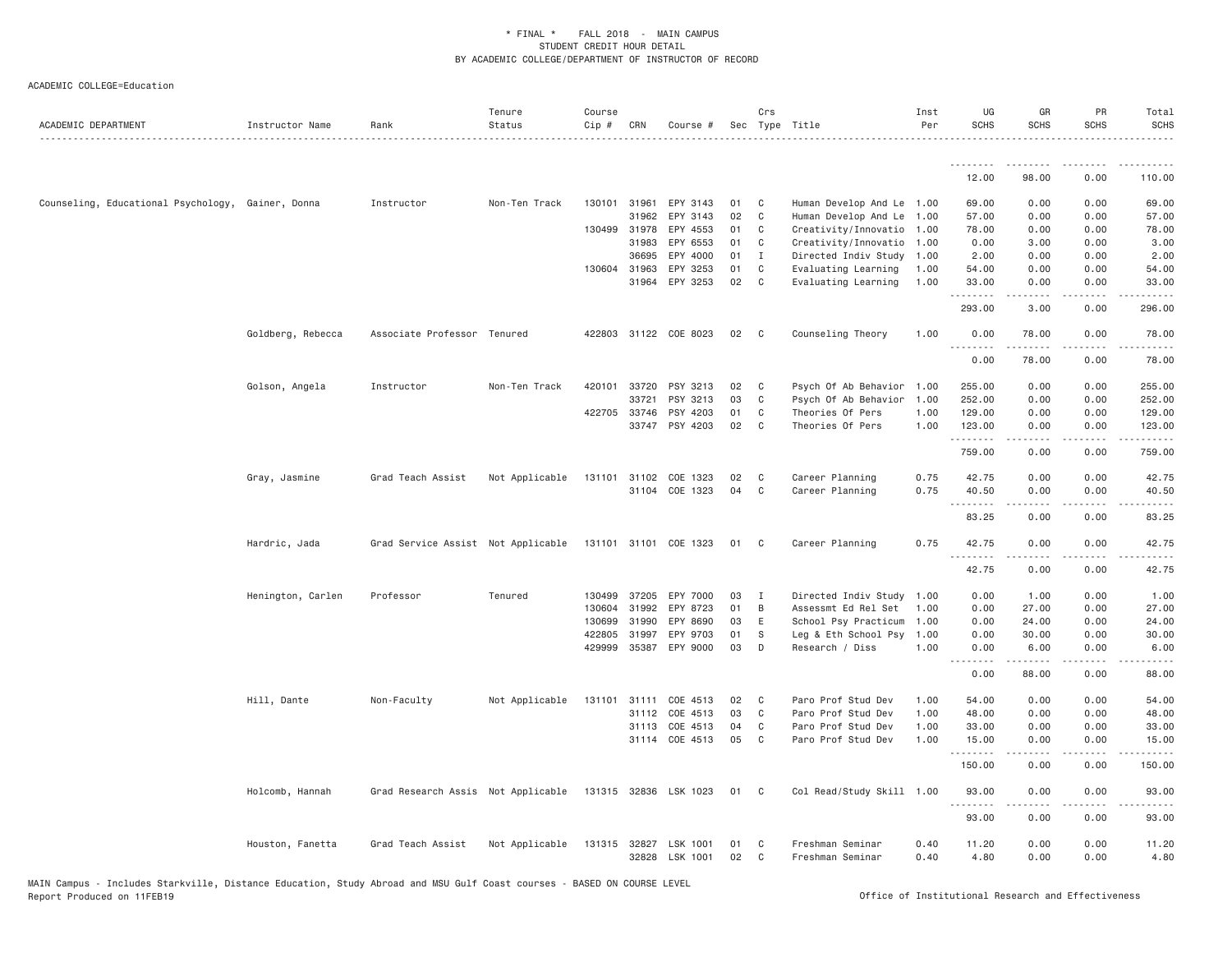| ACADEMIC DEPARTMENT                                | Instructor Name  | Rank                          | Tenure<br>Status | Course<br>Cip # | CRN   | Course #              |       | Crs          | Sec Type Title            | Inst<br>Per | UG<br><b>SCHS</b>     | GR<br><b>SCHS</b>   | PR<br>SCHS                          | Total<br><b>SCHS</b><br>.          |
|----------------------------------------------------|------------------|-------------------------------|------------------|-----------------|-------|-----------------------|-------|--------------|---------------------------|-------------|-----------------------|---------------------|-------------------------------------|------------------------------------|
|                                                    |                  |                               |                  |                 |       |                       |       |              |                           |             | .                     | .                   |                                     | $\sim$ $\sim$ $\sim$ $\sim$ $\sim$ |
|                                                    |                  |                               |                  |                 |       |                       |       |              |                           |             | 16.00                 | 0.00                | 0.00                                | 16.00                              |
| Counseling, Educational Psychology, Hyer, Nicholas |                  | Non-Faculty                   | Not Applicable   |                 |       | 521003 32317 FYE 1101 | F02 C |              | Freshman Success Str 1.00 |             | 24.00                 | 0.00                | 0.00                                | 24.00                              |
|                                                    |                  |                               |                  |                 |       |                       |       |              |                           |             | .<br>24.00            | 0.00                | 0.00                                | 24.00                              |
|                                                    | Inge, Erica      | Lecturer                      | Non-Ten Track    |                 |       | 131202 31567 EDE 3343 | 01    | C            | Teach Adoles Lit          | 0.50        | 34.50                 | 0.00                | 0.00                                | 34.50                              |
|                                                    |                  |                               |                  |                 |       |                       |       |              |                           |             | .<br>34.50            | 0.00                | 0.00                                | 34,50                              |
|                                                    | Irvin, Edna      | Non-Faculty                   | Not Applicable   | 131101          | 31101 | COE 1323              | 01    | C            | Career Planning           | 0.25        | 14.25                 | 0.00                | 0.00                                | 14.25                              |
|                                                    |                  |                               |                  |                 | 31102 | COE 1323              | 02    | C            | Career Planning           | 0.25        | 14.25                 | 0.00                | 0.00                                | 14.25                              |
|                                                    |                  |                               |                  |                 | 31103 | COE 1323              | 03    | C            | Career Planning           | 1.00        | 54.00                 | 0.00                | 0.00                                | 54.00                              |
|                                                    |                  |                               |                  |                 | 31104 | COE 1323              | 04    | C            | Career Planning           | 0.25        | 13.50                 | 0.00                | 0.00                                | 13.50                              |
|                                                    |                  |                               |                  |                 |       | 31105 COE 1323        | 05    | C            | Career Planning           | 0.25        | 15.00<br>.            | 0.00<br>.           | 0.00<br>.                           | 15.00                              |
|                                                    |                  |                               |                  |                 |       |                       |       |              |                           |             | 111.00                | 0.00                | 0.00                                | 111.00                             |
|                                                    | Justice, Cheryl  | Associate Professor Tenured   |                  | 422803 31125    |       | COE 8053              | 03    | E            | Practicum                 | 1.00        | 0.00                  | 3.00                | 0.00                                | 3.00                               |
|                                                    |                  |                               |                  |                 | 31128 | COE 8150              | 01    | $\mathsf E$  | Aca Yr Field Exp I-P 1.00 |             | 0.00                  | 18.00               | 0.00                                | 18.00                              |
|                                                    |                  |                               |                  |                 |       | 36858 COE 7000        | 04    | I            | Directed Indiv Study 1.00 |             | 0.00<br>.             | 6.00<br>.           | 0.00<br>.                           | 6.00<br>.                          |
|                                                    |                  |                               |                  |                 |       |                       |       |              |                           |             | 0.00                  | 27.00               | 0.00                                | 27.00                              |
|                                                    | Karriem, Dinetta | Non-Faculty                   | Not Applicable   |                 |       | 422707 31116 COE 4743 | 01    | C            | Gender Issues In Cou 1.00 |             | 54.00                 | 0.00                | 0.00                                | 54.00                              |
|                                                    |                  |                               |                  |                 |       | 31119 COE 6743        | 01    | C            | Gender Issues In Cou      | 1.00        | 0.00<br>.             | 18.00               | 0.00<br>$\sim$ $\sim$ $\sim$        | 18.00<br>المتمامين                 |
|                                                    |                  |                               |                  |                 |       |                       |       |              |                           |             | 54.00                 | 18.00               | 0.00                                | 72.00                              |
|                                                    | Leach, Nicole    | Assistant Professor Ten Track |                  | 130499          | 36740 | EPY 7000              | 01    | I            | Directed Indiv Study 1.00 |             | 0.00                  | 3,00                | 0.00                                | 3.00                               |
|                                                    |                  |                               |                  | 130601 31609    |       | EDF 9463              | 01    | $\mathbb C$  | Qual Data Collection 1.00 |             | 0.00                  | 42.00               | 0.00                                | 42.00                              |
|                                                    |                  |                               |                  |                 | 31977 | EPY 4513              | 01    | $\mathsf{C}$ | Ed Research Methods       | 1.00        | 57.00                 | 0.00                | 0.00                                | 57.00                              |
|                                                    |                  |                               |                  | 422806 34671    |       | EPY 8223              | 01    | C            | Psy Educ Foundations 1.00 |             | 0.00<br>.             | 9.00<br>.           | 0.00<br>.                           | 9.00                               |
|                                                    |                  |                               |                  |                 |       |                       |       |              |                           |             | 57.00                 | 54.00               | 0.00                                | 111.00                             |
|                                                    | Looby, Eugenie   | Professor                     | Tenured          | 131101          | 31134 | COE 8803              | 01    | C            | Crisis Response Coun 1.00 |             | 0.00                  | 39.00               | 0.00                                | 39.00                              |
|                                                    |                  |                               |                  | 422803          | 35382 | COE 9000              | 02    | D            | Research / Diss           | 1.00        | 0.00                  | 10.00               | 0.00                                | 10.00                              |
|                                                    |                  |                               |                  |                 | 35501 | COE 8990              | 01    | C            | Special Topic In COE 1.00 |             | 0.00                  | 15.00               | 0.00                                | 15.00                              |
|                                                    |                  |                               |                  |                 |       | 511505 31129 COE 8303 | 01    | C            | Family Couns Theory 1.00  |             | 0.00<br>.             | 48.00<br>. <b>.</b> | 0.00<br>.                           | 48.00<br>.                         |
|                                                    |                  |                               |                  |                 |       |                       |       |              |                           |             | 0.00                  | 112.00              | 0.00                                | 112.00                             |
|                                                    | Marszalek, John  | Lecturer                      | Non-Ten Track    |                 |       | 422802 31132 COE 8703 | 01    | C            | Prin Clin Mental Hlt 1.00 |             | 0.00<br>.             | 57.00<br>.          | 0.00<br>.                           | 57.00<br>.                         |
|                                                    |                  |                               |                  |                 |       |                       |       |              |                           |             | 0.00                  | 57.00               | 0.00                                | 57.00                              |
|                                                    | Mazahreh, Laith  | Assistant Professor Ten Track |                  | 131101 31135    |       | COE 8903              | 01    | C            | School Couns Service 1.00 |             | 0.00                  | 21.00               | 0.00                                | 21.00                              |
|                                                    |                  |                               |                  |                 |       | 422803 31121 COE 8023 | 01    | C            | Counseling Theory         | 1,00        | 0.00<br>1.1.1.1.1.1.1 | 39.00               | 0.00<br>$\sim$ $\sim$ $\sim$ $\sim$ | 39.00                              |
|                                                    |                  |                               |                  |                 |       |                       |       |              |                           |             | 0.00                  | 60.00               | 0.00                                | 60.00                              |
|                                                    | McCleon, Tawny   | Associate Professor Tenured   |                  |                 |       | 422803 31995 EPY 8933 | 01    | $\mathbf{C}$ | Integ Psycho-Ed Asse 1.00 |             | 0.00                  | 27.00               | 0.00                                | 27.00                              |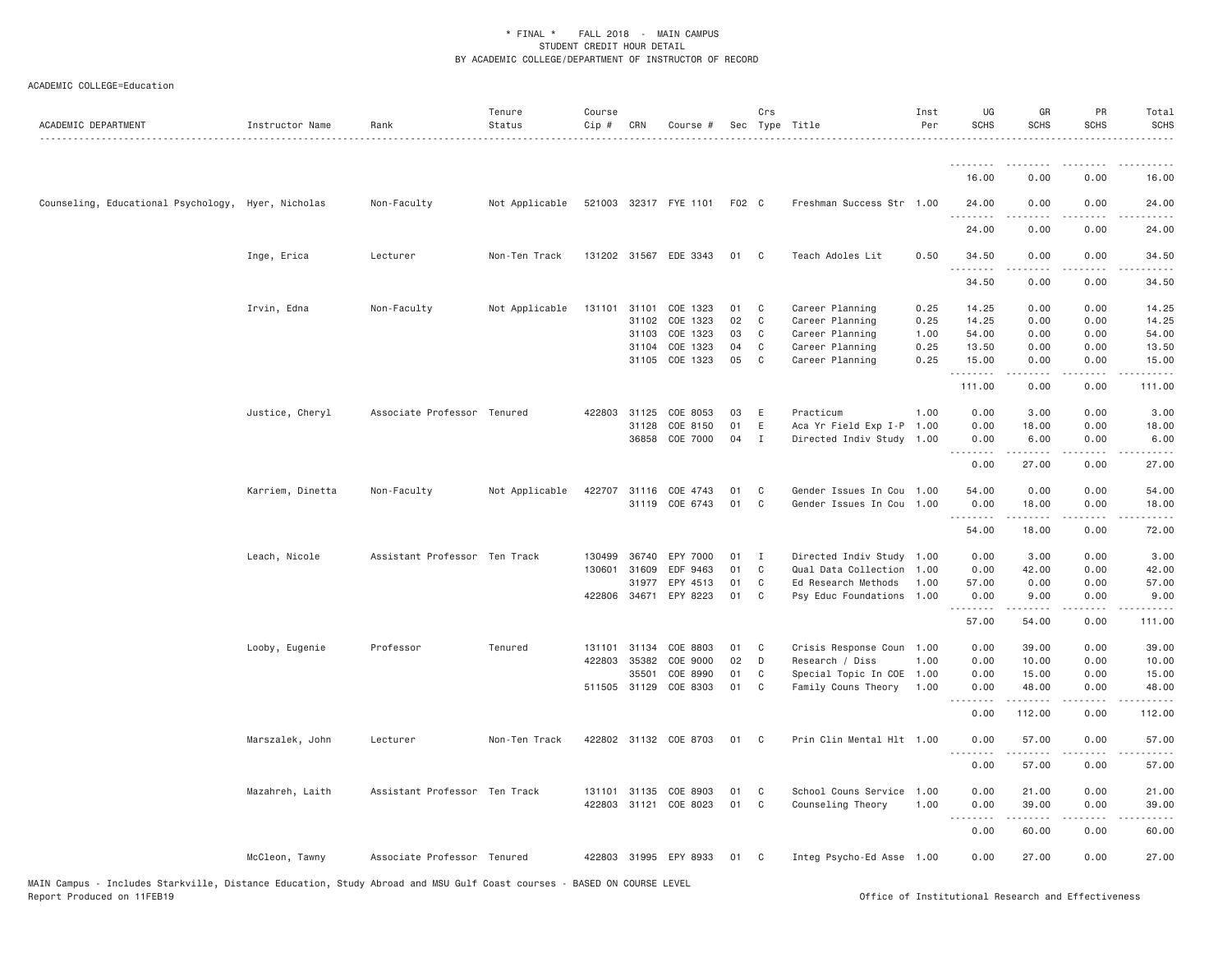| ACADEMIC DEPARTMENT                                | Instructor Name    | Rank                                               | Tenure<br>Status | Course<br>Cip # | CRN          | Course #              |       | Crs            | Sec Type Title            | Inst<br>Per | UG<br><b>SCHS</b> | GR<br><b>SCHS</b>    | PR<br>SCHS                          | Total<br><b>SCHS</b>   |
|----------------------------------------------------|--------------------|----------------------------------------------------|------------------|-----------------|--------------|-----------------------|-------|----------------|---------------------------|-------------|-------------------|----------------------|-------------------------------------|------------------------|
| Counseling, Educational Psychology, McCleon, Tawny |                    | Associate Professor Tenured                        |                  | 422805          | 31994        | EPY 8780              | 01    | C              | Internship Sch Psy        | 1.00        | 0.00              | 12.00                | 0.00                                | 12.00                  |
|                                                    |                    |                                                    |                  | 422806          | 34672        | EPY 9730              | 01    | $\mathsf E$    | Doc Psy Internship        | 1.00        | 0.00              | 18.00                | 0.00                                | 18.00                  |
|                                                    |                    |                                                    |                  |                 | 429999 35388 | EPY 9000              | 04    | D              | Research / Diss           | 1.00        | 0.00<br>.         | 23.00<br>$- - - - -$ | 0.00<br>$\sim$ $\sim$ $\sim$ $\sim$ | 23.00<br>$\frac{1}{2}$ |
|                                                    |                    |                                                    |                  |                 |              |                       |       |                |                           |             | 0.00              | 80.00                | 0.00                                | 80.00                  |
|                                                    | Olivieri, Kathleen | Lecturer                                           | Non-Ten Track    |                 |              | 231303 32333 GE 3513  | 07    | C <sub>c</sub> | Technical Writing         | 1.00        | 60.00<br>.        | 0.00                 | 0.00                                | 60.00                  |
|                                                    |                    |                                                    |                  |                 |              |                       |       |                |                           |             | 60.00             | 0.00                 | 0.00                                | 60.00                  |
|                                                    | Owens, Hannah      | Non-Faculty                                        | Not Applicable   |                 |              | 131309 33984 TKT 4343 | 01    | C <sub>1</sub> | Info Tech Project Mg      | 1.00        | 96.00<br>.        | 0.00                 | 0.00                                | 96.00                  |
|                                                    |                    |                                                    |                  |                 |              |                       |       |                |                           |             | 96.00             | 0.00                 | 0.00                                | 96.00                  |
|                                                    | Palmer, Charles    | Associate Professor Tenured                        |                  | 131101 31133    |              | COE 8730              | 01    | E              | Internship                | 1.00        | 0.00              | 12.00                | 0.00                                | 12.00                  |
|                                                    |                    |                                                    |                  |                 | 422803 31124 | COE 8053              | 02    | E              | Practicum                 | 1.00        | 0.00              | 12.00                | 0.00                                | 12.00                  |
|                                                    |                    |                                                    |                  |                 | 31127        | COE 8063              | 02    | C              | Res Tech For Counsel      | 1.00        | 0.00              | 54.00                | 0.00                                | 54.00                  |
|                                                    |                    |                                                    |                  |                 | 35383        | COE 9000              | 03    | D              | Research / Diss           | 1.00        | 0.00              | 11.00                | 0.00                                | 11.00                  |
|                                                    |                    |                                                    |                  |                 | 36726        | COE 7000              | 01    | $\mathbf{I}$   | Directed Indiv Study 1.00 |             | 0.00<br>.         | 3.00<br>.            | 0.00<br>$- - - -$                   | 3.00<br>.              |
|                                                    |                    |                                                    |                  |                 |              |                       |       |                |                           |             | 0.00              | 92.00                | 0.00                                | 92.00                  |
|                                                    | Peeples, Kimberly  | Grad Teach Assist                                  | Not Applicable   |                 |              | 422803 31107 COE 4013 | 01    | $\mathbf{C}$   | Fac Skills Dev            | 1.00        | 48.00<br><u>.</u> | 0.00<br>-----        | 0.00<br>$- - - -$                   | 48.00<br>. <b>.</b>    |
|                                                    |                    |                                                    |                  |                 |              |                       |       |                |                           |             | 48.00             | 0.00                 | 0.00                                | 48.00                  |
|                                                    | Rich, Darby        | Grad Service Assist Not Applicable                 |                  |                 |              | 131101 31105 COE 1323 | 05    | C              | Career Planning           | 0.75        | 45.00<br>.        | 0.00<br>.            | 0.00<br>$   -$                      | 45.00<br>.             |
|                                                    |                    |                                                    |                  |                 |              |                       |       |                |                           |             | 45.00             | 0.00                 | 0.00                                | 45.00                  |
|                                                    | Seymour, Dana      | Lecturer                                           | Non-Ten Track    |                 |              | 130604 34331 EPY 8473 | 501 C |                | Mid Level Assessment      | 1.00        | 0.00<br>.         | 54.00<br>.           | 0.00<br>.                           | 54.00<br>.             |
|                                                    |                    |                                                    |                  |                 |              |                       |       |                |                           |             | 0.00              | 54.00                | 0.00                                | 54.00                  |
|                                                    |                    | Stratton-Gadke, Kase Assistant Professor Ten Track |                  | 130699          | 31989        | EPY 8690              | 02    | E              | School Psy Practicum      | 1.00        | 0.00              | 27.00                | 0.00                                | 27.00                  |
|                                                    |                    |                                                    |                  | 420101          | 31993        | EPY 8763              | 01    | C              | Advanced ABA              | 1.00        | 0.00              | 24.00                | 0.00                                | 24.00                  |
|                                                    |                    |                                                    |                  | 422703          | 31986        | EPY 8253              | 01    | C              | Child Dev/Pathology       | 1.00        | 0.00              | 36.00                | 0.00                                | 36.00                  |
|                                                    |                    |                                                    |                  | 429999          | 36802        | EPY 9000              | 05    | D              | Research / Diss           | 1.00        | 0.00<br>.         | 17.00<br>.           | 0.00<br>.                           | 17.00<br>.             |
|                                                    |                    |                                                    |                  |                 |              |                       |       |                |                           |             | 0.00              | 104.00               | 0.00                                | 104.00                 |
|                                                    | Vanhorn, Avent     | Non-Faculty                                        | Not Applicable   | 131101          | 31110        | COE 4513              | 01    | C              | Paro Prof Stud Dev        | 1.00        | 126.00            | 0.00                 | 0.00                                | 126.00                 |
|                                                    |                    |                                                    |                  |                 | 36302        | COE 4000              | 01    | $\mathbf{I}$   | Directed Indiv Study      | 1.00        | 3.00              | 0.00                 | 0.00                                | 3.00                   |
|                                                    |                    |                                                    |                  |                 | 36303        | COE 4000              | 02    | I              | Directed Indiv Study      | 1.00        | 3.00              | 0.00                 | 0.00                                | 3.00                   |
|                                                    |                    |                                                    |                  |                 | 36304        | COE 4000              | 03    | I              | Directed Indiv Study      | 1.00        | 3.00              | 0.00                 | 0.00                                | 3.00                   |
|                                                    |                    |                                                    |                  |                 | 36305        | COE 4000              | 04    | I              | Directed Indiv Study      | 1.00        | 3.00<br>.         | 0.00                 | 0.00                                | 3.00                   |
|                                                    |                    |                                                    |                  |                 |              |                       |       |                |                           |             | 138.00            | 0.00                 | 0.00                                | 138.00                 |
|                                                    | Vincent, Chelsey   | Instructor                                         | Non-Ten Track    | 130301          | 32845        | LSK 1041              | 01    | C              | College Success I         | 1.00        | 18.00             | 0.00                 | 0.00                                | 18.00                  |
|                                                    |                    |                                                    |                  |                 | 32846        | LSK 1041              | 02    | C              | College Success I         | 1.00        | 15.00             | 0.00                 | 0.00                                | 15.00                  |
|                                                    |                    |                                                    |                  |                 | 32849        | LSK 1041              | 05    | C              | College Success I         | 1.00        | 19.00             | 0.00                 | 0.00                                | 19.00                  |
|                                                    |                    |                                                    |                  |                 | 32850        | LSK 1041              | 06    | C              | College Success I         | 1.00        | 20.00             | 0.00                 | 0.00                                | 20.00                  |
|                                                    |                    |                                                    |                  |                 | 131315 32840 | LSK 1023              | 05    | C              | Col Read/Study Skill      | 1.00        | 234.00            | 0.00                 | 0.00                                | 234.00                 |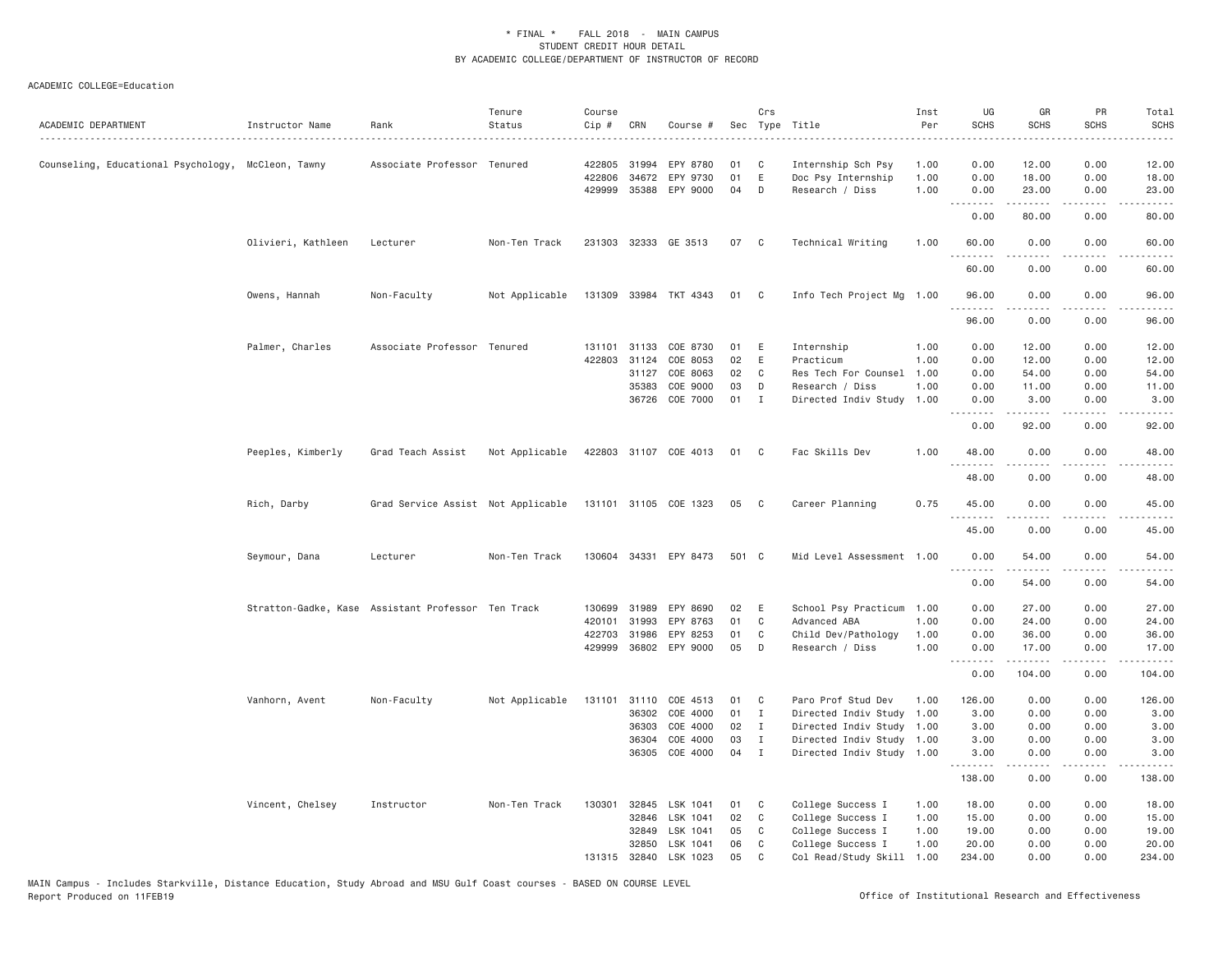| ACADEMIC DEPARTMENT                                  | Instructor Name | Rank                          | Tenure<br>Status | Course<br>Cip # | CRN   | Course #         | Sec       | Crs            | Type Title                | Inst<br>Per | UG<br><b>SCHS</b>  | GR<br><b>SCHS</b> | PR<br><b>SCHS</b> | Total<br><b>SCHS</b> |
|------------------------------------------------------|-----------------|-------------------------------|------------------|-----------------|-------|------------------|-----------|----------------|---------------------------|-------------|--------------------|-------------------|-------------------|----------------------|
|                                                      |                 |                               |                  |                 |       |                  |           |                |                           |             |                    |                   |                   |                      |
|                                                      |                 |                               |                  |                 |       |                  |           |                |                           |             | 306.00             | 0.00              | 0.00              | 306.00               |
| Counseling, Educational Psychology, Wang, Chih-Hsuan |                 | Lecturer                      | Non-Ten Track    | 130603          | 34329 | EPY 6214         | 501 B     |                | Ed & Psy Statistics       | 1.00        | 0.00               | 80.00             | 0.00              | 80.00                |
|                                                      |                 |                               |                  |                 |       | 34330 EPY 8214   | 501 B     |                | Adv Ed & Psy Stat         | 1.00        | 0.00               | 24.00             | 0.00              | 24.00                |
|                                                      |                 |                               |                  |                 |       |                  |           |                |                           |             | --------<br>0.00   | 104.00            | $\cdots$<br>0.00  | 104.00               |
|                                                      | Wei, Tianlan    | Assistant Professor Ten Track |                  | 130603 31981    |       | EPY 6214         | 01        | C <sub>c</sub> | Ed & Psy Statistics       | 1.00        | 0.00               | 76.00             | 0.00              | 76.00                |
|                                                      |                 |                               |                  |                 | 31982 | EPY 6214         | 02        | K              | Ed & Psy Statistics       | 1.00        | 0.00               | 0.00              | 0.00              | 0.00                 |
|                                                      |                 |                               |                  |                 | 31984 | EPY 8214         | 01        | C.             | Adv Ed & Psy Stat         | 1.00        | 0.00               | 44.00             | 0.00              | 44.00                |
|                                                      |                 |                               |                  |                 |       | 31985 EPY 8214   | 02        | K              | Adv Ed & Psy Stat         | 1.00        | 0.00<br>--------   | 0.00              | 0.00              | 0.00                 |
|                                                      |                 |                               |                  |                 |       |                  |           |                |                           |             | 0.00               | 120.00            | 0.00              | 120.00               |
|                                                      | Wilder, Carmen  | Non-Faculty                   | Not Applicable   | 521003          | 33835 | <b>SLCE 1002</b> | $CO1$ $C$ |                | Day One Leadership C 0.30 |             | 108.60             | 0.00              | 0.00              | 108.60               |
|                                                      |                 |                               |                  |                 | 33836 | SLCE 1002        | $CO2$ B   |                | Day One Leadership C 0.30 |             | 10.80              | 0.00              | 0.00              | 10.80                |
|                                                      |                 |                               |                  |                 | 33837 | <b>SLCE 1002</b> | $CO3$ B   |                | Day One Leadership C 0.30 |             | 7.80               | 0.00              | 0.00              | 7.80                 |
|                                                      |                 |                               |                  |                 | 33838 | SLCE 3812 C01 C  |           |                | Montgomery Ldshp Pro 1.00 |             | 82.00              | 0.00              | 0.00              | 82.00                |
|                                                      |                 |                               |                  |                 |       |                  |           |                |                           |             | --------<br>209.20 | 0.00              | 0.00              | 209.20               |
|                                                      | Wildmon, Mark   | Lecturer                      | Non-Ten Track    | 422805 31991    |       | EPY 8703         | 01        | C .            | School Psychology         | 1.00        | 0.00               | 30.00             | 0.00              | 30.00                |
|                                                      |                 |                               |                  |                 |       |                  |           |                |                           |             | --------<br>0.00   | 30.00             | -----<br>0.00     | 30.00                |
| ----------------------------------                   |                 |                               |                  |                 |       |                  |           |                |                           |             | ========           | ========          | ========          | ==========           |
| Counseling, Educational Psychology,                  |                 |                               |                  |                 |       |                  |           |                |                           |             | 5350.70            | 1361,00           | 0.00              | 6711.70              |
| ====================================                 |                 |                               |                  |                 |       |                  |           |                |                           |             | $=$ = = = = = = =  |                   | ======== ======== |                      |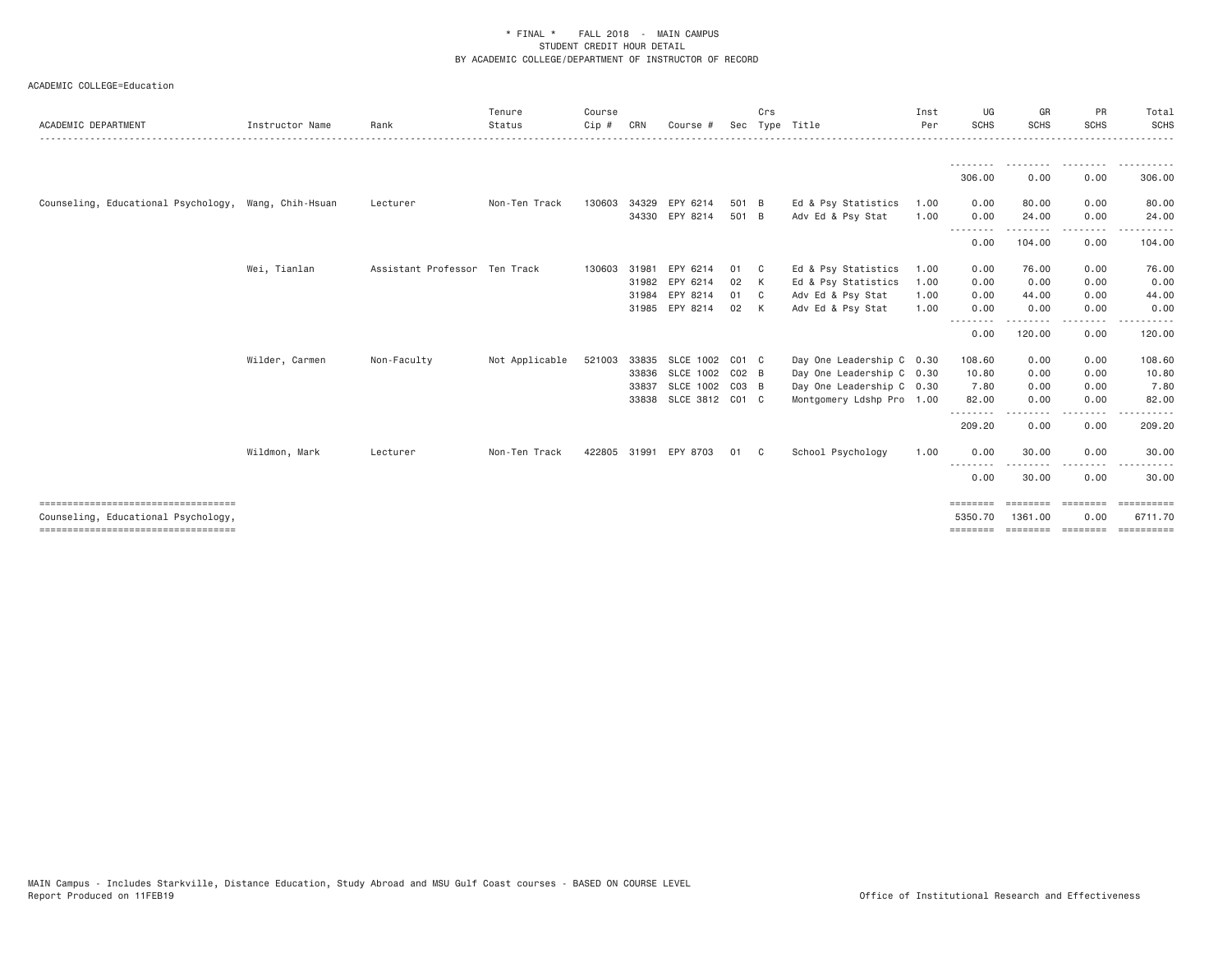| ACADEMIC DEPARTMENT                                 | Instructor Name   | Rank                              | Tenure<br>Status | Course<br>Cip # | CRN                   | Course #                          |             | Crs          | Sec Type Title                                    | Inst<br>Per<br>$\sim$ $\sim$ $\sim$ $\sim$ $\sim$ | UG<br><b>SCHS</b>                                                                                                                 | GR<br><b>SCHS</b>                                                                                                                                    | PR<br><b>SCHS</b> | Total<br><b>SCHS</b><br>$- - - -$ |
|-----------------------------------------------------|-------------------|-----------------------------------|------------------|-----------------|-----------------------|-----------------------------------|-------------|--------------|---------------------------------------------------|---------------------------------------------------|-----------------------------------------------------------------------------------------------------------------------------------|------------------------------------------------------------------------------------------------------------------------------------------------------|-------------------|-----------------------------------|
| Curriculum, Instruction & Special E Alley, Kathleen |                   | Assistant Professor Ten Track     |                  |                 | 131202 31567<br>36444 | EDE 3343<br>EDE 9000              | 01<br>01    | C<br>D       | Teach Adoles Lit<br>Research / Diss               | 0.50<br>1.00                                      | 34.50<br>0.00                                                                                                                     | 0.00<br>1.00                                                                                                                                         | 0.00<br>0.00      | 34.50<br>1.00                     |
|                                                     |                   |                                   |                  |                 | 131203 33795          | RDG 3423                          | 01          | C            | Middle Lvl Lit II                                 | 1.00                                              | 33.00                                                                                                                             | 0.00                                                                                                                                                 | 0.00              | 33.00                             |
|                                                     |                   |                                   |                  |                 | 33796                 | RDG 3423                          | 02          | C            | Middle Lvl Lit II                                 | 1.00                                              | 57.00                                                                                                                             | 0.00                                                                                                                                                 | 0.00              | 57.00                             |
|                                                     |                   |                                   |                  |                 | 240101 32694          | HON 4093                          | H10 S       |              | Honors Thesis                                     | 1.00                                              | 3.00<br>.                                                                                                                         | 0.00                                                                                                                                                 | 0.00              | 3.00                              |
|                                                     |                   |                                   |                  |                 |                       |                                   |             |              |                                                   |                                                   | 127.50                                                                                                                            | 1.00                                                                                                                                                 | 0.00              | 128.50                            |
|                                                     | Binford, Paul     | Assistant Professor Ten Track     |                  | 131203          | 34297                 | EDS 8243                          | 501 C       |              | Adv. Plan Manage Lea 1.00                         |                                                   | 0.00                                                                                                                              | 51.00                                                                                                                                                | 0.00              | 51.00                             |
|                                                     |                   |                                   |                  |                 |                       | 131318 31614 EDS 4643             | 01          | $\mathbf C$  | Method Teach Soc Stu 1.00                         |                                                   | 39.00                                                                                                                             | 0.00                                                                                                                                                 | 0.00              | 39.00                             |
|                                                     |                   |                                   |                  |                 |                       |                                   |             |              |                                                   |                                                   | .<br>39.00                                                                                                                        | .<br>51.00                                                                                                                                           | .<br>0.00         | .<br>90.00                        |
|                                                     |                   |                                   |                  |                 |                       |                                   |             |              |                                                   |                                                   |                                                                                                                                   |                                                                                                                                                      |                   |                                   |
|                                                     | Brenner, Devon    | Professor                         | Tenured          |                 | 131202 36567          | EDE 9000                          | 02          | D<br>D       | Research / Diss                                   | 1.00<br>1.00                                      | 0.00<br>0.00                                                                                                                      | 3.00                                                                                                                                                 | 0.00              | 3.00                              |
|                                                     |                   |                                   |                  |                 | 131205 36680          | EDS 9000                          | 03          |              | Research / Diss                                   |                                                   | $\sim$ $\sim$ $\sim$<br>.                                                                                                         | 2.00                                                                                                                                                 | 0.00              | 2.00                              |
|                                                     |                   |                                   |                  |                 |                       |                                   |             |              |                                                   |                                                   | 0.00                                                                                                                              | 5.00                                                                                                                                                 | 0.00              | 5.00                              |
|                                                     | Brooks, Mary      | Lecturer                          | Non-Ten Track    |                 |                       | 131099 32824 LSK 0103             | 03          | C            | Intermediate Reading 1.00                         |                                                   | 57.00                                                                                                                             | 0.00                                                                                                                                                 | 0.00              | 57.00                             |
|                                                     |                   |                                   |                  |                 |                       |                                   |             |              |                                                   |                                                   | 57.00                                                                                                                             | 0.00                                                                                                                                                 | 0.00              | 57.00                             |
|                                                     | Buss, Nikki       | Lecturer                          | Non-Ten Track    |                 | 131305 31616          | EDS 4673                          | 01          | C            | Method Teach Lang Ar 1.00                         |                                                   | 57.00                                                                                                                             | 0.00                                                                                                                                                 | 0.00              | 57.00                             |
|                                                     |                   |                                   |                  |                 |                       | 131315 33797 RDG 3513             | 01          | $\mathbf C$  | Rdg Strag Second Sch 1.00                         |                                                   | 78.00                                                                                                                             | 0.00                                                                                                                                                 | 0.00              | 78.00                             |
|                                                     |                   |                                   |                  |                 |                       |                                   |             |              |                                                   |                                                   | 135.00                                                                                                                            | .<br>0.00                                                                                                                                            | .<br>0.00         | .<br>135.00                       |
|                                                     |                   |                                   |                  |                 |                       |                                   |             |              |                                                   |                                                   |                                                                                                                                   |                                                                                                                                                      |                   |                                   |
|                                                     | Cagle, Elizabeth  | Lecturer                          | Non-Ten Track    |                 |                       | 231302 31597 EDF 3413             | 03          | C            | Writing For Thinking 1.00                         |                                                   | 96.00<br>.                                                                                                                        | 0.00<br>.                                                                                                                                            | 0.00<br>.         | 96.00<br>المتماما                 |
|                                                     |                   |                                   |                  |                 |                       |                                   |             |              |                                                   |                                                   | 96.00                                                                                                                             | 0.00                                                                                                                                                 | 0.00              | 96.00                             |
|                                                     | Cirlot-New, Laura | Non-Faculty                       | Not Applicable   | 130101          |                       | 31636 EDX 4353                    | 01          | C            | Assistive Tech in Sp 1.00                         |                                                   | 51.00                                                                                                                             | 0.00                                                                                                                                                 | 0.00              | 51.00                             |
|                                                     |                   |                                   |                  |                 |                       | 31643 EDX 6353                    | 01          | C            | Assistive Tech in Sp 1.00                         |                                                   | 0.00                                                                                                                              | 21.00                                                                                                                                                | 0.00              | 21.00                             |
|                                                     |                   |                                   |                  |                 |                       |                                   |             |              |                                                   |                                                   | .<br>51.00                                                                                                                        | 21.00                                                                                                                                                | .<br>0.00         | .<br>72.00                        |
|                                                     |                   |                                   |                  |                 |                       |                                   |             |              |                                                   |                                                   |                                                                                                                                   |                                                                                                                                                      |                   |                                   |
|                                                     | Coffey, Kenneth   | Professor                         | Tenured          | 131001          | 31637                 | EDX 4413                          | 01          | C            | Wk W/Fams of Stdts w 1.00                         |                                                   | 84.00                                                                                                                             | 0.00                                                                                                                                                 | 0.00              | 84.00                             |
|                                                     |                   |                                   |                  |                 | 34309                 | EDX 6173                          | 501         | C            | Intro Contingency Ma                              | 1.00                                              | 0.00                                                                                                                              | 33.00                                                                                                                                                | 0.00              | 33.00                             |
|                                                     |                   |                                   |                  |                 | 36617                 | EDX 9000                          | 02<br>01    | D<br>C       | Research / Diss                                   | 1.00                                              | 0.00                                                                                                                              | 4.00                                                                                                                                                 | 0.00              | 4.00                              |
|                                                     |                   |                                   |                  |                 | 131008 35274          | EDX 4623<br>35275 EDX 6623        | 01          | C            | Adapt for Stdts w/Ph<br>Adap for Stdts w/Phy 1.00 | 1.00                                              | 60.00<br>0.00                                                                                                                     | 0.00<br>9.00                                                                                                                                         | 0.00<br>0.00      | 60.00<br>9.00                     |
|                                                     |                   |                                   |                  |                 |                       |                                   |             |              |                                                   |                                                   | .                                                                                                                                 | $\frac{1}{2} \left( \frac{1}{2} \right) \left( \frac{1}{2} \right) \left( \frac{1}{2} \right) \left( \frac{1}{2} \right) \left( \frac{1}{2} \right)$ | $   -$            | .                                 |
|                                                     |                   |                                   |                  |                 |                       |                                   |             |              |                                                   |                                                   | 144.00                                                                                                                            | 46.00                                                                                                                                                | 0.00              | 190.00                            |
|                                                     | Davis, Louise     | Extension Professor Non-Ten Track |                  |                 |                       | 190101 36636 HDFS 7000 07         |             | $\mathbf{I}$ | Directed Indiv Study 1.00                         |                                                   | 0.00<br>.                                                                                                                         | 3.00                                                                                                                                                 | 0.00<br>.         | 3.00                              |
|                                                     |                   |                                   |                  |                 |                       |                                   |             |              |                                                   |                                                   | 0.00                                                                                                                              | 3.00                                                                                                                                                 | 0.00              | 3.00                              |
|                                                     | Devlin, Sandy     | Professor                         | Tenured          |                 |                       | 131001 35855 EDX 9000             | 01 D        |              | Research / Diss                                   | 1.00                                              | 0.00                                                                                                                              | 10.00                                                                                                                                                | 0.00              | 10.00                             |
|                                                     |                   |                                   |                  |                 |                       |                                   |             |              |                                                   |                                                   | $\frac{1}{2} \left( \frac{1}{2} \right) \left( \frac{1}{2} \right) \left( \frac{1}{2} \right) \left( \frac{1}{2} \right)$<br>0.00 | -----<br>10.00                                                                                                                                       | $- - - -$<br>0.00 | .<br>10.00                        |
|                                                     |                   |                                   |                  |                 |                       |                                   |             |              |                                                   |                                                   |                                                                                                                                   |                                                                                                                                                      |                   |                                   |
|                                                     | Fondren, Patricia | Instructor                        | Non-Ten Track    |                 | 34306                 | 131001 31639 EDX 4873<br>EDX 4873 | 01<br>501 S | S            | Prof Sem In Sp Ed<br>Prof Sem In Sp Ed            | 1.00<br>1.00                                      | 3.00<br>3,00                                                                                                                      | 0.00<br>0.00                                                                                                                                         | 0.00<br>0.00      | 3.00<br>3.00                      |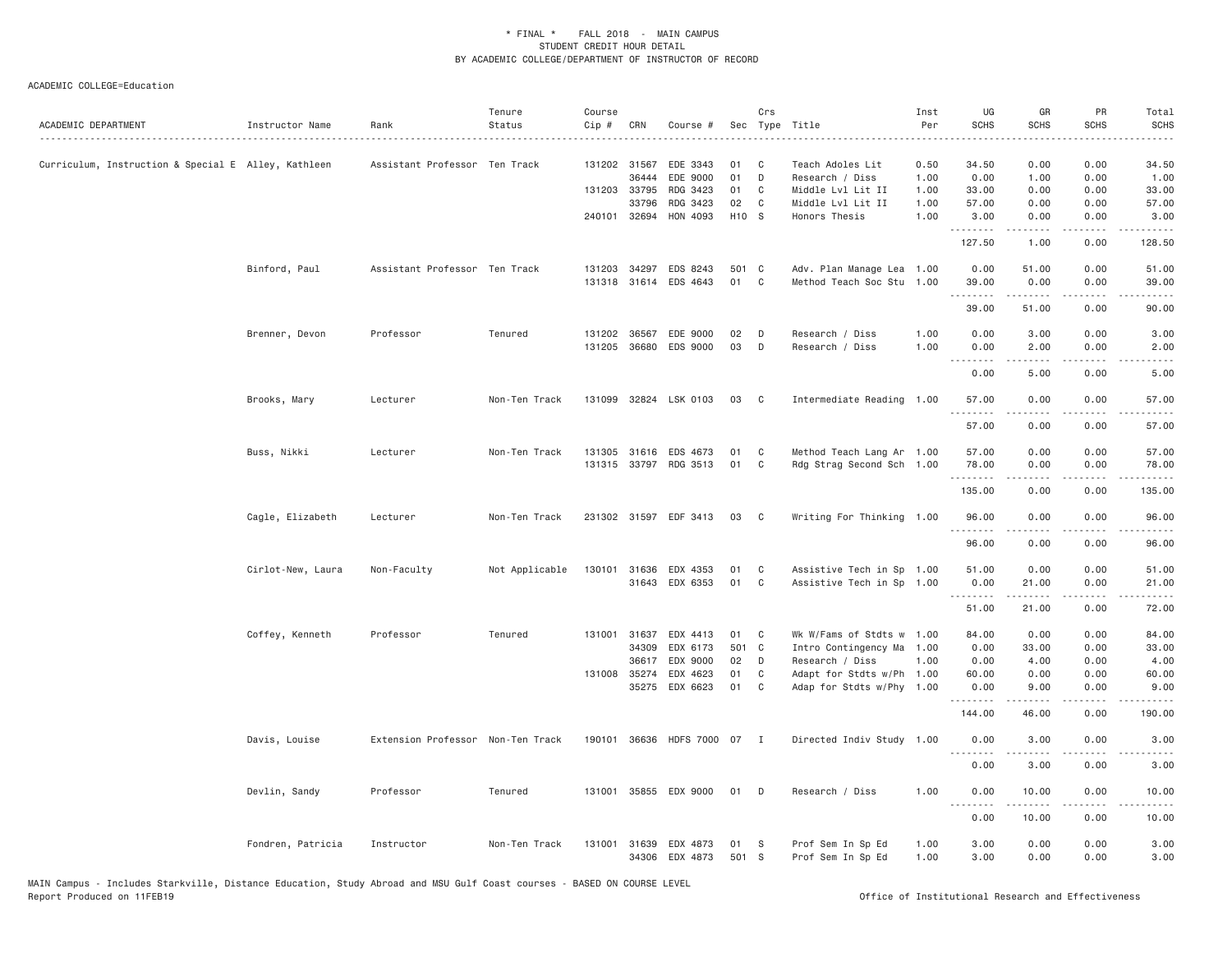| ACADEMIC DEPARTMENT                                   | Instructor Name   | Rank                          | Tenure<br>Status | Course<br>Cip # | CRN          | Course #              |       | Crs          | Sec Type Title            | Inst<br>Per | UG<br>SCHS         | GR<br><b>SCHS</b>                                                                                                                                            | PR<br><b>SCHS</b><br>.              | Total<br><b>SCHS</b><br>$\frac{1}{2} \left( \frac{1}{2} \right) \left( \frac{1}{2} \right) \left( \frac{1}{2} \right) \left( \frac{1}{2} \right) \left( \frac{1}{2} \right)$ |
|-------------------------------------------------------|-------------------|-------------------------------|------------------|-----------------|--------------|-----------------------|-------|--------------|---------------------------|-------------|--------------------|--------------------------------------------------------------------------------------------------------------------------------------------------------------|-------------------------------------|------------------------------------------------------------------------------------------------------------------------------------------------------------------------------|
| Curriculum, Instruction & Special E Fondren, Patricia |                   | Instructor                    | Non-Ten Track    | 131001          |              | 34312 EDX 8023        | 501   | $\mathbf{C}$ | Fundamentals of Teac 1.00 |             | 0.00               | 60.00                                                                                                                                                        | 0.00                                | 60.00                                                                                                                                                                        |
|                                                       |                   |                               |                  |                 | 422814 31624 | EDX 3203              | 01    | C            | Intro To Learn Disab 1.00 |             | 99.00              | 0.00                                                                                                                                                         | 0.00                                | 99.00                                                                                                                                                                        |
|                                                       |                   |                               |                  |                 | 31633        | EDX 3223              | 02    | $\mathbf{C}$ | Intro to Emtnl/Behav 1.00 |             | 66.00              | 0.00                                                                                                                                                         | 0.00                                | 66.00                                                                                                                                                                        |
|                                                       |                   |                               |                  |                 |              | 34305 EDX 3213        | 502 C |              | Indiv Inst Except Ch 1.00 |             | 66.00              | 0.00                                                                                                                                                         | 0.00                                | 66.00                                                                                                                                                                        |
|                                                       |                   |                               |                  |                 |              |                       |       |              |                           |             | .<br>237.00        | د د د د د<br>60.00                                                                                                                                           | .<br>0.00                           | .<br>297.00                                                                                                                                                                  |
|                                                       | Franz, Dana       | Professor                     | Tenured          |                 | 131205 31621 | EDS 8653              | 01    | C            | Issues of Accountabi 1.00 |             | 0.00               | 15.00                                                                                                                                                        | 0.00                                | 15.00                                                                                                                                                                        |
|                                                       |                   |                               |                  |                 | 35738        | EDS 9000              | 01    | D            | Research / Diss           | 1.00        | 0.00               | 18.00                                                                                                                                                        | 0.00                                | 18.00                                                                                                                                                                        |
|                                                       |                   |                               |                  |                 | 35965        | EDS 7000              | 02    | $\mathbf{I}$ | Directed Indiv Study 1.00 |             | 0.00               | 3.00                                                                                                                                                         | 0.00                                | 3.00                                                                                                                                                                         |
|                                                       |                   |                               |                  |                 | 36824        | EDS 7000              | 03    | $\mathbf{I}$ | Directed Indiv Study 1.00 |             | 0.00               | 6.00                                                                                                                                                         | 0.00                                | 6.00                                                                                                                                                                         |
|                                                       |                   |                               |                  |                 |              | 131311 31613 EDS 4633 | 01    | C            | Methods of Teaching       | 1.00        | 57.00<br>.         | 0.00<br>.                                                                                                                                                    | 0.00<br>.                           | 57.00<br>.                                                                                                                                                                   |
|                                                       |                   |                               |                  |                 |              |                       |       |              |                           |             | 57.00              | 42.00                                                                                                                                                        | 0.00                                | 99.00                                                                                                                                                                        |
|                                                       | Hollis, Anitra    | Lecturer                      | Non-Ten Track    |                 |              | 131318 34275 EDE 4143 | 501 C |              | Teach Elem/Mid Lvl S 1.00 |             | 42.00<br>.         | 0.00                                                                                                                                                         | 0.00<br>$\sim$ $\sim$ $\sim$ $\sim$ | 42.00                                                                                                                                                                        |
|                                                       |                   |                               |                  |                 |              |                       |       |              |                           |             | 42.00              | 0.00                                                                                                                                                         | 0.00                                | 42.00                                                                                                                                                                        |
|                                                       | Hopper, Peggy     | Professor                     | Tenured          |                 |              | 131205 34300 EDS 8623 | 501 C |              | Effective Instructio 1.00 |             | 0.00               | 36.00                                                                                                                                                        | 0.00                                | 36.00                                                                                                                                                                        |
|                                                       |                   |                               |                  |                 |              | 131315 34488 RDG 8653 | 501 C |              | Teach Read Sec Sch        | 1.00        | 0.00               | 18.00                                                                                                                                                        | 0.00                                | 18.00                                                                                                                                                                        |
|                                                       |                   |                               |                  |                 |              |                       |       |              |                           |             | <u>.</u><br>0.00   | .<br>54.00                                                                                                                                                   | .<br>0.00                           | .<br>54.00                                                                                                                                                                   |
|                                                       | Jamison, Breana   | Lecturer                      | Non-Ten Track    |                 |              | 422814 31630 EDX 3213 | 06    | C            | Indiv Inst Except Ch 1.00 |             | 102.00<br><u>.</u> | 0.00<br>2.2.2.2.2                                                                                                                                            | 0.00<br>.                           | 102.00<br>.                                                                                                                                                                  |
|                                                       |                   |                               |                  |                 |              |                       |       |              |                           |             | 102.00             | 0.00                                                                                                                                                         | 0.00                                | 102.00                                                                                                                                                                       |
|                                                       | Javorsky, Kristin | Assistant Professor Ten Track |                  |                 |              | 131202 36414 EDE 7000 | 01    | $\mathbf{I}$ | Directed Indiv Study 1.00 |             | 0.00               | 1.00                                                                                                                                                         | 0.00                                | 1.00                                                                                                                                                                         |
|                                                       |                   |                               |                  | 131315          | 33789        | RDG 3113              | 03    | C            | Early Literacy Instr 1.00 |             | 69.00              | 0.00                                                                                                                                                         | 0.00                                | 69.00                                                                                                                                                                        |
|                                                       |                   |                               |                  |                 |              | 33790 RDG 3123        | 01    | C            | Early Lit Instruct I 1.00 |             | 96.00              | 0.00                                                                                                                                                         | 0.00                                | 96.00                                                                                                                                                                        |
|                                                       |                   |                               |                  |                 |              | 33792 RDG 3123        | 03    | C.           | Early Lit Instruct I 1.00 |             | 90.00              | 0.00<br>.                                                                                                                                                    | 0.00<br>$\sim$ $\sim$ $\sim$ $\sim$ | 90.00<br>.                                                                                                                                                                   |
|                                                       |                   |                               |                  |                 |              |                       |       |              |                           |             | 255.00             | 1.00                                                                                                                                                         | 0.00                                | 256.00                                                                                                                                                                       |
|                                                       | Jordan, Benjamin  | Lecturer                      | Non-Ten Track    |                 |              | 131205 31610 EDS 3411 | 01    | E            | Prac In Secondary Ed 1.00 |             | 25.00              | 0.00                                                                                                                                                         | 0.00                                | 25.00                                                                                                                                                                        |
|                                                       |                   |                               |                  |                 |              | 34292 EDS 4873        | 501 C |              | Managing Secondary C 1.00 |             | 18.00              | 0.00                                                                                                                                                         | 0.00                                | 18,00                                                                                                                                                                        |
|                                                       |                   |                               |                  |                 |              |                       |       |              |                           |             | .<br>43.00         | .<br>0.00                                                                                                                                                    | .<br>0.00                           | .<br>43.00                                                                                                                                                                   |
|                                                       | Leffler, Jeffrey  | Assistant Professor Ten Track |                  | 131305          | 33798        | RDG 4133              | 01    | C            | Integrat Literacy In 1.00 |             | 72.00              | 0.00                                                                                                                                                         | 0.00                                | 72.00                                                                                                                                                                        |
|                                                       |                   |                               |                  |                 | 33799        | RDG 4133              | 02    | C            | Integrat Literacy In 1.00 |             | 78.00              | 0.00                                                                                                                                                         | 0.00                                | 78.00                                                                                                                                                                        |
|                                                       |                   |                               |                  |                 | 131318 31580 | EDE 4143              | 01    | B            | Teach Elem/Mid Lvl S 1.00 |             | 72.00              | 0.00                                                                                                                                                         | 0.00                                | 72.00                                                                                                                                                                        |
|                                                       |                   |                               |                  |                 | 31581        | EDE 4143              | 02    | B            | Teach Elem/Mid Lvl S 1.00 |             | 78.00              | 0.00                                                                                                                                                         | 0.00                                | 78.00                                                                                                                                                                        |
|                                                       |                   |                               |                  |                 |              |                       |       |              |                           |             | .<br>300.00        | $\frac{1}{2} \left( \frac{1}{2} \right) \left( \frac{1}{2} \right) \left( \frac{1}{2} \right) \left( \frac{1}{2} \right) \left( \frac{1}{2} \right)$<br>0.00 | .<br>0.00                           | .<br>300.00                                                                                                                                                                  |
|                                                       | Lemley, Stephanie | Assistant Professor Ten Track |                  |                 | 131202 31568 | EDE 3343              | 02    | C.           | Teach Adoles Lit          | 1.00        | 54.00              | 0.00                                                                                                                                                         | 0.00                                | 54.00                                                                                                                                                                        |
|                                                       |                   |                               |                  |                 |              | 36570 EDE 9000        | 03    | D            | Research / Diss           | 1.00        | 0.00               | 6.00                                                                                                                                                         | 0.00                                | 6.00                                                                                                                                                                         |
|                                                       |                   |                               |                  |                 |              | 36798 EDE 7000        | 04    | $\mathbf{I}$ | Directed Indiv Study 1.00 |             | 0.00               | 3.00                                                                                                                                                         | 0.00                                | 3.00                                                                                                                                                                         |
|                                                       |                   |                               |                  |                 |              | 36914 EDE 7000        | 501 I |              | Directed Indiv Study 1.00 |             | 0.00<br>.          | 3.00<br>.                                                                                                                                                    | 0.00<br>.                           | 3.00<br>.                                                                                                                                                                    |
|                                                       |                   |                               |                  |                 |              |                       |       |              |                           |             | 54.00              | 12.00                                                                                                                                                        | 0.00                                | 66.00                                                                                                                                                                        |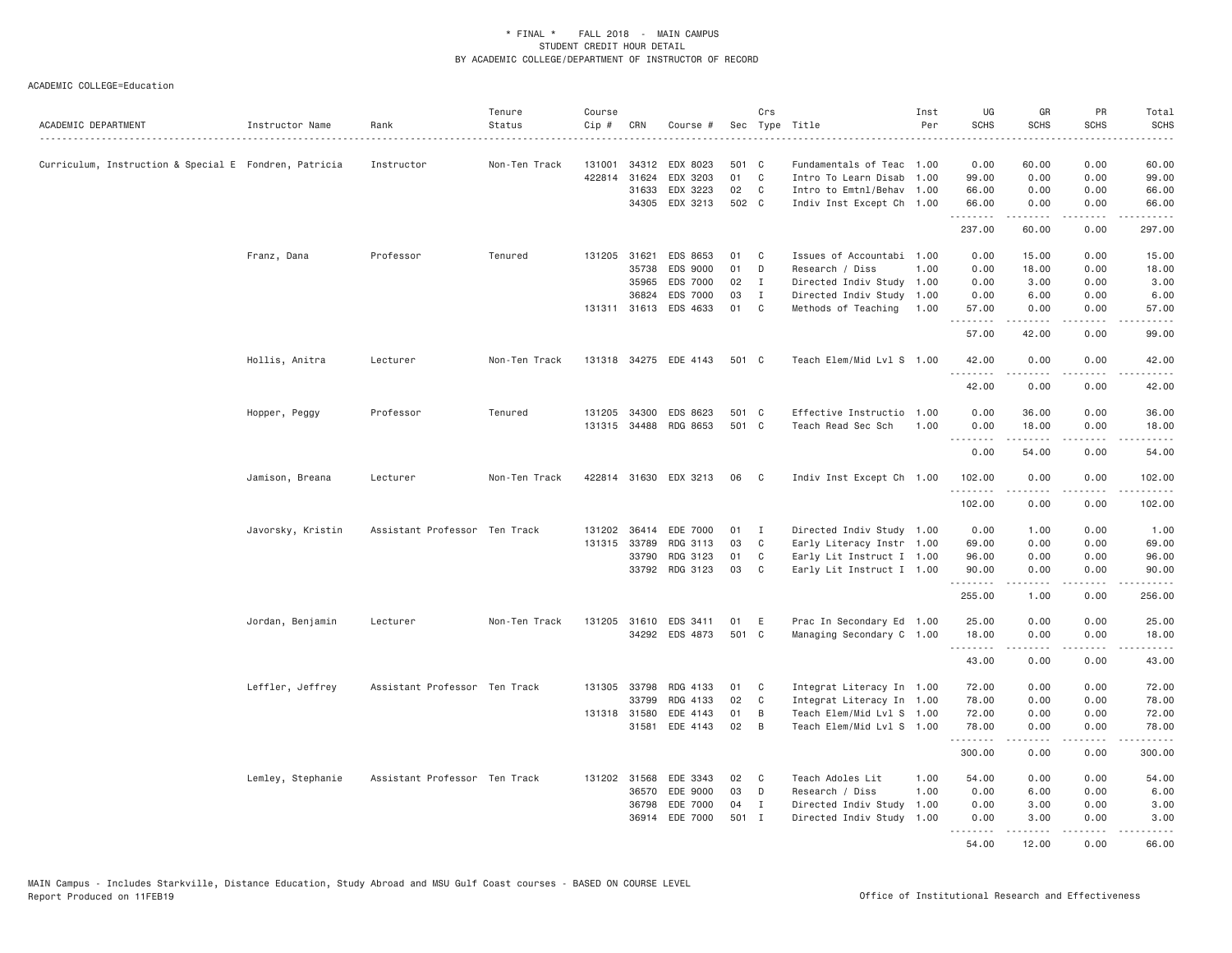| ACADEMIC DEPARTMENT                               | Instructor Name   | Rank                              | Tenure<br>Status | Course<br>Cip # | CRN   | Course #              |       | Crs            | Sec Type Title            | Inst<br>Per | UG<br><b>SCHS</b> | GR<br><b>SCHS</b> | PR<br><b>SCHS</b>                   | Total<br><b>SCHS</b><br>. |
|---------------------------------------------------|-------------------|-----------------------------------|------------------|-----------------|-------|-----------------------|-------|----------------|---------------------------|-------------|-------------------|-------------------|-------------------------------------|---------------------------|
| Curriculum, Instruction & Special E Lindsey, Gail |                   | Clinical Assist Pro Non-Ten Track |                  | 131202 31561    |       | EDE 3123              | 02    | C              | Early Childhood Ed        | 1.00        | 96.00             | 0.00              | 0.00                                | 96.00                     |
|                                                   |                   |                                   |                  |                 | 31569 | EDE 3443              | 01    | C              | Creat Arts Elem /Mid      | 1.00        | 75.00             | 0.00              | 0.00                                | 75.00                     |
|                                                   |                   |                                   |                  |                 | 31570 | EDE 3443              | 02    | C              | Creat Arts Elem /Mid      | 1.00        | 72.00             | 0.00              | 0.00                                | 72.00                     |
|                                                   |                   |                                   |                  | 131315 31566    |       | EDE 3233              | 02    | C <sub>1</sub> | Teach Lit at Elem/Mi 1.00 |             | 57.00<br>.        | 0.00              | 0.00                                | 57.00                     |
|                                                   |                   |                                   |                  |                 |       |                       |       |                |                           |             | 300.00            | 0.00              | 0.00                                | 300.00                    |
|                                                   | Mattox, Kimberly  | Instructor                        | Non-Ten Track    | 422814 31625    |       | EDX 3213              | 01    | C              | Indiv Inst Except Ch 1.00 |             | 105.00            | 0.00              | 0.00                                | 105.00                    |
|                                                   |                   |                                   |                  |                 | 31626 | EDX 3213              | 02    | C              | Indiv Inst Except Ch 1.00 |             | 102.00            | 0.00              | 0.00                                | 102.00                    |
|                                                   |                   |                                   |                  |                 | 31628 | EDX 3213              | 04    | C              | Indiv Inst Except Ch 1.00 |             | 96.00             | 0.00              | 0.00                                | 96.00                     |
|                                                   |                   |                                   |                  |                 | 31629 | EDX 3213              | 05    | C              | Indiv Inst Except Ch 1.00 |             | 108.00<br>.       | 0.00              | 0.00                                | 108.00                    |
|                                                   |                   |                                   |                  |                 |       |                       |       |                |                           |             | 411.00            | 0.00              | 0.00                                | 411.00                    |
|                                                   | May, Susan        | Instructor                        | Non-Ten Track    |                 |       | 131311 31577 EDE 4123 | 01    | B              | Teach Elem/Mid Level 1.00 |             | 72.00             | 0.00              | 0.00                                | 72.00                     |
|                                                   |                   |                                   |                  |                 | 31578 | EDE 4123              | 02    | B              | Teach Elem/Mid Level      | 1.00        | 81.00             | 0.00              | 0.00                                | 81.00                     |
|                                                   |                   |                                   |                  | 131316 31574    |       | EDE 4113              | 01    | B              | Teach Elem/Mid Level      | 1.00        | 72.00             | 0.00              | 0.00                                | 72.00                     |
|                                                   |                   |                                   |                  |                 | 31575 | EDE 4113              | 02    | B              | Teach Elem/Mid Level 1.00 |             | 78.00<br>.        | 0.00<br>د د د د   | 0.00<br>$\sim$ $\sim$ $\sim$        | 78.00<br>المستبدا         |
|                                                   |                   |                                   |                  |                 |       |                       |       |                |                           |             | 303.00            | 0.00              | 0.00                                | 303.00                    |
|                                                   | McDowell, Teresa  | Lecturer                          | Non-Ten Track    | 131315 32833    |       | LSK 1013              | 01    | C              | Effective Reading         | 1.00        | 87.00             | 0.00              | 0.00                                | 87.00                     |
|                                                   |                   |                                   |                  |                 |       | 32834 LSK 1013        | 02    | <b>C</b>       | Effective Reading         | 1.00        | 84.00             | 0.00              | 0.00                                | 84.00                     |
|                                                   |                   |                                   |                  |                 |       |                       |       |                |                           |             | .                 | $- - - - -$       | $\cdots$                            | $- - - - - -$             |
|                                                   |                   |                                   |                  |                 |       |                       |       |                |                           |             | 171.00            | 0.00              | 0.00                                | 171.00                    |
|                                                   | McGinnis, Brecken | Instructor                        | Non-Ten Track    | 131001 31634    |       | EDX 4103              | 01    | C              | Intro to Intell/Dev       | 1.00        | 87.00             | 0.00              | 0.00                                | 87.00                     |
|                                                   |                   |                                   |                  |                 | 31635 | EDX 4113              | 01    | C              | Mthds/Mats Erly Chil 1.00 |             | 69.00             | 0.00              | 0.00                                | 69.00                     |
|                                                   |                   |                                   |                  |                 | 34313 | EDX 8173              | 501 C |                | Sp Ed In Reg Classrm 1.00 |             | 0.00              | 42.00             | 0.00                                | 42.00                     |
|                                                   |                   |                                   |                  |                 | 34314 | EDX 8173              | 502 C |                | Sp Ed In Reg Classrm 1.00 |             | 0.00              | 27.00             | 0.00                                | 27.00                     |
|                                                   |                   |                                   |                  |                 |       | 422814 34304 EDX 3213 | 501 C |                | Indiv Inst Except Ch 1.00 |             | 51.00<br>.        | 0.00<br>.         | 0.00<br>.                           | 51.00                     |
|                                                   |                   |                                   |                  |                 |       |                       |       |                |                           |             | 207.00            | 69.00             | 0.00                                | 276.00                    |
|                                                   | McMillen, Carrie  | Lecturer                          | Non-Ten Track    | 131202 35156    |       | EDE 2521              | 03    | C              | Intro to Elem Ed          | 1.00        | 26.00             | 0.00              | 0.00                                | 26.00                     |
|                                                   |                   |                                   |                  | 131203 31563    |       | EDE 3223              | 01    | C              | Middle Level Educati 1.00 |             | 51.00<br>.        | 0.00              | 0.00<br>$\sim$ $\sim$ $\sim$ $\sim$ | 51.00                     |
|                                                   |                   |                                   |                  |                 |       |                       |       |                |                           |             | 77.00             | 0.00              | 0.00                                | 77.00                     |
|                                                   | Miller, Nicole    | Assistant Professor Ten Track     |                  |                 |       | 131202 35157 EDE 2521 | 01    | C              | Intro to Elem Ed          | 1.00        | 27.00             | 0.00              | 0.00                                | 27.00                     |
|                                                   |                   |                                   |                  |                 | 35158 | EDE 2521              | 02    | $\mathbf{C}$   | Intro to Elem Ed          | 1.00        | 27.00             | 0.00              | 0.00                                | 27.00                     |
|                                                   |                   |                                   |                  |                 | 35272 | EDE 2521              | 501 C |                | Intro to Elem Ed          | 1.00        | 29.00             | 0.00              | 0.00                                | 29.00                     |
|                                                   |                   |                                   |                  | 131203 31564    |       | EDE 3223              | 02    | C              | Middle Level Educati      | 1.00        | 36.00             | 0.00              | 0.00                                | 36.00                     |
|                                                   |                   |                                   |                  |                 | 34282 | EDE 8153              | 501 C |                | Prof Roles Mid Lev E      | 1.00        | 0.00<br>.         | 18.00<br>.        | 0.00<br>.                           | 18.00<br>.                |
|                                                   |                   |                                   |                  |                 |       |                       |       |                |                           |             | 119.00            | 18.00             | 0.00                                | 137.00                    |
|                                                   | Moser, Kelly      | Assistant Professor Ten Track     |                  | 131306          | 32065 | FL 8693               | 01    | C              | Adv. Foreign Languag      | 1.00        | 0.00              | 12.00             | 0.00                                | 12.00                     |
|                                                   |                   |                                   |                  |                 |       | 160905 32163 FLS 1123 | 04    | C              | Spanish II                | 1.00        | 63.00<br>.        | 0.00<br>.         | 0.00<br>.                           | 63.00<br>.                |
|                                                   |                   |                                   |                  |                 |       |                       |       |                |                           |             | 63.00             | 12.00             | 0.00                                | 75.00                     |
|                                                   | Mulkana, Angela   | Lecturer                          | Non-Ten Track    | 131202          | 34268 | EDE 3343              | 501 C |                | Teach Adoles Lit          | 1.00        | 54.00             | 0.00              | 0.00                                | 54.00                     |
|                                                   |                   |                                   |                  | 131203 34480    |       | RDG 3413              | 501 C |                | Middle Lvl Lit I          | 1.00        | 51.00             | 0.00              | 0.00                                | 51.00                     |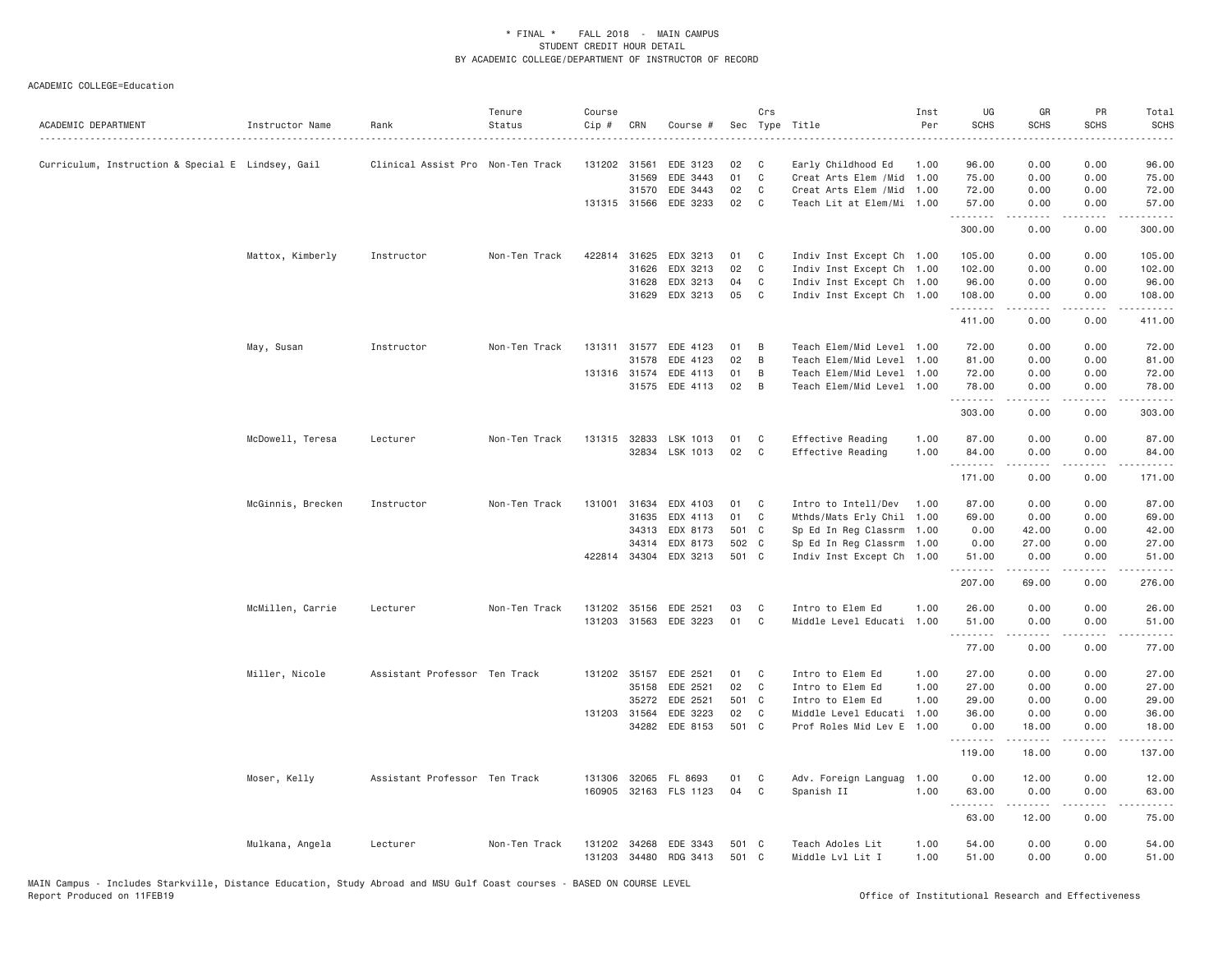| ACADEMIC DEPARTMENT                                 | Instructor Name                | Rank        | Tenure<br>Status | Course<br>Cip # | CRN          | Course #                         |              | Crs          | Sec Type Title                                  | Inst<br>Per | UG<br><b>SCHS</b> | GR<br><b>SCHS</b>                   | PR<br><b>SCHS</b> | Total<br><b>SCHS</b>                                                                                                                                                                      |
|-----------------------------------------------------|--------------------------------|-------------|------------------|-----------------|--------------|----------------------------------|--------------|--------------|-------------------------------------------------|-------------|-------------------|-------------------------------------|-------------------|-------------------------------------------------------------------------------------------------------------------------------------------------------------------------------------------|
| Curriculum, Instruction & Special E Mulkana, Angela |                                | Lecturer    | Non-Ten Track    | 131203          | 34481        | RDG 3423                         | 501 C        |              | Middle Lvl Lit II                               | 1.00        | 51.00             | 0.00                                | 0.00              | 51.00                                                                                                                                                                                     |
|                                                     |                                |             |                  |                 |              | 34485 RDG 8123                   | 501 C        |              | Sup MidSch Lit Learn 1.00                       |             | 0.00              | 45.00                               | 0.00              | 45.00                                                                                                                                                                                     |
|                                                     |                                |             |                  |                 |              |                                  |              |              |                                                 |             | .<br>156.00       | .<br>45.00                          | -----<br>0.00     | $\frac{1}{2} \left( \frac{1}{2} \right) \left( \frac{1}{2} \right) \left( \frac{1}{2} \right) \left( \frac{1}{2} \right) \left( \frac{1}{2} \right) \left( \frac{1}{2} \right)$<br>201.00 |
|                                                     | Nicholson, David               | Lecturer    | Non-Ten Track    |                 |              | 131316 34271 EDE 4113            | 501 C        |              | Teach Elem/Mid Level 1.00                       |             | 51.00             | 0.00                                | 0.00              | 51.00                                                                                                                                                                                     |
|                                                     |                                |             |                  |                 |              |                                  |              |              |                                                 |             | .<br>51.00        | 2.2.2.2.2<br>0.00                   | .<br>0.00         | .<br>51.00                                                                                                                                                                                |
|                                                     | Parker, Sarah                  | Instructor  | Non-Ten Track    | 131311          | 31572        | EDE 3523                         | 01           | C            | Found EL/ML Math Edu 1.00                       |             | 60.00             | 0.00                                | 0.00              | 60.00                                                                                                                                                                                     |
|                                                     |                                |             |                  |                 | 31573        | EDE 3523                         | 02           | C            | Found EL/ML Math Edu 1.00                       |             | 30.00             | 0.00                                | 0.00              | 30.00                                                                                                                                                                                     |
|                                                     |                                |             |                  |                 | 34269        | EDE 3523                         | 501 C        |              | Found EL/ML Math Edu 1.00                       |             | 51.00             | 0.00                                | 0.00              | 51.00                                                                                                                                                                                     |
|                                                     |                                |             |                  |                 |              | 34273 EDE 4123                   | 501 C        |              | Teach Elem/Mid Level 1.00                       |             | 48.00<br>.        | 0.00<br>$- - - - -$                 | 0.00<br>.         | 48.00<br>.                                                                                                                                                                                |
|                                                     |                                |             |                  |                 |              |                                  |              |              |                                                 |             | 189.00            | 0.00                                | 0.00              | 189.00                                                                                                                                                                                    |
|                                                     | Pate, Laura                    | Instructor  | Non-Ten Track    | 130301          | 32842        | LSK 1033                         | 02           | C            | Fund of Achievement                             | 1.00        | 105.00            | 0.00                                | 0.00              | 105.00                                                                                                                                                                                    |
|                                                     |                                |             |                  |                 | 32843        | LSK 1033                         | 03           | C            | Fund of Achievement                             | 1.00        | 99.00             | 0.00                                | 0.00              | 99.00                                                                                                                                                                                     |
|                                                     |                                |             |                  |                 |              | 32844 LSK 1033                   | 04           | C            | Fund of Achievement                             | 1.00        | 84.00             | 0.00                                | 0.00              | 84.00                                                                                                                                                                                     |
|                                                     |                                |             |                  |                 | 32858        | LSK 1131                         | 01           | C            | Fund of Success                                 | 1.00        | 26.00<br>.        | 0.00<br><b>.</b>                    | 0.00<br>.         | 26.00<br>.                                                                                                                                                                                |
|                                                     |                                |             |                  |                 |              |                                  |              |              |                                                 |             | 314.00            | 0.00                                | 0.00              | 314.00                                                                                                                                                                                    |
|                                                     | Pope, Margaret                 | Lecturer    | Non-Ten Track    |                 |              | 131202 31583 EDE 4883            | 01           | C            | Manag Elem/Mid Lvl C 1.00                       |             | 30.00             | 0.00                                | 0.00              | 30.00                                                                                                                                                                                     |
|                                                     |                                |             |                  |                 |              |                                  |              |              |                                                 |             | .<br>30.00        | 0.00                                | 0.00              | 30.00                                                                                                                                                                                     |
|                                                     | Robichaux-Davis, Reb Professor |             | Tenured          |                 | 131202 36552 | EDE 7000                         | 02           | $\mathbf{I}$ | Directed Indiv Study 1.00                       |             | 0.00              | 1.00                                | 0.00              | 1.00                                                                                                                                                                                      |
|                                                     |                                |             |                  | 521003          | 32304        | FYE 1001                         | F17 C        |              | First Year Experienc 0.50                       |             | 4.00              | 0.00                                | 0.00              | 4.00                                                                                                                                                                                      |
|                                                     |                                |             |                  |                 |              | 32305 FYE 1001                   | F18 C        |              | First Year Experienc 0.50                       |             | 4.50<br>.         | 0.00<br>$\sim$ $\sim$ $\sim$ $\sim$ | 0.00<br>.         | 4.50<br>$\sim$ $\sim$ $\sim$ $\sim$                                                                                                                                                       |
|                                                     |                                |             |                  |                 |              |                                  |              |              |                                                 |             | 8.50              | 1.00                                | 0.00              | 9.50                                                                                                                                                                                      |
|                                                     | Sanders, Jennifer              | Lecturer    | Non-Ten Track    |                 |              | 131305 34482 RDG 4133            | 501 C        |              | Integrat Literacy In 1.00                       |             | 42.00             | 0.00                                | 0.00              | 42.00                                                                                                                                                                                     |
|                                                     |                                |             |                  |                 |              |                                  |              |              |                                                 |             | .<br>42.00        | <b>.</b><br>0.00                    | .<br>0.00         | .<br>42.00                                                                                                                                                                                |
|                                                     | Shea, Donna                    | Non-Faculty | Not Applicable   | 131001          | 31640        | EDX 4886                         | 01           | F            | Teach Internship in                             | 1.00        | 6.00              | 0.00                                | 0.00              | 6.00                                                                                                                                                                                      |
|                                                     |                                |             |                  |                 | 31641        | EDX 4896                         | 01           | F            | Teach Internship in                             | 1.00        | 6.00              | 0.00                                | 0.00              | 6.00                                                                                                                                                                                      |
|                                                     |                                |             |                  |                 | 34302        | EDS 8886                         | 501 H        |              | Dimensions of Learni 1.00                       |             | 0.00              | 156.00                              | 0.00              | 156.00                                                                                                                                                                                    |
|                                                     |                                |             |                  |                 | 34303        | EDS 8896                         | 501 H        |              | Dimensions of Learni 1.00                       |             | 0.00              | 36.00                               | 0.00              | 36.00                                                                                                                                                                                     |
|                                                     |                                |             |                  |                 | 34307        | EDX 4886                         | 501 F        |              | Teach Internship in                             | 1.00        | 6.00              | 0.00                                | 0.00              | 6.00                                                                                                                                                                                      |
|                                                     |                                |             |                  |                 | 34308        | EDX 4896                         | 501 F        |              | Teach Internship in                             | 1.00        | 6.00              | 0.00                                | 0.00              | 6.00                                                                                                                                                                                      |
|                                                     |                                |             |                  |                 | 34316        | EDX 8233                         | 501 H        |              | Special Education In 1.00                       |             | 0.00              | 33.00                               | 0.00              | 33.00                                                                                                                                                                                     |
|                                                     |                                |             |                  |                 | 131202 31584 | EDE 4886                         | 01           | E            | Elem.Mid Lvl Interns 1.00                       |             | 60.00             | 0.00                                | 0.00              | 60.00                                                                                                                                                                                     |
|                                                     |                                |             |                  |                 | 31585        | EDE 4896                         | 01           | E            | Elem/Mid Levl Intern 1.00                       |             | 60.00             | 0.00                                | 0.00              | 60.00                                                                                                                                                                                     |
|                                                     |                                |             |                  |                 | 34278        | EDE 4886                         | 501 E        |              | Elem.Mid Lvl Interns 1.00                       |             | 156.00            | 0.00                                | 0.00              | 156.00                                                                                                                                                                                    |
|                                                     |                                |             |                  |                 | 34279        | EDE 4896                         | 501 E        |              | Elem/Mid Levl Intern 1.00                       |             | 156.00            | 0.00                                | 0.00              | 156.00                                                                                                                                                                                    |
|                                                     |                                |             |                  | 131203 34280    |              | EDE 8133                         | 501 H        |              | Mid Level Intership                             | 1.00        | 0.00              | 9.00                                | 0.00              | 9.00                                                                                                                                                                                      |
|                                                     |                                |             |                  |                 | 34281        | EDE 8143                         | 501 H        |              | Middle Level Intersh                            | 1.00        | 0.00              | 3.00                                | 0.00              | 3.00                                                                                                                                                                                      |
|                                                     |                                |             |                  |                 | 131205 31619 | EDS 4886                         | 01           | - F          | Teach Intern in Sec                             | 1.00        | 42.00             | 0.00                                | 0.00              | 42.00                                                                                                                                                                                     |
|                                                     |                                |             |                  |                 | 31620        | EDS 4896                         | 01           | -F           | Teach Intern in Sec                             | 1.00        | 42.00             | 0.00                                | 0.00              | 42.00                                                                                                                                                                                     |
|                                                     |                                |             |                  |                 |              | 34293 EDS 4886<br>34294 FDS 4896 | 501 F<br>501 | E            | Teach Intern in Sec<br>Teach Intern in Sec 1.00 | 1.00        | 36.00<br>36.00    | 0.00<br>0.00                        | 0.00<br>0.00      | 36.00<br>36.00                                                                                                                                                                            |
|                                                     |                                |             |                  |                 |              |                                  |              |              |                                                 |             |                   |                                     |                   |                                                                                                                                                                                           |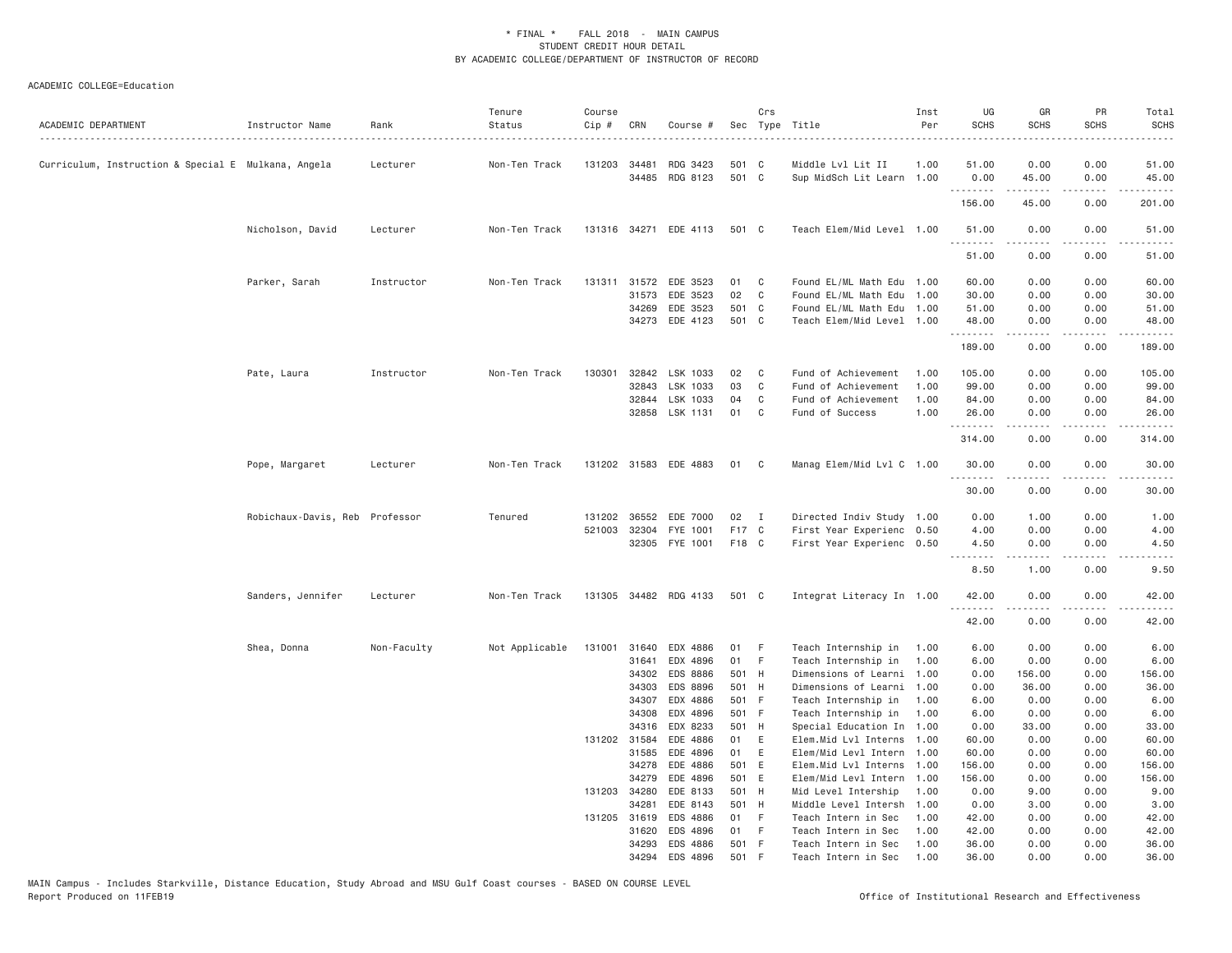| ACADEMIC DEPARTMENT                             | Instructor Name                 | Rank                          | Tenure<br>Status | Course<br>Cip # | CRN          | Course #              |       | Crs            | Sec Type Title            | Inst<br>Per | UG<br><b>SCHS</b>  | GR<br><b>SCHS</b>   | PR<br><b>SCHS</b> | Total<br><b>SCHS</b> |
|-------------------------------------------------|---------------------------------|-------------------------------|------------------|-----------------|--------------|-----------------------|-------|----------------|---------------------------|-------------|--------------------|---------------------|-------------------|----------------------|
| Curriculum, Instruction & Special E Shea, Donna |                                 | Non-Faculty                   | Not Applicable   | 131312          | 33303        | <b>MUE 4886</b>       | 01    | -F             | Stu Teach Music Ed        | 0.50        | 6.00               | 0.00                | 0.00              | 6.00                 |
|                                                 |                                 |                               |                  |                 | 33304        | MUE 4896              | 01    | - F            | Stu Teach Music Ed        | 0.50        | 6.00               | 0.00                | 0.00              | 6.00                 |
|                                                 |                                 |                               |                  |                 | 131314 33356 | PE 4886               | 01    | -F             | Teach Intern in PE        | 1.00        | 18.00              | 0.00                | 0.00              | 18.00                |
|                                                 |                                 |                               |                  |                 | 33357        | PE 4896               | 01 F  |                | Teach Intern in PE        | 1.00        | 18.00              | 0.00                | 0.00              | 18.00                |
|                                                 |                                 |                               |                  |                 | 34465        | PE 4886               | 501 F |                | Teach Intern in PE        | 1.00        | 6.00               | 0.00                | 0.00              | 6.00                 |
|                                                 |                                 |                               |                  |                 |              | 34466 PE 4896         | 501 F |                | Teach Intern in PE        | 1.00        | 6.00               | 0.00                | 0.00              | 6.00                 |
|                                                 |                                 |                               |                  |                 |              |                       |       |                |                           |             | <u>.</u><br>672.00 | .<br>237.00         | .<br>0.00         | .<br>909.00          |
|                                                 | Smith, Kimberly                 | Instructor                    | Non-Ten Track    | 131202          | 34264        | EDE 3123              | 501 C |                | Early Childhood Ed        | 1.00        | 84.00              | 0.00                | 0.00              | 84.00                |
|                                                 |                                 |                               |                  | 131203          | 33793        | RDG 3413              | 01    | C              | Middle Lvl Lit I          | 1.00        | 54.00              | 0.00                | 0.00              | 54.00                |
|                                                 |                                 |                               |                  |                 | 33794        | RDG 3413              | 02    | C              | Middle Lvl Lit I          | 1.00        | 36.00              | 0.00                | 0.00              | 36.00                |
|                                                 |                                 |                               |                  |                 | 34266        | EDE 3223              | 501 C |                | Middle Level Educati 1.00 |             | 51.00              | 0.00                | 0.00              | 51.00                |
|                                                 |                                 |                               |                  |                 | 131315 33791 | RDG 3123              | 02    | $\mathbf{C}$   | Early Lit Instruct I 1.00 |             | 105.00             | 0.00                | 0.00              | 105.00               |
|                                                 |                                 |                               |                  |                 |              |                       |       |                |                           |             | .<br>330.00        | 0.00                | .<br>0.00         | .<br>330.00          |
|                                                 | Vanderford, Deborah Lecturer    |                               | Non-Ten Track    | 131099          | 32823        | LSK 0103              | 02    | C              | Intermediate Reading 1.00 |             | 48.00              | 0.00                | 0.00              | 48.00                |
|                                                 |                                 |                               |                  |                 |              | 131202 31562 EDE 3123 | 03    | C              | Early Childhood Ed        | 1.00        | 33.00              | 0.00                | 0.00              | 33.00                |
|                                                 |                                 |                               |                  |                 |              |                       |       |                |                           |             | .                  | .                   | .                 | .                    |
|                                                 |                                 |                               |                  |                 |              |                       |       |                |                           |             | 81.00              | 0.00                | 0.00              | 81.00                |
|                                                 | Vollenweider, Jennif Instructor |                               | Non-Ten Track    | 131319          | 36851        | TKI 4000              | 05    | <b>I</b>       | Directed Indiv Study 1.00 |             | 3.00               | 0.00                | 0.00              | 3.00                 |
|                                                 |                                 |                               |                  |                 | 150612 33971 | TKI 4224              | 01    | C              | Quality Assurance         | 1.00        | 100.00             | 0.00                | 0.00              | 100.00               |
|                                                 |                                 |                               |                  |                 | 34642        | TKI 1203              | 01    | C              | Industrial Communica 1.00 |             | 90.00              | 0.00                | 0.00              | 90.00                |
|                                                 |                                 |                               |                  |                 | 34644        | TKI 3343              | 01    | C              | CAD/CAM                   | 1.00        | 78.00              | 0.00                | 0.00              | 78.00                |
|                                                 |                                 |                               |                  |                 | 35996        | TKI 1203              | 02    | C              | Industrial Communica 1.00 |             | 90.00              | 0.00                | 0.00              | 90.00                |
|                                                 |                                 |                               |                  |                 | 150613 34646 | TKI 3813              | 01    | C              | Writing for Industry 1.00 |             | 99.00<br><u>.</u>  | 0.00<br>$- - - - -$ | 0.00<br>.         | 99.00<br>.           |
|                                                 |                                 |                               |                  |                 |              |                       |       |                |                           |             | 460.00             | 0.00                | 0.00              | 460.00               |
|                                                 | Walker, Ryan                    | Associate Professor Ten Track |                  | 130101          | 34295        | EDS 8103              | 501 C |                | Adv Meth in Mid/Sec       | 1.00        | 0.00               | 33.00               | 0.00              | 33.00                |
|                                                 |                                 |                               |                  | 131205          | 34298        | EDS 8613              | 501 C |                | Mdle & Sec Sch Curr       | 1.00        | 0.00               | 42.00               | 0.00              | 42.00                |
|                                                 |                                 |                               |                  |                 | 35821        | EDS 9000              | 02    | D              | Research / Diss           | 1.00        | 0.00               | 23.00               | 0.00              | 23.00                |
|                                                 |                                 |                               |                  |                 |              | 131316 31615 EDS 4653 | 01    | C              | Method Teach Science 1.00 |             | 15.00              | 0.00                | 0.00              | 15.00                |
|                                                 |                                 |                               |                  |                 |              |                       |       |                |                           |             | 15.00              | .<br>98.00          | .<br>0.00         | . د د د د<br>113.00  |
|                                                 | Wiley, Holly                    | Instructor                    | Non-Ten Track    | 131307          | 33351        | PE 4163               | 01    | C <sub>1</sub> | Prin Meth of Sec Hth 1.00 |             | 21.00              | 0.00                | 0.00              | 21.00                |
|                                                 |                                 |                               |                  | 260908          | 31904        | EP 4183               | 01    | B              | Exercise & Weight Co      | 1.00        | 156.00             | 0.00                | 0.00              | 156.00               |
|                                                 |                                 |                               |                  |                 |              | 310501 32777 KI 2023  | 02    | C              | Found of Health Educ      | 1.00        | 150.00             | 0.00                | 0.00              | 150.00               |
|                                                 |                                 |                               |                  |                 | 33345        | PE 3153               | 01    | C <sub>1</sub> | Methods of Elem PE        | 1.00        | 60.00              | 0.00                | 0.00              | 60.00                |
|                                                 |                                 |                               |                  |                 |              |                       |       |                |                           |             | .<br>387.00        | 0.00                | 0.00              | 387.00               |
|                                                 | Yuan, Ruiping                   | Instructor                    | Non-Ten Track    | 131202          | 31560        | EDE 3123              | 01    | C              | Early Childhood Ed        | 1.00        | 96.00              | 0.00                | 0.00              | 96.00                |
|                                                 |                                 |                               |                  |                 | 131315 33787 | RDG 3113              | 01    | C              | Early Literacy Instr 1.00 |             | 78.00              | 0.00                | 0.00              | 78.00                |
|                                                 |                                 |                               |                  |                 | 33788        | RDG 3113              | 02    | C <sub>1</sub> | Early Literacy Instr 1.00 |             | 102.00             | 0.00                | 0.00              | 102.00               |
|                                                 |                                 |                               |                  |                 | 36753        | RDG 3113              | 04    | C              | Early Literacy Instr 1.00 |             | 45.00              | 0.00                | 0.00              | 45.00                |
|                                                 |                                 |                               |                  |                 |              |                       |       |                |                           |             | .<br>321.00        | 0.00                | 0.00              | .<br>321,00          |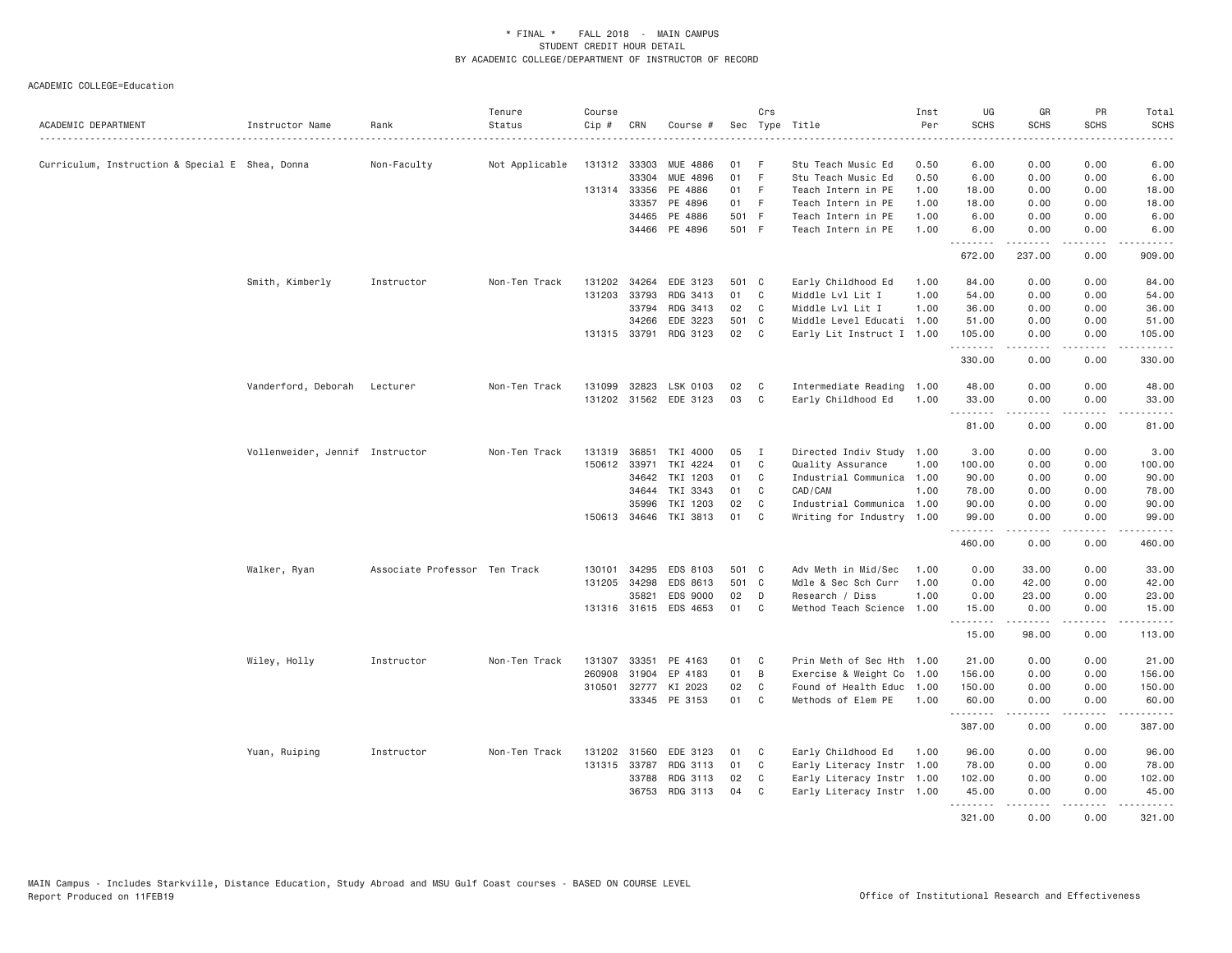## ACADEMIC COLLEGE=Education

|                     |                 |      | Tenure |              |          |          |       | Inst |      |             |             | Total |
|---------------------|-----------------|------|--------|--------------|----------|----------|-------|------|------|-------------|-------------|-------|
| ACADEMIC DEPARTMENT | Tnstructor Name | Rank | Status | CRN<br>Cip , | Course # | Sec Type | Title | Per  | SCHS | <b>SCHS</b> | <b>SCHS</b> | SCHS  |
|                     |                 |      |        |              |          |          |       |      |      |             |             |       |

 =================================== ======== ======== ======== ========== Curriculum, Instruction & Special E 6447.00 786.00 0.00 7233.00 =================================== ======== ======== ======== ==========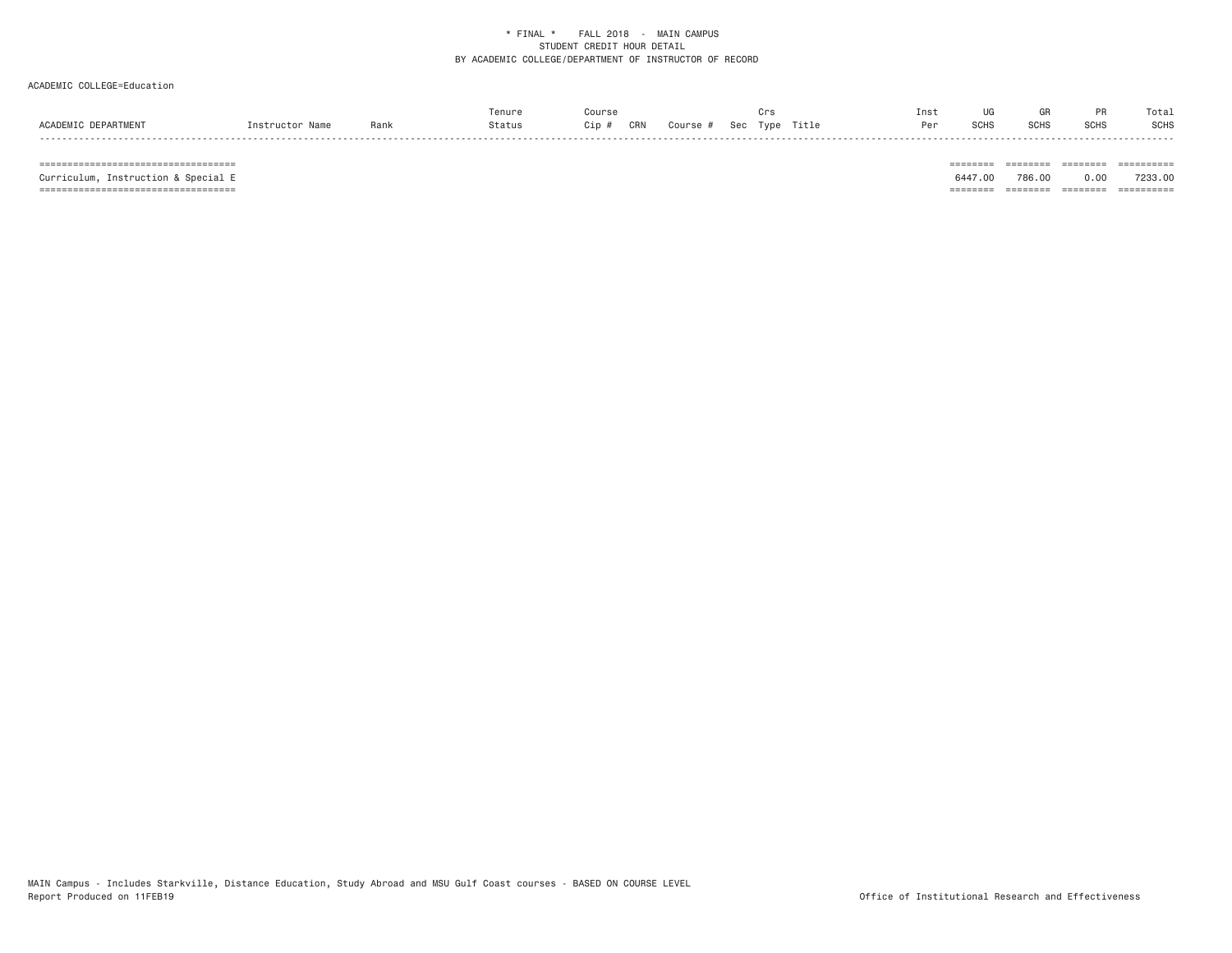| ACADEMIC DEPARTMENT    | Instructor Name                  | Rank                          | Tenure<br>Status | Course<br>Cip #  | CRN                   | Course #              |             | Crs    | Sec Type Title                                         | Inst<br>Per  | UG<br><b>SCHS</b>                                                                                                     | GR<br><b>SCHS</b>   | PR<br><b>SCHS</b>            | Total<br><b>SCHS</b>                         |
|------------------------|----------------------------------|-------------------------------|------------------|------------------|-----------------------|-----------------------|-------------|--------|--------------------------------------------------------|--------------|-----------------------------------------------------------------------------------------------------------------------|---------------------|------------------------------|----------------------------------------------|
| Educational Leadership | Armstrong, Christoph Non-Faculty |                               | Not Applicable   | 130407           | 34220                 | CCL 8113              | 501 C       |        | Comm Col Hist/Philos                                   | 1.00         | 0.00                                                                                                                  | 57.00               | 0.00                         | 57.00                                        |
|                        |                                  |                               |                  | 131315           | 32827                 | LSK 1001              | 01          | C      | Freshman Seminar                                       | 0.60         | 16.80                                                                                                                 | 0.00                | 0.00                         | 16.80                                        |
|                        |                                  |                               |                  |                  | 32828                 | LSK 1001              | 02          | C      | Freshman Seminar                                       | 0.60         | 7.20                                                                                                                  | 0.00                | 0.00                         | 7.20                                         |
|                        |                                  |                               |                  |                  | 32829                 | LSK 1001              | 07          | C      | Freshman Seminar                                       | 1.00         | 13.00                                                                                                                 | 0.00                | 0.00                         | 13.00                                        |
|                        |                                  |                               |                  |                  |                       | 32835 LSK 1021        | 01          | S      | Seminar Transfer Stu                                   | 1.00         | 24.00<br>.                                                                                                            | 0.00<br>.           | 0.00<br>.                    | 24.00<br>.                                   |
|                        |                                  |                               |                  |                  |                       |                       |             |        |                                                        |              | 61.00                                                                                                                 | 57.00               | 0.00                         | 118.00                                       |
|                        | Baham, Jeremy                    | Non-Faculty                   | Not Applicable   | 130401           | 32535                 | HED 8543              | 01          | C      | Legal Issues in SA                                     | 1.00         | 0.00                                                                                                                  | 36.00               | 0.00                         | 36.00                                        |
|                        |                                  |                               |                  | 300000           | 34508                 | TKT 4413              | 501         | C      | Veterans Benefits &                                    | 1.00         | 39.00                                                                                                                 | 0.00                | 0.00                         | 39.00                                        |
|                        |                                  |                               |                  |                  | 34515                 | TKT 6413              | 501 C       |        | Veterans'Benefits &                                    | 1.00         | 0.00<br><b><i><u><u>.</u></u></i></b>                                                                                 | 6.00<br>.           | 0.00<br>.                    | 6.00<br>. د د د د                            |
|                        |                                  |                               |                  |                  |                       |                       |             |        |                                                        |              | 39.00                                                                                                                 | 42.00               | 0.00                         | 81.00                                        |
|                        | Brocato, Donna                   | Associate Professor Tenured   |                  | 130101           | 31602                 | EDF 4243              | $CO1$ $C$   |        | Plan for Diverse Lea                                   | 1.00         | 48.00                                                                                                                 | 0.00                | 0.00                         | 48.00                                        |
|                        |                                  |                               |                  |                  | 31603                 | EDF 4243              | $CO2$ $C$   |        | Plan for Diverse Lea                                   | 1.00         | 57.00                                                                                                                 | 0.00                | 0.00                         | 57.00                                        |
|                        |                                  |                               |                  |                  | 31604                 | EDF 6243              | $CO1$ $C$   |        | Plan for Diverse Lea                                   | 1.00         | 0.00                                                                                                                  | 3.00                | 0.00                         | 3.00                                         |
|                        |                                  |                               |                  |                  | 31605                 | EDF 6243              | $CO2$ $C$   |        | Plan for Diverse Lea 1.00                              |              | 0.00                                                                                                                  | 6.00                | 0.00                         | 6.00                                         |
|                        |                                  |                               |                  |                  |                       |                       |             |        |                                                        |              | .<br>105.00                                                                                                           | .<br>9.00           | .<br>0.00                    | .<br>114.00                                  |
|                        | Campbell, Annika                 | Non-Faculty                   | Not Applicable   | 309999           | 34545                 | ISE 4200              | 802 A       |        | Intl Student Exchang 1.00                              |              | 100.00                                                                                                                | 0.00                | 0.00                         | 100.00                                       |
|                        |                                  |                               |                  |                  |                       | 34546 ISE 4200        | 808 A       |        | Intl Student Exchang 1.00                              |              | 114.00                                                                                                                | 0.00                | 0.00                         | 114.00                                       |
|                        |                                  |                               |                  |                  |                       |                       |             |        |                                                        |              | .<br>214.00                                                                                                           | .<br>0.00           | .<br>0.00                    | $\omega$ is $\omega$ in $\omega$ .<br>214.00 |
|                        |                                  |                               |                  |                  |                       |                       |             |        |                                                        |              |                                                                                                                       |                     |                              |                                              |
|                        | Coats, Linda                     | Professor                     | Tenured          | 130401<br>130407 | 35529<br>35154        | EDA 9000<br>CCL 8153  | 01<br>501 C | D      | Research / Diss<br>Human Resources Admi                | 1.00<br>1.00 | 0.00<br>0.00                                                                                                          | 7.00<br>57.00       | 0.00<br>0.00                 | 7.00<br>57.00                                |
|                        |                                  |                               |                  |                  | 35510                 | CCL 9000              | 502 D       |        | Diss./Dissertation R                                   | 1.00         | 0.00                                                                                                                  | 5.00                | 0.00                         | 5.00                                         |
|                        |                                  |                               |                  |                  | 36627                 | CCL 8153              | 502 C       |        | Human Resources Admi                                   | 1.00         | 0.00                                                                                                                  | 45.00               | 0.00                         | 45.00                                        |
|                        |                                  |                               |                  |                  |                       |                       |             |        |                                                        |              | .<br>0.00                                                                                                             | -----<br>114.00     | $\sim$ $\sim$ $\sim$<br>0.00 | .<br>114.00                                  |
|                        |                                  |                               |                  |                  |                       |                       |             |        |                                                        |              |                                                                                                                       |                     |                              |                                              |
|                        | Cutts, Qiana                     | Assistant Professor Ten Track |                  | 130901           | 31590                 | EDF 3333              | 02          | C      | Social Foundation Ed                                   | 1.00         | 171.00                                                                                                                | 0.00                | 0.00                         | 171.00                                       |
|                        |                                  |                               |                  |                  | 31593<br>231302 31598 | EDF 3333<br>EDF 3413  | 05<br>04    | C<br>C | Social Foundation Ed 1.00<br>Writing For Thinking 1.00 |              | 87.00<br>90.00                                                                                                        | 0.00<br>0.00        | 0.00<br>0.00                 | 87.00<br>90.00                               |
|                        |                                  |                               |                  |                  |                       |                       |             |        |                                                        |              | $\begin{array}{cccccccccc} \bullet & \bullet & \bullet & \bullet & \bullet & \bullet & \bullet & \bullet \end{array}$ |                     | .                            | المتماما                                     |
|                        |                                  |                               |                  |                  |                       |                       |             |        |                                                        |              | 348.00                                                                                                                | 0.00                | 0.00                         | 348.00                                       |
|                        | Derby, Christy                   | Lecturer                      | Non-Ten Track    | 130901           | 31589                 | EDF 3333              | 01          | C      | Social Foundation Ed 1.00                              |              | 81.00                                                                                                                 | 0.00                | 0.00                         | 81.00                                        |
|                        |                                  |                               |                  |                  | 31591                 | EDF 3333              | 03          | C      | Social Foundation Ed 1.00                              |              | 90.00                                                                                                                 | 0.00                | 0.00                         | 90.00                                        |
|                        |                                  |                               |                  |                  | 31592                 | EDF 3333              | 04          | C      | Social Foundation Ed 1.00                              |              | 90.00                                                                                                                 | 0.00                | 0.00                         | 90.00                                        |
|                        |                                  |                               |                  |                  | 31594                 | EDF 3333              | 06          | C      | Social Foundation Ed 1.00                              |              | 90.00<br>.                                                                                                            | 0.00<br>.           | 0.00<br>.                    | 90.00<br>.                                   |
|                        |                                  |                               |                  |                  |                       |                       |             |        |                                                        |              | 351.00                                                                                                                | 0.00                | 0.00                         | 351.00                                       |
|                        | Fincher, Mark                    | Associate Professor Ten Track |                  |                  |                       | 130407 35508 CCL 9000 | 503 D       |        | Diss./Dissertation R 1.00                              |              | 0.00<br><u>.</u>                                                                                                      | 12.00<br>. <u>.</u> | 0.00<br>.                    | 12.00<br>.                                   |
|                        |                                  |                               |                  |                  |                       |                       |             |        |                                                        |              | 0.00                                                                                                                  | 12.00               | 0.00                         | 12.00                                        |
|                        | Hickmon, Fredrick                | Lecturer                      | Non-Ten Track    | 130401           | 34290                 | EDL 8523              | 501 C       |        | Educ-Diverse Learner 1.00                              |              | 0.00                                                                                                                  | 30.00               | 0.00                         | 30.00                                        |
|                        |                                  |                               |                  |                  |                       | 36716 EDA 8383        | 02          | C      | Ethical Decis Making 1.00                              |              | 0.00                                                                                                                  | 24.00               | 0.00                         | 24.00                                        |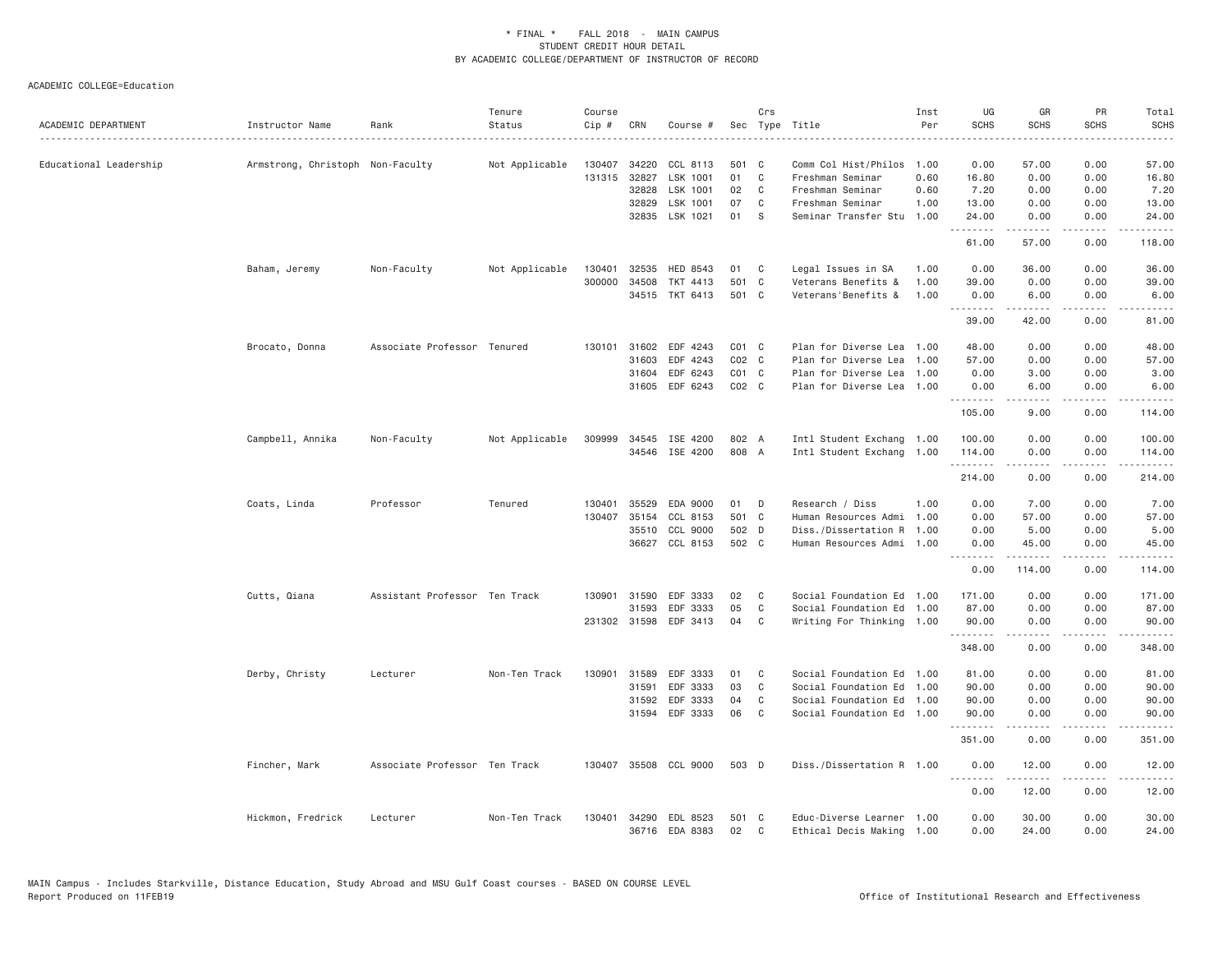| ACADEMIC DEPARTMENT    | Instructor Name               | Rank                              | Tenure<br>Status | Course<br>Cip # | CRN   | Course #              |       | Crs          | Sec Type Title            | Inst<br>Per | UG<br><b>SCHS</b> | GR<br><b>SCHS</b> | PR<br><b>SCHS</b>     | Total<br><b>SCHS</b>                                                                                                                                         |
|------------------------|-------------------------------|-----------------------------------|------------------|-----------------|-------|-----------------------|-------|--------------|---------------------------|-------------|-------------------|-------------------|-----------------------|--------------------------------------------------------------------------------------------------------------------------------------------------------------|
|                        |                               |                                   |                  |                 |       |                       |       |              |                           |             | .                 |                   |                       |                                                                                                                                                              |
|                        |                               |                                   |                  |                 |       |                       |       |              |                           |             | 0.00              | 54.00             | 0.00                  | 54.00                                                                                                                                                        |
| Educational Leadership | King, Stephanie               | Associate Professor Tenured       |                  | 130407          | 34222 | CCL 8173              | 501 C |              | Comm College Teachin 1.00 |             | 0.00              | 66.00             | 0.00                  | 66.00                                                                                                                                                        |
|                        |                               |                                   |                  |                 | 34224 | CCL 8313              | 501 C |              | Comm Coll Instrl Ass      | 1.00        | 0.00              | 48.00             | 0.00                  | 48.00                                                                                                                                                        |
|                        |                               |                                   |                  |                 | 35155 | CCL 9913              | 501 S |              | Dissertation Seminar 1.00 |             | 0.00              | 24.00             | 0.00                  | 24.00                                                                                                                                                        |
|                        |                               |                                   |                  |                 |       | 35511 CCL 9000        | 501 D |              | Diss./Dissertation R 1.00 |             | 0.00<br>.         | 50.00<br>.        | 0.00<br>.             | 50.00<br>.                                                                                                                                                   |
|                        |                               |                                   |                  |                 |       |                       |       |              |                           |             | 0.00              | 188.00            | 0.00                  | 188.00                                                                                                                                                       |
|                        | McGregor, Shane               | Grad Teach Assist                 | Not Applicable   | 131202          | 34277 | EDE 4883              | 501 C |              | Manag Elem/Mid Lvl C 1.00 |             | 78.00             | 0.00              | 0.00                  | 78.00                                                                                                                                                        |
|                        |                               |                                   |                  | 131205          |       | 31618 EDS 4873        | 01    | $\mathbf C$  | Managing Secondary C 1.00 |             | 21.00<br>.        | 0.00              | 0.00                  | 21.00                                                                                                                                                        |
|                        |                               |                                   |                  |                 |       |                       |       |              |                           |             | 99.00             | 0.00              | 0.00                  | 99.00                                                                                                                                                        |
|                        | McKellar, Lucy                | Lecturer                          | Non-Ten Track    | 130301          |       | 32859 LSK 2010        | 01    | C            | Praxis: Acad Core En 1.00 |             | 25.00<br>.        | 0.00<br>.         | 0.00<br>.             | 25.00<br>.                                                                                                                                                   |
|                        |                               |                                   |                  |                 |       |                       |       |              |                           |             | 25.00             | 0.00              | 0.00                  | 25.00                                                                                                                                                        |
|                        | McMullan, Leigh               | Clinical Assist Pro Non-Ten Track |                  | 130401          | 34288 | EDL 8513              | 501 H |              | Leadership Intern I       | 1.00        | 0.00              | 27.00             | 0.00                  | 27.00                                                                                                                                                        |
|                        |                               |                                   |                  |                 | 36423 | EDL 7000              | 501 I |              | Directed Indiv Study      | 1.00        | 0.00              | 3.00              | 0.00                  | 3.00                                                                                                                                                         |
|                        |                               |                                   |                  |                 |       | 36424 EDL 7000        | 502 I |              | Directed Indiv Study      | 1.00        | 0.00              | 3.00              | 0.00                  | 3.00                                                                                                                                                         |
|                        |                               |                                   |                  |                 |       | 36715 EDA 8223        | 02    | <sub>S</sub> | Seminar In Adm            | 1,00        | 0.00<br>.         | 21.00             | 0.00                  | 21.00                                                                                                                                                        |
|                        |                               |                                   |                  |                 |       |                       |       |              |                           |             | 0.00              | 54.00             | 0.00                  | 54.00                                                                                                                                                        |
|                        | McReynolds, Ritalain Lecturer |                                   | Non-Ten Track    | 131315 32860    |       | LSK 2013              | 01    | C            | Speed Reading             | 1.00        | 96.00             | 0.00              | 0.00                  | 96.00                                                                                                                                                        |
|                        |                               |                                   |                  |                 |       | 32861 LSK 2013        | 02    | C            | Speed Reading             | 1.00        | 90.00<br>.        | 0.00<br><b>.</b>  | 0.00<br>.             | 90.00<br>.                                                                                                                                                   |
|                        |                               |                                   |                  |                 |       |                       |       |              |                           |             | 186.00            | 0.00              | 0.00                  | 186.00                                                                                                                                                       |
|                        | Molina, Danielle              | Assistant Professor Ten Track     |                  | 130401          | 32532 | HED 8010              | 01    | E            | Practicum                 | 1.00        | 0.00              | 36.00             | 0.00                  | 36.00                                                                                                                                                        |
|                        |                               |                                   |                  |                 | 32536 | <b>HED 8553</b>       | 01    | C            | Student Aff/High Ed       | 1.00        | 0.00              | 39.00             | 0.00                  | 39.00                                                                                                                                                        |
|                        |                               |                                   |                  |                 | 35534 | HED 8123              | 501 C |              | Org and Gov in Highe      | 1.00        | 0.00              | 27.00             | 0.00                  | 27.00                                                                                                                                                        |
|                        |                               |                                   |                  |                 |       | 36874 EDA 7000        | 01    | Ι.           | Directed Indiv Study 1.00 |             | 0.00<br>.         | 3.00<br>.         | 0.00<br>.             | 3.00<br>$\frac{1}{2} \left( \frac{1}{2} \right) \left( \frac{1}{2} \right) \left( \frac{1}{2} \right) \left( \frac{1}{2} \right) \left( \frac{1}{2} \right)$ |
|                        |                               |                                   |                  |                 |       |                       |       |              |                           |             | 0.00              | 105.00            | 0.00                  | 105.00                                                                                                                                                       |
|                        | Moyen, Eric                   | Associate Professor Tenured       |                  |                 |       | 130401 36042 EDA 9000 | 04    | D            | Research / Diss           | 1.00        | 0.00<br>.         | 2.00              | 0.00                  | 2.00                                                                                                                                                         |
|                        |                               |                                   |                  |                 |       |                       |       |              |                           |             | 0.00              | 2.00              | 0.00                  | 2.00                                                                                                                                                         |
|                        | Mullen, Jacqueline            | Non-Faculty                       | Not Applicable   |                 |       | 521003 32315 FYE 1001 | F32 C |              | First Year Experienc 0.50 |             | 10.00<br><u>.</u> | 0.00<br>.         | 0.00<br>$\frac{1}{2}$ | 10.00<br>.                                                                                                                                                   |
|                        |                               |                                   |                  |                 |       |                       |       |              |                           |             | 10.00             | 0.00              | 0.00                  | 10.00                                                                                                                                                        |
|                        | Musser, Madhurima             | Lecturer                          | Non-Ten Track    | 131202 31600    |       | EDF 3423              | 01    | C            | Exploring Diversity       | 1.00        | 102.00            | 0.00              | 0.00                  | 102.00                                                                                                                                                       |
|                        |                               |                                   |                  |                 | 31601 | EDF 3423              | 02    | C            | Exploring Diversity       | 1.00        | 99.00             | 0.00              | 0.00                  | 99.00                                                                                                                                                        |
|                        |                               |                                   |                  | 231302 31595    |       | EDF 3413              | 01    | C            | Writing For Thinking      | 1.00        | 75.00             | 0.00              | 0.00                  | 75.00                                                                                                                                                        |
|                        |                               |                                   |                  |                 | 31596 | EDF 3413              | 02    | C            | Writing For Thinking 1.00 |             | 84.00<br>.        | 0.00              | 0.00                  | 84.00                                                                                                                                                        |
|                        |                               |                                   |                  |                 |       |                       |       |              |                           |             | 360.00            | 0.00              | 0.00                  | 360.00                                                                                                                                                       |
|                        | Prince, Debra                 | Associate Professor Tenured       |                  |                 |       | 130601 31606 EDF 8363 | 01    | C            | Func & Met Res In Ed 1.00 |             | 0.00              | 21.00             | 0.00                  | 21.00                                                                                                                                                        |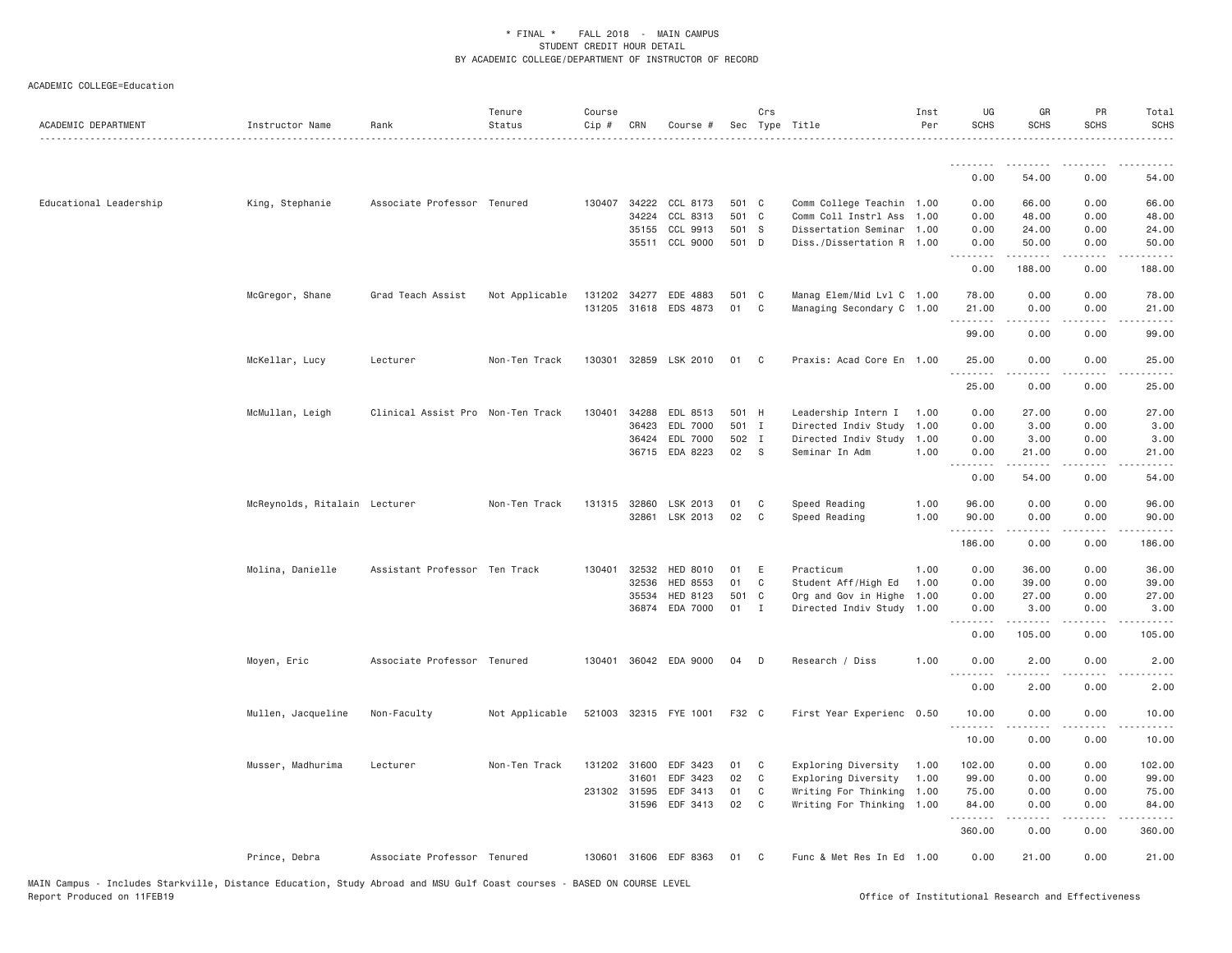| ACADEMIC DEPARTMENT                                            | Instructor Name   | Rank                              | Tenure<br>Status | Course<br>Cip # | CRN          | Course #        |        | Crs                        | Sec Type Title            | Inst<br>Per | UG<br><b>SCHS</b>       | GR<br><b>SCHS</b> | PR<br><b>SCHS</b>          | Total<br><b>SCHS</b>  |
|----------------------------------------------------------------|-------------------|-----------------------------------|------------------|-----------------|--------------|-----------------|--------|----------------------------|---------------------------|-------------|-------------------------|-------------------|----------------------------|-----------------------|
| Educational Leadership                                         | Prince, Debra     | Associate Professor Tenured       |                  |                 | 130601 34287 | EDF 8363        | 501 C  |                            | Func & Met Res In Ed 1.00 |             | 0.00                    | 66.00             | 0.00                       | 66.00                 |
|                                                                |                   |                                   |                  |                 |              |                 |        |                            |                           |             | .<br>0.00               | 87.00             | 0.00                       | 87.00                 |
|                                                                | Taylor, Leonard   | Assistant Professor Ten Track     |                  | 130401          | 32534        | HED 8523        | 01     | $\mathbb C$                | Student Dev Theory        | 1.00        | 0.00                    | 66.00             | 0.00                       | 66.00                 |
|                                                                |                   |                                   |                  |                 | 32537        | HED 8573        | 01     | $\overline{\phantom{a}}$ C | Appl Assmt SA/HE          | 1.00        | 0.00                    | 36.00             | 0.00                       | 36.00                 |
|                                                                |                   |                                   |                  |                 | 32539        | HED 8613        | 01     | $\mathbf{C}$               | Acad Scholarship in       | 1.00        | 0.00                    | 21.00             | 0.00                       | 21.00                 |
|                                                                |                   |                                   |                  | 130406          | 36451        | <b>HED 9000</b> | 01 D   |                            | Research / Diss           | 1.00        | 0.00                    | 12.00             | 0.00                       | 12.00                 |
|                                                                |                   |                                   |                  | 130407          | 36532        | <b>HED 7000</b> | $01$ I |                            | Directed Indiv Study 1.00 |             | 0.00                    | 3.00              | 0.00                       | 3.00                  |
|                                                                |                   |                                   |                  |                 | 36533        | <b>HED 7000</b> | 02     | I.                         | Directed Indiv Study 1.00 |             | 0.00                    | 3.00              | 0.00                       | 3.00                  |
|                                                                |                   |                                   |                  |                 | 36534        | <b>HED 7000</b> | 03 I   |                            | Directed Indiv Study 1.00 |             | 0.00                    | 3.00              | 0.00                       | 3.00                  |
|                                                                |                   |                                   |                  |                 |              | 36738 HED 7000  | 04     | $\blacksquare$             | Directed Indiv Study 1.00 |             | 0.00<br><u>.</u>        | 3.00              | 0.00<br>. <b>.</b>         | 3.00                  |
|                                                                |                   |                                   |                  |                 |              |                 |        |                            |                           |             | 0.00                    | 147.00            | 0.00                       | 147.00                |
|                                                                | White, Carol      | Assistant Professor Ten Track     |                  |                 | 130407 34223 | CCL 8283        | 501 C  |                            | Leadership Comm Coll 1.00 |             | 0.00                    | 27.00             | 0.00                       | 27.00                 |
|                                                                |                   |                                   |                  |                 |              | 35152 CCL 8353  | 501 C  |                            | Appl Org Theory CC L 1.00 |             | 0.00                    | 27,00             | 0.00                       | 27.00                 |
|                                                                |                   |                                   |                  |                 |              |                 |        |                            |                           |             | .<br>0.00               | 54.00             | .<br>0.00                  | 54.00                 |
|                                                                | Williams, Frankie | Visit Clinical Prof Non-Ten Track |                  | 130401          | 35530        | EDA 9000        | 02     | D                          | Research / Diss           | 1.00        | 0.00                    | 41.00             | 0.00                       | 41.00                 |
|                                                                |                   |                                   |                  | 130407          | 34263        | EDA 9913        | 501 S  |                            | Dissertation Seminar      | 1.00        | 0.00                    | 18.00             | 0.00                       | 18.00                 |
|                                                                |                   |                                   |                  |                 |              |                 |        |                            |                           |             | .<br>0.00               | .<br>59.00        | -----<br>0.00              | <u>.</u><br>59.00     |
|                                                                | Xu, Jianzhong     | Professor                         | Tenured          | 130101          | 36937        | EDF 7000        | 01     | I.                         | Directed Indiv Study 1.00 |             | 0.00                    | 3.00              | 0.00                       | 3.00                  |
|                                                                |                   |                                   |                  | 130603          | 31607        | EDF 9373        | 02     | C.                         | Ed Res Design             | 1.00        | 0.00                    | 24.00             | 0.00                       | 24.00                 |
|                                                                |                   |                                   |                  |                 |              | 31608 EDF 9453  | 01     | C <sub>1</sub>             | Intro Qual Research       | 1.00        | 0.00                    | 15.00             | 0.00                       | 15.00                 |
|                                                                |                   |                                   |                  |                 |              |                 |        |                            |                           |             | <u>--------</u><br>0.00 | 42.00             | 0.00                       | 42.00                 |
|                                                                |                   |                                   |                  |                 |              |                 |        |                            |                           |             | ========                |                   | essesses essesses          | ----------            |
| Educational Leadership<br>------------------------------------ |                   |                                   |                  |                 |              |                 |        |                            |                           |             | 1798,00<br>========     | 1026.00           | 0.00<br>========= ======== | 2824.00<br>========== |
|                                                                |                   |                                   |                  |                 |              |                 |        |                            |                           |             |                         |                   |                            |                       |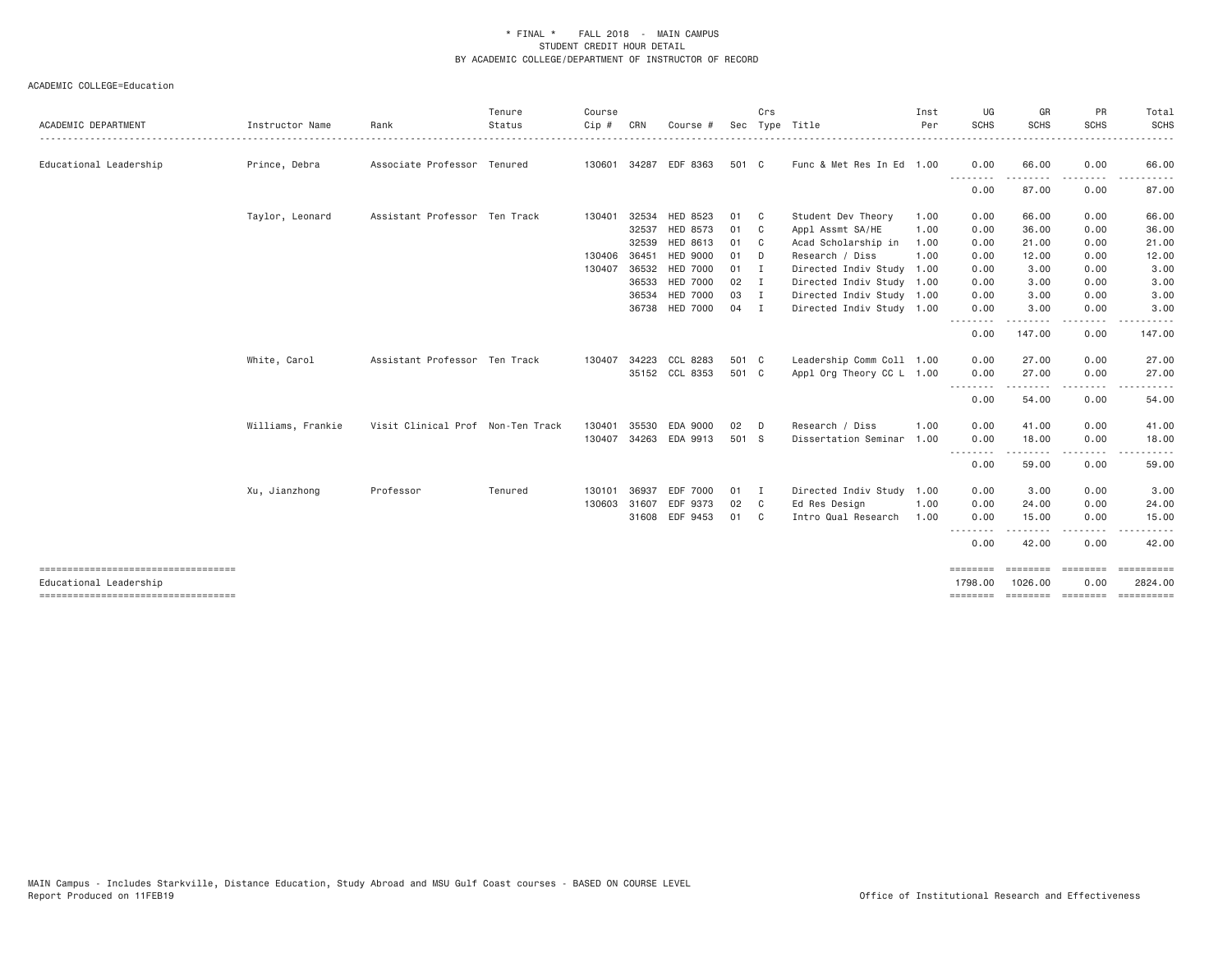| ACADEMIC DEPARTMENT                              | Instructor Name   | Rank                        | Tenure<br>Status | Course<br>Cip # | CRN                   | Course #              |          | Crs            | Sec Type Title                                         | Inst<br>Per | UG<br><b>SCHS</b> | GR<br><b>SCHS</b>  | PR<br><b>SCHS</b> | Total<br><b>SCHS</b><br>$\omega$ is a set |
|--------------------------------------------------|-------------------|-----------------------------|------------------|-----------------|-----------------------|-----------------------|----------|----------------|--------------------------------------------------------|-------------|-------------------|--------------------|-------------------|-------------------------------------------|
| Instructional Systems & Workforce D Adams, James |                   | Professor                   | Tenured          |                 | 131310 34509          | TKT 4493              | 501 C    |                | Meth Tchn Career Pat 1.00                              |             | 6.00              | 0.00               | 0.00              | 6.00                                      |
|                                                  |                   |                             |                  |                 | 34516                 | TKT 6493              | 501 C    |                | Meth Tchn Career Pat 1.00                              |             | 0.00              | 33.00              | 0.00              | 33.00                                     |
|                                                  |                   |                             |                  |                 | 131319 36047          | TKT 9000              | 01 D     |                | Research / Diss                                        | 1.00        | 0.00              | 1.00               | 0.00              | 1.00                                      |
|                                                  |                   |                             |                  | 131399          | 34506                 | TKT 4263              | 501 C    |                | Diverse Wrk & Ed Env 1.00                              |             | 3.00              | 0.00               | 0.00              | 3.00                                      |
|                                                  |                   |                             |                  |                 | 34513                 | TKT 6263              | 501 C    |                | Diverse Wrk & Ed Env 1.00                              |             | 0.00              | 33.00              | 0.00              | 33.00                                     |
|                                                  |                   |                             |                  |                 |                       | 150612 34791 TKI 3063 | 501 C    |                | Ind Human Relations                                    | 1.00        | 63.00<br>.        | 0.00<br>. <u>.</u> | 0.00<br>.         | 63.00<br>.                                |
|                                                  |                   |                             |                  |                 |                       |                       |          |                |                                                        |             | 72.00             | 67.00              | 0.00              | 139.00                                    |
|                                                  | Bailey, Melinda   | Non-Faculty                 | Not Applicable   |                 |                       | 240102 34419 IDS 4111 | 501 C    |                | Professional Seminar 1.00                              |             | 19.00<br>.        | 0.00<br>-----      | 0.00<br>.         | 19.00<br>.                                |
|                                                  |                   |                             |                  |                 |                       |                       |          |                |                                                        |             | 19.00             | 0.00               | 0.00              | 19.00                                     |
|                                                  | Ballard, Iva      | Instructor                  | Non-Ten Track    | 521302          | 30681                 | BQA 3123              | 03       | C              | Bus Stat Methods II                                    | 1.00        | 531.00            | 0.00               | 0.00              | 531.00                                    |
|                                                  |                   |                             |                  |                 | 30682                 | BQA 3123              | 04       | C              | Bus Stat Methods II                                    | 1.00        | 552.00            | 0.00               | 0.00              | 552.00                                    |
|                                                  |                   |                             |                  |                 | 34217                 | BQA 8443              | 501 C    |                | Stat Analy Bus Dec                                     | 1.00        | 0.00              | 36.00              | 0.00              | 36.00                                     |
|                                                  |                   |                             |                  |                 |                       | 34808 BQA 3123        | 506 C    |                | Bus Stat Methods II                                    | 1.00        | 99.00<br>.        | 0.00<br>.          | 0.00<br>.         | 99.00<br>.                                |
|                                                  |                   |                             |                  |                 |                       |                       |          |                |                                                        |             | 1182.00           | 36.00              | 0.00              | 1218.00                                   |
|                                                  | Beriswill, Joanne | Associate Professor Tenured |                  | 130501          | 34522                 | TKT 8623              | 501 C    |                | Instructional Design 1.00                              |             | 0.00              | 27,00              | 0.00              | 27.00                                     |
|                                                  |                   |                             |                  | 131309          | 33982                 | TKT 3623              | 01       | C              | Dsgn Technology Trai 1.00                              |             | 72.00             | 0.00               | 0.00              | 72.00                                     |
|                                                  |                   |                             |                  | 131319          | 36048                 | TKT 9000              | 02       | D              | Research / Diss                                        | 1.00        | 0.00              | 10.00              | 0.00              | 10.00                                     |
|                                                  |                   |                             |                  |                 |                       | 36517 TKT 7000        | 02       | $\mathbf{I}$   | Directed Indiv Study 1.00                              |             | 0.00<br>.         | 1.00<br>.          | 0.00<br>.         | 1.00<br>$- - - - - -$                     |
|                                                  |                   |                             |                  |                 |                       |                       |          |                |                                                        |             | 72.00             | 38.00              | 0.00              | 110.00                                    |
|                                                  | Berryhill, Amy    | Non-Faculty                 | Not Applicable   |                 |                       | 090101 30989 CO 1013  | 01       | C <sub>1</sub> | Intro to Communicati 1.00                              |             | 93,00<br>.        | 0.00<br>.          | 0.00<br>.         | 93.00<br>د د د د د                        |
|                                                  |                   |                             |                  |                 |                       |                       |          |                |                                                        |             | 93.00             | 0.00               | 0.00              | 93.00                                     |
|                                                  | Cornelious, Linda | Professor                   | Tenured          | 131319          |                       | 36049 TKT 9000        | 03       | D              | Research / Diss                                        | 1.00        | 0.00<br>.         | 6.00               | 0.00<br>.         | 6.00                                      |
|                                                  |                   |                             |                  |                 |                       |                       |          |                |                                                        |             | 0.00              | 6.00               | 0.00              | 6.00                                      |
|                                                  | Dale, Jonathan    | Instructor                  | Non-Ten Track    | 150612          | 34503                 | TKI 3044              | 501 C    |                | Industrial Safety                                      | 1.00        | 80.00             | 0.00               | 0.00              | 80.00                                     |
|                                                  |                   |                             |                  |                 | 34650                 | TKI 4113              | 01       | B              | Indust Fluid Power                                     | 1.00        | 81.00             | 0.00               | 0.00              | 81.00                                     |
|                                                  |                   |                             |                  |                 |                       | 36019 TKI 4113        | 02       | $\overline{B}$ | Indust Fluid Power                                     | 1.00        | 75.00<br>.        | 0.00<br>2.2.2.2.2  | 0.00<br>.         | 75.00<br>.                                |
|                                                  |                   |                             |                  |                 |                       |                       |          |                |                                                        |             | 236.00            | 0.00               | 0.00              | 236.00                                    |
|                                                  | Giordano, Mickey  | Instructor                  | Non-Ten Track    | 131319          | 36416                 | TKI 4000              | 01       | $\mathbf I$    | Directed Indiv Study 1.00                              |             | 3.00              | 0.00               | 0.00              | 3.00                                      |
|                                                  |                   |                             |                  |                 | 36781                 | TKI 4000              | 03       | I              | Directed Indiv Study 1.00                              |             | 3.00              | 0.00               | 0.00              | 3.00                                      |
|                                                  |                   |                             |                  |                 | 36782                 | TKI 4000              | 04       | I              | Directed Indiv Study 1.00                              |             | 3.00              | 0.00               | 0.00              | 3.00                                      |
|                                                  |                   |                             |                  |                 | 150405 33973          | TKI 4303              | 01       | B              | Industrial Robotics                                    | 1.00        | 60.00             | 0.00               | 0.00              | 60.00                                     |
|                                                  |                   |                             |                  |                 | 36032                 | TKI 4303              | 02       | B              | Industrial Robotics                                    | 1.00        | 72.00             | 0.00               | 0.00              | 72.00                                     |
|                                                  |                   |                             |                  |                 | 150612 34647          | TKI 4103<br>TKI 4103  | 01<br>02 | B              | Industrial Cntrl Sys 1.00                              |             | 72.00             | 0.00               | 0.00              | 72.00                                     |
|                                                  |                   |                             |                  |                 | 36018<br>150613 34649 | TKI 4403              | 01       | B<br>B         | Industrial Cntrl Sys 1.00<br>Automated Systems II 1.00 |             | 54.00<br>63.00    | 0.00<br>0.00       | 0.00<br>0.00      | 54.00<br>63.00                            |
|                                                  |                   |                             |                  |                 |                       |                       |          |                |                                                        |             | .<br>330.00       | .<br>0.00          | .<br>0.00         | .<br>330.00                               |
|                                                  | Irvin, Lemond     | Lecturer                    | Non-Ten Track    | 090101          | 30991                 | CO 1013               | 03       | C              | Intro to Communicati 1.00                              |             | 105.00            | 0.00               | 0.00              | 105.00                                    |
|                                                  |                   |                             |                  |                 | 30995                 | CO 1013               | 07       | C              | Intro to Communicati 1.00                              |             | 99.00             | 0.00               | 0.00              | 99.00                                     |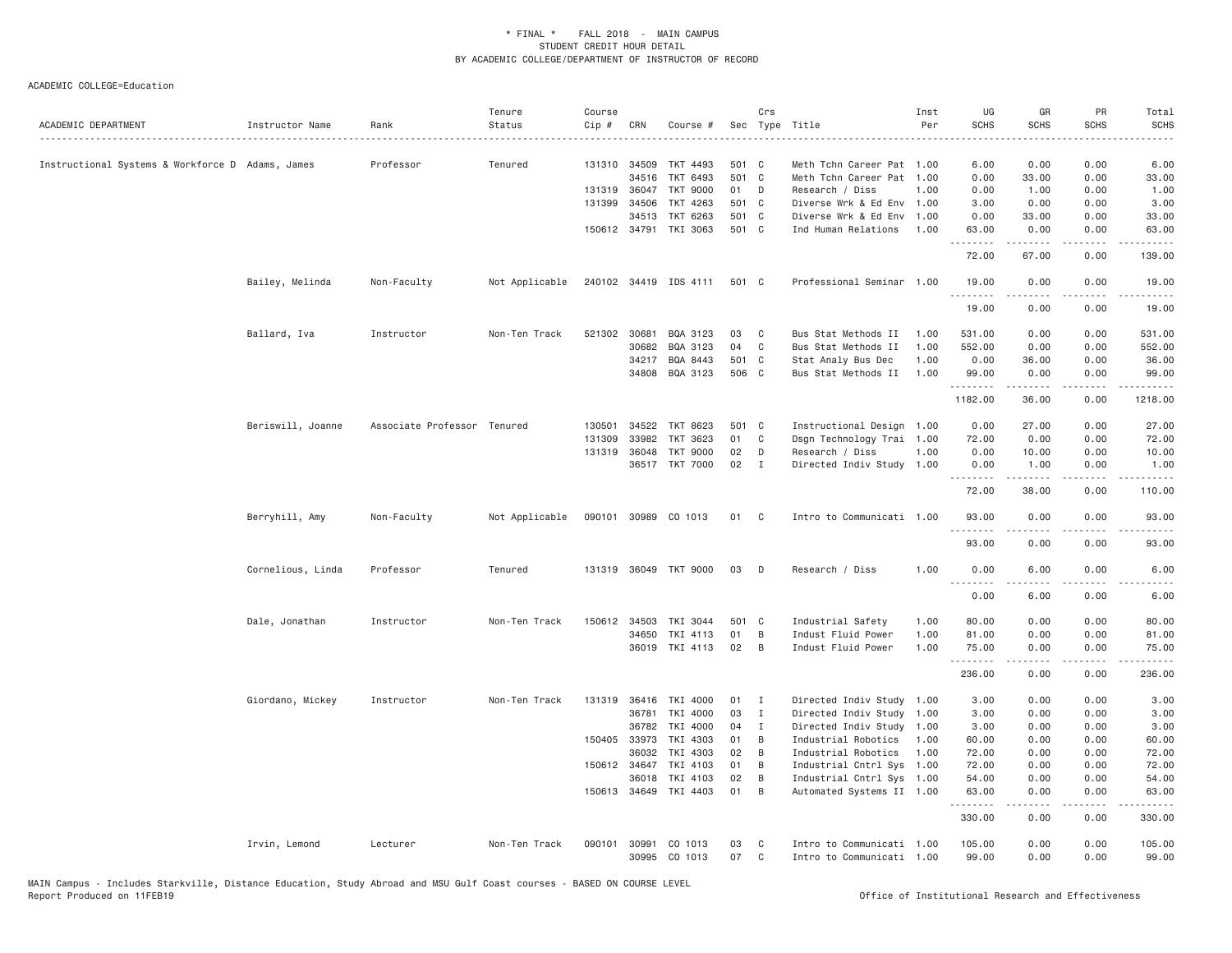| ACADEMIC DEPARTMENT                               | Instructor Name  | Rank                                               | Tenure<br>Status | Course<br>Cip # | CRN          | Course #                   |             | Crs    | Sec Type Title                              | Inst<br>Per  | UG<br><b>SCHS</b> | GR<br><b>SCHS</b>                   | PR<br>SCHS                   | Total<br>SCHS     |
|---------------------------------------------------|------------------|----------------------------------------------------|------------------|-----------------|--------------|----------------------------|-------------|--------|---------------------------------------------|--------------|-------------------|-------------------------------------|------------------------------|-------------------|
| Instructional Systems & Workforce D Irvin, Lemond |                  | Lecturer                                           | Non-Ten Track    |                 | 090101 30999 | CO 1013                    | 11          | C.     | Intro to Communicati 1.00                   |              | 105.00<br>.       | 0.00                                | 0.00<br>----                 | 105.00<br>.       |
|                                                   |                  |                                                    |                  |                 |              |                            |             |        |                                             |              | 309.00            | .<br>0.00                           | 0.00                         | 309.00            |
|                                                   | James, Clinton   | Instructor                                         | Non-Ten Track    |                 | 150303 33960 | TKI 1814                   | 01          | B      | Basic Indust Elec &                         | 1.00         | 116.00            | 0.00                                | 0.00                         | 116.00            |
|                                                   |                  |                                                    |                  |                 | 33961        | TKI 1814                   | 02          | B      | Basic Indust Elec &                         | 1.00         | 108.00            | 0.00                                | 0.00                         | 108.00            |
|                                                   |                  |                                                    |                  |                 | 150614 34641 | TKI 2323<br>36017 TKI 2323 | 01<br>02    | B<br>B | Welding Tech<br>Welding Tech                | 1.00<br>1.00 | 90.00<br>96.00    | 0.00<br>0.00                        | 0.00<br>0.00                 | 90.00<br>96.00    |
|                                                   |                  |                                                    |                  |                 |              |                            |             |        |                                             |              | .<br>410.00       | $\sim$ $\sim$ $\sim$ $\sim$<br>0.00 | .<br>0.00                    | .<br>410.00       |
|                                                   | Keel, Vicki      | Instructor                                         | Non-Ten Track    | 110301          | 34504        | TKT 1273                   | 501 C       |        | Computer Application 1.00                   |              | 78.00             | 0.00                                | 0.00                         | 78.00             |
|                                                   |                  |                                                    |                  |                 | 34505        | TKT 1273                   | 502 C       |        | Computer Application 1.00                   |              | 99.00             | 0.00                                | 0.00                         | 99.00             |
|                                                   |                  |                                                    |                  | 110401          | 33955        | TKB 2123                   | 01          | B      | Database Mgt                                | 1.00         | 102.00            | 0.00                                | 0.00                         | 102.00            |
|                                                   |                  |                                                    |                  | 131303          | 33957        | TKB 2133                   | 01          | B      | Sprdsht Design & Ana 1.00                   |              | 87.00             | 0.00                                | 0.00                         | 87.00             |
|                                                   |                  |                                                    |                  |                 | 33958        | TKB 3133                   | 01          | C      | Admin Management & P 1.00                   |              | 96.00<br>.        | 0.00<br>.                           | 0.00<br>د د د د              | 96.00<br>.        |
|                                                   |                  |                                                    |                  |                 |              |                            |             |        |                                             |              | 462.00            | 0.00                                | 0.00                         | 462.00            |
|                                                   | King, Thomas     | Non-Faculty                                        | Not Applicable   |                 |              | 110301 34499 TKB 4283      | 501 B       |        | Advanced Office Syst 1.00                   |              | 84.00             | 0.00                                | 0.00                         | 84.00             |
|                                                   |                  |                                                    |                  |                 | 34510        | TKT 4713                   | 501 C       |        | Authoring for Instr 1.00                    |              | 36.00             | 0.00                                | 0.00                         | 36.00             |
|                                                   |                  |                                                    |                  |                 | 34517        | TKT 6713                   | 501 C       |        | Authoring for Instr                         | 1.00         | 0.00              | 3.00                                | 0.00                         | 3.00              |
|                                                   |                  |                                                    |                  |                 | 521003 32292 | FYE 1001                   | F05 C       |        | First Year Experienc 0.50                   |              | 4.50              | 0.00                                | 0.00                         | 4.50              |
|                                                   |                  |                                                    |                  |                 | 32293        | FYE 1001                   | F06 C       |        | First Year Experienc 0.50                   |              | 7.50<br>.         | 0.00<br>.                           | 0.00<br>.                    | 7.50<br>.         |
|                                                   |                  |                                                    |                  |                 |              |                            |             |        |                                             |              | 132.00            | 3.00                                | 0.00                         | 135.00            |
|                                                   | Lee, Sang Joon   | Assistant Professor Ten Track                      |                  | 110801          | 34500        | TKB 4583                   | 501 B       |        | Graphics and Web Des 1.00                   |              | 63.00             | 0.00                                | 0.00                         | 63.00             |
|                                                   |                  |                                                    |                  |                 | 130501 34521 | TKT 8543                   | 501 C       |        | Multimedia Design I 1.00                    |              | 0.00              | 24.00                               | 0.00                         | 24.00             |
|                                                   |                  |                                                    |                  |                 | 34523        | TKT 8693                   | 501 C       |        | Multiple Perptves on 1.00                   |              | 0.00              | 30.00                               | 0.00                         | 30.00             |
|                                                   |                  |                                                    |                  |                 | 131303 34502 | TKB 6583                   | 501 B       |        | Graphics and Web Des 1.00                   |              | 0.00<br>.         | 3.00<br>.                           | 0.00<br>.                    | 3.00<br>.         |
|                                                   |                  |                                                    |                  |                 |              |                            |             |        |                                             |              | 63.00             | 57.00                               | 0.00                         | 120.00            |
|                                                   | Okojie, Mabel    | Professor                                          | Tenured          |                 | 131309 34520 | TKT 8243                   | 501 C       |        | Resch Probl in ISWD                         | 1.00         | 0.00              | 12.00                               | 0.00                         | 12.00             |
|                                                   |                  |                                                    |                  |                 | 34526        | TKT 9213                   | 501 C       |        | Found WF/Tech Ed Adu                        | 1.00         | 0.00              | 9.00                                | 0.00                         | 9.00              |
|                                                   |                  |                                                    |                  |                 |              | 131319 36052 TKT 9000      | 06          | D      | Research / Diss                             | 1.00         | 0.00<br><u>.</u>  | 17.00                               | 0.00                         | 17.00<br>.        |
|                                                   |                  |                                                    |                  |                 |              |                            |             |        |                                             |              | 0.00              | 38.00                               | 0.00                         | 38.00             |
|                                                   | Posadas, Gabriel | Grad Teach Assist                                  | Not Applicable   |                 |              | 110301 33974 TKT 1273      | 01          | C      | Computer Application 1.00                   |              | 99.00             | 0.00                                | 0.00                         | 99.00             |
|                                                   |                  |                                                    |                  |                 |              | 33978 TKT 1273             | 05          | C      | Computer Application 1.00                   |              | 96.00<br>.        | 0.00<br><u>.</u>                    | 0.00<br>.                    | 96.00<br>.        |
|                                                   |                  |                                                    |                  |                 |              |                            |             |        |                                             |              | 195.00            | 0.00                                | 0.00                         | 195.00            |
|                                                   | Satcher, Craig   | Lecturer                                           | Non-Ten Track    |                 | 150612 34790 | TKI 2113                   | 501 C       |        | Intro to PLC Program                        | 1.00         | 36.00             | 0.00                                | 0.00                         | 36.00             |
|                                                   |                  |                                                    |                  |                 |              | 34792 TKI 3223             | 501 B       |        | Ind Materials                               | 1.00         | 39.00<br>.        | 0.00<br>.                           | 0.00<br>$\sim$ $\sim$ $\sim$ | 39.00<br>$\cdots$ |
|                                                   |                  |                                                    |                  |                 |              |                            |             |        |                                             |              | 75.00             | 0.00                                | 0.00                         | 75.00             |
|                                                   |                  | Scott-Bracey, Pamela Assistant Professor Ten Track |                  |                 | 131309 33985 | TKT 4683<br>34793 TKT 8863 | 01<br>501 C | S      | Senior Seminar<br>Grant Writing Essent 1.00 | 1.00         | 27.00<br>0.00     | 0.00<br>27,00                       | 0.00<br>0.00                 | 27.00<br>27.00    |
|                                                   |                  |                                                    |                  |                 |              |                            |             |        |                                             |              |                   |                                     |                              |                   |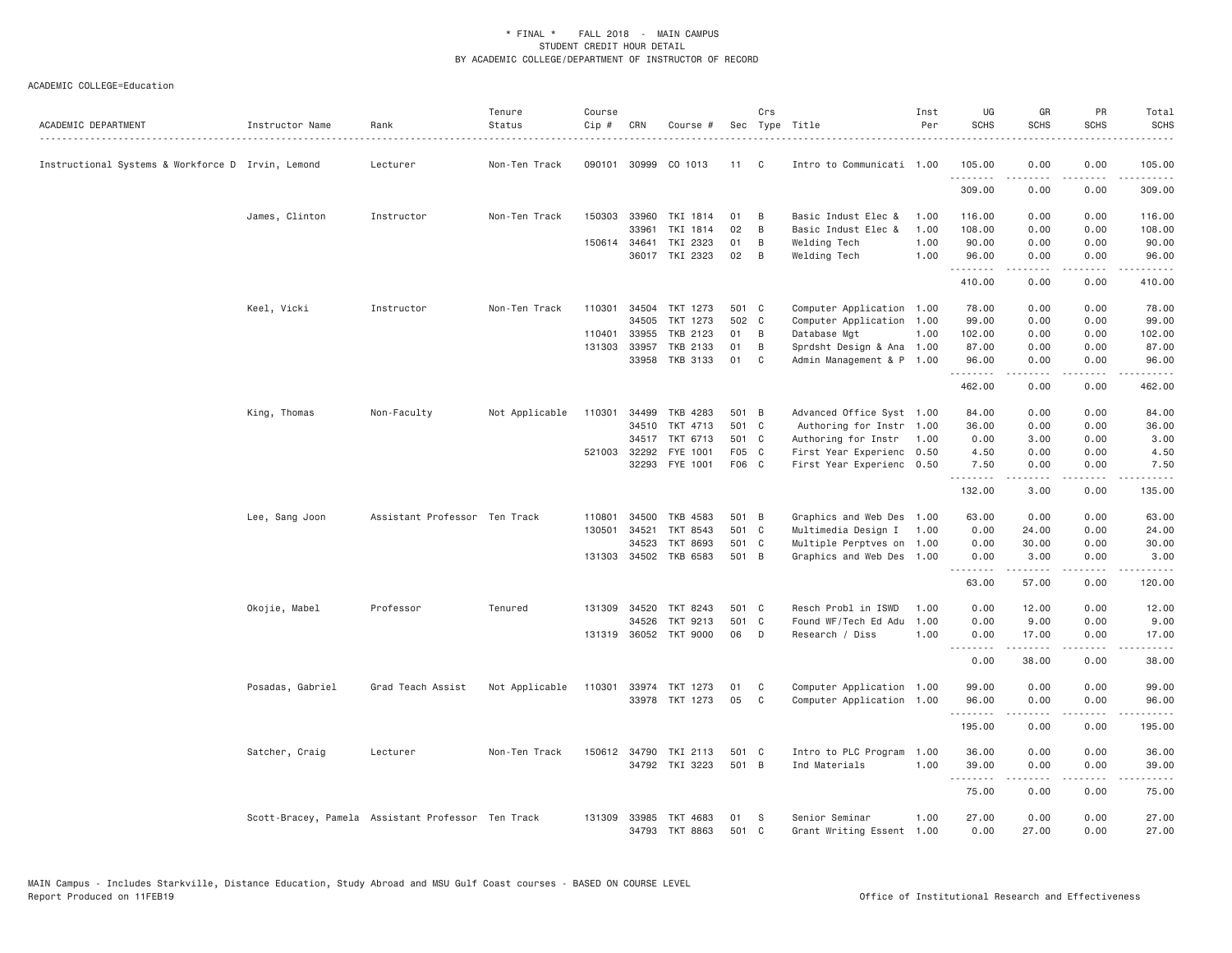| ACADEMIC DEPARTMENT                                                        | Instructor Name | Rank                          | Tenure<br>Status | Course<br>Cip # | CRN          | Course #              |       | Crs            | Sec Type Title            | Inst<br>Per | UG<br><b>SCHS</b>   | GR<br>SCHS         | PR<br><b>SCHS</b> | Total<br><b>SCHS</b>      |
|----------------------------------------------------------------------------|-----------------|-------------------------------|------------------|-----------------|--------------|-----------------------|-------|----------------|---------------------------|-------------|---------------------|--------------------|-------------------|---------------------------|
|                                                                            |                 |                               |                  |                 |              |                       |       |                |                           |             | - - - - - - - -     |                    |                   |                           |
|                                                                            |                 |                               |                  |                 |              |                       |       |                |                           |             | 27.00               | 27.00              | 0.00              | 54.00                     |
| Instructional Systems & Workforce D Sun, Yan                               |                 | Assistant Professor Ten Track |                  | 130501          | 33983        | TKT 4203              | 01 C  |                | Emerging Technologie 1.00 |             | 84.00               | 0.00               | 0.00              | 84.00                     |
|                                                                            |                 |                               |                  | 131321          |              | 34512 TKT 4803        | 501 C |                | Integ Tech for Learn 1.00 |             | 30.00               | 0.00               | 0.00              | 30.00                     |
|                                                                            |                 |                               |                  |                 |              | 34519 TKT 6803        | 501 C |                | Integ Tech for Learn 1.00 |             | 0.00<br>.           | 27.00              | 0.00<br>.         | 27.00<br>.                |
|                                                                            |                 |                               |                  |                 |              |                       |       |                |                           |             | 114.00              | 27.00              | 0.00              | 141.00                    |
|                                                                            | Thomas, Lisa    | Lecturer                      | Non-Ten Track    | 110301          | 33975        | TKT 1273              | 02    | C              | Computer Application 1.00 |             | 93.00               | 0.00               | 0.00              | 93.00                     |
|                                                                            |                 |                               |                  |                 | 33976        | TKT 1273              | 03    | $\mathbf{C}$   | Computer Application 1.00 |             | 96.00               | 0.00               | 0.00              | 96.00                     |
|                                                                            |                 |                               |                  |                 | 33977        | TKT 1273              | 04    | $\mathbf{C}$   | Computer Application 1.00 |             | 87.00               | 0.00               | 0.00              | 87.00                     |
|                                                                            |                 |                               |                  |                 | 130501 34525 | TKT 8823              | 501 C |                | Des Deliv Mgt of Dis 1.00 |             | 0.00<br>.           | 21.00              | 0.00              | 21.00                     |
|                                                                            |                 |                               |                  |                 |              |                       |       |                |                           |             | 276.00              | 21.00              | 0.00              | 297.00                    |
|                                                                            | Wyatt, John     | Associate Professor Tenured   |                  | 131319          | 36429        | TKI 4000              | 02    | I              | Directed Indiv Study 1.00 |             | 3.00                | 0.00               | 0.00              | 3.00                      |
|                                                                            |                 |                               |                  | 150611          | 34643        | TKI 3683              | 01    | $\overline{B}$ | CNC Machining Proces 1.00 |             | 42.00               | 0.00               | 0.00              | 42.00                     |
|                                                                            |                 |                               |                  | 150612 33963    |              | TKI 2123              | 01    | B              | Intro to CNC Prog         | 1.00        | 84.00               | 0.00               | 0.00              | 84.00                     |
|                                                                            |                 |                               |                  |                 |              | 33964 TKI 2123        | 02    | $\overline{B}$ | Intro to CNC Prog         | 1.00        | 84.00<br><u>.</u>   | 0.00               | 0.00              | 84.00                     |
|                                                                            |                 |                               |                  |                 |              |                       |       |                |                           |             | 213.00              | 0.00               | 0.00              | 213.00                    |
|                                                                            | Yu, Chien       | Professor                     | Tenured          | 110301          | 34794        | TKT 8743              | 501 B |                | Interactive Media         | 1.00        | 0.00                | 15.00              | 0.00              | 15.00                     |
|                                                                            |                 |                               |                  | 130501          | 34524        | <b>TKT 8703</b>       | 501 C |                | Trends & Issues Inst      | 1.00        | 0.00                | 15.00              | 0.00              | 15.00                     |
|                                                                            |                 |                               |                  |                 |              | 131319 36055 TKT 9000 | 09 D  |                | Research / Diss           | 1.00        | 0.00<br>--------    | 14.00<br><u>.</u>  | 0.00<br><u>.</u>  | 14.00                     |
|                                                                            |                 |                               |                  |                 |              |                       |       |                |                           |             | 0.00                | 44.00              | 0.00              | 44.00                     |
|                                                                            | Yu, Wei-Chieh   | Assistant Professor Ten Track |                  | 111001          | 33959        | TKB 4563              | 01    | $\mathbf{C}$   | Intro to Data Networ 1.00 |             | 102.00              | 0.00               | 0.00              | 102.00                    |
|                                                                            |                 |                               |                  | 131309          | 33980        | TKT 3463              | 01    | B              | Computer Repair/Main 1.00 |             | 48.00               | 0.00               | 0.00              | 48.00                     |
|                                                                            |                 |                               |                  | 131319 36056    |              | <b>TKT 9000</b>       | 10    | D              | Research / Diss           | 1.00        | 0.00                | 1.00               | 0.00              | 1.00                      |
|                                                                            |                 |                               |                  |                 |              |                       |       |                |                           |             | .<br>150.00         | 1.00               | .<br>0.00         | 151.00                    |
| -----------------------------------<br>Instructional Systems & Workforce D |                 |                               |                  |                 |              |                       |       |                |                           |             | ========<br>4430.00 | ========<br>365.00 | ========<br>0.00  | $=$ ==========<br>4795.00 |
| ----------------------------------                                         |                 |                               |                  |                 |              |                       |       |                |                           |             |                     |                    |                   | ==========                |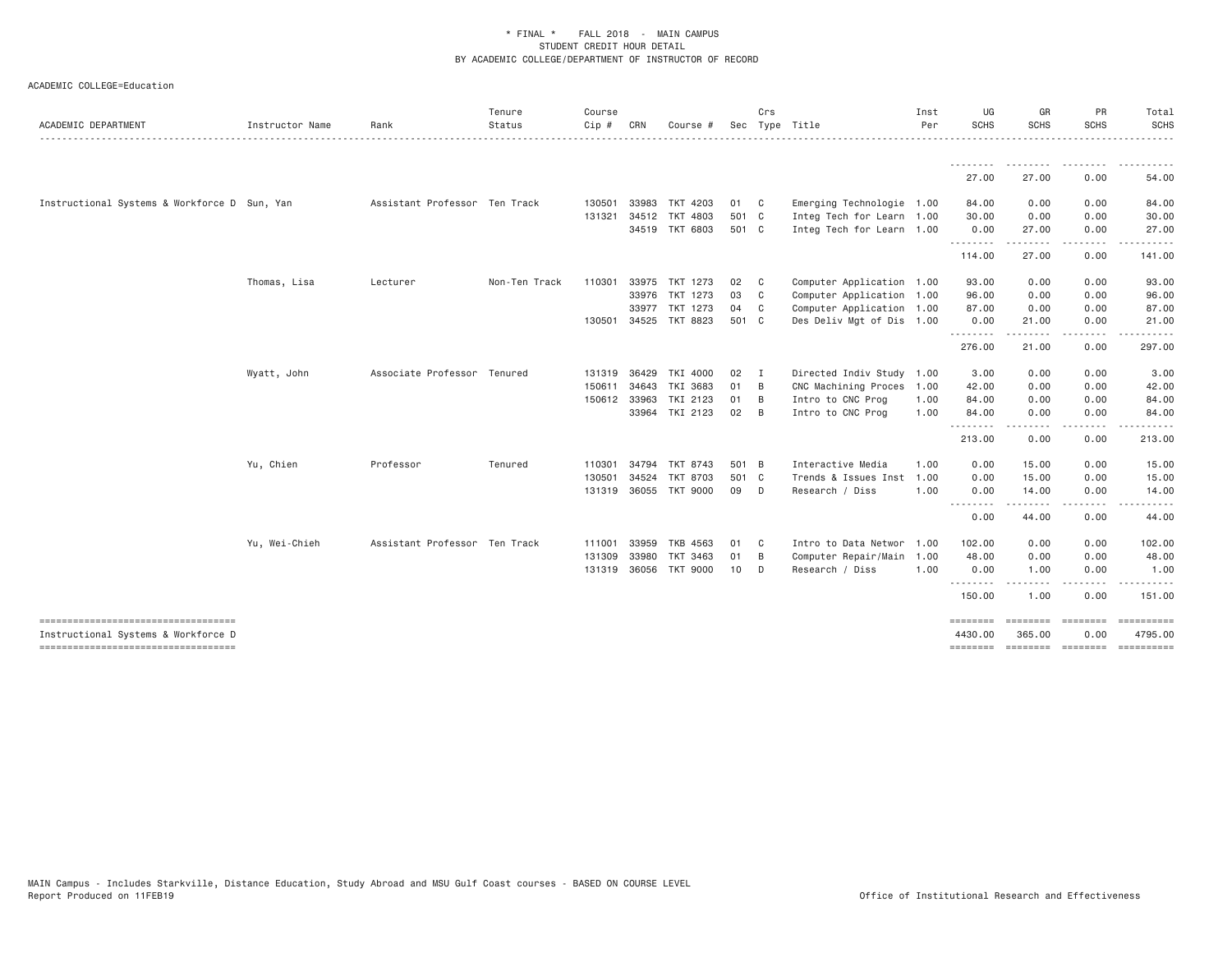| ACADEMIC DEPARTMENT | Instructor Name   | Rank                                             | Tenure<br>Status | Course<br>Cip # | CRN   | Course #                              | Sec      | Crs            | Type Title<br>.                                        | Inst<br>Per | UG<br><b>SCHS</b>             | GR<br><b>SCHS</b> | PR<br><b>SCHS</b><br>.              | Total<br><b>SCHS</b><br>. |
|---------------------|-------------------|--------------------------------------------------|------------------|-----------------|-------|---------------------------------------|----------|----------------|--------------------------------------------------------|-------------|-------------------------------|-------------------|-------------------------------------|---------------------------|
| Kinesiology         |                   | Agiovlasitis, Stamat Associate Professor Tenured |                  | 260908          | 31902 | EP 4133                               | 01       | C              | Ex Prog Clinical Pop 1.00                              |             | 135.00                        | 0.00              | 0.00                                | 135.00                    |
|                     |                   |                                                  |                  |                 | 34833 | EP 4133                               | 02       | C              | Ex Prog Clinical Pop                                   | 1.00        | 108.00                        | 0.00              | 0.00                                | 108.00                    |
|                     |                   |                                                  |                  | 310505 36878    |       | KI 9000                               | 04       | D              | Research / Diss                                        | 1.00        | 0.00                          | 6.00              | 0.00                                | 6.00                      |
|                     |                   |                                                  |                  |                 |       | 37145 EP 4000                         | 16       | $\mathbf{I}$   | Directed Indiv Study 1.00                              |             | 3.00<br><b><i><u></u></i></b> | 0.00<br>.         | 0.00<br>.                           | 3.00<br>.                 |
|                     |                   |                                                  |                  |                 |       |                                       |          |                |                                                        |             | 246.00                        | 6.00              | 0.00                                | 252.00                    |
|                     | Booker, Robert    | Grad Teach Assist                                | Not Applicable   |                 |       | 131314 33348 PE 3313                  | 03       | K              | Sport Physiology                                       | 0.60        | 0.00                          | 0.00              | 0.00                                | 0.00                      |
|                     |                   |                                                  |                  | 260908          | 31881 | EP 3304                               | 01       | В              | Exercise Physiology                                    | 0.40        | 20.80                         | 0.00              | 0.00                                | 20.80                     |
|                     |                   |                                                  |                  |                 | 31889 | EP 3304                               | 09       | B              | Exercise Physiology                                    | 0.40        | 16.00                         | 0.00              | 0.00                                | 16.00                     |
|                     |                   |                                                  |                  |                 |       | 310501 33327 PE 1151                  | 01       | L.             | Strength Training                                      | 0.60        | 6.00                          | 0.00              | 0.00                                | 6.00                      |
|                     |                   |                                                  |                  |                 |       | 33328 PE 1151                         | 02       | <b>L</b>       | Strength Training                                      | 0.60        | 6.00<br>.                     | 0.00              | 0.00<br>.                           | 6.00<br>.                 |
|                     |                   |                                                  |                  |                 |       |                                       |          |                |                                                        |             | 48.80                         | 0.00              | 0.00                                | 48.80                     |
|                     | Brown, Stanley    | Professor                                        | Tenured          |                 |       | 310505 31875 EP 2013                  | 01       | $\mathbf{C}$   | Fundamentals of Kine 0.10                              |             | 95.10<br>.                    | 0.00<br>.         | 0.00<br>.                           | 95.10<br>.                |
|                     |                   |                                                  |                  |                 |       |                                       |          |                |                                                        |             | 95.10                         | 0.00              | 0.00                                | 95.10                     |
|                     | Chander, Harish   | Assistant Professor Ten Track                    |                  |                 |       | 260908 31877 EP 3233                  | 01       | C <sub>1</sub> | Anatomical Kinesiolo 0.60                              |             | 129.60                        | 0.00              | 0.00                                | 129.60                    |
|                     |                   |                                                  |                  |                 | 34832 | EP 3643                               | 02       | $\mathbf{C}$   | Applied Anat & Patho                                   | 1.00        | 141.00                        | 0.00              | 0.00                                | 141.00                    |
|                     |                   |                                                  |                  | 310505          | 35498 | EP 4000                               | 01       | Ι.             | Directed Indiv Study 1.00                              |             | 1.00                          | 0.00              | 0.00                                | 1.00                      |
|                     |                   |                                                  |                  |                 | 35514 | EP 4000                               | 02       | $\mathbf I$    | Directed Indiv Study 1.00                              |             | 3.00                          | 0.00              | 0.00                                | 3.00                      |
|                     |                   |                                                  |                  |                 | 35515 | EP 4000                               | 03       | $\mathbf{I}$   | Directed Indiv Study 1.00                              |             | 3.00                          | 0.00              | 0.00                                | 3.00                      |
|                     |                   |                                                  |                  |                 | 35962 | KI 4000                               | 01       | $\mathbf{I}$   | Directed Indiv Study 1.00                              |             | 3.00                          | 0.00              | 0.00                                | 3.00                      |
|                     |                   |                                                  |                  |                 | 36350 | EP 4000                               | 09       | $\mathbf I$    | Directed Indiv Study                                   | 1.00        | 3.00                          | 0.00              | 0.00                                | 3.00                      |
|                     |                   |                                                  |                  |                 | 36351 | EP 7000                               | 01       | $\mathbf{I}$   | Directed Indiv Study                                   | 1.00        | 0.00                          | 3.00              | 0.00                                | 3.00                      |
|                     |                   |                                                  |                  |                 | 36883 | KI 9000                               | 05       | D              | Research / Diss                                        | 1.00        | 0.00                          | 3.00              | 0.00                                | 3.00                      |
|                     |                   |                                                  |                  |                 |       |                                       |          |                |                                                        |             | .<br>283.60                   | 6.00              | $\sim$ $\sim$ $\sim$<br>0.00        | 289.60                    |
|                     | Chen, Chih Chia   | Assistant Professor Ten Track                    |                  | 131314          | 35269 | PE 2990                               | 01       | L.             | Special Topic In PE                                    | 0.50        | 10.50                         | 0.00              | 0.00                                | 10.50                     |
|                     |                   |                                                  |                  | 240101          | 37066 | <b>HON 4000</b>                       | 33       | $\mathbf{I}$   | Directed Individual                                    | 1.00        | 3.00                          | 0.00              | 0.00                                | 3.00                      |
|                     |                   |                                                  |                  | 260908          | 31876 | EP 3183                               | 01       | C              | Exercise Psychology                                    | 1.00        | 498.00                        | 0.00              | 0.00                                | 498.00                    |
|                     |                   |                                                  |                  | 310505          | 34841 | KI 8553                               | 01       | C              | Exer Mgmt Disabil                                      | 1.00        | 0.00                          | 21.00             | 0.00                                | 21.00                     |
|                     |                   |                                                  |                  |                 | 35081 | KI 1001                               | F03 C    |                | First Year Seminar                                     | 1.00        | 35.00                         | 0.00              | 0.00                                | 35.00                     |
|                     |                   |                                                  |                  |                 | 35978 | EP 4000                               | 08       | $\mathbf{I}$   | Directed Indiv Study                                   | 1.00        | 3.00                          | 0.00              | 0.00                                | 3.00                      |
|                     |                   |                                                  |                  |                 |       | 36921 EP 4000                         | $12$ I   |                | Directed Indiv Study 1.00                              |             | 3.00<br>--------              | 0.00<br><b>.</b>  | 0.00<br>$\sim$ $\sim$ $\sim$ $\sim$ | 3.00<br>.                 |
|                     |                   |                                                  |                  |                 |       |                                       |          |                |                                                        |             | 552.50                        | 21.00             | 0.00                                | 573.50                    |
|                     | Choi, Poram       | Grad Teach Assist                                | Not Applicable   | 310504          |       | 31903 EP 4143                         | 01       | C              | Aging and Disability 1.00                              |             | 111,00                        | 0.00              | 0.00                                | 111.00                    |
|                     |                   |                                                  |                  |                 |       | 310505 32782 KI 2603                  | 01       | C              | Medical Terminology                                    | 1.00        | 963.00                        | 0.00              | 0.00                                | 963.00                    |
|                     |                   |                                                  |                  |                 |       |                                       |          |                |                                                        |             | .                             |                   | $- - -$                             | .                         |
|                     |                   |                                                  |                  |                 |       |                                       |          |                |                                                        |             | 1074.00                       | 0.00              | 0.00                                | 1074.00                   |
|                     | Crocker, Jonathan | Non-Faculty                                      | Not Applicable   |                 |       | 521003 34810 FYE 1001                 | F31 C    |                | First Year Experienc 1.00                              |             | 46.00<br>.                    | 0.00              | 0.00<br>.                           | 46.00<br>.                |
|                     |                   |                                                  |                  |                 |       |                                       |          |                |                                                        |             | 46.00                         | 0.00              | 0.00                                | 46.00                     |
|                     | Fang, Qun         | Grad Teach Assist                                | Not Applicable   | 310501          |       | 34840 PE 1061<br>310505 31875 EP 2013 | 01<br>01 | - L<br>C       | Fitness Walking/ Jog 1.00<br>Fundamentals of Kine 0.10 |             | 12.00<br>95.10                | 0.00<br>0.00      | 0.00<br>0.00                        | 12.00<br>95.10            |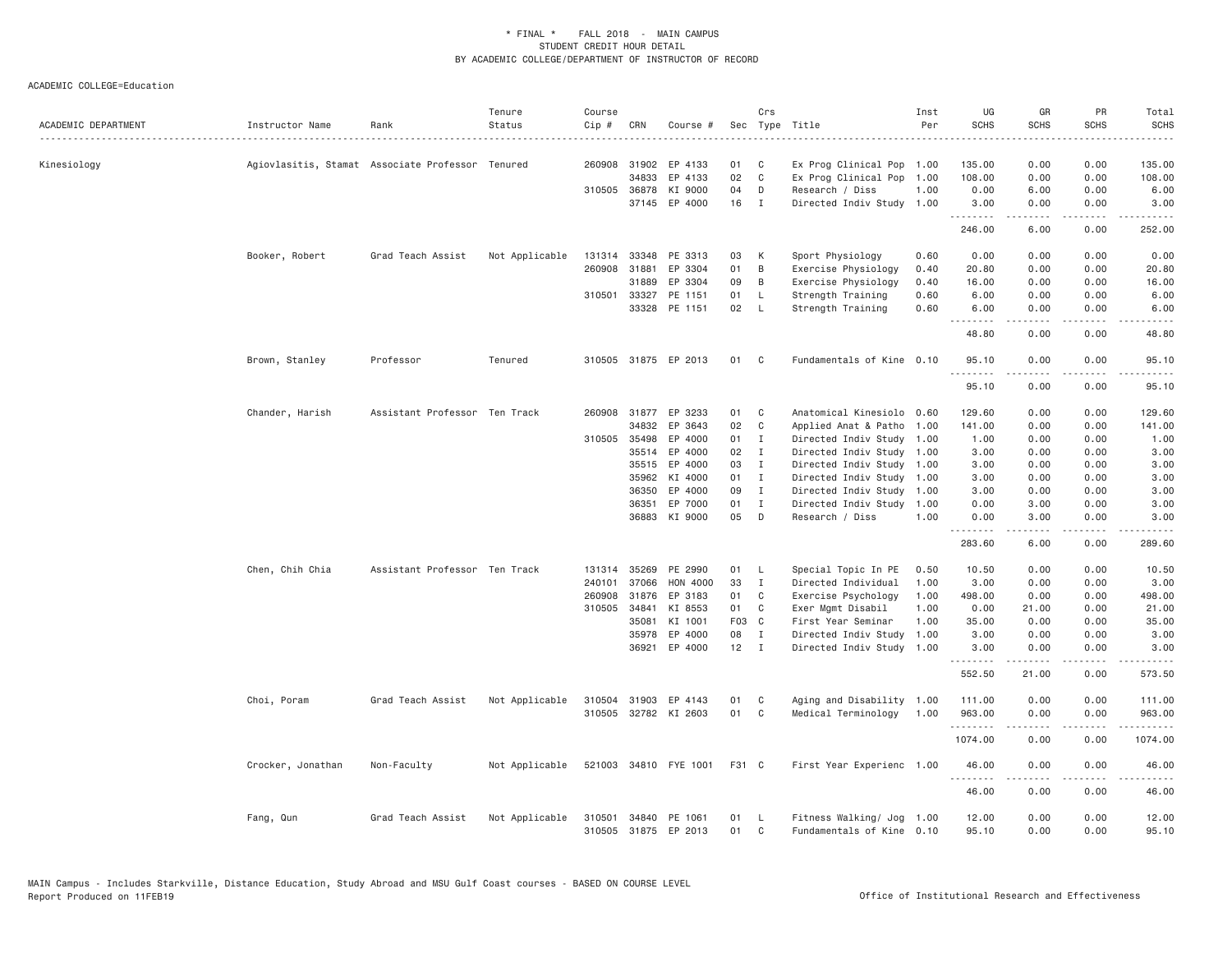| ACADEMIC DEPARTMENT | Instructor Name     | Rank                          | Tenure<br>Status | Course<br>Cip # | CRN          | Course #             |    | Crs          | Sec Type Title            | Inst<br>Per | UG<br><b>SCHS</b> | GR<br><b>SCHS</b>                                                                                                                                            | PR<br><b>SCHS</b>                   | Total<br><b>SCHS</b>                                                                                                                                           |
|---------------------|---------------------|-------------------------------|------------------|-----------------|--------------|----------------------|----|--------------|---------------------------|-------------|-------------------|--------------------------------------------------------------------------------------------------------------------------------------------------------------|-------------------------------------|----------------------------------------------------------------------------------------------------------------------------------------------------------------|
|                     |                     |                               |                  |                 |              |                      |    |              |                           |             | .                 | .                                                                                                                                                            |                                     |                                                                                                                                                                |
|                     |                     |                               |                  |                 |              |                      |    |              |                           |             | 107.10            | 0.00                                                                                                                                                         | 0.00                                | 107.10                                                                                                                                                         |
| Kinesiology         | Funderburk, Deborah | Instructor                    | Non-Ten Track    |                 | 310501 33339 | PE 1253              | 01 | B            | Teaching Lifetime Ac      | 1.00        | 90.00             | 0.00                                                                                                                                                         | 0.00                                | 90.00                                                                                                                                                          |
|                     |                     |                               |                  |                 | 33340        | PE 1263              | 01 | B            | Methods of Teaching       | 1.00        | 24.00             | 0.00                                                                                                                                                         | 0.00                                | 24.00                                                                                                                                                          |
|                     |                     |                               |                  |                 | 500301 33326 | PE 1091              | 01 | $\mathsf{L}$ | Contemporary Dance        | 1.00        | 31.00             | 0.00                                                                                                                                                         | 0.00                                | 31.00                                                                                                                                                          |
|                     |                     |                               |                  |                 | 33341        | PE 1323              | 01 | B            | Hist & Apprec of Dan      | 1.00        | 252.00<br>.       | 0.00                                                                                                                                                         | 0.00                                | 252.00<br>$\frac{1}{2} \left( \frac{1}{2} \right) \left( \frac{1}{2} \right) \left( \frac{1}{2} \right) \left( \frac{1}{2} \right) \left( \frac{1}{2} \right)$ |
|                     |                     |                               |                  |                 |              |                      |    |              |                           |             | 397.00            | 0.00                                                                                                                                                         | 0.00                                | 397.00                                                                                                                                                         |
|                     | Ghosh, Supreete     | Grad Teach Assist             | Not Applicable   | 310501          |              | 33317 PE 1061        | 03 | L            | Fitness Walking/ Jog 0.60 |             | 6.60              | 0.00                                                                                                                                                         | 0.00                                | 6.60                                                                                                                                                           |
|                     |                     |                               |                  |                 | 33318        | PE 1061              | 04 | $\mathsf{L}$ | Fitness Walking/ Jog      | 0.60        | 6.60              | 0.00                                                                                                                                                         | 0.00                                | 6.60                                                                                                                                                           |
|                     |                     |                               |                  |                 | 310505 32779 | KI 2213              | 02 | C            | Emergency Health Car 0.60 |             | 12.60<br>.        | 0.00<br>.                                                                                                                                                    | 0.00<br>$\sim$ $\sim$ $\sim$ $\sim$ | 12.60<br>.                                                                                                                                                     |
|                     |                     |                               |                  |                 |              |                      |    |              |                           |             | 25.80             | 0.00                                                                                                                                                         | 0.00                                | 25.80                                                                                                                                                          |
|                     | Grant, Erin         | Instructor                    | Non-Ten Track    | 260908          | 31907        | EP 4603              | 01 | C            | Physical Activity Ep 1.00 |             | 102.00            | 0.00                                                                                                                                                         | 0.00                                | 102.00                                                                                                                                                         |
|                     |                     |                               |                  |                 | 31912        | EP 4810              | 01 | H            | Clin Exercise Phys I 0.50 |             | 75.00             | 0.00                                                                                                                                                         | 0.00                                | 75.00                                                                                                                                                          |
|                     |                     |                               |                  |                 | 31913        | EP 4810              | 02 | H            | Clin Exercise Phys I 0.50 |             | 69.00             | 0.00                                                                                                                                                         | 0.00                                | 69.00                                                                                                                                                          |
|                     |                     |                               |                  |                 | 310501 31906 | EP 4210              | 01 | E            | Hlth Fitness Stdies       | 0.50        | 3.00              | 0.00                                                                                                                                                         | 0.00                                | 3.00                                                                                                                                                           |
|                     |                     |                               |                  |                 | 32776        | KI 2023              | 01 | C            | Found of Health Educ      | 1.00        | 198.00            | 0.00                                                                                                                                                         | 0.00                                | 198.00                                                                                                                                                         |
|                     |                     |                               |                  |                 | 34837        | KI 2023              | 03 | $\mathsf{C}$ | Found of Health Educ      | 1.00        | 93.00             | 0.00                                                                                                                                                         | 0.00                                | 93.00                                                                                                                                                          |
|                     |                     |                               |                  |                 |              | 310505 36741 EP 4000 | 10 | $\mathbf{I}$ | Directed Indiv Study 1.00 |             | 3.00<br>.         | 0.00<br>$\frac{1}{2} \left( \frac{1}{2} \right) \left( \frac{1}{2} \right) \left( \frac{1}{2} \right) \left( \frac{1}{2} \right) \left( \frac{1}{2} \right)$ | 0.00<br>.                           | 3.00<br>2.2.2.2.2.                                                                                                                                             |
|                     |                     |                               |                  |                 |              |                      |    |              |                           |             | 543.00            | 0.00                                                                                                                                                         | 0.00                                | 543.00                                                                                                                                                         |
|                     | Hickson, Matthew    | Grad Teach Assist             | Not Applicable   | 310501          | 33309        | PE 1031              | 01 | L.           | Tennis                    | 1.00        | 17.00             | 0.00                                                                                                                                                         | 0.00                                | 17.00                                                                                                                                                          |
|                     |                     |                               |                  |                 | 33310        | PE 1031              | 02 | L.           | Tennis                    | 1.00        | 17.00             | 0.00                                                                                                                                                         | 0.00                                | 17.00                                                                                                                                                          |
|                     |                     |                               |                  |                 | 33316        | PE 1061              | 02 | $\mathsf{L}$ | Fitness Walking/ Jog      | 1.00        | 12.00             | 0.00                                                                                                                                                         | 0.00                                | 12.00                                                                                                                                                          |
|                     |                     |                               |                  |                 |              | 33319 PE 1061        | 05 | $\mathsf{L}$ | Fitness Walking/ Jog      | 1.00        | 11.00<br>.        | 0.00<br>$\frac{1}{2} \left( \frac{1}{2} \right) \left( \frac{1}{2} \right) \left( \frac{1}{2} \right) \left( \frac{1}{2} \right) \left( \frac{1}{2} \right)$ | 0.00<br>.                           | 11.00<br>.                                                                                                                                                     |
|                     |                     |                               |                  |                 |              |                      |    |              |                           |             | 57.00             | 0.00                                                                                                                                                         | 0.00                                | 57.00                                                                                                                                                          |
|                     | Holmes, Megan       | Assistant Professor Ten Track |                  | 260908          | 31908        | EP 4603              | 02 | C            | Physical Activity Ep 1.00 |             | 144.00            | 0.00                                                                                                                                                         | 0.00                                | 144.00                                                                                                                                                         |
|                     |                     |                               |                  | 310505          | 32784        | KI 8303              | 01 | C            | Research in Kinesiol 1.00 |             | 0.00              | 42.00                                                                                                                                                        | 0.00                                | 42.00                                                                                                                                                          |
|                     |                     |                               |                  |                 | 35691        | KI 8000              | 01 | D            | Research/Thesis           | 1.00        | 0.00              | 3.00                                                                                                                                                         | 0.00                                | 3.00                                                                                                                                                           |
|                     |                     |                               |                  |                 | 36818        | EP 4000              | 11 | $\mathbf{I}$ | Directed Indiv Study 1.00 |             | 1.00              | 0.00                                                                                                                                                         | 0.00                                | 1.00                                                                                                                                                           |
|                     |                     |                               |                  |                 | 36956        | EP 4000              | 13 | $\mathbf{I}$ | Directed Indiv Study      | 1.00        | 2.00<br>.         | 0.00                                                                                                                                                         | 0.00                                | 2.00                                                                                                                                                           |
|                     |                     |                               |                  |                 |              |                      |    |              |                           |             | 147.00            | 45.00                                                                                                                                                        | 0.00                                | 192.00                                                                                                                                                         |
|                     | Joe, Lee            | Instructor                    | Non-Ten Track    | 260908          | 31881        | EP 3304              | 01 | B            | Exercise Physiology       | 0.60        | 31.20             | 0.00                                                                                                                                                         | 0.00                                | 31.20                                                                                                                                                          |
|                     |                     |                               |                  |                 | 31882        | EP 3304              | 02 | B            | Exercise Physiology       | 0.60        | 28.80             | 0.00                                                                                                                                                         | 0.00                                | 28.80                                                                                                                                                          |
|                     |                     |                               |                  |                 | 31883        | EP 3304              | 03 | B            | Exercise Physiology       | 0.60        | 31.20             | 0.00                                                                                                                                                         | 0.00                                | 31.20                                                                                                                                                          |
|                     |                     |                               |                  |                 | 31884        | EP 3304              | 04 | B            | Exercise Physiology       | 0.60        | 31.20             | 0.00                                                                                                                                                         | 0.00                                | 31.20                                                                                                                                                          |
|                     |                     |                               |                  |                 | 31885        | EP 3304              | 05 | B            | Exercise Physiology       | 0.60        | 31.20             | 0.00                                                                                                                                                         | 0.00                                | 31.20                                                                                                                                                          |
|                     |                     |                               |                  |                 | 31886        | EP 3304              | 06 | B            | Exercise Physiology       | 0.60        | 31.20             | 0.00                                                                                                                                                         | 0.00                                | 31.20                                                                                                                                                          |
|                     |                     |                               |                  |                 | 31887        | EP 3304              | 07 | B            | Exercise Physiology       | 0.60        | 28.80             | 0.00                                                                                                                                                         | 0.00                                | 28.80                                                                                                                                                          |
|                     |                     |                               |                  |                 | 31911        | EP 4803              | 01 | S            | Prof Seminar in Ex S      | 1.00        | 354.00            | 0.00                                                                                                                                                         | 0.00                                | 354.00                                                                                                                                                         |
|                     |                     |                               |                  |                 | 31912        | EP 4810              | 01 | H            | Clin Exercise Phys I      | 0.50        | 75.00             | 0.00                                                                                                                                                         | 0.00                                | 75.00                                                                                                                                                          |
|                     |                     |                               |                  |                 | 31913        | EP 4810              | 02 | H            | Clin Exercise Phys I 0.50 |             | 69.00             | 0.00                                                                                                                                                         | 0.00                                | 69.00                                                                                                                                                          |
|                     |                     |                               |                  | 310501          | 31906        | EP 4210              | 01 | E            | Hlth Fitness Stdies       | 0.50        | 3.00              | 0.00                                                                                                                                                         | 0.00                                | 3.00                                                                                                                                                           |
|                     |                     |                               |                  |                 | 310505 31896 | EP 3613              | 02 | C            | Exercise Electrocard      | 1,00        | 321.00            | 0.00                                                                                                                                                         | 0.00                                | 321.00                                                                                                                                                         |
|                     |                     |                               |                  |                 | 35543        | EP 4000              | 04 | $\mathsf{T}$ | Directed Indiv Study      | 1.00        | 3,00              | 0.00                                                                                                                                                         | 0.00                                | 3,00                                                                                                                                                           |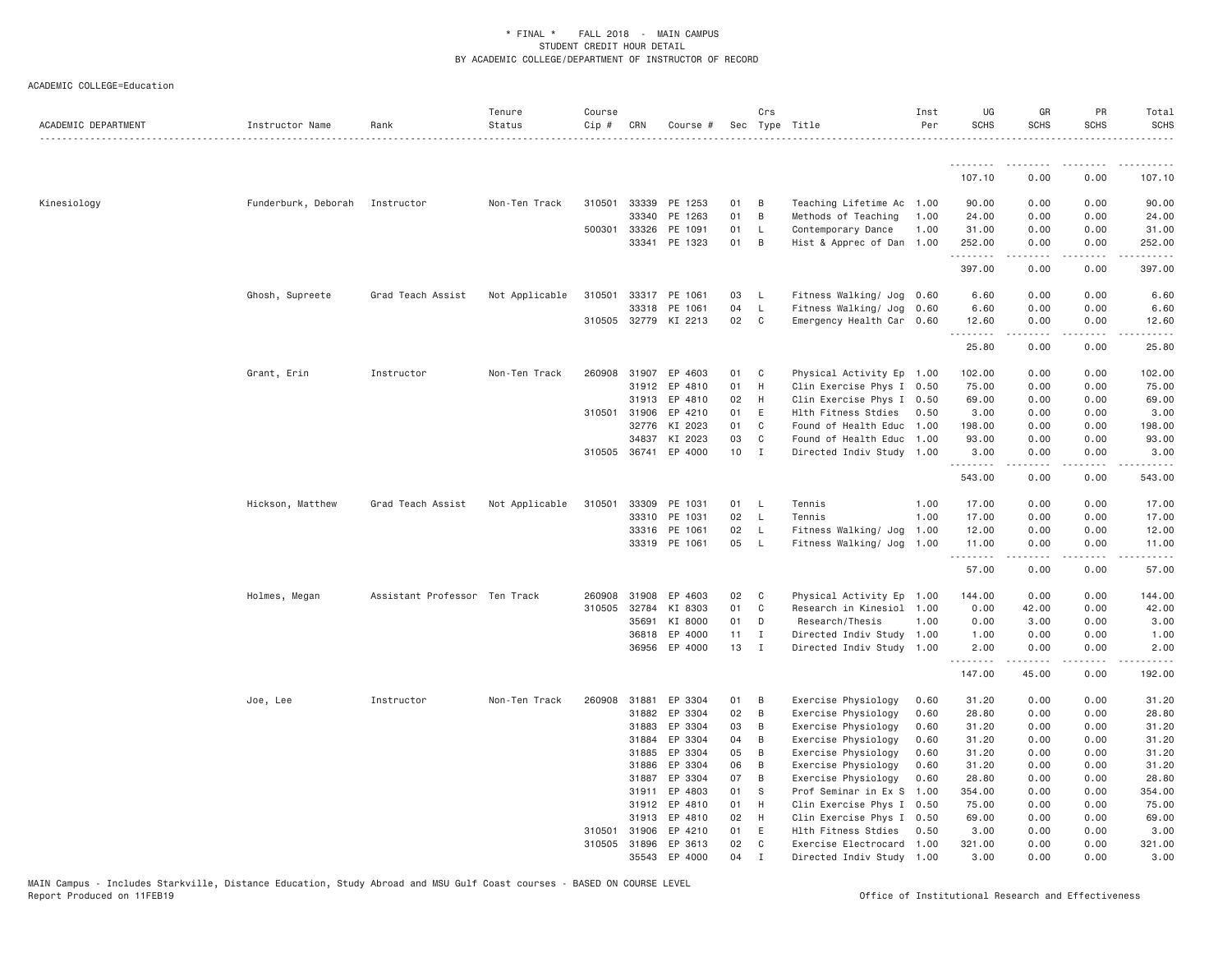| ACADEMIC DEPARTMENT | Instructor Name   | Rank                          | Tenure<br>Status | Course<br>Cip # | CRN          | Course #             |       | Crs            | Sec Type Title            | Inst<br>Per | UG<br><b>SCHS</b> | GR<br><b>SCHS</b> | PR<br><b>SCHS</b>     | Total<br><b>SCHS</b>                                                                                                                                           |
|---------------------|-------------------|-------------------------------|------------------|-----------------|--------------|----------------------|-------|----------------|---------------------------|-------------|-------------------|-------------------|-----------------------|----------------------------------------------------------------------------------------------------------------------------------------------------------------|
| Kinesiology         | Joe, Lee          | Instructor                    | Non-Ten Track    |                 |              | 310505 35926 EP 4000 | 07    | - I            | Directed Indiv Study 1.00 |             | 3,00<br>.         | 0.00              | 0.00                  | 3.00<br>.                                                                                                                                                      |
|                     |                   |                               |                  |                 |              |                      |       |                |                           |             | 1041.60           | 0.00              | 0.00                  | 1041.60                                                                                                                                                        |
|                     | Kim, Dae Eun      | Grad Teach Assist             | Not Applicable   | 310501          | 33320        | PE 1061              | 06    | -L             | Fitness Walking/ Jog 1.00 |             | 10.00             | 0.00              | 0.00                  | 10.00                                                                                                                                                          |
|                     |                   |                               |                  |                 | 33321        | PE 1061              | 07    | L              | Fitness Walking/ Jog      | 1.00        | 11.00             | 0.00              | 0.00                  | 11.00                                                                                                                                                          |
|                     |                   |                               |                  |                 | 310504 33886 | SS 2103              | 01    | C              | Sport Careers and Pr      | 1.00        | 114.00            | 0.00              | 0.00                  | 114.00                                                                                                                                                         |
|                     |                   |                               |                  |                 | 33887        | SS 3103              | 01    | C <sub>1</sub> | Sport Sponsorship         | 0.50        | 57.00<br>.        | 0.00              | 0.00<br>.             | 57.00<br>.                                                                                                                                                     |
|                     |                   |                               |                  |                 |              |                      |       |                |                           |             | 192.00            | 0.00              | 0.00                  | 192.00                                                                                                                                                         |
|                     | Knight, Adam      | Associate Professor Tenured   |                  |                 | 260908 31909 | EP 4703              | 01    | C.             | Neural Contl Human M      | 1,00        | 195.00            | 0.00              | 0.00                  | 195.00                                                                                                                                                         |
|                     |                   |                               |                  |                 | 34836        | EP 8453              | 01    | $\mathsf{C}$   | Biomech Human Movem       | 1.00        | 0.00              | 42.00             | 0.00                  | 42.00                                                                                                                                                          |
|                     |                   |                               |                  |                 |              | 310505 32772 KI 1001 | F01 C |                | First Year Seminar        | 1.00        | 40.00<br>.        | 0.00<br>.         | 0.00<br>.             | 40.00<br>.                                                                                                                                                     |
|                     |                   |                               |                  |                 |              |                      |       |                |                           |             | 235.00            | 42.00             | 0.00                  | 277.00                                                                                                                                                         |
|                     | Lamberth, John    | Associate Professor Tenured   |                  |                 | 260908 31878 | EP 3233              | 02    | C              | Anatomical Kinesiolo 1.00 |             | 240.00            | 0.00              | 0.00                  | 240.00                                                                                                                                                         |
|                     |                   |                               |                  |                 | 31897        | EP 3643              | 01    | $\mathsf{C}$   | Applied Anat & Patho      | 1.00        | 147.00            | 0.00              | 0.00                  | 147.00                                                                                                                                                         |
|                     |                   |                               |                  |                 | 310505 35968 | KI 4000              | 02    | $\mathbf I$    | Directed Indiv Study 1.00 |             | 1.00              | 0.00              | 0.00                  | 1.00                                                                                                                                                           |
|                     |                   |                               |                  |                 | 36957        | KI 4000              | 03    | $\mathbf I$    | Directed Indiv Study 1.00 |             | 3.00              | 0.00              | 0.00                  | 3.00                                                                                                                                                           |
|                     |                   |                               |                  |                 |              |                      |       |                |                           |             | .<br>391.00       | -----<br>0.00     | .<br>0.00             | $\frac{1}{2} \left( \frac{1}{2} \right) \left( \frac{1}{2} \right) \left( \frac{1}{2} \right) \left( \frac{1}{2} \right) \left( \frac{1}{2} \right)$<br>391.00 |
|                     | Lee, Young Han    | Assistant Professor Ten Track |                  | 310504          | 33887        | SS 3103              | 01    | C              | Sport Sponsorship         | 0.50        | 57.00             | 0.00              | 0.00                  | 57.00                                                                                                                                                          |
|                     |                   |                               |                  | 310505          | 33895        | SS 8823              | 01    | C              | Sport Sponsorships        | 1.00        | 0.00              | 54.00             | 0.00                  | 54.00                                                                                                                                                          |
|                     |                   |                               |                  |                 | 36118        | SS 7000              | 01    | $\mathbf{I}$   | Directed Indiv Study      | 1.00        | 0.00              | 3.00              | 0.00                  | 3.00                                                                                                                                                           |
|                     |                   |                               |                  |                 | 36309        | SS 7000              | 02    | $\mathbf{I}$   | Directed Indiv Study      | 1.00        | 0.00              | 3.00              | 0.00                  | 3.00                                                                                                                                                           |
|                     |                   |                               |                  |                 | 36402        | KI 9000              | 03    | D              | Research / Diss           | 1.00        | 0.00              | 6.00              | 0.00                  | 6.00                                                                                                                                                           |
|                     |                   |                               |                  |                 |              | 36714 SS 7000        | 03    | $\mathbf{I}$   | Directed Indiv Study      | 1.00        | 0.00<br>.         | 3.00<br>.         | 0.00<br>.             | 3.00<br>.                                                                                                                                                      |
|                     |                   |                               |                  |                 |              |                      |       |                |                           |             | 57.00             | 69.00             | 0.00                  | 126.00                                                                                                                                                         |
|                     | Lim, Soyoun       | Assistant Professor Ten Track |                  | 310504          | 33888        | SS 3403              | 01    | C              | Facil & Event Mgmt S      | 1.00        | 150.00            | 0.00              | 0.00                  | 150.00                                                                                                                                                         |
|                     |                   |                               |                  |                 |              | 310505 33352 PE 4173 | 01    | C              | Test & Measure            | 1.00        | 30.00             | 0.00              | 0.00                  | 30.00                                                                                                                                                          |
|                     |                   |                               |                  |                 |              |                      |       |                |                           |             | .                 | -----             | .                     | $- - - - -$                                                                                                                                                    |
|                     |                   |                               |                  |                 |              |                      |       |                |                           |             | 180.00            | 0.00              | 0.00                  | 180.00                                                                                                                                                         |
|                     | North, Mary       | Non-Faculty                   | Not Applicable   |                 |              | 010101 32319 GA 2001 | 01    | C              | CALS Amb. Leadership 1.00 |             | 45.00<br>.        | 0.00              | 0.00<br>.             | 45.00<br>المتمامين                                                                                                                                             |
|                     |                   |                               |                  |                 |              |                      |       |                |                           |             | 45.00             | 0.00              | 0.00                  | 45.00                                                                                                                                                          |
|                     | Palmer, Elizabeth | Non-Faculty                   | Not Applicable   |                 | 131314 33338 | PE 1243              | 02    | C.             | Methods Games and Sp 1.00 |             | 84.00<br>.        | 0.00<br>.         | 0.00<br>$\frac{1}{2}$ | 84.00<br>.                                                                                                                                                     |
|                     |                   |                               |                  |                 |              |                      |       |                |                           |             | 84.00             | 0.00              | 0.00                  | 84.00                                                                                                                                                          |
|                     | Pan, Zhujun       | Assistant Professor Ten Track |                  | 260908          | 31910        | EP 4703              | 02    | C              | Neural Contl Human M 1.00 |             | 108.00            | 0.00              | 0.00                  | 108.00                                                                                                                                                         |
|                     |                   |                               |                  | 310505          | 33354        | PE 4853              | 01    | C              | Motor Lrng and Skill 1.00 |             | 57.00             | 0.00              | 0.00                  | 57.00                                                                                                                                                          |
|                     |                   |                               |                  |                 |              | 37107 KI 7000        | 07    | $\mathbf{I}$   | Directed Indiv Study 1.00 |             | 0.00              | 3.00              | 0.00                  | 3.00                                                                                                                                                           |
|                     |                   |                               |                  |                 |              |                      |       |                |                           |             | .<br>165.00       | -----<br>3.00     | .<br>0.00             | -----<br>168.00                                                                                                                                                |
|                     | Rye, David        | Instructor                    | Non-Ten Track    |                 |              | 131314 33355 PE 4873 | 01    | C              | Prof Sem In Physica       | 1.00        | 9.00              | 0.00              | 0.00                  | 9.00                                                                                                                                                           |
|                     |                   |                               |                  |                 | 34464        | PE 4873              | 501 C |                | Prof Sem In Physica 1.00  |             | 3,00              | 0.00              | 0.00                  | 3.00                                                                                                                                                           |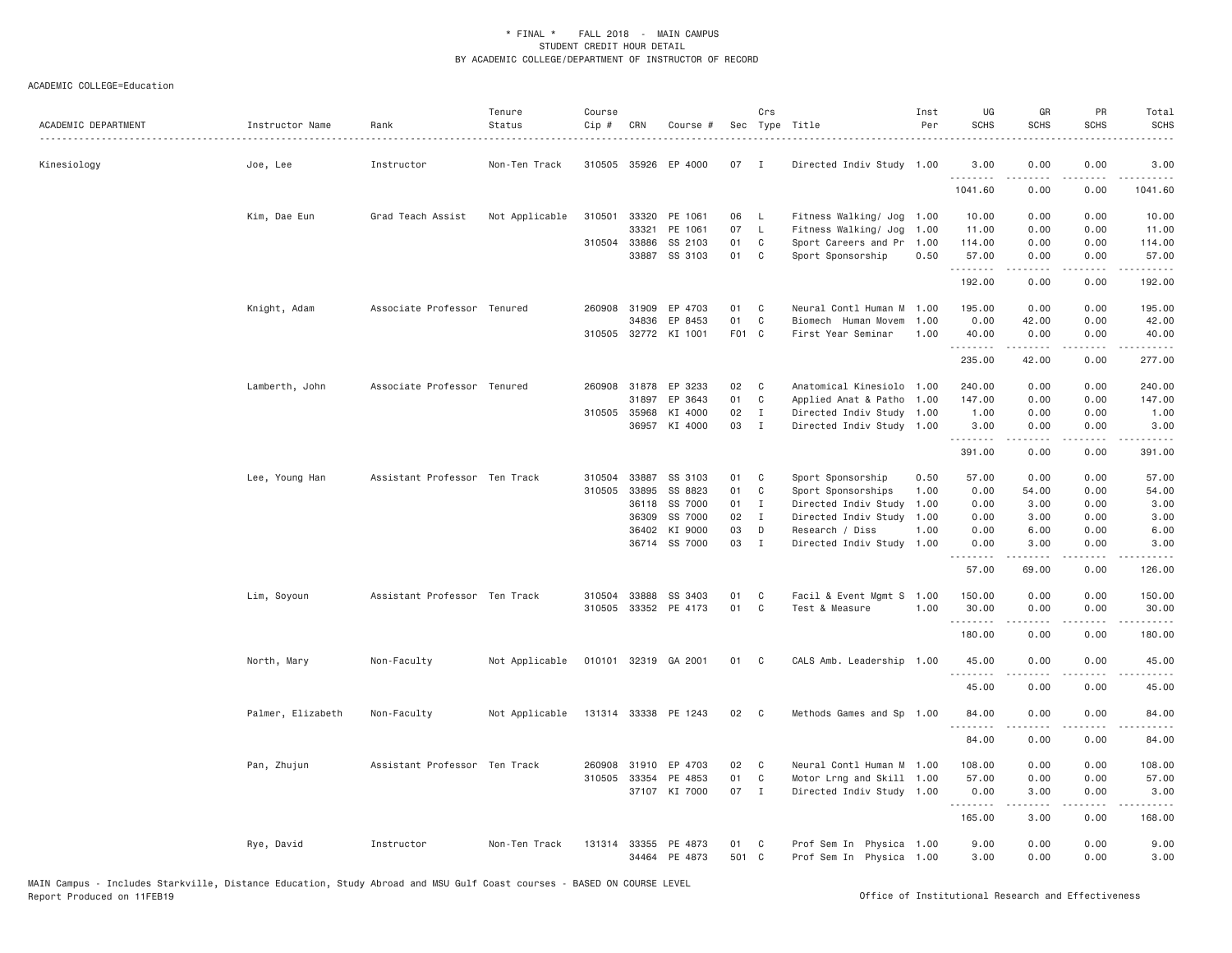| ACADEMIC DEPARTMENT | Instructor Name    | Rank                          | Tenure<br>Status | Course<br>Cip # | CRN          | Course #             |    | Crs          | Sec Type Title            | Inst<br>Per | UG<br><b>SCHS</b> | GR<br><b>SCHS</b> | PR<br><b>SCHS</b>                   | Total<br><b>SCHS</b><br>.                                                                                                                                                       |
|---------------------|--------------------|-------------------------------|------------------|-----------------|--------------|----------------------|----|--------------|---------------------------|-------------|-------------------|-------------------|-------------------------------------|---------------------------------------------------------------------------------------------------------------------------------------------------------------------------------|
| Kinesiology         | Rye, David         | Instructor                    | Non-Ten Track    | 310504          | 33889        | SS 3603              | 01 | C            | Program Planning-Spo      | 1.00        | 141.00            | 0.00              | 0.00                                | 141.00                                                                                                                                                                          |
|                     |                    |                               |                  |                 | 33891        | SS 4203              | 01 | $\mathsf{C}$ | Funding of Sport          | 1.00        | 171.00            | 0.00              | 0.00                                | 171.00                                                                                                                                                                          |
|                     |                    |                               |                  |                 |              | 33892 SS 4396        | 01 | E            | Sports Studies Inter 1.00 |             | 54.00             | 0.00              | 0.00                                | 54.00                                                                                                                                                                           |
|                     |                    |                               |                  |                 |              |                      |    |              |                           |             | .<br>378.00       | .<br>0.00         | .<br>0.00                           | .<br>378.00                                                                                                                                                                     |
|                     | Ryuh, Yonjoong     | Lecturer                      | Non-Ten Track    |                 | 131314 35269 | PE 2990              | 01 | L.           | Special Topic In PE       | 0.50        | 10.50             | 0.00              | 0.00                                | 10.50                                                                                                                                                                           |
|                     |                    |                               |                  | 310505          | 32778        | KI 2213              | 01 | $\mathsf{C}$ | Emergency Health Car 1.00 |             | 84.00             | 0.00              | 0.00                                | 84.00                                                                                                                                                                           |
|                     |                    |                               |                  |                 |              | 32780 KI 2213        | 03 | C            | Emergency Health Car 1.00 |             | 90.00<br>.        | 0.00<br>.         | 0.00<br>$\sim$ $\sim$ $\sim$ $\sim$ | 90.00                                                                                                                                                                           |
|                     |                    |                               |                  |                 |              |                      |    |              |                           |             | 184.50            | 0.00              | 0.00                                | 184.50                                                                                                                                                                          |
|                     | Salancy, Hayes     | Grad Teach Assist             | Not Applicable   |                 |              | 131314 33334 PE 1171 | 01 | - L          | Strength & Condition      | 1.00        | 11.00             | 0.00              | 0.00                                | 11.00                                                                                                                                                                           |
|                     |                    |                               |                  |                 | 33347        | PE 3313              | 02 | K            | Sport Physiology          | 0.60        | 0.00              | 0.00              | 0.00                                | 0.00                                                                                                                                                                            |
|                     |                    |                               |                  |                 | 33349        | PE 3313              | 04 | К            | Sport Physiology          | 0.60        | 0.00              | 0.00              | 0.00                                | 0.00                                                                                                                                                                            |
|                     |                    |                               |                  |                 | 260908 31885 | EP 3304              | 05 | B            | Exercise Physiology       | 0.40        | 20.80             | 0.00              | 0.00                                | 20.80                                                                                                                                                                           |
|                     |                    |                               |                  |                 | 31887        | EP 3304              | 07 | B            | Exercise Physiology       | 0.40        | 19.20<br>.        | 0.00<br>.         | 0.00<br>.                           | 19.20<br>.                                                                                                                                                                      |
|                     |                    |                               |                  |                 |              |                      |    |              |                           |             | 51.00             | 0.00              | 0.00                                | 51.00                                                                                                                                                                           |
|                     | San Filippo, Megan | Grad Teach Assist             | Not Applicable   | 260908          | 31884        | EP 3304              | 04 | B            | Exercise Physiology       | 0.40        | 20.80             | 0.00              | 0.00                                | 20.80                                                                                                                                                                           |
|                     |                    |                               |                  |                 | 31890        | EP 3304              | 10 | B            | Exercise Physiology       | 0.40        | 20.80             | 0.00              | 0.00                                | 20.80                                                                                                                                                                           |
|                     |                    |                               |                  |                 | 31891        | EP 3304              | 11 | B            | Exercise Physiology       | 0.40        | 17.60             | 0.00              | 0.00                                | 17.60                                                                                                                                                                           |
|                     |                    |                               |                  |                 |              | 310501 32774 KI 1803 | 01 | C            | Health Trends & Topi 0.40 |             | 74.40<br>.        | 0.00<br>.         | 0.00<br>$\omega$ is a $\omega$      | 74.40<br>.                                                                                                                                                                      |
|                     |                    |                               |                  |                 |              |                      |    |              |                           |             | 133.60            | 0.00              | 0.00                                | 133.60                                                                                                                                                                          |
|                     | Shepherd, Brandon  | Grad Teach Assist             | Not Applicable   | 131314          | 33346        | PE 3313              | 01 | C            | Sport Physiology          | 1.00        | 66.00             | 0.00              | 0.00                                | 66.00                                                                                                                                                                           |
|                     |                    |                               |                  |                 | 310501 31898 | EP 4113              | 01 | B            | Fitness Prog & Testi 1.00 |             | 102.00            | 0.00              | 0.00                                | 102.00                                                                                                                                                                          |
|                     |                    |                               |                  |                 |              |                      |    |              |                           |             | .                 | .                 |                                     | $\frac{1}{2} \left( \frac{1}{2} \right) \left( \frac{1}{2} \right) \left( \frac{1}{2} \right) \left( \frac{1}{2} \right) \left( \frac{1}{2} \right) \left( \frac{1}{2} \right)$ |
|                     |                    |                               |                  |                 |              |                      |    |              |                           |             | 168.00            | 0.00              | 0.00                                | 168.00                                                                                                                                                                          |
|                     | Slater, Kelsey     | Grad Teach Assist             | Not Applicable   |                 | 310501 34838 | PE 1021              | 01 | L            | Volleyball                | 1.00        | 15.00             | 0.00              | 0.00                                | 15.00                                                                                                                                                                           |
|                     |                    |                               |                  |                 | 34839        | PE 1021              | 02 | $\mathsf{L}$ | Volleyball                | 1.00        | 18.00             | 0.00              | 0.00                                | 18.00                                                                                                                                                                           |
|                     |                    |                               |                  |                 | 310504 34843 | SS 3303              | 01 | C            | Communicat Mgmt in        | 1.00        | 90.00             | 0.00              | 0.00                                | 90.00                                                                                                                                                                           |
|                     |                    |                               |                  |                 |              |                      |    |              |                           |             | .<br>123.00       | 0.00              | 0.00                                | 123.00                                                                                                                                                                          |
|                     | Smidebush, Megan   | Grad Teach Assist             | Not Applicable   | 260908          | 31888        | EP 3304              | 08 | B            | Exercise Physiology       | 0.40        | 16.00             | 0.00              | 0.00                                | 16.00                                                                                                                                                                           |
|                     |                    |                               |                  |                 | 31892        | EP 3304              | 12 | B            | Exercise Physiology       | 0.40        | 19.20             | 0.00              | 0.00                                | 19.20                                                                                                                                                                           |
|                     |                    |                               |                  |                 | 31893        | EP 3304              | 13 | B            | Exercise Physiology       | 0.40        | 20.80             | 0.00              | 0.00                                | 20.80                                                                                                                                                                           |
|                     |                    |                               |                  |                 |              | 31894 EP 3304        | 14 | B            | Exercise Physiology       | 0.40        | 20.80<br>.        | 0.00<br>-----     | 0.00<br>$\sim$ $\sim$ $\sim$ $\sim$ | 20.80                                                                                                                                                                           |
|                     |                    |                               |                  |                 |              |                      |    |              |                           |             | 76.80             | 0.00              | 0.00                                | 76.80                                                                                                                                                                           |
|                     | Smith, JohnEric    | Assistant Professor Ten Track |                  |                 | 131314 31914 | EP 8203              | 01 | B            | Adv. Exercise Physio      | 1.00        | 0.00              | 30.00             | 0.00                                | 30.00                                                                                                                                                                           |
|                     |                    |                               |                  |                 | 33347        | PE 3313              | 02 | К            | Sport Physiology          | 0.40        | 0.00              | 0.00              | 0.00                                | 0.00                                                                                                                                                                            |
|                     |                    |                               |                  |                 | 33348        | PE 3313              | 03 | К            | Sport Physiology          | 0.40        | 0.00              | 0.00              | 0.00                                | 0.00                                                                                                                                                                            |
|                     |                    |                               |                  |                 | 33349        | PE 3313              | 04 | К            | Sport Physiology          | 0.40        | 0.00              | 0.00              | 0.00                                | 0.00                                                                                                                                                                            |
|                     |                    |                               |                  |                 | 260908 31915 | EP 8263              | 01 | C            | Exercise Metabolism       | 1.00        | 0.00              | 9.00              | 0.00                                | 9.00                                                                                                                                                                            |
|                     |                    |                               |                  |                 | 310501 32774 | KI 1803              | 01 | C            | Health Trends & Topi      | 0.60        | 111.60            | 0.00              | 0.00                                | 111.60                                                                                                                                                                          |
|                     |                    |                               |                  |                 | 33317        | PE 1061              | 03 | L            | Fitness Walking/ Jog      | 0.40        | 4.40              | 0.00              | 0.00                                | 4.40                                                                                                                                                                            |
|                     |                    |                               |                  |                 |              | 33318 PE 1061        | 04 | L            | Fitness Walking/ Jog      | 0.40        | 4.40              | 0.00              | 0.00                                | 4.40                                                                                                                                                                            |
|                     |                    |                               |                  |                 | 33327        | PE 1151              | 01 | $\mathbf{I}$ | Strength Training         | 0.40        | 4.00              | 0.00              | 0.00                                | 4.00                                                                                                                                                                            |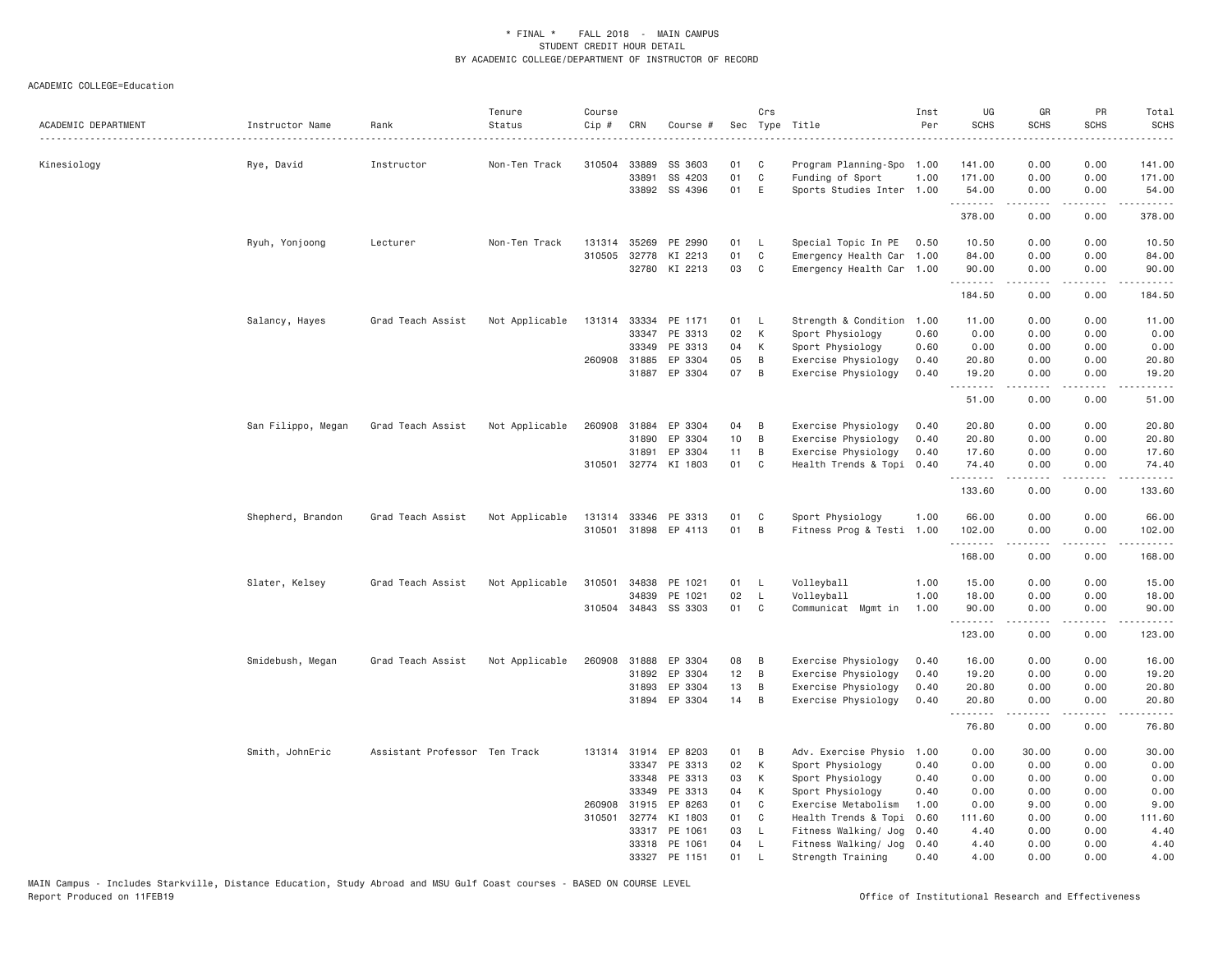| ACADEMIC DEPARTMENT | Instructor Name   | Rank                                               | Tenure<br>Status | Course<br>Cip # | CRN            | Course #             |          | Crs                          | Sec Type Title                         | Inst<br>Per  | UG<br><b>SCHS</b> | GR<br><b>SCHS</b>                                                                                                                                             | PR<br><b>SCHS</b>                                                                                                                 | Total<br><b>SCHS</b>                                                                                                      |
|---------------------|-------------------|----------------------------------------------------|------------------|-----------------|----------------|----------------------|----------|------------------------------|----------------------------------------|--------------|-------------------|---------------------------------------------------------------------------------------------------------------------------------------------------------------|-----------------------------------------------------------------------------------------------------------------------------------|---------------------------------------------------------------------------------------------------------------------------|
|                     |                   |                                                    |                  |                 |                |                      |          |                              |                                        | .            |                   |                                                                                                                                                               |                                                                                                                                   | $\frac{1}{2} \left( \frac{1}{2} \right) \left( \frac{1}{2} \right) \left( \frac{1}{2} \right) \left( \frac{1}{2} \right)$ |
| Kinesiology         | Smith, JohnEric   | Assistant Professor Ten Track                      |                  |                 | 310501 33328   | PE 1151              | 02<br>03 | L,                           | Strength Training                      | 0.40         | 4.00              | 0.00                                                                                                                                                          | 0.00                                                                                                                              | 4.00                                                                                                                      |
|                     |                   |                                                    |                  |                 | 33329<br>33330 | PE 1151<br>PE 1151   | 04       | $\mathsf{L}$<br>$\mathsf{L}$ | Strength Training<br>Strength Training | 0.60<br>0.60 | 7.20<br>7.20      | 0.00<br>0.00                                                                                                                                                  | 0.00<br>0.00                                                                                                                      | 7.20<br>7.20                                                                                                              |
|                     |                   |                                                    |                  |                 | 33331          | PE 1151              | 05       | L                            | Strength Training                      | 0.40         | 4.80              | 0.00                                                                                                                                                          | 0.00                                                                                                                              | 4.80                                                                                                                      |
|                     |                   |                                                    |                  |                 | 310505 32773   | KI 1001              | F02 C    |                              | First Year Seminar                     | 1.00         | 32.00             | 0.00                                                                                                                                                          | 0.00                                                                                                                              | 32.00                                                                                                                     |
|                     |                   |                                                    |                  |                 | 32779          | KI 2213              | 02       | C                            | Emergency Health Car                   | 0.40         | 8.40              | 0.00                                                                                                                                                          | 0.00                                                                                                                              | 8.40                                                                                                                      |
|                     |                   |                                                    |                  |                 | 35696          | KI 9000              | 01       | D                            | Research / Diss                        | 1.00         | 0.00              | 6.00                                                                                                                                                          | 0.00                                                                                                                              | 6.00                                                                                                                      |
|                     |                   |                                                    |                  |                 | 37050          | EP 4000              | 15       | $\mathbf{I}$                 | Directed Indiv Study                   | 1.00         | 3.00              | 0.00                                                                                                                                                          | 0.00                                                                                                                              | 3.00                                                                                                                      |
|                     |                   |                                                    |                  |                 | 37131          | KI 7000              | 08       | $\mathbf{I}$                 | Directed Indiv Study 1.00              |              | 0.00              | 3.00                                                                                                                                                          | 0.00                                                                                                                              | 3.00                                                                                                                      |
|                     |                   |                                                    |                  |                 |                |                      |          |                              |                                        |              | .<br>191.00       | $\frac{1}{2} \left( \frac{1}{2} \right) \left( \frac{1}{2} \right) \left( \frac{1}{2} \right) \left( \frac{1}{2} \right) \left( \frac{1}{2} \right)$<br>48.00 | $\sim$ $\sim$ $\sim$<br>0.00                                                                                                      | .<br>239.00                                                                                                               |
|                     | Spring, Katherine | Grad Teach Assist                                  | Not Applicable   | 260908          | 31882          | EP 3304              | 02       | B                            | Exercise Physiology                    | 0.40         | 19.20             | 0.00                                                                                                                                                          | 0.00                                                                                                                              | 19.20                                                                                                                     |
|                     |                   |                                                    |                  | 310501          | 31899          | EP 4113              | 02       | B                            | Fitness Prog & Testi                   | 1.00         | 102.00            | 0.00                                                                                                                                                          | 0.00                                                                                                                              | 102.00                                                                                                                    |
|                     |                   |                                                    |                  |                 | 33313          | PE 1041              | 01       | L.                           | Aerobics                               | 1.00         | 16.00             | 0.00                                                                                                                                                          | 0.00                                                                                                                              | 16.00                                                                                                                     |
|                     |                   |                                                    |                  |                 |                | 33314 PE 1041        | 02       | $\mathsf{L}$                 | Aerobics                               | 1.00         | 18.00<br>.        | 0.00<br>.                                                                                                                                                     | 0.00<br>$\frac{1}{2}$                                                                                                             | 18.00<br>.                                                                                                                |
|                     |                   |                                                    |                  |                 |                |                      |          |                              |                                        |              | 155.20            | 0.00                                                                                                                                                          | 0.00                                                                                                                              | 155.20                                                                                                                    |
|                     | Stewart, Ethan    | Grad Teach Assist                                  | Not Applicable   |                 |                | 260908 31877 EP 3233 | 01       | C                            | Anatomical Kinesiolo                   | 0.40         | 86.40             | 0.00                                                                                                                                                          | 0.00                                                                                                                              | 86.40                                                                                                                     |
|                     |                   |                                                    |                  |                 | 31883          | EP 3304              | 03       | $\,$ B                       | Exercise Physiology                    | 0.40         | 20.80             | 0.00                                                                                                                                                          | 0.00                                                                                                                              | 20.80                                                                                                                     |
|                     |                   |                                                    |                  |                 | 31886          | EP 3304              | 06       | B                            | Exercise Physiology                    | 0.40         | 20.80             | 0.00                                                                                                                                                          | 0.00                                                                                                                              | 20.80                                                                                                                     |
|                     |                   |                                                    |                  |                 | 36408          | EP 3233              | 04       | C                            | Anatomical Kinesiolo                   | 1.00         | 132.00<br>.       | 0.00                                                                                                                                                          | 0.00<br>.                                                                                                                         | 132.00<br>.                                                                                                               |
|                     |                   |                                                    |                  |                 |                |                      |          |                              |                                        |              | 260.00            | 0.00                                                                                                                                                          | 0.00                                                                                                                              | 260.00                                                                                                                    |
|                     |                   | Twietmeyer, Greggory Assistant Professor Ten Track |                  |                 | 310504 33890   | SS 4103              | 01       | C <sub>1</sub>               | Ethics in Sports Mgm                   | 1.00         | 120.00            | 0.00                                                                                                                                                          | 0.00                                                                                                                              | 120.00                                                                                                                    |
|                     |                   |                                                    |                  |                 | 35122          | SS 4003              | 01       | C                            | Philosophy of Sport                    | 1.00         | 72.00             | 0.00                                                                                                                                                          | 0.00                                                                                                                              | 72.00                                                                                                                     |
|                     |                   |                                                    |                  |                 | 35124          | SS 6003              | 01       | C                            | Philosophy of Sport                    | 1.00         | 0.00              | 30.00                                                                                                                                                         | 0.00                                                                                                                              | 30.00                                                                                                                     |
|                     |                   |                                                    |                  |                 | 310505 31875   | EP 2013              | 01       | C                            | Fundamentals of Kine                   | 0.40         | 380.40            | 0.00                                                                                                                                                          | 0.00                                                                                                                              | 380.40                                                                                                                    |
|                     |                   |                                                    |                  |                 | 35506          | KI 7000              | 01       | $\mathbf{I}$                 | Directed Indiv Study                   | 1.00         | 0.00              | 3.00                                                                                                                                                          | 0.00                                                                                                                              | 3.00                                                                                                                      |
|                     |                   |                                                    |                  |                 | 35694          | KI 8000              | 02       | D                            | Research/Thesis                        | 1.00         | 0.00              | 3.00                                                                                                                                                          | 0.00                                                                                                                              | 3.00                                                                                                                      |
|                     |                   |                                                    |                  |                 | 36301          | KI 9000              | 02       | D                            | Research / Diss                        | 1.00         | 0.00              | 6.00                                                                                                                                                          | 0.00                                                                                                                              | 6.00                                                                                                                      |
|                     |                   |                                                    |                  |                 | 36668          | KI 7000              | 04       | $\mathbf I$                  | Directed Indiv Study 1.00              |              | 0.00              | 3.00                                                                                                                                                          | 0.00                                                                                                                              | 3.00                                                                                                                      |
|                     |                   |                                                    |                  |                 | 37140          | KI 7000              | 09       | $\mathbf{I}$                 | Directed Indiv Study                   | 1.00         | 0.00<br><u>.</u>  | 3.00<br>$- - - - -$                                                                                                                                           | 0.00<br>$\frac{1}{2} \left( \frac{1}{2} \right) \left( \frac{1}{2} \right) \left( \frac{1}{2} \right) \left( \frac{1}{2} \right)$ | 3.00<br>.                                                                                                                 |
|                     |                   |                                                    |                  |                 |                |                      |          |                              |                                        |              | 572.40            | 48.00                                                                                                                                                         | 0.00                                                                                                                              | 620.40                                                                                                                    |
|                     | Vickers, J.       | Associate Professor Tenured                        |                  |                 | 131314 33353   | PE 4533              | 01       | C                            | Developing Coaching                    | 1.00         | 210.00            | 0.00                                                                                                                                                          | 0.00                                                                                                                              | 210.00                                                                                                                    |
|                     |                   |                                                    |                  |                 | 33358          | PE 6533              | 01       | C                            | Developing Coaching                    | 1.00         | 0.00              | 39.00                                                                                                                                                         | 0.00                                                                                                                              | 39.00                                                                                                                     |
|                     |                   |                                                    |                  |                 | 35960          | PE 7000              | 01       | $\mathbf{I}$                 | Directed Indiv Study                   | 1.00         | 0.00              | 3.00                                                                                                                                                          | 0.00                                                                                                                              | 3.00                                                                                                                      |
|                     |                   |                                                    |                  |                 | 36387          | PE 7000              | 02       | $\mathbf{I}$                 | Directed Indiv Study                   | 1.00         | 0.00              | 3.00                                                                                                                                                          | 0.00                                                                                                                              | 3.00                                                                                                                      |
|                     |                   |                                                    |                  |                 | 36432          | PE 4000              | 02       | $\mathbf{I}$                 | Directed Indiv Study                   | 1.00         | 3.00              | 0.00                                                                                                                                                          | 0.00                                                                                                                              | 3.00                                                                                                                      |
|                     |                   |                                                    |                  |                 | 36770          | PE 7000              | 03       | I                            | Directed Indiv Study                   | 1.00         | 0.00              | 3.00                                                                                                                                                          | 0.00                                                                                                                              | 3.00                                                                                                                      |
|                     |                   |                                                    |                  |                 | 37121          | PE 7000              | 04       | $\mathbf I$                  | Directed Indiv Study                   | 1.00         | 0.00              | 3.00                                                                                                                                                          | 0.00                                                                                                                              | 3.00                                                                                                                      |
|                     |                   |                                                    |                  |                 | 310505 32785   | KI 8710              | 01       | E                            | Internship                             | 1.00         | 0.00<br>.         | 9.00                                                                                                                                                          | 0.00                                                                                                                              | 9.00                                                                                                                      |
|                     |                   |                                                    |                  |                 |                |                      |          |                              |                                        |              | 213.00            | 60.00                                                                                                                                                         | 0.00                                                                                                                              | 273.00                                                                                                                    |
|                     | Waldman, Hunter   | Lecturer                                           | Non-Ten Track    | 260908          | 31888          | EP 3304              | 08       | B                            | Exercise Physiology                    | 0.60         | 24.00             | 0.00                                                                                                                                                          | 0.00                                                                                                                              | 24.00                                                                                                                     |
|                     |                   |                                                    |                  |                 | 31889          | EP 3304              | 09       | B                            | Exercise Physiology                    | 0.60         | 24.00             | 0.00                                                                                                                                                          | 0.00                                                                                                                              | 24.00                                                                                                                     |
|                     |                   |                                                    |                  |                 | 31890          | EP 3304              | 10       | B                            | Exercise Physiology                    | 0.60         | 31.20             | 0.00                                                                                                                                                          | 0.00                                                                                                                              | 31.20                                                                                                                     |
|                     |                   |                                                    |                  |                 | 31891          | EP 3304              | 11       | B                            | Exercise Physiology                    | 0.60         | 26.40             | 0.00                                                                                                                                                          | 0.00                                                                                                                              | 26.40                                                                                                                     |
|                     |                   |                                                    |                  |                 | 31892          | EP 3304              | 12       | B                            | Exercise Physiology                    | 0.60         | 28.80             | 0.00                                                                                                                                                          | 0.00                                                                                                                              | 28.80                                                                                                                     |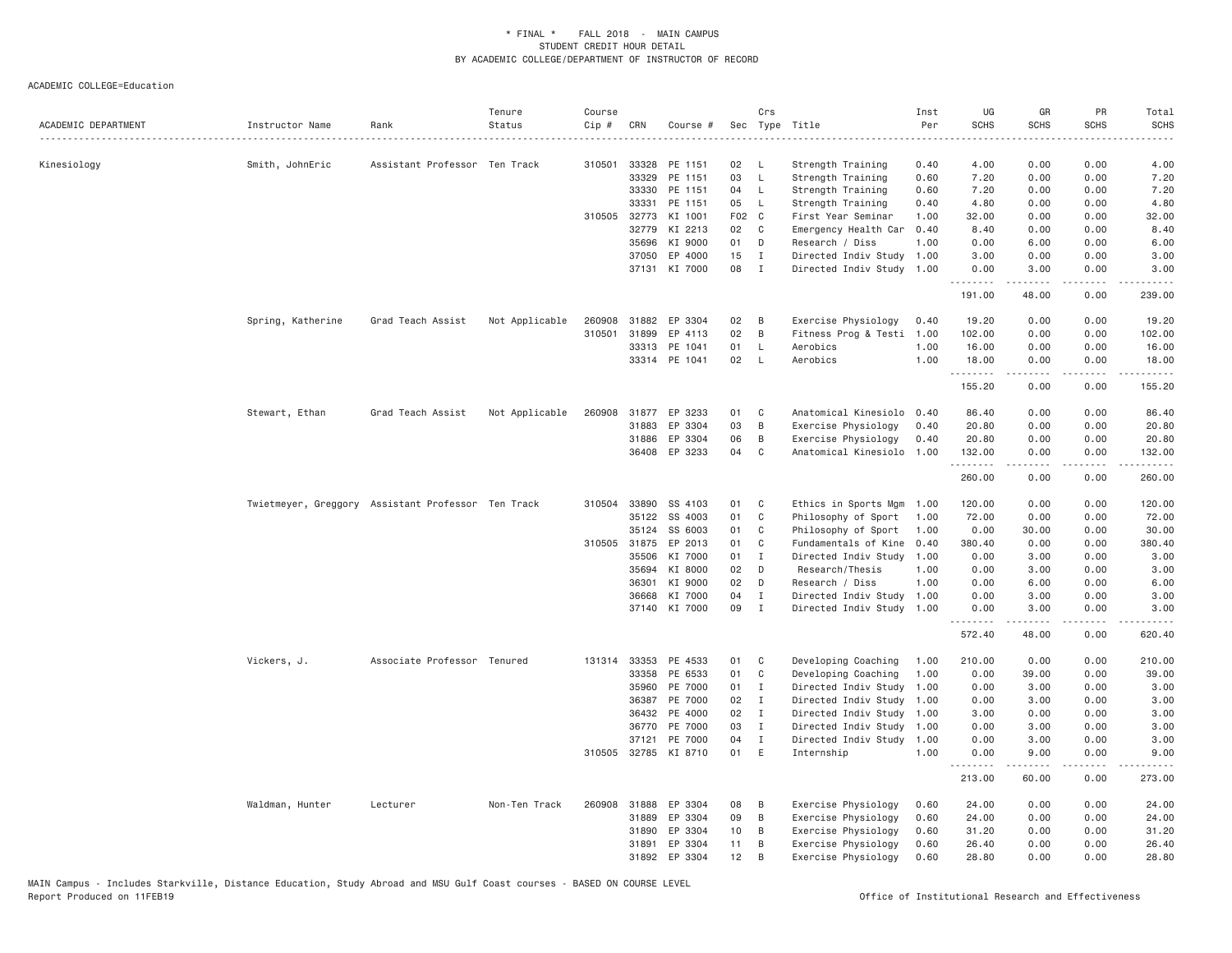| ACADEMIC DEPARTMENT                 | Instructor Name    | Rank                          | Tenure<br>Status | Course<br>Cip # | CRN          | Course #                 |          | Crs                 | Sec Type Title                             | Inst<br>Per  | UG<br><b>SCHS</b>                     | GR<br><b>SCHS</b> | PR<br><b>SCHS</b>                   | Total<br><b>SCHS</b><br>. |
|-------------------------------------|--------------------|-------------------------------|------------------|-----------------|--------------|--------------------------|----------|---------------------|--------------------------------------------|--------------|---------------------------------------|-------------------|-------------------------------------|---------------------------|
|                                     |                    |                               |                  |                 |              |                          |          |                     |                                            |              |                                       |                   |                                     | 31.20                     |
| Kinesiology                         | Waldman, Hunter    | Lecturer                      | Non-Ten Track    | 260908          | 31893        | EP 3304<br>31894 EP 3304 | 13<br>14 | $\overline{B}$<br>B | Exercise Physiology<br>Exercise Physiology | 0.60<br>0.60 | 31.20<br>31.20                        | 0.00<br>0.00      | 0.00<br>0.00                        | 31.20                     |
|                                     |                    |                               |                  |                 | 31905        | EP 4183                  | 02       | $\overline{B}$      | Exercise & Weight Co 1.00                  |              | 186.00                                | 0.00              | 0.00                                | 186.00                    |
|                                     |                    |                               |                  |                 | 36388        | EP 4123                  | 01       | C                   | Aging and Physical A 1.00                  |              | 90.00                                 | 0.00              | 0.00                                | 90.00                     |
|                                     |                    |                               |                  |                 |              | 310505 36979 EP 4000     | 14 I     |                     | Directed Indiv Study 1.00                  |              | 2.00                                  | 0.00              | 0.00                                | 2.00                      |
|                                     |                    |                               |                  |                 |              |                          |          |                     |                                            |              | .<br>474.80                           | 0.00              | $\frac{1}{2}$<br>0.00               | .<br>474.80               |
|                                     | Watkins, James     | Lecturer                      | Non-Ten Track    | 310504          | 33885        | SS 2003                  | 01       | $\mathbf{C}$        | Foundations Sport Mg 1.00                  |              | 240.00                                | 0.00              | 0.00                                | 240.00                    |
|                                     |                    |                               |                  |                 |              | 34842 SS 3503            | 01 C     |                     | Sport and Rec Leader 1.00                  |              | 135.00<br>.                           | 0.00<br>.         | 0.00                                | 135.00<br>.               |
|                                     |                    |                               |                  |                 |              |                          |          |                     |                                            |              | 375.00                                | 0.00              | 0.00                                | 375.00                    |
|                                     | Watts, James       | Lecturer                      | Non-Ten Track    |                 | 422814 31627 | EDX 3213                 | 03       | C.                  | Indiv Inst Except Ch 1.00                  |              | 99.00                                 | 0.00              | 0.00                                | 99.00                     |
|                                     |                    |                               |                  |                 |              | 31632 EDX 3223           | 01 C     |                     | Intro to Emtnl/Behav 1.00                  |              | 66.00<br>.                            | 0.00<br>-----     | 0.00<br>.                           | 66.00<br>------           |
|                                     |                    |                               |                  |                 |              |                          |          |                     |                                            |              | 165.00                                | 0.00              | 0.00                                | 165.00                    |
|                                     | Wax, Benjamin      | Associate Professor Tenured   |                  |                 |              | 310505 31875 EP 2013     | 01 C     |                     | Fundamentals of Kine 0.40                  |              | 380.40                                | 0.00              | 0.00                                | 380.40                    |
|                                     |                    |                               |                  |                 |              |                          |          |                     |                                            |              | $\sim$ $\sim$ $\sim$ $\sim$<br>380.40 | 0.00              | 0.00                                | 380.40                    |
|                                     | Whalen, Clayton    | Grad Teach Assist             | Not Applicable   |                 |              | 310501 33329 PE 1151     | 03 L     |                     | Strength Training                          | 0.40         | 4.80                                  | 0.00              | 0.00                                | 4.80                      |
|                                     |                    |                               |                  |                 | 33330        | PE 1151                  | 04 L     |                     | Strength Training                          | 0.40         | 4.80                                  | 0.00              | 0.00                                | 4.80                      |
|                                     |                    |                               |                  |                 |              | 33331 PE 1151            | 05 L     |                     | Strength Training                          | 0.60         | 7.20<br>.                             | 0.00              | 0.00                                | 7.20                      |
|                                     |                    |                               |                  |                 |              |                          |          |                     |                                            |              | 16.80                                 | 0.00              | 0.00                                | 16.80                     |
|                                     | Young, Glen        | Instructor                    | Non-Ten Track    | 131314          | 33337        | PE 1243                  | 01       | $\mathbf{C}$        | Methods Games and Sp 1.00                  |              | 36.00                                 | 0.00              | 0.00                                | 36.00                     |
|                                     |                    |                               |                  |                 |              | 33342 PE 3033            | 01       | $\mathbf{C}$        | Basket/Football Offi 1.00                  |              | 51.00                                 | 0.00              | 0.00                                | 51.00                     |
|                                     |                    |                               |                  |                 | 33350        | PE 3533                  | 01       | $\mathbf{C}$        | Coaching Sports                            | 1.00         | 57.00                                 | 0.00              | 0.00                                | 57.00                     |
|                                     |                    |                               |                  |                 |              | 35494 PE 4000            | $01$ I   |                     | Directed Indiv Study 1.00                  |              | 3.00<br>.                             | 0.00              | 0.00<br>$\sim$ $\sim$ $\sim$ $\sim$ | 3.00                      |
|                                     |                    |                               |                  |                 |              |                          |          |                     |                                            |              | 147.00                                | 0.00              | 0.00                                | 147.00                    |
|                                     | Zimmerman, Matthew | Assistant Professor Ten Track |                  |                 | 310504 33893 | SS 4803                  | 01       | $\mathbf{C}$        | Seminar in Sports St 1.00                  |              | 93.00                                 | 0.00              | 0.00                                | 93.00                     |
|                                     |                    |                               |                  |                 | 33894        | SS 8123                  | 01 C     |                     | Sports Administratio 1.00                  |              | 0.00                                  | 63.00             | 0.00                                | 63.00                     |
|                                     |                    |                               |                  | 310505 35901    |              | SS 4000                  | 01 I     |                     | Directed Indiv Study 1.00                  |              | 3.00                                  | 0.00              | 0.00                                | 3.00                      |
|                                     |                    |                               |                  |                 | 36509        | KI 8000                  | 03 D     |                     | Research/Thesis                            | 1.00         | 0.00                                  | 6.00              | 0.00                                | 6.00                      |
|                                     |                    |                               |                  |                 | 36521        | KI 7000                  | 03       | $\mathbf{I}$        | Directed Indiv Study 1.00                  |              | 0.00                                  | 3.00              | 0.00                                | 3.00                      |
|                                     |                    |                               |                  |                 |              | 37032 KI 7000            | 06 I     |                     | Directed Indiv Study 1.00                  |              | 0.00<br>.                             | 3.00<br>-----     | 0.00<br>.                           | 3.00                      |
|                                     |                    |                               |                  |                 |              |                          |          |                     |                                            |              | 96.00                                 | 75.00             | 0.00                                | 171.00                    |
| ----------------------------------- |                    |                               |                  |                 |              |                          |          |                     |                                            |              | <b>SESSESSE</b>                       |                   |                                     | ==========                |
| Kinesiology                         |                    |                               |                  |                 |              |                          |          |                     |                                            |              | 10175.00                              | 423.00            | 0.00                                | 10598.00                  |
| ----------------------------------  |                    |                               |                  |                 |              |                          |          |                     |                                            |              | ========                              |                   | ======== ========                   | ==========                |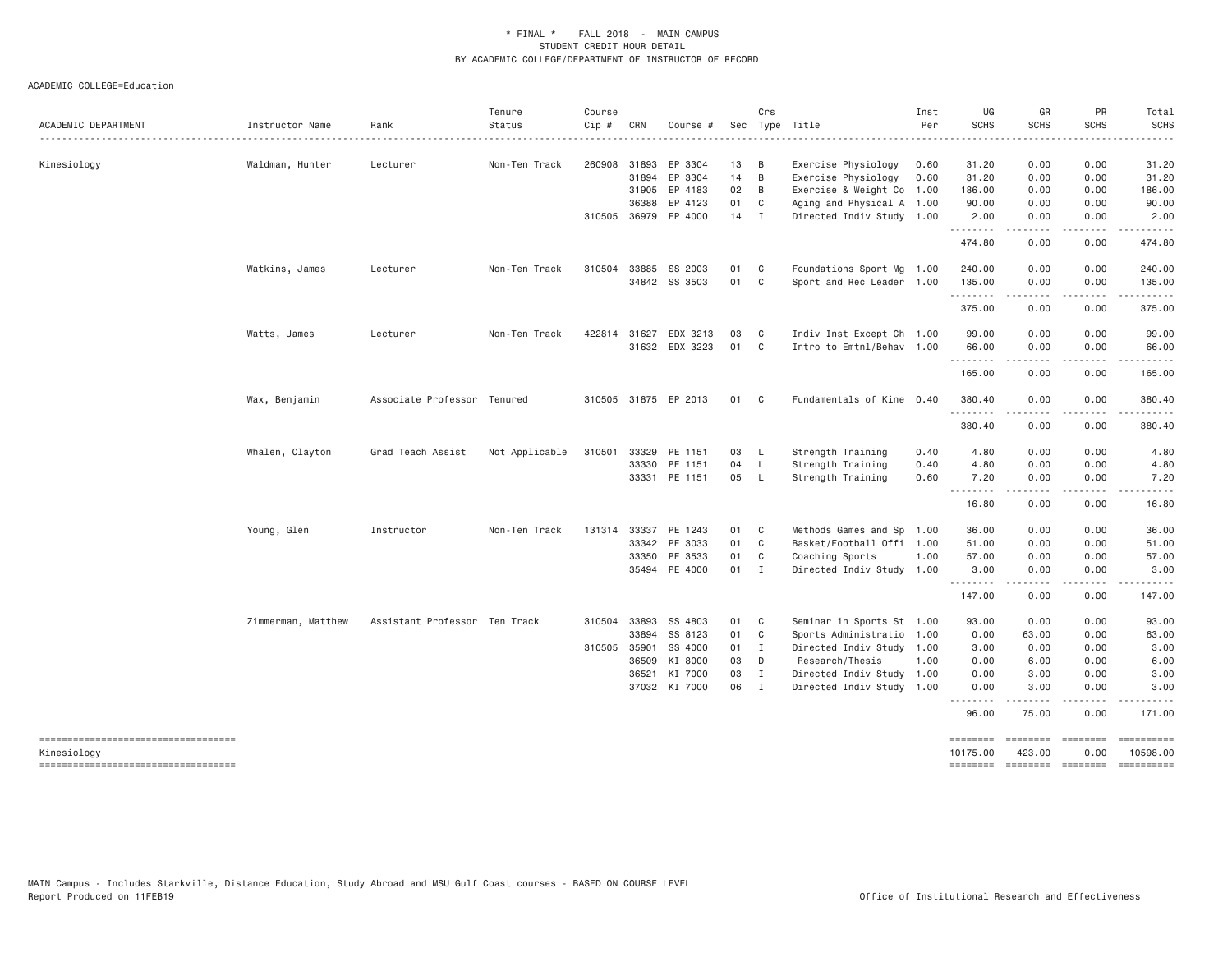| ACADEMIC DEPARTMENT | Instructor Name                | Rank                        | Tenure<br>Status | Course<br>Cip # | CRN          | Course #             |       | Crs          | Sec Type Title<br>.       | Inst<br>Per | UG<br><b>SCHS</b> | GR<br><b>SCHS</b> | PR<br><b>SCHS</b>                   | Total<br><b>SCHS</b><br>$\frac{1}{2}$                                                                                                                        |
|---------------------|--------------------------------|-----------------------------|------------------|-----------------|--------------|----------------------|-------|--------------|---------------------------|-------------|-------------------|-------------------|-------------------------------------|--------------------------------------------------------------------------------------------------------------------------------------------------------------|
| Music               | Aarhus, Craig                  | Associate Professor Tenured |                  |                 |              | 500906 33196 MU 3412 | 01    | C            | Conducting                | 1.00        | 66.00             | 0.00              | 0.00                                | 66.00                                                                                                                                                        |
|                     |                                |                             |                  |                 |              |                      |       |              |                           |             | .<br>66.00        | .<br>0.00         | $\sim$ $\sim$ $\sim$<br>0.00        | المتماما<br>66.00                                                                                                                                            |
|                     | Baker, Jason                   | Associate Professor Tenured |                  |                 | 131312 33177 | MU 2551              | 01    | Ε            | Percussion Ensemble       | 1.00        | 16.00             | 0.00              | 0.00                                | 16.00                                                                                                                                                        |
|                     |                                |                             |                  | 500901          | 35854        | MU 4000              | 03    | $\mathbf{I}$ | Directed Indiv Study      | 1.00        | 2.00              | 0.00              | 0.00                                | 2.00                                                                                                                                                         |
|                     |                                |                             |                  | 500903          | 33236        | MUA 1610             | 01    | Ε            | Percussion - Non Maj      | 1.00        | 2.00              | 0.00              | 0.00                                | 2.00                                                                                                                                                         |
|                     |                                |                             |                  |                 | 33237        | MUA 1610             | 02    | Ε            | Percussion- Majors        | 1.00        | 12.00             | 0.00              | 0.00                                | 12.00                                                                                                                                                        |
|                     |                                |                             |                  |                 | 33273        | MUA 2610             | 02    | E            | Percussion Majors         | 1.00        | 12.00             | 0.00              | 0.00                                | 12.00                                                                                                                                                        |
|                     |                                |                             |                  |                 | 33294        | MUA 3610             | 01    | E            | Percussion-Majors         | 1.00        | 10.00<br>.        | 0.00<br>.         | 0.00<br>$\cdots$                    | 10.00<br>.                                                                                                                                                   |
|                     |                                |                             |                  |                 |              |                      |       |              |                           |             | 54.00             | 0.00              | 0.00                                | 54.00                                                                                                                                                        |
|                     | Banks, Jessica                 | Instructor                  | Non-Ten Track    |                 | 131312 33303 | MUE 4886             | 01    | F            | Stu Teach Music Ed        | 0.50        | 6.00              | 0.00              | 0.00                                | 6.00                                                                                                                                                         |
|                     |                                |                             |                  |                 | 33304        | MUE 4896             | 01    | F            | Stu Teach Music Ed        | 0.50        | 6.00              | 0.00              | 0.00                                | 6.00                                                                                                                                                         |
|                     |                                |                             |                  | 500903          | 33215        | MUA 1110             | 01    | E            | Flute - Non Majors        | 1.00        | 2.00              | 0.00              | 0.00                                | 2.00                                                                                                                                                         |
|                     |                                |                             |                  |                 | 33216        | MUA 1110             | 02    | Ε            | Flute - Majors            | 1.00        | 5.00              | 0.00              | 0.00                                | 5.00                                                                                                                                                         |
|                     |                                |                             |                  |                 | 33253        | MUA 2110             | 02    | E            | Flute Majors              | 1.00        | 4.00              | 0.00              | 0.00                                | 4.00                                                                                                                                                         |
|                     |                                |                             |                  |                 | 33284        | MUA 3110             | 01    | E            | Flute Major               | 1.00        | 2.00              | 0.00              | 0.00                                | 2.00                                                                                                                                                         |
|                     |                                |                             |                  | 500904          | 33157        | MU 1003              | 01    | C            | Fund of Music Theory      | 1.00        | 72.00             | 0.00              | 0.00                                | 72.00                                                                                                                                                        |
|                     |                                |                             |                  |                 | 500915 33168 | MU 2011              | 01    | Ε            | Woodwind Ensembles-F      | 1.00        | 13.00             | 0.00              | 0.00                                | 13.00                                                                                                                                                        |
|                     |                                |                             |                  |                 | 34634        | MU 2011              | 04    | E            | Woodwind Ensembles        | 1.00        | 5.00<br>.         | 0.00<br>.         | 0.00<br>.                           | 5.00<br>.                                                                                                                                                    |
|                     |                                |                             |                  |                 |              |                      |       |              |                           |             | 115.00            | 0.00              | 0.00                                | 115.00                                                                                                                                                       |
|                     | Butler, Matthew                | Lecturer                    | Non-Ten Track    | 500903          | 33209        | MUA 1050             | 04    | Ε            | Voice- Non Majors         | 0.50        | 28.50             | 0.00              | 0.00                                | 28.50                                                                                                                                                        |
|                     |                                |                             |                  |                 |              | 33214 MUA 1050       | 09    | Ε            | Voice-Majors              | 0.50        | 5.00<br>.         | 0.00<br>.         | 0.00<br>$\sim$ $\sim$ $\sim$ $\sim$ | 5.00<br>المستبدا                                                                                                                                             |
|                     |                                |                             |                  |                 |              |                      |       |              |                           |             | 33.50             | 0.00              | 0.00                                | 33.50                                                                                                                                                        |
|                     | Cary, Jessica                  | Instructor                  | Non-Ten Track    | 500901          | 33161        | MU 1113              | 01    | C            | His & Apprec Of Musi 1.00 |             | 204.00            | 0.00              | 0.00                                | 204.00                                                                                                                                                       |
|                     |                                |                             |                  |                 | 36366        | MU 1113              | 03    | $\mathsf{C}$ | His & Apprec Of Musi      | 1.00        | 204.00            | 0.00              | 0.00                                | 204.00                                                                                                                                                       |
|                     |                                |                             |                  |                 | 36367        | MU 1113              | 04    | C            | His & Apprec Of Musi      | 1.00        | 192.00            | 0.00              | 0.00                                | 192.00                                                                                                                                                       |
|                     |                                |                             |                  |                 | 500903 33221 | MUA 1250             | 01    | E            | Oboe - Non Majors         | 1.00        | 1.00              | 0.00              | 0.00                                | 1.00                                                                                                                                                         |
|                     |                                |                             |                  |                 | 33222        | MUA 1250             | 02    | Ε            | Oboe - Majors             | 1.00        | 2.00              | 0.00              | 0.00                                | 2.00                                                                                                                                                         |
|                     |                                |                             |                  |                 | 33258        | MUA 2250             | 01    | Ε            | Oboe Non Majors           | 1.00        | 1.00<br>.         | 0.00<br>.         | 0.00<br>$\sim$ $\sim$ $\sim$        | 1.00<br>$\frac{1}{2} \left( \frac{1}{2} \right) \left( \frac{1}{2} \right) \left( \frac{1}{2} \right) \left( \frac{1}{2} \right) \left( \frac{1}{2} \right)$ |
|                     |                                |                             |                  |                 |              |                      |       |              |                           |             | 604.00            | 0.00              | 0.00                                | 604.00                                                                                                                                                       |
|                     | Damm, Robert                   | Professor                   | Tenured          | 050201          | 30004        | AAS 1103             | 01    | C            | African American Mus      | 1.00        | 36.00             | 0.00              | 0.00                                | 36.00                                                                                                                                                        |
|                     |                                |                             |                  | 500901          | 33156        | MU 1001              | F01 C |              | First Year Seminar        | 1.00        | 22.00             | 0.00              | 0.00                                | 22.00                                                                                                                                                        |
|                     |                                |                             |                  |                 | 33160        | MU 1103              | 01    | C            | African-Amer Music        | 1.00        | 36.00             | 0.00              | 0.00                                | 36.00                                                                                                                                                        |
|                     |                                |                             |                  |                 | 35853        | MU 4000              | 02    | $\mathbf{I}$ | Directed Indiv Study      | 1.00        | 2.00              | 0.00              | 0.00                                | 2.00                                                                                                                                                         |
|                     |                                |                             |                  |                 |              | 500902 33171 MU 2012 | 01    | C            | World Music               | 1.00        | 34.00             | 0.00              | 0.00                                | 34.00                                                                                                                                                        |
|                     |                                |                             |                  |                 |              |                      |       |              |                           |             | .<br>130.00       | .<br>0.00         | .<br>0.00                           | .<br>130.00                                                                                                                                                  |
|                     | Edwards-Henry, Jacqu Professor |                             | Tenured          | 131312          | 34632        | MUE 3333             | 01    | B            | Intro Piano Peg           | 1.00        | 3.00              | 0.00              | 0.00                                | 3.00                                                                                                                                                         |
|                     |                                |                             |                  | 500903          | 34626        | MUA 1010             | 01    | Ε            | Applied Piano-Majors      | 1.00        | 1.00              | 0.00              | 0.00                                | 1.00                                                                                                                                                         |
|                     |                                |                             |                  |                 | 34629        | MUA 2010             | 01    | E            | Applied Piano-Majors      | 1.00        | 2.00              | 0.00              | 0.00                                | 2.00                                                                                                                                                         |
|                     |                                |                             |                  | 500907          | 33175        | MU 2111              | 04    | L            | Music Majors Piano I 1.00 |             | 7.00              | 0.00              | 0.00                                | 7.00                                                                                                                                                         |
|                     |                                |                             |                  |                 | 34631        | MU 3112              | 01    | L            | Funct Skills Piano I 1.00 |             | 14.00             | 0.00              | 0.00                                | 14.00                                                                                                                                                        |
|                     |                                |                             |                  |                 | 36014 MU     | 3111                 | 03    |              | Piano Class               | 1.00        | 7.00              | 0.00              | 0.00                                | 7.00                                                                                                                                                         |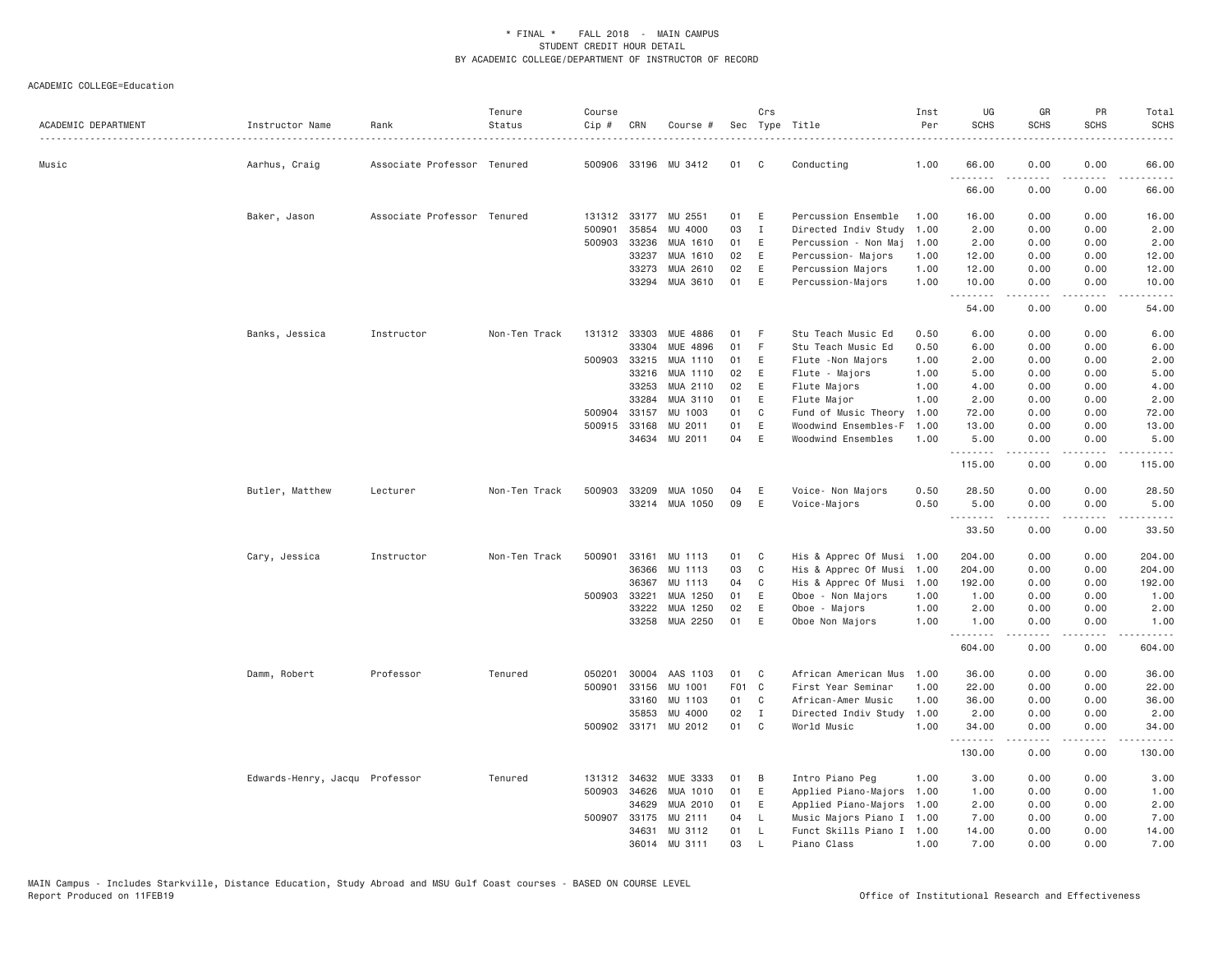| ACADEMIC DEPARTMENT | Instructor Name    | Rank                          | Tenure<br>Status | Course<br>Cip # | CRN          | Course #      |       | Crs          | Sec Type Title       | Inst<br>Per | UG<br><b>SCHS</b>                     | GR<br><b>SCHS</b>  | PR<br><b>SCHS</b>                   | Total<br><b>SCHS</b> |
|---------------------|--------------------|-------------------------------|------------------|-----------------|--------------|---------------|-------|--------------|----------------------|-------------|---------------------------------------|--------------------|-------------------------------------|----------------------|
|                     |                    |                               |                  |                 |              |               |       |              |                      |             | .                                     | <u>.</u>           | -----                               | <u>.</u>             |
|                     |                    |                               |                  |                 |              |               |       |              |                      |             | 34.00                                 | 0.00               | 0.00                                | 34.00                |
| Music               | Falcone, Sheri     | Instructor                    | Non-Ten Track    | 131312          | 33299        | MUE 3222      | 01    | C            | Woodwind Methods     | 1.00        | 34.00                                 | 0.00               | 0.00                                | 34.00                |
|                     |                    |                               |                  | 500903          | 33218        | MUA 1150      | 02    | Ε            | Clarinet- Majors     | 1.00        | 2.00                                  | 0.00               | 0.00                                | 2.00                 |
|                     |                    |                               |                  |                 | 33219        | MUA 1210      | 01    | E            | Saxophone - Non Majo | 1.00        | 2.00                                  | 0.00               | 0.00                                | 2.00                 |
|                     |                    |                               |                  |                 | 33220        | MUA 1210      | 02    | E            | Saxophone - Majors   | 1.00        | 2.00                                  | 0.00               | 0.00                                | 2.00                 |
|                     |                    |                               |                  |                 | 33255        | MUA 2150      | 02    | Ε            | Clarinet Majors      | 1.00        | 10.00                                 | 0.00               | 0.00                                | 10.00                |
|                     |                    |                               |                  |                 | 33257        | MUA 2210      | 02    | E            | Saxophone Majors     | 1.00        | 6.00                                  | 0.00               | 0.00                                | 6.00                 |
|                     |                    |                               |                  |                 | 33286        | MUA 3210      | 01    | Ε            | Saxophone - Major    | 1.00        | 12.00                                 | 0.00               | 0.00                                | 12.00                |
|                     |                    |                               |                  |                 | 36975        | MU 1010       | 02    | E            | Recital Hour         | 1.00        | 0.00                                  | 0.00               | 0.00                                | 0.00                 |
|                     |                    |                               |                  |                 | 500915 33169 | MU 2011       | 02    | Ε            | Woodwind Ensembles   | 1.00        | 8.00                                  | 0.00               | 0.00                                | 8.00                 |
|                     |                    |                               |                  |                 |              | 33170 MU 2011 | 03    | $\mathsf E$  | Woodwind Ensembles   | 1.00        | 9.00                                  | 0.00<br>.          | 0.00<br>$\sim$ $\sim$ $\sim$ $\sim$ | 9.00                 |
|                     |                    |                               |                  |                 |              |               |       |              |                      |             | 85,00                                 | 0.00               | 0.00                                | 85,00                |
|                     | Fontaine, Jeanette | Assistant Professor Ten Track |                  | 500903          | 33206        | MUA 1050      | 01    | Ε            | Voice - Non Majors   | 0.50        | 6.00                                  | 0.00               | 0.00                                | 6.00                 |
|                     |                    |                               |                  |                 | 33209        | MUA 1050      | 04    | E            | Voice- Non Majors    | 0.50        | 28.50                                 | 0.00               | 0.00                                | 28.50                |
|                     |                    |                               |                  |                 | 33210        | MUA 1050      | 05    | E            | Voice - Majors       | 1.00        | 6.00                                  | 0.00               | 0.00                                | 6.00                 |
|                     |                    |                               |                  |                 | 33211        | MUA 1050      | 06    | Ε            | Voice -Majors        | 0.50        | 6.00                                  | 0.00               | 0.00                                | 6.00                 |
|                     |                    |                               |                  |                 | 33212        | MUA 1050      | 07    | E            | Voice - Majors       | 0.50        | 3.00                                  | 0.00               | 0.00                                | 3.00                 |
|                     |                    |                               |                  |                 | 33213        | MUA 1050      | 08    | Ε            | Voice-Majors         | 0.50        | 9.00                                  | 0.00               | 0.00                                | 9.00                 |
|                     |                    |                               |                  |                 | 33214        | MUA 1050      | 09    | E            | Voice-Majors         | 0.50        | 5.00                                  | 0.00               | 0.00                                | 5.00                 |
|                     |                    |                               |                  |                 | 33248        | MUA 2050      | 05    | E            | Voice Majors         | 1.00        | 10.00                                 | 0.00               | 0.00                                | 10.00                |
|                     |                    |                               |                  |                 | 33249        | MUA 2050      | 06    | E            | Voice-Majors         | 0.50        | 3.00                                  | 0.00               | 0.00                                | 3.00                 |
|                     |                    |                               |                  |                 | 33250        | MUA 2050      | 07    | Ε            | Voice - Majors       | 0.50        | 3.00                                  | 0.00               | 0.00                                | 3.00                 |
|                     |                    |                               |                  |                 | 33280        | MUA 3050      | 05    | $\mathsf E$  | Voice - Major        | 1.00        | 12.00                                 | 0.00               | 0.00                                | 12.00                |
|                     |                    |                               |                  |                 | 33281        | MUA 3050      | 06    | Ε            | Voice - Majors       | 0.50        | 4.00                                  | 0.00               | 0.00                                | 4.00                 |
|                     |                    |                               |                  |                 | 33282        | MUA 3050      | 07    | E            | Voice - Major        | 0.50        | 10.00                                 | 0.00               | 0.00                                | 10.00                |
|                     |                    |                               |                  |                 | 500908 34635 | MU 1241       | 01    | S            | Diction I            | 1.00        | 36.00<br>.                            | 0.00<br><b>.</b>   | 0.00<br>.                           | 36.00<br>.           |
|                     |                    |                               |                  |                 |              |               |       |              |                      |             | 141.50                                | 0.00               | 0.00                                | 141.50               |
|                     | Grant, Courtney    | Lecturer                      | Non-Ten Track    | 500901          | 36407        | MU 1321       | 03    | L            | Ear Training I       | 1.00        | 10.00                                 | 0.00               | 0.00                                | 10.00                |
|                     |                    |                               |                  | 500903          | 33191        | MU 2951       | 01    | Q            | Philharmonia         | 0.50        | 2.00                                  | 0.00               | 0.00                                | 2.00                 |
|                     |                    |                               |                  |                 | 33238        | MUA 1650      | 01    | E            | Strings- Non Majors  | 0.50        | 3.00                                  | 0.00               | 0.00                                | 3.00                 |
|                     |                    |                               |                  |                 | 33274        | MUA 2650      | 01    | Ε            | Strings - Non Majors | 0.50        | 1.00                                  | 0.00<br>.          | 0.00<br>.                           | 1.00<br>.            |
|                     |                    |                               |                  |                 |              |               |       |              |                      |             | 16.00                                 | 0.00               | 0.00                                | 16.00                |
|                     | Haislip, Matthew   | Instructor                    | Non-Ten Track    |                 | 131312 33186 | ΜU<br>2851    | 02    | Ε            | Brass Ensemble       | 1.00        | 9.00                                  | 0.00               | 0.00                                | 9.00                 |
|                     |                    |                               |                  |                 | 33187        | MU 2851       | 03    | E            | Brass Ensemble-Chamb | 1,00        | 2.00                                  | 0.00               | 0.00                                | 2.00                 |
|                     |                    |                               |                  |                 | 33189        | MU 2851       | 05    | Ε            | Brass Ensemble Chamb | 0.50        | 4.50                                  | 0.00               | 0.00                                | 4.50                 |
|                     |                    |                               |                  |                 | 34460        | MU 1123       | 501 C |              | American Music App.  | 1.00        | 60.00                                 | 0.00               | 0.00                                | 60.00                |
|                     |                    |                               |                  | 500901          | 33166        | MU 1321       | 01    | L            | Ear Training I       | 0.50        | 9.00                                  | 0.00               | 0.00                                | 9.00                 |
|                     |                    |                               |                  |                 | 33167        | MU 1321       | 02    | $\mathsf{L}$ | Ear Training I       | 0.50        | 9.00                                  | 0.00               | 0.00                                | 9.00                 |
|                     |                    |                               |                  |                 | 34459        | MU 1113       | 501 C |              | His & Apprec Of Musi | 1.00        | 81.00                                 | 0.00               | 0.00                                | 81.00                |
|                     |                    |                               |                  | 500903          | 33228        | MUA 1410      | 01    | E            | Horn - Non Majors    | 1.00        | 2.00                                  | 0.00               | 0.00                                | 2.00                 |
|                     |                    |                               |                  |                 | 33229        | MUA 1410      | 02    | Ε            | Horn Majors          | 1.00        | 4.00                                  | 0.00               | 0.00                                | 4.00                 |
|                     |                    |                               |                  |                 | 33265        | MUA 2410      | 02    | E            | Horn Majors          | 1.00        | 2.00                                  | 0.00               | 0.00                                | 2.00                 |
|                     |                    |                               |                  |                 | 33290        | MUA 3410      | 01    | Ε            | Horn-Majors          | 1.00        | 2.00<br><b><i><u><u>.</u></u></i></b> | 0.00<br>. <b>.</b> | 0.00<br>.                           | 2.00<br>.            |
|                     |                    |                               |                  |                 |              |               |       |              |                      |             | 184.50                                | 0.00               | 0.00                                | 184.50               |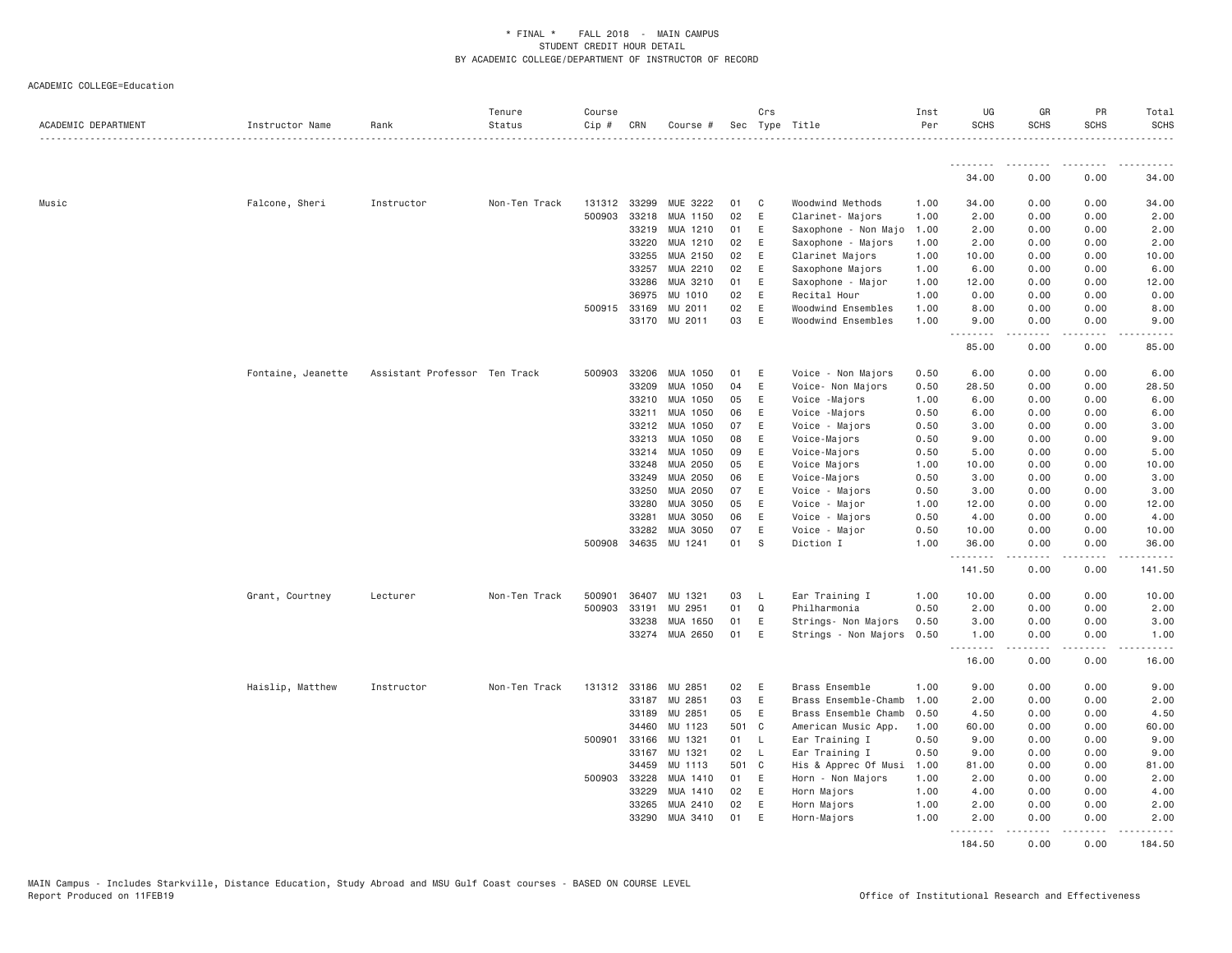| ACADEMIC DEPARTMENT | Instructor Name   | Rank                          | Tenure<br>Status | Course<br>Cip # | CRN          | Course #              |       | Crs          | Sec Type Title            | Inst<br>Per | UG<br><b>SCHS</b> | GR<br><b>SCHS</b>                                                                                                                                            | PR<br><b>SCHS</b>            | Total<br><b>SCHS</b>                                                                                                                           |
|---------------------|-------------------|-------------------------------|------------------|-----------------|--------------|-----------------------|-------|--------------|---------------------------|-------------|-------------------|--------------------------------------------------------------------------------------------------------------------------------------------------------------|------------------------------|------------------------------------------------------------------------------------------------------------------------------------------------|
| Music               | Hause, Barry      | Lecturer                      | Non-Ten Track    | 500902          | 34461        | MU 1133               | 501 C |              | The History of Rock       | 1.00        | 117.00            | 0.00                                                                                                                                                         | 0.00                         | 117.00                                                                                                                                         |
|                     |                   |                               |                  | 500903          | 33240        | MUA 1710              | 01    | Q            | Guitar- Non Majors        | 1.00        | 32.00             | 0.00                                                                                                                                                         | 0.00                         | 32.00                                                                                                                                          |
|                     |                   |                               |                  |                 | 33276        | MUA 2710              | 01    | Q            | Guitar Non Majors         | 1.00        | 9.00              | 0.00                                                                                                                                                         | 0.00                         | 9.00                                                                                                                                           |
|                     |                   |                               |                  |                 | 36867        | MUA 2710              | 03    | $\Omega$     | Guitar                    | 1.00        | 2.00              | 0.00                                                                                                                                                         | 0.00                         | 2.00                                                                                                                                           |
|                     |                   |                               |                  |                 |              |                       |       |              |                           |             | .<br>160.00       | 0.00                                                                                                                                                         | 0.00                         | 160.00                                                                                                                                         |
|                     | Horan, Sara       | Lecturer                      | Non-Ten Track    |                 | 500903 33206 | MUA 1050              | 01    | Ε            | Voice - Non Majors        | 0.50        | 6.00              | 0.00                                                                                                                                                         | 0.00                         | 6.00                                                                                                                                           |
|                     |                   |                               |                  |                 |              | 33213 MUA 1050        | 08    | E            | Voice-Majors              | 0.50        | 9.00              | 0.00<br><u>.</u>                                                                                                                                             | 0.00<br>.                    | 9.00<br>$\frac{1}{2}$                                                                                                                          |
|                     |                   |                               |                  |                 |              |                       |       |              |                           |             | .<br>15.00        | 0.00                                                                                                                                                         | 0.00                         | 15.00                                                                                                                                          |
|                     | Human, Richard    | Associate Professor Tenured   |                  |                 | 131312 33188 | MU 2851               | 04    | E            | Brass Ensemble - Trom     | 1.00        | 17.00             | 0.00                                                                                                                                                         | 0.00                         | 17.00                                                                                                                                          |
|                     |                   |                               |                  |                 | 33189        | MU 2851               | 05    | $\mathsf E$  | Brass Ensemble Chamb      | 0.50        | 4.50              | 0.00                                                                                                                                                         | 0.00                         | 4.50                                                                                                                                           |
|                     |                   |                               |                  | 500902 36308    |              | MU 1213               | 02    | C            | Music Theory I            | 1.00        | 69.00             | 0.00                                                                                                                                                         | 0.00                         | 69.00                                                                                                                                          |
|                     |                   |                               |                  |                 | 500903 33230 | MUA 1450              | 01    | E            | Trombone - Non Major      | 1.00        | 1.00              | 0.00                                                                                                                                                         | 0.00                         | 1.00                                                                                                                                           |
|                     |                   |                               |                  |                 | 33231        | MUA 1450              | 02    | E            | Trombone Majors           | 1.00        | 8.00              | 0.00                                                                                                                                                         | 0.00                         | 8.00                                                                                                                                           |
|                     |                   |                               |                  |                 | 33232        | MUA 1510              | 01    | Ε            | Euphonium - Non Major     | 1.00        | 1.00              | 0.00                                                                                                                                                         | 0.00                         | 1.00                                                                                                                                           |
|                     |                   |                               |                  |                 | 33235        | MUA 1550              | 02    | $\mathsf E$  | Tuba -Majors              | 0.50        | 1.00              | 0.00                                                                                                                                                         | 0.00                         | 1.00                                                                                                                                           |
|                     |                   |                               |                  |                 | 33267        | MUA 2450              | 02    | E            | Trombone Majors           | 1.00        | 2.00              | 0.00                                                                                                                                                         | 0.00                         | 2.00                                                                                                                                           |
|                     |                   |                               |                  |                 | 33271        | MUA 2550              | 02    | E            | Tuba Majors               | 0.50        | 2.00              | 0.00                                                                                                                                                         | 0.00                         | 2.00                                                                                                                                           |
|                     |                   |                               |                  |                 | 33291        | MUA 3450              | 01    | E            | Trombone Majors           | 1.00        | 6.00              | 0.00                                                                                                                                                         | 0.00                         | 6.00                                                                                                                                           |
|                     |                   |                               |                  |                 |              |                       |       |              |                           |             | .<br>111.50       | .<br>0.00                                                                                                                                                    | $\sim$ $\sim$ $\sim$<br>0.00 | $\mathcal{L}^{\mathcal{L}}\left( \mathcal{L}^{\mathcal{L}}\right) =\mathcal{L}^{\mathcal{L}}\left( \mathcal{L}^{\mathcal{L}}\right)$<br>111.50 |
|                     | Infanger, Peter   | Lecturer                      | Non-Ten Track    | 500903          | 33207        | MUA 1050              | 02    | E            | Voice - Non Major         | 1.00        | 4.00              | 0.00                                                                                                                                                         | 0.00                         | 4.00                                                                                                                                           |
|                     |                   |                               |                  |                 | 36805        | MUA 1050              | 10    | $\mathsf E$  | Voice                     | 1.00        | 4.00              | 0.00                                                                                                                                                         | 0.00                         | 4.00                                                                                                                                           |
|                     |                   |                               |                  |                 |              |                       |       |              |                           |             | .<br>8.00         | -----<br>0.00                                                                                                                                                | .<br>0.00                    | ----<br>8.00                                                                                                                                   |
|                     | Jackson, Terrell  | Non-Faculty                   | Not Applicable   |                 |              | 500907 33203 MUA 1031 | 02    | E            | Piano for Non-Music       | 1.00        | 8.00<br>.         | 0.00<br>.                                                                                                                                                    | 0.00<br>$\frac{1}{2}$        | 8.00<br>$\frac{1}{2} \left( \frac{1}{2} \right) \left( \frac{1}{2} \right) \left( \frac{1}{2} \right) \left( \frac{1}{2} \right)$              |
|                     |                   |                               |                  |                 |              |                       |       |              |                           |             | 8.00              | 0.00                                                                                                                                                         | 0.00                         | 8.00                                                                                                                                           |
|                     | Jenkins, Thomas   | Non-Faculty                   | Not Applicable   | 500907          | 33199        | MUA 1020              | 02    | Ε            | Piano Lessons-Majors      | 1.00        | 2.00              | 0.00                                                                                                                                                         | 0.00                         | 2.00                                                                                                                                           |
|                     |                   |                               |                  |                 |              | 33204 MUA 1031        | 04    | E            | Piano for Non-Music       | 1.00        | 10.00             | 0.00                                                                                                                                                         | 0.00                         | 10.00                                                                                                                                          |
|                     |                   |                               |                  |                 |              |                       |       |              |                           |             | .<br>12.00        | $\frac{1}{2} \left( \frac{1}{2} \right) \left( \frac{1}{2} \right) \left( \frac{1}{2} \right) \left( \frac{1}{2} \right) \left( \frac{1}{2} \right)$<br>0.00 | .<br>0.00                    | .<br>12.00                                                                                                                                     |
|                     | Kirkland, Anthony | Associate Professor Ten Track |                  | 131312          | 33185        | MU 2851               | 01    | Ε            | Brass Ensemble-Trump      | 1.00        | 10.00             | 0.00                                                                                                                                                         | 0.00                         | 10.00                                                                                                                                          |
|                     |                   |                               |                  |                 | 500903 33158 | MU 1010               | 01    | Ε            | Recital Hour              | 1.00        | 0.00              | 0.00                                                                                                                                                         | 0.00                         | 0.00                                                                                                                                           |
|                     |                   |                               |                  |                 | 33226        | MUA 1350              | 01    | E            | Trumpet - Non Majors      | 1.00        | 2.00              | 0.00                                                                                                                                                         | 0.00                         | 2.00                                                                                                                                           |
|                     |                   |                               |                  |                 | 33227        | MUA 1350              | 02    | Ε            | Trumpet - Majors          | 1.00        | 8.00              | 0.00                                                                                                                                                         | 0.00                         | 8.00                                                                                                                                           |
|                     |                   |                               |                  |                 | 33263        | MUA 2350              | 02    | Ε            | Trumpet Majors            | 1.00        | 6.00              | 0.00                                                                                                                                                         | 0.00                         | 6.00                                                                                                                                           |
|                     |                   |                               |                  |                 | 33289        | MUA 3350              | 01    | E            | Trumpet-Major             | 1.00        | 8.00              | 0.00                                                                                                                                                         | 0.00                         | 8.00                                                                                                                                           |
|                     |                   |                               |                  |                 |              |                       |       |              |                           |             | .<br>34.00        | .<br>0.00                                                                                                                                                    | .<br>0.00                    | .<br>34.00                                                                                                                                     |
|                     | Kopetz, Catherine | Instructor                    | Non-Ten Track    |                 | 131312 33298 | MUE 2153              | 01    | C            | Foundations of Music      | 1.00        | 84.00             | 0.00                                                                                                                                                         | 0.00                         | 84.00                                                                                                                                          |
|                     |                   |                               |                  |                 | 33302        | MUE 4873              | 01    | S            | Prof Sem Mus Ed           | 1.00        | 15.00             | 0.00                                                                                                                                                         | 0.00                         | 15.00                                                                                                                                          |
|                     |                   |                               |                  |                 | 34462        | MUE 4886              | 501 F |              | Stu Teach Music Ed        | 1.00        | 18.00             | 0.00                                                                                                                                                         | 0.00                         | 18.00                                                                                                                                          |
|                     |                   |                               |                  |                 | 34463        | <b>MUE 4896</b>       | 501 F |              | Stu Teach Music Ed        | 1.00        | 18.00             | 0.00                                                                                                                                                         | 0.00                         | 18.00                                                                                                                                          |
|                     |                   |                               |                  |                 | 500907 33172 | MU 2111               | 01    | $\mathsf{L}$ | Music Majors Piano I 1.00 |             | 12.00             | 0.00                                                                                                                                                         | 0.00                         | 12.00                                                                                                                                          |
|                     |                   |                               |                  |                 |              | 33174 MU 2111         | 03    | $\mathbf{I}$ | Music Majors Piano I 1.00 |             | 12.00             | 0.00                                                                                                                                                         | 0.00                         | 12.00                                                                                                                                          |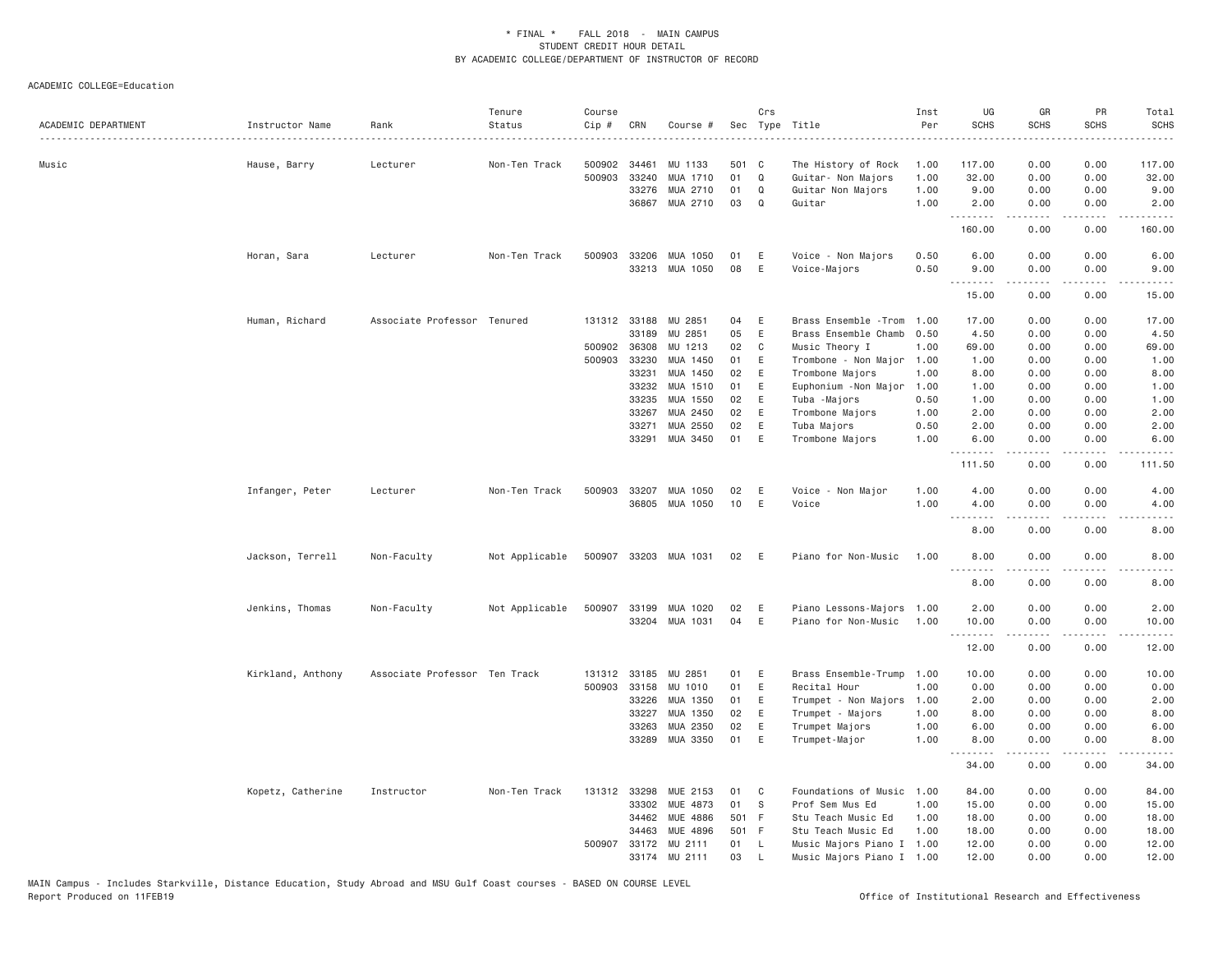| ACADEMIC DEPARTMENT | Instructor Name<br>. | Rank                          | Tenure<br>Status | Course<br>Cip # | CRN          | Course #                         |          | Crs          | Sec Type Title                                | Inst<br>Per | UG<br><b>SCHS</b> | GR<br><b>SCHS</b>                   | PR<br>SCHS                          | Total<br><b>SCHS</b> |
|---------------------|----------------------|-------------------------------|------------------|-----------------|--------------|----------------------------------|----------|--------------|-----------------------------------------------|-------------|-------------------|-------------------------------------|-------------------------------------|----------------------|
| Music               | Kopetz, Catherine    | Instructor                    | Non-Ten Track    |                 | 500907 34627 | MUA 1020                         | 01       | Ε            | Piano Lessons-Majors                          | 1.00        | 2.00              | 0.00                                | 0.00                                | 2.00                 |
|                     |                      |                               |                  |                 | 34628        | MUA 1031                         | 03       | E            | Piano for Non-Music                           | 1.00        | 5.00<br>.         | 0.00<br>-----                       | 0.00<br>.                           | 5.00<br>.            |
|                     |                      |                               |                  |                 |              |                                  |          |              |                                               |             | 166.00            | 0.00                                | 0.00                                | 166.00               |
|                     | Lance, Elva          | Instructor                    | Non-Ten Track    | 500903          | 33176        | MU 2511                          | 01       | Ε            | Marching Band                                 | 0.50        | 203.00            | 0.00                                | 0.00                                | 203.00               |
|                     |                      |                               |                  | 500912          | 33301        | MUE 4152                         | 01       | C            | Secondary Music Meth                          | 0.50        | 13.00             | 0.00                                | 0.00                                | 13.00                |
|                     |                      |                               |                  |                 |              | 500915 33178 MU 2571             | 01       | E            | Wind Ensemble                                 | 1.00        | 73.00<br>.        | 0.00<br>$\sim$ $\sim$ $\sim$ $\sim$ | 0.00<br>.                           | 73.00<br>.           |
|                     |                      |                               |                  |                 |              |                                  |          |              |                                               |             | 289.00            | 0.00                                | 0.00                                | 289.00               |
|                     | Landis, Ryan         | Instructor                    | Non-Ten Track    | 500903          | 33211        | MUA 1050                         | 06       | Ε            | Voice -Majors                                 | 0.50        | 6.00              | 0.00                                | 0.00                                | 6.00                 |
|                     |                      |                               |                  |                 | 33249        | MUA 2050                         | 06       | $\mathsf E$  | Voice-Majors                                  | 0.50        | 3.00              | 0.00                                | 0.00                                | 3.00                 |
|                     |                      |                               |                  |                 | 33281        | MUA 3050                         | 06       | Ε            | Voice - Majors                                | 0.50        | 4.00              | 0.00                                | 0.00                                | 4.00                 |
|                     |                      |                               |                  |                 | 500912 33297 | MUE 1141                         | 01       | C            | Voice Methods                                 | 1.00        | 23.00<br>.        | 0.00<br>.                           | 0.00<br>$\sim$ $\sim$ $\sim$ $\sim$ | 23.00                |
|                     |                      |                               |                  |                 |              |                                  |          |              |                                               |             | 36.00             | 0.00                                | 0.00                                | 36.00                |
|                     | Moore, Rebekah       | Lecturer                      | Non-Ten Track    |                 | 500907 33200 | MUA 1020                         | 03       | Ε            | Piano Lessons-Majors                          | 1.00        | 8.00              | 0.00                                | 0.00                                | 8.00                 |
|                     |                      |                               |                  |                 |              | 33205 MUA 1031                   | 05       | E            | Piano for Non-Music                           | 1.00        | 8.00<br>.         | 0.00<br><u>.</u>                    | 0.00<br>.                           | 8.00<br>.            |
|                     |                      |                               |                  |                 |              |                                  |          |              |                                               |             | 16.00             | 0.00                                | 0.00                                | 16.00                |
|                     | Murphy, Karen        | Instructor                    | Non-Ten Track    | 500907          | 33193        | MU 3111                          | 01       | L            | Piano Class                                   | 1.00        | 11.00             | 0.00                                | 0.00                                | 11.00                |
|                     |                      |                               |                  |                 |              | 33194 MU 3111                    | 02       | L            | Piano Class                                   | 1.00        | 6.00<br>.         | 0.00                                | 0.00                                | 6.00                 |
|                     |                      |                               |                  |                 |              |                                  |          |              |                                               |             | 17.00             | 0.00                                | 0.00                                | 17.00                |
|                     | Packwood, Gary       | Associate Professor Tenured   |                  |                 |              | 131312 33179 MU 2611             | 01       | Ε            | Concert Choir                                 | 1.00        | 66.00             | 0.00                                | 0.00                                | 66.00                |
|                     |                      |                               |                  |                 | 33180        | MU 2611                          | 02       | E            | Concert Choir                                 | 1.00        | 45.00             | 0.00                                | 0.00                                | 45.00                |
|                     |                      |                               |                  |                 | 33181        | MU 2611                          | 03       | Ε            | Concert Choir                                 | 1.00        | 50.00             | 0.00                                | 0.00                                | 50.00                |
|                     |                      |                               |                  |                 | 500901 35542 | MU 4000                          | 01       | $\mathbf I$  | Directed Indiv Study                          | 1.00        | 2.00              | 0.00                                | 0.00                                | 2.00                 |
|                     |                      |                               |                  |                 | 36862        | MU 4000                          | 04       | $\mathbf{I}$ | Directed Indiv Study                          | 1.00        | 3.00              | 0.00                                | 0.00                                | 3.00                 |
|                     |                      |                               |                  |                 | 500903 33184 | MU 2731<br>500912 33301 MUE 4152 | 01<br>01 | Ε<br>C       | Chambers Singers<br>Secondary Music Meth 0.50 | 1.00        | 51.00<br>13.00    | 0.00<br>0.00                        | 0.00<br>0.00                        | 51.00<br>13.00       |
|                     |                      |                               |                  |                 |              |                                  |          |              |                                               |             | .<br>230.00       | <u>.</u><br>0.00                    | $- - - -$<br>0.00                   | .<br>230.00          |
|                     |                      |                               |                  |                 |              |                                  |          |              |                                               |             |                   |                                     |                                     |                      |
|                     | Patilla, Carol       | Lecturer                      | Non-Ten Track    |                 |              | 500907 33202 MUA 1031            | 01       | E            | Piano for Non-Music                           | 1.00        | 19.00<br>.        | 0.00<br><u>.</u>                    | 0.00<br>$\cdots$                    | 19.00<br>.           |
|                     |                      |                               |                  |                 |              |                                  |          |              |                                               |             | 19.00             | 0.00                                | 0.00                                | 19.00                |
|                     | Patilla, Michael     | Professor                     | Tenured          |                 | 500902 36415 | MU 1133                          | 02       | C            | The History of Rock                           | 1.00        | 936.00            | 0.00                                | 0.00                                | 936.00               |
|                     |                      |                               |                  |                 | 500903 33241 | MUA 1710                         | 02       | Q            | Guitar Majors                                 | 1.00        | 6.00              | 0.00                                | 0.00                                | 6.00                 |
|                     |                      |                               |                  |                 | 33277        | MUA 2710                         | 02       | Q            | Guitar Majors                                 | 1.00        | 2.00              | 0.00                                | 0.00                                | 2.00                 |
|                     |                      |                               |                  |                 | 33295        | MUA 3710                         | 01       | Q            | Guitar                                        | 1.00        | 4.00              | 0.00                                | 0.00                                | 4.00                 |
|                     |                      |                               |                  |                 |              | 34633 MU 2411                    | 01       | Q            | Guitar Ensemble                               | 1.00        | 5.00              | 0.00                                | 0.00                                | 5.00                 |
|                     |                      |                               |                  |                 |              |                                  |          |              |                                               |             | 953.00            | 0.00                                | 0.00                                | 953.00               |
|                     | Ross, Ryan           | Associate Professor Ten Track |                  | 500901          |              | 33162 MU 1113                    | 02       | C            | His & Apprec Of Musi                          | 1.00        | 204.00            | 0.00                                | 0.00                                | 204.00               |
|                     |                      |                               |                  |                 |              | 500902 33192 MU 3013             | 01       | C            | Music History I                               | 1.00        | 114.00            | 0.00                                | 0.00                                | 114.00               |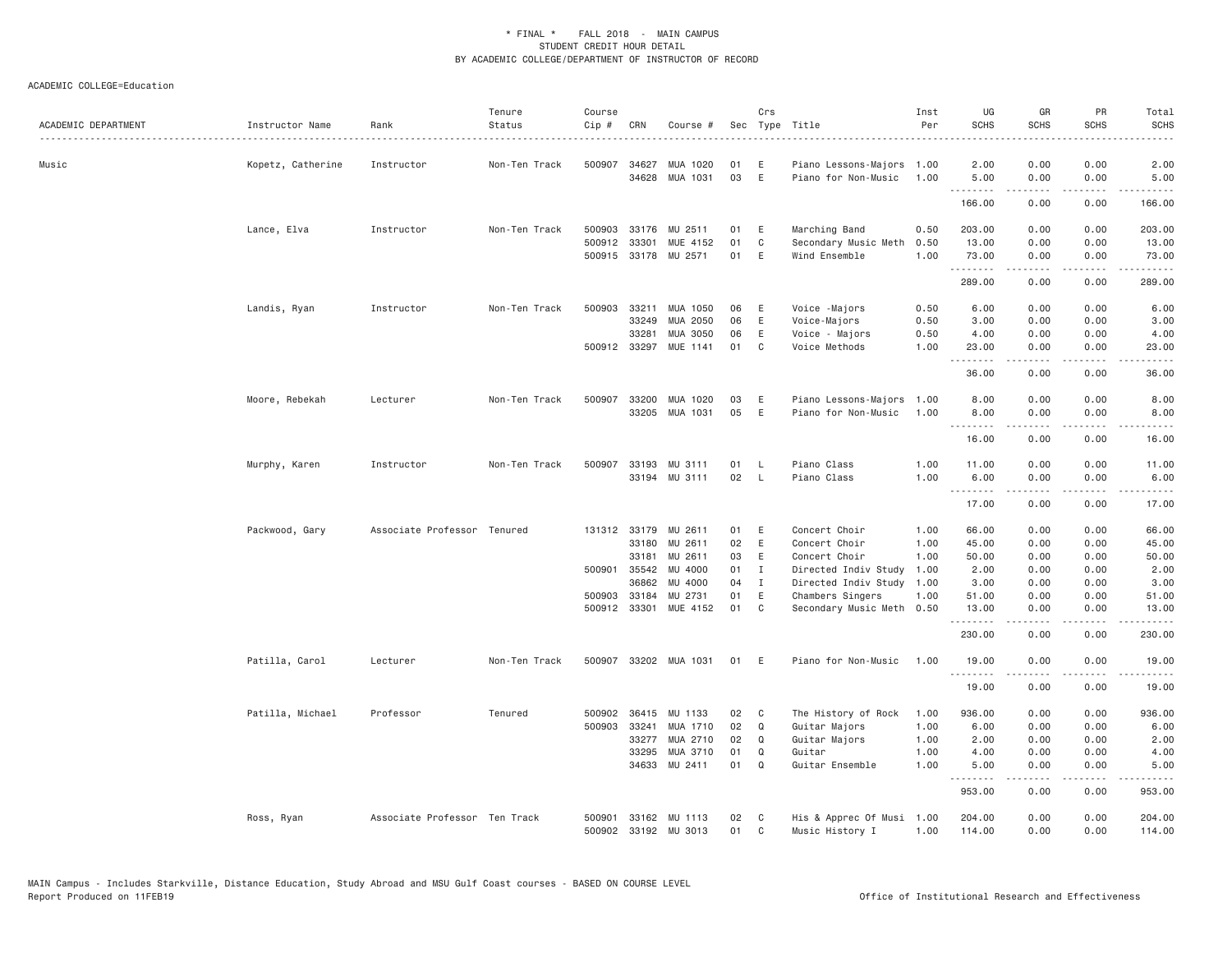ACADEMIC COLLEGE=Education

| ACADEMIC DEPARTMENT                    | Instructor Name    | Rank                          | Tenure<br>Status<br>. | Course<br>Cip# | CRN          | Course #              |      | Crs          | Sec Type Title            | Inst<br>Per | UG<br><b>SCHS</b> | GR<br><b>SCHS</b> | PR<br><b>SCHS</b>                                                                                                                                                                                                                                                                                                                                                                                                                                                                                                  | Total<br><b>SCHS</b> |
|----------------------------------------|--------------------|-------------------------------|-----------------------|----------------|--------------|-----------------------|------|--------------|---------------------------|-------------|-------------------|-------------------|--------------------------------------------------------------------------------------------------------------------------------------------------------------------------------------------------------------------------------------------------------------------------------------------------------------------------------------------------------------------------------------------------------------------------------------------------------------------------------------------------------------------|----------------------|
|                                        |                    |                               |                       |                |              |                       |      |              |                           |             |                   |                   |                                                                                                                                                                                                                                                                                                                                                                                                                                                                                                                    |                      |
|                                        |                    |                               |                       |                |              |                       |      |              |                           |             | 318,00            | 0.00              | 0.00                                                                                                                                                                                                                                                                                                                                                                                                                                                                                                               | 318.00               |
| Music                                  | Rowan, Denise      | Non-Faculty                   | Not Applicable        |                |              | 500903 33225 MUA 1310 | 02   | E            | Bassoon - Majors          | 1.00        | 2.00<br><u>.</u>  | 0.00<br>.         | 0.00                                                                                                                                                                                                                                                                                                                                                                                                                                                                                                               | 2.00                 |
|                                        |                    |                               |                       |                |              |                       |      |              |                           |             | 2.00              | 0.00              | 0.00                                                                                                                                                                                                                                                                                                                                                                                                                                                                                                               | 2.00                 |
|                                        | Rufty, Alisha      | Lecturer                      | Non-Ten Track         |                | 131312 33300 | MUE 3231              | 01   | $\mathbf{C}$ | String Methods            | 1.00        | 7.00              | 0.00              | 0.00                                                                                                                                                                                                                                                                                                                                                                                                                                                                                                               | 7.00                 |
|                                        |                    |                               |                       | 500903         | 33191        | MU 2951               | 01   | Q            | Philharmonia              | 0.50        | 2.00              | 0.00              | 0.00                                                                                                                                                                                                                                                                                                                                                                                                                                                                                                               | 2.00                 |
|                                        |                    |                               |                       |                | 33238        | MUA 1650              | 01   | E            | Strings- Non Majors       | 0.50        | 3.00              | 0.00              | 0.00                                                                                                                                                                                                                                                                                                                                                                                                                                                                                                               | 3.00                 |
|                                        |                    |                               |                       |                | 33274        | MUA 2650              | 01   | E            | Strings - Non Majors      | 0.50        | 1.00<br>.         | 0.00<br>.         | 0.00<br>$\cdots$                                                                                                                                                                                                                                                                                                                                                                                                                                                                                                   | 1.00                 |
|                                        |                    |                               |                       |                |              |                       |      |              |                           |             | 13.00             | 0.00              | 0.00                                                                                                                                                                                                                                                                                                                                                                                                                                                                                                               | 13.00                |
|                                        | Sebba, Rosangela   | Professor                     | Tenured               | 500901         | 33166        | MU 1321               | 01   | $\mathsf{L}$ | Ear Training I            | 0.50        | 9.00              | 0.00              | 0.00                                                                                                                                                                                                                                                                                                                                                                                                                                                                                                               | 9.00                 |
|                                        |                    |                               |                       |                | 33167        | MU 1321               | 02   | $\mathsf{L}$ | Ear Training I            | 0.50        | 9.00              | 0.00              | 0.00                                                                                                                                                                                                                                                                                                                                                                                                                                                                                                               | 9.00                 |
|                                        |                    |                               |                       | 500902         | 33165        | MU 1213               | 01   | C            | Music Theory I            | 1.00        | 81.00             | 0.00              | 0.00                                                                                                                                                                                                                                                                                                                                                                                                                                                                                                               | 81.00                |
|                                        |                    |                               |                       |                | 500903 33198 | MUA 1010              | 02   | E            | Piano - Majors            | 1.00        | 4.00              | 0.00              | 0.00                                                                                                                                                                                                                                                                                                                                                                                                                                                                                                               | 4.00                 |
|                                        |                    |                               |                       |                | 33279        | MUA 3010              | 02   | E            | Piano Majors              | 1.00        | 6.00              | 0.00              | 0.00                                                                                                                                                                                                                                                                                                                                                                                                                                                                                                               | 6.00                 |
|                                        |                    |                               |                       |                |              |                       |      |              |                           |             | 109.00            | 0.00              | 0.00                                                                                                                                                                                                                                                                                                                                                                                                                                                                                                               | 109.00               |
|                                        | Sobaskie, James    | Associate Professor Tenured   |                       | 500901         | 33183        | MU 2721               | 01 L |              | Ear Training III          | 1.00        | 29.00             | 0.00              | 0.00                                                                                                                                                                                                                                                                                                                                                                                                                                                                                                               | 29.00                |
|                                        |                    |                               |                       | 500902         | 33182        | MU 2613               | 01   | $\mathbf{C}$ | Music Theory III          | 1.00        | 81.00             | 0.00              | 0.00                                                                                                                                                                                                                                                                                                                                                                                                                                                                                                               | 81.00                |
|                                        |                    |                               |                       |                | 500904 33197 | MU 4313               | 01   | $\mathbf C$  | Form And Analysis         | 1.00        | 36.00             | 0.00              | 0.00                                                                                                                                                                                                                                                                                                                                                                                                                                                                                                               | 36.00                |
|                                        |                    |                               |                       |                | 33242        | MUA 1810              | 01   | Q            | Music Composition         | 1.00        | 2.00<br>.         | 0.00              | 0.00                                                                                                                                                                                                                                                                                                                                                                                                                                                                                                               | 2.00                 |
|                                        |                    |                               |                       |                |              |                       |      |              |                           |             | 148.00            | 0.00              | 0.00                                                                                                                                                                                                                                                                                                                                                                                                                                                                                                               | 148.00               |
|                                        | Taylor, Clifton    | Associate Professor Tenured   |                       |                | 131312 33190 | MU 2911               | 01   | E            | Jazz Ensemble             | 1.00        | 20.00             | 0.00              | 0.00                                                                                                                                                                                                                                                                                                                                                                                                                                                                                                               | 20.00                |
|                                        |                    |                               |                       |                | 500903 33176 | MU 2511               | 01   | E            | Marching Band             | 0.50        | 203.00            | 0.00              | 0.00                                                                                                                                                                                                                                                                                                                                                                                                                                                                                                               | 203.00               |
|                                        |                    |                               |                       |                |              |                       |      |              |                           |             | .<br>223.00       | -----<br>0.00     | .<br>0.00                                                                                                                                                                                                                                                                                                                                                                                                                                                                                                          | 1.1.1.1.1<br>223.00  |
|                                        |                    |                               |                       |                |              |                       |      |              |                           |             |                   |                   |                                                                                                                                                                                                                                                                                                                                                                                                                                                                                                                    |                      |
|                                        | Tulyaganova, Roza  | Assistant Professor Ten Track |                       |                | 500903 33212 | MUA 1050              | 07   | E            | Voice - Majors            | 0.50        | 3.00              | 0.00              | 0.00                                                                                                                                                                                                                                                                                                                                                                                                                                                                                                               | 3.00                 |
|                                        |                    |                               |                       |                | 33250        | MUA 2050              | 07   | E            | Voice - Majors            | 0.50        | 3.00              | 0.00              | 0.00                                                                                                                                                                                                                                                                                                                                                                                                                                                                                                               | 3.00                 |
|                                        |                    |                               |                       |                | 33282        | MUA 3050              | 07   | E            | Voice - Major             | 0.50        | 10.00             | 0.00              | 0.00                                                                                                                                                                                                                                                                                                                                                                                                                                                                                                               | 10.00                |
|                                        |                    |                               |                       |                | 500908 36020 | MU 2681               | 01   | C            | Opera Workshop            | 1.00        | 14.00<br>.        | 0.00              | 0.00<br>$- - - -$                                                                                                                                                                                                                                                                                                                                                                                                                                                                                                  | 14.00<br>$    -$     |
|                                        |                    |                               |                       |                |              |                       |      |              |                           |             | 30.00             | 0.00              | 0.00                                                                                                                                                                                                                                                                                                                                                                                                                                                                                                               | 30.00                |
|                                        | Wallace, Katherine | Non-Faculty                   | Not Applicable        |                |              | 500907 33173 MU 2111  | 02   | <b>L</b>     | Music Majors Piano I 1.00 |             | 12.00<br>.        | 0.00<br>.         | 0.00<br>.                                                                                                                                                                                                                                                                                                                                                                                                                                                                                                          | 12.00<br>.           |
|                                        |                    |                               |                       |                |              |                       |      |              |                           |             | 12.00             | 0.00              | 0.00                                                                                                                                                                                                                                                                                                                                                                                                                                                                                                               | 12.00                |
|                                        | Westerfield, Lewis | Non-Faculty                   | Not Applicable        | 500902         | 33163        | MU 1133               | 01   | C            | The History of Rock       | 1.00        | 201.00            | 0.00              | 0.00                                                                                                                                                                                                                                                                                                                                                                                                                                                                                                               | 201.00               |
|                                        |                    |                               |                       |                | 500903 33235 | MUA 1550              | 02   | E            | Tuba - Majors             | 0.50        | 1.00              | 0.00              | 0.00                                                                                                                                                                                                                                                                                                                                                                                                                                                                                                               | 1.00                 |
|                                        |                    |                               |                       |                | 33271        | MUA 2550              | 02   | E            | Tuba Majors               | 0.50        | 2.00<br><u>.</u>  | 0.00              | 0.00                                                                                                                                                                                                                                                                                                                                                                                                                                                                                                               | 2.00                 |
|                                        |                    |                               |                       |                |              |                       |      |              |                           |             | 204.00            | 0.00              | 0.00                                                                                                                                                                                                                                                                                                                                                                                                                                                                                                               | 204.00               |
| ----------------------------------     |                    |                               |                       |                |              |                       |      |              |                           |             | ========          | $= 222222222$     | $\begin{aligned} \mathcal{L} &= \mathcal{L} \mathcal{L} = \mathcal{L} = \mathcal{L} = \mathcal{L} \end{aligned}$                                                                                                                                                                                                                                                                                                                                                                                                   | <b>SEREESERE</b>     |
| Music                                  |                    |                               |                       |                |              |                       |      |              |                           |             | 4597.00           | 0.00              | 0.00                                                                                                                                                                                                                                                                                                                                                                                                                                                                                                               | 4597.00              |
| ====================================== |                    |                               |                       |                |              |                       |      |              |                           |             | ========          | $=$ ========      | $\begin{tabular}{ll} \multicolumn{3}{l}{{\color{red}\textbf{1}}}\\ \multicolumn{3}{l}{\color{blue}\textbf{2}}\\ \multicolumn{3}{l}{\color{blue}\textbf{2}}\\ \multicolumn{3}{l}{\color{blue}\textbf{3}}\\ \multicolumn{3}{l}{\color{blue}\textbf{4}}\\ \multicolumn{3}{l}{\color{blue}\textbf{5}}\\ \multicolumn{3}{l}{\color{blue}\textbf{4}}\\ \multicolumn{3}{l}{\color{blue}\textbf{5}}\\ \multicolumn{3}{l}{\color{blue}\textbf{6}}\\ \multicolumn{3}{l}{\color{blue}\textbf{6}}\\ \multicolumn{3}{l}{\color$ | $=$ ==========       |

MAIN Campus - Includes Starkville, Distance Education, Study Abroad and MSU Gulf Coast courses - BASED ON COURSE LEVEL<br>Report Produced on 11FEB19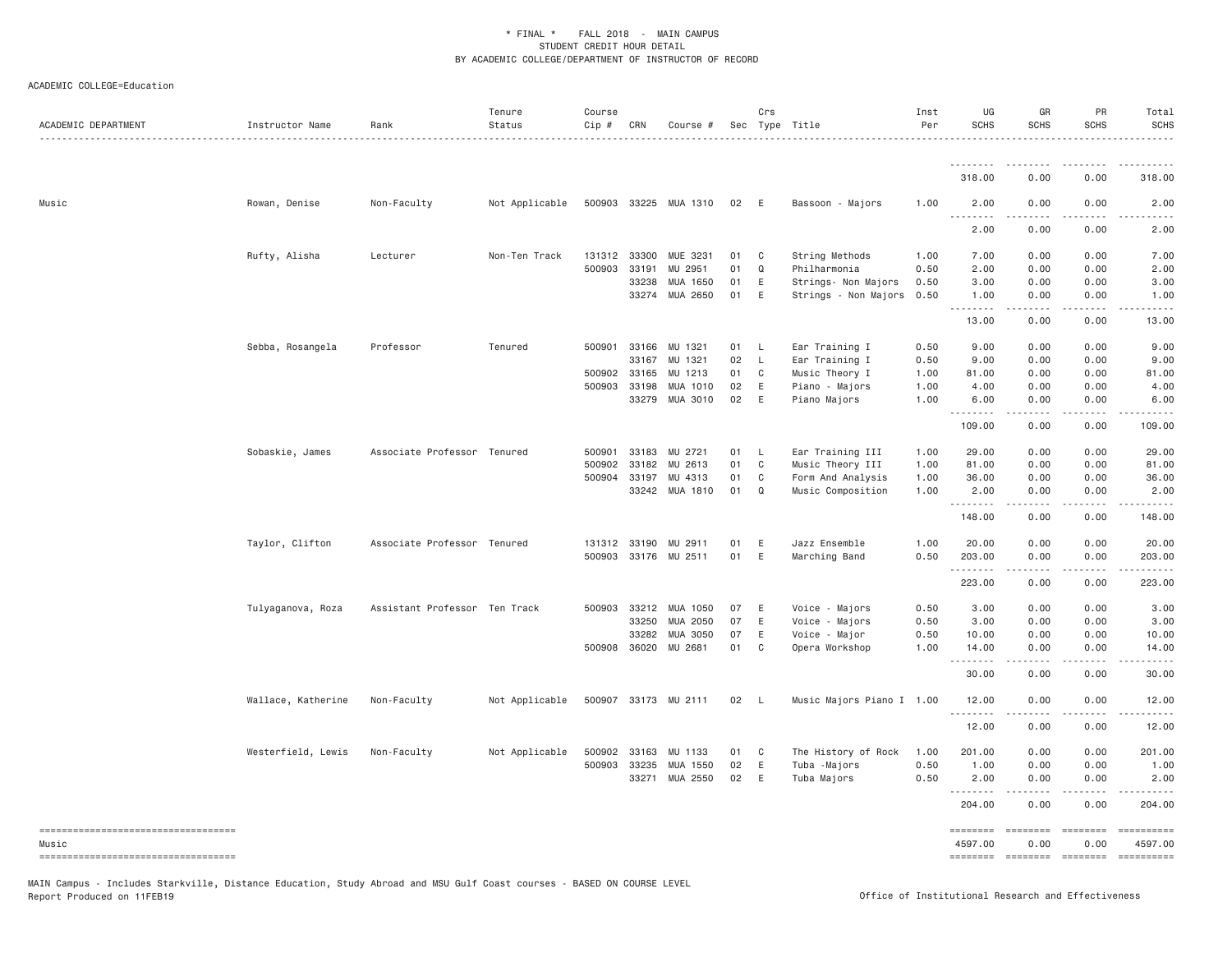ACADEMIC COLLEGE=Engineering

| ACADEMIC DEPARTMENT   | Instructor Name  | Rank                          | Tenure<br>Status | Course<br>Cip # | CRN   | Course #             |       | Crs          | Sec Type Title            | Inst<br>Per | UG<br><b>SCHS</b> | GR<br>SCHS       | PR<br><b>SCHS</b> | Total<br><b>SCHS</b><br>-----                                                                                                                                                             |
|-----------------------|------------------|-------------------------------|------------------|-----------------|-------|----------------------|-------|--------------|---------------------------|-------------|-------------------|------------------|-------------------|-------------------------------------------------------------------------------------------------------------------------------------------------------------------------------------------|
| Aerospace Engineering | Belk, Davy       | Professor                     | Ten Track        | 140201          | 30424 | ASE 6013             | 01    | E            | Directed Project in       | 1.00        | 0.00              | 6.00             | 0.00              | 6.00                                                                                                                                                                                      |
|                       |                  |                               |                  |                 | 35697 | ASE 8000             | 01    | D            | Research / Thesis         | 1.00        | 0.00              | 11.00            | 0.00              | 11.00                                                                                                                                                                                     |
|                       |                  |                               |                  |                 | 35703 | ASE 9000             | 01    | D            | Research/Diss             | 1.00        | 0.00              | 21.00            | 0.00              | 21.00                                                                                                                                                                                     |
|                       |                  |                               |                  |                 |       | 141101 31655 EM 2433 | 01    | C            | Engineering Mech II       | 1.00        | 165.00<br>.       | 0.00<br>.        | 0.00<br>.         | 165.00<br>$\frac{1}{2} \left( \frac{1}{2} \right) \left( \frac{1}{2} \right) \left( \frac{1}{2} \right) \left( \frac{1}{2} \right) \left( \frac{1}{2} \right) \left( \frac{1}{2} \right)$ |
|                       |                  |                               |                  |                 |       |                      |       |              |                           |             | 165.00            | 38.00            | 0.00              | 203.00                                                                                                                                                                                    |
|                       | Bhatia, Manav    | Assistant Professor Ten Track |                  | 140201          |       | 30418 ASE 4123       | 01    | C            | Aerospace Controls        | 1.00        | 138.00            | 0.00             | 0.00              | 138.00                                                                                                                                                                                    |
|                       |                  |                               |                  | 309999          | 36277 | <b>CME 9000</b>      | 01    | D            | Research/Dis              | 1.00        | 0.00              | 26.00            | 0.00              | 26.00                                                                                                                                                                                     |
|                       |                  |                               |                  |                 | 36720 | <b>CME 9000</b>      | 503 D |              | Research/Dis              | 1.00        | 0.00              | 1.00             | 0.00              | 1.00                                                                                                                                                                                      |
|                       |                  |                               |                  |                 | 36751 | <b>CME 7000</b>      | 01    | $\mathbf{I}$ | Directed Indiv Study      | 1.00        | 0.00              | 3.00             | 0.00              | 3.00                                                                                                                                                                                      |
|                       |                  |                               |                  |                 |       | 36752 CME 7000       | 02    | $\mathbf{I}$ | Directed Indiv Study 1.00 |             | 0.00<br>.         | 3.00<br>.        | 0.00<br>.         | 3.00<br>.                                                                                                                                                                                 |
|                       |                  |                               |                  |                 |       |                      |       |              |                           |             | 138.00            | 33.00            | 0.00              | 171.00                                                                                                                                                                                    |
|                       | Bhushan, Shanti  | Assistant Professor Ten Track |                  | 141901          | 34845 | ME 3513              | 03    | C            | Thermodynamics I          | 1.00        | 171.00            | 0.00             | 0.00              | 171.00                                                                                                                                                                                    |
|                       |                  |                               |                  |                 | 35758 | ME 8000              | 04    | D            | Research / Thesis         | 1.00        | 0.00              | 9.00             | 0.00              | 9.00                                                                                                                                                                                      |
|                       |                  |                               |                  |                 |       | 35782 ME 9000        | 04    | D            | Research / Diss           | 1.00        | 0.00<br><u>.</u>  | 5.00<br>.        | 0.00<br>.         | 5.00<br>.                                                                                                                                                                                 |
|                       |                  |                               |                  |                 |       |                      |       |              |                           |             | 171.00            | 14.00            | 0.00              | 185.00                                                                                                                                                                                    |
|                       | Cagle, Don       | Lecturer                      | Non-Ten Track    |                 |       | 141101 31649 EM 2413 | 03    | C            | Engineering Mech I        | 1.00        | 156.00<br>.       | 0.00<br><u>.</u> | 0.00<br>.         | 156.00<br>$\frac{1}{2} \left( \frac{1}{2} \right) \left( \frac{1}{2} \right) \left( \frac{1}{2} \right) \left( \frac{1}{2} \right) \left( \frac{1}{2} \right)$                            |
|                       |                  |                               |                  |                 |       |                      |       |              |                           |             | 156.00            | 0.00             | 0.00              | 156.00                                                                                                                                                                                    |
|                       | Cheng, Yang      | Associate Professor Tenured   |                  | 140201          | 30412 | ASE 3813             | 01    | C            | Intro Orbital Mechan      | 1.00        | 93.00             | 0.00             | 0.00              | 93.00                                                                                                                                                                                     |
|                       |                  |                               |                  |                 | 35705 | ASE 9000             | 03    | D            | Research/Diss             | 1.00        | 0.00              | 9.00             | 0.00              | 9.00                                                                                                                                                                                      |
|                       |                  |                               |                  |                 |       | 141101 31653 EM 2413 | 07    | C            | Engineering Mech I        | 1.00        | 153.00            | 0.00             | 0.00              | 153.00                                                                                                                                                                                    |
|                       |                  |                               |                  |                 |       |                      |       |              |                           |             | .                 | .                | .                 | <u>.</u>                                                                                                                                                                                  |
|                       |                  |                               |                  |                 |       |                      |       |              |                           |             | 246.00            | 9.00             | 0.00              | 255.00                                                                                                                                                                                    |
|                       | Daghigh, Vahid   | Grad Teach Assist             | Not Applicable   |                 |       | 141101 31661 EM 3213 | 03 C  |              | Mech Of Materials         | 1.00        | 171.00<br>.       | 0.00<br><b>.</b> | 0.00<br>.         | 171.00<br>.                                                                                                                                                                               |
|                       |                  |                               |                  |                 |       |                      |       |              |                           |             | 171.00            | 0.00             | 0.00              | 171.00                                                                                                                                                                                    |
|                       | Hannigan, Thomas | Instructor                    | Non-Ten Track    | 140201          |       | 30408 ASE 2113       | 01    | C            | Intro Aircraft Space 1.00 |             | 123.00            | 0.00             | 0.00              | 123.00                                                                                                                                                                                    |
|                       |                  |                               |                  |                 |       | 30409 ASE 2113       | 02    | $\mathbf{C}$ | Intro Aircraft Space 1.00 |             | 129.00            | 0.00             | 0.00              | 129.00                                                                                                                                                                                    |
|                       |                  |                               |                  |                 |       |                      |       |              |                           |             | .                 | <u>.</u>         | .                 | $\begin{array}{cccccccccc} \bullet & \bullet & \bullet & \bullet & \bullet & \bullet & \bullet \end{array}$                                                                               |
|                       |                  |                               |                  |                 |       |                      |       |              |                           |             | 252.00            | 0.00             | 0.00              | 252.00                                                                                                                                                                                    |
|                       | Haywood, John    | Grad Teach Assist             | Not Applicable   |                 |       | 141101 31651 EM 2413 | 05    | C            | Engineering Mech I        | 1.00        | 177.00<br>.       | 0.00<br>.        | 0.00<br>.         | 177.00<br>.                                                                                                                                                                               |
|                       |                  |                               |                  |                 |       |                      |       |              |                           |             | 177.00            | 0.00             | 0.00              | 177.00                                                                                                                                                                                    |
|                       | Janus, Jonathan  | Associate Professor Tenured   |                  | 140201          |       | 35300 ASE 9000       | 502 D |              | Research/Diss             | 1.00        | 0.00              | 1.00             | 0.00              | 1.00                                                                                                                                                                                      |
|                       |                  |                               |                  |                 | 35700 | ASE 8000             | 04    | D            | Research / Thesis         | 1.00        | 0.00              | 4.00             | 0.00              | 4.00                                                                                                                                                                                      |
|                       |                  |                               |                  |                 | 36292 | ASE 8363             | 01    | C            | Comp Heat Transfer        | 1.00        | 0.00              | 27.00            | 0.00              | 27.00                                                                                                                                                                                     |
|                       |                  |                               |                  |                 | 36293 | ASE 8363             | 501   | $\mathbf{C}$ | Comp Heat Transfer        | 1.00        | 0.00              | 12.00            | 0.00              | 12.00                                                                                                                                                                                     |
|                       |                  |                               |                  |                 |       | 141101 31667 EM 3313 | 04    | $\mathsf{C}$ | Fluid Mechanics           | 1.00        | 120.00<br>.       | 0.00<br>.        | 0.00<br>.         | 120.00<br>$\omega$ is $\omega$ in $\omega$ .                                                                                                                                              |
|                       |                  |                               |                  |                 |       |                      |       |              |                           |             | 120.00            | 44.00            | 0.00              | 164.00                                                                                                                                                                                    |
|                       | Jayakody, Nimesh | Grad Teach Assist             | Not Applicable   |                 |       | 141101 31647 EM 2413 | 01    | C            | Engineering Mech I        | 1.00        | 75.00             | 0.00             | 0.00              | 75.00                                                                                                                                                                                     |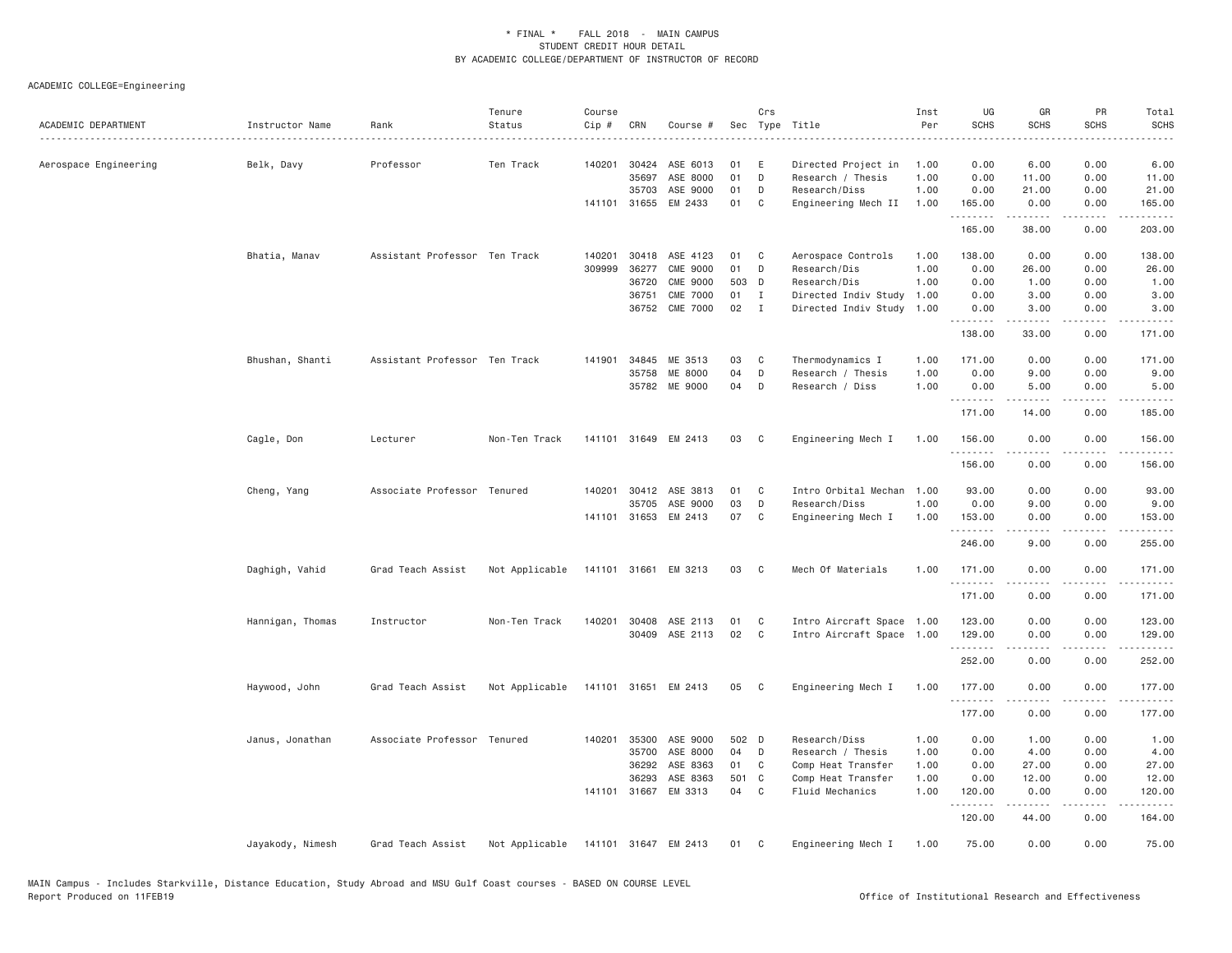## ACADEMIC COLLEGE=Engineering

| ACADEMIC DEPARTMENT   | Instructor Name | Rank                          | Tenure<br>Status | Course<br>Cip # | CRN            | Course #              |          | Crs          | Sec Type Title                        | Inst<br>Per  | UG<br><b>SCHS</b>  | GR<br><b>SCHS</b>                                                                                                                             | PR<br><b>SCHS</b>            | Total<br><b>SCHS</b>                                                                                                              |
|-----------------------|-----------------|-------------------------------|------------------|-----------------|----------------|-----------------------|----------|--------------|---------------------------------------|--------------|--------------------|-----------------------------------------------------------------------------------------------------------------------------------------------|------------------------------|-----------------------------------------------------------------------------------------------------------------------------------|
|                       |                 |                               |                  |                 |                |                       |          |              |                                       |              | .                  | -----                                                                                                                                         |                              |                                                                                                                                   |
|                       |                 |                               |                  |                 |                |                       |          |              |                                       |              | 75.00              | 0.00                                                                                                                                          | 0.00                         | 75.00                                                                                                                             |
| Aerospace Engineering | Kim, Donghoon   | Assistant Professor Ten Track |                  | 140201          | 35532          | ASE 4990              | 01       | C            | Special Topic In ASE 1.00             |              | 27,00              | 0.00                                                                                                                                          | 0.00                         | 27.00                                                                                                                             |
|                       |                 |                               |                  |                 | 35533          | ASE 6990              | 01       | C            | Special Topic In ASE                  | 1.00         | 0.00               | 12.00                                                                                                                                         | 0.00                         | 12.00                                                                                                                             |
|                       |                 |                               |                  |                 |                | 35702 ASE 8000        | 06       | D            | Research / Thesis                     | 1.00         | 0.00<br>.          | 3.00<br>.                                                                                                                                     | 0.00<br>.                    | 3.00<br>.                                                                                                                         |
|                       |                 |                               |                  |                 |                |                       |          |              |                                       |              | 27.00              | 15.00                                                                                                                                         | 0.00                         | 42.00                                                                                                                             |
|                       | Kim, Jichul     | Non-Faculty                   | Not Applicable   |                 |                | 141101 31658 EM 2433  | 04       | $\mathbf{C}$ | Engineering Mech II 1.00              |              | 138.00<br>.        | 0.00                                                                                                                                          | 0.00<br>.                    | 138.00<br>$- - - - - -$                                                                                                           |
|                       |                 |                               |                  |                 |                |                       |          |              |                                       |              | 138.00             | 0.00                                                                                                                                          | 0.00                         | 138.00                                                                                                                            |
|                       | Koenig, Keith   | Professor                     | Tenured          | 140201          |                | 30404 ASE 1013        | 01       | B            | Intro to Aerospace E 1.00             |              | 228.00             | 0.00                                                                                                                                          | 0.00                         | 228.00                                                                                                                            |
|                       |                 |                               |                  |                 | 30407          | ASE 1501              | 02       | E            | Design Competition                    | 1.00         | 9.00               | 0.00                                                                                                                                          | 0.00                         | 9.00                                                                                                                              |
|                       |                 |                               |                  |                 | 30422          | ASE 4533              | 01       | B            | Spacecraft Design I                   | 1.00         | 60.00              | 0.00                                                                                                                                          | 0.00                         | 60.00                                                                                                                             |
|                       |                 |                               |                  |                 | 35495          | ASE 1013              | 02       | B            | Intro to Aerospace E                  | 1,00         | 231.00             | 0.00                                                                                                                                          | 0.00                         | 231.00                                                                                                                            |
|                       |                 |                               |                  |                 | 35709          | ASE 8000<br>ASE 9000  | 07<br>07 | D            | Research / Thesis                     | 1.00         | 0.00               | 31.00                                                                                                                                         | 0.00                         | 31.00                                                                                                                             |
|                       |                 |                               |                  |                 | 35716<br>36666 | ASE 7000              | 01       | D<br>Ι.      | Research/Diss<br>Directed Indiv Study | 1.00<br>1.00 | 0.00<br>0.00       | 19.00<br>3.00                                                                                                                                 | 0.00<br>0.00                 | 19.00<br>3.00                                                                                                                     |
|                       |                 |                               |                  |                 | 36667          | ASE 7000              | 02       | I            | Directed Indiv Study                  | 1.00         | 0.00               | 3.00                                                                                                                                          | 0.00                         | 3.00                                                                                                                              |
|                       |                 |                               |                  |                 | 36932          | ASE 7000              | 03       | $\mathbf{I}$ | Directed Indiv Study 1.00             |              | 0.00               | 3.00                                                                                                                                          | 0.00                         | 3.00                                                                                                                              |
|                       |                 |                               |                  |                 |                |                       |          |              |                                       |              | .<br>528.00        | $\mathcal{L}^{\mathcal{A}}\left( \mathcal{A}^{\mathcal{A}}\right) =\mathcal{L}^{\mathcal{A}}\left( \mathcal{A}^{\mathcal{A}}\right)$<br>59.00 | .<br>0.00                    | .<br>587.00                                                                                                                       |
|                       | Lacy, Thomas    | Non-Employee                  | Not Applicable   | 140201          |                | 35710 ASE 8000        | 08       | D            | Research / Thesis                     | 1.00         | 0.00               | 24.00                                                                                                                                         | 0.00                         | 24.00                                                                                                                             |
|                       |                 |                               |                  |                 |                | 35717 ASE 9000        | 08       | D            | Research/Diss                         | 1.00         | 0.00               | 88.00                                                                                                                                         | 0.00                         | 88.00                                                                                                                             |
|                       |                 |                               |                  |                 |                |                       |          |              |                                       |              | . <i>.</i>         | . <u>.</u>                                                                                                                                    | .                            | .                                                                                                                                 |
|                       |                 |                               |                  |                 |                |                       |          |              |                                       |              | 0.00               | 112.00                                                                                                                                        | 0.00                         | 112.00                                                                                                                            |
|                       | Lv, Yu          | Assistant Professor Ten Track |                  |                 |                | 140201 30411 ASE 3333 | 01       | C            | Aerothermodynamics                    | 1.00         | 174.00             | 0.00                                                                                                                                          | 0.00                         | 174.00                                                                                                                            |
|                       |                 |                               |                  |                 |                | 35719 ASE 9000        | 10       | D            | Research/Diss                         | 1.00         | 0.00<br>.          | 3.00<br>$2 - 2 - 2 - 2$                                                                                                                       | 0.00<br>.                    | 3.00<br>.                                                                                                                         |
|                       |                 |                               |                  |                 |                |                       |          |              |                                       |              | 174.00             | 3.00                                                                                                                                          | 0.00                         | 177.00                                                                                                                            |
|                       | Moore, Timothy  | Instructor                    | Non-Ten Track    | 141101          | 31656          | EM 2433               | 02       | C            | Engineering Mech II                   | 1.00         | 84.00              | 0.00                                                                                                                                          | 0.00                         | 84.00                                                                                                                             |
|                       |                 |                               |                  |                 | 31662          | EM 3213               | 04       | $\mathsf{C}$ | Mech Of Materials                     | 1.00         | 72.00              | 0.00                                                                                                                                          | 0.00                         | 72.00                                                                                                                             |
|                       |                 |                               |                  |                 |                | 31663 EM 3213         | 05       | C            | Mech Of Materials                     | 1.00         | 138.00<br><u>.</u> | 0.00<br>.                                                                                                                                     | 0.00<br>.                    | 138.00<br>.                                                                                                                       |
|                       |                 |                               |                  |                 |                |                       |          |              |                                       |              | 294.00             | 0.00                                                                                                                                          | 0.00                         | 294.00                                                                                                                            |
|                       | Sescu, Adrian   | Associate Professor Ten Track |                  | 140201          | 30427          | ASE 8343              | 01       | C            | Incomp Vis Lam Flow                   | 1.00         | 0.00               | 24.00                                                                                                                                         | 0.00                         | 24.00                                                                                                                             |
|                       |                 |                               |                  |                 | 35713          | ASE 8000              | 11       | D            | Research / Thesis                     | 1.00         | 0.00               | 15.00                                                                                                                                         | 0.00                         | 15.00                                                                                                                             |
|                       |                 |                               |                  |                 | 35720          | ASE 9000              | 11       | D            | Research/Diss                         | 1.00         | 0.00               | 12.00                                                                                                                                         | 0.00                         | 12.00                                                                                                                             |
|                       |                 |                               |                  |                 | 37141          | ASE 7000              | 04       | I            | Directed Indiv Study                  | 1.00         | 0.00               | 3.00<br>.                                                                                                                                     | 0.00<br>$\sim$ $\sim$ $\sim$ | 3.00<br>$\frac{1}{2} \left( \frac{1}{2} \right) \left( \frac{1}{2} \right) \left( \frac{1}{2} \right) \left( \frac{1}{2} \right)$ |
|                       |                 |                               |                  |                 |                |                       |          |              |                                       |              | 0.00               | 54.00                                                                                                                                         | 0.00                         | 54.00                                                                                                                             |
|                       | Sescu, Carmen   | Lecturer                      | Non-Ten Track    | 141101          | 31659          | EM 3213               | 01       | C            | Mech Of Materials                     | 1.00         | 204.00             | 0.00                                                                                                                                          | 0.00                         | 204.00                                                                                                                            |
|                       |                 |                               |                  |                 | 31660          | EM 3213               | 02       | C            | Mech Of Materials                     | 1.00         | 186.00             | 0.00                                                                                                                                          | 0.00                         | 186.00                                                                                                                            |
|                       |                 |                               |                  |                 | 31664          | EM 3313               | 01       | C            | <b>Fluid Mechanics</b>                | 1.00         | 204.00<br>.        | 0.00<br>$\mathcal{L}^{\mathcal{A}}\left( \mathcal{A}^{\mathcal{A}}\right) =\mathcal{L}^{\mathcal{A}}\left( \mathcal{A}^{\mathcal{A}}\right)$  | 0.00<br>.                    | 204.00<br>.                                                                                                                       |
|                       |                 |                               |                  |                 |                |                       |          |              |                                       |              | 594.00             | 0.00                                                                                                                                          | 0.00                         | 594.00                                                                                                                            |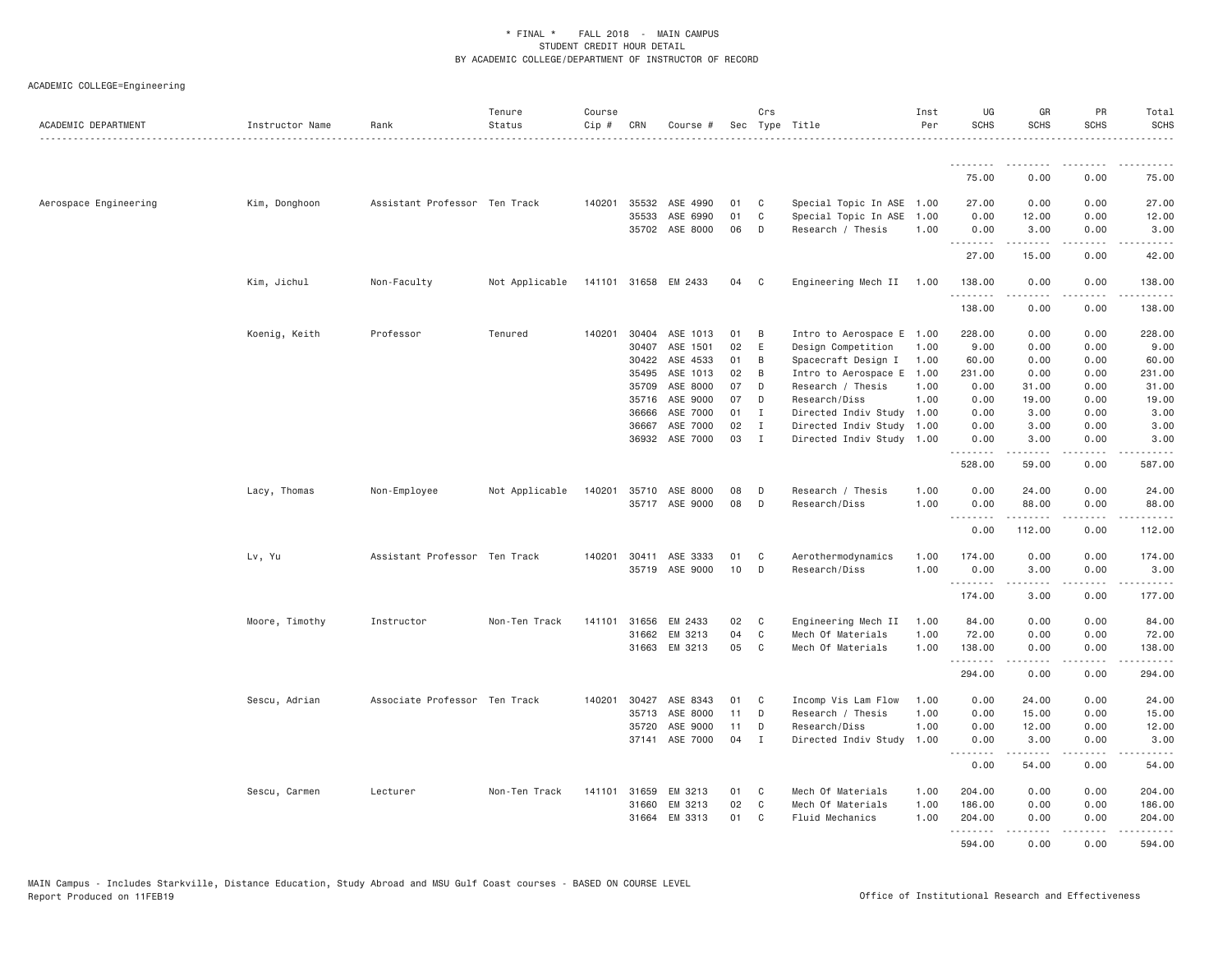| ACADEMIC DEPARTMENT                                          | Instructor Name<br>. | Rank                              | Tenure<br>Status | Course<br>Cip # | CRN          | Course #                         |                    | Crs                          | Sec Type Title<br>.         | Inst<br>Per | UG<br><b>SCHS</b>   | GR<br><b>SCHS</b>                                                                                                                                            | PR<br><b>SCHS</b>                                                                                                                                            | Total<br><b>SCHS</b>  |
|--------------------------------------------------------------|----------------------|-----------------------------------|------------------|-----------------|--------------|----------------------------------|--------------------|------------------------------|-----------------------------|-------------|---------------------|--------------------------------------------------------------------------------------------------------------------------------------------------------------|--------------------------------------------------------------------------------------------------------------------------------------------------------------|-----------------------|
| Aerospace Engineering                                        | Sullivan, Rani       | Professor                         | Tenured          |                 | 140201 30423 | ASE 4623                         | 01                 | $\mathbf{C}$                 | Aerospace Structural 1.00   |             | 150.00              | 0.00                                                                                                                                                         | 0.00                                                                                                                                                         | 150.00                |
|                                                              |                      |                                   |                  |                 | 35721        | ASE 9000                         | 12                 | D                            | Research/Diss               | 1.00        | 0.00                | 32.00                                                                                                                                                        | 0.00                                                                                                                                                         | 32.00                 |
|                                                              |                      |                                   |                  |                 | 141101 31668 | EM 3413                          | 01                 | C <sub>1</sub>               | Vibrations                  | 1.00        | 153.00<br>.         | 0.00<br>------                                                                                                                                               | 0.00<br>.                                                                                                                                                    | 153.00<br>.           |
|                                                              |                      |                                   |                  |                 |              |                                  |                    |                              |                             |             | 303.00              | 32.00                                                                                                                                                        | 0.00                                                                                                                                                         | 335.00                |
|                                                              | Thompson, David      | Professor                         | Tenured          | 140201          | 30420        | ASE 4343                         | 01                 | $\mathbf{C}$                 | Compressible Aerody         | 1.00        | 171.00              | 0.00                                                                                                                                                         | 0.00                                                                                                                                                         | 171.00                |
|                                                              |                      |                                   |                  |                 | 35301        | ASE 9000                         | 503 D              |                              | Research/Diss               | 1.00        | 0.00                | 1.00                                                                                                                                                         | 0.00                                                                                                                                                         | 1.00                  |
|                                                              |                      |                                   |                  |                 | 35722        | ASE 9000                         | 13 D               |                              | Research/Diss               | 1.00        | 0.00                | 35,00                                                                                                                                                        | 0.00                                                                                                                                                         | 35.00                 |
|                                                              |                      |                                   |                  |                 | 309999 36421 | <b>CME 9000</b>                  | 502 D              |                              | Research/Dis                | 1.00        | 0.00                | 12.00                                                                                                                                                        | 0.00<br>$\frac{1}{2} \left( \frac{1}{2} \right) \left( \frac{1}{2} \right) \left( \frac{1}{2} \right) \left( \frac{1}{2} \right) \left( \frac{1}{2} \right)$ | 12.00                 |
|                                                              |                      |                                   |                  |                 |              |                                  |                    |                              |                             |             | 171.00              | 48.00                                                                                                                                                        | 0.00                                                                                                                                                         | 219.00                |
|                                                              | Walker, Calvin       | Instructor                        | Non-Ten Track    | 140201          | 30406        | ASE 1501                         | 01                 | E                            | Design Competition          | 0.50        | 3.50                | 0.00                                                                                                                                                         | 0.00                                                                                                                                                         | 3.50                  |
|                                                              |                      |                                   |                  |                 | 30421        | ASE 4513                         | 01                 | $\mathsf B$                  | Aircraft Design I           | 1.00        | 90.00               | 0.00                                                                                                                                                         | 0.00                                                                                                                                                         | 90.00                 |
|                                                              |                      |                                   |                  |                 | 35522        | ASE 4713                         | 01                 | $\mathbf{C}$                 | Intro to Unmanned Ai 1.00   |             | 42.00               | 0.00                                                                                                                                                         | 0.00                                                                                                                                                         | 42.00                 |
|                                                              |                      |                                   |                  |                 | 35523        | ASE 6713<br>141101 31657 EM 2433 | 01<br>03           | $\mathbf{C}$<br>$\mathbf{C}$ | Intro to Unmanned Ai 1.00   |             | 0.00<br>210.00      | 39.00<br>0.00                                                                                                                                                | 0.00<br>0.00                                                                                                                                                 | 39.00<br>210.00       |
|                                                              |                      |                                   |                  |                 |              |                                  |                    |                              | Engineering Mech II 1.00    |             | .                   | .                                                                                                                                                            | .                                                                                                                                                            | .                     |
|                                                              |                      |                                   |                  |                 |              |                                  |                    |                              |                             |             | 345.50              | 39.00                                                                                                                                                        | 0.00                                                                                                                                                         | 384.50                |
|                                                              | Walters, Andrew      | Instructor                        | Non-Ten Track    | 141101          | 31650        | EM 2413                          | 04                 | $\overline{C}$               | Engineering Mech $I - 1.00$ |             | 258.00              | 0.00                                                                                                                                                         | 0.00                                                                                                                                                         | 258.00                |
|                                                              |                      |                                   |                  |                 | 31652        | EM 2413                          | 06                 | $\mathbf{C}$                 | Engineering Mech $I - 1.00$ |             | 168.00              | 0.00                                                                                                                                                         | 0.00                                                                                                                                                         | 168.00                |
|                                                              |                      |                                   |                  |                 |              | 31654 EM 2413                    | H <sub>0</sub> 1 C |                              | Engineering Mech I          | 1.00        | 57.00<br>.          | 0.00<br>.                                                                                                                                                    | 0.00<br>.                                                                                                                                                    | 57.00<br><u>.</u>     |
|                                                              |                      |                                   |                  |                 |              |                                  |                    |                              |                             |             | 483.00              | 0.00                                                                                                                                                         | 0.00                                                                                                                                                         | 483.00                |
|                                                              | Wang, Yeqing         | Assistant Professor Ten Track     |                  |                 | 140201 30410 | ASE 3233                         | 01                 | C <sub>1</sub>               | Aero Structural Anal 1.00   |             | 147,00              | 0.00                                                                                                                                                         | 0.00                                                                                                                                                         | 147.00                |
|                                                              |                      |                                   |                  |                 |              | 36703 ASE 8000                   | 15                 | $\Box$                       | Research / Thesis           | 1.00        | 0.00<br>.           | 3.00                                                                                                                                                         | 0.00                                                                                                                                                         | 3.00                  |
|                                                              |                      |                                   |                  |                 |              |                                  |                    |                              |                             |             | 147.00              | 3.00                                                                                                                                                         | 0.00                                                                                                                                                         | 150.00                |
|                                                              | Weed, Richard        | Research Assoc Prof Non-Ten Track |                  |                 |              | 140201 36717 ASE 8000            | 16                 | D D                          | Research / Thesis           | 1.00        | 0.00                | 3.00                                                                                                                                                         | 0.00                                                                                                                                                         | 3.00                  |
|                                                              |                      |                                   |                  |                 |              |                                  |                    |                              |                             |             | .<br>0.00           | .<br>3.00                                                                                                                                                    | $   -$<br>0.00                                                                                                                                               | 3.00                  |
|                                                              | Wolz, Robert         | Instructor                        | Non-Ten Track    | 140201          | 30413        | ASE 4113                         | 01                 | - L                          | Aerospace Eng Lab I         | 1.00        | 30.00               | 0.00                                                                                                                                                         | 0.00                                                                                                                                                         | 30.00                 |
|                                                              |                      |                                   |                  |                 |              | 30414 ASE 4113                   | 02 L               |                              | Aerospace Eng Lab I         | 1.00        | 33.00               | 0.00                                                                                                                                                         | 0.00                                                                                                                                                         | 33.00                 |
|                                                              |                      |                                   |                  |                 | 30415        | ASE 4113                         | 03                 | - L                          | Aerospace Eng Lab I         | 1.00        | 21.00               | 0.00                                                                                                                                                         | 0.00                                                                                                                                                         | 21.00                 |
|                                                              |                      |                                   |                  |                 | 30416        | ASE 4113                         | 04                 | $\mathsf{L}$                 | Aerospace Eng Lab I         | 1.00        | 33.00               | 0.00                                                                                                                                                         | 0.00                                                                                                                                                         | 33.00                 |
|                                                              |                      |                                   |                  |                 |              | 30417 ASE 4113                   | 05                 | $\mathsf{L}$                 | Aerospace Eng Lab I 1.00    |             | 30.00<br>.          | 0.00<br>$\frac{1}{2} \left( \frac{1}{2} \right) \left( \frac{1}{2} \right) \left( \frac{1}{2} \right) \left( \frac{1}{2} \right) \left( \frac{1}{2} \right)$ | 0.00<br>.                                                                                                                                                    | 30.00<br>. <b>.</b>   |
|                                                              |                      |                                   |                  |                 |              |                                  |                    |                              |                             |             | 147.00              | 0.00                                                                                                                                                         | 0.00                                                                                                                                                         | 147.00                |
|                                                              | Zangeneh, Sepehr     | Grad Teach Assist                 | Not Applicable   |                 |              | 141101 31665 EM 3313             | 02 C               |                              | Fluid Mechanics             | 1,00        | 207.00<br>.         | 0.00                                                                                                                                                         | 0.00                                                                                                                                                         | 207.00                |
|                                                              |                      |                                   |                  |                 |              |                                  |                    |                              |                             |             | 207.00              | 0.00                                                                                                                                                         | 0.00                                                                                                                                                         | 207.00                |
| -----------------------------------<br>Aerospace Engineering |                      |                                   |                  |                 |              |                                  |                    |                              |                             |             | ========<br>5229.50 | ========<br>506.00                                                                                                                                           | ========<br>0.00                                                                                                                                             | ==========<br>5735.50 |
| ----------------------------------                           |                      |                                   |                  |                 |              |                                  |                    |                              |                             |             | <b>SEBERBER</b>     | <b>ESSESSE</b>                                                                                                                                               | ========                                                                                                                                                     |                       |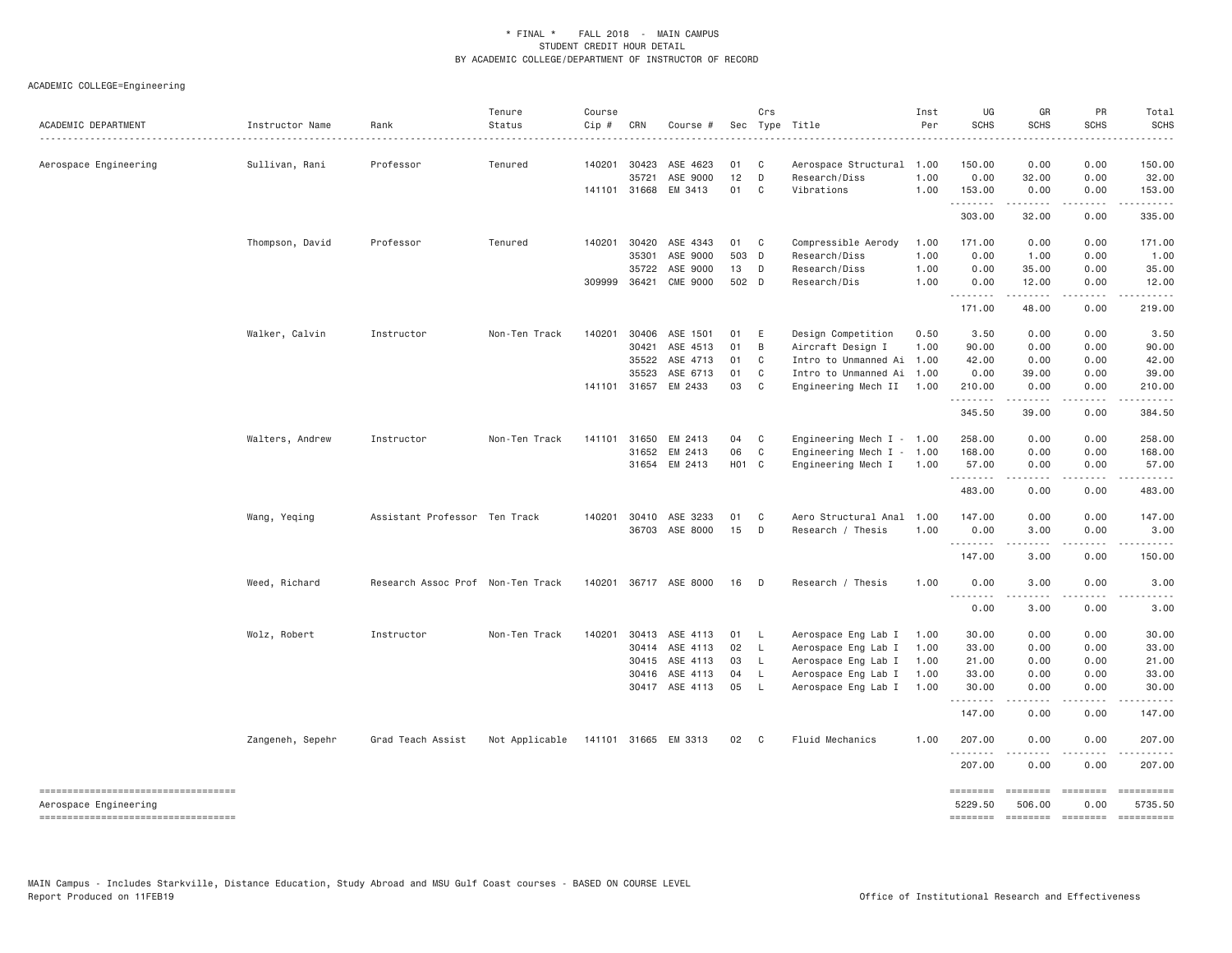| ACADEMIC DEPARTMENT                   | Instructor Name | Rank                          | Tenure<br>Status | Course<br>$Cip$ # | CRN   | Course #       |    | Crs            | Sec Type Title            | Inst<br>Per | UG<br><b>SCHS</b>  | GR<br><b>SCHS</b> | PR<br><b>SCHS</b> | Total<br><b>SCHS</b> |
|---------------------------------------|-----------------|-------------------------------|------------------|-------------------|-------|----------------|----|----------------|---------------------------|-------------|--------------------|-------------------|-------------------|----------------------|
|                                       |                 |                               |                  |                   |       |                |    |                |                           | .           |                    |                   | ---------         | .                    |
| Ag & Bio Engineering                  | Elder, Steven   | Professor                     | Tenured          | 140301            | 35931 | ABE 4000       | 01 | $\mathbf{I}$   | Directed Indiv Study 1.00 |             | 3.00               | 0.00              | 0.00              | 3.00                 |
|                                       |                 |                               |                  |                   | 35935 | ABE 8000       | 02 | - D            | Research / Thesis         | 1.00        | 0.00               | 11.00             | 0.00              | 11.00                |
|                                       |                 |                               |                  |                   | 35949 | ABE 9000       | 03 | D              | Research / Diss           | 1.00        | 0.00               | 6.00              | 0.00              | 6.00                 |
|                                       |                 |                               |                  |                   | 36789 | ABE 4000       | 08 | I              | Directed Indiv Study      | 1.00        | 3.00               | 0.00              | 0.00              | 3.00                 |
|                                       |                 |                               |                  | 140501            | 30043 | ABE 4613       | 01 | C <sub>c</sub> | Biomechanics              | 1.00        | 231.00             | 0.00              | 0.00              | 231.00               |
|                                       |                 |                               |                  |                   | 30058 | ABE 6613       | 01 | C.             | Biomechanics              | 1.00        | 0.00               | 6.00              | 0.00              | 6.00                 |
|                                       |                 |                               |                  |                   | 36021 | ABE 8621       | 01 | - C            | Methods of Biomed En      | 1.00        | 0.00<br><u>.</u>   | 4.00<br>.         | 0.00<br>.         | 4.00<br>------       |
|                                       |                 |                               |                  |                   |       |                |    |                |                           |             | 237.00             | 27.00             | 0.00              | 264.00               |
|                                       | Parajuli, Prem  | Associate Professor Tenured   |                  | 140301            | 35903 | ABE 9000       | 01 | - D            | Research / Diss           | 1.00        | 0.00               | 3.00              | 0.00              | 3.00                 |
|                                       |                 |                               |                  | 150699            |       | 30016 ABE 1863 | 01 | - C            | Eng Tech In Ag            | 1.00        | 123.00<br>.        | 0.00              | 0.00<br>.         | 123.00<br>.          |
|                                       |                 |                               |                  |                   |       |                |    |                |                           |             | 123.00             | .<br>3.00         | 0.00              | 126.00               |
|                                       | Prabhu, Raj     | Assistant Professor Ten Track |                  | 140301            | 35940 | ABE 8000       | 07 | - D            | Research / Thesis         | 1.00        | 0.00               | 10.00             | 0.00              | 10.00                |
|                                       |                 |                               |                  |                   | 35953 | ABE 9000       | 07 | D.             | Research / Diss           | 1,00        | 0.00               | 55.00             | 0.00              | 55.00                |
|                                       |                 |                               |                  |                   | 36139 | ABE 4000       | 02 | $\blacksquare$ | Directed Indiv Study      | 1.00        | 3.00               | 0.00              | 0.00              | 3.00                 |
|                                       |                 |                               |                  |                   |       | 36649 ABE 7000 | 02 | $\mathbf I$    | Directed Indiv Study 1.00 |             | 0.00               | 4.00              | 0.00              | 4.00                 |
|                                       |                 |                               |                  |                   |       |                |    |                |                           |             | 3.00               | 69.00             | .<br>0.00         | 72.00                |
|                                       | To, Suminto     | Professor                     | Tenured          | 140301            | 35957 | ABE 9000       | 11 | D              | Research / Diss           | 1.00        | 0.00               | 5.00              | 0.00              | 5.00                 |
|                                       |                 |                               |                  | 140501            | 30029 | ABE 3413       | 01 | C <sub>c</sub> | Bioinstrumentation I      | 0.90        | 197.10             | 0.00              | 0.00              | 197.10               |
|                                       |                 |                               |                  |                   | 30030 | ABE 3413       | 02 | K              | Bioinstrumentation I      | 0.90        | 0.00               | 0.00              | 0.00              | 0.00                 |
|                                       |                 |                               |                  |                   | 30031 | ABE 3413       | 03 | K              | Bioinstrumentation I 0.90 |             | 0.00               | 0.00              | 0.00              | 0.00                 |
|                                       |                 |                               |                  |                   |       |                |    |                |                           |             | --------<br>197.10 | 5.00              | $- - - -$<br>0.00 | 202.10               |
| ------------------------------------  |                 |                               |                  |                   |       |                |    |                |                           |             | ========           | ---------         | <b>CONSIDER</b>   | <b>Experience</b>    |
| Ag & Bio Engineering                  |                 |                               |                  |                   |       |                |    |                |                           |             | 560.10             | 104,00            | 0.00              | 664,10               |
| ===================================== |                 |                               |                  |                   |       |                |    |                |                           |             | ========           | ========          | ========          | ==========           |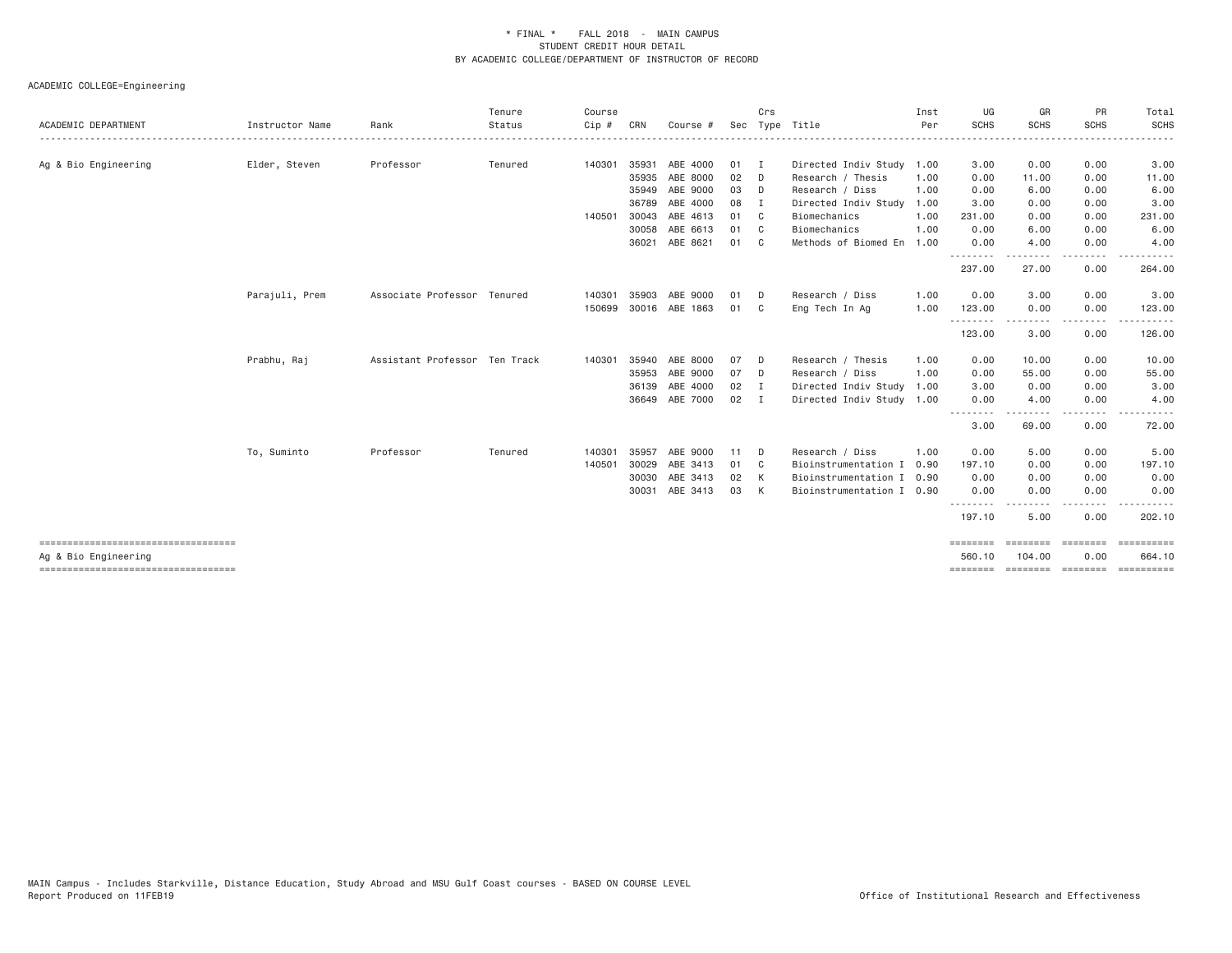| ACADEMIC DEPARTMENT               | Instructor Name               | Rank                          | Tenure<br>Status | Course<br>Cip # | CRN          | Course #             |       | Crs            | Sec Type Title            | Inst<br>Per | UG<br><b>SCHS</b>  | GR<br><b>SCHS</b>                                                                                                                                            | PR<br><b>SCHS</b><br>.              | Total<br>SCHS<br>$\sim$ $\sim$ $\sim$ $\sim$ $\sim$ |
|-----------------------------------|-------------------------------|-------------------------------|------------------|-----------------|--------------|----------------------|-------|----------------|---------------------------|-------------|--------------------|--------------------------------------------------------------------------------------------------------------------------------------------------------------|-------------------------------------|-----------------------------------------------------|
| Civil & Environmental Engineering | Freyne, Seamus                | Associate Professor Tenured   |                  | 140101          |              | 32322 GE 1501        | 02    | E              | Engineering Design C 1.00 |             | 53.00              | 0.00                                                                                                                                                         | 0.00                                | 53.00                                               |
|                                   |                               |                               |                  | 140801          | 30744        | CE 4963              | 01    | C              | Steel Structures I        | 1.00        | 120.00             | 0.00                                                                                                                                                         | 0.00                                | 120.00                                              |
|                                   |                               |                               |                  |                 |              | 34618 CE 4983        | 01    | $\mathbf{C}$   | Engr.Wood Structures      | 1.00        | 51.00              | 0.00                                                                                                                                                         | 0.00                                | 51.00                                               |
|                                   |                               |                               |                  |                 | 34619        | CE 6983              | 01    | C              | Engr.Wood Structures      | 1.00        | 0.00               | 6.00                                                                                                                                                         | 0.00                                | 6.00                                                |
|                                   |                               |                               |                  |                 |              | 35312 CE 9000        | 501 D |                | Research / Diss           | 1.00        | 0.00               | 11.00                                                                                                                                                        | 0.00                                | 11.00                                               |
|                                   |                               |                               |                  |                 | 36505        | CE 7000              | 502 I |                | Directed Indiv Study      | 1.00        | 0.00               | 3.00                                                                                                                                                         | 0.00                                | 3.00                                                |
|                                   |                               |                               |                  |                 |              | 36536 CE 8000        | 501 D |                | Research / Thesis         | 1.00        | 0.00<br>.          | 5.00<br>$\frac{1}{2} \left( \frac{1}{2} \right) \left( \frac{1}{2} \right) \left( \frac{1}{2} \right) \left( \frac{1}{2} \right) \left( \frac{1}{2} \right)$ | 0.00<br>$\sim$ $\sim$ $\sim$ $\sim$ | 5.00<br>.                                           |
|                                   |                               |                               |                  |                 |              |                      |       |                |                           |             | 224.00             | 25.00                                                                                                                                                        | 0.00                                | 249.00                                              |
|                                   | Gonzalez Martinez, C Lecturer |                               | Non-Ten Track    | 140801          |              | 30746 CE 6103        | 01    | $\mathbf{C}$   | Pavement Mat & Des        | 1.00        | 0.00               | 3.00                                                                                                                                                         | 0.00                                | 3.00                                                |
|                                   |                               |                               |                  |                 | 34226        | CE 6103              | 501 C |                | Pavement Mat & Des        | 1.00        | 0.00               | 3.00                                                                                                                                                         | 0.00                                | 3.00                                                |
|                                   |                               |                               |                  |                 |              | 140804 30732 CE 4103 | 01    | C              | Pavement Mat & Des        | 1.00        | 108.00<br><u>.</u> | 0.00<br>.                                                                                                                                                    | 0.00<br>د د د د                     | 108.00<br>.                                         |
|                                   |                               |                               |                  |                 |              |                      |       |                |                           |             | 108.00             | 6.00                                                                                                                                                         | 0.00                                | 114.00                                              |
|                                   | Gude, Veera                   | Associate Professor Ten Track |                  | 140801          |              | 30741 CE 4883        | 01    | C <sub>1</sub> | Engrd. Environmental 1.00 |             | 87.00              | 0.00                                                                                                                                                         | 0.00                                | 87.00                                               |
|                                   |                               |                               |                  |                 | 30754        | CE 6883              | 01    | C              | Engrd. Environmental      | 1.00        | 0.00               | 3.00                                                                                                                                                         | 0.00                                | 3.00                                                |
|                                   |                               |                               |                  |                 | 34234        | CE 8823              | 501 C |                | Un Pro-Op Env Eng II 1.00 |             | 0.00               | 3.00                                                                                                                                                         | 0.00                                | 3.00                                                |
|                                   |                               |                               |                  |                 | 35027        | CE 6883              | 501 C |                | Engrd. Environmental 1.00 |             | 0.00               | 6.00                                                                                                                                                         | 0.00                                | 6.00                                                |
|                                   |                               |                               |                  |                 |              | 35313 CE 9000        | 502 D |                | Research / Diss           | 1.00        | 0.00               | 2.00                                                                                                                                                         | 0.00                                | 2.00                                                |
|                                   |                               |                               |                  |                 | 36075        | CE 4000              | 03    | $\mathbf{I}$   | Directed Indiv Study 1.00 |             | 3.00               | 0.00                                                                                                                                                         | 0.00                                | 3.00                                                |
|                                   |                               |                               |                  |                 | 36076        | CE 4000              | 04    | $\mathbf{I}$   | Directed Indiv Study 1.00 |             | 3.00               | 0.00                                                                                                                                                         | 0.00                                | 3.00                                                |
|                                   |                               |                               |                  |                 | 36235        | CE 9000              | 02    | D              | Research / Diss           | 1.00        | 0.00               | 6.00                                                                                                                                                         | 0.00                                | 6.00                                                |
|                                   |                               |                               |                  |                 | 36418        | CE 4000              | 06    | $\mathbf{I}$   | Directed Indiv Study 1.00 |             | 3,00               | 0.00                                                                                                                                                         | 0.00                                | 3.00                                                |
|                                   |                               |                               |                  |                 | 37103        | CE 7000              | 505 I |                | Directed Indiv Study 1.00 |             | 0.00               | 1.00                                                                                                                                                         | 0.00                                | 1.00                                                |
|                                   |                               |                               |                  |                 | 521003 32306 | FYE 1001             | F21 C |                | First Year Experienc 1.00 |             | 5.00               | 0.00                                                                                                                                                         | 0.00                                | 5.00                                                |
|                                   |                               |                               |                  |                 |              | 32307 FYE 1001       | F22 C |                | First Year Experienc 1.00 |             | 14.00<br>.         | 0.00<br>.                                                                                                                                                    | 0.00<br>.                           | 14.00<br>.                                          |
|                                   |                               |                               |                  |                 |              |                      |       |                |                           |             | 115.00             | 21.00                                                                                                                                                        | 0.00                                | 136.00                                              |
|                                   | Gullett, Philip               | Associate Professor Tenured   |                  | 140801          |              | 34616 CE 4913        | 01    | $\mathbf{C}$   | Matrix Struct Analys 1.00 |             | 24.00              | 0.00                                                                                                                                                         | 0.00                                | 24.00                                               |
|                                   |                               |                               |                  |                 | 34617        | CE 6913              | 01    | C              | Matrix Struct Analy       | 1.00        | 0.00               | 3.00                                                                                                                                                         | 0.00                                | 3.00                                                |
|                                   |                               |                               |                  |                 | 35028        | CE 6913              | 501 C |                | Matrix Struct Analy 1.00  |             | 0.00               | 15.00                                                                                                                                                        | 0.00                                | 15.00                                               |
|                                   |                               |                               |                  |                 |              | 35314 CE 9000        | 503 D |                | Research / Diss           | 1.00        | 0.00               | 5.00                                                                                                                                                         | 0.00                                | 5.00                                                |
|                                   |                               |                               |                  |                 |              | 140803 30726 CE 3603 | 01    | C              | Structural Mech           | 1.00        | 246.00<br>.        | 0.00<br>.                                                                                                                                                    | 0.00<br>.                           | 246.00<br>$\sim$                                    |
|                                   |                               |                               |                  |                 |              |                      |       |                |                           |             | 270.00             | 23.00                                                                                                                                                        | 0.00                                | 293.00                                              |
|                                   | Howard, Isaac                 | Professor                     | Tenured          | 140801          | 35304        | CE 8000              | 504 D |                | Research / Thesis         | 1.00        | 0.00               | 1.00                                                                                                                                                         | 0.00                                | 1.00                                                |
|                                   |                               |                               |                  |                 |              | 35315 CE 9000        | 504 D |                | Research / Diss           | 1.00        | 0.00               | 6.00                                                                                                                                                         | 0.00                                | 6.00                                                |
|                                   |                               |                               |                  |                 |              | 35979 CE 7000        | 501 I |                | Directed Indiv Study      | 1.00        | 0.00               | 3.00                                                                                                                                                         | 0.00                                | 3.00                                                |
|                                   |                               |                               |                  |                 | 36237        | CE 9000              | 04    | D              | Research / Diss           | 1.00        | 0.00               | 12.00                                                                                                                                                        | 0.00                                | 12.00                                               |
|                                   |                               |                               |                  |                 |              | 36245 CE 8000        | 04    | D              | Research / Thesis         | 1.00        | 0.00<br>.          | 14.00<br>.                                                                                                                                                   | 0.00<br>-----                       | 14.00<br>.                                          |
|                                   |                               |                               |                  |                 |              |                      |       |                |                           |             | 0.00               | 36.00                                                                                                                                                        | 0.00                                | 36.00                                               |
|                                   | King, Herbert                 | Instructor                    | Non-Ten Track    | 140801          | 30735        | CE 4233              | 01    | C              | Control Surveys           | 1.00        | 54.00              | 0.00                                                                                                                                                         | 0.00                                | 54.00                                               |
|                                   |                               |                               |                  |                 |              | 143801 30715 CE 2213 | 01    | C              | Surveying                 | 1.00        | 264.00<br>.        | 0.00                                                                                                                                                         | 0.00<br>د د د د                     | 264.00<br>.                                         |
|                                   |                               |                               |                  |                 |              |                      |       |                |                           |             | 318.00             | 0.00                                                                                                                                                         | 0.00                                | 318.00                                              |
|                                   | Li, Pengfei                   | Assistant Professor Ten Track |                  |                 |              | 140801 34620 CE 8143 | 01    | C              | Traffic Sim. Mgmt.        | 1.00        | 0.00               | 9,00                                                                                                                                                         | 0.00                                | 9.00                                                |
|                                   |                               |                               |                  |                 | 35030        | CE 8143              | 501 C |                | Traffic Sim. Mgmt.        | 1.00        | 0.00               | 6.00                                                                                                                                                         | 0.00                                | 6.00                                                |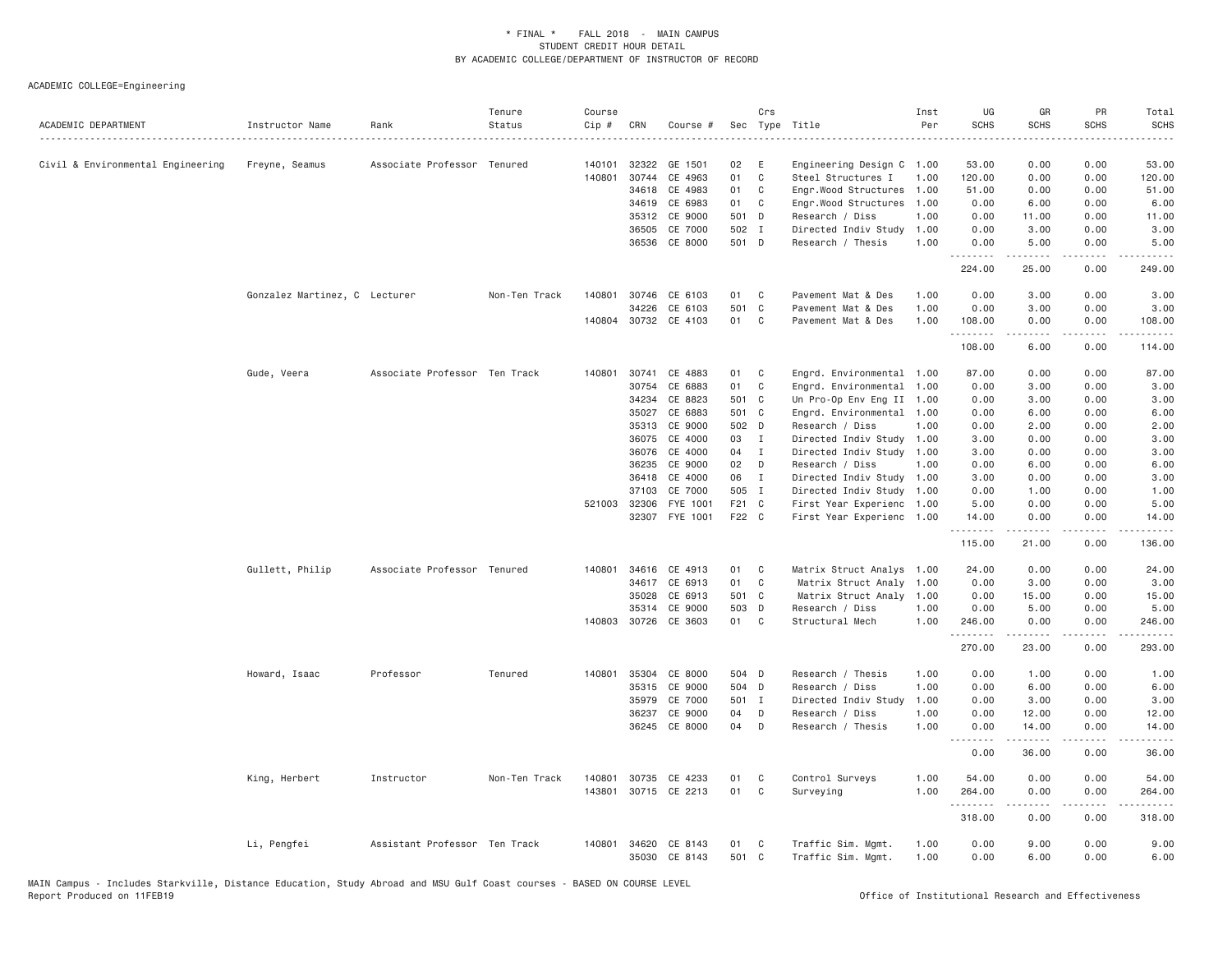| ACADEMIC DEPARTMENT               | Instructor Name                        | Rank                                              | Tenure<br>Status | Course<br>Cip # | CRN                   | Course #             |          | Crs          | Sec Type Title                            | Inst<br>Per  | UG<br><b>SCHS</b>                                                                                      | GR<br><b>SCHS</b> | PR<br><b>SCHS</b>            | Total<br><b>SCHS</b> |
|-----------------------------------|----------------------------------------|---------------------------------------------------|------------------|-----------------|-----------------------|----------------------|----------|--------------|-------------------------------------------|--------------|--------------------------------------------------------------------------------------------------------|-------------------|------------------------------|----------------------|
| Civil & Environmental Engineering | Li, Pengfei                            | Assistant Professor Ten Track                     |                  | 140801          |                       | 36238 CE 9000        | 05       | D            | Research / Diss                           | 1.00         | 0.00<br>$\frac{1}{2} \left( \frac{1}{2} \right) \left( \frac{1}{2} \right) \left( \frac{1}{2} \right)$ | 12.00             | 0.00                         | 12.00                |
|                                   |                                        |                                                   |                  |                 |                       |                      |          |              |                                           |              | 0.00                                                                                                   | 27.00             | 0.00                         | 27.00                |
|                                   | Magbanua, Benjamin                     | Associate Professor Tenured                       |                  |                 | 140801 30720<br>30731 | CE 2803<br>CE 3823   | 01<br>01 | C<br>C       | Environ Engr Issues<br>Environmental Engr | 1.00<br>1.00 | 258.00<br>264.00                                                                                       | 0.00<br>0.00      | 0.00<br>0.00                 | 258.00<br>264.00     |
|                                   |                                        |                                                   |                  |                 |                       |                      |          |              |                                           |              | .<br>522.00                                                                                            | 0.00              | .<br>0.00                    | .<br>522.00          |
|                                   | Martin, James L.                       | Professor                                         | Tenured          | 140801          | 35025                 | CE 6523              | 501 C    |              | Open Chan Hydraul                         | 1.00         | 0.00                                                                                                   | 6.00              | 0.00                         | 6.00                 |
|                                   |                                        |                                                   |                  |                 | 35307                 | CE 8000              | 507 D    |              | Research / Thesis                         | 1.00         | 0.00                                                                                                   | 6.00              | 0.00                         | 6.00                 |
|                                   |                                        |                                                   |                  |                 | 140805 30737          | CE 4523              | 01       | $\mathbf{C}$ | Open Chan Hydraul                         | 1.00         | 258.00                                                                                                 | 0.00              | 0.00                         | 258.00               |
|                                   |                                        |                                                   |                  |                 | 35033                 | CE 8573              | 501 C    |              | Hydro-environmental                       | 1.00         | 0.00                                                                                                   | 30.00             | 0.00                         | 30.00                |
|                                   |                                        |                                                   |                  |                 | 35101                 | CE 8573              | 01       | C            | Hydro-environmental                       | 1.00         | 0.00<br>.                                                                                              | 12.00<br>.        | 0.00<br>.                    | 12.00<br><u>.</u>    |
|                                   |                                        |                                                   |                  |                 |                       |                      |          |              |                                           |              | 258.00                                                                                                 | 54.00             | 0.00                         | 312.00               |
|                                   | Mortezaei, Kimia                       | Non-Faculty                                       | Not Applicable   |                 |                       | 140802 30721 CE 3411 | 01 L     |              | Soil Mechanics Lab                        | 1.00         | 25.00                                                                                                  | 0.00              | 0.00                         | 25.00                |
|                                   |                                        |                                                   |                  |                 | 30722                 | CE 3411              | 02       | <b>L</b>     | Soil Mechanics Lab                        | 1.00         | 25.00                                                                                                  | 0.00              | 0.00                         | 25.00                |
|                                   |                                        |                                                   |                  |                 | 30723                 | CE 3411              | 03       | L.           | Soil Mechanics Lab                        | 1.00         | 27.00                                                                                                  | 0.00              | 0.00                         | 27.00                |
|                                   |                                        |                                                   |                  |                 |                       | 30724 CE 3411        | 04       | - L          | Soil Mechanics Lab                        | 1.00         | 25.00<br>.                                                                                             | 0.00<br>.         | 0.00<br>.                    | 25.00<br>.           |
|                                   |                                        |                                                   |                  |                 |                       |                      |          |              |                                           |              | 102.00                                                                                                 | 0.00              | 0.00                         | 102.00               |
|                                   | Nandimandalam, Harit Grad Teach Assist |                                                   | Not Applicable   | 143801          |                       | 30716 CE 2213        | 02       | K            | Surveying                                 | 1.00         | 0.00                                                                                                   | 0.00              | 0.00                         | 0.00                 |
|                                   |                                        |                                                   |                  |                 |                       | 30717 CE 2213        | 03       | К            | Surveying                                 | 1.00         | 0.00                                                                                                   | 0.00              | 0.00                         | 0.00                 |
|                                   |                                        |                                                   |                  |                 |                       | 30718 CE 2213        | 04       | К            | Surveying                                 | 1.00         | 0.00                                                                                                   | 0.00              | 0.00                         | 0.00                 |
|                                   |                                        |                                                   |                  |                 |                       | 30719 CE 2213        | 05       | K            | Surveying                                 | 1.00         | 0.00                                                                                                   | 0.00              | 0.00                         | 0.00                 |
|                                   |                                        |                                                   |                  |                 |                       |                      |          |              |                                           |              | .<br>0.00                                                                                              | .<br>0.00         | $\sim$ $\sim$ $\sim$<br>0.00 | ----<br>0.00         |
|                                   | Ortega Achury, Sandr Non-Faculty       |                                                   | Not Applicable   | 140805          |                       | 30727 CE 3801        | 01       | L.           | Env./Wtr.Res.Engr.I                       | 1.00         | 24.00                                                                                                  | 0.00              | 0.00                         | 24.00                |
|                                   |                                        |                                                   |                  |                 | 30728                 | CE 3801              | 02       | $\mathsf{L}$ | Env./Wtr.Res.Engr.I                       | 1.00         | 24.00                                                                                                  | 0.00              | 0.00                         | 24.00                |
|                                   |                                        |                                                   |                  |                 | 30729                 | CE 3801              | 03       | L            | Env./Wtr.Res.Engr.I                       | 1.00         | 23.00                                                                                                  | 0.00              | 0.00                         | 23.00                |
|                                   |                                        |                                                   |                  |                 | 30730                 | CE 3801              | 04       | $\mathsf{L}$ | Env./Wtr.Res.Engr.I                       | 1.00         | 21.00<br><b><i><u><u>.</u></u></i></b>                                                                 | 0.00<br>.         | 0.00<br>.                    | 21.00<br>.           |
|                                   |                                        |                                                   |                  |                 |                       |                      |          |              |                                           |              | 92.00                                                                                                  | 0.00              | 0.00                         | 92.00                |
|                                   |                                        | Ramirez Avila, John Assistant Professor Ten Track |                  | 140801          | 35308                 | CE 8000              | 508 D    |              | Research / Thesis                         | 1.00         | 0.00                                                                                                   | 2.00              | 0.00                         | 2.00                 |
|                                   |                                        |                                                   |                  |                 | 35319                 | CE 9000              | 508 D    |              | Research / Diss                           | 1.00         | 0.00                                                                                                   | 4.00              | 0.00                         | 4.00                 |
|                                   |                                        |                                                   |                  |                 | 35927                 | CE 4000              | 02       | $\mathbf{I}$ | Directed Indiv Study                      | 1.00         | 3.00                                                                                                   | 0.00              | 0.00                         | 3.00                 |
|                                   |                                        |                                                   |                  |                 | 36241                 | CE 9000              | 08       | D            | Research / Diss                           | 1.00         | 0.00                                                                                                   | 1.00              | 0.00                         | 1.00                 |
|                                   |                                        |                                                   |                  |                 | 36395                 | CE 4000              | 05       | $\mathbf{I}$ | Directed Indiv Study                      | 1.00         | 3.00                                                                                                   | 0.00              | 0.00                         | 3.00                 |
|                                   |                                        |                                                   |                  |                 | 36496                 | CE 4000              | 07       | $\mathbf{I}$ | Directed Indiv Study                      | 1.00         | 3.00                                                                                                   | 0.00              | 0.00                         | 3.00                 |
|                                   |                                        |                                                   |                  |                 | 36507                 | CE 7000              | 01       | $\mathbf{I}$ | Directed Indiv Study 1.00                 |              | 0.00                                                                                                   | 3.00              | 0.00                         | 3.00                 |
|                                   |                                        |                                                   |                  |                 | 36511                 | CE 8000              | 05       | D            | Research / Thesis                         | 1.00         | 0.00                                                                                                   | 3.00              | 0.00                         | 3.00                 |
|                                   |                                        |                                                   |                  |                 | 36512                 | CE 4000              | 08       | $\mathbf{I}$ | Directed Indiv Study 1.00                 |              | 3.00                                                                                                   | 0.00              | 0.00                         | 3.00                 |
|                                   |                                        |                                                   |                  |                 | 36606                 | CE 7000              | 503 I    |              | Directed Indiv Study 1.00                 |              | 0.00                                                                                                   | 3.00              | 0.00                         | 3.00                 |
|                                   |                                        |                                                   |                  |                 | 36610                 | CE 7000              | 504 I    |              | Directed Indiv Study                      | 1.00         | 0.00                                                                                                   | 3.00              | 0.00                         | 3.00                 |
|                                   |                                        |                                                   |                  | 140805          | 35026                 | CE 6563              | 501 C    |              | Sedimentation Engr                        | 1.00         | 0.00                                                                                                   | 12.00             | 0.00                         | 12.00                |
|                                   |                                        |                                                   |                  |                 |                       | 35102 CE 4563        | 01       | C            | Sedimentation Engr                        | 1.00         | 18.00                                                                                                  | 0.00              | 0.00                         | 18.00                |
|                                   |                                        |                                                   |                  |                 |                       | 35115 CE 6563        | 01       | $\mathsf{C}$ | Sedimentation Engr                        | 1.00         | 0.00                                                                                                   | 12.00             | 0.00                         | 12.00                |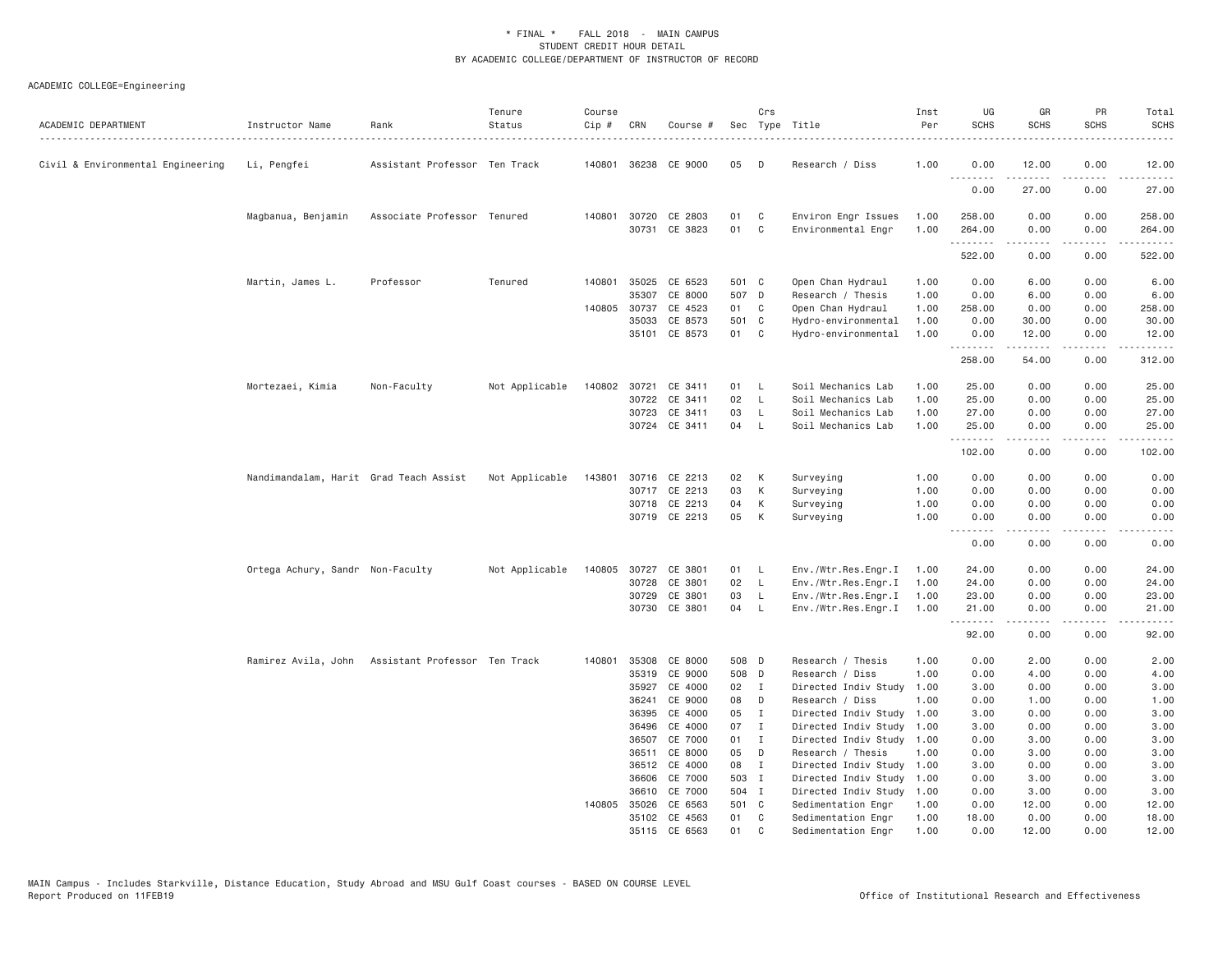| ACADEMIC DEPARTMENT                                                     | Instructor Name     | Rank                          | Tenure<br>Status | Course<br>Cip # | CRN   | Course #             |       | Crs            | Sec Type Title            | Inst<br>Per | UG<br><b>SCHS</b>   | GR<br><b>SCHS</b>              | PR<br><b>SCHS</b> | Total<br><b>SCHS</b>  |
|-------------------------------------------------------------------------|---------------------|-------------------------------|------------------|-----------------|-------|----------------------|-------|----------------|---------------------------|-------------|---------------------|--------------------------------|-------------------|-----------------------|
|                                                                         |                     |                               |                  |                 |       |                      |       |                |                           |             | .                   |                                |                   |                       |
|                                                                         |                     |                               |                  |                 |       |                      |       |                |                           |             | 30.00               | 43.00                          | 0.00              | 73.00                 |
| Civil & Environmental Engineering                                       | Truax, Dennis       | Professor                     | Tenured          | 140801          |       | 30714 CE 1001        | 01 L  |                | Intro to Civil Eng        | 1.00        | 122.00              | 0.00                           | 0.00              | 122.00                |
|                                                                         |                     |                               |                  |                 |       | 30742 CE 4903        | 01 C  |                | Civil Engr Comp           | 1.00        | 90.00               | 0.00                           | 0.00              | 90.00                 |
|                                                                         |                     |                               |                  |                 | 35320 | CE 9000              | 509 D |                | Research / Diss           | 1.00        | 0.00                | 4.00                           | 0.00              | 4.00                  |
|                                                                         |                     |                               |                  |                 |       | 35822 CE 4000        | 01 I  |                | Directed Indiv Study      | 1.00        | 1.00<br>.           | 0.00<br>$\cdots \cdots \cdots$ | 0.00<br>.         | 1.00                  |
|                                                                         |                     |                               |                  |                 |       |                      |       |                |                           |             | 213.00              | 4.00                           | 0.00              | 217.00                |
|                                                                         | Vahedifard, Farshid | Associate Professor Ten Track |                  | 140801          |       | 34622 CE 8443        | 01 C  |                | Soil Behavior             | 1.00        | 0.00                | 3.00                           | 0.00              | 3.00                  |
|                                                                         |                     |                               |                  |                 | 35032 | CE 8443              | 501 C |                | Soil Behavior             | 1.00        | 0.00                | 24.00                          | 0.00              | 24.00                 |
|                                                                         |                     |                               |                  |                 |       | 35310 CE 8000        | 510 D |                | Research / Thesis         | 1.00        | 0.00                | 1.00                           | 0.00              | 1.00                  |
|                                                                         |                     |                               |                  |                 | 35321 | CE 9000              | 510 D |                | Research / Diss           | 1.00        | 0.00                | 9.00                           | 0.00              | 9.00                  |
|                                                                         |                     |                               |                  |                 | 36295 | CE 9000              | 09    | $\Box$         | Research / Diss           | 1.00        | 0.00                | 16.00                          | 0.00              | 16.00                 |
|                                                                         |                     |                               |                  |                 |       | 140802 30725 CE 3413 | 01    | C <sub>c</sub> | Soil Mechanics            | 1.00        | 303.00<br>.         | 0.00                           | 0.00<br>$\cdots$  | 303.00                |
|                                                                         |                     |                               |                  |                 |       |                      |       |                |                           |             | 303.00              | 53.00                          | 0.00              | 356.00                |
|                                                                         | Wang, Jun           | Assistant Professor Ten Track |                  | 140801          | 30740 | CE 4703              | 01    | $\mathbb C$    | Constr Eng Managemen 1.00 |             | 240.00              | 0.00                           | 0.00              | 240.00                |
|                                                                         |                     |                               |                  |                 |       | 30753 CE 6703        | 01 C  |                | Constr Eng Managemen 1.00 |             | 0.00                | 6.00                           | 0.00              | 6.00                  |
|                                                                         |                     |                               |                  |                 |       | 36739 CE 9000        | 10 D  |                | Research / Diss           | 1.00        | 0.00<br>.           | 3.00                           | 0.00              | 3.00                  |
|                                                                         |                     |                               |                  |                 |       |                      |       |                |                           |             | 240.00              | 9.00                           | 0.00              | 249.00                |
|                                                                         | Woodson, Stanley    | Lecturer                      | Non-Ten Track    | 140801          | 34623 | CE 8673              | 01 C  |                | <b>Blast Effects</b>      | 1.00        | 0.00                | 15.00                          | 0.00              | 15.00                 |
|                                                                         |                     |                               |                  |                 |       | 35034 CE 8673        | 501 C |                | <b>Blast Effects</b>      | 1.00        | 0.00<br>.           | 57.00<br>---------             | 0.00<br>.         | 57.00<br>.            |
|                                                                         |                     |                               |                  |                 |       |                      |       |                |                           |             | 0.00                | 72.00                          | 0.00              | 72.00                 |
|                                                                         | Zhang, Li           | Associate Professor Tenured   |                  | 140801          | 35322 | CE 9000              | 511 D |                | Research / Diss           | 1.00        | 0.00                | 2.00                           | 0.00              | 2.00                  |
|                                                                         |                     |                               |                  |                 | 36454 | CE 6133              | 501 C |                | Geom. Design. Hwys        | 1.00        | 0.00                | 3.00                           | 0.00              | 3.00                  |
|                                                                         |                     |                               |                  |                 |       | 140804 30733 CE 4133 | 01 C  |                | Geo Design Of Hwys        | 1.00        | 18.00<br><u>.</u>   | 0.00                           | 0.00              | 18.00                 |
|                                                                         |                     |                               |                  |                 |       |                      |       |                |                           |             | 18.00               | 5.00                           | .<br>0.00         | 23.00                 |
| ----------------------------------<br>Civil & Environmental Engineering |                     |                               |                  |                 |       |                      |       |                |                           |             | ========<br>2813.00 | -------- -------<br>378.00     | 0.00              | ----------<br>3191.00 |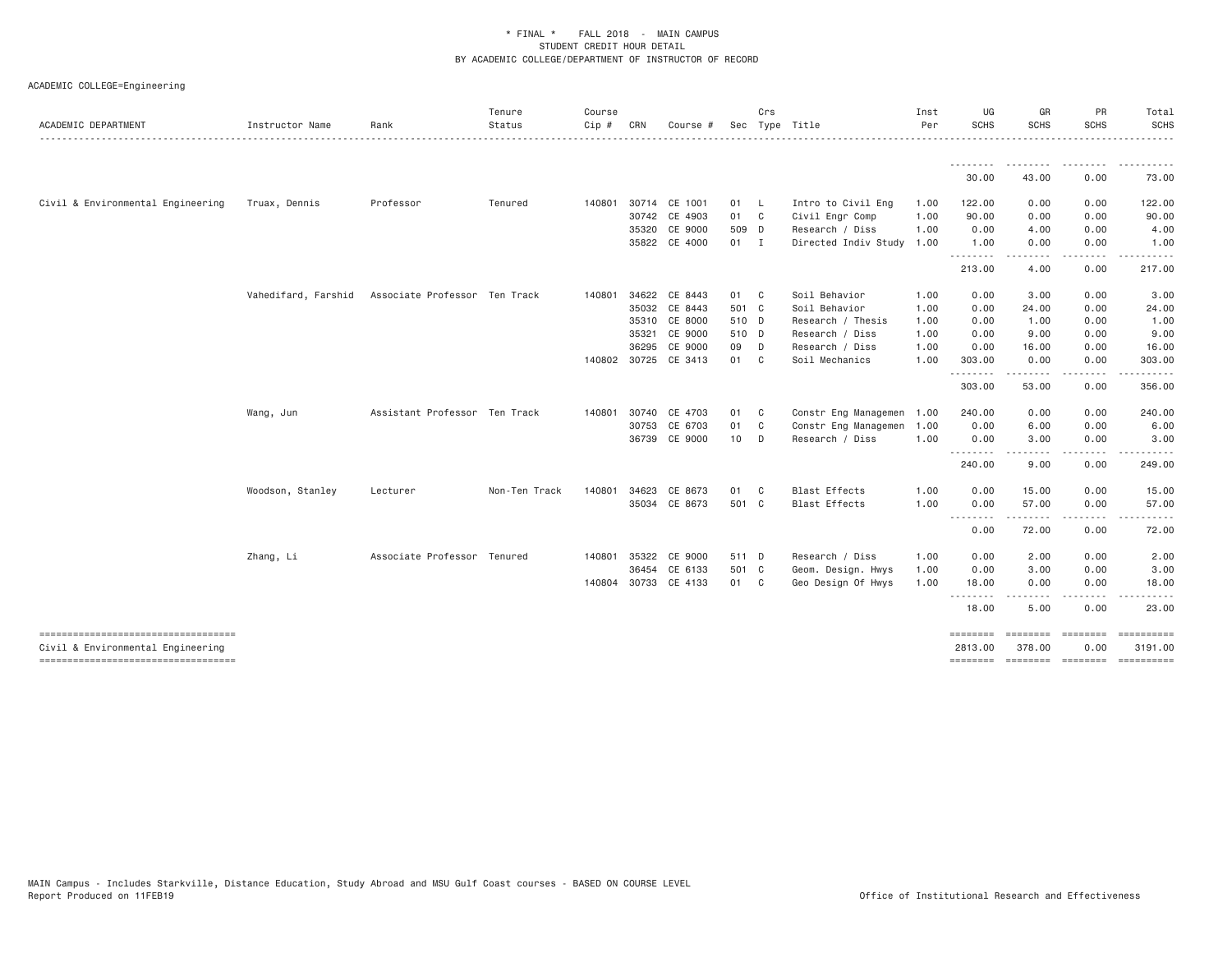| ACADEMIC DEPARTMENT            | Instructor Name                        | Rank                                               | Tenure<br>Status | Course<br>Cip # | CRN          | Course #              |                   | Crs          | Sec Type Title            | Inst<br>Per | UG<br><b>SCHS</b>                           | GR<br><b>SCHS</b>                   | PR<br><b>SCHS</b> | Total<br><b>SCHS</b>   |
|--------------------------------|----------------------------------------|----------------------------------------------------|------------------|-----------------|--------------|-----------------------|-------------------|--------------|---------------------------|-------------|---------------------------------------------|-------------------------------------|-------------------|------------------------|
| Computer Science & Engineering |                                        | Archibald, Christoph Assistant Professor Ten Track |                  | 110101          | 31241        | CSE 4833              | 01                | C            | Intro to Algorithms       | 1.00        | 198.00                                      | 0.00                                | 0.00              | 198.00                 |
|                                |                                        |                                                    |                  |                 | 31257        | CSE 6833              | 01                | C            | Intro to Algorithms       | 1.00        | 0.00                                        | 6.00                                | 0.00              | 6.00                   |
|                                |                                        |                                                    |                  |                 | 35048        | CSE 8673              | 01                | C            | Machine Learning          | 1.00        | 0.00                                        | 132.00                              | 0.00              | 132.00                 |
|                                |                                        |                                                    |                  |                 | 35544        | CSE 8000              | 01                | D            | Research / Thesis         | 1.00        | 0.00                                        | 6.00                                | 0.00              | 6.00                   |
|                                |                                        |                                                    |                  |                 | 35560        | CSE 9000              | 01                | D            | Research/Diss             | 1.00        | 0.00                                        | 46.00                               | 0.00              | 46.00                  |
|                                |                                        |                                                    |                  |                 | 36983        | CSE 8000              | 501               | D            | Research / Thesis         | 1.00        | 0.00                                        | 3.00                                | 0.00              | 3.00                   |
|                                |                                        |                                                    |                  | 140101          | 32323        | GE 1501               | 03                | E            | Engineering Design C      | 0.50        | 0.50<br>.                                   | 0.00<br>.                           | 0.00<br>.         | 0.50<br>.              |
|                                |                                        |                                                    |                  |                 |              |                       |                   |              |                           |             | 198.50                                      | 193.00                              | 0.00              | 391.50                 |
|                                | Asif, K M                              | Grad Teach Assist                                  | Not Applicable   |                 |              | 110201 31176 CSE 1284 | 02                | $\mathbf{C}$ | Intro Comp Prog           | 1.00        | 232.00<br>.                                 | 0.00                                | 0.00<br>.         | 232.00<br>.            |
|                                |                                        |                                                    |                  |                 |              |                       |                   |              |                           |             | 232.00                                      | 0.00                                | 0.00              | 232.00                 |
|                                | Banicescu, Ioana                       | Professor                                          | Tenured          | 110101          | 31279        | CSE 8833              | 01                | C            | Algorithms                | 1.00        | 0.00                                        | 54.00                               | 0.00              | 54.00                  |
|                                |                                        |                                                    |                  |                 | 35561        | CSE 9000              | 02                | D            | Research/Diss             | 1.00        | 0.00<br>.                                   | 4.00<br>$- - - - -$                 | 0.00<br>$\cdots$  | 4.00<br>.              |
|                                |                                        |                                                    |                  |                 |              |                       |                   |              |                           |             | 0.00                                        | 58.00                               | 0.00              | 58.00                  |
|                                | Bethel, Cindy                          | Associate Professor Tenured                        |                  |                 | 110101 31269 | CSE 8080              | 23                | $\mathbf{I}$ | Directed Project Cs       | 1.00        | 0.00                                        | 3.00                                | 0.00              | 3.00                   |
|                                |                                        |                                                    |                  |                 | 35546        | CSE 8000              | 03                | D            | Research / Thesis         | 1.00        | 0.00                                        | 15.00                               | 0.00              | 15.00                  |
|                                |                                        |                                                    |                  |                 | 35562        | CSE 9000              | 03                | D            | Research/Diss             | 1.00        | 0.00                                        | 38.00                               | 0.00              | 38.00                  |
|                                |                                        |                                                    |                  |                 | 35774        | CSE 8990              | 01                | C            | Special Topic in CS       | 1.00        | 0.00                                        | 84.00                               | 0.00              | 84.00                  |
|                                |                                        |                                                    |                  |                 | 37115        | CSE 4000              | 07                | I            | Directed Indiv Study      | 1.00        | 3.00                                        | 0.00                                | 0.00              | 3.00                   |
|                                |                                        |                                                    |                  | 140101          | 32323        | GE 1501               | 03                | E            | Engineering Design C      | 0.50        | 0.50                                        | 0.00                                | 0.00              | 0.50                   |
|                                |                                        |                                                    |                  |                 |              | 309999 36419 CME 9000 | 501 D             |              | Research/Dis              | 1.00        | 0.00                                        | 6.00<br>.                           | 0.00<br>.         | 6.00<br>.              |
|                                |                                        |                                                    |                  |                 |              |                       |                   |              |                           |             | 3.50                                        | 146.00                              | 0.00              | 149.50                 |
|                                | Bhowmik, Tanmay                        | Assistant Professor Ten Track                      |                  | 110101          | 34583        | CSE 8283              | 01                | C            | Empirical Software E      | 1.00        | 0.00                                        | 18.00                               | 0.00              | 18.00                  |
|                                |                                        |                                                    |                  |                 | 35547        | CSE 8000              | 04                | D            | Research / Thesis         | 1.00        | 0.00                                        | 12.00                               | 0.00              | 12.00                  |
|                                |                                        |                                                    |                  |                 | 35563        | CSE 9000              | 04                | D            | Research/Diss             | 1.00        | 0.00                                        | 12.00                               | 0.00              | 12.00                  |
|                                |                                        |                                                    |                  | 110201          | 31210        | CSE 2813              | 01                | C            | Discrete Structures       | 1.00        | 162.00                                      | 0.00                                | 0.00              | 162.00                 |
|                                |                                        |                                                    |                  |                 |              | 31212 CSE 2813        | H <sub>01</sub> C |              | Honors Discrete Stru      | 1.00        | 9.00<br>.                                   | 0.00                                | 0.00              | 9.00                   |
|                                |                                        |                                                    |                  |                 |              |                       |                   |              |                           |             | 171.00                                      | . <u>.</u><br>42.00                 | .<br>0.00         | . <u>.</u> .<br>213.00 |
|                                | Crumpton, Joseph                       | Clinical Assist Pro Non-Ten Track                  |                  |                 |              | 110101 34582 CSE 8233 | 01                | C            | Soft Engr Prog Mgt        | 1.00        | 0.00                                        | 36.00                               | 0.00              | 36.00                  |
|                                |                                        |                                                    |                  |                 | 36268        | CSE 8233              | 501 C             |              | Soft Engr Prog Mgt        | 1.00        | 0.00                                        | 15.00                               | 0.00              | 15.00                  |
|                                |                                        |                                                    |                  |                 | 37182        | CSE 4000              | 09                | I            | Directed Indiv Study      | 1.00        | 1.00                                        | 0.00                                | 0.00              | 1.00                   |
|                                |                                        |                                                    |                  |                 |              | 110701 31229 CSE 4223 | 01                | C            | Manage Software Proj 1.00 |             | 57.00<br>$\omega$ is a $\omega$ in $\omega$ | 0.00<br>$\sim$ $\sim$ $\sim$ $\sim$ | 0.00<br>.         | 57.00<br>.             |
|                                |                                        |                                                    |                  |                 |              |                       |                   |              |                           |             | 58.00                                       | 51.00                               | 0.00              | 109.00                 |
|                                | Dhakal Ghimire, Amri Grad Teach Assist |                                                    | Not Applicable   | 110701          | 31169        | CSE 1002              | 01                | C            | Intro CSE                 | 0.50        | 28.00                                       | 0.00                                | 0.00              | 28.00                  |
|                                |                                        |                                                    |                  |                 |              | 36077 CSE 1002        | 02                | C            | Intro CSE                 | 0.50        | 126.00<br><u>.</u>                          | 0.00<br>.                           | 0.00<br>$\cdots$  | 126.00<br>.            |
|                                |                                        |                                                    |                  |                 |              |                       |                   |              |                           |             | 154.00                                      | 0.00                                | 0.00              | 154.00                 |
|                                | Gibson, Sandra                         | Non-Faculty                                        | Not Applicable   |                 | 110101 31220 | CSE 3981              | 01                | C            | Computer Ethics           | 1.00        | 17.00                                       | 0.00                                | 0.00              | 17.00                  |
|                                |                                        |                                                    |                  |                 | 31221        | CSE 3981              | 02                | C            | Computer Ethics           | 1.00        | 20.00                                       | 0.00                                | 0.00              | 20.00                  |
|                                |                                        |                                                    |                  |                 |              | 34577 CSE 3981        | 03                | $\mathsf{C}$ | Computer Ethics           | 1.00        | 18,00                                       | 0.00                                | 0.00              | 18.00                  |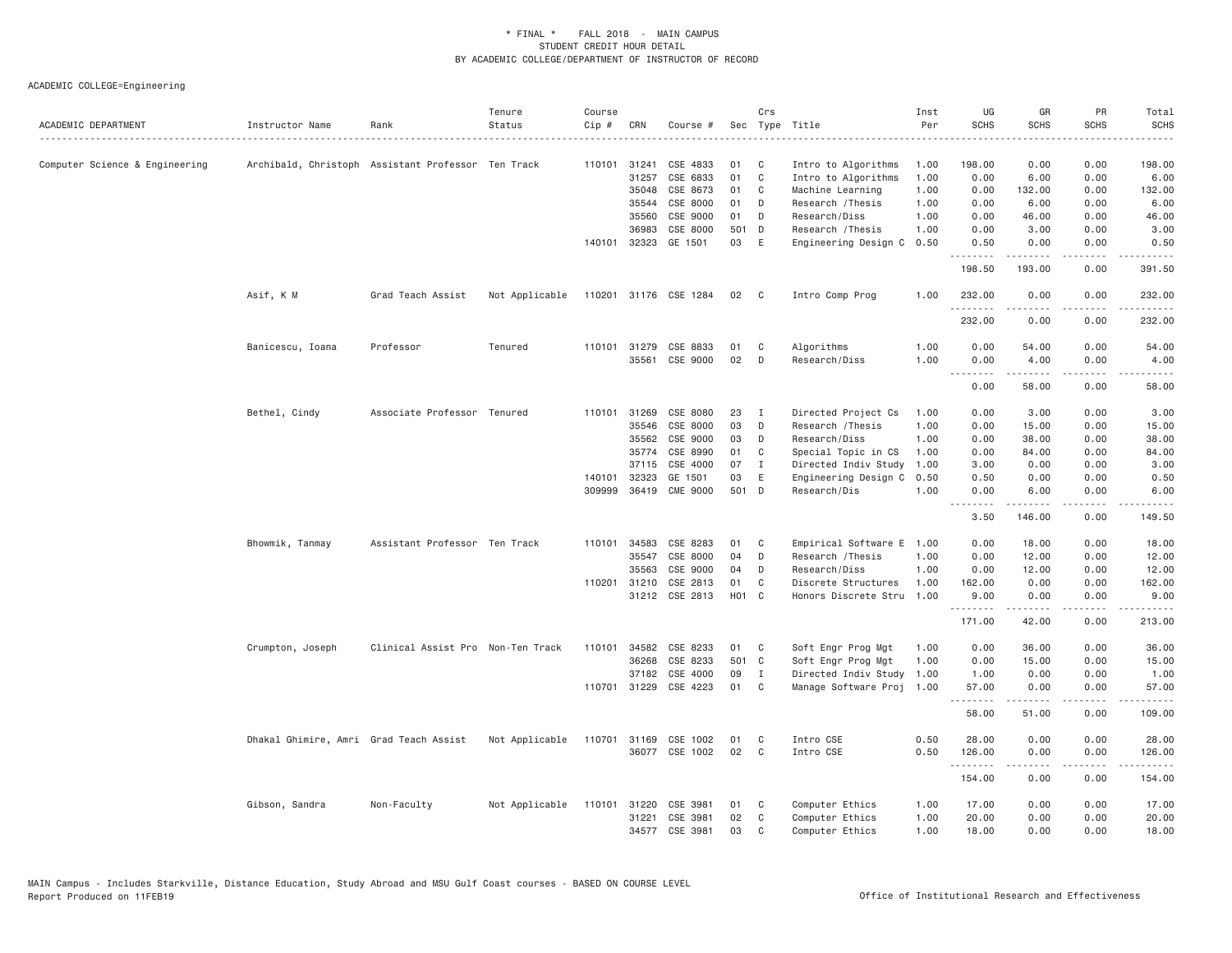| ACADEMIC DEPARTMENT            | Instructor Name               | Rank                          | Tenure<br>Status | Course<br>Cip # | CRN            | Course #              |          | Crs          | Sec Type Title                     | Inst<br>Per  | UG<br><b>SCHS</b>            | GR<br>SCHS   | PR<br><b>SCHS</b> | Total<br><b>SCHS</b> |
|--------------------------------|-------------------------------|-------------------------------|------------------|-----------------|----------------|-----------------------|----------|--------------|------------------------------------|--------------|------------------------------|--------------|-------------------|----------------------|
|                                |                               |                               |                  |                 |                |                       |          |              |                                    |              | ---------                    |              |                   |                      |
|                                |                               |                               |                  |                 |                |                       |          |              |                                    |              | 55.00                        | 0.00         | 0.00              | 55.00                |
| Computer Science & Engineering | Griffin, Walter               | Non-Faculty                   | Not Applicable   | 110701 31225    |                | CSE 4214              | 01       | C            | Intro to Software En 1.00          |              | 132.00                       | 0.00         | 0.00              | 132.00               |
|                                |                               |                               |                  |                 | 31226          | CSE 4214              | 02       | К            | Intro to Software En 1.00          |              | 0.00                         | 0.00         | 0.00              | 0.00                 |
|                                |                               |                               |                  |                 | 31227          | CSE 4214              | 03       | K            | Intro to Software En 1.00          |              | 0.00                         | 0.00         | 0.00              | 0.00                 |
|                                |                               |                               |                  |                 | 31244          | CSE 6214              | 01       | C            | Intro to Software E 1.00           |              | 0.00                         | 12.00        | 0.00              | 12.00                |
|                                |                               |                               |                  |                 | 31246          | CSE 6214              | 03       | K            | Intro to Software E 1.00           |              | 0.00<br>.                    | 0.00<br>.    | 0.00<br>.         | 0.00                 |
|                                |                               |                               |                  |                 |                |                       |          |              |                                    |              | 132.00                       | 12.00        | 0.00              | 144.00               |
|                                | Hamilton, John                | Professor                     | Tenured          |                 | 110101 35548   | CSE 8000              | 05       | D            | Research / Thesis                  | 1.00         | 0.00                         | 5.00         | 0.00              | 5.00                 |
|                                |                               |                               |                  |                 | 35564          | CSE 9000              | 05       | D            | Research/Diss                      | 1.00         | 0.00                         | 1.00         | 0.00              | 1.00                 |
|                                |                               |                               |                  |                 | 36708          | CSE 7000              | 03       | $\mathbf{I}$ | Directed Indiv Study               | 1.00         | 0.00                         | 3.00         | 0.00              | 3.00                 |
|                                |                               |                               |                  |                 | 37095          | CSE 7000              | 04       | $\mathbf{I}$ | Directed Indiv Study 1.00          |              | 0.00<br>$\sim$ $\sim$ $\sim$ | 3.00         | 0.00              | 3.00                 |
|                                |                               |                               |                  |                 |                |                       |          |              |                                    |              | 0.00                         | 12.00        | 0.00              | 12.00                |
|                                | Hansen, Eric                  | Associate Professor Tenured   |                  |                 | 110101 31254   | CSE 6633              | 01       | C            | Artificial Intell                  | 1.00         | 0.00                         | 30.00        | 0.00              | 30.00                |
|                                |                               |                               |                  |                 | 35549          | CSE 8000              | 06       | D            | Research / Thesis                  | 1.00         | 0.00                         | 1.00         | 0.00              | 1.00                 |
|                                |                               |                               |                  |                 | 35565          | CSE 9000              | 06       | D            | Research/Diss                      | 1.00         | 0.00                         | 15.00        | 0.00              | 15.00                |
|                                |                               |                               |                  |                 | 110102 31238   | CSE 4633              | 01       | C            | Artificial Intell                  | 1.00         | 75.00<br>.                   | 0.00<br>.    | 0.00<br>.         | 75.00                |
|                                |                               |                               |                  |                 |                |                       |          |              |                                    |              | 75.00                        | 46.00        | 0.00              | 121.00               |
|                                | Henderson, Lisa               | Instructor                    | Non-Ten Track    |                 | 110201 31175   | CSE 1284              | 01       | C            | Intro Comp Prog                    | 1.00         | 212.00                       | 0.00         | 0.00              | 212.00               |
|                                |                               |                               |                  |                 | 31177          | CSE 1284              | 03       | $\mathbb C$  | Intro Comp Prog                    | 1.00         | 240.00                       | 0.00         | 0.00              | 240.00               |
|                                |                               |                               |                  |                 | 31178          | CSE 1284              | 04       | C            | Intro Comp Prog                    | 1.00         | 236.00                       | 0.00         | 0.00              | 236.00               |
|                                |                               |                               |                  |                 | 31179          | CSE 1284              | 15       | К            | Intro Comp Prog                    | 1.00         | 0.00                         | 0.00         | 0.00              | 0.00                 |
|                                |                               |                               |                  |                 | 31180          | CSE 1284              | 06<br>07 | К<br>К       | Intro Comp Prog                    | 1.00         | 0.00<br>0.00                 | 0.00         | 0.00<br>0.00      | 0.00<br>0.00         |
|                                |                               |                               |                  |                 | 31181<br>31182 | CSE 1284<br>CSE 1284  | 08       | К            | Intro Comp Prog<br>Intro Comp Prog | 1.00<br>1.00 | 0.00                         | 0.00<br>0.00 | 0.00              | 0.00                 |
|                                |                               |                               |                  |                 | 31183          | CSE 1284              | 09       | К            | Intro Comp Prog                    | 1.00         | 0.00                         | 0.00         | 0.00              | 0.00                 |
|                                |                               |                               |                  |                 | 31184          | CSE 1284              | 10       | К            | Intro Comp Prog                    | 1.00         | 0.00                         | 0.00         | 0.00              | 0.00                 |
|                                |                               |                               |                  |                 | 31185          | CSE 1284              | 11       | К            | Intro Comp Prog                    | 1.00         | 0.00                         | 0.00         | 0.00              | 0.00                 |
|                                |                               |                               |                  |                 | 31186          | CSE 1284              | 12       | K            | Intro Comp Prog                    | 1.00         | 0.00                         | 0.00         | 0.00              | 0.00                 |
|                                |                               |                               |                  |                 | 31187          | CSE 1284              | 13       | K            | Intro Comp Prog                    | 1.00         | 0.00                         | 0.00         | 0.00              | 0.00                 |
|                                |                               |                               |                  |                 | 31188          | CSE 1284              | 14       | K            | Intro Comp Prog                    | 1.00         | 0.00                         | 0.00         | 0.00              | 0.00                 |
|                                |                               |                               |                  |                 | 31211          | CSE 2813              | 02       | $\mathbb C$  | Discrete Structures                | 1.00         | 180.00                       | 0.00         | 0.00              | 180.00               |
|                                |                               |                               |                  |                 | 31213          | CSE 2813              | H02 C    |              | Honors- Discrete Str               | 1.00         | 15.00<br>.                   | 0.00<br>.    | 0.00<br>.         | 15.00                |
|                                |                               |                               |                  |                 |                |                       |          |              |                                    |              | 883.00                       | 0.00         | 0.00              | 883.00               |
|                                | Iannucci, Stefano             | Assistant Professor Ten Track |                  |                 | 110101 31249   | CSE 6243              | 01       | C            | Info & Computer Secu 1.00          |              | 0.00                         | 9.00         | 0.00              | 9.00                 |
|                                |                               |                               |                  |                 | 35550          | CSE 8000              | 07       | D            | Research / Thesis                  | 1.00         | 0.00                         | 9.00         | 0.00              | 9.00                 |
|                                |                               |                               |                  |                 | 36984          | CSE 8080              | 30       | I            | Directed Project Cs                | 1.00         | 0.00                         | 3.00         | 0.00              | 3.00                 |
|                                |                               |                               |                  | 111003 31231    |                | CSE 4243              | 01       | C            | Info & Computer Secu 1.00          |              | 66.00                        | 0.00         | 0.00              | 66.00                |
|                                |                               |                               |                  |                 | 36361          | CSE 4253              | 01       | C            | Secure Software Engi 1.00          |              | 21.00                        | 0.00         | 0.00              | 21.00                |
|                                |                               |                               |                  |                 | 36362          | CSE 6253              | 01<br>01 | C<br>C       | Secure Software Engi 1.00          |              | 0.00                         | 18.00        | 0.00<br>0.00      | 18.00                |
|                                |                               |                               |                  |                 | 141001 31545   | ECE 6763              |          |              | Info and Computer Se 1.00          |              | 0.00<br><u>.</u>             | 3.00<br>.    | .                 | 3.00                 |
|                                |                               |                               |                  |                 |                |                       |          |              |                                    |              | 87.00                        | 42.00        | 0.00              | 129.00               |
|                                | Jankun-Kelly, Monika Lecturer |                               | Non-Ten Track    |                 |                | 110201 31171 CSE 1233 | 01       | $\mathbf{C}$ | Cmptr Prog-C                       | 1.00         | 156.00                       | 0.00         | 0.00              | 156.00               |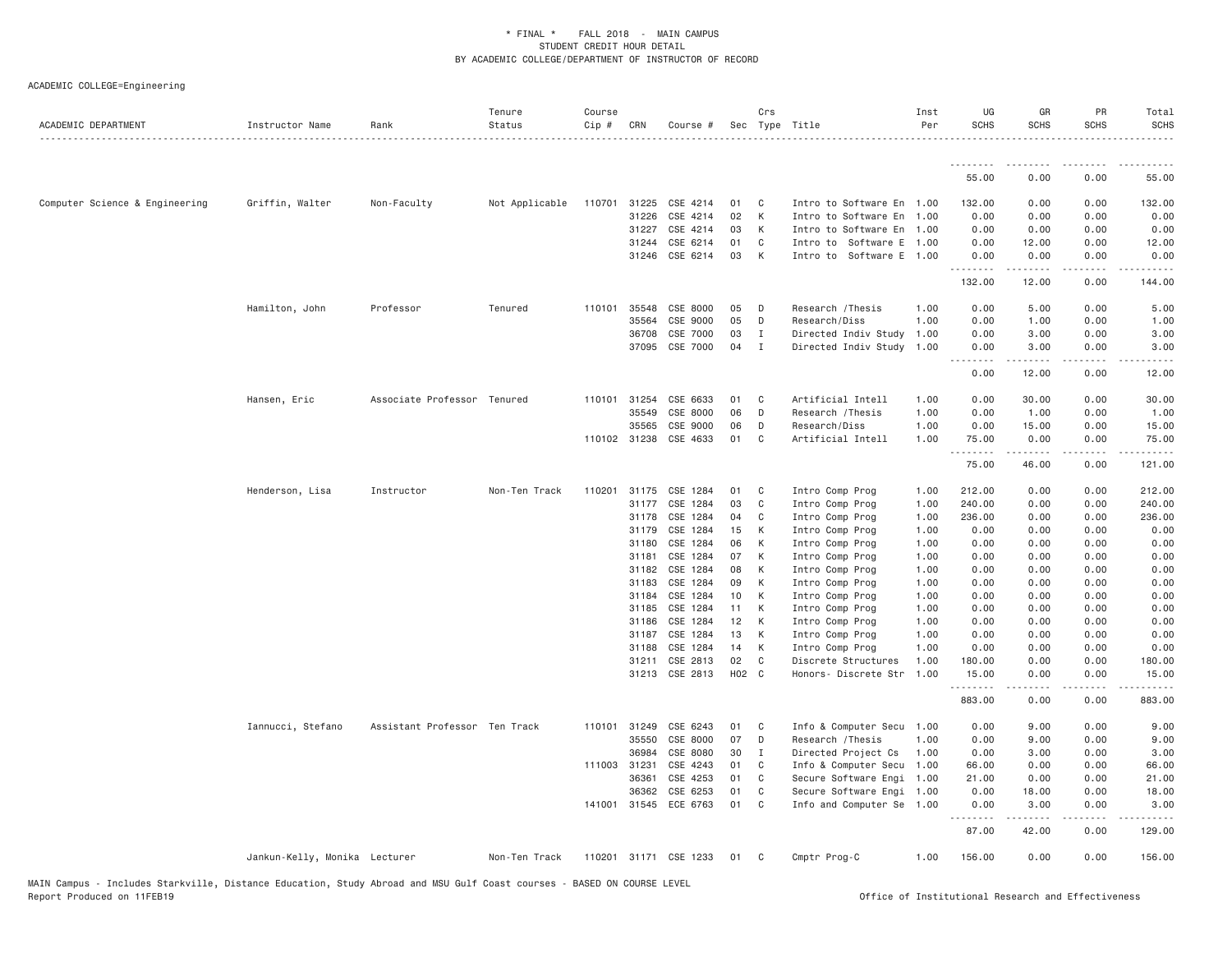| ACADEMIC DEPARTMENT            | Instructor Name                 | Rank                              | Tenure<br>Status | Course<br>Cip # | CRN          | Course #              |                   | Crs          | Sec Type Title            | Inst<br>Per | UG<br><b>SCHS</b> | GR<br><b>SCHS</b>   | PR<br><b>SCHS</b> | Total<br><b>SCHS</b><br>$- - - -$                                                                                                                              |
|--------------------------------|---------------------------------|-----------------------------------|------------------|-----------------|--------------|-----------------------|-------------------|--------------|---------------------------|-------------|-------------------|---------------------|-------------------|----------------------------------------------------------------------------------------------------------------------------------------------------------------|
| Computer Science & Engineering | Jankun-Kelly, Monika Lecturer   |                                   | Non-Ten Track    |                 | 110201 31172 | CSE 1233              | 02                | C            | Cmptr Prog-C              | 1.00        | 168.00            | 0.00                | 0.00              | 168.00                                                                                                                                                         |
|                                |                                 |                                   |                  |                 | 31173        | CSE 1233              | 03                | $\mathsf{C}$ | Cmptr Prog-C              | 1.00        | 156.00            | 0.00                | 0.00              | 156.00                                                                                                                                                         |
|                                |                                 |                                   |                  |                 | 31193        | CSE 1284              | H <sub>01</sub> B |              | Honors Intro Comp Pr      | 1.00        | 72.00             | 0.00                | 0.00              | 72.00                                                                                                                                                          |
|                                |                                 |                                   |                  |                 | 31194        | CSE 1284              | $H02$ B           |              | Intro Comp Prog-Hono      | 1.00        | 76.00<br>.        | 0.00                | 0.00              | 76.00                                                                                                                                                          |
|                                |                                 |                                   |                  |                 |              |                       |                   |              |                           |             | 628.00            | 0.00                | 0.00              | 628.00                                                                                                                                                         |
|                                | Jankun-Kelly, T.                | Associate Professor Tenured       |                  |                 | 110101 31235 | CSE 4413              | 01                | C            | Computer Graphics         | 1.00        | 51.00             | 0.00                | 0.00              | 51.00                                                                                                                                                          |
|                                |                                 |                                   |                  |                 | 31251        | CSE 6413              | 01                | C            | Computer Graphics         | 1.00        | 0.00              | 6.00                | 0.00              | 6.00                                                                                                                                                           |
|                                |                                 |                                   |                  |                 | 35551        | CSE 8000              | 08                | D            | Research / Thesis         | 1.00        | 0.00              | 6.00                | 0.00              | 6.00                                                                                                                                                           |
|                                |                                 |                                   |                  |                 | 35567        | CSE 9000              | 08                | D            | Research/Diss             | 1,00        | 0.00<br>.         | 9.00<br>$- - - - -$ | 0.00<br>.         | 9.00<br>.                                                                                                                                                      |
|                                |                                 |                                   |                  |                 |              |                       |                   |              |                           |             | 51.00             | 21.00               | 0.00              | 72.00                                                                                                                                                          |
|                                | Knight, Aubrey                  | Lecturer                          | Non-Ten Track    |                 | 110201 31204 | CSE 2383              | 01                | C            | Data Struc & Anal of 1.00 |             | 150.00            | 0.00                | 0.00              | 150.00                                                                                                                                                         |
|                                |                                 |                                   |                  |                 |              | 31207 CSE 2383        | H <sub>01</sub> C |              | HonorsData Struc & A 1.00 |             | 15.00<br>.        | 0.00<br>-----       | 0.00<br>.         | 15.00<br>.                                                                                                                                                     |
|                                |                                 |                                   |                  |                 |              |                       |                   |              |                           |             | 165.00            | 0.00                | 0.00              | 165.00                                                                                                                                                         |
|                                | Lee, David                      | Non-Faculty                       | Not Applicable   |                 |              | 111003 34580 CSE 4763 | 01 C              |              | Ethical and Legal Is 1.00 |             | 96.00<br>.        | 0.00<br>.           | 0.00<br>.         | 96.00<br>.                                                                                                                                                     |
|                                |                                 |                                   |                  |                 |              |                       |                   |              |                           |             | 96.00             | 0.00                | 0.00              | 96.00                                                                                                                                                          |
|                                | Lee, Sarah                      | Clinical Assoc Prof Non-Ten Track |                  |                 | 110101 31258 | CSE 8011              | 01                | S            | Seminar                   | 0.50        | 0.00              | 13.50               | 0.00              | 13.50                                                                                                                                                          |
|                                |                                 |                                   |                  |                 | 35405        | CSE 3213              | 01                | L            | Software Eng Sr Proj      | 1.00        | 60.00             | 0.00                | 0.00              | 60.00                                                                                                                                                          |
|                                |                                 |                                   |                  |                 | 35528        | CSE 4000              | 01                | $\mathbf{I}$ | Directed Indiv Study      | 1.00        | 2.00              | 0.00                | 0.00              | 2.00                                                                                                                                                           |
|                                |                                 |                                   |                  |                 | 35552        | CSE 8000              | 09                | D            | Research / Thesis         | 1.00        | 0.00              | 24.00               | 0.00              | 24.00                                                                                                                                                          |
|                                |                                 |                                   |                  |                 | 35568        | CSE 9000              | 09                | D            | Research/Diss             | 1.00        | 0.00              | 9.00                | 0.00              | 9.00                                                                                                                                                           |
|                                |                                 |                                   |                  |                 | 36508        | CSE 4000              | 05                | I            | Directed Indiv Study      | 1.00        | 3.00              | 0.00                | 0.00              | 3.00                                                                                                                                                           |
|                                |                                 |                                   |                  |                 | 37156        | CSE 4000              | 08                | $\mathbf I$  | Directed Indiv Study      | 1.00        | 3.00              | 0.00                | 0.00              | 3.00                                                                                                                                                           |
|                                |                                 |                                   |                  |                 | 37191        | CSE 4000              | 10                | $\mathbf{I}$ | Directed Indiv Study      | 1.00        | 3.00              | 0.00                | 0.00              | 3.00                                                                                                                                                           |
|                                |                                 |                                   |                  | 110201          | 31192        | CSE 1284              | D01 B             |              | Intro Comp Prog           | 1.00        | 44.00             | 0.00                | 0.00              | 44.00                                                                                                                                                          |
|                                |                                 |                                   |                  | 119999          | 35259        | CSE 1001              | F01 C             |              | First Year Seminar        | 1.00        | 20.00             | 0.00                | 0.00              | 20.00                                                                                                                                                          |
|                                |                                 |                                   |                  | 149999          | 36506        | ENE 9000              | 02                | D            | Research/Diss             | 1.00        | 0.00              | 2.00                | 0.00              | 2.00                                                                                                                                                           |
|                                |                                 |                                   |                  | 240101          | 32693        | HON 4093              | H09 S             |              | Honors Thesis             | 1.00        | 3.00<br>.         | 0.00                | 0.00              | 3.00                                                                                                                                                           |
|                                |                                 |                                   |                  |                 |              |                       |                   |              |                           |             | 138.00            | 48.50               | 0.00              | 186.50                                                                                                                                                         |
|                                | Lineberry, Litany               | Grad Teach Assist                 | Not Applicable   |                 |              | 110701 31169 CSE 1002 | 01                | C            | Intro CSE                 | 0.50        | 28.00             | 0.00                | 0.00              | 28.00                                                                                                                                                          |
|                                |                                 |                                   |                  |                 |              | 36077 CSE 1002        | 02                | C            | Intro CSE                 | 0.50        | 126.00<br>.       | 0.00<br>$- - - - -$ | 0.00<br>.         | 126.00<br>$\frac{1}{2} \left( \frac{1}{2} \right) \left( \frac{1}{2} \right) \left( \frac{1}{2} \right) \left( \frac{1}{2} \right) \left( \frac{1}{2} \right)$ |
|                                |                                 |                                   |                  |                 |              |                       |                   |              |                           |             | 154.00            | 0.00                | 0.00              | 154.00                                                                                                                                                         |
|                                | Luke, Edward                    | Professor                         | Tenured          |                 |              | 110101 31224 CSE 4163 | 01                | C            | Des Parallel Alg          | 1.00        | 15.00             | 0.00                | 0.00              | 15.00                                                                                                                                                          |
|                                |                                 |                                   |                  |                 | 31243        | CSE 6163              | 01                | C            | Des Parallel Alg          | 1.00        | 0.00              | 27.00               | 0.00              | 27.00                                                                                                                                                          |
|                                |                                 |                                   |                  | 140201          | 35718        | ASE 9000              | 09                | D            | Research/Diss             | 1.00        | 0.00              | 12.00               | 0.00              | 12.00                                                                                                                                                          |
|                                |                                 |                                   |                  | 309999          | 36300        | <b>CME 9000</b>       | 02                | D            | Research/Dis              | 1.00        | 0.00<br>.         | 12.00<br>.          | 0.00<br>.         | 12.00<br>.                                                                                                                                                     |
|                                |                                 |                                   |                  |                 |              |                       |                   |              |                           |             | 15.00             | 51.00               | 0.00              | 66.00                                                                                                                                                          |
|                                | McDaniel, Christophe Instructor |                                   | Non-Ten Track    |                 | 110201 31195 | CSE 1384              | 01                | C            | Intermed Comp Prog        | 1.00        | 172.00            | 0.00                | 0.00              | 172.00                                                                                                                                                         |
|                                |                                 |                                   |                  |                 | 31196        | CSE 1384              | 02                | C            | Intermed Comp Prog        | 1.00        | 144.00            | 0.00                | 0.00              | 144.00                                                                                                                                                         |
|                                |                                 |                                   |                  |                 |              | 31197 CSE 1384        | 03                | К            | Intermed Comp Prog        | 1.00        | 0.00              | 0.00                | 0.00              | 0.00                                                                                                                                                           |
|                                |                                 |                                   |                  |                 | 31198        | CSE 1384              | 04                | K            | Intermed Comp Prog        | 1.00        | 0.00              | 0.00                | 0.00              | 0.00                                                                                                                                                           |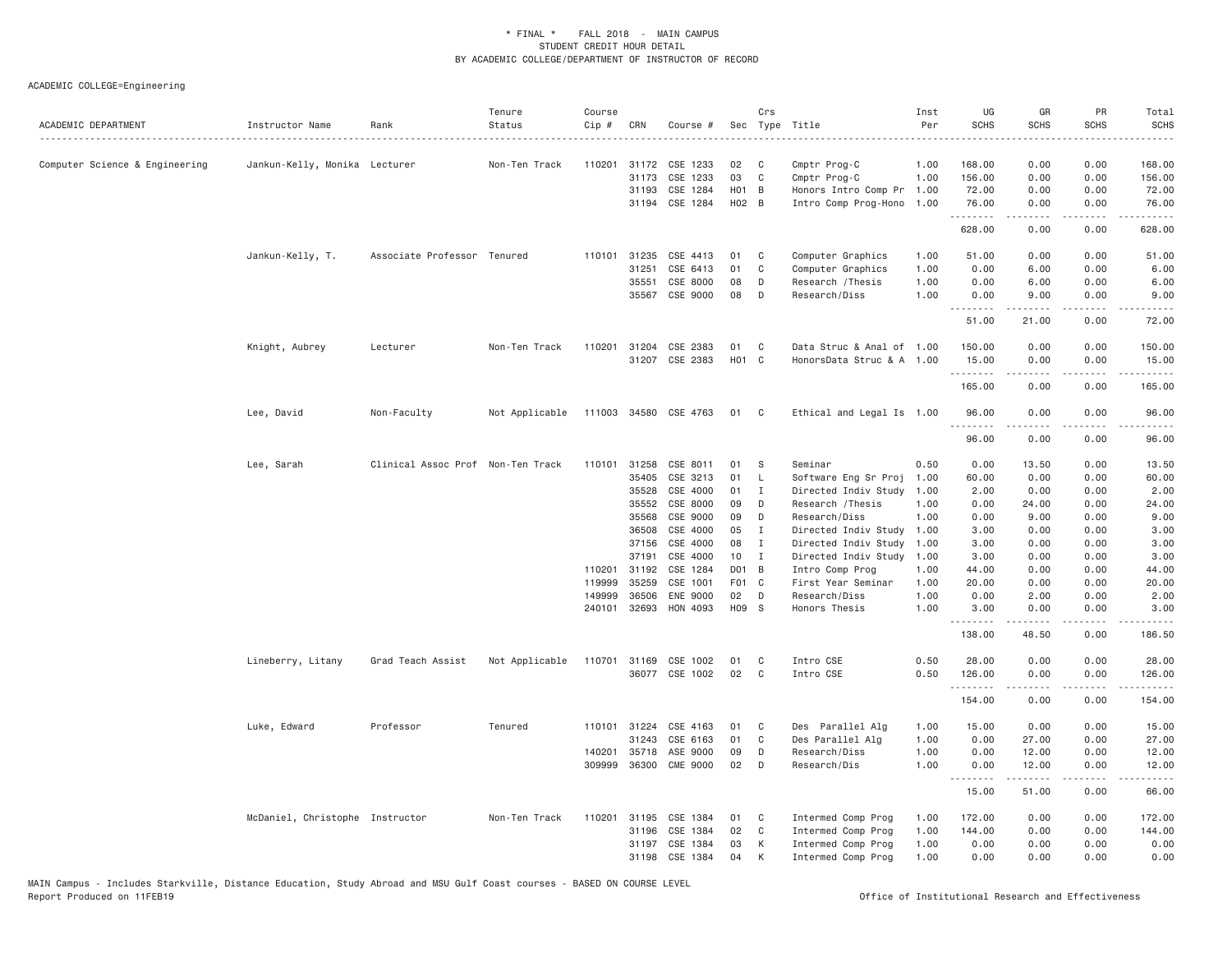| ACADEMIC DEPARTMENT            | Instructor Name                 | Rank                                             | Tenure<br>Status | Course<br>Cip # | CRN          | Course #              |       | Crs            | Sec Type Title            | Inst<br>Per | UG<br><b>SCHS</b> | GR<br><b>SCHS</b> | PR<br><b>SCHS</b>     | Total<br><b>SCHS</b> |
|--------------------------------|---------------------------------|--------------------------------------------------|------------------|-----------------|--------------|-----------------------|-------|----------------|---------------------------|-------------|-------------------|-------------------|-----------------------|----------------------|
|                                |                                 |                                                  |                  |                 |              |                       |       |                |                           |             |                   |                   |                       | -----                |
| Computer Science & Engineering | McDaniel, Christophe Instructor |                                                  | Non-Ten Track    | 110201          | 31199        | CSE 1384              | 05    | K              | Intermed Comp Prog        | 1,00        | 0.00              | 0.00              | 0.00                  | 0.00                 |
|                                |                                 |                                                  |                  |                 | 31200        | CSE 1384              | 06    | К              | Intermed Comp Prog        | 1.00        | 0.00              | 0.00              | 0.00                  | 0.00                 |
|                                |                                 |                                                  |                  |                 | 31201        | CSE 1384              | 07    | К              | Intermed Comp Prog        | 1,00        | 0.00              | 0.00              | 0.00                  | 0.00                 |
|                                |                                 |                                                  |                  |                 | 31202        | CSE 1384              | H01 C |                | Honors Intermed Comp      | 1.00        | 12.00             | 0.00              | 0.00                  | 12.00                |
|                                |                                 |                                                  |                  |                 | 31203        | CSE 1384              | H02 C |                | Intermed Comp Prog-H 1.00 |             | 4.00              | 0.00              | 0.00                  | 4.00                 |
|                                |                                 |                                                  |                  |                 | 31205        | CSE 2383              | 02    | C              | Data Struc & Anal of 1.00 |             | 180.00            | 0.00              | 0.00                  | 180.00               |
|                                |                                 |                                                  |                  |                 | 31206        | CSE 2383              | 03    | C.             | Data Struc & Anal of 1.00 |             | 159.00            | 0.00              | 0.00                  | 159.00               |
|                                |                                 |                                                  |                  |                 | 31208        | CSE 2383              | H02 C |                | HonorsData Struc & A 1.00 |             | 21.00             | 0.00              | 0.00                  | 21.00                |
|                                |                                 |                                                  |                  |                 | 31209        | CSE 2383              | H03 C |                | Honor Data Struc & A 1.00 |             | 12.00             | 0.00              | 0.00                  | 12.00                |
|                                |                                 |                                                  |                  |                 |              |                       |       |                |                           |             | .<br>704.00       | <u>.</u><br>0.00  | .<br>0.00             | .<br>704.00          |
|                                | McGrew, Robert                  | Lecturer                                         | Non-Ten Track    |                 |              | 111003 31233 CSE 4273 | 01    | C <sub>c</sub> | Intro to Computer Fo 1.00 |             | 102.00<br>.       | 0.00<br>.         | 0.00<br>$\frac{1}{2}$ | 102.00<br><u>.</u>   |
|                                |                                 |                                                  |                  |                 |              |                       |       |                |                           |             | 102.00            | 0.00              | 0.00                  | 102.00               |
|                                | Mize, Corey                     | Lecturer                                         | Non-Ten Track    |                 | 110101 31239 | CSE 4713              | 01    | C              | Prog Languages            | 1.00        | 93.00             | 0.00              | 0.00                  | 93.00                |
|                                |                                 |                                                  |                  |                 |              | 31255 CSE 6713        | 01    | C              | Prog Languages            | 1,00        | 0.00              | 18.00             | 0.00                  | 18,00                |
|                                |                                 |                                                  |                  |                 |              |                       |       |                |                           |             | <b></b>           | . <u>.</u>        | .                     | . <u>.</u> .         |
|                                |                                 |                                                  |                  |                 |              |                       |       |                |                           |             | 93.00             | 18.00             | 0.00                  | 111.00               |
|                                | Neal, Kortni                    | Lecturer                                         | Non-Ten Track    | 110201          | 36460        | CSE 1284              | 05    | C              | Intro Comp Prog           | 1.00        | 156.00            | 0.00              | 0.00                  | 156.00               |
|                                |                                 |                                                  |                  | 110701          | 31215        | CSE 3324              | 01    | C              | Dist Client/Server P 1.00 |             | 240.00            | 0.00              | 0.00                  | 240.00               |
|                                |                                 |                                                  |                  |                 | 31216        | CSE 3324              | 02    | К              | Dist Client/Server P 1.00 |             | 0.00              | 0.00              | 0.00                  | 0.00                 |
|                                |                                 |                                                  |                  |                 |              | 31217 CSE 3324        | 03    | К              | Dist Client/Server P 1.00 |             | 0.00              | 0.00              | 0.00                  | 0.00                 |
|                                |                                 |                                                  |                  |                 |              | 31218 CSE 3324        | 04    | K              | Dist Client/Server P 1.00 |             | 0.00              | 0.00              | 0.00                  | 0.00                 |
|                                |                                 |                                                  |                  |                 |              |                       |       |                |                           |             | 396.00            | -----<br>0.00     | .<br>0.00             | .<br>396.00          |
|                                | Perkins, Andy                   | Associate Professor Tenured                      |                  |                 | 110101 31219 | CSE 3813              | 01    | C              | Intro to Formal Lang 1.00 |             | 174.00            | 0.00              | 0.00                  | 174.00               |
|                                |                                 |                                                  |                  |                 | 35570        | CSE 9000              | 11    | D              | Research/Diss             | 1.00        | 0.00              | 6.00              | 0.00                  | 6.00                 |
|                                |                                 |                                                  |                  |                 | 36518        | CSE 4000              | 06    | $\mathbf{I}$   | Directed Indiv Study      | 1.00        | 3.00              | 0.00              | 0.00                  | 3.00                 |
|                                |                                 |                                                  |                  |                 | 110201 31237 | CSE 4613              | 01    | C              | Bio-computing             | 1.00        | 30.00             | 0.00              | 0.00                  | 30.00                |
|                                |                                 |                                                  |                  |                 | 31253        | CSE 6613              | 01    | C              | Bio-computing             | 1.00        | 0.00              | 30.00             | 0.00                  | 30.00                |
|                                |                                 |                                                  |                  |                 |              |                       |       |                |                           |             | .                 | .                 |                       |                      |
|                                |                                 |                                                  |                  |                 |              |                       |       |                |                           |             | 207.00            | 36.00             | 0.00                  | 243.00               |
|                                | Popescu, George                 | Research Assist Pro Non-Ten Track                |                  | 260202          |              | 36013 BCH 8990        | 01    | B              | Special Topic In BCH 1.00 |             | 0.00              | 9,00              | 0.00                  | 9.00                 |
|                                |                                 |                                                  |                  |                 |              | 36815 BCH 7000        | 05    | $\mathbf{I}$   | Directed Indiv Study 1.00 |             | 0.00              | 3.00              | 0.00                  | 3.00                 |
|                                |                                 |                                                  |                  |                 |              |                       |       |                |                           |             | .<br>0.00         | .<br>12.00        | .<br>0.00             | .<br>12.00           |
|                                | Rahimi, Shahram                 | Professor                                        | Tenured          | 110101          | 36675        | CSE 8000              | 17    | D              | Research / Thesis         | 1.00        | 0.00              | 11.00             | 0.00                  | 11.00                |
|                                |                                 |                                                  |                  |                 |              | 36707 CSE 7000        | 02    | $\mathbf{I}$   | Directed Indiv Study      | 1.00        | 0.00              | 3,00              | 0.00                  | 3.00                 |
|                                |                                 |                                                  |                  |                 |              |                       |       |                |                           |             | .                 | .                 | .                     | .                    |
|                                |                                 |                                                  |                  |                 |              |                       |       |                |                           |             | 0.00              | 14.00             | 0.00                  | 14.00                |
|                                |                                 | Ramkumar, Mahalingam Associate Professor Tenured |                  |                 |              | 110101 31240 CSE 4733 | 01    | C              | Operating Systems I       | 1.00        | 159.00            | 0.00              | 0.00                  | 159.00               |
|                                |                                 |                                                  |                  |                 | 31256        | CSE 6733              | 01    | C              | Operating Systems I       | 1.00        | 0.00              | 6.00              | 0.00                  | 6.00                 |
|                                |                                 |                                                  |                  |                 | 35555        | CSE 8000              | 12    | D              | Research / Thesis         | 1.00        | 0.00              | 12.00             | 0.00                  | 12.00                |
|                                |                                 |                                                  |                  |                 | 35571        | CSE 9000              | 12    | D              | Research/Diss             | 1.00        | 0.00              | 9.00              | 0.00                  | 9.00                 |
|                                |                                 |                                                  |                  | 110901          | 31278        | CSE 8743              | 01    | $\mathsf{C}$   | Advanced Network Sec      | 1.00        | 0.00              | 21,00             | 0.00                  | 21,00                |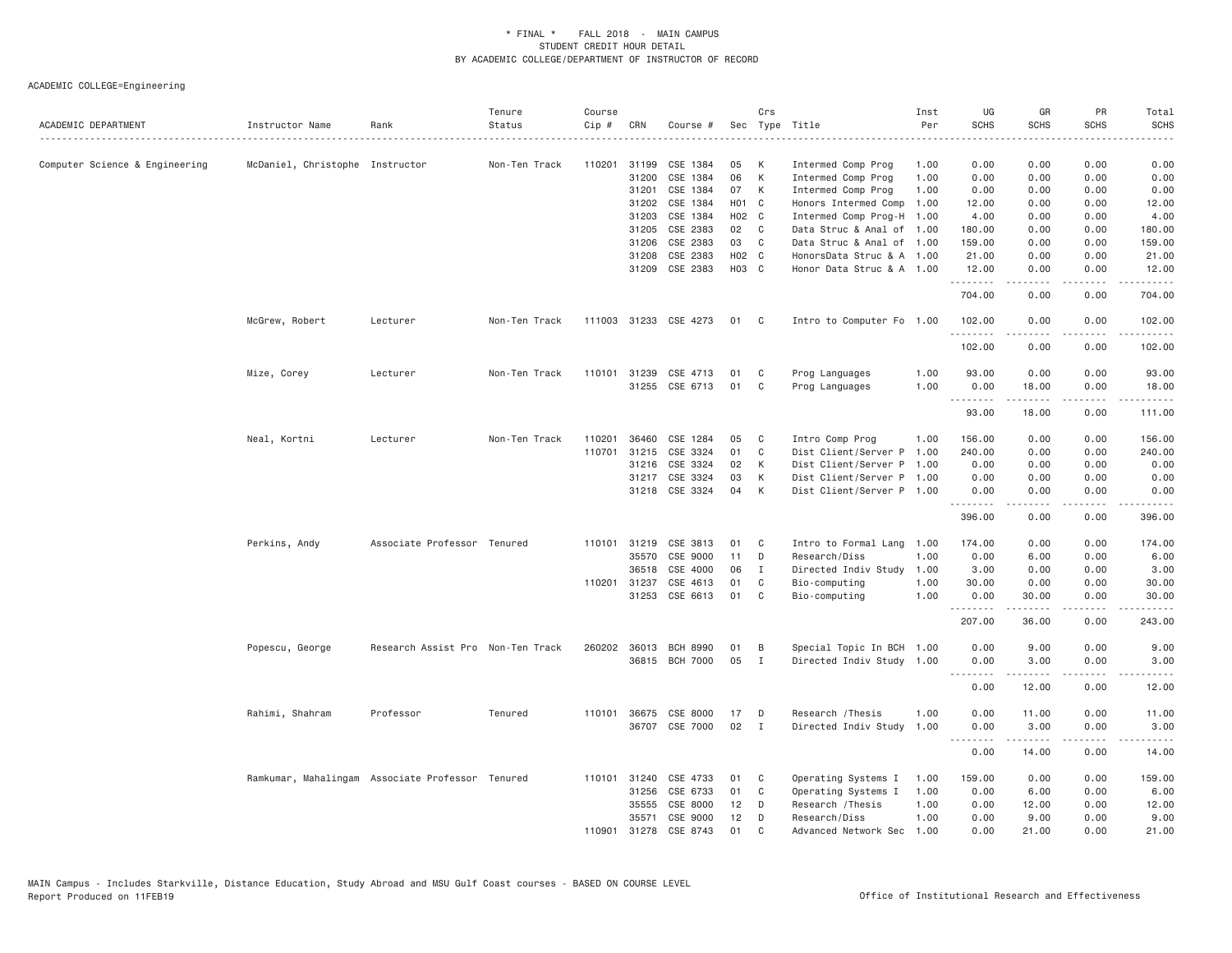| ACADEMIC DEPARTMENT                                                                                             | Instructor Name | Rank                          | Tenure<br>Status | Course<br>$Cip$ #      | CRN                              | Course #                                                 |                            | Crs                                           | Sec Type Title                                                                     | Inst<br>Per                  | UG<br>SCHS                      | GR<br><b>SCHS</b>               | PR<br><b>SCHS</b>            | Total<br><b>SCHS</b>                                                                                   |
|-----------------------------------------------------------------------------------------------------------------|-----------------|-------------------------------|------------------|------------------------|----------------------------------|----------------------------------------------------------|----------------------------|-----------------------------------------------|------------------------------------------------------------------------------------|------------------------------|---------------------------------|---------------------------------|------------------------------|--------------------------------------------------------------------------------------------------------|
|                                                                                                                 |                 |                               |                  |                        |                                  |                                                          |                            |                                               |                                                                                    |                              | 159.00                          | --------<br>48.00               | .<br>0.00                    | .<br>207.00                                                                                            |
| Computer Science & Engineering                                                                                  | Ritter, Thomas  | Non-Faculty                   | Not Applicable   |                        |                                  | 110101 34578 CSE 4743<br>34579 CSE 6743                  | 01<br>01                   | $\mathbf{C}$<br>- C                           | Operating Systems II 1.00<br>Operating Systems II 1.00                             |                              | 24.00<br>0.00                   | 0.00<br>6.00                    | 0.00<br>0.00                 | 24.00<br>6.00                                                                                          |
|                                                                                                                 |                 |                               |                  |                        |                                  |                                                          |                            |                                               |                                                                                    |                              | --------<br>24.00               | .<br>6.00                       | .<br>0.00                    | 30.00                                                                                                  |
|                                                                                                                 | Swan, John      | Professor                     | Tenured          | 110101<br>110701       | 35556<br>35046                   | CSE 8000<br>35572 CSE 9000<br>CSE 6753<br>35047 CSE 6753 | 13<br>13<br>01<br>501 C    | D<br>D<br>- C                                 | Research / Thesis<br>Research/Diss<br>Computation Fundamen<br>Computation Fundamen | 1.00<br>1.00<br>1.00<br>1.00 | 0.00<br>0.00<br>0.00<br>0.00    | 19.00<br>9.00<br>27.00<br>18,00 | 0.00<br>0.00<br>0.00<br>0.00 | 19.00<br>9.00<br>27.00<br>18.00                                                                        |
|                                                                                                                 |                 |                               |                  |                        |                                  |                                                          |                            |                                               |                                                                                    |                              | --------<br>0.00                | --------<br>73.00               | .<br>0.00                    | ------<br>73.00                                                                                        |
|                                                                                                                 | Young, Maxwell  | Assistant Professor Ten Track |                  | 110101<br>141001 31531 | 31222<br>31242<br>31258<br>35574 | CSE 4153<br>CSE 6153<br>CSE 8011<br>CSE 9000<br>ECE 4833 | 01<br>01<br>01<br>15<br>01 | - C<br>- C<br><b>S</b><br>D<br>C <sub>c</sub> | Data Comm Networks<br>Data Comm Networks<br>Seminar<br>Research/Diss               | 1.00<br>1.00<br>0.50<br>1.00 | 75.00<br>0.00<br>0.00<br>0.00   | 0.00<br>18.00<br>13.50<br>12.00 | 0.00<br>0.00<br>0.00<br>0.00 | 75.00<br>18.00<br>13.50<br>12.00<br>60.00                                                              |
|                                                                                                                 |                 |                               |                  |                        |                                  | 31546 ECE 6833                                           | 01                         | C.                                            | Data Comm Networks<br>Data Comm Networks                                           | 1.00<br>1.00                 | 60.00<br>0.00<br>.              | 0.00<br>3.00                    | 0.00<br>0.00<br>----         | 3.00                                                                                                   |
|                                                                                                                 | Zhang, Song     | Professor                     | Tenured          |                        |                                  | 110101 35575 CSE 9000                                    | 16                         | D.                                            | Research/Diss                                                                      | 1.00                         | 135.00<br>0.00                  | 46.50<br>6.00                   | 0.00<br>0.00                 | 181.50<br>6.00                                                                                         |
|                                                                                                                 |                 |                               |                  |                        |                                  |                                                          |                            |                                               |                                                                                    |                              | --------<br>0.00                | 6.00                            | .<br>0.00                    | $\frac{1}{2} \left( \frac{1}{2} \right) \left( \frac{1}{2} \right) \left( \frac{1}{2} \right)$<br>6.00 |
| ------------------------------------<br>Computer Science & Engineering<br>===================================== |                 |                               |                  |                        |                                  |                                                          |                            |                                               |                                                                                    |                              | ========<br>5116.00<br>======== | ========<br>982.00<br>========  | ========<br>0.00<br>======== | ==========<br>6098,00<br>==========                                                                    |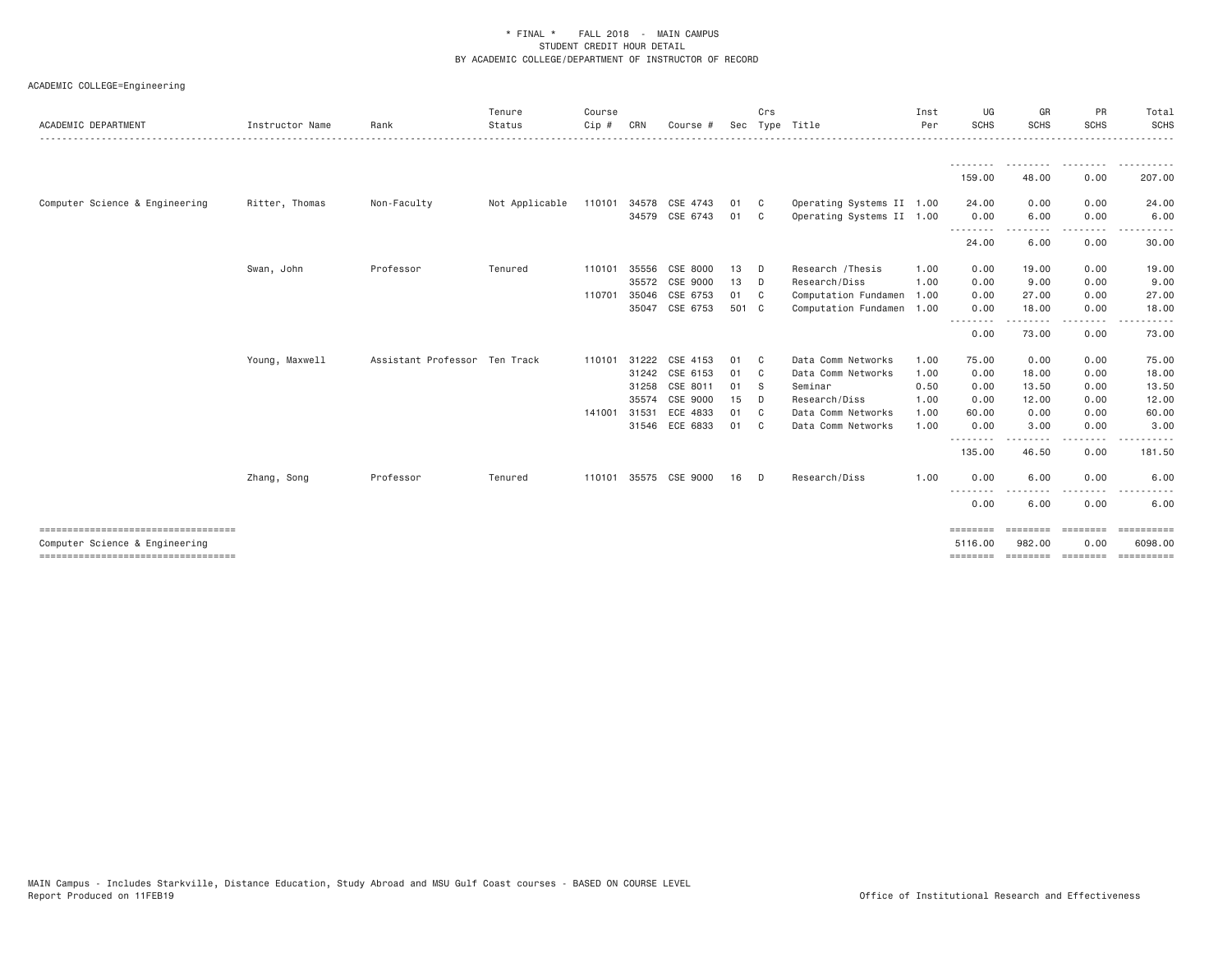| ACADEMIC DEPARTMENT               | Instructor Name   | Rank                              | Tenure<br>Status | Course<br>$Cip \#$ | CRN            | Course #              | Sec      | Crs          | Type Title                            | Inst<br>Per  | UG<br><b>SCHS</b>  | GR<br><b>SCHS</b> | PR<br><b>SCHS</b><br>. | Total<br><b>SCHS</b><br>$\omega$ is a set |
|-----------------------------------|-------------------|-----------------------------------|------------------|--------------------|----------------|-----------------------|----------|--------------|---------------------------------------|--------------|--------------------|-------------------|------------------------|-------------------------------------------|
| Electrical & Computer Engineering | Ball, John        | Assistant Professor Ten Track     |                  | 141001             | 31516          | ECE 4413              | 01       | C            | Digital Signal Proce                  | 1.00         | 84.00              | 0.00              | 0.00                   | 84.00                                     |
|                                   |                   |                                   |                  |                    | 31535          | ECE 6413              | 01       | C            | Digital Signal Proce                  | 1.00         | 0.00               | 21.00             | 0.00                   | 21.00                                     |
|                                   |                   |                                   |                  |                    | 34257          | ECE 6413              | 501 C    |              | Digital Signal Proce                  | 1.00         | 0.00               | 30.00             | 0.00                   | 30.00                                     |
|                                   |                   |                                   |                  |                    | 35341          | ECE 9000              | 503      | D            | Research/Diss                         | 1.00         | 0.00               | 6.00              | 0.00                   | 6.00                                      |
|                                   |                   |                                   |                  |                    | 36078          | ECE 9000              | 01       | D            | Research/Diss                         | 1.00         | 0.00               | 25.00             | 0.00                   | 25.00                                     |
|                                   |                   |                                   |                  |                    | 36093          | ECE 8000              | 01       | D            | Research/Thesis                       | 1.00         | 0.00               | 42.00             | 0.00                   | 42.00                                     |
|                                   |                   |                                   |                  |                    | 36555          | ECE 7000              | 03       | $\mathbf{I}$ | Directed Indiv Study                  | 1.00         | 0.00<br>. <u>.</u> | 3.00<br>.         | 0.00<br>.              | 3.00<br>.                                 |
|                                   |                   |                                   |                  |                    |                |                       |          |              |                                       |              | 84.00              | 127.00            | 0.00                   | 211.00                                    |
|                                   | Choi, Seungdeog   | Associate Professor Tenured       |                  | 141001             | 31477          | ECE 3614              | 01       | C            | Fundamentals of Ener                  | 1.00         | 144.00             | 0.00              | 0.00                   | 144.00                                    |
|                                   |                   |                                   |                  |                    | 31478          | ECE 3614              | 02       | К            | Fundamentals of Ener                  | 1.00         | 0.00               | 0.00              | 0.00                   | 0.00                                      |
|                                   |                   |                                   |                  |                    | 31479          | ECE 3614              | 03       | К            | Fundamentals of Ener                  | 1.00         | 0.00               | 0.00              | 0.00                   | 0.00                                      |
|                                   |                   |                                   |                  |                    | 31480          | ECE 3614              | 04       | K            | Fundamentals of Ener                  | 1,00         | 0.00               | 0.00              | 0.00                   | 0.00                                      |
|                                   |                   |                                   |                  |                    | 31481          | ECE 3614              | 05       | K            | Fundamentals of Ener                  | 1.00         | 0.00               | 0.00              | 0.00                   | 0.00                                      |
|                                   |                   |                                   |                  |                    | 31482<br>31485 | ECE 3614<br>ECE 3614  | 06<br>09 | K<br>К       | Fundamentals of Ener                  | 1,00<br>1.00 | 0.00               | 0.00<br>0.00      | 0.00                   | 0.00<br>0.00                              |
|                                   |                   |                                   |                  |                    |                | 36833 ECE 9000        | 16       | D            | Fundamentals of Ener<br>Research/Diss | 1.00         | 0.00<br>0.00       | 4.00              | 0.00<br>0.00           | 4.00                                      |
|                                   |                   |                                   |                  |                    |                |                       |          |              |                                       |              | .<br>144.00        | <u>.</u><br>4.00  | .<br>0.00              | .<br>148.00                               |
|                                   | Dabbiru, Lalitha  | Research Assist Pro Non-Ten Track |                  | 141001             | 31471          | ECE 3434              | 01       | C            | Adv Electronic Circu                  | 1.00         | 156.00             | 0.00              | 0.00                   | 156.00                                    |
|                                   |                   |                                   |                  |                    | 31472          | ECE 3434              | 02       | К            | Adv Electronic Circu                  | 1.00         | 0.00               | 0.00              | 0.00                   | 0.00                                      |
|                                   |                   |                                   |                  |                    | 31473          | ECE 3434              | 03       | К            | Adv Electronic Circu                  | 1.00         | 0.00               | 0.00              | 0.00                   | 0.00                                      |
|                                   |                   |                                   |                  |                    | 31474          | ECE 3434              | 04       | К            | Adv Electronic Circu 1.00             |              | 0.00               | 0.00              | 0.00                   | 0.00                                      |
|                                   |                   |                                   |                  |                    |                | 31475 ECE 3434        | 05       | K            | Adv Electronic Circu 1.00             |              | 0.00               | 0.00              | 0.00                   | 0.00                                      |
|                                   |                   |                                   |                  |                    |                |                       |          |              |                                       |              | .<br>156.00        | .<br>0.00         | .<br>0.00              | .<br>156.00                               |
|                                   | Donohoe, John     | Professor                         | Tenured          | 141001             | 31456          | ECE 3323              | 01       | C            | Electromagnetics II                   | 1.00         | 57.00              | 0.00              | 0.00                   | 57.00                                     |
|                                   |                   |                                   |                  |                    | 35344          | ECE 9000              | 505      | D            | Research/Diss                         | 1.00         | 0.00               | 1.00              | 0.00                   | 1.00                                      |
|                                   |                   |                                   |                  |                    |                | 36557 ECE 7000        | 501 I    |              | Directed Indiv Study                  | 1.00         | 0.00<br>.          | 3.00<br>.         | 0.00<br>.              | 3.00<br>وبالمسامين                        |
|                                   |                   |                                   |                  |                    |                |                       |          |              |                                       |              | 57.00              | 4.00              | 0.00                   | 61.00                                     |
|                                   | Du, Qian          | Professor                         | Tenured          | 141001             | 34590          | ECE 8493              | 01       | C            | Neural Networks                       | 1.00         | 0.00               | 63.00             | 0.00                   | 63.00                                     |
|                                   |                   |                                   |                  |                    | 35037          | ECE 8493              | 501 C    |              | Neural Networks                       | 1.00         | 0.00               | 51.00             | 0.00                   | 51.00                                     |
|                                   |                   |                                   |                  |                    | 35345          | ECE 9000              | 506 D    |              | Research/Diss                         | 1.00         | 0.00               | 5.00              | 0.00                   | 5.00                                      |
|                                   |                   |                                   |                  |                    | 36080          | ECE 9000              | 03       | D            | Research/Diss                         | 1.00         | 0.00<br>.          | 31.00<br>-----    | 0.00<br>. <u>. .</u>   | 31.00<br>.                                |
|                                   |                   |                                   |                  |                    |                |                       |          |              |                                       |              | 0.00               | 150.00            | 0.00                   | 150.00                                    |
|                                   | Follett, Randolph | Associate Professor Tenured       |                  | 140201             | 30406          | ASE 1501              | 01       | Ε            | Design Competition                    | 0.50         | 3.50               | 0.00              | 0.00                   | 3.50                                      |
|                                   |                   |                                   |                  | 141001             | 36081          | ECE 9000              | 04       | D            | Research/Diss                         | 1.00         | 0.00               | 3.00              | 0.00                   | 3.00                                      |
|                                   |                   |                                   |                  |                    | 36097          | ECE 8000              | 05       | D            | Research/Thesis                       | 1.00         | 0.00<br>. <b>.</b> | 7.00<br>-----     | 0.00<br>.              | 7.00<br>$- - - - -$                       |
|                                   |                   |                                   |                  |                    |                |                       |          |              |                                       |              | 3.50               | 10.00             | 0.00                   | 13.50                                     |
|                                   | Fowler, James     | Professor                         | Tenured          | 141001             | 31476          | ECE 3443              | 01       | C            | Signals and Systems                   | 1.00         | 129.00             | 0.00              | 0.00                   | 129.00                                    |
|                                   |                   |                                   |                  |                    | 35347          | ECE 9000              | 508 D    |              | Research/Diss                         | 1.00         | 0.00<br>.          | 4.00              | 0.00                   | 4.00                                      |
|                                   |                   |                                   |                  |                    |                |                       |          |              |                                       |              | 129.00             | 4.00              | 0.00                   | 133.00                                    |
|                                   | Fu, Yong          | Associate Professor Tenured       |                  |                    |                | 141001 31521 ECE 4613 | 01       | C            | Pwr Transmission Sys 1.00             |              | 90.00              | 0.00              | 0.00                   | 90.00                                     |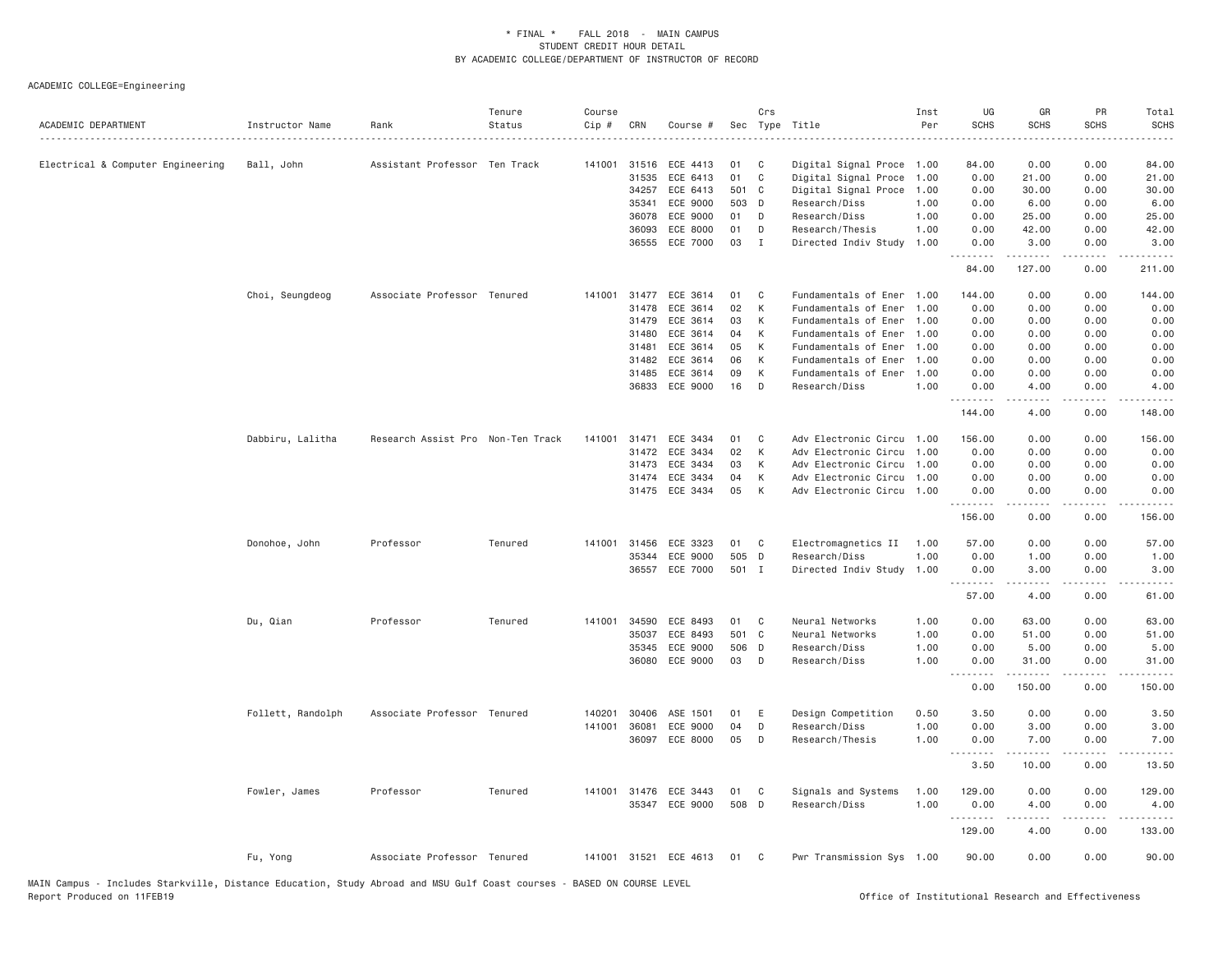| ACADEMIC DEPARTMENT               | Instructor Name | Rank                                               | Tenure<br>Status | Course<br>Cip # | CRN          | Course #              |       | Crs | Sec Type Title            | Inst<br>Per | UG<br><b>SCHS</b><br>المتمامين | GR<br><b>SCHS</b> | PR<br><b>SCHS</b><br>---- | Total<br><b>SCHS</b><br>.                                                                                                                                                                 |
|-----------------------------------|-----------------|----------------------------------------------------|------------------|-----------------|--------------|-----------------------|-------|-----|---------------------------|-------------|--------------------------------|-------------------|---------------------------|-------------------------------------------------------------------------------------------------------------------------------------------------------------------------------------------|
| Electrical & Computer Engineering | Fu, Yong        | Associate Professor Tenured                        |                  |                 | 141001 31536 | ECE 6613              | 01    | C   | Pwr Transmission Sys 1.00 |             | 0.00                           | 18.00             | 0.00                      | 18.00                                                                                                                                                                                     |
|                                   |                 |                                                    |                  |                 | 34258        | ECE 6613              | 501 C |     | Pwr Transmission Sys      | 1.00        | 0.00                           | 21.00             | 0.00                      | 21.00                                                                                                                                                                                     |
|                                   |                 |                                                    |                  |                 | 35348        | ECE 9000              | 509 D |     | Research/Diss             | 1.00        | 0.00                           | 1.00              | 0.00                      | 1.00                                                                                                                                                                                      |
|                                   |                 |                                                    |                  |                 | 36083        | ECE 9000              | 06    | D   | Research/Diss             | 1.00        | 0.00                           | 37.00             | 0.00                      | 37.00                                                                                                                                                                                     |
|                                   |                 |                                                    |                  |                 |              |                       |       |     |                           |             | .                              | .                 | .                         | .                                                                                                                                                                                         |
|                                   |                 |                                                    |                  |                 |              |                       |       |     |                           |             | 90.00                          | 77.00             | 0.00                      | 167.00                                                                                                                                                                                    |
|                                   | Gurbuz, Ali     | Assistant Professor Ten Track                      |                  |                 | 141001 31455 | ECE 3313              | 01    | C   | Electromagnetics I        | 1.00        | 132.00                         | 0.00              | 0.00                      | 132.00                                                                                                                                                                                    |
|                                   |                 |                                                    |                  |                 | 36834        | ECE 9000              | 17    | D   | Research/Diss             | 1,00        | 0.00<br>.                      | 10.00<br>.        | 0.00<br>.                 | 10.00<br>.                                                                                                                                                                                |
|                                   |                 |                                                    |                  |                 |              |                       |       |     |                           |             | 132.00                         | 10.00             | 0.00                      | 142.00                                                                                                                                                                                    |
|                                   | Iqbal, Umar     | Clinical Assist Pro Non-Ten Track                  |                  | 141001          | 34527        | ECE 3313              | 601 C |     | Electromagnetics I        | 1.00        | 30.00                          | 0.00              | 0.00                      | 30.00                                                                                                                                                                                     |
|                                   |                 |                                                    |                  |                 | 34944        | ECE 3434              | 601 C |     | Adv Electronic Circu      | 1.00        | 40.00                          | 0.00              | 0.00                      | 40.00                                                                                                                                                                                     |
|                                   |                 |                                                    |                  |                 | 34947        | ECE 3434              | 603 K |     | Adv Electronic Circu      | 1.00        | 0.00                           | 0.00              | 0.00                      | 0.00                                                                                                                                                                                      |
|                                   |                 |                                                    |                  |                 | 34948        | ECE 3443              | 601 C |     | Signals and Systems       | 1.00        | 30.00                          | 0.00              | 0.00                      | 30.00                                                                                                                                                                                     |
|                                   |                 |                                                    |                  |                 |              |                       |       |     |                           |             | .<br>100.00                    | .<br>0.00         | $  -$<br>0.00             | $\sim$ $\sim$ $\sim$ $\sim$<br>100.00                                                                                                                                                     |
|                                   | Jones, Bryan    | Associate Professor Tenured                        |                  |                 |              | 141001 31502 ECE 3724 | 01    | C   | Microprocessors           | 0.99        | 170.28                         | 0.00              | 0.00                      | 170.28                                                                                                                                                                                    |
|                                   |                 |                                                    |                  |                 | 31503        | ECE 3724              | 02    | C   | Microprocessors           | 0.01        | 2.56                           | 0.00              | 0.00                      | 2.56                                                                                                                                                                                      |
|                                   |                 |                                                    |                  |                 | 31504        | ECE 3724              | 03    | К   | Microprocessors           | 1.00        | 0.00                           | 0.00              | 0.00                      | 0.00                                                                                                                                                                                      |
|                                   |                 |                                                    |                  |                 | 31505        | ECE 3724              | 04    | К   | Microprocessors           | 1.00        | 0.00                           | 0.00              | 0.00                      | 0.00                                                                                                                                                                                      |
|                                   |                 |                                                    |                  |                 | 31506        | ECE 3724              | 05    | К   | Microprocessors           | 1.00        | 0.00                           | 0.00              | 0.00                      | 0.00                                                                                                                                                                                      |
|                                   |                 |                                                    |                  |                 | 31507        | ECE 3724              | 06    | К   | Microprocessors           | 1.00        | 0.00                           | 0.00              | 0.00                      | 0.00                                                                                                                                                                                      |
|                                   |                 |                                                    |                  |                 | 31508        | ECE 3724              | 07    | К   | Microprocessors           | 1.00        | 0.00                           | 0.00              | 0.00                      | 0.00                                                                                                                                                                                      |
|                                   |                 |                                                    |                  |                 | 31509        | ECE 3724              | 08    | К   | Microprocessors           | 1.00        | 0.00                           | 0.00              | 0.00                      | 0.00                                                                                                                                                                                      |
|                                   |                 |                                                    |                  |                 | 31510        | ECE 3724              | 09    | К   | Microprocessors           | 1.00        | 0.00                           | 0.00              | 0.00                      | 0.00                                                                                                                                                                                      |
|                                   |                 |                                                    |                  |                 | 31511        | ECE 3724              | 10    | К   | Microprocessors           | 1.00        | 0.00                           | 0.00              | 0.00                      | 0.00                                                                                                                                                                                      |
|                                   |                 |                                                    |                  |                 | 31512        | ECE 3724              | 11    | К   | Microprocessors           | 1.00        | 0.00                           | 0.00              | 0.00                      | 0.00                                                                                                                                                                                      |
|                                   |                 |                                                    |                  |                 | 31513        | ECE 3724              | 12    | К   | Microprocessors           | 1.00        | 0.00                           | 0.00              | 0.00                      | 0.00                                                                                                                                                                                      |
|                                   |                 |                                                    |                  |                 | 31517        | ECE 4512              | 01    | B   | EE Design I               | 1.00        | 82.00                          | 0.00              | 0.00                      | 82.00                                                                                                                                                                                     |
|                                   |                 |                                                    |                  |                 | 31519        | ECE 4532              | 01    | B   | CPE Design I              | 1.00        | 32.00                          | 0.00              | 0.00                      | 32.00                                                                                                                                                                                     |
|                                   |                 |                                                    |                  |                 | 36084        | ECE 9000              | 07    | D   | Research/Diss             | 1.00        | 0.00                           | 1.00              | 0.00                      | 1.00                                                                                                                                                                                      |
|                                   |                 |                                                    |                  |                 | 36100        | ECE 8000              | 08    | D   | Research/Thesis           | 1.00        | 0.00                           | 7.00              | 0.00                      | 7.00                                                                                                                                                                                      |
|                                   |                 |                                                    |                  |                 | 36669        | ECE 3724              | 14    | К   | Microprocessors           | 1,00        | 0.00                           | 0.00              | 0.00                      | 0.00                                                                                                                                                                                      |
|                                   |                 |                                                    |                  |                 |              |                       |       |     |                           |             | <u>.</u><br>286.84             | -----<br>8.00     | .<br>0.00                 | .<br>294.84                                                                                                                                                                               |
|                                   |                 | Karimi-Ghartemani, M Associate Professor Ten Track |                  |                 | 141001 31532 | ECE 4913              | 01    | C   | Feedback Con Sys I        | 1.00        | 15.00                          | 0.00              | 0.00                      | 15.00                                                                                                                                                                                     |
|                                   |                 |                                                    |                  |                 | 31547        | ECE 6913              | 01    | C   | Fdbk Con Sys I            | 1.00        | 0.00                           | 18.00             | 0.00                      | 18.00                                                                                                                                                                                     |
|                                   |                 |                                                    |                  |                 | 34592        | ECE 8943              | 01    | C   | Optimal Control Dyna      | 1.00        | 0.00                           | 39.00             | 0.00                      | 39.00                                                                                                                                                                                     |
|                                   |                 |                                                    |                  |                 | 35039        | ECE 8943              | 501 C |     | Optimal Control Dyna      | 1.00        | 0.00                           | 21.00             | 0.00                      | 21.00                                                                                                                                                                                     |
|                                   |                 |                                                    |                  |                 | 35350        | ECE 9000              | 511 D |     | Research/Diss             | 1.00        | 0.00                           | 1.00              | 0.00                      | 1.00                                                                                                                                                                                      |
|                                   |                 |                                                    |                  |                 | 36085        | ECE 9000              | 08    | D   | Research/Diss             | 1,00        | 0.00                           | 63.00             | 0.00                      | 63.00                                                                                                                                                                                     |
|                                   |                 |                                                    |                  |                 |              |                       |       |     |                           |             | .<br>15.00                     | .<br>142.00       | .<br>0.00                 | $\frac{1}{2} \left( \frac{1}{2} \right) \left( \frac{1}{2} \right) \left( \frac{1}{2} \right) \left( \frac{1}{2} \right) \left( \frac{1}{2} \right) \left( \frac{1}{2} \right)$<br>157.00 |
|                                   |                 | Kluss, Joni Viljami Assistant Professor Ten Track  |                  | 141001          | 34585        | ECE 4673              | 01    | C   | Fund of HV Engin          | 1.00        | 78.00                          | 0.00              | 0.00                      | 78.00                                                                                                                                                                                     |
|                                   |                 |                                                    |                  |                 | 34586        | ECE 6673              | 01    | C   | Fund of HV Engin          | 1.00        | 0.00                           | 18.00             | 0.00                      | 18.00                                                                                                                                                                                     |
|                                   |                 |                                                    |                  |                 | 35340        | ECE 9000              | 501 D |     | Research/Diss             | 1,00        | 0.00                           | 3,00              | 0.00                      | 3.00                                                                                                                                                                                      |
|                                   |                 |                                                    |                  |                 | 36086        | ECE 9000              | 09    | D   | Research/Diss             | 1,00        | 0.00                           | 66.00             | 0.00                      | 66.00                                                                                                                                                                                     |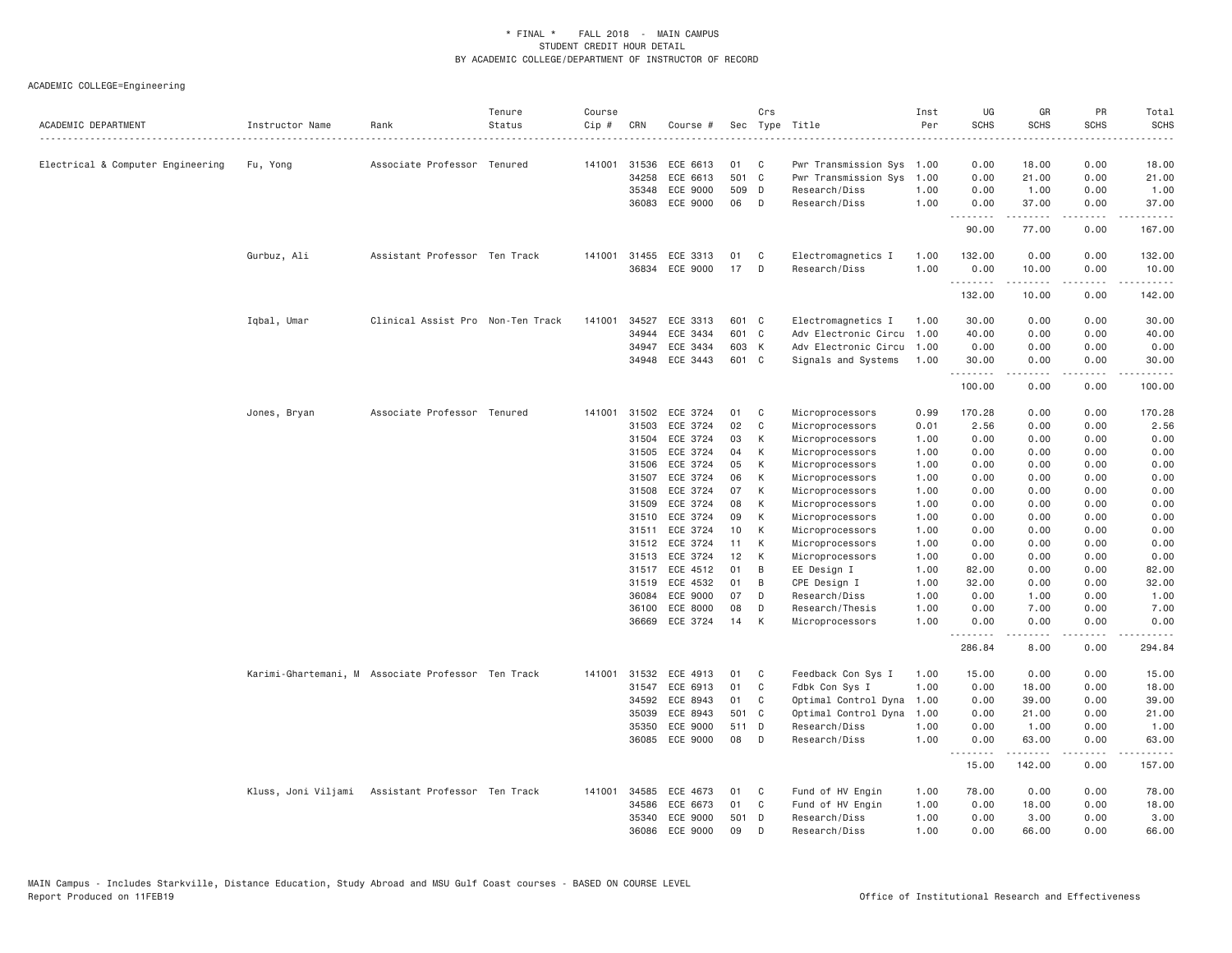| ACADEMIC DEPARTMENT               | Instructor Name     | Rank                                                   | Tenure<br>Status | Course<br>Cip # | CRN          | Course #              |       | Crs | Sec Type Title            | Inst<br>Per | UG<br><b>SCHS</b> | GR<br><b>SCHS</b>                                                                                                                                            | PR<br><b>SCHS</b> | Total<br><b>SCHS</b>                                                                                                                                           |
|-----------------------------------|---------------------|--------------------------------------------------------|------------------|-----------------|--------------|-----------------------|-------|-----|---------------------------|-------------|-------------------|--------------------------------------------------------------------------------------------------------------------------------------------------------------|-------------------|----------------------------------------------------------------------------------------------------------------------------------------------------------------|
|                                   |                     |                                                        |                  |                 |              |                       |       |     |                           |             | .                 |                                                                                                                                                              |                   |                                                                                                                                                                |
|                                   |                     |                                                        |                  |                 |              |                       |       |     |                           |             | 78.00             | 87.00                                                                                                                                                        | 0.00              | 165.00                                                                                                                                                         |
| Electrical & Computer Engineering | Koshka, Yaroslav    | Professor                                              | Tenured          |                 | 141001 31454 | ECE 3213              | 01    | C   | Solid State Electron      | 1.00        | 102.00            | 0.00                                                                                                                                                         | 0.00              | 102.00                                                                                                                                                         |
|                                   |                     |                                                        |                  |                 | 31518        | ECE 4522              | 01    | B   | EE Design II              | 1.00        | 58.00             | 0.00                                                                                                                                                         | 0.00              | 58.00                                                                                                                                                          |
|                                   |                     |                                                        |                  |                 | 31520        | ECE 4542              | 01    | B   | CPE Design II             | 1.00        | 12.00             | 0.00                                                                                                                                                         | 0.00              | 12.00                                                                                                                                                          |
|                                   |                     |                                                        |                  |                 | 36103        | ECE 8000              | 11    | D   | Research/Thesis           | 1.00        | 0.00<br>.         | 8.00<br>$\frac{1}{2} \left( \frac{1}{2} \right) \left( \frac{1}{2} \right) \left( \frac{1}{2} \right) \left( \frac{1}{2} \right) \left( \frac{1}{2} \right)$ | 0.00              | 8.00                                                                                                                                                           |
|                                   |                     |                                                        |                  |                 |              |                       |       |     |                           |             | 172.00            | 8.00                                                                                                                                                         | 0.00              | 180.00                                                                                                                                                         |
|                                   |                     | Kulandaivelu Govinda Research Assist Pro Non-Ten Track |                  |                 | 141001 31459 | ECE 3424              | 01    | C   | Intm Electronic Circ 1.00 |             | 196.00            | 0.00                                                                                                                                                         | 0.00              | 196.00                                                                                                                                                         |
|                                   |                     |                                                        |                  |                 | 31464        | ECE 3424              | 06    | K   | Intm Electronic Circ      | 1.00        | 0.00              | 0.00                                                                                                                                                         | 0.00              | 0.00                                                                                                                                                           |
|                                   |                     |                                                        |                  |                 | 31465        | ECE 3424              | 07    | K   | Intm Electronic Circ      | 1.00        | 0.00              | 0.00                                                                                                                                                         | 0.00              | 0.00                                                                                                                                                           |
|                                   |                     |                                                        |                  |                 | 31466        | ECE 3424              | 08    | К   | Intm Electronic Circ 1.00 |             | 0.00              | 0.00                                                                                                                                                         | 0.00              | 0.00                                                                                                                                                           |
|                                   |                     |                                                        |                  |                 | 31467        | ECE 3424              | 09    | K   | Intm Electronic Circ 1.00 |             | 0.00              | 0.00                                                                                                                                                         | 0.00              | 0.00                                                                                                                                                           |
|                                   |                     |                                                        |                  |                 | 31470        | ECE 3424              | 12    | К   | Intm Electronic Circ 1.00 |             | 0.00<br>.         | 0.00                                                                                                                                                         | 0.00              | 0.00                                                                                                                                                           |
|                                   |                     |                                                        |                  |                 |              |                       |       |     |                           |             | 196.00            | 0.00                                                                                                                                                         | 0.00              | 196.00                                                                                                                                                         |
|                                   | Kurum, Mehmet       | Assistant Professor Ten Track                          |                  | 141001          | 35268        | ECE 4990              | 01    | C   | Special Topic in ECE 1.00 |             | 39.00             | 0.00                                                                                                                                                         | 0.00              | 39.00                                                                                                                                                          |
|                                   |                     |                                                        |                  |                 | 35271        | ECE 6990              | 01    | C   | Special Topic in ECE      | 1.00        | 0.00              | 33.00                                                                                                                                                        | 0.00              | 33.00                                                                                                                                                          |
|                                   |                     |                                                        |                  |                 | 35352        | ECE 9000              | 513 D |     | Research/Diss             | 1.00        | 0.00              | 3.00                                                                                                                                                         | 0.00              | 3.00                                                                                                                                                           |
|                                   |                     |                                                        |                  |                 | 36088        | ECE 9000              | 11    | D   | Research/Diss             | 1.00        | 0.00              | 28.00                                                                                                                                                        | 0.00              | 28.00                                                                                                                                                          |
|                                   |                     |                                                        |                  |                 | 36104        | ECE 8000              | 12    | D   | Research/Thesis           | 1.00        | 0.00              | 7.00                                                                                                                                                         | 0.00              | 7.00                                                                                                                                                           |
|                                   |                     |                                                        |                  |                 | 36553        | ECE 7000              | 01    | I   | Directed Indiv Study      | 1.00        | 0.00              | 3.00                                                                                                                                                         | 0.00              | 3.00                                                                                                                                                           |
|                                   |                     |                                                        |                  |                 | 36554        | ECE 7000              | 02    | I   | Directed Indiv Study      | 1.00        | 0.00              | 3.00                                                                                                                                                         | 0.00              | 3.00                                                                                                                                                           |
|                                   |                     |                                                        |                  |                 |              |                       |       |     |                           |             | <u>.</u><br>39.00 | .<br>77.00                                                                                                                                                   | .<br>0.00         | $\frac{1}{2} \left( \frac{1}{2} \right) \left( \frac{1}{2} \right) \left( \frac{1}{2} \right) \left( \frac{1}{2} \right) \left( \frac{1}{2} \right)$<br>116.00 |
|                                   |                     |                                                        |                  |                 |              |                       |       |     |                           |             |                   |                                                                                                                                                              |                   |                                                                                                                                                                |
|                                   | Litton, Christopher | Lecturer                                               | Non-Ten Track    | 141001          | 34949        | ECE 3614              | 601 C |     | Fundamentals of Ener      | 1.00        | 44.00             | 0.00                                                                                                                                                         | 0.00              | 44.00                                                                                                                                                          |
|                                   |                     |                                                        |                  |                 |              | 34950 ECE 3614        | 602 K |     | Fundamentals of Ener 1.00 |             | 0.00<br>.         | 0.00<br>$\frac{1}{2} \left( \frac{1}{2} \right) \left( \frac{1}{2} \right) \left( \frac{1}{2} \right) \left( \frac{1}{2} \right) \left( \frac{1}{2} \right)$ | 0.00<br>.         | 0.00<br>.                                                                                                                                                      |
|                                   |                     |                                                        |                  |                 |              |                       |       |     |                           |             | 44.00             | 0.00                                                                                                                                                         | 0.00              | 44.00                                                                                                                                                          |
|                                   | Liu, Chun-Hung      | Assistant Professor Ten Track                          |                  |                 |              | 141001 31458 ECE 3413 | 02    | C.  | Intro to Electronic       | 1.00        | 306,00<br>.       | 0.00<br>$- - - - -$                                                                                                                                          | 0.00<br>.         | 306.00<br>.                                                                                                                                                    |
|                                   |                     |                                                        |                  |                 |              |                       |       |     |                           |             | 306.00            | 0.00                                                                                                                                                         | 0.00              | 306.00                                                                                                                                                         |
|                                   | Luo, Chaomin        | Associate Professor Tenured                            |                  |                 | 140901 31523 | ECE 4713              | 01    | C   | Computer Architectur 1.00 |             | 114.00            | 0.00                                                                                                                                                         | 0.00              | 114.00                                                                                                                                                         |
|                                   |                     |                                                        |                  |                 | 31538        | ECE 6713              | 01    | C   | Computer Architectur 1.00 |             | 0.00              | 12.00                                                                                                                                                        | 0.00              | 12.00                                                                                                                                                          |
|                                   |                     |                                                        |                  |                 | 34953        | ECE 4713              | 601 C |     | Computer Architectur 1.00 |             | 6.00              | 0.00                                                                                                                                                         | 0.00              | 6.00                                                                                                                                                           |
|                                   |                     |                                                        |                  |                 | 35038        | ECE 6713              | 501 C |     | Computer Architectur 1.00 |             | 0.00              | 27,00                                                                                                                                                        | 0.00              | 27.00                                                                                                                                                          |
|                                   |                     |                                                        |                  |                 |              |                       |       |     |                           |             | .                 |                                                                                                                                                              |                   |                                                                                                                                                                |
|                                   |                     |                                                        |                  |                 |              |                       |       |     |                           |             | 120.00            | 39.00                                                                                                                                                        | 0.00              | 159.00                                                                                                                                                         |
|                                   | Luo, Yu             | Assistant Professor Ten Track                          |                  |                 | 141001 31502 | ECE 3724              | 01    | C   | Microprocessors           | 0.01        | 1.72              | 0.00                                                                                                                                                         | 0.00              | 1.72                                                                                                                                                           |
|                                   |                     |                                                        |                  |                 |              | 31503 ECE 3724        | 02    | C   | Microprocessors           | 0.99        | 253.44<br>.       | 0.00<br>.                                                                                                                                                    | 0.00<br>.         | 253.44<br>.                                                                                                                                                    |
|                                   |                     |                                                        |                  |                 |              |                       |       |     |                           |             | 255.16            | 0.00                                                                                                                                                         | 0.00              | 255.16                                                                                                                                                         |
|                                   | Marojevic, Vuk      | Associate Professor Ten Track                          |                  | 140901          | 31524        | ECE 4723              | 01    | -B  | Embedded Systems          | 1.00        | 21.00             | 0.00                                                                                                                                                         | 0.00              | 21.00                                                                                                                                                          |
|                                   |                     |                                                        |                  |                 | 31539        | ECE 6723              | 01    | B   | Embedded Systems          | 1.00        | 0.00              | 6.00                                                                                                                                                         | 0.00              | 6.00                                                                                                                                                           |
|                                   |                     |                                                        |                  | 141001          | 36934        | ECE 9000              | 21    | D   | Research/Diss             | 1.00        | 0.00              | 3,00                                                                                                                                                         | 0.00              | 3.00                                                                                                                                                           |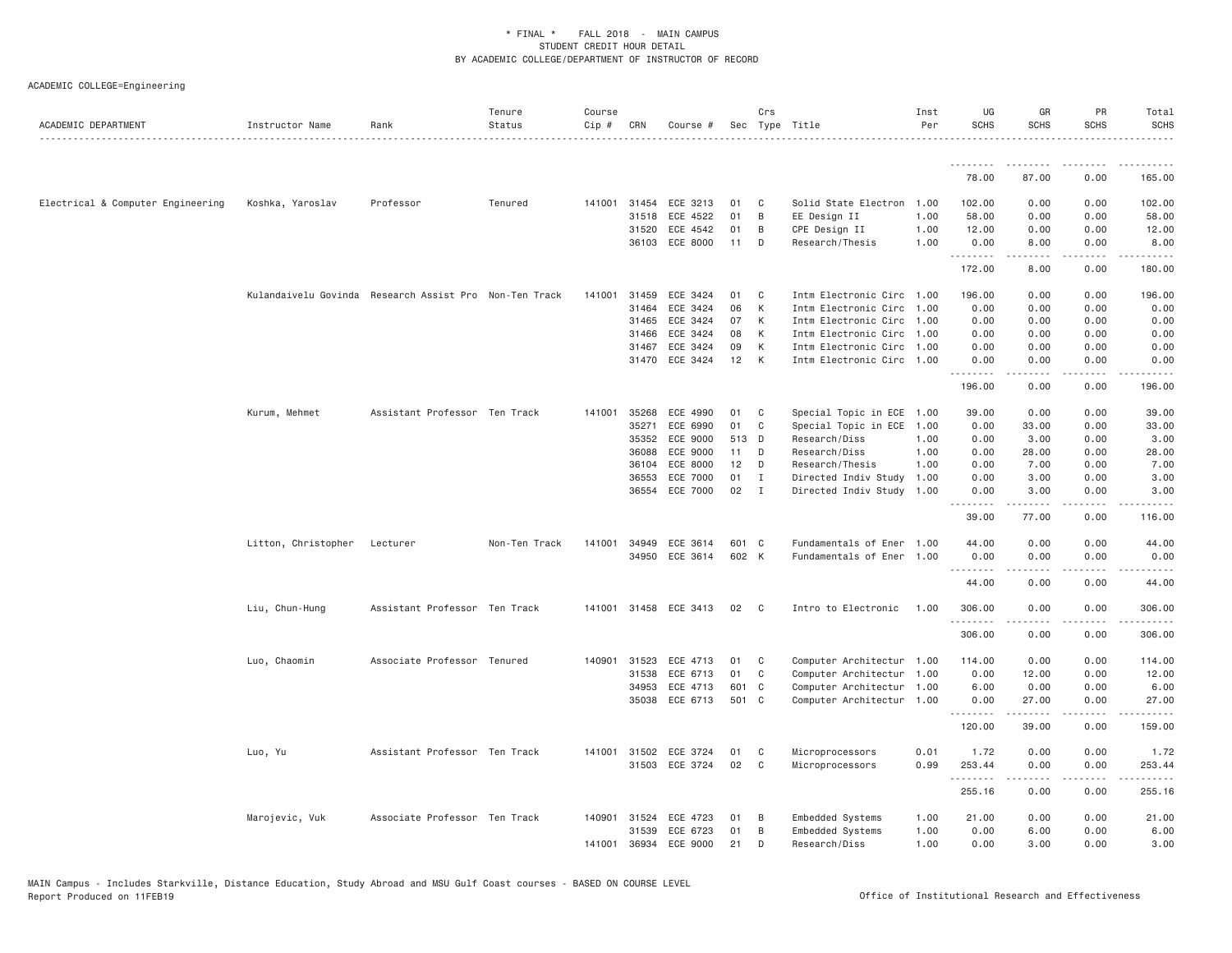| ACADEMIC DEPARTMENT                                                        | Instructor Name                                    | Rank                                                   | Tenure<br>Status | Course<br>$Cip \#$ | CRN          | Course #        |            | Crs            | Sec Type Title       | Inst<br>Per | UG<br><b>SCHS</b> | GR<br><b>SCHS</b>                                                                                                                                                                       | PR<br><b>SCHS</b> | Total<br><b>SCHS</b>                                                                                                                                         |
|----------------------------------------------------------------------------|----------------------------------------------------|--------------------------------------------------------|------------------|--------------------|--------------|-----------------|------------|----------------|----------------------|-------------|-------------------|-----------------------------------------------------------------------------------------------------------------------------------------------------------------------------------------|-------------------|--------------------------------------------------------------------------------------------------------------------------------------------------------------|
|                                                                            |                                                    |                                                        |                  |                    |              |                 |            |                |                      |             | <u>.</u>          |                                                                                                                                                                                         |                   |                                                                                                                                                              |
|                                                                            |                                                    |                                                        |                  |                    |              |                 |            |                |                      |             | 21.00             | 9.00                                                                                                                                                                                    | 0.00              | 30.00                                                                                                                                                        |
| Electrical & Computer Engineering                                          | Mohammadi-Aragh, Mah Assistant Professor Ten Track |                                                        |                  |                    | 141001 31452 | ECE 1002        | 01         | B              | Intro to ECE         | 1.00        | 186.00            | 0.00                                                                                                                                                                                    | 0.00              | 186.00                                                                                                                                                       |
|                                                                            |                                                    |                                                        |                  |                    | 31453        | ECE 1002        | <b>HO1</b> | $\overline{B}$ | Intro to ECE-Honors  | 1.00        | 14.00             | 0.00                                                                                                                                                                                    | 0.00              | 14.00                                                                                                                                                        |
|                                                                            |                                                    |                                                        |                  |                    | 36089        | ECE 9000        | 12         | D              | Research/Diss        | 1.00        | 0.00              | 13.00                                                                                                                                                                                   | 0.00              | 13.00                                                                                                                                                        |
|                                                                            |                                                    |                                                        |                  | 149999             | 36413        | <b>ENE 9000</b> | 01         | D              | Research/Diss        | 1.00        | 0.00              | 16.00                                                                                                                                                                                   | 0.00              | 16.00                                                                                                                                                        |
|                                                                            |                                                    |                                                        |                  |                    | 36420        | <b>ENE 7000</b> | 01         | Ι.             | Directed Indiv Study | 1.00        | 0.00<br>.         | 3.00<br>.                                                                                                                                                                               | 0.00<br>.         | 3.00<br>$\frac{1}{2} \left( \frac{1}{2} \right) \left( \frac{1}{2} \right) \left( \frac{1}{2} \right) \left( \frac{1}{2} \right) \left( \frac{1}{2} \right)$ |
|                                                                            |                                                    |                                                        |                  |                    |              |                 |            |                |                      |             | 200.00            | 32.00                                                                                                                                                                                   | 0.00              | 232.00                                                                                                                                                       |
|                                                                            | Moorhead, Jane                                     | Instructor                                             | Non-Ten Track    | 141001             | 31457        | ECE 3413        | 01         | C              | Intro to Electronic  | 1.00        | 315.00            | 0.00                                                                                                                                                                                    | 0.00              | 315.00                                                                                                                                                       |
|                                                                            |                                                    |                                                        |                  |                    | 31486        | ECE 3714        | 01         | C              | Digital Devices      | 1.00        | 416.00            | 0.00                                                                                                                                                                                    | 0.00              | 416.00                                                                                                                                                       |
|                                                                            |                                                    |                                                        |                  |                    | 31487        | ECE 3714        | 02         | C              | Digital Devices      | 1.00        | 396.00            | 0.00                                                                                                                                                                                    | 0.00              | 396.00                                                                                                                                                       |
|                                                                            |                                                    |                                                        |                  |                    | 31488        | ECE 3714        | 03         | К              | Digital Devices      | 1.00        | 0.00              | 0.00                                                                                                                                                                                    | 0.00              | 0.00                                                                                                                                                         |
|                                                                            |                                                    |                                                        |                  |                    | 31489        | ECE 3714        | 04         | К              | Digital Devices      | 1.00        | 0.00              | 0.00                                                                                                                                                                                    | 0.00              | 0.00                                                                                                                                                         |
|                                                                            |                                                    |                                                        |                  |                    | 31490        | ECE 3714        | 05         | К              | Digital Devices      | 1.00        | 0.00              | 0.00                                                                                                                                                                                    | 0.00              | 0.00                                                                                                                                                         |
|                                                                            |                                                    |                                                        |                  |                    | 31491        | ECE 3714        | 06         | К              | Digital Devices      | 1.00        | 0.00              | 0.00                                                                                                                                                                                    | 0.00              | 0.00                                                                                                                                                         |
|                                                                            |                                                    |                                                        |                  |                    | 31492        | ECE 3714        | 07         | К              | Digital Devices      | 1.00        | 0.00              | 0.00                                                                                                                                                                                    | 0.00              | 0.00                                                                                                                                                         |
|                                                                            |                                                    |                                                        |                  |                    | 31493        | ECE 3714        | 08         | К              | Digital Devices      | 1.00        | 0.00              | 0.00                                                                                                                                                                                    | 0.00              | 0.00                                                                                                                                                         |
|                                                                            |                                                    |                                                        |                  |                    | 31494        | ECE 3714        | 09         | К              | Digital Devices      | 1.00        | 0.00              | 0.00                                                                                                                                                                                    | 0.00              | 0.00                                                                                                                                                         |
|                                                                            |                                                    |                                                        |                  |                    | 31495        | ECE 3714        | 10         | К              | Digital Devices      | 1.00        | 0.00              | 0.00                                                                                                                                                                                    | 0.00              | 0.00                                                                                                                                                         |
|                                                                            |                                                    |                                                        |                  |                    | 31496        | ECE 3714        | 11         | К              | Digital Devices      | 1.00        | 0.00              | 0.00                                                                                                                                                                                    | 0.00              | 0.00                                                                                                                                                         |
|                                                                            |                                                    |                                                        |                  |                    | 31497        | ECE 3714        | 12         | К              | Digital Devices      | 1.00        | 0.00              | 0.00                                                                                                                                                                                    | 0.00              | 0.00                                                                                                                                                         |
|                                                                            |                                                    |                                                        |                  |                    | 31499        | ECE 3714        | 14         | К              | Digital Devices      | 1.00        | 0.00              | 0.00                                                                                                                                                                                    | 0.00              | 0.00                                                                                                                                                         |
|                                                                            |                                                    |                                                        |                  |                    | 31501        | ECE 3714        | 16         | К              | Digital Devices      | 1.00        | 0.00<br>.         | 0.00<br>$\frac{1}{2} \left( \frac{1}{2} \right) \left( \frac{1}{2} \right) \left( \frac{1}{2} \right) \left( \frac{1}{2} \right) \left( \frac{1}{2} \right) \left( \frac{1}{2} \right)$ | 0.00<br>.         | 0.00<br>.                                                                                                                                                    |
|                                                                            |                                                    |                                                        |                  |                    |              |                 |            |                |                      |             | 1127.00           | 0.00                                                                                                                                                                                    | 0.00              | 1127.00                                                                                                                                                      |
|                                                                            | Moorhead, Robert                                   | Professor                                              | Tenured          | 141001             |              | 36090 ECE 9000  | 13         | D              | Research/Diss        | 1.00        | 0.00              | 1.00<br>.                                                                                                                                                                               | 0.00<br>.         | 1.00<br>$\frac{1}{2} \left( \frac{1}{2} \right) \left( \frac{1}{2} \right) \left( \frac{1}{2} \right) \left( \frac{1}{2} \right)$                            |
|                                                                            |                                                    |                                                        |                  |                    |              |                 |            |                |                      |             | 0.00              | 1.00                                                                                                                                                                                    | 0.00              | 1.00                                                                                                                                                         |
|                                                                            |                                                    | Shivakumaraiah, Loke Clinical Assist Pro Non-Ten Track |                  |                    | 141001 34528 | ECE 3413        | 601 C      |                | Intro to Electronic  | 1.00        | 57.00             | 0.00                                                                                                                                                                                    | 0.00              | 57.00                                                                                                                                                        |
|                                                                            |                                                    |                                                        |                  |                    | 34529        | ECE 3714        | 601        | $\mathbf{C}$   | Digital Devices      | 1.00        | 60.00             | 0.00                                                                                                                                                                                    | 0.00              | 60.00                                                                                                                                                        |
|                                                                            |                                                    |                                                        |                  |                    | 34530        | ECE 3714        | 602 K      |                | Digital Devices      | 1.00        | 0.00              | 0.00                                                                                                                                                                                    | 0.00              | 0.00                                                                                                                                                         |
|                                                                            |                                                    |                                                        |                  |                    | 34531        | ECE 3714        | 603 K      |                | Digital Devices      | 1.00        | 0.00              | 0.00                                                                                                                                                                                    | 0.00              | 0.00                                                                                                                                                         |
|                                                                            |                                                    |                                                        |                  |                    | 34943        | ECE 3213        | 601 C      |                | Solid State Electron | 1.00        | 15.00             | 0.00                                                                                                                                                                                    | 0.00              | 15.00                                                                                                                                                        |
|                                                                            |                                                    |                                                        |                  |                    |              |                 |            |                |                      |             | .<br>132.00       | -----<br>0.00                                                                                                                                                                           | .<br>0.00         | .<br>132.00                                                                                                                                                  |
|                                                                            | Tang, Bo                                           | Assistant Professor Ten Track                          |                  | 140901             | 31527        | ECE 4743        | 01         | B              | Digital Sys Design   | 1.00        | 30.00             | 0.00                                                                                                                                                                                    | 0.00              | 30.00                                                                                                                                                        |
|                                                                            |                                                    |                                                        |                  |                    | 31529        | ECE 4743        | 03         | B              | Digital Sys Design   | 1.00        | 18.00             | 0.00                                                                                                                                                                                    | 0.00              | 18.00                                                                                                                                                        |
|                                                                            |                                                    |                                                        |                  |                    | 31542        | ECE 6743        | 01         | B              | Digital Sys Design   | 1.00        | 0.00              | 3.00                                                                                                                                                                                    | 0.00              | 3.00                                                                                                                                                         |
|                                                                            |                                                    |                                                        |                  |                    | 31544        | ECE 6743        | 03         | B              | Digital Sys Design   | 1.00        | 0.00              | 9.00                                                                                                                                                                                    | 0.00              | 9.00                                                                                                                                                         |
|                                                                            |                                                    |                                                        |                  |                    | 141001 35353 | ECE 9000        | 516        | D              | Research/Diss        | 1.00        | 0.00              | 13.00                                                                                                                                                                                   | 0.00              | 13.00                                                                                                                                                        |
|                                                                            |                                                    |                                                        |                  |                    | 36091        | ECE 9000        | 14         | D              | Research/Diss        | 1.00        | 0.00<br>.         | 14.00<br>.                                                                                                                                                                              | 0.00<br>.         | 14.00<br>.                                                                                                                                                   |
|                                                                            |                                                    |                                                        |                  |                    |              |                 |            |                |                      |             | 48.00             | 39.00                                                                                                                                                                                   | 0.00              | 87,00                                                                                                                                                        |
| -------------------------------------<br>Electrical & Computer Engineering |                                                    |                                                        |                  |                    |              |                 |            |                |                      |             | 3935.50           | <b>EDESSEDE</b><br>828.00                                                                                                                                                               | 0.00              | 4763.50                                                                                                                                                      |
| ----------------------------------                                         |                                                    |                                                        |                  |                    |              |                 |            |                |                      |             | <b>EEEEEEE</b>    | <b>EBBEERE</b>                                                                                                                                                                          | ========          | ==========                                                                                                                                                   |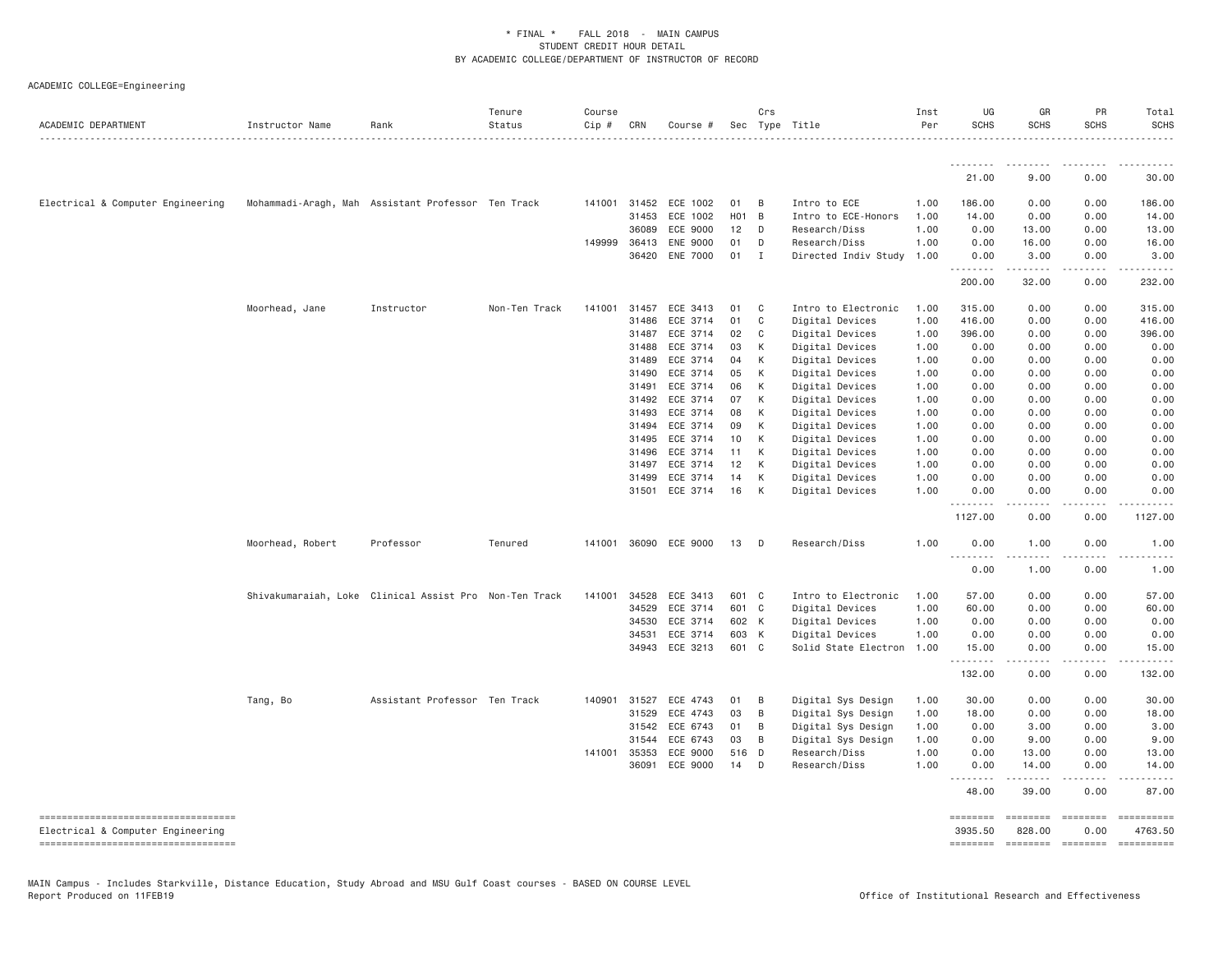| ACADEMIC DEPARTMENT              | Instructor Name     | Rank                          | Tenure<br>Status | Course<br>Cip # | CRN            | Course #                         |               | Crs          | Sec Type Title<br>.                                    | Inst<br>Per  | UG<br><b>SCHS</b>  | GR<br><b>SCHS</b>   | PR<br><b>SCHS</b>                   | Total<br><b>SCHS</b> |
|----------------------------------|---------------------|-------------------------------|------------------|-----------------|----------------|----------------------------------|---------------|--------------|--------------------------------------------------------|--------------|--------------------|---------------------|-------------------------------------|----------------------|
| Industrial & Systems Engineering | Becker, Jared       | Lecturer                      | Non-Ten Track    | 270301          |                | 34535 IE 4613                    | 601 C         |              | Eng Statistics I                                       | 1.00         | 60.00              | 0.00                | 0.00                                | 60.00                |
|                                  |                     |                               |                  |                 |                |                                  |               |              |                                                        |              | .<br>60.00         | .<br>0.00           | $\sim$ $\sim$ $\sim$ $\sim$<br>0.00 | 60.00                |
|                                  | Bian, Linkan        | Associate Professor Ten Track |                  | 142701          | 34600          | IE 8353                          | 01            | C            | Mfg Systems Modeling 1.00                              |              | 0.00               | 12.00               | 0.00                                | 12.00                |
|                                  |                     |                               |                  |                 | 35035          | IE 8353                          | 501 C         |              | Mfg Systems Modeling                                   | 1.00         | 0.00               | 24.00               | 0.00                                | 24.00                |
|                                  |                     |                               |                  | 143501          | 35062          | IE 9000                          | 01            | D            | Research/DIss                                          | 1.00         | 0.00               | 13.00               | 0.00                                | 13.00                |
|                                  |                     |                               |                  |                 |                | 35369 IE 9000                    | 501 D         |              | Research/DIss                                          | 1.00         | 0.00<br>$  -$      | 1.00                | 0.00<br>$\sim$ $\sim$ $\sim$ $\sim$ | 1.00                 |
|                                  |                     |                               |                  |                 |                |                                  |               |              |                                                        |              | 0.00               | 50.00               | 0.00                                | 50.00                |
|                                  | Bostick, Lisa       | Lecturer                      | Non-Ten Track    | 489999          | 34593          | EG 1143                          | 01            | C            | Graphic Com                                            | 1.00         | 150.00             | 0.00                | 0.00                                | 150.00               |
|                                  |                     |                               |                  |                 |                | 34594 EG 1143                    | 02            | $\mathsf{C}$ | Graphic Com                                            | 1.00         | 150.00<br>.        | 0.00                | 0.00                                | 150.00               |
|                                  |                     |                               |                  |                 |                |                                  |               |              |                                                        |              | 300.00             | 0.00                | 0.00                                | 300.00               |
|                                  | Bullington, Stanley | Professor                     | Tenured          | 142701          | 32750          | IE 4753                          | 01            | C            | Systems Engr & Analy 1.00                              |              | 117.00             | 0.00                | 0.00                                | 117.00               |
|                                  |                     |                               |                  |                 | 32752          | IE 4915                          | 01            | C            | Design Of Ind Sys                                      | 1.00         | 80.00              | 0.00                | 0.00                                | 80.00                |
|                                  |                     |                               |                  |                 | 32753          | IE 4915                          | 02            | K            | Design Of Ind Sys                                      | 1.00         | 0.00               | 0.00                | 0.00                                | 0.00                 |
|                                  |                     |                               |                  |                 | 35075          | IE 4753                          | 501 C         |              | Systems Engr & Analy                                   | 1.00         | 3.00               | 0.00                | 0.00                                | 3.00                 |
|                                  |                     |                               |                  | 143501          | 35063<br>35370 | IE 9000<br>IE 9000               | 02<br>502 D   | D            | Research/DIss<br>Research/DIss                         | 1.00<br>1.00 | 0.00<br>0.00       | 1.00<br>2.00        | 0.00<br>0.00                        | 1.00<br>2.00         |
|                                  |                     |                               |                  |                 |                |                                  |               |              |                                                        |              | .<br>200.00        | .<br>3.00           | $\omega$ is a $\omega$<br>0.00      | .<br>203.00          |
|                                  | Burch, Reuben       | Assistant Professor Ten Track |                  | 143501          | 32738          | IE 1911                          | 01            | L.           | Intro To IE                                            | 1.00         | 32.00              | 0.00                | 0.00                                | 32.00                |
|                                  |                     |                               |                  |                 | 32739          | IE 1911                          | 02            | $\mathsf{L}$ | Intro To IE                                            | 1.00         | 34.00              | 0.00                | 0.00                                | 34.00                |
|                                  |                     |                               |                  |                 | 35051          | IE 8000                          | 03            | D            | Research / Thesis                                      | 1.00         | 0.00               | 6.00                | 0.00                                | 6.00                 |
|                                  |                     |                               |                  |                 | 35064          | IE 9000                          | 03            | D            | Research/DIss                                          | 1.00         | 0.00               | 6.00                | 0.00                                | 6.00                 |
|                                  |                     |                               |                  |                 | 35262          | IE 8163                          | 01            | C            | Macroergonomics                                        | 1.00         | 0.00               | 27.00               | 0.00                                | 27.00                |
|                                  |                     |                               |                  |                 | 35267          | IE 8163                          | 501 C         |              | Macroergonomics                                        | 1.00         | 0.00               | 30.00               | 0.00                                | 30.00                |
|                                  |                     |                               |                  |                 | 35371          | IE 9000                          | 503 D         |              | Research/DIss                                          | 1.00         | 0.00               | 5.00                | 0.00                                | 5.00                 |
|                                  |                     |                               |                  |                 | 36659          | IE 7000                          | 502 I         |              | Directed Indiv Study                                   | 1.00         | 0.00<br>.          | 3.00<br>$- - - - -$ | 0.00<br>د د د د                     | 3.00<br>.            |
|                                  |                     |                               |                  |                 |                |                                  |               |              |                                                        |              | 66.00              | 77.00               | 0.00                                | 143.00               |
|                                  | Green, Robert       | Non-Faculty                   | Not Applicable   | 140101          | 32324          | GE 1911                          | 01            | - L          | Introduction to Engi 1.00                              |              | 17.00              | 0.00                | 0.00                                | 17.00                |
|                                  |                     |                               |                  |                 | 32325          | GE 1911                          | D02 L         |              | Introduction to Engi                                   | 1.00         | 4.00               | 0.00                | 0.00                                | 4.00                 |
|                                  |                     |                               |                  | 143501          | 32746          | IE 4513                          | 01            | C            | Engineering Admin                                      | 1.00         | 120.00             | 0.00                | 0.00                                | 120.00               |
|                                  |                     |                               |                  |                 | 32756          | IE 6513                          | 01            | $\mathsf{C}$ | Engineering Admin                                      | 1.00         | 0.00               | 21.00               | 0.00                                | 21.00                |
|                                  |                     |                               |                  |                 | 34424          | IE 6513                          | 501 C         |              | Engineering Admin                                      | 1.00         | 0.00               | 21.00               | 0.00                                | 21.00                |
|                                  |                     |                               |                  |                 | 35061          | IE 4513                          | 501 C         |              | Engineering Admin                                      | 1.00         | 3.00               | 0.00                | 0.00                                | 3.00                 |
|                                  |                     |                               |                  |                 | 301501 34596   | GE 2713                          | 01            | C            | Intro Engineer Pub P                                   | 1.00         | 27.00              | 0.00                | 0.00                                | 27.00                |
|                                  |                     |                               |                  |                 | 34599          | GE 2713                          | H01 C         |              | Intro Engineer Pub P 1.00                              |              | 9.00               | 0.00                | 0.00                                | 9.00                 |
|                                  |                     |                               |                  | 451001          | 34597          | PS 2713                          | 01            | C            | Intro Engineer Pub P 1.00                              |              | 15.00              | 0.00                | 0.00                                | 15.00                |
|                                  |                     |                               |                  |                 | 34598          | PS 2713<br>521003 32022 EXL 1191 | HO1 C<br>01 E |              | Intro Engineer Pub P 1.00<br>Leadership Internshi 1.00 |              | 18.00<br>2.00      | 0.00<br>0.00        | 0.00<br>0.00                        | 18.00<br>2.00        |
|                                  |                     |                               |                  |                 |                |                                  |               |              |                                                        |              | <u>.</u><br>215.00 | .<br>42.00          | .<br>0.00                           | .<br>257.00          |
|                                  | Hill, Eric          | Non-Faculty                   | Not Applicable   | 140101          |                | 32326 GE 3011                    | 01            | -S           | Engr Entrepreneur Se 0.40                              |              | 26.80              | 0.00                | 0.00                                | 26.80                |
|                                  |                     |                               |                  |                 |                |                                  |               |              |                                                        |              | .<br>26.80         | .<br>0.00           | $\sim$ $\sim$ $\sim$ $\sim$<br>0.00 | 26,80                |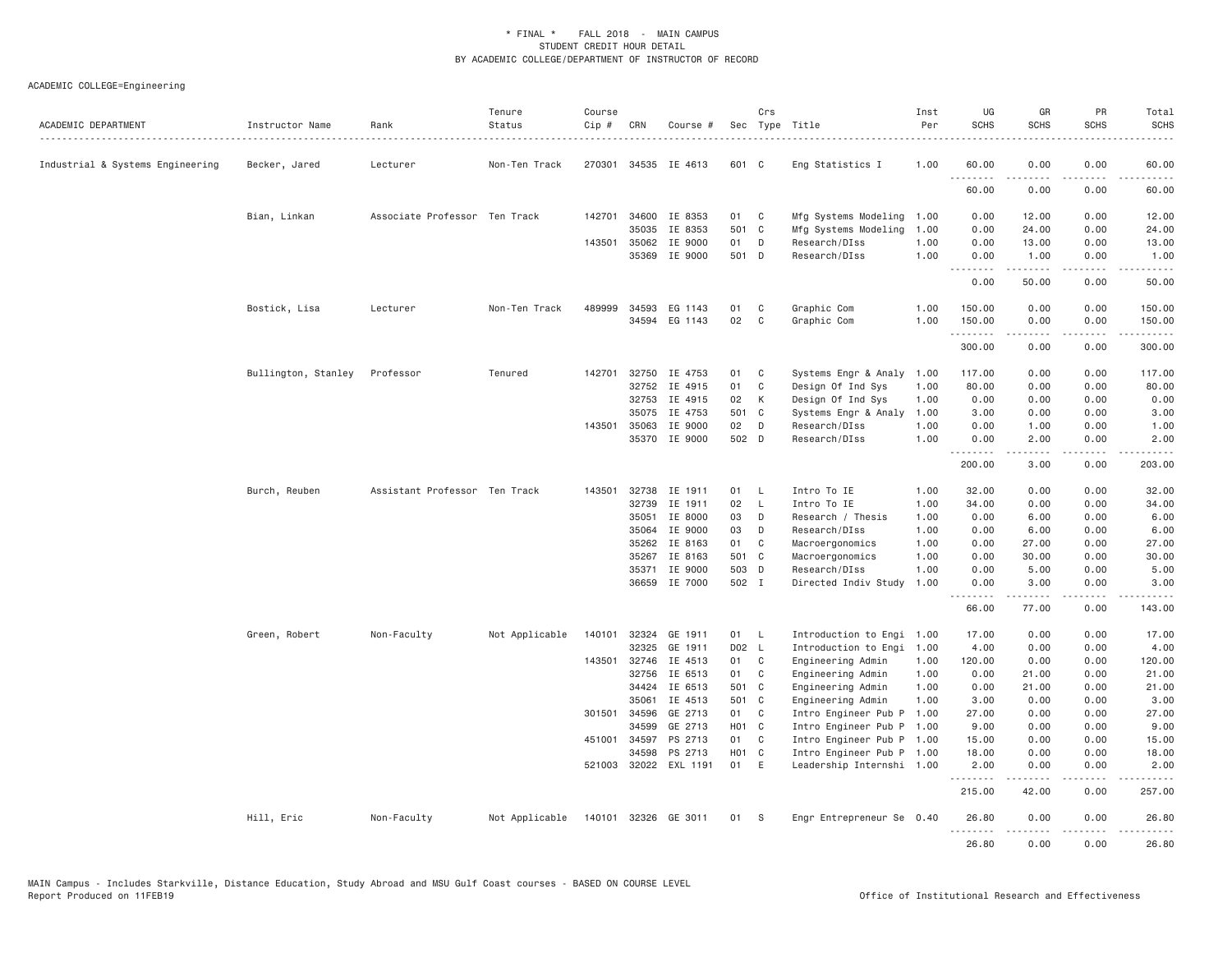| ACADEMIC DEPARTMENT              | Instructor Name                                    | Rank                          | Tenure<br>Status | Course<br>Cip # | CRN   | Course #             |       | Crs          | Sec Type Title            | Inst<br>Per | UG<br>SCHS        | GR<br><b>SCHS</b>   | PR<br><b>SCHS</b>              | Total<br><b>SCHS</b>                                                                                                                                          |
|----------------------------------|----------------------------------------------------|-------------------------------|------------------|-----------------|-------|----------------------|-------|--------------|---------------------------|-------------|-------------------|---------------------|--------------------------------|---------------------------------------------------------------------------------------------------------------------------------------------------------------|
| Industrial & Systems Engineering | Jaradat, Raed                                      | Assistant Professor Ten Track |                  | 142701          | 32751 | IE 4773              | 01    | C            | Sys Simulation I          | 1.00        | 66.00             | 0.00                | 0.00                           | 66.00                                                                                                                                                         |
|                                  |                                                    |                               |                  |                 | 32761 | IE 6773              | 01    | C            | Sys Simulation I          | 1.00        | 0.00              | 21.00               | 0.00                           | 21.00                                                                                                                                                         |
|                                  |                                                    |                               |                  | 143501          | 35052 | IE 8000              | 04    | D            | Research / Thesis         | 1.00        | 0.00              | 3.00                | 0.00                           | 3.00                                                                                                                                                          |
|                                  |                                                    |                               |                  |                 | 35065 | IE 9000              | 04    | D            | Research/DIss             | 1.00        | 0.00              | 33.00               | 0.00                           | 33.00                                                                                                                                                         |
|                                  |                                                    |                               |                  |                 |       | 35360 IE 8000        | 504 D |              | Research / Thesis         | 1.00        | 0.00              | 9.00                | 0.00                           | 9.00                                                                                                                                                          |
|                                  |                                                    |                               |                  |                 | 35372 | IE 9000              | 504 D |              | Research/DIss             | 1.00        | 0.00              | 3.00                | 0.00                           | 3.00                                                                                                                                                          |
|                                  |                                                    |                               |                  |                 |       | 36877 IE 7000        | 03    | $\mathbf{I}$ | Directed Indiv Study      | 1.00        | 0.00              | 3.00                | 0.00                           | 3.00                                                                                                                                                          |
|                                  |                                                    |                               |                  |                 |       | 37130 IE 7000        | 503 I |              | Directed Indiv Study 1.00 |             | 0.00<br>.         | 3,00<br>.           | 0.00<br>.                      | 3,00<br>.                                                                                                                                                     |
|                                  |                                                    |                               |                  |                 |       |                      |       |              |                           |             | 66.00             | 75.00               | 0.00                           | 141.00                                                                                                                                                        |
|                                  | Ma, Junfeng                                        | Assistant Professor Ten Track |                  | 143501          | 32749 | IE 4653              | 01    | C            | Ind Qual Control I        | 1.00        | 123,00            | 0.00                | 0.00                           | 123.00                                                                                                                                                        |
|                                  |                                                    |                               |                  |                 | 32759 | IE 6653              | 01    | C            | Ind Qual Control I        | 1.00        | 0.00              | 9.00                | 0.00                           | 9.00                                                                                                                                                          |
|                                  |                                                    |                               |                  |                 | 34427 | IE 6653              | 501 C |              | Ind Qual Control I        | 1.00        | 0.00              | 18.00               | 0.00                           | 18.00                                                                                                                                                         |
|                                  |                                                    |                               |                  |                 | 35066 | IE 9000              | 05    | D            | Research/DIss             | 1.00        | 0.00              | 8.00                | 0.00                           | 8.00                                                                                                                                                          |
|                                  |                                                    |                               |                  |                 | 35074 | IE 4653              | 501 C |              | Ind Qual Control I        | 1.00        | 3.00              | 0.00                | 0.00                           | 3.00                                                                                                                                                          |
|                                  |                                                    |                               |                  |                 | 35373 | IE 9000              | 505 D |              | Research/DIss             | 1.00        | 0.00              | 3.00                | 0.00                           | 3.00                                                                                                                                                          |
|                                  |                                                    |                               |                  | 143701          | 35406 | IE 8733              | 501 C |              | Decision Theory           | 1.00        | 0.00              | 45.00               | 0.00                           | 45.00                                                                                                                                                         |
|                                  |                                                    |                               |                  |                 | 35407 | IE 8733              | 01    | $\mathbf{C}$ | Decision Theory           | 1.00        | 0.00              | 39.00               | 0.00                           | 39.00                                                                                                                                                         |
|                                  |                                                    |                               |                  |                 |       | 149999 36876 IE 4000 | 02    | $\mathbf{I}$ | Directed Indiv Study      | 1.00        | 3.00<br>.         | 0.00<br>.           | 0.00<br>.                      | 3.00<br>.                                                                                                                                                     |
|                                  |                                                    |                               |                  |                 |       |                      |       |              |                           |             | 129.00            | 122.00              | 0.00                           | 251.00                                                                                                                                                        |
|                                  | Marufuzzaman, Mohamm Assistant Professor Ten Track |                               |                  | 143501          | 35054 | IE 8000              | 06    | D            | Research / Thesis         | 1.00        | 0.00              | 3.00                | 0.00                           | 3.00                                                                                                                                                          |
|                                  |                                                    |                               |                  |                 | 35067 | IE 9000              | 06    | D            | Research/DIss             | 1.00        | 0.00              | 16.00               | 0.00                           | 16.00                                                                                                                                                         |
|                                  |                                                    |                               |                  |                 | 35260 | IE 8990              | 01    | C            | Special Topic In IE       | 1.00        | 0.00              | 21.00               | 0.00                           | 21.00                                                                                                                                                         |
|                                  |                                                    |                               |                  |                 | 35261 | IE 8990              | 501 C |              | Special Topic In IE       | 1.00        | 0.00              | 15.00               | 0.00                           | 15.00                                                                                                                                                         |
|                                  |                                                    |                               |                  |                 | 35374 | IE 9000              | 506 D |              | Research/DIss             | 1.00        | 0.00              | 8.00                | 0.00                           | 8.00                                                                                                                                                          |
|                                  |                                                    |                               |                  |                 | 35916 | IE 7000              | 01 I  |              | Directed Indiv Study      | 1.00        | 0.00              | 3.00                | 0.00                           | 3.00                                                                                                                                                          |
|                                  |                                                    |                               |                  |                 | 36004 | IE 7000              | 02    | $\mathbf{I}$ | Directed Indiv Study 1.00 |             | 0.00              | 3.00                | 0.00                           | 3.00                                                                                                                                                          |
|                                  |                                                    |                               |                  |                 | 36455 | IE 7000              | 501 I |              | Directed Indiv Study 1.00 |             | 0.00              | 3.00                | 0.00                           | 3.00                                                                                                                                                          |
|                                  |                                                    |                               |                  | 149999          |       | 37122 IE 4000        | 03    | $\mathbf{I}$ | Directed Indiv Study 1.00 |             | 3.00<br><u>.</u>  | 0.00<br>.           | 0.00<br>$\frac{1}{2}$          | 3.00<br>.                                                                                                                                                     |
|                                  |                                                    |                               |                  |                 |       |                      |       |              |                           |             | 3.00              | 72.00               | 0.00                           | 75.00                                                                                                                                                         |
|                                  | Medal, Hugh                                        | Non-Employee                  | Not Applicable   |                 |       | 143501 35068 IE 9000 | 07 D  |              | Research/DIss             | 1.00        | 0.00<br>$- - -$   | 9.00                | 0.00                           | 9.00                                                                                                                                                          |
|                                  |                                                    |                               |                  |                 |       |                      |       |              |                           |             | 0.00              | 9.00                | 0.00                           | 9.00                                                                                                                                                          |
|                                  | Pearson, Kyle                                      | Lecturer                      | Non-Ten Track    |                 |       | 143501 34954 IE 3913 | 601 C |              | Engr Economy I            | 1.00        | 39.00             | 0.00                | 0.00                           | 39.00                                                                                                                                                         |
|                                  |                                                    |                               |                  |                 |       |                      |       |              |                           |             | <u>.</u><br>39.00 | 0.00                | $- - - -$<br>0.00              | $- - - - -$<br>39.00                                                                                                                                          |
|                                  | Potts, Mary                                        | Lecturer                      | Non-Ten Track    |                 |       | 489999 34595 EG 1143 | 03    | C            | Graphic Com               | 1.00        | 150.00            | 0.00                | 0.00                           | 150.00                                                                                                                                                        |
|                                  |                                                    |                               |                  |                 |       |                      |       |              |                           |             | .                 | $- - - - -$<br>0.00 | .<br>0.00                      | $- - - - - - -$                                                                                                                                               |
|                                  |                                                    |                               |                  |                 |       |                      |       |              |                           |             | 150.00            |                     |                                | 150.00                                                                                                                                                        |
|                                  | Reeves, Kari                                       | Professor                     | Tenured          | 140101          | 35526 | GE 8003              | 501 C |              | MENG Capstone             | 0.50        | 0.00              | 1.50                | 0.00                           | 1.50                                                                                                                                                          |
|                                  |                                                    |                               |                  | 143501          | 35069 | IE 9000              | 08    | D            | Research/DIss             | 1.00        | 0.00              | 1.00                | 0.00                           | 1.00                                                                                                                                                          |
|                                  |                                                    |                               |                  |                 | 35364 | IE 8000              | 508 D |              | Research / Thesis         | 1.00        | 0.00              | 1.00                | 0.00                           | 1.00                                                                                                                                                          |
|                                  |                                                    |                               |                  |                 |       | 35376 IE 9000        | 508 D |              | Research/DIss             | 1.00        | 0.00              | 11.00<br>المتمالين  | 0.00<br>$\omega$ is a $\omega$ | 11.00<br>$\frac{1}{2} \left( \frac{1}{2} \right) \left( \frac{1}{2} \right) \left( \frac{1}{2} \right) \left( \frac{1}{2} \right) \left( \frac{1}{2} \right)$ |
|                                  |                                                    |                               |                  |                 |       |                      |       |              |                           |             | .<br>0.00         | 14.50               | 0.00                           | 14.50                                                                                                                                                         |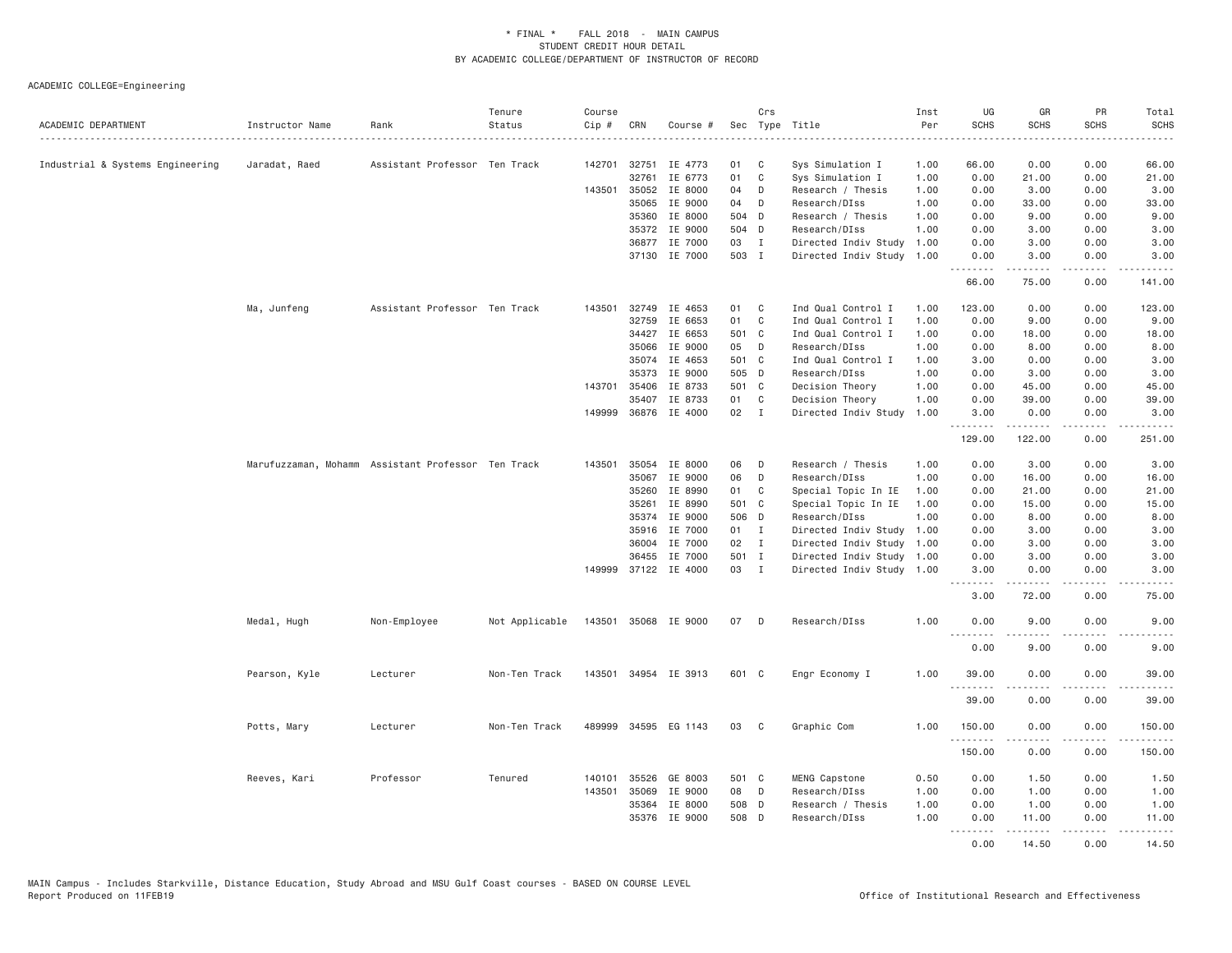| ACADEMIC DEPARTMENT                                                    | Instructor Name     | Rank                              | Tenure<br>Status | Course<br>Cip # | CRN          | Course #             |        | Crs          | Sec Type Title            | Inst<br>Per | UG<br><b>SCHS</b>          | GR<br>SCHS                 | PR<br><b>SCHS</b>     | Total<br><b>SCHS</b>                                                                                                                |
|------------------------------------------------------------------------|---------------------|-----------------------------------|------------------|-----------------|--------------|----------------------|--------|--------------|---------------------------|-------------|----------------------------|----------------------------|-----------------------|-------------------------------------------------------------------------------------------------------------------------------------|
| Industrial & Systems Engineering                                       | Shahvari, Omid      | Visiting Assist Pro Non-Ten Track |                  | 143501          | 32744        | IE 3913              | 01     | $\mathbf{C}$ | Engr Economy I            | 1.00        | 822.00                     | 0.00                       | 0.00                  | 822.00                                                                                                                              |
|                                                                        |                     |                                   |                  | 270301          | 32748        | IE 4613              | 01     | $\mathbf{C}$ | Eng Statistics I          | 1.00        | 540.00                     | 0.00                       | 0.00                  | 540.00                                                                                                                              |
|                                                                        |                     |                                   |                  |                 |              |                      |        |              |                           |             | 1362.00                    | 0.00                       | 0.00                  | 1362.00                                                                                                                             |
|                                                                        | Smith, Brian        | Assistant Professor Ten Track     |                  |                 | 143501 32742 | IE 3323              | 01     | $\mathbf{C}$ | Mfg Processes             | 1.00        | 111.00                     | 0.00                       | 0.00                  | 111.00                                                                                                                              |
|                                                                        |                     |                                   |                  |                 | 32743        | IE 3323              | 02     | K            | Mfg Processes             | 1.00        | 0.00                       | 0.00                       | 0.00                  | 0.00                                                                                                                                |
|                                                                        |                     |                                   |                  |                 | 32747        | IE 4573              | 01     | $\mathbf C$  | Process Imprvmnt Eng      | 1.00        | 63.00                      | 0.00                       | 0.00                  | 63.00                                                                                                                               |
|                                                                        |                     |                                   |                  |                 | 32757        | IE 6573              | 01     | $\mathbf{C}$ | Process Imprvmnt Eng      | 1.00        | 0.00                       | 30.00                      | 0.00                  | 30.00                                                                                                                               |
|                                                                        |                     |                                   |                  |                 | 34425        | IE 6573              | 501 C  |              | Process Imprvmnt Eng      | 1.00        | 0.00                       | 60.00                      | 0.00                  | 60.00                                                                                                                               |
|                                                                        |                     |                                   |                  |                 | 35057        | IE 8000              | 09     | D            | Research / Thesis         | 1.00        | 0.00                       | 12.00                      | 0.00                  | 12.00                                                                                                                               |
|                                                                        |                     |                                   |                  |                 | 35070        | IE 9000              | 09     | $\Box$       | Research/DIss             | 1.00        | 0.00                       | 15.00                      | 0.00                  | 15.00                                                                                                                               |
|                                                                        |                     |                                   |                  |                 | 35365        | IE 8000              | 509 D  |              | Research / Thesis         | 1.00        | 0.00                       | 1.00                       | 0.00                  | 1.00                                                                                                                                |
|                                                                        |                     |                                   |                  |                 |              | 35377 IE 9000        | 509 D  |              | Research/DIss             | 1.00        | 0.00<br>.                  | 7.00<br>.                  | 0.00<br>.             | 7.00<br>.                                                                                                                           |
|                                                                        |                     |                                   |                  |                 |              |                      |        |              |                           |             | 174.00                     | 125.00                     | 0.00                  | 299.00                                                                                                                              |
|                                                                        | Strawderman, Lesley | Professor                         | Tenured          | 143501          | 32740        | IE 3121              | 01     | - L          | Industrial Ergo Labo 1.00 |             | 54.00                      | 0.00                       | 0.00                  | 54.00                                                                                                                               |
|                                                                        |                     |                                   |                  |                 | 32741        | IE 3123              | 01     | $\mathbf{C}$ | Industrial Ergonomic      | 1.00        | 171.00                     | 0.00                       | 0.00                  | 171.00                                                                                                                              |
|                                                                        |                     |                                   |                  |                 | 35058        | IE 8000              | 10 D   |              | Research / Thesis         | 1.00        | 0.00                       | 3.00                       | 0.00                  | 3.00                                                                                                                                |
|                                                                        |                     |                                   |                  |                 | 35071        | IE 9000              | 10 D   |              | Research/DIss             | 1.00        | 0.00                       | 3.00                       | 0.00                  | 3.00                                                                                                                                |
|                                                                        |                     |                                   |                  |                 | 35366        | IE 8000              | 510 D  |              | Research / Thesis         | 1.00        | 0.00                       | 6.00                       | 0.00                  | 6.00                                                                                                                                |
|                                                                        |                     |                                   |                  |                 | 35378        | IE 9000              | 510 D  |              | Research/DIss             | 1.00        | 0.00                       | 6.00                       | 0.00                  | 6.00                                                                                                                                |
|                                                                        |                     |                                   |                  | 149999          | 36810        | IE 4000              | 01 I   |              | Directed Indiv Study      | 1.00        | 1.00                       | 0.00                       | 0.00                  | 1.00                                                                                                                                |
|                                                                        |                     |                                   |                  |                 | 37163        | <b>ENE 7000</b>      | 02 I   |              | Directed Indiv Study      | 1.00        | 0.00                       | 3.00                       | 0.00                  | 3.00                                                                                                                                |
|                                                                        |                     |                                   |                  |                 | 270301 34426 | IE 6613              | 501 C  |              | Eng Statistics I          | 1.00        | 0.00                       | 33.00                      | 0.00                  | 33.00                                                                                                                               |
|                                                                        |                     |                                   |                  |                 | 36045        | IE 4613              | 02     | C            | Eng Statistics I          | 1.00        | 144.00                     | 0.00                       | 0.00                  | 144.00                                                                                                                              |
|                                                                        |                     |                                   |                  |                 | 36046        | IE 6613              | 02 C   |              | Eng Statistics I          | 1.00        | 0.00<br>.                  | 15.00<br>$- - - - - -$     | 0.00<br>.             | 15.00<br>.                                                                                                                          |
|                                                                        |                     |                                   |                  |                 |              |                      |        |              |                           |             | 370.00                     | 69.00                      | 0.00                  | 439.00                                                                                                                              |
|                                                                        | Tian, Wenmeng       | Assistant Professor Ten Track     |                  |                 | 143501 32745 | IE 4333              | 01     | $\mathbf{C}$ | Prod Control Sys I        | 1.00        | 117.00                     | 0.00                       | 0.00                  | 117.00                                                                                                                              |
|                                                                        |                     |                                   |                  |                 | 32755        | IE 6333              | 01 C   |              | Prod Control Sys I        | 1.00        | 0.00                       | 27.00                      | 0.00                  | 27.00                                                                                                                               |
|                                                                        |                     |                                   |                  |                 | 34422        | IE 4333              | 501 C  |              | Prod Control Sys I        | 1.00        | 9.00                       | 0.00                       | 0.00                  | 9.00                                                                                                                                |
|                                                                        |                     |                                   |                  |                 | 34423        | IE 6333              | 501 C  |              | Prod Control Sys I        | 1.00        | 0.00                       | 36.00                      | 0.00                  | 36.00                                                                                                                               |
|                                                                        |                     |                                   |                  |                 | 35059        | IE 8000              | 11 D   |              | Research / Thesis         | 1.00        | 0.00                       | 6.00                       | 0.00                  | 6.00                                                                                                                                |
|                                                                        |                     |                                   |                  |                 | 35379        | IE 9000              | 511 D  |              | Research/DIss             | 1.00        | 0.00                       | 1.00                       | 0.00                  | 1.00                                                                                                                                |
|                                                                        |                     |                                   |                  |                 |              |                      |        |              |                           |             | <u>.</u><br>126.00         | .<br>70.00                 | .<br>0.00             | $\begin{array}{cccccccccccccc} \bullet & \bullet & \bullet & \bullet & \bullet & \bullet & \bullet & \bullet \end{array}$<br>196.00 |
|                                                                        | Usher, John         | Professor                         | Tenured          |                 |              | 143501 32754 IE 4934 | 01 B   |              | Info Systems for IE       | 1.00        | 88.00                      | 0.00                       | 0.00                  | 88.00                                                                                                                               |
|                                                                        |                     |                                   |                  |                 | 35073        | IE 9000              | $12$ D |              | Research/DIss             | 1.00        | 0.00                       | 1.00                       | 0.00                  | 1.00                                                                                                                                |
|                                                                        |                     |                                   |                  |                 | 35368        | IE 8000              | 512 D  |              | Research / Thesis         | 1.00        | 0.00                       | 4.00                       | 0.00                  | 4.00                                                                                                                                |
|                                                                        |                     |                                   |                  |                 | 35380        | IE 9000              | 512 D  |              | Research/DIss             | 1.00        | 0.00                       | 2.00                       | 0.00                  | 2.00                                                                                                                                |
|                                                                        |                     |                                   |                  |                 |              |                      |        |              |                           |             | 88.00                      | .<br>7.00                  | $   -$<br>0.00        | $- - - - -$<br>95.00                                                                                                                |
| ----------------------------------                                     |                     |                                   |                  |                 |              |                      |        |              |                           |             | ========                   | ========                   | $=$ =======           | ==========                                                                                                                          |
| Industrial & Systems Engineering<br>---------------------------------- |                     |                                   |                  |                 |              |                      |        |              |                           |             | 3374.80<br><b>SEBSEBED</b> | 735.50<br><b>COOPERDER</b> | 0.00<br>$= 222222222$ | 4110.30                                                                                                                             |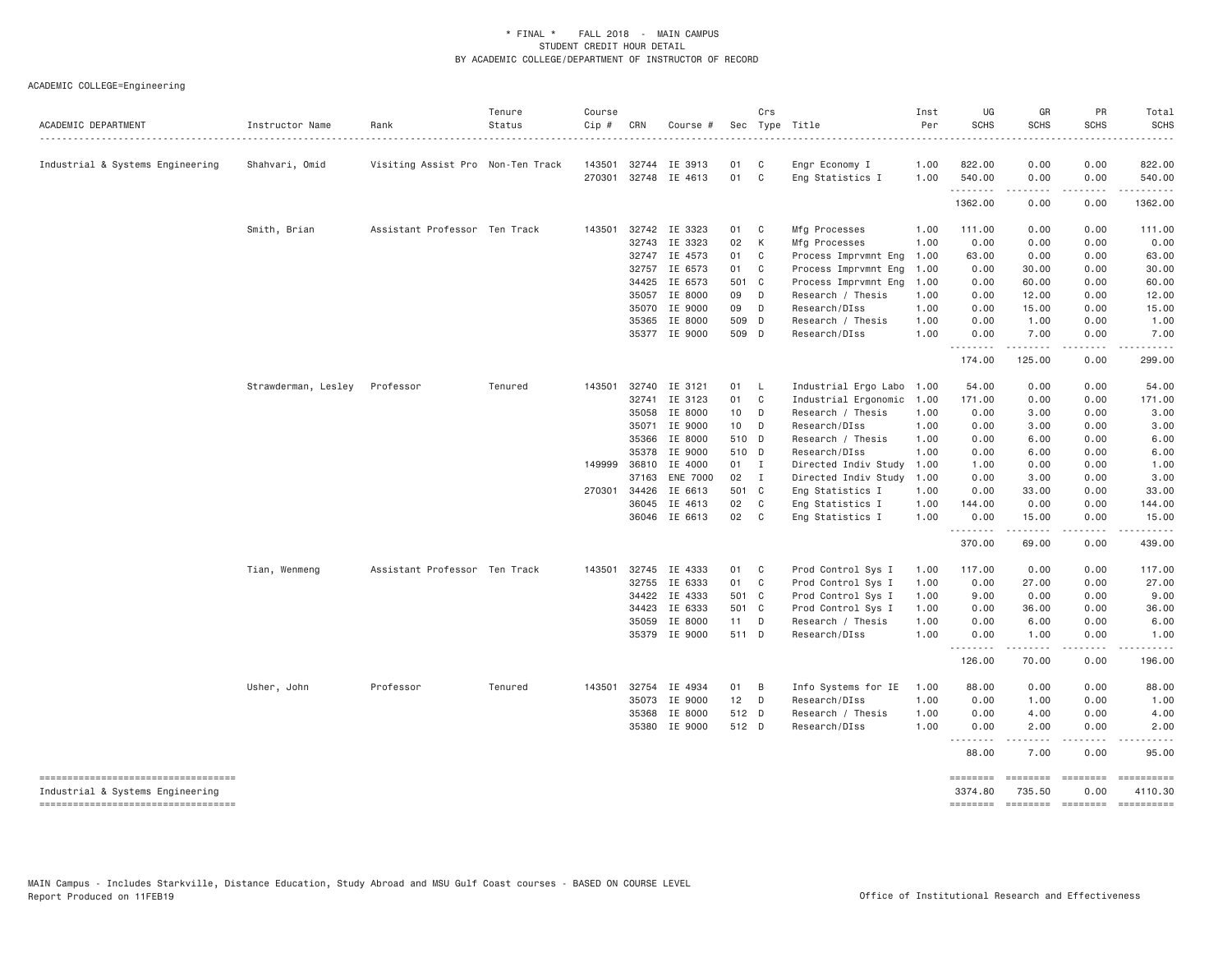| ACADEMIC DEPARTMENT    | Instructor Name                                    | Rank                              | Tenure<br>Status | Course<br>$Cip \#$ | CRN          | Course #             |       | Crs          | Sec Type Title            | Inst<br>Per | UG<br><b>SCHS</b> | GR<br><b>SCHS</b>                                                                                                                                                                       | PR<br><b>SCHS</b> | Total<br><b>SCHS</b> |
|------------------------|----------------------------------------------------|-----------------------------------|------------------|--------------------|--------------|----------------------|-------|--------------|---------------------------|-------------|-------------------|-----------------------------------------------------------------------------------------------------------------------------------------------------------------------------------------|-------------------|----------------------|
| Mechanical Engineering | Askari, Omid                                       | Assistant Professor Ten Track     |                  | 141901             | 34605        | ME 8513              | 01    | C            | Classical Thermo          | 1.00        | 0.00              | 21.00                                                                                                                                                                                   | 0.00              | 21.00                |
|                        |                                                    |                                   |                  |                    | 35779        | ME 9000              | 01    | D            | Research / Diss           | 1.00        | 0.00              | 6.00                                                                                                                                                                                    | 0.00              | 6.00                 |
|                        |                                                    |                                   |                  |                    | 36796        | ME 7000              | 03    | $\mathbf{I}$ | Directed Indiv Study      | 1.00        | 0.00              | 3.00                                                                                                                                                                                    | 0.00              | 3.00                 |
|                        |                                                    |                                   |                  |                    | 36801        | ME 7000              | 04    | $\mathbf{I}$ | Directed Indiv Study 1.00 |             | 0.00              | 3.00                                                                                                                                                                                    | 0.00              | 3.00                 |
|                        |                                                    |                                   |                  |                    | 36813        | ME 7000              | 05    | $\mathbf{I}$ | Directed Indiv Study 1.00 |             | 0.00              | 3.00                                                                                                                                                                                    | 0.00              | 3.00                 |
|                        |                                                    |                                   |                  |                    |              | 36820 ME 7000        | 07    | $\mathbf{I}$ | Directed Indiv Study 1.00 |             | 0.00<br>.         | 3.00<br>.                                                                                                                                                                               | 0.00<br>.         | 3.00<br>.            |
|                        |                                                    |                                   |                  |                    |              |                      |       |              |                           |             | 0.00              | 39.00                                                                                                                                                                                   | 0.00              | 39.00                |
|                        | Bammann, Douglas                                   | Professor                         | Tenured          | 141901             | 33051        | ME 3113              | 02    | C            | Engineering Analysis 1.00 |             | 177.00            | 0.00                                                                                                                                                                                    | 0.00<br>$- - - -$ | 177.00<br>2.2.2.2.2. |
|                        |                                                    |                                   |                  |                    |              |                      |       |              |                           |             | 177.00            | 0.00                                                                                                                                                                                    | 0.00              | 177.00               |
|                        | Barrett, Christopher Assistant Professor Ten Track |                                   |                  |                    | 141901 33056 | ME 3423              | 01    | C            | Mech Of Machinery         | 1.00        | 180.00            | 0.00                                                                                                                                                                                    | 0.00              | 180.00               |
|                        |                                                    |                                   |                  |                    |              | 35781 ME 9000        | 03    | D            | Research / Diss           | 1.00        | 0.00<br><u>.</u>  | 8.00                                                                                                                                                                                    | 0.00<br>.         | 8.00<br>.            |
|                        |                                                    |                                   |                  |                    |              |                      |       |              |                           |             | 180.00            | 8.00                                                                                                                                                                                    | 0.00              | 188.00               |
|                        | Brauer, Shane                                      | Clinical Assist Pro Non-Ten Track |                  | 141901             | 34537        | ME 2133              | 601 B |              | Modeling and Manuf        | 1.00        | 75.00             | 0.00                                                                                                                                                                                    | 0.00              | 75.00                |
|                        |                                                    |                                   |                  |                    | 34540        | ME 3313              | 601 C |              | Heat Transfer             | 1.00        | 42.00             | 0.00                                                                                                                                                                                    | 0.00              | 42.00                |
|                        |                                                    |                                   |                  |                    |              | 34544 ME 4403        | 601 C |              | Machine Design            | 1.00        | 39.00<br>.        | 0.00<br>.                                                                                                                                                                               | 0.00<br>.         | 39.00<br>.           |
|                        |                                                    |                                   |                  |                    |              |                      |       |              |                           |             | 156.00            | 0.00                                                                                                                                                                                    | 0.00              | 156.00               |
|                        | Chen, Lei                                          | Assistant Professor Ten Track     |                  |                    |              | 141901 33063 ME 4123 | 01    | C            | Failure of Eng. Mat' 1.00 |             | 72.00             | 0.00                                                                                                                                                                                    | 0.00              | 72.00                |
|                        |                                                    |                                   |                  |                    | 33077        | ME 6123              | 01    | C            | Failure of Eng. Mat'      | 1.00        | 0.00              | 21.00                                                                                                                                                                                   | 0.00              | 21.00                |
|                        |                                                    |                                   |                  |                    | 34448        | ME 6123              | 501 C |              | Failure of Eng. Mat'      | 1.00        | 0.00              | 24.00                                                                                                                                                                                   | 0.00              | 24.00                |
|                        |                                                    |                                   |                  |                    | 34543        | ME 4123              | 601 C |              | Failure of Eng. Mat'      | 1.00        | 33.00             | 0.00                                                                                                                                                                                    | 0.00              | 33.00                |
|                        |                                                    |                                   |                  |                    | 35783        | ME 9000              | 05    | D            | Research / Diss           | 1.00        | 0.00              | 25.00                                                                                                                                                                                   | 0.00              | 25.00                |
|                        |                                                    |                                   |                  |                    | 36468        | ME 6123              | 601 C |              | Failure of Eng. Mat'      | 1.00        | 0.00              | 3.00<br>$\frac{1}{2} \left( \frac{1}{2} \right) \left( \frac{1}{2} \right) \left( \frac{1}{2} \right) \left( \frac{1}{2} \right) \left( \frac{1}{2} \right) \left( \frac{1}{2} \right)$ | 0.00<br>.         | 3.00<br>.            |
|                        |                                                    |                                   |                  |                    |              |                      |       |              |                           |             | 105.00            | 73.00                                                                                                                                                                                   | 0.00              | 178.00               |
|                        | Cho, HeeJin                                        | Associate Professor Ten Track     |                  | 141901             | 33084        | ME 8213              | 01    | C            | Engineering Anal I        | 1.00        | 0.00              | 48.00                                                                                                                                                                                   | 0.00              | 48.00                |
|                        |                                                    |                                   |                  |                    | 34451        | ME 8213              | 501 C |              | Engineering Anal I        | 1.00        | 0.00              | 12.00                                                                                                                                                                                   | 0.00              | 12.00                |
|                        |                                                    |                                   |                  |                    | 35784        | ME 9000              | 06    | D            | Research / Diss           | 1.00        | 0.00              | 27.00                                                                                                                                                                                   | 0.00              | 27.00                |
|                        |                                                    |                                   |                  |                    | 36608        | ME 7000              | 502 I |              | Directed Indiv Study      | 1.00        | 0.00              | 3.00                                                                                                                                                                                    | 0.00              | 3.00                 |
|                        |                                                    |                                   |                  |                    |              | 36609 ME 7000        | 503 I |              | Directed Indiv Study 1.00 |             | 0.00<br><u>.</u>  | 3.00<br>.                                                                                                                                                                               | 0.00<br>.         | 3.00<br>.            |
|                        |                                                    |                                   |                  |                    |              |                      |       |              |                           |             | 0.00              | 93.00                                                                                                                                                                                   | 0.00              | 93.00                |
|                        | Doude, Haley                                       | Research Assist Pro Non-Ten Track |                  | 141901             | 35761        | ME 8000              | 07    | D            | Research / Thesis         | 1.00        | 0.00              | 3.00                                                                                                                                                                                    | 0.00              | 3.00                 |
|                        |                                                    |                                   |                  |                    |              | 35785 ME 9000        | 07    | D            | Research / Diss           | 1.00        | 0.00<br>.         | 7.00<br>.                                                                                                                                                                               | 0.00<br>.         | 7.00<br>.            |
|                        |                                                    |                                   |                  |                    |              |                      |       |              |                           |             | 0.00              | 10.00                                                                                                                                                                                   | 0.00              | 10.00                |
|                        | El Kadiri, Haitham                                 | Associate Professor Tenured       |                  |                    |              | 141901 35786 ME 9000 | 08    | D            | Research / Diss           | 1.00        | 0.00<br><u>.</u>  | 41.00<br>.                                                                                                                                                                              | 0.00<br>.         | 41.00<br>.           |
|                        |                                                    |                                   |                  |                    |              |                      |       |              |                           |             | 0.00              | 41.00                                                                                                                                                                                   | 0.00              | 41.00                |
|                        | Findley, Kristoffer                                | Lecturer                          | Non-Ten Track    |                    |              | 141101 34533 EM 3313 | 601 C |              | Fluid Mechanics           | 1.00        | 63,00<br><u>.</u> | 0.00<br>-----                                                                                                                                                                           | 0.00<br>.         | 63,00<br>.           |
|                        |                                                    |                                   |                  |                    |              |                      |       |              |                           |             | 63.00             | 0.00                                                                                                                                                                                    | 0.00              | 63.00                |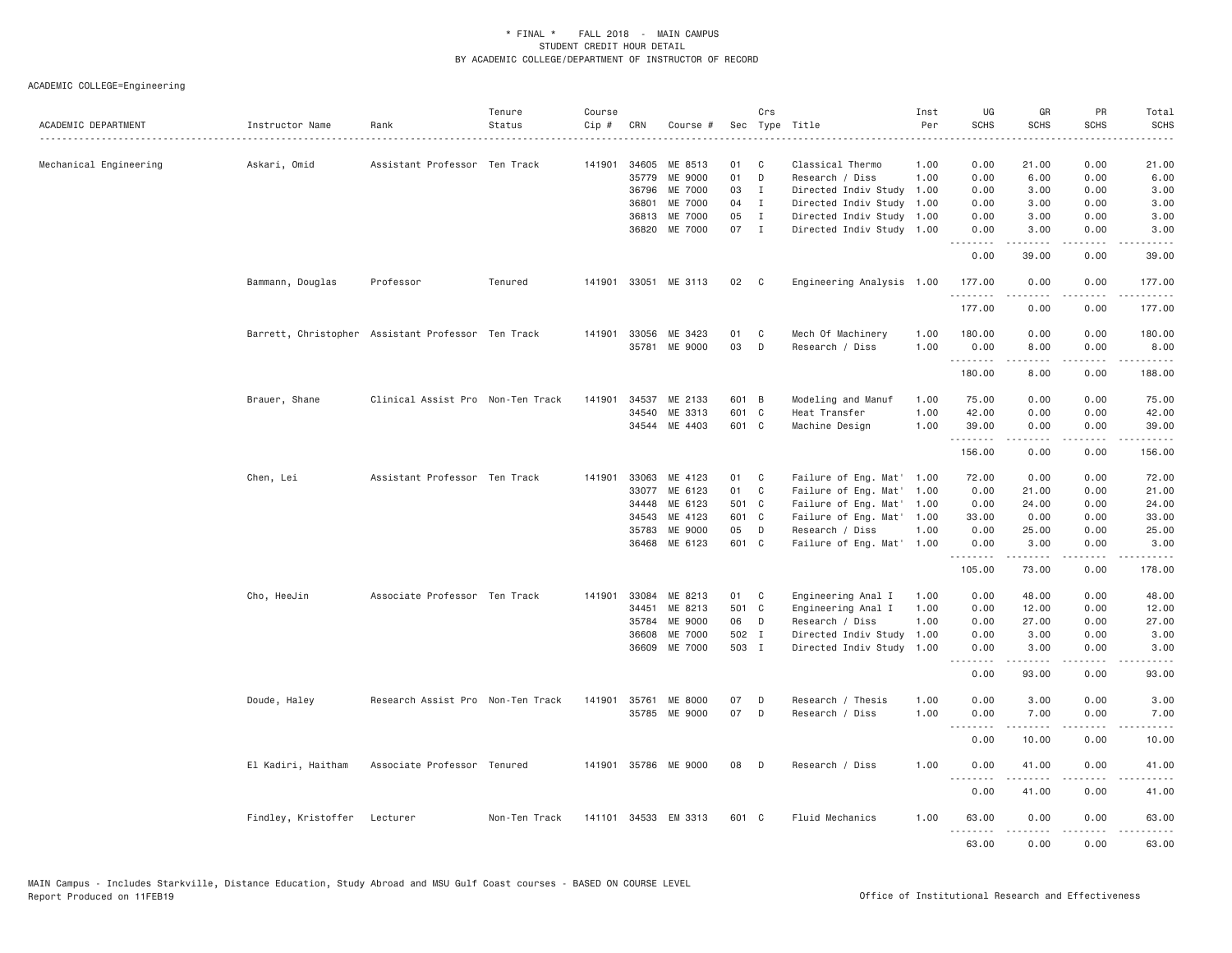| ACADEMIC DEPARTMENT    | Instructor Name   | Rank                              | Tenure<br>Status | Course<br>Cip #  | CRN            | Course #             |          | Crs          | Sec Type Title                  | Inst<br>Per  | UG<br><b>SCHS</b> | GR<br><b>SCHS</b> | PR<br><b>SCHS</b>     | Total<br><b>SCHS</b><br>$\omega$ is $\omega$ in |
|------------------------|-------------------|-----------------------------------|------------------|------------------|----------------|----------------------|----------|--------------|---------------------------------|--------------|-------------------|-------------------|-----------------------|-------------------------------------------------|
| Mechanical Engineering | Green, Morgan     | Grad Teach Assist                 | Not Applicable   | 141901           | 33070          | ME 4401              | 01       | <b>L</b>     | Solid Mechanics Lab             | 1.00         | 23.00             | 0.00              | 0.00                  | 23.00                                           |
|                        |                   |                                   |                  |                  | 33071          | ME 4401              | 02       | $\mathsf{L}$ | Solid Mechanics Lab             | 1.00         | 23.00             | 0.00              | 0.00                  | 23.00                                           |
|                        |                   |                                   |                  |                  | 33072          | ME 4401              | 03       | $\mathsf{L}$ | Solid Mechanics Lab             | 1.00         | 22.00             | 0.00              | 0.00                  | 22.00                                           |
|                        |                   |                                   |                  |                  | 34602          | ME 4401              | 04       | L            | Solid Mechanics Lab             | 1.00         | 13.00             | 0.00              | 0.00                  | 13.00                                           |
|                        |                   |                                   |                  |                  |                |                      |          |              |                                 |              | .<br>81.00        | .<br>0.00         | $\frac{1}{2}$<br>0.00 | .<br>81.00                                      |
|                        | Hodge, B. Keith   | Lecturer                          | Non-Ten Track    | 141901           | 33068          | ME 4333              | 01       | C            | Energy Sys Design               | 1.00         | 237.00            | 0.00              | 0.00                  | 237.00                                          |
|                        |                   |                                   |                  |                  | 33079          | ME 6333              | 01       | C            | Energy Sys Design               | 1.00         | 0.00<br>.         | 3.00<br>.         | 0.00                  | 3.00                                            |
|                        |                   |                                   |                  |                  |                |                      |          |              |                                 |              | 237.00            | 3,00              | 0.00                  | 240.00                                          |
|                        | Horstemeyer, Mark | Professor                         | Tenured          | 141901           | 33083          | ME 8011              | 01       | S            | Graduate Seminar                | 1.00         | 0.00              | 40.00             | 0.00                  | 40.00                                           |
|                        |                   |                                   |                  |                  | 34450          | ME 8011              | 501 S    |              | Graduate Seminar                | 1.00         | 0.00              | 9.00              | 0.00                  | 9.00                                            |
|                        |                   |                                   |                  |                  | 34603          | ME 8243              | 01       | C            | Finite Element In Me            | 1.00         | 0.00              | 72.00             | 0.00                  | 72.00                                           |
|                        |                   |                                   |                  |                  | 35040          | ME 8243              | 501 C    |              | Finite Element In Me            | 1.00         | 0.00              | 30.00             | 0.00                  | 30.00                                           |
|                        |                   |                                   |                  |                  | 35392          | ME 8000              | 503      | D            | Research / Thesis               | 1.00         | 0.00              | 3.00              | 0.00                  | 3.00                                            |
|                        |                   |                                   |                  |                  | 35399          | ME 9000              | 503 D    |              | Research / Diss                 | 1.00         | 0.00              | 4.00              | 0.00                  | 4.00                                            |
|                        |                   |                                   |                  |                  | 35763          | ME 8000              | 09       | D            | Research / Thesis               | 1,00         | 0.00              | 20.00             | 0.00                  | 20.00                                           |
|                        |                   |                                   |                  |                  | 35787          | <b>ME 9000</b>       | 09       | D            | Research / Diss                 | 1,00         | 0.00              | 48.00             | 0.00                  | 48.00                                           |
|                        |                   |                                   |                  |                  | 36232          | ME 4000              | 01       | Ι.           | Directed Indiv Study            | 1.00         | 3.00              | 0.00              | 0.00                  | 3.00                                            |
|                        |                   |                                   |                  |                  | 36769<br>36814 | ME 4000<br>ME 7000   | 04<br>06 | $\mathbf I$  | Directed Indiv Study            | 1.00<br>1.00 | 3.00              | 0.00<br>3.00      | 0.00<br>0.00          | 3.00                                            |
|                        |                   |                                   |                  |                  | 36642          | <b>CME 9000</b>      | 04       | I<br>D       | Directed Indiv Study            | 1.00         | 0.00<br>0.00      |                   | 0.00                  | 3.00                                            |
|                        |                   |                                   |                  | 309999<br>400801 | 36001          | PH 9000              | 06       | D            | Research/Dis<br>Research / Diss | 1.00         | 0.00              | 15.00<br>9.00     | 0.00                  | 15.00<br>9.00                                   |
|                        |                   |                                   |                  |                  |                |                      |          |              |                                 |              | .<br>6.00         | .<br>253.00       | .<br>0.00             | .<br>259.00                                     |
|                        | Jones, Elborn     | Lecturer                          | Non-Ten Track    | 141901           |                | 33074 ME 4403        | 02       | C            | Machine Design                  | 1,00         | 132.00<br>.       | 0.00              | 0.00<br>.             | 132.00<br>$\omega$ is a set of                  |
|                        |                   |                                   |                  |                  |                |                      |          |              |                                 |              | 132.00            | 0.00              | 0.00                  | 132.00                                          |
|                        | Kim, Dongsu       | Grad Teach Assist                 | Not Applicable   | 141901           | 33065          | ME 4301              | 01       | L            | Thermo-Fluids Labora            | 1.00         | 24.00             | 0.00              | 0.00                  | 24.00                                           |
|                        |                   |                                   |                  |                  | 33066          | ME 4301              | 02       | L            | Thermo-Fluids Labora            | 1.00         | 17.00             | 0.00              | 0.00                  | 17.00                                           |
|                        |                   |                                   |                  |                  | 33067          | ME 4301              | 03       | L            | Thermo-Fluids Labora            | 1.00         | 22.00             | 0.00              | 0.00                  | 22.00                                           |
|                        |                   |                                   |                  |                  | 34601          | ME 4301              | 04       | $\mathsf{L}$ | Thermo-Fluids Labora            | 1.00         | 18.00             | 0.00              | 0.00                  | 18.00                                           |
|                        |                   |                                   |                  |                  |                |                      |          |              |                                 |              | .<br>81.00        | .<br>0.00         | .<br>0.00             | .<br>81.00                                      |
|                        | Knizley, Alta     | Clinical Assist Pro Non-Ten Track |                  | 141901           | 33050          | ME 3113              | 01       | C            | Engineering Analysis            | 1.00         | 180.00            | 0.00              | 0.00                  | 180.00                                          |
|                        |                   |                                   |                  |                  | 33058          | ME 3513              | 01       | C            | Thermodynamics I                | 1.00         | 180.00            | 0.00              | 0.00                  | 180.00                                          |
|                        |                   |                                   |                  |                  | 33069          | ME 4373              | 01       | C            | Air Conditioning                | 1.00         | 87.00             | 0.00              | 0.00                  | 87.00                                           |
|                        |                   |                                   |                  |                  | 33080          | ME 6373              | 01       | C            | Air Conditioning                | 1.00         | 0.00              | 18.00             | 0.00                  | 18.00                                           |
|                        |                   |                                   |                  |                  | 35764          | ME 8000              | 10       | D            | Research / Thesis               | 1.00         | 0.00              | 1.00              | 0.00                  | 1.00                                            |
|                        |                   |                                   |                  |                  | 35788          | <b>ME 9000</b>       | 10       | D            | Research / Diss                 | 1.00         | 0.00              | 2.00              | 0.00                  | 2.00                                            |
|                        |                   |                                   |                  |                  | 36819          | ME 4000              | 05       | I            | Directed Indiv Study            | 1.00         | 3.00              | 0.00              | 0.00                  | 3.00                                            |
|                        |                   |                                   |                  |                  |                |                      |          |              |                                 |              | 450.00            | 21.00             | 0.00                  | 471.00                                          |
|                        | Kooienga, John    | Lecturer                          | Non-Ten Track    |                  |                | 141901 34538 ME 3103 | 601 B    |              | Exp Meas and Techniq 1.00       |              | 42.00<br>.        | 0.00<br>-----     | 0.00<br>.             | 42.00                                           |
|                        |                   |                                   |                  |                  |                |                      |          |              |                                 |              | 42.00             | 0.00              | 0.00                  | 42.00                                           |
|                        | Li, Like          | Assistant Professor Ten Track     |                  |                  |                | 141901 35797 ME 9000 | 11       | D            | Research / Diss                 | 1.00         | 0.00              | 4.00              | 0.00                  | 4.00                                            |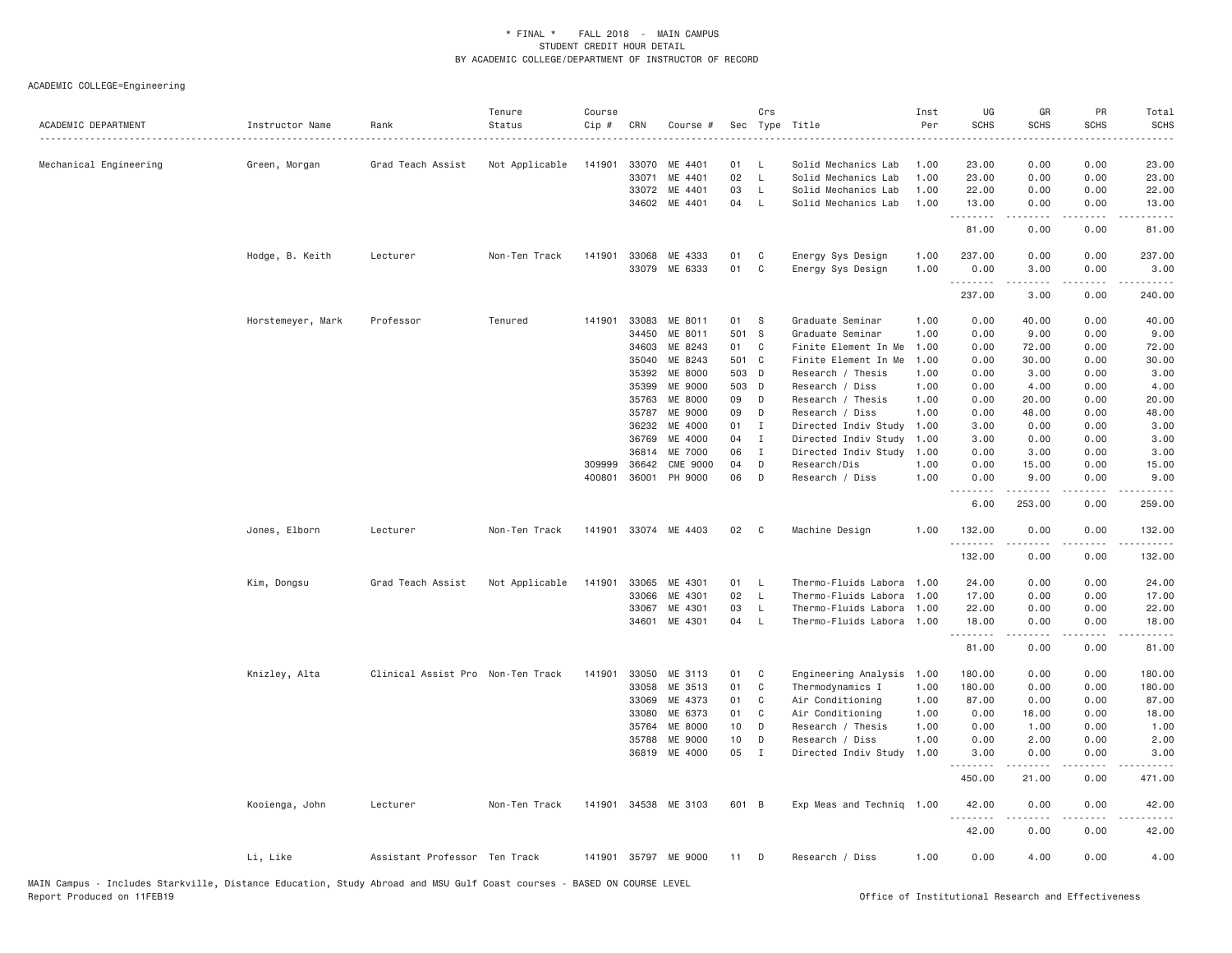| ACADEMIC DEPARTMENT    | Instructor Name      | Rank                              | Tenure<br>Status | Course<br>Cip # | CRN                   | Course #             |                | Crs            | Sec Type Title                        | Inst<br>Per  | UG<br><b>SCHS</b> | GR<br>SCHS   | PR<br><b>SCHS</b> | Total<br><b>SCHS</b> |
|------------------------|----------------------|-----------------------------------|------------------|-----------------|-----------------------|----------------------|----------------|----------------|---------------------------------------|--------------|-------------------|--------------|-------------------|----------------------|
|                        |                      |                                   |                  |                 |                       |                      |                |                |                                       |              | .                 |              |                   |                      |
|                        |                      |                                   |                  |                 |                       |                      |                |                |                                       |              | 0.00              | 4.00         | 0.00              | 4.00                 |
| Mechanical Engineering | Liu, Yucheng         | Associate Professor Ten Track     |                  |                 | 140101 32321          | GE 1501              | 01             | E              | Engineering Design C 1.00             |              | 13.00             | 0.00         | 0.00              | 13.00                |
|                        |                      |                                   |                  |                 | 32326                 | GE 3011              | 01             | S.             | Engr Entrepreneur Se 0.60             |              | 40.20             | 0.00         | 0.00              | 40.20                |
|                        |                      |                                   |                  |                 | 141901 33076          | ME 4643              | 01             | $\mathbf{C}$   | Intro Vibration/Cont 1.00             |              | 198.00            | 0.00         | 0.00              | 198.00               |
|                        |                      |                                   |                  |                 | 33082                 | ME 6643              | 01             | $\mathbf{C}$   | Intro Vibration/Cont 1.00             |              | 0.00              | 6.00         | 0.00              | 6.00                 |
|                        |                      |                                   |                  |                 | 35766                 | ME 8000              | 12             | D              | Research / Thesis                     | 1.00         | 0.00              | 5.00         | 0.00              | 5.00                 |
|                        |                      |                                   |                  |                 | 35798                 | ME 9000              | 12             | D              | Research / Diss                       | 1.00         | 0.00              | 41.00        | 0.00              | 41.00                |
|                        |                      |                                   |                  |                 | 36550                 | ME 7000              | 501 I          |                | Directed Indiv Study 1.00             |              | 0.00<br>.         | 3.00<br>.    | 0.00<br>.         | 3.00<br>.            |
|                        |                      |                                   |                  |                 |                       |                      |                |                |                                       |              | 251.20            | 55.00        | 0.00              | 306.20               |
|                        | Luck, Rogelio        | Non-Employee                      | Not Applicable   | 141901          | 35799                 | ME 9000              | 13             | $\Box$         | Research / Diss                       | 1.00         | 0.00<br>.         | 10.00<br>.   | 0.00<br>.         | 10.00<br>.           |
|                        |                      |                                   |                  |                 |                       |                      |                |                |                                       |              | 0.00              | 10.00        | 0.00              | 10.00                |
|                        | Marcum, David        | Professor                         | Tenured          | 141901          | 34608                 | ME 4833              | 01             | C              | Intermed Fluid Mech                   | 1.00         | 36.00             | 0.00         | 0.00              | 36.00                |
|                        |                      |                                   |                  |                 | 34609                 | ME 6833              | 01             | C              | Intermed Fluid Mech                   | 1.00         | 0.00              | 24.00        | 0.00              | 24.00                |
|                        |                      |                                   |                  |                 | 35041                 | ME 6833              | 501 C          |                | Intermed Fluid Mech                   | 1.00         | 0.00<br>.         | 9.00<br>.    | 0.00<br>.         | 9.00<br>.            |
|                        |                      |                                   |                  |                 |                       |                      |                |                |                                       |              | 36.00             | 33.00        | 0.00              | 69.00                |
|                        | Mujahid, Shiraz      | Grad Teach Assist                 | Not Applicable   | 141901          |                       | 33054 ME 3403        | 01             | $\mathbf{C}$   | Materials for ME Des 1.00             |              | 108.00<br>.       | 0.00         | 0.00              | 108.00<br>.          |
|                        |                      |                                   |                  |                 |                       |                      |                |                |                                       |              | 108.00            | 0.00         | 0.00              | 108.00               |
|                        | Nakulugamuwa Gamage, | Grad Teach Assist                 | Not Applicable   |                 |                       | 141101 31648 EM 2413 | 02 C           |                | Engineering Mech I                    | 1.00         | 165.00<br>.       | 0.00         | 0.00<br>$   -$    | 165.00               |
|                        |                      |                                   |                  |                 |                       |                      |                |                |                                       |              | 165.00            | 0.00         | 0.00              | 165.00               |
|                        | Priddy, Matthew      | Assistant Professor Ten Track     |                  | 141901          | 33078                 | ME 6133              | 01             | C <sub>1</sub> | Mechanical Metallurg                  | 1.00         | 0.00              | 66.00        | 0.00              | 66.00                |
|                        |                      |                                   |                  |                 | 35404                 | ME 6133              | 501 C          |                | Mechanical Metallurg                  | 1.00         | 0.00              | 24.00        | 0.00              | 24.00                |
|                        |                      |                                   |                  |                 | 35770                 | ME 8000              | 16 D           |                | Research / Thesis                     | 1.00         | 0.00              | 12.00        | 0.00              | 12.00                |
|                        |                      |                                   |                  |                 | 35801                 | ME 9000              | 15             | D              | Research / Diss                       | 1.00         | 0.00              | 15.00        | 0.00              | 15.00                |
|                        |                      |                                   |                  |                 | 36863                 | ME 7000              | 08             | $\mathbf{I}$   | Directed Indiv Study 1.00             |              | 0.00              | 3.00         | 0.00              | 3.00                 |
|                        |                      |                                   |                  |                 | 36864                 | ME 7000              | 09             | $\mathbf{I}$   | Directed Indiv Study 1.00             |              | 0.00              | 3.00         | 0.00              | 3.00                 |
|                        |                      |                                   |                  |                 | 36884                 | ME 7000              | 10             | $\blacksquare$ | Directed Indiv Study 1.00             |              | 0.00              | 3.00         | 0.00              | 3.00                 |
|                        |                      |                                   |                  |                 | 36906                 | ME 4000              | 06             | $\mathbf{I}$   | Directed Indiv Study 1.00             |              | 3.00              | 0.00         | 0.00              | 3.00                 |
|                        |                      |                                   |                  | 142001          | 33064                 | ME 4133              | 01             | C <sub>1</sub> | Mechanical Metallurg 1.00             |              | 60.00             | 0.00         | 0.00              | 60.00                |
|                        |                      |                                   |                  |                 | 36465<br>240101 32687 | ME 4133<br>HON 4093  | 601 C<br>H03 E |                | Mechanical Metallurg<br>Honors Thesis | 1.00<br>1.00 | 6.00<br>3.00      | 0.00<br>0.00 | 0.00<br>0.00      | 6.00<br>3.00         |
|                        |                      |                                   |                  |                 |                       |                      |                |                |                                       |              | .<br>72.00        | .<br>126.00  | .<br>0.00         | <u>.</u><br>198.00   |
|                        | Rhee, Hongjoo        | Associate Professor Ten Track     |                  | 141901          | 33055                 | ME 3403              | 02             | $\mathbf{C}$   | Materials for ME Des                  | 1.00         | 141.00            | 0.00         | 0.00              | 141.00               |
|                        |                      |                                   |                  |                 | 35771                 | ME 8000              | 17             | D              | Research / Thesis                     | 1.00         | 0.00              | 2.00         | 0.00              | 2.00                 |
|                        |                      |                                   |                  |                 |                       | 35804 ME 9000        | 18             | $\Box$         | Research / Diss                       | 1.00         | 0.00<br>.         | 13.00<br>.   | 0.00<br>.         | 13.00                |
|                        |                      |                                   |                  |                 |                       |                      |                |                |                                       |              | 141.00            | 15.00        | 0.00              | 156.00               |
|                        | Smith, Joshua        | Clinical Assist Pro Non-Ten Track |                  | 141901          | 34536                 | ME 1111              | 601 C          |                | Introduction To ME                    | 1.00         | 24.00             | 0.00         | 0.00              | 24.00                |
|                        |                      |                                   |                  |                 | 34539                 | ME 3113              | 601 C          |                | Engineering Analysis                  | 1.00         | 36.00             | 0.00         | 0.00              | 36.00                |
|                        |                      |                                   |                  |                 | 34541                 | ME 3513              | 601 C          |                | Thermodynamics I                      | 1.00         | 93,00             | 0.00         | 0.00              | 93.00                |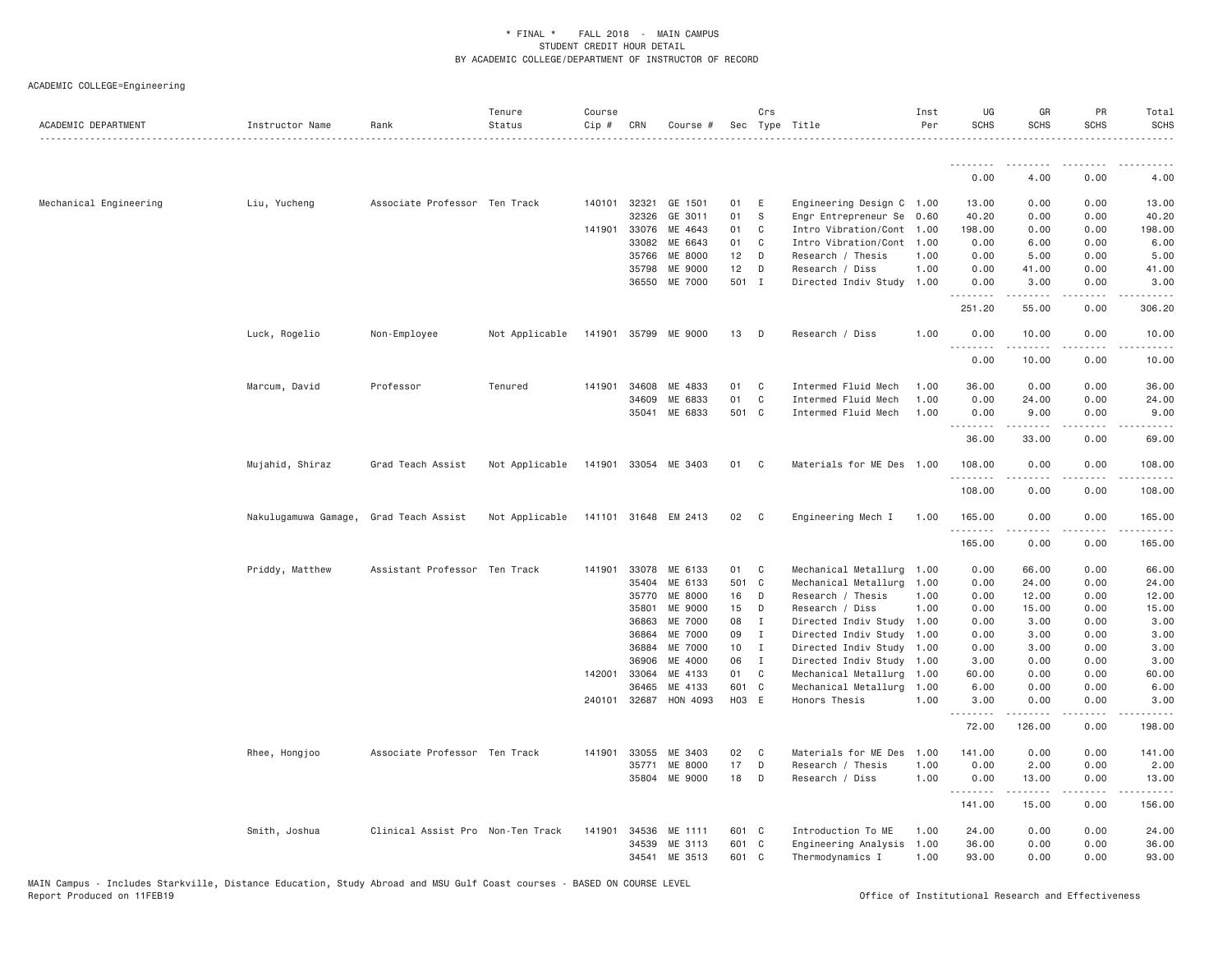| ACADEMIC DEPARTMENT    | Instructor Name<br>. | Rank                                               | Tenure<br>Status | Course<br>Cip # | CRN          | Course #             |              | Crs<br>Sec Type Title |                           | Inst<br>Per | UG<br><b>SCHS</b>        | GR<br><b>SCHS</b>                        | PR<br>SCHS                   | Total<br><b>SCHS</b>                                                                                                                                           |
|------------------------|----------------------|----------------------------------------------------|------------------|-----------------|--------------|----------------------|--------------|-----------------------|---------------------------|-------------|--------------------------|------------------------------------------|------------------------------|----------------------------------------------------------------------------------------------------------------------------------------------------------------|
| Mechanical Engineering | Smith, Joshua        | Clinical Assist Pro Non-Ten Track                  |                  |                 |              | 142701 34542 ME 3613 | 601 C        |                       | System Dynamics           | 1.00        | 30.00<br>$- - - - - - -$ | 0.00                                     | 0.00                         | 30.00                                                                                                                                                          |
|                        |                      |                                                    |                  |                 |              |                      |              |                       |                           |             | 183.00                   | 0.00                                     | 0.00                         | 183.00                                                                                                                                                         |
|                        | Spayde, Dustin       | Instructor                                         | Non-Ten Track    | 141901          | 33048        | ME 3103              | 01           | B                     | Exp Meas and Techniq 1.00 |             | 138.00                   | 0.00                                     | 0.00                         | 138.00                                                                                                                                                         |
|                        |                      |                                                    |                  |                 | 33049        | ME 3103              | 02           | B                     | Exp Meas and Techniq      | 1.00        | 135.00                   | 0.00                                     | 0.00                         | 135.00                                                                                                                                                         |
|                        |                      |                                                    |                  |                 | 35130        | ME 2133              | 02           | B                     | Modeling and Manuf        | 1.00        | 144.00                   | 0.00                                     | 0.00                         | 144.00                                                                                                                                                         |
|                        |                      |                                                    |                  |                 | 37137        | ME 4000              | 07           | $\mathbf{I}$          | Directed Indiv Study 1.00 |             | 3.00<br>.                | 0.00<br>.                                | 0.00<br>.                    | 3.00<br>$\begin{array}{cccccccccc} \bullet & \bullet & \bullet & \bullet & \bullet & \bullet & \bullet \end{array}$                                            |
|                        |                      |                                                    |                  |                 |              |                      |              |                       |                           |             | 420.00                   | 0.00                                     | 0.00                         | 420.00                                                                                                                                                         |
|                        | Spayde, Emily        | Clinical Assist Pro Non-Ten Track                  |                  | 141901          | 33045        | ME 1111              | 01           | C                     | Introduction To ME        | 1.00        | 232.00                   | 0.00                                     | 0.00                         | 232.00                                                                                                                                                         |
|                        |                      |                                                    |                  |                 | 33047        | ME 2133              | 01           | B                     | Modeling and Manuf        | 1.00        | 144.00                   | 0.00                                     | 0.00                         | 144.00                                                                                                                                                         |
|                        |                      |                                                    |                  |                 |              | 33052 ME 3313        | 01           | $\mathbf{C}$          | Heat Transfer             | 1.00        | 138.00<br>.              | 0.00                                     | 0.00<br>$\sim$ $\sim$ $\sim$ | 138.00<br>$\frac{1}{2} \left( \frac{1}{2} \right) \left( \frac{1}{2} \right) \left( \frac{1}{2} \right) \left( \frac{1}{2} \right) \left( \frac{1}{2} \right)$ |
|                        |                      |                                                    |                  |                 |              |                      |              |                       |                           |             | 514.00                   | 0.00                                     | 0.00                         | 514.00                                                                                                                                                         |
|                        | Stone, Tonya         | Associate Professor Tenured                        |                  |                 |              | 141901 33057 ME 3423 | 02           | $\mathbf{C}$          | Mech Of Machinery         | 1.00        | 111.00                   | 0.00                                     | 0.00                         | 111.00                                                                                                                                                         |
|                        |                      |                                                    |                  |                 | 35044        | ME 4111              | 01           | $\mathbf{C}$          | Professional Develop      | 1.00        | 89.00                    | 0.00                                     | 0.00                         | 89.00                                                                                                                                                          |
|                        |                      |                                                    |                  |                 |              | 35772 ME 8000        | 18           | D                     | Research / Thesis         | 1.00        | 0.00                     | 6.00                                     | 0.00                         | 6.00                                                                                                                                                           |
|                        |                      |                                                    |                  |                 |              |                      |              |                       |                           |             | .<br>200.00              | .<br>6.00                                | 0.00                         | .<br>206.00                                                                                                                                                    |
|                        | Strzelec, Andrea     | Assistant Professor Ten Track                      |                  |                 | 141901 34606 | ME 4543              | 01           | C                     | Combustion Engines        | 1.00        | 114.00                   | 0.00                                     | 0.00                         | 114.00                                                                                                                                                         |
|                        |                      |                                                    |                  |                 | 36442        | ME 9000              | 20           | D                     | Research / Diss           | 1.00        | 0.00                     | 2.00                                     | 0.00                         | 2.00                                                                                                                                                           |
|                        |                      |                                                    |                  |                 | 36504        | ME 6543              | 02           | C                     | Combustion Engines        | 1.00        | 0.00                     | 27.00                                    | 0.00                         | 27.00                                                                                                                                                          |
|                        |                      |                                                    |                  |                 | 36756        | ME 4000              | 02           | $\mathbf{I}$          | Directed Indiv Study      | 1.00        | 3.00                     | 0.00                                     | 0.00                         | 3.00                                                                                                                                                           |
|                        |                      |                                                    |                  |                 | 36757        | ME 4000              | 03           | $\mathbf{I}$          | Directed Indiv Study      | 1.00        | 3.00                     | 0.00                                     | 0.00                         | 3.00                                                                                                                                                           |
|                        |                      |                                                    |                  |                 |              | 37175 ME 7000        | $11 \quad I$ |                       | Directed Indiv Study 1.00 |             | 0.00<br><u>.</u>         | 3.00<br>.                                | 0.00<br>.                    | 3.00<br>$- - - - -$                                                                                                                                            |
|                        |                      |                                                    |                  |                 |              |                      |              |                       |                           |             | 120.00                   | 32.00                                    | 0.00                         | 152.00                                                                                                                                                         |
|                        | Svenson, Sven        | Lecturer                                           | Non-Ten Track    |                 |              | 141101 34532 EM 3213 | 601 C        |                       | Mech Of Materials         | 1.00        | 78.00<br>.               | 0.00<br>$\omega$ is $\omega$ in $\omega$ | 0.00<br>.                    | 78.00<br>.                                                                                                                                                     |
|                        |                      |                                                    |                  |                 |              |                      |              |                       |                           |             | 78.00                    | 0.00                                     | 0.00                         | 78.00                                                                                                                                                          |
|                        |                      | Whittington, Wilburn Assistant Professor Ten Track |                  |                 | 141901 33075 | ME 4443              | 01           | C                     | Mech Systems Design       | 1.00        | 198.00                   | 0.00                                     | 0.00                         | 198.00                                                                                                                                                         |
|                        |                      |                                                    |                  |                 | 33081        | ME 6443              | 01           | C                     | Mech Systems Design       | 1.00        | 0.00                     | 12.00                                    | 0.00                         | 12.00                                                                                                                                                          |
|                        |                      |                                                    |                  |                 | 35773        | ME 8000              | 19           | D                     | Research / Thesis         | 1.00        | 0.00                     | 5.00                                     | 0.00                         | 5.00                                                                                                                                                           |
|                        |                      |                                                    |                  |                 | 35803        | ME 9000              | 17           | D                     | Research / Diss           | 1.00        | 0.00                     | 3.00                                     | 0.00                         | 3.00                                                                                                                                                           |
|                        |                      |                                                    |                  |                 | 36665        | ME 7000              | 01           | $\mathbf{I}$          | Directed Indiv Study      | 1.00        | 0.00                     | 3.00                                     | 0.00                         | 3.00                                                                                                                                                           |
|                        |                      |                                                    |                  |                 | 36748        | ME 7000              | 02           | $\mathbf{I}$          | Directed Indiv Study      | 1.00        | 0.00                     | 3.00                                     | 0.00                         | 3.00                                                                                                                                                           |
|                        |                      |                                                    |                  |                 |              |                      |              |                       |                           |             | 198.00                   | 26.00                                    | 0.00                         | 224.00                                                                                                                                                         |
|                        | Wilson, Mary         | Grad Teach Assist                                  | Not Applicable   |                 |              | 141901 33060 ME 3523 | 01           | C <sub>1</sub>        | Thermodynamics II         | 1.00        | 243.00<br>.              | 0.00                                     | 0.00                         | 243.00                                                                                                                                                         |
|                        |                      |                                                    |                  |                 |              |                      |              |                       |                           |             | 243.00                   | 0.00                                     | 0.00                         | 243.00                                                                                                                                                         |
|                        | Yadollahi, Aref      | Non-Faculty                                        | Not Applicable   |                 |              | 141901 33073 ME 4403 | 01           | $\mathbf{C}$          | Machine Design            | 1.00        | 141.00<br>.              | 0.00                                     | 0.00                         | 141.00<br>$- - - - - -$                                                                                                                                        |
|                        |                      |                                                    |                  |                 |              |                      |              |                       |                           |             | 141.00                   | 0.00                                     | 0.00                         | 141.00                                                                                                                                                         |
|                        | Zhang, Jian          | Visiting Assist Pro Non-Ten Track                  |                  |                 |              | 141901 33053 ME 3313 | 02           | - C                   | Heat Transfer             | 1.00        | 96.00                    | 0.00                                     | 0.00                         | 96.00                                                                                                                                                          |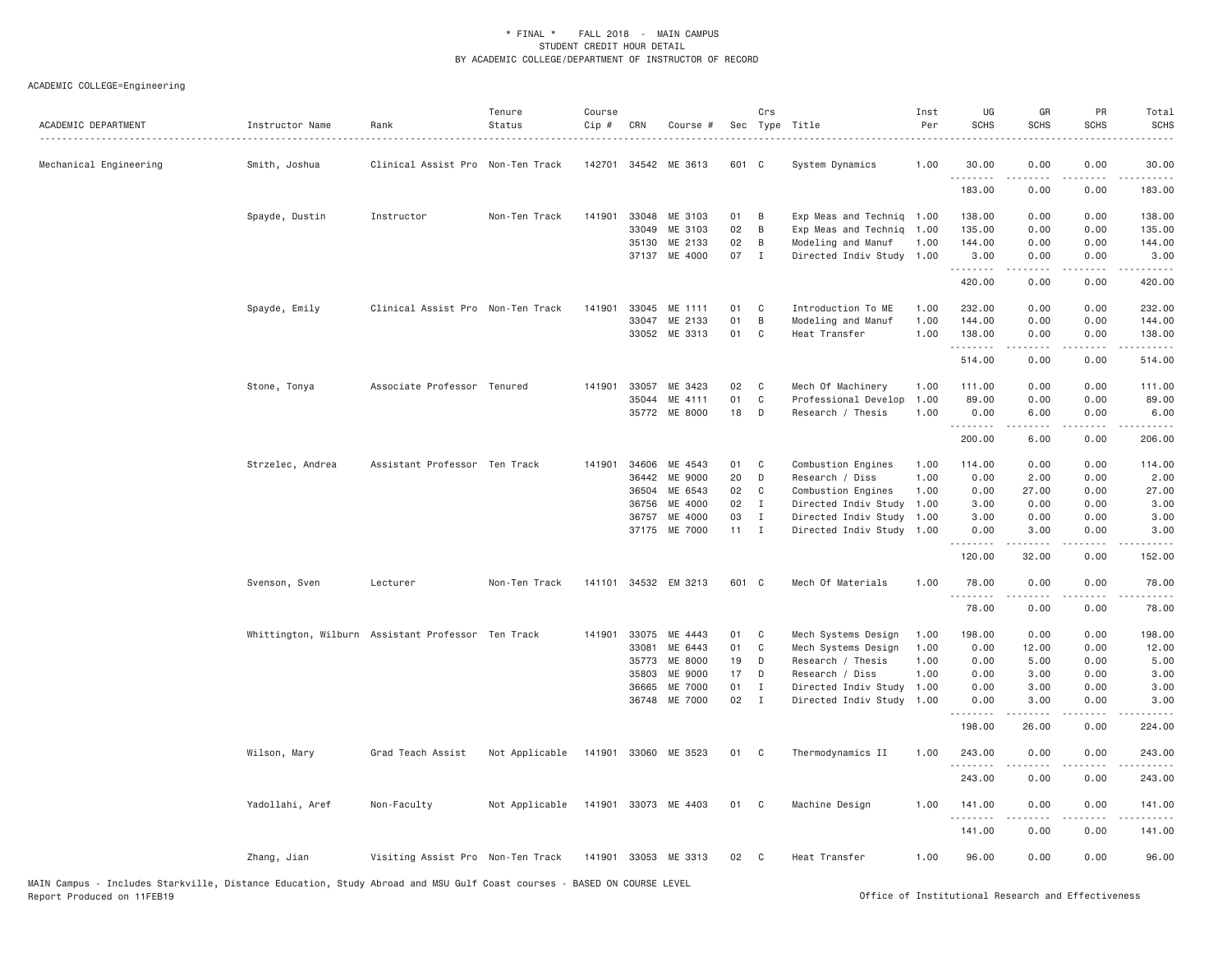| ACADEMIC DEPARTMENT                                                          | Instructor Name | Rank                              | Tenure<br>Status | Course<br>Cip    | CRN   | Course #                 |              | Crs<br>Sec Type | Title                               | Inst<br>Per  | UG<br>SCHS                 | GR<br><b>SCHS</b>     | <b>PR</b><br><b>SCHS</b> | Total<br>SCHS<br>.         |
|------------------------------------------------------------------------------|-----------------|-----------------------------------|------------------|------------------|-------|--------------------------|--------------|-----------------|-------------------------------------|--------------|----------------------------|-----------------------|--------------------------|----------------------------|
| Mechanical Engineering                                                       | Zhang, Jian     | Visiting Assist Pro Non-Ten Track |                  | 141901<br>142701 | 33059 | ME 3513<br>33062 ME 3613 | 02 C<br>01 C |                 | Thermodynamics I<br>System Dynamics | 1.00<br>1.00 | 186.00<br>240,00<br>522,00 | 0.00<br>0.00<br>0.00  | 0.00<br>0.00<br>0.00     | 186.00<br>240.00<br>522.00 |
| ======================================                                       |                 |                                   |                  |                  |       |                          |              |                 |                                     |              | $=$ = = = = = = =          | ========              | ========                 | $=$ = = = = = = = = =      |
| Mechanical Engineering                                                       |                 |                                   |                  |                  |       |                          |              |                 |                                     |              | 5102.20                    | 848,00                | 0.00                     | 5950.20                    |
| -------------------------------------<br>----------------------------------- |                 |                                   |                  |                  |       |                          |              |                 |                                     |              | --------<br>--------       | ---------<br>-------- | --------<br>--------     | ----------<br>----------   |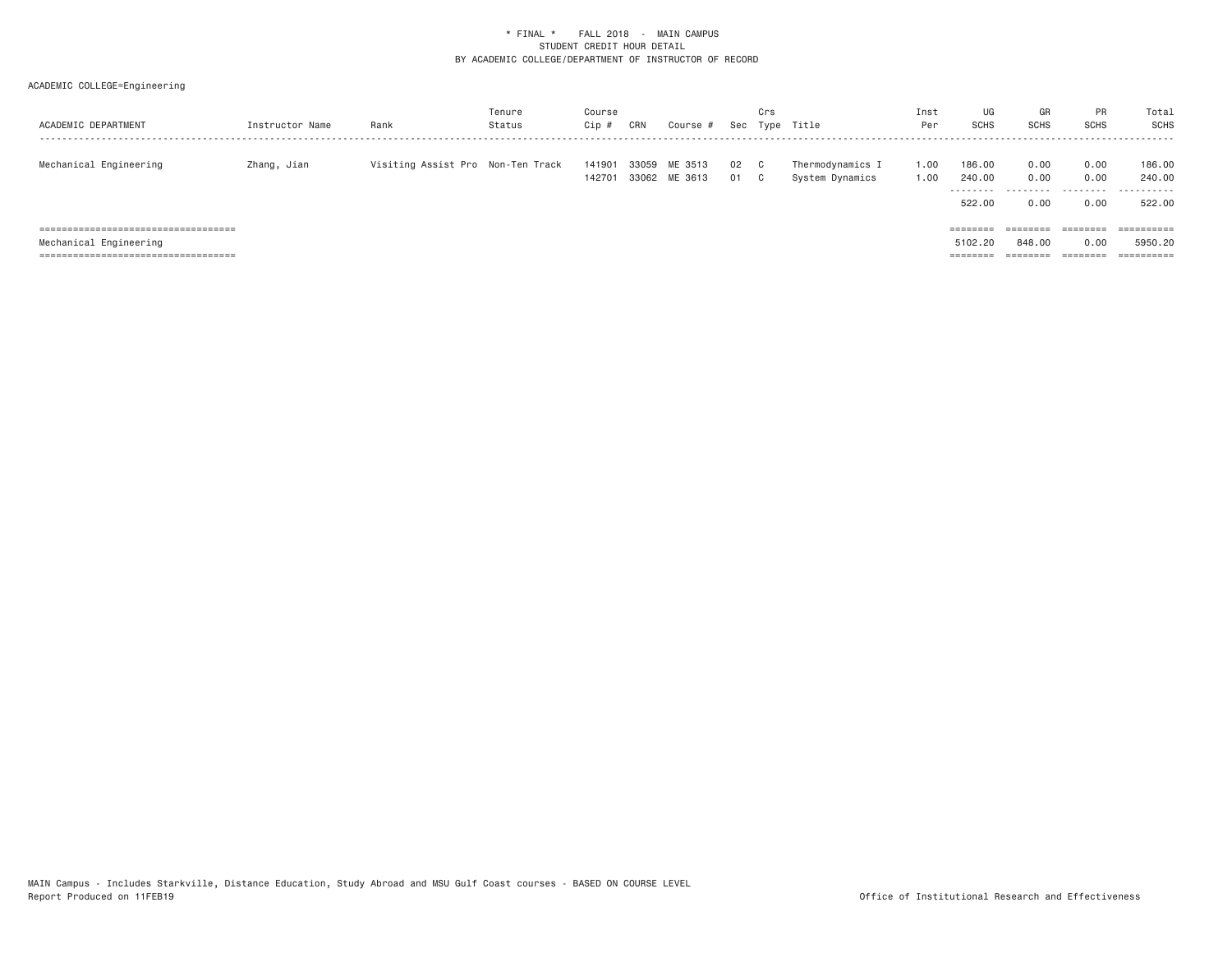| ACADEMIC DEPARTMENT            | Instructor Name   | Rank                               | Tenure<br>Status | Course<br>Cip # | CRN          | Course #              |       | Crs          | Sec Type Title            | Inst<br>Per | UG<br><b>SCHS</b> | GR<br><b>SCHS</b>                          | PR<br><b>SCHS</b>     | Total<br><b>SCHS</b>                                                                                                                                           |
|--------------------------------|-------------------|------------------------------------|------------------|-----------------|--------------|-----------------------|-------|--------------|---------------------------|-------------|-------------------|--------------------------------------------|-----------------------|----------------------------------------------------------------------------------------------------------------------------------------------------------------|
| School of Chemical Engineering | Abbaszadeh, Mahsa | Grad Research Assis Not Applicable |                  |                 |              | 140701 30958 CHE 3232 | 01 L  |              | Chem Eng Lab II           | 0.33        | 62.70             | 0.00                                       | 0.00                  | 62.70                                                                                                                                                          |
|                                |                   |                                    |                  |                 |              |                       |       |              |                           |             | .<br>62.70        | -----<br>0.00                              | .<br>0.00             | 62.70                                                                                                                                                          |
|                                | Amirlatifi, Amin  | Assistant Professor Ten Track      |                  |                 |              | 140701 36187 CHE 8000 | 01    | D            | Research / Thesis         | 1.00        | 0.00              | 6.00                                       | 0.00                  | 6.00                                                                                                                                                           |
|                                |                   |                                    |                  |                 | 36193        | CHE 9000              | 01    | D            | Research/Diss             | 1.00        | 0.00              | 3.00                                       | 0.00                  | 3.00                                                                                                                                                           |
|                                |                   |                                    |                  | 142501          | 33783        | PTE 3953              | 01    | C            | Petr Reservoir Rock       | 1.00        | 96.00             | 0.00                                       | 0.00                  | 96.00                                                                                                                                                          |
|                                |                   |                                    |                  |                 | 34610        | PTE 3912              | 01    | L.           | PTE Lab 2                 | 1,00        | 38.00<br>.        | 0.00<br>.                                  | 0.00<br>.             | 38.00<br>.                                                                                                                                                     |
|                                |                   |                                    |                  |                 |              |                       |       |              |                           |             | 134.00            | 9.00                                       | 0.00                  | 143.00                                                                                                                                                         |
|                                | Bricka, Ray       | Associate Professor Tenured        |                  | 140701          | 30963        | CHE 3413              | 01    | C.           | Eng Materials             | 1.00        | 66.00             | 0.00                                       | 0.00                  | 66.00                                                                                                                                                          |
|                                |                   |                                    |                  |                 | 34612        | CHE 3413              | 02    | C            | Eng Materials             | 1.00        | 135.00            | 0.00                                       | 0.00                  | 135.00                                                                                                                                                         |
|                                |                   |                                    |                  |                 | 35043        | CHE 3413              | 03    | C            | Eng Materials             | 1.00        | 132.00            | 0.00                                       | 0.00                  | 132.00                                                                                                                                                         |
|                                |                   |                                    |                  |                 | 35977        | CHE 4000              | 03    | $\mathbf{I}$ | Directed Indiv Study      | 1.00        | 3.00              | 0.00                                       | 0.00                  | 3.00                                                                                                                                                           |
|                                |                   |                                    |                  |                 | 36037        | CHE 4000              | 05    | Ι            | Directed Indiv Study      | 1.00        | 1.00              | 0.00                                       | 0.00                  | 1.00                                                                                                                                                           |
|                                |                   |                                    |                  |                 | 36461        | CHE 9000              | 07    | D            | Research/Diss             | 1.00        | 0.00              | 1.00                                       | 0.00                  | 1.00                                                                                                                                                           |
|                                |                   |                                    |                  |                 |              | 37096 CHE 4000        | 07    | $\mathbf I$  | Directed Indiv Study      | 1.00        | 1.00              | 0.00                                       | 0.00                  | 1.00                                                                                                                                                           |
|                                |                   |                                    |                  |                 |              |                       |       |              |                           |             | .<br>338.00       | $\sim$ $\sim$ $\sim$ $\sim$ $\sim$<br>1.00 | .<br>0.00             | $\frac{1}{2} \left( \frac{1}{2} \right) \left( \frac{1}{2} \right) \left( \frac{1}{2} \right) \left( \frac{1}{2} \right) \left( \frac{1}{2} \right)$<br>339.00 |
|                                | Cole, David       | Instructor                         | Non-Ten Track    | 142501          | 33784        | PTE 3963              | 01    | C            | Drilling                  | 1.00        | 42.00             | 0.00                                       | 0.00                  | 42.00                                                                                                                                                          |
|                                |                   |                                    |                  |                 | 33785        | PTE 3973              | 01    | C            | Petroleum Production      | 1.00        | 45.00             | 0.00                                       | 0.00                  | 45.00                                                                                                                                                          |
|                                |                   |                                    |                  |                 | 33786        | PTE 4953              | 01    | C            | Formation Eval            | 1.00        | 48.00             | 0.00                                       | 0.00                  | 48.00                                                                                                                                                          |
|                                |                   |                                    |                  |                 | 36368        | PTE 1101              | 01    | C            | Intro to Petroleum E 1.00 |             | 28.00             | 0.00                                       | 0.00                  | 28.00                                                                                                                                                          |
|                                |                   |                                    |                  |                 |              |                       |       |              |                           |             | .<br>163.00       | .<br>0.00                                  | د د د د<br>0.00       | $\frac{1}{2} \left( \frac{1}{2} \right) \left( \frac{1}{2} \right) \left( \frac{1}{2} \right) \left( \frac{1}{2} \right) \left( \frac{1}{2} \right)$<br>163.00 |
|                                | Elmore, Billy     | Associate Professor Tenured        |                  |                 | 140701 30951 | CHE 1101              | 01    | C            | Intro to Chem & Petr      | 0.50        | 49.00             | 0.00                                       | 0.00                  | 49.00                                                                                                                                                          |
|                                |                   |                                    |                  |                 | 30953        | CHE 2203              | D01 B |              | Intr to Engr w/ CHE       | 1.00        | 15.00             | 0.00                                       | 0.00                  | 15.00                                                                                                                                                          |
|                                |                   |                                    |                  |                 | 30958        | CHE 3232              | 01    | - L          | Chem Eng Lab II           | 0.34        | 64.60             | 0.00                                       | 0.00                  | 64.60                                                                                                                                                          |
|                                |                   |                                    |                  |                 | 30965        | CHE 4134              | 01    | C            | Process Design            | 0.33        | 120.12            | 0.00                                       | 0.00                  | 120.12                                                                                                                                                         |
|                                |                   |                                    |                  |                 | 30970        | CHE 6134              | 01    | C            | Process Design            | 0.33        | 0.00              | 1.32                                       | 0.00                  | 1.32                                                                                                                                                           |
|                                |                   |                                    |                  |                 | 30972        | CHE 6134              | 03    | К            | Prodess Design            | 1.00        | 0.00              | 0.00                                       | 0.00                  | 0.00                                                                                                                                                           |
|                                |                   |                                    |                  |                 | 30974        | CHE 8011              | 01    | S            | Chem En Seminar           | 1.00        | 0.00              | 16.00                                      | 0.00                  | 16.00                                                                                                                                                          |
|                                |                   |                                    |                  |                 | 35278        | CHE 4000              | 02    | $\mathbf{I}$ | Directed Indiv Study      | 1.00        | 3.00              | 0.00                                       | 0.00                  | 3.00                                                                                                                                                           |
|                                |                   |                                    |                  |                 | 36582        | CHE 4000              | 06    | Ι.           | Directed Indiv Study      | 1.00        | 3.00              | 0.00                                       | 0.00                  | 3.00                                                                                                                                                           |
|                                |                   |                                    |                  |                 | 37139        | CHE 4000              | 08    | $\mathbf{I}$ | Directed Indiv Study 1.00 |             | 2.00              | 0.00<br>-----                              | 0.00<br>$\frac{1}{2}$ | 2.00<br>.                                                                                                                                                      |
|                                |                   |                                    |                  |                 |              |                       |       |              |                           |             | .<br>256.72       | 17.32                                      | 0.00                  | 274.04                                                                                                                                                         |
|                                | French, William   | Professor                          | Tenured          |                 | 140701 30951 | CHE 1101              | 01    | C            | Intro to Chem & Petr 0.50 |             | 49.00             | 0.00                                       | 0.00                  | 49.00                                                                                                                                                          |
|                                |                   |                                    |                  |                 | 35588        | CHE 6673              | 01    | C            | CHE Indust. Microbio      | 1.00        | 0.00              | 6.00                                       | 0.00                  | 6.00                                                                                                                                                           |
|                                |                   |                                    |                  |                 | 261201 35587 | CHE 4673              | 01    | C            | CHE Indust. Microbio      | 1.00        | 135.00<br>.       | 0.00<br>.                                  | 0.00<br>.             | 135.00<br>.                                                                                                                                                    |
|                                |                   |                                    |                  |                 |              |                       |       |              |                           |             | 184.00            | 6.00                                       | 0.00                  | 190.00                                                                                                                                                         |
|                                | Hill, Priscilla   | Associate Professor Tenured        |                  |                 | 140701 30956 | CHE 3123              | 01    | C            | Chem En Thermo II         | 1.00        | 147.00            | 0.00                                       | 0.00                  | 147.00                                                                                                                                                         |
|                                |                   |                                    |                  |                 | 30965        | CHE 4134              | 01    | C            | Process Design            | 0.34        | 123.76            | 0.00                                       | 0.00                  | 123.76                                                                                                                                                         |
|                                |                   |                                    |                  |                 | 30966        | CHE 4134              | 02    | К            | Process Design            | 1.00        | 0.00              | 0.00                                       | 0.00                  | 0.00                                                                                                                                                           |
|                                |                   |                                    |                  |                 | 30967        | CHE 4134              | 03    | К            | Process Design            | 1.00        | 0.00              | 0.00                                       | 0.00                  | 0.00                                                                                                                                                           |
|                                |                   |                                    |                  |                 | 30970        | CHE 6134              | 01    | $\mathsf{C}$ | Process Design            | 0.34        | 0.00              | 1.36                                       | 0.00                  | 1.36                                                                                                                                                           |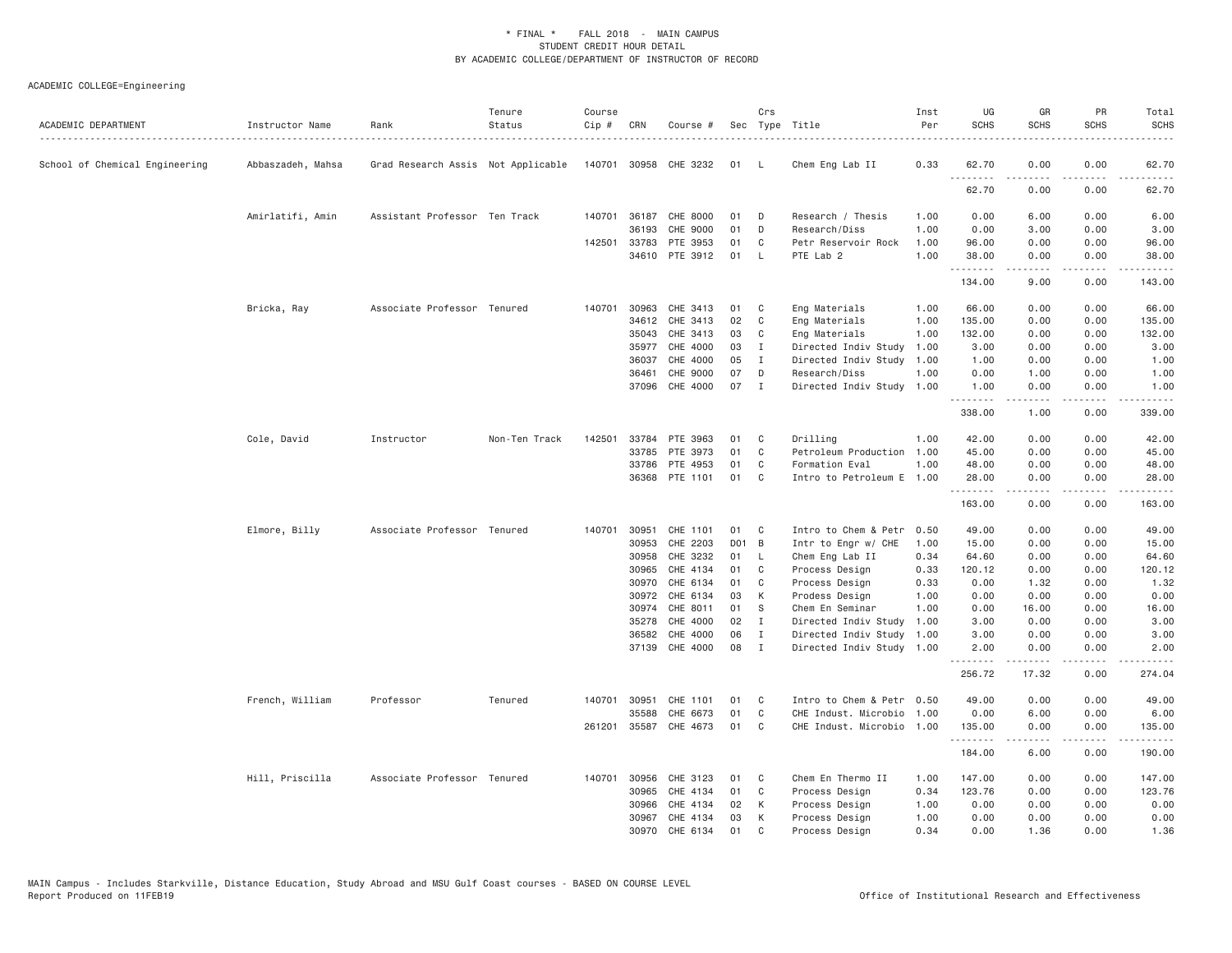| ACADEMIC DEPARTMENT                 | Instructor Name   | Rank                                               | Tenure<br>Status | Course<br>Cip # | CRN          | Course #              |    | Crs            | Sec Type Title            | Inst<br>Per | UG<br><b>SCHS</b>                                                                                                                               | GR<br><b>SCHS</b>    | PR<br><b>SCHS</b> | Total<br><b>SCHS</b> |
|-------------------------------------|-------------------|----------------------------------------------------|------------------|-----------------|--------------|-----------------------|----|----------------|---------------------------|-------------|-------------------------------------------------------------------------------------------------------------------------------------------------|----------------------|-------------------|----------------------|
|                                     |                   |                                                    |                  |                 |              |                       |    |                |                           |             |                                                                                                                                                 |                      |                   |                      |
|                                     |                   |                                                    |                  |                 |              |                       |    |                |                           |             | 270.76                                                                                                                                          | 1.36                 | 0.00              | 272.12               |
| School of Chemical Engineering      | Jessop, Julie     | Professor                                          | Tenured          |                 |              | 140701 30952 CHE 2114 | 01 | $\overline{C}$ | Mass & Energy Balanc 1.00 |             | 500.00<br>.                                                                                                                                     | 0.00                 | 0.00              | 500.00               |
|                                     |                   |                                                    |                  |                 |              |                       |    |                |                           |             | 500.00                                                                                                                                          | 0.00                 | 0.00              | 500.00               |
|                                     | Kundu, Santanu    | Associate Professor Ten Track                      |                  |                 | 140701 36188 | CHE 8000              | 02 | $\Box$         | Research / Thesis         | 1.00        | 0.00                                                                                                                                            | 11.00                | 0.00              | 11.00                |
|                                     |                   |                                                    |                  |                 |              | 36194 CHE 9000        | 02 | $\Box$         | Research/Diss             | 1.00        | 0.00<br>.                                                                                                                                       | 31.00                | 0.00              | 31.00                |
|                                     |                   |                                                    |                  |                 |              |                       |    |                |                           |             | 0.00                                                                                                                                            | 42.00                | 0.00              | 42.00                |
|                                     | Meng, Dong        | Assistant Professor Ten Track                      |                  |                 |              | 140701 36195 CHE 9000 | 03 | $\Box$         | Research/Diss             | 1.00        | 0.00<br>-----                                                                                                                                   | 12.00<br>$- - - - -$ | 0.00              | 12.00                |
|                                     |                   |                                                    |                  |                 |              |                       |    |                |                           |             | 0.00                                                                                                                                            | 12.00                | 0.00              | 12.00                |
|                                     |                   | Mirabolghasemi, Mary Assistant Professor Ten Track |                  |                 |              | 142501 34611 PTE 4913 | 01 | $\mathbf{C}$   | Petr Reservoir Eng 2 1.00 |             | 45.00                                                                                                                                           | 0.00                 | 0.00              | 45.00                |
|                                     |                   |                                                    |                  |                 |              |                       |    |                |                           |             | $- - - -$<br>$\frac{1}{2} \left( \frac{1}{2} \right) \left( \frac{1}{2} \right) \left( \frac{1}{2} \right) \left( \frac{1}{2} \right)$<br>45.00 | 0.00                 | 0.00              | 45.00                |
|                                     | Pearson, Larry    | Instructor                                         | Non-Ten Track    | 140701          | 30957        | CHE 3203              | 01 | $\mathbf{C}$   | Fluid Flow Op             | 1.00        | 360.00                                                                                                                                          | 0.00                 | 0.00              | 360.00               |
|                                     |                   |                                                    |                  |                 | 30958        | CHE 3232              | 01 | - L            | Chem Eng Lab II           | 0.33        | 62.70                                                                                                                                           | 0.00                 | 0.00              | 62.70                |
|                                     |                   |                                                    |                  |                 | 30965        | CHE 4134              | 01 | C              | Process Design            | 0.33        | 120.12                                                                                                                                          | 0.00                 | 0.00              | 120.12               |
|                                     |                   |                                                    |                  |                 | 30970        | CHE 6134              | 01 | $\mathbf{C}$   | Process Design            | 0.33        | 0.00                                                                                                                                            | 1.32                 | 0.00              | 1.32                 |
|                                     |                   |                                                    |                  |                 | 35591        | CHE 4513              | 01 | C <sub>1</sub> | Pulp & Paper Mfg Pro      | 1.00        | 171.00                                                                                                                                          | 0.00                 | 0.00              | 171.00               |
|                                     |                   |                                                    |                  |                 | 35592        | CHE 6513              | 01 | $\mathbf{C}$   | Pulp & Paper Mfg Pro 1.00 |             | 0.00<br>.                                                                                                                                       | 3.00                 | 0.00              | 3.00                 |
|                                     |                   |                                                    |                  |                 |              |                       |    |                |                           |             | 713.82                                                                                                                                          | 4.32                 | 0.00              | 718.14               |
|                                     | Rai, Neeraj       | Assistant Professor Ten Track                      |                  |                 | 140701 30955 | CHE 3113              | 01 | C <sub>1</sub> | Chem En Thermo I          | 1.00        | 132.00                                                                                                                                          | 0.00                 | 0.00              | 132.00               |
|                                     |                   |                                                    |                  |                 | 36197        | CHE 9000              | 05 | D              | Research/Diss             | 1.00        | 0.00                                                                                                                                            | 40.00                | 0.00              | 40.00                |
|                                     |                   |                                                    |                  | 309999          | 36605        | <b>CME 8000</b>       | 01 | D              | Research/Thesis           | 1.00        | 0.00<br>.                                                                                                                                       | 1.00                 | 0.00              | 1.00                 |
|                                     |                   |                                                    |                  |                 |              |                       |    |                |                           |             | 132.00                                                                                                                                          | 41.00                | 0.00              | 173.00               |
|                                     | Toghiani, Hossein | Professor                                          | Tenured          | 140701          | 30964        | CHE 4113              | 01 | C.             | Chem Reactor Design       | 1.00        | 177.00                                                                                                                                          | 0.00                 | 0.00              | 177.00               |
|                                     |                   |                                                    |                  |                 |              | 34615 CHE 8113        | 01 | $\mathbf{C}$   | Adv Che En Thermo         | 1.00        | 0.00<br>.                                                                                                                                       | 18.00                | 0.00              | 18.00                |
|                                     |                   |                                                    |                  |                 |              |                       |    |                |                           |             | 177.00                                                                                                                                          | 18.00                | 0.00              | 195.00               |
|                                     | Xiang, Yizhi      | Assistant Professor Ten Track                      |                  | 140701          | 34613        | CHE 4113              | 02 | $\mathbf{C}$   | Chem Reactor Design       | 1.00        | 87.00                                                                                                                                           | 0.00                 | 0.00              | 87.00                |
|                                     |                   |                                                    |                  |                 | 34614        | CHE 6113              | 02 | $\mathbf{C}$   | Chem Reactor Design       | 1.00        | 0.00                                                                                                                                            | 3.00                 | 0.00              | 3.00                 |
|                                     |                   |                                                    |                  |                 | 36198        | CHE 9000              | 06 | D              | Research/Diss             | 1.00        | 0.00<br>.                                                                                                                                       | 6.00                 | 0.00              | 6.00                 |
|                                     |                   |                                                    |                  |                 |              |                       |    |                |                           |             | 87.00                                                                                                                                           | 9.00                 | 0.00              | 96.00                |
| ----------------------------------- |                   |                                                    |                  |                 |              |                       |    |                |                           |             | $=$ =======                                                                                                                                     | ========             | ========          | ==========           |
| School of Chemical Engineering      |                   |                                                    |                  |                 |              |                       |    |                |                           |             | 3064.00                                                                                                                                         | 161.00               | 0.00              | 3225.00              |
| ----------------------------------  |                   |                                                    |                  |                 |              |                       |    |                |                           |             | ========                                                                                                                                        |                      | ======== ======== | $= 222222222222$     |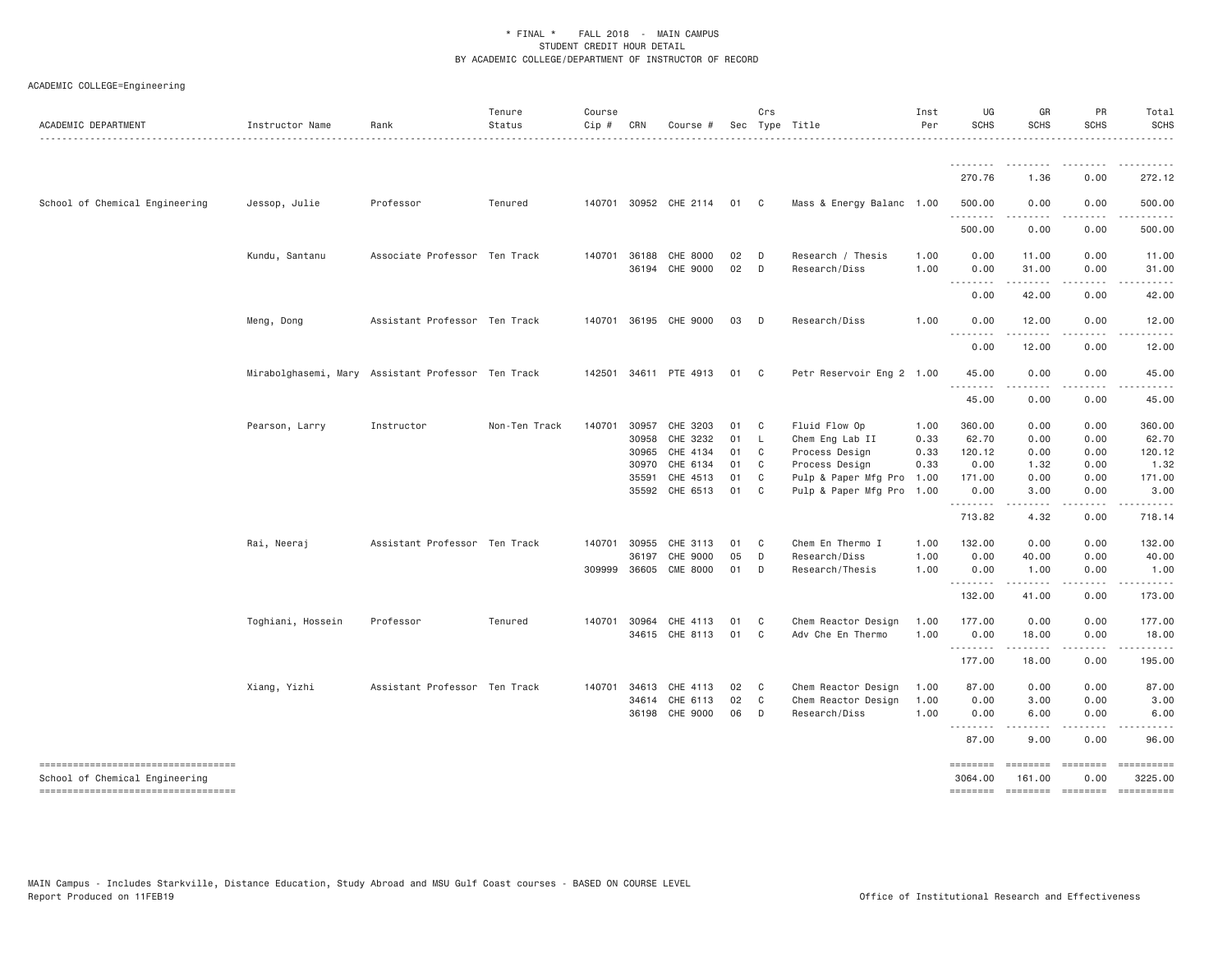| ACADEMIC DEPARTMENT | Instructor Name    | Rank                              | Tenure<br>Status | Course<br>$Cip \#$ | CRN          | Course #             |       | Crs          | Sec Type Title            | Inst<br>Per | UG<br><b>SCHS</b> | GR<br><b>SCHS</b>   | PR<br><b>SCHS</b> | Total<br><b>SCHS</b><br>$\omega$ is $\omega$ in |
|---------------------|--------------------|-----------------------------------|------------------|--------------------|--------------|----------------------|-------|--------------|---------------------------|-------------|-------------------|---------------------|-------------------|-------------------------------------------------|
| Forestry            | Alexander, Heather | Assistant Professor Ten Track     |                  |                    |              | 030501 35477 F0 8000 | 01    | D            | Research / Thesis         | 1.00        | 0.00<br><b></b>   | 12.00               | 0.00<br>.         | 12.00<br>.                                      |
|                     |                    |                                   |                  |                    |              |                      |       |              |                           |             | 0.00              | 12.00               | 0.00              | 12.00                                           |
|                     | Evans, David       | Professor                         | Tenured          | 030501             |              | 32244 FO 2113        | 01    | C            | Dendrology                | 1.00        | 120.00            | 0.00                | 0.00              | 120.00                                          |
|                     |                    |                                   |                  |                    | 32245        | FO 2113              | 02    | К            | Dendrology                | 1.00        | 0.00              | 0.00                | 0.00              | 0.00                                            |
|                     |                    |                                   |                  |                    | 32246        | FO 2113              | 03    | К            | Dendrology                | 1.00        | 0.00              | 0.00                | 0.00              | 0.00                                            |
|                     |                    |                                   |                  |                    | 32266        | F0 6313              | 01    | C            | Spatial Tech Nat Res      | 1.00        | 0.00              | 6.00                | 0.00              | 6.00                                            |
|                     |                    |                                   |                  |                    | 32268        | FO 6313              | 03    | К            | Spatial Tech Nat Res      | 1.00        | 0.00              | 0.00                | 0.00              | 0.00                                            |
|                     |                    |                                   |                  |                    | 35478        | F0 8000              | 02    | D            | Research / Thesis         | 1.00        | 0.00              | 7.00                | 0.00              | 7.00                                            |
|                     |                    |                                   |                  |                    | 450702 32254 | F0 4313              | 01    | C            | Spatial Tech Nat Res      | 1.00        | 156.00            | 0.00                | 0.00              | 156.00                                          |
|                     |                    |                                   |                  |                    | 32255        | F0 4313              | 02    | К            | Spatial Tech Nat Res      | 1.00        | 0.00              | 0.00                | 0.00              | 0.00                                            |
|                     |                    |                                   |                  |                    |              | 32256 F0 4313        | 03    | К            | Spatial Tech Nat Res 1.00 |             | 0.00<br><u>.</u>  | 0.00<br>$- - - - -$ | 0.00<br>.         | 0.00                                            |
|                     |                    |                                   |                  |                    |              |                      |       |              |                           |             | 276.00            | 13.00               | 0.00              | 289.00                                          |
|                     | Ezell, Andrew      | Professor                         | Tenured          | 030501             |              | 35479 FO 8000        | 03    | D            | Research / Thesis         | 1.00        | 0.00              | 26.00               | 0.00              | 26.00                                           |
|                     |                    |                                   |                  |                    | 36458        | F0 9000              | 08    | D            | Research / Diss           | 1.00        | 0.00              | 13.00               | 0.00              | 13.00                                           |
|                     |                    |                                   |                  |                    |              |                      |       |              |                           |             | ----              |                     |                   |                                                 |
|                     |                    |                                   |                  |                    |              |                      |       |              |                           |             | 0.00              | 39.00               | 0.00              | 39.00                                           |
|                     | Gordon, Jason      | Extension Assoc Pro Non-Ten Track |                  |                    |              | 030501 35481 FO 8000 | 05    | D            | Research / Thesis         | 1.00        | 0.00<br><u>.</u>  | 6.00                | 0.00              | 6.00                                            |
|                     |                    |                                   |                  |                    |              |                      |       |              |                           |             | 0.00              | 6.00                | 0.00              | 6.00                                            |
|                     | Grace, Laura       | Professor                         | Tenured          | 030501             | 32253        | F0 4233              | 01    | C            | Forest Op & Harvest       | 1.00        | 201.00            | 0.00                | 0.00              | 201.00                                          |
|                     |                    |                                   |                  |                    | 32260        | F0 4343              | 01    | $\mathsf{C}$ | For Admin & Org           | 1.00        | 72.00             | 0.00                | 0.00              | 72.00                                           |
|                     |                    |                                   |                  |                    | 35482        | F0 8000              | 06    | D            | Research / Thesis         | 1.00        | 0.00              | 7.00                | 0.00              | 7.00                                            |
|                     |                    |                                   |                  |                    | 35681        | F0 4000              | 01    | $\mathbf{I}$ | Directed Indiv Study      | 1.00        | 1.00<br>.         | 0.00<br>.           | 0.00<br>.         | 1.00<br>.                                       |
|                     |                    |                                   |                  |                    |              |                      |       |              |                           |             | 274.00            | 7.00                | 0.00              | 281.00                                          |
|                     | Grado, Stephen     | Professor                         | Tenured          | 030104             | 34926        | <b>NREC 3113</b>     | 01    | C            | Forest Recreation Ma      | 1.00        | 12.00             | 0.00                | 0.00              | 12.00                                           |
|                     |                    |                                   |                  | 030501             | 32243        | FO 1101              | 01    | C            | Forest Res Survey         | 1.00        | 55.00             | 0.00                | 0.00              | 55.00                                           |
|                     |                    |                                   |                  |                    | 32249        | FO 3113              | 01    | C            | For Recreation Mgt        | 1.00        | 195.00            | 0.00                | 0.00              | 195.00                                          |
|                     |                    |                                   |                  |                    | 35471        | F0 9000              | 02    | D            | Research / Diss           | 1.00        | 0.00              | 14.00               | 0.00              | 14.00                                           |
|                     |                    |                                   |                  |                    | 36626        | F0 8000              | 502 D |              | Research / Thesis         | 1.00        | 0.00              | 4.00                | 0.00              | 4.00                                            |
|                     |                    |                                   |                  |                    |              | 36664 F0 7000        | 01 I  |              | Directed Indiv Study      | 1.00        | 0.00<br>.         | 3.00<br>.           | 0.00<br>.         | 3.00<br>.                                       |
|                     |                    |                                   |                  |                    |              |                      |       |              |                           |             | 262.00            | 21.00               | 0.00              | 283.00                                          |
|                     | Grala, Robert      | Professor                         | Tenured          | 030501             |              | 35472 FO 9000        | 03    | D            | Research / Diss           | 1.00        | 0.00              | 20.00               | 0.00              | 20.00                                           |
|                     |                    |                                   |                  |                    |              | 35513 FO 8143        | 501 C |              | Adv Forest Economics      | 1.00        | 0.00              | 15.00               | 0.00              | 15.00                                           |
|                     |                    |                                   |                  |                    |              |                      |       |              |                           |             | <u>.</u><br>0.00  | 35.00               | .<br>0.00         | .<br>35.00                                      |
|                     | Granger, Joshua    | Assistant Professor Ten Track     |                  | 030501             |              | 36639 F0 4000        | 02    | $\mathbf{I}$ | Directed Indiv Study 1.00 |             | 3.00              | 0.00                | 0.00              | 3.00                                            |
|                     |                    |                                   |                  |                    |              |                      |       |              |                           |             | .                 |                     |                   |                                                 |
|                     |                    |                                   |                  |                    |              |                      |       |              |                           |             | 3.00              | 0.00                | 0.00              | 3.00                                            |
|                     | Grebner, Donald    | Professor                         | Tenured          | 030501             |              | 32257 F0 4323        | 01    | C            | Forest Resource Mgt       | 1.00        | 120.00            | 0.00                | 0.00              | 120.00                                          |
|                     |                    |                                   |                  |                    | 32258        | F0 4323              | 02    | К            | Forest Resource Mgt       | 1.00        | 0.00              | 0.00                | 0.00              | 0.00                                            |
|                     |                    |                                   |                  |                    | 32259        | F0 4323              | 03    | К            | Forest Resource Mgt       | 1.00        | 0.00              | 0.00                | 0.00              | 0.00                                            |
|                     |                    |                                   |                  |                    | 32269        | FO 6323              | 01    | C            | Forest Resource Mgt       | 1.00        | 0.00              | 9.00                | 0.00              | 9.00                                            |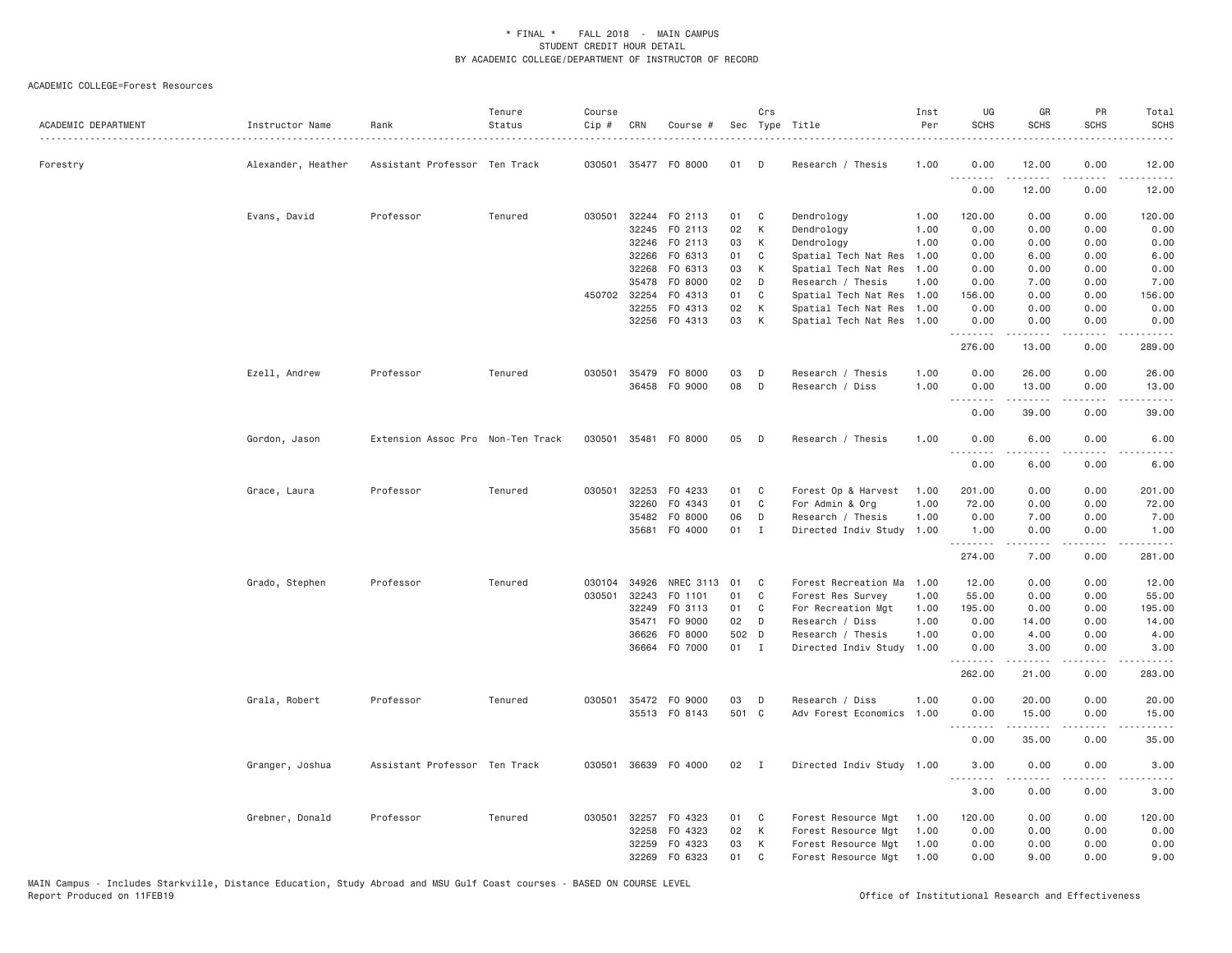| ACADEMIC DEPARTMENT | Instructor Name   | Rank<br>.                         | Tenure<br>Status | Course<br>Cip # | CRN          | Course #             |       | Crs          | Sec Type Title            | Inst<br>Per | UG<br><b>SCHS</b><br>. | GR<br><b>SCHS</b>                                                                                                                                            | PR<br><b>SCHS</b><br>$- - - - - -$  | Total<br><b>SCHS</b><br>$\frac{1}{2} \left( \frac{1}{2} \right) \left( \frac{1}{2} \right) \left( \frac{1}{2} \right) \left( \frac{1}{2} \right) \left( \frac{1}{2} \right)$ |
|---------------------|-------------------|-----------------------------------|------------------|-----------------|--------------|----------------------|-------|--------------|---------------------------|-------------|------------------------|--------------------------------------------------------------------------------------------------------------------------------------------------------------|-------------------------------------|------------------------------------------------------------------------------------------------------------------------------------------------------------------------------|
| Forestry            | Grebner, Donald   | Professor                         | Tenured          | 030501          |              | 32270 F0 6323        | 02    | K            | Forest Resource Mgt       | 1.00        | 0.00                   | 0.00                                                                                                                                                         | 0.00                                | 0.00                                                                                                                                                                         |
|                     |                   |                                   |                  |                 | 32271        | F0 6323              | 03    | K            | Forest Resource Mgt       | 1.00        | 0.00                   | 0.00                                                                                                                                                         | 0.00                                | 0.00                                                                                                                                                                         |
|                     |                   |                                   |                  |                 |              | 34352 FO 6323        | 501 B |              | Forest Resource Mgt       | 1.00        | 0.00                   | 6.00                                                                                                                                                         | 0.00                                | 6.00                                                                                                                                                                         |
|                     |                   |                                   |                  |                 | 34355        | F0 8243              | 501 C |              | Adv Fo Res Mgt & Pln      | 1.00        | 0.00                   | 6.00                                                                                                                                                         | 0.00                                | 6.00                                                                                                                                                                         |
|                     |                   |                                   |                  |                 | 35485        | F0 8000              | 09    | D            | Research / Thesis         | 1.00        | 0.00                   | 13.00                                                                                                                                                        | 0.00                                | 13,00                                                                                                                                                                        |
|                     |                   |                                   |                  |                 |              | 36682 F0 7000        | 501 I |              | Directed Indiv Study 1.00 |             | 0.00<br>.              | 1.00<br>-----                                                                                                                                                | 0.00<br>$\sim$ $\sim$ $\sim$        | 1.00<br>.                                                                                                                                                                    |
|                     |                   |                                   |                  |                 |              |                      |       |              |                           |             | 120.00                 | 35.00                                                                                                                                                        | 0.00                                | 155.00                                                                                                                                                                       |
|                     | Munn, Ian         | Professor                         | Tenured          | 030501          |              | 32242 F0 1001        | F02 C |              | First Year Seminar        | 1.00        | 24.00                  | 0.00                                                                                                                                                         | 0.00                                | 24.00                                                                                                                                                                        |
|                     |                   |                                   |                  |                 | 36765        | F0 8000              | 503 D |              | Research / Thesis         | 1.00        | 0.00                   | 1.00                                                                                                                                                         | 0.00                                | 1.00                                                                                                                                                                         |
|                     |                   |                                   |                  |                 |              | 030506 32248 F0 3003 | 01 F  |              | Internship in Forest 1.00 |             | 30.00<br>--------      | 0.00<br>-----                                                                                                                                                | 0.00<br>.                           | 30.00<br>$\frac{1}{2} \left( \frac{1}{2} \right) \left( \frac{1}{2} \right) \left( \frac{1}{2} \right) \left( \frac{1}{2} \right) \left( \frac{1}{2} \right)$                |
|                     |                   |                                   |                  |                 |              |                      |       |              |                           |             | 54.00                  | 1.00                                                                                                                                                         | 0.00                                | 55.00                                                                                                                                                                        |
|                     | Nordin, Alexis    | Instructor                        | Non-Ten Track    | 231303          | 32328        | GE 3513              | 02    | C            | Technical Writing         | 1.00        | 63.00                  | 0.00                                                                                                                                                         | 0.00                                | 63.00                                                                                                                                                                        |
|                     |                   |                                   |                  |                 | 32329        | GE 3513              | 03    | C            | Technical Writing         | 1.00        | 60.00                  | 0.00                                                                                                                                                         | 0.00                                | 60.00                                                                                                                                                                        |
|                     |                   |                                   |                  |                 |              | 32339 GE 3513        | 13    | $\mathbf{C}$ | Technical Writing         | 1.00        | 60.00<br>.             | 0.00<br>$\frac{1}{2} \left( \frac{1}{2} \right) \left( \frac{1}{2} \right) \left( \frac{1}{2} \right) \left( \frac{1}{2} \right) \left( \frac{1}{2} \right)$ | 0.00<br>.                           | 60.00<br>.                                                                                                                                                                   |
|                     |                   |                                   |                  |                 |              |                      |       |              |                           |             | 183.00                 | 0.00                                                                                                                                                         | 0.00                                | 183.00                                                                                                                                                                       |
|                     | Renninger, Heidi  | Assistant Professor Ten Track     |                  | 030501          |              | 35487 FO 8000        | 11    | D            | Research / Thesis         | 1.00        | 0.00                   | 8.00                                                                                                                                                         | 0.00                                | 8.00                                                                                                                                                                         |
|                     |                   |                                   |                  |                 |              | 36762 FO 9000        | 09    | D            | Research / Diss           | 1.00        | 0.00<br><u>.</u>       | 5.00                                                                                                                                                         | 0.00<br>.                           | 5.00                                                                                                                                                                         |
|                     |                   |                                   |                  |                 |              |                      |       |              |                           |             | 0.00                   | 13.00                                                                                                                                                        | 0.00                                | 13.00                                                                                                                                                                        |
|                     | Roberts, Scott    | Professor                         | Tenured          | 030501          |              | 32262 FO 6123        | 01    | C            | Forest Ecology            | 1.00        | 0.00                   | 3.00                                                                                                                                                         | 0.00                                | 3.00                                                                                                                                                                         |
|                     |                   |                                   |                  |                 | 32264        | F0 6123              | 03    | K            | Forest Ecology            | 1.00        | 0.00                   | 0.00                                                                                                                                                         | 0.00                                | 0.00                                                                                                                                                                         |
|                     |                   |                                   |                  |                 | 32273        | FO 8111              | 01    | - S          | Graduate Seminar          | 1.00        | 0.00                   | 10.00                                                                                                                                                        | 0.00                                | 10.00                                                                                                                                                                        |
|                     |                   |                                   |                  |                 | 34354        | FO 8111              | 501 S |              | Graduate Seminar          | 1.00        | 0.00                   | 2.00                                                                                                                                                         | 0.00                                | 2.00                                                                                                                                                                         |
|                     |                   |                                   |                  |                 | 34358        | F0 8293              | 503 D |              | Professional Paper        | 1.00        | 0.00                   | 3.00                                                                                                                                                         | 0.00                                | 3.00                                                                                                                                                                         |
|                     |                   |                                   |                  |                 | 36467        | FO 8211              | 501 S |              | Graduate Seminar          | 1.00        | 0.00                   | 3.00                                                                                                                                                         | 0.00                                | 3.00                                                                                                                                                                         |
|                     |                   |                                   |                  |                 | 030502 32250 | F0 4123              | 01    | C            | Forest Ecology            | 1.00        | 192.00                 | 0.00                                                                                                                                                         | 0.00                                | 192.00                                                                                                                                                                       |
|                     |                   |                                   |                  |                 | 32251        | F0 4123              | 02    | K            | Forest Ecology            | 1.00        | 0.00                   | 0.00                                                                                                                                                         | 0.00                                | 0.00                                                                                                                                                                         |
|                     |                   |                                   |                  |                 |              | 32252 F0 4123        | 03    | K            | Forest Ecology            | 1.00        | 0.00<br><b></b>        | 0.00<br>.                                                                                                                                                    | 0.00<br>.                           | 0.00<br>.                                                                                                                                                                    |
|                     |                   |                                   |                  |                 |              |                      |       |              |                           |             | 192.00                 | 21.00                                                                                                                                                        | 0.00                                | 213.00                                                                                                                                                                       |
|                     | Rousseau, Randall | Extension Professor Non-Ten Track |                  | 030501          |              | 35475 FO 9000        | 06    | D            | Research / Diss           | 1.00        | 0.00                   | 1.00                                                                                                                                                         | 0.00                                | 1.00                                                                                                                                                                         |
|                     |                   |                                   |                  |                 |              | 36625 F0 8000        | 501 D |              | Research / Thesis         | 1.00        | 0.00<br>.              | 1.00<br><u>.</u>                                                                                                                                             | 0.00<br>$\sim$ $\sim$ $\sim$ $\sim$ | 1.00<br>-----                                                                                                                                                                |
|                     |                   |                                   |                  |                 |              |                      |       |              |                           |             | 0.00                   | 2,00                                                                                                                                                         | 0.00                                | 2.00                                                                                                                                                                         |
|                     | Siegert, Courtney | Assistant Professor Ten Track     |                  |                 |              | 030501 35490 F0 8000 | 14    | D            | Research / Thesis         | 1.00        | 0.00                   | 12.00                                                                                                                                                        | 0.00                                | 12.00                                                                                                                                                                        |
|                     |                   |                                   |                  |                 |              |                      |       |              |                           |             | .<br>0.00              | . <b>.</b><br>12.00                                                                                                                                          | .<br>0.00                           | .<br>12.00                                                                                                                                                                   |
|                     | Sun, Changyou     | Professor                         | Tenured          |                 |              | 030501 35476 F0 9000 | 07    | D            | Research / Diss           | 1.00        | 0.00                   | 13.00                                                                                                                                                        | 0.00                                | 13.00                                                                                                                                                                        |
|                     |                   |                                   |                  |                 |              | 35491 F0 8000        | 15    | D            | Research / Thesis         | 1.00        | 0.00<br><b></b>        | 15.00<br>.                                                                                                                                                   | 0.00<br>.                           | 15.00<br>.                                                                                                                                                                   |
|                     |                   |                                   |                  |                 |              |                      |       |              |                           |             | 0.00                   | 28.00                                                                                                                                                        | 0.00                                | 28.00                                                                                                                                                                        |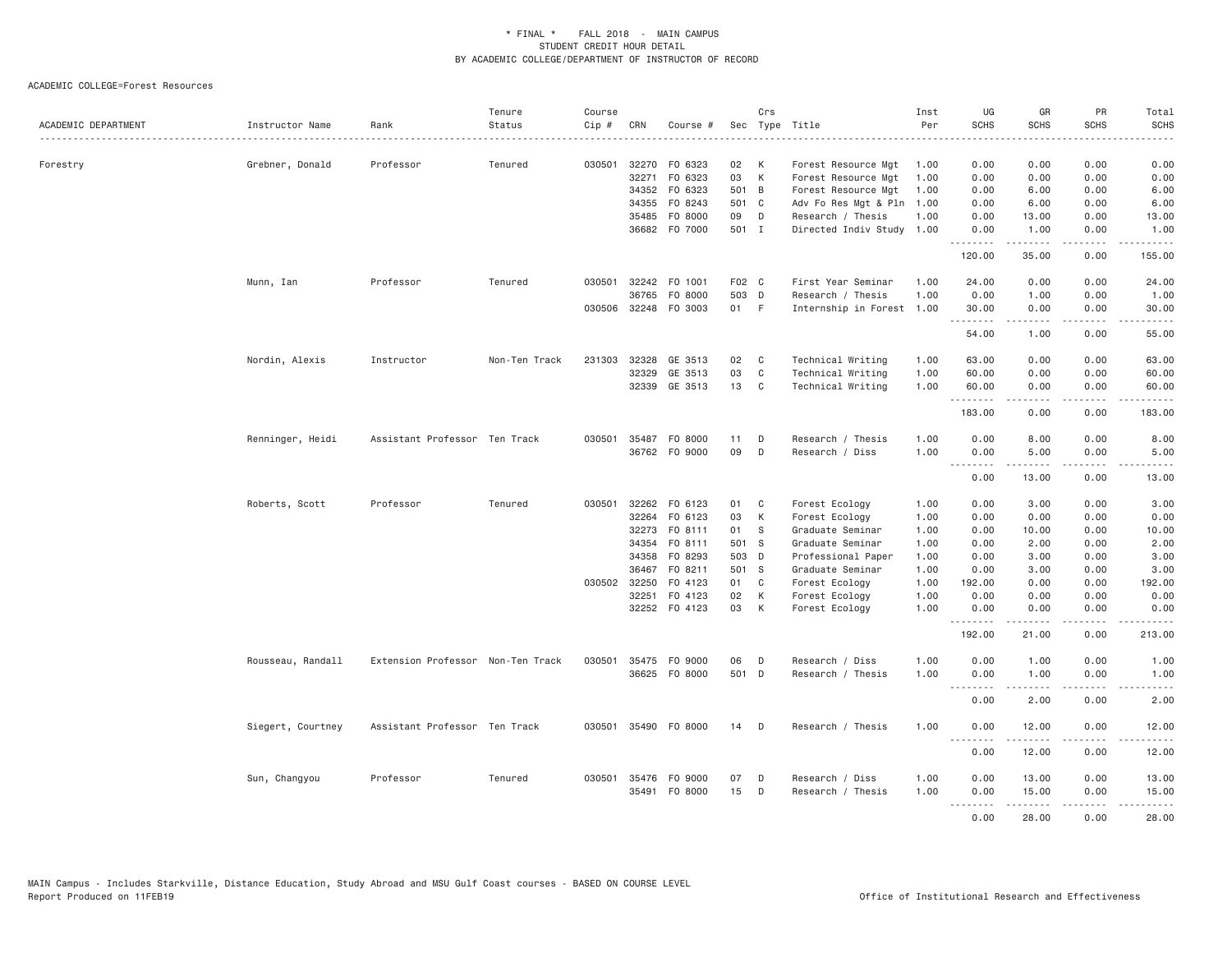# ACADEMIC COLLEGE=Forest Resources

|                     |                 |      | Tenure | ours;      |        |     | ت⊺ ن          | Inst |              |             |      | Tota. |
|---------------------|-----------------|------|--------|------------|--------|-----|---------------|------|--------------|-------------|------|-------|
| ACADEMIC DEPARTMENT | Thetructor Name | Ranl | Status | CRN<br>Cip | Course | Sec | Title<br>Type | Dor  | 0010<br>っしけこ | <b>COUC</b> | SCH: | SCHS  |
|                     |                 |      |        |            |        |     |               |      |              |             |      | ----- |

 =================================== ======== ======== ======== ========== Forestry 1364.00 245.00 0.00 1609.00 =================================== ======== ======== ======== ==========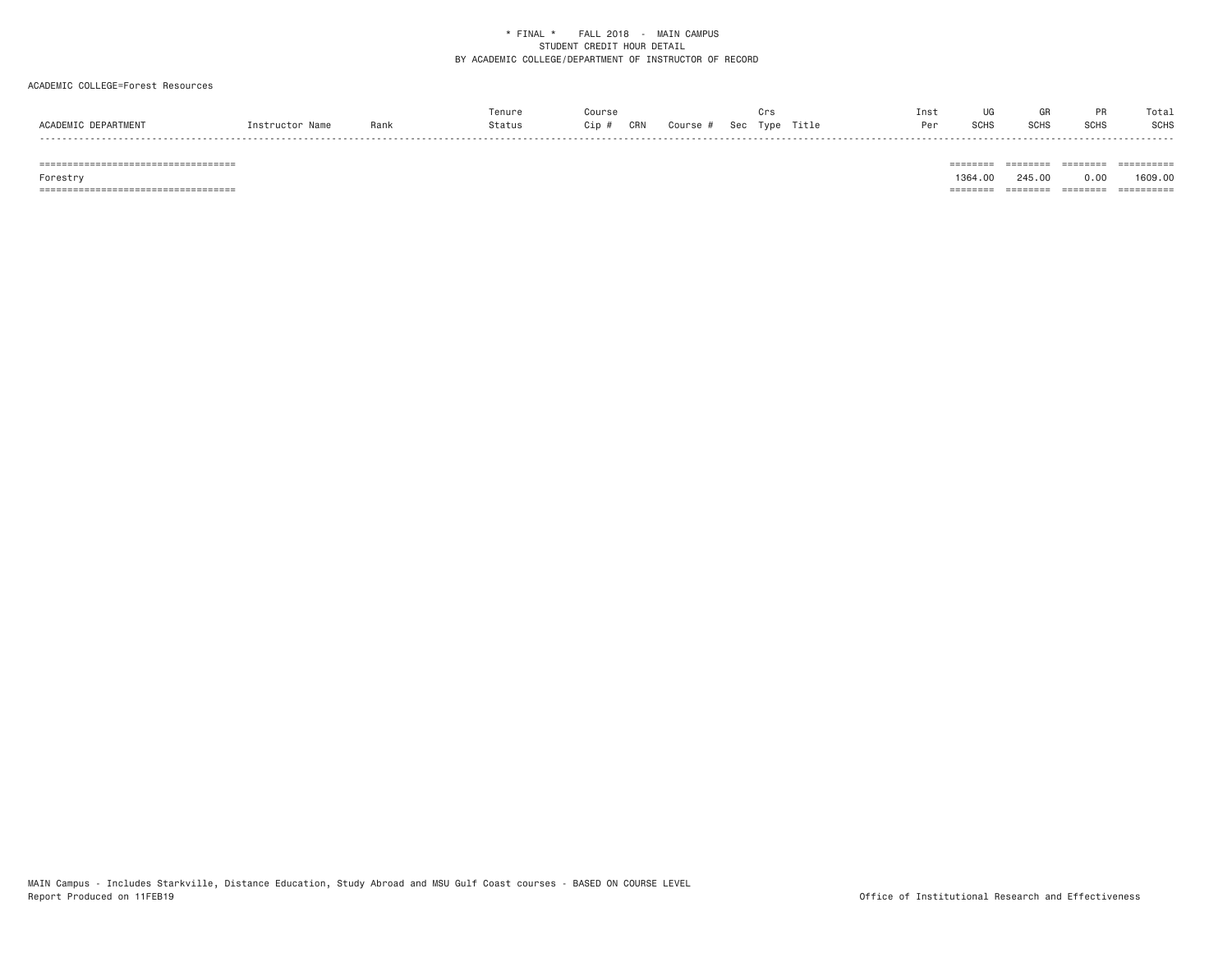| ACADEMIC DEPARTMENT     | Instructor Name    | Rank                              | Tenure<br>Status | Course<br>Cip # | CRN          | Course #              |    | Crs          | Sec Type Title            | Inst<br>Per | UG<br><b>SCHS</b>                          | GR<br><b>SCHS</b>                                                                                                                                            | PR<br><b>SCHS</b> | Total<br><b>SCHS</b><br>----         |
|-------------------------|--------------------|-----------------------------------|------------------|-----------------|--------------|-----------------------|----|--------------|---------------------------|-------------|--------------------------------------------|--------------------------------------------------------------------------------------------------------------------------------------------------------------|-------------------|--------------------------------------|
| Sustainable Bioproducts | Barnes, H. Michael | Professor                         | Tenured          |                 | 030101 36394 | SBP 7000              | 04 | $\mathbf{I}$ | Directed Indiv Study 1.00 |             | 0.00                                       | 3.00                                                                                                                                                         | 0.00              | 3.00                                 |
|                         |                    |                                   |                  |                 | 36399        | SBP 7000              | 05 | $\mathbf{I}$ | Directed Indiv Study      | 1.00        | 0.00                                       | 4.00                                                                                                                                                         | 0.00              | 4.00                                 |
|                         |                    |                                   |                  |                 | 36400        | SBP 7000              | 06 | $\mathbf I$  | Directed Indiv Study      | 1.00        | 0.00                                       | 4.00                                                                                                                                                         | 0.00              | 4.00                                 |
|                         |                    |                                   |                  |                 | 030501 36255 | FP 9000               | 01 | D            | Research / Diss           | 1.00        | 0.00                                       | 19.00                                                                                                                                                        | 0.00              | 19.00                                |
|                         |                    |                                   |                  |                 | 030509 32285 | FP 8111               | 01 | S            | Research Seminar          | 1.00        | 0.00<br>.                                  | 10.00<br>$- - - - -$                                                                                                                                         | 0.00<br>$- - - -$ | 10.00<br>.                           |
|                         |                    |                                   |                  |                 |              |                       |    |              |                           |             | 0.00                                       | 40.00                                                                                                                                                        | 0.00              | 40.00                                |
|                         | Hassan, El Barbary | Associate Professor Tenured       |                  |                 | 030101 34922 | SBP 6133              | 01 | C            | Biorefinery Processe 1.00 |             | 0.00                                       | 12.00                                                                                                                                                        | 0.00              | 12.00                                |
|                         |                    |                                   |                  |                 | 36269        | SBP 7000              | 01 | I            | Directed Indiv Study      | 1.00        | 0.00                                       | 3.00                                                                                                                                                         | 0.00              | 3.00                                 |
|                         |                    |                                   |                  |                 | 36270        | SBP 7000              | 02 | I            | Directed Indiv Study      | 1.00        | 0.00                                       | 3.00                                                                                                                                                         | 0.00              | 3.00                                 |
|                         |                    |                                   |                  |                 | 36271        | SBP 7000              | 03 | I            | Directed Indiv Study      | 1.00        | 0.00                                       | 3.00                                                                                                                                                         | 0.00              | 3.00                                 |
|                         |                    |                                   |                  |                 | 36939        | SBP 7000              | 13 | I            | Directed Indiv Study      | 1.00        | 0.00                                       | 3.00                                                                                                                                                         | 0.00              | 3.00                                 |
|                         |                    |                                   |                  |                 | 36940        | SBP 7000              | 14 | $\mathbf I$  | Directed Indiv Study      | 1.00        | 0.00                                       | 3.00                                                                                                                                                         | 0.00              | 3.00                                 |
|                         |                    |                                   |                  |                 | 030501 36256 | FP 9000               | 02 | D            | Research / Diss           | 1.00        | 0.00<br>$\sim$ $\sim$ $\sim$ $\sim$ $\sim$ | 13.00<br>.                                                                                                                                                   | 0.00<br>.         | 13.00<br>.                           |
|                         |                    |                                   |                  |                 |              |                       |    |              |                           |             | 0.00                                       | 40.00                                                                                                                                                        | 0.00              | 40.00                                |
|                         | Kim, Yun Sang      | Assistant Professor Ten Track     |                  | 030501          | 36248        | FP 8000               | 01 | D            | Research / Thesis         | 1.00        | 0.00                                       | 3.00                                                                                                                                                         | 0.00              | 3.00                                 |
|                         |                    |                                   |                  |                 |              | 36257 FP 9000         | 03 | D            | Research / Diss           | 1.00        | 0.00<br>.                                  | 7.00                                                                                                                                                         | 0.00              | 7.00                                 |
|                         |                    |                                   |                  |                 |              |                       |    |              |                           |             | 0.00                                       | 10.00                                                                                                                                                        | 0.00              | 10.00                                |
|                         | Lim, Hyungsuk      | Assistant Professor Ten Track     |                  |                 | 030101 33820 | SBP 2123              | 01 | C            | Mat Proc Sustain Bio      | 1.00        | 12.00                                      | 0.00                                                                                                                                                         | 0.00              | 12.00                                |
|                         |                    |                                   |                  |                 | 36634        | SBP 7000              | 11 | I            | Directed Indiv Study      | 1.00        | 0.00                                       | 3.00                                                                                                                                                         | 0.00              | 3.00                                 |
|                         |                    |                                   |                  |                 | 36725        | SBP 7000              | 12 | $\mathbf{I}$ | Directed Indiv Study      | 1.00        | 0.00                                       | 3.00                                                                                                                                                         | 0.00              | 3.00                                 |
|                         |                    |                                   |                  |                 | 030501 36249 | FP 8000               | 02 | D            | Research / Thesis         | 1.00        | 0.00                                       | 29.00                                                                                                                                                        | 0.00              | 29.00                                |
|                         |                    |                                   |                  |                 | 36258        | FP 9000               | 04 | D            | Research / Diss           | 1.00        | 0.00                                       | 13.00                                                                                                                                                        | 0.00              | 13.00                                |
|                         |                    |                                   |                  |                 |              |                       |    |              |                           |             | .<br>12.00                                 | 48.00                                                                                                                                                        | 0.00              | 60.00                                |
|                         | Nicholas, Darrel   | Professor                         | Tenured          |                 |              | 030501 36250 FP 8000  | 03 | D            | Research / Thesis         | 1.00        | 0.00<br>----                               | 2.00                                                                                                                                                         | 0.00              | 2.00                                 |
|                         |                    |                                   |                  |                 |              |                       |    |              |                           |             | 0.00                                       | 2.00                                                                                                                                                         | 0.00              | 2.00                                 |
|                         | Owens, Frank       | Research Assist Pro Non-Ten Track |                  | 030501          | 36259        | FP 9000               | 05 | D            | Research / Diss           | 1.00        | 0.00                                       | 6.00                                                                                                                                                         | 0.00              | 6.00                                 |
|                         |                    |                                   |                  | 030509          | 32277        | FP 4123               | 01 | C            | Lumber Manufacture        | 0.15        | 1.35                                       | 0.00                                                                                                                                                         | 0.00              | 1.35                                 |
|                         |                    |                                   |                  |                 | 32278        | FP 4123               | 02 | К            | Lumber Manufacture        | 0.15        | 0.00                                       | 0.00                                                                                                                                                         | 0.00              | 0.00                                 |
|                         |                    |                                   |                  |                 | 32282        | FP 6123               | 01 | C            | Lumber Manufacture        | 0.15        | 0.00                                       | 3.15                                                                                                                                                         | 0.00              | 3.15                                 |
|                         |                    |                                   |                  |                 |              | 32283 FP 6123         | 02 | K            | Lumber Manufacture        | 0.15        | 0.00                                       | 0.00                                                                                                                                                         | 0.00              | 0.00                                 |
|                         |                    |                                   |                  |                 |              |                       |    |              |                           |             | .<br>1.35                                  | $\frac{1}{2} \left( \frac{1}{2} \right) \left( \frac{1}{2} \right) \left( \frac{1}{2} \right) \left( \frac{1}{2} \right) \left( \frac{1}{2} \right)$<br>9.15 | 0.00              | $\sim$ $\sim$ $\sim$ $\sim$<br>10.50 |
|                         | Seale, Roy         | Professor                         | Tenured          |                 | 030501 36251 | FP 8000               | 04 | D            | Research / Thesis         | 1.00        | 0.00                                       | 16.00                                                                                                                                                        | 0.00              | 16.00                                |
|                         |                    |                                   |                  |                 |              | 36260 FP 9000         | 06 | D            | Research / Diss           | 1.00        | 0.00<br>.                                  | 13.00<br>.                                                                                                                                                   | 0.00<br>.         | 13.00<br>.                           |
|                         |                    |                                   |                  |                 |              |                       |    |              |                           |             | 0.00                                       | 29.00                                                                                                                                                        | 0.00              | 29.00                                |
|                         | Shmulsky, Rubin    | Professor                         | Tenured          |                 | 030501 36252 | FP 8000               | 05 | D            | Research / Thesis         | 1.00        | 0.00                                       | 10.00                                                                                                                                                        | 0.00              | 10.00                                |
|                         |                    |                                   |                  |                 | 36261        | FP 9000               | 07 | D            | Research / Diss           | 1.00        | 0.00<br><u>.</u>                           | 28.00<br>$- - - - - -$                                                                                                                                       | 0.00<br>$\cdots$  | 28.00<br>.                           |
|                         |                    |                                   |                  |                 |              |                       |    |              |                           |             | 0.00                                       | 38.00                                                                                                                                                        | 0.00              | 38.00                                |
|                         | Stokes, Carrlet    | Assistant Professor Ten Track     |                  |                 |              | 030101 33819 SBP 1103 | 01 | C            | Intro Sustain Biopro 1.00 |             | 93.00                                      | 0.00                                                                                                                                                         | 0.00              | 93.00                                |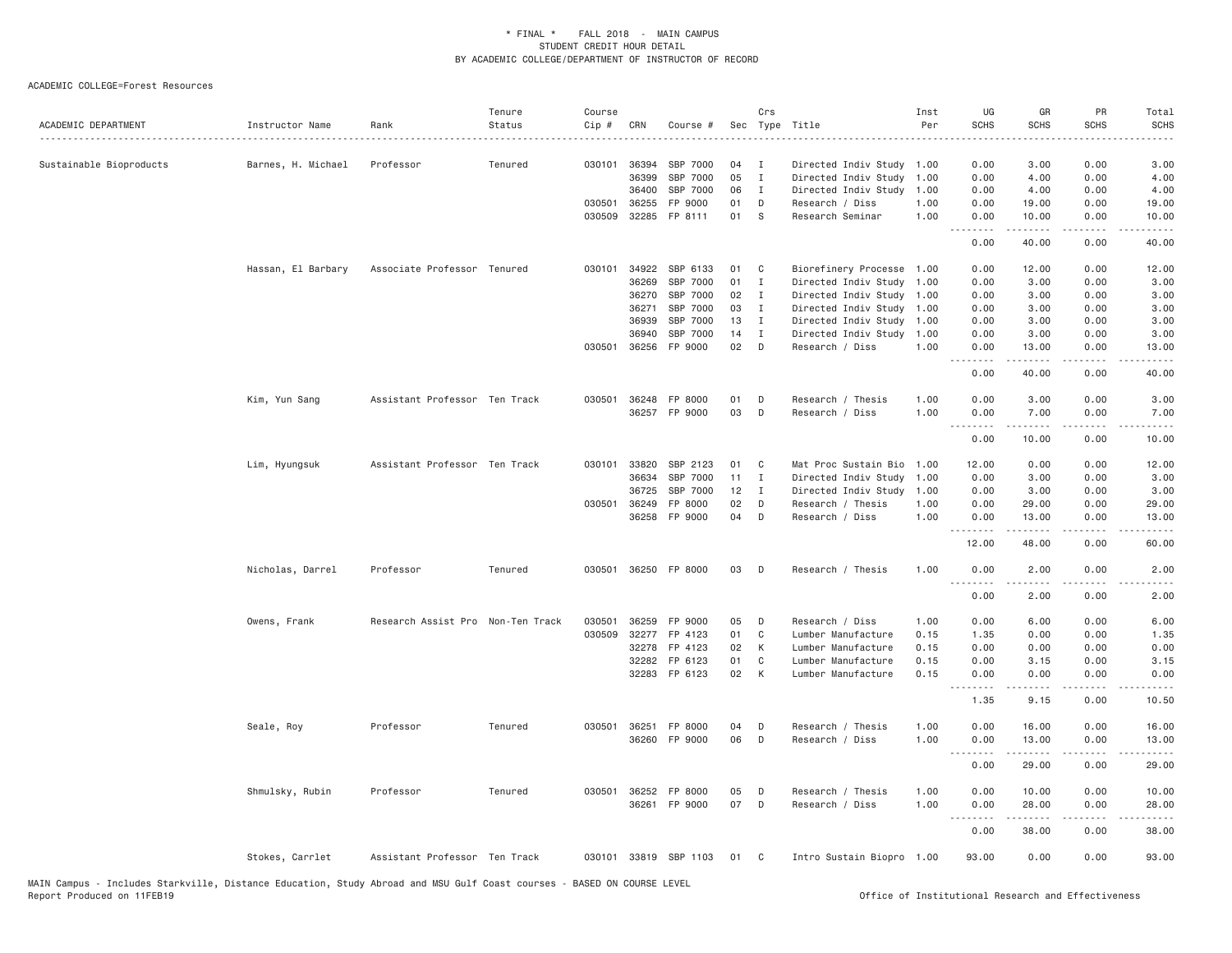|                                      |                 |                               | Tenure  | Course  |       |                       |      | Crs            |                           | Inst | UG                    | GR                                                                                                                                                                                                                                                                                                                                                                                                                                                                                                                                                                                | <b>PR</b>             | Total                                                                                                                                                        |
|--------------------------------------|-----------------|-------------------------------|---------|---------|-------|-----------------------|------|----------------|---------------------------|------|-----------------------|-----------------------------------------------------------------------------------------------------------------------------------------------------------------------------------------------------------------------------------------------------------------------------------------------------------------------------------------------------------------------------------------------------------------------------------------------------------------------------------------------------------------------------------------------------------------------------------|-----------------------|--------------------------------------------------------------------------------------------------------------------------------------------------------------|
| ACADEMIC DEPARTMENT                  | Instructor Name | Rank                          | Status  | $Cip$ # | CRN   | Course #              | Sec  |                | Type Title                | Per  | <b>SCHS</b>           | <b>SCHS</b>                                                                                                                                                                                                                                                                                                                                                                                                                                                                                                                                                                       | SCHS                  | <b>SCHS</b>                                                                                                                                                  |
| Sustainable Bioproducts              | Stokes, Carrlet | Assistant Professor Ten Track |         | 030101  |       | 36578 SBP 7000        | 10 I |                | Directed Indiv Study 1.00 |      | 0.00                  | 3.00                                                                                                                                                                                                                                                                                                                                                                                                                                                                                                                                                                              | 0.00                  | 3.00                                                                                                                                                         |
|                                      |                 |                               |         | 030501  | 36262 | FP 9000               | 08   | D              | Research / Diss           | 1.00 | 0.00                  | 29.00                                                                                                                                                                                                                                                                                                                                                                                                                                                                                                                                                                             | 0.00                  | 29.00                                                                                                                                                        |
|                                      |                 |                               |         |         |       | 36443 FP 8000         | 08   | D              | Research / Thesis         | 1.00 | 0.00                  | 14.00                                                                                                                                                                                                                                                                                                                                                                                                                                                                                                                                                                             | 0.00                  | 14.00                                                                                                                                                        |
|                                      |                 |                               |         | 030599  |       | 32287 FP 8133         | 01   | C <sub>1</sub> | Environ Issues In Fp 1.00 |      | 0.00<br>---------     | 21.00<br>.                                                                                                                                                                                                                                                                                                                                                                                                                                                                                                                                                                        | 0.00<br>.             | 21.00<br>------                                                                                                                                              |
|                                      |                 |                               |         |         |       |                       |      |                |                           |      | 93.00                 | 67.00                                                                                                                                                                                                                                                                                                                                                                                                                                                                                                                                                                             | 0.00                  | 160.00                                                                                                                                                       |
|                                      | Street, Jason   | Assistant Professor Ten Track |         | 030101  | 36448 | SBP 7000              | 08   | I              | Directed Indiv Study 1.00 |      | 0.00                  | 3.00                                                                                                                                                                                                                                                                                                                                                                                                                                                                                                                                                                              | 0.00                  | 3.00                                                                                                                                                         |
|                                      |                 |                               |         |         | 36527 | SBP 7000              | 09   | $\mathbf{I}$   | Directed Indiv Study 1.00 |      | 0.00                  | 3.00                                                                                                                                                                                                                                                                                                                                                                                                                                                                                                                                                                              | 0.00                  | 3.00                                                                                                                                                         |
|                                      |                 |                               |         | 030501  | 36253 | FP 8000               | 06   | D              | Research / Thesis         | 1.00 | 0.00                  | 20.00                                                                                                                                                                                                                                                                                                                                                                                                                                                                                                                                                                             | 0.00                  | 20.00                                                                                                                                                        |
|                                      |                 |                               |         |         | 36263 | FP 9000               | 09   | D              | Research / Diss           | 1.00 | 0.00                  | 36.00                                                                                                                                                                                                                                                                                                                                                                                                                                                                                                                                                                             | 0.00                  | 36.00                                                                                                                                                        |
|                                      |                 |                               |         | 030509  | 32277 | FP 4123               | 01 C |                | Lumber Manufacture        | 0.85 | 7.65                  | 0.00                                                                                                                                                                                                                                                                                                                                                                                                                                                                                                                                                                              | 0.00                  | 7.65                                                                                                                                                         |
|                                      |                 |                               |         |         |       | 32278 FP 4123         | 02   | K              | Lumber Manufacture        | 0.85 | 0.00                  | 0.00                                                                                                                                                                                                                                                                                                                                                                                                                                                                                                                                                                              | 0.00                  | 0.00                                                                                                                                                         |
|                                      |                 |                               |         |         |       | 32282 FP 6123         | 01   | C <sub>1</sub> | Lumber Manufacture        | 0.85 | 0.00                  | 17.85                                                                                                                                                                                                                                                                                                                                                                                                                                                                                                                                                                             | 0.00                  | 17.85                                                                                                                                                        |
|                                      |                 |                               |         |         |       | 32283 FP 6123         | 02   | $\mathsf{K}$   | Lumber Manufacture        | 0.85 | 0.00                  | 0.00                                                                                                                                                                                                                                                                                                                                                                                                                                                                                                                                                                              | 0.00                  | 0.00                                                                                                                                                         |
|                                      |                 |                               |         |         |       |                       |      |                |                           |      | $\frac{1}{2}$<br>7.65 | -----<br>79.85                                                                                                                                                                                                                                                                                                                                                                                                                                                                                                                                                                    | ----<br>0.00          | 87.50                                                                                                                                                        |
|                                      | Wan, Hui        | Associate Professor Ten Track |         |         |       | 030101 36447 SBP 7000 | 07 I |                | Directed Indiv Study 1.00 |      | 0.00                  | 3,00                                                                                                                                                                                                                                                                                                                                                                                                                                                                                                                                                                              | 0.00                  | 3.00                                                                                                                                                         |
|                                      |                 |                               |         |         |       |                       |      |                |                           |      | <u>.</u><br>0.00      | - - - - -<br>3.00                                                                                                                                                                                                                                                                                                                                                                                                                                                                                                                                                                 | . <b>.</b><br>0.00    | $\frac{1}{2} \left( \frac{1}{2} \right) \left( \frac{1}{2} \right) \left( \frac{1}{2} \right) \left( \frac{1}{2} \right) \left( \frac{1}{2} \right)$<br>3.00 |
|                                      | Zhang, Jilei    | Professor                     | Tenured | 030101  | 37208 | SBP 7000              | 15   | $\blacksquare$ | Directed Indiv Study 1.00 |      | 0.00                  | 3.00                                                                                                                                                                                                                                                                                                                                                                                                                                                                                                                                                                              | 0.00                  | 3.00                                                                                                                                                         |
|                                      |                 |                               |         | 030501  | 36254 | FP 8000               | 07   | D              | Research / Thesis         | 1.00 | 0.00                  | 5.00                                                                                                                                                                                                                                                                                                                                                                                                                                                                                                                                                                              | 0.00                  | 5.00                                                                                                                                                         |
|                                      |                 |                               |         |         |       | 36264 FP 9000         | 10   | D              | Research / Diss           | 1.00 | 0.00                  | 13.00                                                                                                                                                                                                                                                                                                                                                                                                                                                                                                                                                                             | 0.00                  | 13.00                                                                                                                                                        |
|                                      |                 |                               |         |         |       |                       |      |                |                           |      | --------<br>0.00      | 21.00                                                                                                                                                                                                                                                                                                                                                                                                                                                                                                                                                                             | $\frac{1}{2}$<br>0.00 | 21.00                                                                                                                                                        |
| Sustainable Bioproducts              |                 |                               |         |         |       |                       |      |                |                           |      | ========<br>114,00    | $\begin{minipage}{0.03\textwidth} \centering \begin{minipage}{0.03\textwidth} \centering \centering \end{minipage} \begin{minipage}{0.03\textwidth} \centering \centering \end{minipage} \begin{minipage}{0.03\textwidth} \centering \centering \begin{minipage}{0.03\textwidth} \centering \centering \end{minipage} \end{minipage} \begin{minipage}{0.03\textwidth} \centering \centering \end{minipage} \begin{minipage}{0.03\textwidth} \centering \centering \end{minipage} \begin{minipage}{0.03\textwidth} \centering \centering \end{minipage} \begin{minipage$<br>387,00 | 0.00                  | 501.00                                                                                                                                                       |
| ------------------------------------ |                 |                               |         |         |       |                       |      |                |                           |      | ========              |                                                                                                                                                                                                                                                                                                                                                                                                                                                                                                                                                                                   |                       | ========= ========= ==========                                                                                                                               |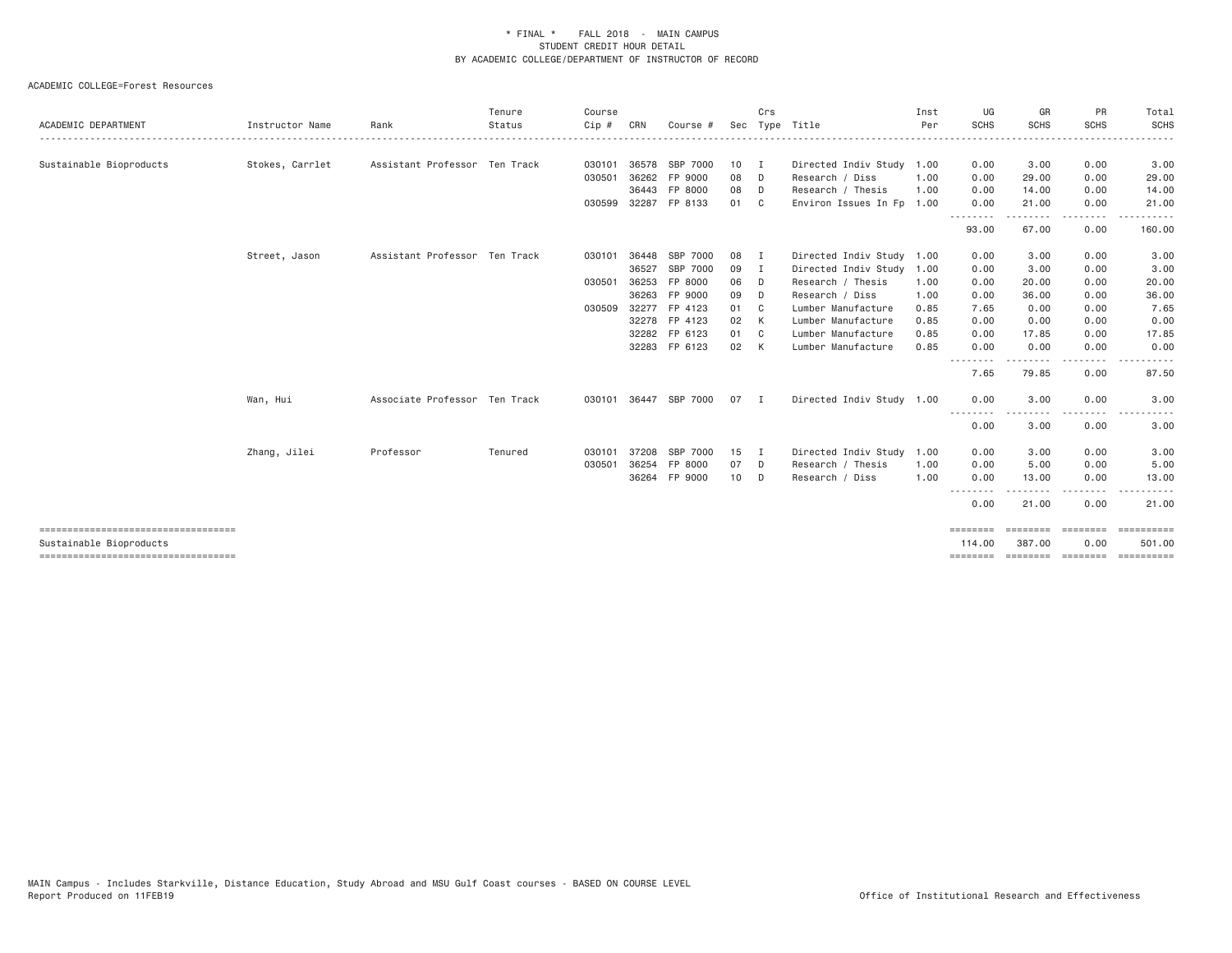| ACADEMIC DEPARTMENT               | Instructor Name    | Rank                              | Tenure<br>Status | Course<br>$Cip$ # | CRN            | Course #                    |          | Crs            | Sec Type Title                          | Inst<br>Per  | UG<br><b>SCHS</b> | GR<br><b>SCHS</b>                                                                                                                                            | PR<br><b>SCHS</b>                   | Total<br><b>SCHS</b> |
|-----------------------------------|--------------------|-----------------------------------|------------------|-------------------|----------------|-----------------------------|----------|----------------|-----------------------------------------|--------------|-------------------|--------------------------------------------------------------------------------------------------------------------------------------------------------------|-------------------------------------|----------------------|
|                                   |                    |                                   |                  |                   |                |                             |          |                |                                         |              |                   |                                                                                                                                                              |                                     |                      |
| Wildlife, Fisheries & Aquaculture | Allen, Peter       | Associate Professor Tenured       |                  |                   | 030201 34009   | WFA 4173                    | 01       | C              | Fish Physiology                         | 1.00         | 69.00             | 0.00                                                                                                                                                         | 0.00                                | 69.00                |
|                                   |                    |                                   |                  |                   | 34010          | WFA 4173                    | 02       | K              | Fish Physiology                         | 1.00         | 0.00              | 0.00                                                                                                                                                         | 0.00                                | 0.00                 |
|                                   |                    |                                   |                  |                   | 34011          | WFA 4173                    | 03       | K              | Fish Physiology                         | 1.00         | 0.00              | 0.00                                                                                                                                                         | 0.00                                | 0.00                 |
|                                   |                    |                                   |                  |                   | 34032          | WFA 6173                    | 01       | C              | Fish Physiology                         | 1.00         | 0.00              | 6.00                                                                                                                                                         | 0.00                                | 6.00                 |
|                                   |                    |                                   |                  | 030601            | 34034<br>35082 | WFA 6173<br><b>WFA 8000</b> | 03<br>01 | K<br>D         | Fish Physiology                         | 1.00<br>1.00 | 0.00<br>0.00      | 0.00<br>19.00                                                                                                                                                | 0.00<br>0.00                        | 0.00                 |
|                                   |                    |                                   |                  |                   | 35118          | <b>WFA 9000</b>             | 13       | D              | Research / Thesis                       | 1.00         | 0.00              | 2.00                                                                                                                                                         | 0.00                                | 19.00<br>2.00        |
|                                   |                    |                                   |                  |                   | 37083          | WFA 4000                    | 03       | I              | Research / Diss<br>Directed Indiv Study | 1.00         | 3.00              | 0.00                                                                                                                                                         | 0.00                                | 3.00                 |
|                                   |                    |                                   |                  |                   |                |                             |          |                |                                         |              | .<br>72.00        | .<br>27.00                                                                                                                                                   | .<br>0.00                           | .<br>99.00           |
|                                   | Ayers, Christopher | Instructor                        | Non-Ten Track    | 030201            | 33993          | WFA 1102                    | 01       | C <sub>c</sub> | Wildl & Fish Profess                    | 1.00         | 240.00            | 0.00                                                                                                                                                         | 0.00                                | 240.00               |
|                                   |                    |                                   |                  |                   | 34006          | WFA 4153                    | 01       | C              | Prin Wild Con & Man                     | 1.00         | 228.00            | 0.00                                                                                                                                                         | 0.00                                | 228.00               |
|                                   |                    |                                   |                  |                   | 34007          | WFA 4153                    | 02       | K              | Prin Wild Con & Man                     | 1.00         | 0.00              | 0.00                                                                                                                                                         | 0.00                                | 0.00                 |
|                                   |                    |                                   |                  |                   | 34008          | WFA 4153                    | 03       | K              | Prin Wild Con & Man                     | 1.00         | 0.00              | 0.00                                                                                                                                                         | 0.00                                | 0.00                 |
|                                   |                    |                                   |                  |                   | 34022          | WFA 4433                    | 01       | C              | Mammalogy                               | 1.00         | 147.00            | 0.00                                                                                                                                                         | 0.00                                | 147.00               |
|                                   |                    |                                   |                  |                   | 34023          | WFA 4433                    | 02       | K              | Mammalogy                               | 1.00         | 0.00              | 0.00                                                                                                                                                         | 0.00                                | 0.00                 |
|                                   |                    |                                   |                  |                   | 34024          | WFA 4433                    | 03       | К              | Mammalogy                               | 1.00         | 0.00              | 0.00                                                                                                                                                         | 0.00                                | 0.00                 |
|                                   |                    |                                   |                  |                   |                | 34025 WFA 4433              | 04       | K              | Mammalogy                               | 1.00         | 0.00              | 0.00                                                                                                                                                         | 0.00                                | 0.00                 |
|                                   |                    |                                   |                  |                   |                |                             |          |                |                                         |              | .<br>615.00       | $\frac{1}{2} \left( \frac{1}{2} \right) \left( \frac{1}{2} \right) \left( \frac{1}{2} \right) \left( \frac{1}{2} \right) \left( \frac{1}{2} \right)$<br>0.00 | $\sim$ $\sim$ $\sim$ $\sim$<br>0.00 | 615.00               |
|                                   | Baker, Beth        | Extension Assist Pr Non-Ten Track |                  | 030601            |                | 35083 WFA 8000              | 02       | $\Box$         | Research / Thesis                       | 1.00         | 0.00<br>.         | 13.00<br>.                                                                                                                                                   | 0.00<br>.                           | 13.00<br>.           |
|                                   |                    |                                   |                  |                   |                |                             |          |                |                                         |              | 0.00              | 13.00                                                                                                                                                        | 0.00                                | 13.00                |
|                                   | Barton, Martha     | Instructor                        | Non-Ten Track    | 260101            | 30500          | BIO 1134                    | 04       | C              | Biology I - SI                          | 1.00         | 812.00            | 0.00                                                                                                                                                         | 0.00                                | 812.00               |
|                                   |                    |                                   |                  |                   | 30502          | BIO 1134                    | 06       | K              | Biology I                               | 0.50         | 0.00              | 0.00                                                                                                                                                         | 0.00                                | 0.00                 |
|                                   |                    |                                   |                  |                   | 30503          | BIO 1134                    | 07       | K              | Biology I                               | 0.50         | 0.00              | 0.00                                                                                                                                                         | 0.00                                | 0.00                 |
|                                   |                    |                                   |                  |                   | 30504          | BIO 1134                    | 08       | K              | Biology I                               | 0.50         | 0.00              | 0.00                                                                                                                                                         | 0.00                                | 0.00                 |
|                                   |                    |                                   |                  |                   | 30505          | BIO 1134                    | 09       | K              | Biology I                               | 0.50         | 0.00              | 0.00                                                                                                                                                         | 0.00                                | 0.00                 |
|                                   |                    |                                   |                  |                   | 30506          | BIO 1134                    | 10       | K              | Biology I                               | 0.50         | 0.00              | 0.00                                                                                                                                                         | 0.00                                | 0.00                 |
|                                   |                    |                                   |                  |                   | 30507          | BIO 1134                    | 11       | K              | Biology I                               | 0.50         | 0.00              | 0.00                                                                                                                                                         | 0.00                                | 0.00                 |
|                                   |                    |                                   |                  |                   | 30508          | BIO 1134                    | 12       | $\mathsf{K}$   | Biology I                               | 0.50         | 0.00              | 0.00                                                                                                                                                         | 0.00                                | 0.00                 |
|                                   |                    |                                   |                  |                   | 30509          | BIO 1134                    | 13       | K              | Biology I                               | 0.50         | 0.00              | 0.00                                                                                                                                                         | 0.00                                | 0.00                 |
|                                   |                    |                                   |                  |                   | 30510          | BIO 1134<br>BIO 1134        | 14<br>15 | K<br>K         | Biology I                               | 0.50<br>0.50 | 0.00<br>0.00      | 0.00<br>0.00                                                                                                                                                 | 0.00<br>0.00                        | 0.00<br>0.00         |
|                                   |                    |                                   |                  |                   | 30511<br>30512 | BIO 1134                    | 16       | K              | Biology I<br>Biology I                  | 0.50         | 0.00              | 0.00                                                                                                                                                         | 0.00                                | 0.00                 |
|                                   |                    |                                   |                  |                   | 30513          | BIO 1134                    | 17       | К              | Biology I                               | 0.50         | 0.00              | 0.00                                                                                                                                                         | 0.00                                | 0.00                 |
|                                   |                    |                                   |                  |                   | 30514          | BIO 1134                    | 18       | К              | Biology I                               | 0.50         | 0.00              | 0.00                                                                                                                                                         | 0.00                                | 0.00                 |
|                                   |                    |                                   |                  |                   | 30515          | BIO 1134                    | 19       | K              | Biology I                               | 0.50         | 0.00              | 0.00                                                                                                                                                         | 0.00                                | 0.00                 |
|                                   |                    |                                   |                  |                   | 30516          | BIO 1134                    | 20       | K              | Biology I                               | 0.50         | 0.00              | 0.00                                                                                                                                                         | 0.00                                | 0.00                 |
|                                   |                    |                                   |                  |                   |                | 30517 BIO 1134              | 21       | К              | Biology I                               | 0.50         | 0.00              | 0.00                                                                                                                                                         | 0.00                                | 0.00                 |
|                                   |                    |                                   |                  |                   | 30518          | BIO 1134                    | 22       | K              | Biology I                               | 0.50         | 0.00              | 0.00                                                                                                                                                         | 0.00                                | 0.00                 |
|                                   |                    |                                   |                  |                   | 30519          | BIO 1134                    | 23       | K              | Biology I                               | 0.50         | 0.00              | 0.00                                                                                                                                                         | 0.00                                | 0.00                 |
|                                   |                    |                                   |                  |                   | 30520          | BIO 1134                    | 24       | К              | Biology I                               | 0.50         | 0.00              | 0.00                                                                                                                                                         | 0.00                                | 0.00                 |
|                                   |                    |                                   |                  |                   | 30521          | BIO 1134                    | 25       | К              | Biology I                               | 0.50         | 0.00              | 0.00                                                                                                                                                         | 0.00                                | 0.00                 |
|                                   |                    |                                   |                  |                   | 30522          | BIO 1134                    | 26       | K              | Biology I                               | 0.50         | 0.00              | 0.00                                                                                                                                                         | 0.00                                | 0.00                 |
|                                   |                    |                                   |                  |                   | 30523          | BIO 1134                    | 27       | K              | Biology I                               | 0.50         | 0.00              | 0.00                                                                                                                                                         | 0.00                                | 0.00                 |
|                                   |                    |                                   |                  |                   | 30524          | BIO 1134                    | 28       | K              | Biology I                               | 0.50         | 0.00              | 0.00                                                                                                                                                         | 0.00                                | 0.00                 |
|                                   |                    |                                   |                  |                   | 30525          | BIO 1134                    | 29       | K              | Biology I                               | 0.50         | 0.00              | 0.00                                                                                                                                                         | 0.00                                | 0.00                 |
|                                   |                    |                                   |                  |                   | 30526          | BIO 1134                    | 30       | К              | Biology I                               | 0.50         | 0.00              | 0.00                                                                                                                                                         | 0.00                                | 0.00                 |
|                                   |                    |                                   |                  |                   | 30527          | BIO 1134                    | 31       | K              | Biology I                               | 0.50         | 0.00              | 0.00                                                                                                                                                         | 0.00                                | 0.00                 |
|                                   |                    |                                   |                  |                   | 30528          | BIO 1134                    | 32       | K              | Biology I                               | 0.50         | 0.00              | 0.00                                                                                                                                                         | 0.00                                | 0.00                 |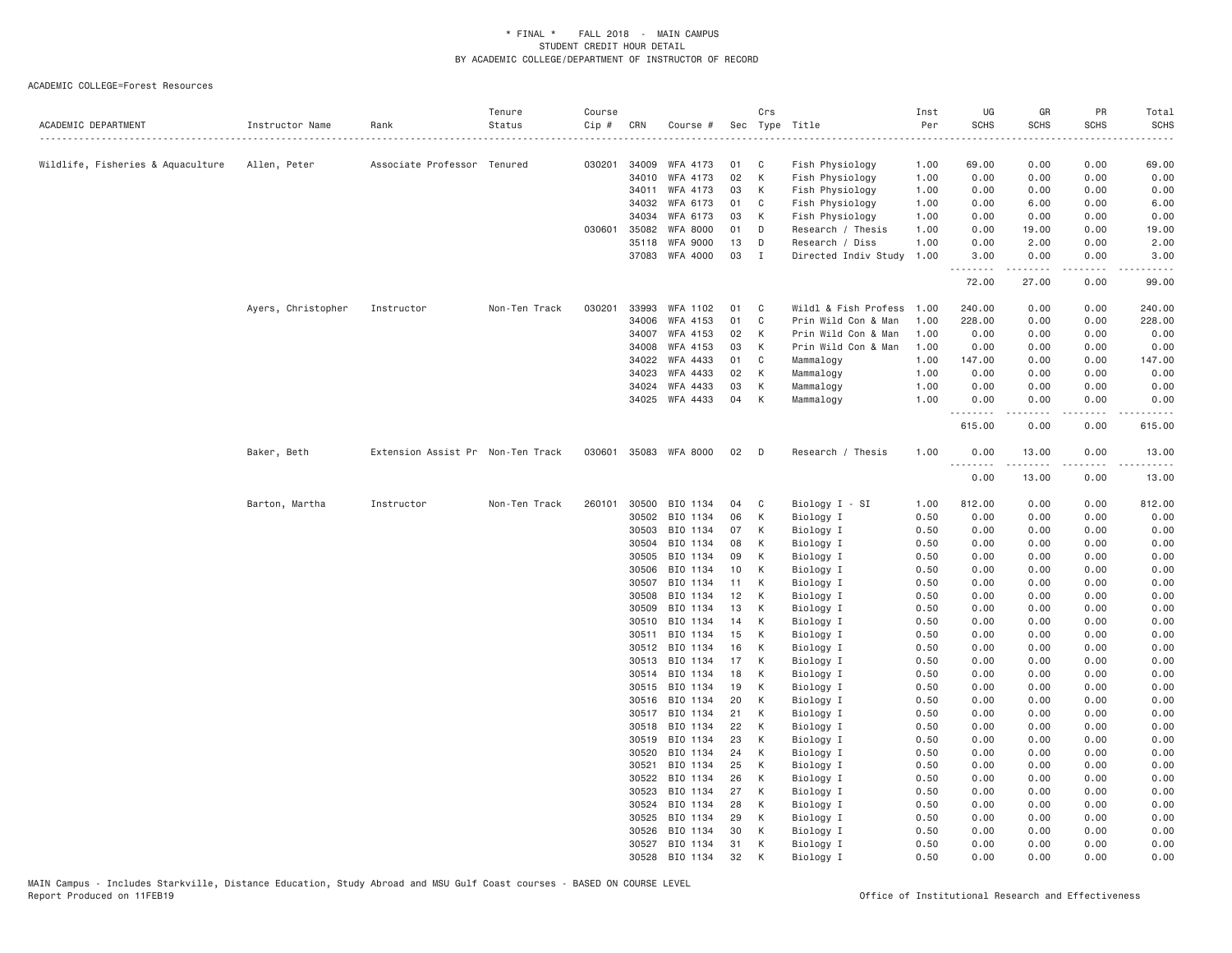| ACADEMIC DEPARTMENT               | Instructor Name   | Rank                              | Tenure<br>Status | Course<br>Cip # | CRN          | Course #        | Sec   | Crs          | Type Title           | Inst<br>Per | UG<br><b>SCHS</b> | GR<br><b>SCHS</b>                                                                                                                                             | PR<br><b>SCHS</b>                   | Total<br><b>SCHS</b>   |
|-----------------------------------|-------------------|-----------------------------------|------------------|-----------------|--------------|-----------------|-------|--------------|----------------------|-------------|-------------------|---------------------------------------------------------------------------------------------------------------------------------------------------------------|-------------------------------------|------------------------|
|                                   |                   |                                   |                  |                 |              |                 |       |              |                      |             |                   |                                                                                                                                                               |                                     | .                      |
| Wildlife, Fisheries & Aquaculture | Barton, Martha    | Instructor                        | Non-Ten Track    | 260101          | 30529        | BIO 1134        | 33    | К            | Biology I            | 0.50        | 0.00              | 0.00                                                                                                                                                          | 0.00                                | 0.00                   |
|                                   |                   |                                   |                  |                 | 30530        | BIO 1134        | 34    | К            | Biology I            | 0.50        | 0.00              | 0.00                                                                                                                                                          | 0.00                                | 0.00                   |
|                                   |                   |                                   |                  |                 | 30531        | BIO 1134        | 35    | К            | Biology I            | 0.50        | 0.00              | 0.00                                                                                                                                                          | 0.00                                | 0.00                   |
|                                   |                   |                                   |                  |                 | 30532        | BIO 1134        | 36    | К            | Biology I            | 0.50        | 0.00              | 0.00                                                                                                                                                          | 0.00                                | 0.00                   |
|                                   |                   |                                   |                  |                 | 30533        | BIO 1134        | 37    | К            | Biology I            | 0.50        | 0.00              | 0.00                                                                                                                                                          | 0.00                                | 0.00                   |
|                                   |                   |                                   |                  |                 | 30534        | BIO 1134        | 38    | К            | Biology I            | 0.50        | 0.00              | 0.00                                                                                                                                                          | 0.00                                | 0.00                   |
|                                   |                   |                                   |                  |                 | 30535        | BIO 1134        | 39    | К            | Biology I            | 0.50        | 0.00              | 0.00                                                                                                                                                          | 0.00                                | 0.00                   |
|                                   |                   |                                   |                  |                 | 30536        | BIO 1134        | 40    | C            | Biology I-SI         | 1.00        | 720.00            | 0.00                                                                                                                                                          | 0.00                                | 720.00                 |
|                                   |                   |                                   |                  |                 | 30537        | BIO 1134        | 41    | К            | Biology I            | 0.50        | 0.00              | 0.00                                                                                                                                                          | 0.00                                | 0.00                   |
|                                   |                   |                                   |                  |                 | 30538        | BIO 1134        | 42    | К            | Biology I            | 0.50        | 0.00              | 0.00                                                                                                                                                          | 0.00                                | 0.00                   |
|                                   |                   |                                   |                  |                 | 30539        | BIO 1134        | 43    | К            | Biology I            | 0.50        | 0.00              | 0.00                                                                                                                                                          | 0.00                                | 0.00                   |
|                                   |                   |                                   |                  |                 | 30540        | BIO 1134        | 44    | К            | Biology I            | 0.50        | 0.00              | 0.00                                                                                                                                                          | 0.00                                | 0.00                   |
|                                   |                   |                                   |                  |                 | 30541        | BIO 1134        | 45    | К            | Biology I            | 0.50        | 0.00              | 0.00                                                                                                                                                          | 0.00                                | 0.00                   |
|                                   |                   |                                   |                  |                 | 30542        | BIO 1134        | 46    | К            | Biology I            | 0.50        | 0.00              | 0.00                                                                                                                                                          | 0.00                                | 0.00                   |
|                                   |                   |                                   |                  |                 | 30543        | BIO 1134        | 47    | К            | Biology I            | 0.50        | 0.00              | 0.00                                                                                                                                                          | 0.00                                | 0.00                   |
|                                   |                   |                                   |                  |                 | 30545        | BIO 1134        | 49    | К            | Biology I            | 0.50        | 0.00              | 0.00                                                                                                                                                          | 0.00                                | 0.00                   |
|                                   |                   |                                   |                  |                 | 30546        | BIO 1134        | 50    | К            | Biology I            | 0.50        | 0.00              | 0.00                                                                                                                                                          | 0.00                                | 0.00                   |
|                                   |                   |                                   |                  | 260799          | 30566        | BIO 2513        | 01    | B            | Animal Diversity     | 1.00        | 105.00<br>.       | 0.00                                                                                                                                                          | 0.00<br>$\sim$ $\sim$ $\sim$ $\sim$ | 105.00                 |
|                                   |                   |                                   |                  |                 |              |                 |       |              |                      |             | 1637.00           | 0.00                                                                                                                                                          | 0.00                                | 1637.00                |
|                                   | Burger, Leslie    | Extension Assist Pr Non-Ten Track |                  | 030201          | 33994        | <b>WFA 3000</b> | 01    | E            | Internship           | 1.00        | 18.00             | 0.00                                                                                                                                                          | 0.00                                | 18.00                  |
|                                   |                   |                                   |                  | 030601          | 35084        | <b>WFA 8000</b> | 03    | D            | Research / Thesis    | 1.00        | 0.00              | 7.00                                                                                                                                                          | 0.00                                | 7.00                   |
|                                   |                   |                                   |                  | 240101          | 32691        | HON 4093        |       | HO7 E        | Honors Thesis        | 1.00        | 3.00              | 0.00                                                                                                                                                          | 0.00                                | 3.00                   |
|                                   |                   |                                   |                  |                 |              |                 |       |              |                      |             | .<br>21.00        | .<br>7.00                                                                                                                                                     | .<br>0.00                           | $\frac{1}{2}$<br>28.00 |
|                                   | Colvin, Michael   | Assistant Professor Ten Track     |                  | 030301          | 34018        | WFA 4313        | 01    | C            | Fisheries Manage     | 1.00        | 69.00             | 0.00                                                                                                                                                          | 0.00                                | 69.00                  |
|                                   |                   |                                   |                  |                 | 34040        | WFA 6313        | 01    | C            | Fisheries Manage     | 1.00        | 0.00              | 3.00                                                                                                                                                          | 0.00                                | 3.00                   |
|                                   |                   |                                   |                  | 030601          | 35085        | <b>WFA 8000</b> | 04    | D            | Research / Thesis    | 1.00        | 0.00              | 4.00                                                                                                                                                          | 0.00                                | 4.00                   |
|                                   |                   |                                   |                  |                 | 35105        | <b>WFA 9000</b> | 02    | D            | Research / Diss      | 1.00        | 0.00              | 6.00                                                                                                                                                          | 0.00                                | 6.00                   |
|                                   |                   |                                   |                  |                 | 36631        | <b>WFA 7000</b> | 02    | I            | Directed Indiv Study | 1.00        | 0.00              | 3.00                                                                                                                                                          | 0.00                                | 3.00                   |
|                                   |                   |                                   |                  |                 |              | 36632 WFA 7000  | 03    | $\mathbf{I}$ | Directed Indiv Study | 1.00        | 0.00              | 3.00                                                                                                                                                          | 0.00                                | 3.00                   |
|                                   |                   |                                   |                  |                 |              |                 |       |              |                      |             | .<br>69.00        | .<br>19.00                                                                                                                                                    | .<br>0.00                           | .<br>88.00             |
|                                   | Correa, Sandra    | Assistant Professor Ten Track     |                  | 030201          | 33997        | <b>WFA 3133</b> | 01    | C            | Ap Aq Ter Ecol       | 1.00        | 252.00            | 0.00                                                                                                                                                          | 0.00                                | 252.00                 |
|                                   |                   |                                   |                  |                 | 33998        | WFA 3133        | 02    | К            | Ap Aq Ter Ecol       | 1.00        | 0.00              | 0.00                                                                                                                                                          | 0.00                                | 0.00                   |
|                                   |                   |                                   |                  |                 | 33999        | WFA 3133        | 03    | К            | Ap Aq Ter Ecol       | 1.00        | 0.00              | 0.00                                                                                                                                                          | 0.00                                | 0.00                   |
|                                   |                   |                                   |                  |                 | 34000        | <b>WFA 3133</b> | 04    | К            | Ap Aq Ter Ecol       | 1.00        | 0.00              | 0.00                                                                                                                                                          | 0.00                                | 0.00                   |
|                                   |                   |                                   |                  |                 |              | 34001 WFA 3133  | HO1 C |              | Honors Ap Aq Ter Eco | 1.00        | 6.00              | 0.00                                                                                                                                                          | 0.00                                | 6.00                   |
|                                   |                   |                                   |                  |                 |              |                 |       |              |                      |             | 258.00            | 0.00                                                                                                                                                          | .<br>0.00                           | 258.00                 |
|                                   | Davis, John       | Associate Professor Tenured       |                  |                 | 030103 34020 | WFA 4383        | 01    | B            | Wetlands Ecol & Mgt  | 1.00        | 84.00             | 0.00                                                                                                                                                          | 0.00                                | 84.00                  |
|                                   |                   |                                   |                  |                 | 34042        | WFA 6383        | 01    | B            | Wetlands Ecol & Mgt  | 1.00        | 0.00              | 12.00                                                                                                                                                         | 0.00                                | 12.00                  |
|                                   |                   |                                   |                  | 030601          | 35086        | WFA 8000        | 05    | D            | Research / Thesis    | 1.00        | 0.00              | 16.00                                                                                                                                                         | 0.00                                | 16.00                  |
|                                   |                   |                                   |                  | 521003          | 32304        | FYE 1001        | F17   | $\mathbf{C}$ | First Year Experienc | 0.50        | 4.00              | 0.00                                                                                                                                                          | 0.00                                | 4.00                   |
|                                   |                   |                                   |                  |                 | 32305        | FYE 1001        | F18 C |              | First Year Experienc | 0.50        | 4.50              | 0.00                                                                                                                                                          | 0.00                                | 4.50                   |
|                                   |                   |                                   |                  |                 |              |                 |       |              |                      |             | .<br>92.50        | $\frac{1}{2} \left( \frac{1}{2} \right) \left( \frac{1}{2} \right) \left( \frac{1}{2} \right) \left( \frac{1}{2} \right) \left( \frac{1}{2} \right)$<br>28.00 | .<br>0.00                           | .<br>120.50            |
|                                   | Demarais, Stephen | Professor                         | Tenured          | 030103          | 34045        | WFA 6494        | 01    | B            | Lg Mamm Ecol & Mgt   | 1.00        | 0.00              | 32.00                                                                                                                                                         | 0.00                                | 32.00                  |
|                                   |                   |                                   |                  | 030601          | 34028        | WFA 4494        | 01    | B            | Lg Mamm Ecol & Mgt   | 1.00        | 44.00             | 0.00                                                                                                                                                          | 0.00                                | 44.00                  |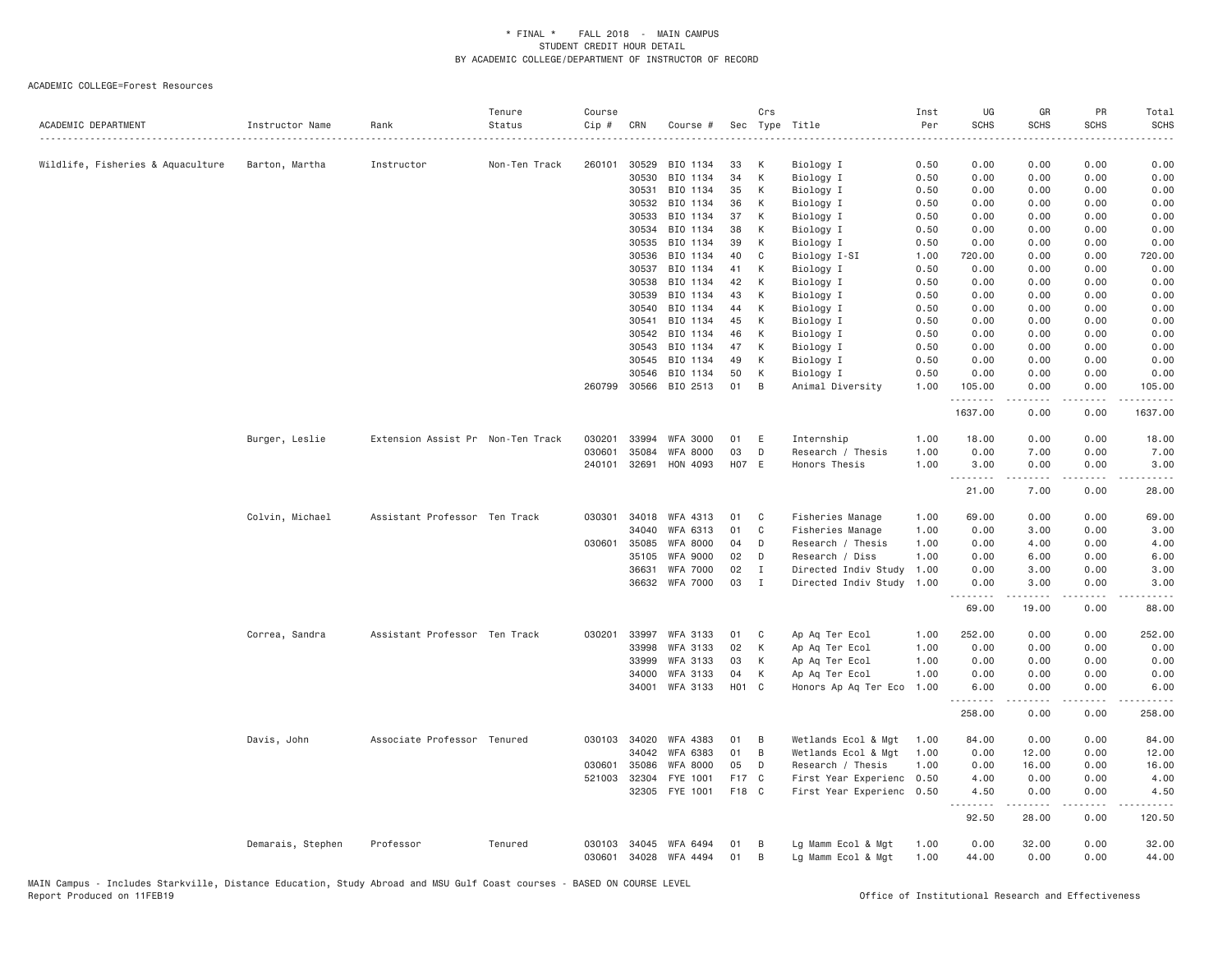| ACADEMIC DEPARTMENT               | Instructor Name   | Rank                              | Tenure<br>Status | Course<br>Cip # | CRN   | Course #              |                   | Crs          | Sec Type Title            | Inst<br>Per | UG<br><b>SCHS</b>                                                                                                                                                                                                                                                                                                                                                                                                                                                                              | GR<br><b>SCHS</b> | PR<br><b>SCHS</b> | Total<br><b>SCHS</b>                                                                                                              |
|-----------------------------------|-------------------|-----------------------------------|------------------|-----------------|-------|-----------------------|-------------------|--------------|---------------------------|-------------|------------------------------------------------------------------------------------------------------------------------------------------------------------------------------------------------------------------------------------------------------------------------------------------------------------------------------------------------------------------------------------------------------------------------------------------------------------------------------------------------|-------------------|-------------------|-----------------------------------------------------------------------------------------------------------------------------------|
| Wildlife, Fisheries & Aquaculture | Demarais, Stephen | Professor                         | Tenured          | 030601          | 35087 | <b>WFA 8000</b>       | 06                | D            | Research / Thesis         | 1.00        | 0.00                                                                                                                                                                                                                                                                                                                                                                                                                                                                                           | 21.00             | 0.00              | 21.00                                                                                                                             |
|                                   |                   |                                   |                  |                 | 35917 | WFA 4000              | 01                | I            | Directed Indiv Study      | 1.00        | 1.00                                                                                                                                                                                                                                                                                                                                                                                                                                                                                           | 0.00              | 0.00              | 1.00                                                                                                                              |
|                                   |                   |                                   |                  |                 |       | 36568 WFA 9000        | 16                | D            | Research / Diss           | 1.00        | 0.00                                                                                                                                                                                                                                                                                                                                                                                                                                                                                           | 5.00              | 0.00              | 5.00                                                                                                                              |
|                                   |                   |                                   |                  |                 |       |                       |                   |              |                           |             | .<br>45.00                                                                                                                                                                                                                                                                                                                                                                                                                                                                                     | .<br>58.00        | .<br>0.00         | .<br>103.00                                                                                                                       |
|                                   | Drymon, James     | Extension Assist Pr Non-Ten Track |                  | 030601          | 35088 | WFA 8000              | 07                | D            | Research / Thesis         | 1.00        | 0.00                                                                                                                                                                                                                                                                                                                                                                                                                                                                                           | 10.00             | 0.00              | 10.00                                                                                                                             |
|                                   |                   |                                   |                  |                 |       | 36375 WFA 7000        | 01                | $\mathbf{I}$ | Directed Indiv Study 1.00 |             | 0.00<br>.                                                                                                                                                                                                                                                                                                                                                                                                                                                                                      | 3.00<br><u>.</u>  | 0.00<br>.         | 3.00<br>.                                                                                                                         |
|                                   |                   |                                   |                  |                 |       |                       |                   |              |                           |             | 0.00                                                                                                                                                                                                                                                                                                                                                                                                                                                                                           | 13.00             | 0.00              | 13.00                                                                                                                             |
|                                   | Evans, Kristine   | Assistant Professor Ten Track     |                  | 030601          | 35089 | <b>WFA 8000</b>       | 08                | D            | Research / Thesis         | 1.00        | 0.00                                                                                                                                                                                                                                                                                                                                                                                                                                                                                           | 19.00             | 0.00              | 19.00                                                                                                                             |
|                                   |                   |                                   |                  |                 | 35107 | <b>WFA 9000</b>       | 04                | D            | Research / Diss           | 1.00        | 0.00                                                                                                                                                                                                                                                                                                                                                                                                                                                                                           | 10.00             | 0.00              | 10.00                                                                                                                             |
|                                   |                   |                                   |                  |                 | 35496 | WFA 4113              | 01                | B            | Animal Behavior           | 1.00        | 45.00                                                                                                                                                                                                                                                                                                                                                                                                                                                                                          | 0.00              | 0.00              | 45.00                                                                                                                             |
|                                   |                   |                                   |                  |                 | 35497 | WFA 6113              | 01                | B            | Animal Behavior           | 1.00        | 0.00                                                                                                                                                                                                                                                                                                                                                                                                                                                                                           | 3.00              | 0.00              | 3.00                                                                                                                              |
|                                   |                   |                                   |                  |                 |       | 36683 WFA 4000        | 02                | $\mathbf{I}$ | Directed Indiv Study      | 1.00        | 3.00<br>.                                                                                                                                                                                                                                                                                                                                                                                                                                                                                      | 0.00<br>-----     | 0.00<br>.         | 3.00<br>.                                                                                                                         |
|                                   |                   |                                   |                  |                 |       |                       |                   |              |                           |             | 48.00                                                                                                                                                                                                                                                                                                                                                                                                                                                                                          | 32.00             | 0.00              | 80.00                                                                                                                             |
|                                   | Guyton, John      | Extension Assoc Pro Non-Ten Track |                  |                 |       | 011105 31918 EPP 1001 | F <sub>02</sub> C |              | First Year Experienc 1.00 |             | 8,00                                                                                                                                                                                                                                                                                                                                                                                                                                                                                           | 0.00              | 0.00              | 8.00                                                                                                                              |
|                                   |                   |                                   |                  |                 |       | 260702 36498 EPP 4000 | 02 I              |              | Directed Indiv Study 1.00 |             | 1.00                                                                                                                                                                                                                                                                                                                                                                                                                                                                                           | 0.00              | 0.00              | 1.00                                                                                                                              |
|                                   |                   |                                   |                  |                 |       |                       |                   |              |                           |             | $\begin{array}{cccccccccccccc} \multicolumn{2}{c}{} & \multicolumn{2}{c}{} & \multicolumn{2}{c}{} & \multicolumn{2}{c}{} & \multicolumn{2}{c}{} & \multicolumn{2}{c}{} & \multicolumn{2}{c}{} & \multicolumn{2}{c}{} & \multicolumn{2}{c}{} & \multicolumn{2}{c}{} & \multicolumn{2}{c}{} & \multicolumn{2}{c}{} & \multicolumn{2}{c}{} & \multicolumn{2}{c}{} & \multicolumn{2}{c}{} & \multicolumn{2}{c}{} & \multicolumn{2}{c}{} & \multicolumn{2}{c}{} & \multicolumn{2}{c}{} & \$<br>9.00 | .<br>0.00         | .<br>0.00         | $\frac{1}{2} \left( \frac{1}{2} \right) \left( \frac{1}{2} \right) \left( \frac{1}{2} \right) \left( \frac{1}{2} \right)$<br>9.00 |
|                                   | Hunt, Kevin       | Professor                         | Tenured          | 030201          |       | 34019 WFA 4353        | 01                | C            | FW Policy & Law Enf       | 0.65        | 93.60                                                                                                                                                                                                                                                                                                                                                                                                                                                                                          | 0.00              | 0.00              | 93.60                                                                                                                             |
|                                   |                   |                                   |                  |                 | 34041 | WFA 6353              | 01                | C            | FW Policy & Law Enf       | 0.65        | 0.00                                                                                                                                                                                                                                                                                                                                                                                                                                                                                           | 3.90              | 0.00              | 3.90                                                                                                                              |
|                                   |                   |                                   |                  | 030601          | 35090 | <b>WFA 8000</b>       | 09                | D            | Research / Thesis         | 1.00        | 0.00                                                                                                                                                                                                                                                                                                                                                                                                                                                                                           | 1.00              | 0.00              | 1.00                                                                                                                              |
|                                   |                   |                                   |                  |                 | 35108 | <b>WFA 9000</b>       | 05                | D            | Research / Diss           | 1.00        | 0.00                                                                                                                                                                                                                                                                                                                                                                                                                                                                                           | 11.00             | 0.00              | 11.00                                                                                                                             |
|                                   |                   |                                   |                  |                 |       | 37201 WFA 7000        | 05                | $\mathbf{I}$ | Directed Indiv Study      | 1.00        | 0.00                                                                                                                                                                                                                                                                                                                                                                                                                                                                                           | 1.00              | 0.00              | 1.00                                                                                                                              |
|                                   |                   |                                   |                  |                 |       |                       |                   |              |                           |             | .<br>93.60                                                                                                                                                                                                                                                                                                                                                                                                                                                                                     | .<br>16.90        | .<br>0.00         | .<br>110.50                                                                                                                       |
|                                   | Iglay, Raymond    | Research Assist Pro Non-Ten Track |                  |                 |       | 030601 35091 WFA 8000 | 10                | D            | Research / Thesis         | 1.00        | 0.00                                                                                                                                                                                                                                                                                                                                                                                                                                                                                           | 23.00             | 0.00              | 23.00                                                                                                                             |
|                                   |                   |                                   |                  |                 |       |                       |                   |              |                           |             | <u>.</u>                                                                                                                                                                                                                                                                                                                                                                                                                                                                                       | .                 | .                 | .                                                                                                                                 |
|                                   |                   |                                   |                  |                 |       |                       |                   |              |                           |             | 0.00                                                                                                                                                                                                                                                                                                                                                                                                                                                                                           | 23.00             | 0.00              | 23.00                                                                                                                             |
|                                   | Jones, Walter     | Extension Professor Non-Ten Track |                  |                 |       | 030201 34019 WFA 4353 | 01                | C            | FW Policy & Law Enf       | 0.35        | 50.40                                                                                                                                                                                                                                                                                                                                                                                                                                                                                          | 0.00              | 0.00              | 50.40                                                                                                                             |
|                                   |                   |                                   |                  |                 |       | 34041 WFA 6353        | 01                | C            | FW Policy & Law Enf       | 0.35        | 0.00                                                                                                                                                                                                                                                                                                                                                                                                                                                                                           | 2.10              | 0.00              | 2.10                                                                                                                              |
|                                   |                   |                                   |                  |                 |       |                       |                   |              |                           |             | .<br>50.40                                                                                                                                                                                                                                                                                                                                                                                                                                                                                     | .<br>2.10         | .<br>0.00         | .<br>52.50                                                                                                                        |
|                                   | Kouba, Andrew     | Professor                         | Tenured          |                 |       | 260202 30430 BCH 1011 | F <sub>02</sub> C |              | First Year Seminar        | 0.50        | 22.50                                                                                                                                                                                                                                                                                                                                                                                                                                                                                          | 0.00              | 0.00              | 22.50                                                                                                                             |
|                                   |                   |                                   |                  |                 |       |                       |                   |              |                           |             | 22.50                                                                                                                                                                                                                                                                                                                                                                                                                                                                                          | 0.00              | 0.00              | 22.50                                                                                                                             |
|                                   | Lashley, Marcus   | Assistant Professor Ten Track     |                  |                 |       | 030601 34012 WFA 4223 | 01                | C            | Wildlife Plant ID         | 1.00        | 108.00                                                                                                                                                                                                                                                                                                                                                                                                                                                                                         | 0.00              | 0.00              | 108.00                                                                                                                            |
|                                   |                   |                                   |                  |                 |       | 34013 WFA 4223        | 02                | К            | Wildlife Plant ID         | 1.00        | 0.00                                                                                                                                                                                                                                                                                                                                                                                                                                                                                           | 0.00              | 0.00              | 0.00                                                                                                                              |
|                                   |                   |                                   |                  |                 | 34014 | WFA 4223              | 03                | К            | Wildlife Plant ID         | 1.00        | 0.00                                                                                                                                                                                                                                                                                                                                                                                                                                                                                           | 0.00              | 0.00              | 0.00                                                                                                                              |
|                                   |                   |                                   |                  |                 | 34015 | WFA 4223              | 04                | К            | Wildlife Plant ID         | 1.00        | 0.00                                                                                                                                                                                                                                                                                                                                                                                                                                                                                           | 0.00              | 0.00              | 0.00                                                                                                                              |
|                                   |                   |                                   |                  |                 | 34035 | WFA 6223              | 01                | C            | Wildife Plant ID          | 1.00        | 0.00                                                                                                                                                                                                                                                                                                                                                                                                                                                                                           | 6.00              | 0.00              | 6.00                                                                                                                              |
|                                   |                   |                                   |                  |                 | 34036 | WFA 6223              | 02                | К            | Wildife Plant ID          | 1.00        | 0.00                                                                                                                                                                                                                                                                                                                                                                                                                                                                                           | 0.00              | 0.00              | 0.00                                                                                                                              |
|                                   |                   |                                   |                  |                 |       | 35092 WFA 8000        | 11                | D            | Research / Thesis         | 1.00        | 0.00                                                                                                                                                                                                                                                                                                                                                                                                                                                                                           | 24.00             | 0.00              | 24.00                                                                                                                             |
|                                   |                   |                                   |                  |                 |       | 35110 WFA 9000        | 07                | D            | Research / Diss           | 1.00        | 0.00                                                                                                                                                                                                                                                                                                                                                                                                                                                                                           | 22.00             | 0.00              | 22.00                                                                                                                             |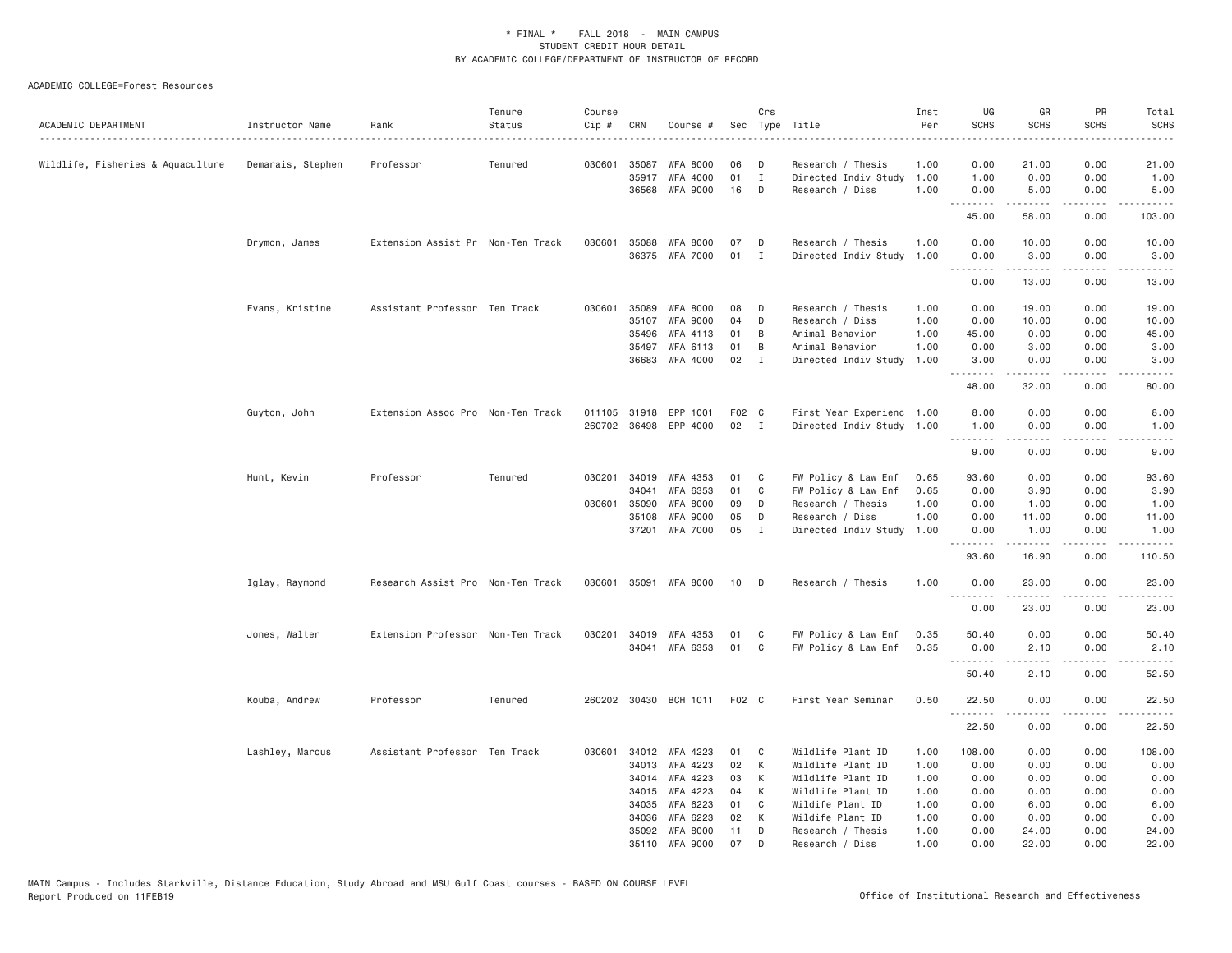| ACADEMIC DEPARTMENT                                                     | Instructor Name     | Rank                              | Tenure<br>Status | Course<br>Cip # | CRN            | Course #                                |          | Crs               | Sec Type Title                                         | Inst<br>Per  | UG<br><b>SCHS</b>                                                                                                                                                                                                                                                                                                                                                                                                                                                                              | GR<br><b>SCHS</b>        | PR<br>SCHS            | Total<br><b>SCHS</b>                                                                                                                                                                                                                                                                                                                                                                                                                           |
|-------------------------------------------------------------------------|---------------------|-----------------------------------|------------------|-----------------|----------------|-----------------------------------------|----------|-------------------|--------------------------------------------------------|--------------|------------------------------------------------------------------------------------------------------------------------------------------------------------------------------------------------------------------------------------------------------------------------------------------------------------------------------------------------------------------------------------------------------------------------------------------------------------------------------------------------|--------------------------|-----------------------|------------------------------------------------------------------------------------------------------------------------------------------------------------------------------------------------------------------------------------------------------------------------------------------------------------------------------------------------------------------------------------------------------------------------------------------------|
|                                                                         |                     |                                   |                  |                 |                |                                         |          |                   |                                                        |              |                                                                                                                                                                                                                                                                                                                                                                                                                                                                                                |                          |                       |                                                                                                                                                                                                                                                                                                                                                                                                                                                |
|                                                                         |                     |                                   |                  |                 |                |                                         |          |                   |                                                        |              | 108.00                                                                                                                                                                                                                                                                                                                                                                                                                                                                                         | 52.00                    | 0.00                  | 160.00                                                                                                                                                                                                                                                                                                                                                                                                                                         |
| Wildlife, Fisheries & Aquaculture                                       | Miranda, Leandro    | Non-Employee                      | Not Applicable   | 030601          | 35093          | WFA 8000                                | 12       | D                 | Research / Thesis                                      | 1.00         | 0.00                                                                                                                                                                                                                                                                                                                                                                                                                                                                                           | 16.00                    | 0.00                  | 16.00                                                                                                                                                                                                                                                                                                                                                                                                                                          |
|                                                                         |                     |                                   |                  |                 | 36537          | <b>WFA 9000</b>                         | 14       | D                 | Research / Diss                                        | 1.00         | 0.00<br>$\sim$ $\sim$ .<br>$\sim$ $\sim$ $\sim$                                                                                                                                                                                                                                                                                                                                                                                                                                                | 17.00                    | 0.00                  | 17.00                                                                                                                                                                                                                                                                                                                                                                                                                                          |
|                                                                         |                     |                                   |                  |                 |                |                                         |          |                   |                                                        |              | 0.00                                                                                                                                                                                                                                                                                                                                                                                                                                                                                           | 33.00                    | 0.00                  | 33.00                                                                                                                                                                                                                                                                                                                                                                                                                                          |
|                                                                         | Neal, Jason         | Research Professor                | Non-Ten Track    | 030601          | 35094          | WFA 8000                                | 13       | D                 | Research / Thesis                                      | 1.00         | 0.00                                                                                                                                                                                                                                                                                                                                                                                                                                                                                           | 1.00                     | 0.00                  | 1.00                                                                                                                                                                                                                                                                                                                                                                                                                                           |
|                                                                         |                     |                                   |                  |                 |                | 35111 WFA 9000                          | 08       | D                 | Research / Diss                                        | 1.00         | 0.00<br>$\begin{array}{cccccccccccccc} \multicolumn{2}{c}{} & \multicolumn{2}{c}{} & \multicolumn{2}{c}{} & \multicolumn{2}{c}{} & \multicolumn{2}{c}{} & \multicolumn{2}{c}{} & \multicolumn{2}{c}{} & \multicolumn{2}{c}{} & \multicolumn{2}{c}{} & \multicolumn{2}{c}{} & \multicolumn{2}{c}{} & \multicolumn{2}{c}{} & \multicolumn{2}{c}{} & \multicolumn{2}{c}{} & \multicolumn{2}{c}{} & \multicolumn{2}{c}{} & \multicolumn{2}{c}{} & \multicolumn{2}{c}{} & \multicolumn{2}{c}{} & \$ | 1.00<br>.                | 0.00<br>.             | 1.00<br>.                                                                                                                                                                                                                                                                                                                                                                                                                                      |
|                                                                         |                     |                                   |                  |                 |                |                                         |          |                   |                                                        |              | 0.00                                                                                                                                                                                                                                                                                                                                                                                                                                                                                           | 2.00                     | 0.00                  | 2.00                                                                                                                                                                                                                                                                                                                                                                                                                                           |
|                                                                         | Rush, Scott         | Associate Professor Ten Track     |                  | 030601          | 34027          | WFA 4484                                | 01       | B                 | Uplnd Avian Ecol & M 1.00                              |              | 44.00                                                                                                                                                                                                                                                                                                                                                                                                                                                                                          | 0.00                     | 0.00                  | 44.00                                                                                                                                                                                                                                                                                                                                                                                                                                          |
|                                                                         |                     |                                   |                  |                 | 34044          | WFA 6484                                | 01       | B                 | Uplnd Avian Ecol & M                                   | 1.00         | 0.00                                                                                                                                                                                                                                                                                                                                                                                                                                                                                           | 12.00                    | 0.00                  | 12.00                                                                                                                                                                                                                                                                                                                                                                                                                                          |
|                                                                         |                     |                                   |                  |                 | 35095          | WFA 8000                                | 14       | D                 | Research / Thesis                                      | 1.00         | 0.00<br>.                                                                                                                                                                                                                                                                                                                                                                                                                                                                                      | 8.00<br>.                | 0.00<br>.             | 8.00<br>$- - - - -$                                                                                                                                                                                                                                                                                                                                                                                                                            |
|                                                                         |                     |                                   |                  |                 |                |                                         |          |                   |                                                        |              | 44.00                                                                                                                                                                                                                                                                                                                                                                                                                                                                                          | 20.00                    | 0.00                  | 64.00                                                                                                                                                                                                                                                                                                                                                                                                                                          |
|                                                                         | Sparks, Eric        | Extension Assist Pr Non-Ten Track |                  | 030601          | 35096          | WFA 8000                                | 15       | $\mathsf{D}$      | Research / Thesis                                      | 1.00         | 0.00                                                                                                                                                                                                                                                                                                                                                                                                                                                                                           | 13.00                    | 0.00                  | 13.00                                                                                                                                                                                                                                                                                                                                                                                                                                          |
|                                                                         |                     |                                   |                  |                 |                | 35112 WFA 9000                          | 09       | D                 | Research / Diss                                        | 1,00         | 0.00                                                                                                                                                                                                                                                                                                                                                                                                                                                                                           | 9.00                     | 0.00                  | 9.00                                                                                                                                                                                                                                                                                                                                                                                                                                           |
|                                                                         |                     |                                   |                  |                 |                |                                         |          |                   |                                                        |              | .<br>$- - -$<br>0.00                                                                                                                                                                                                                                                                                                                                                                                                                                                                           | <b></b><br>22.00         | .<br>0.00             | 22.00                                                                                                                                                                                                                                                                                                                                                                                                                                          |
|                                                                         | Street, Garrett     | Assistant Professor Ten Track     |                  | 030201          | 34003          | WFA 4123                                | 01       | $\mathbf{C}$      | Wildl & Fish Biometr 1.00                              |              | 165.00                                                                                                                                                                                                                                                                                                                                                                                                                                                                                         | 0.00                     | 0.00                  | 165.00                                                                                                                                                                                                                                                                                                                                                                                                                                         |
|                                                                         |                     |                                   |                  |                 | 34004          | WFA 4123                                | 02       | K                 | Wildl & Fish Biometr                                   | 1.00         | 0.00                                                                                                                                                                                                                                                                                                                                                                                                                                                                                           | 0.00                     | 0.00                  | 0.00                                                                                                                                                                                                                                                                                                                                                                                                                                           |
|                                                                         |                     |                                   |                  |                 | 34005          | WFA 4123                                | 03       | K                 | Wildl & Fish Biometr                                   | 1.00         | 0.00                                                                                                                                                                                                                                                                                                                                                                                                                                                                                           | 0.00                     | 0.00                  | 0.00                                                                                                                                                                                                                                                                                                                                                                                                                                           |
|                                                                         |                     |                                   |                  |                 | 030601 35097   | <b>WFA 8000</b>                         | 16       | D                 | Research / Thesis                                      | 1.00         | 0.00                                                                                                                                                                                                                                                                                                                                                                                                                                                                                           | 13.00                    | 0.00                  | 13.00                                                                                                                                                                                                                                                                                                                                                                                                                                          |
|                                                                         |                     |                                   |                  |                 | 36538          | WFA 9000                                | 15<br>04 | D<br>$\mathbf{I}$ | Research / Diss                                        | 1.00         | 0.00<br>0.00                                                                                                                                                                                                                                                                                                                                                                                                                                                                                   | 2.00<br>4.00             | 0.00<br>0.00          | 2.00<br>4.00                                                                                                                                                                                                                                                                                                                                                                                                                                   |
|                                                                         |                     |                                   |                  |                 | 37031<br>37128 | <b>WFA 7000</b><br>WFA 4000             | 04       | $\blacksquare$    | Directed Indiv Study 1.00<br>Directed Indiv Study 1.00 |              | 3.00                                                                                                                                                                                                                                                                                                                                                                                                                                                                                           | 0.00                     | 0.00                  | 3.00                                                                                                                                                                                                                                                                                                                                                                                                                                           |
|                                                                         |                     |                                   |                  |                 |                |                                         |          |                   |                                                        |              | .<br>168.00                                                                                                                                                                                                                                                                                                                                                                                                                                                                                    | 19.00                    | 0.00                  | 187.00                                                                                                                                                                                                                                                                                                                                                                                                                                         |
|                                                                         |                     |                                   |                  |                 |                |                                         |          | D                 |                                                        |              | 0.00                                                                                                                                                                                                                                                                                                                                                                                                                                                                                           |                          | 0.00                  | 3.00                                                                                                                                                                                                                                                                                                                                                                                                                                           |
|                                                                         | Strickland, Bronson | Extension Professor Non-Ten Track |                  | 030601          | 35098          | WFA 8000<br>35113 WFA 9000              | 17<br>10 | $\mathsf{D}$      | Research / Thesis<br>Research / Diss                   | 1.00<br>1.00 | 0.00                                                                                                                                                                                                                                                                                                                                                                                                                                                                                           | 3.00<br>14.00            | 0.00                  | 14.00                                                                                                                                                                                                                                                                                                                                                                                                                                          |
|                                                                         |                     |                                   |                  |                 |                |                                         |          |                   |                                                        |              | .<br>0.00                                                                                                                                                                                                                                                                                                                                                                                                                                                                                      | .<br>17.00               | .<br>0.00             | 17.00                                                                                                                                                                                                                                                                                                                                                                                                                                          |
|                                                                         | Vilella, Francisco  | Non-Employee                      | Not Applicable   |                 |                | 030601 35114 WFA 9000                   | 11       | $\Box$            | Research / Diss                                        | 1.00         | 0.00                                                                                                                                                                                                                                                                                                                                                                                                                                                                                           | 7.00                     | 0.00                  | 7.00                                                                                                                                                                                                                                                                                                                                                                                                                                           |
|                                                                         |                     |                                   |                  |                 |                |                                         |          |                   |                                                        |              | .<br>0.00                                                                                                                                                                                                                                                                                                                                                                                                                                                                                      | .<br>7.00                | 0.00                  | 7.00                                                                                                                                                                                                                                                                                                                                                                                                                                           |
|                                                                         |                     |                                   |                  |                 |                |                                         |          |                   |                                                        |              |                                                                                                                                                                                                                                                                                                                                                                                                                                                                                                |                          |                       |                                                                                                                                                                                                                                                                                                                                                                                                                                                |
|                                                                         | Wang, Guiming       | Professor                         | Tenured          |                 |                | 030601 35100 WFA 8000<br>35116 WFA 9000 | 19<br>12 | D<br>D            | Research / Thesis<br>Research / Diss                   | 1.00<br>1.00 | 0.00<br>0.00                                                                                                                                                                                                                                                                                                                                                                                                                                                                                   | 5.00<br>10.00            | 0.00<br>0.00          | 5.00<br>10.00                                                                                                                                                                                                                                                                                                                                                                                                                                  |
|                                                                         |                     |                                   |                  |                 |                |                                         |          |                   |                                                        |              | .                                                                                                                                                                                                                                                                                                                                                                                                                                                                                              |                          |                       |                                                                                                                                                                                                                                                                                                                                                                                                                                                |
|                                                                         |                     |                                   |                  |                 |                |                                         |          |                   |                                                        |              | 0.00                                                                                                                                                                                                                                                                                                                                                                                                                                                                                           | 15.00                    | 0.00                  | 15.00                                                                                                                                                                                                                                                                                                                                                                                                                                          |
| ----------------------------------<br>Wildlife, Fisheries & Aquaculture |                     |                                   |                  |                 |                |                                         |          |                   |                                                        |              | 3353.00                                                                                                                                                                                                                                                                                                                                                                                                                                                                                        | <b>ESSESSE</b><br>426.00 | $= 222222222$<br>0.00 | $\begin{minipage}{0.9\linewidth} \hspace*{-0.2cm} \textbf{1} & \textbf{2} & \textbf{3} & \textbf{5} & \textbf{6} & \textbf{7} & \textbf{8} \\ \textbf{1} & \textbf{2} & \textbf{3} & \textbf{5} & \textbf{6} & \textbf{7} & \textbf{8} & \textbf{8} \\ \textbf{3} & \textbf{4} & \textbf{5} & \textbf{5} & \textbf{6} & \textbf{7} & \textbf{8} & \textbf{8} \\ \textbf{5} & \textbf{5} & \textbf{6} & \textbf{7} & \textbf{8} & \$<br>3779.00 |
| ======================================                                  |                     |                                   |                  |                 |                |                                         |          |                   |                                                        |              | ========                                                                                                                                                                                                                                                                                                                                                                                                                                                                                       | $=$ ========             | $=$ ========          | ==========                                                                                                                                                                                                                                                                                                                                                                                                                                     |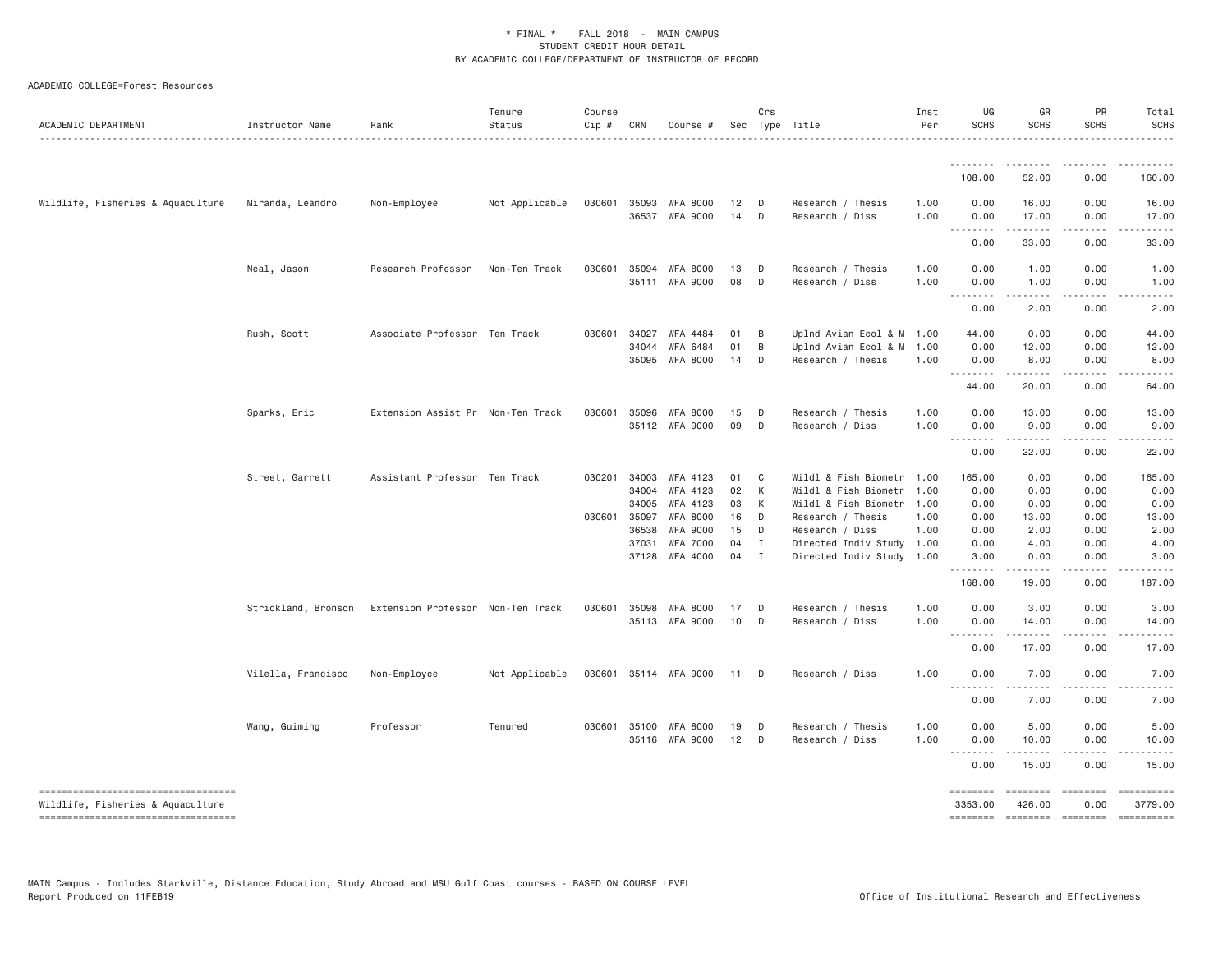# ACADEMIC COLLEGE=Veterinary Medicine

| ACADEMIC DEPARTMENT | Instructor Name   | Rank                              | Tenure<br>Status | Course<br>Cip #  | CRN                            | Course #                                       |                | Crs                    | Sec Type Title                                              | Inst<br>Per          | UG<br><b>SCHS</b>                                                                                                                                                                                                                                                                                                                                                                                                                                                                              | GR<br><b>SCHS</b>                                                                                                                                            | PR<br><b>SCHS</b>      | Total<br><b>SCHS</b>            |
|---------------------|-------------------|-----------------------------------|------------------|------------------|--------------------------------|------------------------------------------------|----------------|------------------------|-------------------------------------------------------------|----------------------|------------------------------------------------------------------------------------------------------------------------------------------------------------------------------------------------------------------------------------------------------------------------------------------------------------------------------------------------------------------------------------------------------------------------------------------------------------------------------------------------|--------------------------------------------------------------------------------------------------------------------------------------------------------------|------------------------|---------------------------------|
| Veterinary Medicine | Archer, Todd      | Associate Professor Tenured       |                  | 512401<br>512501 | 31338<br>31384<br>31391        | <b>CVM 5380</b><br>CVM 8011<br><b>CVM 8081</b> | 01<br>01<br>03 | E<br><sub>S</sub><br>C | Small Anim Int Med<br>Seminar<br>Clin Sci Journal Rev       | 1.00<br>0.50<br>1.00 | 0.00<br>0.00<br>0.00                                                                                                                                                                                                                                                                                                                                                                                                                                                                           | 0.00<br>5.50<br>4.00                                                                                                                                         | 132.00<br>0.00<br>0.00 | 132.00<br>5.50<br>4.00          |
|                     |                   |                                   |                  |                  | 35639                          | <b>CVM 8000</b>                                | 01             | D                      | Research / Thesis                                           | 1.00                 | 0.00<br>.<br>0.00                                                                                                                                                                                                                                                                                                                                                                                                                                                                              | 1.00<br><u>.</u><br>10.50                                                                                                                                    | 0.00<br>.<br>132.00    | 1.00<br>.<br>142.50             |
|                     | Armour, Natalie   | Clinical Assoc Prof Non-Ten Track |                  |                  |                                | 512501 35640 CVM 8000                          | 02             | D                      | Research / Thesis                                           | 1.00                 | 0.00                                                                                                                                                                                                                                                                                                                                                                                                                                                                                           | 2.00                                                                                                                                                         | 0.00                   | 2.00                            |
|                     |                   |                                   |                  |                  |                                |                                                |                |                        |                                                             |                      | <u>.</u><br>0.00                                                                                                                                                                                                                                                                                                                                                                                                                                                                               | 2.00                                                                                                                                                         | 0.00                   | 2.00                            |
|                     | Banda, Alejandro  | Clinical Professor                | Non-Ten Track    |                  |                                | 512504 34565 CVM 8013                          | 01             | C <sub>1</sub>         | Poultry Virology                                            | 1.00                 | 0.00<br>.                                                                                                                                                                                                                                                                                                                                                                                                                                                                                      | 6.00                                                                                                                                                         | 0.00                   | 6.00                            |
|                     |                   |                                   |                  |                  |                                |                                                |                |                        |                                                             |                      | 0.00                                                                                                                                                                                                                                                                                                                                                                                                                                                                                           | 6.00                                                                                                                                                         | 0.00                   | 6.00                            |
|                     | Baumgartner, Wes  | Associate Professor Ten Track     |                  |                  |                                | 512501 31395 CVM 8091                          | 01             | $\mathbf{s}$           | Top Prod Animal Med                                         | 1.00                 | 0.00<br>$- - - -$                                                                                                                                                                                                                                                                                                                                                                                                                                                                              | 1.00<br>.                                                                                                                                                    | 0.00<br>----           | 1.00<br>$\frac{1}{2}$           |
|                     |                   |                                   |                  |                  |                                |                                                |                |                        |                                                             |                      | 0.00                                                                                                                                                                                                                                                                                                                                                                                                                                                                                           | 1.00                                                                                                                                                         | 0.00                   | 1.00                            |
|                     | Beasley, Michaela | Clinical Assoc Prof Non-Ten Track |                  | 512401           | 31305                          | CVM 5013<br>31337 CVM 5364                     | 01<br>01       | B<br>H                 | Veterinary Neuroscie 1.00<br>VSC Clinical Rotatio 0.50      |                      | 0.00<br>0.00<br>.                                                                                                                                                                                                                                                                                                                                                                                                                                                                              | 0.00<br>0.00<br>.                                                                                                                                            | 276.00<br>50,00<br>.   | 276.00<br>50.00                 |
|                     |                   |                                   |                  |                  |                                |                                                |                |                        |                                                             |                      | 0.00                                                                                                                                                                                                                                                                                                                                                                                                                                                                                           | 0.00                                                                                                                                                         | 326.00                 | 326.00                          |
|                     | Brashier, Michael | Associate Professor Tenured       |                  |                  |                                | 512401 31308 CVM 5036                          | 01             | $\mathbf{C}$           | Veterinary Physiolog 0.20                                   |                      | 0.00<br>----                                                                                                                                                                                                                                                                                                                                                                                                                                                                                   | 0.00                                                                                                                                                         | 110.40<br>.            | 110.40<br>$- - - - - -$         |
|                     |                   |                                   |                  |                  |                                |                                                |                |                        |                                                             |                      | 0.00                                                                                                                                                                                                                                                                                                                                                                                                                                                                                           | 0.00                                                                                                                                                         | 110.40                 | 110.40                          |
|                     | Brinkman, Erin    | Clinical Assoc Prof Non-Ten Track |                  | 512401<br>512501 | 31321                          | CVM 5224<br>31390 CVM 8081                     | 01<br>02       | E<br>C                 | Radiology<br>Clin Sci Journal Rev 1.00                      | 1.00                 | 0.00<br>0.00<br><u>.</u>                                                                                                                                                                                                                                                                                                                                                                                                                                                                       | 0.00<br>1.00<br>.                                                                                                                                            | 152.00<br>0.00<br>.    | 152.00<br>1.00<br>.             |
|                     |                   |                                   |                  |                  |                                |                                                |                |                        |                                                             |                      | 0.00                                                                                                                                                                                                                                                                                                                                                                                                                                                                                           | 1.00                                                                                                                                                         | 152.00                 | 153.00                          |
|                     | Bulla, Camillo    | Associate Professor Tenured       |                  |                  | 37033                          | 512401 31312 CVM 5123<br>CVM 4000              | 01<br>02       | C<br>$\mathbf{I}$      | Veterinary Clinical<br>Directed Indiv Study 1.00            | 0.90                 | 0.00<br>3.00<br>.                                                                                                                                                                                                                                                                                                                                                                                                                                                                              | 0.00<br>0.00<br>.                                                                                                                                            | 256.50<br>0.00<br>.    | 256.50<br>3.00<br>$- - - - - -$ |
|                     |                   |                                   |                  |                  |                                |                                                |                |                        |                                                             |                      | 3.00                                                                                                                                                                                                                                                                                                                                                                                                                                                                                           | 0.00                                                                                                                                                         | 256.50                 | 259.50                          |
|                     | Bulla, Sandra     | Clinical Instructor Non-Ten Track |                  |                  |                                | 512401 31312 CVM 5123                          | 01             | $\mathbf{C}$           | Veterinary Clinical                                         | 0.10                 | 0.00                                                                                                                                                                                                                                                                                                                                                                                                                                                                                           | 0.00                                                                                                                                                         | 28.50                  | 28.50                           |
|                     |                   |                                   |                  |                  |                                |                                                |                |                        |                                                             |                      | 0.00                                                                                                                                                                                                                                                                                                                                                                                                                                                                                           | 0.00                                                                                                                                                         | 28.50                  | 28.50                           |
|                     | Butler, James     | Associate Professor Ten Track     |                  |                  |                                | 512401 31342 CVM 5452                          | 01             | H                      | Small Animal Rehab                                          | 1.00                 | 0.00                                                                                                                                                                                                                                                                                                                                                                                                                                                                                           | 0.00                                                                                                                                                         | 28.00<br>.             | 28.00<br>.                      |
|                     |                   |                                   |                  |                  |                                |                                                |                |                        |                                                             |                      | 0.00                                                                                                                                                                                                                                                                                                                                                                                                                                                                                           | 0.00                                                                                                                                                         | 28.00                  | 28.00                           |
|                     | Carr, Russell     | Associate Professor Tenured       |                  |                  |                                | 512501 35643 CVM 8000<br>35658 CVM 9000        | 05<br>01       | D<br>D                 | Research / Thesis<br>Research / Diss                        | 1.00<br>1,00         | 0.00<br>0.00                                                                                                                                                                                                                                                                                                                                                                                                                                                                                   | 3,00<br>1.00                                                                                                                                                 | 0.00<br>0.00           | 3.00<br>1.00                    |
|                     |                   |                                   |                  |                  |                                |                                                |                |                        |                                                             |                      | $\begin{array}{cccccccccccccc} \multicolumn{2}{c}{} & \multicolumn{2}{c}{} & \multicolumn{2}{c}{} & \multicolumn{2}{c}{} & \multicolumn{2}{c}{} & \multicolumn{2}{c}{} & \multicolumn{2}{c}{} & \multicolumn{2}{c}{} & \multicolumn{2}{c}{} & \multicolumn{2}{c}{} & \multicolumn{2}{c}{} & \multicolumn{2}{c}{} & \multicolumn{2}{c}{} & \multicolumn{2}{c}{} & \multicolumn{2}{c}{} & \multicolumn{2}{c}{} & \multicolumn{2}{c}{} & \multicolumn{2}{c}{} & \multicolumn{2}{c}{} & \$<br>0.00 | $\frac{1}{2} \left( \frac{1}{2} \right) \left( \frac{1}{2} \right) \left( \frac{1}{2} \right) \left( \frac{1}{2} \right) \left( \frac{1}{2} \right)$<br>4.00 | .<br>0.00              | $- - - -$<br>4.00               |
|                     | Chambers, Janice  | Professor                         | Tenured          |                  | 512501 31302<br>31382<br>35659 | CVM 4513<br>CVM 6513<br>CVM 9000               | 01<br>01<br>02 | C<br>C<br>D            | Environ Toxicology<br>Environ Toxicology<br>Research / Diss | 1.00<br>1.00<br>1,00 | 9.00<br>0.00<br>0.00                                                                                                                                                                                                                                                                                                                                                                                                                                                                           | 0.00<br>6.00<br>26,00                                                                                                                                        | 0.00<br>0.00<br>0.00   | 9.00<br>6.00<br>26.00           |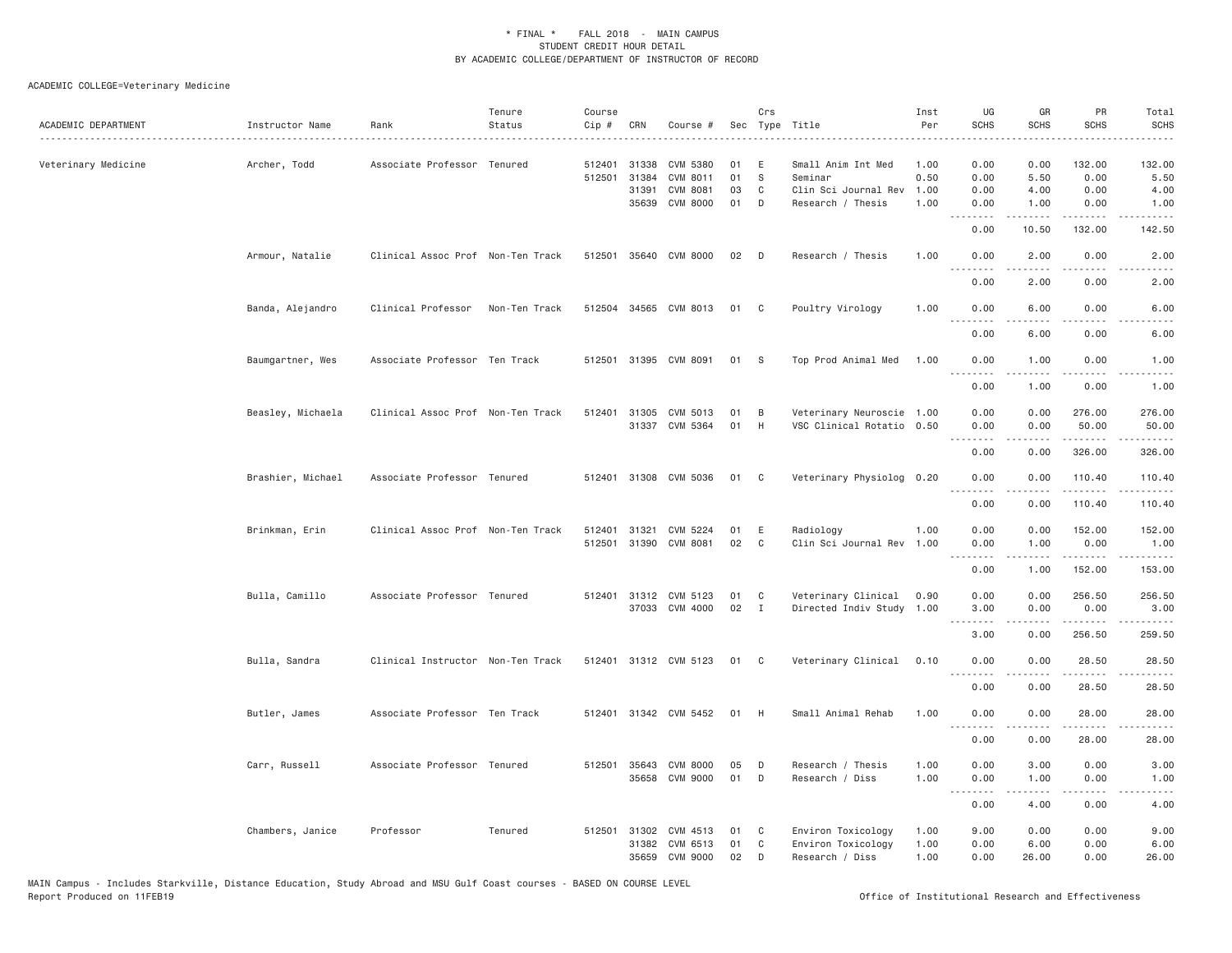# ACADEMIC COLLEGE=Veterinary Medicine

| ACADEMIC DEPARTMENT | Instructor Name                                    | Rank                              | Tenure<br>Status | Course<br>Cip # | CRN   | Course #              |      | Crs          | Sec Type Title            | Inst<br>Per<br>. | UG<br><b>SCHS</b>  | GR<br>SCHS       | PR<br><b>SCHS</b>       | Total<br><b>SCHS</b><br>$- - - -$                                                                                                                    |
|---------------------|----------------------------------------------------|-----------------------------------|------------------|-----------------|-------|-----------------------|------|--------------|---------------------------|------------------|--------------------|------------------|-------------------------|------------------------------------------------------------------------------------------------------------------------------------------------------|
| Veterinary Medicine | Chambers, Janice                                   | Professor                         | Tenured          | 512501          |       | 36732 CVM 8000        | 21   | D            | Research / Thesis         | 1.00             | 0.00<br>.          | 4.00             | 0.00<br>$- - -$         | 4.00<br>.                                                                                                                                            |
|                     |                                                    |                                   |                  |                 |       |                       |      |              |                           |                  | 9.00               | 36.00            | 0.00                    | 45.00                                                                                                                                                |
|                     | Christiansen, David                                | Clinical Assist Pro Non-Ten Track |                  | 512401          | 31369 | CVM 5580              | 06   | E            | Adv Clin Rot 3            | 1.00             | 0.00               | 0.00             | 2.00                    | 2.00                                                                                                                                                 |
|                     |                                                    |                                   |                  |                 |       | 512501 31332 CVM 5282 | 01   | Ε            | Lg Animal/Ambulatory      | 1.00             | 0.00               | 0.00             | 62.00                   | 62.00                                                                                                                                                |
|                     |                                                    |                                   |                  |                 |       |                       |      |              |                           |                  | <u>.</u><br>0.00   | .<br>0.00        | .<br>64.00              | $\sim$ $\sim$ $\sim$ $\sim$                                                                                                                          |
|                     |                                                    |                                   |                  |                 |       |                       |      |              |                           |                  |                    |                  |                         | 64.00                                                                                                                                                |
|                     | Cooper, Dana                                       | Non-Faculty                       | Not Applicable   |                 |       | 510808 31287 CVM 3201 | 01 L |              | Dental Principles fo 0.50 |                  | 13.50              | 0.00             | 0.00                    | 13.50                                                                                                                                                |
|                     |                                                    |                                   |                  |                 |       |                       |      |              |                           |                  | . <u>.</u>         | .                | .                       | .                                                                                                                                                    |
|                     |                                                    |                                   |                  |                 |       |                       |      |              |                           |                  | 13.50              | 0.00             | 0.00                    | 13.50                                                                                                                                                |
|                     | Correa Natalini, Cla Associate Professor Ten Track |                                   |                  |                 |       | 512401 31341 CVM 5430 | 01   | E            | Adv Rot in Anesth         | 1.00             | 0.00               | 0.00             | 2.00                    | 2.00                                                                                                                                                 |
|                     |                                                    |                                   |                  |                 |       |                       |      |              |                           |                  | . <i>.</i><br>0.00 | <u>.</u><br>0.00 | .<br>2.00               | $\frac{1}{2} \left( \frac{1}{2} \right) \left( \frac{1}{2} \right) \left( \frac{1}{2} \right) \left( \frac{1}{2} \right)$<br>2.00                    |
|                     |                                                    |                                   |                  |                 |       |                       |      |              |                           |                  |                    |                  |                         |                                                                                                                                                      |
|                     | Daniel, Aimee                                      | Clinical Instructor Non-Ten Track |                  |                 |       | 512401 31335 CVM 5310 | 01   | Ε            | SM Critical Care Med 0.10 |                  | 0.00               | 0.00             | 10.40                   | 10.40                                                                                                                                                |
|                     |                                                    |                                   |                  |                 |       |                       |      |              |                           |                  | .<br>0.00          | .<br>0.00        | .<br>10.40              | الداعات الدار<br>10.40                                                                                                                               |
|                     |                                                    |                                   |                  |                 |       |                       |      |              |                           |                  |                    |                  |                         |                                                                                                                                                      |
|                     | Eubanks, Diana                                     | Clinical Professor                | Non-Ten Track    | 512401          | 31308 | CVM 5036              | 01   | C            | Veterinary Physiolog 0.20 |                  | 0.00               | 0.00             | 110.40                  | 110.40                                                                                                                                               |
|                     |                                                    |                                   |                  |                 | 31323 | CVM 5246              | 01   | E            | Community Veterinary 1.00 |                  | 0.00               | 0.00             | 198.00                  | 198.00                                                                                                                                               |
|                     |                                                    |                                   |                  |                 | 31360 | CVM 5570              | 02   | E            | Adv Clin Rot 2            | 1.00             | 0.00               | 0.00             | 2.00                    | 2.00                                                                                                                                                 |
|                     |                                                    |                                   |                  |                 |       | 37222 CVM 5246        | 03   | E            | Community Veterinary 1.00 |                  | 0.00<br>.          | 0.00<br>.        | 6.00<br>$- - - - - - -$ | 6.00<br><u>.</u>                                                                                                                                     |
|                     |                                                    |                                   |                  |                 |       |                       |      |              |                           |                  | 0.00               | 0.00             | 316.40                  | 316.40                                                                                                                                               |
|                     | Fleming, Sherrill                                  | Associate Professor Tenured       |                  |                 |       | 512401 31308 CVM 5036 | 01   | C            | Veterinary Physiolog 0.20 |                  | 0.00               | 0.00             | 110.40                  | 110.40                                                                                                                                               |
|                     |                                                    |                                   |                  |                 |       | 31330 CVM 5276        | 01   | C            | Food Animal Practice 0.50 |                  | 0.00               | 0.00             | 102.00                  | 102.00                                                                                                                                               |
|                     |                                                    |                                   |                  |                 |       |                       |      |              |                           |                  |                    |                  |                         | $\frac{1}{2} \left( \frac{1}{2} \right) \left( \frac{1}{2} \right) \left( \frac{1}{2} \right) \left( \frac{1}{2} \right) \left( \frac{1}{2} \right)$ |
|                     |                                                    |                                   |                  |                 |       |                       |      |              |                           |                  | 0.00               | 0.00             | 212.40                  | 212.40                                                                                                                                               |
|                     | Fontenot, Robin                                    | Clinical Assist Pro Non-Ten Track |                  | 512401          |       | 31375 CVM 5862        | 01   | E            | Equine Lameness           | 0.50             | 0.00               | 0.00             | 8.00                    | 8.00                                                                                                                                                 |
|                     |                                                    |                                   |                  | 512501          |       | 31392 CVM 8081        | 04   | $\mathsf{C}$ | Clin Sci Journal Rev      | 1.00             | 0.00               | 2.00             | 0.00                    | 2.00                                                                                                                                                 |
|                     |                                                    |                                   |                  |                 |       |                       |      |              |                           |                  | .                  | .                | .                       | $- - - - -$                                                                                                                                          |
|                     |                                                    |                                   |                  |                 |       |                       |      |              |                           |                  | 0.00               | 2.00             | 8.00                    | 10.00                                                                                                                                                |
|                     | Galarneau, Karen                                   | Research Assist Pro Non-Ten Track |                  |                 |       | 260707 36556 PHY 7000 | 01 I |              | Directed Indiv Study 1.00 |                  | 0.00               | 3.00             | 0.00                    | 3.00                                                                                                                                                 |
|                     |                                                    |                                   |                  |                 |       |                       |      |              |                           |                  |                    |                  |                         |                                                                                                                                                      |
|                     |                                                    |                                   |                  |                 |       |                       |      |              |                           |                  | 0.00               | 3.00             | 0.00                    | 3.00                                                                                                                                                 |
|                     | Gardner, Allison                                   | Clinical Assist Pro Non-Ten Track |                  | 240101          | 36587 | HON 4000              | 04   | I            | Directed Individual       | 1.00             | 3.00               | 0.00             | 0.00                    | 3.00                                                                                                                                                 |
|                     |                                                    |                                   |                  | 510808          | 31284 | CVM 3112              | 01   | B            | An Hand, Husb, Nutri 1.00 |                  | 64.00              | 0.00             | 0.00                    | 64.00                                                                                                                                                |
|                     |                                                    |                                   |                  |                 | 31290 | CVM 4003              | 01   | E            | Internship Experienc      | 1.00             | 18.00              | 0.00             | 0.00                    | 18.00                                                                                                                                                |
|                     |                                                    |                                   |                  |                 | 31292 | CVM 4103              | 01   | H            | Large Animal Exp I        | 1.00             | 45.00              | 0.00             | 0.00                    | 45.00                                                                                                                                                |
|                     |                                                    |                                   |                  |                 | 31296 | CVM 4206              | 01   | H            | Small Animal Clinica 1.00 |                  | 96.00              | 0.00             | 0.00                    | 96.00                                                                                                                                                |
|                     |                                                    |                                   |                  |                 | 31299 | CVM 4333              | 01   | H            | Emergency/ICU Clinic      | 1.00             | 57.00              | 0.00             | 0.00                    | 57.00                                                                                                                                                |
|                     |                                                    |                                   |                  |                 | 31300 | CVM 4501              | 01   | H            | Diagnostic Lab Exp        | 1.00             | 3.00               | 0.00             | 0.00                    | 3.00                                                                                                                                                 |
|                     |                                                    |                                   |                  |                 |       | 31301 CVM 4511        | 01   | H            | Biomed Research Exp       | 1.00             | 3.00               | 0.00             | 0.00                    | 3.00                                                                                                                                                 |
|                     |                                                    |                                   |                  |                 |       |                       |      |              |                           |                  | .<br>289.00        | 0.00             | $\frac{1}{2}$<br>0.00   | .<br>289.00                                                                                                                                          |
|                     | Gaunt, Patricia                                    | Professor                         | Tenured          |                 |       | 512401 31314 CVM 5152 | 01   | - C          | Veterinary Toxicolog 1.00 |                  | 0.00               | 0.00             | 190.00                  | 190.00                                                                                                                                               |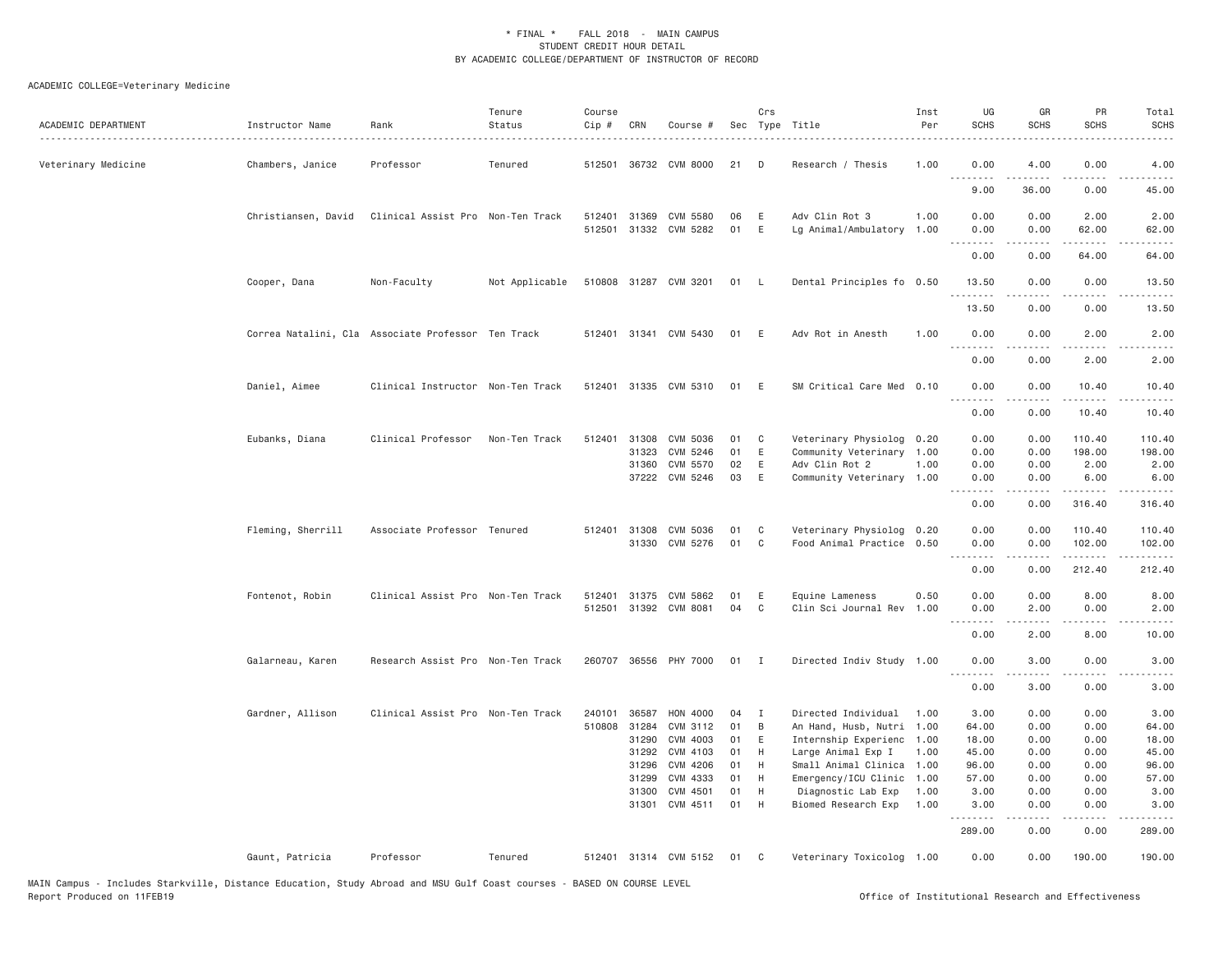ACADEMIC COLLEGE=Veterinary Medicine

| ACADEMIC DEPARTMENT | Instructor Name | Rank               | Tenure<br>Status | Course<br>Cip # CRN |                | Course # Sec Type Title |                | Crs            |                                                        | Inst<br>Per | UG<br><b>SCHS</b> | GR<br><b>SCHS</b> | PR<br><b>SCHS</b> | Total<br><b>SCHS</b> |
|---------------------|-----------------|--------------------|------------------|---------------------|----------------|-------------------------|----------------|----------------|--------------------------------------------------------|-------------|-------------------|-------------------|-------------------|----------------------|
|                     |                 |                    |                  |                     |                |                         |                |                |                                                        |             | --------          | .                 | .                 |                      |
|                     |                 |                    |                  |                     |                |                         |                |                |                                                        |             | 0.00              | 0.00              | 190.00            | 190.00               |
| Veterinary Medicine | Grace, Sharon   | Clinical Professor | Non-Ten Track    |                     |                | 512401 31304 CVM 5011   | 01             | - S            | Professional Develop 1.00                              |             | 0.00              | 0.00              | 92.00             | 92.00                |
|                     |                 |                    |                  |                     |                | 31317 CVM 5186          | 01             | $\overline{B}$ | Small Anim Med & Sur 1.00                              |             | 0.00              | 0.00              | 570.00            | 570.00               |
|                     |                 |                    |                  |                     | 31373          | CVM 5814                | 01 C           |                | The Feline Patient                                     | 1.00        | 0.00              | 0.00              | 216.00            | 216.00               |
|                     |                 |                    |                  |                     | 35683          | CVM 5000                | 01 I           |                | Directed Indiv Study 1.00                              |             | 0.00              | 0.00              | 4.00              | 4.00                 |
|                     |                 |                    |                  |                     | 35684          | CVM 5000                | 02 I           |                | Directed Indiv Study 1.00                              |             | 0.00              | 0.00              | 4.00              | 4.00                 |
|                     |                 |                    |                  |                     | 35685          | CVM 5000                | 03             | $\mathbf{I}$   | Directed Indiv Study 1.00                              |             | 0.00              | 0.00              | 4.00              | 4.00                 |
|                     |                 |                    |                  |                     | 35686          | CVM 5000                | 04 I           |                | Directed Indiv Study 1.00                              |             | 0.00              | 0.00              | 4.00              | 4.00                 |
|                     |                 |                    |                  |                     | 35829          | CVM 5000                | 05             | $\blacksquare$ | Directed Indiv Study 1.00                              |             | 0.00              | 0.00              | 4.00              | 4.00                 |
|                     |                 |                    |                  |                     | 35830          | CVM 5000                | 06             | $\mathbf{I}$   | Directed Indiv Study 1.00                              |             | 0.00              | 0.00              | 4.00              | 4.00                 |
|                     |                 |                    |                  |                     | 35831          | CVM 5000                | 07 I           |                | Directed Indiv Study 1.00                              |             | 0.00              | 0.00              | 4.00              | 4.00                 |
|                     |                 |                    |                  |                     | 35832          | CVM 5000                | 08             | $\mathbf{I}$   | Directed Indiv Study 1.00                              |             | 0.00              | 0.00              | 4.00              | 4.00                 |
|                     |                 |                    |                  |                     | 35833          | CVM 5000                | 09             | $\mathbf{I}$   | Directed Indiv Study 1.00                              |             | 0.00              | 0.00              | 4.00              | 4.00                 |
|                     |                 |                    |                  |                     | 35834          | CVM 5000                | 10 I           |                | Directed Indiv Study 1.00                              |             | 0.00              | 0.00              | 4.00              | 4.00                 |
|                     |                 |                    |                  |                     | 35835          | CVM 5000                | $11 \quad I$   |                | Directed Indiv Study 1.00                              |             | 0.00              | 0.00              | 4.00              | 4.00                 |
|                     |                 |                    |                  |                     | 35836          | CVM 5000                | $12$ I         |                | Directed Indiv Study 1.00                              |             | 0.00              | 0.00              | 4.00              | 4.00                 |
|                     |                 |                    |                  |                     | 35837          | CVM 5000                | 13             | $\mathbf{I}$   | Directed Indiv Study 1.00                              |             | 0.00              | 0.00              | 4.00              | 4.00                 |
|                     |                 |                    |                  |                     | 35838          | CVM 5000                | 14 I           |                | Directed Indiv Study 1.00                              |             | 0.00              | 0.00              | 4.00              | 4.00<br>4.00         |
|                     |                 |                    |                  |                     | 35839          | CVM 5000                | 15 I           |                | Directed Indiv Study 1.00                              |             | 0.00              | 0.00              | 4.00              | 4.00                 |
|                     |                 |                    |                  |                     | 35840<br>35841 | CVM 5000<br>CVM 5000    | 16 I<br>$17$ I |                | Directed Indiv Study 1.00<br>Directed Indiv Study 1.00 |             | 0.00<br>0.00      | 0.00<br>0.00      | 4.00<br>4.00      | 4.00                 |
|                     |                 |                    |                  |                     | 35842          | CVM 5000                | 18             | $\blacksquare$ | Directed Indiv Study 1.00                              |             | 0.00              | 0.00              | 4.00              | 4.00                 |
|                     |                 |                    |                  |                     | 35843          | CVM 5000                | 19             | $\blacksquare$ | Directed Indiv Study 1.00                              |             | 0.00              | 0.00              | 4.00              | 4.00                 |
|                     |                 |                    |                  |                     | 35844          | CVM 5000                | 20 I           |                | Directed Indiv Study 1.00                              |             | 0.00              | 0.00              | 4.00              | 4.00                 |
|                     |                 |                    |                  |                     | 35845          | CVM 5000                | $21 \quad I$   |                | Directed Indiv Study 1.00                              |             | 0.00              | 0.00              | 4.00              | 4.00                 |
|                     |                 |                    |                  |                     | 35846          | CVM 5000                | 22 I           |                | Directed Indiv Study 1.00                              |             | 0.00              | 0.00              | 4.00              | 4.00                 |
|                     |                 |                    |                  |                     | 35847          | CVM 5000                | 23             | $\mathbf{I}$   | Directed Indiv Study 1.00                              |             | 0.00              | 0.00              | 4.00              | 4.00                 |
|                     |                 |                    |                  |                     | 35848          | CVM 5000                | 24 I           |                | Directed Indiv Study 1.00                              |             | 0.00              | 0.00              | 4.00              | 4.00                 |
|                     |                 |                    |                  |                     | 35849          | CVM 5000                | 25             | $\blacksquare$ | Directed Indiv Study 1.00                              |             | 0.00              | 0.00              | 4.00              | 4.00                 |
|                     |                 |                    |                  |                     | 35850          | CVM 5000                | 26             | $\mathbf{I}$   | Directed Indiv Study 1.00                              |             | 0.00              | 0.00              | 4.00              | 4.00                 |
|                     |                 |                    |                  |                     | 35851          | CVM 5000                | 27 I           |                | Directed Indiv Study 1.00                              |             | 0.00              | 0.00              | 4.00              | 4.00                 |
|                     |                 |                    |                  |                     | 35920          | CVM 5000                | 28             | $\mathbf{I}$   | Directed Indiv Study 1.00                              |             | 0.00              | 0.00              | 2.00              | 2.00                 |
|                     |                 |                    |                  |                     | 35985          | CVM 5000                | 29             | $\mathbf{I}$   | Directed Indiv Study 1.00                              |             | 0.00              | 0.00              | 4.00              | 4.00                 |
|                     |                 |                    |                  |                     | 35986          | CVM 5000                | 30 I           |                | Directed Indiv Study 1.00                              |             | 0.00              | 0.00              | 3.00              | 3.00                 |
|                     |                 |                    |                  |                     | 35987          | CVM 5000                | 31 I           |                | Directed Indiv Study 1.00                              |             | 0.00              | 0.00              | 3.00              | 3.00                 |
|                     |                 |                    |                  |                     | 35989          | CVM 5000                | 32 I           |                | Directed Indiv Study 1.00                              |             | 0.00              | 0.00              | 4.00              | 4.00                 |
|                     |                 |                    |                  |                     | 36034          | CVM 5000                | 33             | $\mathbf{I}$   | Directed Indiv Study 1.00                              |             | 0.00              | 0.00              | 2.00              | 2.00                 |
|                     |                 |                    |                  |                     | 36109          | CVM 5000                | 34 I           |                | Directed Indiv Study 1.00                              |             | 0.00              | 0.00              | 4.00              | 4.00                 |
|                     |                 |                    |                  |                     | 36110          | <b>CVM 5000</b>         | 35             | $\mathbf{I}$   | Directed Indiv Study 1.00                              |             | 0.00              | 0.00              | 2.00              | 2.00                 |
|                     |                 |                    |                  |                     | 36111          | CVM 5000                | 36             | $\mathbf{I}$   | Directed Indiv Study 1.00                              |             | 0.00              | 0.00              | 4.00              | 4.00                 |
|                     |                 |                    |                  |                     | 36227          | CVM 5000                | 37 I           |                | Directed Indiv Study 1.00                              |             | 0.00              | 0.00              | 2.00              | 2.00                 |
|                     |                 |                    |                  |                     | 36228          | CVM 5000                | 38             | $\mathbf{I}$   | Directed Indiv Study 1.00                              |             | 0.00              | 0.00              | 4.00              | 4.00                 |
|                     |                 |                    |                  |                     | 36229          | CVM 5000                | 39             | $\mathbf{I}$   | Directed Indiv Study 1.00                              |             | 0.00              | 0.00              | 4.00              | 4.00                 |
|                     |                 |                    |                  |                     | 36230          | CVM 5000                | 40             | $\blacksquare$ | Directed Indiv Study 1.00                              |             | 0.00              | 0.00              | 2.00              | 2.00                 |
|                     |                 |                    |                  |                     | 36231          | CVM 5000                | 41 I           |                | Directed Indiv Study 1.00                              |             | 0.00              | 0.00              | 4.00              | 4.00                 |
|                     |                 |                    |                  |                     | 36369          | CVM 5000                | 42 I           |                | Directed Indiv Study 1.00                              |             | 0.00              | 0.00              | 2.00              | 2.00                 |
|                     |                 |                    |                  |                     | 36393          | CVM 5000                | 44 I           |                | Directed Indiv Study 1.00                              |             | 0.00              | 0.00              | 2.00              | 2.00                 |
|                     |                 |                    |                  |                     | 36406          | CVM 5000                | 45             | $\mathbf{I}$   | Directed Indiv Study 1.00                              |             | 0.00              | 0.00              | 2.00              | 2.00                 |
|                     |                 |                    |                  |                     | 36437          | CVM 5000                | 46 I           |                | Directed Indiv Study 1.00                              |             | 0.00              | 0.00              | 4.00              | 4.00                 |
|                     |                 |                    |                  |                     | 36440          | CVM 5000                | 48             | $\mathbf{I}$   | Directed Indiv Study 1.00                              |             | 0.00              | 0.00              | 3.00              | 3.00                 |
|                     |                 |                    |                  |                     | 36462          | CVM 5000                | 49             | $\mathbf{I}$   | Directed Indiv Study 1.00                              |             | 0.00              | 0.00              | 4.00              | 4.00                 |
|                     |                 |                    |                  |                     | 36463          | CVM 5000                | 50             | $\mathbf I$    | Directed Indiv Study 1.00                              |             | 0.00              | 0.00              | 2,00              | 2.00                 |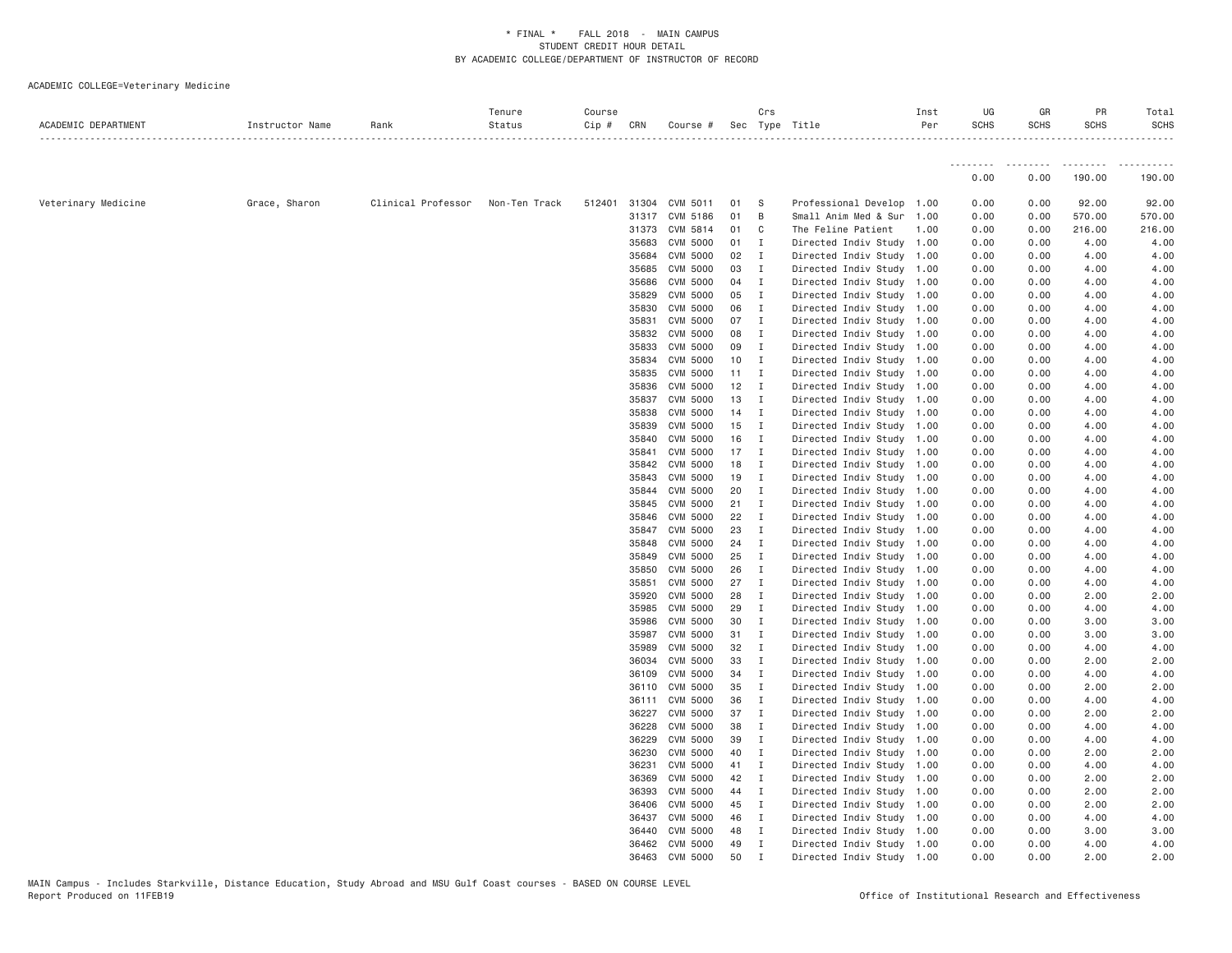| ACADEMIC DEPARTMENT | Instructor Name    | Rank                              | Tenure<br>Status | Course<br>Cip # | CRN          | Course #              |       | Crs          | Sec Type Title                                         | Inst<br>Per | UG<br><b>SCHS</b>                                                                                                                                            | GR<br><b>SCHS</b> | PR<br><b>SCHS</b> | Total<br><b>SCHS</b> |
|---------------------|--------------------|-----------------------------------|------------------|-----------------|--------------|-----------------------|-------|--------------|--------------------------------------------------------|-------------|--------------------------------------------------------------------------------------------------------------------------------------------------------------|-------------------|-------------------|----------------------|
|                     |                    | Clinical Professor                | Non-Ten Track    | 512401          | 36464        | CVM 5000              | 51    | I            |                                                        |             | 0.00                                                                                                                                                         | 0.00              | 4.00              | .<br>4.00            |
| Veterinary Medicine | Grace, Sharon      |                                   |                  |                 | 36520        | CVM 5000              | 52    | $\mathbf{I}$ | Directed Indiv Study 1.00<br>Directed Indiv Study 1.00 |             | 0.00                                                                                                                                                         | 0.00              | 2.00              | 2.00                 |
|                     |                    |                                   |                  |                 | 36522        | CVM 5000              | 53    | $\mathbf{I}$ | Directed Indiv Study 1.00                              |             | 0.00                                                                                                                                                         | 0.00              | 2.00              | 2.00                 |
|                     |                    |                                   |                  |                 | 36523        | CVM 5000              | 54    | I            | Directed Indiv Study 1.00                              |             | 0.00                                                                                                                                                         | 0.00              | 2.00              | 2.00                 |
|                     |                    |                                   |                  |                 | 36528        | CVM 5000              | 56    | $\mathbf I$  | Directed Indiv Study 1.00                              |             | 0.00                                                                                                                                                         | 0.00              | 4.00              | 4.00                 |
|                     |                    |                                   |                  |                 | 36579        | CVM 5000              | 57    | $\mathbf{I}$ | Directed Indiv Study 1.00                              |             | 0.00                                                                                                                                                         | 0.00              | 4.00              | 4.00                 |
|                     |                    |                                   |                  |                 | 36661        | CVM 5000              | 58    | $\mathbf{I}$ | Directed Indiv Study 1.00                              |             | 0.00                                                                                                                                                         | 0.00              | 4.00              | 4.00                 |
|                     |                    |                                   |                  |                 | 36662        | CVM 5000              | 59    | $\mathbf{I}$ | Directed Indiv Study                                   | 1.00        | 0.00                                                                                                                                                         | 0.00              | 2.00              | 2.00                 |
|                     |                    |                                   |                  |                 | 36663        | CVM 5000              | 60    | $\mathbf{I}$ | Directed Indiv Study 1.00                              |             | 0.00                                                                                                                                                         | 0.00              | 3.00              | 3.00                 |
|                     |                    |                                   |                  |                 | 37065        | CVM 5000              | 61    | $\mathbf{I}$ | Directed Indiv Study 1.00                              |             | 0.00                                                                                                                                                         | 0.00              | 4.00              | 4.00                 |
|                     |                    |                                   |                  |                 | 37143        | CVM 5000              | 62    | $\mathbf{I}$ | Directed Indiv Study                                   | 1.00        | 0.00                                                                                                                                                         | 0.00              | 3.00              | 3.00                 |
|                     |                    |                                   |                  |                 | 37144        | CVM 5000              | 63    | $\mathbf{I}$ | Directed Indiv Study 1.00                              |             | 0.00                                                                                                                                                         | 0.00              | 4.00              | 4.00                 |
|                     |                    |                                   |                  |                 | 37154        | CVM 5000              | 64    | I            | Directed Indiv Study 1.00                              |             | 0.00                                                                                                                                                         | 0.00              | 4.00              | 4.00                 |
|                     |                    |                                   |                  |                 | 37157        | CVM 5000              | 66    | $\mathbf{I}$ | Directed Indiv Study 1.00                              |             | 0.00                                                                                                                                                         | 0.00              | 4.00              | 4.00                 |
|                     |                    |                                   |                  |                 | 37158        | CVM 5000              | 67    | $\mathbf{I}$ | Directed Indiv Study 1.00                              |             | 0.00                                                                                                                                                         | 0.00              | 4.00              | 4.00                 |
|                     |                    |                                   |                  |                 |              | 37162 CVM 5000        | 68    | $\mathbf I$  | Directed Indiv Study 1.00                              |             | 0.00                                                                                                                                                         | 0.00              | 2.00              | 2.00                 |
|                     |                    |                                   |                  |                 | 37164        | CVM 5000              | 69    | $\mathbf{I}$ | Directed Indiv Study 1.00                              |             | 0.00                                                                                                                                                         | 0.00              | 3.00              | 3.00                 |
|                     |                    |                                   |                  |                 | 37165        | CVM 5000              | 70    | $\mathbf{I}$ | Directed Indiv Study 1.00                              |             | 0.00                                                                                                                                                         | 0.00              | 3.00              | 3.00                 |
|                     |                    |                                   |                  |                 | 37166        | CVM 5000              | 71    | I            | Directed Indiv Study 1.00                              |             | 0.00                                                                                                                                                         | 0.00              | 2.00              | 2.00                 |
|                     |                    |                                   |                  |                 |              | 37167 CVM 5000        | 72    | I            | Directed Indiv Study 1.00                              |             | 0.00                                                                                                                                                         | 0.00              | 2.00              | 2.00                 |
|                     |                    |                                   |                  |                 | 37168        | CVM 5000              | 73    | $\mathbf{I}$ | Directed Indiv Study 1.00                              |             | 0.00                                                                                                                                                         | 0.00              | 4.00              | 4.00                 |
|                     |                    |                                   |                  |                 | 37171        | CVM 5000              | 74    | $\mathbf I$  | Directed Indiv Study 1.00                              |             | 0.00                                                                                                                                                         | 0.00              | 4.00              | 4.00                 |
|                     |                    |                                   |                  |                 |              | 37174 CVM 5000        | 75    | $\mathbf I$  | Directed Indiv Study 1.00                              |             | 0.00                                                                                                                                                         | 0.00              | 2.00              | 2.00                 |
|                     |                    |                                   |                  |                 | 37176        | CVM 5000              | 76    | $\mathbf{I}$ | Directed Indiv Study 1.00                              |             | 0.00                                                                                                                                                         | 0.00              | 2.00              | 2.00                 |
|                     |                    |                                   |                  |                 | 37184        | CVM 5000              | 77    | $\mathbf I$  | Directed Indiv Study 1.00                              |             | 0.00                                                                                                                                                         | 0.00              | 4.00              | 4.00                 |
|                     |                    |                                   |                  |                 |              | 37215 CVM 5000        | 78    | $\mathbf{I}$ | Directed Indiv Study 1.00                              |             | 0.00<br>--------                                                                                                                                             | 0.00<br>-----     | 4.00<br>.         | 4.00<br>.            |
|                     |                    |                                   |                  |                 |              |                       |       |              |                                                        |             | 0.00                                                                                                                                                         | 0.00              | 1131.00           | 1131.00              |
|                     | Griffin, Matthew   | Research Assoc Prof Non-Ten Track |                  |                 |              | 512501 35660 CVM 9000 | 03    | D            | Research / Diss                                        | 1.00        | 0.00<br><u>.</u>                                                                                                                                             | 3.00<br>.         | 0.00<br>.         | 3.00<br>$- - - - -$  |
|                     |                    |                                   |                  |                 |              |                       |       |              |                                                        |             | 0.00                                                                                                                                                         | 3.00              | 0.00              | 3.00                 |
|                     | Gunter, Miriam     | Clinical Assist Pro Non-Ten Track |                  |                 |              | 512401 31356 CVM 5560 | 03    | E            | Adv Clin Rot 1                                         | 1.00        | 0.00                                                                                                                                                         | 0.00              | 4.00              | 4.00                 |
|                     |                    |                                   |                  |                 |              |                       |       |              |                                                        |             | 0.00                                                                                                                                                         | 0.00              | 4.00              | 4.00                 |
|                     | Hanson, Larry      | Professor                         | Tenured          | 240101          | 32689        | HON 4093              | H05 E |              | Honors Thesis                                          | 1.00        | 3.00                                                                                                                                                         | 0.00              | 0.00              | 3.00                 |
|                     |                    |                                   |                  |                 | 512501 31385 | CVM 8031              | 01    | C            | Curntop Mol Mech Dz                                    | 1.00        | 0.00                                                                                                                                                         | 3.00              | 0.00              | 3.00                 |
|                     |                    |                                   |                  |                 | 35661        | CVM 9000              | 04    | D            | Research / Diss                                        | 1.00        | 0.00<br>.                                                                                                                                                    | 2.00              | 0.00<br>.         | 2.00                 |
|                     |                    |                                   |                  |                 |              |                       |       |              |                                                        |             | 3.00                                                                                                                                                         | 5.00              | 0.00              | 8.00                 |
|                     | Hardwick, Gretchen | Clinical Assist Pro Non-Ten Track |                  |                 |              | 512401 31330 CVM 5276 | 01 C  |              | Food Animal Practice 0.50                              |             | 0.00<br>$\frac{1}{2} \left( \frac{1}{2} \right) \left( \frac{1}{2} \right) \left( \frac{1}{2} \right) \left( \frac{1}{2} \right) \left( \frac{1}{2} \right)$ | 0.00              | 102.00<br>.       | 102.00<br>.          |
|                     |                    |                                   |                  |                 |              |                       |       |              |                                                        |             | 0.00                                                                                                                                                         | 0.00              | 102.00            | 102.00               |
|                     | Hinz, Simone       | Clinical Assist Pro Non-Ten Track |                  |                 |              | 512401 31322 CVM 5234 | 01 E  |              | Anesthesiolgy                                          | 0.50        | 0.00<br><u>.</u>                                                                                                                                             | 0.00<br>.         | 74.00<br>.        | 74.00<br>.           |
|                     |                    |                                   |                  |                 |              |                       |       |              |                                                        |             | 0.00                                                                                                                                                         | 0.00              | 74.00             | 74.00                |
|                     | Hopper, Richard    | Professor                         | Tenured          |                 |              | 512501 36539 CVM 7000 | 06    | $\mathbf{I}$ | Directed Indiv Study 1.00                              |             | 0.00                                                                                                                                                         | 6.00              | 0.00              | 6.00                 |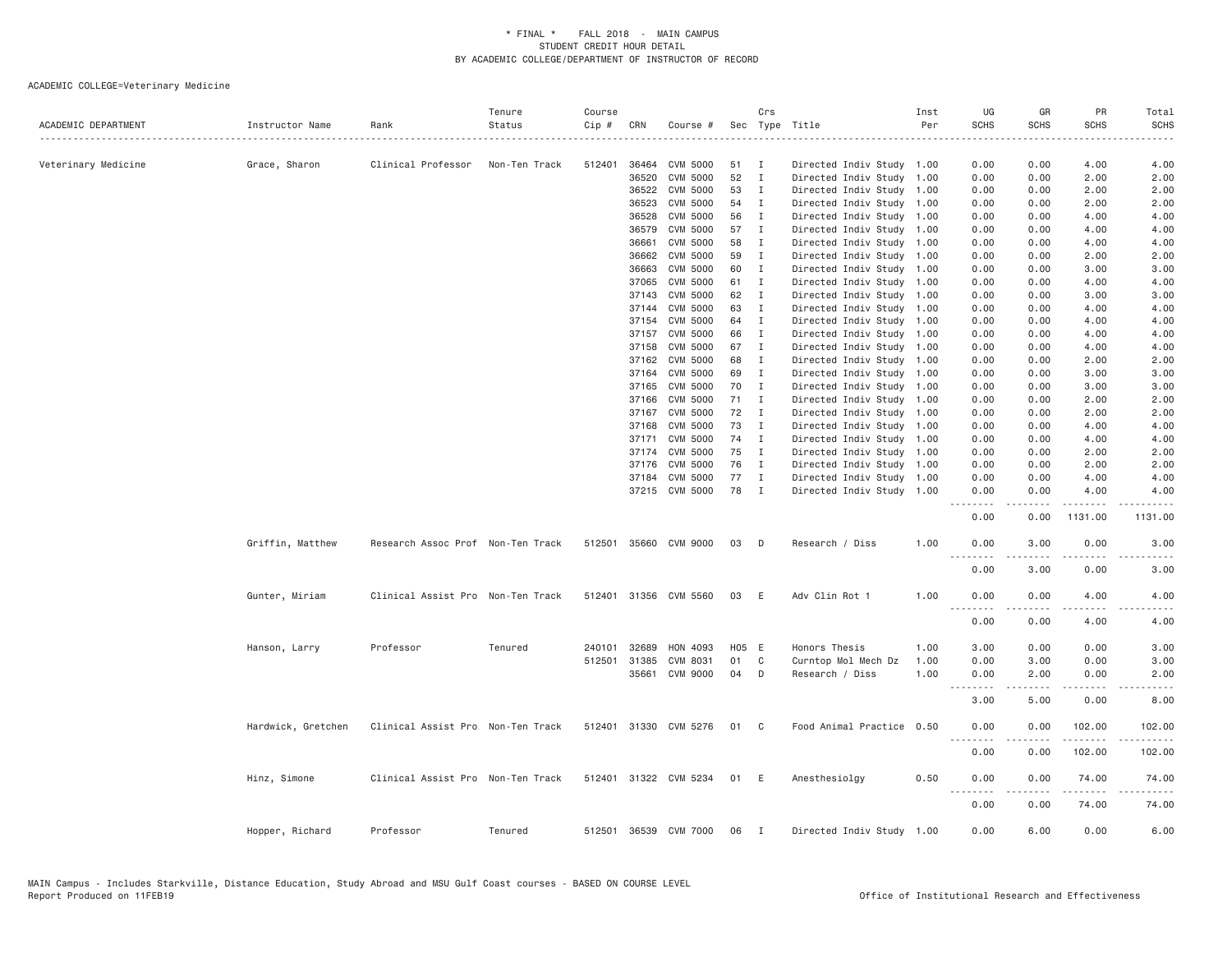| ACADEMIC DEPARTMENT | Instructor Name    | Rank                              | Tenure<br>Status | Course<br>Cip # | CRN          | Course #                          |          | Crs          | Sec Type Title                                                                                           | Inst<br>Per | UG<br><b>SCHS</b>                    | GR<br><b>SCHS</b> | PR<br><b>SCHS</b>     | Total<br><b>SCHS</b>                                                                                                                         |
|---------------------|--------------------|-----------------------------------|------------------|-----------------|--------------|-----------------------------------|----------|--------------|----------------------------------------------------------------------------------------------------------|-------------|--------------------------------------|-------------------|-----------------------|----------------------------------------------------------------------------------------------------------------------------------------------|
|                     |                    |                                   |                  |                 |              |                                   |          |              |                                                                                                          |             | .                                    |                   |                       |                                                                                                                                              |
|                     |                    |                                   |                  |                 |              |                                   |          |              |                                                                                                          |             | 0.00                                 | 6.00              | 0.00                  | 6.00                                                                                                                                         |
| Veterinary Medicine | Howell, George     | Assistant Professor Ten Track     |                  |                 |              | 512501 35663 CVM 9000             | 06       | D            | Research / Diss                                                                                          | 1.00        | 0.00<br>.                            | 9.00              | 0.00                  | 9.00                                                                                                                                         |
|                     |                    |                                   |                  |                 |              |                                   |          |              |                                                                                                          |             | 0.00                                 | .<br>9.00         | 0.00                  | 9.00                                                                                                                                         |
|                     | Huston, Carla      | Associate Professor Tenured       |                  |                 | 512401 31294 | CVM 4180                          | 01       | C            | Emerg Prep Anim Heal 1.00                                                                                |             | 42.00                                | 0.00              | 0.00                  | 42.00                                                                                                                                        |
|                     |                    |                                   |                  |                 | 31316        | CVM 5182                          | 01       | C            | Vet Disaster Managem 1.00                                                                                |             | 0.00                                 | 0.00              | 48.00                 | 48.00                                                                                                                                        |
|                     |                    |                                   |                  |                 |              | 31381 CVM 6180                    | 01       | C            | Emerg Prep Animal He 1.00                                                                                |             | 0.00<br>.                            | 6.00<br>.         | 0.00<br>.             | 6.00                                                                                                                                         |
|                     |                    |                                   |                  |                 |              |                                   |          |              |                                                                                                          |             | 42.00                                | 6.00              | 48.00                 | 96.00                                                                                                                                        |
|                     | Ivy, Caroline      | Clinical Assoc Prof Non-Ten Track |                  |                 |              | 512401 31337 CVM 5364             | 01       | H            | VSC Clinical Rotatio 0.50                                                                                |             | 0.00<br>.                            | 0.00<br>-----     | 50.00<br>.            | 50.00<br>.                                                                                                                                   |
|                     |                    |                                   |                  |                 |              |                                   |          |              |                                                                                                          |             | 0.00                                 | 0.00              | 50.00                 | 50.00                                                                                                                                        |
|                     | Jack, Sherman      | Professor                         | Tenured          | 512401          | 31310        | CVM 5073                          | 01       | B            | Veterinary Histology 1.00                                                                                |             | 0.00                                 | 0.00              | 276.00                | 276.00                                                                                                                                       |
|                     |                    |                                   |                  |                 | 31406        | CVM 8743                          | 01       | S            | Emerg Infect Disease 1.00                                                                                |             | 0.00                                 | 9.00              | 0.00                  | 9.00                                                                                                                                         |
|                     |                    |                                   |                  |                 |              | 37155 CVM 5000                    | 65       | I            | Directed Indiv Study 1.00                                                                                |             | 0.00<br>.                            | 0.00<br>.         | 2.00<br>.             | 2.00<br>$\mathcal{L}^{\mathcal{L}}\left( \mathcal{L}^{\mathcal{L}}\right) =\mathcal{L}^{\mathcal{L}}\left( \mathcal{L}^{\mathcal{L}}\right)$ |
|                     |                    |                                   |                  |                 |              |                                   |          |              |                                                                                                          |             | 0.00                                 | 9.00              | 278.00                | 287.00                                                                                                                                       |
|                     | Jackson, Elizabeth | Clinical Instructor Non-Ten Track |                  |                 | 510808 31282 | CVM 3022                          | 01       | B            | Sm Anim Tech Skls &                                                                                      | 1.00        | 64.00                                | 0.00              | 0.00                  | 64.00                                                                                                                                        |
|                     |                    |                                   |                  |                 | 31283        | CVM 3111                          | 01       | B            | Parasitology: Vet Tec                                                                                    | 1.00        | 32.00                                | 0.00              | 0.00                  | 32.00                                                                                                                                        |
|                     |                    |                                   |                  |                 | 31287        | CVM 3201                          | 01       | L            | Dental Principles fo 0.50                                                                                |             | 13.50                                | 0.00              | 0.00                  | 13.50                                                                                                                                        |
|                     |                    |                                   |                  |                 | 31289        | CVM 3243                          | 01       | C            | Basis Pac Proc & <gt 1.00<="" td=""><td></td><td>96.00</td><td>0.00</td><td>0.00</td><td>96.00</td></gt> |             | 96.00                                | 0.00              | 0.00                  | 96.00                                                                                                                                        |
|                     |                    |                                   |                  |                 | 31291        | CVM 4101                          | 01       | H            | Vet Tech Academic Ex 1.00                                                                                |             | 11.00                                | 0.00              | 0.00                  | 11.00                                                                                                                                        |
|                     |                    |                                   |                  |                 | 31295        | CVM 4201                          | 01       | H            | Clinical Experience                                                                                      | 1.00        | 4.00                                 | 0.00              | 0.00                  | 4.00                                                                                                                                         |
|                     |                    |                                   |                  |                 | 31297        | CVM 4213                          | 01       | H            | Sm Anim Surg & Anes                                                                                      | 1.00        | 33.00                                | 0.00              | 0.00                  | 33.00                                                                                                                                        |
|                     |                    |                                   |                  |                 | 31298        | CVM 4223                          | 01       | H            | Small Animal Clinica                                                                                     | 1.00        | 21.00                                | 0.00              | 0.00                  | 21.00                                                                                                                                        |
|                     |                    |                                   |                  |                 | 31303        | CVM 4601<br>512501 31281 CVM 3014 | 01<br>01 | H<br>B       | Anl Emerg & Refer Ct 1.00<br>App Anat & Phys Vet                                                         | 0.50        | 16.00<br>64.00                       | 0.00<br>0.00      | 0.00<br>0.00          | 16.00<br>64.00                                                                                                                               |
|                     |                    |                                   |                  |                 |              |                                   |          |              |                                                                                                          |             | .<br>354.50                          | 0.00              | 0.00                  | 354.50                                                                                                                                       |
|                     |                    |                                   |                  |                 |              |                                   |          |              |                                                                                                          |             |                                      |                   |                       |                                                                                                                                              |
|                     | Kaplan, Barbara    | Assistant Professor Ten Track     |                  |                 | 512501 31384 | CVM 8011                          | 01       | S            | Seminar                                                                                                  | 0.50        | 0.00                                 | 5.50              | 0.00                  | 5.50                                                                                                                                         |
|                     |                    |                                   |                  |                 | 35664        | CVM 9000                          | 07       | D            | Research / Diss                                                                                          | 1.00        | 0.00<br>.                            | 22.00<br>.        | 0.00<br>$\frac{1}{2}$ | 22.00<br>.                                                                                                                                   |
|                     |                    |                                   |                  |                 |              |                                   |          |              |                                                                                                          |             | 0.00                                 | 27.50             | 0.00                  | 27.50                                                                                                                                        |
|                     | Karsi, Attila      | Associate Professor Ten Track     |                  |                 |              | 512501 37148 CVM 9000             | 24       | D            | Research / Diss                                                                                          | 1,00        | 0.00<br><u>.</u>                     | 9.00              | 0.00                  | 9.00                                                                                                                                         |
|                     |                    |                                   |                  |                 |              |                                   |          |              |                                                                                                          |             | 0.00                                 | 9.00              | 0.00                  | 9.00                                                                                                                                         |
|                     | Khaitsa, Margaret  | Professor                         | Tenured          |                 |              | 512401 31311 CVM 5111             | 01       | $\mathbf{C}$ | Prof Develop III                                                                                         | 1.00        | 0.00                                 | 0.00              | 95.00                 | 95.00                                                                                                                                        |
|                     |                    |                                   |                  |                 |              |                                   |          |              |                                                                                                          |             | $ -$<br>$\sim$ $\sim$ $\sim$<br>0.00 | 0.00              | 95.00                 | 95.00                                                                                                                                        |
|                     | Kohler, Amanda     | Clinical Instructor Non-Ten Track |                  |                 | 510808 31285 | CVM 3132                          | 01       | B            | Clinical Path Lab Te 1.00                                                                                |             | 32.00                                | 0.00              | 0.00                  | 32.00                                                                                                                                        |
|                     |                    |                                   |                  |                 | 31286        | CVM 3132                          | 02       | B            | Clinical Path Lab Te 1.00                                                                                |             | 32.00                                | 0.00              | 0.00                  | 32.00                                                                                                                                        |
|                     |                    |                                   |                  |                 | 31288        | CVM 3202                          | 01       | B            | Diagnostic Imaging f 1.00                                                                                |             | 64.00                                | 0.00              | 0.00                  | 64.00                                                                                                                                        |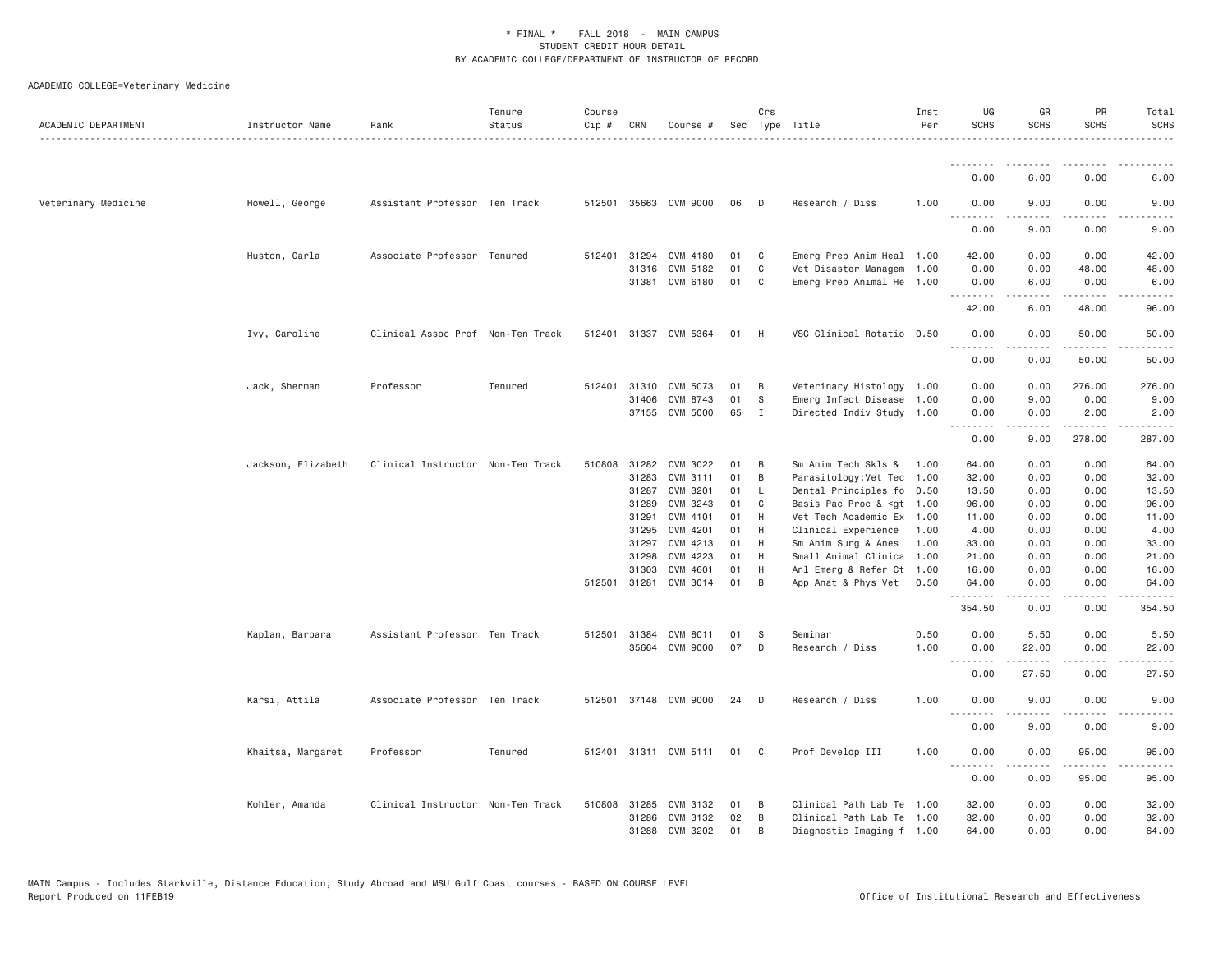| ACADEMIC DEPARTMENT | Instructor Name  | Rank                              | Tenure<br>Status | Course<br>Cip #  | CRN            | Course #                    |          | Crs          | Sec Type Title                                         | Inst<br>Per  | UG<br><b>SCHS</b>            | GR<br><b>SCHS</b>     | PR<br><b>SCHS</b>     | Total<br><b>SCHS</b>  |
|---------------------|------------------|-----------------------------------|------------------|------------------|----------------|-----------------------------|----------|--------------|--------------------------------------------------------|--------------|------------------------------|-----------------------|-----------------------|-----------------------|
|                     |                  |                                   |                  |                  |                |                             |          |              |                                                        |              |                              |                       |                       |                       |
|                     |                  |                                   |                  |                  |                |                             |          |              |                                                        |              | 128.00                       | 0.00                  | 0.00                  | 128.00                |
| Veterinary Medicine | Langston, Vernon | Professor                         | Tenured          | 512401           | 31308<br>31353 | CVM 5036<br>CVM 5553        | 01<br>01 | C<br>C       | Veterinary Physiolog<br>Pharmacology II                | 0.20<br>1.00 | 0.00<br>0.00<br>.            | 0.00<br>0.00<br>----- | 110.40<br>285,00<br>. | 110.40<br>285.00<br>. |
|                     |                  |                                   |                  |                  |                |                             |          |              |                                                        |              | 0.00                         | 0.00                  | 395.40                | 395.40                |
|                     | Lathan, Patricia | Associate Professor Tenured       |                  |                  | 512401 31280   | CVM 1001                    | F01 C    |              | First Year Seminar                                     | 1.00         | 22.00                        | 0.00                  | 0.00                  | 22.00                 |
|                     |                  |                                   |                  |                  | 31370<br>31383 | CVM 5602<br>CVM 6602        | 01<br>01 | C<br>C       | Comp Endocrinology I 1.00<br>Comp Endocrinology I 1.00 |              | 0.00<br>0.00                 | 0.00<br>2.00          | 30.00<br>0.00         | 30.00<br>2.00         |
|                     |                  |                                   |                  |                  |                |                             |          |              |                                                        |              | 22.00                        | .<br>2.00             | .<br>30.00            | .<br>54.00            |
|                     |                  |                                   |                  |                  |                |                             |          |              |                                                        |              |                              |                       |                       |                       |
|                     | Lawrence, Mark   | Professor                         | Tenured          | 512401<br>512501 | 31306<br>35649 | CVM 5023<br>CVM 8000        | 01<br>11 | C<br>D       | Infectious Agents I<br>Research / Thesis               | 1.00<br>1.00 | 0.00<br>0.00                 | 0.00<br>9.00          | 276.00<br>0.00        | 276.00<br>9.00        |
|                     |                  |                                   |                  |                  | 36879          | CVM 7000                    | 07       | I            | Directed Indiv Study 1.00                              |              | 0.00                         | 3.00                  | 0.00                  | 3.00                  |
|                     |                  |                                   |                  |                  |                |                             |          |              |                                                        |              | .<br>0.00                    | -----<br>12.00        | .<br>276.00           | د د د د د<br>288.00   |
|                     |                  |                                   |                  |                  |                |                             |          |              |                                                        |              |                              |                       |                       |                       |
|                     | Lee, Alison      | Assistant Professor Ten Track     |                  | 512205<br>512401 | 36427          | CVM 8201<br>31340 CVM 5420  | 01<br>01 | C<br>E       | Medical Physics I<br>Adv Rot in Radiology 1.00         | 1.00         | 0.00<br>0.00                 | 2.00<br>0.00          | 0.00<br>2.00          | 2.00<br>2.00          |
|                     |                  |                                   |                  |                  |                |                             |          |              |                                                        |              | <u>.</u>                     | .                     | .                     | .                     |
|                     |                  |                                   |                  |                  |                |                             |          |              |                                                        |              | 0.00                         | 2,00                  | 2,00                  | 4.00                  |
|                     | Linford, Robert  | Professor                         | Tenured          |                  |                | 512401 31308 CVM 5036       | 01       | $\mathbf{C}$ | Veterinary Physiolog 0.20                              |              | 0.00                         | 0.00                  | 110.40                | 110.40                |
|                     |                  |                                   |                  |                  | 31309<br>31315 | CVM 5046                    | 01<br>01 | B<br>B       | Veterinary Anatomy I 1.00                              |              | 0.00                         | 0.00                  | 552.00                | 552.00                |
|                     |                  |                                   |                  |                  | 512501 35666   | CVM 5153<br><b>CVM 9000</b> | 09       | D            | Equine Med & Surgery 1.00<br>Research / Diss           | 1.00         | 0.00<br>0.00                 | 0.00<br>6.00          | 285.00<br>0.00        | 285.00<br>6.00        |
|                     |                  |                                   |                  |                  | 512502 36428   | CVM 8824                    | 01       | B            | Advanced Veterinary                                    | 1.00         | 0.00                         | 12.00                 | 0.00                  | 12.00                 |
|                     |                  |                                   |                  |                  |                |                             |          |              |                                                        |              | $\sim$ $\sim$ $\sim$<br>0.00 | 18.00                 | $- - - - -$<br>947.40 | .<br>965.40           |
|                     | Magee, Danny     | Clinical Professor                | Non-Ten Track    | 512501           | 31397          | CVM 8113                    | 01       | C            | Adv Dis Of Poultry                                     | 1.00         | 0.00                         | 3.00                  | 0.00                  | 3.00                  |
|                     |                  |                                   |                  |                  |                | 31407 CVM 8790              | 01       | <b>L</b>     | Laboratory Diagnosti 1.00                              |              | 0.00                         | 1.00                  | 0.00                  | 1.00                  |
|                     |                  |                                   |                  |                  |                |                             |          |              |                                                        |              | <u>.</u><br>0.00             | .<br>4.00             | .<br>0.00             | $- - - - -$<br>4.00   |
|                     | Meyer, Robert    | Professor                         | Tenured          | 512401           | 31319          | CVM 5213                    | 01       | B            | Intro Vet Anesthesio 1.00                              |              | 0.00                         | 0.00                  | 285.00                | 285.00                |
|                     |                  |                                   |                  |                  | 31322          | CVM 5234                    | 01       | E            | Anesthesiolay                                          | 0.50         | 0.00                         | 0.00                  | 74.00                 | 74.00                 |
|                     |                  |                                   |                  |                  | 512501 31393   | <b>CVM 8081</b>             | 05       | C            | Clin Sci Journal Rev 1.00                              |              | 0.00                         | 3.00                  | 0.00                  | 3.00                  |
|                     |                  |                                   |                  |                  | 31408          | CVM 8801                    | 01       | -S           | Seminars in Vet Anes 1.00                              |              | 0.00                         | 1.00<br>.             | 0.00                  | 1.00                  |
|                     |                  |                                   |                  |                  |                |                             |          |              |                                                        |              | .<br>0.00                    | 4.00                  | .<br>359.00           | .<br>363.00           |
|                     | Mochal, Cathleen | Clinical Assoc Prof Non-Ten Track |                  | 512401           | 31327          | CVM 5266                    | 01       | C            | Equine Med & Surg                                      | 1.00         | 0.00                         | 0.00                  | 204.00                | 204.00                |
|                     |                  |                                   |                  |                  | 31375          | CVM 5862                    | 01       | E            | Equine Lameness                                        | 0.50         | 0.00                         | 0.00                  | 8.00                  | 8.00                  |
|                     |                  |                                   |                  |                  | 512501 35650   | CVM 8000                    | 12       | D            | Research / Thesis                                      | 1.00         | 0.00                         | 1.00                  | 0.00                  | 1.00                  |
|                     |                  |                                   |                  |                  |                |                             |          |              |                                                        |              | .<br>0.00                    | $- - - - -$<br>1.00   | .<br>212.00           | .<br>213.00           |
|                     | Nabors, Ben      | Clinical Instructor Non-Ten Track |                  |                  |                | 512501 31281 CVM 3014       | 01       | B            | App Anat & Phys Vet                                    | 0.50         | 64.00                        | 0.00                  | 0.00                  | 64.00                 |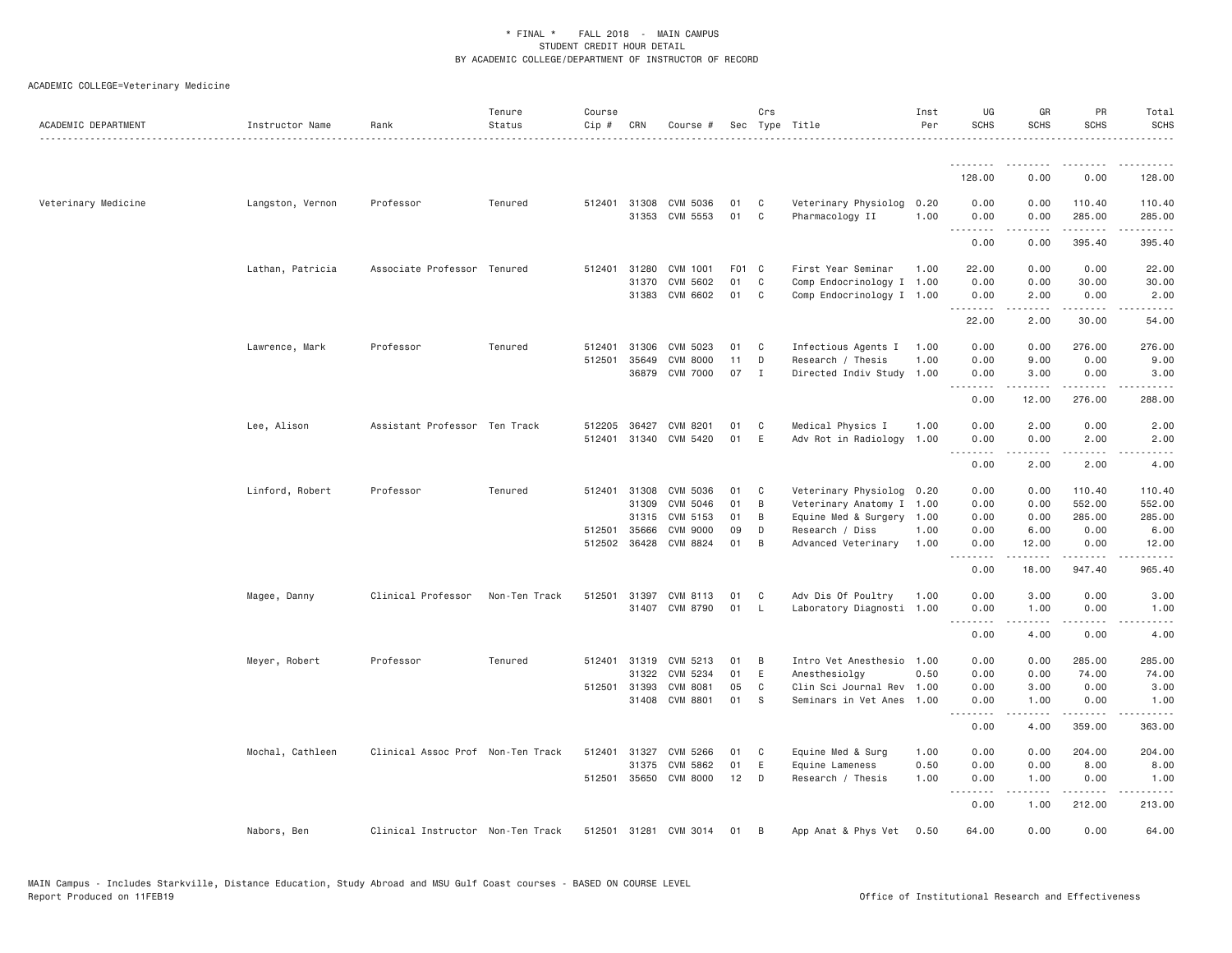| ACADEMIC DEPARTMENT | Instructor Name                                  | Rank                              | Tenure<br>Status | Course<br>Cip # | CRN          | Course #              |      | Crs          | Sec Type Title            | Inst<br>Per | UG<br><b>SCHS</b>           | GR<br><b>SCHS</b>    | PR<br><b>SCHS</b>                   | Total<br>SCHS                                                                                                                                                                             |
|---------------------|--------------------------------------------------|-----------------------------------|------------------|-----------------|--------------|-----------------------|------|--------------|---------------------------|-------------|-----------------------------|----------------------|-------------------------------------|-------------------------------------------------------------------------------------------------------------------------------------------------------------------------------------------|
|                     |                                                  |                                   |                  |                 |              |                       |      |              |                           |             | <u>.</u>                    |                      |                                     |                                                                                                                                                                                           |
|                     |                                                  |                                   |                  |                 |              |                       |      |              |                           |             | 64.00                       | 0.00                 | 0.00                                | 64.00                                                                                                                                                                                     |
| Veterinary Medicine | Nanduri, Bindumadhav Associate Professor Tenured |                                   |                  |                 |              | 512501 35668 CVM 9000 | 11 D |              | Research / Diss           | 1.00        | 0.00<br><u>.</u>            | 15.00<br>$- - - - -$ | 0.00<br>.                           | 15.00<br>.                                                                                                                                                                                |
|                     |                                                  |                                   |                  |                 |              |                       |      |              |                           |             | 0.00                        | 15.00                | 0.00                                | 15.00                                                                                                                                                                                     |
|                     | Olivier, Alicia                                  | Associate Professor Ten Track     |                  |                 |              | 512401 31320 CVM 5214 | 01   | E            | Lab Services              | 1.00        | 0.00<br>.                   | 0.00                 | 148.00<br>.                         | 148.00<br>$\frac{1}{2} \left( \frac{1}{2} \right) \left( \frac{1}{2} \right) \left( \frac{1}{2} \right) \left( \frac{1}{2} \right) \left( \frac{1}{2} \right) \left( \frac{1}{2} \right)$ |
|                     |                                                  |                                   |                  |                 |              |                       |      |              |                           |             | 0.00                        | 0.00                 | 148.00                              | 148.00                                                                                                                                                                                    |
|                     | Petrie-Hanson, Lora Associate Professor Tenured  |                                   |                  |                 | 030601 31380 | CVM 6134              | 01   | B            | Aqua Anim Health Mgt 1.00 |             | 0.00                        | 16.00                | 0.00                                | 16.00                                                                                                                                                                                     |
|                     |                                                  |                                   |                  |                 | 34564        | CVM 4134              | 01   | $\, {\sf B}$ | Aqua Anim Health Mgt 1.00 |             | 12.00                       | 0.00                 | 0.00                                | 12.00                                                                                                                                                                                     |
|                     |                                                  |                                   |                  |                 |              | 512501 35669 CVM 9000 | 12   | D            | Research / Diss           | 1.00        | 0.00<br>.                   | 2.00<br>.            | 0.00<br>$\sim$ $\sim$ $\sim$ $\sim$ | 2.00<br>-----                                                                                                                                                                             |
|                     |                                                  |                                   |                  |                 |              |                       |      |              |                           |             | 12.00                       | 18.00                | 0.00                                | 30.00                                                                                                                                                                                     |
|                     | Pharr, Gregory                                   | Associate Professor Tenured       |                  |                 |              | 512501 31400 CVM 8301 | 01   | C            | Adv. Top Comp Immuno      | 1.00        | 0.00                        | 2.00                 | 0.00                                | 2.00                                                                                                                                                                                      |
|                     |                                                  |                                   |                  |                 |              | 35670 CVM 9000        | 13   | D            | Research / Diss           | 1.00        | 0.00                        | 9.00                 | 0.00                                | 9.00                                                                                                                                                                                      |
|                     |                                                  |                                   |                  |                 |              |                       |      |              |                           |             | .<br>0.00                   | .<br>11.00           | .<br>0.00                           | .<br>11.00                                                                                                                                                                                |
|                     | Pinchuk, Lesya                                   | Associate Professor Tenured       |                  | 512401          | 31307        | CVM 5033              | 01   | C            | Immunology                | 1.00        | 0.00                        | 0.00                 | 276.00                              | 276.00                                                                                                                                                                                    |
|                     |                                                  |                                   |                  | 512501          | 36156        | CVM 7000              | 01   | $\mathbf{I}$ | Directed Indiv Study      | 1.00        | 0.00                        | 2.00                 | 0.00                                | 2.00                                                                                                                                                                                      |
|                     |                                                  |                                   |                  |                 |              | 36157 CVM 7000        | 02   | $\mathbf{I}$ | Directed Indiv Study 1.00 |             | 0.00                        | 2.00                 | 0.00                                | 2.00                                                                                                                                                                                      |
|                     |                                                  |                                   |                  |                 |              |                       |      |              |                           |             | <u>.</u><br>0.00            | <u>.</u><br>4.00     | .<br>276.00                         | $- - - - - -$<br>280.00                                                                                                                                                                   |
|                     | Pruett, Stephen                                  | Professor                         | Tenured          | 512401          |              | 31376 CVM 6021        | 01   | C            | Essent Res Prac & Pr      | 1.00        | 0.00                        | 12.00                | 0.00                                | 12.00                                                                                                                                                                                     |
|                     |                                                  |                                   |                  |                 |              | 512501 35672 CVM 9000 | 15   | D            | Research / Diss           | 1.00        | 0.00                        | 1.00                 | 0.00                                | 1.00                                                                                                                                                                                      |
|                     |                                                  |                                   |                  |                 |              |                       |      |              |                           |             | $\sim$ $\sim$ $\sim$ $\sim$ | .                    | $\sim$ $\sim$ $\sim$                |                                                                                                                                                                                           |
|                     |                                                  |                                   |                  |                 |              |                       |      |              |                           |             | 0.00                        | 13.00                | 0.00                                | 13.00                                                                                                                                                                                     |
|                     | Ross, Matthew                                    | Associate Professor Tenured       |                  |                 |              | 512501 31402 CVM 8543 | 01 C |              | Mechanisms Toxic Act 1.00 |             | 0.00                        | 9.00                 | 0.00                                | 9.00                                                                                                                                                                                      |
|                     |                                                  |                                   |                  |                 |              |                       |      |              |                           |             | <b></b><br>0.00             | $- - - - -$<br>9.00  | .<br>0.00                           | .<br>9.00                                                                                                                                                                                 |
|                     |                                                  |                                   |                  |                 |              |                       |      |              |                           |             |                             |                      |                                     |                                                                                                                                                                                           |
|                     | Rosser, Thomas                                   | Research Assist Pro Non-Ten Track |                  |                 |              | 512501 36404 CVM 7000 | 04   | $\mathbf{I}$ | Directed Indiv Study 1.00 |             | 0.00                        | 2.00                 | 0.00                                | 2.00                                                                                                                                                                                      |
|                     |                                                  |                                   |                  |                 |              |                       |      |              |                           |             | <u>.</u><br>0.00            | .<br>2.00            | د د د د<br>0.00                     | $- - - - -$<br>2.00                                                                                                                                                                       |
|                     | Seo, Keun Seok                                   | Assistant Professor Ten Track     |                  |                 |              | 512501 35674 CVM 9000 | 17   | D            | Research / Diss           | 1.00        | 0.00                        | 11.00                | 0.00                                | 11.00                                                                                                                                                                                     |
|                     |                                                  |                                   |                  |                 |              |                       |      |              |                           |             | .<br>0.00                   | .<br>11.00           | . <b>.</b><br>0.00                  | .<br>11.00                                                                                                                                                                                |
|                     | Smith, David                                     | Professor                         | Tenured          | 010903          | 31329        | CVM 5273              | 01   | B            | Population Medicine       | 0.50        | 0.00                        | 0.00                 | 58.50                               | 58.50                                                                                                                                                                                     |
|                     |                                                  |                                   |                  | 512401          | 36370        | CVM 5000              | 43   | $\mathbf{I}$ | Directed Indiv Study 1.00 |             | 0.00                        | 0.00                 | 2.00                                | 2.00                                                                                                                                                                                      |
|                     |                                                  |                                   |                  |                 |              | 512501 36436 CVM 7000 | 05   | $\mathbf{I}$ | Directed Indiv Study 1.00 |             | 0.00                        | 2.00                 | 0.00                                | 2.00                                                                                                                                                                                      |
|                     |                                                  |                                   |                  |                 |              |                       |      |              |                           |             | .<br>0.00                   | $- - - - -$<br>2.00  | .<br>60.50                          | .<br>62.50                                                                                                                                                                                |
|                     | Smith, Jack                                      | Associate Professor Tenured       |                  |                 |              | 512401 31313 CVM 5143 | 01   | C            | Theriogenology            | 1.00        | 0.00                        | 0.00                 | 285.00                              | 285.00                                                                                                                                                                                    |
|                     |                                                  |                                   |                  |                 | 31333        | CVM 5292              | 01   | E            | Flowood/MVRDL Extern      | 1.00        | 0.00                        | 0.00                 | 56.00                               | 56.00                                                                                                                                                                                     |
|                     |                                                  |                                   |                  |                 |              | 31346 CVM 5510        | 01   | E            | Vm An Externship 1        | 1.00        | 0.00                        | 0.00                 | 137.00                              | 137.00                                                                                                                                                                                    |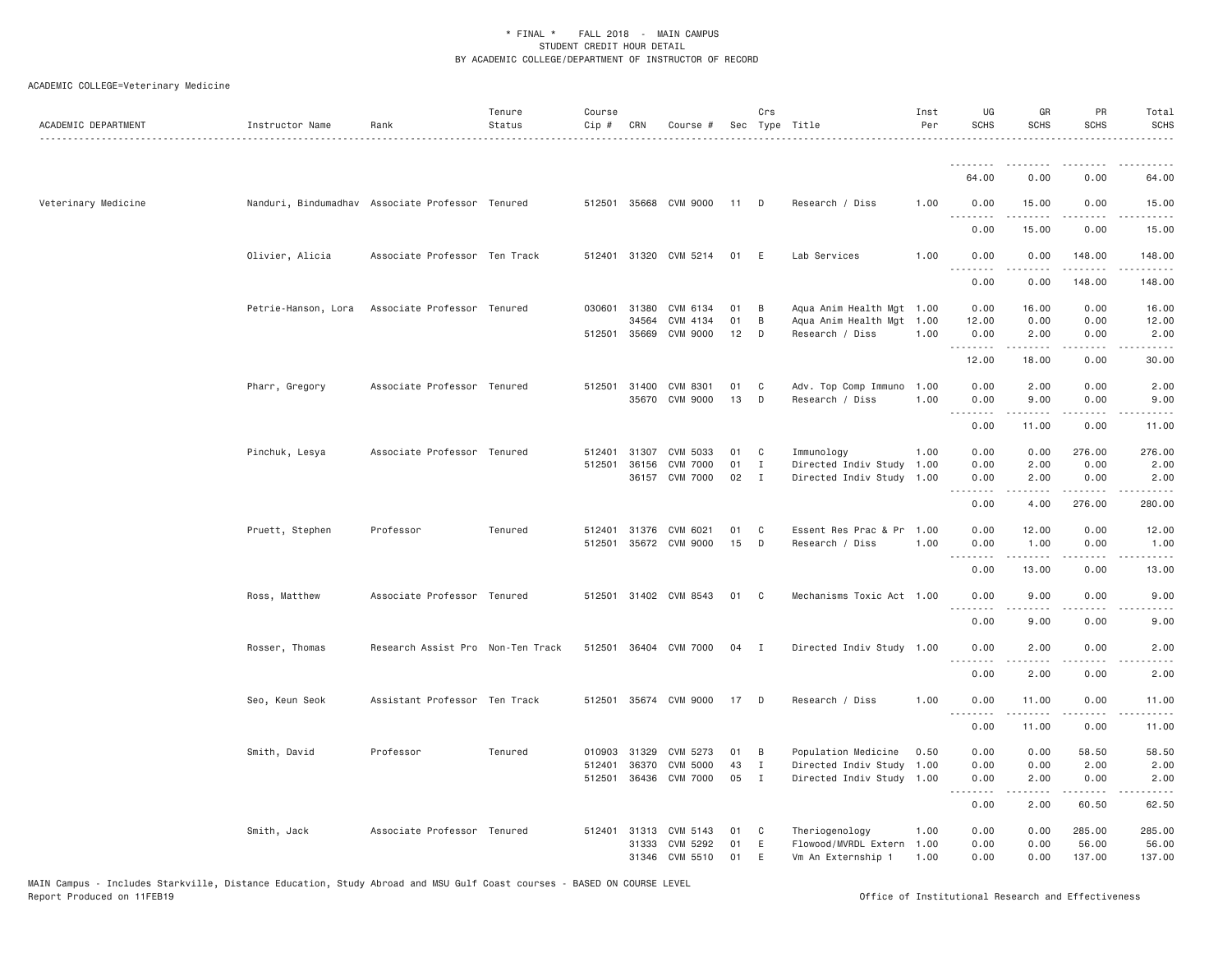| ACADEMIC DEPARTMENT | Instructor Name    | Rank                                             | Tenure<br>Status | Course<br>Cip # | CRN          | Course #              |    | Crs          | Sec Type Title            | Inst<br>Per | UG<br><b>SCHS</b>  | GR<br>SCHS                                | PR<br><b>SCHS</b>                   | Total<br><b>SCHS</b><br>$\frac{1}{2}$                                                                                             |
|---------------------|--------------------|--------------------------------------------------|------------------|-----------------|--------------|-----------------------|----|--------------|---------------------------|-------------|--------------------|-------------------------------------------|-------------------------------------|-----------------------------------------------------------------------------------------------------------------------------------|
| Veterinary Medicine | Smith, Jack        | Associate Professor Tenured                      |                  |                 | 512401 31349 | CVM 5520              | 01 | Е            | Vm An Externship 2        | 1.00        | 0.00               | 0.00                                      | 50.00                               | 50.00                                                                                                                             |
|                     |                    |                                                  |                  |                 | 31350        | CVM 5530              | 01 | E            | Vm An Externship 3        | 1.00        | 0.00               | 0.00                                      | 11.00                               | 11.00                                                                                                                             |
|                     |                    |                                                  |                  |                 | 31354        | CVM 5560              | 01 | E            | Adv Clin Rot 1            | 1.00        | 0.00               | 0.00                                      | 27.00                               | 27.00                                                                                                                             |
|                     |                    |                                                  |                  |                 | 31359        | CVM 5570              | 01 | E            | Adv Clin Rot 2            | 1.00        | 0.00<br><u>.</u>   | 0.00<br>.                                 | 4.00<br>.                           | 4.00<br>$\begin{array}{cccccccccc} \bullet & \bullet & \bullet & \bullet & \bullet & \bullet & \bullet \end{array}$               |
|                     |                    |                                                  |                  |                 |              |                       |    |              |                           |             | 0.00               | 0.00                                      | 570.00                              | 570.00                                                                                                                            |
|                     | Stokes, John       | Non-Faculty                                      | Not Applicable   | 512401          | 34801        | CVM 8990              | 01 | C            | Special Topic In CVM 1.00 |             | 0.00               | 6.00                                      | 0.00                                | 6.00                                                                                                                              |
|                     |                    |                                                  |                  |                 | 36679        | CVM 4000              | 01 | $\mathbf{I}$ | Directed Indiv Study 1.00 |             | 1.00<br>.          | 0.00                                      | 0.00<br>.                           | 1.00<br>$\frac{1}{2} \left( \frac{1}{2} \right) \left( \frac{1}{2} \right) \left( \frac{1}{2} \right) \left( \frac{1}{2} \right)$ |
|                     |                    |                                                  |                  |                 |              |                       |    |              |                           |             | 1.00               | 6.00                                      | 0.00                                | 7.00                                                                                                                              |
|                     | Sullivant, Alyssa  | Assistant Professor Ten Track                    |                  |                 |              | 600519 36376 CVM 5882 | 01 | C            | Small Animal Gastroe 1.00 |             | 0.00<br>. <i>.</i> | 0.00<br>.                                 | 36.00<br>.                          | 36.00<br>.                                                                                                                        |
|                     |                    |                                                  |                  |                 |              |                       |    |              |                           |             | 0.00               | 0.00                                      | 36.00                               | 36.00                                                                                                                             |
|                     |                    | Swiderski, Cyprianna Associate Professor Tenured |                  |                 |              | 512501 31394 CVM 8081 | 06 | C            | Clin Sci Journal Rev 1.00 |             | 0.00               | 1.00                                      | 0.00                                | 1.00                                                                                                                              |
|                     |                    |                                                  |                  |                 |              | 35677 CVM 9000        | 20 | D            | Research / Diss           | 1.00        | 0.00               | 6.00                                      | 0.00                                | 6.00                                                                                                                              |
|                     |                    |                                                  |                  |                 |              |                       |    |              |                           |             | 0.00               | <u>.</u><br>7.00                          | .<br>0.00                           | $\frac{1}{2} \left( \frac{1}{2} \right) \left( \frac{1}{2} \right) \left( \frac{1}{2} \right) \left( \frac{1}{2} \right)$<br>7.00 |
|                     | Syrcle, Jason      | Clinical Assoc Prof Non-Ten Track                |                  | 512401          | 31362        | CVM 5570              | 04 | Ε            | Adv Clin Rot 2            | 1.00        | 0.00               | 0.00                                      | 6.00                                | 6.00                                                                                                                              |
|                     |                    |                                                  |                  |                 | 31387        | CVM 8061              | 01 | S            | Small Anim Surg Lit       | 1.00        | 0.00               | 3.00                                      | 0.00                                | 3.00                                                                                                                              |
|                     |                    |                                                  |                  |                 |              | 512501 31325 CVM 5256 | 01 | E            | Small Animal Surgery 1.00 |             | 0.00               | 0.00                                      | 192.00                              | 192.00                                                                                                                            |
|                     |                    |                                                  |                  |                 |              |                       |    |              |                           |             | 0.00               | 3.00                                      | 198.00                              | 201.00                                                                                                                            |
|                     | Thames, Brittany   | Clinical Assist Pro Non-Ten Track                |                  | 512401          | 31335        | CVM 5310              | 01 | E            | SM Critical Care Med      | 0.90        | 0.00               | 0.00                                      | 93.60                               | 93.60                                                                                                                             |
|                     |                    |                                                  |                  |                 |              | 31367 CVM 5580        | 04 | E            | Adv Clin Rot 3            | 1.00        | 0.00               | 0.00                                      | 2.00                                | 2.00                                                                                                                              |
|                     |                    |                                                  |                  |                 |              |                       |    |              |                           |             | .<br>0.00          | .<br>0.00                                 | .<br>95.60                          | .<br>95.60                                                                                                                        |
|                     |                    |                                                  |                  |                 |              |                       |    |              |                           | 1.00        |                    |                                           |                                     |                                                                                                                                   |
|                     | Thomason, John     | Associate Professor Ten Track                    |                  |                 |              | 512508 31388 CVM 8071 | 01 | C            | Small Animal In Med       |             | 0.00<br>- - - -    | 2.00                                      | 0.00                                | 2.00                                                                                                                              |
|                     |                    |                                                  |                  |                 |              |                       |    |              |                           |             | 0.00               | 2.00                                      | 0.00                                | 2.00                                                                                                                              |
|                     | Wan, Xiufeng       | Professor                                        | Tenured          | 512501          | 35678        | CVM 9000              | 21 | D            | Research / Diss           | 1.00        | 0.00               | 29.00                                     | 0.00                                | 29.00                                                                                                                             |
|                     |                    |                                                  |                  |                 |              | 36572 CVM 8000        | 20 | D            | Research / Thesis         | 1.00        | 0.00               | 7.00                                      | 0.00                                | 7.00                                                                                                                              |
|                     |                    |                                                  |                  |                 |              |                       |    |              |                           |             | 0.00               | $\omega$ is $\omega$ in $\omega$<br>36.00 | $\sim$ $\sim$ $\sim$ $\sim$<br>0.00 | المتماما<br>36.00                                                                                                                 |
|                     | Wang, Chinling     | Associate Professor Tenured                      |                  |                 |              | 512501 35679 CVM 9000 | 22 | D            | Research / Diss           | 1.00        | 0.00               | 10.00                                     | 0.00                                | 10.00                                                                                                                             |
|                     |                    |                                                  |                  |                 |              |                       |    |              |                           |             | .<br>0.00          | 10.00                                     | 0.00                                | 10.00                                                                                                                             |
|                     | Wills, Robert      | Professor                                        | Tenured          |                 |              | 512501 35656 CVM 8000 | 18 | D            | Research / Thesis         | 1.00        | 0.00               | 8.00                                      | 0.00                                | 8.00                                                                                                                              |
|                     |                    |                                                  |                  |                 |              |                       |    |              |                           |             | <b></b><br>0.00    | 8.00                                      | 0.00                                | 8.00                                                                                                                              |
|                     | Woodruff, Kimberly | Clinical Assist Pro Non-Ten Track                |                  | 010903          | 31329        | CVM 5273              | 01 | В            | Population Medicine       | 0.50        | 0.00               | 0.00                                      | 58.50                               | 58.50                                                                                                                             |
|                     |                    |                                                  |                  | 512401          | 31371        | CVM 5640              | 01 | H            | Shelter Medicine          | 1.00        | 0.00               | 0.00                                      | 52.00                               | 52.00                                                                                                                             |
|                     |                    |                                                  |                  | 512501          | 31389        | CVM 8081              | 01 | $\mathsf{C}$ | Clin Sci Journal Rev 1.00 |             | 0.00               | 1.00                                      | 0.00                                | 1.00                                                                                                                              |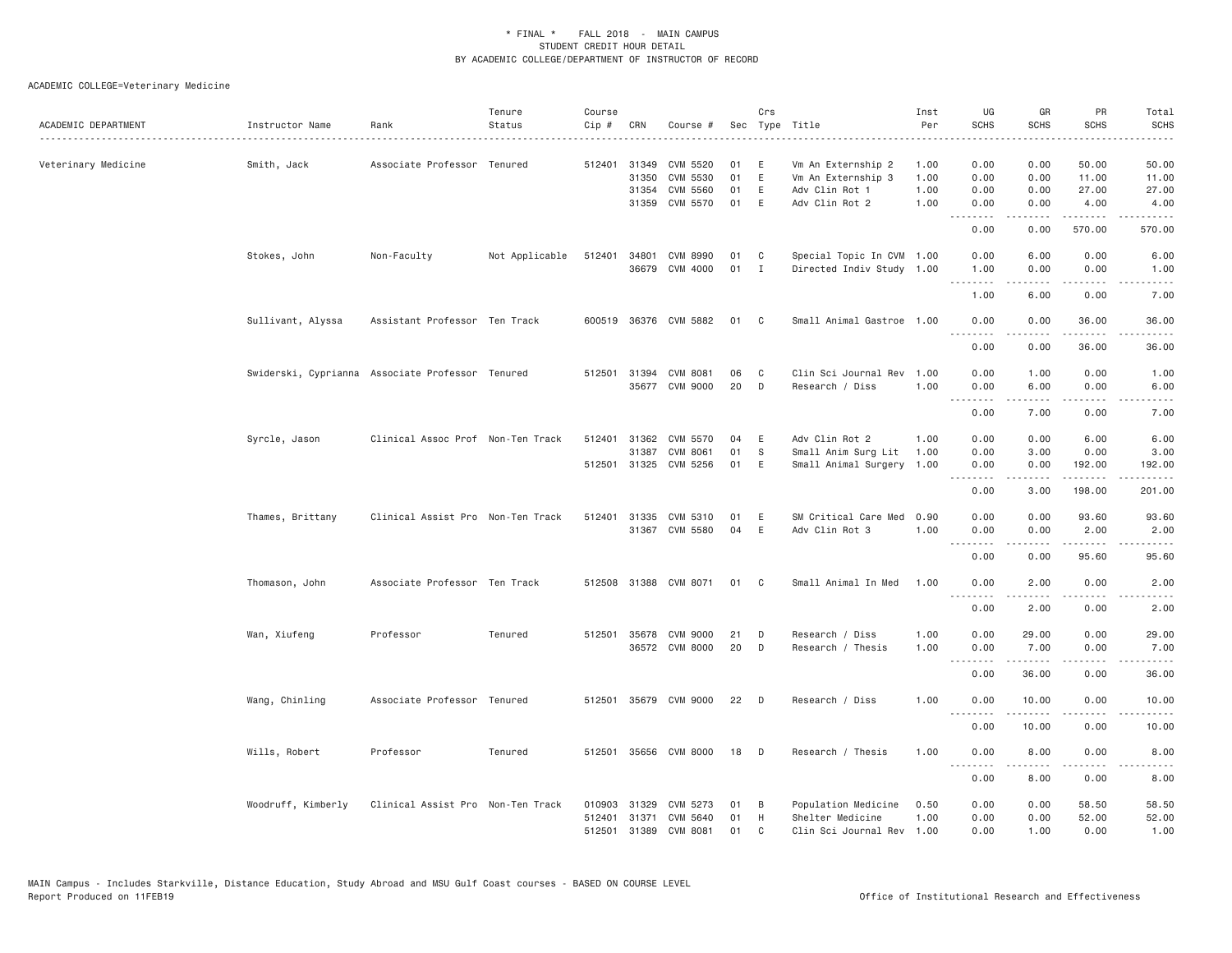# ACADEMIC COLLEGE=Veterinary Medicine

| ACADEMIC DEPARTMENT                   | Instructor Name | Rank      | Tenure<br>Status | Course<br>Cip # | CRN | Course #       |    | Crs | Sec Type Title            | Inst<br>Per | UG<br>SCHS                                     | GR<br><b>SCHS</b>                      | PR<br>SCHS                  | Total<br>SCHS                    |
|---------------------------------------|-----------------|-----------|------------------|-----------------|-----|----------------|----|-----|---------------------------|-------------|------------------------------------------------|----------------------------------------|-----------------------------|----------------------------------|
| Veterinary Medicine                   | Woolums, Amelia | Professor | Tenured          | 512401          |     | 37077 CVM 4000 | 03 | I   | Directed Indiv Study 1.00 |             | ---------<br>0.00<br>3.00<br>---------<br>3,00 | .<br>1,00<br>0.00<br>---------<br>0.00 | 110.50<br>0.00<br>.<br>0.00 | .<br>111.50<br>3,00<br>.<br>3,00 |
| ====================================  |                 |           |                  |                 |     |                |    |     |                           |             | ========                                       | ========                               | ========                    |                                  |
| Veterinary Medicine                   |                 |           |                  |                 |     |                |    |     |                           |             | 944,00                                         | 341,00                                 | 7335,00                     | 8620,00                          |
| ===================================== |                 |           |                  |                 |     |                |    |     |                           |             | ========                                       |                                        | ========                    |                                  |

MAIN Campus - Includes Starkville, Distance Education, Study Abroad and MSU Gulf Coast courses - BASED ON COURSE LEVEL<br>Report Produced on 11FEB19